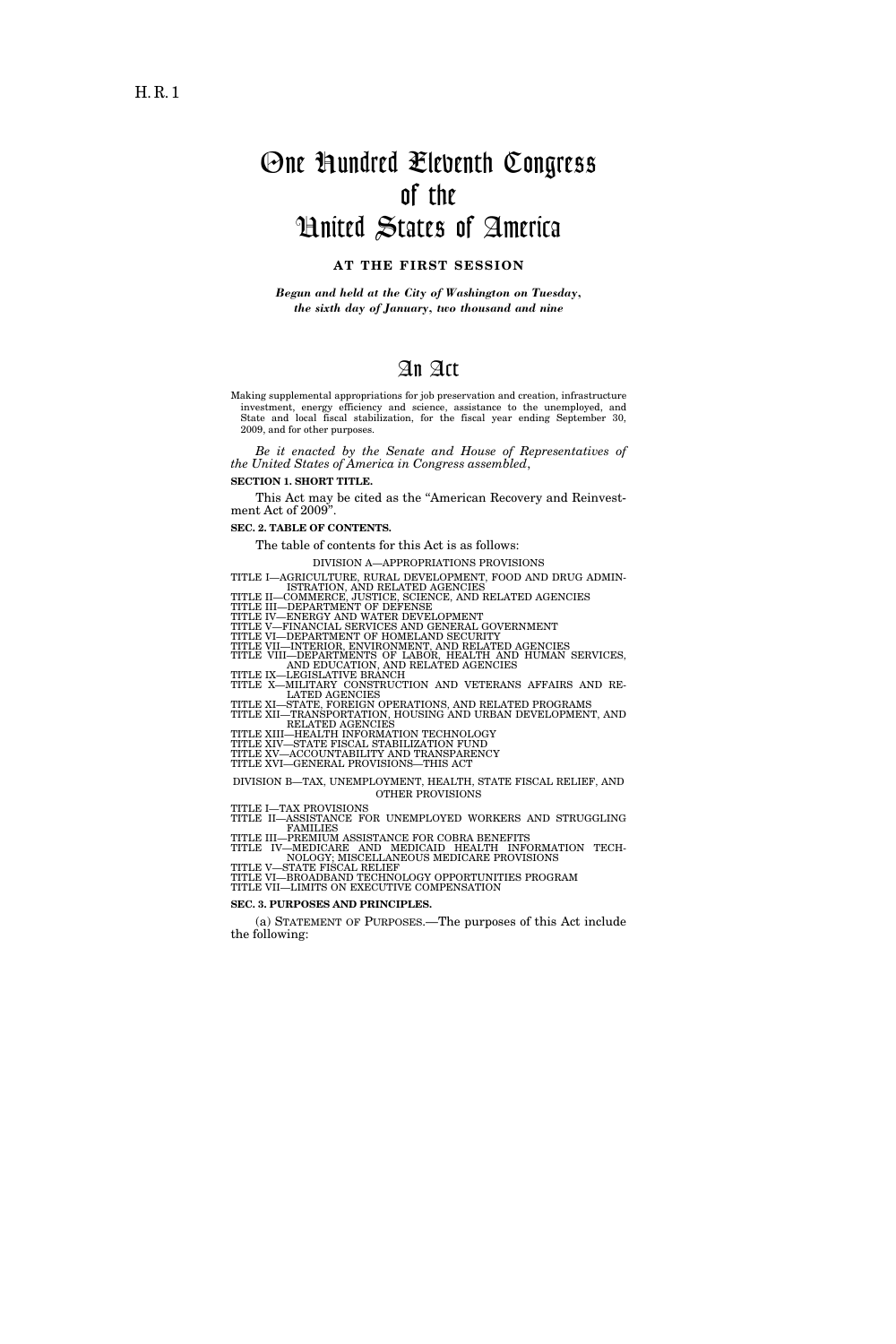(1) To preserve and create jobs and promote economic recovery.

(2) To assist those most impacted by the recession.

(3) To provide investments needed to increase economic efficiency by spurring technological advances in science and health.

(4) To invest in transportation, environmental protection, and other infrastructure that will provide long-term economic benefits.

(5) To stabilize State and local government budgets, in order to minimize and avoid reductions in essential services and counterproductive state and local tax increases.

(b) GENERAL PRINCIPLES CONCERNING USE OF FUNDS.—The President and the heads of Federal departments and agencies shall manage and expend the funds made available in this Act so as to achieve the purposes specified in subsection (a), including commencing expenditures and activities as quickly as possible consistent with prudent management.

#### **SEC. 4. REFERENCES.**

Except as expressly provided otherwise, any reference to ''this Act'' contained in any division of this Act shall be treated as referring only to the provisions of that division.

#### **SEC. 5. EMERGENCY DESIGNATIONS.**

(a) IN GENERAL.—Each amount in this Act is designated as an emergency requirement and necessary to meet emergency needs pursuant to section 204(a) of S. Con. Res. 21 (110th Congress) and section 301(b)(2) of S. Con. Res. 70 (110th Congress), the concurrent resolutions on the budget for fiscal years 2008 and 2009.

(b) PAY-AS-YOU-GO.—All applicable provisions in this Act are designated as an emergency for purposes of pay-as-you-go principles.

### **DIVISION A—APPROPRIATIONS PROVISIONS**

That the following sums are appropriated, out of any money in the Treasury not otherwise appropriated, for the fiscal year ending September 30, 2009, and for other purposes, namely:

#### TITLE I—AGRICULTURE, RURAL DEVELOPMENT, FOOD AND DRUG ADMINISTRATION, AND RELATED AGENCIES

#### DEPARTMENT OF AGRICULTURE

#### AGRICULTURE BUILDINGS AND FACILITIES AND RENTAL PAYMENTS

For an additional amount for ''Agriculture Buildings and Facilities and Rental Payments'', \$24,000,000, for necessary construction, repair, and improvement activities.

#### OFFICE OF INSPECTOR GENERAL

For an additional amount for "Office of Inspector General", \$22,500,000, to remain available until September 30, 2013, for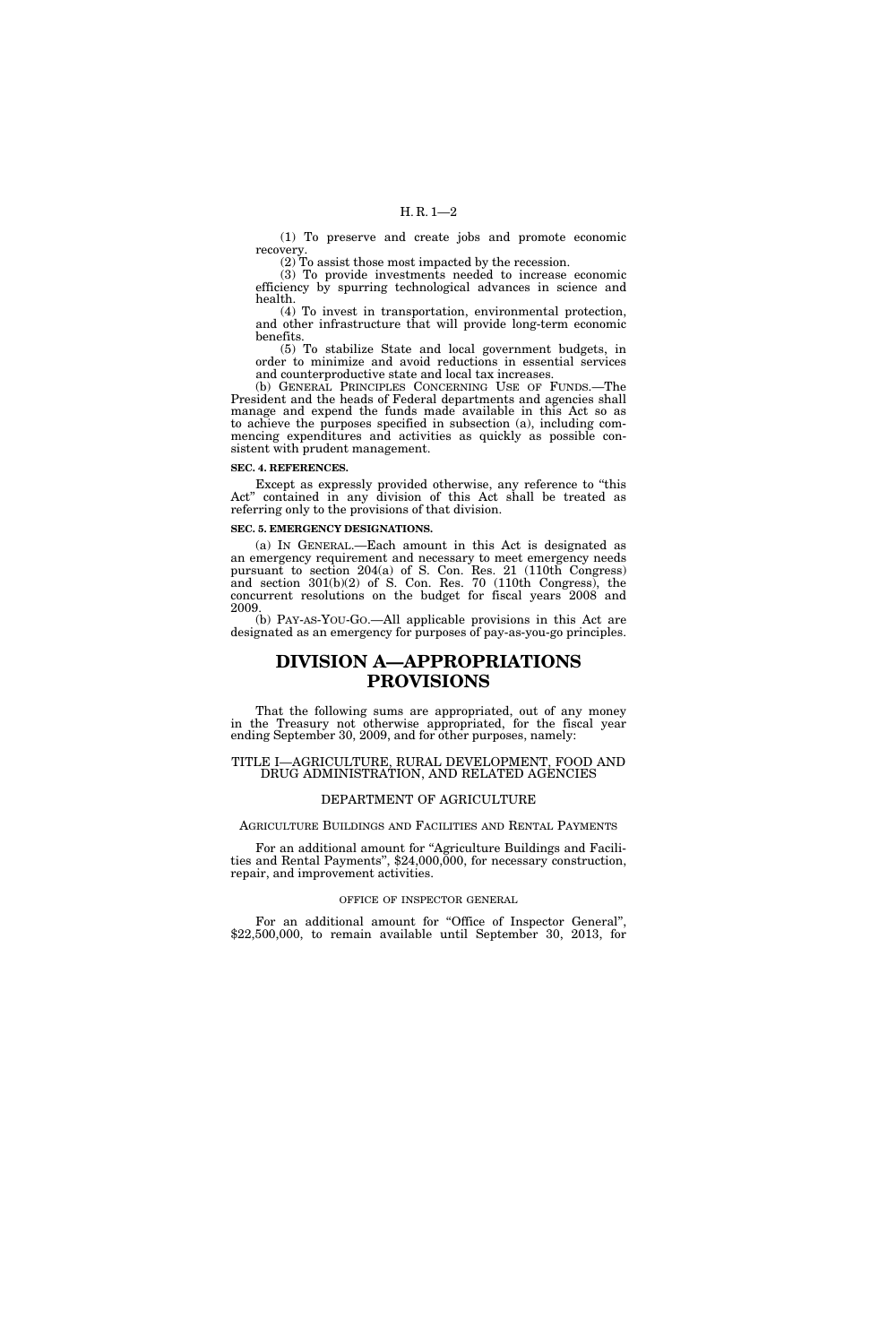oversight and audit of programs, grants, and activities funded by this Act and administered by the Department of Agriculture.

#### AGRICULTURAL RESEARCH SERVICE

#### BUILDINGS AND FACILITIES

For an additional amount for "Buildings and Facilities" \$176,000,000, for work on deferred maintenance at Agricultural Research Service facilities: *Provided*, That priority in the use of such funds shall be given to critical deferred maintenance, to projects that can be completed, and to activities that can commence promptly following enactment of this Act.

#### FARM SERVICE AGENCY

#### SALARIES AND EXPENSES

For an additional amount for "Farm Service Agency, Salaries and Expenses,'' \$50,000,000, for the purpose of maintaining and modernizing the information technology system.

#### NATURAL RESOURCES CONSERVATION SERVICE

#### WATERSHED AND FLOOD PREVENTION OPERATIONS

For an additional amount for ''Watershed and Flood Prevention Operations'', \$290,000,000, of which \$145,000,000 is for necessary expenses to purchase and restore floodplain easements as authorized by section 403 of the Agricultural Credit Act of 1978 (16 U.S.C. 2203) (except that no more than \$30,000,000 of the amount provided for the purchase of floodplain easements may be obligated for projects in any one State): *Provided*, That such funds shall be allocated to projects that can be fully funded and completed with the funds appropriated in this Act, and to activities that can commence promptly following enactment of this Act.

#### WATERSHED REHABILITATION PROGRAM

For an additional amount for ''Watershed Rehabilitation Program'', \$50,000,000: *Provided,* That such funds shall be allocated to projects that can be fully funded and completed with the funds appropriated in this Act, and to activities that can commence promptly following enactment of this Act.

#### RURAL HOUSING SERVICE

#### RURAL HOUSING INSURANCE FUND PROGRAM ACCOUNT

For an additional amount for gross obligations for the principal amount of direct and guaranteed loans as authorized by title V of the Housing Act of 1949, to be available from funds in the rural housing insurance fund, as follows: \$1,000,000,000 for section 502 direct loans; and \$10,472,000,000 for section 502 unsubsidized guaranteed loans.

For an additional amount for the cost of direct and guaranteed loans, including the cost of modifying loans, as defined in section 502 of the Congressional Budget Act of 1974, as follows: \$67,000,000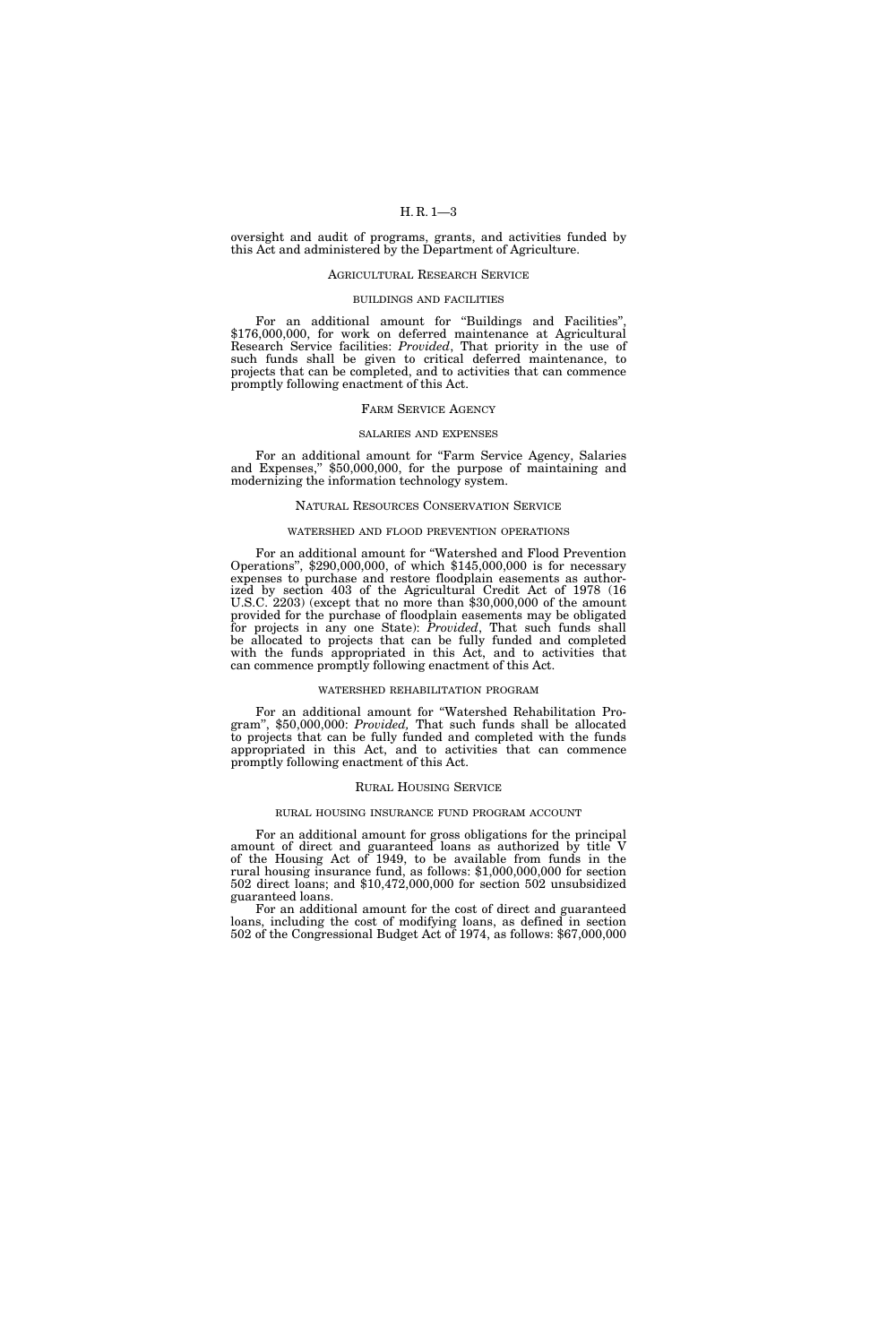for section 502 direct loans; and \$133,000,000 for section 502 unsubsidized guaranteed loans.

#### RURAL COMMUNITY FACILITIES PROGRAM ACCOUNT

For an additional amount for the cost of direct loans and grants for rural community facilities programs as authorized by section 306 and described in section  $381E(d)(1)$  of the Consolidated Farm and Rural Development Act, \$130,000,000.

#### RURAL BUSINESS—COOPERATIVE SERVICE

#### RURAL BUSINESS PROGRAM ACCOUNT

For an additional amount for the cost of guaranteed loans and grants as authorized by sections  $310B(a)(2)(A)$  and  $310B(c)$ of the Consolidated Farm and Rural Development Act (7 U.S.C. 1932), \$150,000,000.

#### RURAL UTILITIES SERVICE

#### RURAL WATER AND WASTE DISPOSAL PROGRAM ACCOUNT

For an additional amount for the cost of direct loans and grants for the rural water, waste water, and waste disposal programs authorized by sections 306 and 310B and described in section 381E(d)(2) of the Consolidated Farm and Rural Development Act, \$1,380,000,000.

#### DISTANCE LEARNING, TELEMEDICINE, AND BROADBAND PROGRAM

For an additional amount for the cost of broadband loans and loan guarantees, as authorized by the Rural Electrification Act of 1936 (7 U.S.C. 901 et seq.) and for grants (including for technical assistance), \$2,500,000,000: *Provided*, That the cost of direct and guaranteed loans shall be as defined in section 502 of the Congressional Budget Act of 1974: *Provided further*, That, notwithstanding title VI of the Rural Electrification Act of 1936, this amount is available for grants, loans and loan guarantees for broadband infrastructure in any area of the United States: *Provided further*, That at least 75 percent of the area to be served by a project receiving funds from such grants, loans or loan guarantees shall be in a rural area without sufficient access to high speed broadband service to facilitate rural economic development, as determined by the Secretary of Agriculture: *Provided further,* That priority for awarding such funds shall be given to project applications for broadband systems that will deliver end users a choice of more than one service provider: *Provided further*, That priority for awarding funds made available under this paragraph shall be given to projects that provide service to the highest proportion of rural residents that do not have access to broadband service: *Provided further*, That priority shall be given for project applications from borrowers or former borrowers under title II of the Rural Electrification Act of 1936 and for project applications that include such borrowers or former borrowers: *Provided further*, That priority for awarding such funds shall be given to project applications that demonstrate that, if the application is approved, all project elements will be fully funded: *Provided further*, That priority for awarding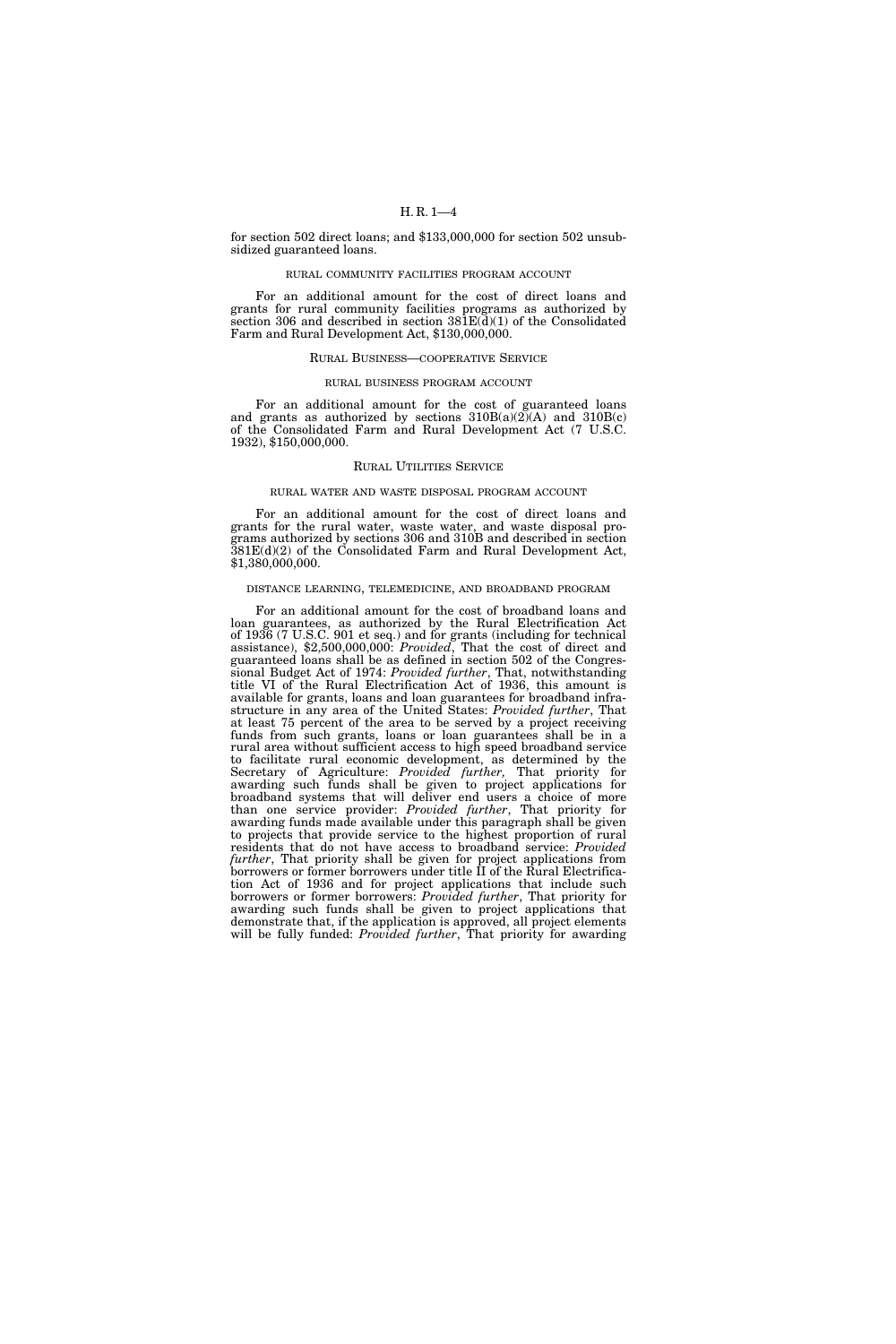such funds shall be given to project applications for activities that can be completed if the requested funds are provided: *Provided further*, That priority for awarding such funds shall be given to activities that can commence promptly following approval: *Provided further*, That no area of a project funded with amounts made available under this paragraph may receive funding to provide broadband service under the Broadband Technology Opportunities Program: *Provided further*, That the Secretary shall submit a report on planned spending and actual obligations describing the use of these funds not later than 90 days after the date of enactment of this Act, and quarterly thereafter until all funds are obligated, to the Committees on Appropriations of the House of Representatives and the Senate.

#### FOOD AND NUTRITION SERVICE CHILD NUTRITION PROGRAMS

For an additional amount for the Richard B. Russell National School Lunch Act (42 U.S.C. 1751 et. seq.), except section 21, and the Child Nutrition Act of 1966 (42 U.S.C. 1771 et. seq.), except sections 17 and 21, \$100,000,000, to carry out a grant program for National School Lunch Program equipment assistance: *Provided,* That such funds shall be provided to States administering a school lunch program in a manner proportional with each States' administrative expense allocation: *Provided further,* That the States shall provide competitive grants to school food authorities based upon the need for equipment assistance in participating schools with priority given to school in which not less than 50 percent of the students are eligible for free or reduced price meals under the Richard B. Russell National School Lunch Act.

#### SPECIAL SUPPLEMENTAL NUTRITION PROGRAM FOR WOMEN, INFANTS, AND CHILDREN (WIC)

For an additional amount for the special supplemental nutrition program as authorized by section 17 of the Child Nutrition Act of 1966 (42 U.S.C. 1786), \$500,000,000, of which \$400,000,000 shall be placed in reserve to be allocated as the Secretary deems necessary, notwithstanding section 17(i) of such Act, to support participation should cost or participation exceed budget estimates, and of which \$100,000,000 shall be for the purposes specified in section 17(h)(10)(B)(ii): *Provided,* That up to one percent of the funding provided for the purposes specified in section 17(h)(10)(B)(ii) may be reserved by the Secretary for Federal administrative activities in support of those purposes.

#### COMMODITY ASSISTANCE PROGRAM

For an additional amount for the emergency food assistance program as authorized by section 27(a) of the Food and Nutrition Act of 2008 (7 U.S.C. 2036(a)) and section  $204(a)(1)$  of the Emergency Food Assistance Act of 1983 (7 U.S.C. 7508(a)(1)), \$150,000,000: *Provided,* That of the funds made available, the Secretary may use up to \$50,000,000 for costs associated with the distribution of commodities, of which up to \$25,000,000 shall be made available in fiscal year 2009.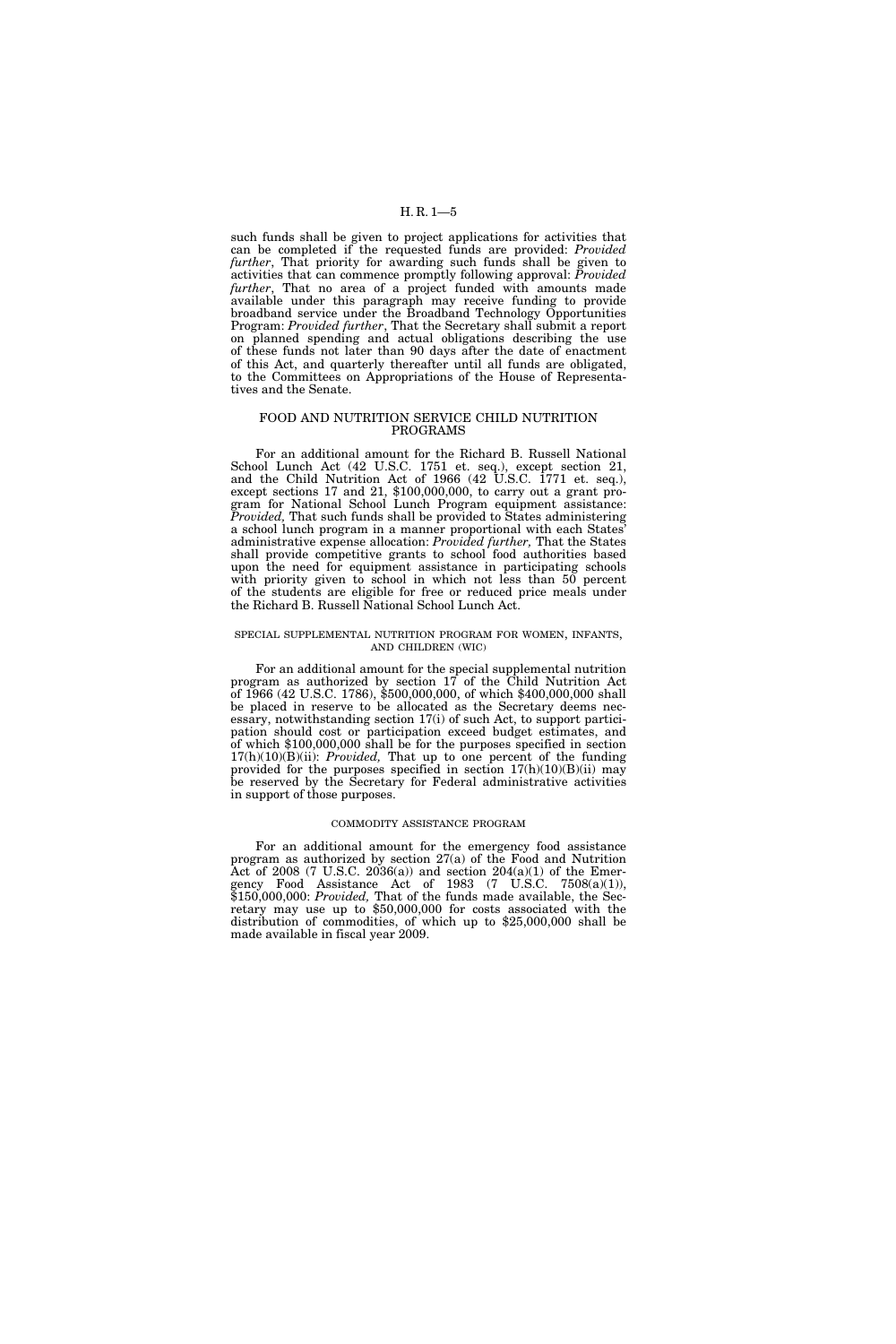#### GENERAL PROVISIONS—THIS TITLE

SEC. 101. TEMPORARY INCREASE IN BENEFITS UNDER THE SUPPLEMENTAL NUTRITION ASSISTANCE PROGRAM. (a) MAXIMUM BENEFIT INCREASE.-

(1) IN GENERAL.—Beginning the first month that begins not less than 25 days after the date of enactment of this Act, the value of benefits determined under section 8(a) of the Food and Nutrition Act of 2008 and consolidated block grants for Puerto Rico and American Samoa determined under section 19(a) of such Act shall be calculated using 113.6 percent of the June 2008 value of the thrifty food plan as specified under section 3(o) of such Act.

(2) TERMINATION.—

(A) The authority provided by this subsection shall terminate after September 30, 2009.

(B) Notwithstanding subparagraph (A), the Secretary of Agriculture may not reduce the value of the maximum allotments, minimum allotments or consolidated block grants for Puerto Rico and American Samoa below the level in effect for fiscal year 2009 as a result of paragraph (1).

(b) REQUIREMENTS FOR THE SECRETARY.—In carrying out this section, the Secretary shall—

(1) consider the benefit increases described in subsection (a) to be a "mass change";

(2) require a simple process for States to notify households of the increase in benefits;

(3) consider section  $16(c)(3)(A)$  of the Food and Nutrition Act of 2008 (7 U.S.C.  $2025(c)(3)(A)$ ) to apply to any errors in the implementation of this section, without regard to the 120-day limit described in that section;

(4) disregard the additional amount of benefits that a household receives as a result of this section in determining the amount of overissuances under section 13 of the Food and Nutrition Act of 2008 (7 U.S.C. 2022); and

(5) set the tolerance level for excluding small errors for the purposes of section 16(c) of the Food and Nutrition Act of 2008 (7 U.S.C. 2025(c)) at \$50 through September 30, 2009. (c) ADMINISTRATIVE EXPENSES.—

(1) IN GENERAL.—For the costs of State administrative expenses associated with carrying out this section and administering the supplemental nutrition assistance program established under the Food and Nutrition Act of 2008 (7 U.S.C. 2011 et seq.), the Secretary shall make available \$145,000,000 in fiscal year 2009 and \$150,000,000 in fiscal year 2010, of which \$4,500,000 is for necessary expenses of the Food and Nutrition Service for management and oversight of the program and for monitoring the integrity and evaluating the effects of the payments made under this section.

 $(2)$  TIMING FOR FISCAL YEAR 2009.—Not later than 60 days after the date of enactment of this Act, the Secretary shall make available to States amounts for fiscal year 2009 under paragraph (1).

(3) ALLOCATION OF FUNDS.—Except as provided for management and oversight, funds described in paragraph (1) shall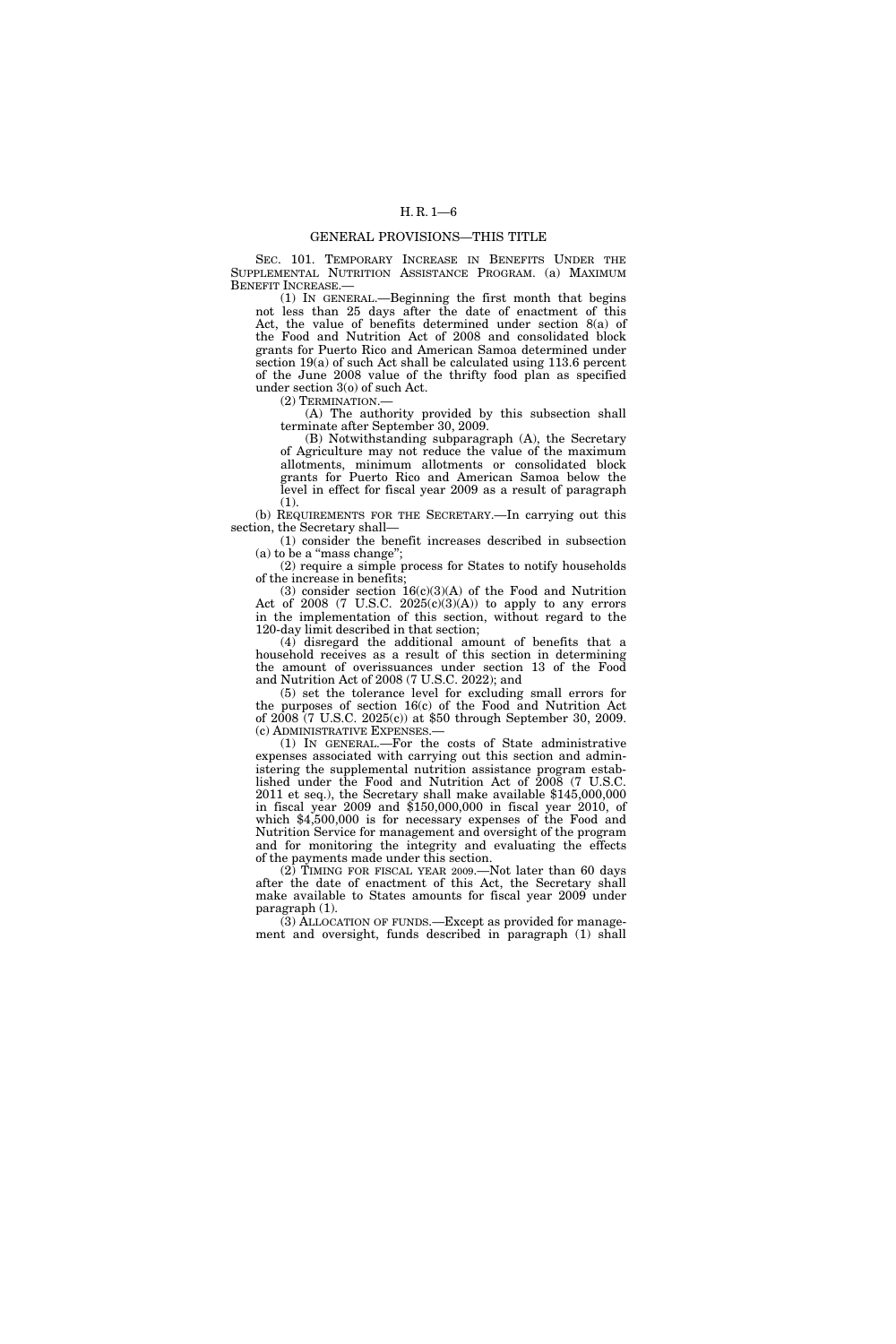be made available as grants to State agencies for each fiscal year as follows:

(A) 75 percent of the amounts available for each fiscal year shall be allocated to States based on the share of each State of households that participate in the supplemental nutrition assistance program as reported to the Department of Agriculture for the most recent 12-month period for which data are available, adjusted by the Secretary (as of the date of enactment) for participation in disaster programs under section 5(h) of the Food and Nutrition Act of 2008 (7 U.S.C. 2014(h)); and

(B) 25 percent of the amounts available for each fiscal year shall be allocated to States based on the increase in the number of households that participate in the supplemental nutrition assistance program as reported to the Department of Agriculture over the most recent 12-month period for which data are available, adjusted by the Secretary (as of the date of enactment) for participation in disaster programs under section 5(h) of the Food and Nutrition Act of 2008 (7 U.S.C. 2014(h)).

(d) FOOD DISTRIBUTION PROGRAM ON INDIAN RESERVATIONS.— For the costs relating to facility improvements and equipment upgrades associated with the Food Distribution Program on Indian Reservations, as established under section 4(b) of the Food and Nutrition Act of 2008 (7 U.S.C. 2013(b)), the Secretary shall make available \$5,000,000: *Provided,* That administrative cost-sharing requirements are not applicable to funds provided in accordance with this provision.

(e) TREATMENT OF JOBLESS WORKERS.—

(1) REMAINDER OF FISCAL YEAR 2009 THROUGH FISCAL YEAR 2010.—Beginning with the first month that begins not less than 25 days after the date of enactment of this Act and for each subsequent month through September 30, 2010, eligibility for supplemental nutrition assistance program benefits shall not be limited under section  $6(0)(2)$  of the Food and Nutrition Act of 2008 unless an individual does not comply with the requirements of a program offered by the State agency that meets the standards of subparagraphs (B) or (C) of that paragraph.

(2) FISCAL YEAR 2011 AND THEREAFTER.—Beginning on October 1, 2010, for the purposes of section 6(o) of the Food and Nutrition Act of  $2008$  ( $\overline{7}$  U.S.C. 2015(o)), a State agency shall disregard any period during which an individual received benefits under the supplemental nutrition assistance program prior to October 1, 2010.

(f) FUNDING.—There are appropriated to the Secretary out of funds of the Treasury not otherwise appropriated such sums as are necessary to carry out this section.

SEC. 102. AGRICULTURAL DISASTER ASSISTANCE TRANSITION. (a) FEDERAL CROP INSURANCE ACT. Section 531(g) of the Federal Crop Insurance Act (7 U.S.C. 1531(g)) is amended by adding at the end the following:

''(7) 2008 TRANSITION ASSISTANCE.—

''(A) IN GENERAL.—Eligible producers on a farm described in subparagraph  $(A)$  of paragraph  $(4)$  that failed to timely pay the appropriate fee described in that subparagraph shall be eligible for assistance under this section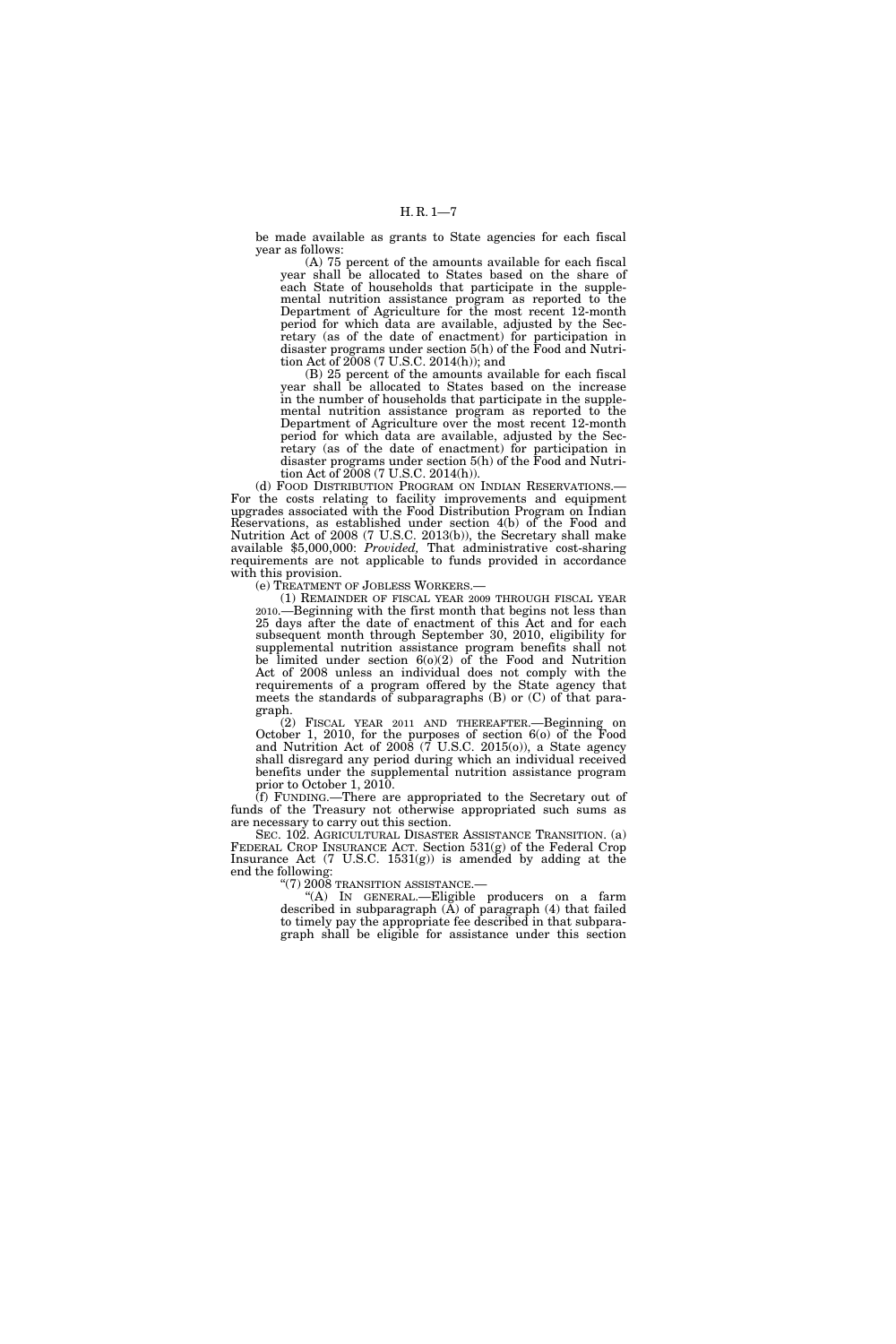in accordance with subparagraph (B) if the eligible producers on the farm—

"(i) pay the appropriate fee described in paragraph (4)(A) not later than 90 days after the date of enactment of this paragraph; and

 $(ii)(I)$  in the case of each insurable commodity of the eligible producers on the farm, excluding grazing land, agree to obtain a policy or plan of insurance under subtitle A (excluding a crop insurance pilot program under that subtitle) for the next insurance year for which crop insurance is available to the eligible producers on the farm at a level of coverage equal to 70 percent or more of the recorded or appraised average yield indemnified at 100 percent of the expected market price, or an equivalent coverage; and

 $^{\circ}$ (II) in the case of each noninsurable commodity of the eligible producers on the farm, agree to file the required paperwork, and pay the administrative fee by the applicable State filing deadline, for the noninsured crop assistance program for the next year for which a policy is available.

''(B) AMOUNT OF ASSISTANCE.—Eligible producers on a farm that meet the requirements of subparagraph (A) shall be eligible to receive assistance under this section as if the eligible producers on the farm—

''(i) in the case of each insurable commodity of the eligible producers on the farm, had obtained a policy or plan of insurance for the 2008 crop year at a level of coverage not to exceed 70 percent or more of the recorded or appraised average yield indemnified at 100 percent of the expected market price, or an equivalent coverage; and

" $(ii)$  in the case of each noninsurable commodity of the eligible producers on the farm, had filed the required paperwork, and paid the administrative fee by the applicable State filing deadline, for the noninsured crop assistance program for the 2008 crop year, except that in determining the level of coverage, the Secretary shall use 70 percent of the applicable yield.

''(C) EQUITABLE RELIEF.—Except as provided in subparagraph (D), eligible producers on a farm that met the requirements of paragraph (1) before the deadline described in paragraph  $(4)$  $(A)$  and are eligible to receive, a disaster assistance payment under this section for a production loss during the 2008 crop year shall be eligible to receive an amount equal to the greater of—

"(i) the amount that would have been calculated under subparagraph (B) if the eligible producers on the farm had paid the appropriate fee under that subparagraph; or

"(ii) the amount that would have been calculated under subparagraph  $(A)$  of subsection  $(b)(3)$  if-

''(I) in clause (i) of that subparagraph, '120 percent' is substituted for '115 percent'; and

"(II) in clause (ii) of that subparagraph,  $125$ " is substituted for '120 percent'.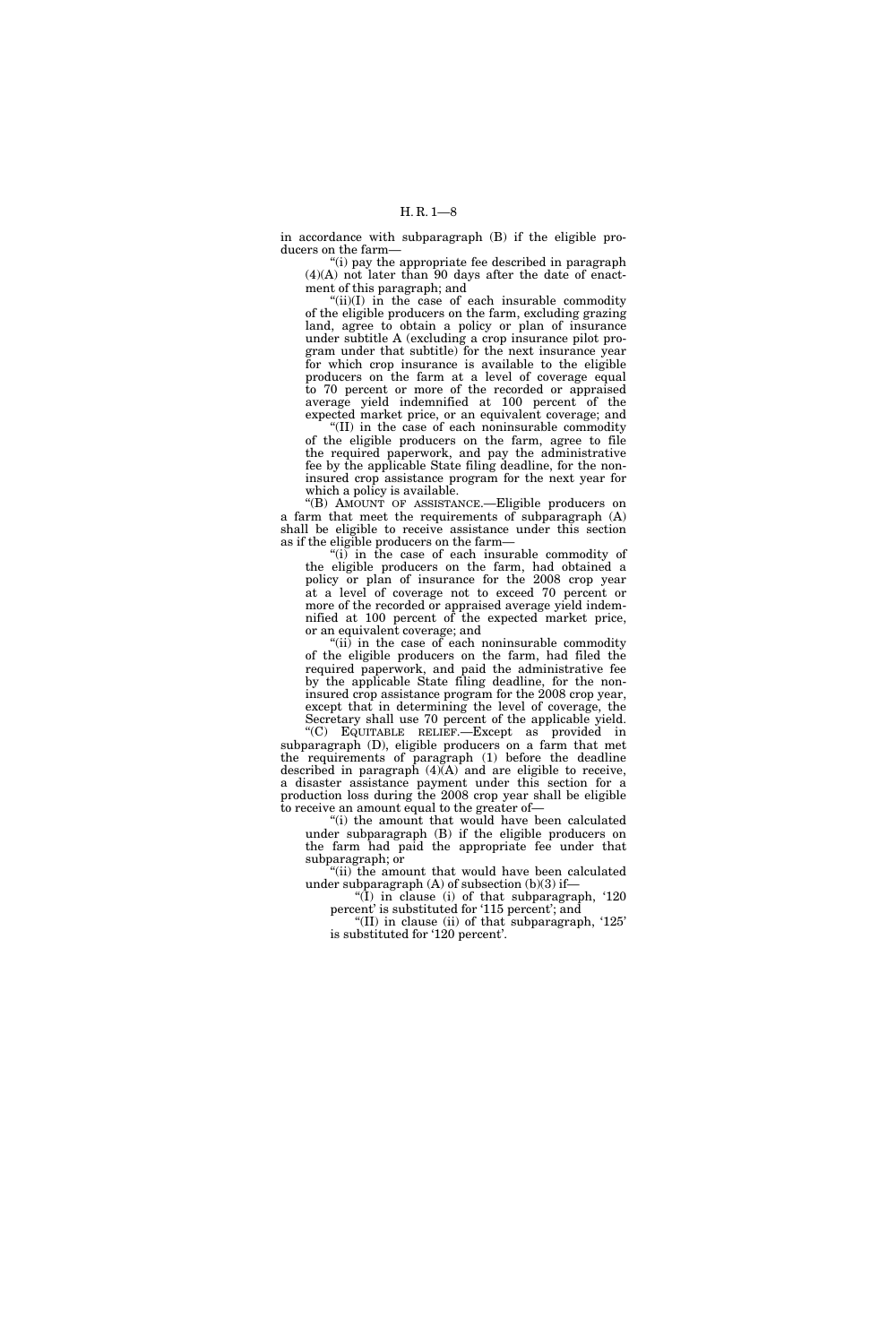''(D) LIMITATION.—For amounts made available under this paragraph, the Secretary may make such adjustments as are necessary to ensure that no producer receives a payment under this paragraph for an amount in excess of the assistance received by a similarly situated producer that had purchased the same or higher level of crop insurance prior to the date of enactment of this paragraph.

"(E) AUTHORITY OF THE SECRETARY.—The Secretary may provide such additional assistance as the Secretary considers appropriate to provide equitable treatment for eligible producers on a farm that suffered production losses in the 2008 crop year that result in multiyear production losses, as determined by the Secretary.

"(F) LACK OF ACCESS.—Notwithstanding any other provision of this section, the Secretary may provide assistance under this section to eligible producers on a farm that—

"(i) suffered a production loss due to a natural cause during the 2008 crop year; and

''(ii) as determined by the Secretary—

''(I)(aa) except as provided in item (bb), lack access to a policy or plan of insurance under subtitle A; or

(bb) do not qualify for a written agreement because 1 or more farming practices, which the Secretary has determined are good farming practices, of the eligible producers on the farm differ significantly from the farming practices used by producers of the same crop in other regions of the United States; and

''(II) are not eligible for the noninsured crop disaster assistance program established by section 196 of the Federal Agriculture Improvement and Reform Act of 1996 (7 U.S.C. 7333).'

(b) TRADE ACT OF 1974.—Section 901(g) of the Trade Act of 1974 (19 U.S.C. 2497(g)) is amended by adding at the end the following:

''(7) 2008 TRANSITION ASSISTANCE.—

''(A) IN GENERAL.—Eligible producers on a farm described in subparagraph  $(A)$  of paragraph  $(4)$  that failed to timely pay the appropriate fee described in that subparagraph shall be eligible for assistance under this section in accordance with subparagraph (B) if the eligible producers on the farm—

''(i) pay the appropriate fee described in paragraph (4)(A) not later than 90 days after the date of enactment of this paragraph; and

"(ii)(I) in the case of each insurable commodity of the eligible producers on the farm, excluding grazing land, agree to obtain a policy or plan of insurance under the Federal Crop Insurance Act (7 U.S.C. 1501 et seq.) (excluding a crop insurance pilot program under that Act) for the next insurance year for which crop insurance is available to the eligible producers on the farm at a level of coverage equal to 70 percent or more of the recorded or appraised average yield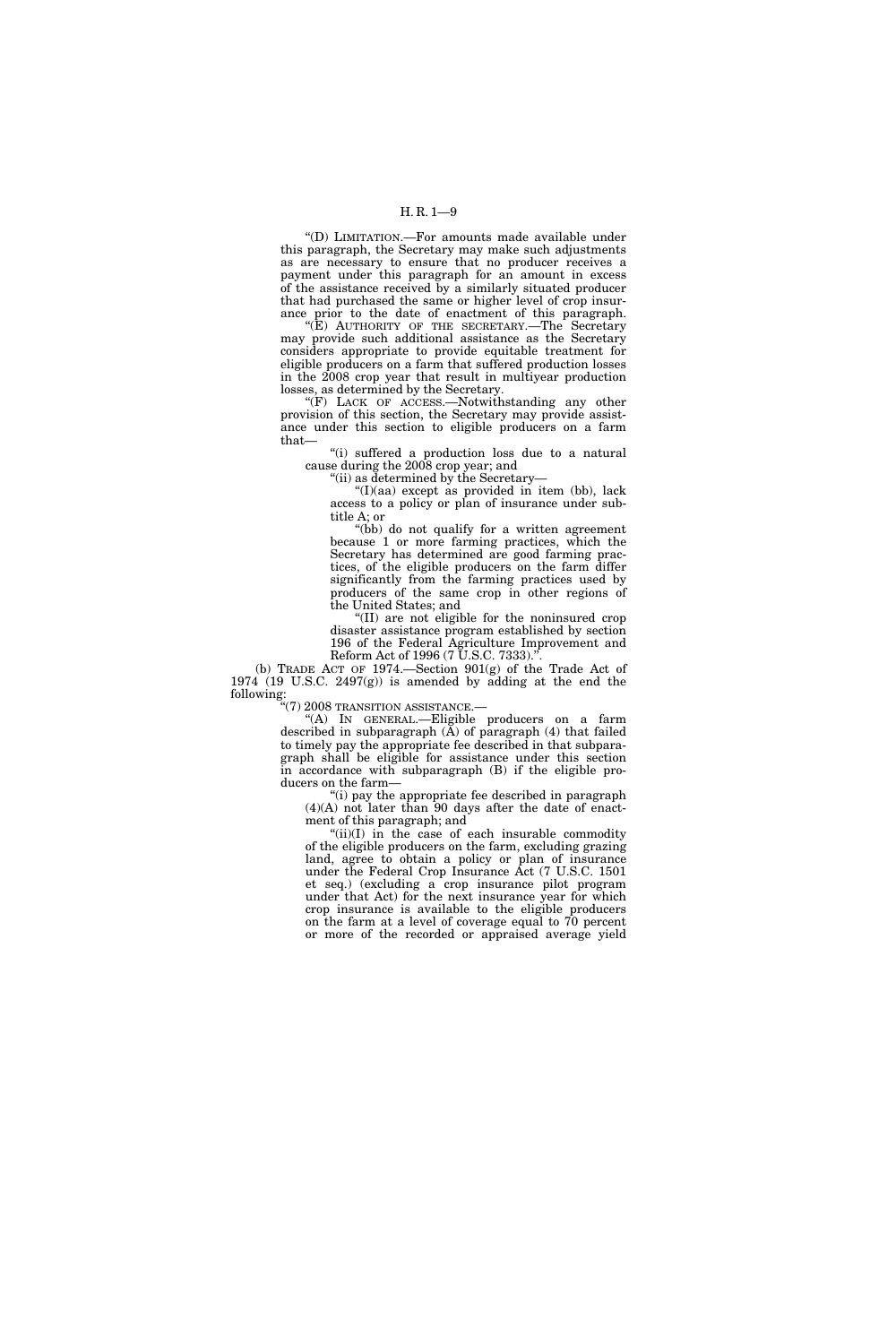indemnified at 100 percent of the expected market price, or an equivalent coverage; and

''(II) in the case of each noninsurable commodity of the eligible producers on the farm, agree to file the required paperwork, and pay the administrative fee by the applicable State filing deadline, for the noninsured crop assistance program for the next year for which a policy is available.

''(B) AMOUNT OF ASSISTANCE.—Eligible producers on a farm that meet the requirements of subparagraph (A) shall be eligible to receive assistance under this section as if the eligible producers on the farm—

 $(i)$  in the case of each insurable commodity of the eligible producers on the farm, had obtained a policy or plan of insurance for the 2008 crop year at a level of coverage not to exceed 70 percent or more of the recorded or appraised average yield indemnified at 100 percent of the expected market price, or an equivalent coverage; and

" $(ii)$  in the case of each noninsurable commodity of the eligible producers on the farm, had filed the required paperwork, and paid the administrative fee by the applicable State filing deadline, for the noninsured crop assistance program for the 2008 crop year, except that in determining the level of coverage, the Secretary shall use 70 percent of the applicable yield.

''(C) EQUITABLE RELIEF.—Except as provided in subparagraph (D), eligible producers on a farm that met the requirements of paragraph (1) before the deadline described in paragraph  $(4)$  $(A)$  and are eligible to receive, a disaster assistance payment under this section for a production loss during the 2008 crop year shall be eligible to receive an amount equal to the greater of—

"(i) the amount that would have been calculated under subparagraph (B) if the eligible producers on the farm had paid the appropriate fee under that subparagraph; or

''(ii) the amount that would have been calculated under subparagraph  $(A)$  of subsection  $(b)(3)$  if-

" $(I)$  in clause (i) of that subparagraph, '120 percent' is substituted for '115 percent'; and

"(II) in clause (ii) of that subparagraph,  $125$ " is substituted for '120 percent'.

''(D) LIMITATION.—For amounts made available under this paragraph, the Secretary may make such adjustments as are necessary to ensure that no producer receives a payment under this paragraph for an amount in excess of the assistance received by a similarly situated producer that had purchased the same or higher level of crop insurance prior to the date of enactment of this paragraph.

''(E) AUTHORITY OF THE SECRETARY.—The Secretary may provide such additional assistance as the Secretary considers appropriate to provide equitable treatment for eligible producers on a farm that suffered production losses in the 2008 crop year that result in multiyear production losses, as determined by the Secretary.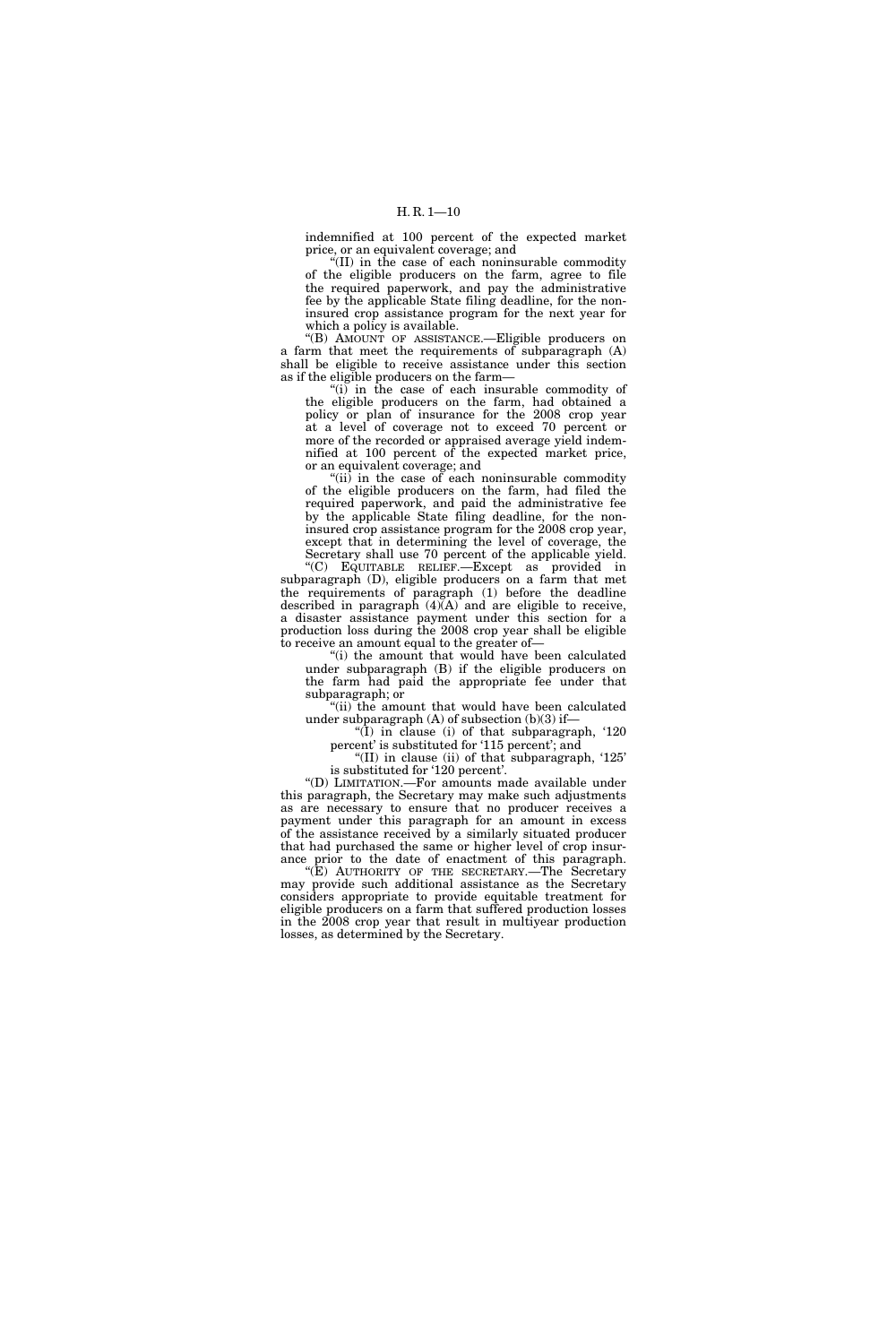"(F) LACK OF ACCESS.—Notwithstanding any other provision of this section, the Secretary may provide assistance under this section to eligible producers on a farm that—

''(i) suffered a production loss due to a natural cause during the 2008 crop year; and

''(ii) as determined by the Secretary—

 $\frac{f''(I)(aa)}{A'}$  except as provided in item (bb), lack access to a policy or plan of insurance under subtitle A; or

''(bb) do not qualify for a written agreement because 1 or more farming practices, which the Secretary has determined are good farming practices, of the eligible producers on the farm differ significantly from the farming practices used by producers of the same crop in other regions of the United States; and

''(II) are not eligible for the noninsured crop disaster assistance program established by section 196 of the Federal Agriculture Improvement and Reform Act of 1996 (7 U.S.C. 7333).".

(c) FARM OPERATING LOANS.—

(1) IN GENERAL.—For the principal amount of direct farm operating loans under section 311 of the Consolidated Farm and Rural Development Act (7 U.S.C. 1941), \$173,367,000.

(2) DIRECT FARM OPERATING LOANS.—For the cost of direct farm operating loans, including the cost of modifying loans, as defined in section 502 of the Congressional Budget Act of 1974 (2 U.S.C. 661a), \$20,440,000.<br>(d) 2008 AQUACULTURE ASSISTANCE.

 $(1)$  DEFINITIONS.—In this subsection:

(A) ELIGIBLE AQUACULTURE PRODUCER.—The term ''eligible aquaculture producer'' means an aquaculture producer that during the 2008 calendar year, as determined by the Secretary—

(i) produced an aquaculture species for which feed costs represented a substantial percentage of the input costs of the aquaculture operation; and

(ii) experienced a substantial price increase of feed costs above the previous 5-year average.

(B) SECRETARY.—The term ''Secretary'' means the Secretary of Agriculture.

(2) GRANT PROGRAM.—

(A) IN GENERAL.—Of the funds of the Commodity Credit Corporation, the Secretary shall use not more than \$50,000,000, to remain available until September 30, 2010, to carry out a program of grants to States to assist eligible aquaculture producers for losses associated with high feed input costs during the 2008 calendar year.

(B) NOTIFICATION.—Not later than 60 days after the date of enactment of this Act, the Secretary shall notify the State department of agriculture (or similar entity) in each State of the availability of funds to assist eligible aquaculture producers, including such terms as determined by the Secretary to be necessary for the equitable treatment of eligible aquaculture producers.

(C) PROVISION OF GRANTS.—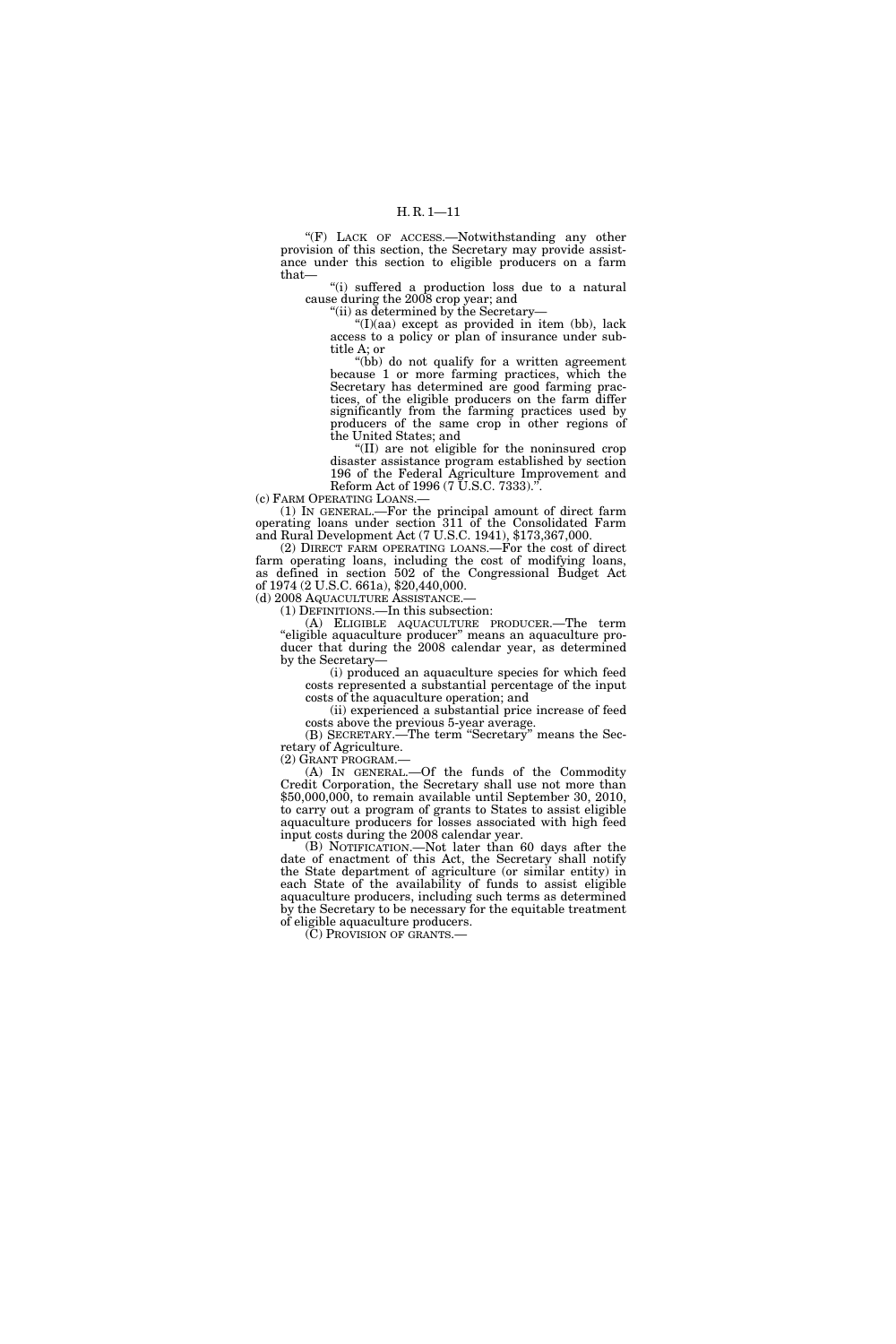(i) IN GENERAL.—The Secretary shall make grants to States under this subsection on a pro rata basis based on the amount of aquaculture feed used in each State during the 2007 calendar year, as determined by the Secretary.

(ii) TIMING.—Not later than 120 days after the date of enactment of this Act, the Secretary shall make grants to States to provide assistance under this subsection.

(D) REQUIREMENTS.—The Secretary shall make grants under this subsection only to States that demonstrate to the satisfaction of the Secretary that the State will—

(i) use grant funds to assist eligible aquaculture producers;

(ii) provide assistance to eligible aquaculture producers not later than 60 days after the date on which the State receives grant funds; and

(iii) not later than 30 days after the date on which the State provides assistance to eligible aquaculture producers, submit to the Secretary a report that describes—

(I) the manner in which the State provided assistance;

(II) the amounts of assistance provided per species of aquaculture; and

(III) the process by which the State determined the levels of assistance to eligible aquaculture producers.

(3) REDUCTION IN PAYMENTS.—An eligible aquaculture producer that receives assistance under this subsection shall not be eligible to receive any other assistance under the supplemental agricultural disaster assistance program established under section 531 of the Federal Crop Insurance Act (7 U.S.C. 1531) and section 901 of the Trade Act of 1974 (19 U.S.C. 2497) for any losses in 2008 relating to the same species of aquaculture.

(4) REPORT TO CONGRESS.—Not later than 180 days after the date of enactment of this Act, the Secretary shall submit to the appropriate committees of Congress a report that—

(A) describes in detail the manner in which this subsection has been carried out; and

(B) includes the information reported to the Secretary under paragraph (2)(D)(iii).

SEC. 103. For fiscal years 2009 and 2010, in the case of each program established or amended by the Food, Conservation, and Energy Act of 2008 (Public Law 110–246), other than by title I of such Act, that is authorized or required to be carried out using funds of the Commodity Credit Corporation—

(1) such funds shall be available for the purpose of covering salaries and related administrative expenses, including technical assistance, associated with the implementation of the program, without regard to the limitation on the total amount of allotments and fund transfers contained in section 11 of the Commodity Credit Corporation Charter Act (15 U.S.C. 714i); and

(2) the use of such funds for such purpose shall not be considered to be a fund transfer or allotment for purposes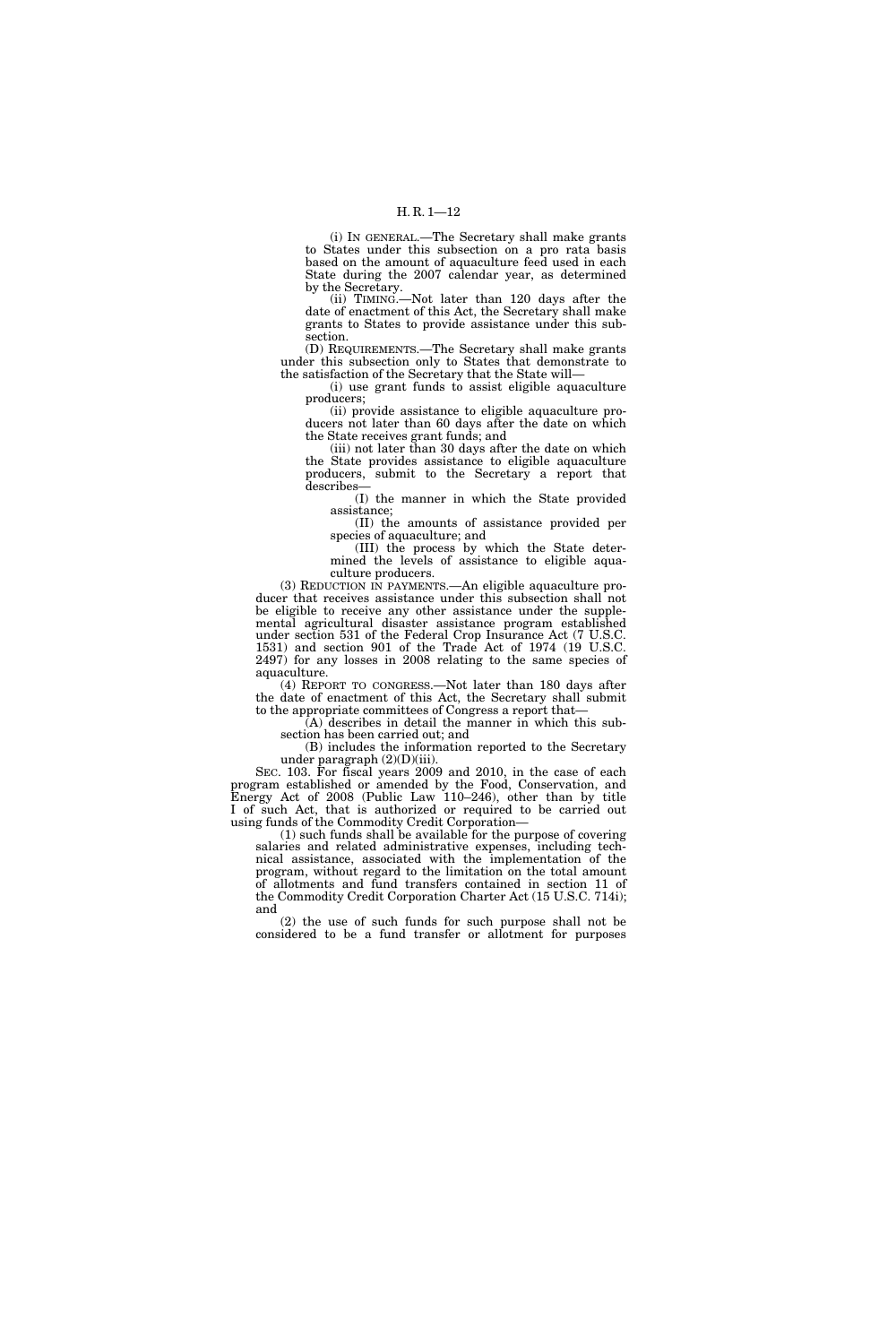of applying the limitation on the total amount of allotments and fund transfers contained in such section.

SEC. 104. In addition to other available funds, of the funds made available to the Rural Development mission area in this title, not more than 3 percent of the funds can be used for administrative costs to carry out loan, loan guarantee and grant activities funded in this title, which shall be transferred to and merged with the appropriation for ''Rural Development, Salaries and Expenses'': *Provided,* That of this amount \$1,750,000 shall be committed to agency projects associated with maintaining the compliance, safety, and soundness of the portfolio of loans guaranteed through the section 502 guaranteed loan program.

SEC. 105. Of the amounts appropriated in this title to the ''Rural Housing Service, Rural Community Facilities Program Account'', the ''Rural Business-Cooperative Service, Rural Business Program Account'', and the ″Rural Utilities Service, Rural Water and Waste Disposal Program Account'', at least 10 percent shall be allocated for assistance in persistent poverty counties: *Provided,*  That for the purposes of this section, the term ''persistent poverty counties'' means any county that has had 20 percent or more of its population living in poverty over the past  $30$  years, as measured by the 1980, 1990, and 2000 decennial censuses.

#### TITLE II—COMMERCE, JUSTICE, SCIENCE, AND RELATED AGENCIES

#### DEPARTMENT OF COMMERCE

#### ECONOMIC DEVELOPMENT ADMINISTRATION

#### ECONOMIC DEVELOPMENT ASSISTANCE PROGRAMS

For an additional amount for "Economic Development Assistance Programs'', \$150,000,000: *Provided,* That \$50,000,000 shall be for economic adjustment assistance as authorized by section 209 of the Public Works and Economic Development Act of 1965, as amended (42 U.S.C. 3149): *Provided further,* That in allocating the funds provided in the previous proviso, the Secretary of Commerce shall give priority consideration to areas of the Nation that have experienced sudden and severe economic dislocation and job loss due to corporate restructuring: *Provided further*, That not to exceed 2 percent of the funds provided under this heading may be transferred to and merged with the appropriation for ''Salaries and Expenses'' for purposes of program administration and oversight: *Provided further*, That up to \$50,000,000 of the funds provided under this heading may be transferred to federally authorized regional economic development commissions.

#### BUREAU OF THE CENSUS

#### PERIODIC CENSUSES AND PROGRAMS

For an additional amount for "Periodic Censuses and Programs'', \$1,000,000,000.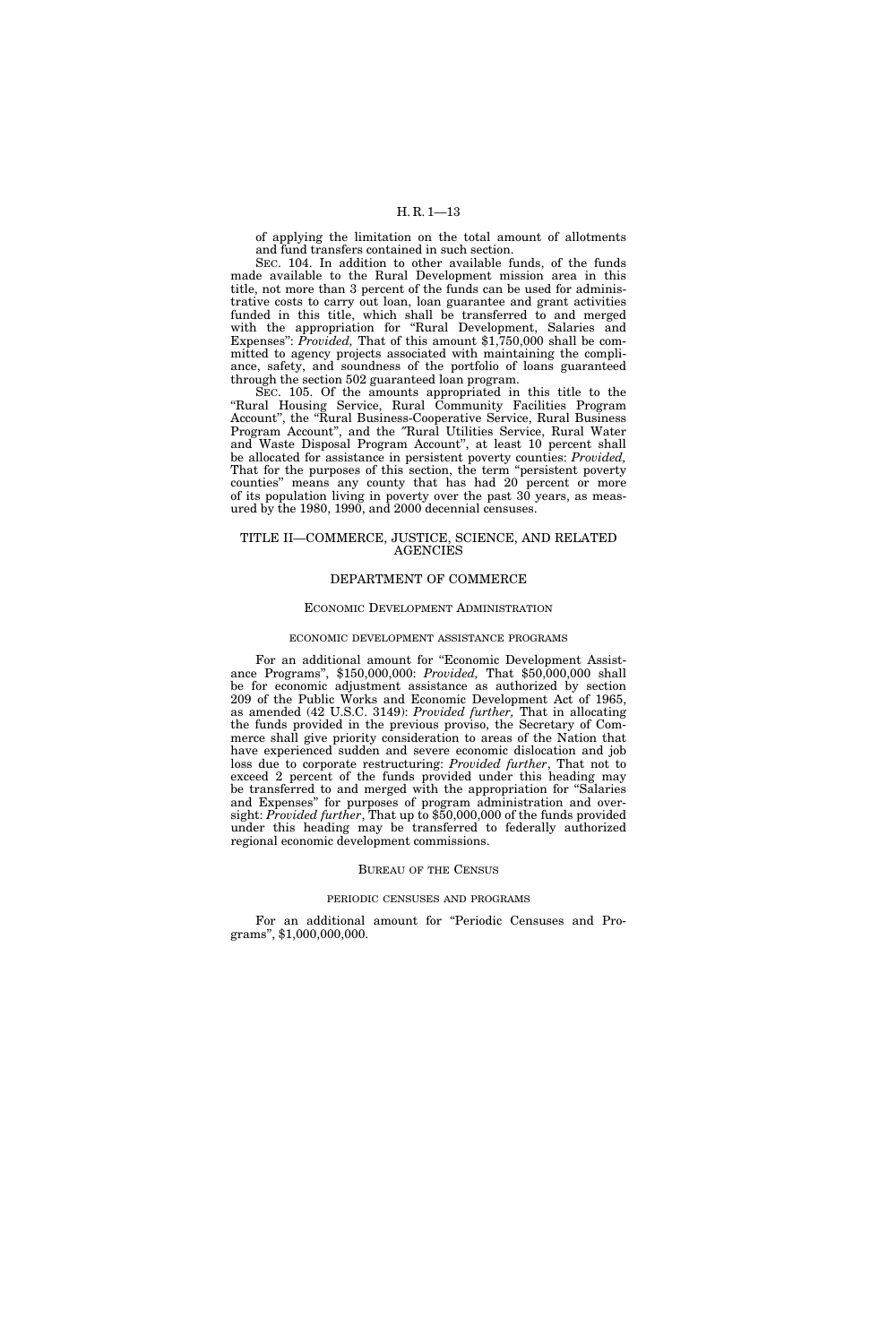#### NATIONAL TELECOMMUNICATIONS AND INFORMATION ADMINISTRATION

#### BROADBAND TECHNOLOGY OPPORTUNITIES PROGRAM

For an amount for "Broadband Technology Opportunities Program'', \$4,700,000,000: *Provided,* That of the funds provided under this heading, not less than \$4,350,000,000 shall be expended pursuant to division B of this Act, of which: not less than \$200,000,000 shall be available for competitive grants for expanding public computer center capacity, including at community colleges and public libraries; not less than \$250,000,000 shall be available for competitive grants for innovative programs to encourage sustainable adoption of broadband service; and \$10,000,000 shall be transferred to "Department of Commerce, Office of Inspector General" for the purposes of audits and oversight of funds provided under this heading and such funds shall remain available until expended: *Provided further,* That of the funds provided under this heading, up to \$350,000,000 may be expended pursuant to Public Law 110– 385 (47 U.S.C. 1301 note) and for the purposes of developing and maintaining a broadband inventory map pursuant to division B of this Act: *Provided further,* That of the funds provided under this heading, amounts deemed necessary and appropriate by the Secretary of Commerce, in consultation with the Federal Communications Commission (FCC), may be transferred to the FCC for the purposes of developing a national broadband plan or for carrying out any other FCC responsibilities pursuant to division B of this Act, and only if the Committees on Appropriations of the House and the Senate are notified not less than 15 days in advance of the transfer of such funds: *Provided further,* That not more than 3 percent of funds provided under this heading may be used for administrative costs, and this limitation shall apply to funds which may be transferred to the FCC.

#### DIGITAL-TO-ANALOG CONVERTER BOX PROGRAM

For an amount for "Digital-to-Analog Converter Box Program", \$650,000,000, for additional coupons and related activities under the program implemented under section 3005 of the Digital Television Transition and Public Safety Act of 2005: *Provided,* That of the amounts provided under this heading, \$90,000,000 may be for education and outreach, including grants to organizations for programs to educate vulnerable populations, including senior citizens, minority communities, people with disabilities, low-income individuals, and people living in rural areas, about the transition and to provide one-on-one assistance to vulnerable populations, including help with converter box installation: *Provided further,*  That the amounts provided in the previous proviso may be transferred to the Federal Communications Commission (FCC) if deemed necessary and appropriate by the Secretary of Commerce in consultation with the FCC, and only if the Committees on Appropriations of the House and the Senate are notified not less than 5 days in advance of transfer of such funds.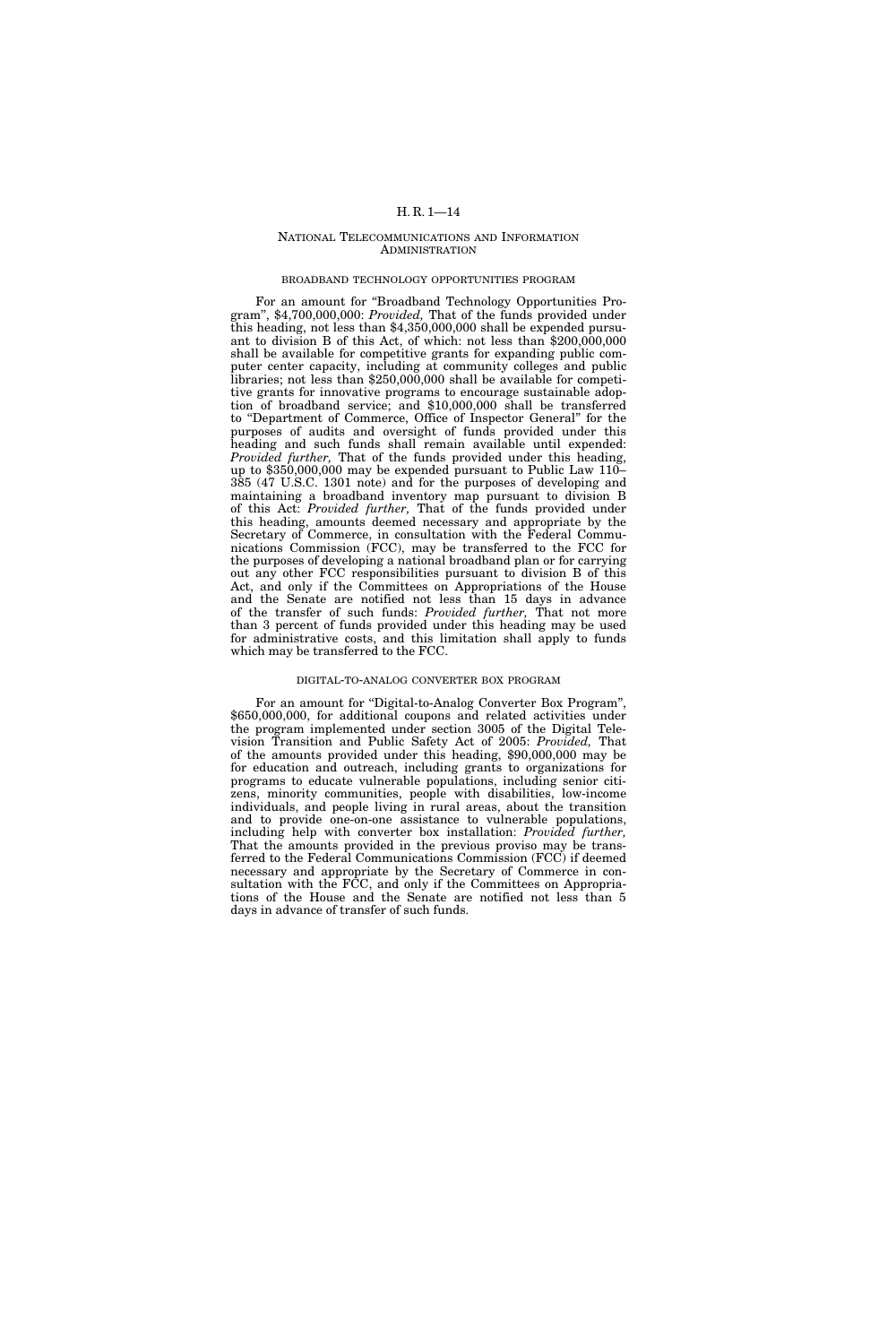#### NATIONAL INSTITUTE OF STANDARDS AND TECHNOLOGY

#### SCIENTIFIC AND TECHNICAL RESEARCH AND SERVICES

For an additional amount for ''Scientific and Technical Research and Services'', \$220,000,000.

#### CONSTRUCTION OF RESEARCH FACILITIES

For an additional amount for "Construction of Research Facilities'', \$360,000,000, of which \$180,000,000 shall be for a competitive construction grant program for research science buildings.

#### NATIONAL OCEANIC AND ATMOSPHERIC ADMINISTRATION

#### OPERATIONS, RESEARCH, AND FACILITIES

For an additional amount for ''Operations, Research, and Facilities'', \$230,000,000.

#### PROCUREMENT, ACQUISITION AND CONSTRUCTION

For an additional amount for "Procurement, Acquisition and Construction'', \$600,000,000.

#### OFFICE OF INSPECTOR GENERAL

For an additional amount for "Office of Inspector General", \$6,000,000, to remain available until September 30, 2013.

#### DEPARTMENT OF JUSTICE

#### GENERAL ADMINISTRATION

#### OFFICE OF INSPECTOR GENERAL

For an additional amount for ''Office of Inspector General'', \$2,000,000, to remain available until September 30, 2013.

#### STATE AND LOCAL LAW ENFORCEMENT ACTIVITIES

#### OFFICE ON VIOLENCE AGAINST WOMEN

#### VIOLENCE AGAINST WOMEN PREVENTION AND PROSECUTION PROGRAMS

For an additional amount for "Violence Against Women Prevention and Prosecution Programs", \$225,000,000 for grants to combat violence against women, as authorized by part T of the Omnibus Crime Control and Safe Streets Act of 1968 (42 U.S.C. 3796gg et seq.): *Provided,* That, \$50,000,000 shall be for transitional housing assistance grants for victims of domestic violence, stalking or sexual assault as authorized by section 40299 of the Violent Crime Control and Law Enforcement Act of 1994 (Public Law 103–322).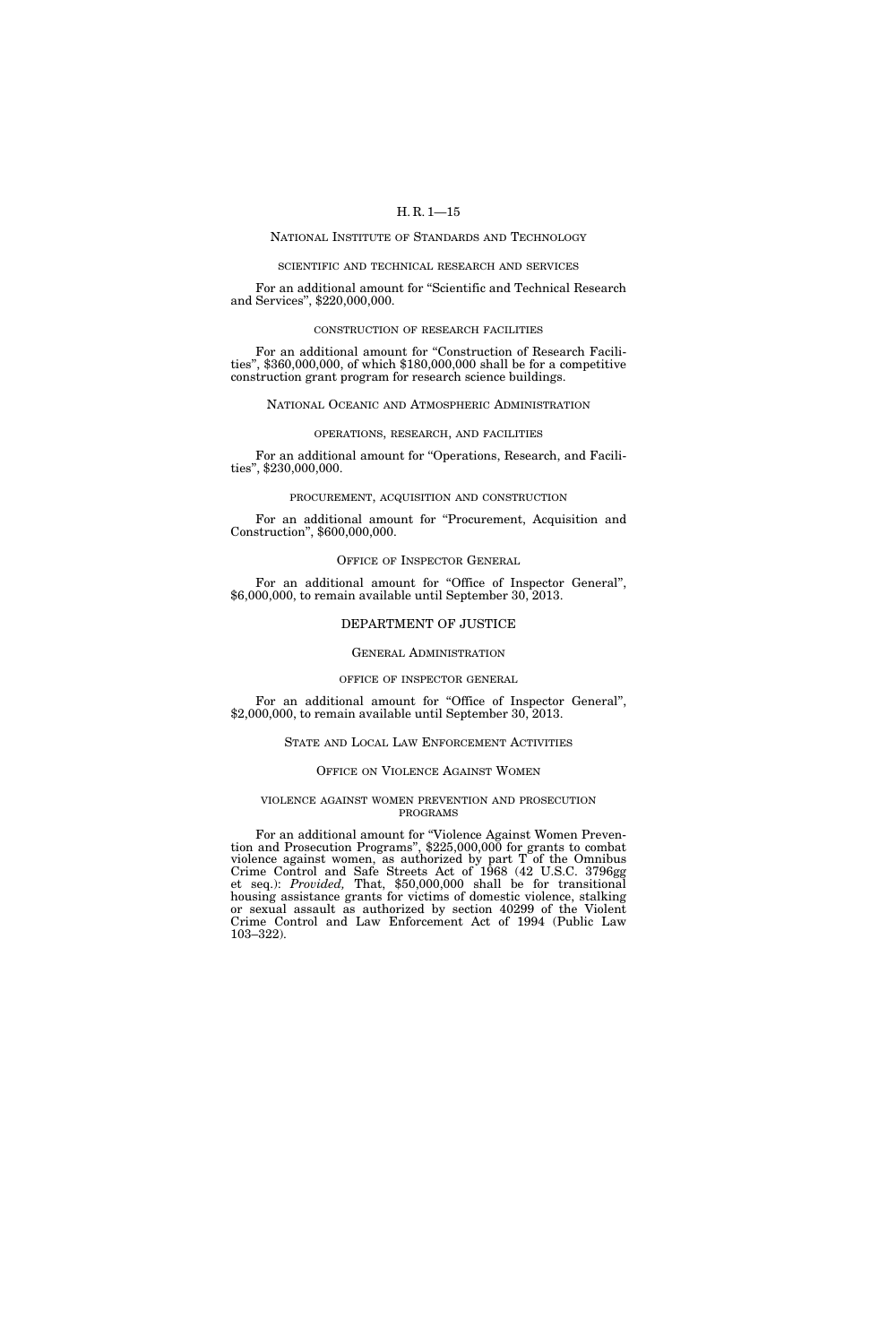#### OFFICE OF JUSTICE PROGRAMS

#### STATE AND LOCAL LAW ENFORCEMENT ASSISTANCE

For an additional amount for "State and Local Law Enforcement Assistance'', \$2,000,000,000, for the Edward Byrne Memorial Justice Assistance Grant program as authorized by subpart 1 of part E of title I of the Omnibus Crime Control and Safe Streets Acts of 1968 ("1968 Act"), (except that section 1001(c), and the special rules for Puerto Rico under section  $505(g)$ , of the 1968 Act, shall not apply for purposes of this Act).

For an additional amount for ''State and Local Law Enforcement Assistance'', \$225,000,000, for competitive grants to improve the functioning of the criminal justice system, to assist victims of crime (other than compensation), and youth mentoring grants.

For an additional amount for ''State and Local Law Enforcement Assistance'', \$40,000,000, for competitive grants to provide assistance and equipment to local law enforcement along the Southern border and in High-Intensity Drug Trafficking Areas to combat criminal narcotics activity stemming from the Southern border, of which \$10,000,000 shall be transferred to ''Bureau of Alcohol, Tobacco, Firearms and Explosives, Salaries and Expenses'' for the ATF Project Gunrunner.

For an additional amount for "State and Local Law Enforcement Assistance'', \$225,000,000, for assistance to Indian tribes, notwithstanding Public Law 108–199, division B, title I, section  $112(a)(1)$  (118 Stat. 62), which shall be available for grants under section 20109 of subtitle A of title II of the Violent Crime Control and Law Enforcement Act of 1994 (Public Law 103–322).

For an additional amount for "State and Local Law Enforcement Assistance'', \$100,000,000, to be distributed by the Office for Victims of Crime in accordance with section  $1402(d)(4)$  of the Victims of Crime Act of 1984 (Public Law 98–473).

For an additional amount for "State and Local Law Enforcement Assistance'', \$125,000,000, for assistance to law enforcement in rural States and rural areas, to prevent and combat crime, especially drug-related crime.

For an additional amount for ''State and Local Law Enforcement Assistance'', \$50,000,000, for Internet Crimes Against Children (ICAC) initiatives.

#### COMMUNITY ORIENTED POLICING SERVICES

For an additional amount for "Community Oriented Policing Services'', for grants under section 1701 of title I of the 1968 Omnibus Crime Control and Safe Streets Act (42 U.S.C. 3796dd) for hiring and rehiring of additional career law enforcement officers under part Q of such title, notwithstanding subsection (i) of such section, \$1,000,000,000.

#### SALARIES AND EXPENSES

For an additional amount, not elsewhere specified in this title, for management and administration and oversight of programs within the Office on Violence Against Women, the Office of Justice Programs, and the Community Oriented Policing Services Office, \$10,000,000.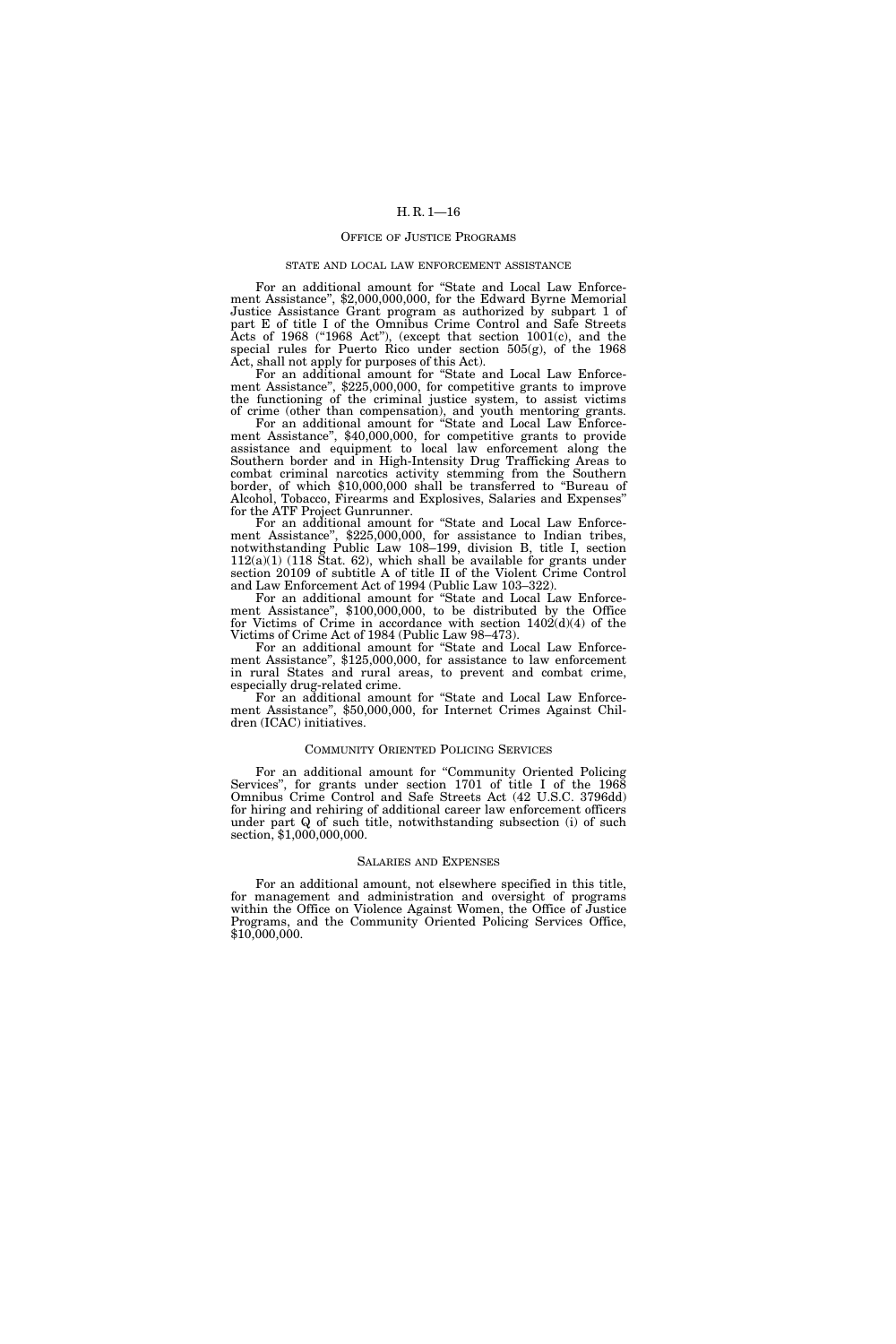#### SCIENCE

#### NATIONAL AERONAUTICS AND SPACE ADMINISTRATION

#### **SCIENCE**

For an additional amount for "Science", \$400,000,000.

#### AERONAUTICS

### For an additional amount for "Aeronautics", \$150,000,000.

#### EXPLORATION

### For an additional amount for "Exploration", \$400,000,000.

#### CROSS AGENCY SUPPORT

For an additional amount for "Cross Agency Support", \$50,000,000.

#### OFFICE OF INSPECTOR GENERAL

For an additional amount for "Office of Inspector General", \$2,000,000, to remain available until September 30, 2013.

#### NATIONAL SCIENCE FOUNDATION

#### RESEARCH AND RELATED ACTIVITIES

For an additional amount for ''Research and Related Activities'', \$2,500,000,000: *Provided*, That \$300,000,000 shall be available solely for the Major Research Instrumentation program and \$200,000,000 shall be for activities authorized by title II of Public Law 100–570 for academic research facilities modernization.

#### EDUCATION AND HUMAN RESOURCES

For an additional amount for "Education and Human Resources'', \$100,000,000.

#### MAJOR RESEARCH EQUIPMENT AND FACILITIES CONSTRUCTION

For an additional amount for ''Major Research Equipment and Facilities Construction'', \$400,000,000.

#### OFFICE OF INSPECTOR GENERAL

For an additional amount for "Office of Inspector General", \$2,000,000, to remain available until September 30, 2013.

#### GENERAL PROVISION—THIS TITLE

SEC. 201. Sections 1701(g) and 1704(c) of the Omnibus Crime Control and Safe Streets Act of 1968 (42 U.S.C. 3796dd(g) and 3796dd–3(c)) shall not apply with respect to funds appropriated in this or any other Act making appropriations for fiscal year 2009 or 2010 for Community Oriented Policing Services authorized under part Q of such Act of 1968.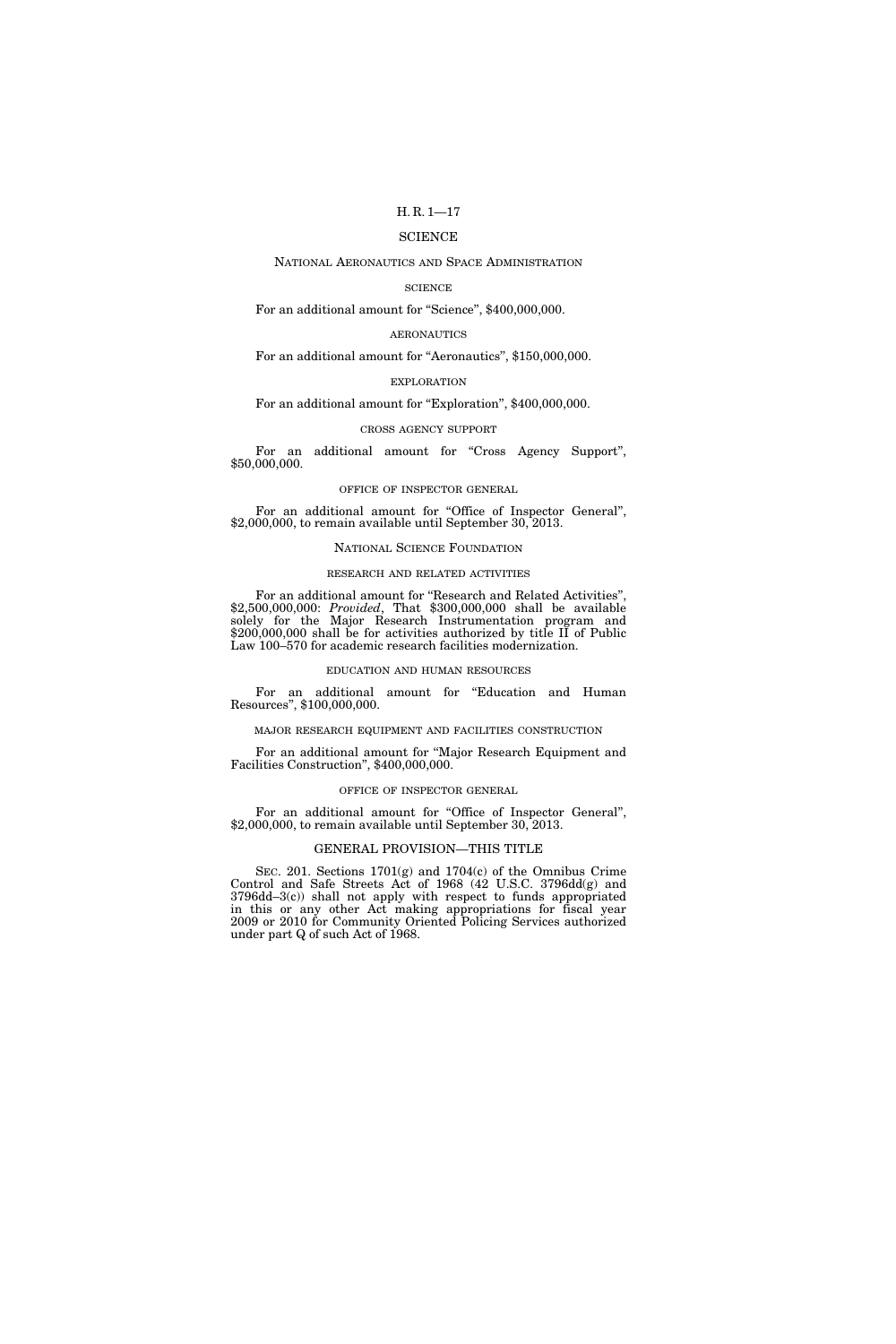#### TITLE III—DEPARTMENT OF DEFENSE

#### OPERATION AND MAINTENANCE

#### OPERATION AND MAINTENANCE, ARMY

For an additional amount for "Operation and Maintenance, Army", \$1,474,525,000, to remain available for obligation until September 30, 2010, to improve, repair and modernize Department of Defense facilities, restore and modernize real property to include barracks, and invest in the energy efficiency of Department of Defense facilities.

#### OPERATION AND MAINTENANCE, NAVY

For an additional amount for "Operation and Maintenance, Navy", \$657,051,000, to remain available for obligation until September 30, 2010, to improve, repair and modernize Department of Defense facilities, restore and modernize real property to include barracks, and invest in the energy efficiency of Department of Defense facilities.

#### OPERATION AND MAINTENANCE, MARINE CORPS

For an additional amount for "Operation and Maintenance, Marine Corps'', \$113,865,000, to remain available for obligation until September 30, 2010, to improve, repair and modernize Department of Defense facilities, restore and modernize real property to include barracks, and invest in the energy efficiency of Department of Defense facilities.

#### OPERATION AND MAINTENANCE, AIR FORCE

For an additional amount for ''Operation and Maintenance, Air Force'', \$1,095,959,000, to remain available for obligation until September 30, 2010, to improve, repair and modernize Department of Defense facilities, restore and modernize real property to include barracks, and invest in the energy efficiency of Department of Defense facilities.

#### OPERATION AND MAINTENANCE, ARMY RESERVE

For an additional amount for ''Operation and Maintenance, Army Reserve'', \$98,269,000, to remain available for obligation until September 30, 2010, to improve, repair and modernize Department of Defense facilities, restore and modernize real property to include barracks, and invest in the energy efficiency of Department of Defense facilities.

#### OPERATION AND MAINTENANCE, NAVY RESERVE

For an additional amount for ''Operation and Maintenance, Navy Reserve'', \$55,083,000, to remain available for obligation until September 30, 2010, to improve, repair and modernize Department of Defense facilities, restore and modernize real property to include barracks, and invest in the energy efficiency of Department of Defense facilities.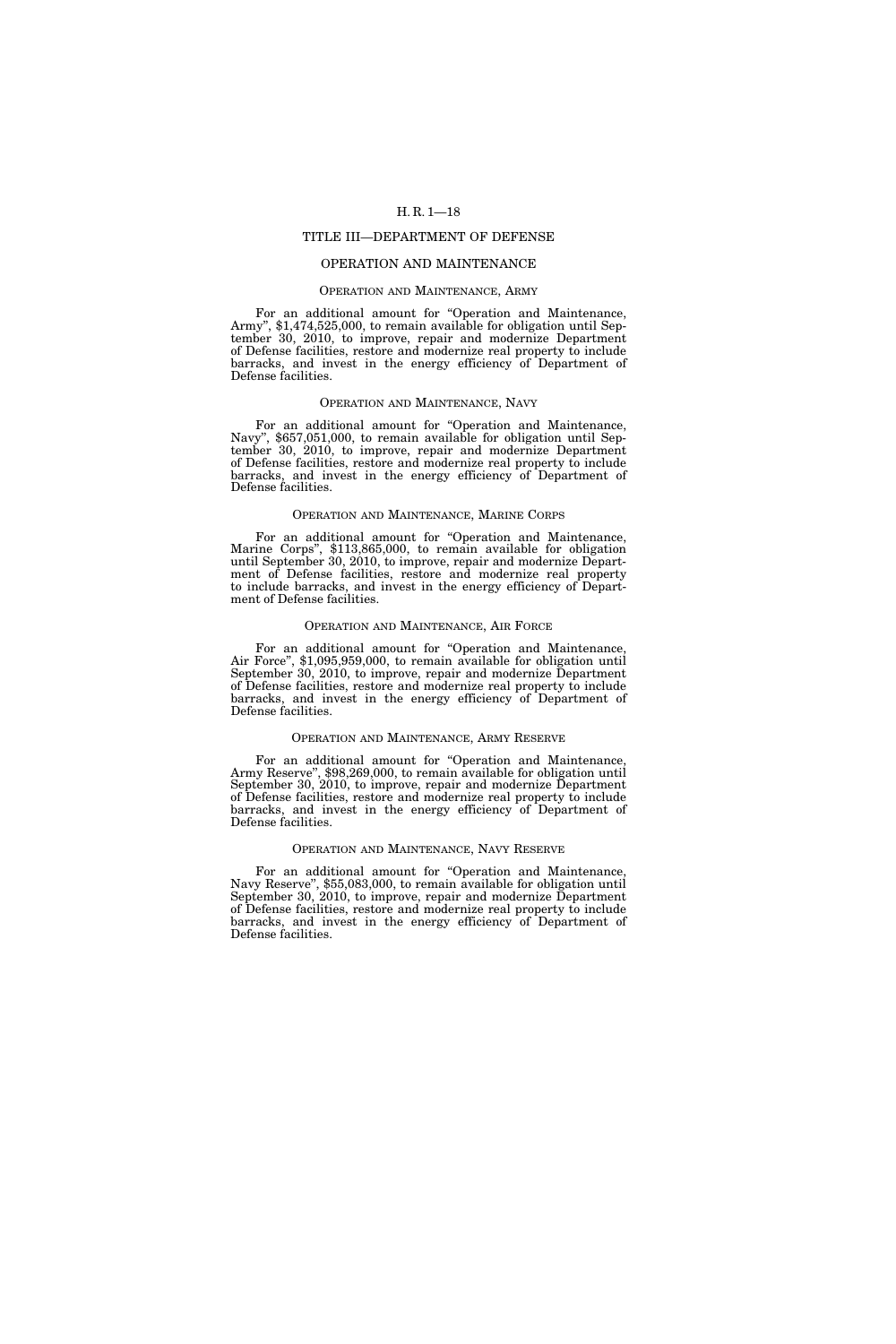#### OPERATION AND MAINTENANCE, MARINE CORPS RESERVE

For an additional amount for "Operation and Maintenance, Marine Corps Reserve", \$39,909,000, to remain available for obligation until September 30, 2010, to improve, repair and modernize Department of Defense facilities, restore and modernize real property to include barracks, and invest in the energy efficiency of Department of Defense facilities.

#### OPERATION AND MAINTENANCE, AIR FORCE RESERVE

For an additional amount for "Operation and Maintenance, Air Force Reserve", \$13,187,000, to remain available for obligation until September 30, 2010, to improve, repair and modernize Department of Defense facilities, restore and modernize real property to include barracks, and invest in the energy efficiency of Department of Defense facilities.

#### OPERATION AND MAINTENANCE, ARMY NATIONAL GUARD

For an additional amount for ''Operation and Maintenance, Army National Guard'', \$266,304,000, to remain available for obligation until September 30, 2010, to improve, repair and modernize Department of Defense facilities, restore and modernize real property to include barracks, and invest in the energy efficiency of Department of Defense facilities.

#### OPERATION AND MAINTENANCE, AIR NATIONAL GUARD

For an additional amount for "Operation and Maintenance, Air National Guard'', \$25,848,000, to remain available for obligation until September 30, 2010, to improve, repair and modernize Department of Defense facilities, restore and modernize real property to include barracks, and invest in the energy efficiency of Department of Defense facilities.

#### RESEARCH, DEVELOPMENT, TEST AND EVALUATION

#### RESEARCH, DEVELOPMENT, TEST AND EVALUATION, ARMY

For an additional amount for ''Research, Development, Test and Evaluation, Army'', \$75,000,000, to remain available for obligation until September 30, 2010.

#### RESEARCH, DEVELOPMENT, TEST AND EVALUATION, NAVY

For an additional amount for ''Research, Development, Test and Evaluation, Navy'', \$75,000,000, to remain available for obligation until September 30, 2010.

#### RESEARCH, DEVELOPMENT, TEST AND EVALUATION, AIR FORCE

For an additional amount for ''Research, Development, Test and Evaluation, Air Force'', \$75,000,000, to remain available for obligation until September 30, 2010.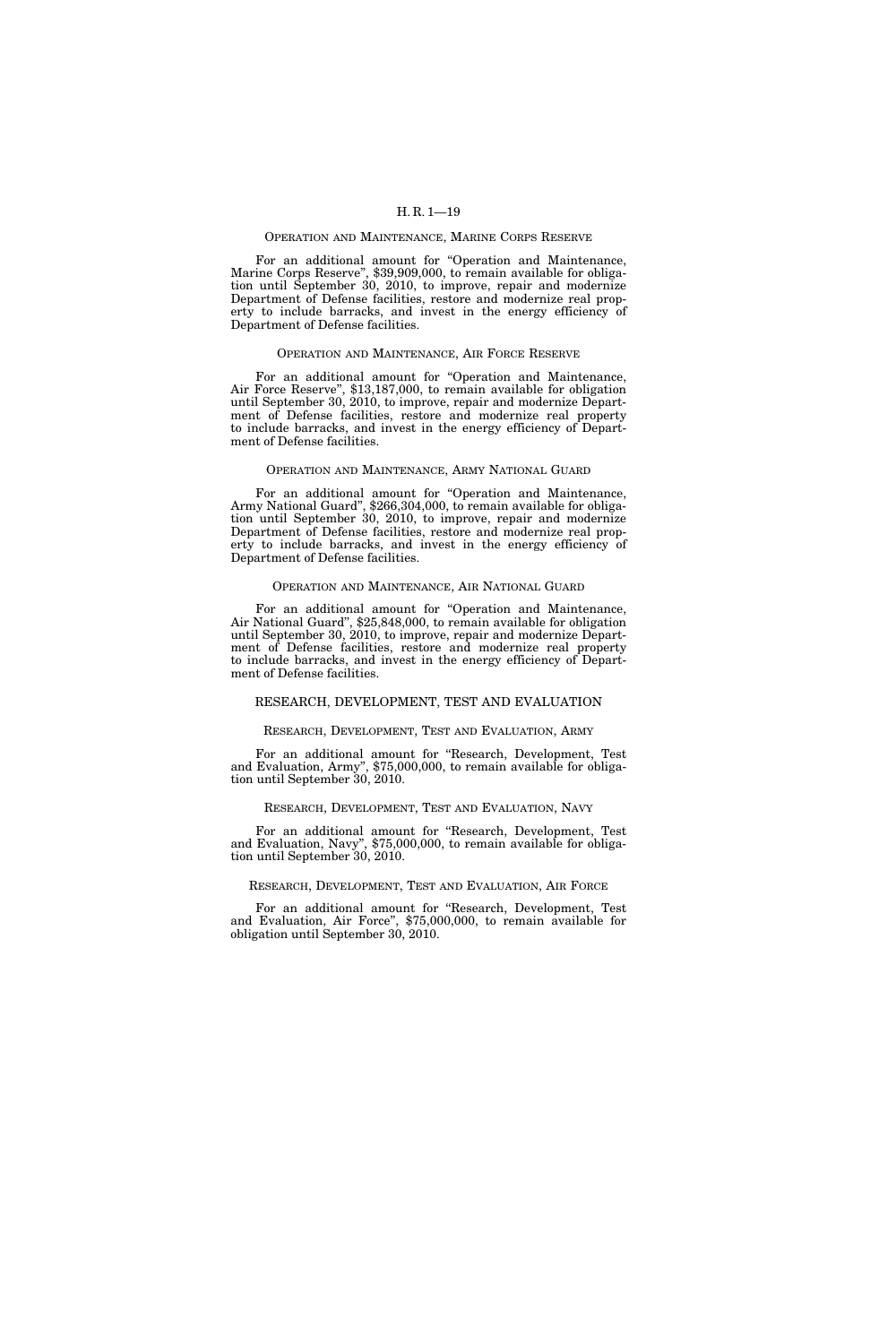#### RESEARCH, DEVELOPMENT, TEST AND EVALUATION, DEFENSE-WIDE

For an additional amount for ''Research, Development, Test and Evaluation, Defense-Wide'', \$75,000,000, to remain available for obligation until September 30, 2010.

#### OTHER DEPARTMENT OF DEFENSE PROGRAMS

#### DEFENSE HEALTH PROGRAM

For an additional amount for "Defense Health Program", \$400,000,000 for operation and maintenance, to remain available for obligation until September 30, 2010, to improve, repair and modernize military medical facilities, and invest in the energy efficiency of military medical facilities.

#### OFFICE OF THE INSPECTOR GENERAL

For an additional amount for "Office of the Inspector General", \$15,000,000 for operation and maintenance, to remain available for obligation until September 30, 2011.

#### TITLE IV—ENERGY AND WATER DEVELOPMENT

#### DEPARTMENT OF DEFENSE—CIVIL

#### DEPARTMENT OF THE ARMY

#### CORPS OF ENGINEERS—CIVIL

#### INVESTIGATIONS

For an additional amount for ''Investigations'', \$25,000,000: *Provided,* That funds provided under this heading in this title shall only be used for programs, projects or activities that heretofore or hereafter receive funds provided in Acts making appropriations available for Energy and Water Development: *Provided further,*  That funds provided under this heading in this title shall be used for programs, projects or activities or elements of programs, projects or activities that can be completed within the funds made available in that account and that will not require new budget authority to complete: *Provided further,* That for projects that are being completed with funds appropriated in this Act that would otherwise be expired for obligation, expired funds appropriated in this Act may be used to pay the cost of associated supervision, inspection, overhead, engineering and design on those projects and on subsequent claims, if any: *Provided further,* That the Secretary of the Army shall submit a quarterly report to the Committees on Appropriations of the House of Representatives and the Senate detailing the allocation, obligation and expenditures of these funds, beginning not later than 45 days after enactment of this Act: *Provided further,*  That the Secretary shall have unlimited reprogramming authority for these funds provided under this heading.

#### **CONSTRUCTION**

For an additional amount for "Construction", \$2,000,000,000: *Provided,* That not less than \$200,000,000 of the funds provided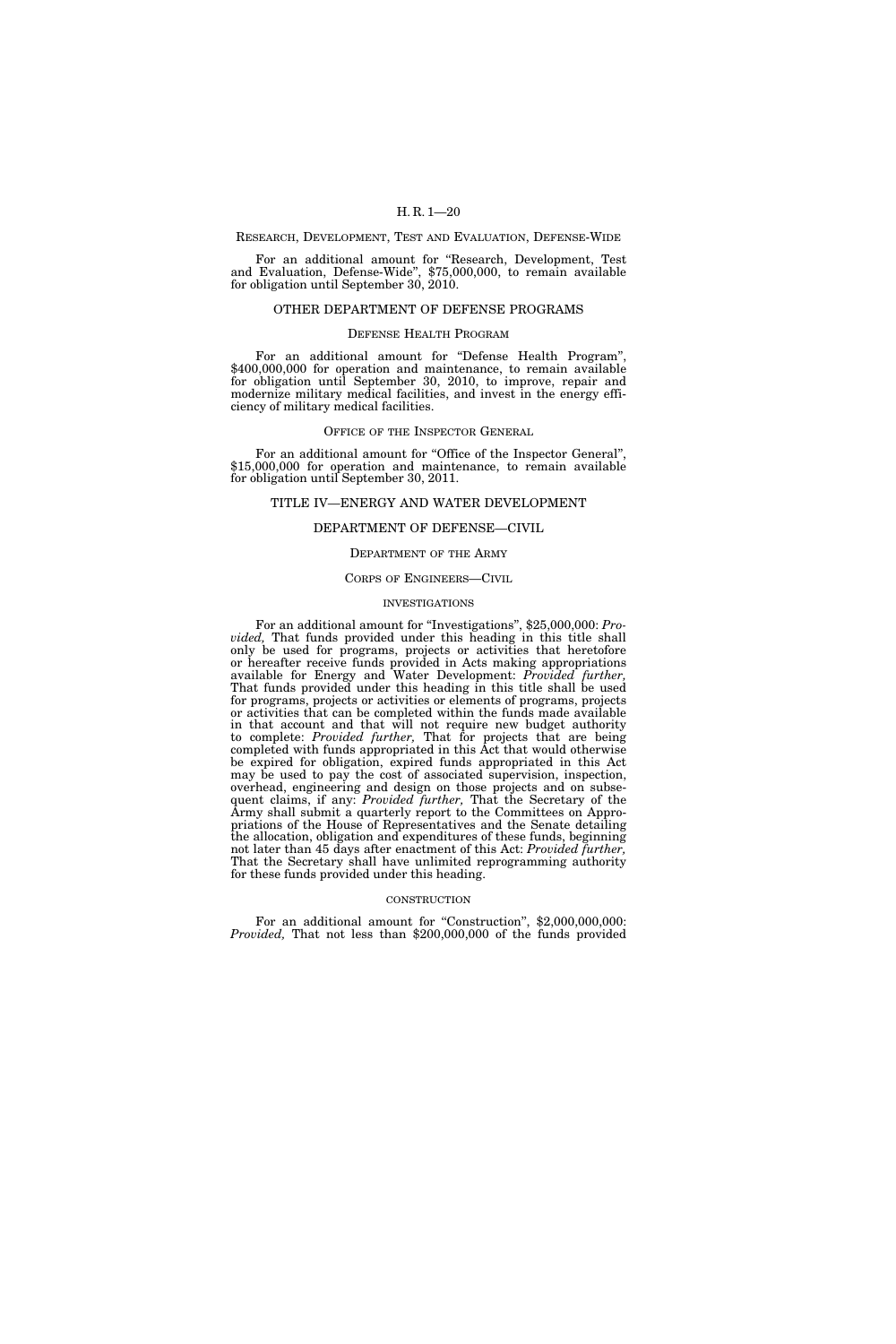shall be for water-related environmental infrastructure assistance: *Provided further,* That section 102 of Public Law 109–103 (33 U.S.C. 2221) shall not apply to funds provided in this title: *Provided further,* That notwithstanding any other provision of law, funds provided in this paragraph shall not be cost shared with the Inland Waterways Trust Fund as authorized in Public Law 99–662: *Provided further,* That funds provided under this heading in this title shall only be used for programs, projects or activities that heretofore or hereafter receive funds provided in Acts making appropriations available for Energy and Water Development: *Provided further,*  That funds provided under this heading in this title shall be used for programs, projects or activities or elements of programs, projects or activities that can be completed within the funds made available in that account and that will not require new budget authority to complete: *Provided further,* That the limitation concerning total project costs in section 902 of the Water Resources Development Act of 1986, as amended (33 U.S.C. 2280), shall not apply during fiscal year 2009 to any project that received funds provided in this title: *Provided further,* That funds appropriated under this heading may be used by the Secretary of the Army, acting through the Chief of Engineers, to undertake work authorized to be carried out in accordance with section 14 of the Flood Control Act of 1946 (33 U.S.C. 701r); section 205 of the Flood Control Act of 1948 (33 U.S.C. 701s); section 206 of the Water Resources Development Act of 1996 (33 U.S.C. 2330); or section 1135 of the Water Resources Development Act of 1986 (33 U.S.C. 2309a), notwithstanding the program cost limitations set forth in those sections: *Provided further,* That for projects that are being completed with funds appropriated in this Act that would otherwise be expired for obligation, expired funds appropriated in this Act may be used to pay the cost of associated supervision, inspection, overhead, engineering and design on those projects and on subsequent claims, if any: *Provided further,* That the Secretary of the Army shall submit a quarterly report to the Committees on Appropriations of the House of Representatives and the Senate detailing the allocation, obligation and expenditures of these funds, beginning not later than 45 days after enactment of this Act: *Provided further,*  That the Secretary shall have unlimited reprogramming authority for these funds provided under this heading.

#### MISSISSIPPI RIVER AND TRIBUTARIES

For an additional amount for ''Mississippi River and Tributaries'', \$375,000,000: *Provided,* That funds provided under this heading in this title shall only be used for programs, projects or activities that heretofore or hereafter receive funds provided in Acts making appropriations available for Energy and Water Development: *Provided further,* That funds provided under this heading in this title shall be used for programs, projects or activities or elements of programs, projects or activities that can be completed within the funds made available in that account and that will not require new budget authority to complete: *Provided further,*  That the limitation concerning total project costs in section 902 of the Water Resources Development Act of 1986, as amended (33 U.S.C. 2280), shall not apply during fiscal year 2009 to any project that received funds provided in this title: *Provided further,*  That for projects that are being completed with funds appropriated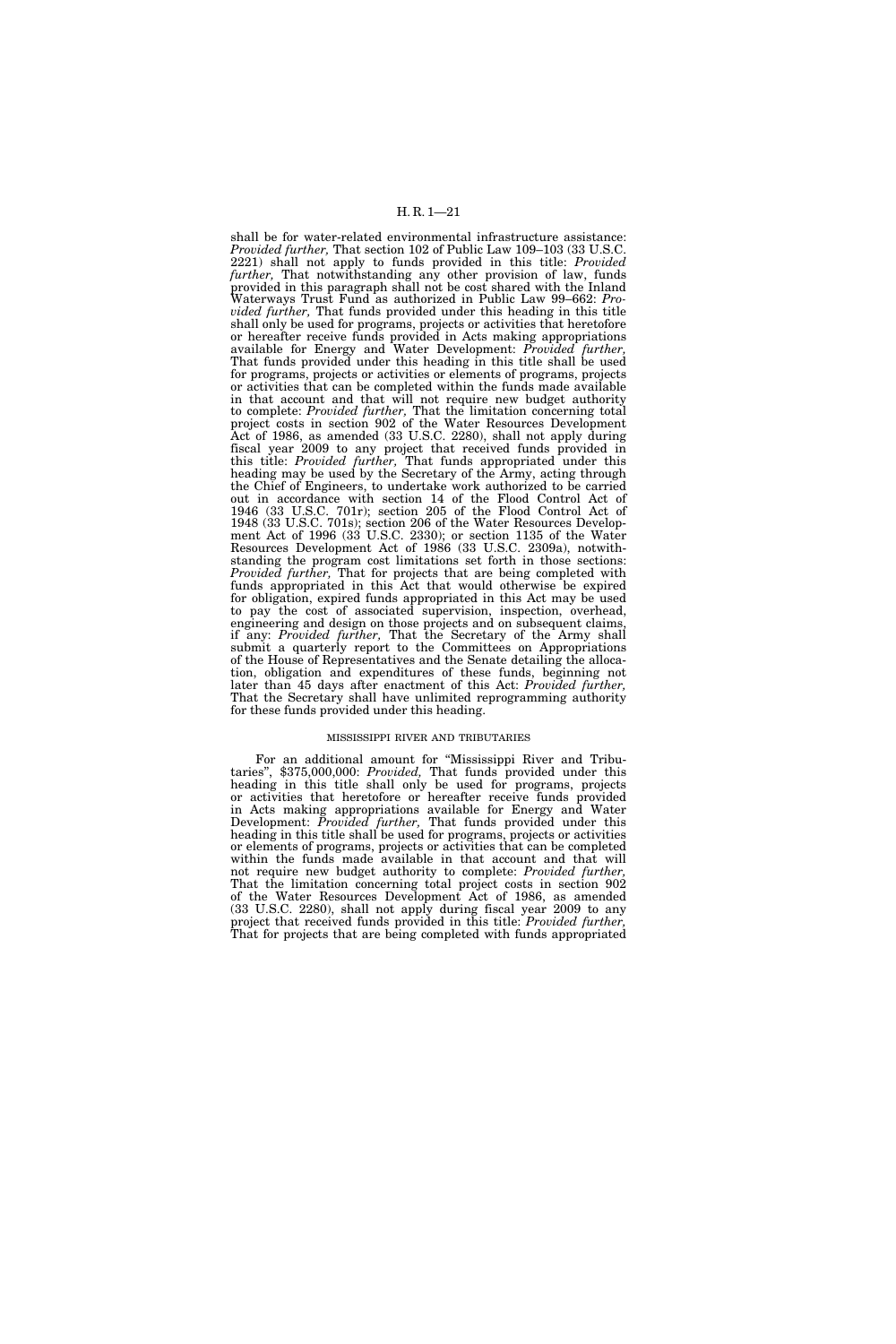in this Act that would otherwise be expired for obligation, expired funds appropriated in this Act may be used to pay the cost of associated supervision, inspection, overhead, engineering and design on those projects and on subsequent claims, if any: *Provided further,*  That the Secretary of the Army shall submit a quarterly report to the Committees on Appropriations of the House of Representatives and the Senate detailing the allocation, obligation and expenditures of these funds, beginning not later than 45 days after enactment of this Act: *Provided further,* That the Secretary shall have unlimited reprogramming authority for these funds provided under this heading.

#### OPERATION AND MAINTENANCE

For an additional amount for ''Operation and Maintenance'', \$2,075,000,000: *Provided,* That funds provided under this heading in this title shall only be used for programs, projects or activities that heretofore or hereafter receive funds provided in Acts making appropriations available for Energy and Water Development: *Provided further,* That funds provided under this heading in this title shall be used for programs, projects or activities or elements of programs, projects or activities that can be completed within the funds made available in that account and that will not require new budget authority to complete: *Provided further,* That section 9006 of Public Law 110–114 shall not apply to funds provided in this title: *Provided further,* That for projects that are being completed with funds appropriated in this Act that would otherwise be expired for obligation, expired funds appropriated in this Act may be used to pay the cost of associated supervision, inspection, overhead, engineering and design on those projects and on subsequent claims, if any: *Provided further,* That the Secretary of the Army shall submit a quarterly report to the Committees on Appropriations of the House of Representatives and the Senate detailing the allocation, obligation and expenditures of these funds, beginning not later than 45 days after enactment of this Act: *Provided further,*  That the Secretary shall have unlimited reprogramming authority for these funds provided under this heading.

#### REGULATORY PROGRAM

For an additional amount for "Regulatory Program", \$25,000,000.

#### FORMERLY UTILIZED SITES REMEDIAL ACTION PROGRAM

For an additional amount for ''Formerly Utilized Sites Remedial Action Program'', \$100,000,000: *Provided,* That funds provided under this heading in this title shall be used for programs, projects or activities or elements of programs, projects or activities that can be completed within the funds made available in that account and that will not require new budget authority to complete: *Provided further,* That for projects that are being completed with funds appropriated in this Act that would otherwise be expired for obligation, expired funds appropriated in this Act may be used to pay the cost of associated supervision, inspection, overhead, engineering and design on those projects and on subsequent claims, if any: *Provided further,* That the Secretary of the Army shall submit a quarterly report to the Committees on Appropriations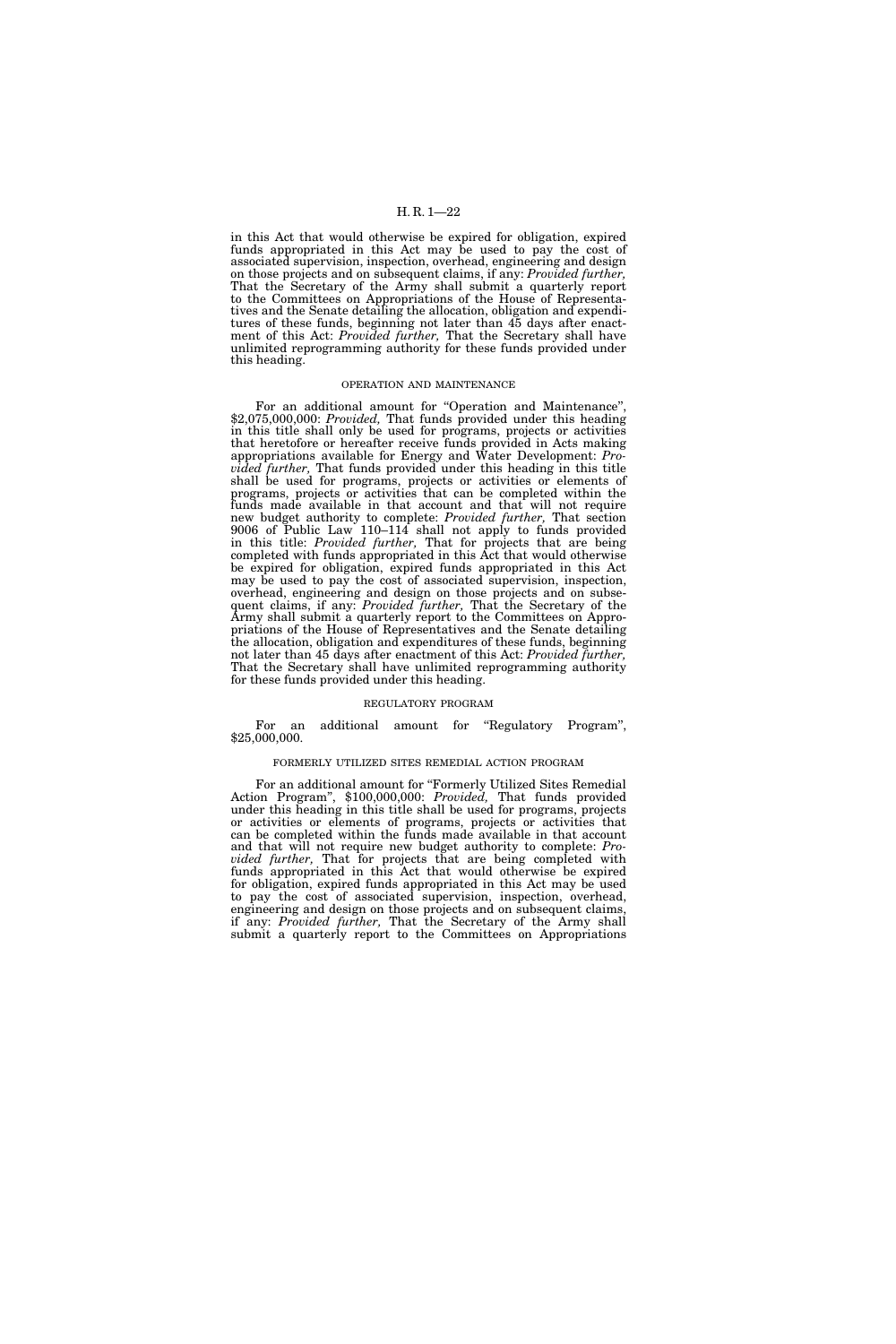of the House of Representatives and the Senate detailing the allocation, obligation and expenditures of these funds, beginning not later than 45 days after enactment of this Act: *Provided further,*  That the Secretary shall have unlimited reprogramming authority for these funds provided under this heading.

#### DEPARTMENT OF THE INTERIOR

#### BUREAU OF RECLAMATION

#### WATER AND RELATED RESOURCES

For an additional amount for "Water and Related Resources" \$1,000,000,000: *Provided,* That of the amount appropriated under this heading, not less than \$126,000,000 shall be used for water reclamation and reuse projects authorized under title XVI of Public Law 102–575: *Provided further,* That funds provided in this Act shall be used for elements of projects, programs or activities that can be completed within these funding amounts and not create budgetary obligations in future fiscal years: *Provided further,* That \$50,000,000 of the funds provided under this heading may be transferred to the Department of the Interior for programs, projects and activities authorized by the Central Utah Project Completion Act (titles II–V of Public Law 102–575): *Provided further,* That \$50,000,000 of the funds provided under this heading may be used for programs, projects, and activities authorized by the California<br>Bay-Delta Restoration Act (Public Law 108–361): Provided further, That not less than \$60,000,000 of the funds provided under this heading shall be used for rural water projects and shall be expended primarily on water intake and treatment facilities of such projects: *Provided further,* That not less than \$10,000,000 of the funds provided under this heading shall be used for a bureau-wide inspection of canals program in urbanized areas: *Provided further,* That the costs of extraordinary maintenance and replacement activities carried out with funds provided in this Act shall be repaid pursuant to existing authority, except the length of repayment period shall be as determined by the Commissioner, but in no case shall the repayment period exceed 50 years and the repayment shall include interest, at a rate determined by the Secretary of the Treasury as of the beginning of the fiscal year in which the work is commenced, on the basis of average market yields on outstanding marketable obligations of the United States with the remaining periods of maturity comparable to the applicable reimbursement period of the project adjusted to the nearest one-eighth of 1 percent on the unamortized balance of any portion of the loan: *Provided further,* That for projects that are being completed with funds appropriated in this Act that would otherwise be expired for obligation, expired funds appropriated in this Act may be used to pay the cost of associated supervision, inspection, overhead, engineering and design on those projects and on subsequent claims, if any: *Provided further,* That the Secretary of the Interior shall submit a quarterly report to the Committees on Appropriations of the House of Representatives and the Senate detailing the allocation, obligation and expenditures of these funds, beginning not later than 45 days after enactment of this Act: *Provided further,* That the Secretary shall have unlimited reprogramming authority for these funds provided under this heading.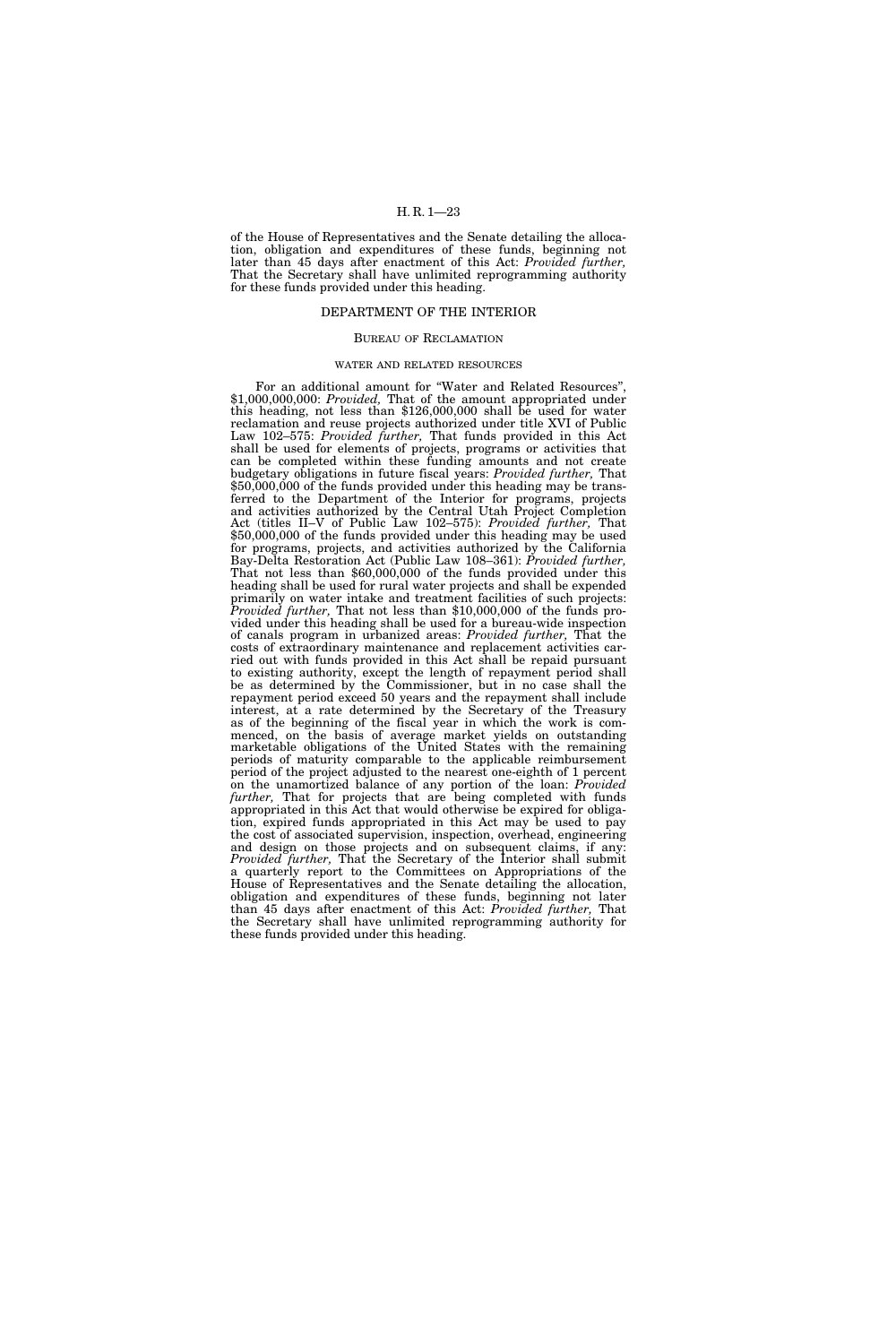#### DEPARTMENT OF ENERGY

#### ENERGY PROGRAMS

#### ENERGY EFFICIENCY AND RENEWABLE ENERGY

For an additional amount for ''Energy Efficiency and Renewable Energy'', \$16,800,000,000: *Provided,* That \$3,200,000,000 shall be available for Energy Efficiency and Conservation Block Grants for implementation of programs authorized under subtitle E of title V of the Energy Independence and Security Act of 2007 (42 U.S.C. 17151 et seq.), of which \$2,800,000,000 is available through the formula in subtitle E: *Provided further,* That the Secretary may use the most recent and accurate population data available to satisfy the requirements of section 543(b) of the Energy Independence and Security Act of 2007: *Provided further,* That the remaining \$400,000,000 shall be awarded on a competitive basis: *Provided further,* That \$5,000,000,000 shall be for the Weatherization Assistance Program under part A of title IV of the Energy Conservation<br>and Production Act (42 U.S.C. 6861 et seq.): Provided further, That \$3,100,000,000 shall be for the State Energy Program authorized under part D of title III of the Energy Policy and Conservation Act (42 U.S.C. 6321): *Provided further,* That \$2,000,000,000 shall be available for grants for the manufacturing of advanced batteries and components and the Secretary shall provide facility funding awards under this section to manufacturers of advanced battery systems and vehicle batteries that are produced in the United States, including advanced lithium ion batteries, hybrid electrical systems, component manufacturers, and software designers: *Provided further,* That notwithstanding section 3304 of title 5, United States Code, and without regard to the provisions of sections 3309 through 3318 of such title 5, the Secretary of Energy, upon a determination that there is a severe shortage of candidates or a critical hiring need for particular positions, may from within the funds provided, recruit and directly appoint highly qualified individuals into the competitive service: *Provided further,* That such authority shall not apply to positions in the Excepted Service or the Senior Executive Service: *Provided further,* That any action authorized herein shall be consistent with the merit principles of section 2301 of such title 5, and the Department shall comply with the public notice requirements of section 3327 of such title 5.

#### ELECTRICITY DELIVERY AND ENERGY RELIABILITY

For an additional amount for ''Electricity Delivery and Energy Reliability,'' \$4,500,000,000: *Provided*, That funds shall be available for expenses necessary for electricity delivery and energy reliability activities to modernize the electric grid, to include demand responsive equipment, enhance security and reliability of the energy infrastructure, energy storage research, development, demonstration and deployment, and facilitate recovery from disruptions to the energy supply, and for implementation of programs authorized under title XIII of the Energy Independence and Security Act of 2007 (42 U.S.C. 17381 et seq.): *Provided further,* That \$100,000,000 shall be available for worker training activities: *Provided further,* That notwithstanding section 3304 of title 5, United States Code, and without regard to the provisions of sections 3309 through 3318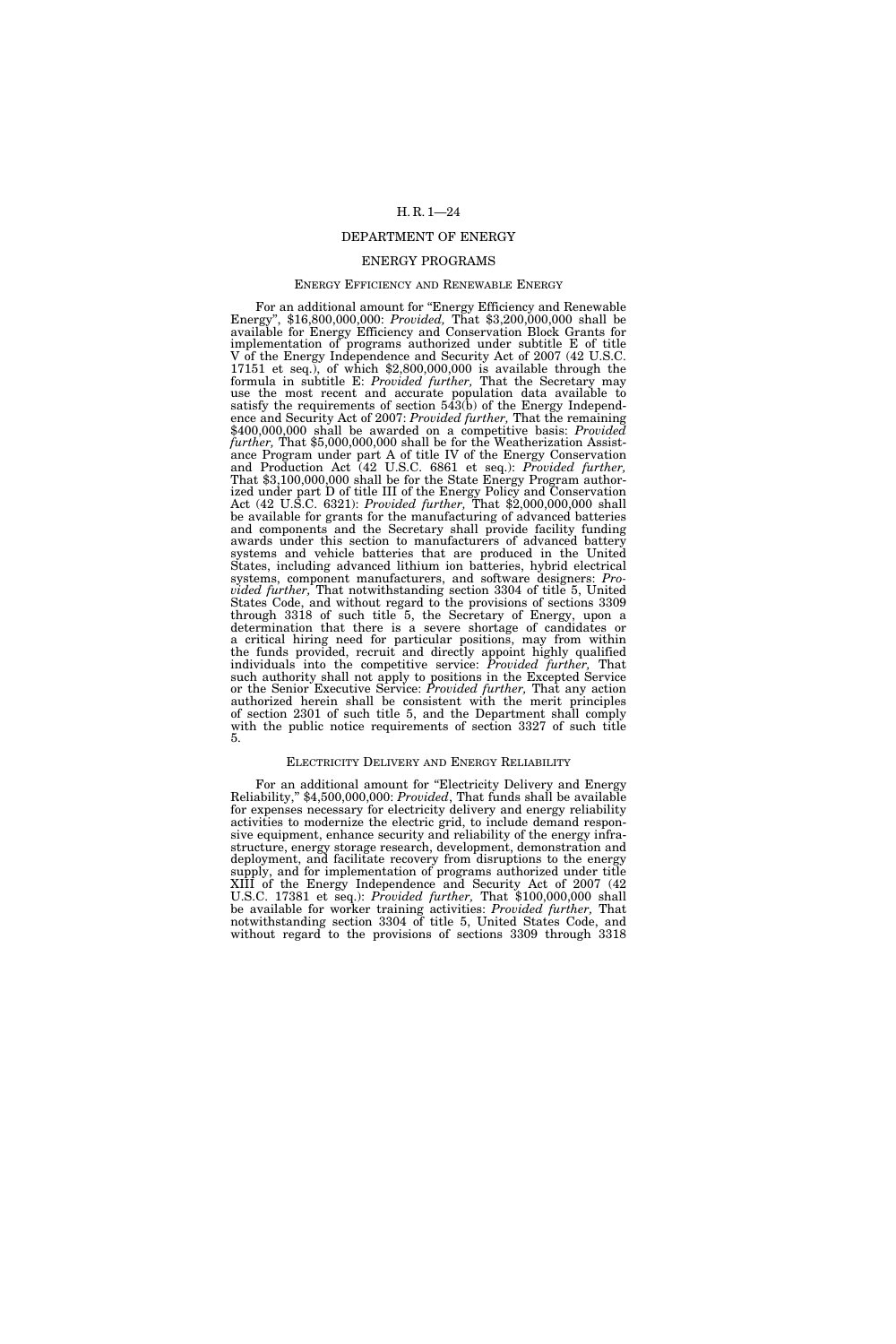of such title 5, the Secretary of Energy, upon a determination that there is a severe shortage of candidates or a critical hiring need for particular positions, may from within the funds provided, recruit and directly appoint highly qualified individuals into the competitive service: *Provided further,* That such authority shall not apply to positions in the Excepted Service or the Senior Executive Service: *Provided further,* That any action authorized herein shall be consistent with the merit principles of section 2301 of such title 5, and the Department shall comply with the public notice requirements of section 3327 of such title 5: *Provided further,*  That for the purpose of facilitating the development of regional transmission plans, the Office of Electricity Delivery and Energy Reliability within the Department of Energy is provided \$80,000,000 within the available funds to conduct a resource assessment and an analysis of future demand and transmission requirements after consultation with the Federal Energy Regulatory Commission: *Provided further,* That the Office of Electricity Delivery and Energy Reliability in coordination with the Federal Energy Regulatory Commission will provide technical assistance to the North American Electric Reliability Corporation, the regional reliability entities, the States, and other transmission owners and operators for the formation of interconnection-based transmission plans for the Eastern and Western Interconnections and ERCOT: *Provided further,* That such assistance may include modeling, support to regions and States for the development of coordinated State electricity policies, programs, laws, and regulations: *Provided further,* That \$10,000,000 is provided to implement section 1305 of Public Law 110–140: *Provided further*, That the Secretary of Energy may use or transfer amounts provided under this heading to carry out new authority for transmission improvements, if such authority is enacted in any subsequent Act, consistent with existing fiscal management practices and procedures.

#### FOSSIL ENERGY RESEARCH AND DEVELOPMENT

For an additional amount for "Fossil Energy Research and Development'', \$3,400,000,000.

#### NON-DEFENSE ENVIRONMENTAL CLEANUP

For an additional amount for ''Non-Defense Environmental Cleanup'', \$483,000,000.

#### URANIUM ENRICHMENT DECONTAMINATION AND DECOMMISSIONING FUND

For an additional amount for "Uranium Enrichment Decontamination and Decommissioning Fund'', \$390,000,000, of which \$70,000,000 shall be available in accordance with title X, subtitle A of the Energy Policy Act of 1992.

#### **SCIENCE**

For an additional amount for "Science", \$1,600,000,000.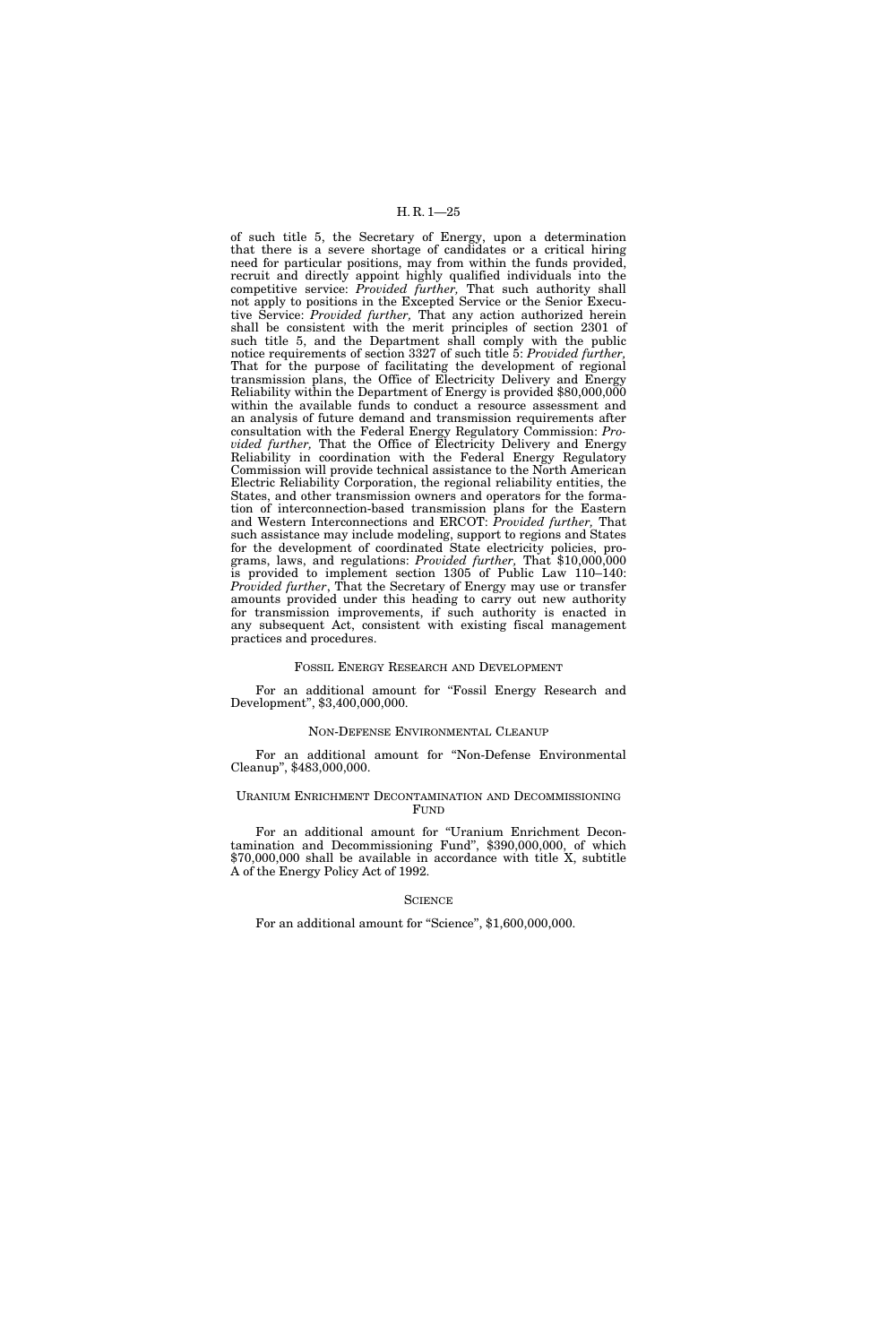#### ADVANCED RESEARCH PROJECTS AGENCY—ENERGY

For the Advanced Research Projects Agency—Energy, \$400,000,000, as authorized under section 5012 of the America COMPETES Act (42 U.S.C. 16538).

#### TITLE 17—INNOVATIVE TECHNOLOGY LOAN GUARANTEE PROGRAM

For an additional amount for the cost of guaranteed loans authorized by section 1705 of the Energy Policy Act of 2005, \$6,000,000,000, available until expended, to pay the costs of guarantees made under this section: *Provided,* That of the amount provided for title XVII, \$25,000,000 shall be used for administrative expenses in carrying out the guaranteed loan program: *Provided further,*  That of the amounts provided for title XVII, \$10,000,000 shall be transferred to and available for administrative expenses for the Advanced Technology Vehicles Manufacturing Loan Program.

#### OFFICE OF THE INSPECTOR GENERAL

For necessary expenses of the Office of the Inspector General in carrying out the provisions of the Inspector General Act of 1978, as amended, \$15,000,000, to remain available until September 30, 2012.

#### ENVIRONMENTAL AND OTHER DEFENSE ACTIVITIES

#### DEFENSE ENVIRONMENTAL CLEANUP

For an additional amount for ''Defense Environmental Cleanup,'' \$5,127,000,000.

#### CONSTRUCTION, REHABILITATION, OPERATION, AND MAINTENANCE, WESTERN AREA POWER ADMINISTRATION

For carrying out the functions authorized by title III, section 302(a)(1)(E) of the Act of August 4, 1977 (42 U.S.C. 7152), and other related activities including conservation and renewable resources programs as authorized, \$10,000,000, to remain available until expended: *Provided,* That the Administrator shall establish such personnel staffing levels as he deems necessary to economically and efficiently complete the activities pursued under the authority granted by section 402 of this Act: *Provided further,* That this appropriation is non-reimbursable.

#### GENERAL PROVISIONS—THIS TITLE

SEC. 401. BONNEVILLE POWER ADMINISTRATION BORROWING AUTHORITY. For the purposes of providing funds to assist in financing the construction, acquisition, and replacement of the transmission system of the Bonneville Power Administration and to implement the authority of the Administrator of the Bonneville Power Administration under the Pacific Northwest Electric Power Planning and Conservation Act (16 U.S.C. 839 et seq.), an additional \$3,250,000,000 in borrowing authority is made available under the Federal Columbia River Transmission System Act (16 U.S.C. 838 et seq.), to remain outstanding at any time.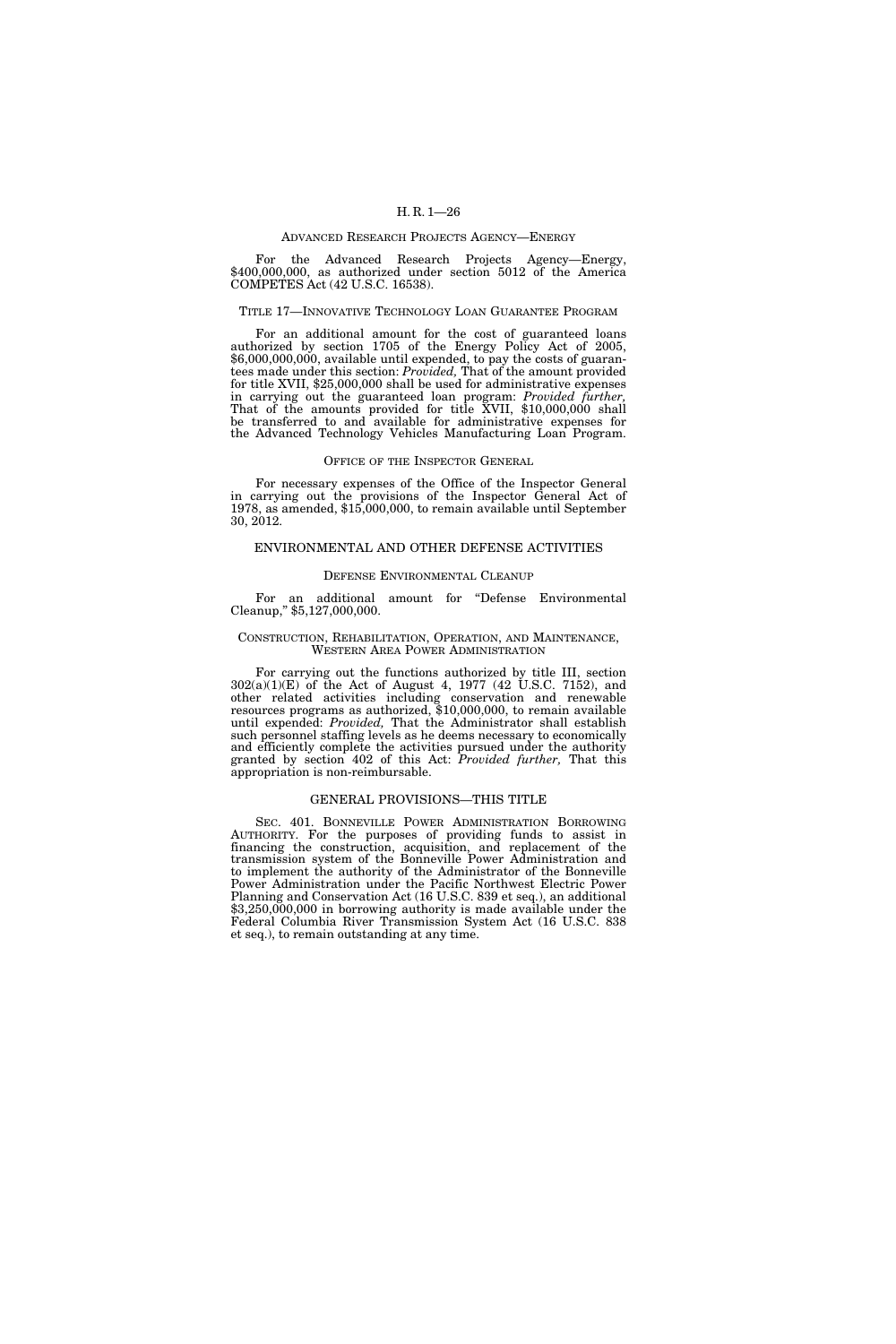SEC. 402. WESTERN AREA POWER ADMINISTRATION BORROWING AUTHORITY. The Hoover Power Plant Act of 1984 (Public Law 98– 381) is amended by adding at the end the following:

### **''TITLE III—BORROWING AUTHORITY**

#### **''SEC. 301. WESTERN AREA POWER ADMINISTRATION BORROWING AUTHORITY.**

''(a) DEFINITIONS.—In this section:

"(1) ADMINISTRATOR.—The term 'Administrator' means the Administrator of the Western Area Power Administration.

''(2) SECRETARY.—The term 'Secretary' means the Secretary of the Treasury. ''(b) AUTHORITY.—

''(1) IN GENERAL.—Notwithstanding any other provision of law, subject to paragraphs  $(2)$  through  $(5)$ —

''(A) the Western Area Power Administration may borrow funds from the Treasury; and

''(B) the Secretary shall, without further appropriation and without fiscal year limitation, loan to the Western Area Power Administration, on such terms as may be fixed by the Administrator and the Secretary, such sums (not to exceed, in the aggregate (including deferred interest), \$3,250,000,000 in outstanding repayable balances at any one time) as, in the judgment of the Administrator, are from time to time required for the purpose of—

''(i) constructing, financing, facilitating, planning, operating, maintaining, or studying construction of new or upgraded electric power transmission lines and related facilities with at least one terminus within the area served by the Western Area Power Administration; and

''(ii) delivering or facilitating the delivery of power generated by renewable energy resources constructed or reasonably expected to be constructed after the date of enactment of this section.

''(2) INTEREST.—The rate of interest to be charged in connection with any loan made pursuant to this subsection shall be fixed by the Secretary, taking into consideration market yields on outstanding marketable obligations of the United States of comparable maturities as of the date of the loan.

''(3) REFINANCING.—The Western Area Power Administration may refinance loans taken pursuant to this section within the Treasury.

''(4) PARTICIPATION.—The Administrator may permit other entities to participate in the financing, construction and ownership projects financed under this section.

''(5) CONGRESSIONAL REVIEW OF DISBURSEMENT.—Effective upon the date of enactment of this section, the Administrator shall have the authority to have utilized \$1,750,000,000 at any one time. If the Administrator seeks to borrow funds above \$1,750,000,000, the funds will be disbursed unless there is enacted, within 90 calendar days of the first such request, a joint resolution that rescinds the remainder of the balance of the borrowing authority provided in this section.

"(c) TRANSMISSION LINE AND RELATED FACILITY PROJECTS.-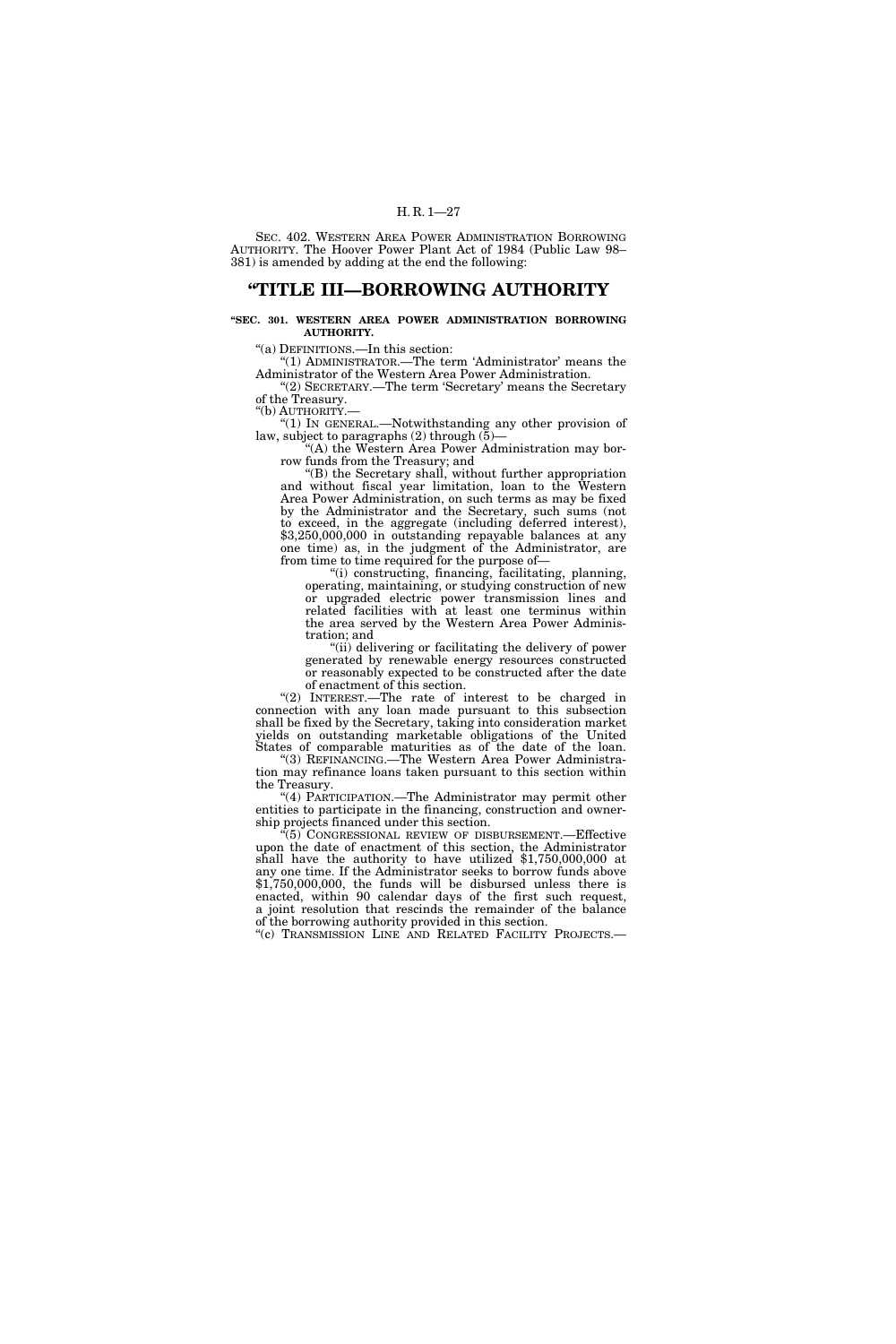"(1) IN GENERAL.-For repayment purposes, each transmission line and related facility project in which the Western Area Power Administration participates pursuant to this section shall be treated as separate and distinct from—

''(A) each other such project; and

''(B) all other Western Area Power Administration power and transmission facilities.

''(2) PROCEEDS.—The Western Area Power Administration shall apply the proceeds from the use of the transmission capacity from an individual project under this section to the repayment of the principal and interest of the loan from the Treasury attributable to that project, after reserving such funds as the Western Area Power Administration determines are necessary—

''(A) to pay for any ancillary services that are provided; and

''(B) to meet the costs of operating and maintaining the new project from which the revenues are derived.

''(3) SOURCE OF REVENUE.—Revenue from the use of projects under this section shall be the only source of revenue for— ''(A) repayment of the associated loan for the project;

and ''(B) payment of expenses for ancillary services and

operation and maintenance. ''(4) LIMITATION ON AUTHORITY.—Nothing in this section confers on the Administrator any additional authority or obligation to provide ancillary services to users of transmission facili-

ties developed under this section. ''(5) TREATMENT OF CERTAIN REVENUES.—Revenue from ancillary services provided by existing Federal power systems to users of transmission projects funded pursuant to this section shall be treated as revenue to the existing power system that provided the ancillary services.<br>"(d) CERTIFICATION.—

" $(1)$  In GENERAL.—For each project in which the Western Area Power Administration participates pursuant to this section, the Administrator shall certify, prior to committing funds for any such project, that—

 $(A)$  the project is in the public interest;

''(B) the project will not adversely impact system reliability or operations, or other statutory obligations; and

 $\mathcal{C}(C)$  it is reasonable to expect that the proceeds from the project shall be adequate to make repayment of the loan.

''(2) FORGIVENESS OF BALANCES.—

"(A) IN GENERAL.—If, at the end of the useful life of a project, there is a remaining balance owed to the Treasury under this section, the balance shall be forgiven.

''(B) UNCONSTRUCTED PROJECTS.—Funds expended to study projects that are considered pursuant to this section but that are not constructed shall be forgiven.

''(C) NOTIFICATION.—The Administrator shall notify the Secretary of such amounts as are to be forgiven under this paragraph.<br>"(e) PUBLIC PROCESSES.-

"(1) POLICIES AND PRACTICES.— Prior to requesting any loans under this section, the Administrator shall use a public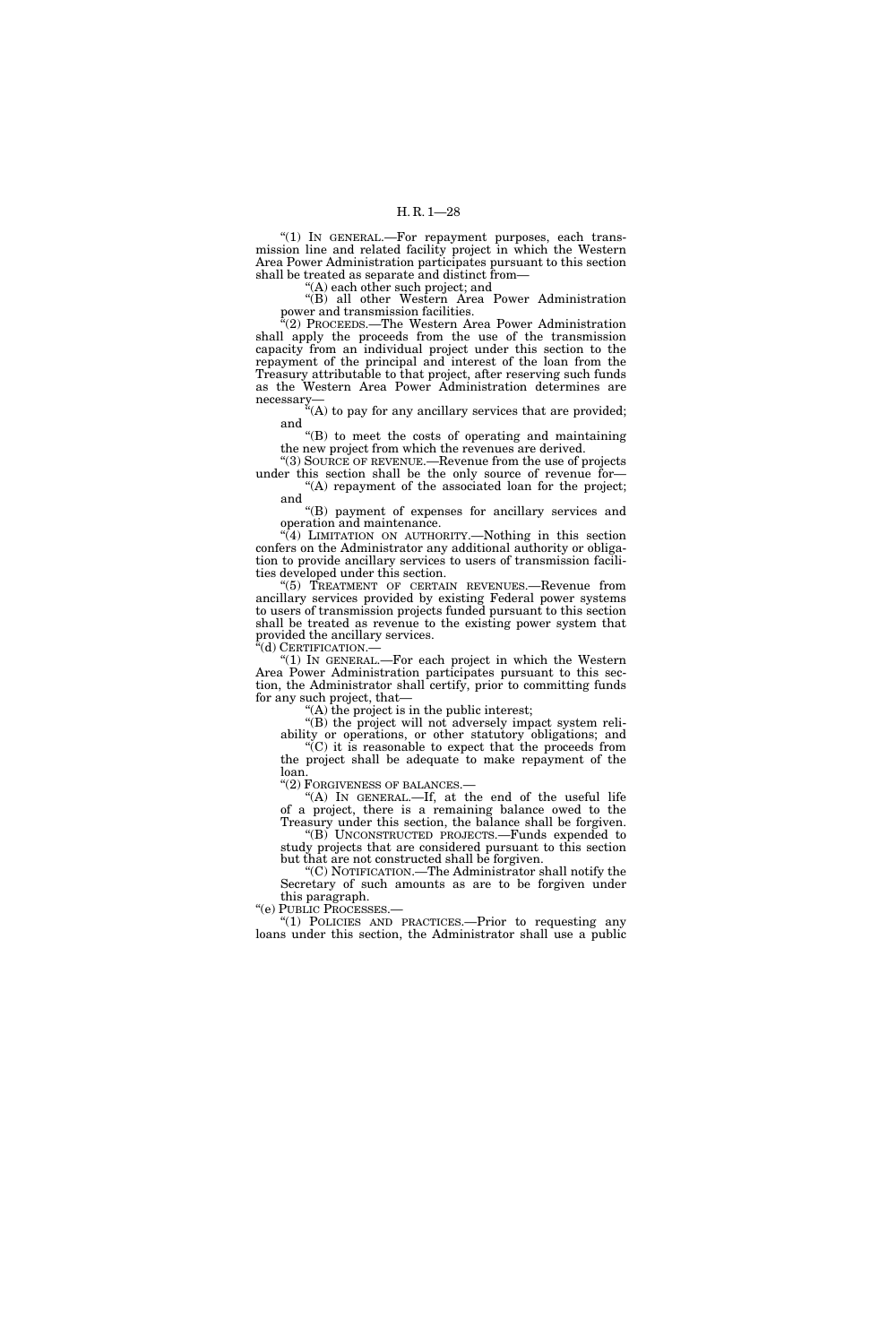process to develop practices and policies that implement the authority granted by this section.

''(2) REQUESTS FOR INTEREST.—In the course of selecting potential projects to be funded under this section, the Administrator shall seek Requests For Interest from entities interested in identifying potential projects through one or more notices published in the Federal Register.''

SEC. 403. SET-ASIDE FOR MANAGEMENT AND OVERSIGHT. Up to 0.5 percent of each amount appropriated in this title may be used for the expenses of management and oversight of the programs, grants, and activities funded by such appropriation, and may be transferred by the head of the Federal department or agency involved to any other appropriate account within the department or agency for that purpose: *Provided,* That the Secretary will provide a report to the Committees on Appropriations of the House of Representatives and the Senate 30 days prior to the transfer: *Provided further,* That funds set aside under this section shall remain available for obligation until September 30, 2012.

SEC. 404. TECHNICAL CORRECTIONS TO THE ENERGY INDEPEND-ENCE AND SECURITY ACT OF 2007. (a) Section 543(a) of the Energy Independence and Security Act of 2007 (42 U.S.C. 17153(a)) is amended—

(1) by redesignating paragraphs (2) through (4) as paragraphs (3) through (5), respectively; and

(2) by striking paragraph (1) and inserting the following: " $(1)$  34 percent to eligible units of local government—alternative 1, in accordance with subsection (b);

"(2)  $34$  percent to eligible units of local government—alternative 2, in accordance with subsection (b);"

(b) Section 543(b) of the Energy Independence and Security Act of 2007 (42 U.S.C. 17153(b)) is amended by striking ''subsection  $(a)(1)$ " and inserting "subsection  $(a)(1)$  or  $(2)$ ".

 $(c)$  Section  $548(a)(1)$  of the Energy Independence and Security Act of 2007 (42 U.S.C.  $17158(a)(1)$ ) is amending by striking "; provided" and all that follows through "541(3)(B)".

SEC. 405. AMENDMENTS TO TITLE XIII OF THE ENERGY INDEPENDENCE AND SECURITY ACT OF 2007. Title XIII of the Energy Independence and Security Act of 2007 (42 U.S.C. 17381 and following) is amended as follows:

(1) By amending subparagraph (A) of section 1304(b)(3) to read as follows:

''(A) IN GENERAL.—In carrying out the initiative, the Secretary shall provide financial support to smart grid demonstration projects in urban, suburban, tribal, and rural areas, including areas where electric system assets are controlled by nonprofit entities and areas where electric system assets are controlled by investor-owned utilities.'

(2) By amending subparagraph (C) of section 1304(b)(3) to read as follows:

"(C) FEDERAL SHARE OF COST OF TECHNOLOGY INVEST-MENTS.—The Secretary shall provide to an electric utility described in subparagraph (B) or to other parties financial assistance for use in paying an amount equal to not more than 50 percent of the cost of qualifying advanced grid technology investments made by the electric utility or other party to carry out a demonstration project.''.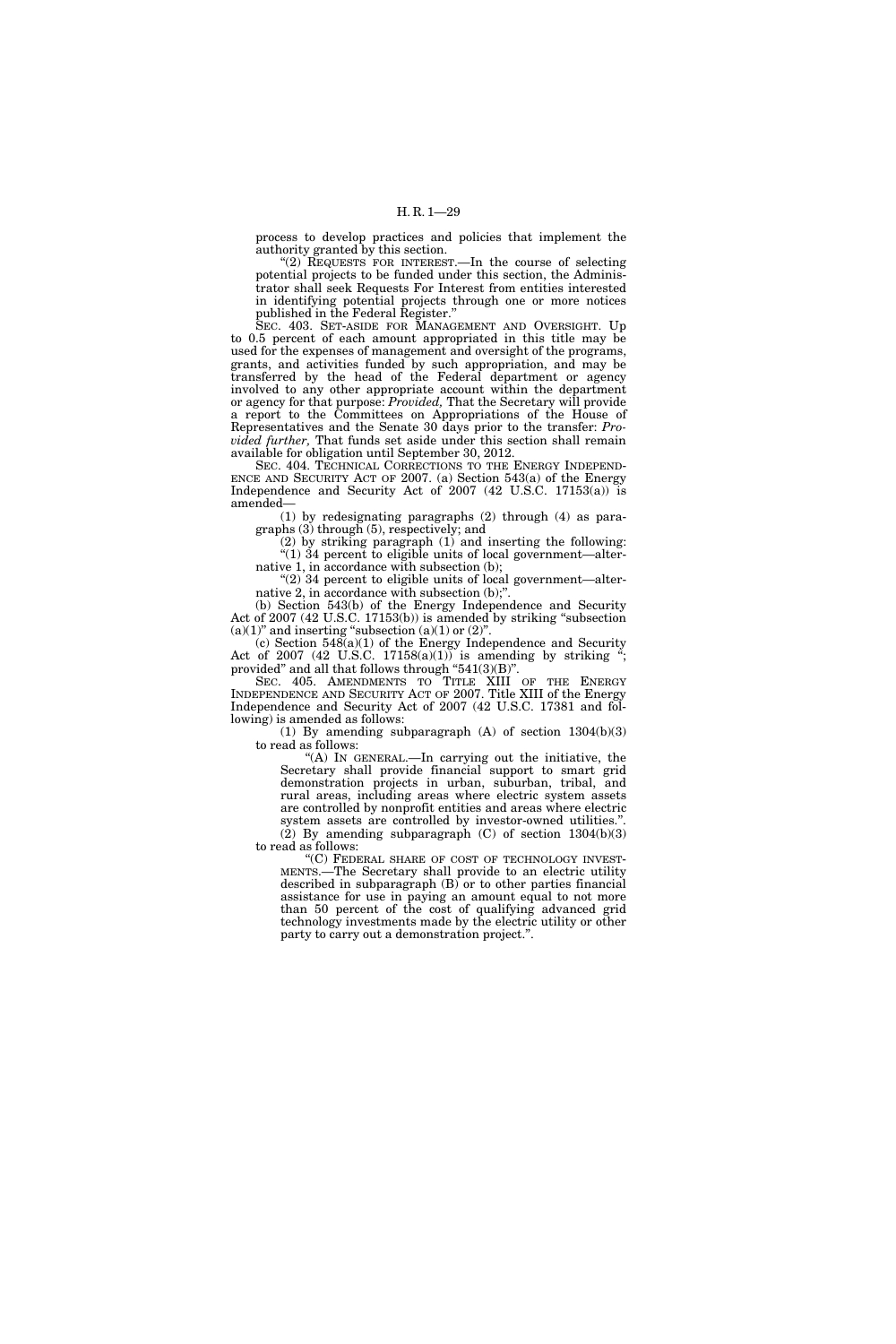(3) By inserting after section 1304(b)(3)(D) the following new subparagraphs:

 $(E)$  AVAILABILITY OF DATA.—The Secretary shall establish and maintain a smart grid information clearinghouse in a timely manner which will make data from smart grid demonstration projects and other sources available to the public. As a condition of receiving financial assistance under this subsection, a utility or other participant in a smart grid demonstration project shall provide such information as the Secretary may require to become available through the smart grid information clearinghouse in the form and within the timeframes as directed by the Secretary. The Secretary shall assure that business proprietary information and individual customer information is not included in the information made available through the clearinghouse.

''(F) OPEN PROTOCOLS AND STANDARDS.—The Secretary shall require as a condition of receiving funding under this subsection that demonstration projects utilize open protocols and standards (including Internet-based protocols and standards) if available and appropriate."

(4) By amending paragraph  $(2)$  of section 1304 $(c)$  to read as follows:

" $(2)$  to carry out subsection  $(b)$ , such sums as may be necessary.'

(5) By amending subsection (a) of section 1306 by striking "reimbursement of one-fifth (20 percent)" and inserting "grants of up to one-half (50 percent)''.

 $(6)$  By striking the last sentence of subsection  $(b)(9)$  of section 1306.

(7) By striking "are eligible for" in subsection  $(c)(1)$  of section 1306 and inserting "utilize". (8) By amending subsection (e) of section 1306 to read

as follows:

''(e) PROCEDURES AND RULES.—(1) The Secretary shall, within 60 days after the enactment of the American Recovery and Reinvestment Act of 2009, by means of a notice of intent and subsequent solicitation of grant proposals—

''(A) establish procedures by which applicants can obtain grants of not more than one-half of their documented costs;

''(B) require as a condition of receiving funding under this subsection that demonstration projects utilize open protocols and standards (including Internet-based protocols and standards) if available and appropriate;

''(C) establish procedures to ensure that there is no duplication or multiple payment for the same investment or costs, that the grant goes to the party making the actual expenditures for the qualifying Smart Grid investments, and that the grants made have a significant effect in encouraging and facilitating the development of a smart grid;

''(D) establish procedures to ensure there will be public records of grants made, recipients, and qualifying Smart Grid investments which have received grants; and

''(E) establish procedures to provide advance payment of moneys up to the full amount of the grant award.

"(2) The Secretary shall have discretion and exercise reasonable judgment to deny grants for investments that do not qualify.''.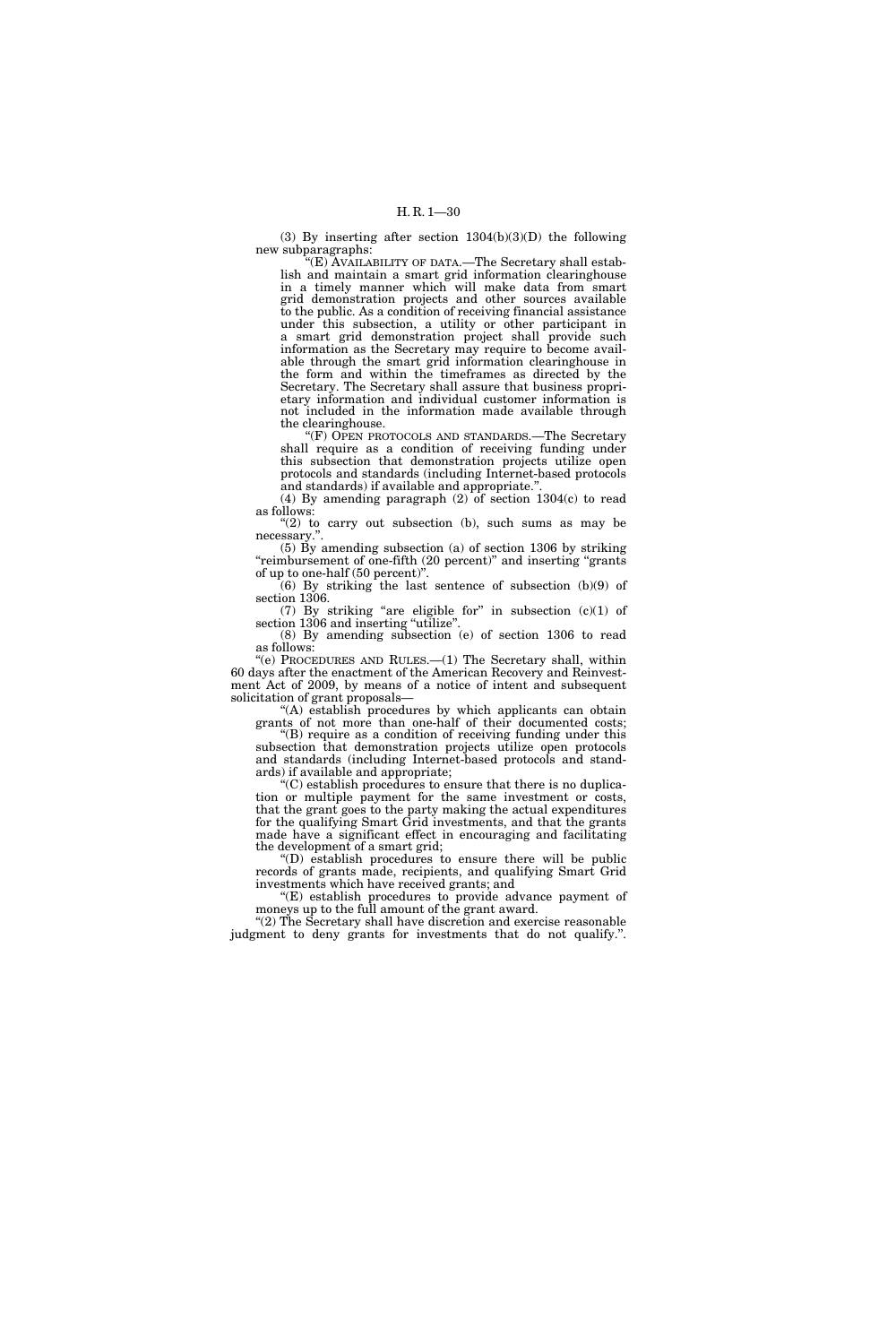SEC. 406. RENEWABLE ENERGY AND ELECTRIC POWER TRANS-MISSION LOAN GUARANTEE PROGRAM. (a) AMENDMENT.—Title XVII of the Energy Policy Act of 2005 (42 U.S.C. 16511 et seq.) is amended by adding the following at the end:

#### **''SEC. 1705. TEMPORARY PROGRAM FOR RAPID DEPLOYMENT OF RENEWABLE ENERGY AND ELECTRIC POWER TRANS-MISSION PROJECTS.**

''(a) IN GENERAL.—Notwithstanding section 1703, the Secretary may make guarantees under this section only for the following categories of projects that commence construction not later than September 30, 2011:

''(1) Renewable energy systems, including incremental hydropower, that generate electricity or thermal energy, and facilities that manufacture related components.

"(2) Electric power transmission systems, including upgrading and reconductoring projects.

''(3) Leading edge biofuel projects that will use technologies performing at the pilot or demonstration scale that the Secretary determines are likely to become commercial technologies and will produce transportation fuels that substantially reduce life-cycle greenhouse gas emissions compared to other transportation fuels.

''(b) FACTORS RELATING TO ELECTRIC POWER TRANSMISSION SYS-TEMS.—In determining to make guarantees to projects described in subsection (a)(2), the Secretary may consider the following factors:

''(1) The viability of the project without guarantees.

 $''(2)$  The availability of other Federal and State incentives.  $\sqrt[4]{(3)}$  The importance of the project in meeting reliability needs.

"(4) The effect of the project in meeting a State or region's environment (including climate change) and energy goals.

"(c) WAGE RATE REQUIREMENTS.—The Secretary shall require that each recipient of support under this section provide reasonable assurance that all laborers and mechanics employed in the performance of the project for which the assistance is provided, including those employed by contractors or subcontractors, will be paid wages at rates not less than those prevailing on similar work in the locality as determined by the Secretary of Labor in accordance with subchapter IV of chapter 31 of part A of subtitle II of title 40, United States Code (commonly referred to as the 'Davis-Bacon Act').

''(d) LIMITATION.—Funding under this section for projects described in subsection (a)(3) shall not exceed \$500,000,000. ''(e) SUNSET.—The authority to enter into guarantees under

this section shall expire on September 30, 2011.''. (b) TABLE OF CONTENTS AMENDMENT.—The table of contents

for the Energy Policy Act of 2005 is amended by inserting after the item relating to section 1704 the following new item:

''Sec. 1705. Temporary program for rapid deployment of renewable energy and electric power transmission projects.''.

SEC. 407. WEATHERIZATION ASSISTANCE PROGRAM AMEND-MENTS. (a) INCOME LEVEL.—Section 412(7) of the Energy Conservation and Production Act (42 U.S.C. 6862(7)) is amended by striking "150 percent" both places it appears and inserting "200 percent".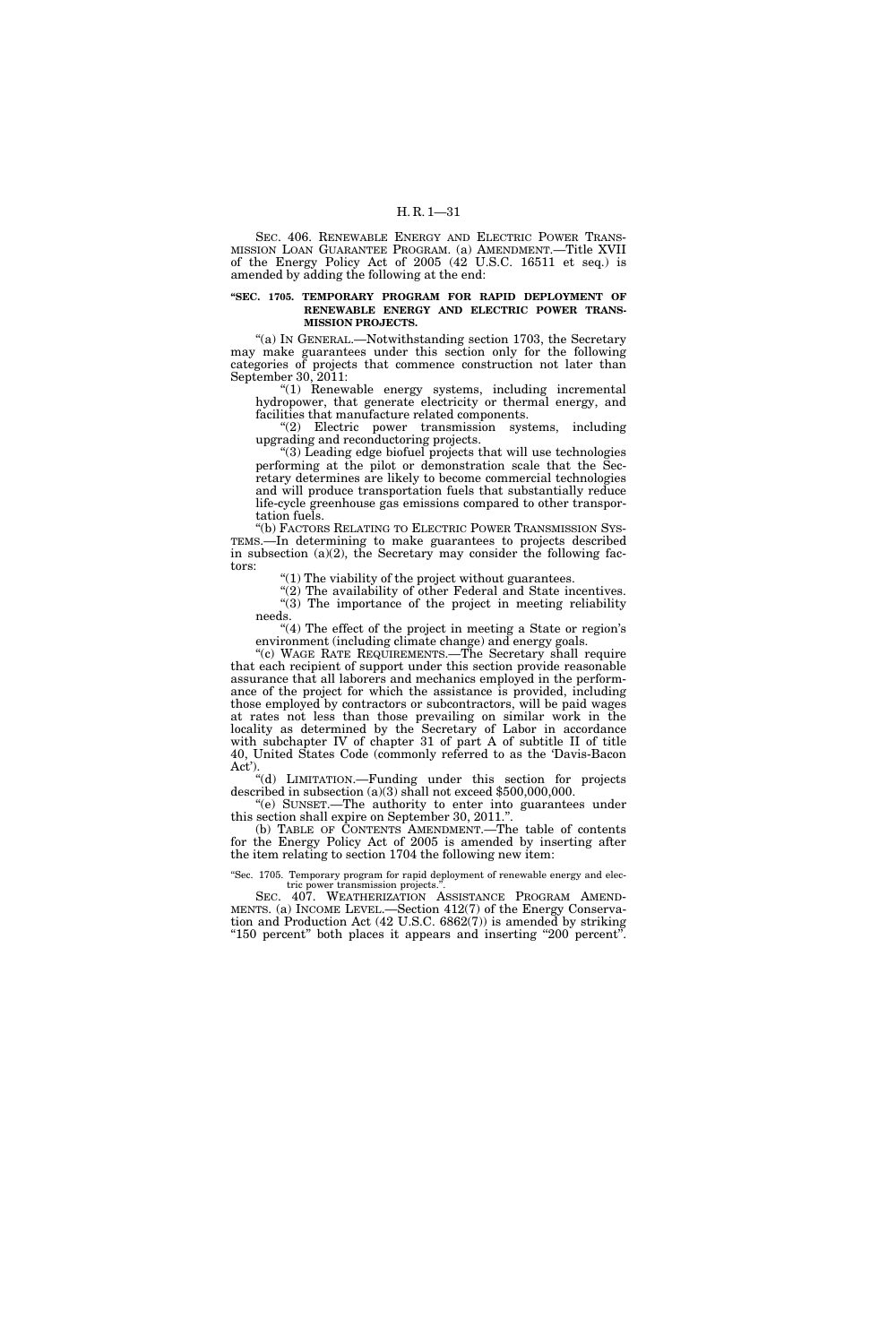(b) ASSISTANCE LEVEL PER DWELLING UNIT.—Section  $415(c)(1)$ of the Energy Conservation and Production Act (42 U.S.C.  $6865(c)(1)$ ) is amended by striking "\$2,500" and inserting "\$6,500".

(c) EFFECTIVE USE OF FUNDS.—In providing funds made available by this Act for the Weatherization Assistance Program, the Secretary may encourage States to give priority to using such funds for the most cost-effective efficiency activities, which may include insulation of attics, if, in the Secretary's view, such use of funds would increase the effectiveness of the program.

(d) TRAINING AND TECHNICAL ASSISTANCE.—Section 416 of the Energy Conservation and Production Act (42 U.S.C. 6866) is amended by striking "10 percent" and inserting "up to 20 percent".

(e) ASSISTANCE FOR PREVIOUSLY WEATHERIZED DWELLING UNITS.—Section  $415(c)(2)$  of the Energy Conservation and Production Act (42 U.S.C. 6865(c)(2)) is amended by striking ''September 30, 1979'' and inserting ''September 30, 1994''.

SEC. 408. TECHNICAL CORRECTIONS TO PUBLIC UTILITY REGU-LATORY POLICIES ACT OF 1978. (a) Section 111(d) of the Public Utility Regulatory Policies Act of 1978 (16 U.S.C. 2621(d)) is amended by redesignating paragraph (16) relating to consideration of smart grid investments (added by section 1307(a) of Public Law 110–140) as paragraph (18) and by redesignating paragraph (17) relating to smart grid information (added by section 1308(a) of Public Law 110–140) as paragraph (19).

(b) Subsections (b) and (d) of section 112 of the Public Utility Regulatory Policies Act of 1978 (16 U.S.C. 2622) are each amended by striking  $(17)$  through  $(18)$ " in each place it appears and inserting "(16) through  $(19)$ ".

SEC. 409. RENEWABLE ELECTRICITY TRANSMISSION STUDY. In completing the 2009 National Electric Transmission Congestion Study, the Secretary of Energy shall include—

(1) an analysis of the significant potential sources of renewable energy that are constrained in accessing appropriate market areas by lack of adequate transmission capacity;

(2) an analysis of the reasons for failure to develop the adequate transmission capacity;

(3) recommendations for achieving adequate transmission capacity;

(4) an analysis of the extent to which legal challenges filed at the State and Federal level are delaying the construction of transmission necessary to access renewable energy; and (5) an explanation of assumptions and projections made

in the Study, including— (A) assumptions and projections relating to energy efficiency improvements in each load center;

(B) assumptions and projections regarding the location and type of projected new generation capacity; and

(C) assumptions and projections regarding projected

deployment of distributed generation infrastructure.<br>SEC. 410. ADDITIONAL STATE ENERGY GRANTS. (a) IN GEN-SEC. 410. ADDITIONAL STATE ENERGY GRANTS. (a) IN GEN- ERAL.—Amounts appropriated under the heading ''Department of Energy—Energy Programs—Energy Efficiency and Renewable Energy'' in this title shall be available to the Secretary of Energy for making additional grants under part D of title III of the Energy Policy and Conservation Act (42 U.S.C. 6321 et seq.). The Secretary shall make grants under this section in excess of the base allocation established for a State under regulations issued pursuant to the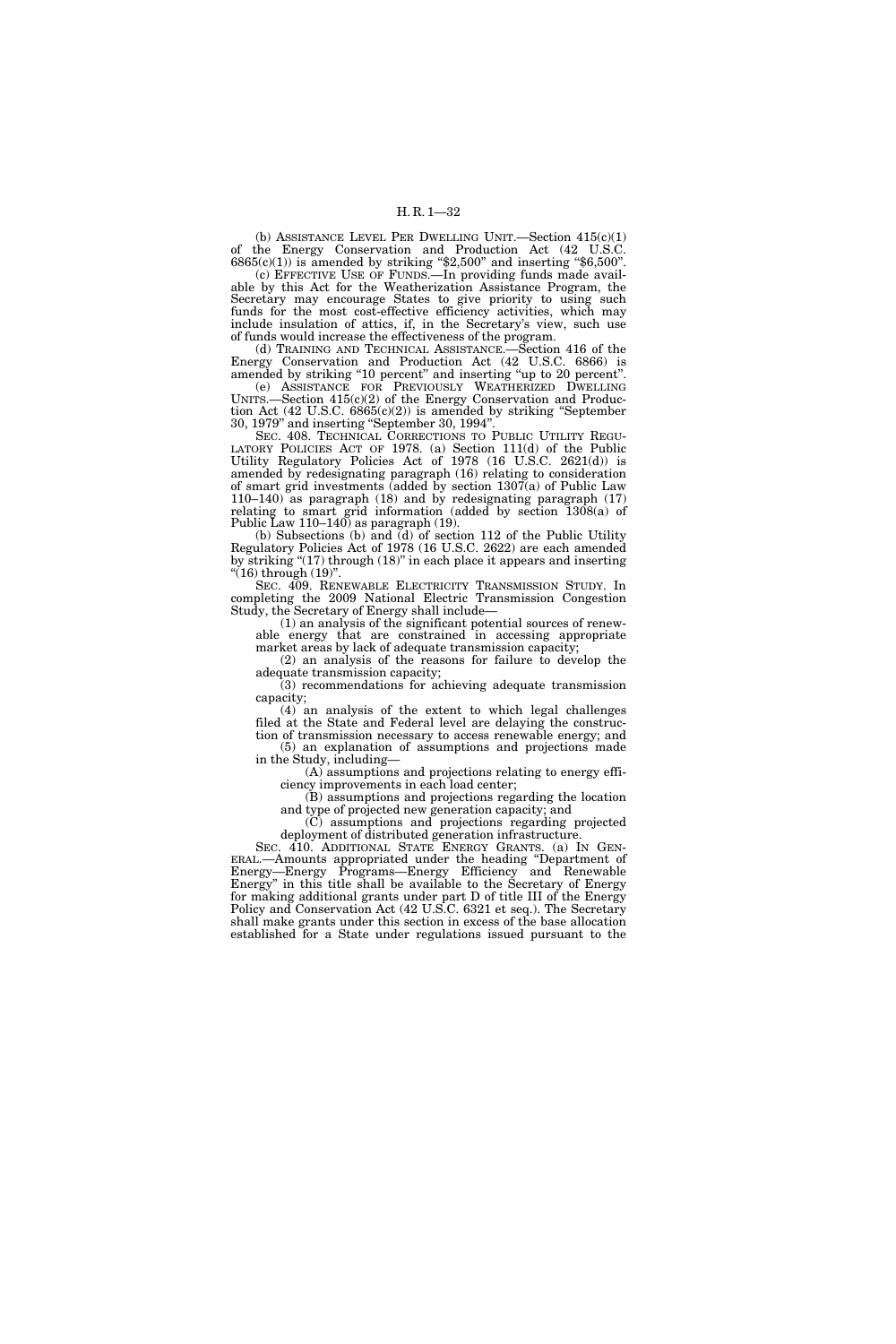authorization provided in section 365(f) of such Act only if the governor of the recipient State notifies the Secretary of Energy in writing that the governor has obtained necessary assurances that each of the following will occur:

(1) The applicable State regulatory authority will seek to implement, in appropriate proceedings for each electric and gas utility, with respect to which the State regulatory authority has ratemaking authority, a general policy that ensures that utility financial incentives are aligned with helping their customers use energy more efficiently and that provide timely cost recovery and a timely earnings opportunity for utilities associated with cost-effective measurable and verifiable efficiency savings, in a way that sustains or enhances utility customers' incentives to use energy more efficiently.

(2) The State, or the applicable units of local government that have authority to adopt building codes, will implement the following:

(A) A building energy code (or codes) for residential buildings that meets or exceeds the most recently published International Energy Conservation Code, or achieves equivalent or greater energy savings.

(B) A building energy code (or codes) for commercial buildings throughout the State that meets or exceeds the ANSI/ASHRAE/IESNA Standard 90.1–2007, or achieves equivalent or greater energy savings.

(C) A plan for the jurisdiction achieving compliance with the building energy code or codes described in subparagraphs (A) and (B) within 8 years of the date of enactment of this Act in at least 90 percent of new and renovated residential and commercial building space. Such plan shall include active training and enforcement programs and measurement of the rate of compliance each year.

(3) The State will to the extent practicable prioritize the grants toward funding energy efficiency and renewable energy programs, including—

(A) the expansion of existing energy efficiency programs approved by the State or the appropriate regulatory authority, including energy efficiency retrofits of buildings and industrial facilities, that are funded—

(i) by the State; or

(ii) through rates under the oversight of the applicable regulatory authority, to the extent applicable;

 $(\overline{B})$  the expansion of existing programs, approved by the State or the appropriate regulatory authority, to support renewable energy projects and deployment activities, including programs operated by entities which have the authority and capability to manage and distribute grants, loans, performance incentives, and other forms of financial assistance; and

(C) cooperation and joint activities between States to advance more efficient and effective use of this funding to support the priorities described in this paragraph.

(b) STATE MATCH.—The State cost share requirement under the item relating to "Department of Energy; Energy Conservation" in title II of the Department of the Interior and Related Agencies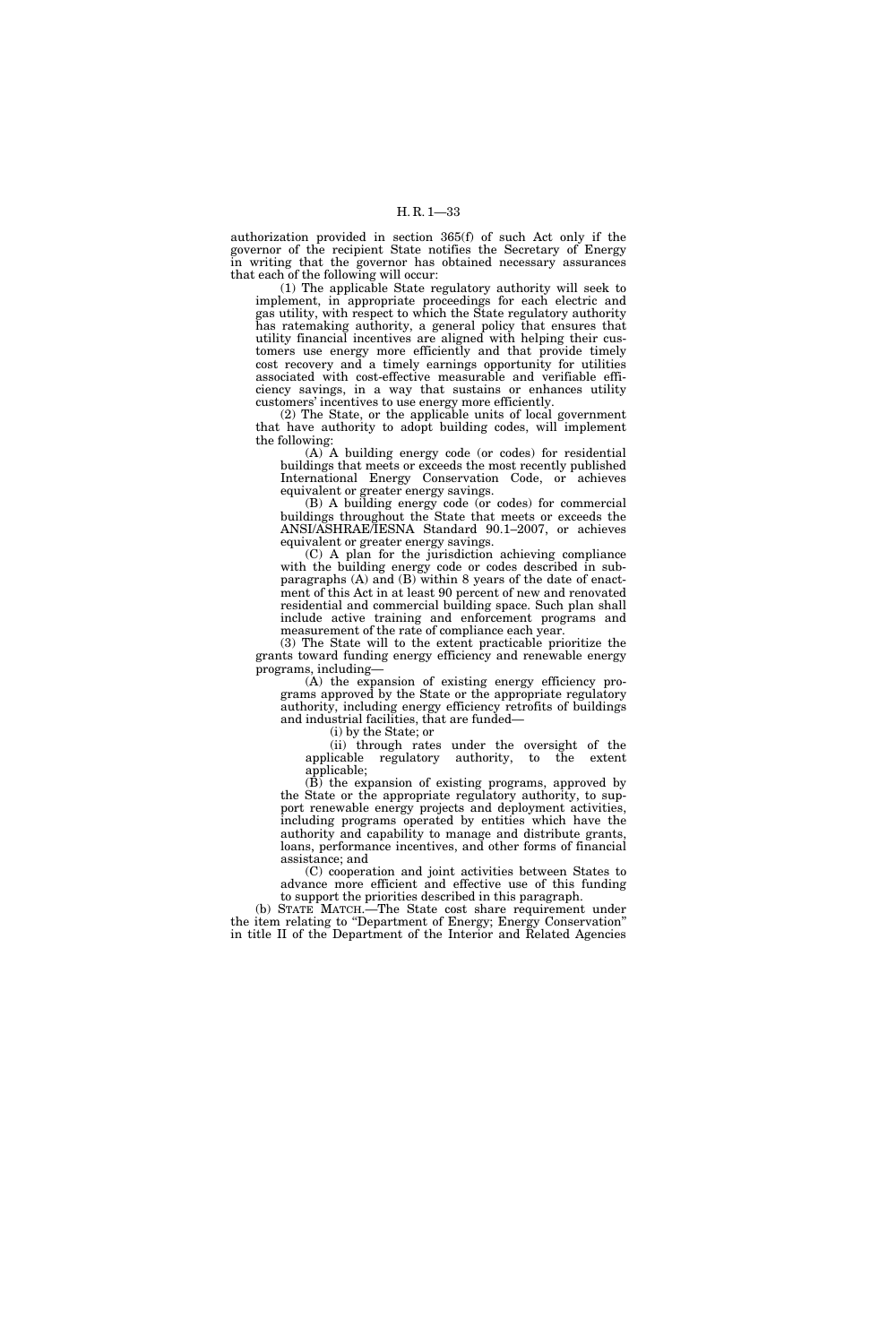Appropriations Act, 1985 (42 U.S.C. 6323a; 98 Stat. 1861) shall not apply to assistance provided under this section.

(c) EQUIPMENT AND MATERIALS FOR ENERGY EFFICIENCY MEAS-URES AND RENEWABLE ENERGY MEASURES.—No limitation on the percentage of funding that may be used for the purchase and installation of equipment and materials for energy efficiency measures and renewable energy measures under grants provided under part D of title III of the Energy Policy and Conservation Act (42 U.S.C. 6321 et seq.) shall apply to assistance provided under this section.

#### TITLE V—FINANCIAL SERVICES AND GENERAL GOVERNMENT

#### DEPARTMENT OF THE TREASURY

#### TREASURY INSPECTOR GENERAL FOR TAX ADMINISTRATION

#### SALARIES AND EXPENSES

For an additional amount for necessary expenses of the Treasury Inspector General for Tax Administration in carrying out the Inspector General Act of 1978, \$7,000,000, to remain available until September 30, 2013, for oversight and audits of the administration of the making work pay tax credit and economic recovery payments under the American Recovery and Reinvestment Act of 2009.

#### COMMUNITY DEVELOPMENT FINANCIAL INSTITUTIONS FUND PROGRAM ACCOUNT

For an additional amount for "Community Development Financial Institutions Fund Program Account'', \$100,000,000, to remain available until September 30, 2010, for qualified applicants under the fiscal year 2009 funding round of the Community Development Financial Institutions Program, of which up to \$8,000,000 may be for financial assistance, technical assistance, training and outreach programs designed to benefit Native American, Native Hawaiian, and Alaskan Native communities and provided primarily through qualified community development lender organizations with experience and expertise in community development banking and lending in Indian country, Native American organizations, tribes and tribal organizations and other suitable providers and up to \$2,000,000 may be used for administrative expenses: *Provided,*  That for the purpose of the fiscal year 2009 funding round, the following statutory provisions are hereby waived: 12 U.S.C. 4707(e) and 12 U.S.C. 4707(d): *Provided further,* That no awardee, together with its subsidiaries and affiliates, may be awarded more than 5 percent of the aggregate funds available during fiscal year 2009 from the Community Development Financial Institutions Program: *Provided further,* That no later than 60 days after the date of enactment of this Act, the Department of the Treasury shall submit to the Committees on Appropriations of the House of Representatives and the Senate a detailed expenditure plan for funds provided under this heading.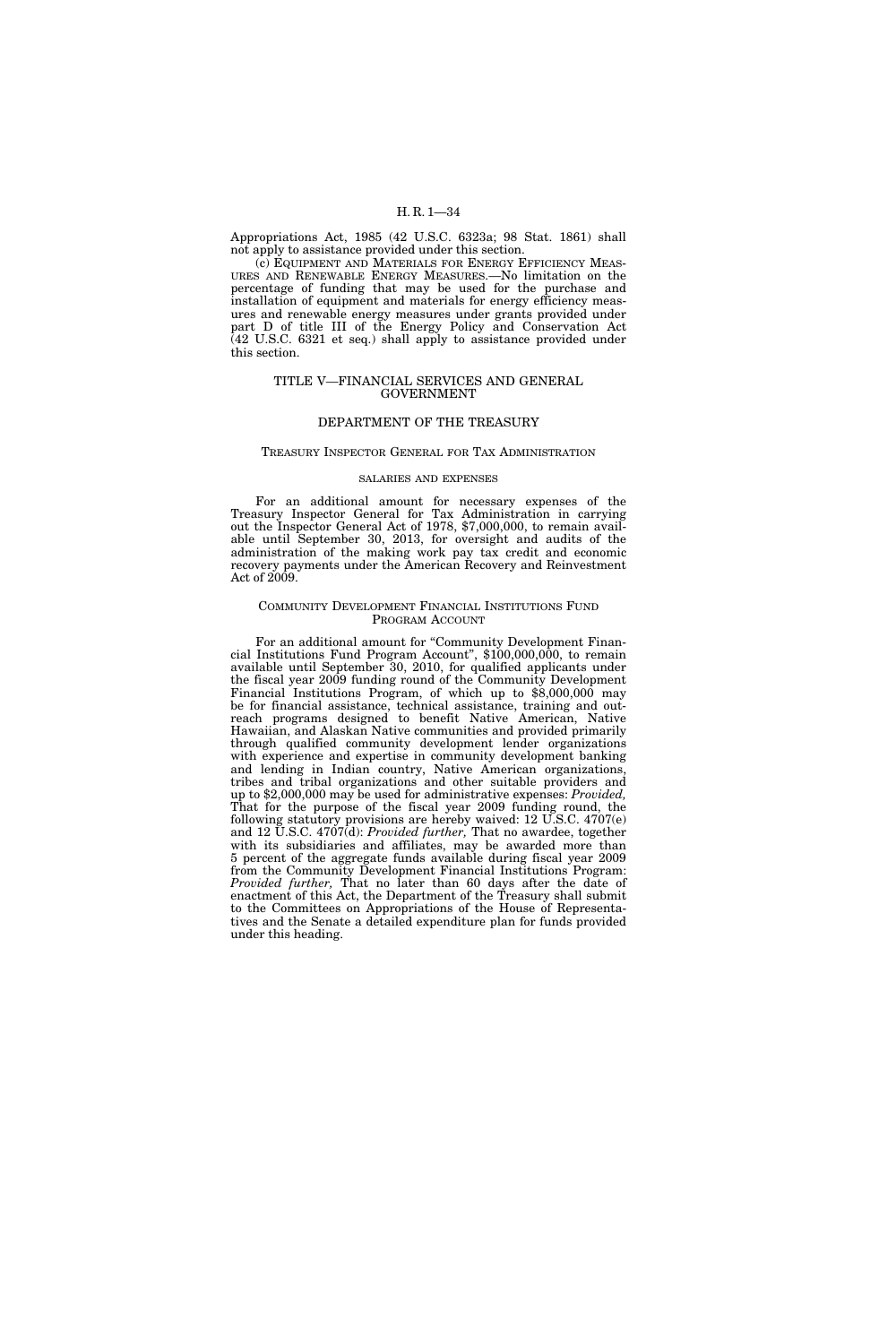#### INTERNAL REVENUE SERVICE

#### HEALTH INSURANCE TAX CREDIT ADMINISTRATION

For an additional amount to implement the health insurance tax credit under the TAA Health Coverage Improvement Act of 2009, \$80,000,000, to remain available until September 30, 2010.

#### GENERAL SERVICES ADMINISTRATION

#### REAL PROPERTY ACTIVITIES

#### FEDERAL BUILDINGS FUND

#### LIMITATIONS ON AVAILABILITY OF REVENUE

#### (INCLUDING TRANSFER OF FUNDS)

For an additional amount to be deposited in the Federal Buildings Fund, \$5,550,000,000, to carry out the purposes of the Fund, of which not less than \$750,000,000 shall be available for Federal buildings and United States courthouses, not less than \$300,000,000 shall be available for border stations and land ports of entry, and not less than \$4,500,000,000 shall be available for measures necessary to convert GSA facilities to High-Performance Green Buildings, as defined in section 401 of Public Law 110– 140: *Provided,* That not to exceed \$108,000,000 of the amounts provided under this heading may be expended for rental of space, related to leasing of temporary space in connection with projects funded under this heading: *Provided further,* That not to exceed \$127,000,000 of the amounts provided under this heading may be expended for building operations, for the administrative costs of completing projects funded under this heading: *Provided further*, of completing projects funded under this heading: *Provided further,* That not to exceed \$3,000,000 of the funds provided shall be for on-the-job pre-apprenticeship and apprenticeship training programs registered with the Department of Labor, for the construction, repair, and alteration of Federal buildings: *Provided further,* That not less than \$5,000,000,000 of the funds provided under this heading shall be obligated by September 30, 2010, and the remainder of the funds provided under this heading shall be obligated not later than September 30, 2011: *Provided further,* That the Administrator of General Services is authorized to initiate design, construction, repair, alteration, and other projects through existing authorities of the Administrator: *Provided further,* That the General Services Administration shall submit a detailed plan, by project, regarding the use of funds made available in this Act to the Committees on Appropriations of the House of Representatives and the Senate within 45 days of enactment of this Act, and shall provide notification to the Committees within 15 days prior to any changes regarding the use of these funds: *Provided further*, That, hereafter, the Administrator shall report to the Committees on the obligation of these funds on a quarterly basis beginning on June 30, 2009: *Provided further*, That of the amounts provided, \$4,000,000 shall be transferred to and merged with ''Government-Wide Policy'', for the Office of Federal High-Performance Green Buildings as authorized in the Energy Independence and Security Act of 2007 (Public Law 110–140): *Provided further,*  That amounts provided under this heading that are savings or cannot be used for the activity for which originally obligated may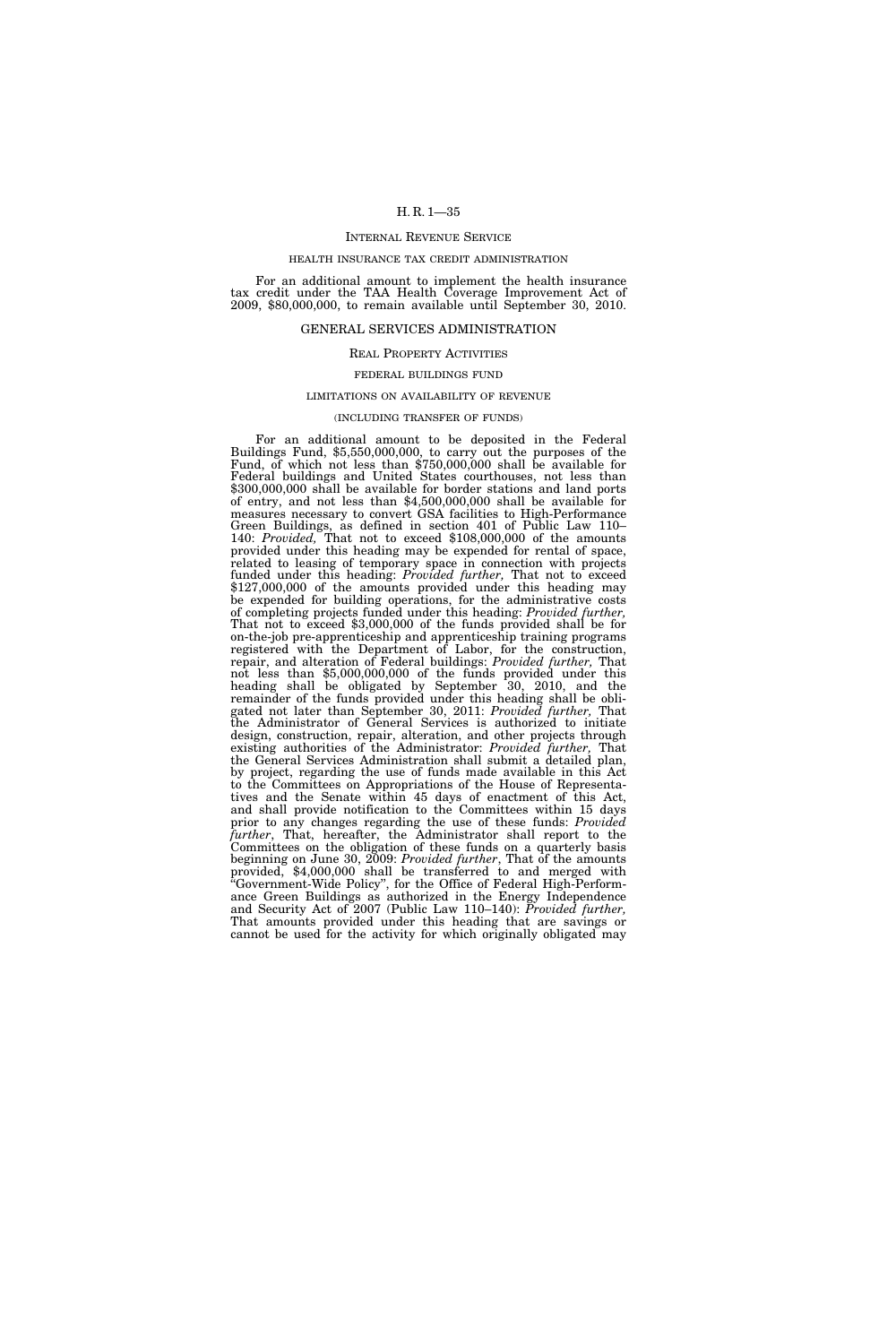be deobligated and, notwithstanding any other provision of law, reobligated for the purposes identified in the plan required under this heading not less than 15 days after notification has been provided to the Committees on Appropriations of the House of Representatives and the Senate.

#### ENERGY-EFFICIENT FEDERAL MOTOR VEHICLE FLEET PROCUREMENT

For capital expenditures and necessary expenses of acquiring motor vehicles with higher fuel economy, including: hybrid vehicles; electric vehicles; and commercially-available, plug-in hybrid vehicles, \$300,000,000, to remain available until September 30, 2011: *Provided*, That none of these funds may be obligated until the Administrator of General Services submits to the Committees on Appropriations of the House of Representatives and the Senate, within 90 days after enactment of this Act, a plan for expenditure of the funds that details the current inventory of the Federal fleet owned by the General Services Administration, as well as other Federal agencies, and the strategy to expend these funds to replace a portion of the Federal fleet with the goal of substantially increasing energy efficiency over the current status, including increasing fuel efficiency and reducing emissions: *Provided further*, That, hereafter, the Administrator shall report to the Committees on the obligation of these funds on a quarterly basis beginning on September 30, 2009.

#### OFFICE OF INSPECTOR GENERAL

For an additional amount for the Office of the Inspector General, to remain available until September 30, 2013, for oversight and audit of programs, grants, and projects funded under this title, \$7,000,000.

#### RECOVERY ACT ACCOUNTABILITY AND TRANSPARENCY BOARD

For necessary expenses of the Recovery Act Accountability and Transparency Board to carry out the provisions of title XV of this Act, \$84,000,000, to remain available until September 30, 2011.

#### SMALL BUSINESS ADMINISTRATION

#### SALARIES AND EXPENSES

For an additional amount, to remain available until September 30, 2010, \$69,000,000, of which \$24,000,000 is for marketing, management, and technical assistance under section 7(m) of the Small Business Act (15 U.S.C. 636(m)(4)) by intermediaries that make microloans under the microloan program, and of which \$20,000,000 is for improving, streamlining, and automating information technology systems related to lender processes and lender oversight: *Provided,* That no later than 60 days after the date of enactment of this Act, the Small Business Administration shall submit to the Committees on Appropriations of the House of Representatives and the Senate a detailed expenditure plan for funds provided under the heading ''Small Business Administration'' in this Act.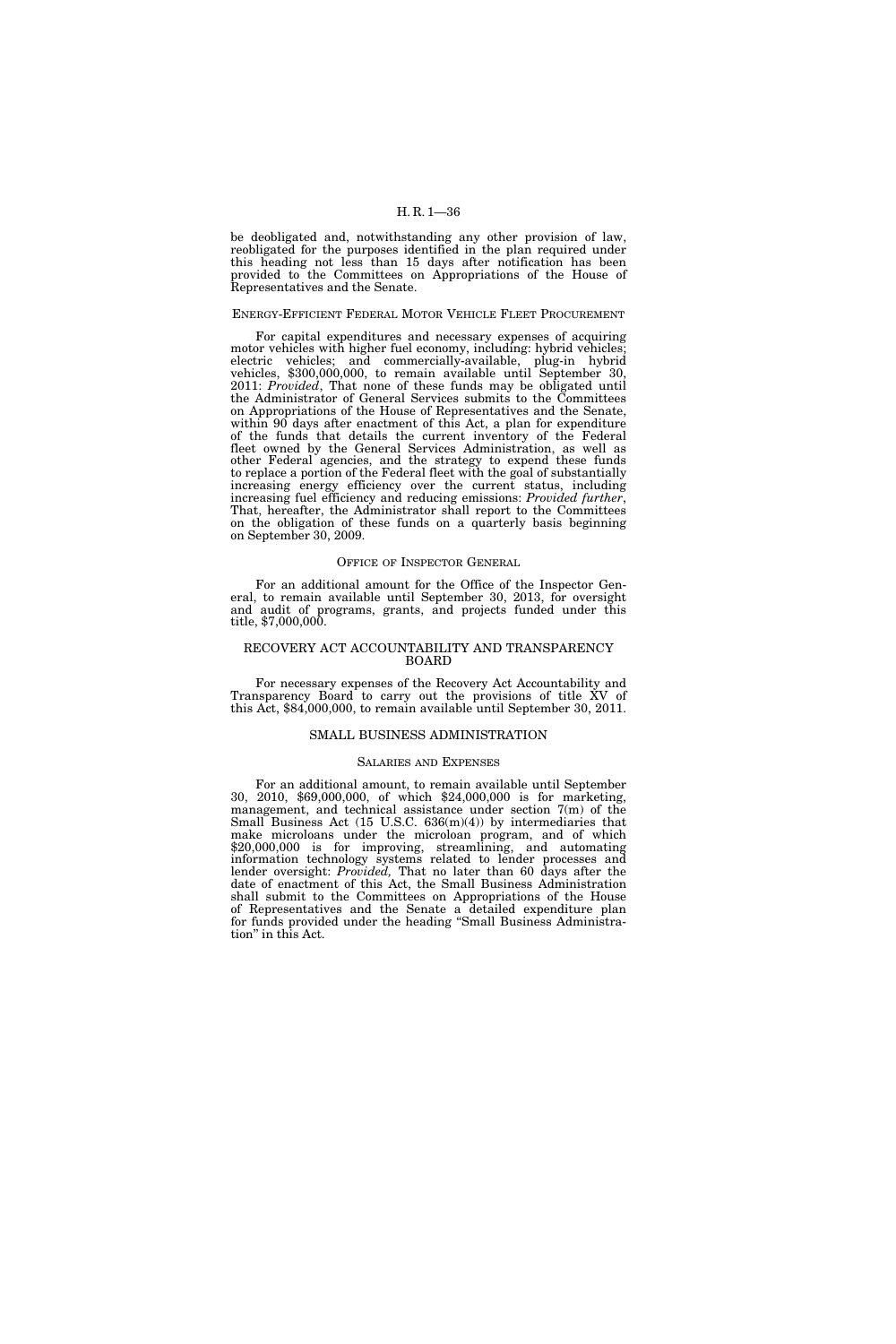### OFFICE OF INSPECTOR GENERAL

For an additional amount for the Office of Inspector General in carrying out the provisions of the Inspector General Act of 1978, \$10,000,000, to remain available until September 30, 2013, for oversight and audit of programs, grants, and projects funded under this title.

## SURETY BOND GUARANTEES REVOLVING FUND

For additional capital for the Surety Bond Guarantees Revolving Fund, authorized by the Small Business Investment Act of 1958, \$15,000,000, to remain available until expended.

### BUSINESS LOANS PROGRAM ACCOUNT

For an additional amount for the cost of direct loans, \$6,000,000, to remain available until September 30, 2010, and for an additional amount for the cost of guaranteed loans, \$630,000,000, to remain available until September 30, 2010: *Provided,* That of the amount for the cost of guaranteed loans, \$375,000,000 shall be for reimbursements, loan subsidies and loan modifications for loans to small business concerns authorized in section 501 of this title; and \$255,000,000 shall be for loan subsidies and loan modifications for loans to small business concerns authorized in section 506 of this title: *Provided further,* That such costs, including the cost of modifying such loans, shall be as defined in section 502 of the Congressional Budget Act of 1974.

## ADMINISTRATIVE PROVISIONS—SMALL BUSINESS ADMINISTRATION

SEC. 501. FEE REDUCTIONS. (a) ADMINISTRATIVE PROVISIONS SMALL BUSINESS ADMINISTRATION.—Until September 30, 2010, and to the extent that the cost of such elimination or reduction of fees is offset by appropriations, with respect to each loan guaranteed under section  $7(a)$  of the Small Business Act (15 U.S.C. 636(a)) and section 502 of this title, for which the application is approved on or after the date of enactment of this Act, the Administrator shall—

(1) in lieu of the fee otherwise applicable under section  $7(a)(23)(A)$  of the Small Business Act (15 U.S.C. 636(a)(23)(A)), collect no fee or reduce fees to the maximum extent possible; and

(2) in lieu of the fee otherwise applicable under section  $7(a)(18)(A)$  of the Small Business Act (15 U.S.C. 636(a)(18)(A)), collect no fee or reduce fees to the maximum extent possible.<br>(b) TEMPORARY FEE ELIMINATION FOR THE 504 LOAN PRO-

 $GRAM. —$ <br>(1) IN GENERAL.—Until September 30, 2010, and to the extent the cost of such elimination in fees is offset by appropriations, with respect to each project or loan guaranteed by the Administrator pursuant to title V of the Small Business Investment Act of 1958 (15 U.S.C. 695 et seq.) for which an application is approved or pending approval on or after the date of enactment of this Act—

(A) the Administrator shall, in lieu of the fee otherwise applicable under section  $503(d)(2)$  of the Small Business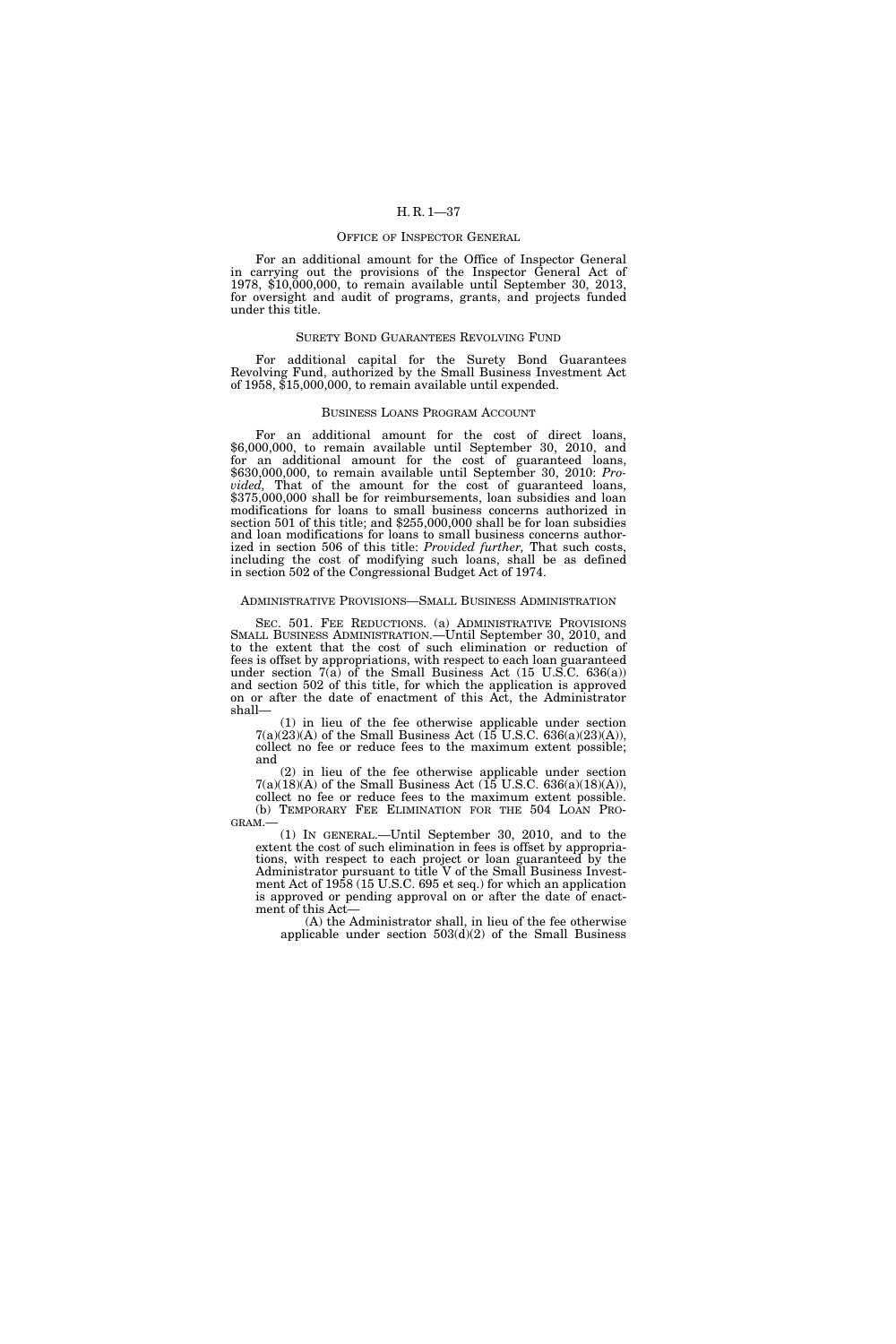Investment Act of 1958 (15 U.S.C. 697(d)(2)), collect no fee;

(B) a development company shall, in lieu of the processing fee under section  $120.971(a)(1)$  of title 13, Code of Federal Regulations (relating to fees paid by borrowers), or any successor thereto, collect no fee.

(2) REIMBURSEMENT FOR WAIVED FEES.— (A) IN GENERAL.—To the extent that the cost of such payments is offset by appropriations, the Administrator shall reimburse each development company that does not

collect a processing fee pursuant to paragraph  $(1)(B)$ . (B) AMOUNT.—The payment to a development company under subparagraph (A) shall be in an amount equal to 1.5 percent of the net debenture proceeds for which the development company does not collect a processing fee

pursuant to paragraph  $(1)(B)$ . (c) APPLICATION OF FEE ELIMINATIONS.—

(1) To the extent that amounts are made available to the Administrator for the purpose of fee eliminations or reductions under subsection (a), the Administrator shall—

(A) first use any amounts provided to eliminate or reduce fees paid by small business borrowers under clauses (i) through  $(iii)$  of paragraph  $(18)(A)$ , to the maximum extent possible; and

(B) then use any amounts provided to eliminate or reduce fees under paragraph (23)(A) paid by small business lenders with assets less than \$1,000,000,000 as of the date of enactment; and

(C) then use any remaining amounts appropriated under this title to reduce fees paid by small business lenders other than those with assets less than \$1,000,000,000.

(2) The Administrator shall eliminate fees under subsections (a) and (b) until the amount provided for such purposes, as applicable, under the heading ''Business Loans Program Account'' under the heading ''Small Business Administration'' under this Act are expended.

SEC. 502. ECONOMIC STIMULUS LENDING PROGRAM FOR SMALL BUSINESSES. (a) PURPOSE.—The purpose of this section is to permit the Small Business Administration to guarantee up to 90 percent of qualifying small business loans made by eligible lenders.

(b) DEFINITIONS.—For purposes of this section:

(1) The term ''Administrator'' means the Administrator of the Small Business Administration.

(2) The term ''qualifying small business loan'' means any loan to a small business concern pursuant to section 7(a) of the Small Business Act (15 U.S.C. 636) or title V of the Small Business Investment Act of 1958 (15 U.S.C. 695 and following) except for such loans made under section 7(a)(31).

 $(3)$  The term "small business concern" has the same meaning as provided by section 3 of the Small Business Act (15 U.S.C. 632).

(c) QUALIFIED BORROWERS.—<br>(1) ALIENS UNLAWFULLY PRESENT IN THE UNITED STATES.— A loan guarantee may not be made under this section for a loan made to a concern if an individual who is an alien unlawfully present in the United States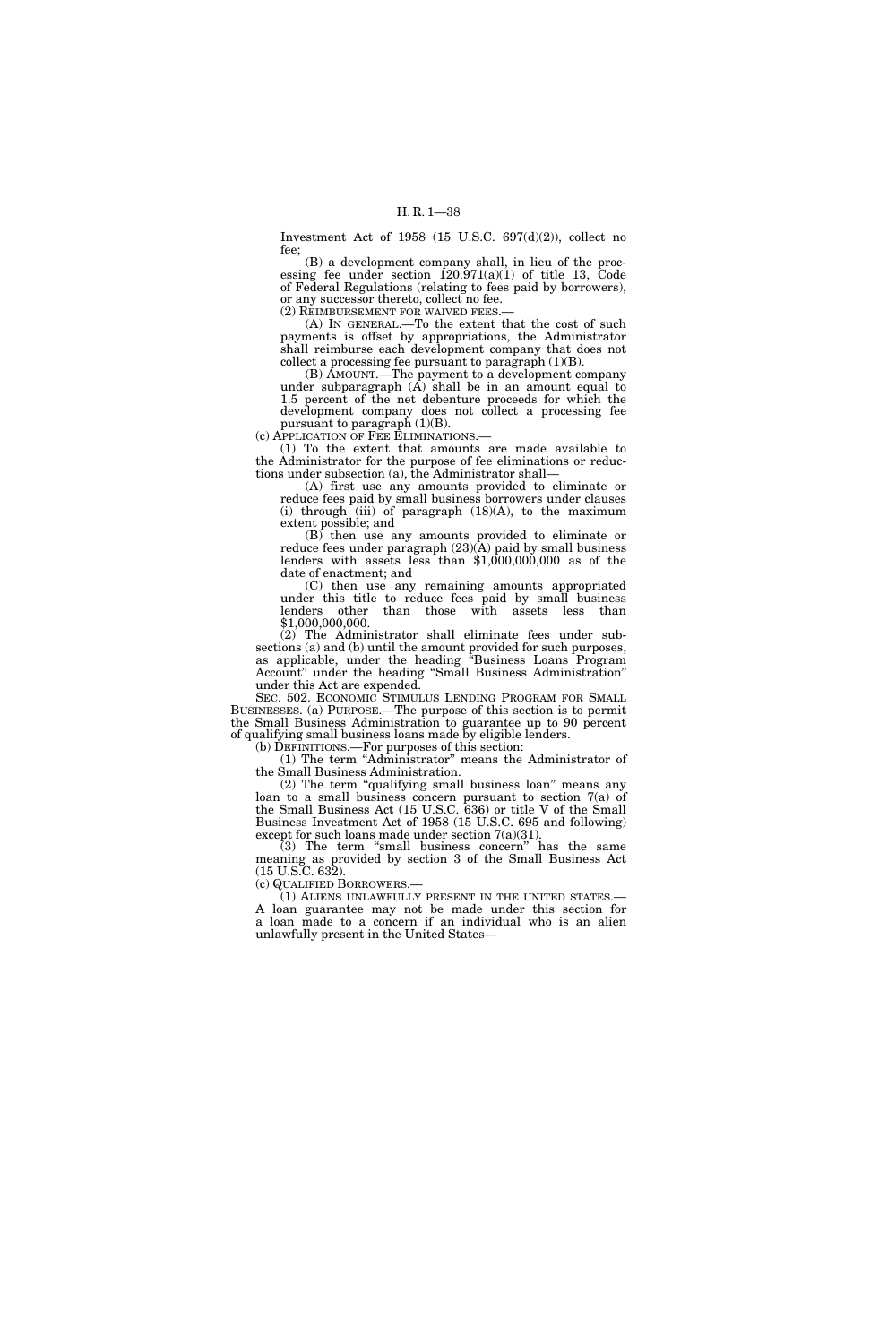(A) has an ownership interest in that concern; or

(B) has an ownership interest in another concern that itself has an ownership interest in that concern.

(2) FIRMS IN VIOLATION OF IMMIGRATION LAWS.—No loan guarantee may be made under this section for a loan to any entity found, based on a determination by the Secretary of Homeland Security or the Attorney General to have engaged in a pattern or practice of hiring, recruiting or referring for a fee, for employment in the United States an alien knowing the person is an unauthorized alien.

(d) CRIMINAL BACKGROUND CHECKS.—Prior to the approval of any loan guarantee under this section, the Administrator may verify the applicant's criminal background, or lack thereof, through the best available means, including, if possible, use of the National Crime Information Center computer system at the Federal Bureau of Investigation.

(e) APPLICATION OF OTHER LAW.—Nothing in this section shall be construed to exempt any activity of the Administrator under this section from the Federal Credit Reform Act of 1990 (title V of the Congressional Budget and Impoundment Control Act of 1974; 2 U.S.C. 661 and following).

(f) SUNSET.—Loan guarantees may not be issued under this section after the date 12 months after the date of enactment of this Act.

(g) SMALL BUSINESS ACT PROVISIONS.—The provisions of the Small Business Act applicable to loan guarantees under section 7 of that Act and regulations promulgated thereunder as of the date of enactment of this Act shall apply to loan guarantees under this section except as otherwise provided in this section.

(h) AUTHORIZATION.—There are authorized to be appropriated such sums as may be necessary to carry out this section.

SEC. 503. ESTABLISHMENT OF SBA SECONDARY MARKET GUAR-ANTEE AUTHORITY. (a) PURPOSE.—The purpose of this section is to provide the Administrator with the authority to establish the SBA Secondary Market Guarantee Authority within the SBA to provide a Federal guarantee for pools of first lien 504 loans that are to be sold to third-party investors.

(b) DEFINITIONS.—For purposes of this section:

(1) The term ''Administrator'' means the Administrator of the Small Business Administration.

(2) The term ''first lien position 504 loan'' means the first mortgage position, non-federally guaranteed loans made by private sector lenders made under title V of the Small Business Investment Act.

(c) ESTABLISHMENT OF AUTHORITY.—

(1) ORGANIZATION.—

(A) The Administrator shall establish a Secondary Market Guarantee Authority within the Small Business Administration.

(B) The Administrator shall appoint a Director of the Authority who shall report to the Administrator.

(C) The Administrator is authorized to hire such personnel as are necessary to operate the Authority and may contract such operations of the Authority as necessary to qualified third party companies or individuals.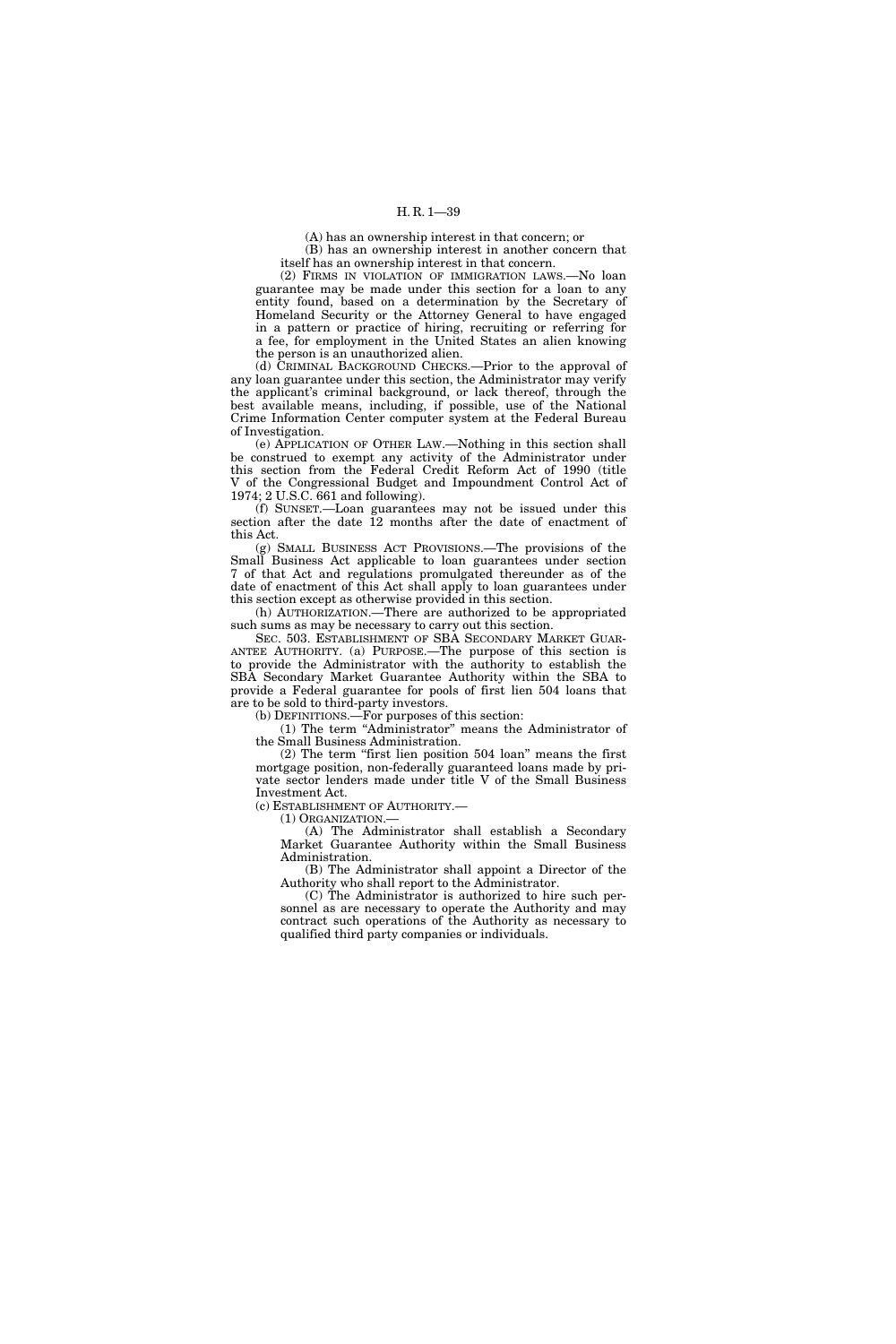(D) The Administrator is authorized to contract with private sector fiduciary and custom dial agents as necessary to operate the Authority.

(2) GUARANTEE PROCESS.—

(A) The Administrator shall establish, by rule, a process in which private sector entities may apply to the Administration for a Federal guarantee on pools of first lien position 504 loans that are to be sold to third-party investors.

(B) The Administrator is authorized to contract with private sector fiduciary and custom dial agents as necessary to operate the Authority.

(3) RESPONSIBILITIES.—

(A) The Administrator shall establish, by rule, a process in which private sector entities may apply to the SBA for a Federal guarantee on pools of first lien position 504 loans that are to be sold to third-party investors.

(B) The rule under this section shall provide for a process for the Administrator to consider and make decisions regarding whether to extend a Federal guarantee referred to in clause (i). Such rule shall also provide that:

(i) The seller of the pools purchasing a guarantee under this section retains not less than 5 percent of the dollar amount of the pools to be sold to thirdparty investors.

(ii) The Administrator shall charge fees, upfront or annual, at a specified percentage of the loan amount that is at such a rate that the cost of the program under the Federal Credit Reform Act of 1990 (title V of the Congressional Budget and Impoundment Control Act of 1974; 2 U.S.C. 661) shall be equal to zero.

(iii) The Administrator may guarantee not more than \$3,000,000,000 of pools under this authority.

(C) The Administrator shall establish documents, legal covenants, and other required documentation to protect the interests of the United States.

(D) The Administrator shall establish a process to receive and disburse funds to entities under the authority established in this section.

(d) LIMITATIONS.—

(1) The Administrator shall ensure that entities purchasing a guarantee under this section are using such guarantee for the purpose of selling 504 first lien position pools to thirdparty investors.

(2) If the Administrator finds that any such guarantee was used for a purpose other than that specified in paragraph (1), the Administrator shall—

(A) prohibit the purchaser of the guarantee or its affiliates (within the meaning of the regulations under 13 CFR 121.103) from using the authority of this section in the future; and

(B) take any other actions the Administrator, in consultation with the Attorney General of the United States deems appropriate.

(e) OVERSIGHT.—The Administrator shall submit a report to Congress not later than the third business day of each month setting forth each of the following: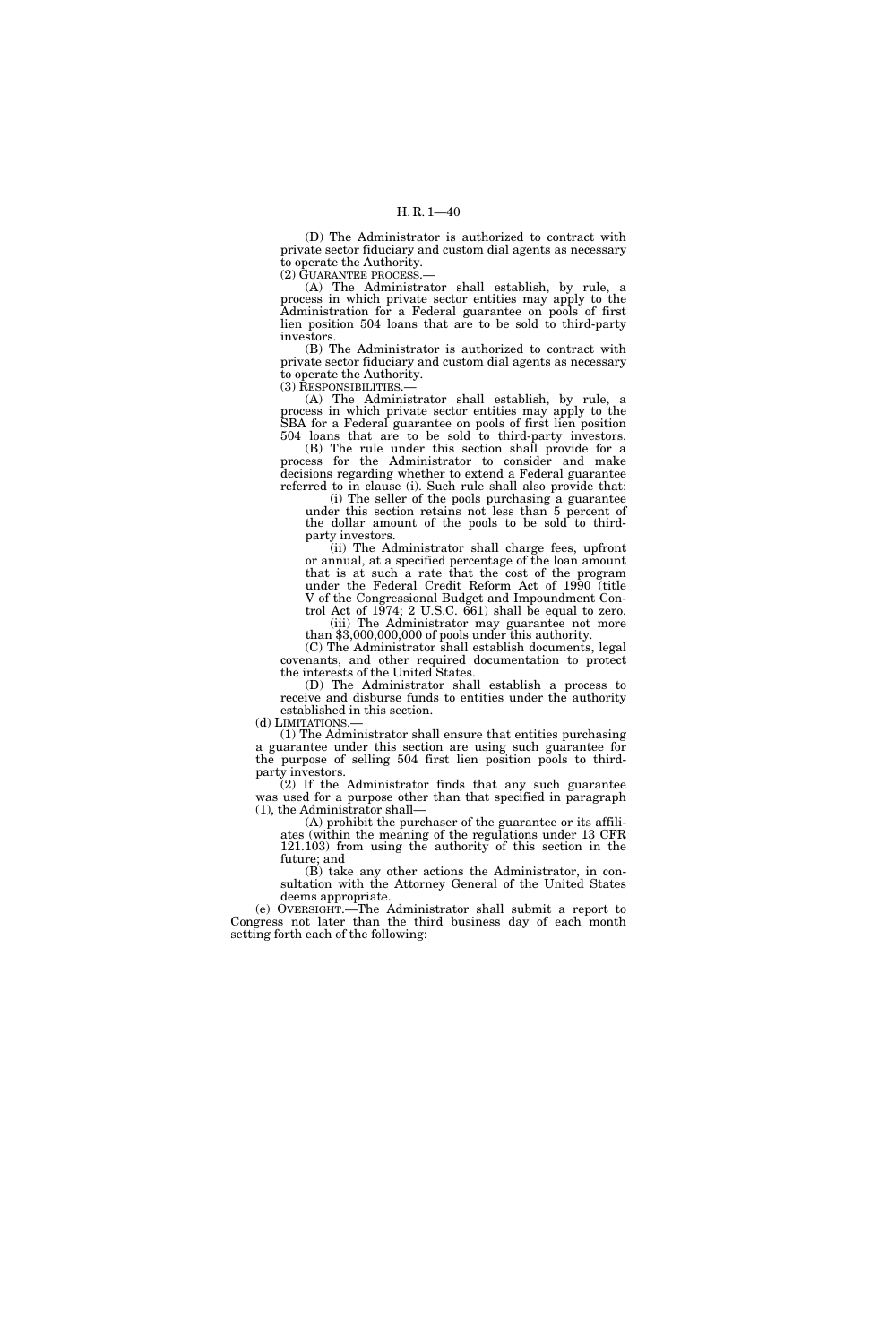(1) The aggregate amount of guarantees extended under this section during the preceding month.

(2) The aggregate amount of guarantees outstanding.

(3) Defaults and payments on defaults made under this section.

(4) The identity of each purchaser of a guarantee found by the Administrator to have misused guarantees under this section.

(5) Any other information the Administrator deems necessary to fully inform Congress of undue risk to the United States associated with the issuance of guarantees under this section.

(f) DURATION OF PROGRAM.—The authority of this section shall terminate on the date 2 years after the date of enactment of this section.

(g) FUNDING.—Such sums as necessary are authorized to be appropriated to carry out the provisions of this section.

(h) BUDGET TREATMENT.—Nothing in this section shall be construed to exempt any activity of the Administrator under this section from the Federal Credit Reform Act of 1990 (title V of the Congressional Budget and Impoundment Control Act of 1974; 2 U.S.C. 661 and following).

(i) EMERGENCY RULEMAKING AUTHORITY.—The Administrator shall issue regulations under this section within 15 days after the date of enactment of this section. The notice requirements of section 553(b) of title 5, United States Code shall not apply to the promulgation of such regulations.

SEC. 504. STIMULUS FOR COMMUNITY DEVELOPMENT LENDING. (a) LOW INTEREST REFINANCING UNDER THE LOCAL DEVELOPMENT BUSINESS LOAN PROGRAM.—Section 502 of the Small Business Investment Act of 1958 (15 U.S.C. 696) is amended by adding at the end the following:

''(7) PERMISSIBLE DEBT REFINANCING.—

''(A) IN GENERAL.—Any financing approved under this title may include a limited amount of debt refinancing.

''(B) EXPANSIONS.—If the project involves expansion of a small business concern, any amount of existing indebtedness that does not exceed 50 percent of the project cost of the expansion may be refinanced and added to the expansion cost, if—

''(i) the proceeds of the indebtedness were used to acquire land, including a building situated thereon, to construct a building thereon, or to purchase equipment;

''(ii) the existing indebtedness is collateralized by fixed assets;

''(iii) the existing indebtedness was incurred for the benefit of the small business concern;

"(iv) the financing under this title will be used only for refinancing existing indebtedness or costs relating to the project financed under this title;

" $(v)$  the financing under this title will provide a substantial benefit to the borrower when prepayment penalties, financing fees, and other financing costs are accounted for;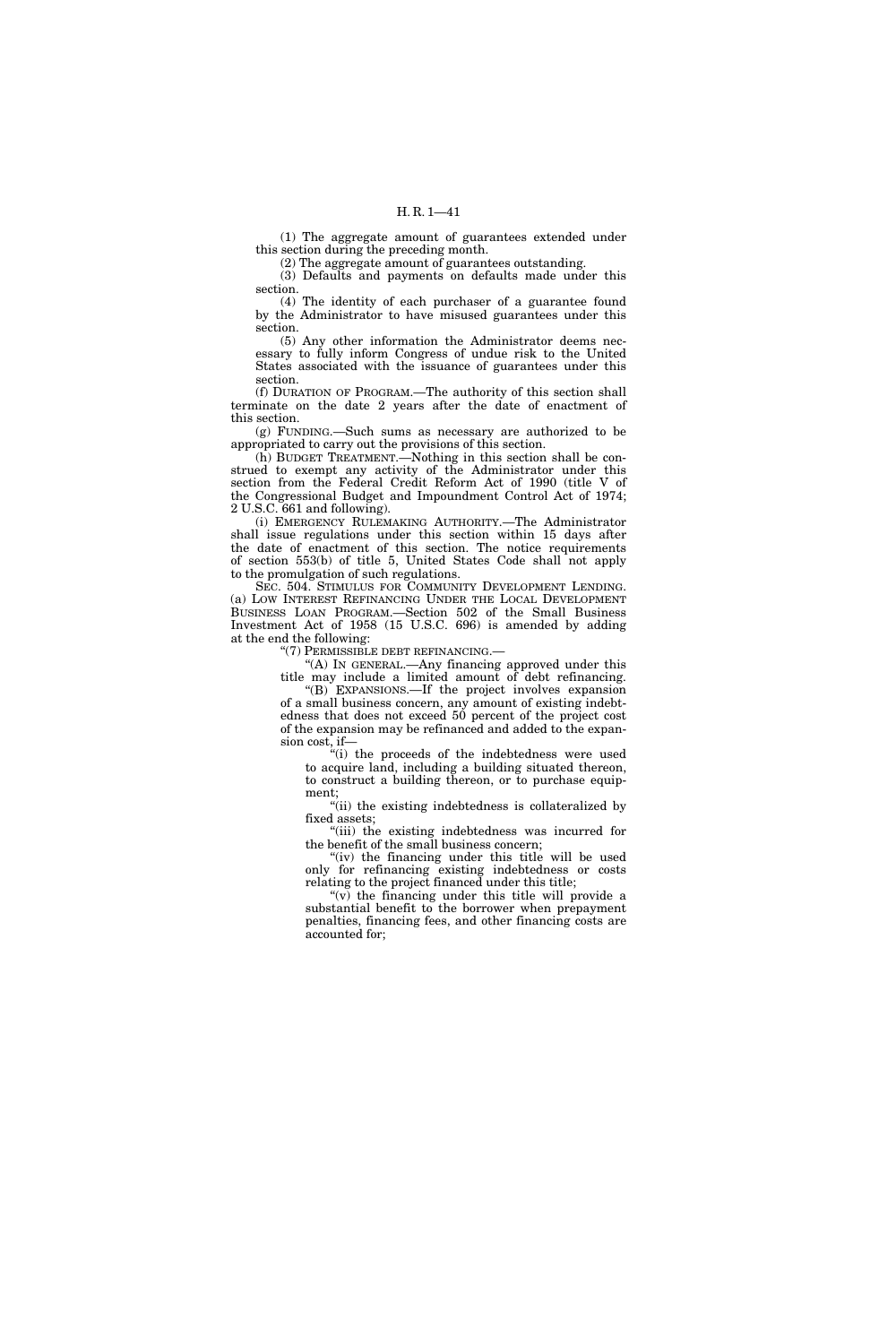"(vi) the borrower has been current on all payments due on the existing debt for not less than 1 year preceding the date of refinancing; and

'(vii) the financing under section 504 will provide better terms or rate of interest than the existing indebtedness at the time of refinancing.''.

(b) JOB CREATION GOALS.—Section  $501(e)(1)$  and section 501(e)(2) of the Small Business Investment Act (15 U.S.C. 695) are each amended by striking ''\$50,000'' and inserting ''\$65,000''. SEC. 505. INCREASING SMALL BUSINESS INVESTMENT. (a) SIM- PLIFIED MAXIMUM LEVERAGE LIMITS.—Section 303(b) of the Small Business Investment Act of 1958 (15 U.S.C. 683(b)) is amended as follows:

(1) By striking so much of paragraph (2) as precedes subparagraphs (C) and (D) and inserting the following:

''(2) MAXIMUM LEVERAGE.—

''(A) IN GENERAL.—The maximum amount of outstanding leverage made available to any one company licensed under section 301(c) of this Act may not exceed the lesser of—

"(i) 300 percent of such company's private capital; or

''(ii) \$150,000,000.

''(B) MULTIPLE LICENSES UNDER COMMON CONTROL.— The maximum amount of outstanding leverage made available to two or more companies licensed under section 301(c) of this Act that are commonly controlled (as determined by the Administrator) and not under capital impairment may not exceed \$225,000,000.'';

(2) By amending paragraph  $(2)(C)$  by inserting "(i)" before ''In calculating'' and adding the following at the end thereof: ''(ii) The maximum amount of outstanding leverage

made available to—

''(I) any 1 company described in clause (iii) may not exceed the lesser of 300 percent of private capital of the company, or \$175,000,000; and

''(II) 2 or more companies described in clause (iii) that are under common control (as determined by the Administrator) may not exceed \$250,000,000.

"(iii) A company described in this clause is a company licensed under section 301(c) in the first fiscal year after the date of enactment of this clause or any fiscal year thereafter that certifies in writing that not less than 50 percent of the dollar amount of investments of that company shall be made in companies that are located in a low-income geographic area (as that term is defined in section  $351$ .

(3) By striking paragraph (4).

(b) SIMPLIFIED AGGREGATE INVESTMENT LIMITATIONS.—Section 306(a) of the Small Business Investment Act of 1958 (15 U.S.C.  $686(a)$  is amended to read as follows:

"(a) PERCENTAGE LIMITATION ON PRIVATE CAPITAL.—If any small business investment company has obtained financing from the Administrator and such financing remains outstanding, the aggregate amount of securities acquired and for which commitments may be issued by such company under the provisions of this title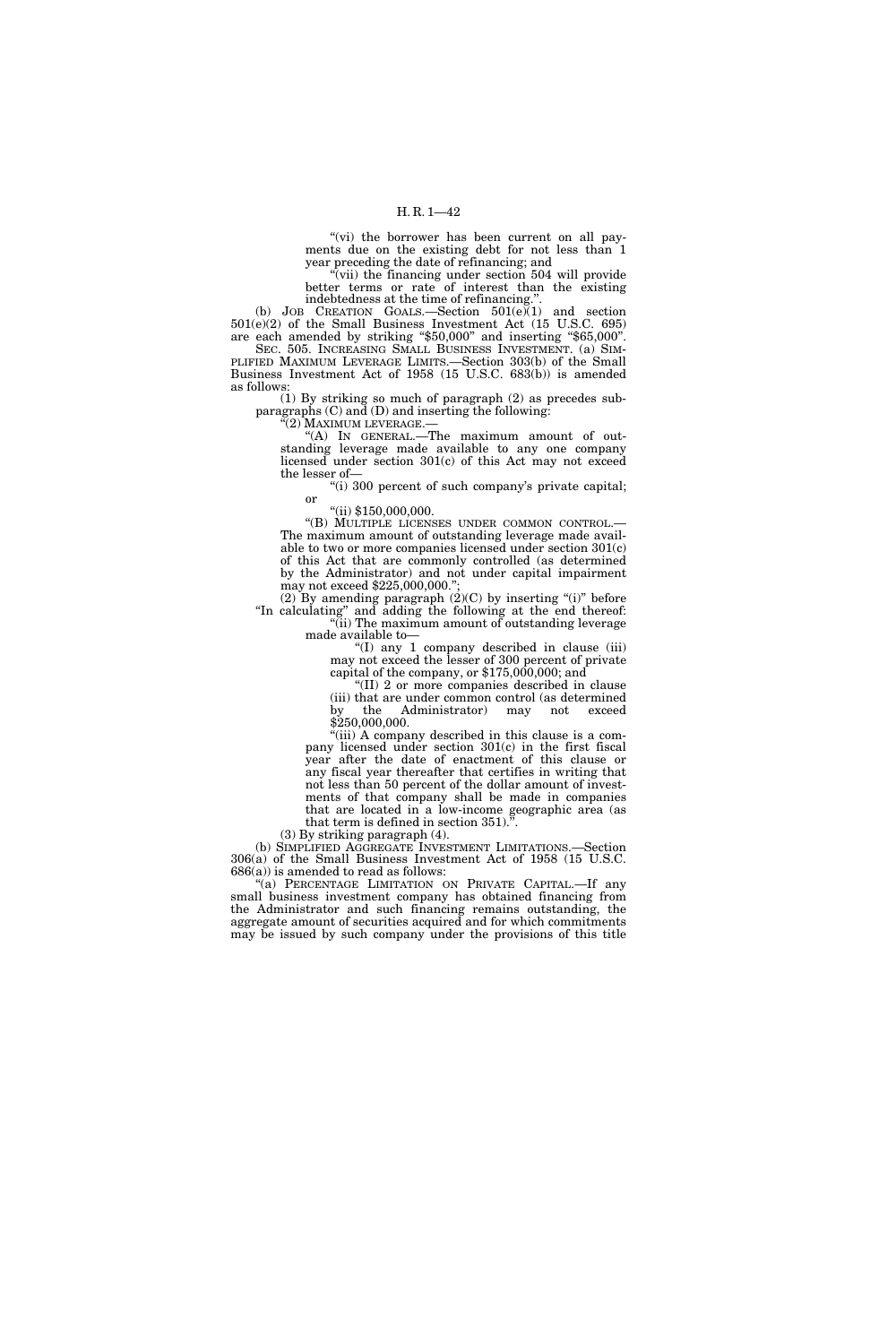for any single enterprise shall not, without the approval of the Administrator, exceed 10 percent of the sum of—

 $(1)$  the private capital of such company; and

 $\hat{C}(2)$  the total amount of leverage projected by the company in the company's business plan that was approved by the Administrator at the time of the grant of the company's license.''.

(c) INVESTMENTS IN SMALLER ENTERPRISES.—Section 303(d) of the Small Business Investment Act of 1958 (15 U.S.C. 683(d)) is amended to read as follows:

''(d) INVESTMENTS IN SMALLER ENTERPRISES.—The Administrator shall require each licensee, as a condition of approval of an application for leverage, to certify in writing that not less than 25 percent of the aggregate dollar amount of financings of that licensee shall be provided to smaller enterprises.''.

SEC. 506. BUSINESS STABILIZATION PROGRAM. (a) IN GENERAL.— Subject to the availability of appropriations, the Administrator of the Small Business Administration shall carry out a program to provide loans on a deferred basis to viable (as such term is determined pursuant to regulation by the Administrator of the Small Business Administration) small business concerns that have a qualifying small business loan and are experiencing immediate financial hardship.

(b) ELIGIBLE BORROWER.—A small business concern as defined under section 3 of the Small Business Act (15 U.S.C. 632).

(c) QUALIFYING SMALL BUSINESS LOAN.—A loan made to a small business concern that meets the eligibility standards in section 7(a) of the Small Business Act (15 U.S.C. 636(a)) but shall not include loans guarantees (or loan guarantee commitments made) by the Administrator prior to the date of enactment of this Act.

(d) LOAN SIZE.—Loans guaranteed under this section may not exceed \$35,000.

(e) PURPOSE.—Loans guaranteed under this program shall be used to make periodic payment of principal and interest, either in full or in part, on an existing qualifying small business loan for a period of time not to exceed 6 months.

(f) LOAN TERMS.—Loans made under this section shall:

(1) carry a 100 percent guaranty; and

(2) have interest fully subsidized for the period of repayment.

(g) REPAYMENT.—Repayment for loans made under this section shall—

(1) be amortized over a period of time not to exceed 5 years; and

(2) not begin until 12 months after the final disbursement of funds is made.

(h) COLLATERAL.—The Administrator of the Small Business Administration may accept any available collateral, including subordinated liens, to secure loans made under this section.

(i) FEES.—The Administrator of the Small Business Administration is prohibited from charging any processing fees, origination fees, application fees, points, brokerage fees, bonus points, prepayment penalties, and other fees that could be charged to a loan applicant for loans under this section.

(j) SUNSET.—The Administrator of the Small Business Administration shall not issue loan guarantees under this section after September 30, 2010.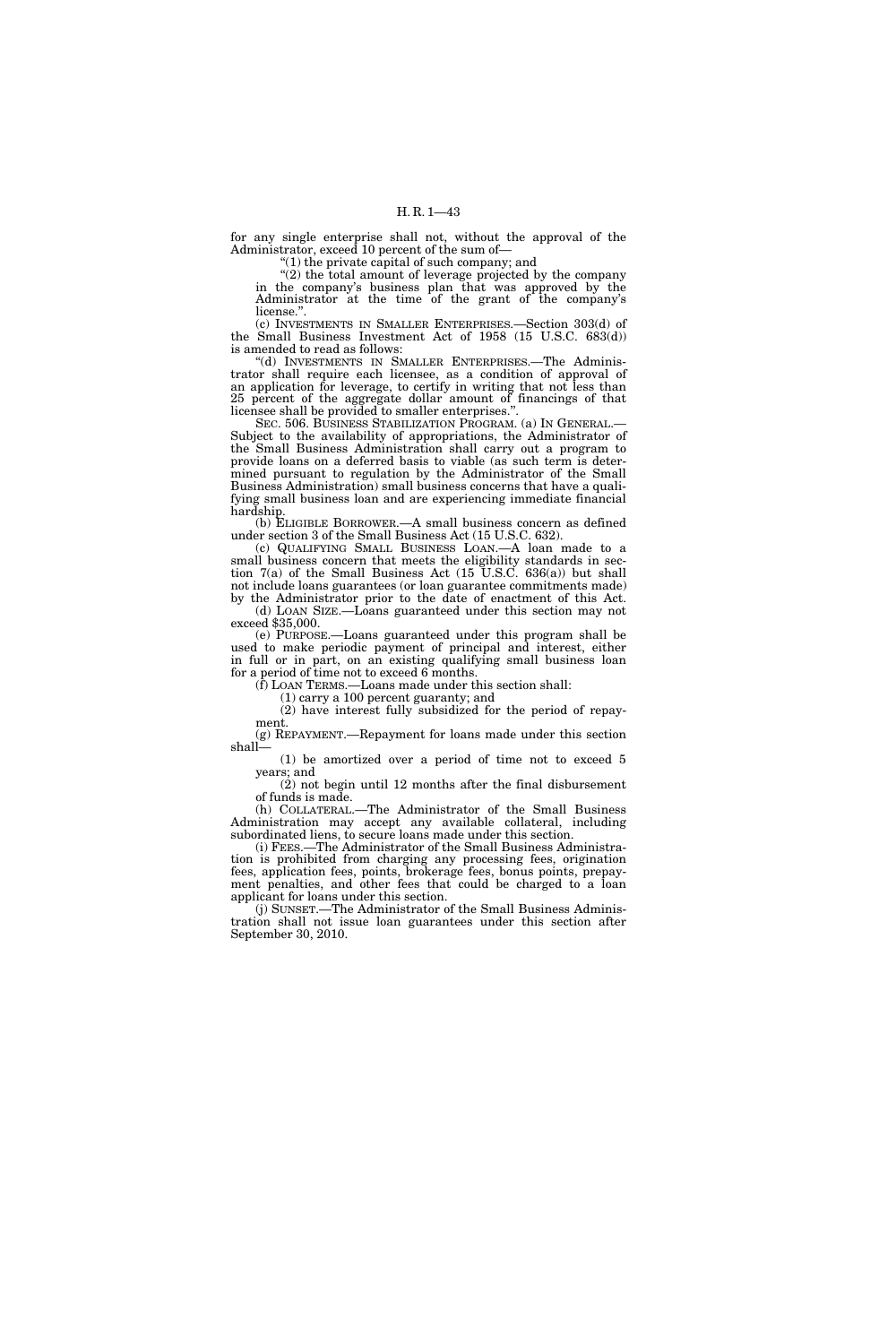(k) EMERGENCY RULEMAKING AUTHORITY.—The Administrator of the Small Business Administration shall issue regulations under this section within 15 days after the date of enactment of this section. The notice requirements of section 553(b) of title 5, United States Code shall not apply to the promulgation of such regulations. **SEC. 507. GAO REPORT.** 

(a) REPORT.—Not later than 60 days after the enactment of this Act, the Comptroller General of the United States shall report to the Congress on the actions of the Administrator in implementing the authorities established in the administrative provisions of this title.

(b) INCLUDED ITEM.—The report under this section shall include a summary of the activity of the Administrator under this title and an analysis of whether he is accomplishing the purpose of increasing liquidity in the secondary market for Small Business Administration loans.

**SEC. 508. SURETY BONDS.** 

(a) MAXIMUM BOND AMOUNT.—Section  $411(a)(1)$  of the Small Business Investment Act of 1958 (15 U.S.C. 694b(a)(1)) is amended—

(1) by inserting " $(A)$ " after " $(1)$ ";

(2) by striking ''\$2,000,000'' and inserting ''\$5,000,000''; and (3) by adding at the end the following:

''(B) The Administrator may guarantee a surety under subparagraph (A) for a total work order or contract amount that does not exceed \$10,000,000, if a contracting officer of a Federal agency certifies that such a guarantee is necessary.''.

(b) DENIAL OF LIABILITY—<br>Section 411 of the Small Business Investment Act of 1958 (15 U.S.C. 694b) is amended—

(1) by striking subsection (e) and inserting the following:

Pursuant to any such guarantee or agreement, the Administration shall reimburse the surety, as provided in subsection (c) of this section, except that the Administration shall be relieved of liability (in whole or in part within the discretion of the Administration) if—

(1) the surety obtained such guarantee or agreement, or applied for such reinbursement, by fraud or material misrepresentation,

(2) the total contract amount at the time of execution of the bond or bonds exceeds \$5,000,000,

(3) the surety has breached a material term or condition of such guarantee agreement, or

(4) the surety has substantially violated the regulations promulgated by the Administration pursuant to subsection (d).''  $(2)$  by adding at the end the following:

"(k) For bonds made or executed with the prior approval of the Administration, the Administration shall not deny liability to a surety based upon material information that was provided as part of the guaranty application.''.

(c) SIZE STANDARDS.—Section 410 of the Small Business Investment Act of 1958 (15 U.S.C. 694a) is amended by adding at the end the following:

''(9) Notwithstanding any other provision of law or any rule, regulation, or order of the Administration, for purposes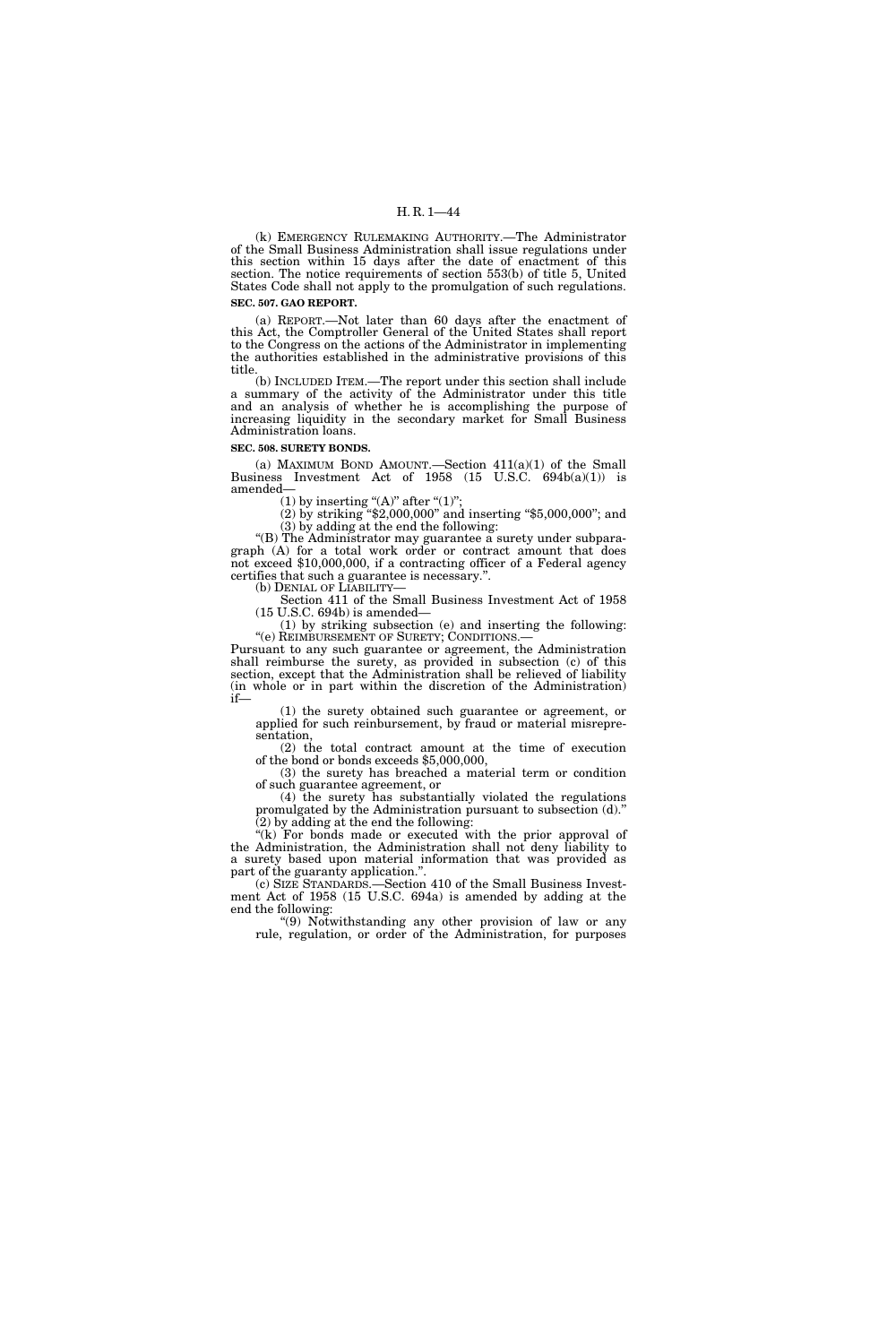of sections 410, 411, and 412 the term 'small business concern' means a business concern that meets the size standard for the primary industry in which such business concern, and the affiliates of such business concern, is engaged, as determined by the Administrator in accordance with the North American Industry Classification System.''.

(d) STUDY—The Administrator of the Small Business Administration shall conduct a study of the current funding structure of the surety bond program carried out under part B (15 U.S.C. 694a et seq.) of title IV of the Small Business Investment Act of 1958. The study shall include--

(1) an assessment of whether the program's current funding framework and program fees are inhibiting the program's growth;

(2) an assessment of whether surety companies and small business concerns could benefit from an alternative funding structure; and

(e) REPORT—Not later than 180 days after the date of enactment of this Act, the Administrator shall submit to Congress a report on the results of the study required under subsection (d).

(f) SUNSET.—The amendments made by this section shall remain in effect until September 30, 2010.

## **SEC. 509. ESTABLISHMENT OF SBA SECONDARY MARKET LENDING AUTHORITY.**

(a) PURPOSE.—The purpose of this section is to provide the Small Business Administration with the authority to establish a Secondary Market Lending Authority within the SBA to make loans to the systemically important SBA secondary market brokerdealers who operate the SBA secondary market.

(b) DEFINITIONS.—For purposes of this section:

(1) The term ''Administrator'' means the Administrator of the SBA.

(2) The term ''SBA'' means the Small Business Administration.

(3) The terms ''Secondary Market Lending Authority'' and "Authority" mean the office establishedunder subsection (c).

(4) The term ''SBA secondary market'' meansthe market for the purchase and sale of loans originated, underwritten, and closed under the Small Business Act.

(5) The term ''Systemically Important Secondary Market Broker-Dealers'' mean those entities designated under subsection  $(c)(1)$  as vital to the continued operation of the SBA secondary market by reason of their purchase and sale of the government guaranteed portion of loans, or pools of loans,originated, underwritten, and closed under the Small Business Act.<br>(c) RESPONSIBILITIES, AUTHORITIES, ORGANIZATION, AND LIMITA-

TIONS.—<br>(1) DESIGNATION OF SYSTEMICALLY IMPORTANT SBA SEC-<br>ONDARY MARKET BROKER-DEALERS.—The Administrator shall establish a process to designate, in consultation with the Board of Governors of the Federal Reserve and the Secretary of the Treasury, Systemically Important Secondary Market Broker-Dealers.

(2) ESTABLISHMENT OF SBA SECONDARY MARKET LENDING AUTHORITY.—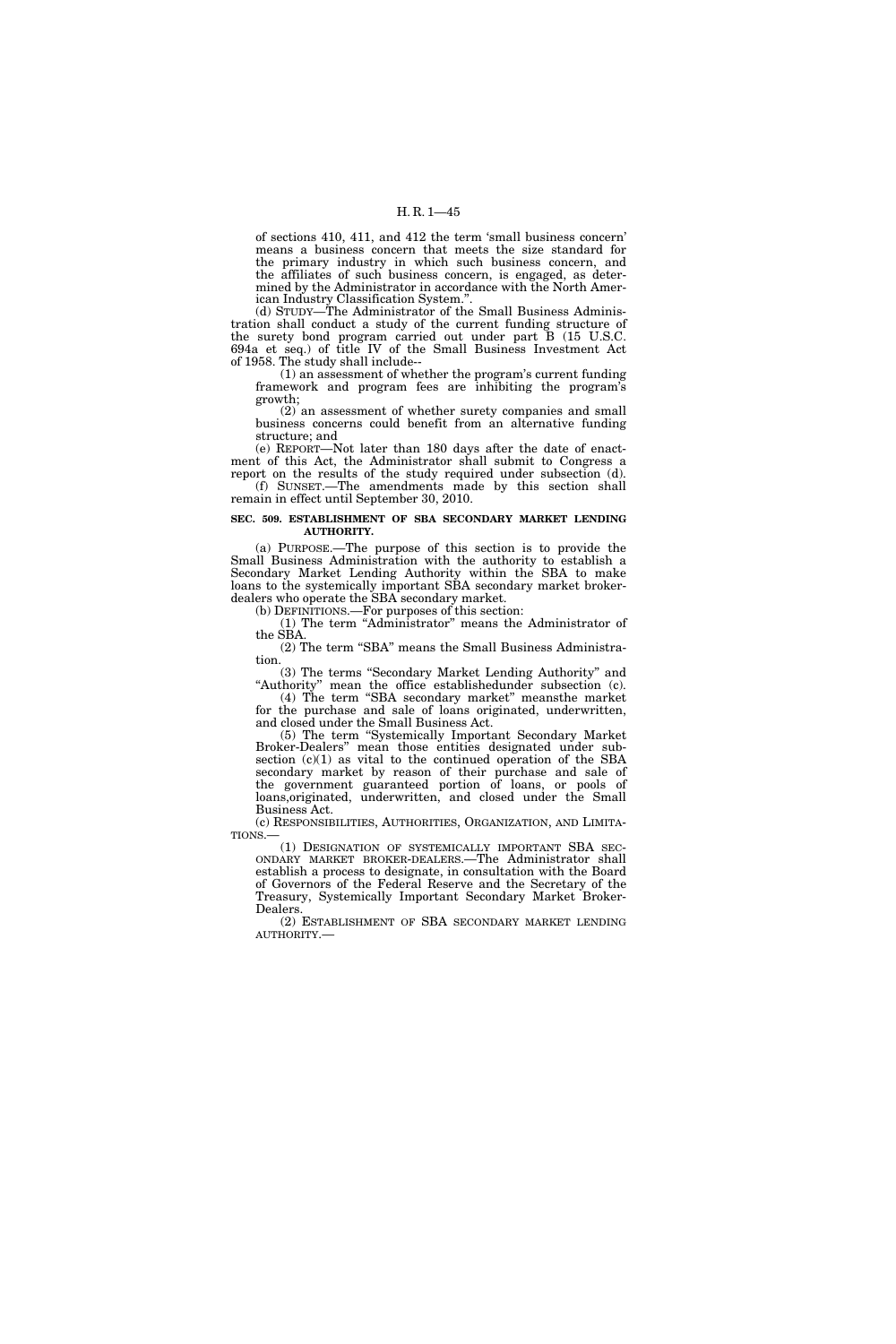(A) ORGANIZATION.—

(i) The Administrator shall establish within the SBA an office to provide loans to Systemically Important Secondary Market Broker-dealers to be used for the purpose of financing the inventory of the government guaranteed portion of loans, originated, underwritten, and closed under the Small Business Act or pools of such loans.

(ii) The Administrator shall appoint a Director of the Authority who shall report to the Administrator.

(iii) The Administrator is authorized to hire such personnel as are necessary to operate the Authority. (iv) The Administrator may contract such Authority operations as he determines necessary to

qualified third-party companies or individuals. (v) The Administrator is authorized to contract with private sector fiduciary and custodial agents as necessary to operate the Authority.

(B) LOANS.—

(i) The Administrator shall establish by rule a process under which Systemically Important SBA Secondary Market Broker-Dealers designated under paragraph (1) may apply to the Administrator for loans under this section.

(ii) The rule under clause (i) shall provide a process for the Administrator to consider and make decisions regarding whether or not to extend a loan applied for under this section. Such rule shall include provisions to assure each of the following:

(I) That loans made under this section are for the sole purpose of financing the inventory of the govern ment guaranteed portion of loans, originated, underwritten, and closed under the Small Business Act or pools of such loans.

(II) That loans made under this section are fully collateralized to the satisfaction of the Administrator.

(III) That there is no limit to the frequency in which a borrower may borrow under this section unless the Administrator determines that doing so would create an undue risk of loss to the agency or the United States.

(IV) That there is no limit on the size of a loan, subject to the discretion of the Administrator.

(iii) Interest on loans under this section shall not exceed the Federal Funds target rate as established by the Federal Reserve Board of Governors plus 25 basis points.

(iv) The rule under this section shall provide for such loan documents, legal covenants, collateral requirements and other required documentation as necessary to protect the interests of the agency, the United States, and the taxpayer.

(v) The Administrator shall establish custodial accounts to safeguard any collateral pledged to the SBA in connection with a loan under this section.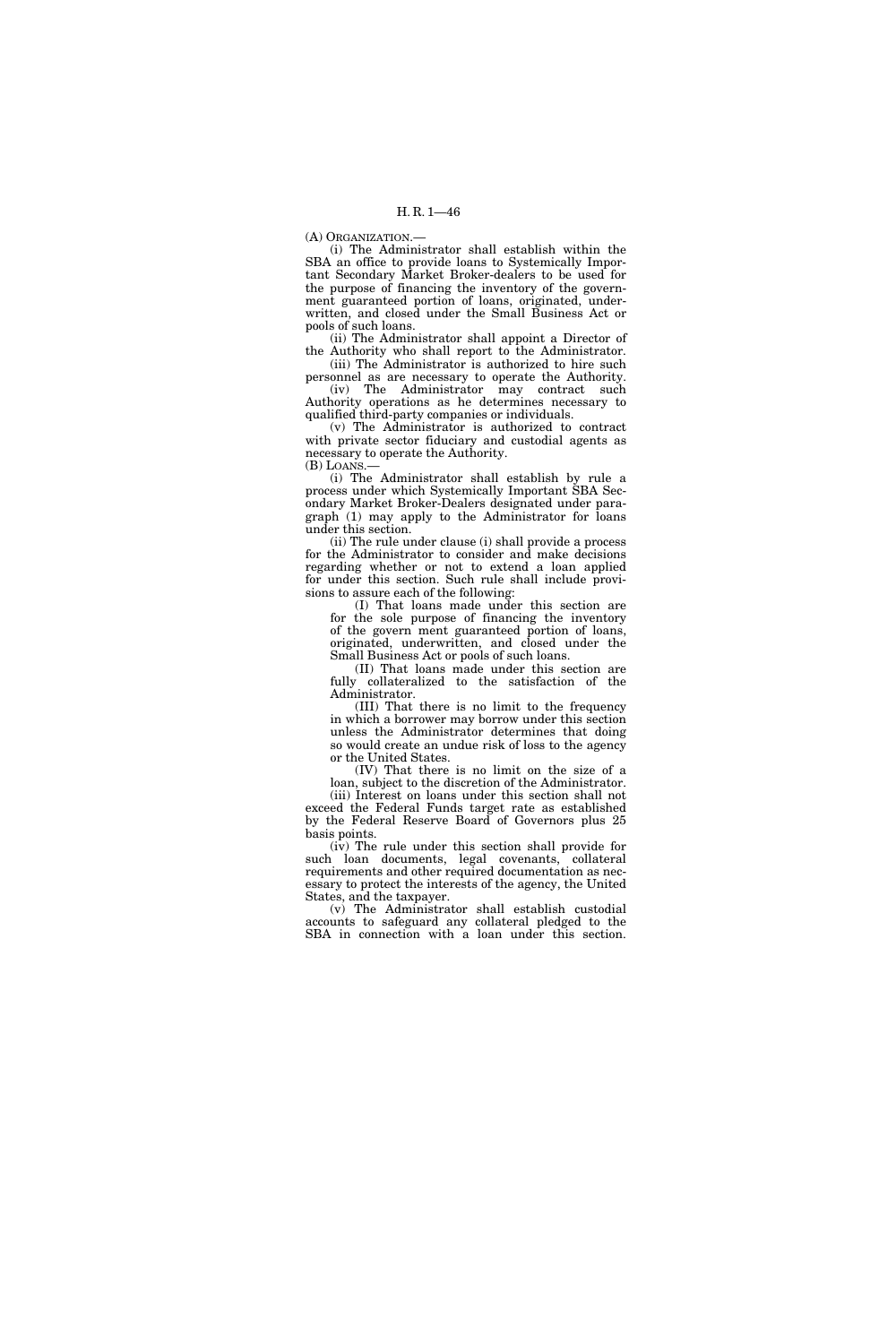(vi) The Administrator shall establish a process to disburse and receive funds to and from borrowers under this section.

(C) LIMITATIONS ON USE OF LOAN PROCEEDS BY SYSTEMICALLY IMPORTANT SECONDARY MARKET BROKER-DEALERS.—The Administrator shall ensure that borrowers under this section are using funds provided under this section only for the purpose specified in subparagraph (B)(ii)(I). If the Administrator finds that such funds were used for any other purpose, the Administrator shall—

(i) require immediate repayment of outstanding loans;

(ii) prohibit the borrower, its affiliates, or any future corporate manifestation of the borrower from using the Authority; and

(iii) take any other actions the Administrator, in consultation with the Attorney General of the United States, deemsappropriate.

(d) REPORT TO CONGRESS.—The Administrator shall submit a report to Congress not later than the third business day of each month containing a statement of each of the following:

(1) The aggregate loan amounts extended during the preceding month under this section.

 $(2)$  The aggregate loan amounts repaid under this section during the proceeding month.

(3) The aggregate loan amount outstanding under this section.

(4) The aggregate value of assets held as collateral under this section;

(5) The amount of any defaults or delinquencies on loans made under this section.

(6) The identity of any borrower found by the Administrator to misuse funds made available under this section.

(7) Any other information the Administrator deems necessary to fully inform Congress of undue risk of financial loss to the United States in connection with loans made under this section.

(e) DURATION.—The authority of this section shall remain in effect for a period of 2 years after the date of enactment of this section.

(f) FEES.—The Administrator shall charge fees, up front, annual, or both at a specified percentage of the loan amount that is at such a rate that the cost of the program under the Federal Credit Reform Act of 1990 ((title V of the Congressional Budget and Impoundment Control Act of 1974; 2 U.S.C. 661) shall be equal to zero.

(h) BUDGET TREATMENT.—Nothing in this section shall be construed to exempt any activity of the Administrator under this section from the Federal Credit Reform Act of 1990 (title V of the Congressional Budget and Im poundment Control Act of 1974; 2 U.S.C. 661 and following).

(i) EMERGENCY RULEMAKING AUTHORITY.—The Administrator shall promulgate regulations under this section within 30 days after the date of enactment of enactment of this section. In promulgating these regulations,the Administrator the notice requirements of section 553(b) of title 5 of the United States Code shall not apply.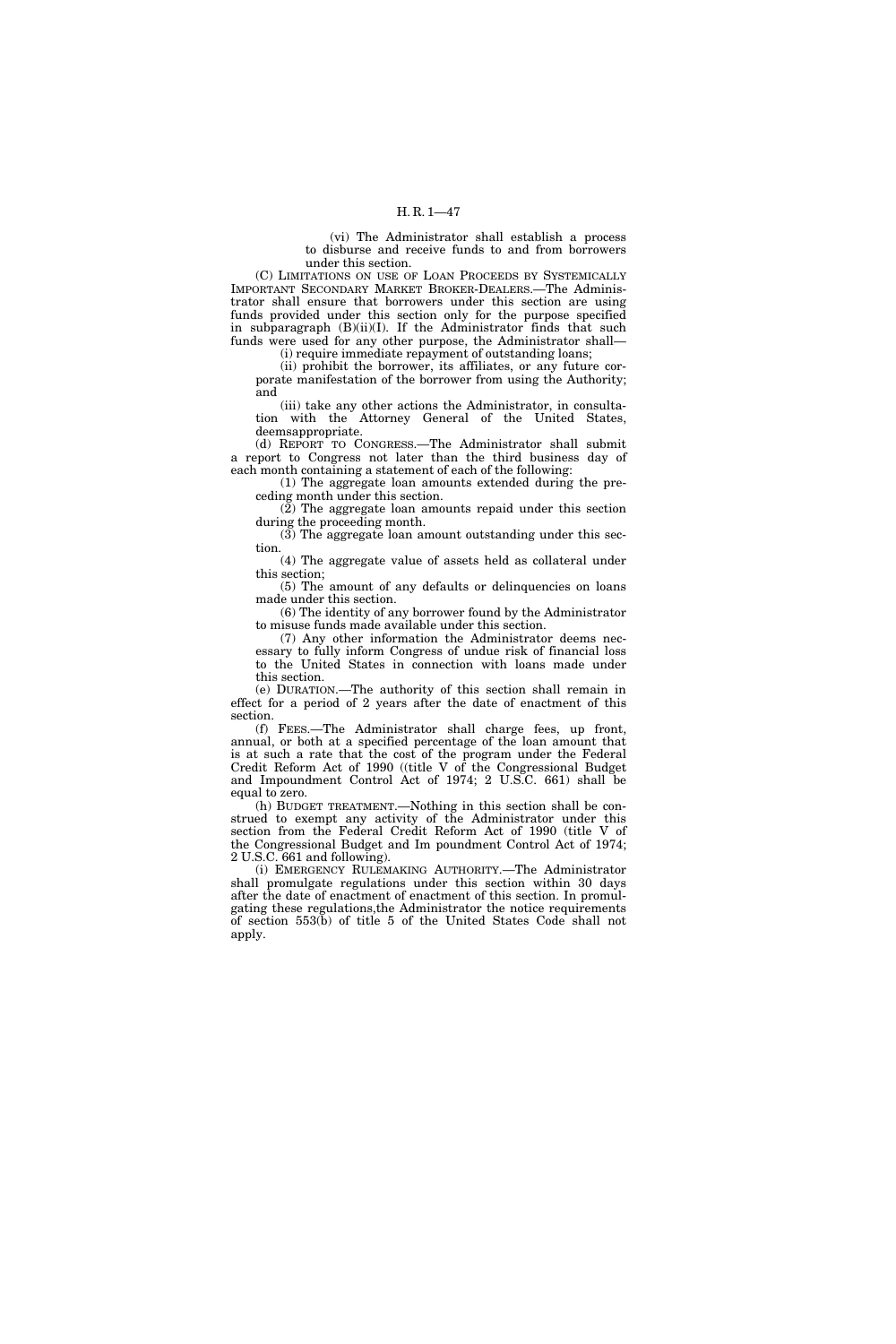# TITLE VI—DEPARTMENT OF HOMELAND SECURITY

## OFFICE OF THE UNDER SECRETARY FOR MANAGEMENT

For an additional amount for the "Office of the Under Secretary for Management'', \$200,000,000 for planning, design, construction costs, site security, information technology infrastructure, fixtures, and related costs to consolidate the Department of Homeland Security headquarters: *Provided,* That no later than 60 days after the date of enactment of this Act, the Secretary of Homeland Security, in consultation with the Administrator of General Services, shall submit to the Committees on Appropriations of the Senate and the House of Representatives a plan for the expenditure of these funds.

### OFFICE OF INSPECTOR GENERAL

For an additional amount for the "Office of Inspector General", \$5,000,000, to remain available until September 30, 2012, for oversight and audit of programs, grants, and projects funded under this title.

#### U.S. CUSTOMS AND BORDER PROTECTION

### SALARIES AND EXPENSES

For an additional amount for "Salaries and Expenses", \$160,000,000, of which \$100,000,000 shall be for the procurement and deployment of non-intrusive inspection systems; and of which \$60,000,000 shall be for procurement and deployment of tactical communications equipment and radios: *Provided,* That no later than 45 days after the date of enactment of this Act, the Secretary of Homeland Security shall submit to the Committees on Appropriations of the Senate and the House of Representatives a plan for expenditure of these funds.

## BORDER SECURITY FENCING, INFRASTRUCTURE, AND TECHNOLOGY

For an additional amount for "Border Security Fencing, Infrastructure, and Technology'', \$100,000,000 for expedited development and deployment of border security technology on the Southwest border: *Provided,* That no later than 45 days after the date of enactment of this Act, the Secretary of Homeland Security shall submit to the Committees on Appropriations of the Senate and the House of Representatives a plan for expenditure of these funds.

## CONSTRUCTION

For an additional amount for "Construction", \$420,000,000 solely for planning, management, design, alteration, and construction of U.S. Customs and Border Protection owned land border ports of entry: *Provided,* That no later than 45 days after the date of enactment of this Act, the Secretary of Homeland Security shall submit to the Committees on Appropriations of the Senate and the House of Representatives a plan for expenditure of these funds.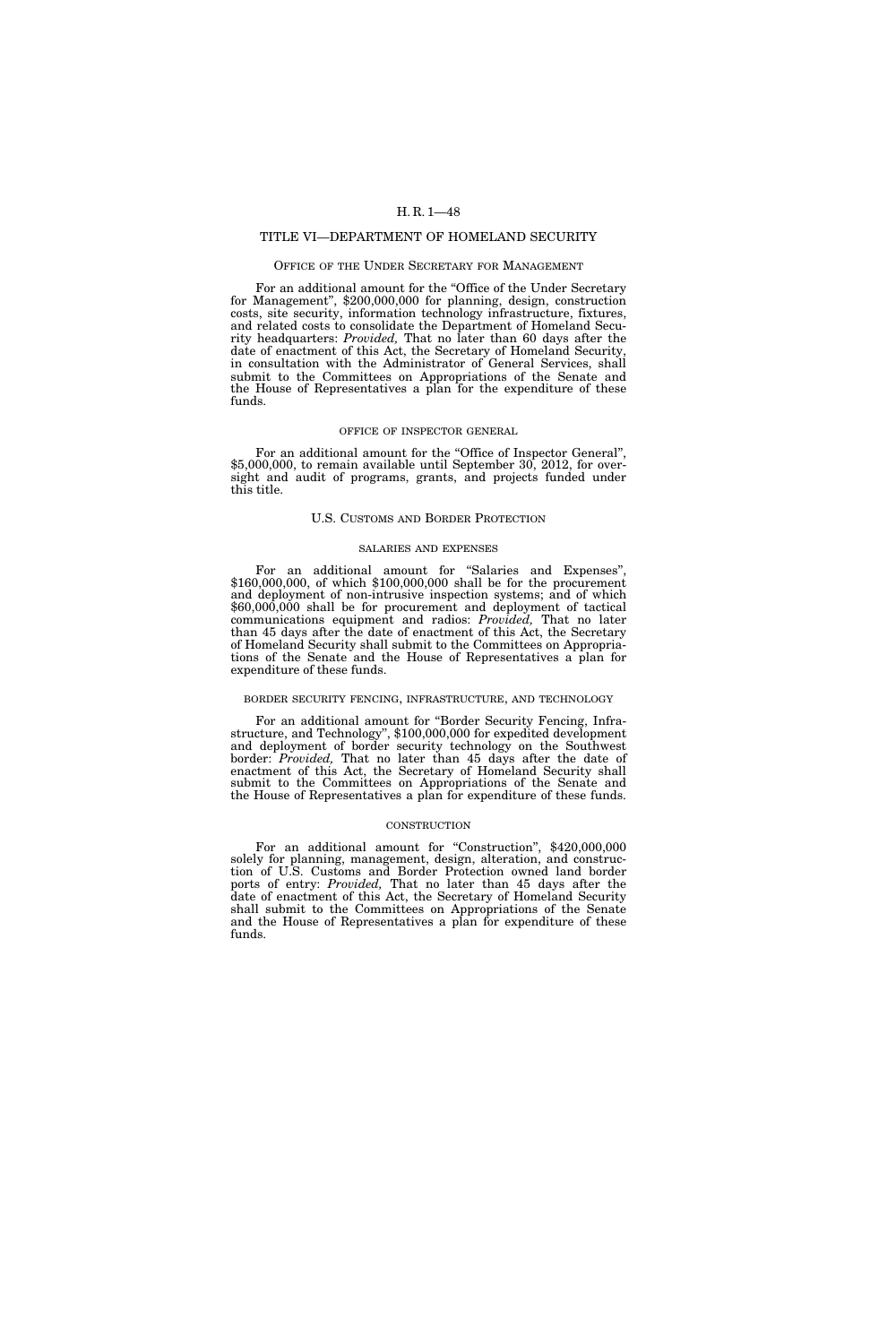### U.S. IMMIGRATION AND CUSTOMS ENFORCEMENT

## AUTOMATION MODERNIZATION

For an additional amount for ''Automation Modernization'', \$20,000,000 for the procurement and deployment of tactical communications equipment and radios: *Provided,* That no later than 45 days after the date of enactment of this Act, the Secretary of Homeland Security shall submit to the Committees on Appropriations of the Senate and the House of Representatives a plan for expenditure of these funds.

### TRANSPORTATION SECURITY ADMINISTRATION

#### AVIATION SECURITY

For an additional amount for "Aviation Security", \$1,000,000,000 for procurement and installation of checked baggage explosives detection systems and checkpoint explosives detection equipment: *Provided,* That the Assistant Secretary of Homeland Security (Transportation Security Administration) shall prioritize the award of these funds to accelerate the installations at locations with completed design plans: *Provided further,* That no later than 45 days after the date of enactment of this Act, the Secretary of Homeland Security shall submit to the Committees on Appropriations of the Senate and the House of Representatives a plan for the expenditure of these funds.

## COAST GUARD

### ACQUISITION, CONSTRUCTION, AND IMPROVEMENTS

For an additional amount for ''Acquisition, Construction, and Improvements'', \$98,000,000 for shore facilities and aids to navigation facilities; for priority procurements due to materials and labor cost increases; and for costs to repair, renovate, assess, or improve vessels: *Provided,* That no later than 45 days after the date of enactment of this Act, the Secretary of Homeland Security shall submit to the Committees on Appropriations of the Senate and the House of Representatives a plan for the expenditure of these funds.

### ALTERATION OF BRIDGES

For an additional amount for ''Alteration of Bridges'', \$142,000,000 for alteration or removal of obstructive bridges, as authorized by section 6 of the Truman-Hobbs Act (33 U.S.C. 516): *Provided*, That the Coast Guard shall award these funds to those bridges that are ready to proceed to construction: *Provided further,*  That no later than 45 days after the date of enactment of this Act, the Secretary of Homeland Security shall submit to the Committees on Appropriations of the Senate and the House of Representatives a plan for the expenditure of these funds.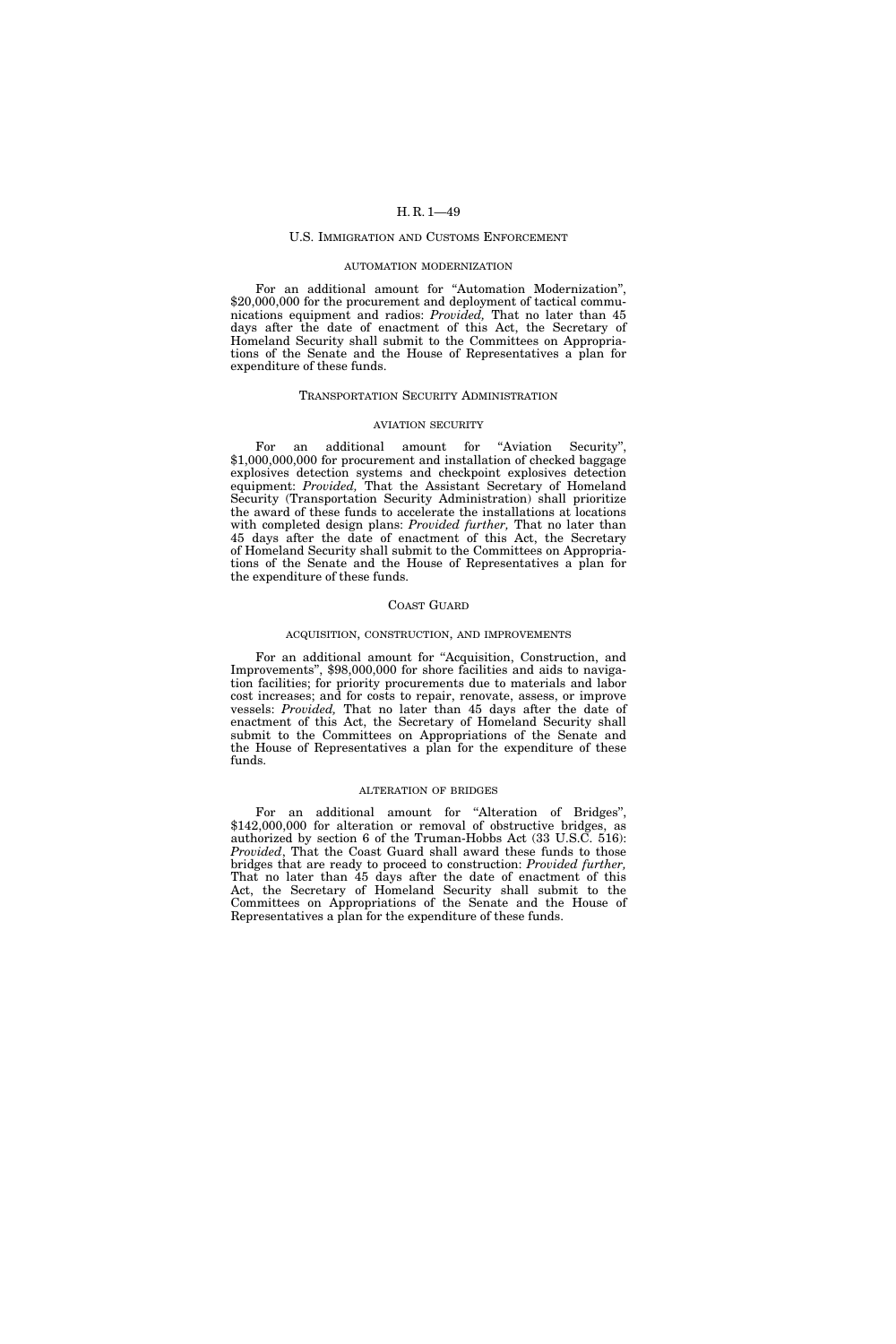### FEDERAL EMERGENCY MANAGEMENT AGENCY

## STATE AND LOCAL PROGRAMS

For an additional amount for grants, \$300,000,000, to be allocated as follows:

(1) \$150,000,000 for Public Transportation Security Assistance and Railroad Security Assistance under sections 1406 and 1513 of the Implementing Recommendations of the 9/11 Commission Act of 2007 (Public Law 110–53; 6 U.S.C. 1135 and 1163).

(2) \$150,000,000 for Port Security Grants in accordance with 46 U.S.C. 70107, notwithstanding 46 U.S.C. 70107(c).

#### FIREFIGHTER ASSISTANCE GRANTS

For an additional amount for competitive grants, \$210,000,000 for modifying, upgrading, or constructing non-Federal fire stations: *Provided,* That up to 5 percent shall be for program administration: *Provided further,* That no grant shall exceed \$15,000,000.

#### DISASTER ASSISTANCE DIRECT LOAN PROGRAM ACCOUNT

Notwithstanding section 417(b) of the Robert T. Stafford Disaster Relief and Emergency Assistance Act, the amount of any such loan issued pursuant to this section for major disasters occurring in calendar year 2008 may exceed \$5,000,000, and may be equal to not more than 50 percent of the annual operating budget of the local government in any case in which that local government has suffered a loss of 25 percent or more in tax revenues: *Provided,*  That the cost of modifying such loans shall be as defined in section 502 of the Congressional Budget Act of 1974 (2 U.S.C. 661a).

### EMERGENCY FOOD AND SHELTER

For an additional amount to carry out the emergency food and shelter program pursuant to title III of the McKinney-Vento Homeless Assistance Act (42 U.S.C. 11331 et seq.), \$100,000,000: *Provided,* That total administrative costs shall not exceed 3.5 percent of the total amount made available under this heading.

### GENERAL PROVISIONS—THIS TITLE

SEC. 601. Notwithstanding any other provision of law, the President shall establish an arbitration panel under the Federal Emergency Management Agency public assistance program to expedite the recovery efforts from Hurricanes Katrina and Rita within the Gulf Coast Region. The arbitration panel shall have sufficient authority regarding the award or denial of disputed public assistance applications for covered hurricane damage under section 403, 406, or 407 of the Robert T. Stafford Disaster Relief and Emergency Assistance Act (42 U.S.C. 5170b, 5172, or 5173) for a project the total amount of which is more than \$500,000.

SEC. 602. The Administrator of the Federal Emergency Management Agency may not prohibit or restrict the use of funds designated under the hazard mitigation grant program for damage caused by Hurricanes Katrina and Rita if the homeowner who is an applicant for assistance under such program commenced work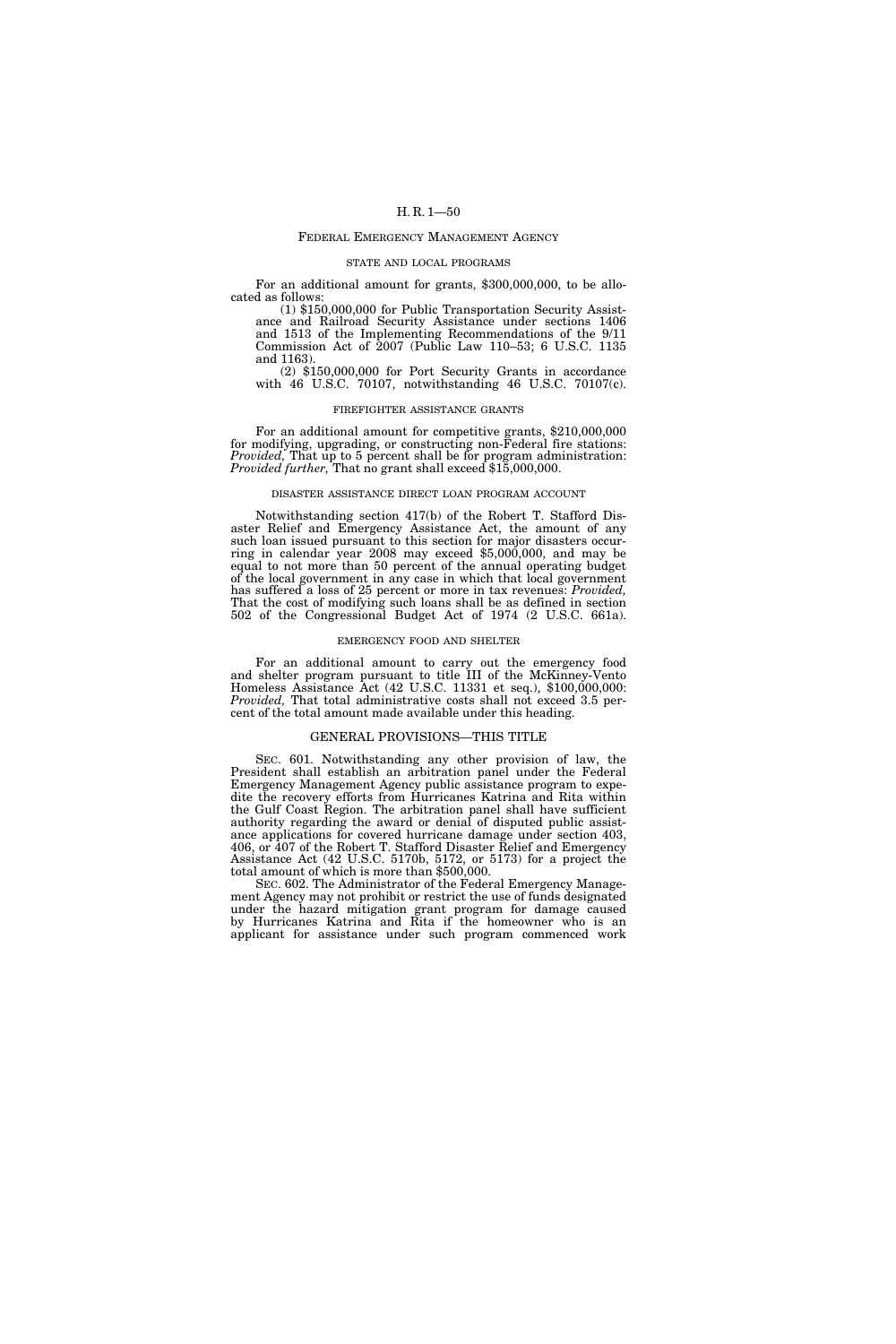otherwise eligible for hazard mitigation grant program assistance under section 404 of the Robert T. Stafford Disaster Relief and Emergency Assistance Act (42 U.S.C. 5170c) without approval in writing from the Administrator.

SEC. 603. Subparagraph  $(E)$  of section 34(a)(1) of the Federal Fire Prevention and Control Act of 1974 (15 U.S.C. 2229a(a)(1)(E)) shall not apply with respect to funds appropriated in this or any other Act making appropriations for fiscal year 2009 or 2010 for grants under such section 34.

SEC. 604. (a) REQUIREMENT.—Except as provided in subsections (c) through (g), funds appropriated or otherwise available to the Department of Homeland Security may not be used for the procurement of an item described in subsection (b) if the item is not grown, reprocessed, reused, or produced in the United States.

(b) COVERED ITEMS.—An item referred to in subsection (a) is any of the following, if the item is directly related to the national security interests of the United States:

(1) An article or item of—

(A) clothing and the materials and components thereof, other than sensors, electronics, or other items added to, and not normally associated with, clothing (and the materials and components thereof);

(B) tents, tarpaulins, covers, textile belts, bags, protective equipment (including but not limited to body armor), sleep systems, load carrying equipment (including but not limited to fieldpacks), textile marine equipment, parachutes, or bandages;

(C) cotton and other natural fiber products, woven silk or woven silk blends, spun silk yarn for cartridge cloth, synthetic fabric or coated synthetic fabric (including all textile fibers and yarns that are for use in such fabrics), canvas products, or wool (whether in the form of fiber or yarn or contained in fabrics, materials, or manufactured articles); or

(D) any item of individual equipment manufactured from or containing such fibers, yarns, fabrics, or materials.

(c) AVAILABILITY EXCEPTION.—Subsection (a) does not apply to the extent that the Secretary of Homeland Security determines that satisfactory quality and sufficient quantity of any such article or item described in subsection (b)(1) grown, reprocessed, reused, or produced in the United States cannot be procured as and when needed at United States market prices. This section is not applicable to covered items that are, or include, materials determined to be non-available in accordance with Federal Acquisition Regulation 25.104 Nonavailable Articles.

(d) DE MINIMIS EXCEPTION.—Notwithstanding subsection (a), the Secretary of Homeland Security may accept delivery of an item covered by subsection (b) that contains non-compliant fibers if the total value of non-compliant fibers contained in the end item does not exceed 10 percent of the total purchase price of the end item.

(e) EXCEPTION FOR CERTAIN PROCUREMENTS OUTSIDE THE UNITED STATES.—Subsection (a) does not apply to the following: (1) Procurements by vessels in foreign waters.

(2) Emergency procurements.

(f) EXCEPTION FOR SMALL PURCHASES.—Subsection (a) does not apply to purchases for amounts not greater than the simplified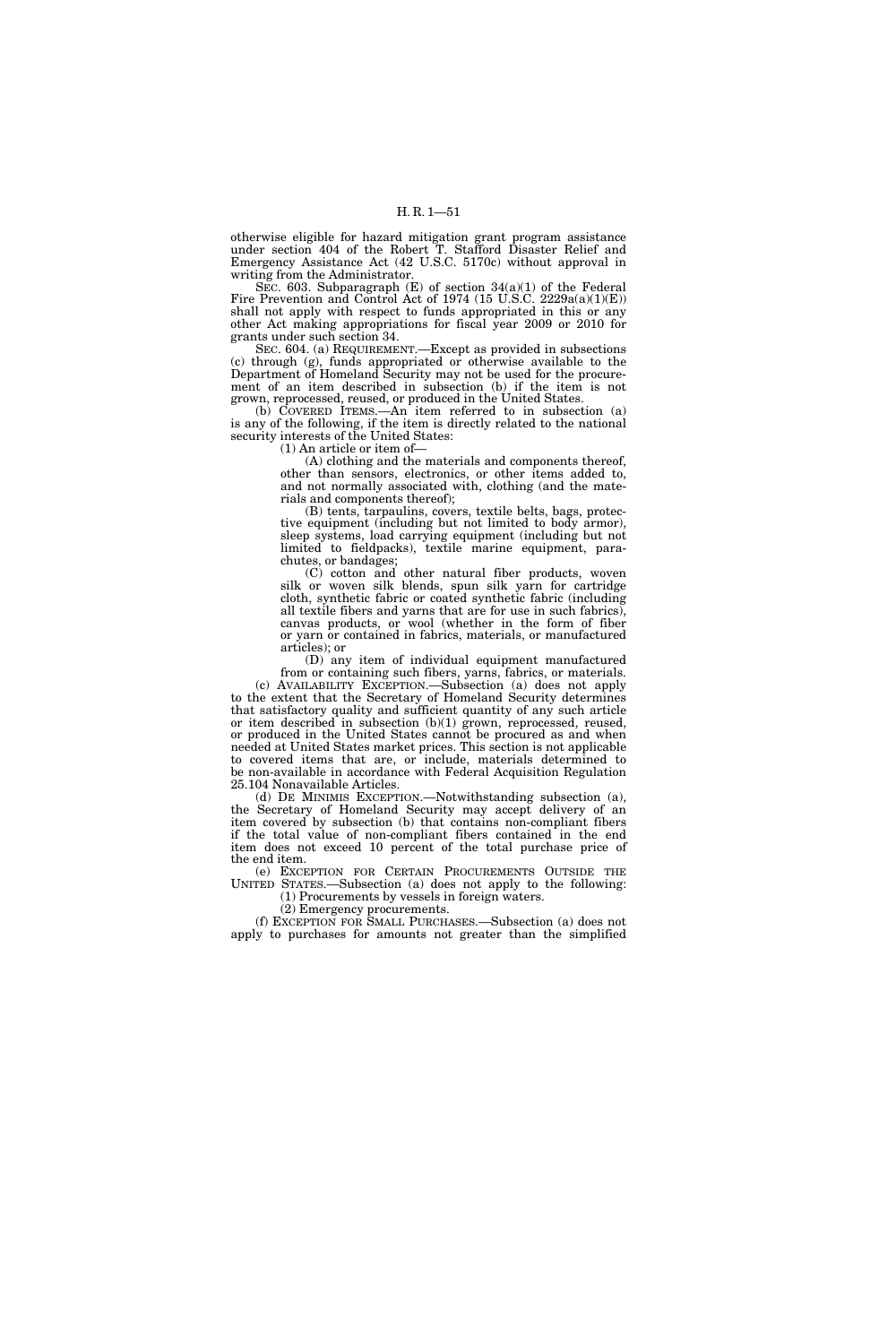acquisition threshold referred to in section 2304(g) of title 10, United States Code.

(g) APPLICABILITY TO CONTRACTS AND SUBCONTRACTS FOR PROCUREMENT OF COMMERCIAL ITEMS.—This section is applicable to contracts and subcontracts for the procurement of commercial items not withstanding section 34 of the Office of Federal Procurement Policy Act (41 U.S.C. 430), with the exception of commercial items listed under subsections (b)(1)(C) and (b)(1)(D) above. For the purposes of this section, ''commercial'' shall be as defined in the Federal Acquisition Regulation—Part 2.

(h) GEOGRAPHIC COVERAGE.—In this section, the term ''United States'' includes the possessions of the United States.

(i) NOTIFICATION REQUIRED WITHIN 7 DAYS AFTER CONTRACT AWARD IF CERTAIN EXCEPTIONS APPLIED.—In the case of any contract for the procurement of an item described in subsection (b)(1), if the Secretary of Homeland Security applies an exception set forth in subsection (c) with respect to that contract, the Secretary shall, not later than 7 days after the award of the contract, post a notification that the exception has been applied on the Internet site maintained by the General Services Administration known as FedBizOps.gov (or any successor site).

(j) TRAINING DURING FISCAL YEAR 2009.

(1) IN GENERAL.—The Secretary of Homeland Security shall ensure that each member of the acquisition workforce in the Department of Homeland Security who participates personally and substantially in the acquisition of textiles on a regular basis receives training during fiscal year 2009 on the requirements of this section and the regulations implementing this section.

(2) INCLUSION OF INFORMATION IN NEW TRAINING PRO-GRAMS.—The Secretary shall ensure that any training program for the acquisition workforce developed or implemented after the date of the enactment of this Act includes comprehensive information on the requirements described in paragraph (1). (k) CONSISTENCY WITH INTERNATIONAL AGREE-

MENTS.— This section shall be applied in a manner consistent with United States obligations under international agreements.

(l) EFFECTIVE DATE.—This section applies with respect to contracts entered into by the Department of Homeland Security 180 days after the date of the enactment of this Act.

# TITLE VII—INTERIOR, ENVIRONMENT, AND RELATED AGENCIES

# DEPARTMENT OF THE INTERIOR

## BUREAU OF LAND MANAGEMENT

#### MANAGEMENT OF LANDS AND RESOURCES

For an additional amount for ''Management of Lands and Resources'', for activities on all Bureau of Land Management lands including maintenance, rehabilitation, and restoration of facilities, property, trails and lands and for remediation of abandoned mines and wells, \$125,000,000.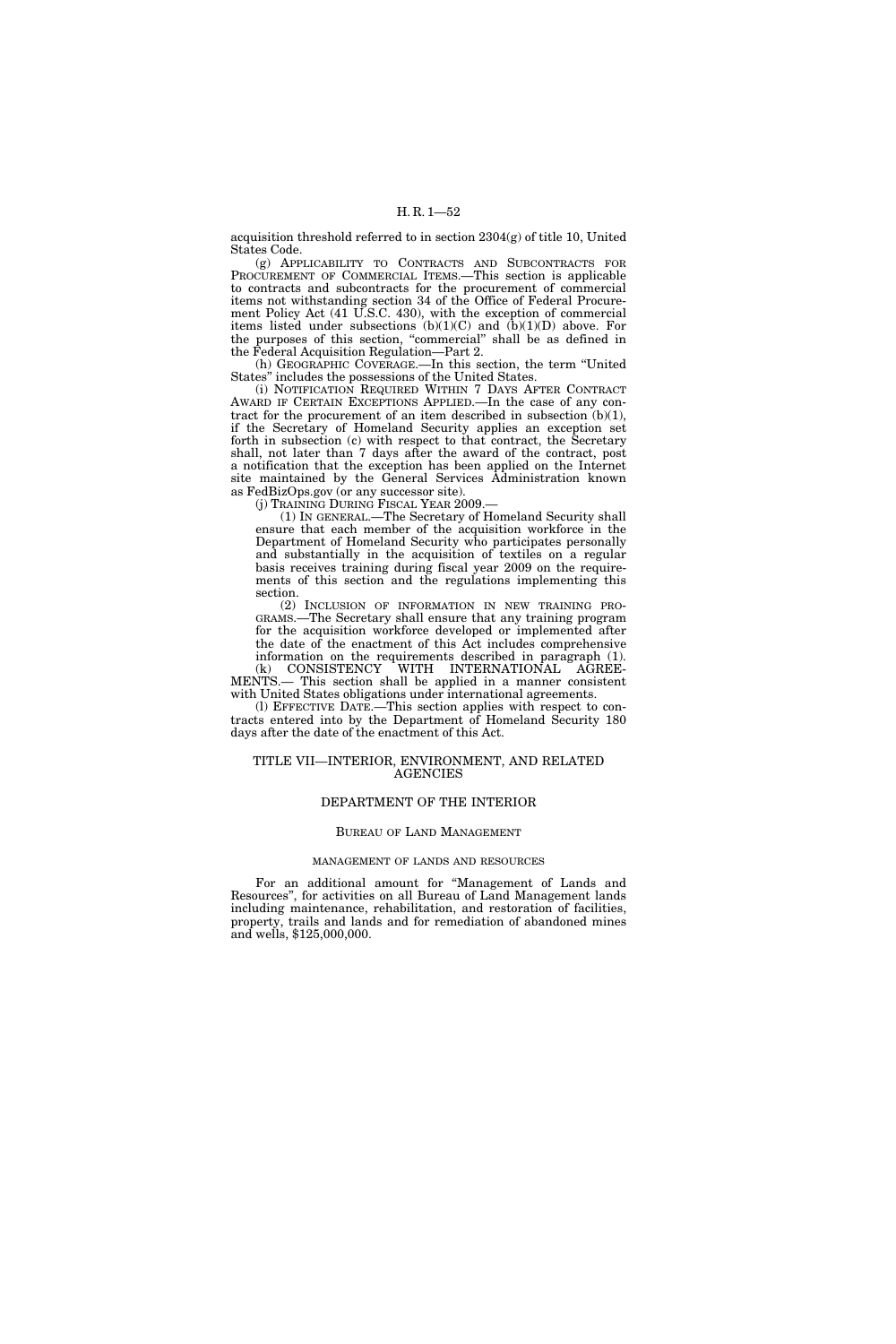## CONSTRUCTION

For an additional amount for "Construction", for activities on all Bureau of Land Management lands including construction, reconstruction, decommissioning and repair of roads, bridges, trails, property, and facilities and for energy efficient retrofits of existing facilities, \$180,000,000.

### WILDLAND FIRE MANAGEMENT

For an additional amount for ''Wildland Fire Management'', for hazardous fuels reduction, \$15,000,000.

### UNITED STATES FISH AND WILDLIFE SERVICE

## RESOURCE MANAGEMENT

For an additional amount for "Resource Management", for deferred maintenance, construction, and capital improvement projects on national wildlife refuges and national fish hatcheries and for high priority habitat restoration projects, \$165,000,000.

#### **CONSTRUCTION**

For an additional amount for "Construction", for construction, reconstruction, and repair of roads, bridges, property, and facilities and for energy efficient retrofits of existing facilities, \$115,000,000.

## NATIONAL PARK SERVICE

#### OPERATION OF THE NATIONAL PARK SYSTEM

For an additional amount for ''Operation of the National Park System'', for deferred maintenance of facilities and trails and for other critical repair and rehabilitation projects, \$146,000,000.

### HISTORIC PRESERVATION FUND

For an additional amount for "Historic Preservation Fund", for historic preservation projects at historically black colleges and universities as authorized by the Historic Preservation Fund Act of 1996 and the Omnibus Parks and Public Lands Act of 1996, \$15,000,000: *Provided,* That any matching requirements otherwise required for such projects are waived.

### **CONSTRUCTION**

For an additional amount for "Construction", for repair and restoration of roads; construction of facilities, including energy efficient retrofits of existing facilities; equipment replacement; preservation and repair of historical resources within the National Park System; cleanup of abandoned mine sites on park lands; and other critical infrastructure projects, \$589,000,000.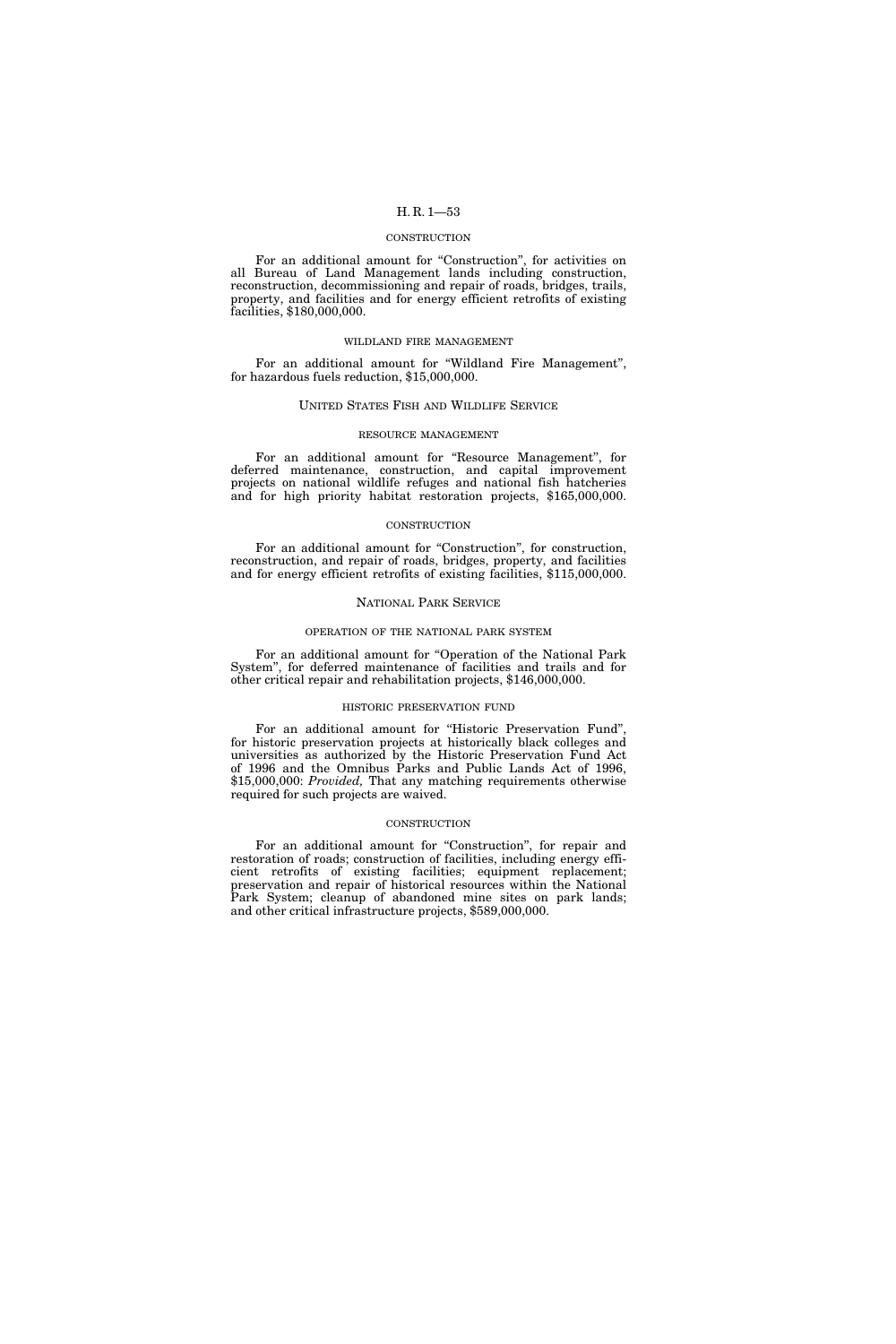## UNITED STATES GEOLOGICAL SURVEY

## SURVEYS, INVESTIGATIONS, AND RESEARCH

For an additional amount for ''Surveys, Investigations, and Research'', \$140,000,000, for repair, construction and restoration of facilities; equipment replacement and upgrades including stream gages, and seismic and volcano monitoring systems; national map activities; and other critical deferred maintenance and improvement projects.

### BUREAU OF INDIAN AFFAIRS

## OPERATION OF INDIAN PROGRAMS

For an additional amount for "Operation of Indian Programs", for workforce training programs and the housing improvement program, \$40,000,000.

#### **CONSTRUCTION**

For an additional amount for "Construction", for repair and restoration of roads; replacement school construction; school improvements and repairs; and detention center maintenance and repairs, \$450,000,000: *Provided,* That section 1606 of this Act shall not apply to tribal contracts entered into by the Bureau of Indian Affairs with this appropriation.

### INDIAN GUARANTEED LOAN PROGRAM ACCOUNT

For an additional amount for ''Indian Guaranteed Loan Program Account'', \$10,000,000.

## OFFICE OF INSPECTOR GENERAL

## SALARIES AND EXPENSES

For an additional amount for ''Office of Inspector General'', \$15,000,000, to remain available until September 30, 2012.

## ENVIROMENTAL PROTECTION AGENCY

## OFFICE OF INSPECTOR GENERAL

For an additional amount for "Office of Inspector General", \$20,000,000, to remain available until September 30, 2012.

### HAZARDOUS SUBSTANCE SUPERFUND

For an additional amount for "Hazardous Substance Superfund'', \$600,000,000, which shall be for the Superfund Remedial program: *Provided,* That the Administrator of the Environmental Protection Agency (Administrator) may retain up to 3 percent of the funds appropriated herein for management and oversight purposes.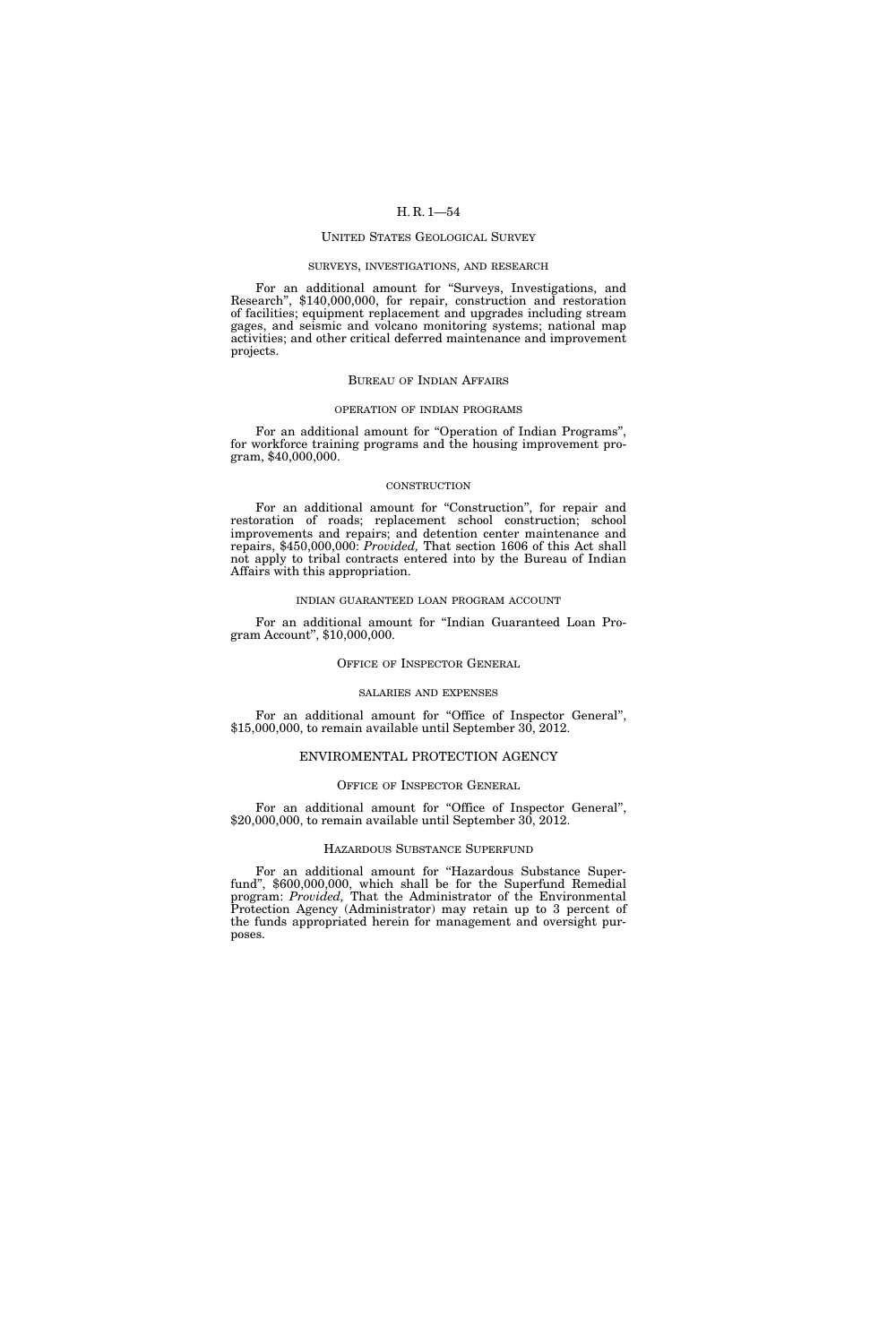## LEAKING UNDERGROUND STORAGE TANK TRUST FUND PROGRAM

For an additional amount for ''Leaking Underground Storage Tank Trust Fund Program'', \$200,000,000, which shall be for cleanup activities authorized by section 9003(h) of the Solid Waste Disposal Act: *Provided,* That none of these funds shall be subject to cost share requirements under section 9003(h)(7)(B) of such Act: *Provided further,* That the Administrator may retain up to 1.5 percent of the funds appropriated herein for management and oversight purposes.

## STATE AND TRIBAL ASSISTANCE GRANTS

### (INCLUDING TRANSFERS OF FUNDS)

For an additional amount for ''State and Tribal Assistance Grants'', \$6,400,000,000, which shall be allocated as follows:

(1) \$4,000,000,000 shall be for capitalization grants for the Clean Water State Revolving Funds under title VI of the Federal Water Pollution Control Act and \$2,000,000,000 shall be for capitalization grants under section 1452 of the Safe Drinking Water Act: *Provided,* That the Administrator may retain up to 1 percent of the funds appropriated herein for management and oversight purposes: *Provided further,* That funds appropriated herein shall not be subject to the matching or cost share requirements of sections 602(b)(2), 602(b)(3) or 202 of the Federal Water Pollution Control Act nor the matching requirements of section 1452(e) of the Safe Drinking Water Act: *Provided further,* That the Administrator shall reallocate funds appropriated herein for the Clean and Drinking Water State Revolving Funds (Revolving Funds) where projects are not under contract or construction within 12 months of the date of enactment of this Act: *Provided further,* That notwithstanding the priority rankings they would otherwise receive under each program, priority for funds appropriated herein shall be given to projects on a State priority list that are ready to proceed to construction within 12 months of the date of enactment of this Act: *Provided further,* That notwithstanding the requirements of section 603(d) of the Federal Water Pollution Control Act or section 1452(f) of the Safe Drinking Water Act, for the funds appropriated herein, each State shall use not less than 50 percent of the amount of its capitalization grants to provide additional subsidization to eligible recipients in the form of forgiveness of principal, negative interest loans or grants or any combination of these: *Provided further,* That, to the extent there are sufficient eligible project applications, not less than 20 percent of the funds appropriated herein for the Revolving Funds shall be for projects to address green infrastructure, water or energy efficiency improvements or other environmentally innovative activities: *Provided further,* That notwithstanding the limitation on amounts specified in section 518(c) of the Federal Water Pollution Control Act, up to 1.5 percent of the funds appropriated herein for the Clean Water State Revolving Funds may be reserved by the Administrator for tribal grants under section 518(c) of such Act: *Provided further,* That up to 4 percent of the funds appropriated herein for tribal set-asides under the Revolving Funds may be transferred to the Indian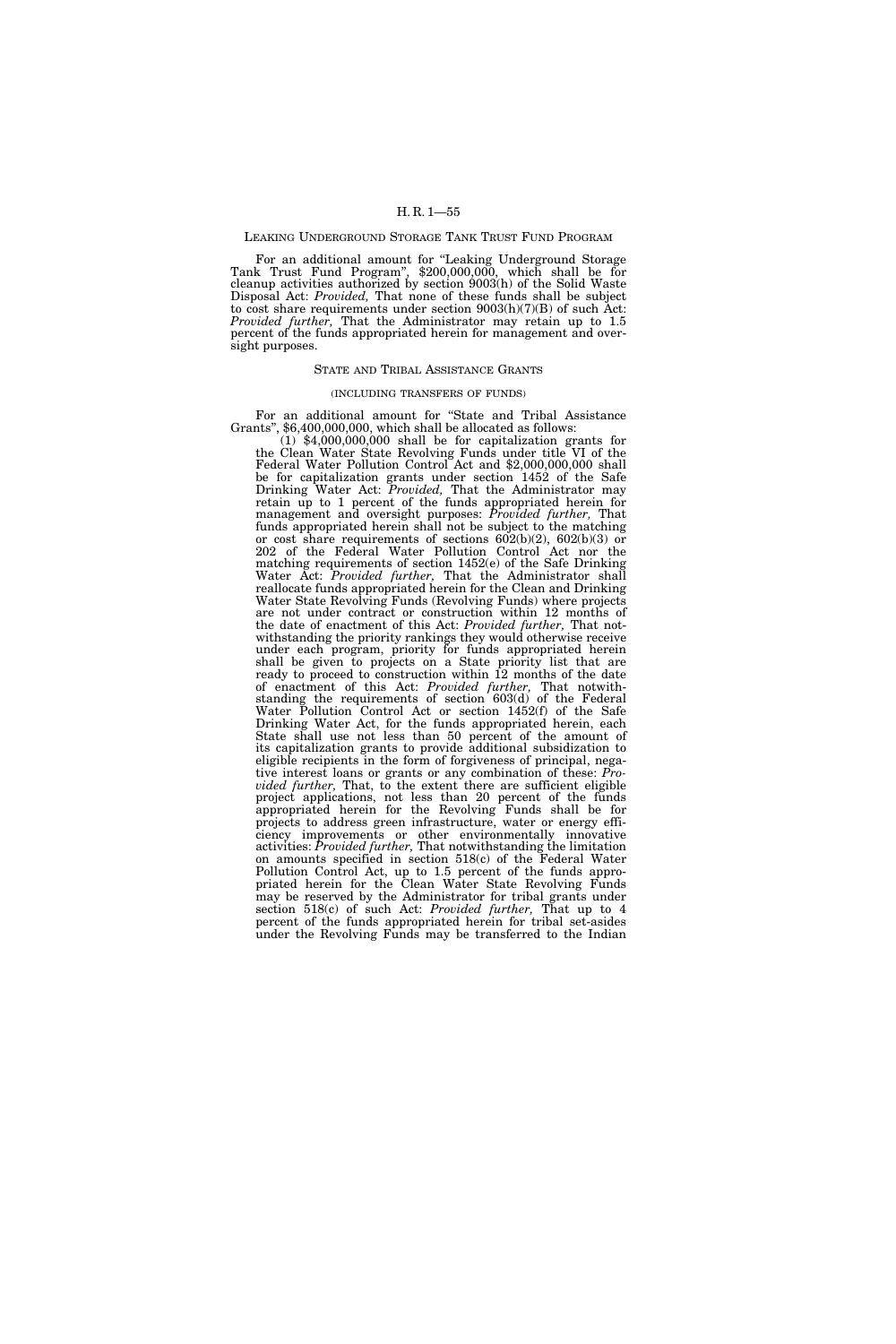Health Service to support management and oversight of tribal projects: *Provided further,* That none of the funds appropriated herein shall be available for the purchase of land or easements as authorized by section 603(c) of the Federal Water Pollution Control Act or for activities authorized by section 1452(k) of the Safe Drinking Water Act: *Provided further,* That notwithstanding section 603(d)(2) of the Federal Water Pollution Control Act and section 1452(f)(2) of the Safe Drinking Water Act, funds may be used to buy, refinance or restructure the debt obligations of eligible recipients only where such debt was incurred on or after October 1, 2008;

(2) \$100,000,000 shall be to carry out Brownfields projects authorized by section 104(k) of the Comprehensive Environmental Response, Compensation, and Liability Act of 1980: *Provided*, That the Administrator may reserve up to 3.5 percent of the funds appropriated herein for management and oversight purposes: *Provided further,* That none of the funds appropriated herein shall be subject to cost share requirements under section  $104(k)(9)(B)(iii)$  of such Act; and

(3) \$300,000,000 shall be for Diesel Emission Reduction Act grants pursuant to title VII, subtitle G of the Energy Policy Act of 2005: *Provided,* That the Administrator may reserve up to 2 percent of the funds appropriated herein for management and oversight purposes: *Provided further,* That none of the funds appropriated herein for Diesel Emission Reduction Act grants shall be subject to the State Grant and Loan Program Matching Incentive provisions of section 793(c)(3) of such Act.

## ADMINISTRATIVE PROVISION, ENVIRONMENTAL PROTECTION AGENCY

## (INCLUDING TRANSFERS OF FUNDS)

Funds made available to the Environmental Protection Agency by this Act for management and oversight purposes shall remain available until September 30, 2011, and may be transferred to the ''Environmental Programs and Management'' account as needed.

# DEPARTMENT OF AGRICULTURE

# FOREST SERVICE

## CAPITAL IMPROVEMENT AND MAINTENANCE

For an additional amount for "Capital Improvement and Maintenance", \$650,000,000, for priority road, bridge and trail maintenance and decommissioning, including related watershed restoration and ecosystem enhancement projects; facilities improvement, maintenance and renovation; remediation of abandoned mine sites; and support costs necessary to carry out this work.

## WILDLAND FIRE MANAGEMENT

For an additional amount for "Wildland Fire Management", \$500,000,000, of which \$250,000,000 is for hazardous fuels reduction, forest health protection, rehabilitation and hazard mitigation activities on Federal lands and of which \$250,000,000 is for State and private forestry activities including hazardous fuels reduction,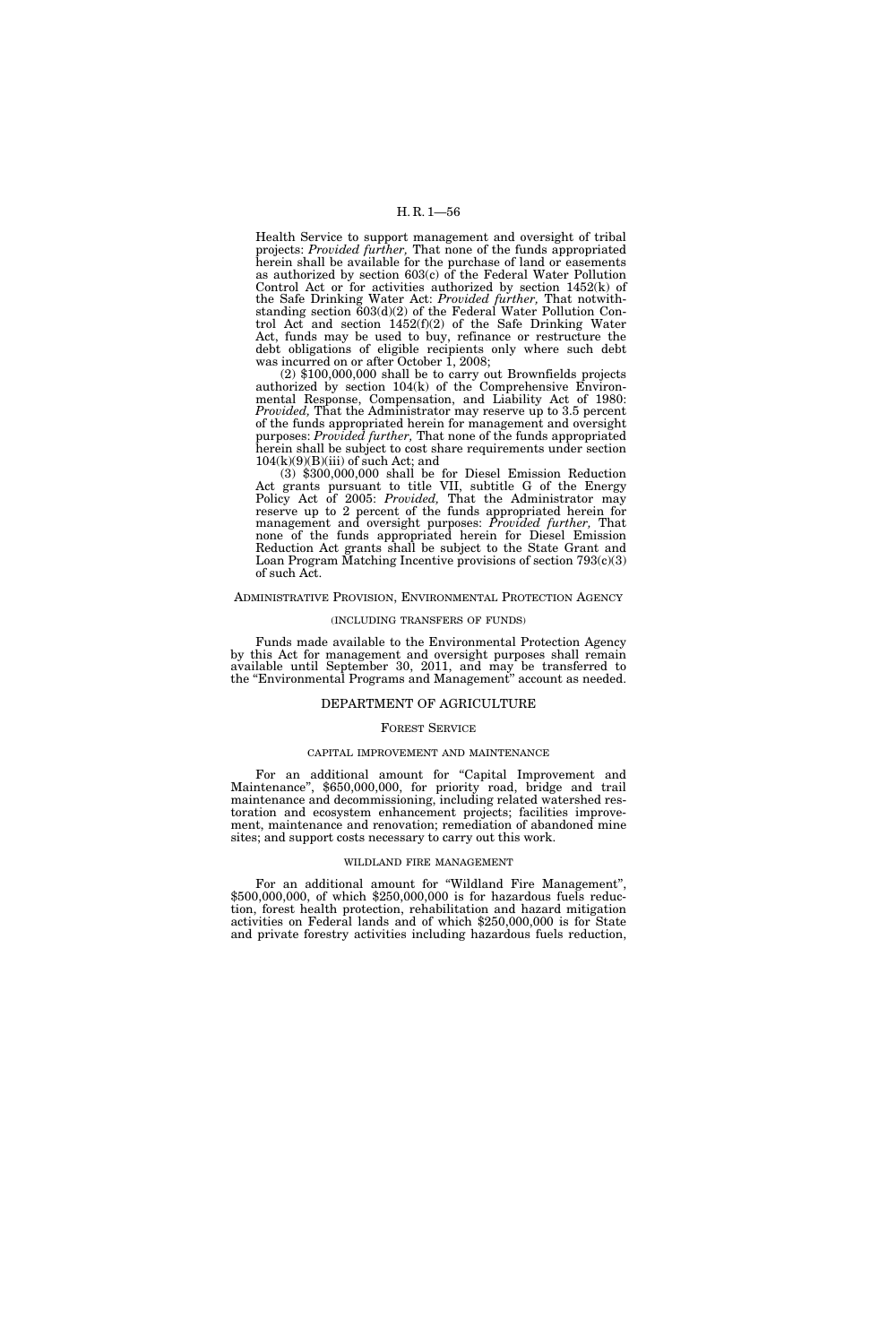forest health and ecosystem improvement activities on State and private lands using all authorities available to the Forest Service: *Provided,* That up to \$50,000,000 of the total funding may be used to make wood-to-energy grants to promote increased utilization of biomass from Federal, State and private lands: *Provided further,*  That funds provided for activities on State and private lands shall not be subject to matching or cost share requirements.

# DEPARTMENT OF HEALTH AND HUMAN SERVICES

# INDIAN HEALTH SERVICE

## INDIAN HEALTH SERVICES

For an additional amount for ''Indian Health Services'', for health information technology activities, \$85,000,000: *Provided,*  That such funds may be used for both telehealth services development and related infrastructure requirements that are typically funded through the ''Indian Health Facilities'' account: *Provided further,* That notwithstanding any other provision of law, health information technology funds provided within this title shall be allocated at the discretion of the Director of the Indian Health Service.

## INDIAN HEALTH FACILITIES

For an additional amount for ''Indian Health Facilities'', for facilities construction projects, deferred maintenance and improvement projects, the backlog of sanitation projects and the purchase of equipment,  $$415,000,000$ , of which  $$227,000,000$  is provided within the health facilities construction activity for the completion of up to two facilities from the current priority list for which work has already been initiated: *Provided,* That for the purposes of this Act, spending caps included within the annual appropriation for ''Indian Health Facilities'' for the purchase of medical equipment shall not apply: *Provided further,* That section 1606 of this Act shall not apply to tribal contracts entered into by the Service with this appropriation.

### OTHER RELATED AGENCIES

## SMITHSONIAN INSTITUTION

### FACILITIES CAPITAL

For an additional amount for "Facilities Capital", for repair and revitalization of existing facilities, \$25,000,000.

## NATIONAL FOUNDATION ON THE ARTS AND THE HUMANITIES

### NATIONAL ENDOWMENT FOR THE ARTS

### GRANTS AND ADMINISTRATION

For an additional amount for "Grants and Administration", \$50,000,000, to be distributed in direct grants to fund arts projects and activities which preserve jobs in the non-profit arts sector threatened by declines in philanthropic and other support during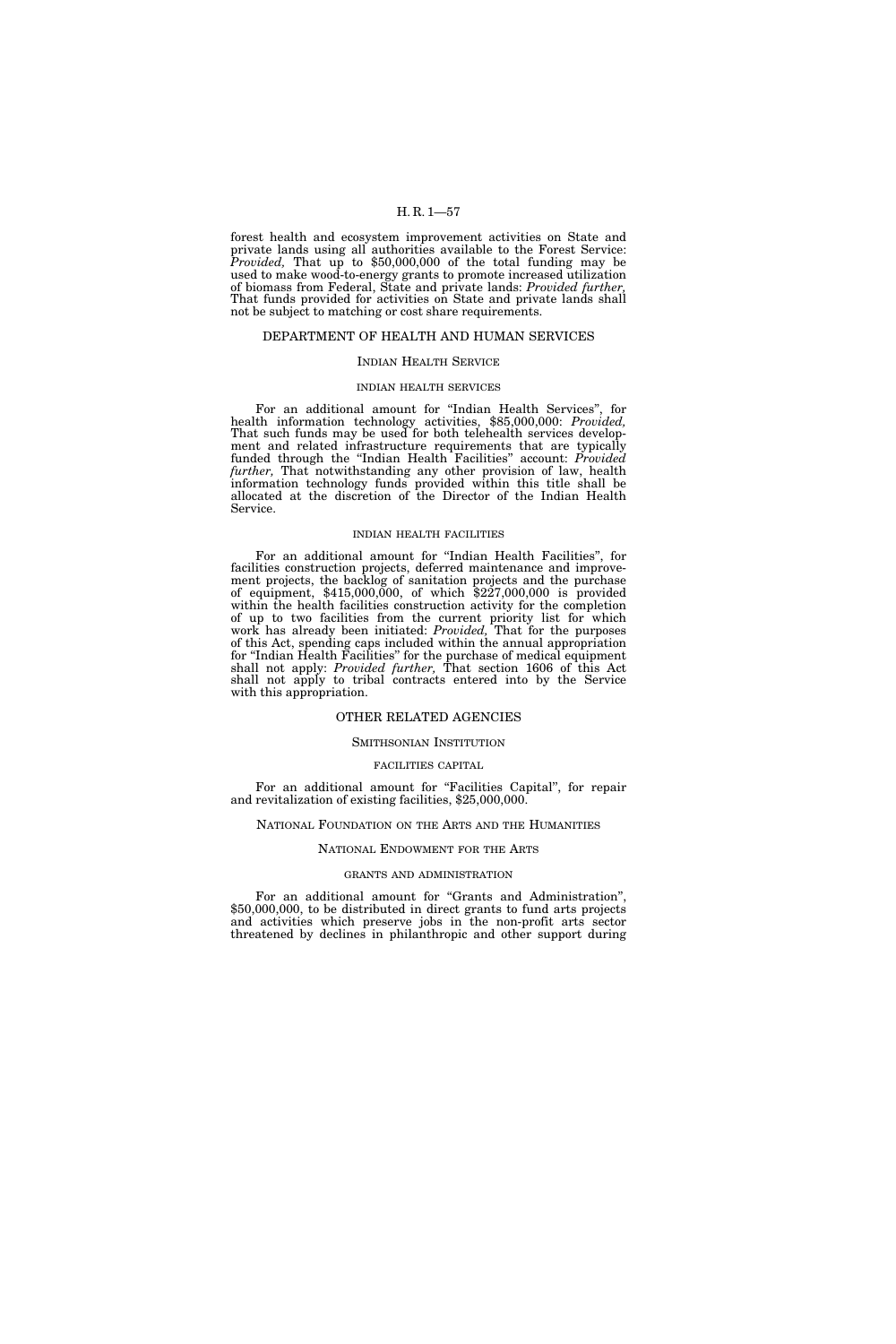the current economic downturn: *Provided*, That 40 percent of such funds shall be distributed to State arts agencies and regional arts organizations in a manner similar to the agency's current practice and 60 percent of such funds shall be for competitively selected arts projects and activities according to sections 2 and 5(c) of the National Foundation on the Arts and Humanities Act of 1965 (20 U.S.C. 951, 954(c)): *Provided further*, That matching requirements under section 5(e) of such Act shall be waived.

## GENERAL PROVISIONS—THIS TITLE

SEC. 701. (a) Within 30 days of enactment of this Act, each agency receiving funds under this title shall submit a general plan for the expenditure of such funds to the House and Senate Committees on Appropriations.

(b) Within 90 days of enactment of this Act, each agency receiving funds under this title shall submit to the Committees a report containing detailed project level information associated with the general plan submitted pursuant to subsection (a).

SEC. 702. In carrying out the work for which funds in this title are being made available, the Secretary of the Interior and the Secretary of Agriculture shall utilize, where practicable, the Public Lands Corps, Youth Conservation Corps, Student Conservation Association, Job Corps and other related partnerships with Federal, State, local, tribal or non-profit groups that serve young adults.

SEC. 703. Each agency receiving funds under this title may transfer up to 10 percent of the funds in any account to other appropriation accounts within the agency, if the head of the agency (1) determines that the transfer will enhance the efficiency or effectiveness of the use of the funds without changing the intended purpose; and (2) notifies the Committees on Appropriations of the House of Representatives and the Senate 10 days prior to the transfer.

### TITLE VIII—DEPARTMENTS OF LABOR, HEALTH AND HUMAN SERVICES, AND EDUCATION, AND RELATED AGENCIES

# DEPARTMENT OF LABOR

# EMPLOYMENT AND TRAINING ADMINISTRATION

# TRAINING AND EMPLOYMENT SERVICES

For an additional amount for "Training and Employment Services'' for activities under the Workforce Investment Act of 1998 (''WIA''), \$3,950,000,000, which shall be available for obligation on the date of enactment of this Act, as follows:

(1) \$500,000,000 for grants to the States for adult employment and training activities, including supportive services and needs-related payments described in section 134(e)(2) and (3) of the WIA: *Provided,* That a priority use of these funds shall be services to individuals described in  $134(d)(4)(E)$  of the WIA; (2) \$1,200,000,000 for grants to the States for youth activi-

ties, including summer employment for youth: *Provided,* That no portion of such funds shall be reserved to carry out section 127(b)(1)(A) of the WIA: *Provided further,* That for purposes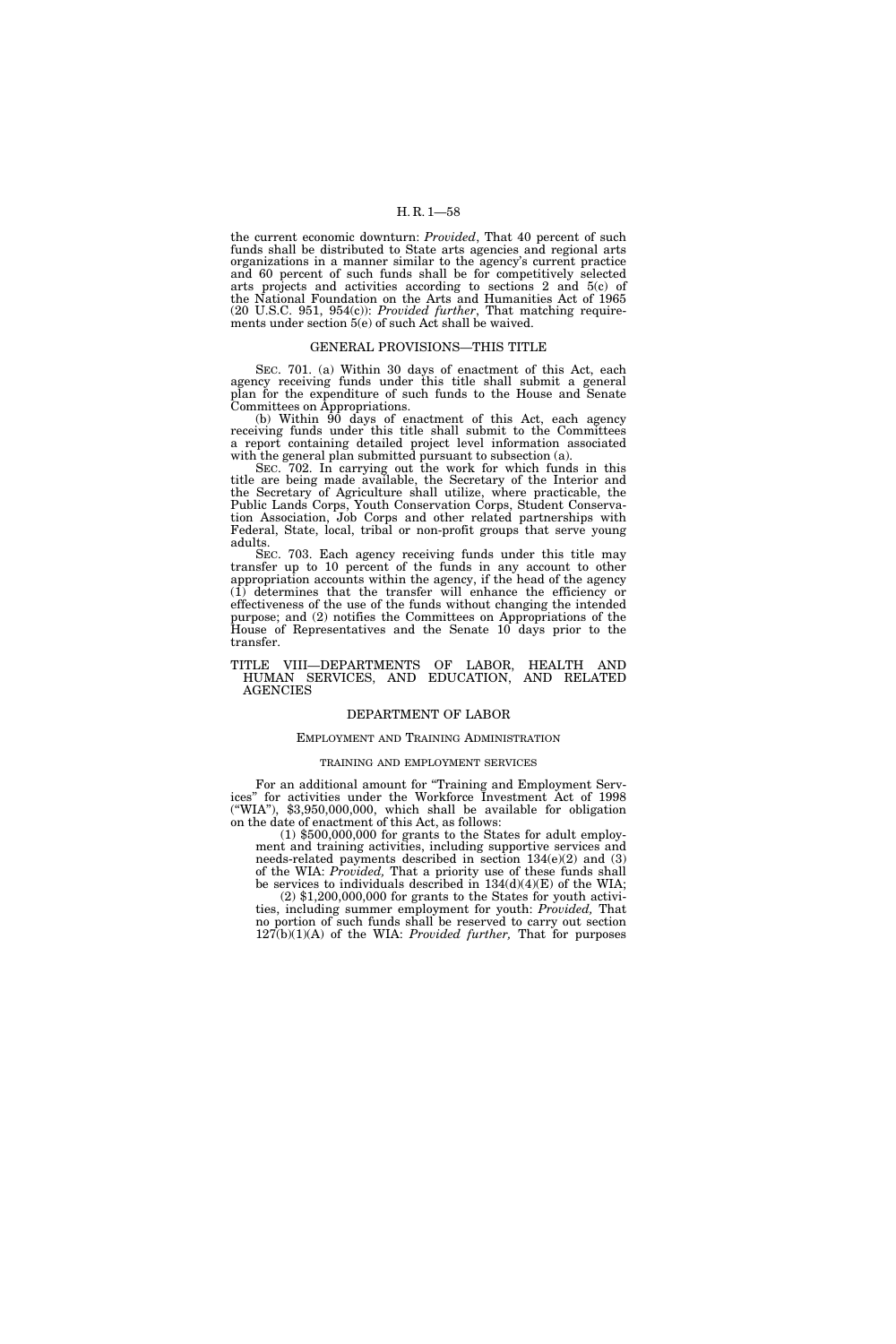of section  $127(b)(1)(C)(iv)$  of the WIA, funds available for youth activities shall be allotted as if the total amount available for youth activities in the fiscal year does not exceed \$1,000,000,000: *Provided further,* That with respect to the youth activities provided with such funds, section  $101(13)(A)$  of the WIA shall be applied by substituting "age 24" for "age 21": *Provided further,* That the work readiness performance indicator described in section  $136(b)(2)(A)(ii)(I)$  of the WIA shall be the only measure of performance used to assess the effectiveness of summer employment for youth provided with such

funds;<br>
(3) \$1,250,000,000 for grants to the States for dislocated<br>
worker employment and training activities;

 $(4)$  \$200,000,000 for the dislocated workers assistance national reserve;

national reserve; (5) \$50,000,000 for YouthBuild activities: *Provided,* That for program years 2008 and 2009, the YouthBuild program may serve an individual who has dropped out of high school and re-enrolled in an alternative school, if that re-enrollment is part of a sequential service strategy; and

 $(6)$  \$750,000,000 for a program of competitive grants for worker training and placement in high growth and emerging industry sectors: *Provided*, That \$500,000,000 shall be for research, labor exchange and job training projects that prepare workers for careers in energy efficiency and renewable energy as described in section 171(e)(1)(B) of the WIA: *Provided further*, That in awarding grants from those funds not designated in the preceding proviso, the Secretary of Labor shall give priority to projects that prepare workers for careers in the health care sector:

*Provided,* That funds made available in this paragraph shall remain available through June 30, 2010: *Provided further,* That a local board may award a contract to an institution of higher education or other eligible training provider if the local board determines that it would facilitate the training of multiple individuals in highdemand occupations, if such contract does not limit customer choice.

## COMMUNITY SERVICE EMPLOYMENT FOR OLDER AMERICANS

For an additional amount for "Community Service Employment for Older Americans'' to carry out title V of the Older Americans Act of 1965, \$120,000,000, which shall be available for obligation on the date of enactment of this Act and shall remain available through June 30, 2010: *Provided*, That funds shall be allotted within 30 days of such enactment to current grantees in proportion to their allotment in program year 2008: *Provided further,* That funds made available under this heading in this Act may, in accordance with section 517(c) of the Older Americans Act of 1965, be recaptured and reobligated.

### STATE UNEMPLOYMENT INSURANCE AND EMPLOYMENT SERVICE OPERATIONS

For an additional amount for "State Unemployment Insurance and Employment Service Operations'' for grants to States in accordance with section 6 of the Wagner-Peyser Act, \$400,000,000, which may be expended from the Employment Security Administration Account in the Unemployment Trust Fund, and which shall be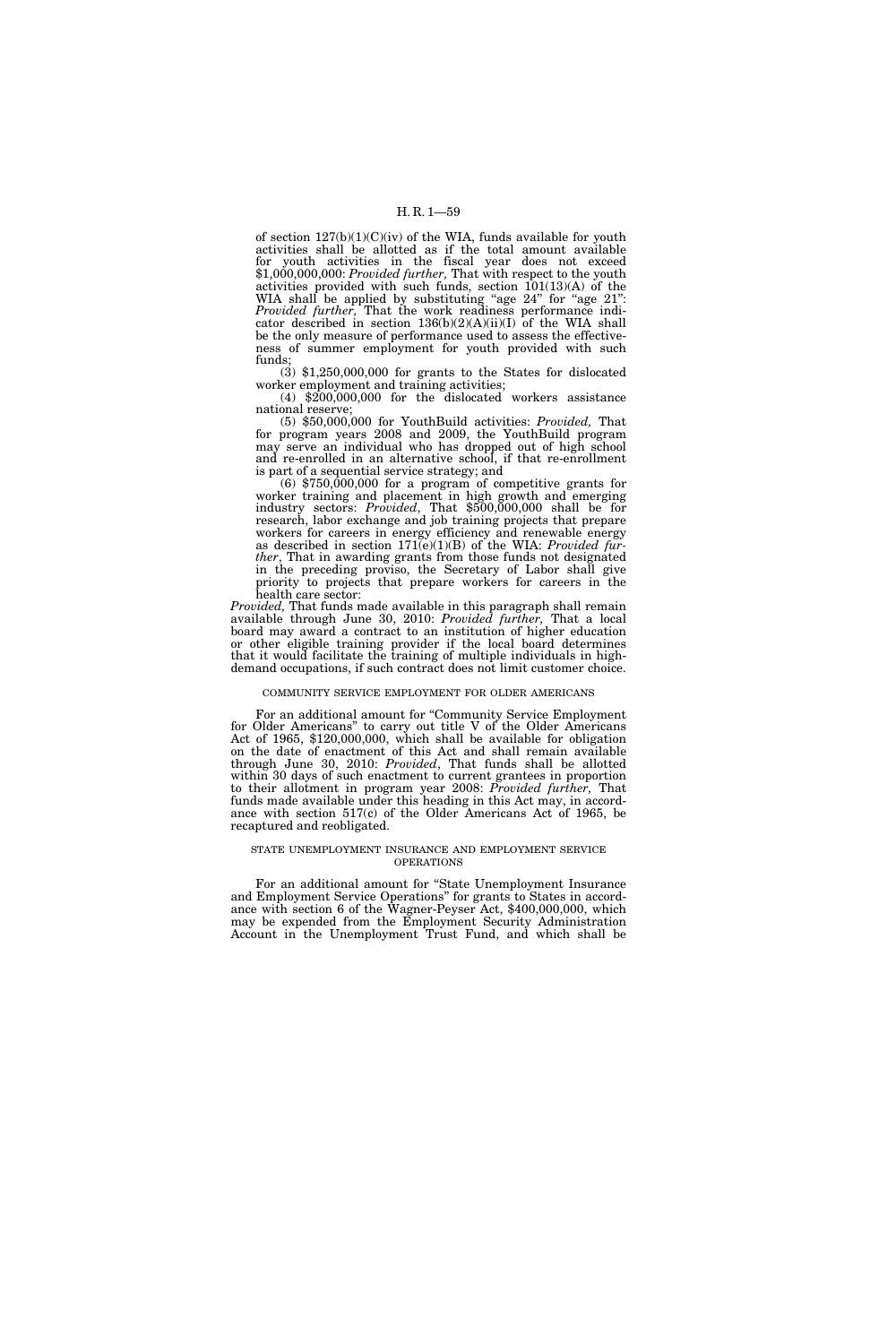available for obligation on the date of enactment of this Act: *Provided*, That such funds shall remain available to the States through September 30, 2010: *Provided further*, That \$250,000,000 of such funds shall be used by States for reemployment services for unemployment insurance claimants (including the integrated Employment Service and Unemployment Insurance information technology required to identify and serve the needs of such claimants): *Provided further*, That the Secretary of Labor shall establish planning and reporting procedures necessary to provide oversight of funds used for reemployment services.

## DEPARTMENTAL MANAGEMENT

## SALARIES AND EXPENSES

### (INCLUDING TRANSFER OF FUNDS)

For an additional amount for "Departmental Management", \$80,000,000, for the enforcement of worker protection laws and regulations, oversight, and coordination activities related to the infrastructure and unemployment insurance investments in this Act: *Provided*, That the Secretary of Labor may transfer such sums as necessary to "Employment and Standards Administration", ''Employee Benefits Security Administration'', ''Occupational Safety and Health Administration'', and ''Employment and Training Administration—Program Administration<sup>"</sup> for enforcement, oversight, and coordination activities: *Provided further,* That prior to obligating any funds proposed to be transferred from this account, the Secretary shall provide to the Committees on Appropriations of the House of Representatives and the Senate an operating plan describing the planned uses of each amount proposed to be transferred.

### OFFICE OF JOB CORPS

For an additional amount for "Office of Job Corps", \$250,000,000, for construction, rehabilitation and acquisition of Job Corps Centers, which shall be available upon the date of enactment of this Act and remain available for obligation through June 30, 2010: *Provided*, That section 1552(a) of title 31, United States Code shall not apply if funds are used for a multi-year lease agreement that will result in construction activities that can com-<br>mence within 120 days of enactment of this Act: *Provided further*, That notwithstanding section 3324(a) of title 31, United States Code, the funds used for an agreement under the preceding proviso may be used for advance, progress, and other payments: *Provided further*, That the Secretary of Labor may transfer up to 15 percent of such funds to meet the operational needs of such centers, which may include training for careers in the energy efficiency, renewable energy, and environmental protection industries: *Provided further*, That the Secretary shall provide to the Committees on Appropriations of the House of Representatives and the Senate an operating plan describing the allocation of funds, and a report on the actual obligations, expenditures, and unobligated balances for each activity funded under this heading not later than September 30, 2009 and quarterly thereafter as long as funding provided under this heading is available for obligation or expenditure.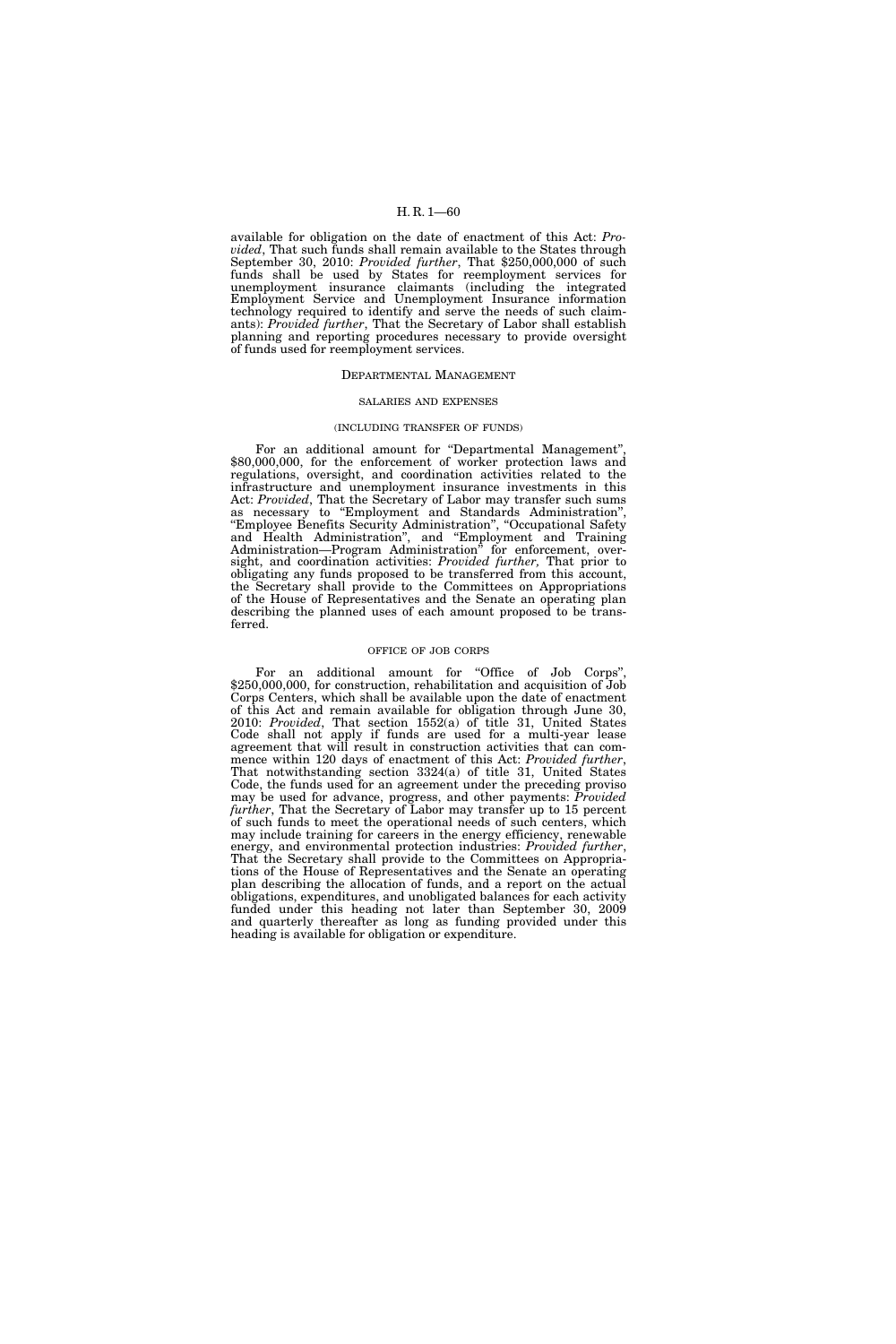#### OFFICE OF INSPECTOR GENERAL

For an additional amount for the "Office of Inspector General", \$6,000,000, which shall remain available through September 30, 2012, for salaries and expenses necessary for oversight and audit of programs, grants, and projects funded in this Act.

## DEPARTMENT OF HEALTH AND HUMAN SERVICES

## HEALTH RESOURCES AND SERVICES ADMINISTRATION

#### HEALTH RESOURCES AND SERVICES

For an additional amount for "Health Resources and Services", \$2,500,000,000 which shall be used as follows:

(1) \$500,000,000 shall be for grants to health centers authorized under section 330 of the Public Health Service Act (''PHS Act'');

 $(2)$  \$1,500,000,000 shall be available for grants for construction, renovation and equipment, and for the acquisition of health information technology systems, for health centers including health center controlled networks receiving operating grants under section 330 of the PHS Act, notwithstanding the limitation in section  $330(e)(3)$ ; and<br>(3) \$500,000,000 to address health professions workforce

shortages, of which \$75,000,000 for the National Health Service Corps shall remain available through September 30, 2011: *Provided,* That funds may be used to provide scholarships, loan repayment, and grants to training programs for equipment as authorized in the PHS Act, and grants authorized in sections 330L, 747, 767 and 768 of the PHS Act: *Provided further,*  That 20 percent of the funds allocated to the National Health Service Corps shall be used for field operations:

*Provided,* That up to 0.5 percent of funds provided in this paragraph may used for administration of such funds: *Provided further,* That the Secretary shall provide to the Committees on Appropriations of the House of Representatives and the Senate an operating plan detailing activities to be supported and timelines for expenditure prior to making any Federal obligations of funds provided in this paragraph but not later than 90 days after the date of enactment of this Act: *Provided further,* That the Secretary shall provide to the Committees on Appropriations of the House of Representatives and the Senate a report on the actual obligations, expenditures, and unobligated balances for each activity funded in this paragraph not later than November 1, 2009 and every 6 months thereafter as long as funding provided in this paragraph is available for obligation or expenditure.

#### NATIONAL INSTITUTES OF HEALTH

#### NATIONAL CENTER FOR RESEARCH RESOURCES

For an additional amount for "National Center for Research Resources'', \$1,300,000,000, of which \$1,000,000,000 shall be for grants or contracts under section 481A of the Public Health Service Act to construct, renovate or repair existing non-Federal research facilities: *Provided*, That sections  $481A(c)(1)$ <sup>(B)</sup>(ii), paragraphs (1), (3), and (4) of section 481A(e), and section 481B of such Act shall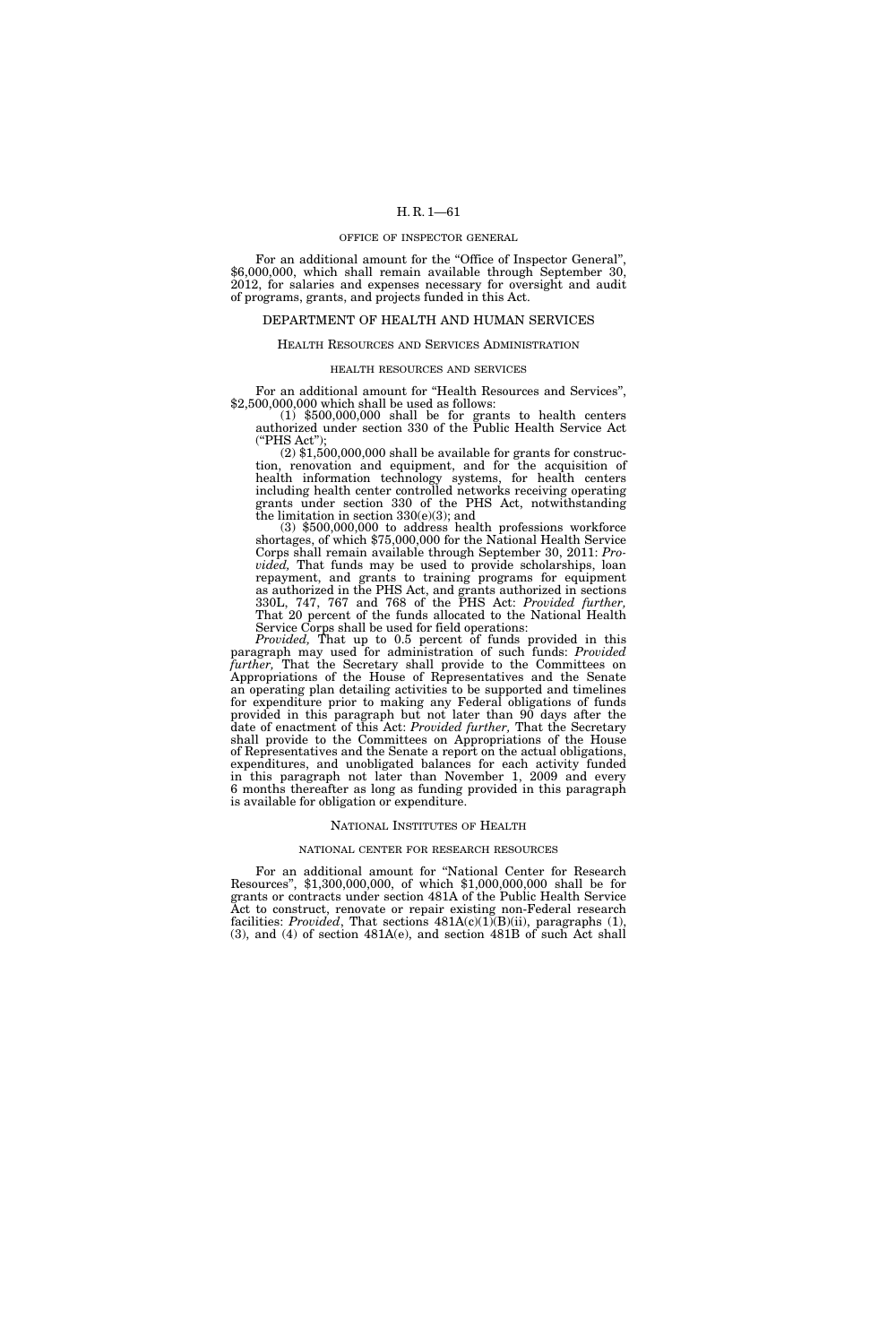not apply to the use of such funds: *Provided further*, That the references to "20 years" in subsections  $(c)(1)(B)(i)$  and  $(f)$  of section 481A of such Act are deemed to be references to ''10 years'' for purposes of using such funds: *Provided further*, That the National Center for Research Resources may also use \$300,000,000 to provide, under the authority of section 301 and title IV of such Act, shared instrumentation and other capital research equipment to recipients of grants and contracts under section 481A of such Act and other appropriate entities: *Provided further*, That the Director of the Center shall provide to the Committees on Appropriations of the House of Representatives and the Senate an annual report indicating the number of institutions receiving awards of a grant or contract under section 481A of such Act, the proposed use of the funding, the average award size, a list of grant or contract recipients, and the amount of each award.

### OFFICE OF THE DIRECTOR

### (INCLUDING TRANSFER OF FUNDS)

For an additional amount for "Office of the Director", \$8,200,000,000: *Provided,* That \$7,400,000,000 shall be transferred to the Institutes and Centers of the National Institutes of Health (''NIH'') and to the Common Fund established under section 402A(c)(1) of the Public Health Service Act in proportion to the appropriations otherwise made to such Institutes, Centers, and Common Fund for fiscal year 2009: *Provided further,* That these funds shall be used to support additional scientific research and shall be merged with and be available for the same purposes as the appropriation or fund to which transferred: *Provided further,*  That this transfer authority is in addition to any other transfer authority available to the NIH: *Provided further,* That none of these funds may be transferred to ''National Institutes of Health— Buildings and Facilities'', the Center for Scientific Review, the Center for Information Technology, the Clinical Center, or the Global Fund for HIV/AIDS, Tuberculosis and Malaria: *Provided further,* That the funds provided in this Act to the NIH shall not be subject to the provisions of 15 U.S.C. 638(f)(1) and 15 U.S.C. 638(n)(1): *Provided further,* That \$400,000,000 may be used to carry out section 215 of division G of Public Law 110–161.

### BUILDINGS AND FACILITIES

For an additional amount for ''Buildings and Facilities'', \$500,000,000, to fund high-priority repair, construction and improvement projects for National Institutes of Health facilities on the Bethesda, Maryland campus and other agency locations.

### AGENCY FOR HEALTHCARE RESEARCH AND QUALITY

### HEALTHCARE RESEARCH AND QUALITY

## (INCLUDING TRANSFER OF FUNDS)

For an additional amount for ''Healthcare Research and Quality'' to carry out titles III and IX of the Public Health Service Act, part A of title XI of the Social Security Act, and section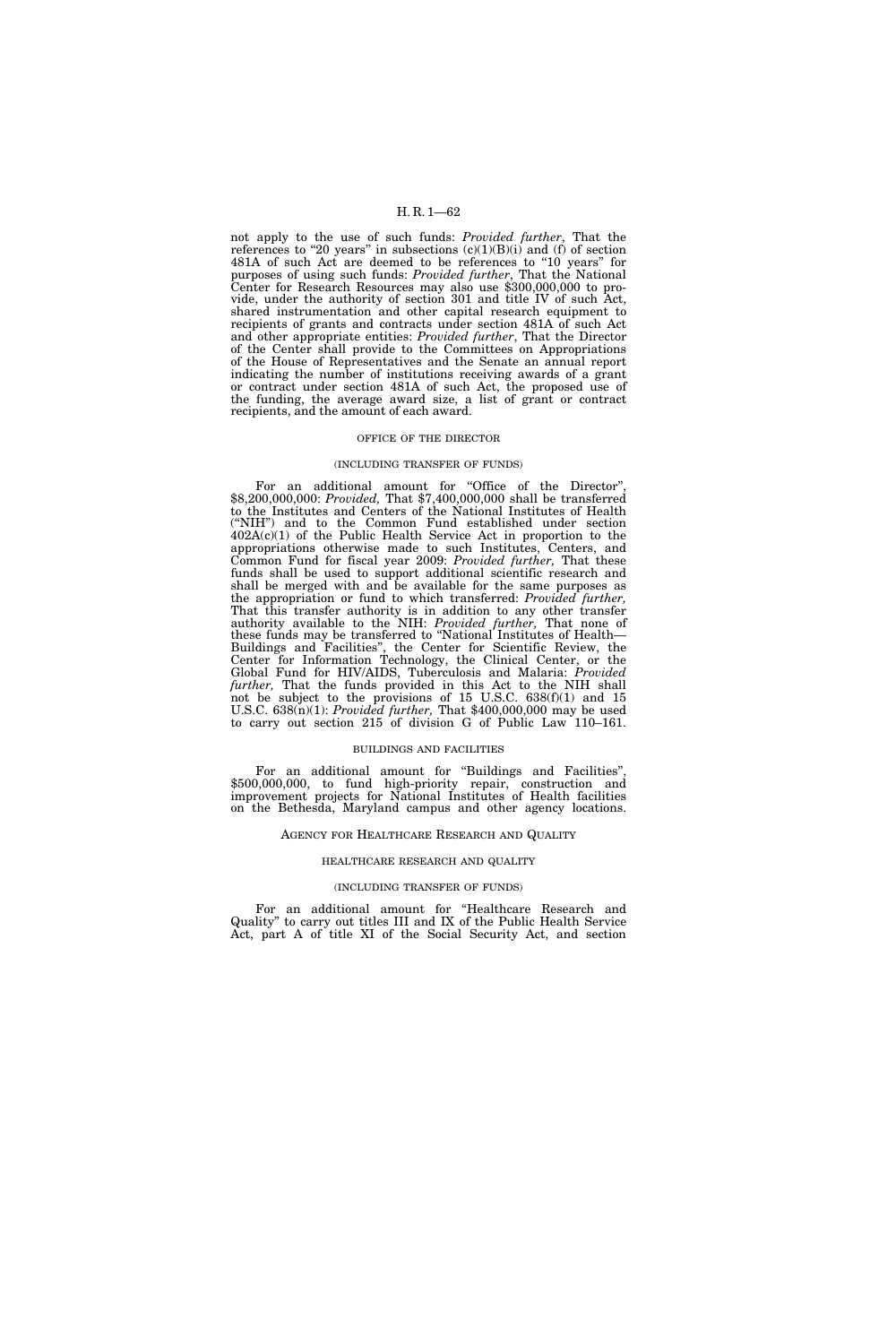1013 of the Medicare Prescription Drug, Improvement, and Modernization Act of 2003, \$700,000,000 for comparative effectiveness research: *Provided*, That of the amount appropriated in this paragraph, \$400,000,000 shall be transferred to the Office of the Director of the National Institutes of Health (''Office of the Director'') to conduct or support comparative effectiveness research under section 301 and title IV of the Public Health Service Act: *Provided further*, That funds transferred to the Office of the Director may be transferred to the Institutes and Centers of the National Institutes of Health and to the Common Fund established under section 402A(c)(1) of the Public Health Service Act: *Provided further*, That this transfer authority is in addition to any other transfer authority available to the National Institutes of Health: *Provided further*, That within the amount available in this paragraph for the Agency for Healthcare Research and Quality, not more than 1 percent shall be made available for additional full-time equivalents.

In addition, \$400,000,000 shall be available for comparative effectiveness research to be allocated at the discretion of the Secretary of Health and Human Services (''Secretary''): *Provided*, That the funding appropriated in this paragraph shall be used to accelerate the development and dissemination of research assessing the comparative effectiveness of health care treatments and strategies, through efforts that: (1) conduct, support, or synthesize research that compares the clinical outcomes, effectiveness, and appropriateness of items, services, and procedures that are used to prevent, diagnose, or treat diseases, disorders, and other health conditions; and (2) encourage the development and use of clinical registries, clinical data networks, and other forms of electronic health data that can be used to generate or obtain outcomes data: *Provided further*, That the Secretary shall enter into a contract with the Institute of Medicine, for which no more than \$1,500,000 shall be made available from funds provided in this paragraph, to produce and submit a report to the Congress and the Secretary by not later than June 30, 2009, that includes recommendations on the national priorities for comparative effectiveness research to be conducted or supported with the funds provided in this paragraph and that considers input from stakeholders: *Provided further*, That the Secretary shall consider any recommendations of the Federal Coordinating Council for Comparative Effectiveness Research established by section 804 of this Act and any recommendations included in the Institute of Medicine report pursuant to the preceding proviso in designating activities to receive funds provided in this paragraph and may make grants and contracts with appropriate entities, which may include agencies within the Department of Health and Human Services and other governmental agencies, as well as private sector entities, that have demonstrated experience and capacity to achieve the goals of comparative effectiveness research: *Provided further*, That the Secretary shall publish information on grants and contracts awarded with the funds provided under this heading within a reasonable time of the obligation of funds for such grants and contracts and shall disseminate research findings from such grants and contracts to clinicians, patients, and the general public, as appropriate: *Provided further*, That, to the extent feasible, the Secretary shall ensure that the recipients of the funds provided by this paragraph offer an opportunity for public comment on the research: *Provided further*, That research conducted with funds appropriated under this paragraph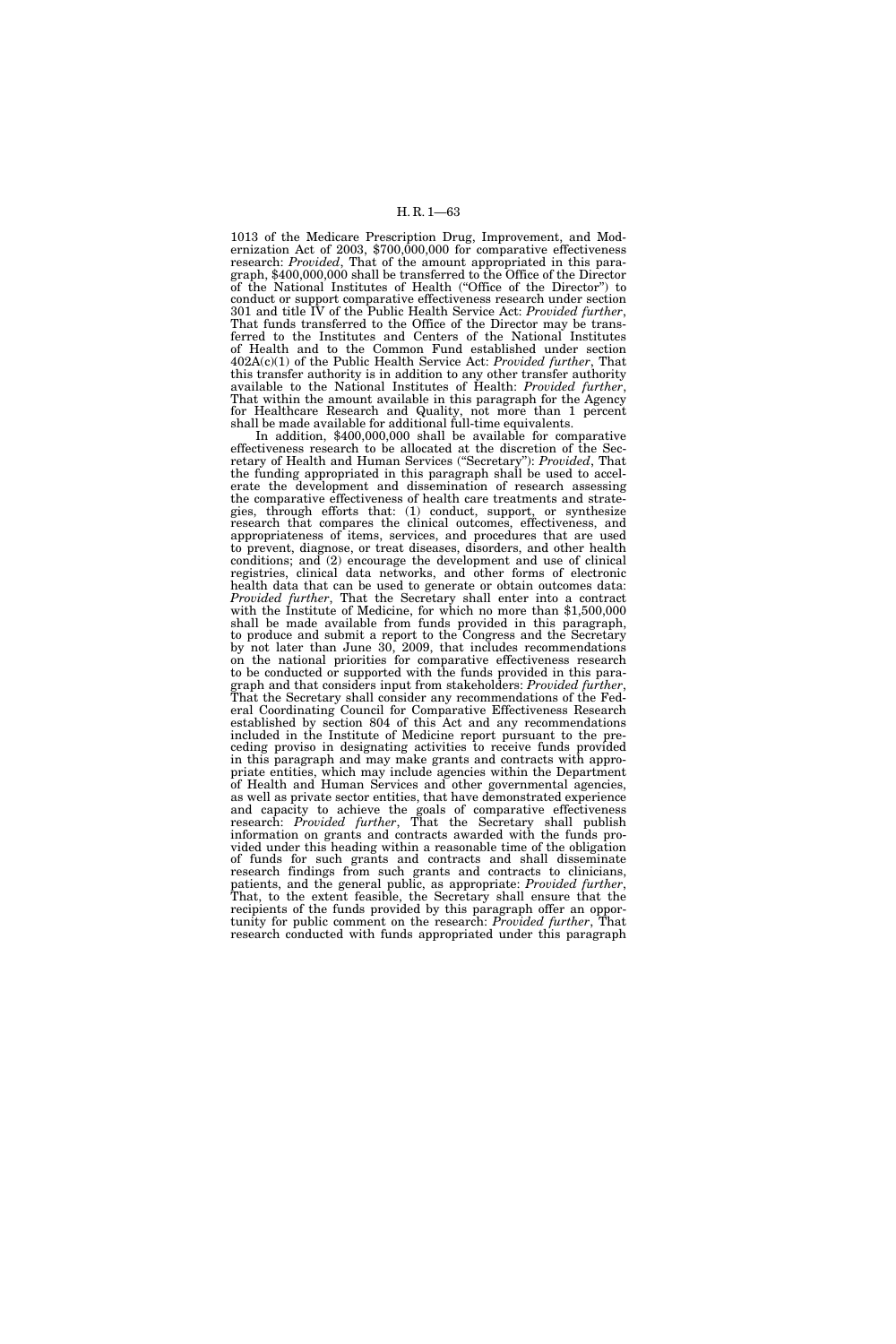shall be consistent with Departmental policies relating to the inclusion of women and minorities in research: *Provided further*, That the Secretary shall provide the Committees on Appropriations of the House of Representatives and the Senate, the Committee on Energy and Commerce and the Committee on Ways and Means of the House of Representatives, and the Committee on Health, Education, Labor, and Pensions and the Committee on Finance of the Senate with an annual report on the research conducted or supported through the funds provided under this heading: *Provided further*, That the Secretary, jointly with the Directors of the Agency for Healthcare Research and Quality and the National Institutes of Health, shall provide the Committees on Appropriations of the House of Representatives and the Senate a fiscal year 2009 operating plan for the funds appropriated under this heading prior to making any Federal obligations of such funds in fiscal year 2009, but not later than July 30, 2009, and a fiscal year 2010 operating plan for such funds prior to making any Federal obligations of such funds in fiscal year 2010, but not later than November 1, 2009, that detail the type of research being conducted or supported, including the priority conditions addressed; and specify the allocation of resources within the Department of Health and Human Services: *Provided further*, That the Secretary, jointly with the Directors of the Agency for Healthcare Research and Quality and the National Institutes of Health, shall provide to the Committees on Appropriations of the House of Representatives and the Senate a report on the actual obligations, expenditures, and unobligated balances for each activity funded under this heading not later than November 1, 2009, and every 6 months thereafter as long as funding provided under this heading is available for obligation or expenditure.

### ADMINISTRATION FOR CHILDREN AND FAMILIES

## PAYMENTS TO STATES FOR THE CHILD CARE AND DEVELOPMENT BLOCK GRANT

For an additional amount for "Payments to States for the Child Care and Development Block Grant", \$2,000,000,000, which shall be used to supplement, not supplant State general revenue funds for child care assistance for low-income families: *Provided,*  That, in addition to the amounts required to be reserved by the States under section 658G of the Child Care and Development Block Grant Act of 1990, \$255,186,000 shall be reserved by the States for activities authorized under section 658G, of which \$93,587,000 shall be for activities that improve the quality of infant and toddler care.

## CHILDREN AND FAMILIES SERVICES PROGRAMS

For an additional amount for "Children and Families Services Programs", \$3,150,000,000, which shall be used as follows:

(1) \$1,000,000,000 for carrying out activities under the Head Start Act.

(2) \$1,100,000,000 for expansion of Early Head Start programs, as described in section 645A of the Head Start Act: *Provided*, That of the funds provided in this paragraph, up to 10 percent shall be available for the provision of training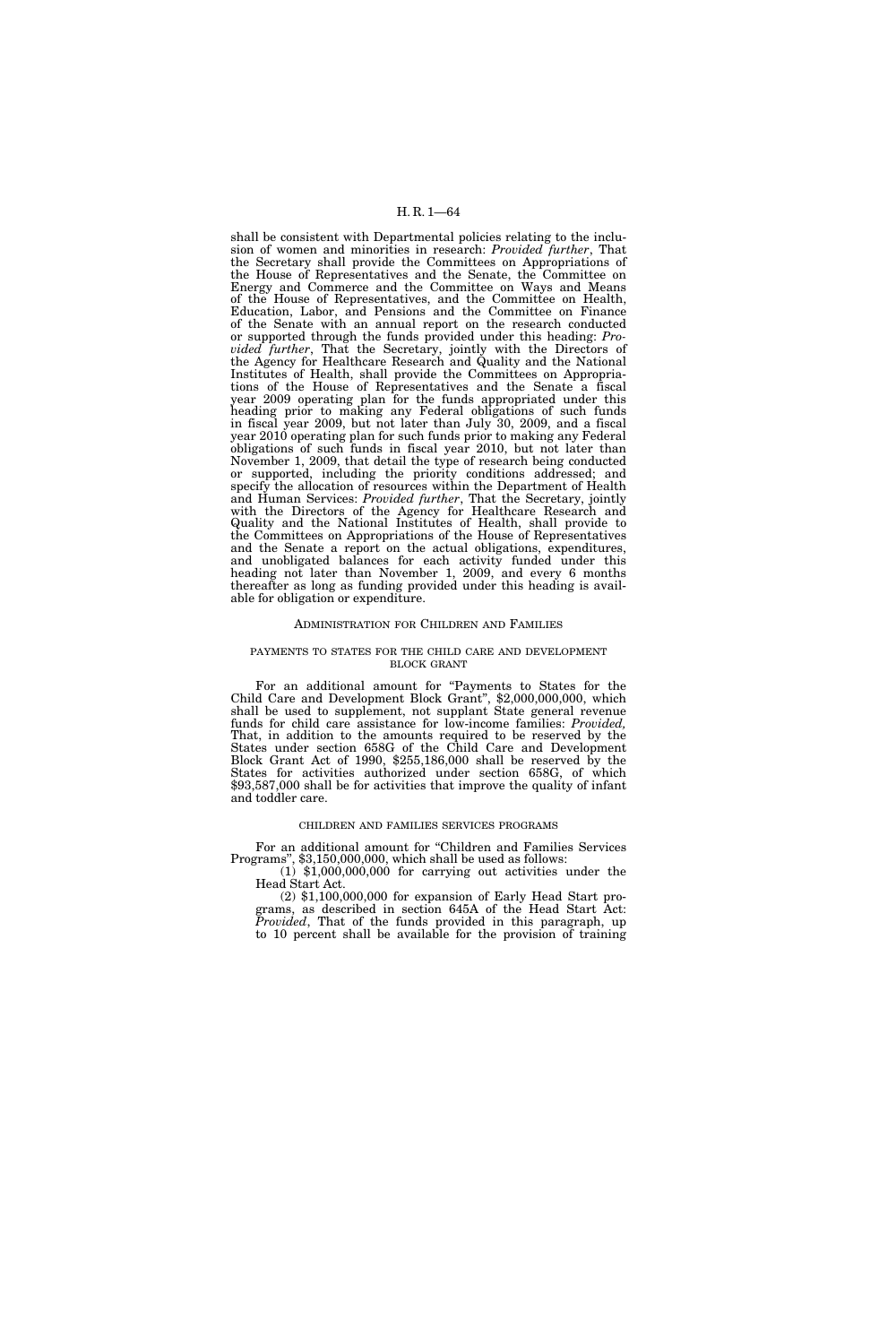and technical assistance to such programs consistent with section  $645A(g)(2)$  of such Act, and up to 3 percent shall be available for monitoring the operation of such programs consistent with section 641A of such Act.

(3) \$1,000,000,000 for carrying out activities under sections 674 through 679 of the Community Services Block Grant Act, of which no part shall be subject to section 674(b)(3) of such Act: *Provided,* That notwithstanding section 675C(a)(1) and 675C(b) of such Act, 1 percent of the funds made available to each State from this additional amount shall be used for benefits enrollment coordination activities relating to the identification and enrollment of eligible individuals and families in Federal, State, and local benefit programs: *Provided further,*  That all funds remaining available to a State from this additional amount after application of the previous proviso shall be distributed to eligible entities as defined in section 673(1) of such Act: *Provided further*, That for services furnished under such Act during fiscal years 2009 and 2010, States may apply the last sentence of section 673(2) of such Act by substituting

''200 percent'' for ''125 percent''. (4) \$50,000,000 for carrying out activities under section 1110 of the Social Security Act.

### ADMINISTRATION ON AGING

#### AGING SERVICES PROGRAMS

For an additional amount for "Aging Services Programs" under subparts 1 and 2 of part C, of title III, and under title VI, of the Older Americans Act of 1965, \$100,000,000, of which \$65,000,000 shall be for Congregate Nutrition Services, \$32,000,000 shall be for Home-Delivered Nutrition Services and \$3,000,000 shall be for Nutrition Services for Native Americans.

### OFFICE OF THE SECRETARY

### OFFICE OF THE NATIONAL COORDINATOR FOR HEALTH INFORMATION **TECHNOLOGY**

# (INCLUDING TRANSFER OF FUNDS)

For an additional amount for "Office of the National Coordinator for Health Information Technology", \$2,000,000,000, to carry out title XIII of this Act, to remain available until expended: *Provided*, That of such amount, the Secretary of Health and Human Services shall transfer \$20,000,000 to the Director of the National Institute of Standards and Technology in the Department of Commerce for continued work on advancing health care information enterprise integration through activities such as technical standards analysis and establishment of conformance testing infrastructure, so long as such activities are coordinated with the Office of the National Coordinator for Health Information Technology: *Provided further,* That \$300,000,000 is to support regional or sub-national efforts toward health information exchange: *Provided further,* That 0.25 percent of the funds provided in this paragraph may be used for administration of such funds: *Provided further*, That funds available under this heading shall become available for obligation only upon submission of an annual operating plan by the Secretary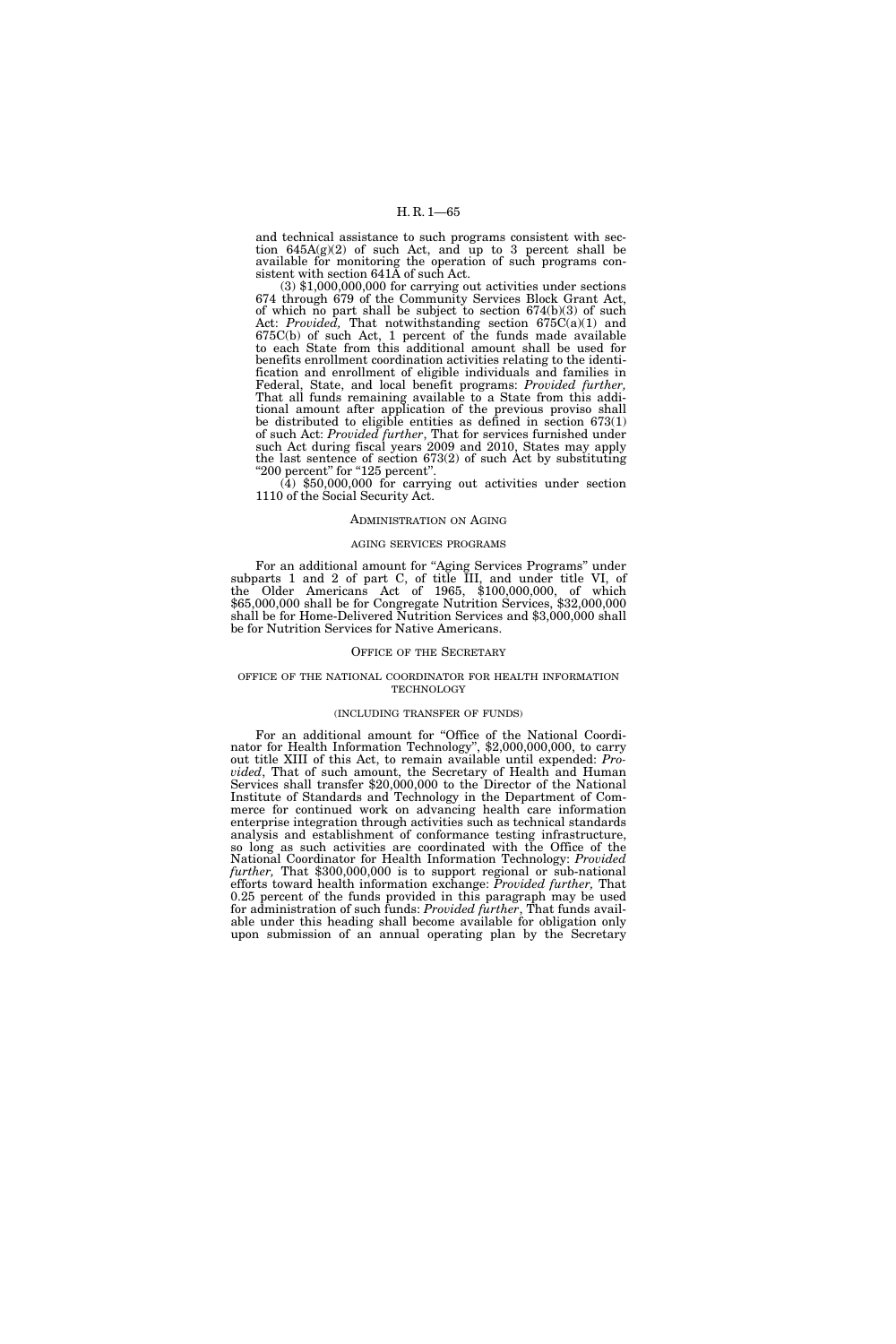to the Committees on Appropriations of the House of Representatives and the Senate: *Provided further*, That the fiscal year 2009 operating plan shall be provided not later than 90 days after enactment of this Act and that subsequent annual operating plans shall be provided not later than November 1 of each year: *Provided further*, That these operating plans shall describe how expenditures are aligned with the specific objectives, milestones, and metrics of the Federal Health Information Technology Strategic Plan, including any subsequent updates to the Plan; the allocation of resources within the Department of Health and Human Services and other Federal agencies; and the identification of programs and activities that are supported: *Provided further*, That the Secretary shall provide to the Committees on Appropriations of the House of Representatives and the Senate a report on the actual obligations, expenditures, and unobligated balances for each major set of activities not later than November 1, 2009, and every 6 months thereafter as long as funding provided under this heading is available for obligation or expenditure.

## OFFICE OF INSPECTOR GENERAL

For an additional amount for the "Office of Inspector General" \$17,000,000 which shall remain available until September 30, 2012.

# PUBLIC HEALTH AND SOCIAL SERVICES EMERGENCY FUND

For an additional amount for "Public Health and Social Services" Emergency Fund'' to improve information technology security at the Department of Health and Human Services, \$50,000,000.

# PREVENTION AND WELLNESS FUND

#### (INCLUDING TRANSFER OF FUNDS)

For necessary expenses for a "Prevention and Wellness Fund" to be administered through the Department of Health and Human Services, Office of the Secretary, \$1,000,000,000: *Provided,* That of the amount provided in this paragraph, \$300,000,000 shall be transferred to the Centers for Disease Control and Prevention (''CDC'') as an additional amount to carry out the immunization program (''section 317 immunization program'') authorized by section 317(a), (j), and  $(k)(1)$  of the Public Health Service Act ("PHS Act''): *Provided further,* That of the amount provided in this paragraph, \$650,000,000 shall be to carry out evidence-based clinical and community-based prevention and wellness strategies authorized by the PHS Act, as determined by the Secretary, that deliver specific, measurable health outcomes that address chronic disease rates: *Provided further*, That funds appropriated in the preceding proviso may be transferred to other appropriation accounts of the Department of Health and Human Services, as determined by the Secretary to be appropriate: *Provided further*, That of the amount appropriated in this paragraph, \$50,000,000 shall be provided to States for an additional amount to carry out activities to implement healthcare associated infections reduction strategies: *Provided further,* That not more than 0.5 percent of funds made available in this paragraph may be used for management and oversight expenses in the office or division of the Department of Health and Human Services administering the funds: *Provided further*,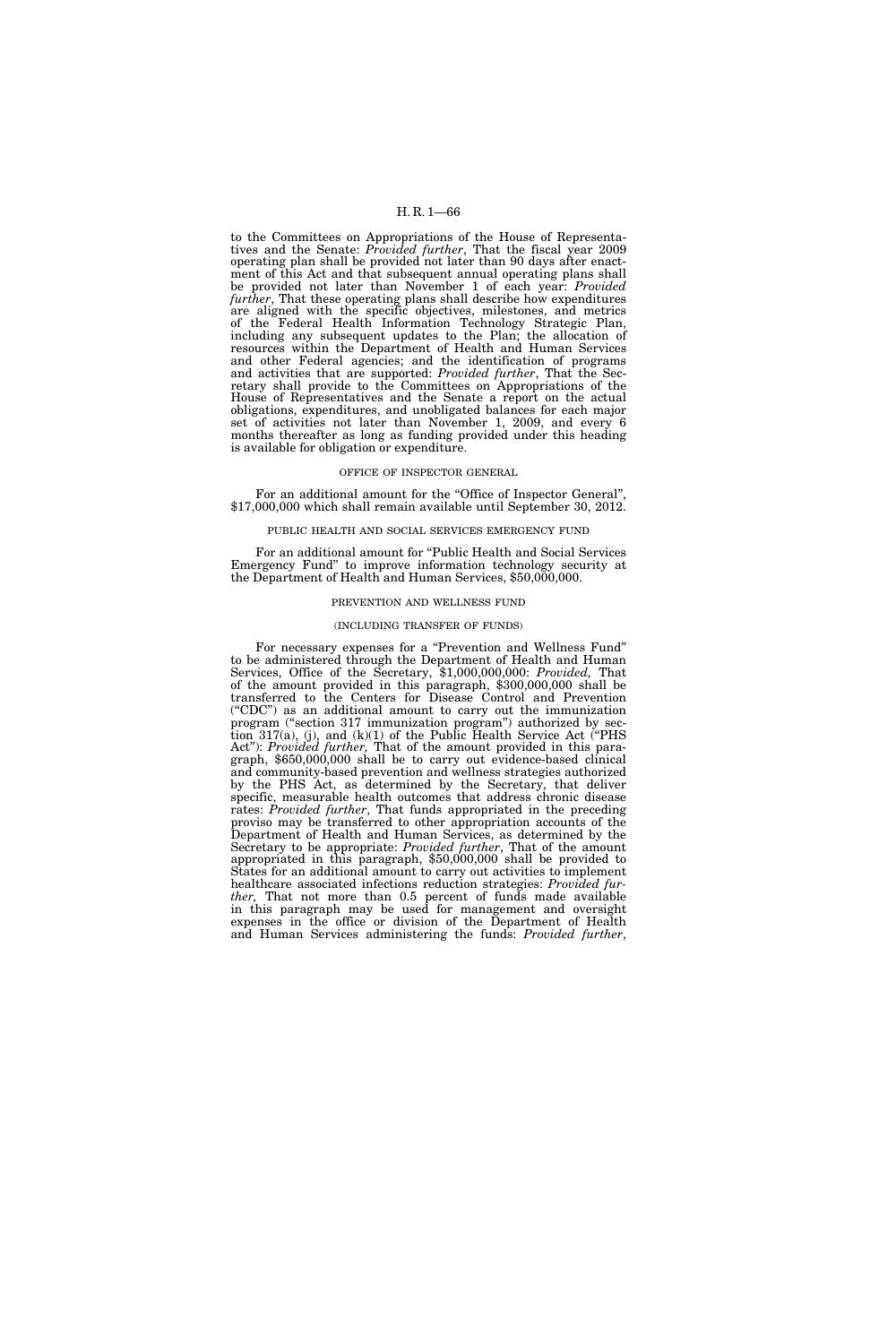That the Secretary shall, directly or through contracts with public or private entities, provide for annual evaluations of programs carried out with funds provided under this heading in order to determine the quality and effectiveness of the programs: *Provided further*, That the Secretary shall, not later than 1 year after the date of enactment of this Act, submit to the Committees on Appropriations of the House of Representatives and the Senate, the Committee on Energy and Commerce of the House of Representatives, and the Committee on Health, Education, Labor, and Pensions of the Senate, a report summarizing the annual evaluations of programs from the preceding proviso: *Provided further*, That the Secretary shall provide to the Committees on Appropriations of the House of Representatives and the Senate an operating plan for the Prevention and Wellness Fund prior to making any Federal obligations of funds provided in this paragraph (excluding funds to carry out the section 317 immunization program), but not later than 90 days after the date of enactment of this Act, that indicates the prevention priorities to be addressed; provides measurable goals for each prevention priority; details the allocation of resources within the Department of Health and Human Services; and identifies which programs or activities are supported, including descriptions of any new programs or activities: *Provided further*, That the Secretary shall provide to the Committees on Appropriations of the House of Representatives and the Senate a report on the actual obligations, expenditures, and unobligated balances for each activity funded under this heading not later than November 1, 2009, and every 6 months thereafter as long as funding provided under this heading is available for obligation or expenditure.

## DEPARTMENT OF EDUCATION

## EDUCATION FOR THE DISADVANTAGED

For an additional amount for "Education for the Disadvantaged" to carry out title I of the Elementary and Secondary Education Act of 1965 (''ESEA''), \$13,000,000,000: *Provided*, That \$5,000,000,000 shall be available for targeted grants under section 1125 of the ESEA: *Provided further*, That \$5,000,000,000 shall be available for education finance incentive grants under section 1125A of the ESEA: *Provided further*, That \$3,000,000,000 shall be for school improvement grants under section 1003(g) of the ESEA: *Provided further*, That each local educational agency receiving funds available under this paragraph shall be required to file with the State educational agency, no later than December 1, 2009, a school-by-school listing of per-pupil educational expenditures from State and local sources during the 2008–2009 academic year: *Provided further,* That each State educational agency shall report that information to the Secretary of Education by March 31, 2010.

## IMPACT AID

For an additional amount for "Impact Aid" to carry out section 8007 of title VIII of the Elementary and Secondary Education Act of 1965, \$100,000,000, which shall be expended pursuant to the requirements of section 805.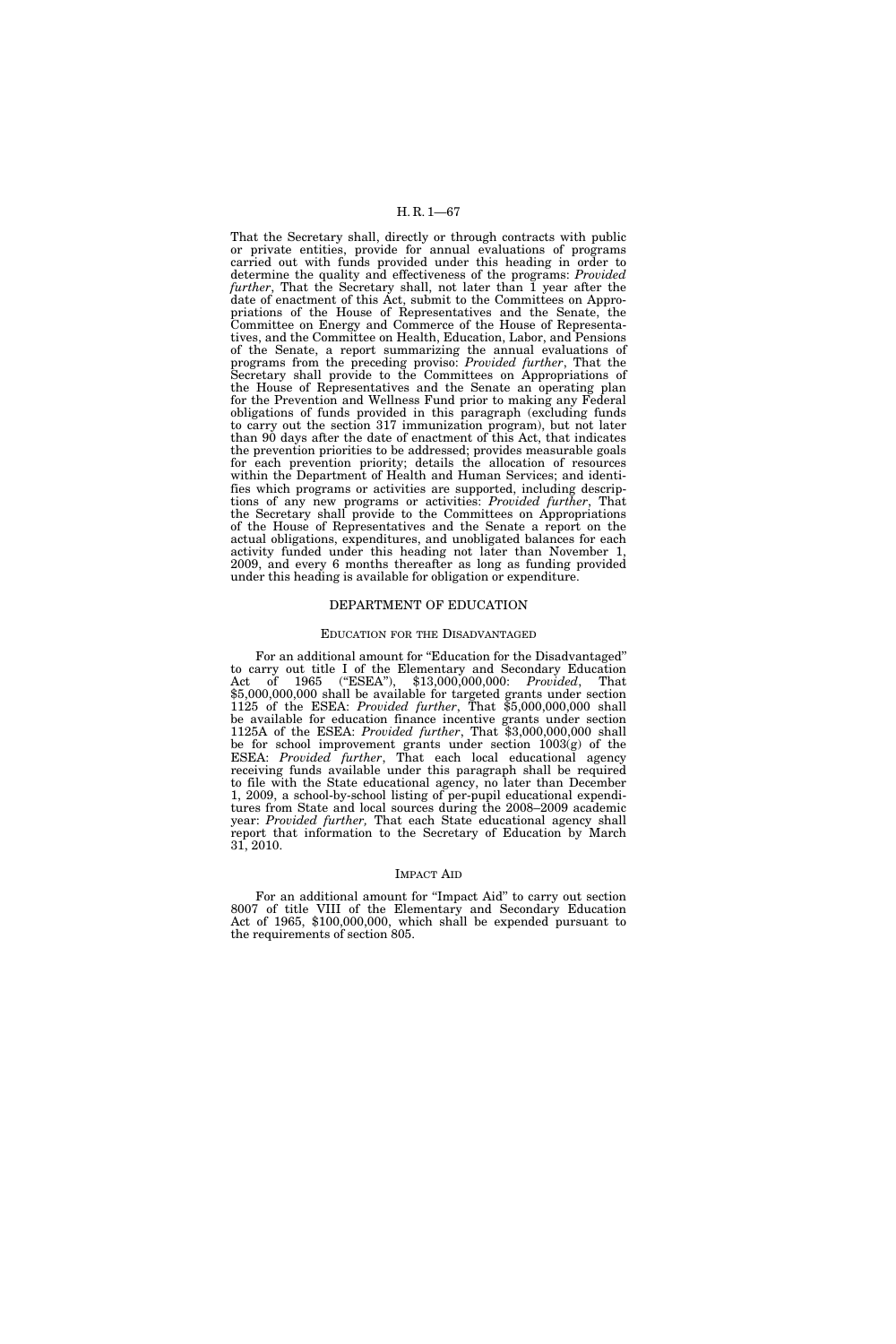#### SCHOOL IMPROVEMENT PROGRAMS

For an additional amount for "School Improvement Programs" to carry out subpart 1, part D of title II of the Elementary and Secondary Education Act of 1965 ("ESEA"), and subtitle B of title VII of the McKinney-Vento Homeless Assistance Act, \$720,000,000: *Provided*, That \$650,000,000 shall be available for subpart 1, part D of title II of the ESEA: *Provided further,* That the Secretary shall allot \$70,000,000 for grants under McKinney-Vento to each State in proportion to the number of homeless students identified by the State during the 2007–2008 school year relative to the number of such children identified nationally during that school year: *Provided further,* That State educational agencies shall subgrant the McKinney-Vento funds to local educational agencies on a competitive basis or according to a formula based on the number of homeless students identified by the local educational agencies in the State: *Provided further,* That the Secretary shall distribute the McKinney-Vento funds to the States not later than 60 days after the date of the enactment of this Act: *Provided further,* That each State shall subgrant the McKinney-Vento funds to local educational agencies not later than 120 days after receiving its grant from the Secretary.

## INNOVATION AND IMPROVEMENT

For an additional amount for ''Innovation and Improvement'' to carry out subpart 1, part D of title V of the Elementary and Secondary Education Act of 1965 ("ESEA"), \$200,000,000: *Provided*, That these funds shall be expended as directed in the fifth, sixth, and seventh provisos under the heading ''Innovation and Improvement" in the Department of Education Appropriations Act, 2008: *Provided further*, That a portion of these funds shall also be used for a rigorous national evaluation by the Institute of Education Sciences, utilizing randomized controlled methodology to the extent feasible, that assesses the impact of performance-based teacher and principal compensation systems supported by the funds provided in this Act on teacher and principal recruitment and retention in high-need schools and subjects: *Provided further,* That the Secretary may reserve up to 1 percent of the amount made available under this heading for management and oversight of the activities supported with those funds.

### SPECIAL EDUCATION

For an additional amount for "Special Education" for carrying out parts B and C of the Individuals with Disabilities Education Act (''IDEA''), \$12,200,000,000, of which \$11,300,000,000 shall be available for section 611 of the IDEA: *Provided,* That if every State, as defined by section 602(31) of the IDEA, reaches its maximum allocation under section  $611(d)(3)(B)(iii)$  of the IDEA, and there are remaining funds, such funds shall be proportionally allocated to each State subject to the maximum amounts contained in section 611(a)(2) of the IDEA: *Provided further,* That by July 1, 2009, the Secretary of Education shall reserve the amount needed for grants under section 643(e) of the IDEA, with any remaining funds to be allocated in accordance with section 643(c) of the IDEA: *Provided further,* That the total amount for each of sections  $611(b)(2)$  and  $643(b)(1)$  of the IDEA, under this and all other Acts,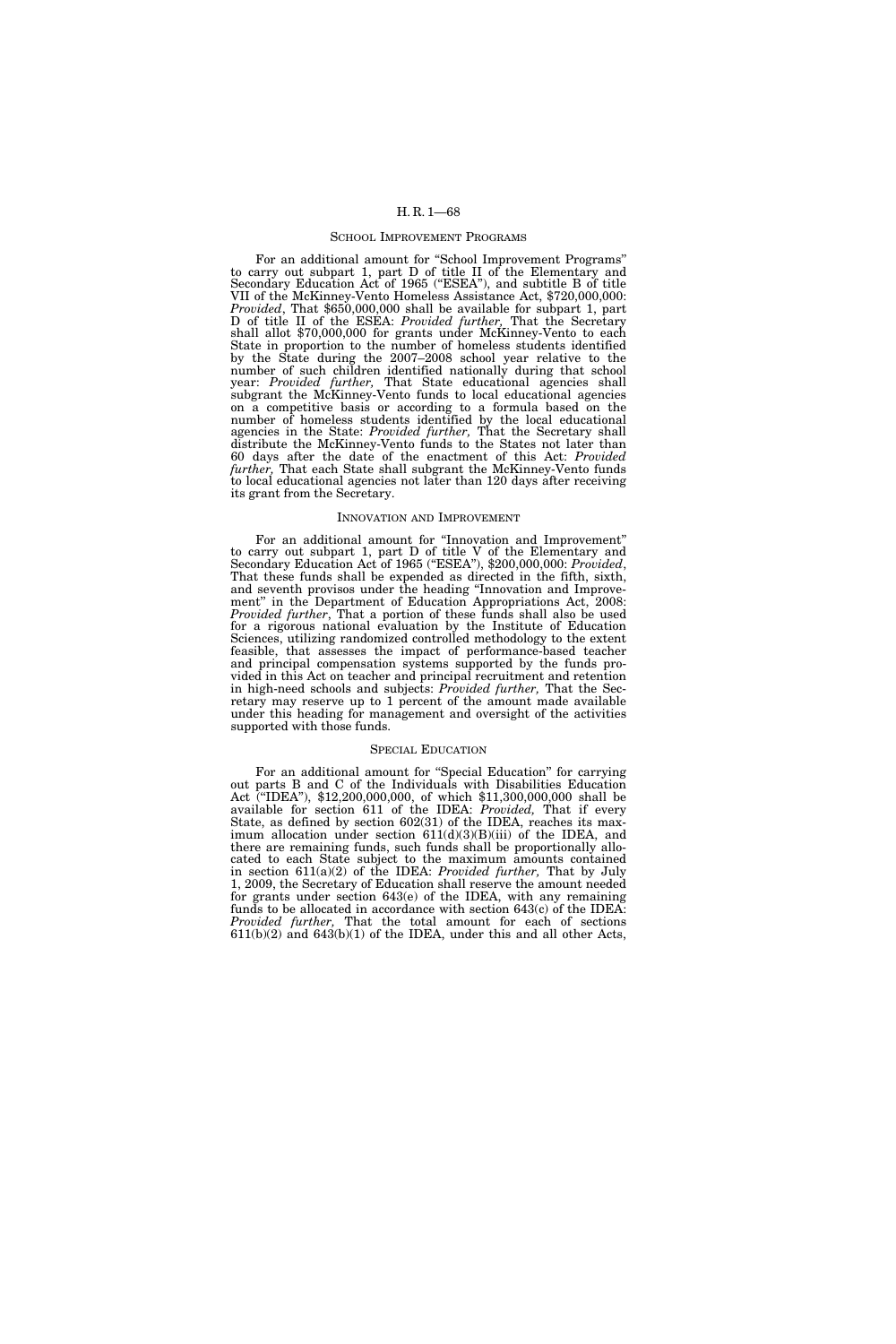for fiscal year 2009, whenever enacted, shall be equal to the amounts respectively available for these activities under these sections during fiscal year 2008 increased by the amount of inflation as specified in section 619(d)(2)(B) of the IDEA: *Provided further,*  That \$400,000,000 shall be available for section 619 of the IDEA and \$500,000,000 shall be available for part C of the IDEA.

# REHABILITATION SERVICES AND DISABILITY RESEARCH

For an additional amount for ''Rehabilitation Services and Disability Research'' for providing grants to States to carry out the Vocational Rehabilitation Services program under part B of title I and parts B and C of chapter 1 and chapter 2 of title VII of the Rehabilitation Act of 1973, \$680,000,000: *Provided*, That \$540,000,000 shall be available for part B of title I of the Rehabilitation Act: *Provided further*, That funds provided herein shall not be considered in determining the amount required to be appropriated under section  $100(b)(1)$  of the Rehabilitation Act of 1973 in any fiscal year: *Provided further*, That, notwithstanding section 7(14)(A), the Federal share of the costs of vocational rehabilitation services provided with the funds provided herein shall be 100 percent: *Provided further*, That \$140,000,000 shall be available for parts B and C of chapter 1 and chapter 2 of title VII of the Rehabilitation Act: *Provided further*, That \$18,200,000 shall be for State Grants, \$87,500,000 shall be for independent living centers, and \$34,300,000 shall be for services for older blind individuals.

### STUDENT FINANCIAL ASSISTANCE

For an additional amount for ''Student Financial Assistance'' to carry out subpart 1 of part A and part C of title IV of the Higher Education Act of 1965 (''HEA''), \$15,840,000,000, which shall remain available through September 30, 2011: *Provided*, That \$15,640,000,000 shall be available for subpart 1 of part A of title IV of the HEA: *Provided further*, That \$200,000,000 shall be available for part C of title IV of the HEA.

The maximum Pell Grant for which a student shall be eligible during award year 2009–2010 shall be \$4,860.

### STUDENT AID ADMINISTRATION

For an additional amount for ''Student Aid Administration'' to carry out part D of title I, and subparts 1, 3, and 4 of part A, and parts B, C, D, and E of title IV of the Higher Education Act of 1965, \$60,000,000.

### HIGHER EDUCATION

For an additional amount for "Higher Education" to carry out part A of title II of the Higher Education Act of 1965, \$100,000,000.

### INSTITUTE OF EDUCATION SCIENCES

For an additional amount for "Institute of Education Sciences" to carry out section 208 of the Educational Technical Assistance Act, \$250,000,000, which may be used for Statewide data systems that include postsecondary and workforce information, of which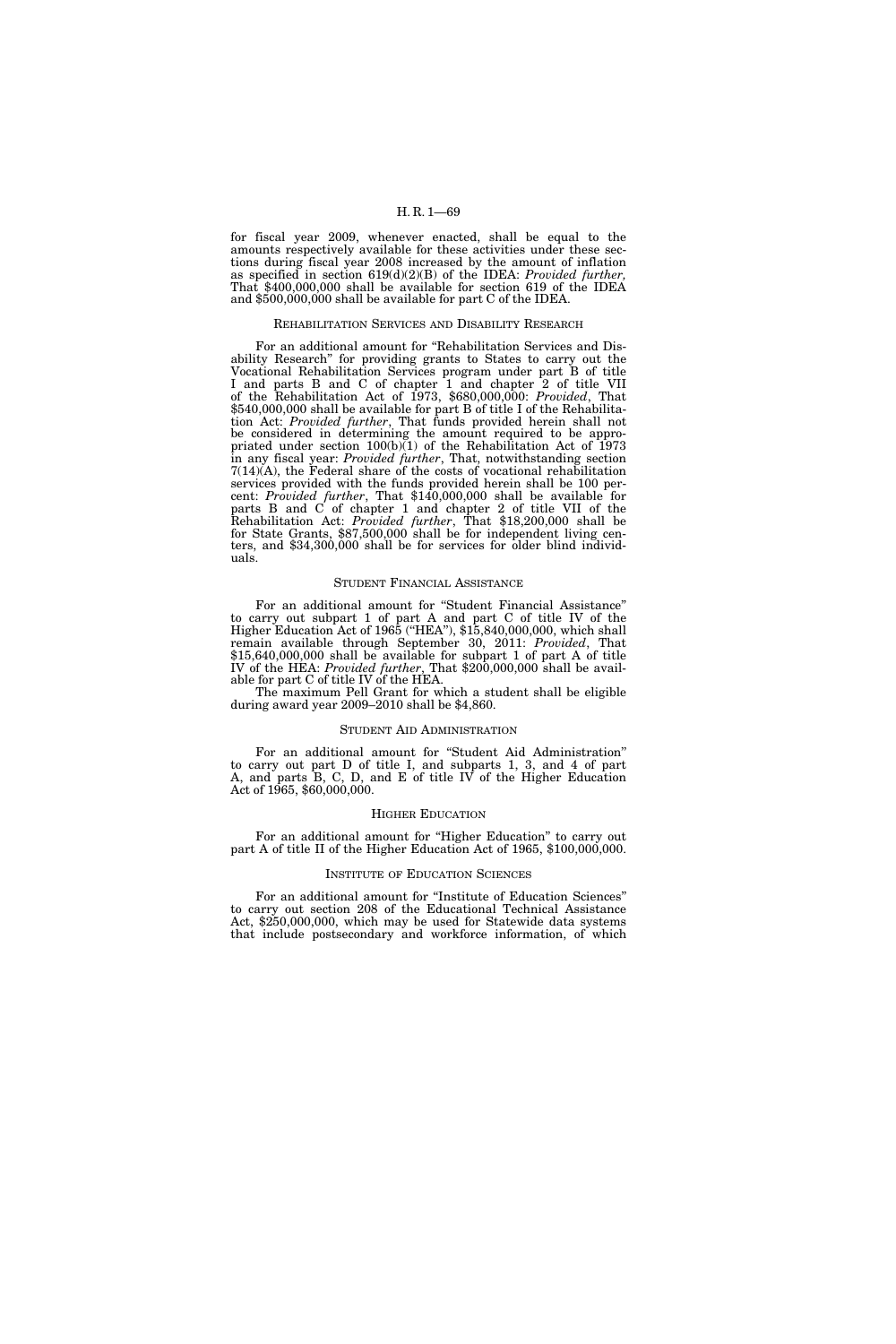up to \$5,000,000 may be used for State data coordinators and for awards to public or private organizations or agencies to improve data coordination.

#### DEPARTMENTAL MANAGEMENT

# OFFICE OF THE INSPECTOR GENERAL

For an additional amount for the "Office of the Inspector General'', \$14,000,000, which shall remain available through September 30, 2012, for salaries and expenses necessary for oversight and audit of programs, grants, and projects funded in this Act.

## RELATED AGENCIES

## CORPORATION FOR NATIONAL AND COMMUNITY SERVICE

### OPERATING EXPENSES

#### (INCLUDING TRANSFER OF FUNDS)

For an additional amount for "Operating Expenses" to carry out the Domestic Volunteer Service Act of 1973 ("1973 Act") and the National and Community Service Act of 1990 ("1990 Act"), \$160,000,000: *Provided,* That \$89,000,000 of the funds made available in this paragraph shall be used to make additional awards to existing AmeriCorps grantees and may be used to provide adjustments to awards under subtitle C of title I of the 1990 Act made prior to September 30, 2010 for which the Chief Executive Officer of the Corporation for National and Community Service (''CEO'') determines that a waiver of the Federal share limitation is warranted under section 2521.70 of title 45 of the Code of Federal Regulations: *Provided further,* That of the amount made available in this paragraph, not less than \$6,000,000 shall be transferred to ''Salaries and Expenses'' for necessary expenses relating to information technology upgrades, of which up to \$800,000 may be used to administer the funds provided in this paragraph: *Provided further,* That of the amount provided in this paragraph, not less than \$65,000,000 shall be for programs under title I, part A of the 1973 Act: *Provided further,* That funds provided in the previous proviso shall not be made available in connection with cost-share agreements authorized under section  $192A(g)(10)$ of the 1990 Act: *Provided further*, That of the funds available under this heading, up to 20 percent of funds allocated to grants authorized under section 124(b) of title I, subtitle C of the 1990 Act may be used to administer, reimburse, or support any national service program under section 129(d)(2) of the 1990 Act: *Provided further,* That, except as provided herein and in addition to requirements identified herein, funds provided in this paragraph shall be subject to the terms and conditions under which funds were appropriated in fiscal year 2008: *Provided further,* That the CEO shall provide the Committees on Appropriations of the House of Representatives and the Senate a fiscal year 2009 operating plan for the funds appropriated in this paragraph prior to making any Federal obligations of such funds in fiscal year 2009, but not later than 90 days after the date of enactment of this Act, and a fiscal year 2010 operating plan for such funds prior to making any Federal obligations of such funds in fiscal year 2010, but not later than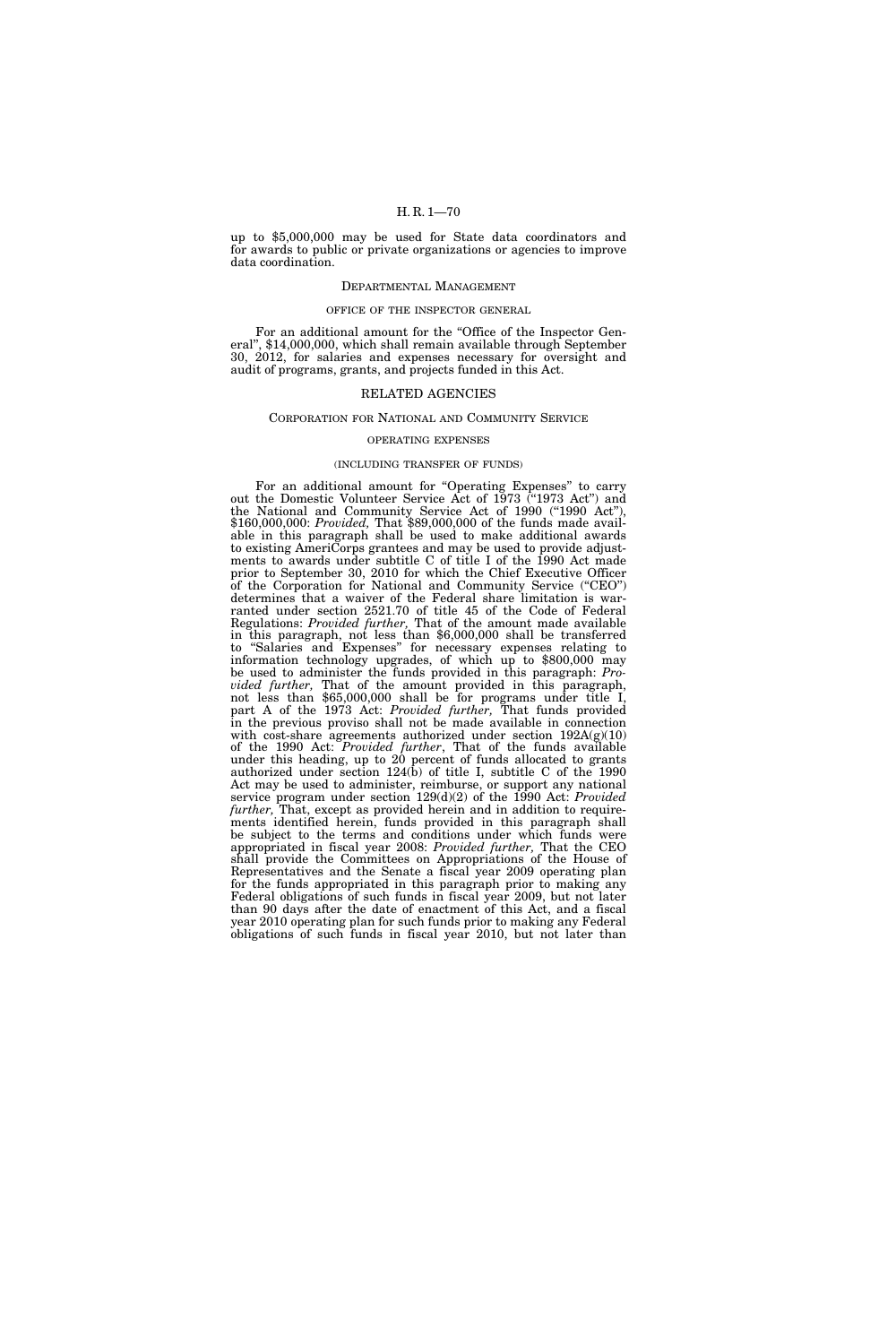November 1, 2009, that detail the allocation of resources and the increased number of members supported by the AmeriCorps programs: *Provided further,* That the CEO shall provide to the Committees on Appropriations of the House of Representatives and the Senate a report on the actual obligations, expenditures, and unobligated balances for each activity funded under this heading not later than November 1, 2009, and every 6 months thereafter as long as funding provided under this heading is available for obligation or expenditure.

### OFFICE OF INSPECTOR GENERAL

For an additional amount for the "Office of Inspector General", \$1,000,000, which shall remain available until September 30, 2012.

### NATIONAL SERVICE TRUST

### (INCLUDING TRANSFER OF FUNDS)

For an additional amount for "National Service Trust" established under subtitle D of title I of the National and Community Service Act of 1990 ("1990 Act"), \$40,000,000, which shall remain available until expended: *Provided,* That the Corporation for National and Community Service may transfer additional funds from the amount provided within ''Operating Expenses'' for grants made under subtitle C of title I of the 1990 Act to this appropriation upon determination that such transfer is necessary to support the activities of national service participants and after notice is transmitted to the Committees on Appropriations of the House of Representatives and the Senate: *Provided further*, That the amount appropriated for or transferred to the National Service Trust may be invested under section 145(b) of the 1990 Act without regard to the requirement to apportion funds under 31 U.S.C. 1513(b).

#### SOCIAL SECURITY ADMINISTRATION

### LIMITATION ON ADMINISTRATIVE EXPENSES

### (INCLUDING TRANSFER OF FUNDS)

For an additional amount for "Limitation on Administrative Expenses", \$1,000,000,000 shall be available as follows:

 $(1)$  \$500,000,000 shall remain available until expended for necessary expenses of the replacement of the National Computer Center and the information technology costs associated with such Center: *Provided,* That the Commissioner of Social Security shall notify the Committees on Appropriations of the House of Representatives and the Senate not later than 10 days prior to each public notice soliciting bids related to site selection and construction and prior to the lease or purchase of such site: *Provided further,* That the construction plan and site selection for such center shall be subject to review and approval by the Office of Management and Budget: *Provided further*, That such center shall continue to be a governmentoperated facility; and

(2) \$500,000,000 for processing disability and retirement workloads, including information technology acquisitions and research in support of such activities: *Provided*, That up to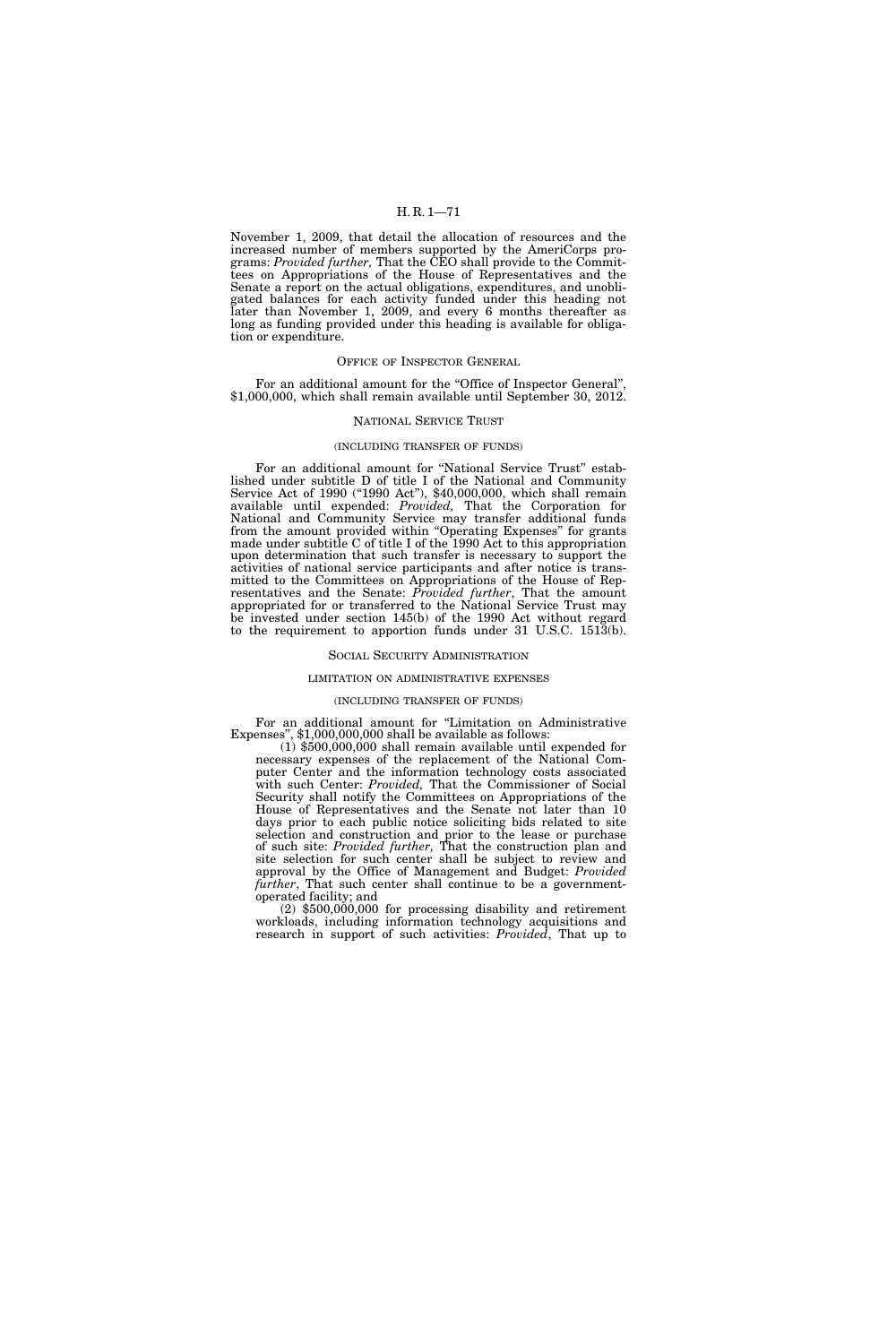\$40,000,000 may be used by the Commissioner of Social Security for health information technology research and activities to facilitate the adoption of electronic medical records in disability claims, including the transfer of funds to "Supplemental" Security Income Program'' to carry out activities under section 1110 of the Social Security Act.

# OFFICE OF INSPECTOR GENERAL

For an additional amount for the "Office of Inspector General", \$2,000,000, which shall remain available through September 30, 2012, for salaries and expenses necessary for oversight and audit of programs, projects, and activities funded in this Act.

## GENERAL PROVISIONS—THIS TITLE

SEC. 801. (a) Up to 1 percent of the funds made available to the Department of Labor in this title may be used for the administration, management, and oversight of the programs, grants, and activities funded by such appropriation, including the evaluation of the use of such funds.

(b) Funds designated for these purposes may be available for obligation through September 30, 2010.

(c) Not later than 30 days after enactment of this Act, the Secretary of Labor shall provide an operating plan describing the proposed use of funds for the purposes described in (a).

SEC. 802. REPORT ON THE IMPACT OF PAST AND FUTURE MIN-IMUM WAGE INCREASES. (a) IN GENERAL.—Section 8104 of the U.S. Troop Readiness, Veterans' Care, Katrina Recovery, and Iraq Accountability Appropriations Act, 2007 (Public Law 110–28; 121 Stat. 189) is amended to read as follows:

# **''SEC. 8104. REPORT ON THE IMPACT OF PAST AND FUTURE MINIMUM WAGE INCREASES.**

''(a) STUDY.—Beginning on the date that is 60 days after the date of enactment of this Act, and every year thereafter until the minimum wage in the respective territory is \$7.25 per hour, the Government Accountability Office shall conduct a study to—

" $(1)$  assess the impact of the minimum wage increases that occurred in American Samoa and the Commonwealth of the Northern Mariana Islands in 2007 and 2008, as required under Public Law 110–28, on the rates of employment and the living standards of workers, with full consideration of the other factors that impact rates of employment and the living standards of workers such as inflation in the cost of food, energy, and other commodities; and

 $(2)$  estimate the impact of any further wage increases on rates of employment and the living standards of workers in American Samoa and the Commonwealth of the Northern Mariana Islands, with full consideration of the other factors that may impact the rates of employment and the living standards of workers, including assessing how the profitability of major private sector firms may be impacted by wage increases in comparison to other factors such as energy costs and the value of tax benefits.

''(b) REPORT.—No earlier than March 15, 2010, and not later than April 15, 2010, the Government Accountability Office shall transmit its first report to Congress concerning the findings of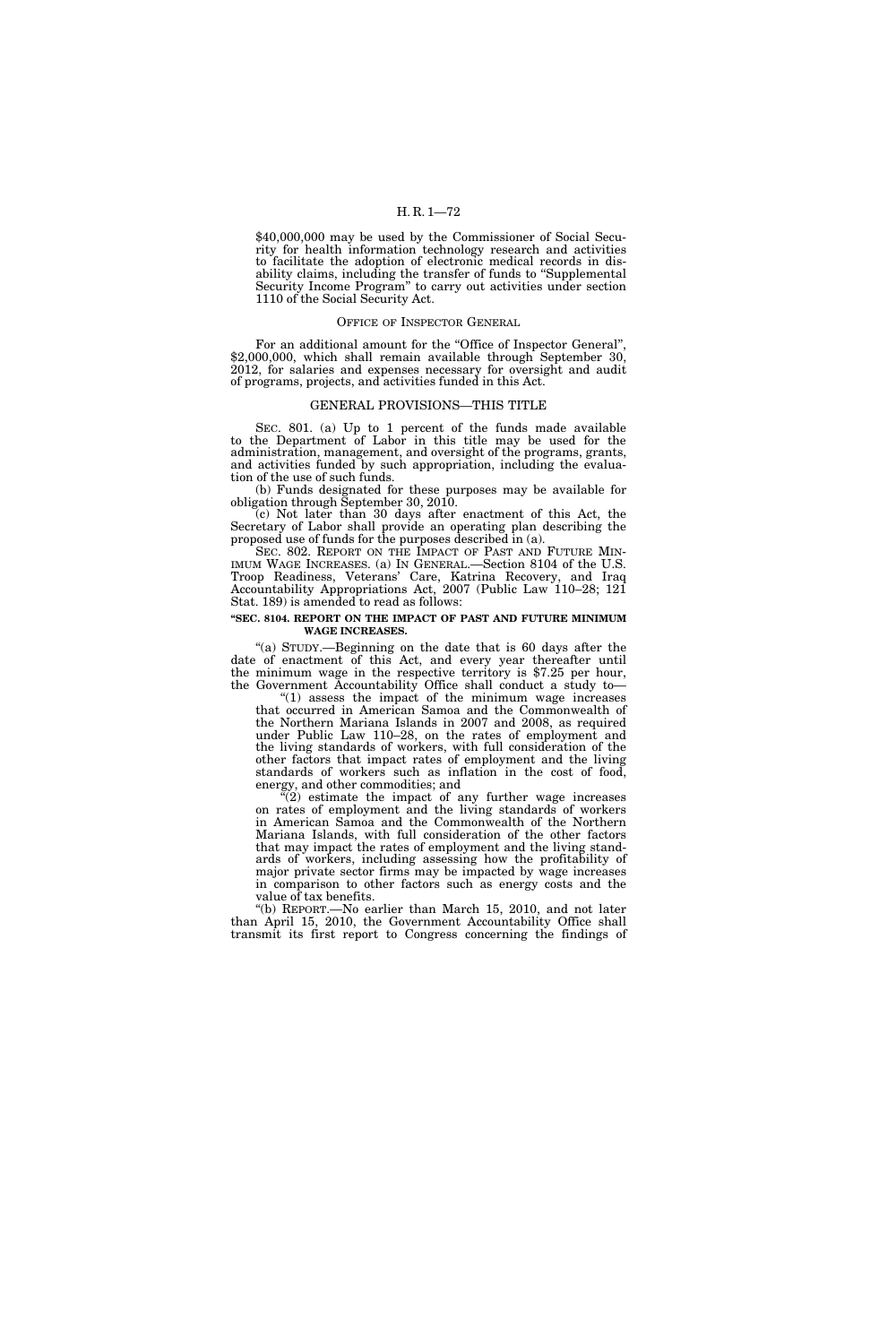the study required under subsection (a). The Government Accountability Office shall transmit any subsequent reports to Congress concerning the findings of a study required by subsection (a) between March 15 and April 15 of each year.

''(c) ECONOMIC INFORMATION.—To provide sufficient economic data for the conduct of the study under subsection (a) the Bureau of the Census of the Department of Commerce shall include and separately report on American Samoa, the Commonwealth of the Northern Mariana Islands, Guam, and the Virgin Islands in its County Business Patterns data with the same regularity and to the same extent as each Bureau collects and reports such data for the 50 States. In the event that the inclusion of American Samoa, the Commonwealth of the Northern Mariana Islands, Guam, and the Virgin Islands in such surveys and data compilations requires time to structure and implement, the Bureau of the Census shall in the interim annually report the best available data that can feasibly be secured with respect to such territories. Such interim report shall describe the steps the Bureau will take to improve future data collection in the territories to achieve comparability with the data collected in the United States. The Bureau of the Census, together with the Department of the Interior, shall coordinate their efforts to achieve such improvements.''.

(b) EFFECTIVE DATE.—The amendment made by this section shall take effect on the date of enactment of this Act.

SEC. 803. ELIGIBLE EMPLOYEES IN THE RECREATIONAL MARINE INDUSTRY. Section 2(3)(F) of the Longshore and Harbor Workers' Compensation Act  $(33 \text{ U.S.C. } 902(3)(\text{F}))$  is amended—

(1) by striking '', repair or dismantle''; and

(2) by striking the semicolon and inserting '', or individuals employed to repair any recreational vessel, or to dismantle any part of a recreational vessel in connection with the repair of such vessel;''.

SEC. 804. FEDERAL COORDINATING COUNCIL FOR COMPARATIVE EFFECTIVENESS RESEARCH. (a) ESTABLISHMENT.—There is hereby established a Federal Coordinating Council for Comparative Effectiveness Research (in this section referred to as the "Council").

(b) PURPOSE.—The Council shall foster optimum coordination of comparative effectiveness and related health services research conducted or supported by relevant Federal departments and agencies, with the goal of reducing duplicative efforts and encouraging coordinated and complementary use of resources.

(c) DUTIES.—The Council shall—

(1) assist the offices and agencies of the Federal Government, including the Departments of Health and Human Services, Veterans Affairs, and Defense, and other Federal departments or agencies, to coordinate the conduct or support of comparative effectiveness and related health services research; and

(2) advise the President and Congress on—

(A) strategies with respect to the infrastructure needs of comparative effectiveness research within the Federal Government; and

(B) organizational expenditures for comparative effectiveness research by relevant Federal departments and agencies.

(d) MEMBERSHIP.—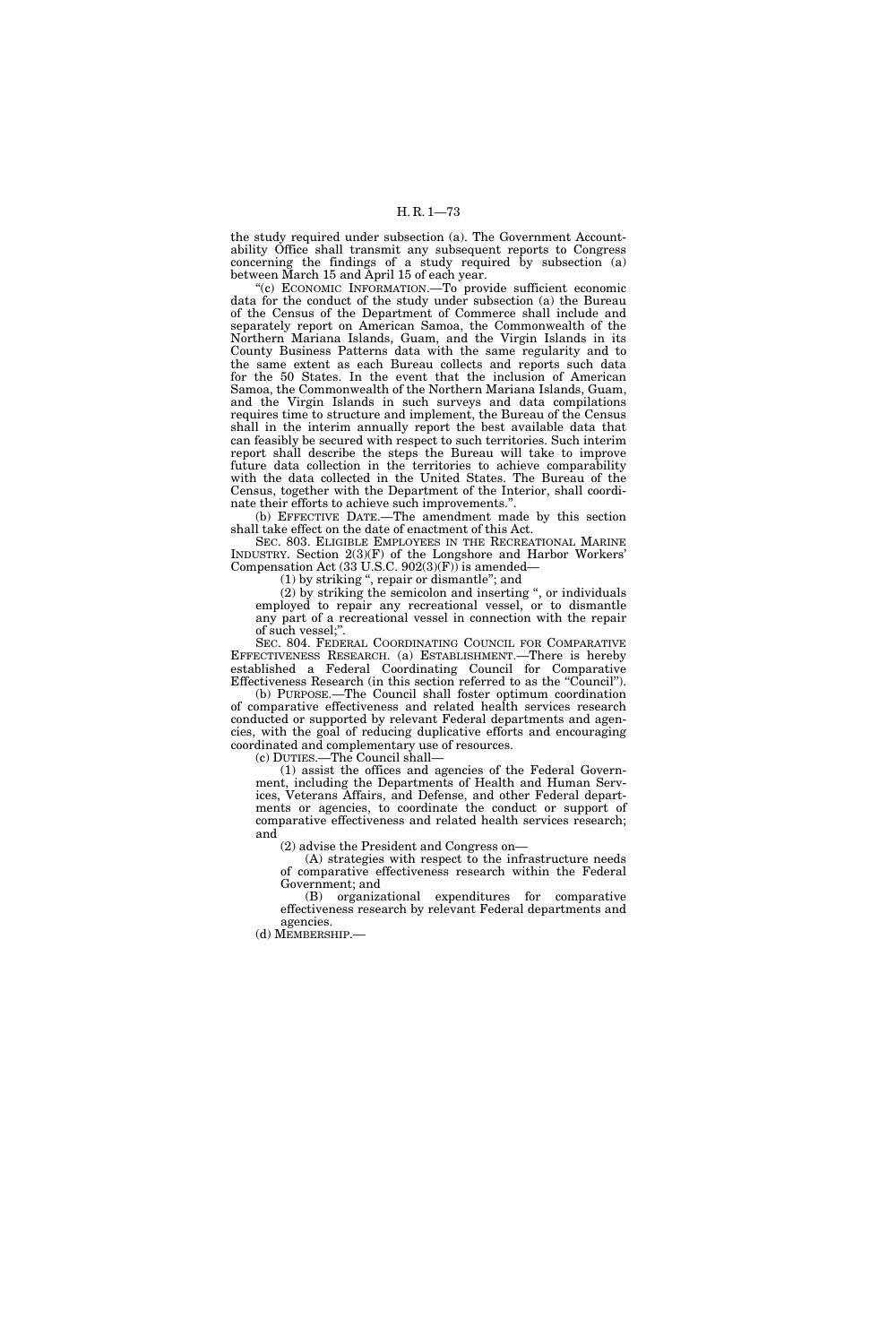(1) NUMBER AND APPOINTMENT.—The Council shall be composed of not more than 15 members, all of whom are senior Federal officers or employees with responsibility for healthrelated programs, appointed by the President, acting through the Secretary of Health and Human Services (in this section referred to as the ''Secretary''). Members shall first be appointed to the Council not later than 30 days after the date of the enactment of this Act.

(2) MEMBERS.—

(A) IN GENERAL.—The members of the Council shall include one senior officer or employee from each of the following agencies:

(i) The Agency for Healthcare Research and Quality.

(ii) The Centers for Medicare and Medicaid Services.

(iii) The National Institutes of Health.

(iv) The Office of the National Coordinator for Health Information Technology.

(v) The Food and Drug Administration.

(vi) The Veterans Health Administration within the Department of Veterans Affairs.

(vii) The office within the Department of Defense responsible for management of the Department of Defense Military Health Care System.

(B) QUALIFICATIONS.—At least half of the members of the Council shall be physicians or other experts with clinical expertise.

(3) CHAIRMAN; VICE CHAIRMAN.—The Secretary shall serve as Chairman of the Council and shall designate a member to serve as Vice Chairman.

(e) REPORTS.—

(1) INITIAL REPORT.—Not later than June 30, 2009, the Council shall submit to the President and the Congress a report containing information describing current Federal activities on comparative effectiveness research and recommendations for such research conducted or supported from funds made available for allotment by the Secretary for comparative effectiveness research in this Act.

(2) ANNUAL REPORT.—The Council shall submit to the President and Congress an annual report regarding its activities and recommendations concerning the infrastructure needs, organizational expenditures and opportunities for better coordination of comparative effectiveness research by relevant Federal departments and agencies.

(f) STAFFING; SUPPORT.—From funds made available for allotment by the Secretary for comparative effectiveness research in this Act, the Secretary shall make available not more than 1 percent to the Council for staff and administrative support.

(g) RULES OF CONSTRUCTION.—

(1) COVERAGE.—Nothing in this section shall be construed to permit the Council to mandate coverage, reimbursement, or other policies for any public or private payer.

(2) REPORTS AND RECOMMENDATIONS.—None of the reports submitted under this section or recommendations made by the Council shall be construed as mandates or clinical guidelines for payment, coverage, or treatment.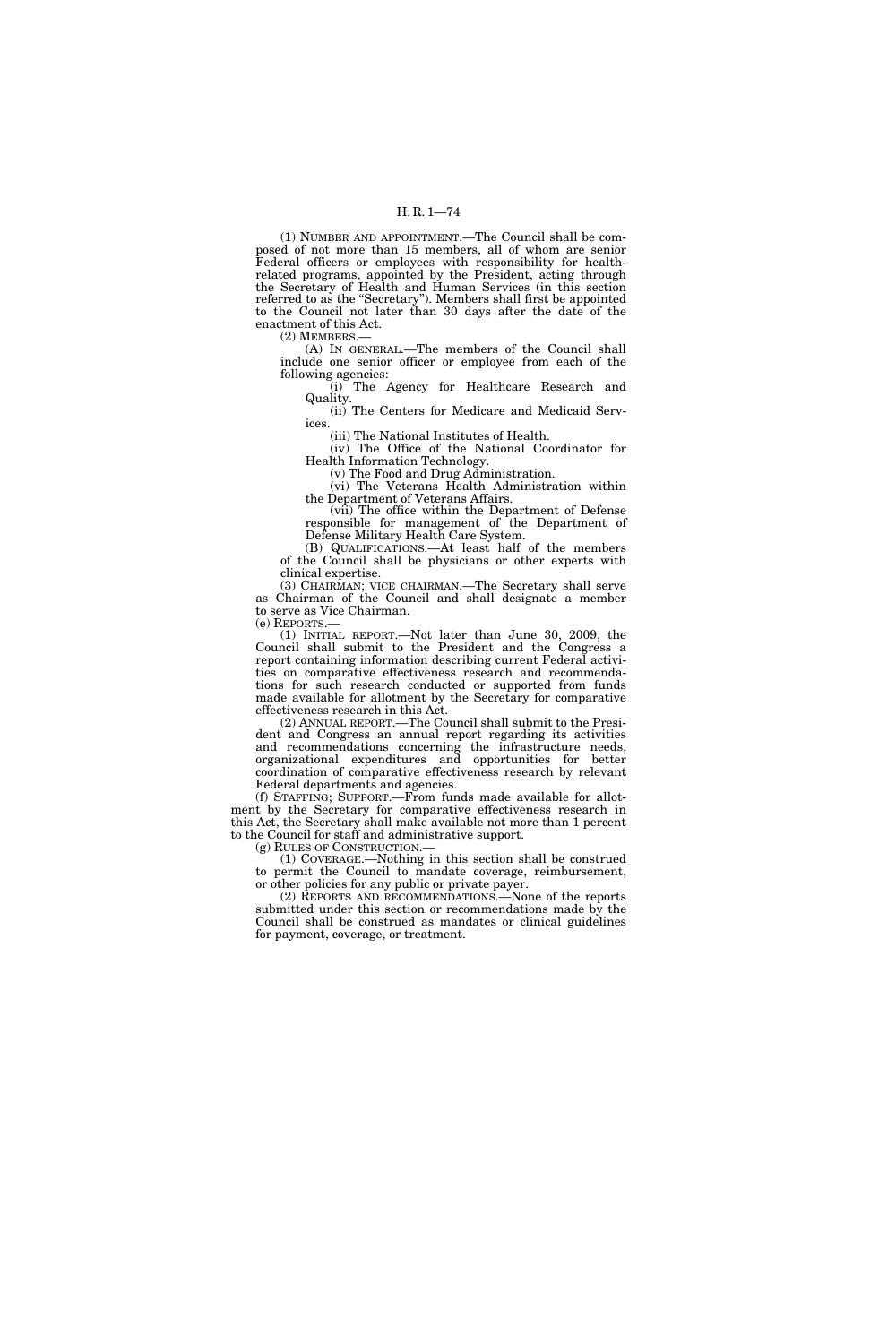SEC. 805. GRANTS FOR IMPACT AID CONSTRUCTION. (a) RESERVA-TION FOR MANAGEMENT AND OVERSIGHT.—From the funds appropriated to carry out this section, the Secretary may reserve up to 1 percent for management and oversight of the activities carried out with those funds.

(b) CONSTRUCTION PAYMENTS.—

(1) FORMULA GRANTS.—(A) IN GENERAL.—From 40 percent of the amount not reserved under subsection (a), the Secretary shall make payments in accordance with section 8007(a) of the Elementary and Secondary Education Act of 1965 (20 U.S.C. 7707(a)), except that the amount of such payments shall be determined in accordance with subparagraph (B).

(B) AMOUNT OF PAYMENTS.—The Secretary shall make a payment to each local educational agency eligible for a payment under section 8007(a) of the Elementary and Secondary Education Act of 1965 (20 U.S.C. 7707(a)) in an amount that bears the same relationship to the funds made available under subparagraph (A) as the number of children determined under subparagraphs (B), (C), and (D)(i) of section 8003(a)(1) of the Elementary and Secondary Education Act of 1965 (20 U.S.C. 7703(a)(1)(B), (C), and (D)(i)) who were in average daily attendance in the local educational agency for the most recent year for which such information is available bears to the number of such children in all the local educational agencies eligible for a payment under section 8007(a) of the Elementary and Secondary Education Act of 1965 (20 U.S.C. 7707(a)).

(2) COMPETITIVE GRANTS.—From 60 percent of the amount not reserved under subsection (a), the Secretary—

(A) shall award emergency grants in accordance with section 8007(b) of the Elementary and Secondary Education Act of 1965 (20 U.S.C. 7707(b)) to eligible local educational agencies to enable the agencies to carry out emergency repairs of school facilities; and

(B) may award modernization grants in accordance with section 8007(b) of the Elementary and Secondary Education Act of 1965 (20 U.S.C. 7707(b)) to eligible local educational agencies to enable the agencies to carry out the modernization of school facilities.

(3) PROVISIONS NOT TO APPLY.—Paragraphs (2), (3), (4),  $(5)(A)(i)$ , and  $(5)(A)(vi)$  of section 8007(b) of the Elementary and Secondary Education Act of 1965 (20 U.S.C. 7707(b)(2),  $(3)$ ,  $(4)$ ,  $(5)(A)(i)$ , and  $(5)(A)(vi)$  shall not apply to grants made under paragraph (2).

 $(4)$  ELIGIBILITY.—A local educational agency is eligible to receive a grant under paragraph (2) if the local educational agency—

(A) was eligible to receive a payment under section 8002 or 8003 of the Elementary and Secondary Education Act of 1965 (20 U.S.C. 7702 and 7703) for fiscal year 2008; and  $(B)$  has

(i) a total taxable assessed value of real property that may be taxed for school purposes of less than \$100,000,000; or

(ii) an assessed value of real property per student that may be taxed for school purposes that is less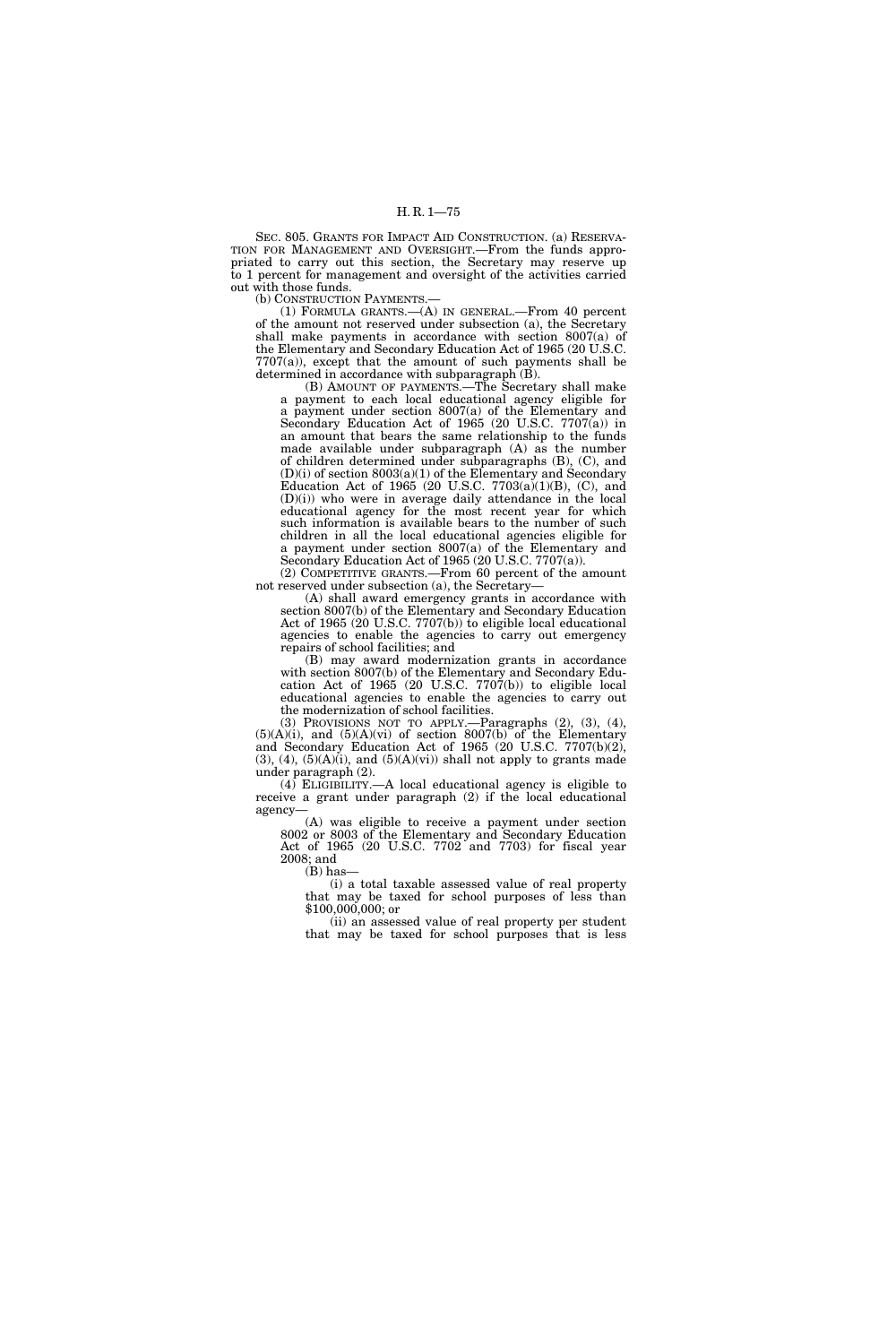than the average of the assessed value of real property per student that may be taxed for school purposes in the State in which the local educational agency is located.

(5) CRITERIA FOR GRANTS.—In awarding grants under paragraph (2), the Secretary shall consider the following criteria:

(A) Whether the facility poses a health or safety threat to students and school personnel, including noncompliance with building codes and inaccessibility for persons with disabilities, or whether the existing building capacity meets the needs of the current enrollment and supports the provision of comprehensive educational services to meet current standards in the State in which the local educational agency is located.

(B) The extent to which the new design and proposed construction utilize energy efficient and recyclable materials.

(C) The extent to which the new design and proposed construction utilizes non-traditional or alternative building methods to expedite construction and project completion and maximize cost efficiency.

(D) The feasibility of project completion within 24 months from award.

(E) The availability of other resources for the proposed project.

SEC. 806. MANDATORY PELL GRANTS. Section 401(b)(9)(A) of the Higher Education Act of 1965 (20 U.S.C.  $1070a(b)(9)(A)$ ) is amended—

 $(1)$  in clause (ii), by striking "\$2,090,000,000" and inserting ''\$2,733,000,000''; and

 $(2)$  in clause (iii), by striking "\$3,030,000,000" and inserting ''\$3,861,000,000''.

SEC. 807. (a) IN GENERAL.—Notwithstanding any other provision of law, and in order to begin expenditures and activities under this Act as quickly as possible consistent with prudent management, the Secretary of Education may—

(1) award fiscal year 2009 funds to States and local educational agencies on the basis of eligibility determinations made for the award of fiscal year 2008 funds; and

(2) require States to make prompt allocations to local educational agencies.

(b) INTEREST NOT TO ACCRUE.—Notwithstanding sections 3335 and 6503 of title 31, United States Code, or any other provision of law, the United States shall not be liable to any State or other entity for any interest or fee with respect to any funds under this Act that are allocated by the Secretary of Education to the State or other entity within 30 days of the date on which they are available for obligation.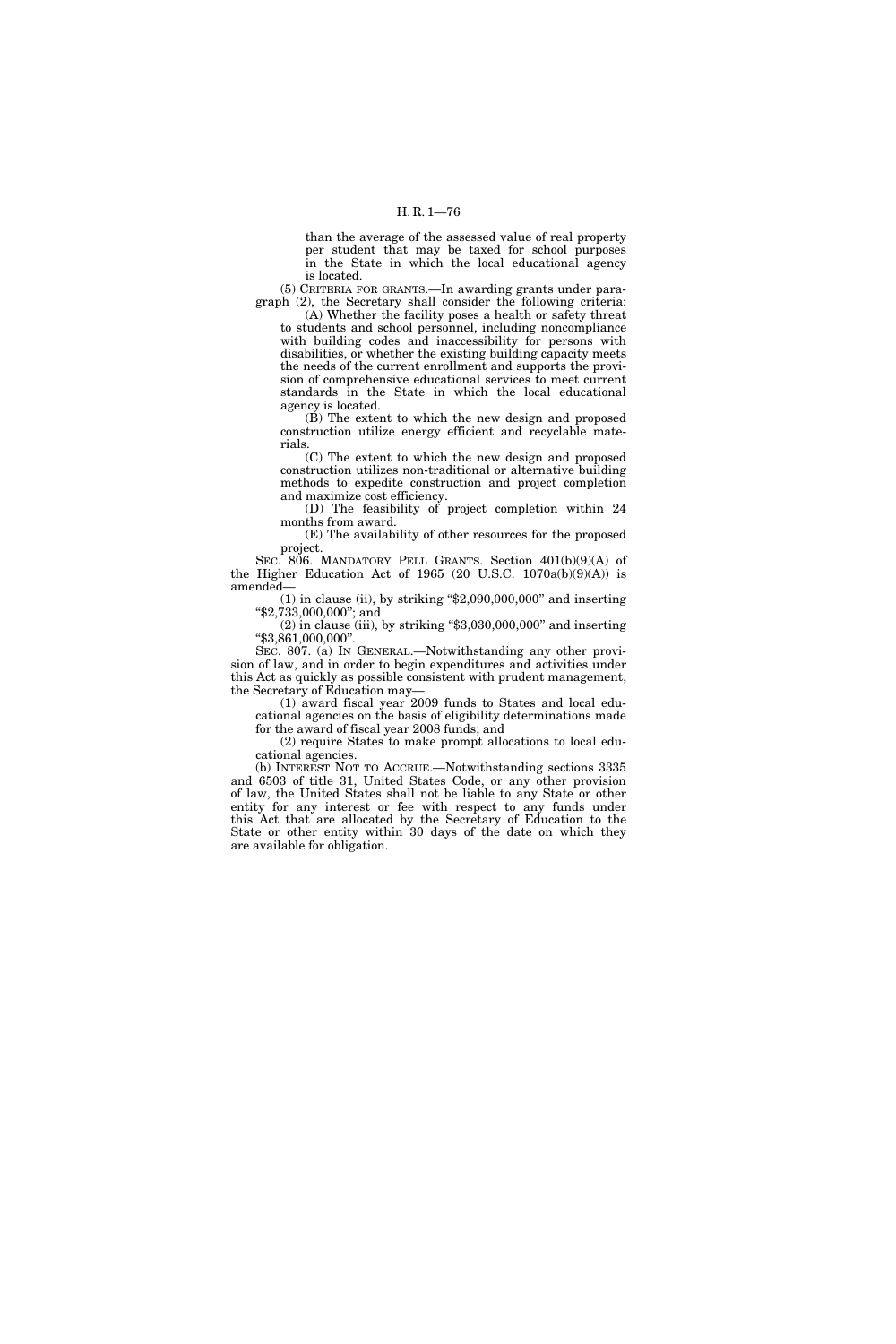# TITLE IX—LEGISLATIVE BRANCH

# GOVERNMENT ACCOUNTABILITY OFFICE

#### SALARIES AND EXPENSES

For an additional amount for "Salaries and Expenses" of the Government Accountability Office, \$25,000,000, to remain available until September 30, 2010.

### GENERAL PROVISIONS—THIS TITLE

SEC. 901. GOVERNMENT ACCOUNTABILITY OFFICE REVIEWS AND REPORTS. (a) REVIEWS AND REPORTS.—

(1) IN GENERAL.—The Comptroller General shall conduct bimonthly reviews and prepare reports on such reviews on the use by selected States and localities of funds made available in this Act. Such reports, along with any audits conducted by the Comptroller General of such funds, shall be posted on the Internet and linked to the website established under this Act by the Recovery Accountability and Transparency Board.

(2) REDACTIONS.—Any portion of a report or audit under this subsection may be redacted when made publicly available, if that portion would disclose information that is not subject to disclosure under section 552 of title 5, United States Code (commonly known as the Freedom of Information Act).

(b) EXAMINATION OF RECORDS.—The Comptroller General may examine any records related to obligations and use by any Federal, State, or local government agency of funds made available in this Act.

SEC. 902. ACCESS OF GOVERNMENT ACCOUNTABILITY OFFICE. (a) ACCESS.—Each contract awarded using funds made available in this Act shall provide that the Comptroller General and his representatives are authorized—

(1) to examine any records of the contractor or any of its subcontractors, or any State or local agency administering such contract, that directly pertain to, and involve transactions relating to, the contract or subcontract; and

(2) to interview any officer or employee of the contractor or any of its subcontractors, or of any State or local government agency administering the contract, regarding such transactions. (b) RELATIONSHIP TO EXISTING AUTHORITY.—Nothing in this

section shall be interpreted to limit or restrict in any way any existing authority of the Comptroller General.

### TITLE X—MILITARY CONSTRUCTION AND VETERANS AFFAIRS

# DEPARTMENT OF DEFENSE

### MILITARY CONSTRUCTION, ARMY

For an additional amount for ''Military Construction, Army'', \$180,000,000, to remain available until September 30, 2013: *Provided*, That notwithstanding any other provision of law, such funds may be obligated and expended to carry out planning and design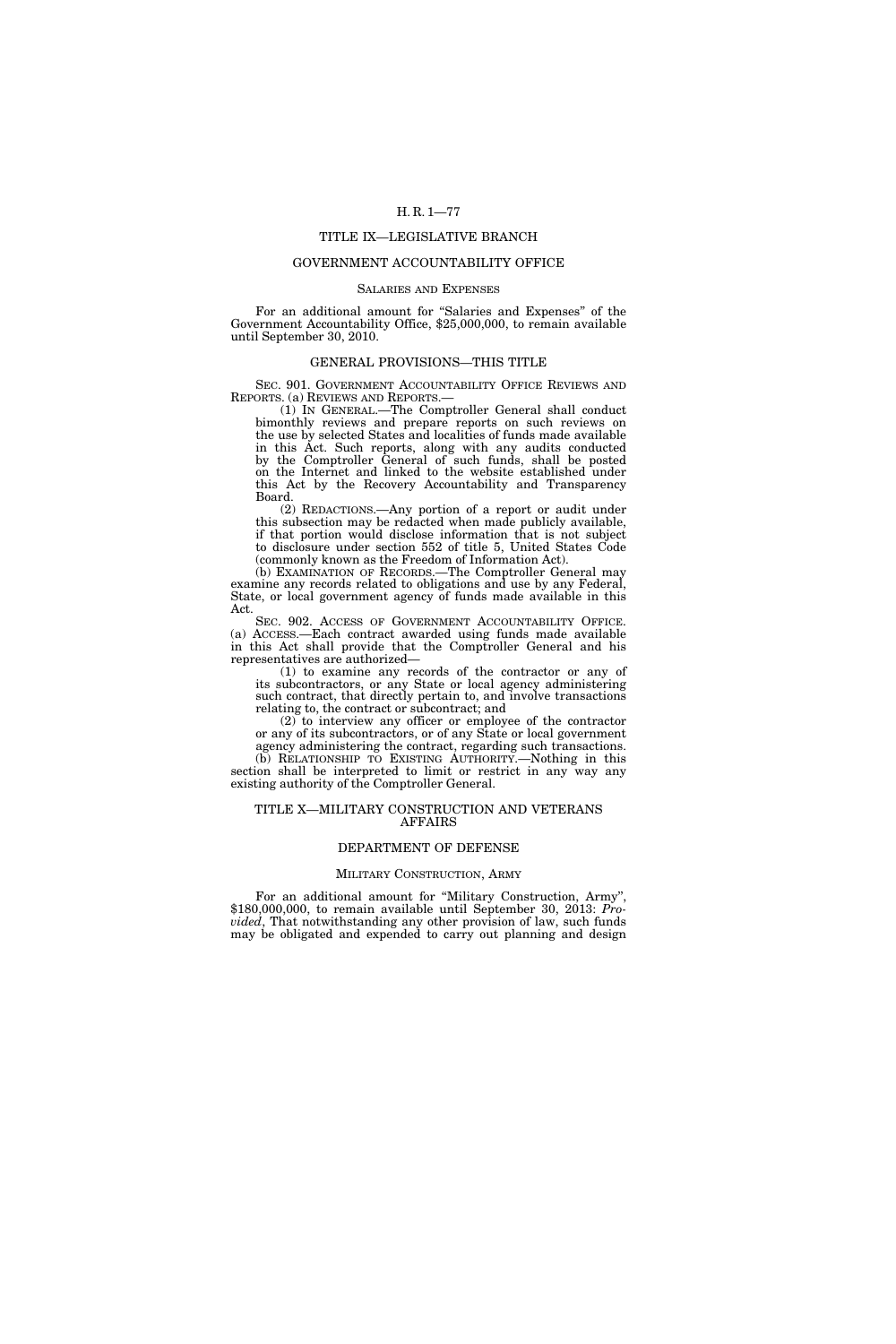and military construction projects in the United States not otherwise authorized by law: *Provided further*, That of the amount provided under this heading, \$80,000,000 shall be for child development centers, and \$100,000,000 shall be for warrior transition complexes: *Provided further*, That not later than 30 days after the date of enactment of this Act, the Secretary of Defense shall submit to the Committees on Appropriations of both Houses of Congress an expenditure plan for funds provided under this heading.

#### MILITARY CONSTRUCTION, NAVY AND MARINE CORPS

For an additional amount for ''Military Construction, Navy and Marine Corps'', \$280,000,000, to remain available until September 30, 2013: *Provided*, That notwithstanding any other provision of law, such funds may be obligated and expended to carry out planning and design and military construction projects in the United States not otherwise authorized by law: *Provided further*, That of the amount provided under this heading, \$100,000,000 shall be for troop housing, \$80,000,000 shall be for child development centers, and \$100,000,000 shall be for energy conservation and alternative energy projects: *Provided further*, That not later than 30 days after the date of enactment of this Act, the Secretary of Defense shall submit to the Committees on Appropriations of both Houses of Congress an expenditure plan for funds provided under this heading.

### MILITARY CONSTRUCTION, AIR FORCE

For an additional amount for ''Military Construction, Air Force'', \$180,000,000, to remain available until September 30, 2013: *Provided*, That notwithstanding any other provision of law, such funds may be obligated and expended to carry out planning and design and military construction projects in the United States not otherwise authorized by law: *Provided further*, That of the amount provided under this heading, \$100,000,000 shall be for troop housing and \$80,000,000 shall be for child development centers: *Provided further*, That not later than 30 days after the date of enactment of this Act, the Secretary of Defense shall submit to the Committees on Appropriations of both Houses of Congress an expenditure plan for funds provided under this heading.

#### MILITARY CONSTRUCTION, DEFENSE-WIDE

For an additional amount for ''Military Construction, Defense-Wide'', \$1,450,000,000, to remain available until September 30, 2013: *Provided,* That notwithstanding any other provision of law, such funds may be obligated and expended to carry out planning and design and military construction projects in the United States not otherwise authorized by law: *Provided further,* That of the amount provided under this heading, \$1,330,000,000 shall be for the construction of hospitals and \$120,000,000 shall be for the Energy Conservation Investment Program: *Provided further,* That not later than 30 days after the date of enactment of this Act, the Secretary of Defense shall submit to the Committees on Appropriations of both Houses of Congress an expenditure plan for funds provided under this heading.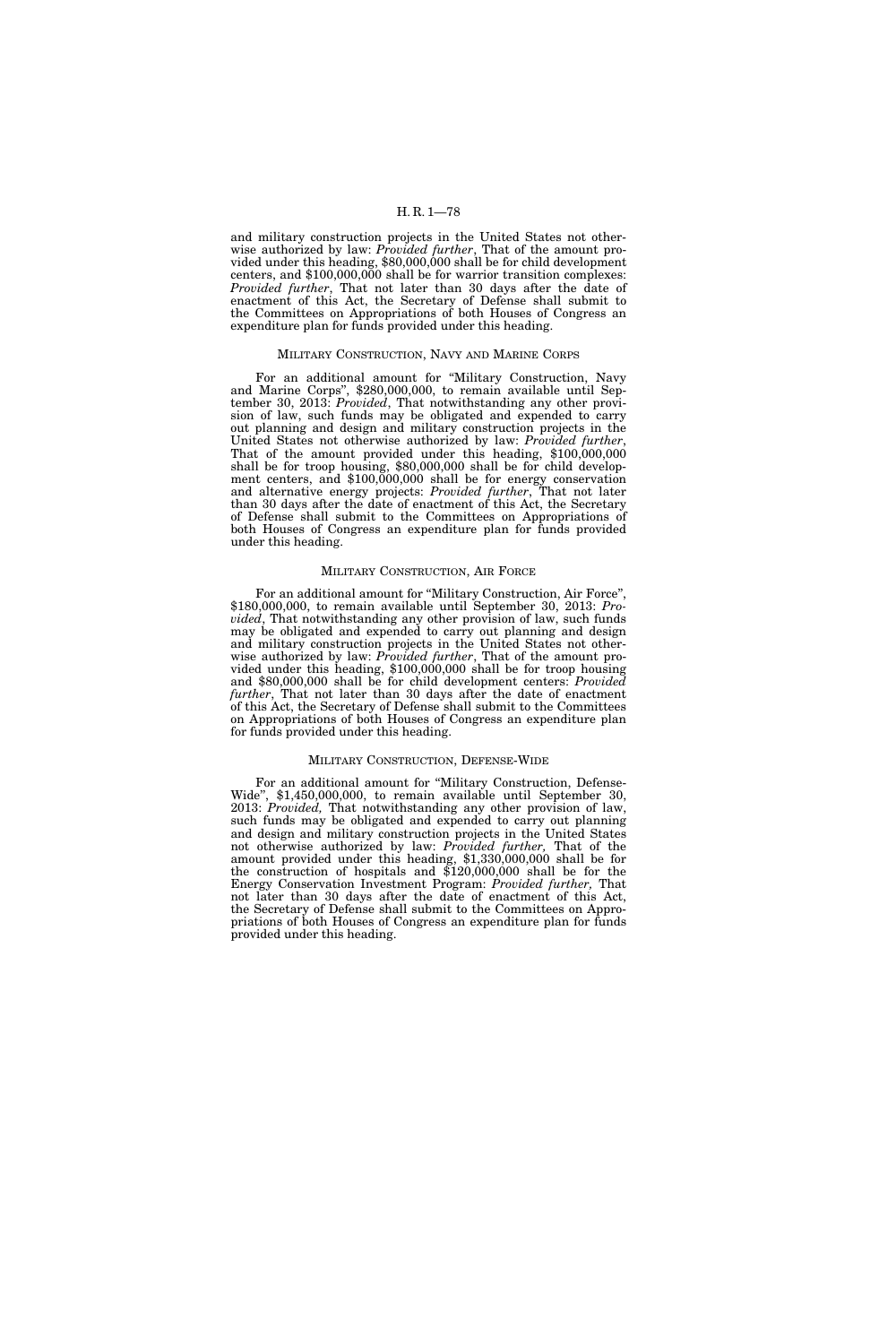### MILITARY CONSTRUCTION, ARMY NATIONAL GUARD

For an additional amount for ''Military Construction, Army National Guard'', \$50,000,000, to remain available until September 30, 2013: *Provided*, That notwithstanding any other provision of law, such funds may be obligated and expended to carry out planning and design and military construction projects in the United States not otherwise authorized by law: *Provided further*, That not later than 30 days after the date of enactment of this Act, the Secretary of Defense, in consultation with the Director of the Army National Guard, shall submit to the Committees on Appropriations of both Houses of Congress an expenditure plan for funds provided under this heading.

#### MILITARY CONSTRUCTION, AIR NATIONAL GUARD

For an additional amount for ''Military Construction, Air National Guard'', \$50,000,000, to remain available until September 30, 2013: *Provided*, That notwithstanding any other provision of law, such funds may be obligated and expended to carry out planning and design and military construction projects in the United States not otherwise authorized by law: *Provided further*, That not later than 30 days after the date of enactment of this Act, the Secretary of Defense, in consultation with the Director of the Air National Guard, shall submit to the Committees on Appropriations of both Houses of Congress an expenditure plan for funds provided under this heading.

### FAMILY HOUSING CONSTRUCTION, ARMY

For an additional amount for "Family Housing Construction, Army'', \$34,507,000, to remain available until September 30, 2013: *Provided,* That notwithstanding any other provision of law, such funds may be obligated and expended to carry out planning and design and military construction projects in the United States not otherwise authorized by law: *Provided further,* That within 30 days of enactment of this Act, the Secretary of Defense shall submit to the Committees on Appropriations of both Houses of Congress an expenditure plan for funds provided under this heading.

#### FAMILY HOUSING OPERATION AND MAINTENANCE, ARMY

For an additional amount for "Family Housing Operation and Maintenance, Army'', \$3,932,000: *Provided,* That notwithstanding any other provision of law, such funds may be obligated and expended for maintenance and repair and minor construction projects in the United States not otherwise authorized by law.

#### FAMILY HOUSING CONSTRUCTION, AIR FORCE

For an additional amount for "Family Housing Construction, Air Force'', \$80,100,000, to remain available until September 30, 2013: *Provided,* That notwithstanding any other provision of law, such funds may be obligated and expended to carry out planning and design and military construction projects in the United States not otherwise authorized by law: *Provided further,* That within 30 days of enactment of this Act, the Secretary of Defense shall submit to the Committees on Appropriations of both Houses of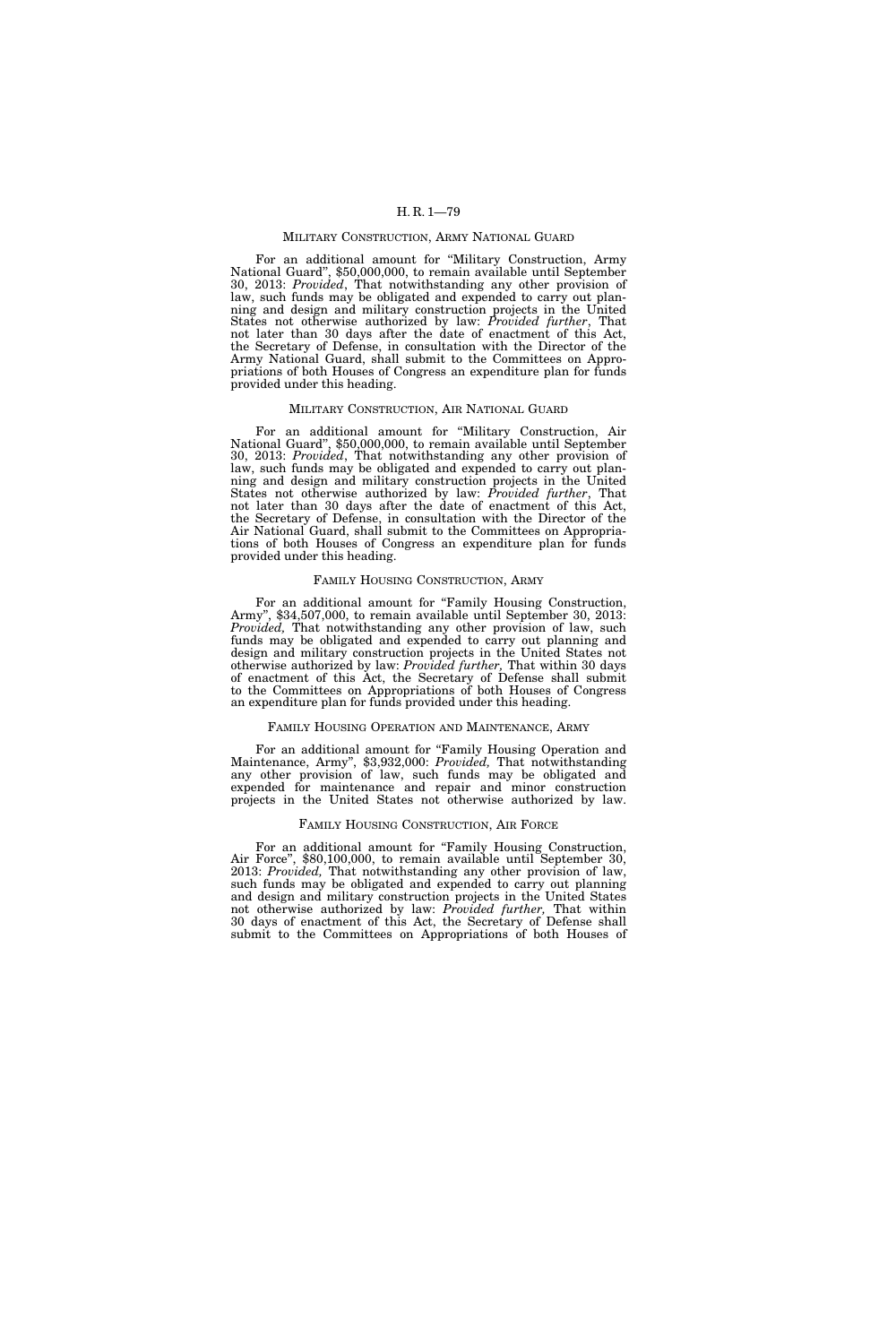Congress an expenditure plan for funds provided under this heading.

## FAMILY HOUSING OPERATION AND MAINTENANCE, AIR FORCE

For an additional amount for "Family Housing Operation and Maintenance, Air Force", \$16,461,000: *Provided*, That notwithstanding any other provision of law, such funds may be obligated and expended for maintenance and repair and minor construction projects in the United States not otherwise authorized by law.

#### HOMEOWNERS ASSISTANCE FUND

For an additional amount for "Homeowners Assistance Fund", established by section 1013 of the Demonstration Cities and Metropolitan Development Act of 1966, as amended (42 U.S.C. 3374), \$555,000,000, to remain available until expended: *Provided,* That the Secretary of Defense shall submit quarterly reports to the Committees on Appropriations of both Houses of Congress on the expenditure of funds made available under this heading in this or any other Act.

# ADMINISTRATIVE PROVISION

SEC. 1001. (a) TEMPORARY EXPANSION OF HOMEOWNERS ASSIST- ANCE PROGRAM TO RESPOND TO MORTGAGE FORECLOSURE AND CREDIT CRISIS. Section 1013 of the Demonstration Cities and Metropolitan Development Act of 1966 (42 U.S.C. 3374) is amended—  $(1)$  in subsection  $(a)$ 

(A) by redesignating paragraphs (1), (2), and (3) as clauses (i), (ii), and (iii), respectively, and indenting such subparagraphs, as so redesignated, 6 ems from the left margin;

(B) by striking ''Notwithstanding any other provision of law'' and inserting the following:

"(1) ACQUISITION OF PROPERTY AT OR NEAR MILITARY INSTALLATIONS THAT HAVE BEEN ORDERED TO BE CLOSED. INSTALLATIONS THAT HAVE BEEN ORDERED TO BE CLOSED.— Notwithstanding any other provision of law'';

(C) by striking ''if he determines'' and inserting ''if— ''(A) the Secretary determines—'';

(D) in clause (iii), as redesignated by subparagraph

(A), by striking the period at the end and inserting ''; or''; and

(E) by adding at the end the following: ''(B) the Secretary determines—

''(i) that the conditions in clauses (i) and (ii) of subparagraph (A) have been met;

"(ii) that the closing or realignment of the base or installation resulted from a realignment or closure carried out under the 2005 round of defense base closure and realignment under the Defense Base Closure and Realignment Act of 1990 (part XXIX of Public Law 101–510; 10 U.S.C. 2687 note);

"(iii) that the property was purchased by the owner before July 1, 2006;

"(iv) that the property was sold by the owner between July 1, 2006, and September 30, 2012, or an earlier end date designated by the Secretary;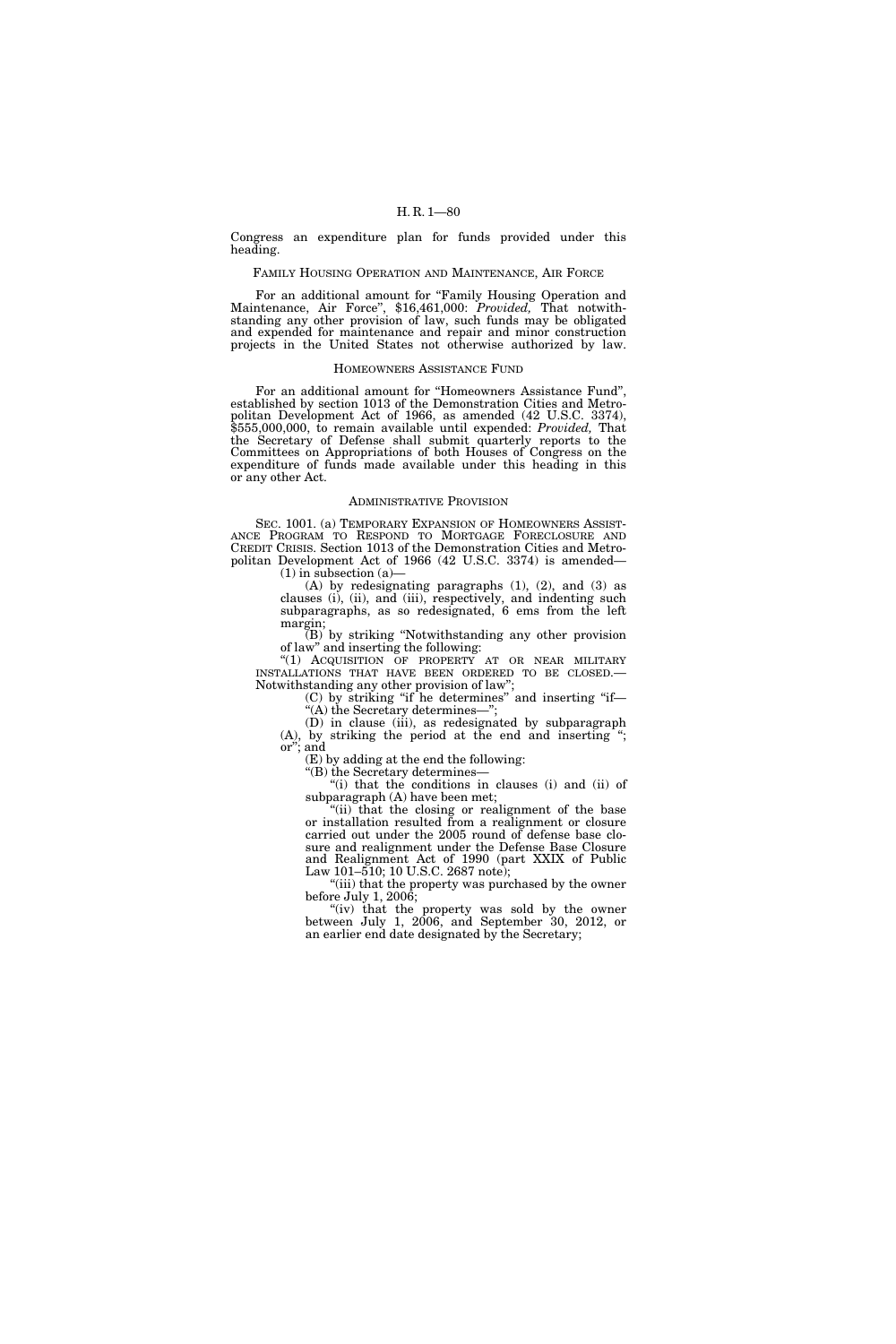$f'(v)$  that the property is the primary residence of the owner; and

"(vi) that the owner has not previously received benefit payments authorized under this subsection.

''(2) HOMEOWNER ASSISTANCE FOR WOUNDED MEMBERS OF THE ARMED FORCES, DEPARTMENT OF DEFENSE AND UNITED STATES COAST GUARD CIVILIAN EMPLOYEES, AND THEIR SPOUSES.—Notwithstanding any other provision of law, the Secretary of Defense is authorized to acquire title to, hold, manage, and dispose of, or, in lieu thereof, to reimburse for certain losses upon private sale of, or foreclosure against, any property improved with a one- or two-family dwelling which was at the time of the relevant wound, injury, or illness, the primary residence of—

''(A) any member of the Armed Forces in medical transition who—

"(i) incurred a wound, injury, or illness in the line of duty during a deployment in support of the Armed Forces;

"(ii) is disabled to a degree of 30 percent or more as a result of such wound, injury, or illness, as determined by the Secretary of Defense; and

"(iii) is reassigned in furtherance of medical treatment or rehabilitation, or due to medical retirement in connection with such disability;

''(B) any civilian employee of the Department of Defense or the United States Coast Guard who—

''(i) was wounded, injured, or became ill in the performance of his or her duties during a forward deployment occurring on or after September 11, 2001, in support of the Armed Forces; and

 $\tilde{f}$ (ii) is reassigned in furtherance of medical treatment, rehabilitation, or due to medical retirement resulting from the sustained disability; or

''(C) the spouse of a member of the Armed Forces or a civilian employee of the Department of Defense or the United States Coast Guard if—

''(i) the member or employee was killed in the line of duty or in the performance of his or her duties during a deployment on or after September 11, 2001, in support of the Armed Forces or died from a wound, injury, or illness incurred in the line of duty during such a deployment; and

''(ii) the spouse relocates from such residence within 2 years after the death of such member or employee.

''(3) TEMPORARY HOMEOWNER ASSISTANCE FOR MEMBERS OF FIED MORTGAGE CRISIS.—Notwithstanding any other provision of law, the Secretary of Defense is authorized to acquire title to, hold, manage, and dispose of, or, in lieu thereof, to reimburse for certain losses upon private sale of, or foreclosure against, any property improved with a one- or two-family dwelling situated at or near a military base or installation, if the Secretary determines—

"(A) that the owner is a member of the Armed Forces serving on permanent assignment;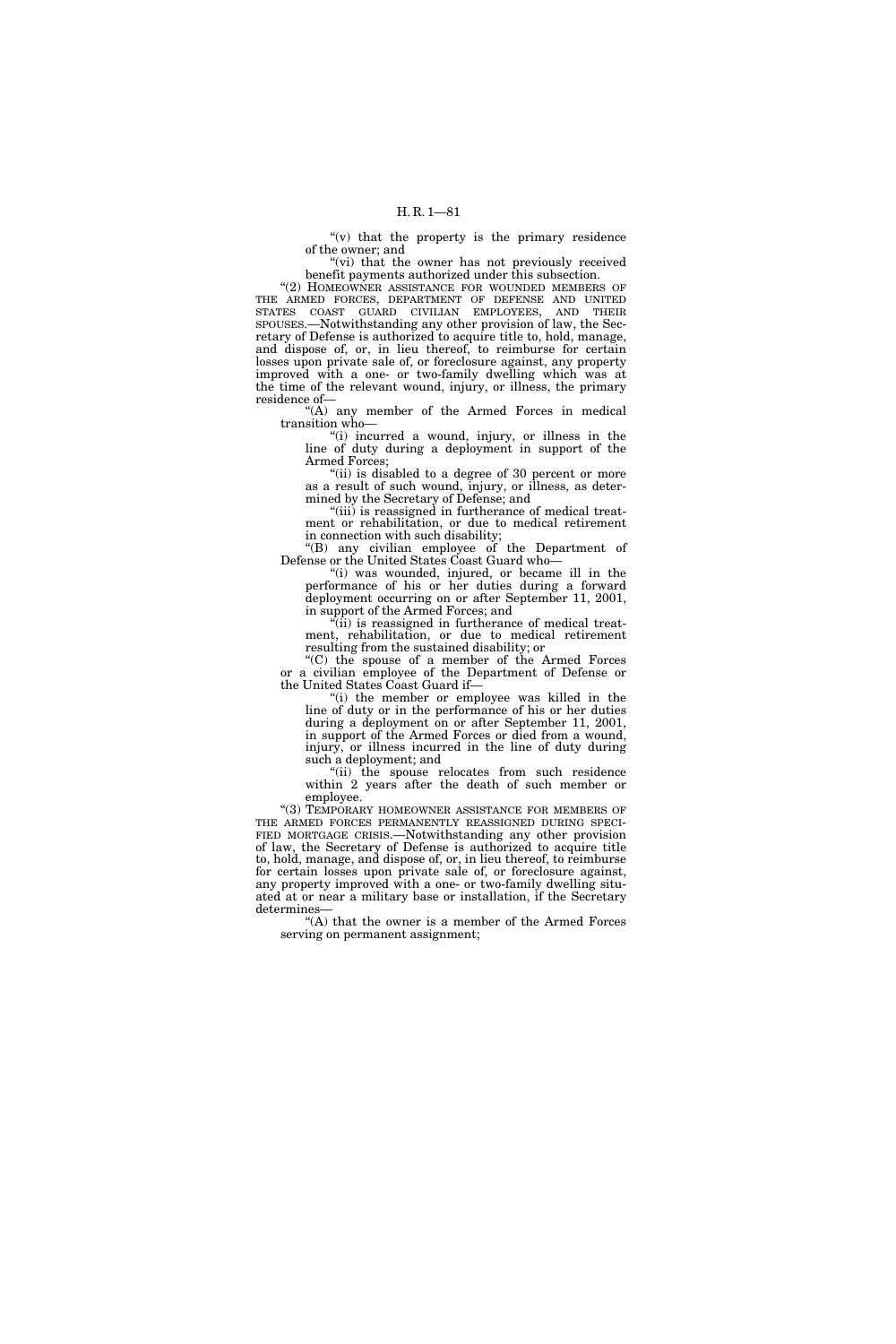''(B) that the owner is permanently reassigned by order of the United States Government to a duty station or home port outside a 50-mile radius of the base or installation;

''(C) that the reassignment was ordered between February 1, 2006, and September 30, 2012, or an earlier end date designated by the Secretary;

''(D) that the property was purchased by the owner before July 1, 2006;

''(E) that the property was sold by the owner between July 1, 2006, and September 30, 2012, or an earlier end date designated by the Secretary;

" $(F)$  that the property is the primary residence of the owner; and

''(G) that the owner has not previously received benefit payments authorized under this subsection.'';

(2) in subsection (b), by striking ''this section'' each place it appears and inserting "subsection  $(a)(1)$ ";  $(3)$  in subsection  $(c)$ 

(A) by striking "Such persons" and inserting the following:

''(1) HOMEOWNER ASSISTANCE RELATED TO CLOSED MILITARY INSTALLATIONS.—

''(A) IN GENERAL.—Such persons'';

(B) by striking ''set forth above shall elect either (1) to receive'' and inserting the following: ''set forth in subsection (a)(1) shall elect either-

"(i) to receive";

(C) by striking ''difference between (A) 95 per centum'' and all that follows through ''(B) the fair market value'' and inserting the following: ''difference between—

''(I) 95 per centum of the fair market value of their property (as such value is determined by the Secretary of Defense) prior to public announcement of intention to close all or part of the military base or installation; and

''(II) the fair market value'';

(D) by striking ''time of the sale, or (2) to receive'' and inserting the following: ''time of the sale; or

"(ii) to receive";

(E) by striking ''outstanding mortgages. The Secretary may also pay a person who elects to receive a cash payment under clause (1) of the preceding sentence an amount'' and inserting ''outstanding mortgages.

''(B) REIMBURSEMENT OF EXPENSES.—The Secretary may also pay a person who elects to receive a cash payment under subparagraph (A) an amount''; and

(F) by striking ''best interest of the Federal Government. Cash payment'' and inserting the following: ''best interest of the United States.

''(2) HOMEOWNER ASSISTANCE FOR WOUNDED INDIVIDUALS AND THEIR SPOUSES.—

''(A) IN GENERAL.—Persons eligible under the criteria set forth in subsection  $(a)(2)$  may elect either-

''(i) to receive a cash payment as compensation for losses which may be or have been sustained in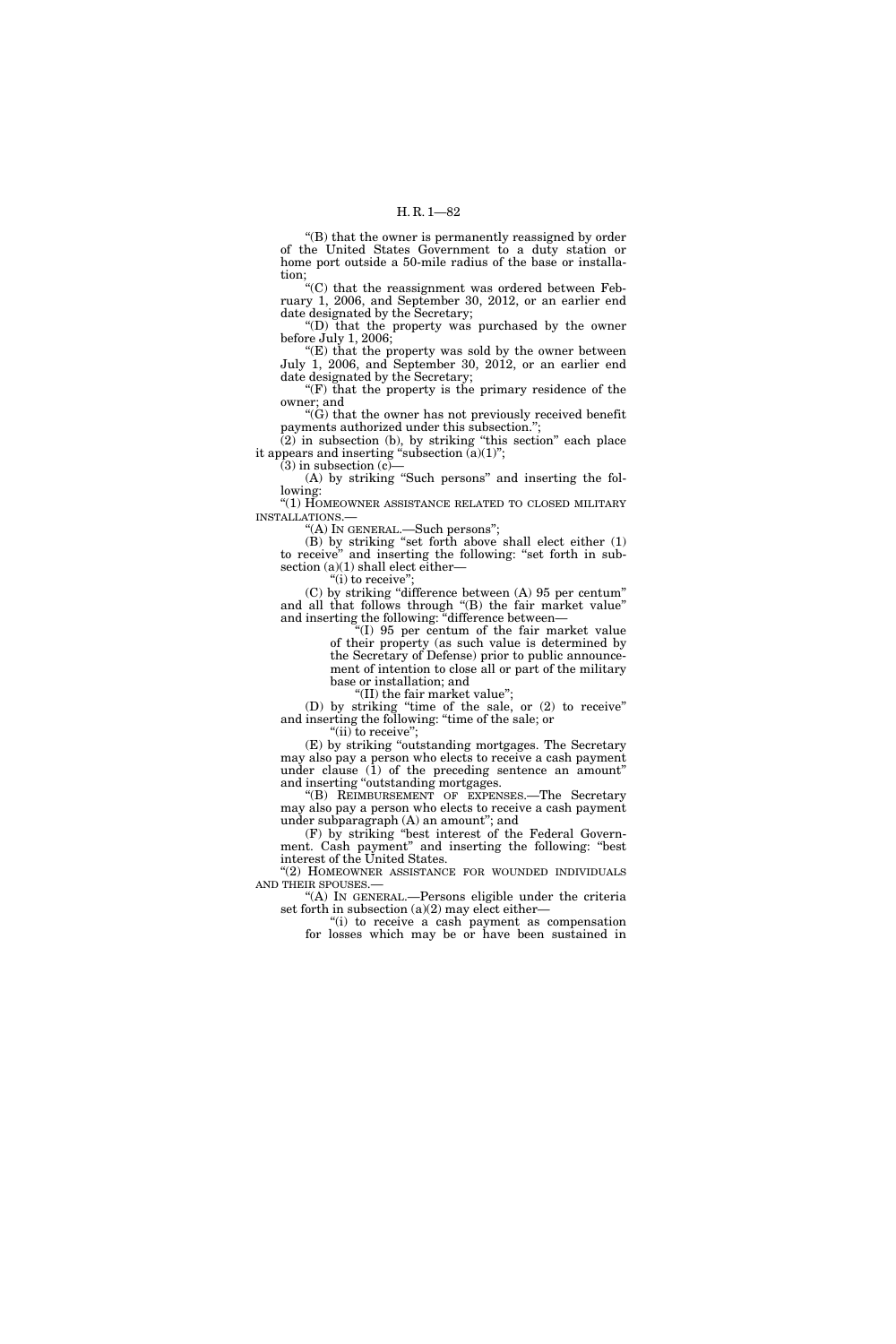a private sale, in an amount not to exceed the difference between—

''(I) 95 per centum of prior fair market value of their property (as such value is determined by the Secretary of Defense); and

''(II) the fair market value of such property (as such value is determined by the Secretary of Defense) at the time of sale; or

"(ii) to receive, as purchase price for their property an amount not to exceed 90 per centum of prior fair market value as such value is determined by the Secretary of Defense, or the amount of the outstanding mortgages.

''(B) DETERMINATION OF BENEFITS.—The Secretary may also pay a person who elects to receive a cash payment under subparagraph (A) an amount that the Secretary determines appropriate to reimburse the person for the costs incurred by the person in the sale of the property if the Secretary determines that such payment will benefit the person and is in the best interest of the United States.<br>
"(3) HOMEOWNER ASSISTANCE FOR PERMANENTLY

HOMEOWNER ASSISTANCE FOR PERMANENTLY REASSIGNED INDIVIDUALS.—

''(A) IN GENERAL.—Persons eligible under the criteria set forth in subsection  $(a)(3)$  may elect either-

''(i) to receive a cash payment as compensation for losses which may be or have been sustained in a private sale, in an amount not to exceed the difference between—

''(I) 95 per centum of prior fair market value of their property (as such value is determined by the Secretary of Defense); and

''(II) the fair market value of such property (as such value is determined by the Secretary of Defense) at the time of sale; or

"(ii) to receive, as purchase price for their property an amount not to exceed 90 per centum of prior fair market value as such value is determined by the Secretary of Defense, or the amount of the outstanding mortgages.

''(B) DETERMINATION OF BENEFITS.—The Secretary may also pay a person who elects to receive a cash payment under subparagraph (A) an amount that the Secretary determines appropriate to reimburse the person for the costs incurred by the person in the sale of the property if the Secretary determines that such payment will benefit the person and is in the best interest of the United States.

"(4) COMPENSATION AND LIMITATIONS RELATED TO FORE-CLOSURES AND ENCUMBRANCES.—Cash payment'';

(4) by striking subsection (g); (5) in subsection (1), by striking " $(a)(2)$ " and inserting

 $"(a)(1)(A)(ii)";$ (6) in subsection (m), by striking ''this section'' and inserting

"subsection  $(a)(1)$ ";

 $(7)$  in subsection  $(n)$ — (A) in paragraph (1), by striking ''this section'' and

inserting "subsection  $(a)(1)$ "; and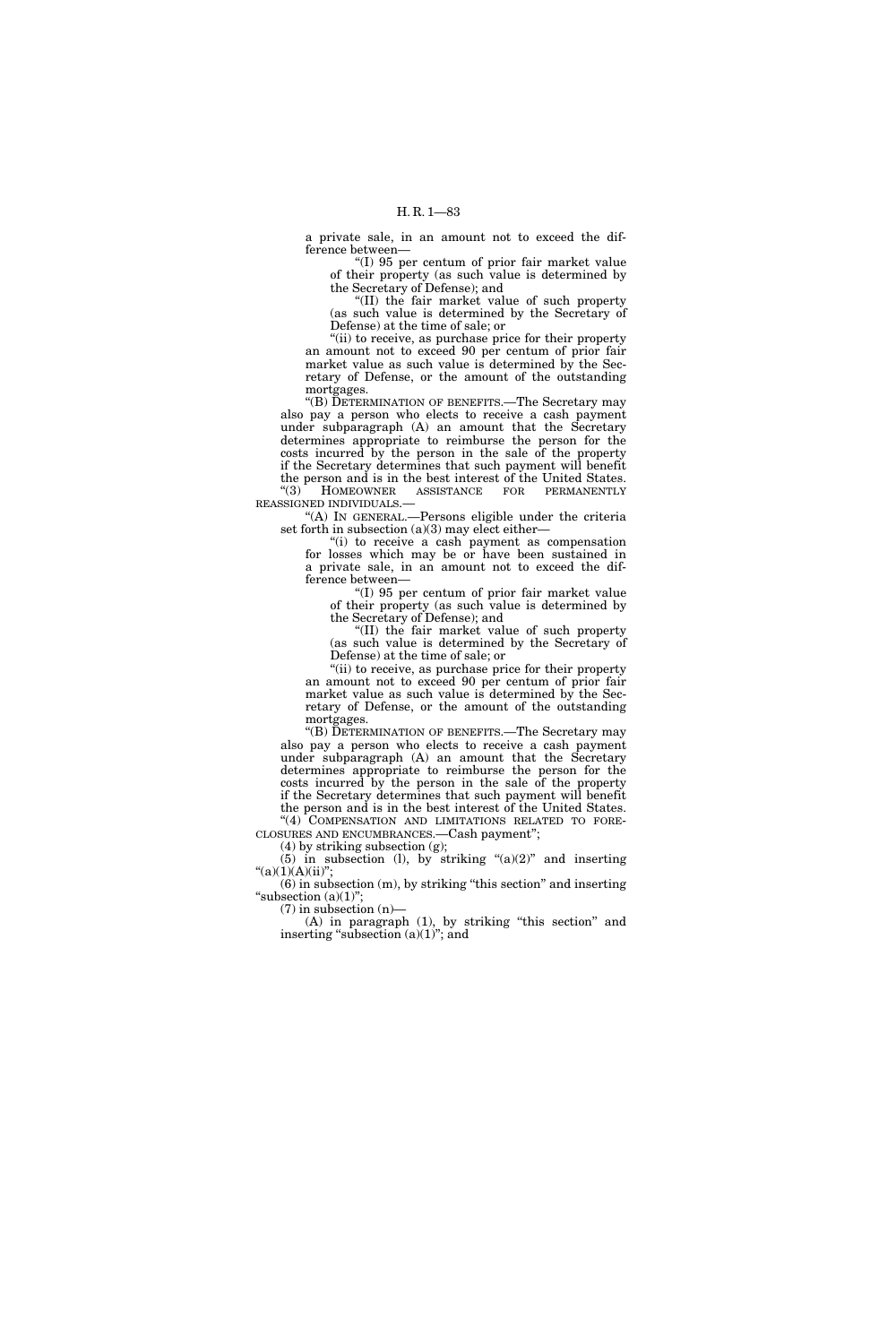(B) in paragraph (2), by striking ''this section'' and inserting "subsection  $(a)(1)$ ";  $(8)$  in subsection  $(0)$ 

(A) in paragraph (1), by striking ''this section'' and inserting "subsection  $(a)(1)$ ";

(B) in paragraph (2), by striking ''this section'' and inserting "subsection (a)(1)"; and

(C) by striking paragraph (4); and

(9) by adding at the end the following new subsection: ''(p) DEFINITIONS.—In this section:

" $(1)$  the term 'Armed Forces' has the meaning given the term 'armed forces' in section 101(a) of title 10, United States Code;

 $''(2)$  the term 'civilian employee' has the meaning given the term 'employee' in section 2105(a) of title 5, United States Code;

 $'(3)$  the term 'medical transition', in the case of a member of the Armed Forces, means a member who—

''(A) is in Medical Holdover status;

"(B) is in Active Duty Medical Extension status;

''(C) is in Medical Hold status; ''(D) is in a status pending an evaluation by a medical evaluation board;

"(E) has a complex medical need requiring six or more months of medical treatment; or

''(F) is assigned or attached to an Army Warrior Transition Unit, an Air Force Patient Squadron, a Navy Patient Multidisciplinary Care Team, or a Marine Patient Affairs Team/Wounded Warrior Regiment; and

"(4) the term 'nonappropriated fund instrumentality employee' means a civilian employee who—

''(A) is a citizen of the United States; and

''(B) is paid from nonappropriated funds of Army and Air Force Exchange Service, Navy Resale and Services Support Office, Marine Corps exchanges, or any other instrumentality of the United States under the jurisdiction of the Armed Forces which is conducted for the comfort, pleasure, contentment, or physical or mental improvement of members of the Armed Forces.''.

(b) CLERICAL AMENDMENT.—Such section is further amended in the section heading by inserting ''and certain property owned by members of the Armed Forces, Department of Defense and United States Coast Guard civilian employees, and surviving spouses" after "ordered to be closed".

(c) AUTHORITY TO USE APPROPRIATED FUNDS.—Notwithstanding subsection (i) of such section, amounts appropriated or otherwise made available by this title under the heading ''Homeowners Assistance Fund'' may be used for the Homeowners Assistance Fund established under such section.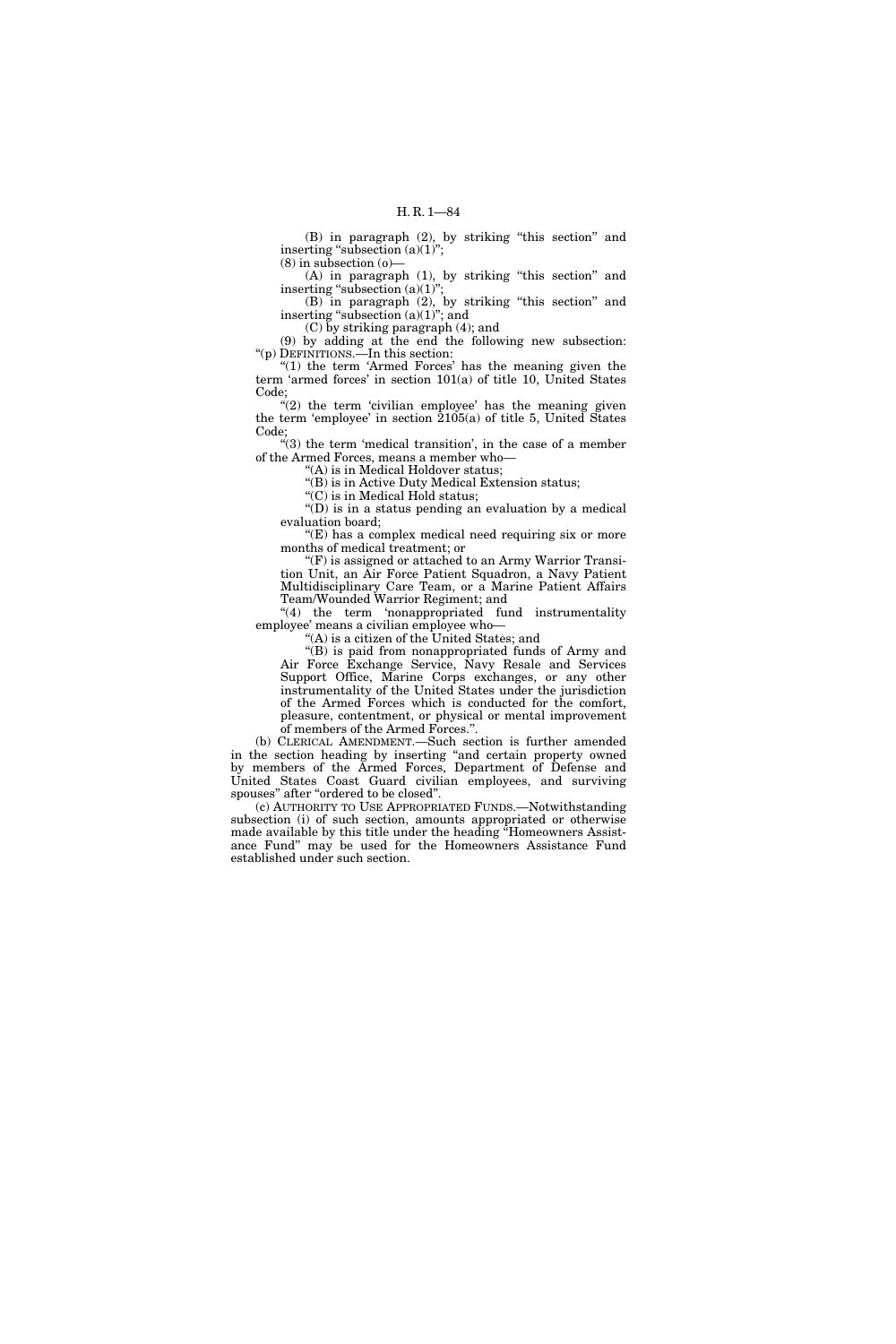# DEPARTMENT OF VETERANS AFFAIRS

# VETERANS HEALTH ADMINISTRATION

#### MEDICAL FACILITIES

For an additional amount for "Medical Facilities" for non-recurring maintenance, including energy projects, \$1,000,000,000, to remain available until September 30, 2010: *Provided*, That not later than 30 days after the date of enactment of this Act, the Secretary of Veterans Affairs shall submit to the Committees on Appropriations of both Houses of Congress an expenditure plan for funds provided under this heading.

#### NATIONAL CEMETERY ADMINISTRATION

For an additional amount for "National Cemetery Administration'' for monument and memorial repairs, including energy projects, \$50,000,000, to remain available until September 30, 2010: *Provided*, That not later than 30 days after the date of enactment of this Act, the Secretary of Veterans Affairs shall submit to the Committees on Appropriations of both Houses of Congress an expenditure plan for funds provided under this heading.

#### DEPARTMENTAL ADMINISTRATION

#### GENERAL OPERATING EXPENSES

For an additional amount for ''General Operating Expenses'', \$150,000,000, to remain available until September 30, 2010, for additional expenses related to hiring and training temporary surge claims processors.

#### INFORMATION TECHNOLOGY SYSTEMS

For an additional amount for "Information Technology Systems", \$50,000,000, to remain available until September 30, 2010, for the Veterans Benefits Administration: *Provided,* That not later than 30 days after the enactment of this Act, the Secretary of Veterans Affairs shall submit to the Committees on Appropriations of both Houses of Congress an expenditure plan for funds provided under this heading.

#### OFFICE OF INSPECTOR GENERAL

For an additional amount for "Office of Inspector General", \$1,000,000, to remain available until September 30, 2011, for oversight and audit of programs, grants and projects funded under this title.

### GRANTS FOR CONSTRUCTION OF STATE EXTENDED CARE FACILITIES

For an additional amount for "Grants for Construction of State Extended Care Facilities'', \$150,000,000, to remain available until September 30, 2010, for grants to assist States to acquire or construct State nursing home and domiciliary facilities and to remodel, modify, or alter existing hospital, nursing home, and domiciliary facilities in State homes, for furnishing care to veterans as authorized by sections 8131 through 8137 of title 38, United States Code.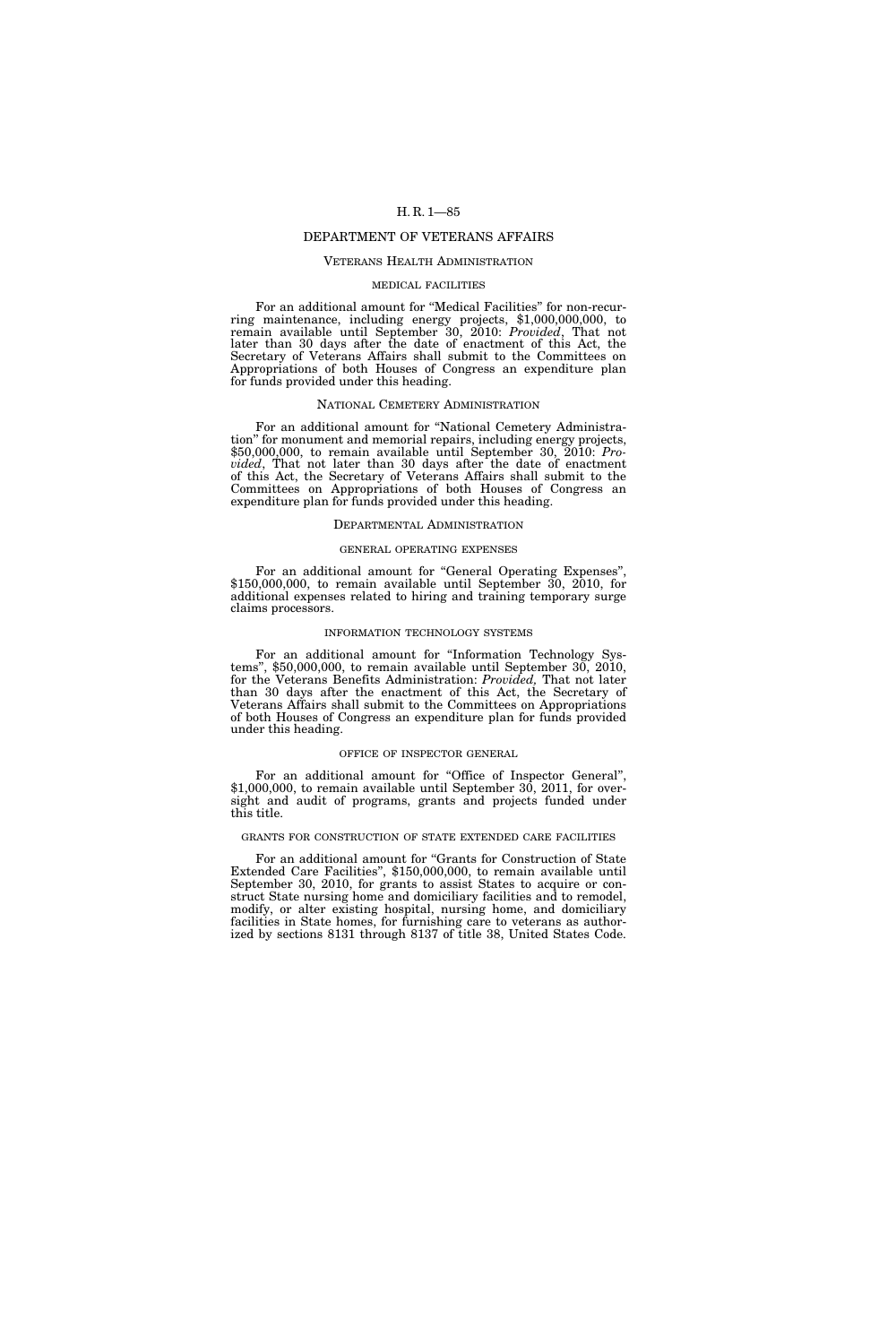#### ADMINISTRATIVE PROVISION

SEC. 1002. PAYMENTS TO ELIGIBLE PERSONS WHO SERVED IN THE UNITED STATES ARMED FORCES IN THE FAR EAST DURING WORLD WAR II. (a) FINDINGS.—Congress makes the following findings:

(1) The Philippine islands became a United States possession in 1898 when they were ceded from Spain following the Spanish-American War.

(2) During World War II, Filipinos served in a variety of units, some of which came under the direct control of the United States Armed Forces.

(3) The regular Philippine Scouts, the new Philippine Scouts, the Guerrilla Services, and more than 100,000 members of the Philippine Commonwealth Army were called into the service of the United States Armed Forces of the Far East on July 26, 1941, by an executive order of President Franklin D. Roosevelt.

(4) Even after hostilities had ceased, wartime service of the new Philippine Scouts continued as a matter of law until the end of 1946, and the force gradually disbanded and was disestablished in 1950.

(5) Filipino veterans who were granted benefits prior to the enactment of the so-called Rescissions Acts of 1946 (Public Laws 79–301 and 79–391) currently receive full benefits under laws administered by the Secretary of Veterans Affairs, but under section 107 of title 38, United States Code, the service of certain other Filipino veterans is deemed not to be active service for purposes of such laws.

(6) These other Filipino veterans only receive certain benefits under title 38, United States Code, and, depending on where they legally reside, are paid such benefit amounts at reduced rates.

(7) The benefits such veterans receive include service-connected compensation benefits paid under chapter 11 of title 38, United States Code, dependency indemnity compensation survivor benefits paid under chapter 13 of title 38, United States Code, and burial benefits under chapters 23 and 24 of title 38, United States Code, and such benefits are paid to beneficiaries at the rate of \$0.50 per dollar authorized, unless they lawfully reside in the United States.

(8) Dependents' educational assistance under chapter 35 of title 38, United States Code, is also payable for the dependents of such veterans at the rate of \$0.50 per dollar authorized, regardless of the veterans' residency. (b) COMPENSATION FUND.—

(1) IN GENERAL.—There is in the general fund of the Treasury a fund to be known as the "Filipino Veterans Equity Compensation Fund'' (in this section referred to as the ''com-

pensation fund''). (2) AVAILABILITY OF FUNDS.—Subject to the availability of appropriations for such purpose, amounts in the fund shall be available to the Secretary of Veterans Affairs without fiscal year limitation to make payments to eligible persons in accordance with this section.

(c) PAYMENTS.—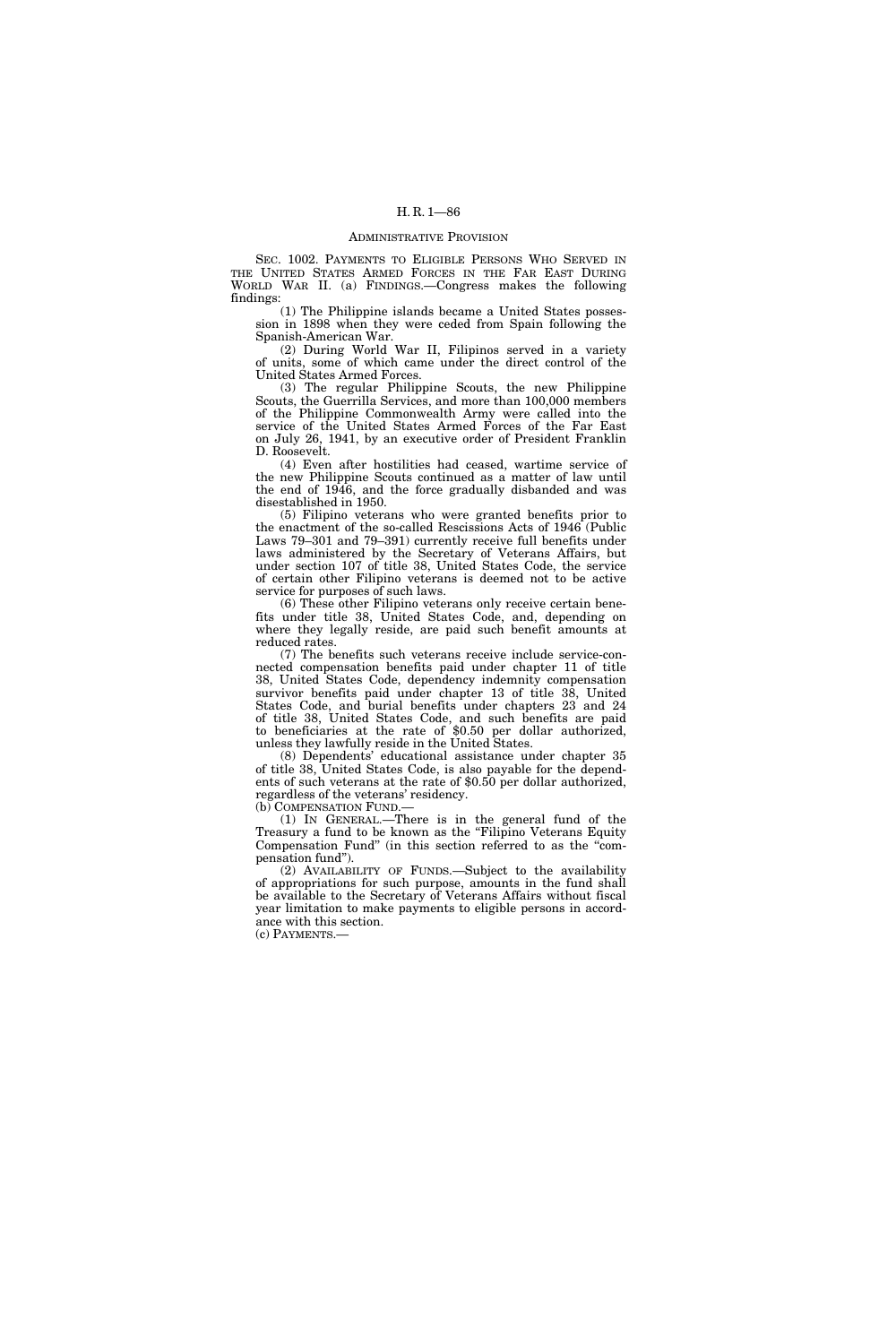(1) IN GENERAL.—The Secretary may make a payment from the compensation fund to an eligible person who, during the one-year period beginning on the date of the enactment of this Act, submits to the Secretary a claim for benefits under this section. The application for the claim shall contain such information and evidence as the Secretary may require.

(2) PAYMENT TO SURVIVING SPOUSE.—If an eligible person who has filed a claim for benefits under this section dies before payment is made under this section, the payment under this section shall be made instead to the surviving spouse, if any, of the eligible person.

(d) ELIGIBLE PERSONS.—An eligible person is any person who— (1) served—

(A) before July 1, 1946, in the organized military forces of the Government of the Commonwealth of the Philippines, while such forces were in the service of the Armed Forces of the United States pursuant to the military order of the President dated July 26, 1941, including among such military forces organized guerrilla forces under commanders appointed, designated, or subsequently recognized by the Commander in Chief, Southwest Pacific Area, or other competent authority in the Army of the United States; or

(B) in the Philippine Scouts under section 14 of the Armed Forces Voluntary Recruitment Act of 1945 (59 Stat. 538); and

(2) was discharged or released from service described in paragraph (1) under conditions other than dishonorable. (e) PAYMENT AMOUNTS.—Each payment under this section shall

be—

(1) in the case of an eligible person who is not a citizen of the United States, in the amount of \$9,000; and

(2) in the case of an eligible person who is a citizen of the United States, in the amount of \$15,000.

(f) LIMITATION.—The Secretary may not make more than one payment under this section for each eligible person described in subsection (d).

(g) CLARIFICATION OF TREATMENT OF PAYMENTS UNDER CER-TAIN LAWS.—Amounts paid to a person under this section—

(1) shall be treated for purposes of the internal revenue laws of the United States as damages for human suffering; and

(2) shall not be included in income or resources for purposes of determining—

(A) eligibility of an individual to receive benefits described in section 3803(c)(2)(C) of title 31, United States Code, or the amount of such benefits;

(B) eligibility of an individual to receive benefits under title VIII of the Social Security Act, or the amount of such benefits; or

(C) eligibility of an individual for, or the amount of benefits under, any other Federal or federally assisted program.<br>(h) RELEASE.

(1) IN GENERAL.—Except as provided in paragraph  $(2)$ , the acceptance by an eligible person or surviving spouse, as applicable, of a payment under this section shall be final,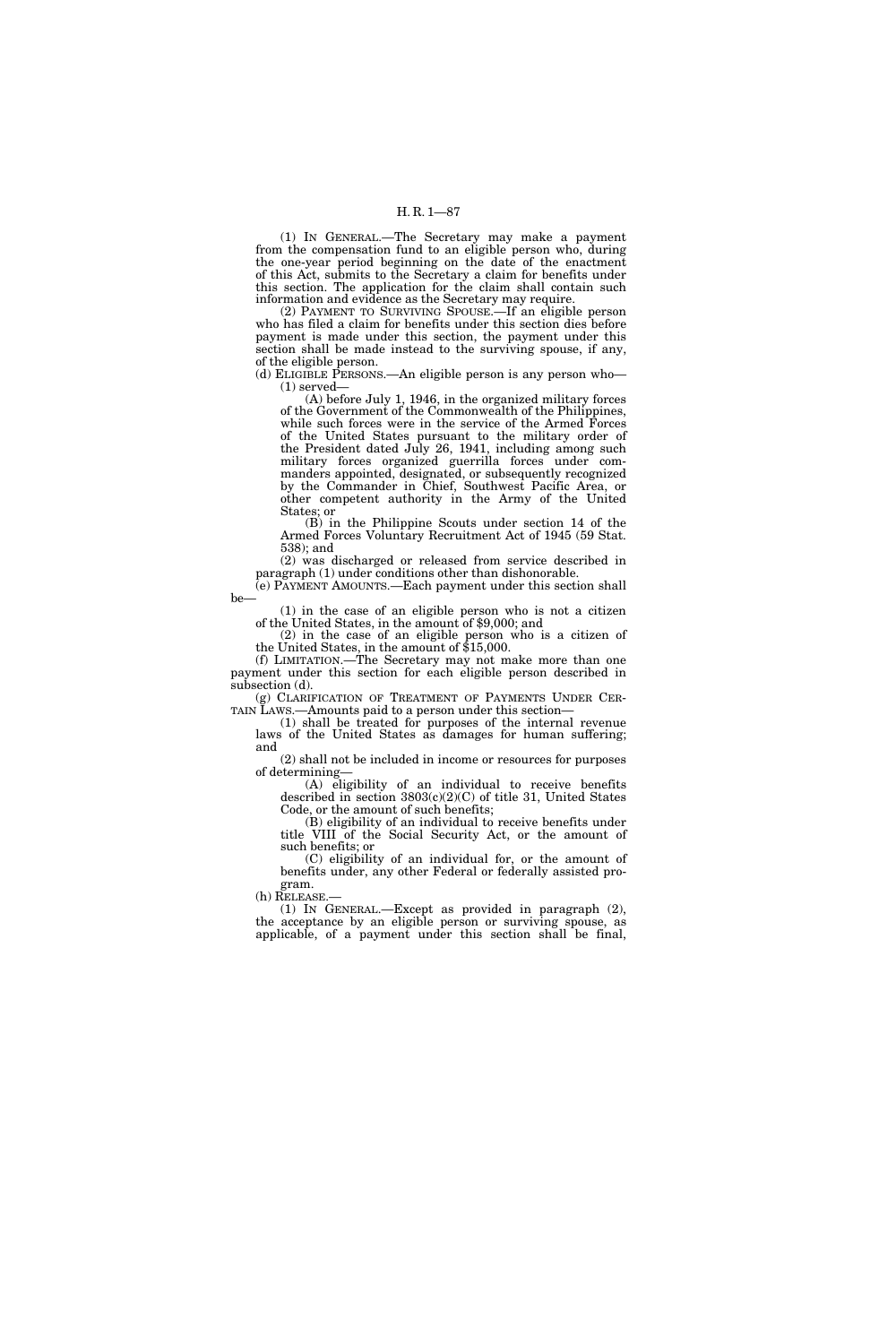and shall constitute a complete release of any claim against the United States by reason of any service described in subsection (d).

(2) PAYMENT OF PRIOR ELIGIBILITY STATUS.—Nothing in this section shall prohibit a person from receiving any benefit (including health care, survivor, or burial benefits) which the person would have been eligible to receive based on laws in effect as of the day before the date of the enactment of this Act.

(i) RECOGNITION OF SERVICE.—The service of a person as described in subsection (d) is hereby recognized as active military service in the Armed Forces for purposes of, and to the extent provided in, this section.

(j) ADMINISTRATION.—

(1) The Secretary shall promptly issue application forms and instructions to ensure the prompt and efficient administration of the provisions of this section.

(2) The Secretary shall administer the provisions of this section in a manner consistent with applicable provisions of title 38, United States Code, and other provisions of law, and shall apply the definitions in section 101 of such title in the administration of such provisions, except to the extent otherwise provided in this section.

(k) REPORTS.—The Secretary shall include, in documents submitted to Congress by the Secretary in support of the President's budget for each fiscal year, detailed information on the operation of the compensation fund, including the number of applicants, the number of eligible persons receiving benefits, the amounts paid out of the compensation fund, and the administration of the compensation fund for the most recent fiscal year for which such data is available.

(l) AUTHORIZATION OF APPROPRIATION.—There is authorized to be appropriated to the compensation fund \$198,000,000, to remain available until expended, to make payments under this section.

### TITLE XI—STATE, FOREIGN OPERATIONS, AND RELATED PROGRAMS

### DEPARTMENT OF STATE

### ADMINISTRATION OF FOREIGN AFFAIRS

### DIPLOMATIC AND CONSULAR PROGRAMS

For an additional amount for "Diplomatic and Consular Programs'' for urgent domestic facilities requirements for passport and training functions, \$90,000,000: *Provided,* That the Secretary of State shall submit to the Committees on Appropriations within 90 days of enactment of this Act a detailed spending plan for funds appropriated under this heading: *Provided further,* That with respect to the funds made available for passport agencies, such plan shall be developed in consultation with the Department of Homeland Security and the General Services Administration and shall coordinate and co-locate, to the extent feasible, passport agencies with other Federal facilities.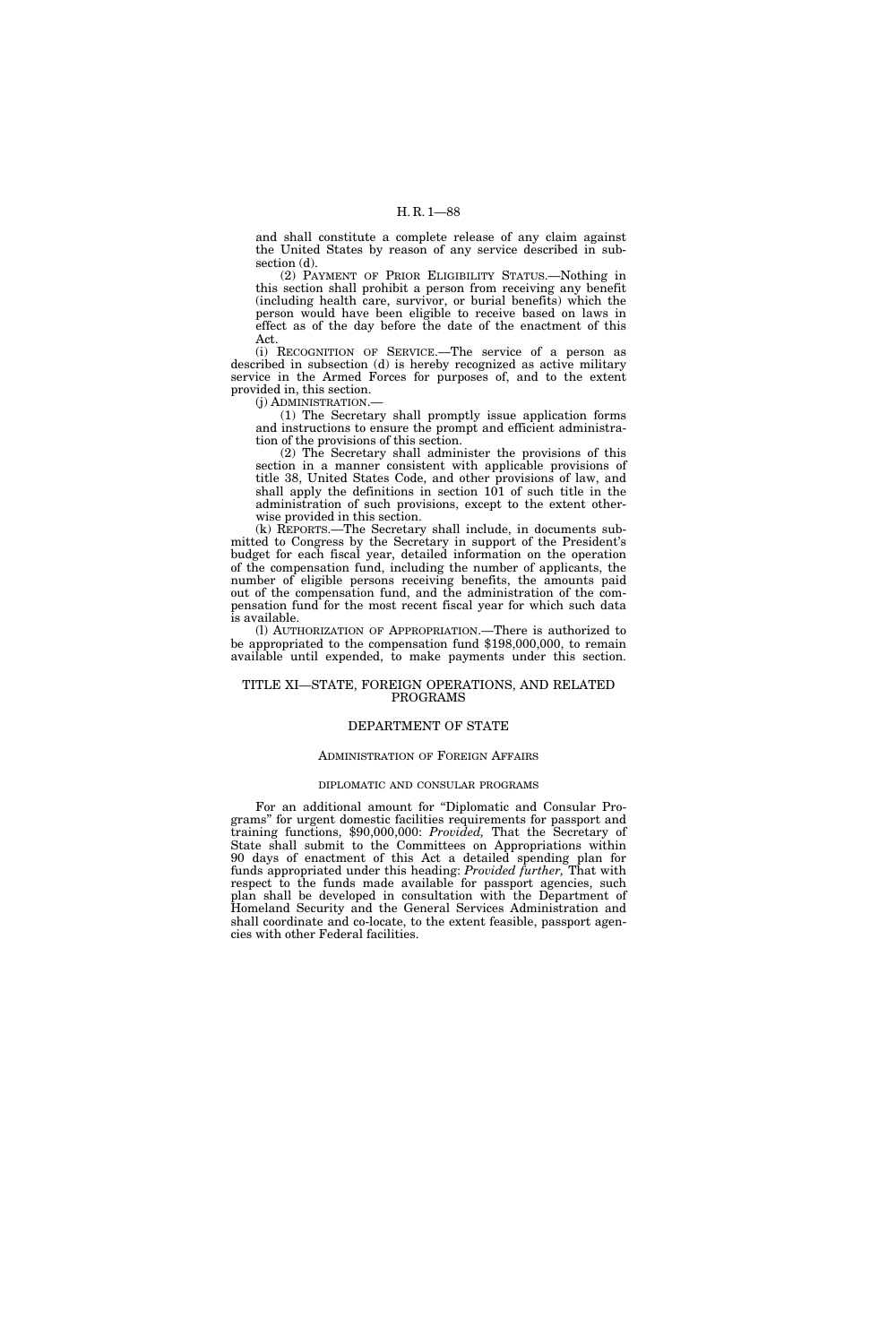### CAPITAL INVESTMENT FUND

#### (INCLUDING TRANSFER OF FUNDS)

For an additional amount for "Capital Investment Fund", \$290,000,000, for information technology security and upgrades to support mission-critical operations, of which up to \$38,000,000 shall be transferred to, and merged with, funds made available under the heading ''Capital Investment Fund'' of the United States Agency for International Development: *Provided,* That the Secretary of State and the Administrator of the United States Agency for International Development shall coordinate information technology systems, where appropriate, to increase efficiencies and eliminate redundancies, to include co-location of backup information management facilities, and shall submit to the Committees on Appropriations within 90 days of enactment of this Act a detailed spending plan for funds appropriated under this heading.

#### OFFICE OF INSPECTOR GENERAL

For an additional amount for "Office of Inspector General" for oversight requirements, \$2,000,000.

#### INTERNATIONAL COMMISSIONS

## INTERNATIONAL BOUNDARY AND WATER COMMISSION, UNITED STATES AND MEXICO

### **CONSTRUCTION**

### (INCLUDING TRANSFER OF FUNDS)

For an additional amount for "Construction" for the water quantity program to meet immediate repair and rehabilitation requirements, \$220,000,000: *Provided,* That up to \$2,000,000 may be transferred to, and merged with, funds available under the heading ''International Boundary and Water Commission, United States and Mexico—Salaries and Expenses'': *Provided further,* That the Secretary of State shall submit to the Committees on Appropriations within 90 days of enactment of this Act a detailed spending plan for funds appropriated under this heading.

### TITLE XII—TRANSPORTATION AND HOUSING AND URBAN DEVELOPMENT, AND RELATED AGENCIES

### DEPARTMENT OF TRANSPORTATION

### OFFICE OF THE SECRETARY

#### SUPPLEMENTAL DISCRETIONARY GRANTS FOR A NATIONAL SURFACE TRANSPORTATION SYSTEM

For an additional amount for capital investments in surface transportation infrastructure, \$1,500,000,000, to remain available through September 30, 2011: *Provided,* That the Secretary of Transportation shall distribute funds provided under this heading as discretionary grants to be awarded to State and local governments or transit agencies on a competitive basis for projects that will have a significant impact on the Nation, a metropolitan area,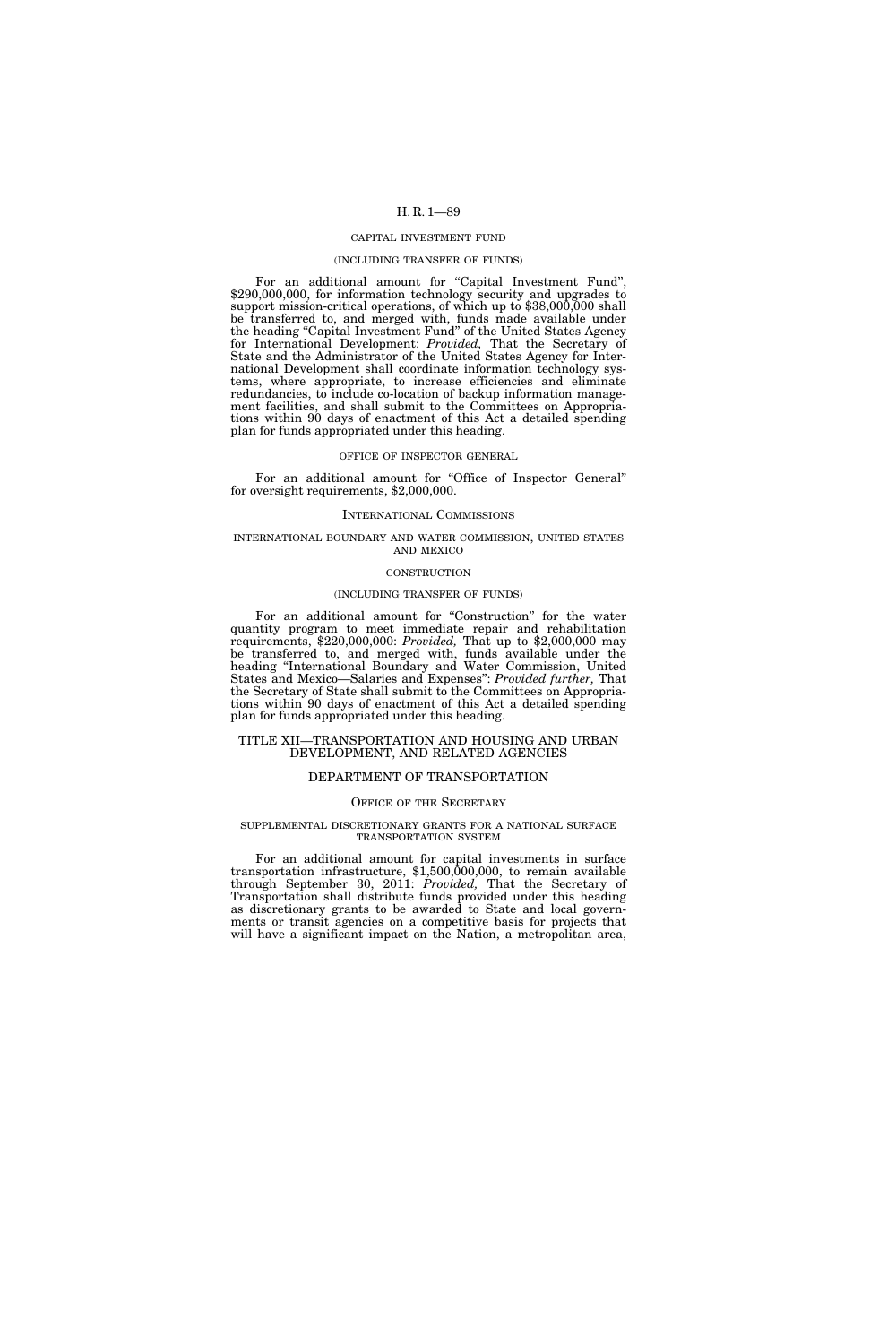or a region: *Provided further,* That projects eligible for funding provided under this heading shall include, but not be limited to, highway or bridge projects eligible under title 23, United States Code, including interstate rehabilitation, improvements to the rural collector road system, the reconstruction of overpasses and interchanges, bridge replacements, seismic retrofit projects for bridges, and road realignments; public transportation projects eligible under chapter 53 of title 49, United States Code, including investments in projects participating in the New Starts or Small Starts programs that will expedite the completion of those projects and their entry into revenue service; passenger and freight rail transportation projects; and port infrastructure investments, including projects that connect ports to other modes of transportation and improve the efficiency of freight movement: *Provided further,* That of the amount made available under this paragraph, the Secretary may use an amount not to exceed \$200,000,000 for the purpose of paying the subsidy and administrative costs of projects eligible for federal credit assistance under chapter 6 of title 23, United States Code, if the Secretary finds that such use of the funds would advance the purposes of this paragraph: *Provided further,* That in distributing funds provided under this heading, the Secretary shall take such measures so as to ensure an equitable geographic distribution of funds and an appropriate balance in addressing the needs of urban and rural communities: *Provided further,* That a grant funded under this heading shall be not less than \$20,000,000 and not greater than \$300,000,000: *Provided further,* That the Secretary may waive the minimum grant size cited in the preceding proviso for the purpose of funding significant projects in smaller cities, regions, or States: *Provided further,* That not more than 20 percent of the funds made available under this paragraph may be awarded to projects in a single State: *Provided further,* That the Federal share of the costs for which an expenditure is made under this heading may be up to 100 percent: *Provided further,* That the Secretary shall give priority to projects that require a contribution of Federal funds in order to complete an overall financing package, and to projects that are expected to be completed within 3 years of enactment of this Act: *Provided further,* That the Secretary shall publish criteria on which to base the competition for any grants awarded under this heading not later than 90 days after enactment of this Act: *Provided further,* That the Secretary shall require applications for funding provided under this heading to be submitted not later than 180 days after the publication of such criteria, and announce all projects selected to be funded from such funds not later than 1 year after enactment of this Act: *Provided further,* That projects conducted using funds provided under this heading must comply with the requirements of subchapter IV of chapter 31 of title 40, United States Code: *Provided further,* That the Secretary may retain up to \$1,500,000 of the funds provided under this heading, and may transfer portions of those funds to the Administrators of the Federal Highway Administration, the Federal Transit Administration, the Federal Railroad Administration and the Maritime Administration, to fund the award and oversight of grants made under this heading.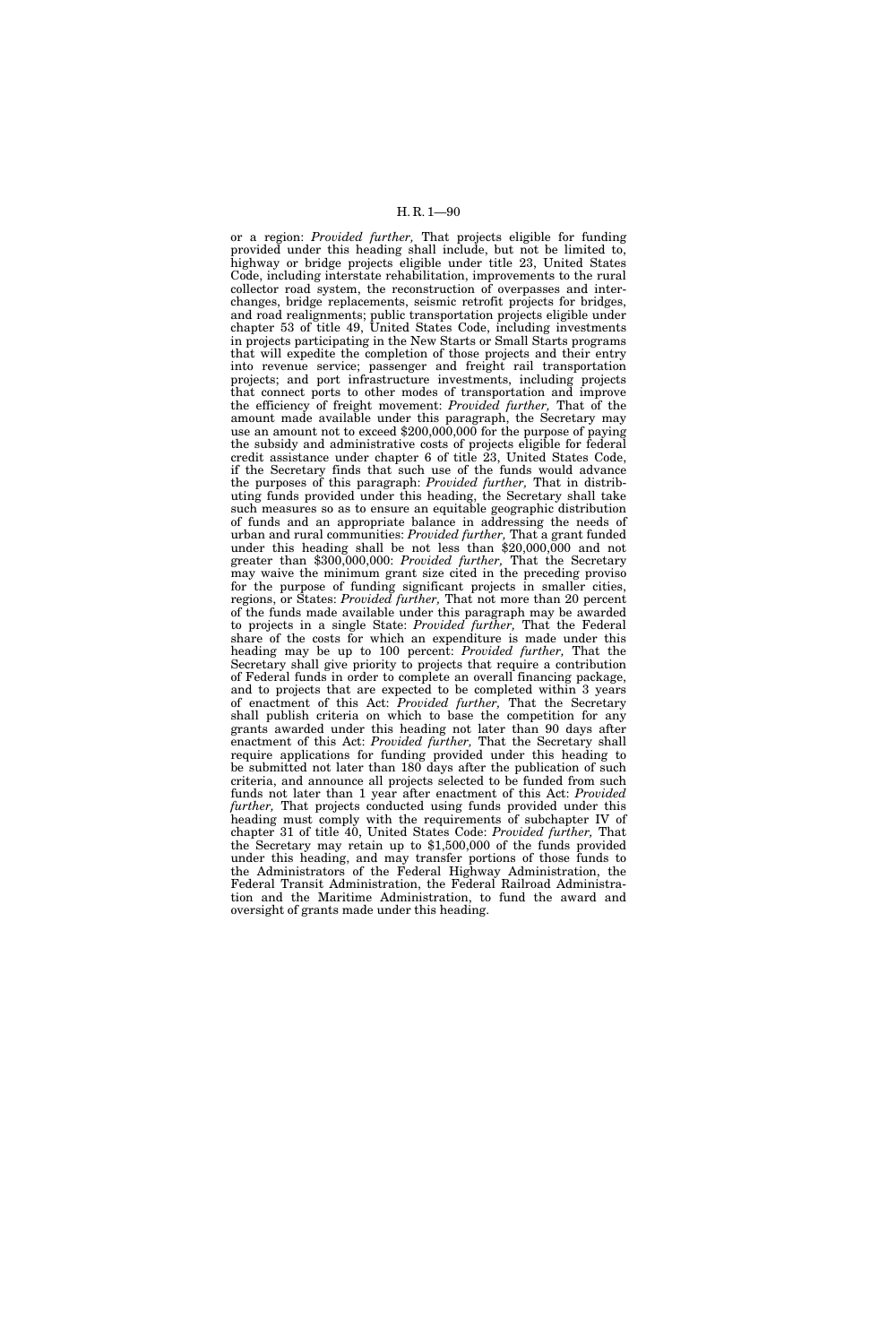#### FEDERAL AVIATION ADMINISTRATION

### SUPPLEMENTAL FUNDING FOR FACILITIES AND EQUIPMENT

For an additional amount for necessary investments in Federal Aviation Administration infrastructure, \$200,000,000, to remain available through September 30, 2010: *Provided,* That funding provided under this heading shall be used to make improvements to power systems, air route traffic control centers, air traffic control towers, terminal radar approach control facilities, and navigation and landing equipment: *Provided further,* That priority be given to such projects or activities that will be completed within 2 years of enactment of this Act: *Provided further,* That amounts made available under this heading may be provided through grants in addition to the other instruments authorized under section 106(l)(6) of title 49, United States Code: *Provided further,* That the Federal share of the costs for which an expenditure is made under this heading shall be 100 percent: *Provided further,* That amounts provided under this heading may be used for expenses the agency incurs in administering this program: *Provided further,* That not more than 60 days after enactment of this Act, the Administrator shall establish a process for applying, reviewing and awarding grants and cooperative and other transaction agreements, including the form and content of an application, and requirements for the maintenance of records that are necessary to facilitate an effective audit of the use of the funding provided: *Provided further,* That section 50101 of title 49, United States Code, shall apply to funds provided under this heading.

### GRANTS-IN-AID FOR AIRPORTS

For an additional amount for "Grants-In-Aid for Airports", to enable the Secretary of Transportation to make grants for discretionary projects as authorized by subchapter 1 of chapter 471 and subchapter 1 of chapter 475 of title 49, United States Code, and for the procurement, installation and commissioning of runway incursion prevention devices and systems at airports of such title, \$1,100,000,000, to remain available through September 30, 2010: *Provided*, That such funds shall not be subject to apportionment formulas, special apportionment categories, or minimum percentages under chapter 471: *Provided further,* That the Secretary shall distribute funds provided under this heading as discretionary grants to airports, with priority given to those projects that demonstrate to his satisfaction their ability to be completed within 2 years of enactment of this Act, and serve to supplement and not supplant planned expenditures from airport-generated revenues or from other State and local sources on such activities: *Provided further,* That the Secretary shall award grants totaling not less than 50 percent of the funds made available under this heading within 120 days of enactment of this Act, and award grants for the remaining amounts not later than 1 year after enactment of this Act: *Provided further,* That the Federal share payable of the costs for which a grant is made under this heading shall be 100 percent: *Provided further,* That the amount made available under this heading shall not be subject to any limitation on obligations for the Grantsin-Aid for Airports program set forth in any Act: *Provided further,*  That the Administrator of the Federal Aviation Administration may retain up to 0.2 percent of the funds provided under this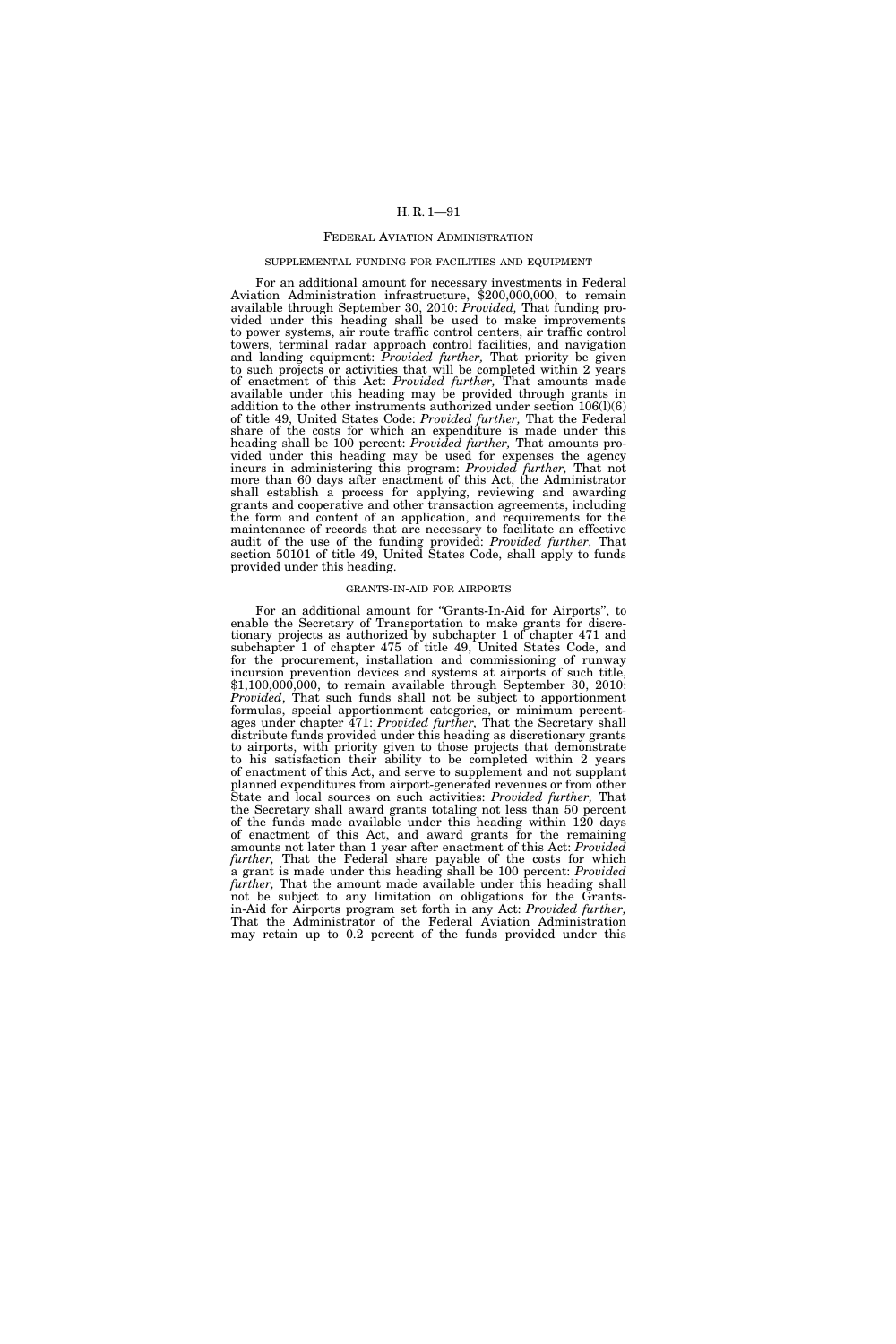heading to fund the award and oversight by the Administrator of grants made under this heading.

## FEDERAL HIGHWAY ADMINISTRATION

#### HIGHWAY INFRASTRUCTURE INVESTMENT

For an additional amount for restoration, repair, construction and other activities eligible under paragraph (b) of section 133 of title 23, United States Code, and for passenger and freight rail transportation and port infrastructure projects eligible for assistance under subsection  $601(a)(8)$  of such title, \$27,500,000,000, to remain available through September 30, 2010: *Provided,* That, after making the set-asides required under this heading, 50 percent of the funds made available under this heading shall be apportioned to States using the formula set forth in section  $104(b)\overline{(3)}$  of title 23, United States Code, and the remaining funds shall be apportioned to States in the same ratio as the obligation limitation for fiscal year 2008 was distributed among the States in accordance with the formula specified in section  $120(a)(6)$  of division K of Public Law 110–161: *Provided further,* That funds made available under this heading shall be apportioned not later than 21 days after the date of enactment of this Act: *Provided further,* That in selecting projects to be carried out with funds apportioned under this heading, priority shall be given to projects that are projected for completion within a 3-year time frame, and are located in economically distressed areas as defined by section 301 of the Public Works and Economic Development Act of 1965, as amended (42 U.S.C. 3161): *Provided further,* That 120 days following the date of such apportionment, the Secretary of Transportation shall withdraw from each State an amount equal to 50 percent of the funds awarded to that State (excluding funds suballocated within the State) less the amount of funding obligated (excluding funds suballocated within the State), and the Secretary shall redistribute such amounts to other States that have had no funds withdrawn under this proviso in the manner described in section 120(c) of division K of Public Law 110–161: *Provided further,* That 1 year following the date of such apportionment, the Secretary shall withdraw from each recipient of funds apportioned under this heading any unobligated funds, and the Secretary shall redistribute such amounts to States that have had no funds withdrawn under this proviso (excluding funds suballocated within the State) in the manner described in section 120(c) of division K of Public Law 110–161: *Provided further,* That at the request of a State, the Secretary of Transportation may provide an extension of such 1 year period only to the extent that he feels satisfied that the State has encountered extreme conditions that create an unworkable bidding environment or other extenuating circumstances: *Provided further,* That before granting such an extension, the Secretary shall send a letter to the House and Senate Committees on Appropriations that provides a thorough justification for the extension: *Provided further,* That 3 percent of the funds apportioned to a State under this heading shall be set aside for the purposes described in subsection 133(d)(2) of title 23, United States Code (without regard to the comparison to fiscal year 2005): *Provided further,* That 30 percent of the funds apportioned to a State under this heading shall be suballocated within the State in the manner and for the purposes described in the first sentence of subsection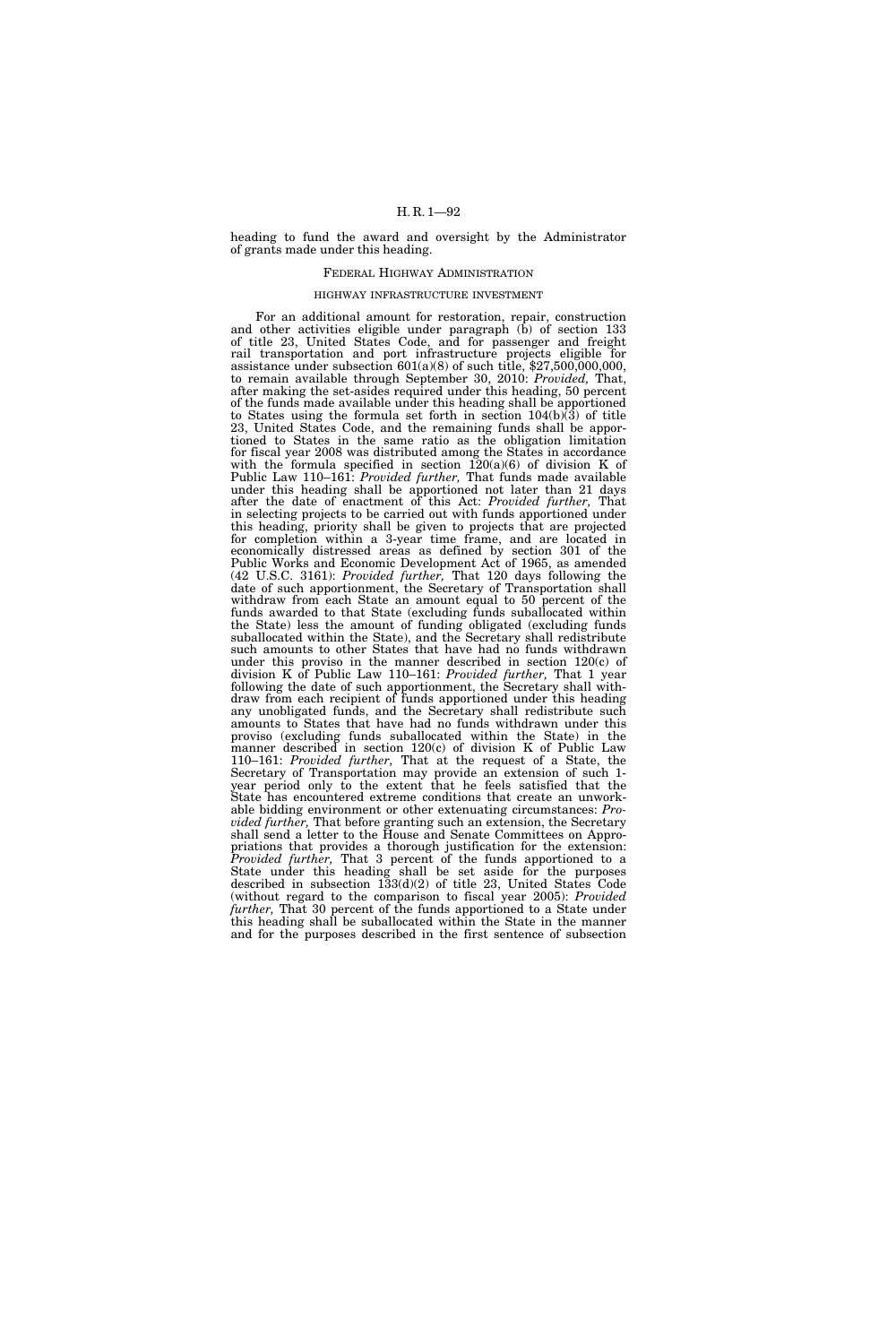$133(d)(3)(A)$ , in subsection  $133(d)(3)(B)$ , and in subsection 133(d)(3)(D): *Provided further,* That such suballocation shall be conducted in every State: *Provided further,* That funds suballocated within a State to urbanized areas and other areas shall not be subject to the redistribution of amounts required 120 days following the date of apportionment of funds provided under this heading: *Provided further,* That of the funds provided under this heading, \$105,000,000 shall be for the Puerto Rico highway program authorized under section 165 of title 23, United States Code, and \$45,000,000 shall be for the territorial highway program authorized under section 215 of title 23, United States Code: *Provided further,*  That of the funds provided under this heading, \$60,000,000 shall be for capital expenditures eligible under section 147 of title 23, United States Code (without regard to subsection(d)): *Provided further,* That the Secretary of Transportation shall distribute such \$60,000,000 as competitive discretionary grants to States, with priority given to those projects that demonstrate to his satisfaction their ability to be completed within 2 years of enactment of this Act: *Provided further,* That of the funds provided under this heading, \$550,000,000 shall be for investments in transportation at Indian reservations and Federal lands: *Provided further,* That of the funds identified in the preceding proviso, \$310,000,000 shall be for the Indian Reservation Roads program, \$170,000,000 shall be for the Park Roads and Parkways program, \$60,000,000 shall be for the Forest Highway Program, and \$10,000,000 shall be for the Refuge Roads program: *Provided further,* That for investments at Indian reservations and Federal lands, priority shall be given to capital investments, and to projects and activities that can be completed within 2 years of enactment of this Act: *Provided*  the prompt use of the \$550,000,000 provided for investments at Indian reservations and Federal lands, the Secretary shall have the authority to redistribute unobligated funds within the respective program for which the funds were appropriated: *Provided further,*  That up to 4 percent of the funding provided for Indian Reservation Roads may be used by the Secretary of the Interior for program management and oversight and project-related administrative expenses: *Provided further,* That section 134(f)(3)(C)(ii)(II) of title 23, United States Code, shall not apply to funds provided under this heading: *Provided further,* That of the funds made available under this heading, \$20,000,000 shall be for highway surface transportation and technology training under section 140(b) of title 23, United States Code, and \$20,000,000 shall be for disadvantaged business enterprises bonding assistance under section 332(e) of title 49, United States Code: *Provided further,* That funds made available under this heading shall be administered as if apportioned under chapter 1 of title 23, United States Code, except for funds made available for investments in transportation at Indian reservations and Federal lands, and for the territorial highway program, which shall be administered in accordance with chapter 2 of title 23, United States Code, and except for funds made available for disadvantaged business enterprises bonding assistance, which shall be administered in accordance with chapter 3 of title 49, United States Code: *Provided further,* That the Federal share payable on account of any project or activity carried out with funds made available under this heading shall be, at the option of the recipient, up to 100 percent of the total cost thereof: *Provided further*, That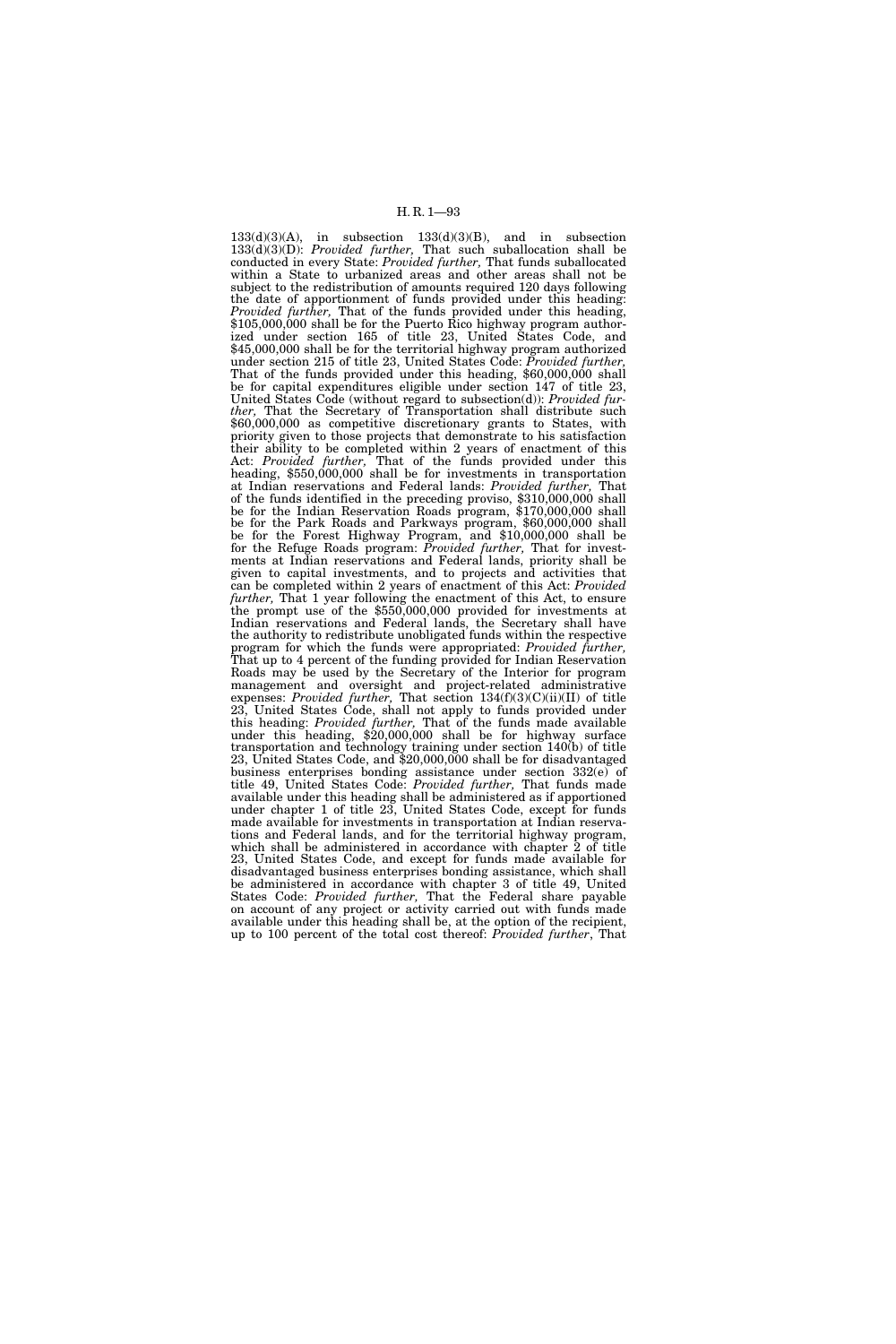funds made available by this Act shall not be obligated for the purposes authorized under section 115(b) of title 23, United States Code: *Provided further,* That funding provided under this heading shall be in addition to any and all funds provided for fiscal years 2009 and 2010 in any other Act for ''Federal-aid Highways'' and shall not affect the distribution of funds provided for ''Federalaid Highways'' in any other Act: *Provided further,* That the amount made available under this heading shall not be subject to any limitation on obligations for Federal-aid highways or highway safety construction programs set forth in any Act: *Provided further,* That section 1101(b) of Public Law 109–59 shall apply to funds apportioned under this heading: *Provided further,* That the Administrator of the Federal Highway Administration may retain up to \$40,000,000 of the funds provided under this heading to fund the oversight by the Administrator of projects and activities carried out with funds made available to the Federal Highway Administration in this Act, and such funds shall be available through September 30, 2012.

## FEDERAL RAILROAD ADMINISTRATION

### CAPITAL ASSISTANCE FOR HIGH SPEED RAIL CORRIDORS AND INTERCITY PASSENGER RAIL SERVICE

For an additional amount for section 501 of Public Law 110– 432 and discretionary grants to States to pay for the cost of projects described in paragraphs  $(2)(A)$  and  $(2)(B)$  of section 24401 of title 49, United States Code, subsection (b) of section 24105 of such title, \$8,000,000,000, to remain available through September 30, 2012: *Provided,* That the Secretary of Transportation shall give priority to projects that support the development of intercity high speed rail service: *Provided further,* That within 60 days of the enactment of this Act, the Secretary shall submit to the House and Senate Committees on Appropriations a strategic plan that describes how the Secretary will use the funding provided under this heading to improve and deploy high speed passenger rail systems: *Provided further,* That within 120 days of enactment of this Act, the Secretary shall issue interim guidance to applicants covering grant terms, conditions, and procedures until final regulations are issued: *Provided further,* That such interim guidance shall provide separate instructions for the high speed rail corridor program, capital assistance for intercity passenger rail service grants, and congestion grants: *Provided further,* That the Secretary shall waive the requirement that a project conducted using funds provided under this heading be in a State rail plan developed under chapter 227 of title 49, United States Code: *Provided further,* That the Federal share payable of the costs for which a grant is made under this heading shall be, at the option of the recipient, up to 100 percent: *Provided further,* That projects conducted using funds provided under this heading must comply with the requirements of subchapter IV of chapter 31 of title 40, United States Code: *Provided further,* That section 24405 of title 49, United States Code, shall apply to funds provided under this heading: *Provided further,* That the Administrator of the Federal Railroad Administration may retain up to one-quarter of 1 percent of the funds provided under this heading to fund the award and oversight by the Administrator of grants made under this heading, and funds retained for said purposes shall remain available through September 30, 2014.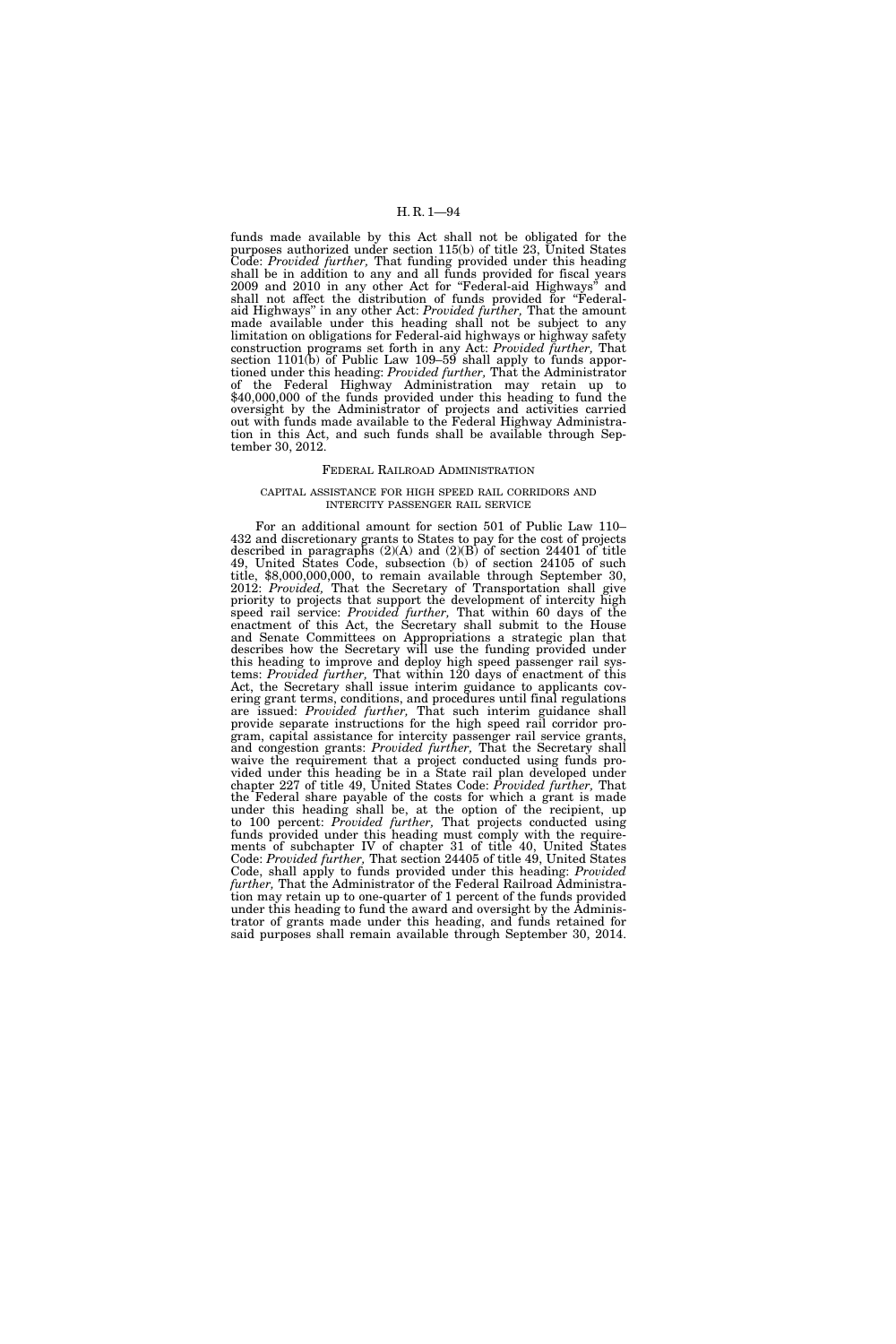#### CAPITAL GRANTS TO THE NATIONAL RAILROAD PASSENGER CORPORATION

For an additional amount for the National Railroad Passenger Corporation (Amtrak) to enable the Secretary of Transportation to make capital grants to Amtrak as authorized by section 101(c) of the Passenger Rail Investment and Improvement Act of 2008 (Public Law  $110-432$ ), \$1,300,000,000, to remain available through September 30, 2010, of which \$450,000,000 shall be used for capital security grants: *Provided,* That priority for the use of non-security funds shall be given to projects for the repair, rehabilitation, or upgrade of railroad assets or infrastructure, and for capital projects that expand passenger rail capacity including the rehabilitation of rolling stock: *Provided further*, That none of the funds under this heading shall be used to subsidize the operating losses of Amtrak: Provided further, That funds provided under this heading shall be awarded not later than 30 days after the date of enactment of this Act: *Provided further,* That the Secretary shall take measures to ensure that projects funded under this heading shall be completed within 2 years of enactment of this Act, and shall serve to supplement and not supplant planned expenditures for such activities from other Federal, State, local and corporate sources: *Provided further,* That the Secretary shall certify to the House and Senate Committees on Appropriations in writing compliance with the preceding proviso: *Provided further,* That not more than 60 percent of the funds provided for non-security activities under this heading may be used for capital projects along the Northeast Corridor: *Provided further,* That of the funding provided under this heading, \$5,000,000 shall be made available for the Amtrak Office of Inspector General and made available through September 30, 2013.

# FEDERAL TRANSIT ADMINISTRATION

#### TRANSIT CAPITAL ASSISTANCE

For an additional amount for transit capital assistance grants authorized under section 5302(a)(1) of title 49, United States Code, \$6,900,000,000, to remain available through September 30, 2010: *Provided,* That the Secretary of Transportation shall provide 80 percent of the funds appropriated under this heading for grants under section 5307 of title 49, United States Code, and apportion such funds in accordance with section 5336 of such title (other than subsections (i)(1) and (j)): *Provided further,* That the Secretary shall apportion 10 percent of the funds appropriated under this heading in accordance with section 5340 of such title: *Provided further,* That the Secretary shall provide 10 percent of the funds appropriated under this heading for grants under section 5311 of title 49, United States Code, and apportion such funds in accordance with such section: *Provided further,* That funds apportioned under this heading shall be apportioned not later than 21 days after the date of enactment of this Act: *Provided further,* That 180 days following the date of such apportionment, the Secretary shall withdraw from each urbanized area or State an amount equal to 50 percent of the funds apportioned to such urbanized areas or States less the amount of funding obligated, and the Secretary shall redistribute such amounts to other urbanized areas or States that have had no funds withdrawn under this proviso utilizing whatever method he deems appropriate to ensure that all funds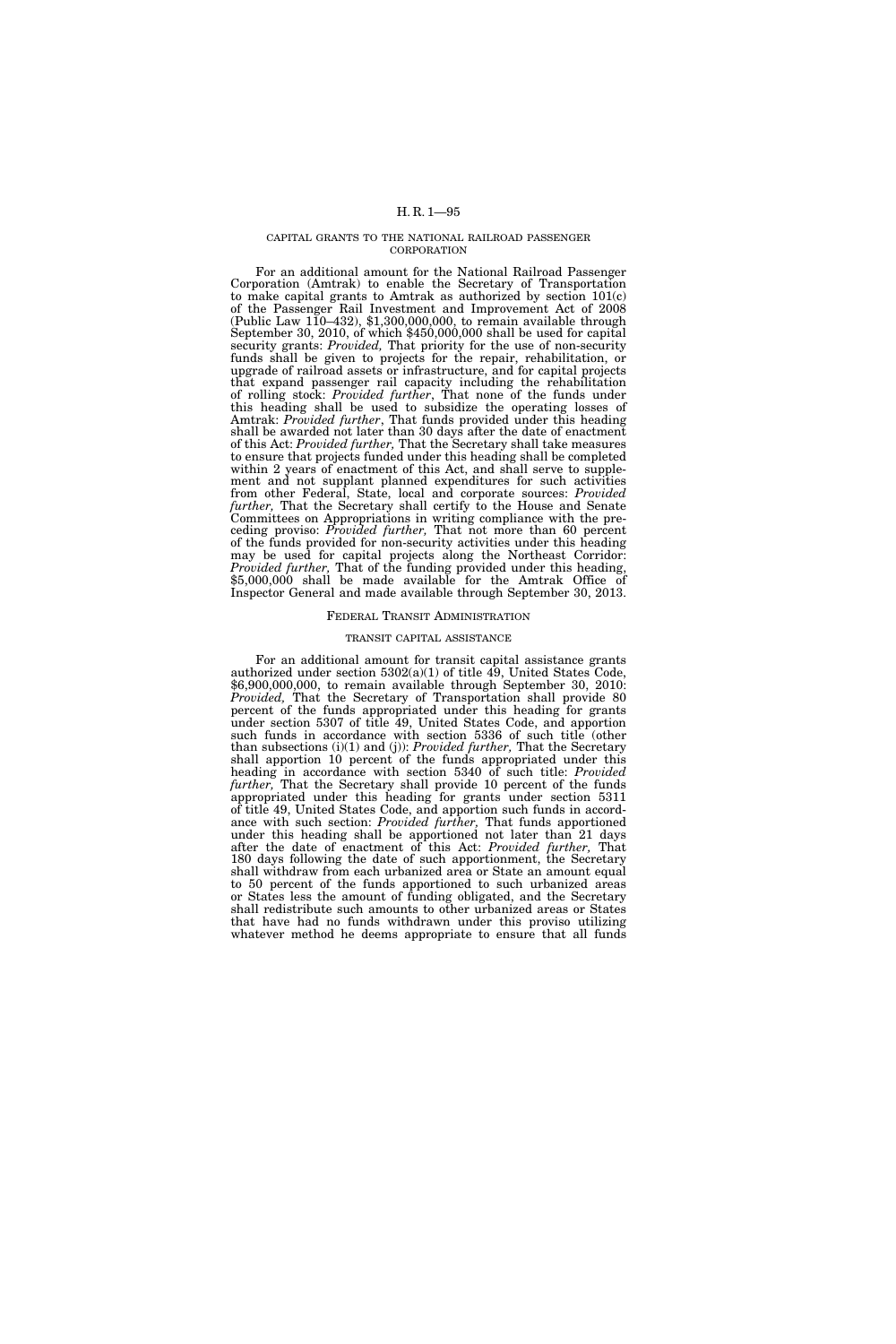redistributed under this proviso shall be utilized promptly: *Provided further,* That 1 year following the date of such apportionment, the Secretary shall withdraw from each urbanized area or State any unobligated funds, and the Secretary shall redistribute such amounts to other urbanized areas or States that have had no funds withdrawn under this proviso utilizing whatever method he deems appropriate to ensure that all funds redistributed under this proviso shall be utilized promptly: *Provided further,* That at the request of an urbanized area or State, the Secretary of Transportation may provide an extension of such 1-year period if he feels satisfied that the urbanized area or State has encountered an unworkable bidding environment or other extenuating circumstances: *Provided further,* That before granting such an extension, the Secretary shall send a letter to the House and Senate Committees on Appropriations that provides a thorough justification for the extension: *Provided further,* That of the funds provided for section 5311 of title 49, United States Code, 2.5 percent shall be made available for section 5311(c)(1): *Provided further,* That of the funding provided under this heading, \$100,000,000 shall be distributed as discretionary grants to public transit agencies for capital investments that will assist in reducing the energy consumption or greenhouse gas emissions of their public transportation systems: *Provided further,* That for such grants on energyrelated investments, priority shall be given to projects based on the total energy savings that are projected to result from the investment, and projected energy savings as a percentage of the total energy usage of the public transit agency: *Provided further,* That applicable chapter 53 requirements shall apply to funding provided under this heading, except that the Federal share of the costs for which any grant is made under this heading shall be, at the option of the recipient, up to 100 percent: *Provided further,* That the amount made available under this heading shall not be subject to any limitation on obligations for transit programs set forth in any Act: *Provided further,* That section 1101(b) of Public Law 109– 59 shall apply to funds appropriated under this heading: *Provided further,* That the funds appropriated under this heading shall not be comingled with any prior year funds: *Provided further,* That notwithstanding any other provision of law, three-quarters of 1 percent of the funds provided for grants under section 5307 and section 5340, and one-half of 1 percent of the funds provided for grants under section 5311, shall be available for administrative expenses and program management oversight, and such funds shall be available through September 30, 2012.

#### FIXED GUIDEWAY INFRASTRUCTURE INVESTMENT

For an amount for capital expenditures authorized under section 5309(b)(2) of title 49, United States Code, \$750,000,000, to remain available through September 30, 2010: *Provided*, That the Secretary of Transportation shall apportion funds under this heading pursuant to the formula set forth in section 5337 of title 49, United States Code: *Provided further*, That the funds appropriated under this heading shall not be commingled with any prior year funds: *Provided further*, That funds made available under this heading shall be apportioned not later than 21 days after the date of enactment of this Act: *Provided further*, That 180 days following the date of such apportionment, the Secretary shall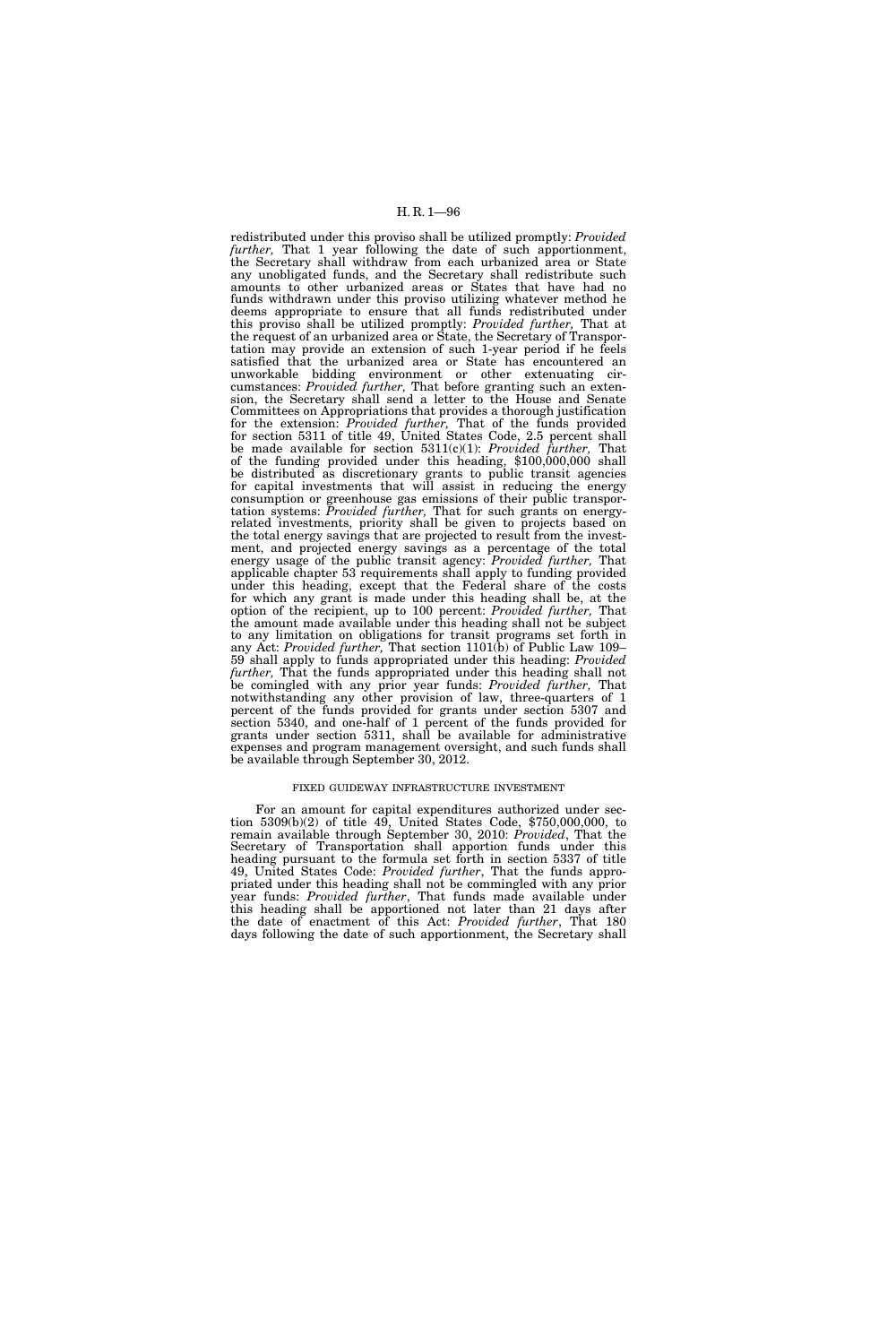withdraw from each urbanized area an amount equal to 50 percent of the funds apportioned to such urbanized area less the amount of funding obligated, and the Secretary shall redistribute such amounts to other urbanized areas that have had no funds withdrawn under this proviso utilizing whatever method he or she deems appropriate to ensure that all funds redistributed under this proviso shall be utilized promptly: *Provided further*, That 1 year following the date of such apportionment, the Secretary shall withdraw from each urbanized area any unobligated funds, and the Secretary shall redistribute such amounts to other urbanized areas that have had no funds withdrawn under this proviso utilizing whatever method he or she deems appropriate to ensure that all funds redistributed under this proviso shall be utilized promptly: *Provided further*, That at the request of an urbanized area, the Secretary of Transportation may provide an extension of such 1 year period if he or she feels satisfied that the urbanized area has encountered an unworkable bidding environment or other extenuating circumstances: *Provided further*, That before granting such an extension, the Secretary shall send a letter to the House and Senate Committees on Appropriations that provides a thorough justification for the extension: *Provided further*, That applicable chapter 53 requirements shall apply except that the Federal share of the costs for which a grant is made under this heading shall be, at the option of the recipient, up to 100 percent: *Provided further*, That the provisions of section 1101(b) of Public Law 109– 59 shall apply to funds made available under this heading: *Provided further*, That notwithstanding any other provision of law, up to 1 percent of the funds under this heading shall be available for administrative expenses and program management oversight and shall remain available for obligation until September 30, 2012.

### CAPITAL INVESTMENT GRANTS

For an additional amount for "Capital Investment Grants", as authorized under section 5338(c)(4) of title 49, United States Code, and allocated under section  $5309(m)(2)(A)$  of such title, to enable the Secretary of Transportation to make discretionary grants as authorized by section  $5309(d)$  and (e) of such title,  $$750,000,000$ , to remain available through September 30, 2010: *Provided*, That such amount shall be allocated without regard to the limitation under section 5309(m)(2)(A)(i): *Provided further*, That in selecting projects to be funded, priority shall be given to projects that are currently in construction or are able to obligate funds within 150 days of enactment of this Act: *Provided further*, That the provisions of section 1101(b) of Public Law 109–59 shall apply to funds made available under this heading: *Provided further*, That funds appropriated under this heading shall not be commingled with any prior year funds: *Provided further*, That applicable chapter 53 requirements shall apply, except that notwithstanding any other provision of law, up to 1 percent of the funds provided under this heading shall be available for administrative expenses and program management oversight, and shall remain available through September 30, 2012.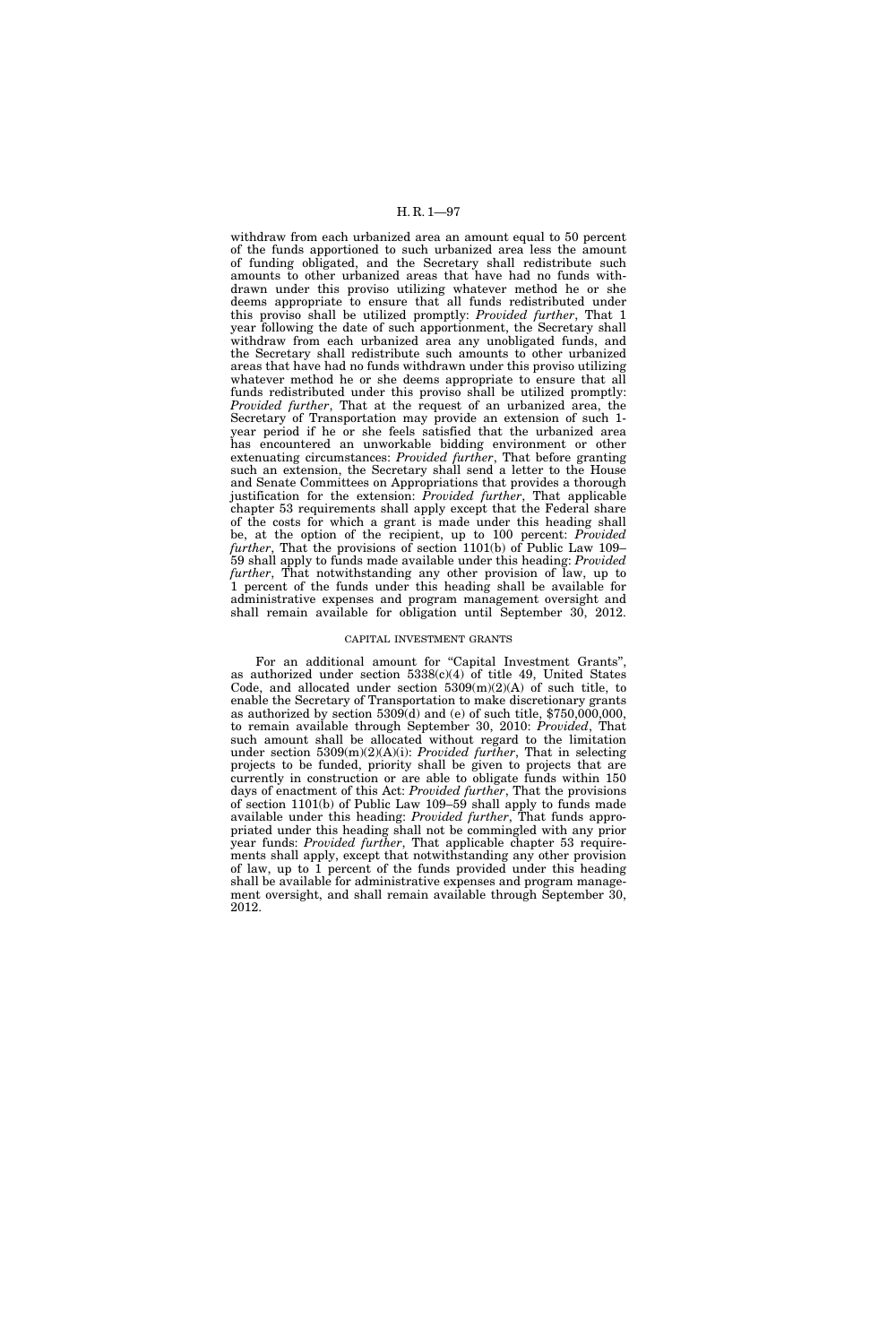#### MARITIME ADMINISTRATION

#### SUPPLEMENTAL GRANTS FOR ASSISTANCE TO SMALL SHIPYARDS

To make grants to qualified shipyards as authorized under section 3508 of Public Law 110–417 or section 54101 of title 46, United States Code, \$100,000,000, to remain available through September 30, 2010: *Provided,* That the Secretary of Transportation shall institute measures to ensure that funds provided under this heading shall be obligated within 180 days of the date of their distribution: *Provided further,* That the Maritime Administrator may retain and transfer to ''Maritime Administration, Operations and Training'' up to 2 percent of the funds provided under this heading to fund the award and oversight by the Administrator of grants made under this heading.

#### OFFICE OF INSPECTOR GENERAL

#### SALARIES AND EXPENSES

For an additional amount for necessary expenses of the Office of Inspector General to carry out the provisions of the Inspector General Act of 1978, as amended, \$20,000,000, to remain available through September 30, 2013: *Provided,* That the funding made available under this heading shall be used for conducting audits and investigations of projects and activities carried out with funds made available in this Act to the Department of Transportation: *Provided further,* That the Inspector General shall have all necessary authority, in carrying out the duties specified in the Inspector General Act, as amended (5 U.S.C. App. 3), to investigate allegations of fraud, including false statements to the Government (18 U.S.C. 1001), by any person or entity that is subject to regulation by the Department.

# GENERAL PROVISION—DEPARTMENT OF TRANSPORTATION

SEC. 1201. (a) MAINTENANCE OF EFFORT.—Not later than 30 days after the date of enactment of this Act, for each amount that is distributed to a State or agency thereof from an appropriation in this Act for a covered program, the Governor of the State shall certify to the Secretary of Transportation that the State will maintain its effort with regard to State funding for the types of projects that are funded by the appropriation. As part of this certification, the Governor shall submit to the Secretary of Transportation a statement identifying the amount of funds the State planned to expend from State sources as of the date of enactment of this Act during the period beginning on the date of enactment of this Act through September 30, 2010, for the types of projects that are funded by the appropriation.

(b) FAILURE TO MAINTAIN EFFORT.—

If a State is unable to maintain the level of effort certified pursuant to subsection (a), the State will be prohibited by the Secretary of Transportation from receiving additional limitation pursuant to the redistribution of the limitation on obligations for Federal-aid highway and highway safety construction programs that occurs after August 1 for fiscal year 2011.

(c) PERIODIC REPORTS.—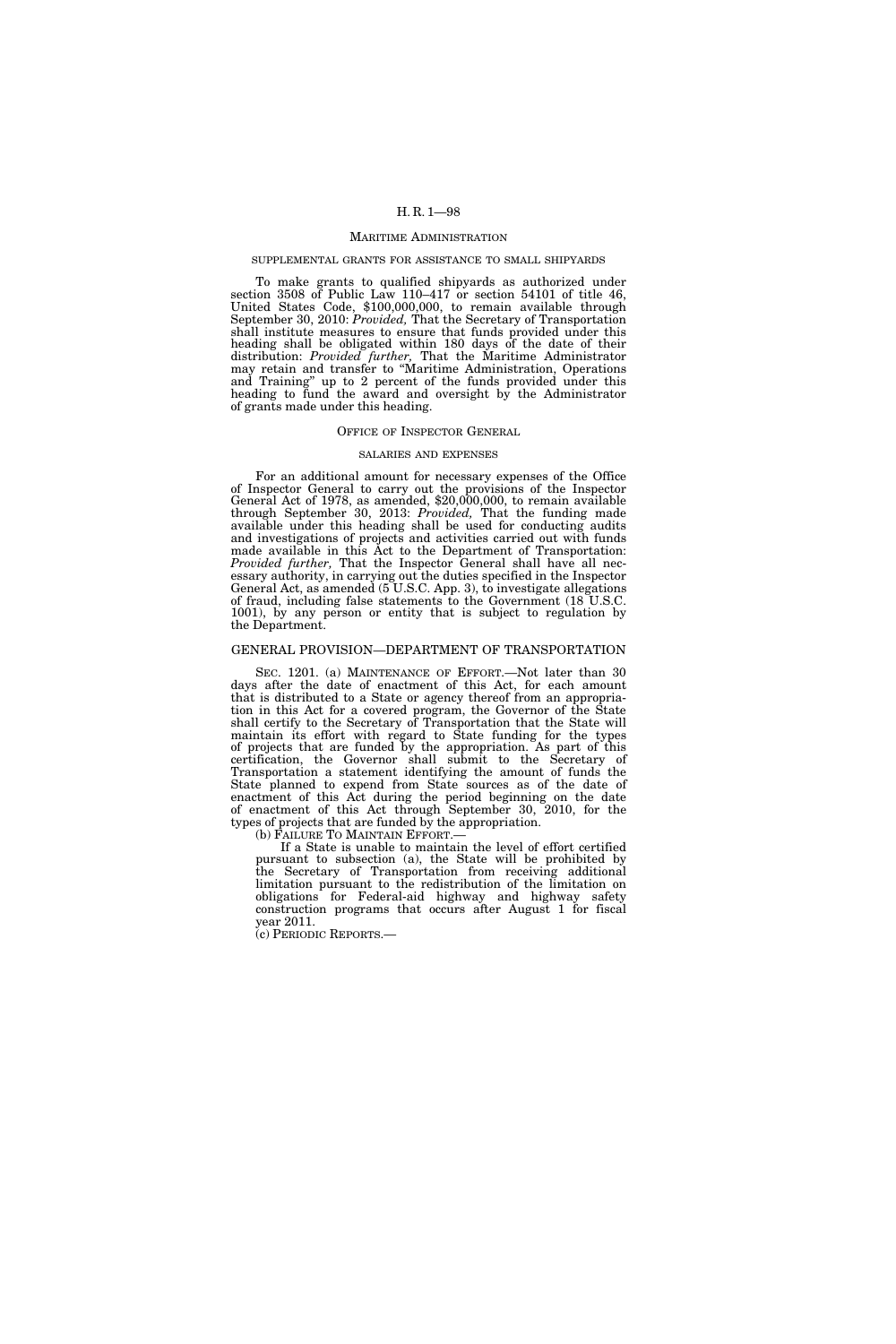(1) IN GENERAL.—Notwithstanding any other provision of law, each grant recipient shall submit to the covered agency from which they received funding periodic reports on the use of the funds appropriated in this Act for covered programs. Such reports shall be collected and compiled by the covered agency and transmitted to Congress. Covered agencies may develop such reports on behalf of grant recipients to ensure the accuracy and consistency of such reports.

(2) CONTENTS OF REPORTS.—For amounts received under each covered program by a grant recipient under this Act, the grant recipient shall include in the periodic reports information tracking-

(A) the amount of Federal funds appropriated, allocated, obligated, and outlayed under the appropriation;

(B) the number of projects that have been put out to bid under the appropriation and the amount of Federal funds associated with such projects;

(C) the number of projects for which contracts have been awarded under the appropriation and the amount of Federal funds associated with such contracts;

(D) the number of projects for which work has begun under such contracts and the amount of Federal funds associated with such contracts;

(E) the number of projects for which work has been completed under such contracts and the amount of Federal funds associated with such contracts;

(F) the number of direct, on-project jobs created or sustained by the Federal funds provided for projects under the appropriation and, to the extent possible, the estimated indirect jobs created or sustained in the associated supplying industries, including the number of job-years created and the total increase in employment since the date of enactment of this Act; and

(G) for each covered program report information tracking the actual aggregate expenditures by each grant recipient from State sources for projects eligible for funding under the program during the period beginning on the date of enactment of this Act through September 30, 2010, as compared to the level of such expenditures that were planned to occur during such period as of the date of enactment of this Act.

(3) TIMING OF REPORTS.—Each grant recipient shall submit the first of the periodic reports required under this subsection not later than 90 days after the date of enactment of this Act and shall submit updated reports not later than 180 days, 1 year, 2 years, and 3 years after such date of enactment. (d) DEFINITIONS.—In this section, the following definitions

apply:

(1) COVERED AGENCY.—The term ''covered agency'' means the Office of the Secretary of Transportation, the Federal Aviation Administration, the Federal Highway Administration, the Federal Railroad Administration, the Federal Transit Administration and the Maritime Administration of the Department of Transportation.

(2) COVERED PROGRAM.—The term ''covered program'' means funds appropriated in this Act for ''Supplemental Discretionary Grants for a National Surface Transportation System''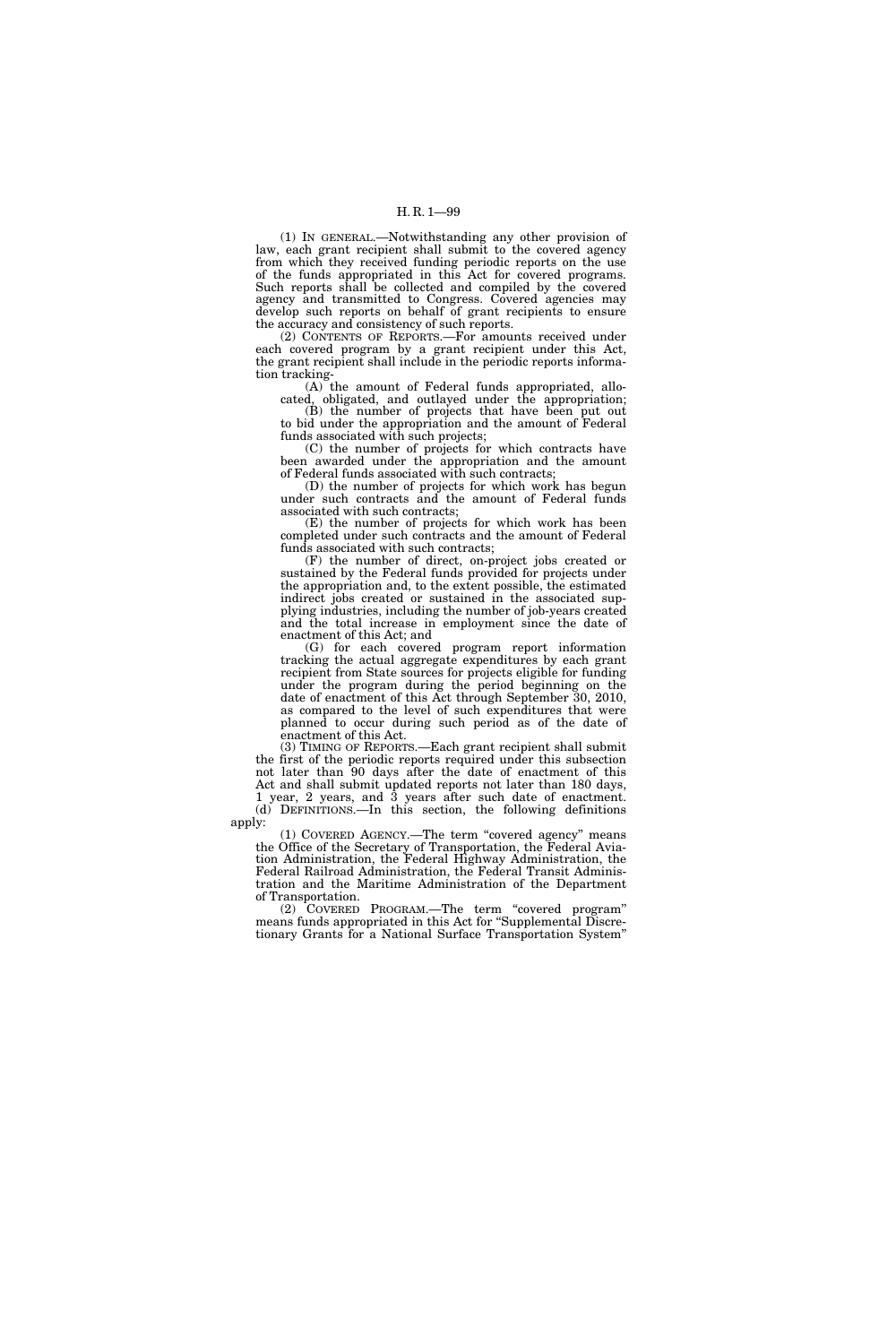to the Office of the Secretary of Transportation, for ''Supplemental Funding for Facilities and Equipment'' and ''Grantsin-Aid for Airports'' to the Federal Aviation Administration; for ''Highway Infrastructure Investment'' to the Federal Highway Administration; for "Capital Assistance for High Speed Rail Corridors and Intercity Passenger Rail Service'' and ''Capital Grants to the National Railroad Passenger Corporation'' to the Federal Railroad Administration; for ''Transit Capital Assistance", "Fixed Guideway Infrastructure Investment", and ''Capital Investment Grants'' to the Federal Transit Administration; and ''Supplemental Grants for Assistance to Small Shipyards'' to the Maritime Administration.

(3) GRANT RECIPIENT.—The term "grant recipient" means a State or other recipient of assistance provided under a covered program in this Act. Such term does not include a Federal department or agency.

(e) Notwithstanding any other provision of law, sections 3501– 3521 of title 44, United States Code, shall not apply to the provisions of this section.

### DEPARTMENT OF HOUSING AND URBAN DEVELOPMENT

## PUBLIC AND INDIAN HOUSING

## PUBLIC HOUSING CAPITAL FUND

For an additional amount for the ''Public Housing Capital Fund'' to carry out capital and management activities for public housing agencies, as authorized under section 9 of the United States Housing Act of 1937 (42 U.S.C. 1437g) (the "Act"), \$4,000,000,000, to remain available until September 30, 2011: *Provided,* That the Secretary of Housing and Urban Development shall distribute \$3,000,000,000 of this amount by the same formula used for amounts made available in fiscal year 2008, except that the Secretary may determine not to allocate funding to public housing agencies currently designated as troubled or to public housing agencies that elect not to accept such funding: *Provided further,* That the Secretary shall obligate funds allocated by formula within 30 days of enactment of this Act: *Provided further,* That the Secretary shall make avail- able \$1,000,000,000 by competition for priority investments, including investments that leverage private sector funding or financing for renovations and energy conservation retrofit investments: *Provided further,* That the Secretary shall obligate competitive funding by September 30, 2009: *Provided further,* That public housing authorities shall give priority to capital projects that can award contracts based on bids within 120 days from the date the funds are made available to the public housing authorities: *Provided further,* That public housing agencies shall give priority consideration to the rehabilitation of vacant rental units: *Provided further,* That public housing agencies shall prioritize capital projects that are already underway or included in the 5-year capital fund plans required by the Act (42 U.S.C. 1437c–1(a)): *Provided further,*  That notwithstanding any other provision of law, (1) funding provided under this heading may not be used for operating or rental assistance activities, and (2) any restriction of funding to replacement housing uses shall be inapplicable: *Provided further,* That notwithstanding any other provision of law, the Secretary shall institute measures to ensure that funds provided under this heading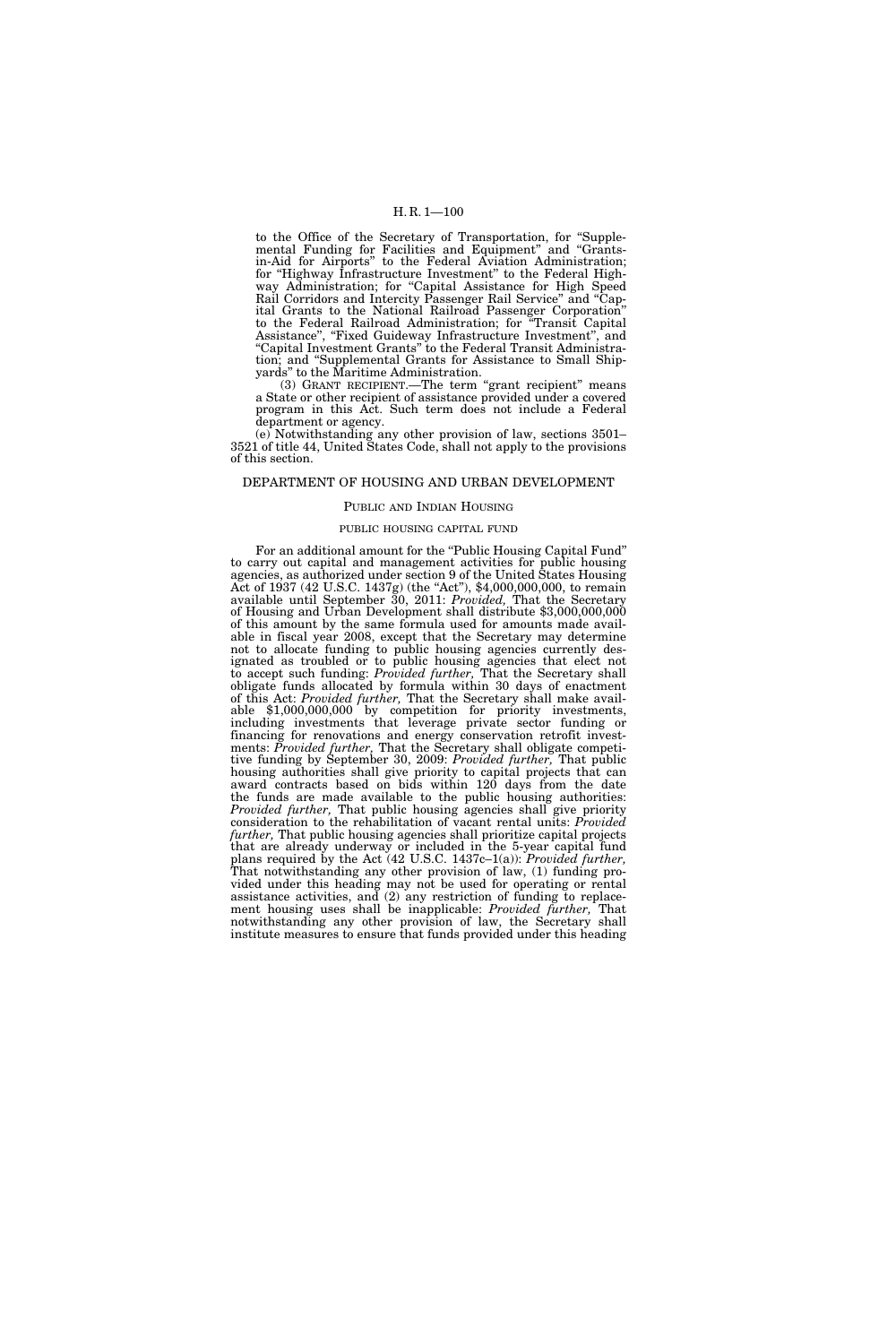shall serve to supplement and not supplant expenditures from other Federal, State, or local sources or funds independently generated by the grantee: *Provided further,* That notwithstanding section 9(j), public housing agencies shall obligate 100 percent of the funds within 1 year of the date on which funds become available to the agency for obligation, shall expend at least 60 percent of funds within 2 years of the date on which funds become available to the agency for obligation, and shall expend 100 percent of the funds within 3 years of such date: *Provided further,* That if a public housing agency fails to comply with the 1-year obligation requirement, the Secretary shall recapture all remaining unobligated funds awarded to the public housing agency and reallocate such funds to agencies that are in compliance with those requirements: *Provided further,* That if a public housing agency fails to comply with either the 2-year or the 3-year expenditure requirement, the Secretary shall recapture the balance of the funds awarded to the public housing agency and reallocate such funds to agencies that are in compliance with those requirements: *Provided further,* That in administering funds appropriated or otherwise made available under this heading, the Secretary may waive or specify alternative requirements for any provision of any statute or regulation in connection with the obligation by the Secretary or the use of these funds (except for requirements related to fair housing, nondiscrimination, labor standards, and the environment), upon a finding that such a waiver is necessary to expedite or facilitate the use of such funds: *Provided further,* That, in addition to waivers authorized under the previous proviso, the Secretary may direct that requirements relating to the procurement of goods and services arising under state and local laws and regulations shall not apply to amounts made available under this heading: *Provided further,* That of the funds made available under this heading, up to .5 percent shall be available for staffing, training, technical assistance, technology, monitoring, travel, enforcement, research and evaluation activities: *Provided further,* That funds set aside in the previous proviso shall remain available until September 30, 2012: *Provided further,* That any funds made available under this heading used by the Secretary for personnel expenses related to administering funding under this heading shall be transferred to "Personnel Compensation and Benefits, Office of Public and Indian Housing'' and shall retain the terms and conditions of this account, including reprogramming provisions, except that the period of availability set forth in the previous proviso shall govern such transferred funds: *Provided further,* That any funds made available under this heading used by the Secretary for training or other administrative expenses shall be transferred to "Administration, Operations, and Management", for non-personnel expenses of the Department of Housing and Urban Development: *Provided further,* That any funds made available under this heading used by the Secretary for technology shall be transferred to ''Working Capital Fund''.

#### NATIVE AMERICAN HOUSING BLOCK GRANTS

For an additional amount for ''Native American Housing Block Grants'', as authorized under title I of the Native American Housing Assistance and Self-Determination Act of 1996 (''NAHASDA'') (25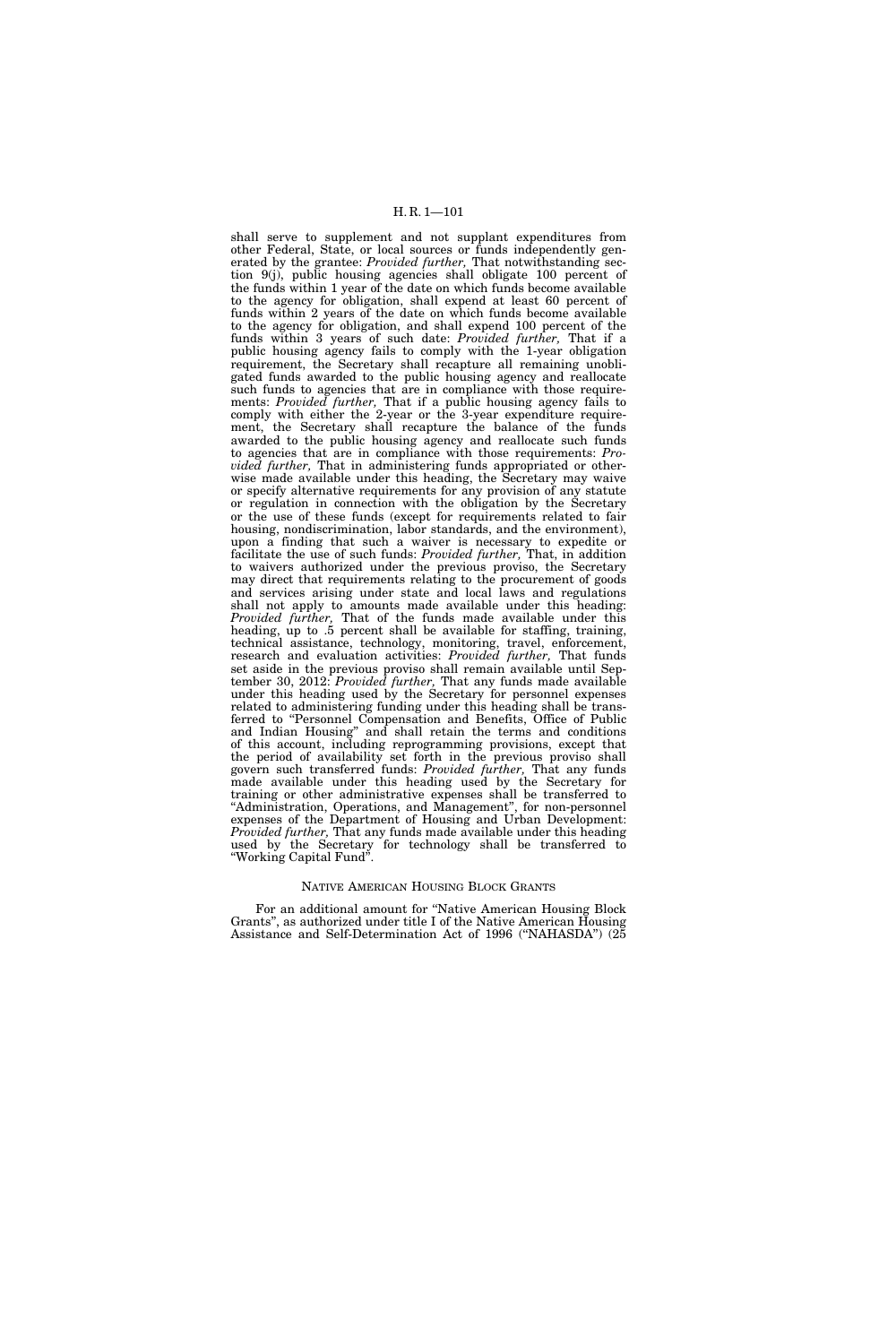U.S.C. 4111 et seq.), \$510,000,000 to remain available until September 30, 2011: *Provided,* That \$255,000,000 of the amount provided under this heading shall be distributed according to the same funding formula used in fiscal year 2008: *Provided further,*  That the Secretary shall obligate funds allocated by formula within 30 days of enactment of this Act: *Provided further,* That the amounts distributed through the formula shall be used for new construction, acquisition, rehabilitation including energy efficiency and conservation, and infrastructure development: *Provided further,*  That in selecting projects to be funded, recipients shall give priority to projects for which contracts can be awarded within 180 days from the date that funds are available to the recipients: *Provided*  further, that the Secretary may obligate \$255,000,000 of the amount provided under this heading for competitive grants to eligible entities that apply for funds authorized under NAHASDA: *Provided further,* That the Secretary shall obligate competitive funding by September 30, 2009: *Provided further,* That in awarding competitive funds, the Secretary shall give priority to projects that will spur construction and rehabilitation and will create employment opportunities for low-income and unemployed persons: *Provided further,* That recipients of funds under this heading shall obligate 100 percent of such funds within 1 year of the date funds are made available to a recipient, expend at least 50 percent of such funds within 2 years of the date on which funds become available to such recipients for obligation and expend 100 percent of such funds within 3 years of such date: *Provided further,* That if a recipient fails to comply with the 2-year expenditure requirement, the Secretary shall recapture all remaining funds awarded to the recipient and reallocate such funds through the funding formula to recipients that are in compliance with these requirements: *Provided further,* That if a recipient fails to comply with the 3-year expenditure requirement, the Secretary shall recapture the balance of the funds originally awarded to the recipient: *Provided further,*  That notwithstanding any other provision of law, the Secretary may set aside up to 2 percent of funds made available under this paragraph for a housing entity eligible to receive funding under title VIII of NAHASDA (25 U.S.C. 4221 et seq.): *Provided further,* That in administering funds appropriated or otherwise made available under this heading, the Secretary may waive or specify alternative requirements for any provision of any statute or regulation in connection with the obligation by the Secretary or the use of these funds (except for requirements related to fair housing, nondiscrimination, labor standards, and the environment), upon a finding that such a waiver is necessary to expedite or facilitate the use of such funds: *Provided further,* That of the funds made available under this heading, up to .5 percent shall be available for staffing, training, technical assistance, technology, monitoring, travel, enforcement, research and evaluation activities: *Provided further,* That funds set aside in the previous proviso shall remain available until September 30, 2012: *Provided further,*  That any funds made available under this heading used by the Secretary for personnel expenses related to administering funding under this heading shall be transferred to ''Personnel Compensation and Benefits, Office of Public and Indian Housing'' and shall retain the terms and conditions of this account, including reprogramming provisions, except that the period of availability set forth in the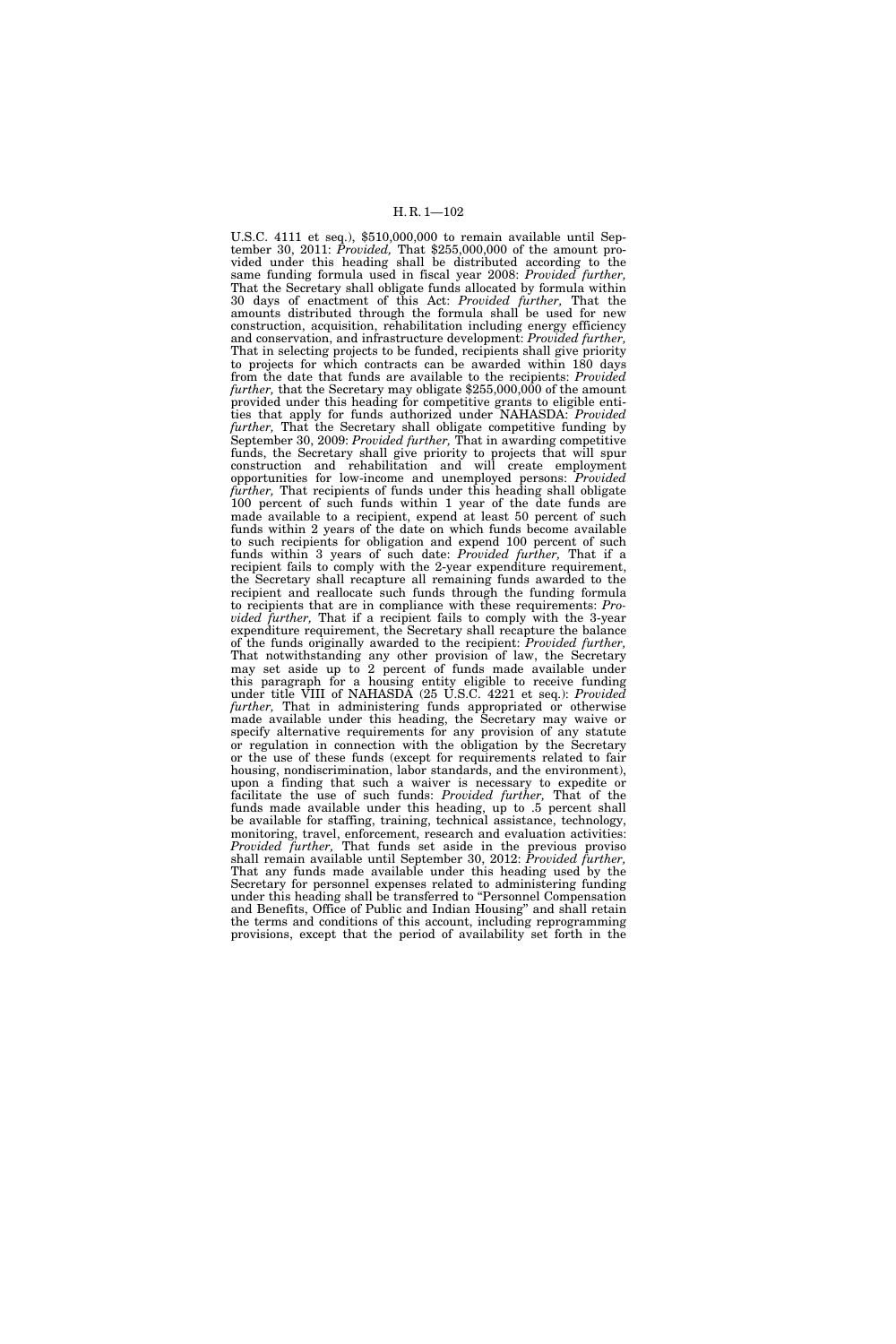previous proviso shall govern such transferred funds: *Provided further,* That any funds made available under this heading used by the Secretary for training or other administrative expenses shall be transferred to "Administration, Operations, and Management", for non-personnel expenses of the Department of Housing and Urban Development: *Provided further,* That any funds made available under this heading used by the Secretary for technology shall be transferred to "Working Capital Fund".

#### COMMUNITY PLANNING AND DEVELOPMENT

#### COMMUNITY DEVELOPMENT FUND

For an additional amount for ''Community Development Fund'' \$1,000,000,000, to remain available until September 30, 2010 to carry out the community development block grant program under title I of the Housing and Community Development Act of 1974 (42 U.S.C. 5301 et seq.): *Provided*, That the amount appropriated in this paragraph shall be distributed pursuant to 42 U.S.C. 5306 to grantees that received funding in fiscal year 2008: *Provided further*, That in administering the funds appropriated in this paragraph, the Secretary of Housing and Urban Development shall establish requirements to expedite the use of the funds: *Provided further*, That in selecting projects to be funded, recipients shall give priority to projects that can award contracts based on bids within 120 days from the date the funds are made available to the recipients: *Provided further*, That in administering funds appropriated or otherwise made available under this heading, the Secretary may waive or specify alternative requirements for any provision of any statute or regulation in connection with the obligation by the Secretary or the use by the recipient of these funds (except for requirements related to fair housing, nondiscrimination, labor standards, and the environment), upon a finding that such waiver is necessary to expedite or facilitate the timely use of such funds and would not be inconsistent with the overall purpose of the statute.

For the provision of emergency assistance for the redevelopment of abandoned and foreclosed homes, as authorized under division B, title III of the Housing and Economic Recovery Act of 2008 (''the Act'') (Public Law 110–289) (42 U.S.C. 5301 note), \$2,000,000,000, to remain available until September 30, 2010: *Provided,* That grantees shall expend at least 50 percent of allocated funds within 2 years of the date funds become available to the grantee for obligation, and 100 percent of such funds within 3 years of such date: *Provided further,* That unless otherwise noted herein, the provisions of the Act govern the use of the additional funds made available under this heading: *Provided further,* That notwithstanding the provisions of sections 2301(b) and (c)(1) and section 2302 of the Act, funding under this paragraph shall be allocated by competitions for which eligible entities shall be States, units of general local government, and nonprofit entities or consortia of nonprofit entities, which may submit proposals in partnership with for profit entities: *Provided further,* That in selecting grantees, the Secretary of Housing and Urban Development shall ensure that the grantees are in areas with the greatest number and percentage of foreclosures and can expend funding within the period allowed under this heading: *Provided further,* That additional award criteria for such competitions shall include demonstrated grantee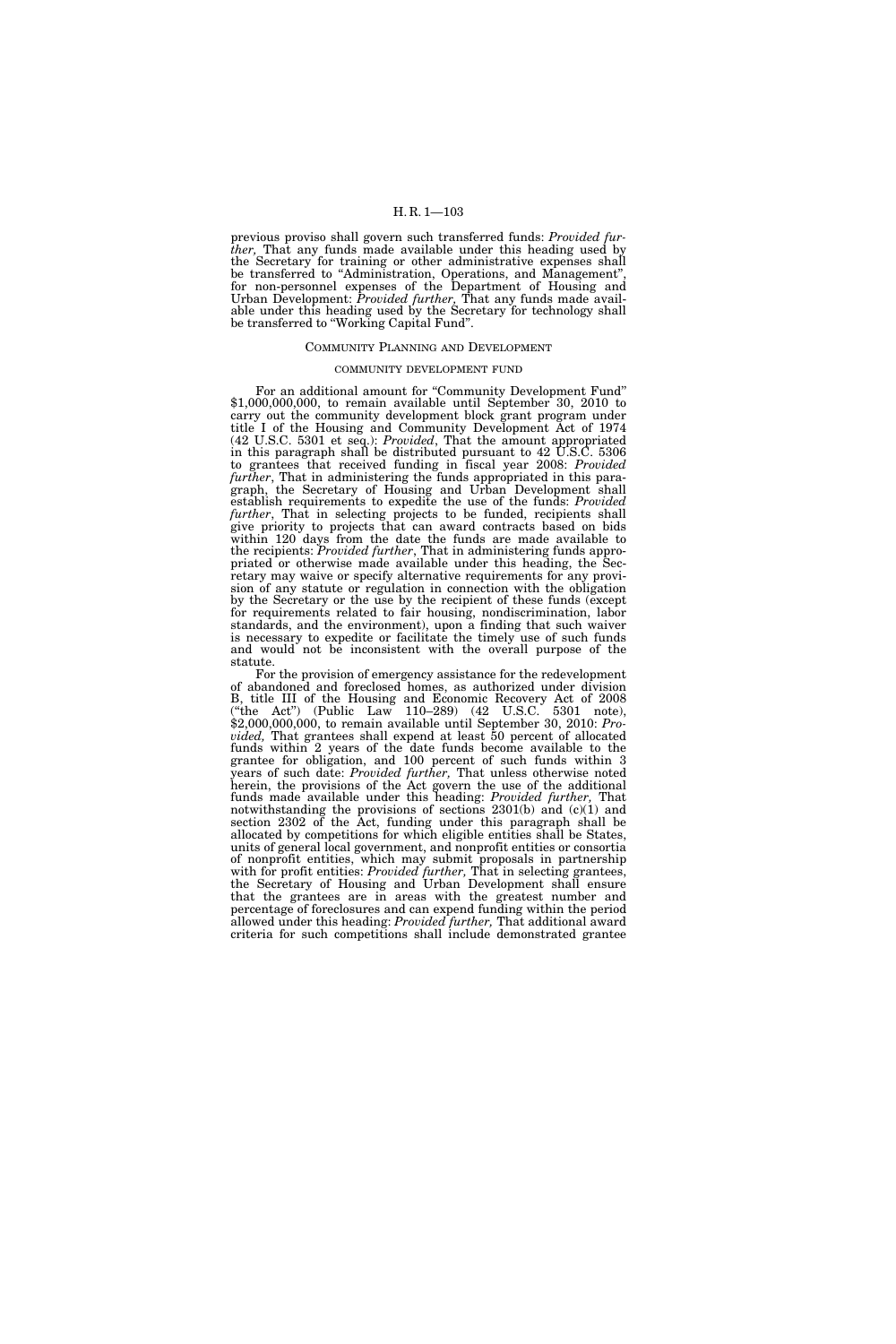capacity to execute projects, leveraging potential, concentration of investment to achieve neighborhood stabilization, and any additional factors determined by the Secretary of Housing and Urban Development: *Provided further,* That the Secretary may establish a minimum grant size: *Provided further,* That the Secretary shall publish criteria on which to base competition for any grants awarded under this heading not later than 75 days after the enactment of this Act and applications shall be due to HUD not later than 150 days after the enactment of this Act: *Provided further,*  That the Secretary shall obligate all funding within 1 year of enactment of this Act: *Provided further,* That section 2301(d)(4) of the Act is repealed: *Provided further,* That section 2301(c)(3)(C) of the Act is amended to read ''establish and operate land banks for homes and residential properties that have been foreclosed upon'': *Provided further,* That funding used for section 2301(c)(3)(E) of the Act shall be available only for the redevelopment of demolished or vacant properties as housing: *Provided further,* That no amounts made available from a grant under this heading may be used to demolish any public housing (as such term is defined in section 3 of the United States Housing Act of 1937 (42 U.S.C. 1437a)): *Provided further,* That a grantee may not use more than 10 percent of its grant under this heading for demolition activities under section  $2301(c)(3)(C)$  and (D) unless the Secretary determines that such use represents an appropriate response to local market conditions: *Provided further,* That the recipient of any grant or loan from amounts made available under this heading or, after the date of enactment under division B, title III of the Housing and Economic Recovery Act of 2008, may not refuse to lease a dwelling unit in housing with such loan or grant to a participant under section 8 of the United States Housing Act of 1937 (42 U.S.C 1437f) because of the status of the prospective tenant as such a participant: *Provided further,* That in addition to the eligible uses in section 2301, the Secretary may also use up to 10 percent of the funds provided under this heading for grantees for the provision of capacity building of and support for local communities receiving funding under section 2301 of the Act or under this heading: *Provided further,* That in administering funds appropriated or otherwise made available under this section, the Secretary may waive or specify alternative requirements for any provision of any statute or regulation in connection with the obligation by the Secretary or the use of funds except for requirements related to fair housing, nondiscrimination, labor standards and the environment, upon a finding that such a waiver is necessary to expedite or facilitate the use of such funds: *Provided further*, That in the case of any acquisition of a foreclosed upon dwelling or residential real property acquired after the date of enactment with any amounts made available under this heading or under division B, title III of the Housing and Economic Recovery Act of 2008 (Public Law 110–289), the initial successor in interest in such property pursuant to the foreclosure shall assume such interest subject to: (1) the provision by such successor in interest of a notice to vacate to any bona fide tenant at least 90 days before the effective date of such notice; and (2) the rights of any bona fide tenant, as of the date of such notice of foreclosure: (A) under any bona fide lease entered into before the notice of foreclosure to occupy the premises until the end of the remaining term of the lease, except that a successor in interest may terminate a lease effective on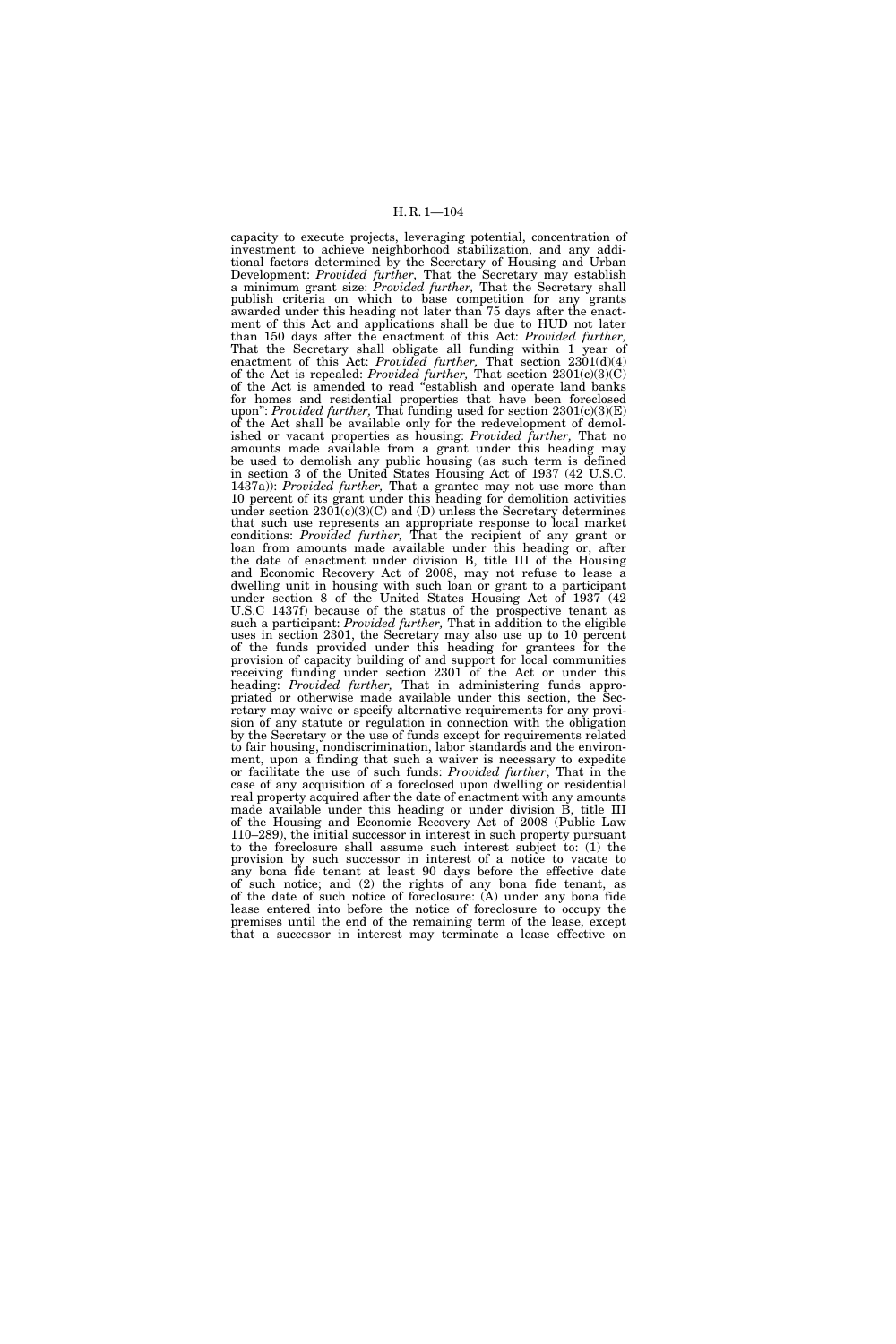the date of sale of the unit to a purchaser who will occupy the unit as a primary residence, subject to the receipt by the tenant of the 90-day notice under this paragraph; or (B) without a lease or with a lease terminable at will under State law, subject to the receipt by the tenant of the 90-day notice under this paragraph, except that nothing in this paragraph shall affect the requirements for termination of any Federal- or State-subsidized tenancy or of any State or local law that provides longer time periods or other additional protections for tenants: *Provided further*, That, for purposes of this paragraph, a lease or tenancy shall be considered bona fide only if: (1) the mortgagor under the contract is not the tenant;  $(2)$  the lease or tenancy was the result of an armslength transaction; and (3) the lease or tenancy requires the receipt of rent that is not substantially less than fair market rent for the property: *Provided further*, That the recipient of any grant or loan from amounts made available under this heading or, after the date of enactment, under division B, title III of the Housing and Economic Recovery Act of 2008 (Public Law 110–289) may not refuse to lease a dwelling unit in housing assisted with such loan or grant to a holder of a voucher or certificate of eligibility under section 8 of the United States Housing Act of 1937 (42 U.S.C. 1437f) because of the status of the prospective tenant as such a holder: *Provided further*, That in the case of any qualified foreclosed housing for which funds made available under this heading or, after the date of enactment, under division B, title III of the Housing and Economic Recovery Act of 2008 (Public Law 110–289) are used and in which a recipient of assistance under section 8(o) of the U.S. Housing Act of 1937 resides at the time of foreclosure, the initial successor in interest shall be subject to the lease and to the housing assistance payments contract for the occupied unit: *Provided further*, That vacating the property prior to sale shall not constitute good cause for termination of the tenancy unless the property is unmarketable while occupied or unless the owner or subsequent purchaser desires the unit for personal or family use: *Provided further*, That if a public housing agency is unable to make payments under the contract to the immediate successor in interest after foreclosures, due to (1) an action or inaction by the successor in interest, including the rejection of payments or the failure of the successor to maintain the unit in compliance with section 8(o)(8) of the United States Housing Act of 1937 (42 U.S.C.1437f) or (2) an inability to identify the successor, the agency may use funds that would have been used to pay the rental amount on behalf of the family—(i) to pay for utilities that are the responsibility of the owner under the lease or applicable law, after taking reasonable steps to notify the owner that it intends to make payments to a utility provider in lieu of payments to the owner, except prior notification shall not be required in any case in which the unit will be or has been rendered uninhabitable due to the termination or threat of termination of service, in which case the public housing agency shall notify the owner within a reasonable time after making such payment; or (ii) for the family's reasonable moving costs, including security deposit costs: *Provided further,* That this paragraph shall not preempt any Federal, State or local law that provides more protections for tenants: *Provided further,* That of the funds made available under this heading, up to 1 percent shall be available for staffing, training, technical assistance, technology, monitoring, travel,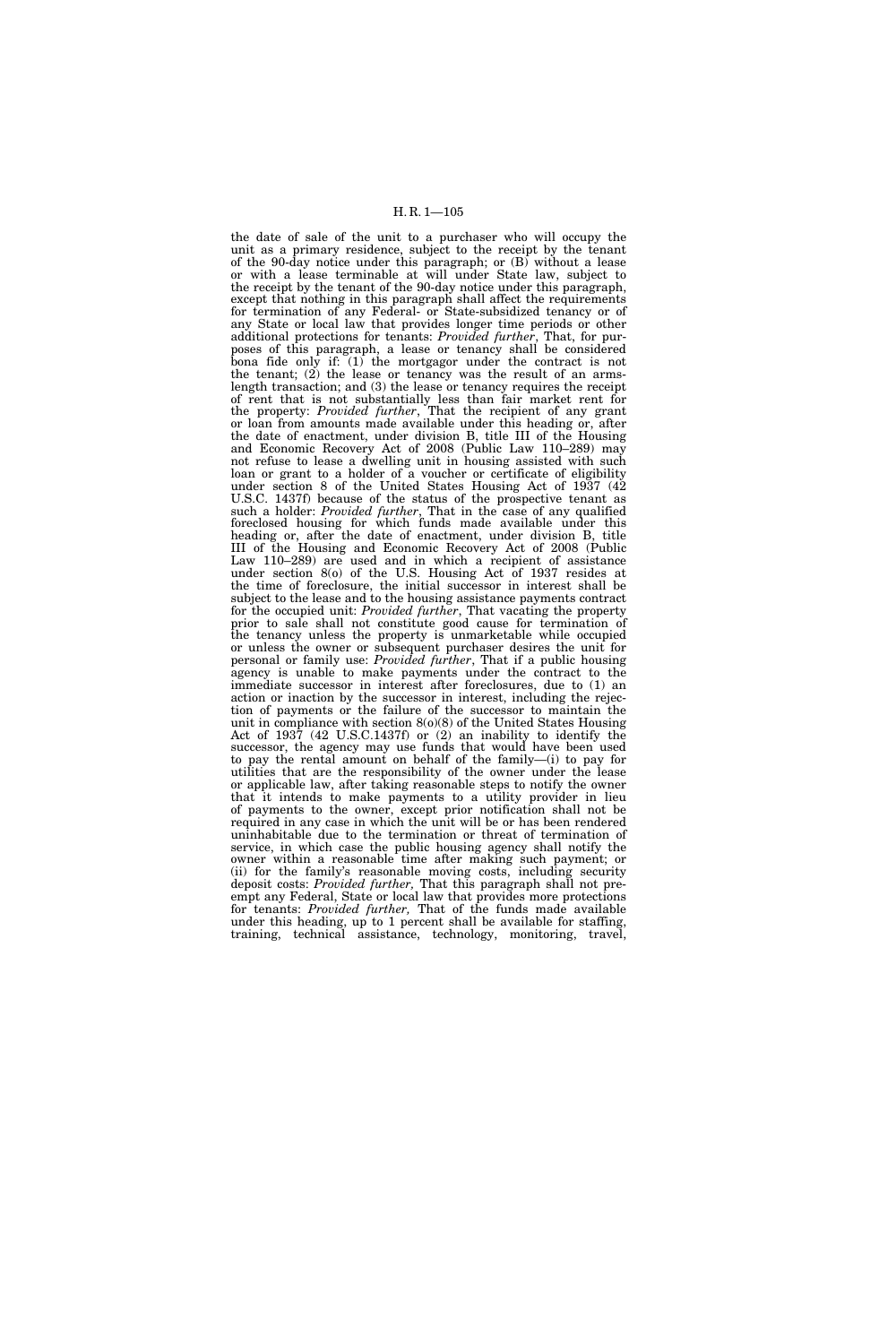enforcement, research and evaluation activities: *Provided further*, That funds set aside in the previous proviso shall remain available until September 30, 2012: *Provided further*, That any funds made available under this heading used by the Secretary for personnel expenses related to administering funding under this heading shall be transferred to "Personnel Compensation and Benefits, Community Planning and Development'' and shall retain the terms and conditions of this account, including reprogramming provisions, except that the period of availability set forth in the previous proviso shall govern such transferred funds: *Provided further*, That any funds made available under this heading used by the Secretary for training or other administrative expenses shall be transferred to ''Administration, Operations, and Management'' for non-personnel expenses of the Department of Housing and Urban Development: *Provided further*, That any funds made available under this heading used by the Secretary for technology shall be transferred to ''Working Capital Fund''.

#### HOME INVESTMENT PARTNERSHIPS PROGRAM

For an additional amount for capital investments in low-income housing tax credit projects, \$2,250,000,000, to remain available until September 30, 2011: *Provided,* That such funds shall be made available to State housing credit agencies, as defined in section 42(h) of the Internal Revenue Code of 1986, and shall be apportioned among the States based on the percentage of HOME funds apportioned to each State and the participating jurisdictions therein for Fiscal Year 2008: *Provided further,* That the housing credit agencies in each State shall distribute these funds competitively under this heading and pursuant to their qualified allocation plan (as defined in section  $42(m)$  of the Internal Revenue Code of 1986) to owners of projects who have received or receive simultaneously an award of low-income housing tax credits under section 42(h) of the Internal Revenue Code of 1986: *Provided further,* That housing credit agencies in each State shall commit not less than 75 percent of such funds within one year of the date of enactment of this Act, and shall demonstrate that the project owners shall have expended 75 percent of the funds made available under this heading within two years of the date of enactment of this Act, and shall have expended 100 percent of the funds within 3 years of the date of enactment of this Act: *Provided further,* That failure by an owner to expend funds within the parameters required within the previous proviso shall result in a redistribution of these funds by a housing credit agency to a more deserving project in such State, except any funds not expended after 3 years from enactment shall be redistributed by the Secretary to other States that have fully utilized the funds made available to them: *Provided further,*  That projects awarded low income housing tax credits under section 42(h) of the IRC of 1986 in fiscal years 2007, 2008, or 2009 shall be eligible for funding under this heading: *Provided further,* That housing credit agencies shall give priority to projects that are expected to be completed within 3 years of enactment: *Provided further,* That any assistance provided to an eligible low income housing tax credit project under this heading shall be made in the same manner and be subject to the same limitations (including rent, income, and use restrictions, in lieu of corresponding limitations under the HOME program) as required by the state housing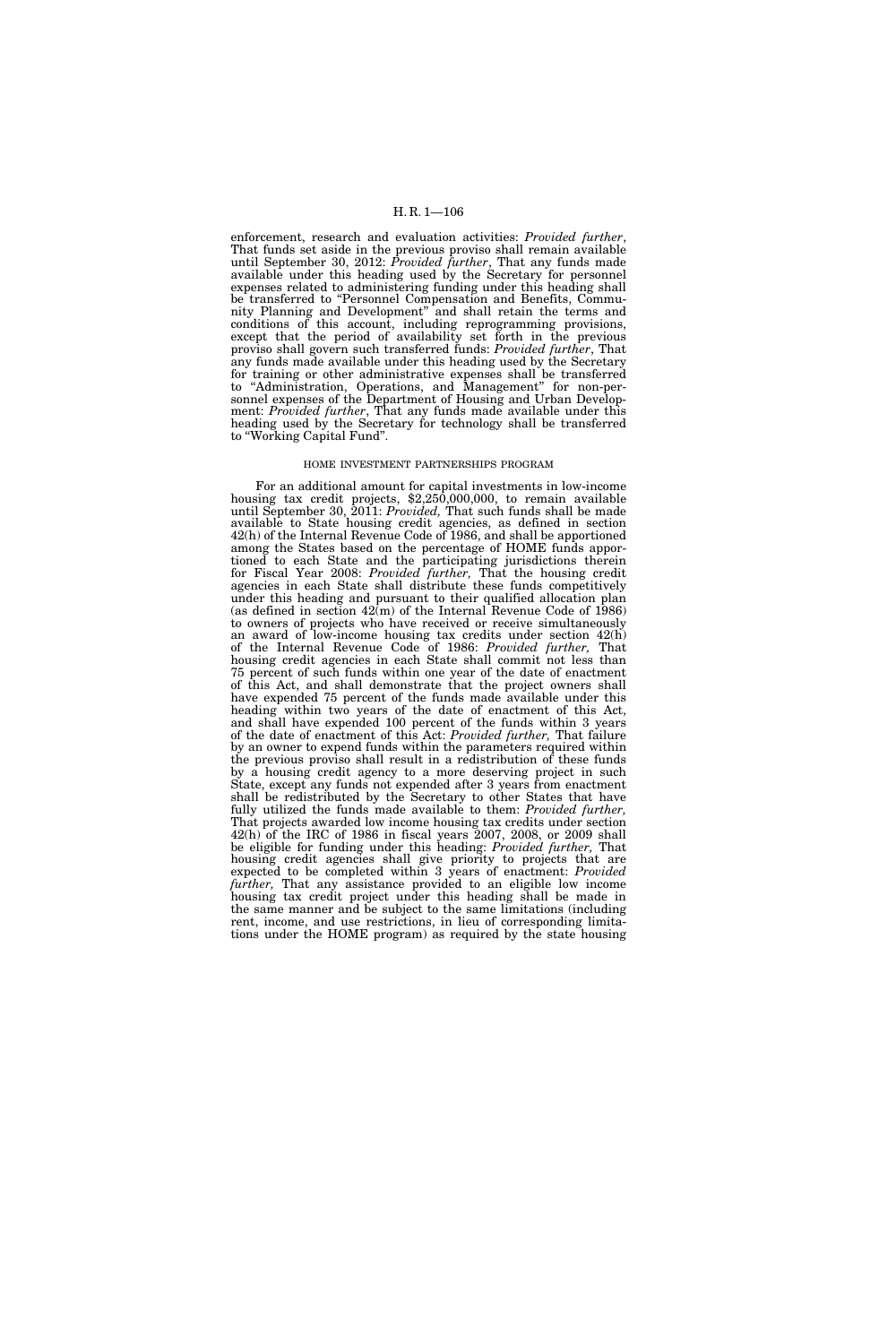credit agency with respect to an award of low income housing credits under section 42 of the IRC of 1986: *Provided further,*  That the housing credit agency shall perform asset management functions, or shall contract for the performance of such services, in either case, at the owner's expense, to ensure compliance with section 42 of the IRC of 1986, and the long term viability of buildings funded by assistance under this heading: *Provided further,*  That the term eligible basis (as such term is defined in such section 42) of a qualified low-income housing tax credit building receiving assistance under this heading shall not be reduced by the amount of any grant described under this heading: *Provided further*, That the Secretary shall be given access upon reasonable notice to a State housing credit agency to information related to the award of Federal funds from such housing credit agency pursuant to this heading and shall establish an Internet site that shall identify all projects selected for an award, including the amount of the award and such site shall provide linkage to the housing credit agency allocation plan which describes the process that was used to make the award decision: *Provided further,* That in administering funds under this heading, the Secretary may waive any provision of any statute or regulation that the Secretary administers in connection with the obligation by the Secretary or the use by the recipient of these funds except for requirements imposed by this heading and requirements related to fair housing, non-discrimination, labor standards and the environment, upon a finding that such waiver is required to expedite the use of such funds: *Provided further,* That for purposes of environmental compliance review, funds under this heading that are made available to State housing credit agencies for distribution to projects awarded low income housing tax credits shall be treated as funds under the HOME program and shall be subject to Section 288 of the HOME Investment Partnership Act.

### HOMELESSNESS PREVENTION FUND

For homelessness prevention and rapid re-housing activities, \$1,500,000,000, to remain available until September 30, 2011: *Provided,* That funds provided under this heading shall be used for the provision of short-term or medium-term rental assistance; housing relocation and stabilization services including housing search, mediation or outreach to property owners, credit repair, security or utility deposits, utility payments, rental assistance for a final month at a location, moving cost assistance, and case management; or other appropriate activities for homelessness prevention and rapid re-housing of persons who have become homeless: *Provided further,* That grantees receiving such assistance shall collect data on the use of the funds awarded and persons served with this assistance in the HUD Homeless Management Information System (''HMIS'') or other comparable database: *Provided further,*  That grantees may use up to 5 percent of any grant for administrative costs: *Provided further,* That funding made available under this heading shall be allocated to eligible grantees (as defined and designated in sections 411 and 412 of subtitle B of title IV of the McKinney-Vento Homeless Assistance Act, (the ''Act'')) pursuant to the formula authorized by section 413 of the Act: *Provided further,* That the Secretary may establish a minimum grant size: *Provided further*, That grantees shall expend at least 60 percent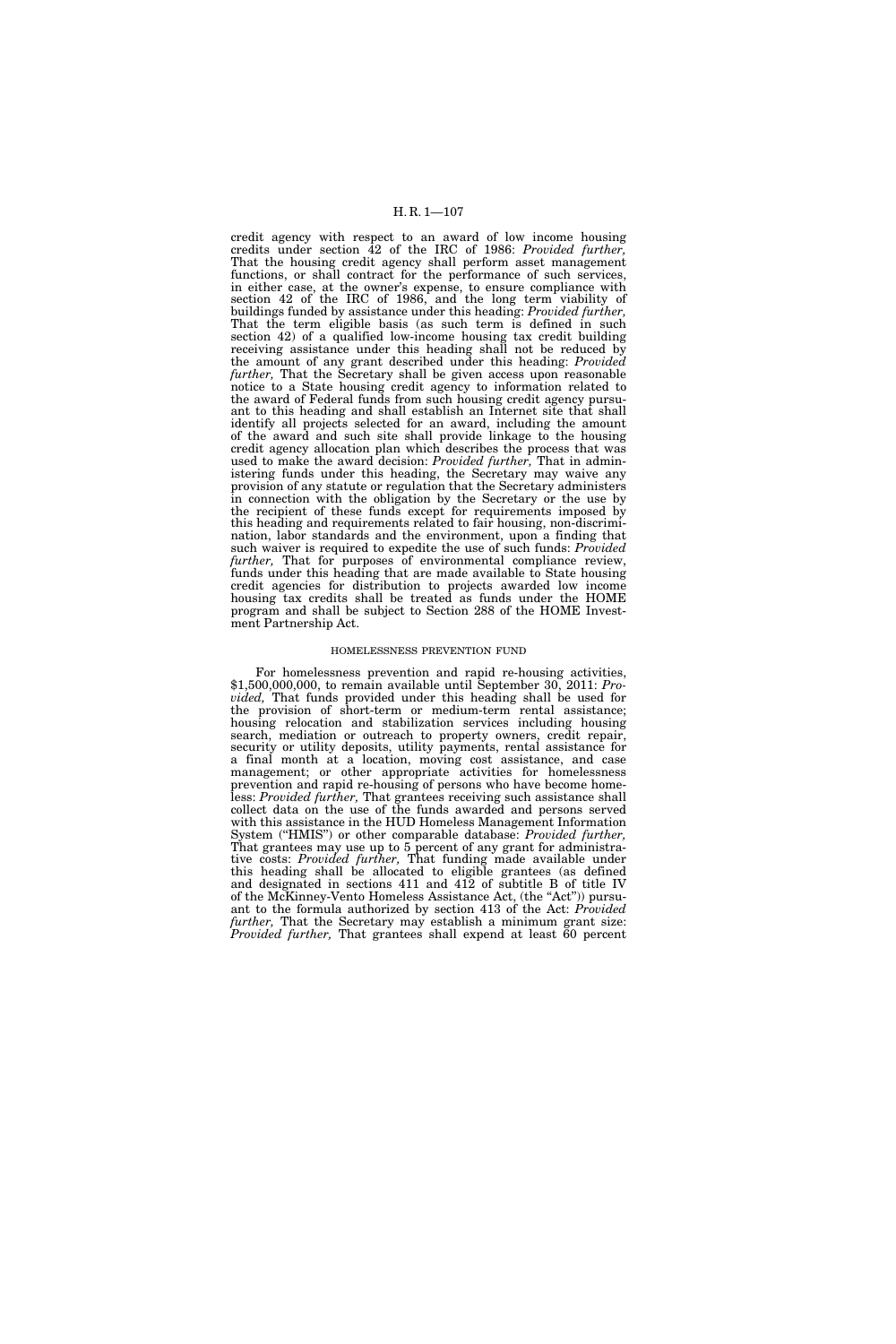of funds within 2 years of the date that funds became available to them for obligation, and 100 percent of funds within 3 years of such date, and the Secretary may recapture unexpended funds in violation of the 2-year expenditure requirement and reallocate such funds to grantees in compliance with that requirement: *Provided further,* That the Secretary may waive statutory or regulatory provisions (except provisions for fair housing, nondiscrimination, labor standards, and the environment) necessary to facilitate the timely expenditure of funds: *Provided further,* That the Secretary shall publish a notice to establish such requirements as may be necessary to carry out the provisions of this section within 30 days of enactment of this Act and that this notice shall take effect upon issuance: *Provided further,* That of the funds provided under this heading, up to .5 percent shall be available for staffing, training, technical assistance, technology, monitoring, research and evaluation activities: *Provided further,* That funds set aside under the previous proviso shall remain available until September 30, 2012: *Provided further,* That any funds made available under this heading used by the Secretary for personnel expenses related to administering funding under this heading shall be transferred to ''Community Planning and Development Personnel Compensation and Benefits'' and shall retain the terms and conditions of this account including reprogramming provisions except that the period of availability set forth in the previous proviso shall govern such transferred funds: *Provided further,* That any funds made available under this heading used by the Secretary for training or other administrative expenses shall be transferred to ''Administration, Operations, and Management'' for non-personnel expenses of the Department of Housing and Urban Development: *Provided further,*  That any funding made available under this heading used by the Secretary for technology shall be transferred to ''Working Capital Fund.''

#### HOUSING PROGRAMS

#### ASSISTED HOUSING STABILITY AND ENERGY AND GREEN RETROFIT INVESTMENTS

For assistance to owners of properties receiving project-based assistance pursuant to section 202 of the Housing Act of 1959 (12 U.S.C. 17012), section 811 of the Cranston-Gonzalez National Affordable Housing Act (42 U.S.C. 8013), or section 8 of the United States Housing Act of 1937 as amended (42 U.S.C. 1437f), \$2,250,000,000, of which \$2,000,000,000 shall be for an additional amount for paragraph (1) under the heading ''Project-Based Rental Assistance'' in Public Law 110–161 for payments to owners for 12-month periods, and of which \$250,000,000 shall be for grants or loans for energy retrofit and green investments in such assisted housing: *Provided,* That projects funded with grants or loans provided under this heading must comply with the requirements of subchapter IV of chapter 31 of title 40, United States Code: *Provided further,* That such grants or loans shall be provided through the policies, procedures, contracts, and transactional infrastructure of the authorized programs administered by the Office of Affordable Housing Preservation of the Department of Housing and Urban Development, on such terms and conditions as the Secretary of Housing and Urban Development deems appropriate to ensure the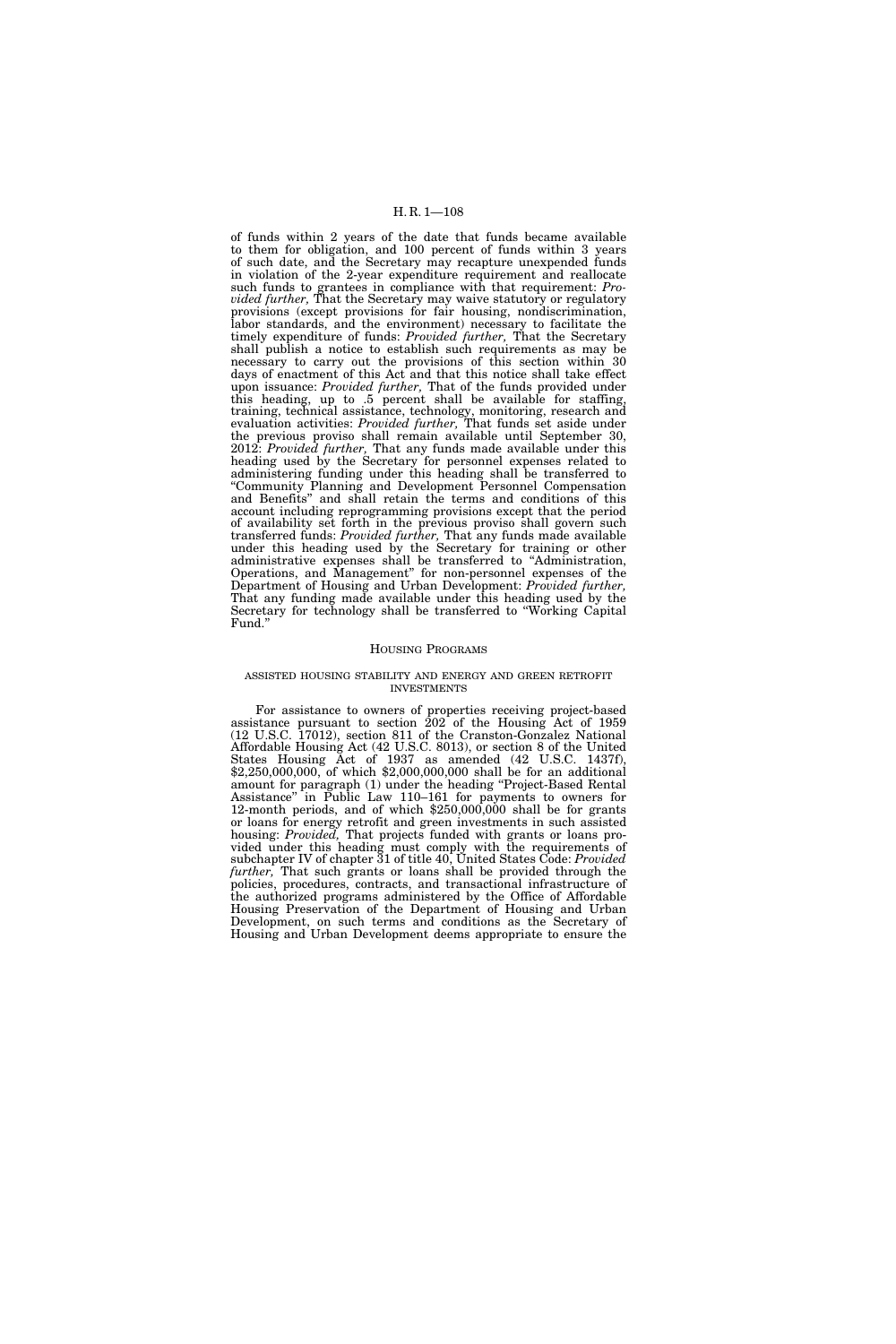maintenance and preservation of the property, the continued operation and maintenance of energy efficiency technologies, and the timely expenditure of funds: *Provided further,* That the Secretary may provide incentives to owners to undertake energy or green retrofits as a part of such grant or loan terms, including, but not limited to, fees to cover investment oversight and implementation by said owner, or to encourage job creation for low-income or very low-income individuals: *Provided further,* That the Secretary may share in a portion of future property utility savings resulting from improvements made by grants or loans made available under this heading: *Provided further,* That the grants or loans shall include a financial assessment and physical inspection of such property: *Provided further,* That eligible owners must have at least a satisfactory management review rating, be in substantial compliance with applicable performance standards and legal requirements, and commit to an additional period of affordability determined by the Secretary, but of not fewer than 15 years: *Provided further,*  That the Secretary shall undertake appropriate underwriting and oversight with respect to grant and loan transactions and may set aside up to 5 percent of the funds made available under this heading for grants or loans for such purpose: *Provided further,*  That the Secretary shall take steps necessary to ensure that owners receiving funding for energy and green retrofit investments under this heading shall expend such funding within 2 years of the date they received the funding: *Provided further,* That in administering funds appropriated or otherwise made available under this heading, the Secretary may waive or specify alternative requirements for any provision of any statute or regulation in connection with the obligation by the Secretary or the use of these funds (except for requirements related to fair housing, nondiscrimination, labor standards, and the environment), upon a finding that such a waiver is necessary to expedite or facilitate the use of such funds: *Provided further*, That of the funds provided under this heading for grants and loans, up to 1 percent shall be available for staffing, training, technical assistance, technology, monitoring, research and evaluation activities: *Provided further,* That funds set aside in the previous proviso shall remain available until September 30, 2012: *Provided further,* That funding made available under this heading and used by the Secretary for personnel expenses related to administering funding under this heading shall be transferred to ''Housing Personnel Compensation and Benefits'' and shall retain the terms and conditions of this account including reprogramming provisos except that the period of availability set forth in the previous proviso shall govern such transferred funds: *Provided further,* That any funding made available under this heading used by the Secretary for training and other administrative expenses shall be transferred to "Administration, Operations and Management" for nonpersonnel expenses of the Department of Housing and Urban Development: *Provided further,* That any funding made available under this heading used by the Secretary for technology shall be transferred to ''Working Capital Fund.''

#### OFFICE OF LEAD HAZARD CONTROL AND HEALTHY HOMES

For an additional amount for the ''Lead Hazard Reduction Program'', as authorized by section 1011 of the Residential Lead-Based Paint Hazard Reduction Act of 1992, and by sections 501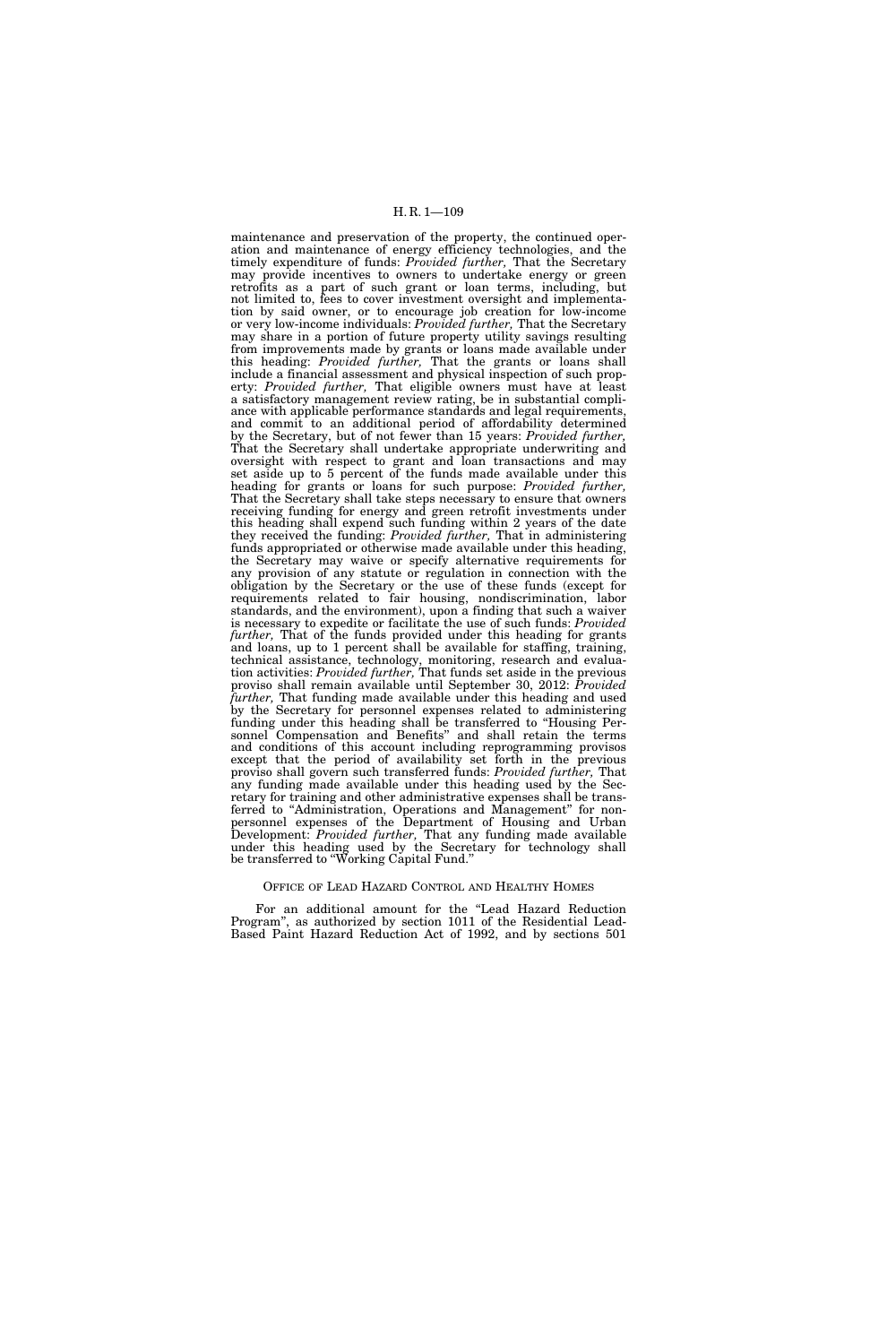and 502 of the Housing and Urban Development Act of 1974, \$100,000,000, to remain available until September 30, 2011: *Provided,* That for purposes of environmental review, pursuant to the National Environmental Policy Act of 1969 (42 U.S.C. 4321 et seq.) and other provisions of law that further the purposes of such Act, a grant under the Healthy Homes Initiative, Operation Lead Elimination Action Plan (LEAP), or the Lead Technical Studies program under this heading or under prior appropriations Acts for such purposes under this heading, shall be considered to be funds for a special project for purposes of section 305(e) of the Multifamily Housing Property Disposition Reform Act of 1994: *Provided further,* That funds shall be awarded first to applicants which had applied under the Lead Hazard Reduction Program Notices of Funding Availability for fiscal year 2008, and were found in the application review to be qualified for award, but were not awarded because of funding limitations, and that any funds which remain after reservation of funds for such grants shall be added to the amount of funds to be awarded under the Lead Hazard Reduction Program Notices of Funding Availability for fiscal year 2009: *Provided further,* That each applicant for the Lead Hazard Program Notices of Funding Availability for fiscal year 2009 shall submit a detailed plan and strategy that demonstrates adequate capacity that is acceptable to the Secretary to carry out the proposed use of funds: *Provided further,* That recipients of funds under this heading shall expend at least 50 percent of such funds within 2 years of the date on which funds become available to such jurisdictions for obligation, and expend 100 percent of such funds within 3 years of such date: *Provided further,* That if a recipient fails to comply with the 2-year expenditure requirement, the Secretary shall recapture all remaining funds awarded to the recipient and reallocate such funds to recipients that are in compliance with those requirements: *Provided further,*  That if a recipient fails to comply with the 3-year expenditure requirement, the Secretary shall recapture the balance of the funds awarded to the recipient: *Provided further,* That in administering funds appropriated or otherwise made available under this heading, the Secretary may waive or specify alternative requirements for any provision of any statute or regulation in connection with the obligation by the Secretary or the use of these funds (except for requirements related to fair housing, nondiscrimination, labor standards and the environment), upon a finding that such a waiver is necessary to expedite or facilitate the use of such funds: *Provided further*, That of the funds made available under this heading, up to .5 percent shall be available for staffing, training, technical assistance, technology, monitoring, travel, enforcement, research and evaluation activities: *Provided further,* That funds set aside in the previous proviso shall remain available until September 30, 2012: *Provided further,* That any funds made available under this heading used by the Secretary for personnel expenses related to administering funding under this heading shall be transferred to ''Personnel Compensation and Benefits, Office of Lead Hazard Control and Healthy Homes'' and shall retain the terms and conditions of this account, including reprogramming provisions, except that the period of availability set forth in the previous proviso shall govern such transferred funds: *Provided further,* That any funds made available under this heading used by the Secretary for training or other administrative expenses shall be transferred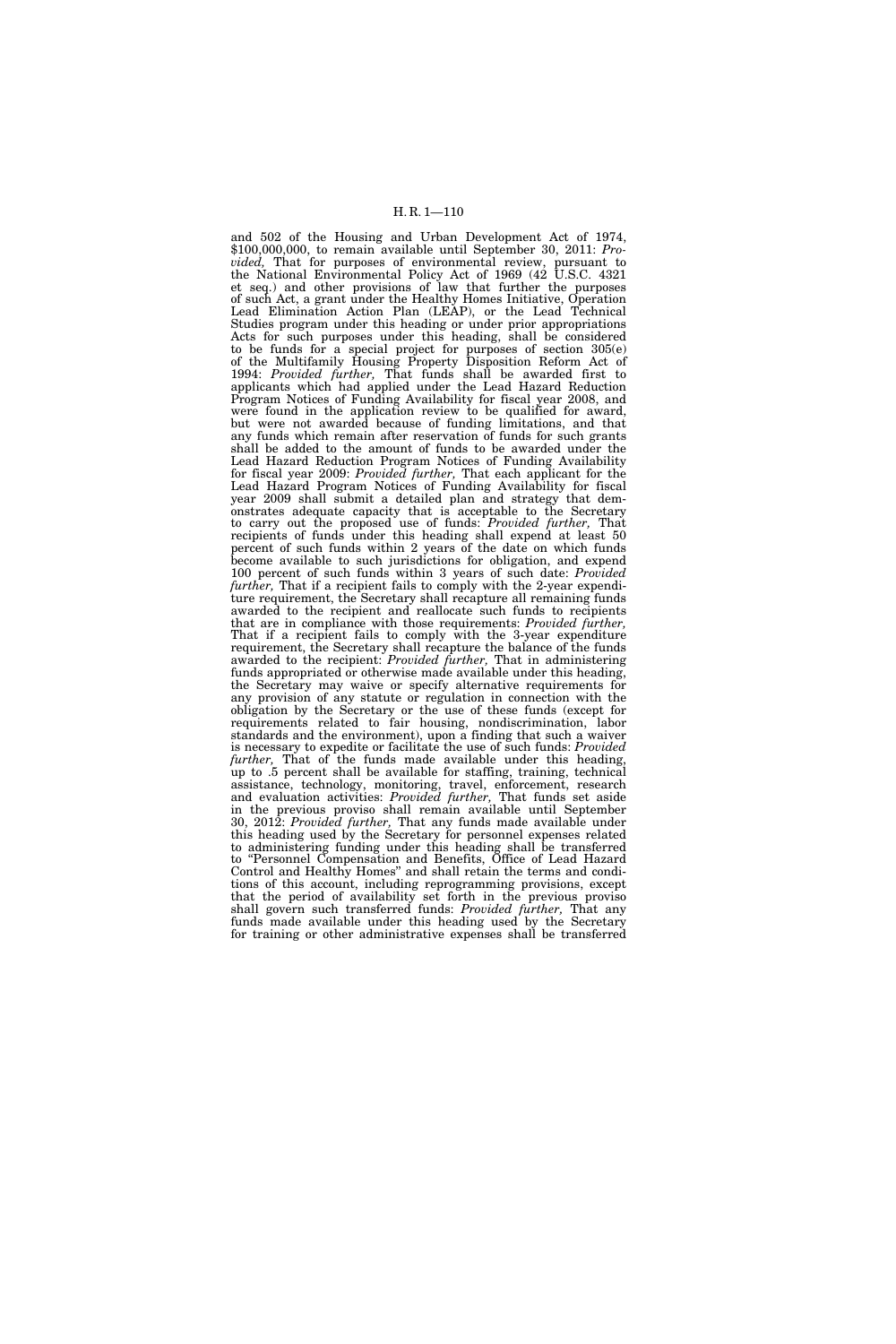to ''Administration, Operations, and Management'', for non-personnel expenses of the Department of Housing and Urban Development: *Provided further,* That any funds made available under this heading used by the Secretary for technology shall be transferred to ''Working Capital Fund''.

### MANAGEMENT AND ADMINISTRATION

#### OFFICE OF INSPECTOR GENERAL

For an additional amount for the necessary salaries and expenses of the Office of Inspector General in carrying out the Inspector General Act of 1978, as amended, \$15,000,000, to remain available until September 30, 2013: *Provided,* That the Inspector General shall have independent authority over all personnel issues within this office.

### GENERAL PROVISIONS—DEPARTMENT OF HOUSING AND URBAN DEVELOPMENT

SEC. 1202. FHA LOAN LIMITS FOR 2009. (a) LOAN LIMIT FLOOR BASED ON 2008 LEVELS.—For mortgages for which the mortgagee issues credit approval for the borrower during calendar year 2009, if the dollar amount limitation on the principal obligation of a mortgage determined under section 203(b)(2) of the National Housing Act (12 U.S.C. 1709(b)(2)) for any size residence for any area is less than such dollar amount limitation that was in effect for such size residence for such area for 2008 pursuant to section 202 of the Economic Stimulus Act of 2008 (Public Law 110–185; 122 Stat. 620), notwithstanding any other provision of law, the maximum dollar amount limitation on the principal obligation of a mortgage for such size residence for such area for purposes of such section 203(b)(2) shall be considered (except for purposes of section  $255(g)$  of such Act  $(12 \text{ U.S.C. } 1715z-20(g))$  to be such dollar amount limitation in effect for such size residence for such area for 2008.

(b) DISCRETIONARY AUTHORITY FOR SUB-AREAS.—Notwithstanding any other provision of law, if the Secretary of Housing and Urban Development determines, for any geographic area that is smaller than an area for which dollar amount limitations on the principal obligation of a mortgage are determined under section  $203(b)(2)$  of the National Housing Act, that a higher such maximum dollar amount limitation is warranted for any particular size or sizes of residences in such sub-area by higher median home prices in such sub-area, the Secretary may, for mortgages for which the mortgagee issues credit approval for the borrower during calendar year 2009, increase the maximum dollar amount limitation for such size or sizes of residences for such sub-area that is otherwise in effect (including pursuant to subsection (a) of this section), but in no case to an amount that exceeds the amount specified in section 202(a)(2) of the Economic Stimulus Act of 2008.

SEC. 1203. GSE CONFORMING LOAN LIMITS FOR 2009. (a) LOAN LIMIT FLOOR BASED ON 2008 LEVELS.—For mortgages originated during calendar year 2009, if the limitation on the maximum original principal obligation of a mortgage that may be purchased by the Federal National Mortgage Association or the Federal Home Loan Mortgage Corporation determined under section 302(b)(2) of the Federal National Mortgage Association Charter Act (12 U.S.C.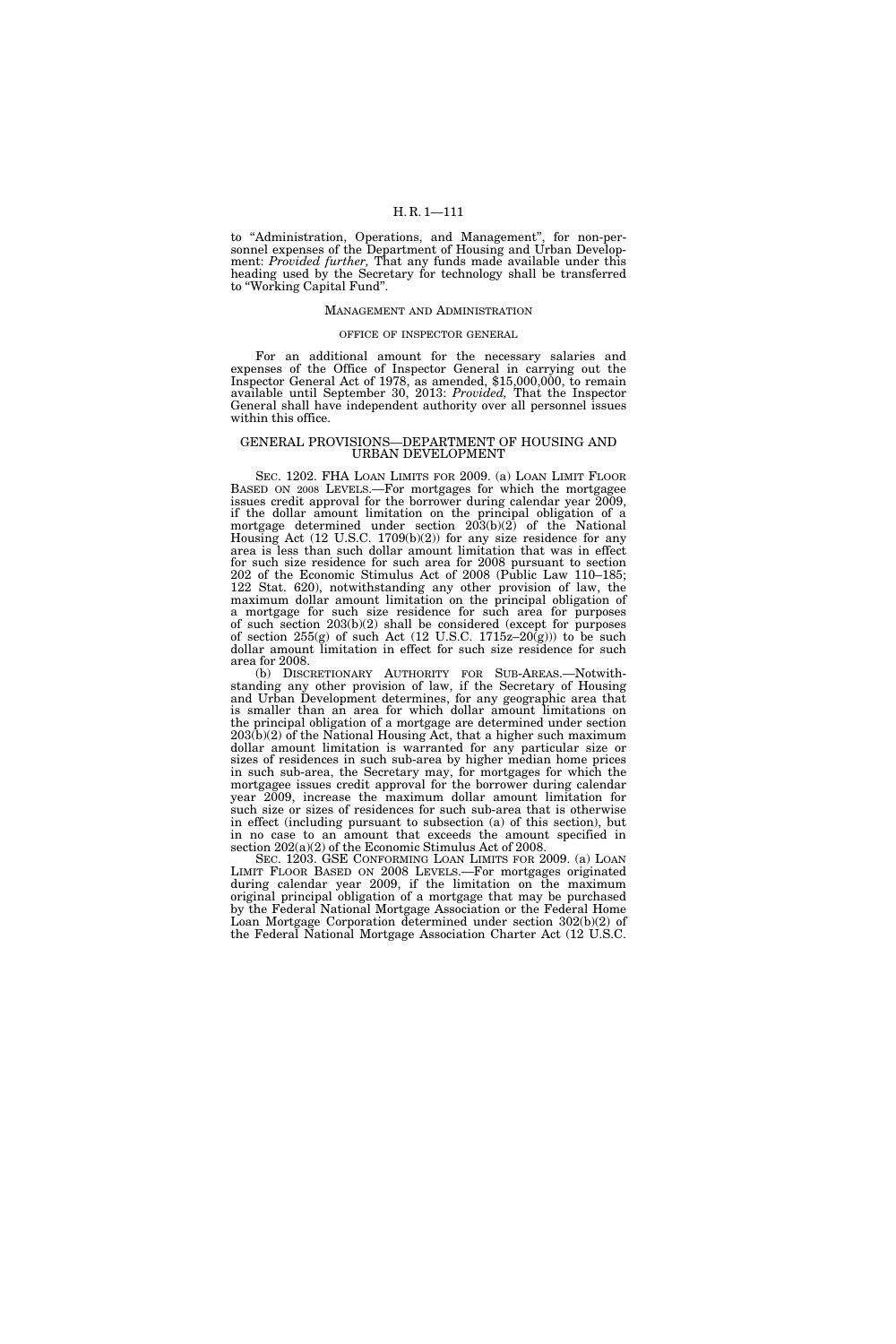$1717(b)(2)$  or section  $305(a)(2)$  of the Federal Home Loan Mortgage Corporation Act  $(12 \text{ U.S.C. } 1754(a)(2))$ , respectively, for any size residence for any area is less than such maximum original principal obligation limitation that was in effect for such size residence for such area for 2008 pursuant to section 201 of the Economic Stimulus Act of 2008 (Public Law 110–185; 122 Stat. 619), notwithstanding any other provision of law, the limitation on the maximum original principal obligation of a mortgage for such Association and Corporation for such size residence for such area shall be such maximum limitation in effect for such size residence for such area for 2008.

(b) DISCRETIONARY AUTHORITY FOR SUB-AREAS.—Notwithstanding any other provision of law, if the Director of the Federal Housing Finance Agency determines, for any geographic area that is smaller than an area for which limitations on the maximum original principal obligation of a mortgage are determined for the Federal National Mortgage Association or the Federal Home Loan Mortgage Corporation, that a higher such maximum original principal obligation limitation is warranted for any particular size or sizes of residences in such sub-area by higher median home prices in such sub-area, the Director may, for mortgages originated during 2009, increase the maximum original principal obligation limitation for such size or sizes of residences for such sub-area that is otherwise in effect (including pursuant to subsection (a) of this section) for such Association and Corporation, but in no case to an amount that exceeds the amount specified in the matter following the comma in section  $201(a)(1)(B)$  of the Economic Stimulus Act of 2008.

SEC. 1204. FHA REVERSE MORTGAGE LOAN LIMITS FOR 2009. For mortgages for which the mortgagee issues credit approval for the borrower during calendar year 2009, the second sentence of section 255(g) of the National Housing Act (12 U.S.C. 1715z–20(g)) shall be considered to require that in no case may the benefits of insurance under such section 255 exceed 150 percent of the maximum dollar amount in effect under the sixth sentence of section 305(a)(2) of the Federal Home Loan Mortgage Corporation Act (12 U.S.C. 1454(a)(2)).

# **TITLE XIII—HEALTH INFORMATION TECHNOLOGY**

#### **SEC. 13001. SHORT TITLE; TABLE OF CONTENTS OF TITLE.**

(a) SHORT TITLE.—This title (and title IV of division B) may be cited as the ''Health Information Technology for Economic and Clinical Health Act'' or the ''HITECH Act''.

(b) TABLE OF CONTENTS OF TITLE.—The table of contents of this title is as follows:

Sec. 13001. Short title; table of contents of title.

Subtitle A—Promotion of Health Information Technology

PART 1—IMPROVING HEALTH CARE QUALITY, SAFETY, AND EFFICIENCY

Sec. 13101. ONCHIT; standards development and adoption.

''TITLE XXX—HEALTH INFORMATION TECHNOLOGY AND QUALITY ''Sec. 3000. Definitions.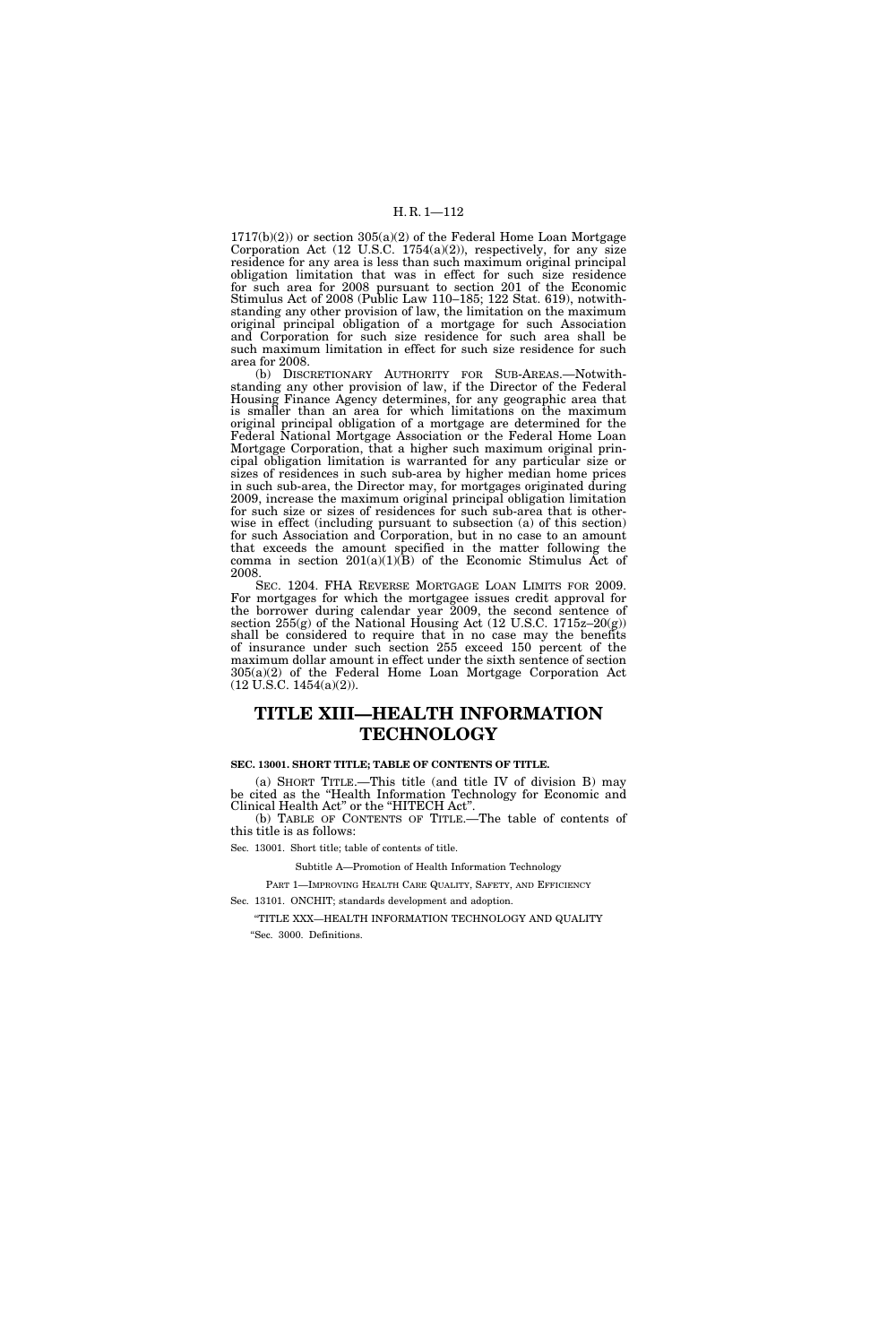### ''Subtitle A—Promotion of Health Information Technology

- ''Sec. 3001. Office of the National Coordinator for Health Information Tech-
- nology. ''Sec. 3002. HIT Policy Committee.
- 
- ''Sec. 3003. HIT Standards Committee. ''Sec. 3004. Process for adoption of endorsed recommendations; adoption of initial set of standards, implementation specifications, and certification criteria.
- ''Sec. 3005. Application and use of adopted standards and implementation spec-
- ifications by Federal agencies. ''Sec. 3006. Voluntary application and use of adopted standards and implementation specifications by private entities. ''Sec. 3007. Federal health information technology.
- 
- ''Sec. 3008. Transitions. ''Sec. 3009. Miscellaneous provisions.
- Sec. 13102. Technical amendment.

#### PART 2—APPLICATION AND USE OF ADOPTED HEALTH INFORMATION TECHNOLOGY STANDARDS; REPORTS

Sec. 13111. Coordination of Federal activities with adopted standards and imple-

- mentation specifications. Sec. 13112. Application to private entities. Sec. 13113. Study and reports.
- 

#### Subtitle B—Testing of Health Information Technology

- Sec. 13201. National Institute for Standards and Technology testing. Sec. 13202. Research and development programs.
	-

#### Subtitle C—Grants and Loans Funding

- Sec. 13301. Grant, loan, and demonstration programs.
	- ''Subtitle B—Incentives for the Use of Health Information Technology
	- ''Sec. 3011. Immediate funding to strengthen the health information technology infrastructure.
	- ''Sec. 3012. Health information technology implementation assistance.
	- ''Sec. 3013. State grants to promote health information technology. ''Sec. 3014. Competitive grants to States and Indian tribes for the development
		- of loan programs to facilitate the widespread adoption of certified
	- EHR technology. ''Sec. 3015. Demonstration program to integrate information technology into clinical education.
	-
	- ''Sec. 3016. Information technology professionals in health care. ''Sec. 3017. General grant and loan provisions.

### ''Sec. 3018. Authorization for appropriations.

#### Subtitle D—Privacy

Sec. 13400. Definitions.

PART 1—IMPROVED PRIVACY PROVISIONS AND SECURITY PROVISIONS

- Sec. 13401. Application of security provisions and penalties to business associates
- of covered entities; annual guidance on security provisions. Sec. 13402. Notification in the case of breach. Sec. 13403. Education on health information privacy.
- 
- 
- Sec. 13404. Application of privacy provisions and penalties to business associates of covered entities. Sec. 13405. Restrictions on certain disclosures and sales of health information; ac-
- counting of certain protected health information disclosures; access to certain information in electronic format.
- Sec. 13406. Conditions on certain contacts as part of health care operations. Sec. 13407. Temporary breach notification requirement for vendors of personal health records and other non-HIPAA covered entities.
- Sec. 13408. Business associate contracts required for certain entities.
- Sec. 13409. Clarification of application of wrongful disclosures criminal penalties.
- Sec. 13410. Improved enforcement. Sec. 13411. Audits.
	- PART 2—RELATIONSHIP TO OTHER LAWS; REGULATORY REFERENCES; EFFECTIVE DATE; REPORTS
- Sec. 13421. Relationship to other laws.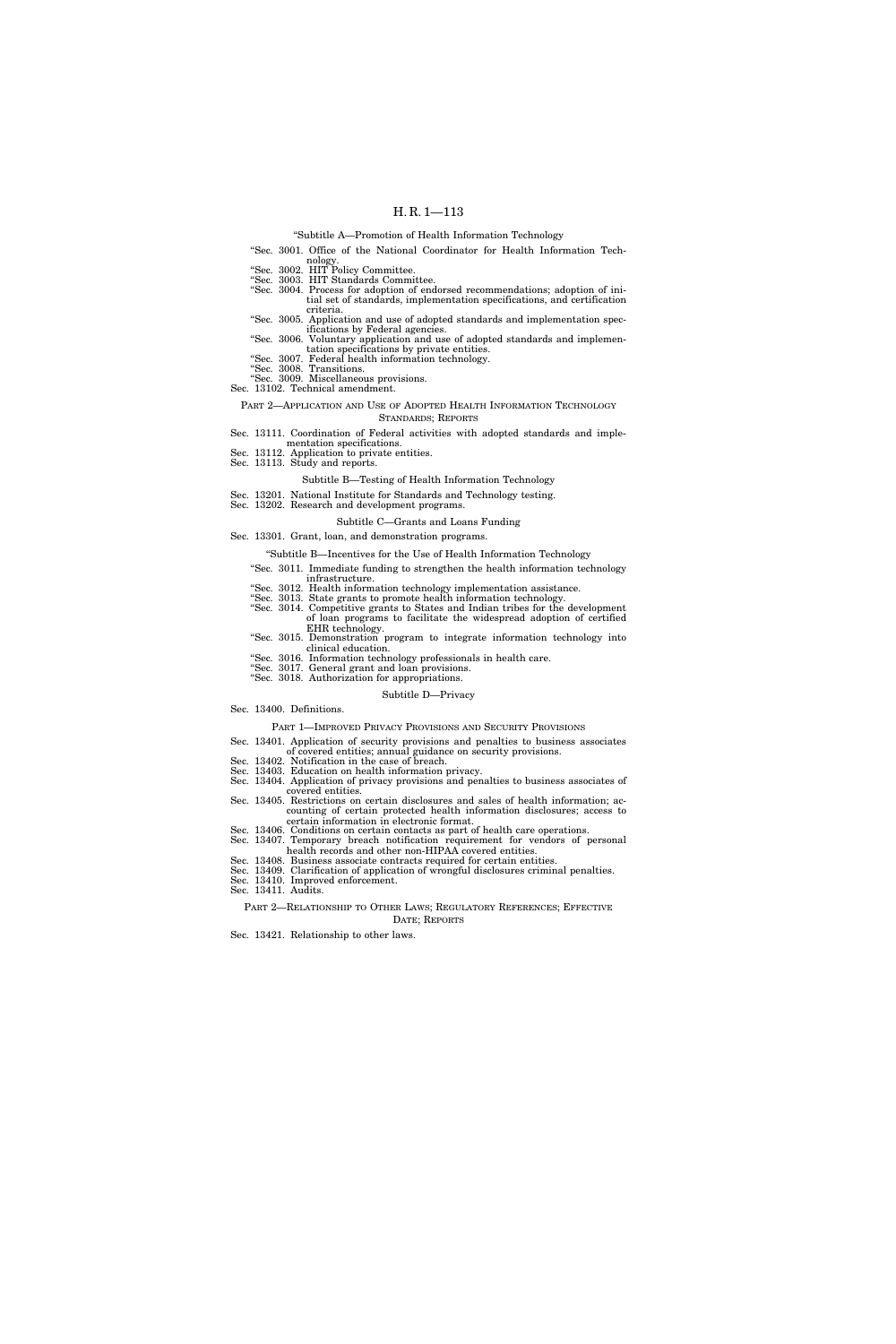Sec. 13422. Regulatory references. Sec. 13423. Effective date. Sec. 13424. Studies, reports, guidance.

# **Subtitle A—Promotion of Health Information Technology**

## **PART 1—IMPROVING HEALTH CARE QUALITY, SAFETY, AND EFFICIENCY**

### **SEC. 13101. ONCHIT; STANDARDS DEVELOPMENT AND ADOPTION.**

The Public Health Service Act (42 U.S.C. 201 et seq.) is amended by adding at the end the following:

## **''TITLE XXX—HEALTH INFORMATION TECHNOLOGY AND QUALITY**

**''SEC. 3000. DEFINITIONS.** 

''In this title:

 $^{\prime\prime}(1)$  CERTIFIED EHR TECHNOLOGY.—The term 'certified EHR technology' means a qualified electronic health record that is certified pursuant to section  $3001(c)(5)$  as meeting standards adopted under section 3004 that are applicable to the type of record involved (as determined by the Secretary, such as an ambulatory electronic health record for office-based physicians or an inpatient hospital electronic health record for hospitals).

"(2) ENTERPRISE INTEGRATION.—The term 'enterprise integration' means the electronic linkage of health care providers, health plans, the government, and other interested parties, to enable the electronic exchange and use of health information among all the components in the health care infrastructure in accordance with applicable law, and such term includes related application protocols and other related standards.

''(3) HEALTH CARE PROVIDER.—The term 'health care provider' includes a hospital, skilled nursing facility, nursing facility, home health entity or other long term care facility, health care clinic, community mental health center (as defined in section 1913(b)(1)), renal dialysis facility, blood center, ambulatory surgical center described in section 1833(i) of the Social Security Act, emergency medical services provider, Federally qualified health center, group practice, a pharmacist, a pharmacy, a laboratory, a physician (as defined in section 1861(r) of the Social Security Act), a practitioner (as described in section 1842(b)(18)(C) of the Social Security Act), a provider operated by, or under contract with, the Indian Health Service or by an Indian tribe (as defined in the Indian Self-Determination and Education Assistance Act), tribal organization, or urban Indian organization (as defined in section  $\overline{4}$  of the Indian Health Care Improvement Act), a rural health clinic, a covered entity under section 340B, an ambulatory surgical center described in section 1833(i) of the Social Security Act, a therapist (as defined in section 1848(k)(3)(B)(iii) of the Social Security Act), and any other category of health care facility, entity,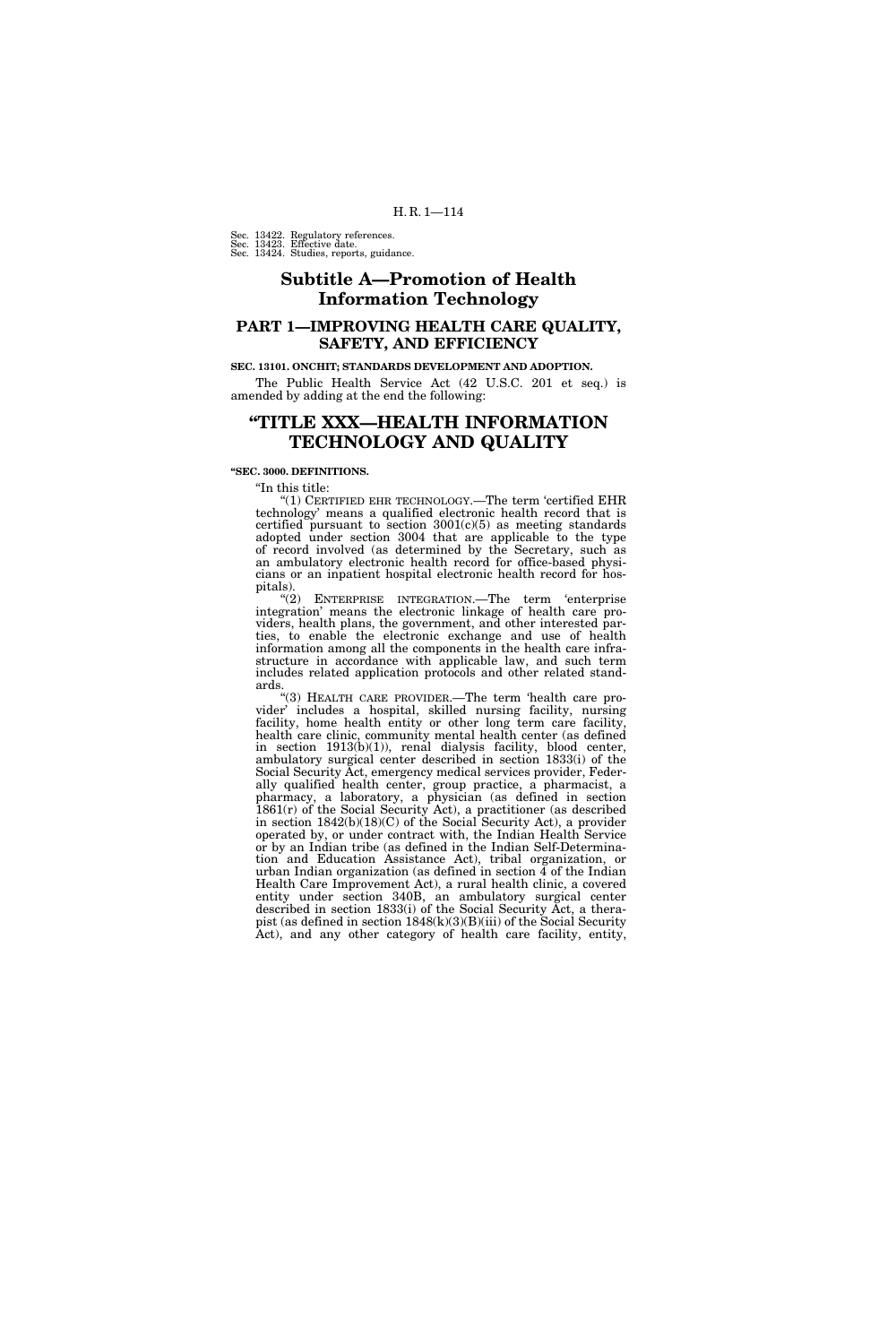practitioner, or clinician determined appropriate by the Secretary.

''(4) HEALTH INFORMATION.—The term 'health information' has the meaning given such term in section 1171(4) of the Social Security Act.

''(5) HEALTH INFORMATION TECHNOLOGY.—The term 'health information technology' means hardware, software, integrated technologies or related licenses, intellectual property, upgrades, or packaged solutions sold as services that are designed for or support the use by health care entities or patients for the electronic creation, maintenance, access, or exchange of health information

''(6) HEALTH PLAN.—The term 'health plan' has the meaning given such term in section 1171(5) of the Social Security Act. "(7) HIT POLICY COMMITTEE.—The term 'HIT Policy Com-

mittee' means such Committee established under section 3002(a). ''(8) HIT STANDARDS COMMITTEE.—The term 'HIT Standards

Committee' means such Committee established under section 3003(a).

''(9) INDIVIDUALLY IDENTIFIABLE HEALTH INFORMATION.— The term 'individually identifiable health information' has the meaning given such term in section 1171(6) of the Social Security Act.

" $(10)$  LABORATORY.—The term 'laboratory' has the meaning given such term in section 353(a).

''(11) NATIONAL COORDINATOR.—The term 'National Coordinator' means the head of the Office of the National Coordinator for Health Information Technology established under section 3001(a).

''(12) PHARMACIST.—The term 'pharmacist' has the meaning given such term in section 804(2) of the Federal Food, Drug, and Cosmetic Act.

''(13) QUALIFIED ELECTRONIC HEALTH RECORD.—The term 'qualified electronic health record' means an electronic record of health-related information on an individual that—

''(A) includes patient demographic and clinical health information, such as medical history and problem lists; and

''(B) has the capacity—

''(i) to provide clinical decision support;

''(ii) to support physician order entry;

''(iii) to capture and query information relevant to health care quality; and

"(iv) to exchange electronic health information with, and integrate such information from other sources.

"(14) STATE.—The term 'State' means each of the several States, the District of Columbia, Puerto Rico, the Virgin Islands, Guam, American Samoa, and the Northern Mariana Islands.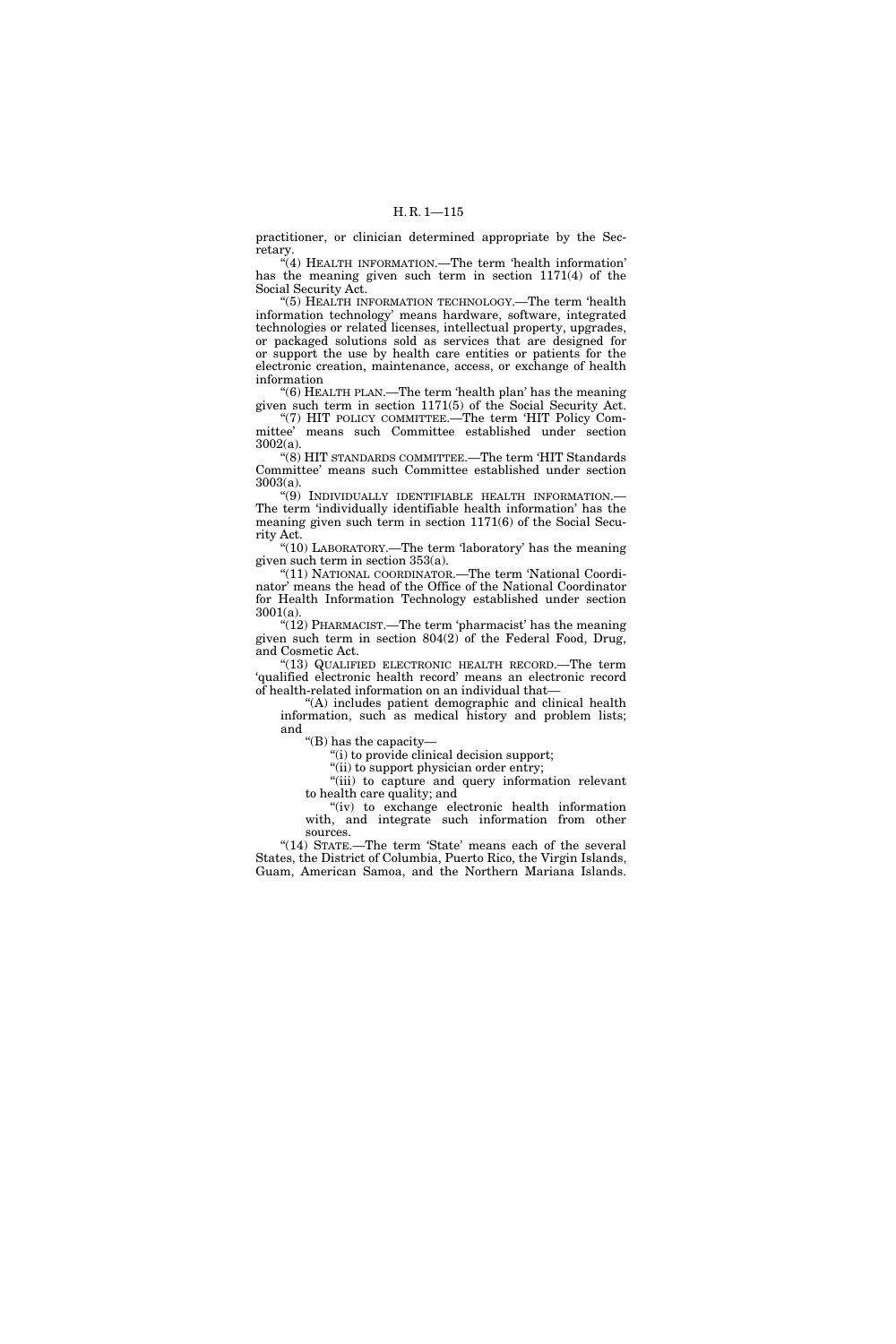# **''Subtitle A—Promotion of Health Information Technology**

### **''SEC. 3001. OFFICE OF THE NATIONAL COORDINATOR FOR HEALTH INFORMATION TECHNOLOGY.**

''(a) ESTABLISHMENT.—There is established within the Department of Health and Human Services an Office of the National Coordinator for Health Information Technology (referred to in this section as the 'Office'). The Office shall be headed by a National Coordinator who shall be appointed by the Secretary and shall report directly to the Secretary.

''(b) PURPOSE.—The National Coordinator shall perform the duties under subsection (c) in a manner consistent with the development of a nationwide health information technology infrastructure that allows for the electronic use and exchange of information and that—

''(1) ensures that each patient's health information is secure and protected, in accordance with applicable law;

 $\sqrt{a}(2)$  improves health care quality, reduces medical errors, reduces health disparities, and advances the delivery of patientcentered medical care;

''(3) reduces health care costs resulting from inefficiency, medical errors, inappropriate care, duplicative care, and incomplete information;

''(4) provides appropriate information to help guide medical decisions at the time and place of care;

''(5) ensures the inclusion of meaningful public input in such development of such infrastructure;

''(6) improves the coordination of care and information among hospitals, laboratories, physician offices, and other entities through an effective infrastructure for the secure and authorized exchange of health care information;

''(7) improves public health activities and facilitates the early identification and rapid response to public health threats and emergencies, including bioterror events and infectious disease outbreaks;

''(8) facilitates health and clinical research and health care quality;

''(9) promotes early detection, prevention, and management of chronic diseases;

''(10) promotes a more effective marketplace, greater competition, greater systems analysis, increased consumer choice, and improved outcomes in health care services; and

"(11) improves efforts to reduce health disparities.<br>"(c) DUTIES OF THE NATIONAL COORDINATOR.—

"(1) STANDARDS.—The National Coordinator shall—

"(A) review and determine whether to endorse each standard, implementation specification, and certification criterion for the electronic exchange and use of health information that is recommended by the HIT Standards Committee under section 3003 for purposes of adoption under section 3004;

''(B) make such determinations under subparagraph (A), and report to the Secretary such determinations, not later than 45 days after the date the recommendation is received by the Coordinator; and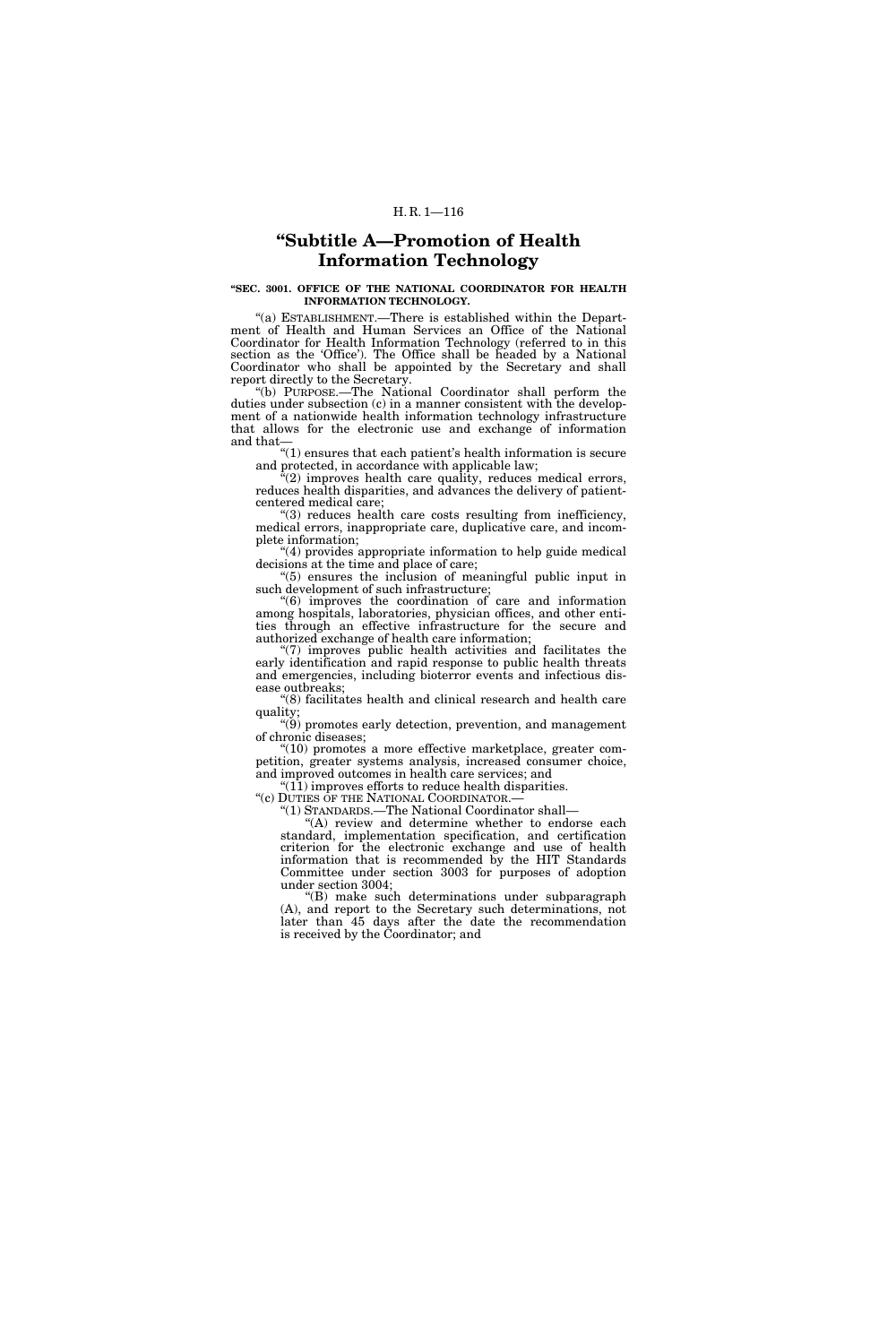''(C) review Federal health information technology investments to ensure that Federal health information technology programs are meeting the objectives of the strategic plan published under paragraph (3).

''(2) HIT POLICY COORDINATION.—

''(A) IN GENERAL.—The National Coordinator shall coordinate health information technology policy and programs of the Department with those of other relevant executive branch agencies with a goal of avoiding duplication of efforts and of helping to ensure that each agency undertakes health information technology activities primarily within the areas of its greatest expertise and technical capability and in a manner towards a coordinated national goal.

''(B) HIT POLICY AND STANDARDS COMMITTEES.—The National Coordinator shall be a leading member in the establishment and operations of the HIT Policy Committee and the HIT Standards Committee and shall serve as a liaison among those two Committees and the Federal Government.

''(3) STRATEGIC PLAN.—

''(A) IN GENERAL.—The National Coordinator shall, in consultation with other appropriate Federal agencies (including the National Institute of Standards and Technology), update the Federal Health IT Strategic Plan (developed as of June 3, 2008) to include specific objectives, milestones, and metrics with respect to the following:

''(i) The electronic exchange and use of health information and the enterprise integration of such information.

''(ii) The utilization of an electronic health record for each person in the United States by 2014.

"(iii) The incorporation of privacy and security protections for the electronic exchange of an individual's individually identifiable health information.

"(iv) Ensuring security methods to ensure appropriate authorization and electronic authentication of health information and specifying technologies or methodologies for rendering health information unusable, unreadable, or indecipherable.

''(v) Specifying a framework for coordination and flow of recommendations and policies under this subtitle among the Secretary, the National Coordinator, the HIT Policy Committee, the HIT Standards Committee, and other health information exchanges and other relevant entities.

"(vi) Methods to foster the public understanding of health information technology.

''(vii) Strategies to enhance the use of health information technology in improving the quality of health care, reducing medical errors, reducing health disparities, improving public health, increasing prevention and coordination with community resources, and improving the continuity of care among health care settings.

"(viii) Specific plans for ensuring that populations with unique needs, such as children, are appropriately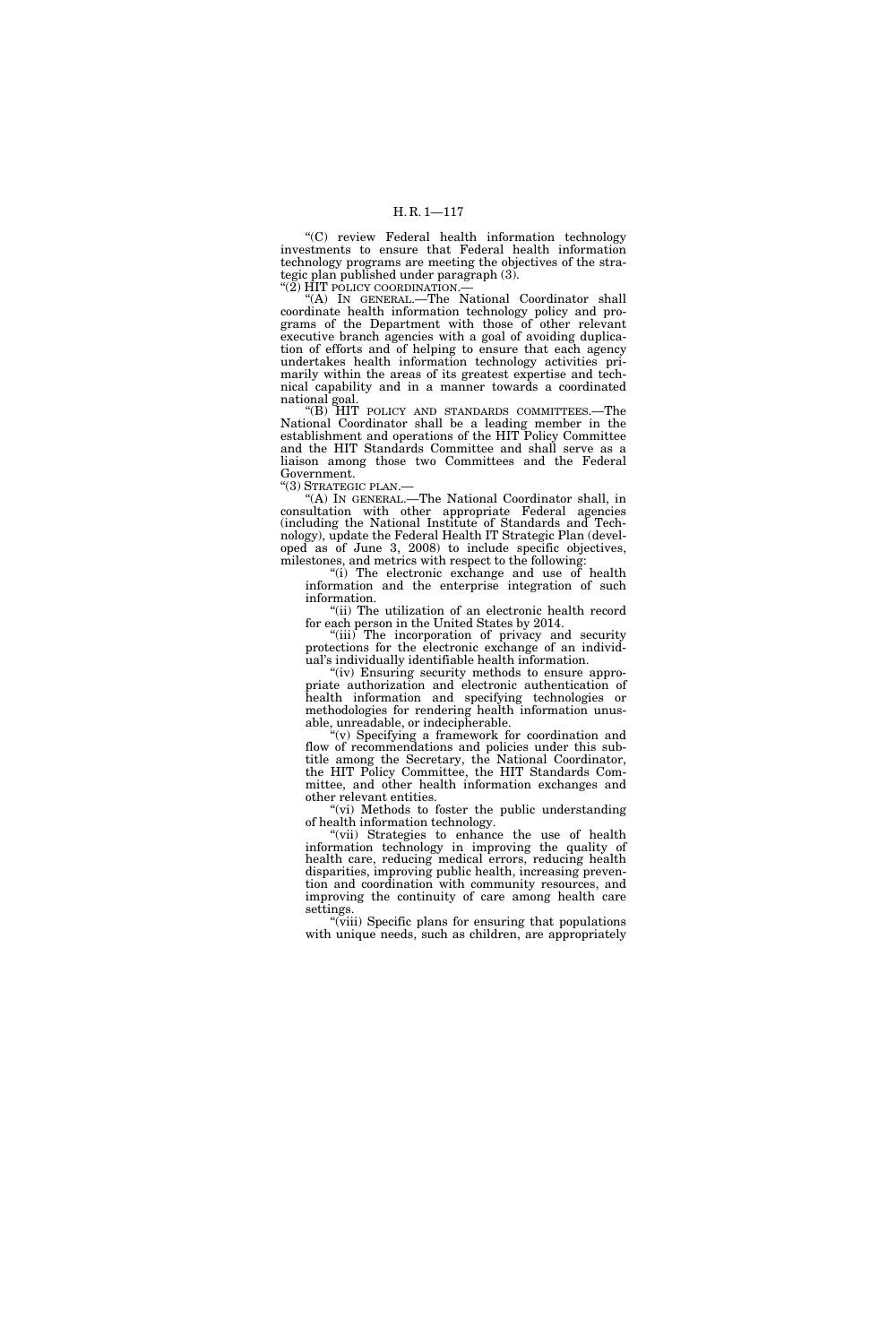addressed in the technology design, as appropriate, which may include technology that automates enrollment and retention for eligible individuals.

''(B) COLLABORATION.—The strategic plan shall be updated through collaboration of public and private entities.

''(C) MEASURABLE OUTCOME GOALS.—The strategic plan update shall include measurable outcome goals.

''(D) PUBLICATION.—The National Coordinator shall republish the strategic plan, including all updates.

 $\sqrt[4]{4}$  WEBSITE.—The National Coordinator shall maintain and frequently update an Internet website on which there is posted information on the work, schedules, reports, recommendations, and other information to ensure transparency in promotion of a nationwide health information technology infrastructure.

''(5) CERTIFICATION.—

''(A) IN GENERAL.—The National Coordinator, in consultation with the Director of the National Institute of Standards and Technology, shall keep or recognize a program or programs for the voluntary certification of health information technology as being in compliance with applicable certification criteria adopted under this subtitle. Such program shall include, as appropriate, testing of the technology in accordance with section 13201(b) of the Health Information Technology for Economic and Clinical Health Act.

''(B) CERTIFICATION CRITERIA DESCRIBED.—In this title, the term 'certification criteria' means, with respect to standards and implementation specifications for health information technology, criteria to establish that the technology meets such standards and implementation specifications.<br>"(6) REPORTS AND PUBLICATIONS.—

"(A) REPORT ON ADDITIONAL FUNDING OR AUTHORITY NEEDED.—Not later than 12 months after the date of the enactment of this title, the National Coordinator shall submit to the appropriate committees of jurisdiction of the House of Representatives and the Senate a report on any additional funding or authority the Coordinator or the HIT Policy Committee or HIT Standards Committee requires to evaluate and develop standards, implementation specifications, and certification criteria, or to achieve full participation of stakeholders in the adoption of a nationwide health information technology infrastructure that allows for the electronic use and exchange of health information.

''(B) IMPLEMENTATION REPORT.—The National Coordinator shall prepare a report that identifies lessons learned from major public and private health care systems in their implementation of health information technology, including information on whether the technologies and practices developed by such systems may be applicable to and usable in whole or in part by other health care providers.

''(C) ASSESSMENT OF IMPACT OF HIT ON COMMUNITIES WITH HEALTH DISPARITIES AND UNINSURED, UNDERINSURED, AND MEDICALLY UNDERSERVED AREAS.—The National Coordinator shall assess and publish the impact of health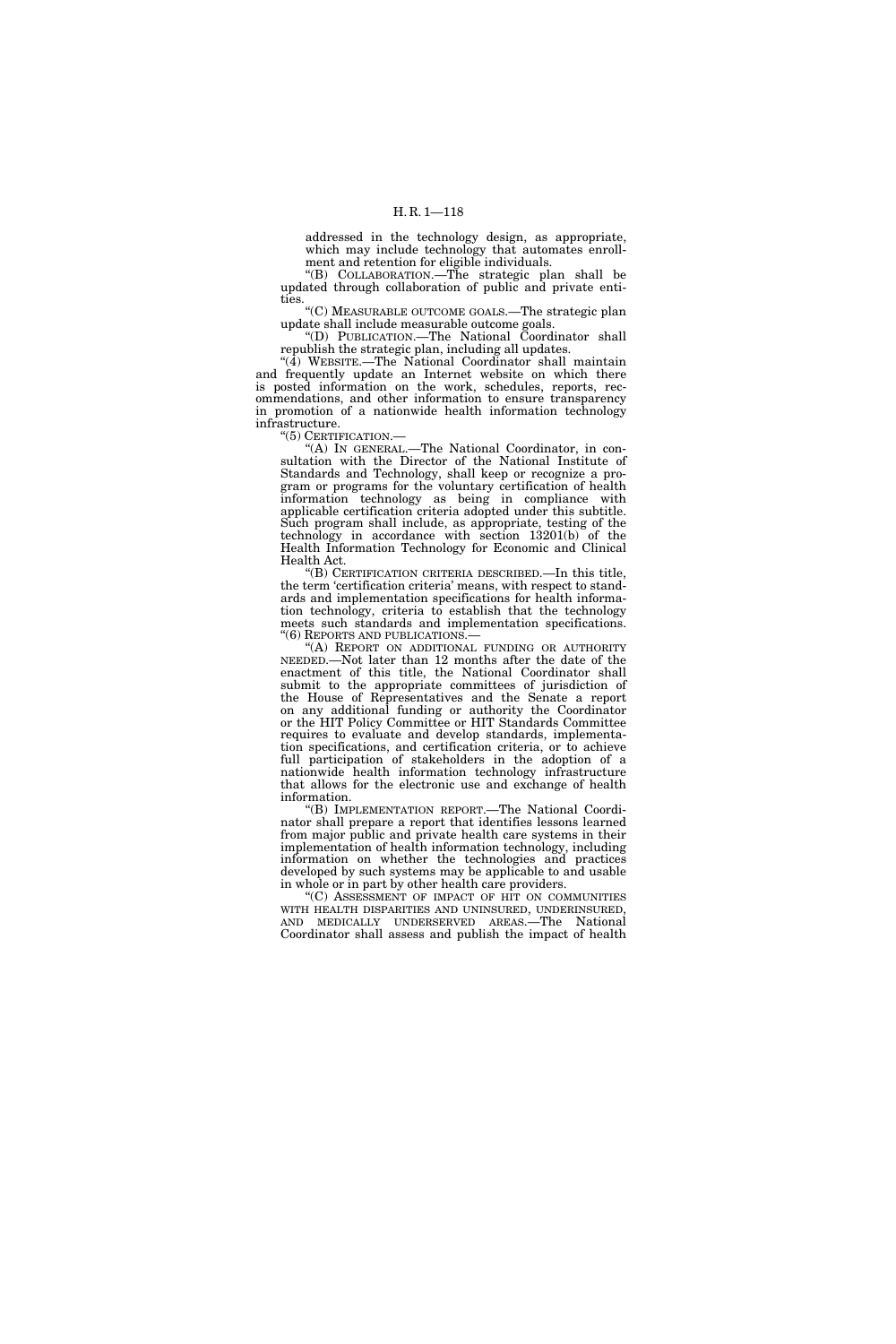information technology in communities with health disparities and in areas with a high proportion of individuals who are uninsured, underinsured, and medically underserved individuals (including urban and rural areas) and identify practices to increase the adoption of such technology by health care providers in such communities, and the use of health information technology to reduce and

better manage chronic diseases.<br>"(D) EVALUATION OF BENEFITS AND COSTS OF THE ELEC-TRONIC USE AND EXCHANGE OF HEALTH INFORMATION.—<br>The National Coordinator shall evaluate and publish evidence on the benefits and costs of the electronic use and exchange of health information and assess to whom these benefits and costs accrue.

''(E) RESOURCE REQUIREMENTS.—The National Coordinator shall estimate and publish resources required annually to reach the goal of utilization of an electronic health record for each person in the United States by 2014, including—

''(i) the required level of Federal funding;

"(ii) expectations for regional, State, and private investment;

"(iii) the expected contributions by volunteers to activities for the utilization of such records; and

"(iv) the resources needed to establish a health" information technology workforce sufficient to support this effort (including education programs in medical informatics and health information management).

"(7) ASSISTANCE.-The National Coordinator may provide financial assistance to consumer advocacy groups and not-forprofit entities that work in the public interest for purposes of defraying the cost to such groups and entities to participate under, whether in whole or in part, the National Technology Transfer Act of 1995 (15 U.S.C. 272 note).

''(8) GOVERNANCE FOR NATIONWIDE HEALTH INFORMATION NETWORK.—The National Coordinator shall establish a governance mechanism for the nationwide health information network.<br>"(d) DETAIL OF FEDERAL EMPLOYEES.—

" $(1)$  In GENERAL.—Upon the request of the National Coordinator, the head of any Federal agency is authorized to detail, with or without reimbursement from the Office, any of the personnel of such agency to the Office to assist it in carrying out its duties under this section.

"(2) EFFECT OF DETAIL.—Any detail of personnel under paragraph (1) shall—

"(A) not interrupt or otherwise affect the civil service status or privileges of the Federal employee; and

''(B) be in addition to any other staff of the Department employed by the National Coordinator.

"(3) ACCEPTANCE OF DETAILEES.—Notwithstanding any other provision of law, the Office may accept detailed personnel from other Federal agencies without regard to whether the agency described under paragraph (1) is reimbursed.

''(e) CHIEF PRIVACY OFFICER OF THE OFFICE OF THE NATIONAL COORDINATOR.—Not later than 12 months after the date of the enactment of this title, the Secretary shall appoint a Chief Privacy Officer of the Office of the National Coordinator, whose duty it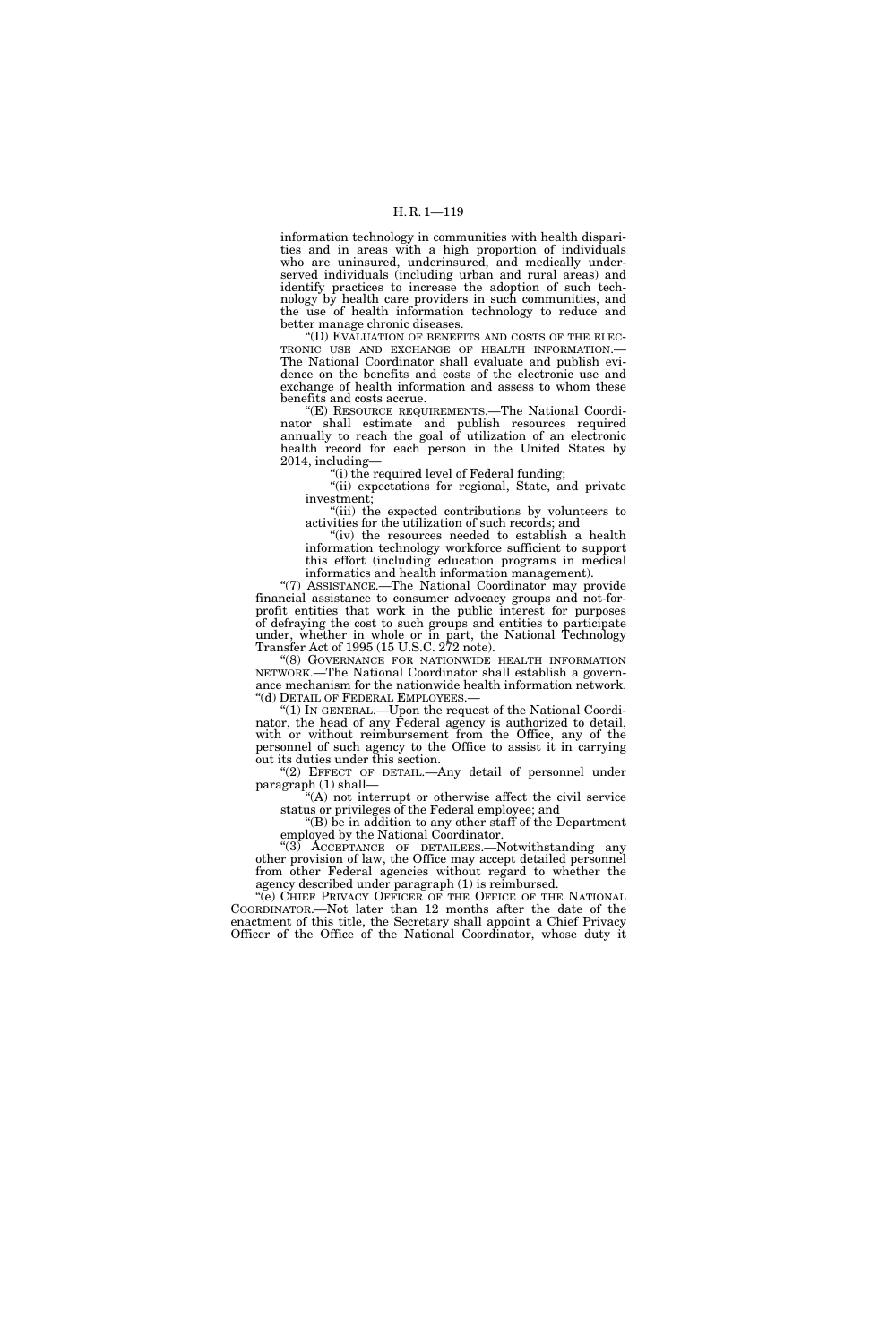shall be to advise the National Coordinator on privacy, security, and data stewardship of electronic health information and to coordinate with other Federal agencies (and similar privacy officers in such agencies), with State and regional efforts, and with foreign countries with regard to the privacy, security, and data stewardship of electronic individually identifiable health information.

#### **''SEC. 3002. HIT POLICY COMMITTEE.**

''(a) ESTABLISHMENT.—There is established a HIT Policy Committee to make policy recommendations to the National Coordinator relating to the implementation of a nationwide health information technology infrastructure, including implementation of the strategic plan described in section  $3001(c)(3)$ .

''(b) DUTIES.—

''(1) RECOMMENDATIONS ON HEALTH INFORMATION TECH-NOLOGY INFRASTRUCTURE.—The HIT Policy Committee shall recommend a policy framework for the development and adoption of a nationwide health information technology infrastructure that permits the electronic exchange and use of health information as is consistent with the strategic plan under section 3001(c)(3) and that includes the recommendations under paragraph (2). The Committee shall update such recommendations and make new recommendations as appropriate. "(2) SPECIFIC AREAS OF STANDARD DEVELOPMENT.-

''(A) IN GENERAL.—The HIT Policy Committee shall recommend the areas in which standards, implementation specifications, and certification criteria are needed for the

electronic exchange and use of health information for purposes of adoption under section 3004 and shall recommend an order of priority for the development, harmonization, and recognition of such standards, specifications, and certification criteria among the areas so recommended. Such standards and implementation specifications shall include named standards, architectures, and software schemes for the authentication and security of individually identifiable health information and other information as needed to ensure the reproducible development of common solutions across disparate entities.

''(B) AREAS REQUIRED FOR CONSIDERATION.—For purposes of subparagraph (A), the HIT Policy Committee shall make recommendations for at least the following areas:

"(i) Technologies that protect the privacy of health information and promote security in a qualified electronic health record, including for the segmentation and protection from disclosure of specific and sensitive individually identifiable health information with the goal of minimizing the reluctance of patients to seek care (or disclose information about a condition) because of privacy concerns, in accordance with applicable law, and for the use and disclosure of limited data sets of such information.

"(ii) A nationwide health information technology infrastructure that allows for the electronic use and accurate exchange of health information.

"(iii) The utilization of a certified electronic health record for each person in the United States by 2014.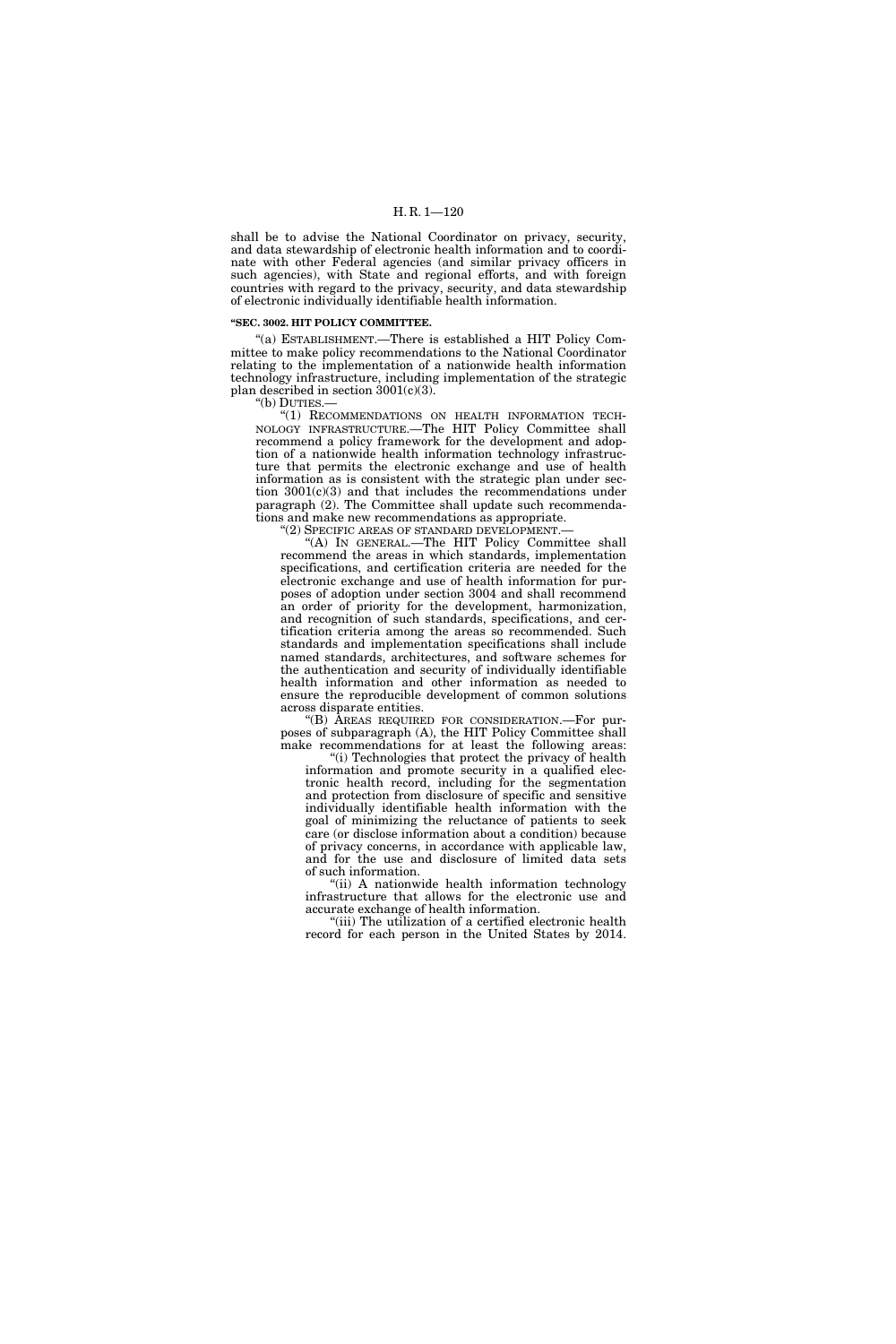"(iv) Technologies that as a part of a qualified electronic health record allow for an accounting of disclosures made by a covered entity (as defined for purposes of regulations promulgated under section 264(c) of the Health Insurance Portability and Accountability Act of 1996) for purposes of treatment, payment, and health care operations (as such terms are defined for purposes of such regulations).

 $(v)$  The use of certified electronic health records to improve the quality of health care, such as by promoting the coordination of health care and improving continuity of health care among health care providers, by reducing medical errors, by improving population health, by reducing health disparities, by reducing chronic disease, and by advancing research and education.

"(vi) Technologies that allow individually identifiable health information to be rendered unusable, unreadable, or indecipherable to unauthorized individuals when such information is transmitted in the nationwide health information network or physically transported outside of the secured, physical perimeter of a health care provider, health plan, or health care clearinghouse.

"(vii) The use of electronic systems to ensure the comprehensive collection of patient demographic data, including, at a minimum, race, ethnicity, primary language, and gender information.

"(viii) Technologies that address the needs of children and other vulnerable populations.

''(C) OTHER AREAS FOR CONSIDERATION.—In making recommendations under subparagraph (A), the HIT Policy Committee may consider the following additional areas:

"(i) The appropriate uses of a nationwide health information infrastructure, including for purposes of— ''(I) the collection of quality data and public

reporting;

''(II) biosurveillance and public health;

''(III) medical and clinical research; and

"(IV) drug safety.

''(ii) Self-service technologies that facilitate the use and exchange of patient information and reduce wait times.

"(iii) Telemedicine technologies, in order to reduce travel requirements for patients in remote areas.

"(iv) Technologies that facilitate home health care and the monitoring of patients recuperating at home. "(v) Technologies that help reduce medical errors.

''(vi) Technologies that facilitate the continuity of care among health settings.

"(vii) Technologies that meet the needs of diverse populations.

"(viii) Methods to facilitate secure access by an individual to such individual's protected health information.

"(ix) Methods, guidelines, and safeguards to facilitate secure access to patient information by a family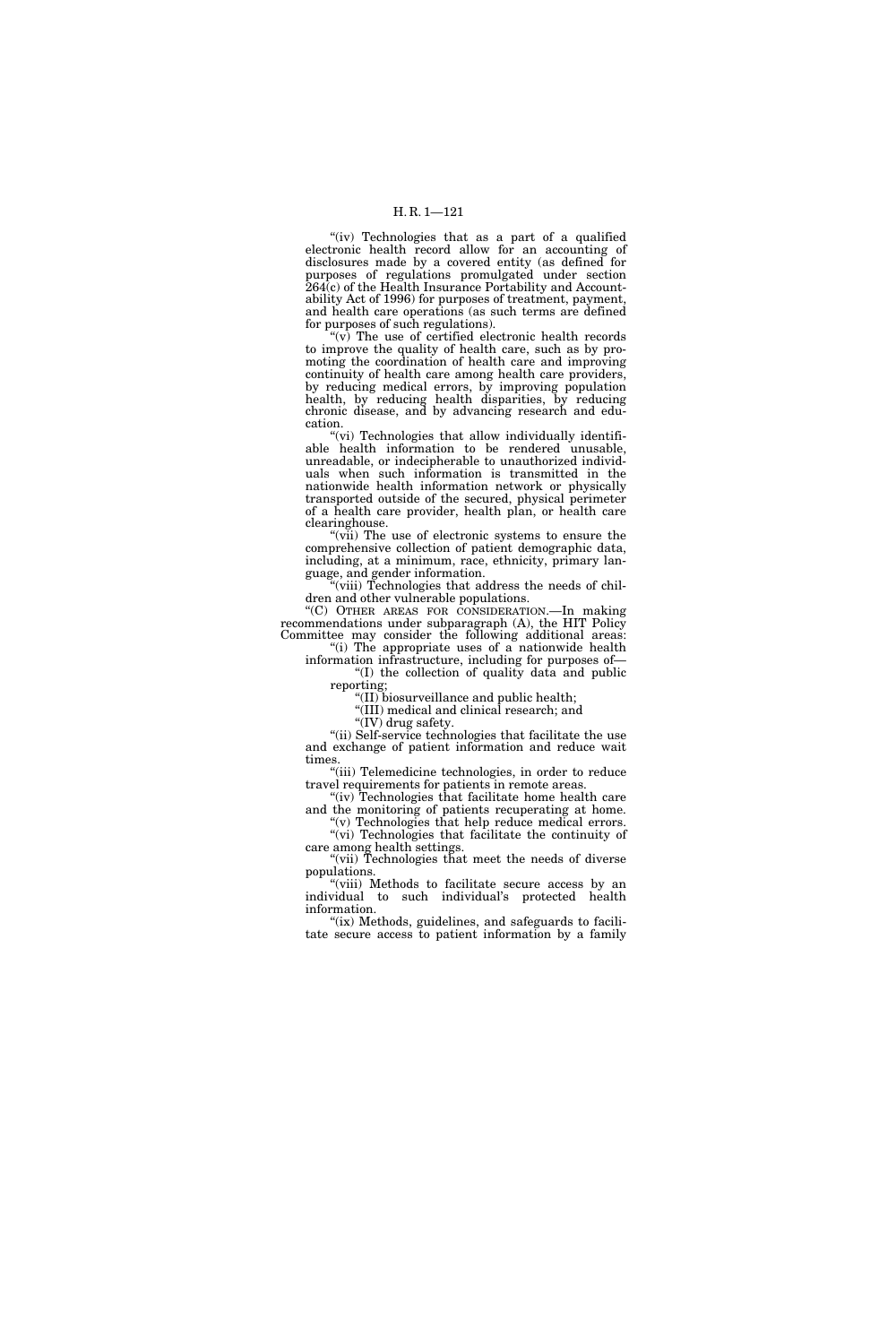member, caregiver, or guardian acting on behalf of a patient due to age-related and other disability, cognitive impairment, or dementia.

''(x) Any other technology that the HIT Policy Committee finds to be among the technologies with the greatest potential to improve the quality and efficiency of health care.

''(3) FORUM.—The HIT Policy Committee shall serve as a forum for broad stakeholder input with specific expertise in policies relating to the matters described in paragraphs (1) and (2).

''(4) CONSISTENCY WITH EVALUATION CONDUCTED UNDER MIPPA.—

''(A) REQUIREMENT FOR CONSISTENCY.—The HIT Policy Committee shall ensure that recommendations made under paragraph (2)(B)(vi) are consistent with the evaluation conducted under section 1809(a) of the Social Security Act.

''(B) SCOPE.—Nothing in subparagraph (A) shall be construed to limit the recommendations under paragraph  $(2)(B)(vi)$  to the elements described in section  $1809(a)\overline{3}$ of the Social Security Act.

''(C) TIMING.—The requirement under subparagraph (A) shall be applicable to the extent that evaluations have been conducted under section 1809(a) of the Social Security Act, regardless of whether the report described in subsection  $(b)$  of such section has been submitted.<br>"(c) MEMBERSHIP AND OPERATIONS.—

"(1) IN GENERAL.—The National Coordinator shall take a leading position in the establishment and operations of the HIT Policy Committee.

"(2) MEMBERSHIP.—The HIT Policy Committee shall be composed of members to be appointed as follows:

"(A) 3 members shall be appointed by the Secretary, 1 of whom shall be appointed to represent the Department of Health and Human Services and 1 of whom shall be a public health official.

''(B) 1 member shall be appointed by the majority leader of the Senate.

 $(C)$  1 member shall be appointed by the minority leader of the Senate.

''(D) 1 member shall be appointed by the Speaker of the House of Representatives.

''(E) 1 member shall be appointed by the minority leader of the House of Representatives.

 $F(F)$  Such other members as shall be appointed by the President as representatives of other relevant Federal agencies.

''(G) 13 members shall be appointed by the Comptroller General of the United States of whom—

"(i) 3 members shall advocates for patients or consumers;

"(ii) 2 members shall represent health care providers, one of which shall be a physician;

"(iii) 1 member shall be from a labor organization representing health care workers;

"(iv) 1 member shall have expertise in health information privacy and security;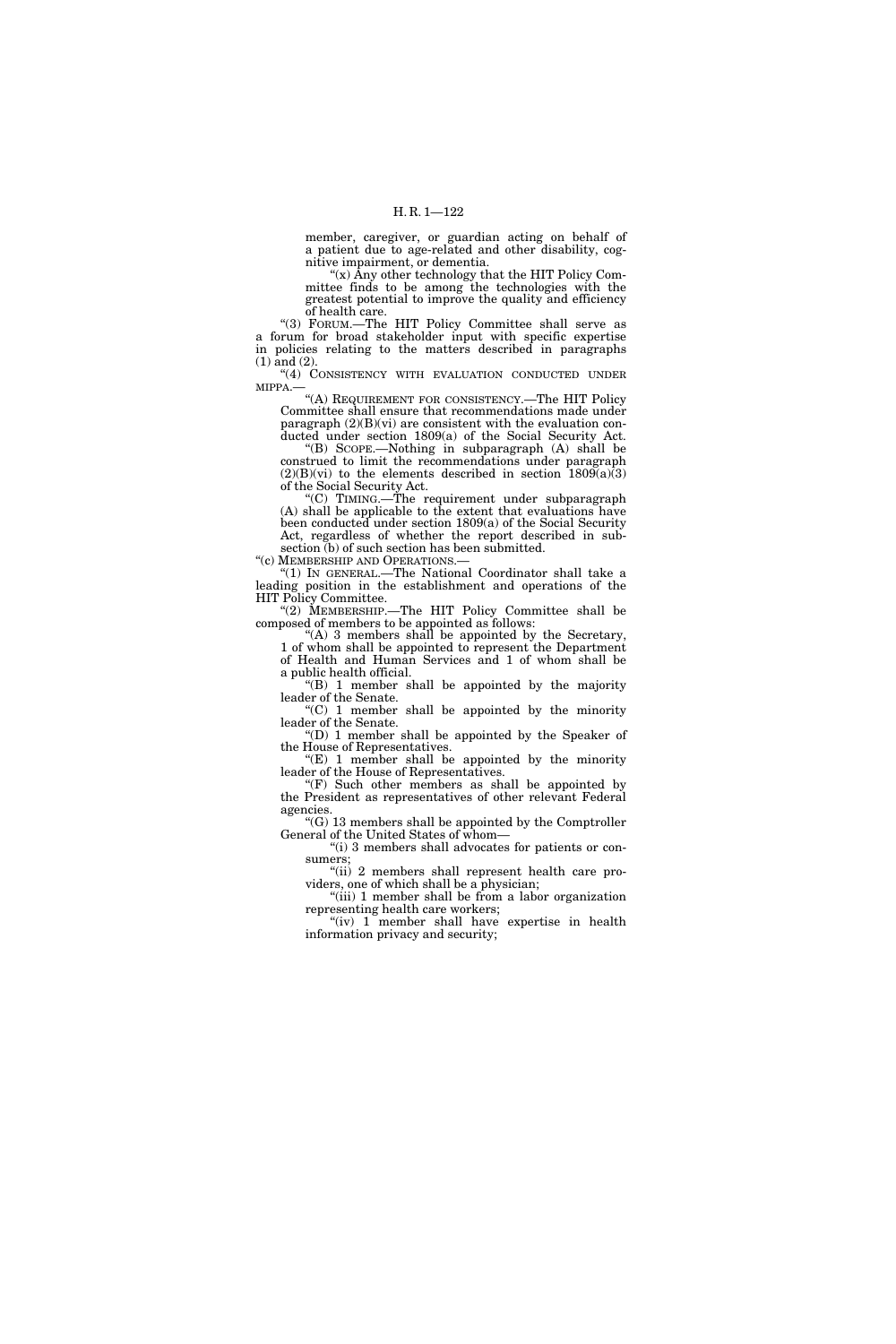" $(v)$  1 member shall have expertise in improving the health of vulnerable populations; "(vi) 1 member shall be from the research commu-

nity; "(vii) 1 member shall represent health plans or other third-party payers;

"(viii) 1 member shall represent information technology vendors;

 $\sqrt[n]{i}$  (ix) 1 member shall represent purchasers or employers; and

" $(x)$  1 member shall have expertise in health care quality measurement and reporting.

"(3) PARTICIPATION.—The members of the HIT Policy Committee appointed under paragraph (2) shall represent a balance among various sectors of the health care system so that no single sector unduly influences the recommendations of the Policy Committee.

 $\cdot \cdot (4)$  Terms.-

''(A) IN GENERAL.—The terms of the members of the HIT Policy Committee shall be for 3 years, except that the Comptroller General shall designate staggered terms for the members first appointed.

''(B) VACANCIES.—Any member appointed to fill a vacancy in the membership of the HIT Policy Committee that occurs prior to the expiration of the term for which the member's predecessor was appointed shall be appointed only for the remainder of that term. A member may serve after the expiration of that member's term until a successor has been appointed. A vacancy in the HIT Policy Committee shall be filled in the manner in which the original appointment was made.

''(5) OUTSIDE INVOLVEMENT.—The HIT Policy Committee shall ensure an opportunity for the participation in activities of the Committee of outside advisors, including individuals with expertise in the development of policies for the electronic exchange and use of health information, including in the areas of health information privacy and security.

''(6) QUORUM.—A majority of the member of the HIT Policy Committee shall constitute a quorum for purposes of voting, but a lesser number of members may meet and hold hearings.

"(7) FAILURE OF INITIAL APPOINTMENT.—If, on the date that is 45 days after the date of enactment of this title, an official authorized under paragraph (2) to appoint one or more members of the HIT Policy Committee has not appointed the full number of members that such paragraph authorizes such official to appoint, the Secretary is authorized to appoint such members.

''(8) CONSIDERATION.—The National Coordinator shall ensure that the relevant and available recommendations and comments from the National Committee on Vital and Health Statistics are considered in the development of policies.

''(d) APPLICATION OF FACA.—The Federal Advisory Committee Act (5 U.S.C. App.), other than section 14 of such Act, shall apply to the HIT Policy Committee.

''(e) PUBLICATION.—The Secretary shall provide for publication in the Federal Register and the posting on the Internet website of the Office of the National Coordinator for Health Information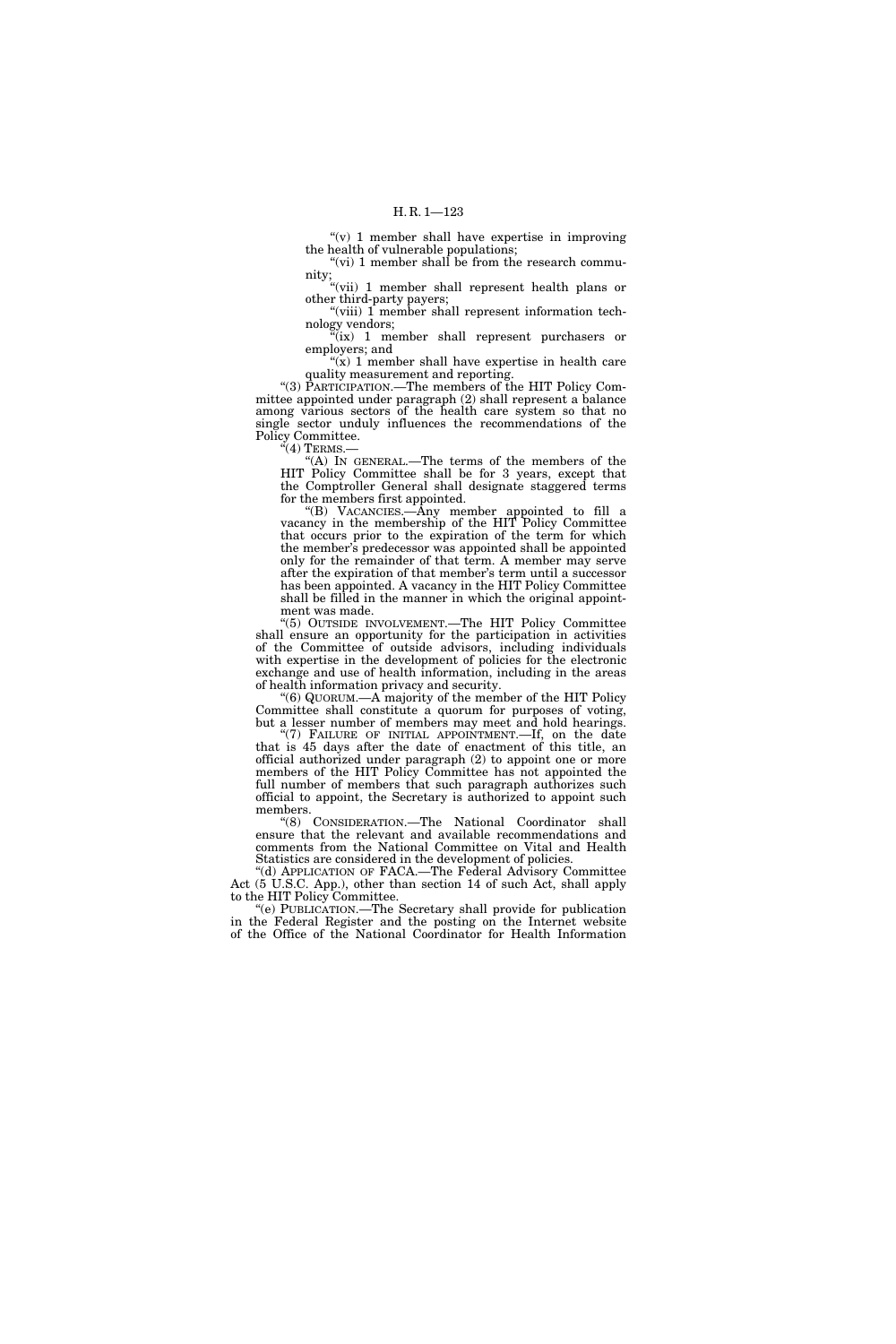Technology of all policy recommendations made by the HIT Policy Committee under this section.

### **''SEC. 3003. HIT STANDARDS COMMITTEE.**

''(a) ESTABLISHMENT.—There is established a committee to be known as the HIT Standards Committee to recommend to the National Coordinator standards, implementation specifications, and certification criteria for the electronic exchange and use of health information for purposes of adoption under section 3004, consistent with the implementation of the strategic plan described in section 3001(c)(3) and beginning with the areas listed in section  $3002(b)(2)(B)$  in accordance with policies developed by the HIT Policy Committee.

''(b) DUTIES.—

''(1) STANDARDS DEVELOPMENT.—

''(A) IN GENERAL.—The HIT Standards Committee shall recommend to the National Coordinator standards, implementation specifications, and certification criteria described in subsection (a) that have been developed, harmonized, or recognized by the HIT Standards Committee. The HIT Standards Committee shall update such recommendations and make new recommendations as appropriate, including in response to a notification sent under section  $3004(a)(2)(B)$ . Such recommendations shall be consistent with the latest recommendations made by the HIT Policy Committee.

 $E(E)$  HARMONIZATION.—The HIT Standards Committee recognize harmonized or updated standards from an entity or entities for the purpose of harmonizing or updating standards and implementation specifications in order to achieve uniform and consistent implementation of the

standards and implementation specifications.<br>"(C) PILOT TESTING OF STANDARDS AND IMPLEMENTA-TION SPECIFICATIONS.—In the development, harmonization, or recognition of standards and implementation specifications, the HIT Standards Committee shall, as appropriate, provide for the testing of such standards and specifications by the National Institute for Standards and Technology under section 13201(a) of the Health Information Technology for Economic and Clinical Health Act.

''(D) CONSISTENCY.—The standards, implementation specifications, and certification criteria recommended under this subsection shall be consistent with the standards for information transactions and data elements adopted pursuant to section 1173 of the Social Security Act.

''(2) FORUM.—The HIT Standards Committee shall serve as a forum for the participation of a broad range of stakeholders to provide input on the development, harmonization, and recognition of standards, implementation specifications, and certification criteria necessary for the development and adoption of a nationwide health information technology infrastructure that allows for the electronic use and exchange of health information.

''(3) SCHEDULE.—Not later than 90 days after the date of the enactment of this title, the HIT Standards Committee shall develop a schedule for the assessment of policy recommendations developed by the HIT Policy Committee under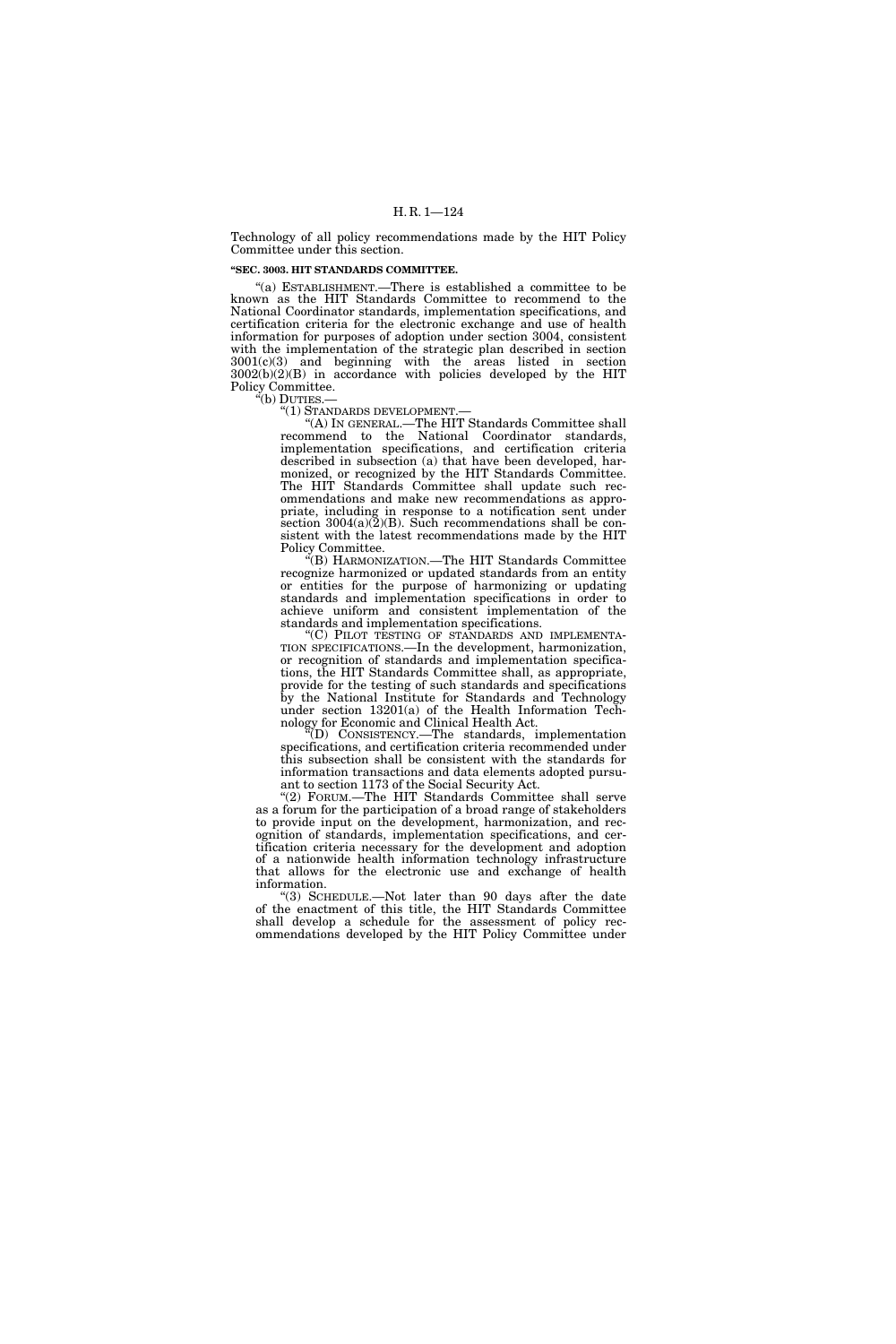section 3002. The HIT Standards Committee shall update such schedule annually. The Secretary shall publish such schedule in the Federal Register.

''(4) PUBLIC INPUT.—The HIT Standards Committee shall conduct open public meetings and develop a process to allow for public comment on the schedule described in paragraph (3) and recommendations described in this subsection. Under such process comments shall be submitted in a timely manner after the date of publication of a recommendation under this subsection.

''(5) CONSIDERATION.—The National Coordinator shall ensure that the relevant and available recommendations and comments from the National Committee on Vital and Health Statistics are considered in the development of standards. ''(c) MEMBERSHIP AND OPERATIONS.—

''(1) IN GENERAL.—The National Coordinator shall take a leading position in the establishment and operations of the HIT Standards Committee.

"(2) MEMBERSHIP.—The membership of the HIT Standards Committee shall at least reflect providers, ancillary healthcare workers, consumers, purchasers, health plans, technology vendors, researchers, relevant Federal agencies, and individuals with technical expertise on health care quality, privacy and security, and on the electronic exchange and use of health information.

''(3) PARTICIPATION.—The members of the HIT Standards Committee appointed under this subsection shall represent a balance among various sectors of the health care system so that no single sector unduly influences the recommendations of such Committee.

"(4) OUTSIDE INVOLVEMENT.—The HIT Policy Committee shall ensure an opportunity for the participation in activities of the Committee of outside advisors, including individuals with expertise in the development of standards for the electronic exchange and use of health information, including in the areas of health information privacy and security.

''(5) BALANCE AMONG SECTORS.—In developing the procedures for conducting the activities of the HIT Standards Committee, the HIT Standards Committee shall act to ensure a balance among various sectors of the health care system so that no single sector unduly influences the actions of the HIT Standards Committee.

''(6) ASSISTANCE.—For the purposes of carrying out this section, the Secretary may provide or ensure that financial assistance is provided by the HIT Standards Committee to defray in whole or in part any membership fees or dues charged by such Committee to those consumer advocacy groups and not for profit entities that work in the public interest as a part of their mission.

<sup>a</sup>(d) APPLICATION OF FACA.—The Federal Advisory Committee Act (5 U.S.C. App.), other than section 14, shall apply to the HIT Standards Committee.

''(e) PUBLICATION.—The Secretary shall provide for publication in the Federal Register and the posting on the Internet website of the Office of the National Coordinator for Health Information Technology of all recommendations made by the HIT Standards Committee under this section.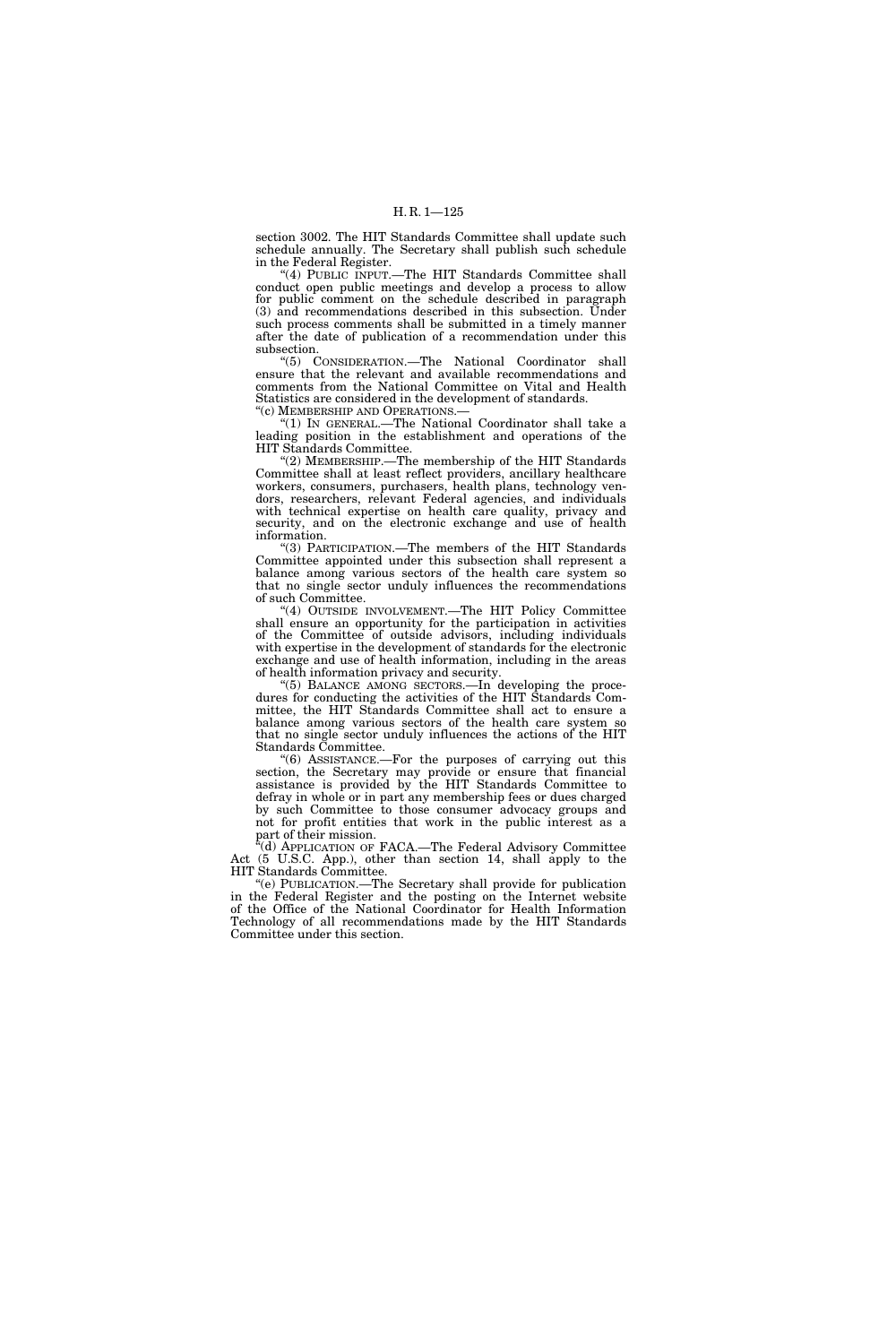#### **''SEC. 3004. PROCESS FOR ADOPTION OF ENDORSED RECOMMENDA-TIONS; ADOPTION OF INITIAL SET OF STANDARDS, IMPLEMENTATION SPECIFICATIONS, AND CERTIFI-CATION CRITERIA.**

''(a) PROCESS FOR ADOPTION OF ENDORSED RECOMMENDA-TIONS.—

''(1) REVIEW OF ENDORSED STANDARDS, IMPLEMENTATION SPECIFICATIONS, AND CERTIFICATION CRITERIA.—Not later than 90 days after the date of receipt of standards, implementation specifications, or certification criteria endorsed under section 3001(c), the Secretary, in consultation with representatives of other relevant Federal agencies, shall jointly review such standards, implementation specifications, or certification criteria and shall determine whether or not to propose adoption of such standards, implementation specifications, or certification criteria.

"(2) DETERMINATION TO ADOPT STANDARDS, IMPLEMENTA-TION SPECIFICATIONS, AND CERTIFICATION CRITERIA.—If the Secretary determines—

 $(A)$  to propose adoption of any grouping of such standards, implementation specifications, or certification criteria, the Secretary shall, by regulation under section 553 of title 5, United States Code, determine whether or not to adopt such grouping of standards, implementation specifications, or certification criteria; or

''(B) not to propose adoption of any grouping of standards, implementation specifications, or certification criteria, the Secretary shall notify the National Coordinator and the HIT Standards Committee in writing of such determination and the reasons for not proposing the adoption of such recommendation.

''(3) PUBLICATION.—The Secretary shall provide for publication in the Federal Register of all determinations made by the Secretary under paragraph (1).

''(b) ADOPTION OF STANDARDS, IMPLEMENTATION SPECIFICA-TIONS, AND CERTIFICATION CRITERIA.—

"(1) IN GENERAL.—Not later than December 31, 2009, the Secretary shall, through the rulemaking process consistent with subsection  $(a)(2)(A)$ , adopt an initial set of standards, implementation specifications, and certification criteria for the areas required for consideration under section 3002(b)(2)(B). The rulemaking for the initial set of standards, implementation specifications, and certification criteria may be issued on an interim, final basis.

"(2) APPLICATION OF CURRENT STANDARDS, IMPLEMENTATION SPECIFICATIONS, AND CERTIFICATION CRITERIA.—The standards, implementation specifications, and certification criteria adopted before the date of the enactment of this title through the process existing through the Office of the National Coordinator for Health Information Technology may be applied towards meeting the requirement of paragraph (1).

''(3) SUBSEQUENT STANDARDS ACTIVITY.—The Secretary shall adopt additional standards, implementation specifications, and certification criteria as necessary and consistent with the schedule published under section 3003(b)(2).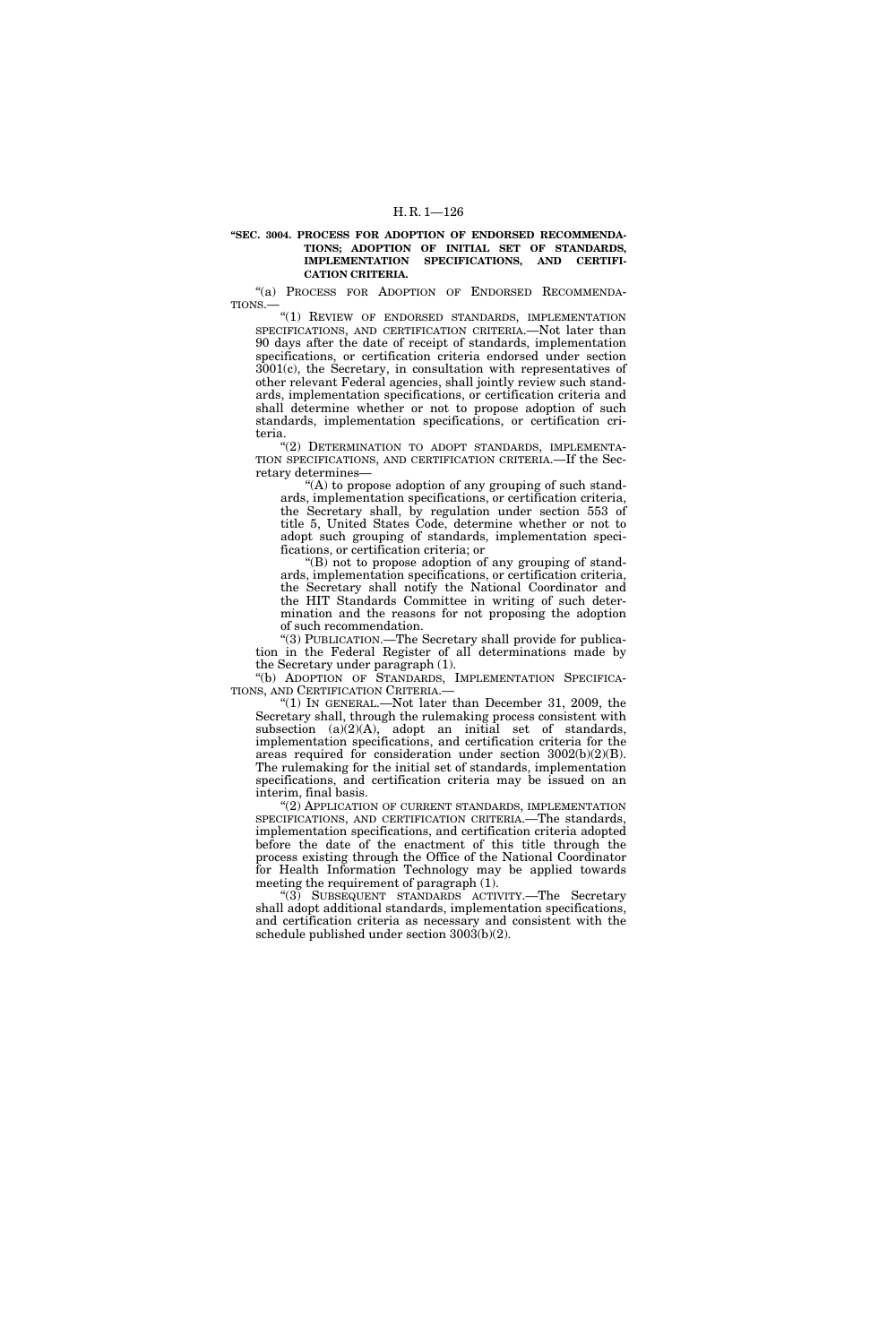#### **''SEC. 3005. APPLICATION AND USE OF ADOPTED STANDARDS AND IMPLEMENTATION SPECIFICATIONS BY FEDERAL AGEN-CIES.**

''For requirements relating to the application and use by Federal agencies of the standards and implementation specifications adopted under section 3004, see section 13111 of the Health Information Technology for Economic and Clinical Health Act.

### **''SEC. 3006. VOLUNTARY APPLICATION AND USE OF ADOPTED STAND-ARDS AND IMPLEMENTATION SPECIFICATIONS BY PRI-VATE ENTITIES.**

''(a) IN GENERAL.—Except as provided under section 13112 of the HITECH Act, nothing in such Act or in the amendments made by such Act shall be construed—

" $(1)$  to require a private entity to adopt or comply with a standard or implementation specification adopted under section 3004; or

 $(2)$  to provide a Federal agency authority, other than the authority such agency may have under other provisions of law, to require a private entity to comply with such a standard or implementation specification.

''(b) RULE OF CONSTRUCTION.—Nothing in this subtitle shall be construed to require that a private entity that enters into a contract with the Federal Government apply or use the standards and implementation specifications adopted under section 3004 with respect to activities not related to the contract.

### **''SEC. 3007. FEDERAL HEALTH INFORMATION TECHNOLOGY.**

"(a) IN GENERAL.—The National Coordinator shall support the development and routine updating of qualified electronic health record technology (as defined in section 3000) consistent with subsections (b) and  $(c)$  and make available such qualified electronic health record technology unless the Secretary determines through an assessment that the needs and demands of providers are being substantially and adequately met through the marketplace.

''(b) CERTIFICATION.—In making such electronic health record technology publicly available, the National Coordinator shall ensure that the qualified electronic health record technology described in subsection (a) is certified under the program developed under section  $3001(c)(3)$  to be in compliance with applicable standards adopted under section 3003(a).

(c) AUTHORIZATION TO CHARGE A NOMINAL FEE.—The National Coordinator may impose a nominal fee for the adoption by a health care provider of the health information technology system developed or approved under subsection (a) and (b). Such fee shall take into account the financial circumstances of smaller providers, low income providers, and providers located in rural or other medically underserved areas.

''(d) RULE OF CONSTRUCTION.—Nothing in this section shall be construed to require that a private or government entity adopt or use the technology provided under this section.

## **''SEC. 3008. TRANSITIONS.**

"(a) ONCHIT.—To the extent consistent with section 3001, all functions, personnel, assets, liabilities, and administrative actions applicable to the National Coordinator for Health Information Technology appointed under Executive Order No. 13335 or the Office of such National Coordinator on the date before the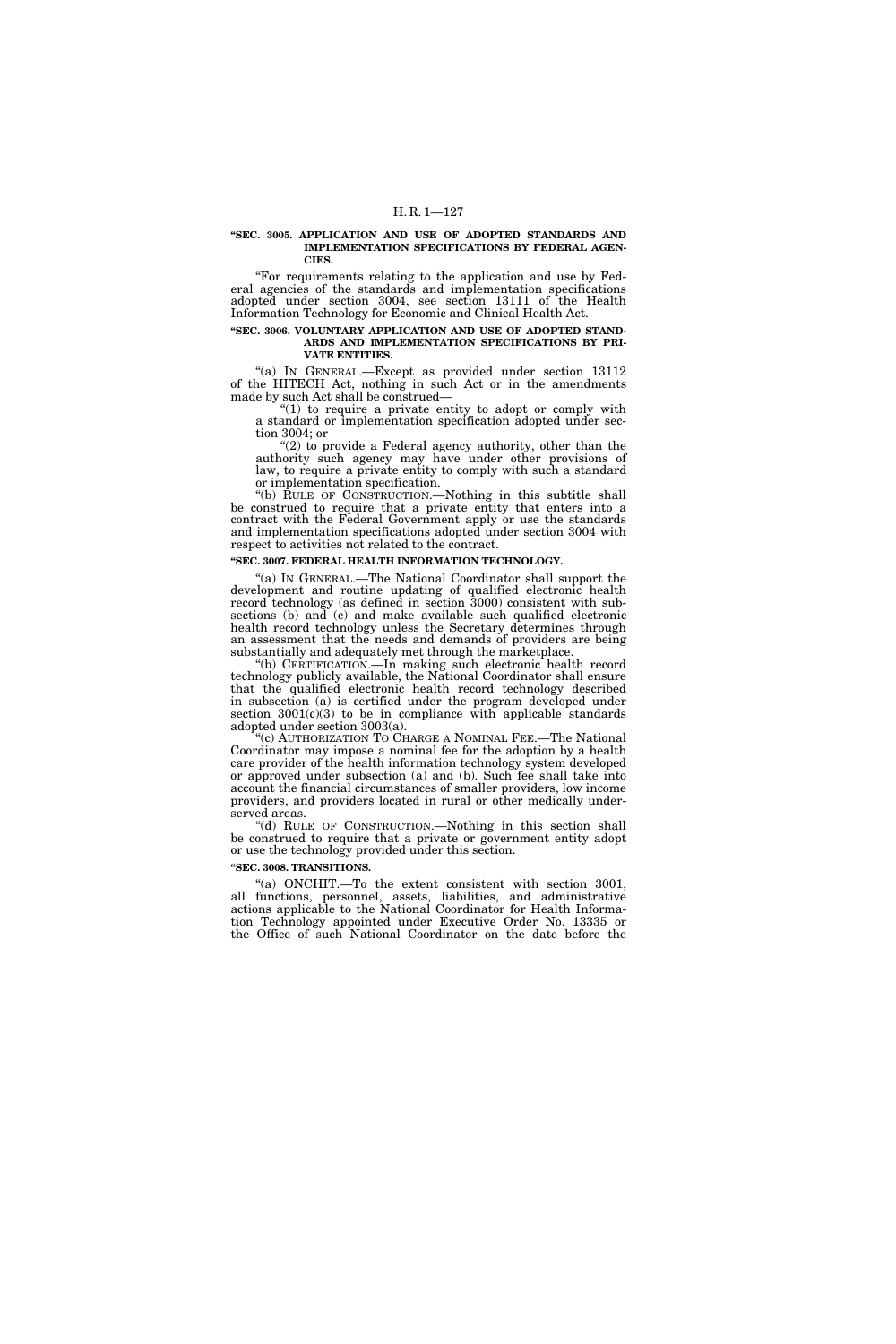date of the enactment of this title shall be transferred to the National Coordinator appointed under section 3001(a) and the Office of such National Coordinator as of the date of the enactment of this title.

''(b) NATIONAL EHEALTH COLLABORATIVE.—Nothing in sections 3002 or 3003 or this subsection shall be construed as prohibiting the AHIC Successor, Inc. doing business as the National eHealth Collaborative from modifying its charter, duties, membership, and any other structure or function required to be consistent with section 3002 and 3003 so as to allow the Secretary to recognize such AHIC Successor, Inc. as the HIT Policy Committee or the HIT Standards Committee.

''(c) CONSISTENCY OF RECOMMENDATIONS.—In carrying out section 3003(b)(1)(A), until recommendations are made by the HIT Policy Committee, recommendations of the HIT Standards Committee shall be consistent with the most recent recommendations made by such AHIC Successor, Inc.

**''SEC. 3009. MISCELLANEOUS PROVISIONS.** 

''(a) RELATION TO HIPAA PRIVACY AND SECURITY LAW.— ''(1) IN GENERAL.—With respect to the relation of this title to HIPAA privacy and security law:

" $(A)$  This title may not be construed as having any effect on the authorities of the Secretary under HIPAA privacy and security law.

"(B) The purposes of this title include ensuring that the health information technology standards and implementation specifications adopted under section 3004 take into account the requirements of HIPAA privacy and security law.

"(2) DEFINITION.—For purposes of this section, the term 'HIPAA privacy and security law' means—

''(A) the provisions of part C of title XI of the Social Security Act, section 264 of the Health Insurance Portability and Accountability Act of 1996, and subtitle D of title IV of the Health Information Technology for Economic and Clinical Health Act; and

''(B) regulations under such provisions.

''(b) FLEXIBILITY.—In administering the provisions of this title, the Secretary shall have flexibility in applying the definition of health care provider under section 3000(3), including the authority to omit certain entities listed in such definition when applying such definition under this title, where appropriate.''.

**SEC. 13102. TECHNICAL AMENDMENT.** 

Section 1171(5) of the Social Security Act (42 U.S.C. 1320d) is amended by striking "or C" and inserting "C, or D".

## **PART 2—APPLICATION AND USE OF ADOPTED HEALTH INFORMATION TECHNOLOGY STANDARDS; REPORTS**

#### **SEC. 13111. COORDINATION OF FEDERAL ACTIVITIES WITH ADOPTED STANDARDS AND IMPLEMENTATION SPECIFICATIONS.**

(a) SPENDING ON HEALTH INFORMATION TECHNOLOGY SYS-TEMS.—As each agency (as defined by the Director of the Office of Management and Budget, in consultation with the Secretary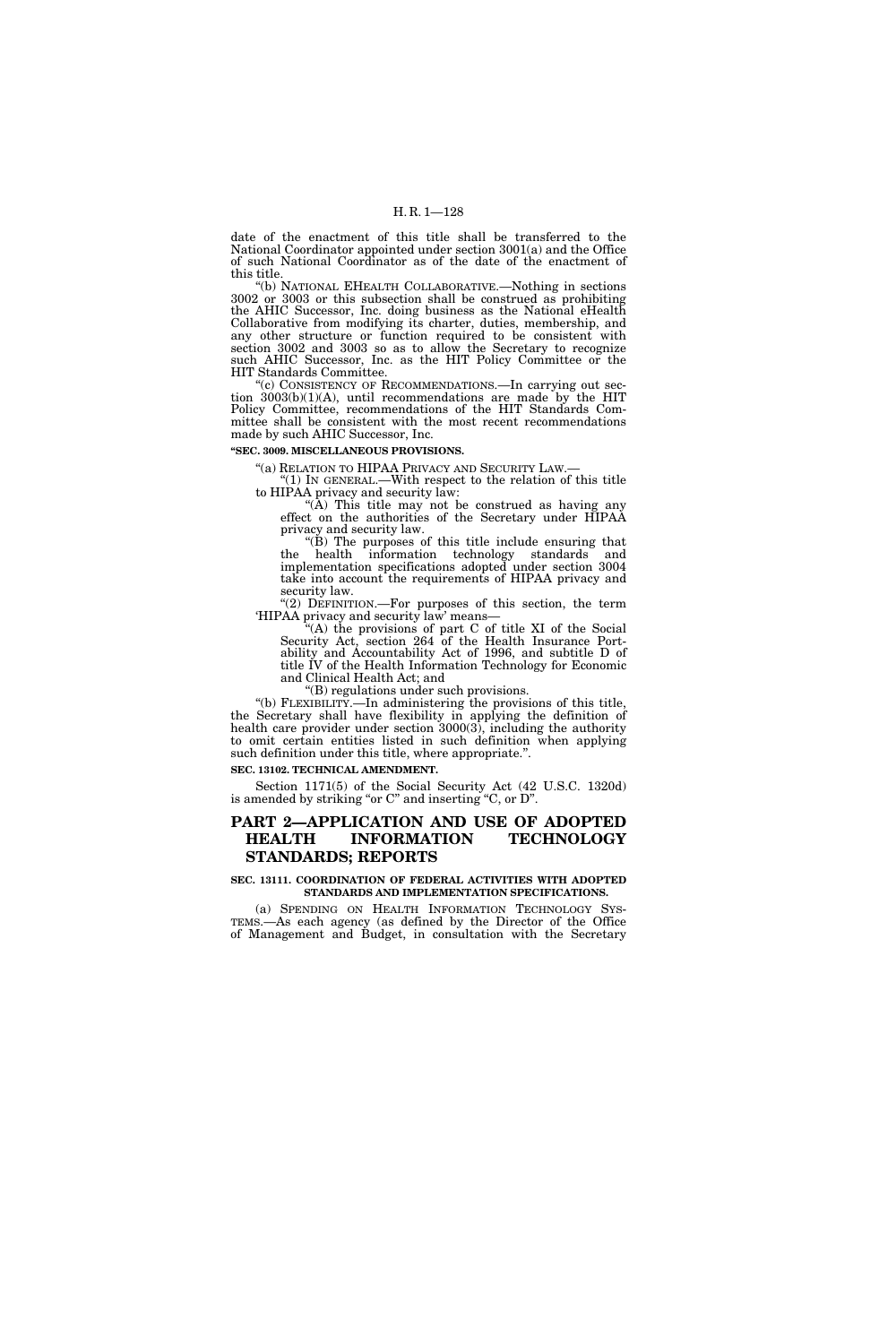of Health and Human Services) implements, acquires, or upgrades health information technology systems used for the direct exchange of individually identifiable health information between agencies and with non-Federal entities, it shall utilize, where available, health information technology systems and products that meet standards and implementation specifications adopted under section 3004 of the Public Health Service Act, as added by section 13101.

(b) FEDERAL INFORMATION COLLECTION ACTIVITIES.—With respect to a standard or implementation specification adopted under section 3004 of the Public Health Service Act, as added by section 13101, the President shall take measures to ensure that Federal activities involving the broad collection and submission of health information are consistent with such standard or implementation specification, respectively, within three years after the date of such adoption.

(c) APPLICATION OF DEFINITIONS.—The definitions contained in section 3000 of the Public Health Service Act, as added by section 13101, shall apply for purposes of this part.

### **SEC. 13112. APPLICATION TO PRIVATE ENTITIES.**

Each agency (as defined in such Executive Order issued on August 22, 2006, relating to promoting quality and efficient health care in Federal government administered or sponsored health care programs) shall require in contracts or agreements with health care providers, health plans, or health insurance issuers that as each provider, plan, or issuer implements, acquires, or upgrades health information technology systems, it shall utilize, where available, health information technology systems and products that meet standards and implementation specifications adopted under section 3004 of the Public Health Service Act, as added by section 13101.

#### **SEC. 13113. STUDY AND REPORTS.**

(a) REPORT ON ADOPTION OF NATIONWIDE SYSTEM.—Not later than 2 years after the date of the enactment of this Act and annually thereafter, the Secretary of Health and Human Services shall submit to the appropriate committees of jurisdiction of the House of Representatives and the Senate a report that—

(1) describes the specific actions that have been taken by the Federal Government and private entities to facilitate the adoption of a nationwide system for the electronic use and exchange of health information;

(2) describes barriers to the adoption of such a nationwide system; and

(3) contains recommendations to achieve full implementation of such a nationwide system.<br>(b) REIMBURSEMENT INCENTIVE STUDY AND REPORT.—

(1) STUDY.—The Secretary of Health and Human Services shall carry out, or contract with a private entity to carry out, a study that examines methods to create efficient reimbursement incentives for improving health care quality in Federally qualified health centers, rural health clinics, and free clinics.

(2) REPORT.—Not later than 2 years after the date of the enactment of this Act, the Secretary of Health and Human Services shall submit to the appropriate committees of jurisdiction of the House of Representatives and the Senate a report on the study carried out under paragraph (1).

(c) AGING SERVICES TECHNOLOGY STUDY AND REPORT.—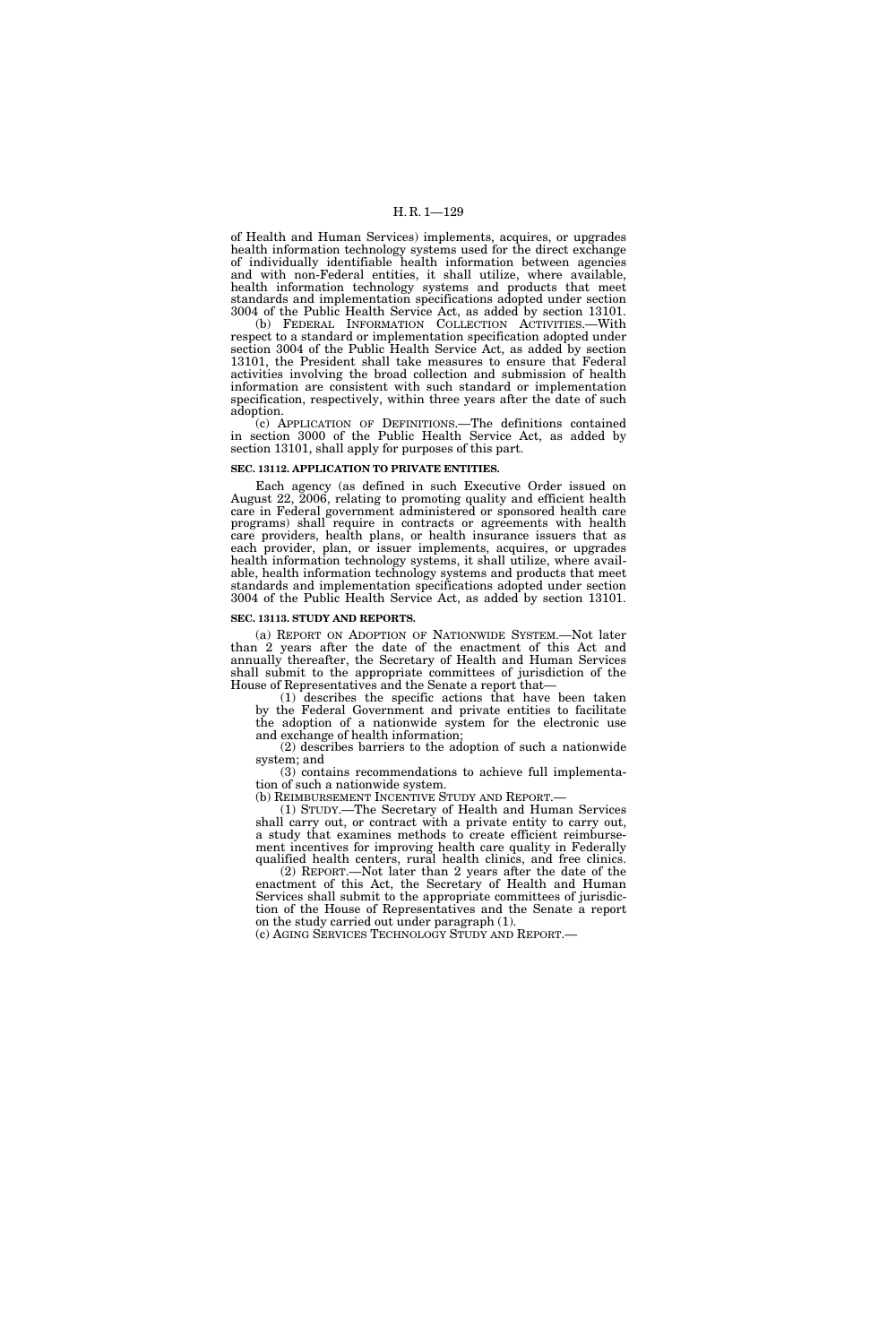(1) IN GENERAL.—The Secretary of Health and Human Services shall carry out, or contract with a private entity to carry out, a study of matters relating to the potential use of new aging services technology to assist seniors, individuals with disabilities, and their caregivers throughout the aging process.

(2) MATTERS TO BE STUDIED.—The study under paragraph (1) shall include—

(A) an evaluation of—

(i) methods for identifying current, emerging, and future health technology that can be used to meet the needs of seniors and individuals with disabilities and their caregivers across all aging services settings, as specified by the Secretary;

(ii) methods for fostering scientific innovation with respect to aging services technology within the business and academic communities; and

(iii) developments in aging services technology in other countries that may be applied in the United States; and

(B) identification of—

(i) barriers to innovation in aging services technology and devising strategies for removing such barriers; and

(ii) barriers to the adoption of aging services technology by health care providers and consumers and devising strategies to removing such barriers.

(3) REPORT.—Not later than 24 months after the date of the enactment of this Act, the Secretary shall submit to the appropriate committees of jurisdiction of the House of Representatives and of the Senate a report on the study carried out under paragraph (1).

(4) DEFINITIONS.—For purposes of this subsection:

(A) AGING SERVICES TECHNOLOGY.—The term ''aging services technology'' means health technology that meets the health care needs of seniors, individuals with disabilities, and the caregivers of such seniors and individuals. (B) SENIOR.—The term ''senior'' has such meaning as specified by the Secretary.

## **Subtitle B—Testing of Health Information Technology**

### **SEC. 13201. NATIONAL INSTITUTE FOR STANDARDS AND TECHNOLOGY TESTING.**

(a) PILOT TESTING OF STANDARDS AND IMPLEMENTATION SPECI- FICATIONS.—In coordination with the HIT Standards Committee established under section 3003 of the Public Health Service Act, as added by section 13101, with respect to the development of standards and implementation specifications under such section, the Director of the National Institute for Standards and Technology shall test such standards and implementation specifications, as appropriate, in order to assure the efficient implementation and use of such standards and implementation specifications.

(b) VOLUNTARY TESTING PROGRAM.—In coordination with the HIT Standards Committee established under section 3003 of the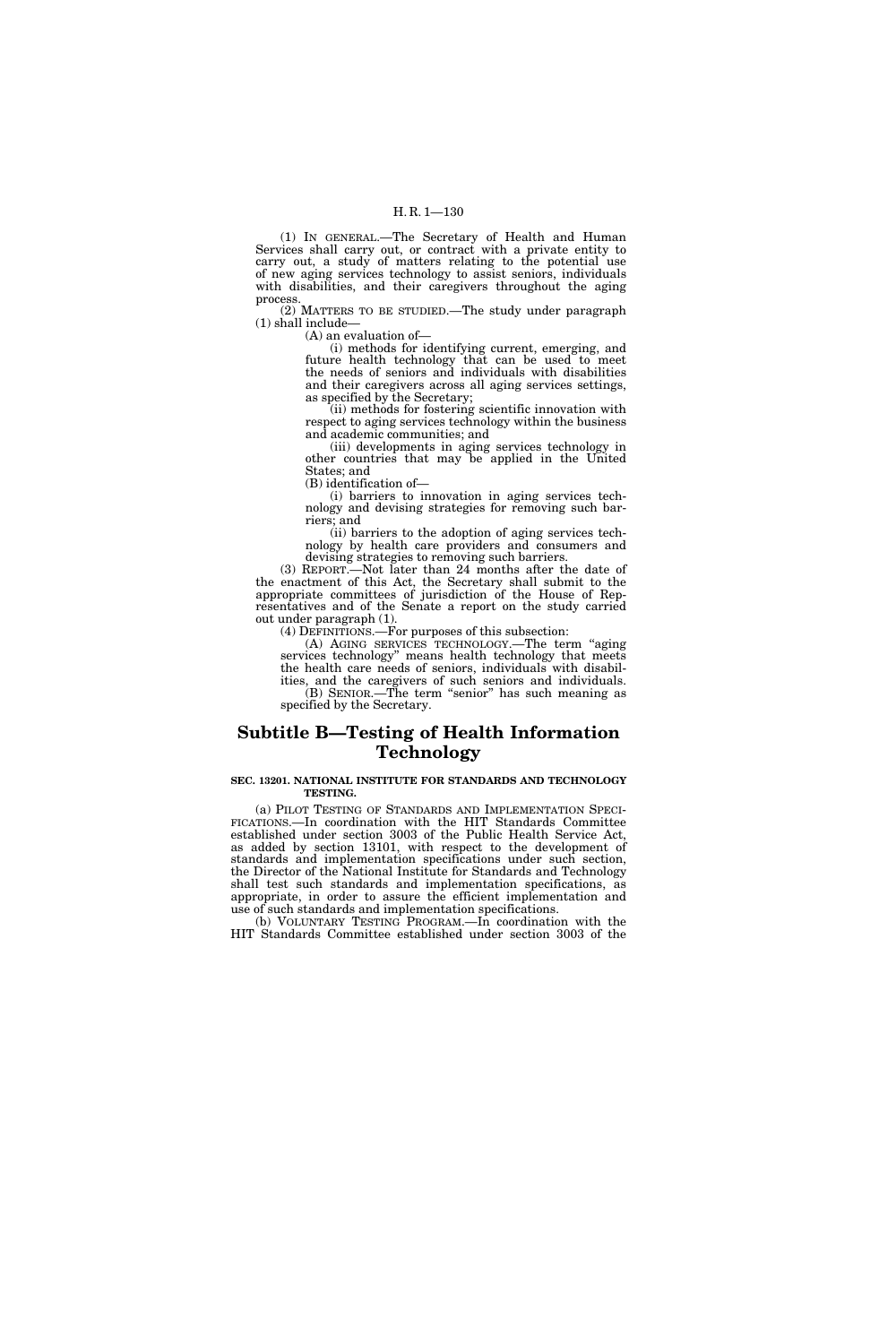Public Health Service Act, as added by section 13101, with respect to the development of standards and implementation specifications under such section, the Director of the National Institute of Standards and Technology shall support the establishment of a conformance testing infrastructure, including the development of technical test beds. The development of this conformance testing infrastructure may include a program to accredit independent, non-Federal laboratories to perform testing.

### **SEC. 13202. RESEARCH AND DEVELOPMENT PROGRAMS.**

(a) HEALTH CARE INFORMATION ENTERPRISE INTEGRATION RESEARCH CENTERS.—

(1) IN GENERAL.—The Director of the National Institute of Standards and Technology, in consultation with the Director of the National Science Foundation and other appropriate Federal agencies, shall establish a program of assistance to institutions of higher education (or consortia thereof which may include nonprofit entities and Federal Government laboratories) to establish multidisciplinary Centers for Health Care Information Enterprise Integration.

(2) REVIEW; COMPETITION.—Grants shall be awarded under this subsection on a merit-reviewed, competitive basis.

(3) PURPOSE.—The purposes of the Centers described in paragraph (1) shall be—

(A) to generate innovative approaches to health care information enterprise integration by conducting cuttingedge, multidisciplinary research on the systems challenges to health care delivery; and

(B) the development and use of health information technologies and other complementary fields.

(4) RESEARCH AREAS.—Research areas may include—

(A) interfaces between human information and communications technology systems;

(B) voice-recognition systems;

(C) software that improves interoperability and connectivity among health information systems;

(D) software dependability in systems critical to health care delivery; (E) measurement of the impact of information tech-

nologies on the quality and productivity of health care; (F) health information enterprise management;

(G) health information technology security and integrity; and

(H) relevant health information technology to reduce medical errors.

(5) APPLICATIONS.—An institution of higher education (or a consortium thereof) seeking funding under this subsection shall submit an application to the Director of the National Institute of Standards and Technology at such time, in such manner, and containing such information as the Director may require. The application shall include, at a minimum, a description of—

(A) the research projects that will be undertaken by the Center established pursuant to assistance under paragraph (1) and the respective contributions of the participating entities;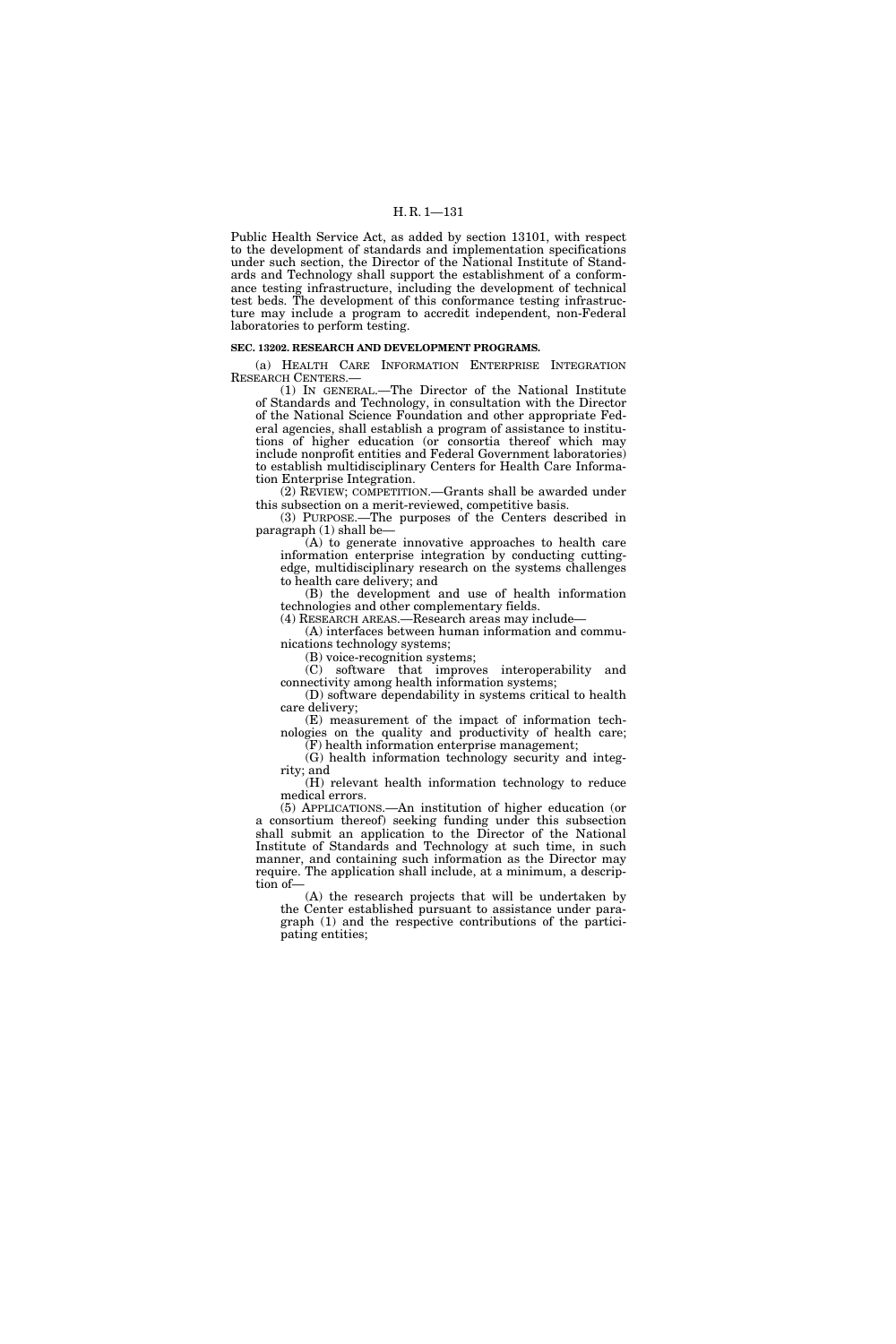(B) how the Center will promote active collaboration among scientists and engineers from different disciplines, such as information technology, biologic sciences, management, social sciences, and other appropriate disciplines;

(C) technology transfer activities to demonstrate and diffuse the research results, technologies, and knowledge; and

(D) how the Center will contribute to the education and training of researchers and other professionals in fields relevant to health information enterprise integration.

(b) NATIONAL INFORMATION TECHNOLOGY RESEARCH AND DEVELOPMENT PROGRAM.—The National High-Performance Computing Program established by section 101 of the High-Performance Computing Act of 1991 (15 U.S.C. 5511) shall include Federal research and development programs related to health information technology.

## **Subtitle C—Grants and Loans Funding**

**SEC. 13301. GRANT, LOAN, AND DEMONSTRATION PROGRAMS.** 

Title XXX of the Public Health Service Act, as added by section 13101, is amended by adding at the end the following new subtitle:

## **''Subtitle B—Incentives for the Use of Health Information Technology**

### **''SEC. 3011. IMMEDIATE FUNDING TO STRENGTHEN THE HEALTH INFORMATION TECHNOLOGY INFRASTRUCTURE.**

''(a) IN GENERAL.—The Secretary shall, using amounts appropriated under section 3018, invest in the infrastructure necessary to allow for and promote the electronic exchange and use of health information for each individual in the United States consistent with the goals outlined in the strategic plan developed by the National Coordinator (and as available) under section 3001. The Secretary shall invest funds through the different agencies with expertise in such goals, such as the Office of the National Coordinator for Health Information Technology, the Health Resources and Services Administration, the Agency for Healthcare Research and Quality, the Centers of Medicare & Medicaid Services, the Centers for Disease Control and Prevention, and the Indian Health Service to support the following:

''(1) Health information technology architecture that will support the nationwide electronic exchange and use of health information in a secure, private, and accurate manner, including connecting health information exchanges, and which may include updating and implementing the infrastructure necessary within different agencies of the Department of Health and Human Services to support the electronic use and exchange of health information.

 $(2)$  Development and adoption of appropriate certified electronic health records for categories of health care providers not eligible for support under title XVIII or XIX of the Social Security Act for the adoption of such records.

''(3) Training on and dissemination of information on best practices to integrate health information technology, including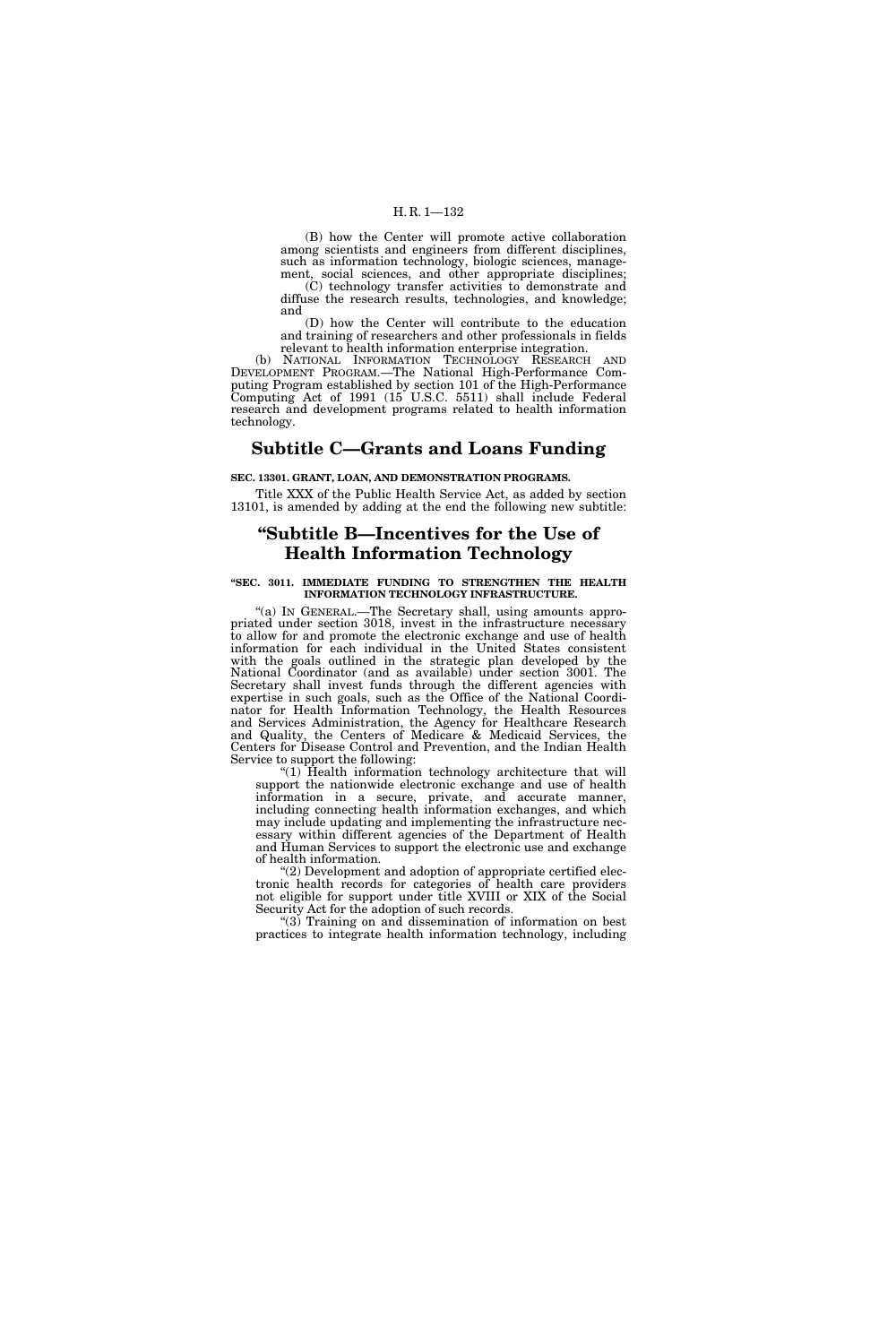electronic health records, into a provider's delivery of care, consistent with best practices learned from the Health Information Technology Research Center developed under section 3012(b), including community health centers receiving assistance under section 330, covered entities under section 340B, and providers participating in one or more of the programs under titles XVIII, XIX, and XXI of the Social Security Act (relating to Medicare, Medicaid, and the State Children's Health Insurance Program).

''(4) Infrastructure and tools for the promotion of telemedicine, including coordination among Federal agencies in the promotion of telemedicine.

''(5) Promotion of the interoperability of clinical data repositories or registries.

''(6) Promotion of technologies and best practices that enhance the protection of health information by all holders of individually identifiable health information.

''(7) Improvement and expansion of the use of health information technology by public health departments.

''(b) COORDINATION.—The Secretary shall ensure funds under this section are used in a coordinated manner with other health information promotion activities.

"(c) ADDITIONAL USE OF FUNDS.—In addition to using funds as provided in subsection (a), the Secretary may use amounts appropriated under section 3018 to carry out health information technology activities that are provided for under laws in effect on the date of the enactment of this title.

''(d) STANDARDS FOR ACQUISITION OF HEALTH INFORMATION TECHNOLOGY.—To the greatest extent practicable, the Secretary shall ensure that where funds are expended under this section for the acquisition of health information technology, such funds shall be used to acquire health information technology that meets applicable standards adopted under section 3004. Where it is not practicable to expend funds on health information technology that meets such applicable standards, the Secretary shall ensure that such health information technology meets applicable standards otherwise adopted by the Secretary.

#### **''SEC. 3012. HEALTH INFORMATION TECHNOLOGY IMPLEMENTATION ASSISTANCE.**

"(a) HEALTH INFORMATION TECHNOLOGY EXTENSION PRO-GRAM.—To assist health care providers to adopt, implement, and effectively use certified EHR technology that allows for the electronic exchange and use of health information, the Secretary, acting through the Office of the National Coordinator, shall establish a health information technology extension program to provide health information technology assistance services to be carried out through the Department of Health and Human Services. The National Coordinator shall consult with other Federal agencies with demonstrated experience and expertise in information technology services, such as the National Institute of Standards and Technology, in developing and implementing this program.

''(b) HEALTH INFORMATION TECHNOLOGY RESEARCH CENTER.— ''(1) IN GENERAL.—The Secretary shall create a Health Information Technology Research Center (in this section referred to as the 'Center') to provide technical assistance and develop or recognize best practices to support and accelerate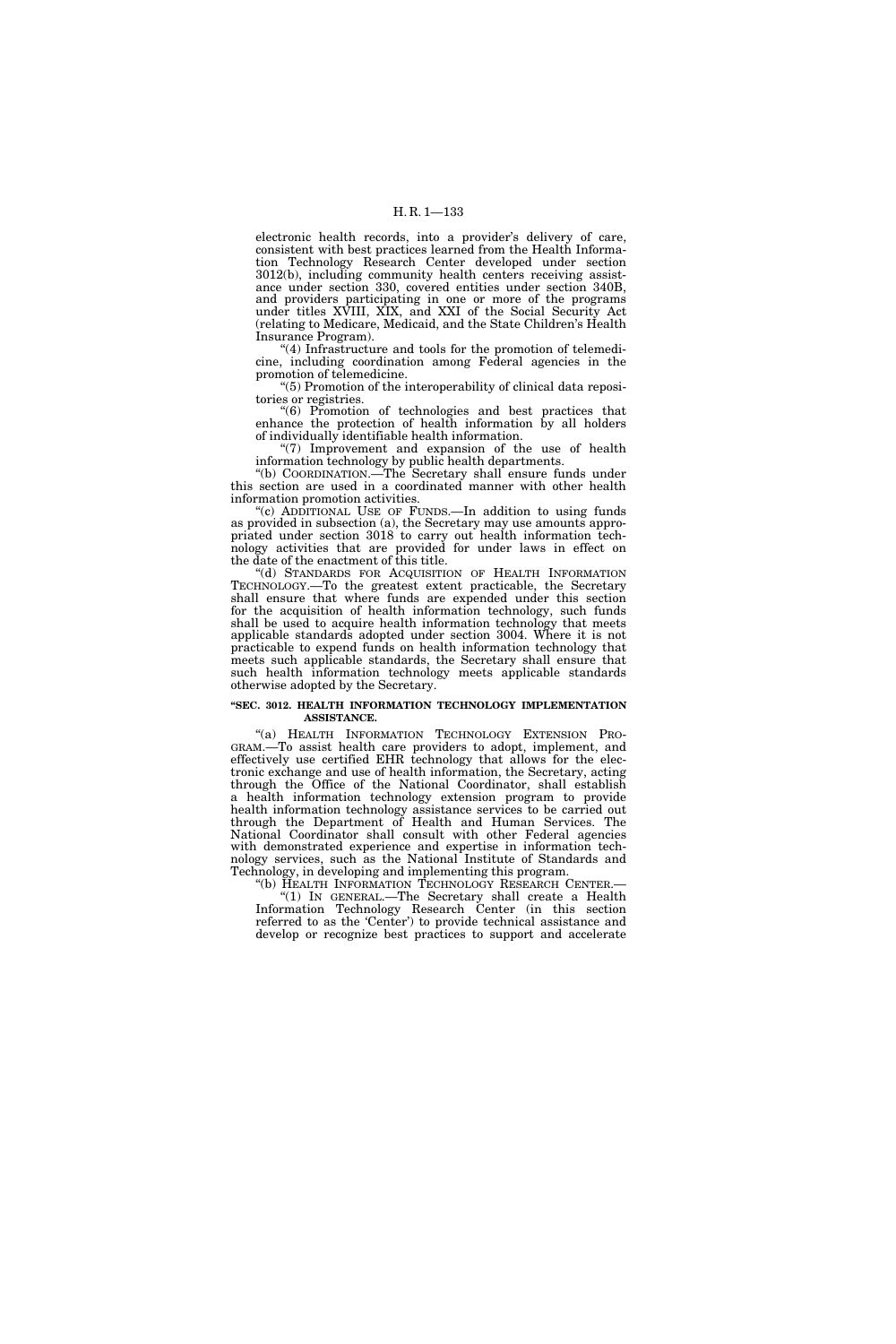efforts to adopt, implement, and effectively utilize health information technology that allows for the electronic exchange and use of information in compliance with standards, implementation specifications, and certification criteria adopted under section 3004.

''(2) INPUT.—The Center shall incorporate input from—

''(A) other Federal agencies with demonstrated experience and expertise in information technology services such as the National Institute of Standards and Technology;

''(B) users of health information technology, such as providers and their support and clerical staff and others involved in the care and care coordination of patients, from the health care and health information technology industry; and

 $C$ ) others as appropriate.

''(3) PURPOSES.—The purposes of the Center are to— "(A) provide a forum for the exchange of knowledge" and experience;

 $(16)$  accelerate the transfer of lessons learned from existing public and private sector initiatives, including those currently receiving Federal financial support;

''(C) assemble, analyze, and widely disseminate evidence and experience related to the adoption, implementation, and effective use of health information technology that allows for the electronic exchange and use of information including through the regional centers described in subsection (c);

(D) provide technical assistance for the establishment and evaluation of regional and local health information networks to facilitate the electronic exchange of information across health care settings and improve the quality of health care;

''(E) provide technical assistance for the development and dissemination of solutions to barriers to the exchange of electronic health information; and

''(F) learn about effective strategies to adopt and utilize health information technology in medically underserved communities.

''(c) HEALTH INFORMATION TECHNOLOGY REGIONAL EXTENSION CENTERS.

''(1) IN GENERAL.—The Secretary shall provide assistance for the creation and support of regional centers (in this subsection referred to as 'regional centers') to provide technical assistance and disseminate best practices and other information learned from the Center to support and accelerate efforts to adopt, implement, and effectively utilize health information technology that allows for the electronic exchange and use of information in compliance with standards, implementation specifications, and certification criteria adopted under section 3004. Activities conducted under this subsection shall be consistent with the strategic plan developed by the National Coordinator, (and, as available) under section 3001.

''(2) AFFILIATION.—Regional centers shall be affiliated with any United States-based nonprofit institution or organization, or group thereof, that applies and is awarded financial assistance under this section. Individual awards shall be decided on the basis of merit.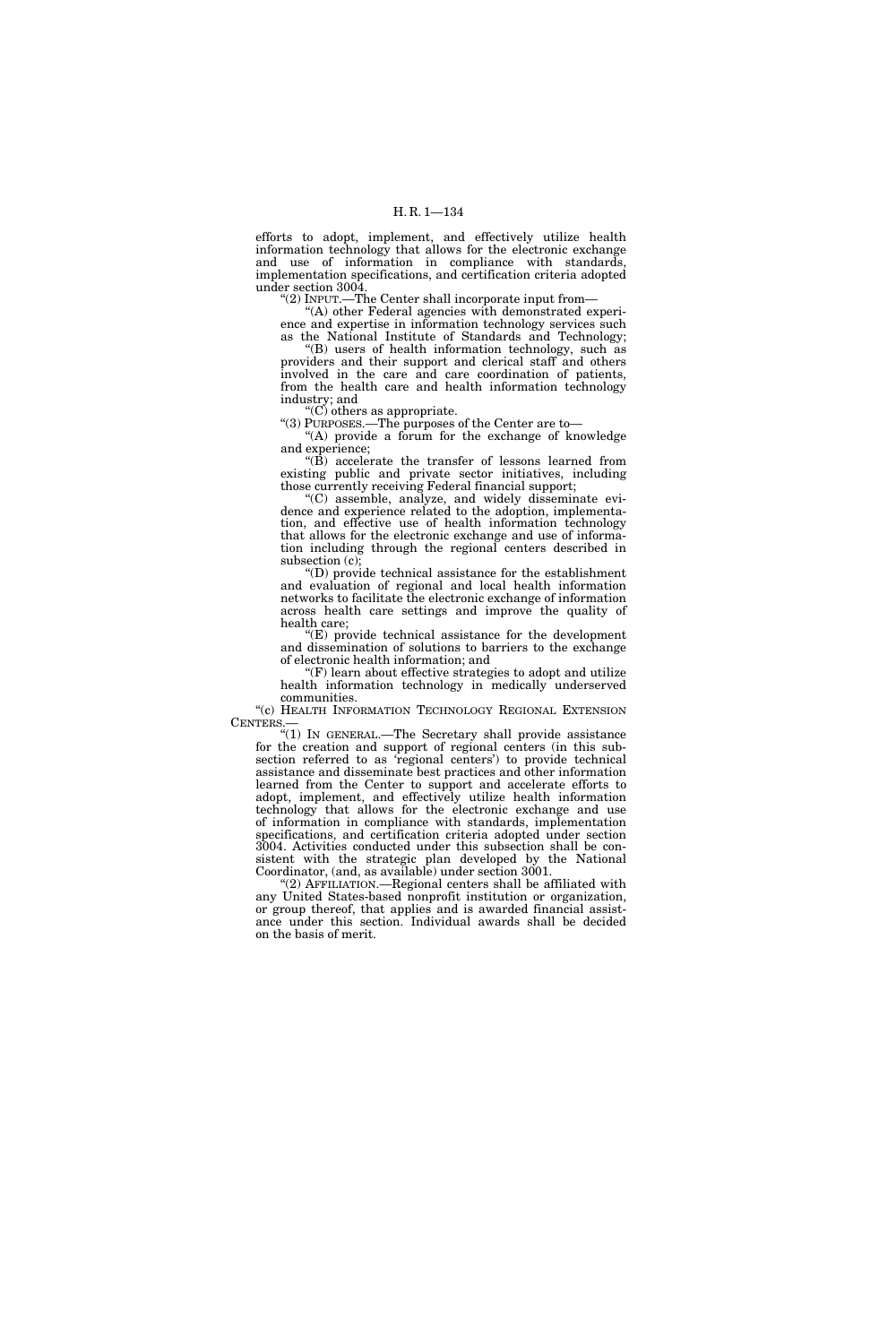''(3) OBJECTIVE.—The objective of the regional centers is to enhance and promote the adoption of health information technology through—

''(A) assistance with the implementation, effective use, upgrading, and ongoing maintenance of health information technology, including electronic health records, to healthcare providers nationwide;

''(B) broad participation of individuals from industry, universities, and State governments;

''(C) active dissemination of best practices and research on the implementation, effective use, upgrading, and ongoing maintenance of health information technology, including electronic health records, to health care providers in order to improve the quality of healthcare and protect the privacy and security of health information;

(D) participation, to the extent practicable, in health information exchanges;

''(E) utilization, when appropriate, of the expertise and capability that exists in Federal agencies other than the Department; and

 $f(F)$  integration of health information technology, including electronic health records, into the initial and ongoing training of health professionals and others in the healthcare industry that would be instrumental to improving the quality of healthcare through the smooth and accurate electronic use and exchange of health information.

''(4) REGIONAL ASSISTANCE.—Each regional center shall aim to provide assistance and education to all providers in a region, but shall prioritize any direct assistance first to the following:

''(A) Public or not-for-profit hospitals or critical access hospitals.

''(B) Federally qualified health centers (as defined in section 1861(aa)(4) of the Social Security Act).

''(C) Entities that are located in rural and other areas that serve uninsured, underinsured, and medically underserved individuals (regardless of whether such area is urban or rural).

''(D) Individual or small group practices (or a consortium thereof) that are primarily focused on primary care.

''(5) FINANCIAL SUPPORT.—The Secretary may provide financial support to any regional center created under this subsection for a period not to exceed four years. The Secretary may not provide more than 50 percent of the capital and annual operating and maintenance funds required to create and maintain such a center, except in an instance of national economic conditions which would render this cost-share requirement detrimental to the program and upon notification to Congress as to the justification to waive the cost-share requirement.

"(6) NOTICE OF PROGRAM DESCRIPTION AND AVAILABILITY OF FUNDS.—The Secretary shall publish in the Federal Register, not later than 90 days after the date of the enactment of this title, a draft description of the program for establishing regional centers under this subsection. Such description shall include the following:

"(A) A detailed explanation of the program and the programs goals.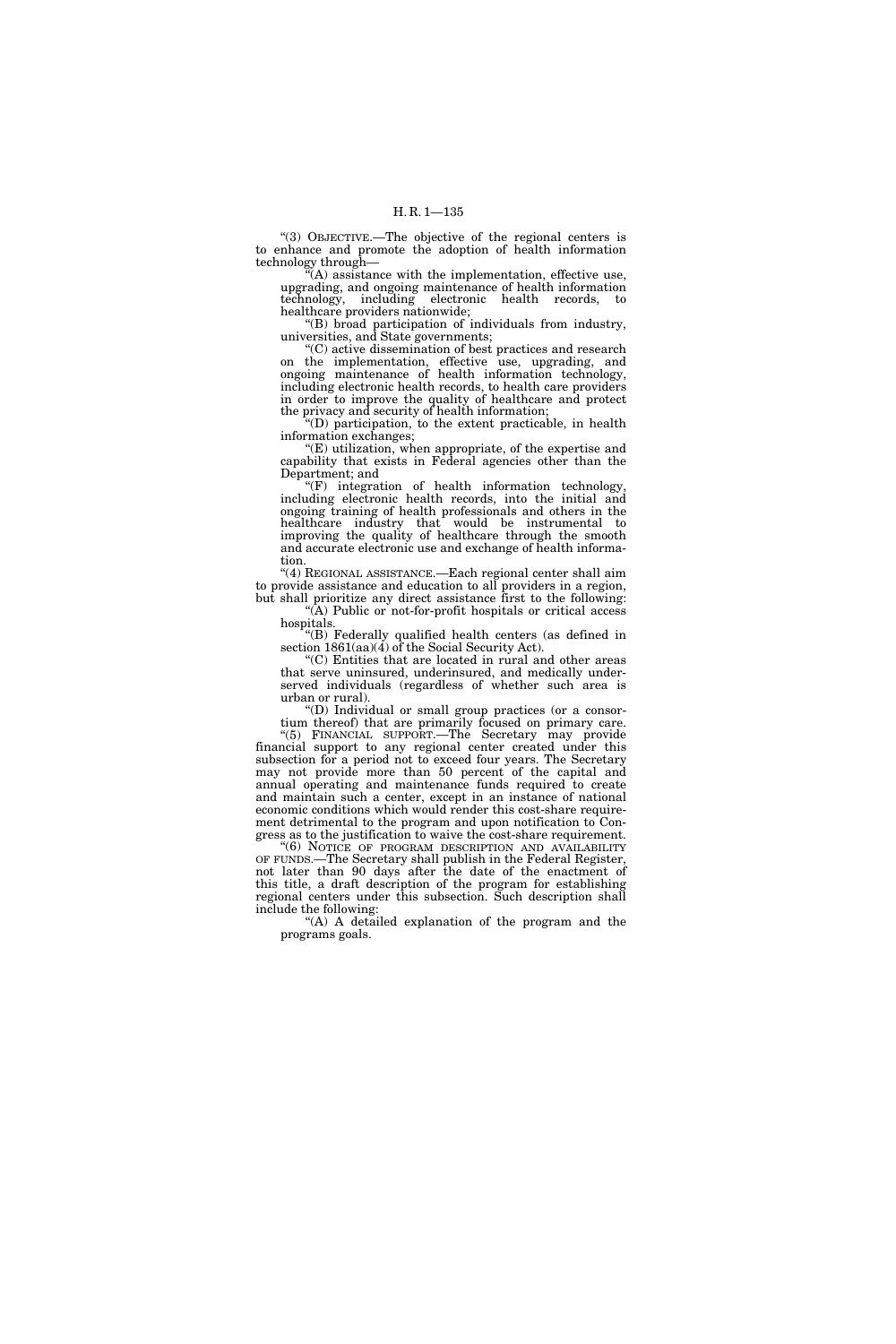''(B) Procedures to be followed by the applicants.

''(C) Criteria for determining qualified applicants.

"(D) Maximum support levels expected to be available to centers under the program.

"(7) APPLICATION REVIEW.—The Secretary shall subject each application under this subsection to merit review. In making a decision whether to approve such application and provide financial support, the Secretary shall consider at a minimum the merits of the application, including those portions of the application regarding—

''(A) the ability of the applicant to provide assistance under this subsection and utilization of health information technology appropriate to the needs of particular categories of health care providers;

''(B) the types of service to be provided to health care providers;

''(C) geographical diversity and extent of service area; and

''(D) the percentage of funding and amount of in-kind commitment from other sources.

''(8) BIENNIAL EVALUATION.—Each regional center which receives financial assistance under this subsection shall be evaluated biennially by an evaluation panel appointed by the Secretary. Each evaluation panel shall be composed of private experts, none of whom shall be connected with the center involved, and of Federal officials. Each evaluation panel shall measure the involved center's performance against the objective specified in paragraph (3). The Secretary shall not continue to provide funding to a regional center unless its evaluation is overall positive.

''(9) CONTINUING SUPPORT.—After the second year of assistance under this subsection, a regional center may receive additional support under this subsection if it has received positive evaluations and a finding by the Secretary that continuation of Federal funding to the center was in the best interest of provision of health information technology extension services.

#### **''SEC. 3013. STATE GRANTS TO PROMOTE HEALTH INFORMATION TECH-NOLOGY.**

"(a) IN GENERAL.—The Secretary, acting through the National Coordinator, shall establish a program in accordance with this section to facilitate and expand the electronic movement and use of health information among organizations according to nationally recognized standards.

''(b) PLANNING GRANTS.—The Secretary may award a grant to a State or qualified State-designated entity (as described in subsection (f)) that submits an application to the Secretary at such time, in such manner, and containing such information as the Secretary may specify, for the purpose of planning activities described in subsection (d).

''(c) IMPLEMENTATION GRANTS.—The Secretary may award a grant to a State or qualified State designated entity that—

"(1) has submitted, and the Secretary has approved, a plan described in subsection (e) (regardless of whether such plan was prepared using amounts awarded under subsection  $(b)$ ; and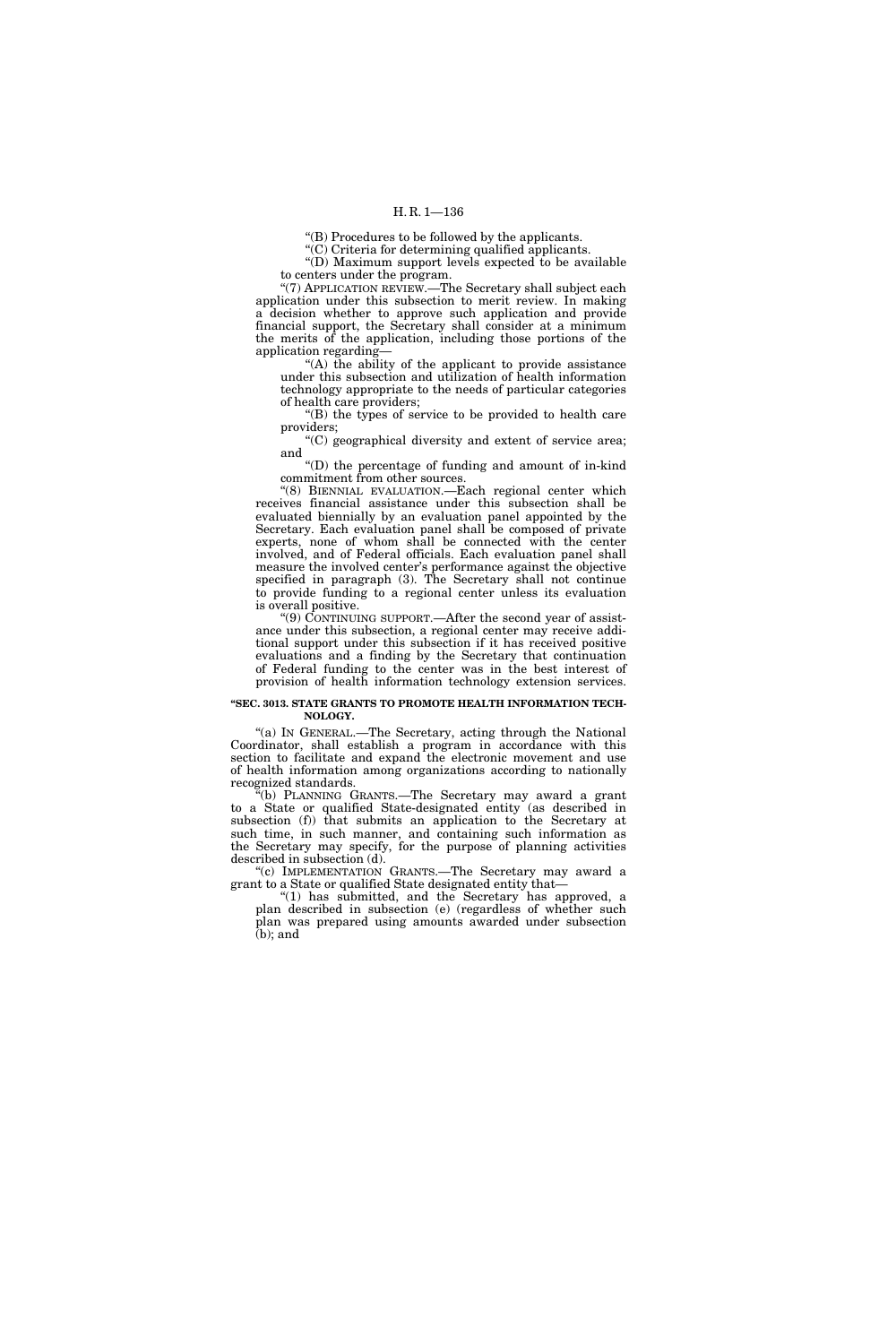''(2) submits an application at such time, in such manner, and containing such information as the Secretary may specify.

''(d) USE OF FUNDS.—Amounts received under a grant under subsection (c) shall be used to conduct activities to facilitate and expand the electronic movement and use of health information among organizations according to nationally recognized standards through activities that include—

 $(1)$  enhancing broad and varied participation in the authorized and secure nationwide electronic use and exchange of health information;

"(2) identifying State or local resources available towards a nationwide effort to promote health information technology; ''(3) complementing other Federal grants, programs, and

efforts towards the promotion of health information technology; ''(4) providing technical assistance for the development and dissemination of solutions to barriers to the exchange of elec-

tronic health information; ''(5) promoting effective strategies to adopt and utilize health information technology in medically underserved communities;

''(6) assisting patients in utilizing health information technology;

''(7) encouraging clinicians to work with Health Information Technology Regional Extension Centers as described in section 3012, to the extent they are available and valuable;

''(8) supporting public health agencies' authorized use of and access to electronic health information;

''(9) promoting the use of electronic health records for quality improvement including through quality measures reporting; and

" $(10)$  such other activities as the Secretary may specify.  $"$ (e) PLAN. $-$ 

''(1) IN GENERAL.—A plan described in this subsection is a plan that describes the activities to be carried out by a State or by the qualified State-designated entity within such State to facilitate and expand the electronic movement and use of health information among organizations according to nationally recognized standards and implementation specifications.

"(2) REQUIRED ELEMENTS. - A plan described in paragraph  $(1)$  shall-

''(A) be pursued in the public interest;

''(B) be consistent with the strategic plan developed by the National Coordinator, (and, as available) under section 3001;

''(C) include a description of the ways the State or qualified State-designated entity will carry out the activities described in subsection (b); and

''(D) contain such elements as the Secretary may require.

''(f) QUALIFIED STATE-DESIGNATED ENTITY.—For purposes of this section, to be a qualified State-designated entity, with respect to a State, an entity shall—

 $(1)$  be designated by the State as eligible to receive awards under this section;

" $(2)$  be a not-for-profit entity with broad stakeholder representation on its governing board;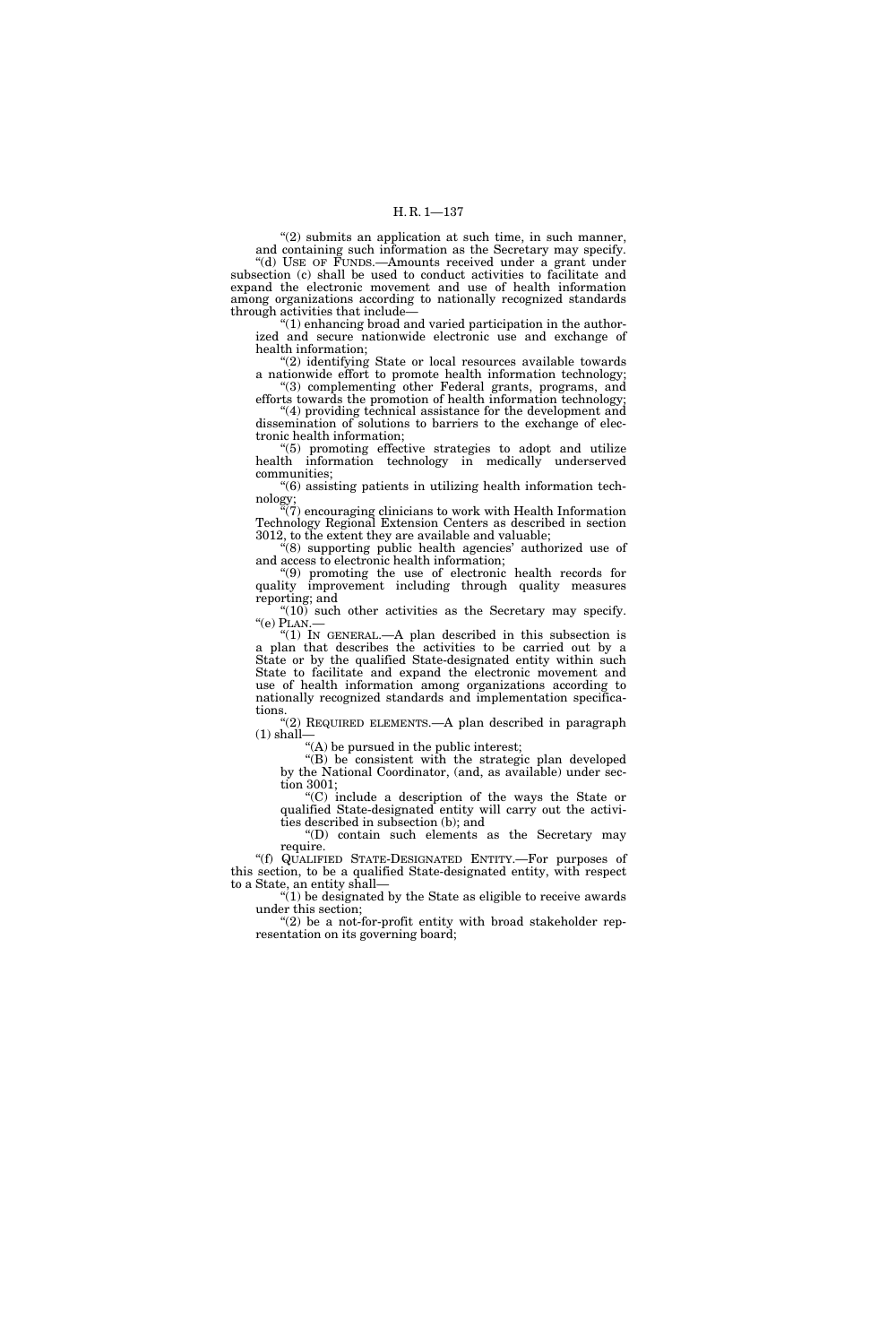''(3) demonstrate that one of its principal goals is to use information technology to improve health care quality and efficiency through the authorized and secure electronic exchange and use of health information;

''(4) adopt nondiscrimination and conflict of interest policies that demonstrate a commitment to open, fair, and nondiscriminatory participation by stakeholders; and

" $(5)$  conform to such other requirements as the Secretary may establish.

''(g) REQUIRED CONSULTATION.—In carrying out activities described in subsections (b) and (c), a State or qualified Statedesignated entity shall consult with and consider the recommendations of—

''(1) health care providers (including providers that provide services to low income and underserved populations);

''(2) health plans;

"(3) patient or consumer organizations that represent the population to be served;

''(4) health information technology vendors;

"(5) health care purchasers and employers;

"(6) public health agencies;

"(7) health professions schools, universities and colleges; ''(8) clinical researchers;

''(9) other users of health information technology such as the support and clerical staff of providers and others involved in the care and care coordination of patients; and

 $\degree$ (10) such other entities, as may be determined appropriate by the Secretary.

''(h) CONTINUOUS IMPROVEMENT.—The Secretary shall annually evaluate the activities conducted under this section and shall, in awarding grants under this section, implement the lessons learned from such evaluation in a manner so that awards made subsequent to each such evaluation are made in a manner that, in the determination of the Secretary, will lead towards the greatest improvement in quality of care, decrease in costs, and the most effective authorized and secure electronic exchange of health information. ''(i) REQUIRED MATCH.—

" $(1)$  In GENERAL.—For a fiscal year (beginning with fiscal year 2011), the Secretary may not make a grant under this section to a State unless the State agrees to make available non-Federal contributions (which may include in-kind contributions) toward the costs of a grant awarded under subsection (c) in an amount equal to—

 $($ A) for fiscal year 2011, not less than \$1 for each \$10 of Federal funds provided under the grant;

''(B) for fiscal year 2012, not less than \$1 for each \$7 of Federal funds provided under the grant; and

''(C) for fiscal year 2013 and each subsequent fiscal year, not less than \$1 for each \$3 of Federal funds provided under the grant.

" $(2)$  AUTHORITY TO REQUIRE STATE MATCH FOR FISCAL YEARS BEFORE FISCAL YEAR 2011.—For any fiscal year during the grant program under this section before fiscal year 2011, the Secretary may determine the extent to which there shall be required a non-Federal contribution from a State receiving a grant under this section.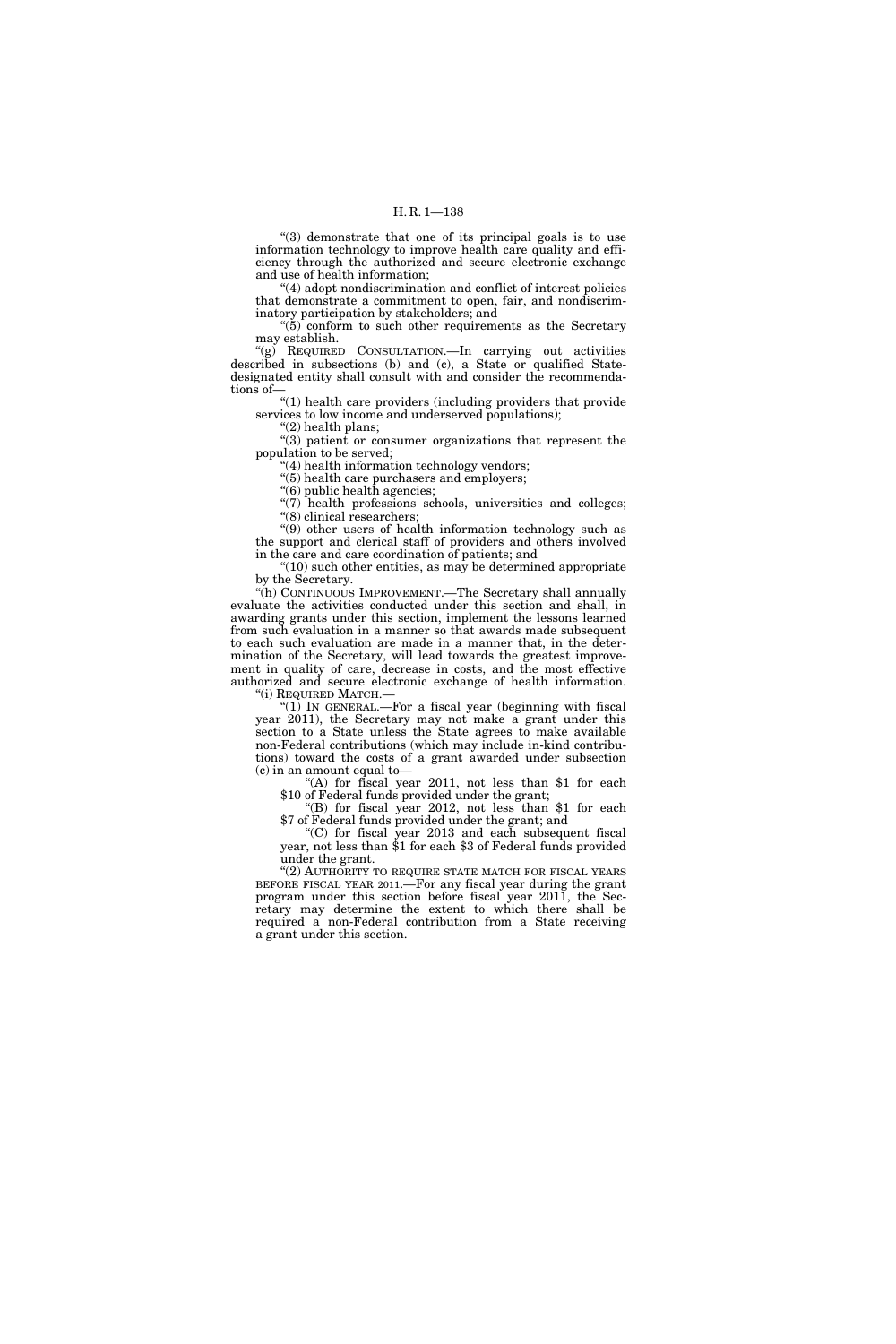#### **''SEC. 3014. COMPETITIVE GRANTS TO STATES AND INDIAN TRIBES FOR THE DEVELOPMENT OF LOAN PROGRAMS TO FACILI-TATE THE WIDESPREAD ADOPTION OF CERTIFIED EHR TECHNOLOGY.**

''(a) IN GENERAL.—The National Coordinator may award competitive grants to eligible entities for the establishment of programs for loans to health care providers to conduct the activities described in subsection (e).

''(b) ELIGIBLE ENTITY DEFINED.—For purposes of this subsection, the term 'eligible entity' means a State or Indian tribe (as defined in the Indian Self-Determination and Education Assistance Act) that—

''(1) submits to the National Coordinator an application at such time, in such manner, and containing such information as the National Coordinator may require;

 $(2)$  submits to the National Coordinator a strategic plan in accordance with subsection (d) and provides to the National Coordinator assurances that the entity will update such plan annually in accordance with such subsection;

''(3) provides assurances to the National Coordinator that the entity will establish a Loan Fund in accordance with subsection (c);

''(4) provides assurances to the National Coordinator that the entity will not provide a loan from the Loan Fund to a health care provider unless the provider agrees to—

"(A) submit reports on quality measures adopted by the Federal Government (by not later than 90 days after the date on which such measures are adopted), to—

''(i) the Administrator of the Centers for Medicare & Medicaid Services (or his or her designee), in the case of an entity participating in the Medicare program under title XVIII of the Social Security Act or the Medicaid program under title XIX of such Act; or

"(ii) the Secretary in the case of other entities; ''(B) demonstrate to the satisfaction of the Secretary (through criteria established by the Secretary) that any certified EHR technology purchased, improved, or otherwise financially supported under a loan under this section is used to exchange health information in a manner that, in accordance with law and standards (as adopted under section 3004) applicable to the exchange of information, improves the quality of health care, such as promoting care coordination; and

''(C) comply with such other requirements as the entity or the Secretary may require;

''(D) include a plan on how health care providers involved intend to maintain and support the certified EHR technology over time;

 $E(E)$  include a plan on how the health care providers involved intend to maintain and support the certified EHR technology that would be purchased with such loan, including the type of resources expected to be involved and any such other information as the State or Indian Tribe, respectively, may require; and

''(5) agrees to provide matching funds in accordance with subsection (h).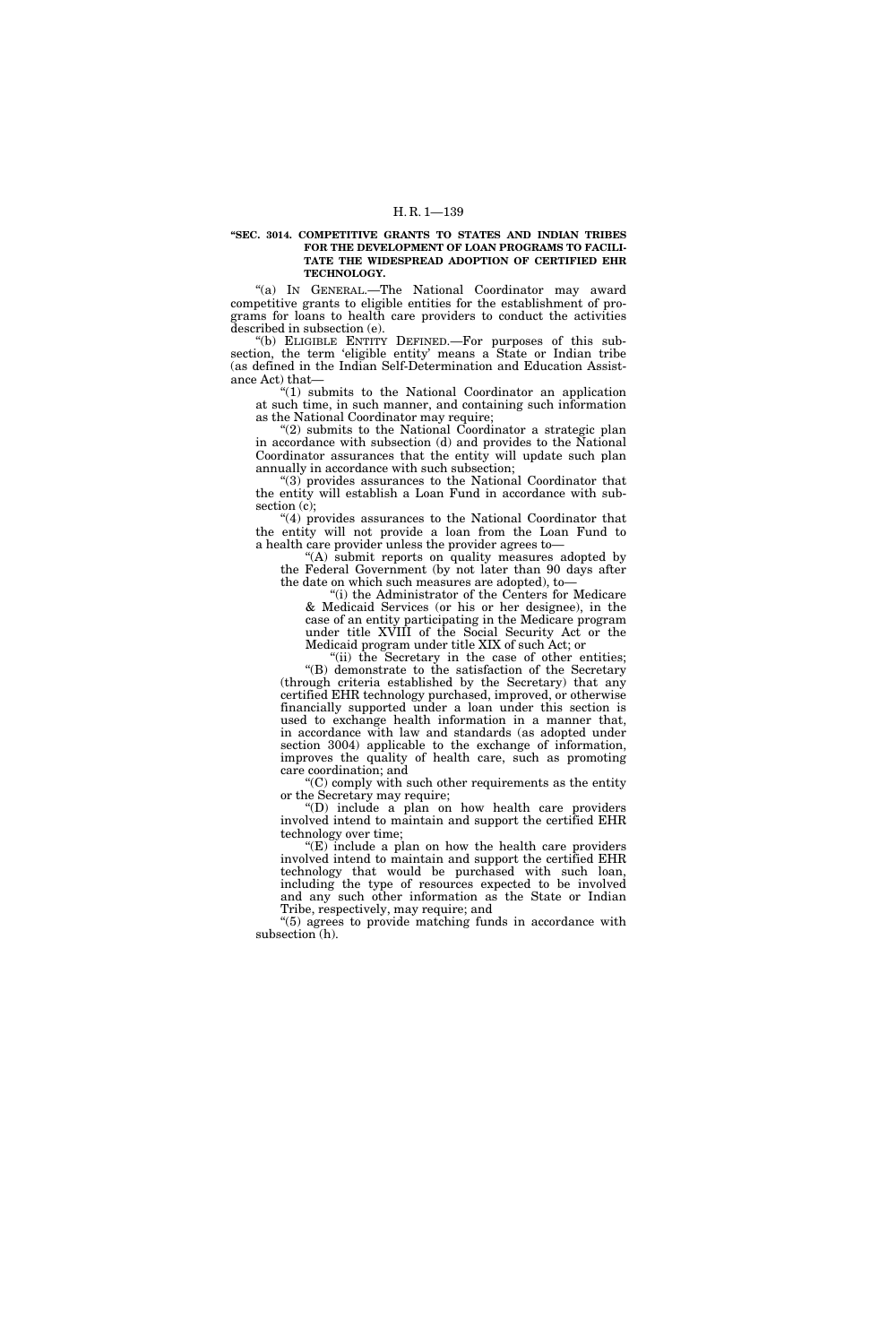''(c) ESTABLISHMENT OF FUND.—For purposes of subsection  $(b)(3)$ , an eligible entity shall establish a certified EHR technology loan fund (referred to in this subsection as a 'Loan Fund') and comply with the other requirements contained in this section. A grant to an eligible entity under this section shall be deposited in the Loan Fund established by the eligible entity. No funds authorized by other provisions of this title to be used for other purposes specified in this title shall be deposited in any Loan Fund.

''(d) STRATEGIC PLAN.— ''(1) IN GENERAL.—For purposes of subsection (b)(2), a strategic plan of an eligible entity under this subsection shall identify the intended uses of amounts available to the Loan Fund of such entity.

" $(2)$  CONTENTS.—A strategic plan under paragraph  $(1)$ , with respect to a Loan Fund of an eligible entity, shall include for a year the following:

"(A) A list of the projects to be assisted through the Loan Fund during such year.

''(B) A description of the criteria and methods established for the distribution of funds from the Loan Fund during the year.

''(C) A description of the financial status of the Loan Fund as of the date of submission of the plan.

''(D) The short-term and long-term goals of the Loan Fund.

''(e) USE OF FUNDS.—Amounts deposited in a Loan Fund, including loan repayments and interest earned on such amounts, shall be used only for awarding loans or loan guarantees, making reimbursements described in subsection  $(g)(4)\bar{A}$ , or as a source of reserve and security for leveraged loans, the proceeds of which are deposited in the Loan Fund established under subsection (c). Loans under this section may be used by a health care provider to—

" $(1)$  facilitate the purchase of certified EHR technology; "(2) enhance the utilization of certified EHR technology (which may include costs associated with upgrading health information technology so that it meets criteria necessary to be a certified EHR technology);

 $(3)$  train personnel in the use of such technology; or "(4) improve the secure electronic exchange of health information.

''(f) TYPES OF ASSISTANCE.—Except as otherwise limited by applicable State law, amounts deposited into a Loan Fund under this section may only be used for the following:

''(1) To award loans that comply with the following:

"(A) The interest rate for each loan shall not exceed the market interest rate.

''(B) The principal and interest payments on each loan shall commence not later than 1 year after the date the loan was awarded, and each loan shall be fully amortized not later than 10 years after the date of the loan.

''(C) The Loan Fund shall be credited with all payments of principal and interest on each loan awarded from the Loan Fund.

" $(2)$  To guarantee, or purchase insurance for, a local obligation (all of the proceeds of which finance a project eligible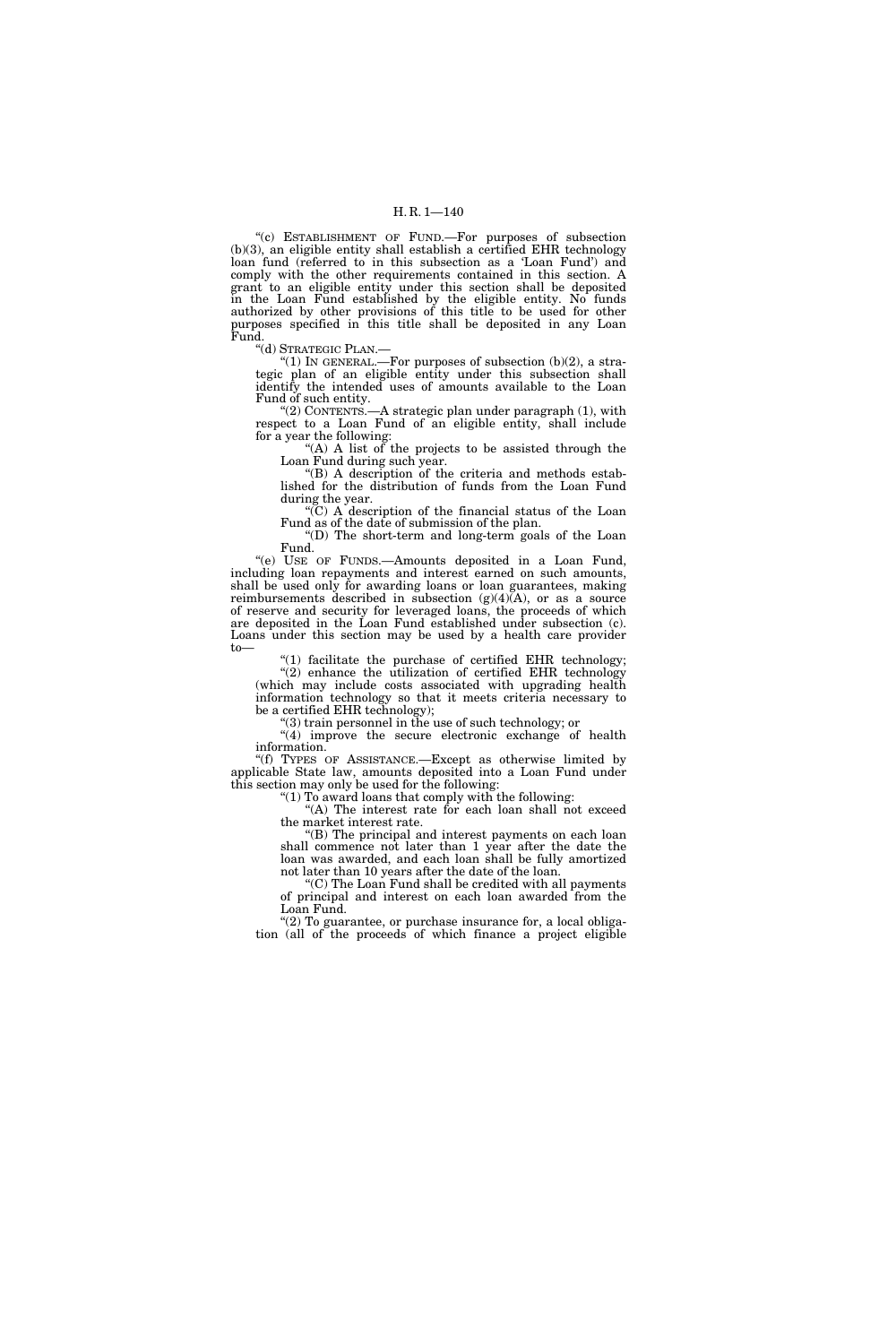for assistance under this subsection) if the guarantee or purchase would improve credit market access or reduce the interest rate applicable to the obligation involved.

" $(3)$  As a source of revenue or security for the payment of principal and interest on revenue or general obligation bonds issued by the eligible entity if the proceeds of the sale of the bonds will be deposited into the Loan Fund.

" $(4)$  To earn interest on the amounts deposited into the Loan Fund.

''(5) To make reimbursements described in subsection  $(g)(4)(A)$ .

'(g) ADMINISTRATION OF LOAN FUNDS.

''(1) COMBINED FINANCIAL ADMINISTRATION.—An eligible entity may (as a convenience and to avoid unnecessary administrative costs) combine, in accordance with applicable State law, the financial administration of a Loan Fund established under this subsection with the financial administration of any other revolving fund established by the entity if otherwise not prohibited by the law under which the Loan Fund was established.

" $(2)$  COST OF ADMINISTERING FUND.—Each eligible entity may annually use not to exceed 4 percent of the funds provided to the entity under a grant under this section to pay the reasonable costs of the administration of the programs under this section, including the recovery of reasonable costs expended to establish a Loan Fund which are incurred after the date of the enactment of this title.

''(3) GUIDANCE AND REGULATIONS.—The National Coordinator shall publish guidance and promulgate regulations as may be necessary to carry out the provisions of this section, including—

 $\mathcal{C}^2(A)$  provisions to ensure that each eligible entity commits and expends funds allotted to the entity under this section as efficiently as possible in accordance with this title and applicable State laws; and

"(B) guidance to prevent waste, fraud, and abuse.<br>"(4) PRIVATE SECTOR CONTRIBUTIONS.—

"(A) In GENERAL.—A Loan Fund established under this section may accept contributions from private sector entities, except that such entities may not specify the recipient or recipients of any loan issued under this subsection. An eligible entity may agree to reimburse a private sector entity for any contribution made under this subparagraph, except that the amount of such reimbursement may not be greater than the principal amount of the contribution made.

''(B) AVAILABILITY OF INFORMATION.—An eligible entity shall make publicly available the identity of, and amount contributed by, any private sector entity under subparagraph (A) and may issue letters of commendation or make other awards (that have no financial value) to any such entity.

''(h) MATCHING REQUIREMENTS.— ''(1) IN GENERAL.—The National Coordinator may not make a grant under subsection (a) to an eligible entity unless the entity agrees to make available (directly or through donations from public or private entities) non-Federal contributions in cash to the costs of carrying out the activities for which the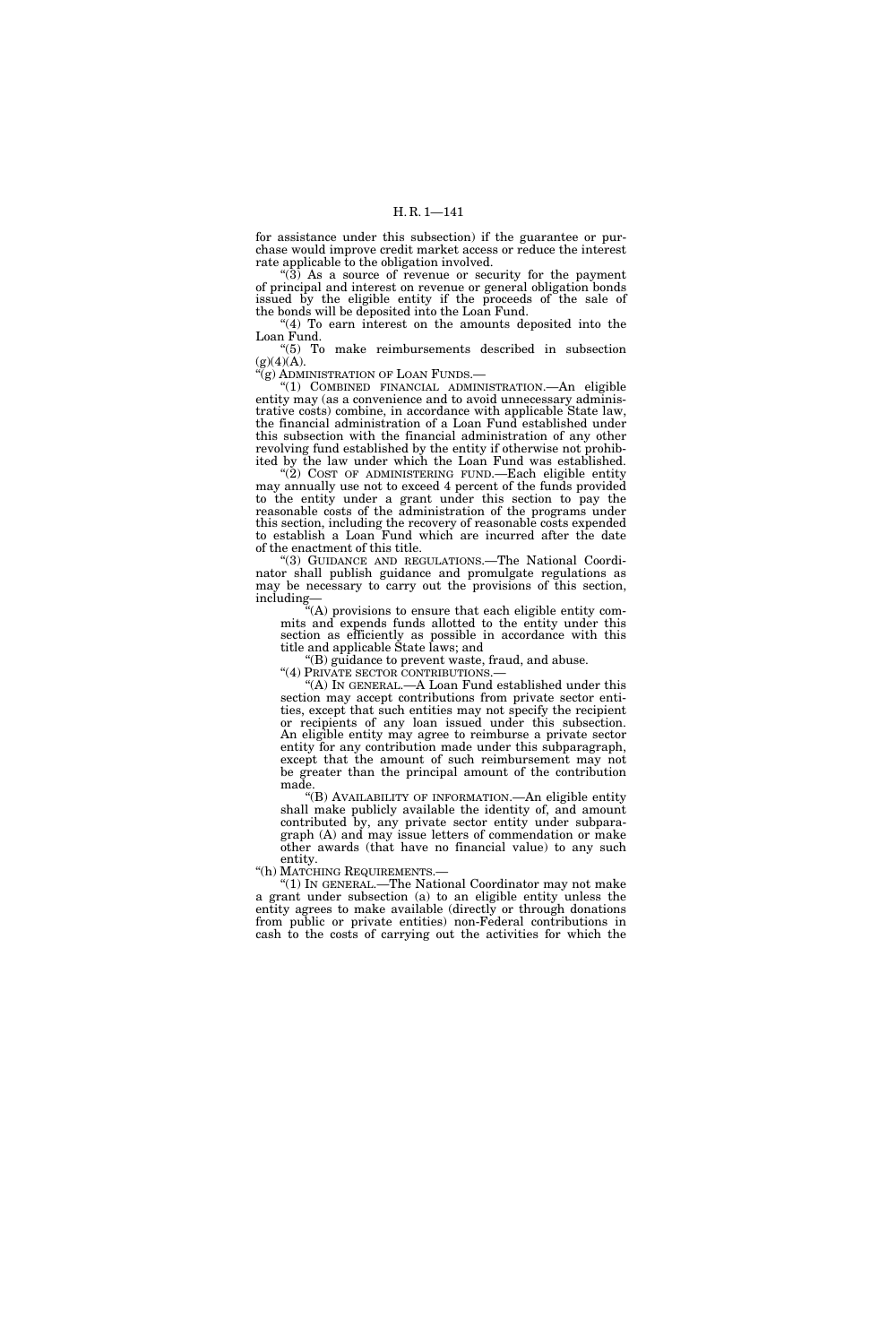grant is awarded in an amount equal to not less than \$1 for each \$5 of Federal funds provided under the grant.

"(2) DETERMINATION OF AMOUNT OF NON-FEDERAL CON-TRIBUTION.—In determining the amount of non-Federal contributions that an eligible entity has provided pursuant to subparagraph (A), the National Coordinator may not include any amounts provided to the entity by the Federal Government.

"(i) EFFECTIVE DATE.—The Secretary may not make an award under this section prior to January 1, 2010.

#### **''SEC. 3015. DEMONSTRATION PROGRAM TO INTEGRATE INFORMATION TECHNOLOGY INTO CLINICAL EDUCATION.**

''(a) IN GENERAL.—The Secretary may award grants under this section to carry out demonstration projects to develop academic curricula integrating certified EHR technology in the clinical education of health professionals. Such awards shall be made on a competitive basis and pursuant to peer review.

 $*(b)$  ELIGIBILITY.—To be eligible to receive a grant under subsection (a), an entity shall—

" $(1)$  submit to the Secretary an application at such time, in such manner, and containing such information as the Secretary may require;

''(2) submit to the Secretary a strategic plan for integrating certified EHR technology in the clinical education of health professionals to reduce medical errors, increase access to prevention, reduce chronic diseases, and enhance health care quality;

" $(3)$  be-

''(A) a school of medicine, osteopathic medicine, dentistry, or pharmacy, a graduate program in behavioral or mental health, or any other graduate health professions school;

''(B) a graduate school of nursing or physician assistant studies;

''(C) a consortium of two or more schools described in subparagraph (A) or (B); or

" $(D)$  an institution with a graduate medical education program in medicine, osteopathic medicine, dentistry, pharmacy, nursing, or physician assistance studies;

 $(4)$  provide for the collection of data regarding the effectiveness of the demonstration project to be funded under the grant in improving the safety of patients, the efficiency of health care delivery, and in increasing the likelihood that graduates of the grantee will adopt and incorporate certified EHR technology, in the delivery of health care services; and

 $(5)$  provide matching funds in accordance with subsection (d).<br>"(c) USE OF FUNDS.—

"(1) IN GENERAL.—With respect to a grant under subsection (a), an eligible entity shall—

 $\sqrt{\rm A}$ ) use grant funds in collaboration with 2 or more disciplines; and

''(B) use grant funds to integrate certified EHR technology into community-based clinical education.

''(2) LIMITATION.—An eligible entity shall not use amounts received under a grant under subsection (a) to purchase hardware, software, or services.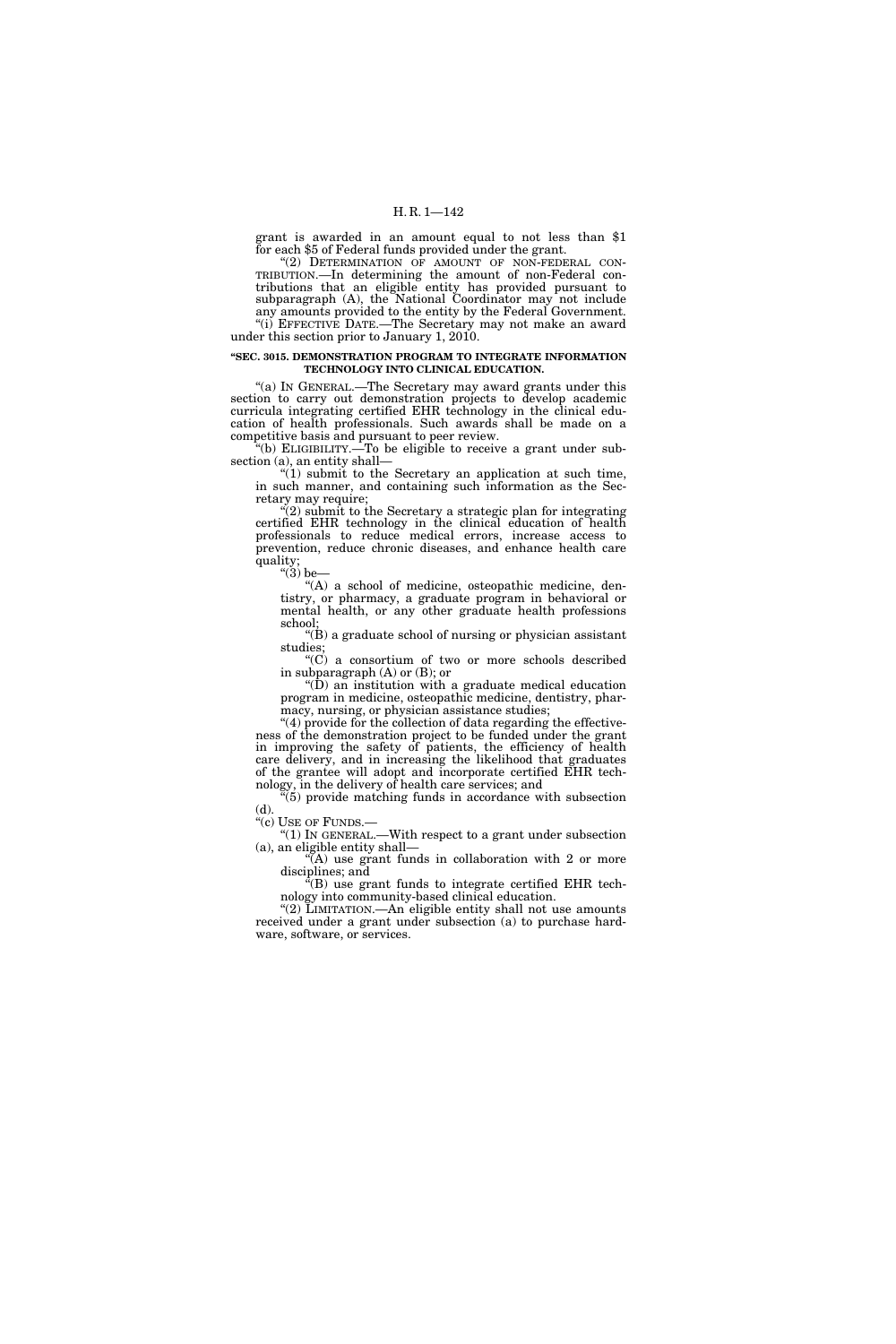''(d) FINANCIAL SUPPORT.—The Secretary may not provide more than 50 percent of the costs of any activity for which assistance is provided under subsection (a), except in an instance of national economic conditions which would render the cost-share requirement under this subsection detrimental to the program and upon notification to Congress as to the justification to waive the cost-share requirement.

''(e) EVALUATION.—The Secretary shall take such action as may be necessary to evaluate the projects funded under this section and publish, make available, and disseminate the results of such evaluations on as wide a basis as is practicable.

''(f) REPORTS.—Not later than 1 year after the date of enactment of this title, and annually thereafter, the Secretary shall submit to the Committee on Health, Education, Labor, and Pensions and the Committee on Finance of the Senate, and the Committee on Energy and Commerce of the House of Representatives a report that—

" $(1)$  describes the specific projects established under this section; and

"(2) contains recommendations for Congress based on the evaluation conducted under subsection (e).

#### **''SEC. 3016. INFORMATION TECHNOLOGY PROFESSIONALS IN HEALTH CARE.**

"(a) IN GENERAL.—The Secretary, in consultation with the Director of the National Science Foundation, shall provide assistance to institutions of higher education (or consortia thereof) to establish or expand medical health informatics education programs, including certification, undergraduate, and masters degree programs, for both health care and information technology students to ensure the rapid and effective utilization and development of health information technologies (in the United States health care infrastructure).

''(b) ACTIVITIES.—Activities for which assistance may be provided under subsection (a) may include the following:

"(1) Developing and revising curricula in medical health informatics and related disciplines.

"(2) Recruiting and retaining students to the program involved.

''(3) Acquiring equipment necessary for student instruction in these programs, including the installation of testbed networks for student use.

''(4) Establishing or enhancing bridge programs in the health informatics fields between community colleges and universities.

"(c) PRIORITY.—In providing assistance under subsection (a), the Secretary shall give preference to the following:

''(1) Existing education and training programs.  $'(2)$  Programs designed to be completed in less than six months.

#### **''SEC. 3017. GENERAL GRANT AND LOAN PROVISIONS.**

"(a) REPORTS.—The Secretary may require that an entity receiving assistance under this subtitle shall submit to the Secretary, not later than the date that is 1 year after the date of receipt of such assistance, a report that includes—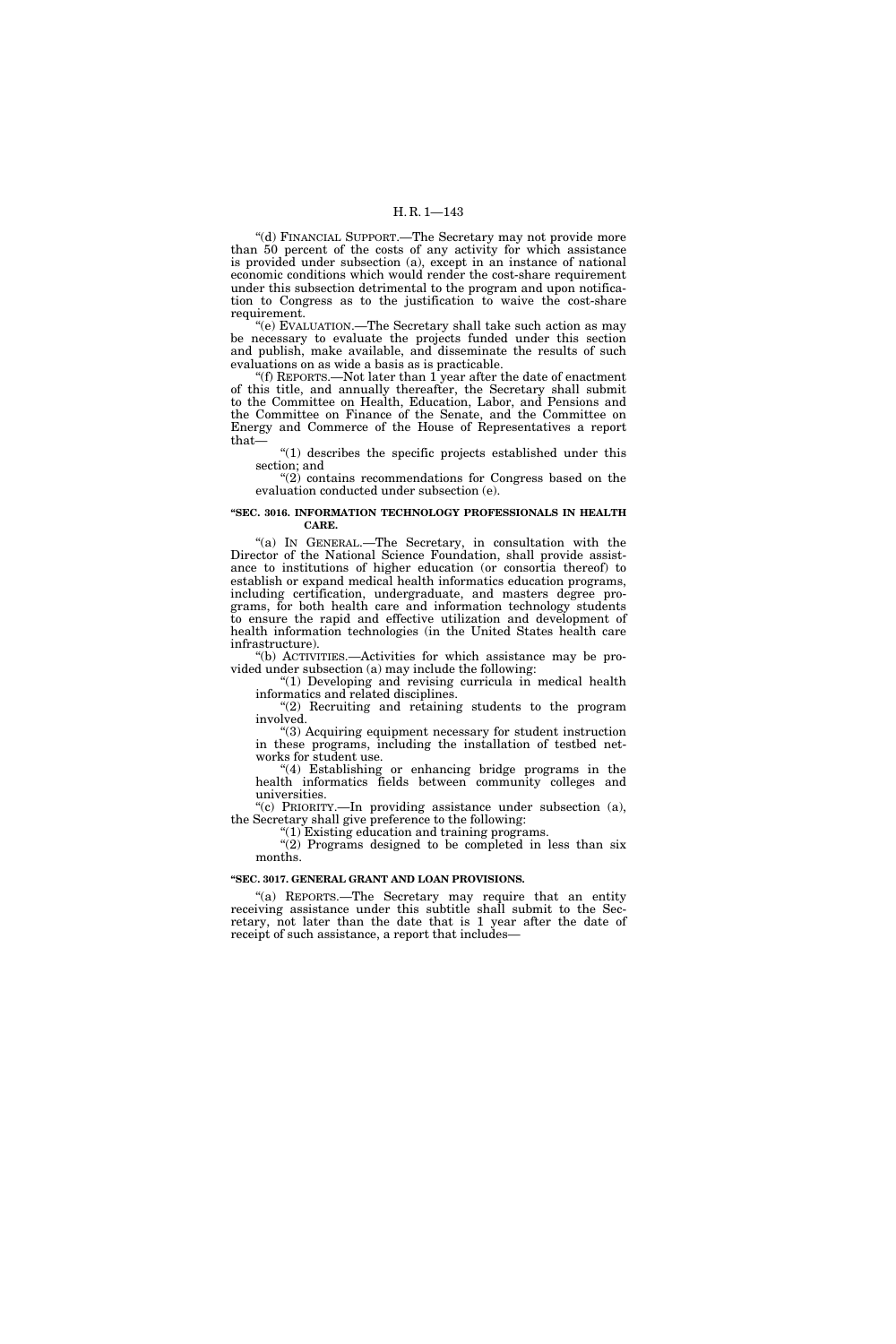''(1) an analysis of the effectiveness of the activities for which the entity receives such assistance, as compared to the goals for such activities; and

"(2) an analysis of the impact of the project on health care quality and safety.

''(b) REQUIREMENT TO IMPROVE QUALITY OF CARE AND DECREASE IN COSTS.—The National Coordinator shall annually evaluate the activities conducted under this subtitle and shall, in awarding grants, implement the lessons learned from such evaluation in a manner so that awards made subsequent to each such evaluation are made in a manner that, in the determination of the National Coordinator, will result in the greatest improvement in the quality and efficiency of health care.

### **''SEC. 3018. AUTHORIZATION FOR APPROPRIATIONS.**

''For the purposes of carrying out this subtitle, there is authorized to be appropriated such sums as may be necessary for each of the fiscal years 2009 through 2013.''.

## **Subtitle D—Privacy**

#### **SEC. 13400. DEFINITIONS.**

In this subtitle, except as specified otherwise:

(1) BREACH.— (A) IN GENERAL.—The term ''breach'' means the unauthorized acquisition, access, use, or disclosure of protected health information which compromises the security or privacy of such information, except where an unauthorized person to whom such information is disclosed would not reasonably have been able to retain such information.

(B) EXCEPTIONS.—The term ''breach'' does not include— (i) any unintentional acquisition, access, or use of protected health information by an employee or individual acting under the authority of a covered entity or business associate if—

(I) such acquisition, access, or use was made in good faith and within the course and scope of the employment or other professional relationship of such employee or individual, respectively, with the covered entity or business associate; and (II) such information is not further acquired,

accessed, used, or disclosed by any person; or (ii) any inadvertent disclosure from an individual who is otherwise authorized to access protected health

information at a facility operated by a covered entity or business associate to another similarly situated individual at same facility; and

(iii) any such information received as a result of such disclosure is not further acquired, accessed, used, or disclosed without authorization by any person.

(2) BUSINESS ASSOCIATE.—The term ''business associate'' has the meaning given such term in section 160.103 of title 45, Code of Federal Regulations.

(3) COVERED ENTITY.—The term ''covered entity'' has the meaning given such term in section 160.103 of title 45, Code of Federal Regulations.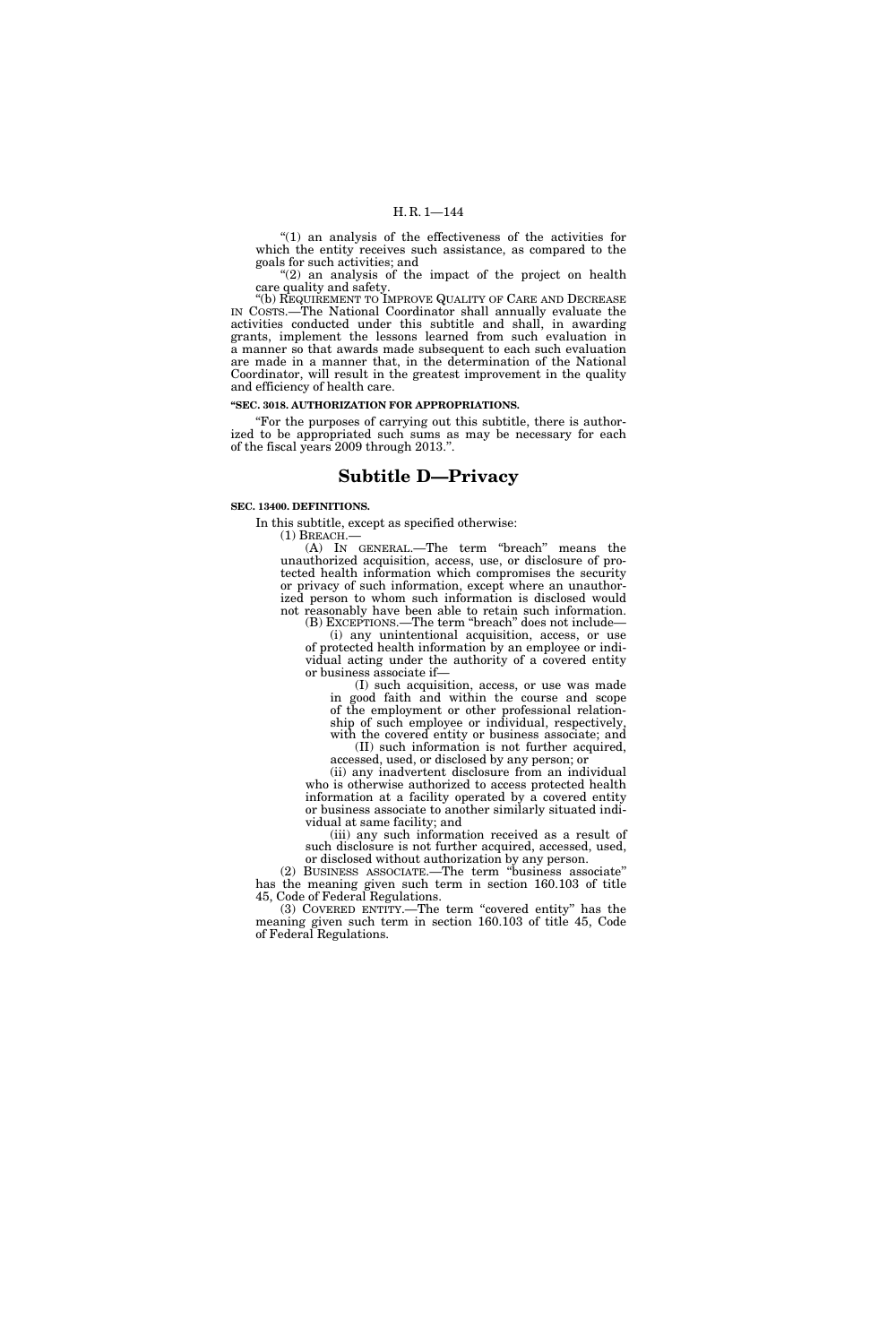(4) DISCLOSE.—The terms ''disclose'' and ''disclosure'' have the meaning given the term ''disclosure'' in section 160.103 of title 45, Code of Federal Regulations.

(5) ELECTRONIC HEALTH RECORD.—The term ''electronic health record'' means an electronic record of health-related information on an individual that is created, gathered, managed, and consulted by authorized health care clinicians and staff.

(6) HEALTH CARE OPERATIONS.—The term ''health care operation'' has the meaning given such term in section 164.501 of title 45, Code of Federal Regulations.

(7) HEALTH CARE PROVIDER.—The term ''health care provider'' has the meaning given such term in section 160.103 of title 45, Code of Federal Regulations.

(8) HEALTH PLAN.—The term ''health plan'' has the meaning given such term in section 160.103 of title 45, Code of Federal Regulations.

(9) NATIONAL COORDINATOR.—The term ''National Coordinator'' means the head of the Office of the National Coordinator for Health Information Technology established under section 3001(a) of the Public Health Service Act, as added by section 13101.

(10) PAYMENT.—The term "payment" has the meaning given such term in section 164.501 of title 45, Code of Federal Regulations.

(11) PERSONAL HEALTH RECORD.—The term ''personal health record'' means an electronic record of PHR identifiable health information (as defined in section  $13407(f)(2)$ ) on an individual that can be drawn from multiple sources and that is managed, shared, and controlled by or primarily for the individual.

(12) PROTECTED HEALTH INFORMATION.—The term ''protected health information'' has the meaning given such term in section 160.103 of title 45, Code of Federal Regulations. (13) SECRETARY.—The term ''Secretary'' means the Sec-

retary of Health and Human Services.

(14) SECURITY.—The term ''security'' has the meaning given such term in section 164.304 of title 45, Code of Federal Regulations.

(15) STATE.—The term ''State'' means each of the several States, the District of Columbia, Puerto Rico, the Virgin Islands, Guam, American Samoa, and the Northern Mariana Islands.

(16) TREATMENT.—The term ''treatment'' has the meaning given such term in section 164.501 of title 45, Code of Federal Regulations.

(17) USE.—The term ''use'' has the meaning given such term in section 160.103 of title 45, Code of Federal Regulations. (18) VENDOR OF PERSONAL HEALTH RECORDS.—The term ''vendor of personal health records'' means an entity, other than a covered entity (as defined in paragraph (3)), that offers or maintains a personal health record.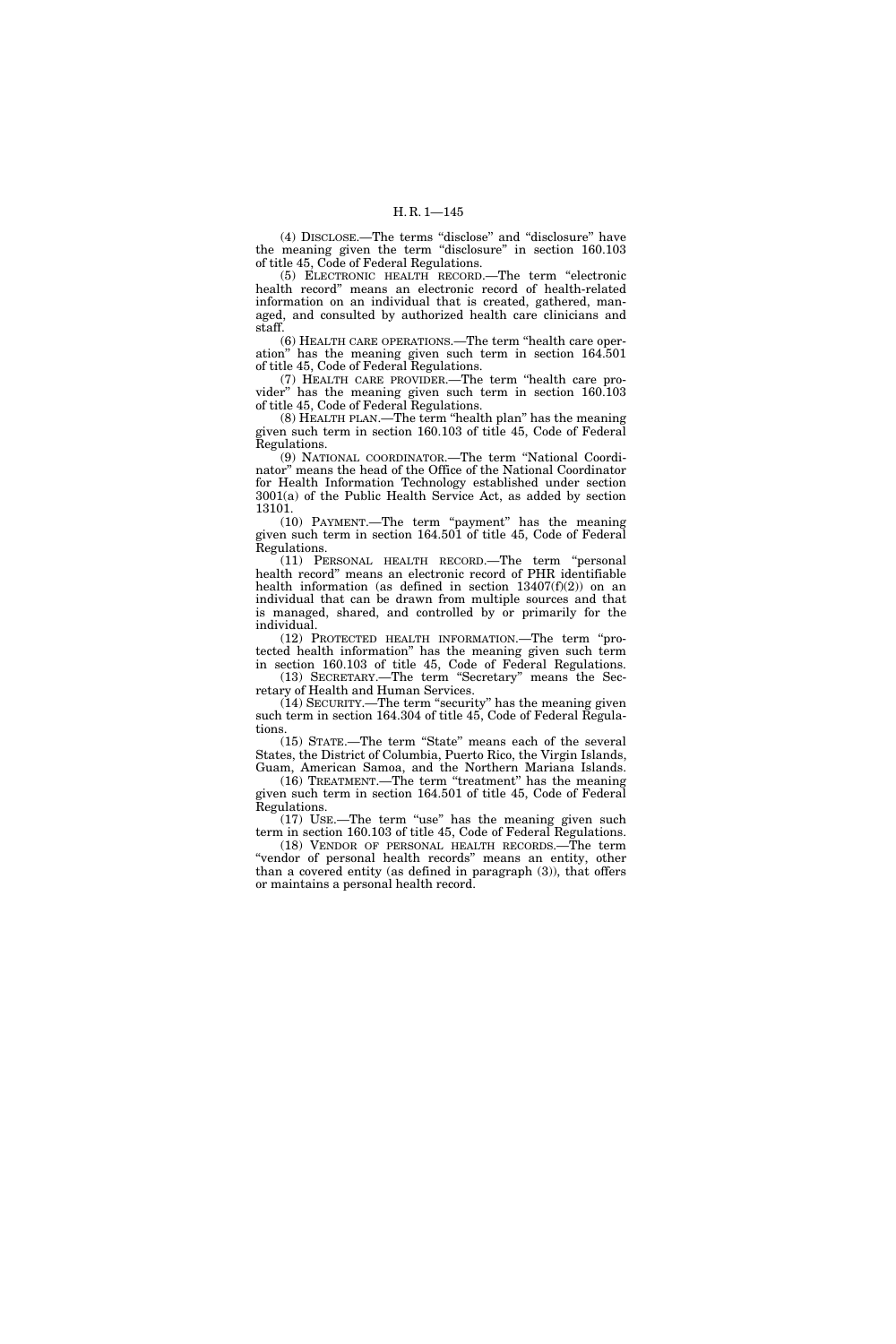## H. R. 1—146

## **PART 1—IMPROVED PRIVACY PROVISIONS AND SECURITY PROVISIONS**

#### **SEC. 13401. APPLICATION OF SECURITY PROVISIONS AND PENALTIES TO BUSINESS ASSOCIATES OF COVERED ENTITIES; ANNUAL GUIDANCE ON SECURITY PROVISIONS.**

(a) APPLICATION OF SECURITY PROVISIONS.—Sections 164.308, 164.310, 164.312, and 164.316 of title 45, Code of Federal Regulations, shall apply to a business associate of a covered entity in the same manner that such sections apply to the covered entity. The additional requirements of this title that relate to security and that are made applicable with respect to covered entities shall also be applicable to such a business associate and shall be incorporated into the business associate agreement between the business associate and the covered entity.

(b) APPLICATION OF CIVIL AND CRIMINAL PENALTIES.—In the case of a business associate that violates any security provision specified in subsection (a), sections 1176 and 1177 of the Social Security Act (42 U.S.C. 1320d–5, 1320d–6) shall apply to the business associate with respect to such violation in the same manner such sections apply to a covered entity that violates such security provision.

(c) ANNUAL GUIDANCE.—For the first year beginning after the date of the enactment of this Act and annually thereafter, the Secretary of Health and Human Services shall, after consultation with stakeholders, annually issue guidance on the most effective and appropriate technical safeguards for use in carrying out the sections referred to in subsection (a) and the security standards in subpart C of part 164 of title 45, Code of Federal Regulations, including the use of standards developed under section  $3002(b)(2)(B)(vi)$  of the Public Health Service Act, as added by section 13101 of this Act, as such provisions are in effect as of the date before the enactment of this Act.

## **SEC. 13402. NOTIFICATION IN THE CASE OF BREACH.**

(a) IN GENERAL.—A covered entity that accesses, maintains, retains, modifies, records, stores, destroys, or otherwise holds, uses, or discloses unsecured protected health information (as defined in subsection  $(h)(1)$  shall, in the case of a breach of such information that is discovered by the covered entity, notify each individual whose unsecured protected health information has been, or is reasonably believed by the covered entity to have been, accessed, acquired, or disclosed as a result of such breach.

CIATE.—A business associate of a covered entity that accesses, maintains, retains, modifies, records, stores, destroys, or otherwise holds, uses, or discloses unsecured protected health information shall, following the discovery of a breach of such information, notify the covered entity of such breach. Such notice shall include the identification of each individual whose unsecured protected health information has been, or is reasonably believed by the business associate to have been, accessed, acquired, or disclosed during such breach.

(c) BREACHES TREATED AS DISCOVERED.—For purposes of this section, a breach shall be treated as discovered by a covered entity or by a business associate as of the first day on which such breach is known to such entity or associate, respectively, (including any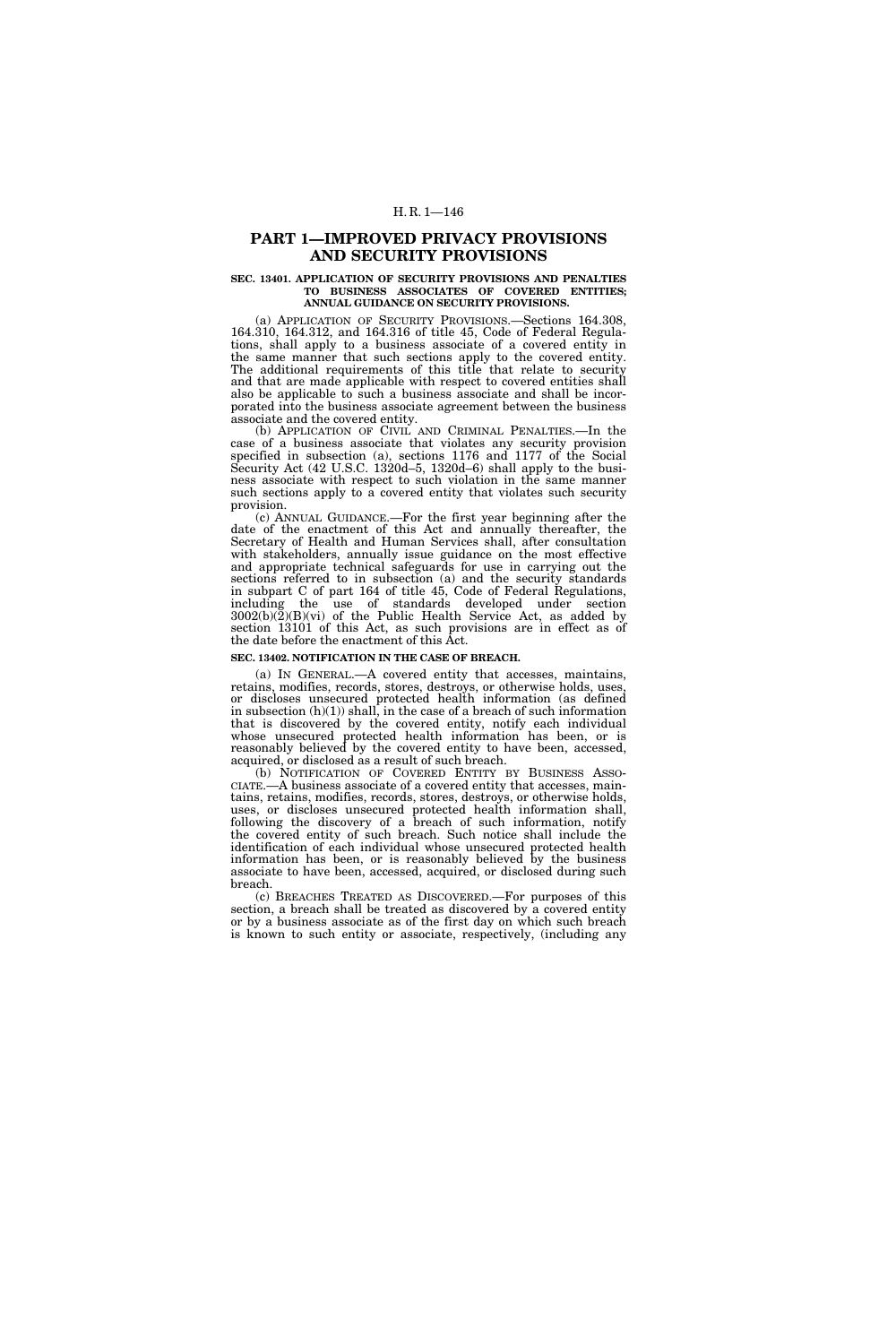person, other than the individual committing the breach, that is an employee, officer, or other agent of such entity or associate, respectively) or should reasonably have been known to such entity or associate (or person) to have occurred.

(d) TIMELINESS OF NOTIFICATION.—

(1) IN GENERAL.—Subject to subsection (g), all notifications required under this section shall be made without unreasonable delay and in no case later than 60 calendar days after the discovery of a breach by the covered entity involved (or business associate involved in the case of a notification required under subsection (b)).

(2) BURDEN OF PROOF.—The covered entity involved (or business associate involved in the case of a notification required under subsection (b)), shall have the burden of demonstrating that all notifications were made as required under this part, including evidence demonstrating the necessity of any delay. (e) METHODS OF NOTICE.—

(1) INDIVIDUAL NOTICE.—Notice required under this section to be provided to an individual, with respect to a breach, shall be provided promptly and in the following form:

(A) Written notification by first-class mail to the individual (or the next of kin of the individual if the individual is deceased) at the last known address of the individual or the next of kin, respectively, or, if specified as a preference by the individual, by electronic mail. The notification may be provided in one or more mailings as information is available.

(B) In the case in which there is insufficient, or outof-date contact information (including a phone number, email address, or any other form of appropriate communication) that precludes direct written (or, if specified by the individual under subparagraph (A), electronic) notification to the individual, a substitute form of notice shall be provided, including, in the case that there are 10 or more individuals for which there is insufficient or out-of-date contact information, a conspicuous posting for a period determined by the Secretary on the home page of the Web site of the covered entity involved or notice in major print or broadcast media, including major media in geographic areas where the individuals affected by the breach likely reside. Such a notice in media or web posting will include a toll-free phone number where an individual can learn whether or not the individual's unsecured protected health information is possibly included in the breach.

(C) In any case deemed by the covered entity involved to require urgency because of possible imminent misuse of unsecured protected health information, the covered entity, in addition to notice provided under subparagraph (A), may provide information to individuals by telephone or other means, as appropriate.

(2) MEDIA NOTICE.—Notice shall be provided to prominent media outlets serving a State or jurisdiction, following the discovery of a breach described in subsection (a), if the unsecured protected health information of more than 500 residents of such State or jurisdiction is, or is reasonably believed to have been, accessed, acquired, or disclosed during such breach.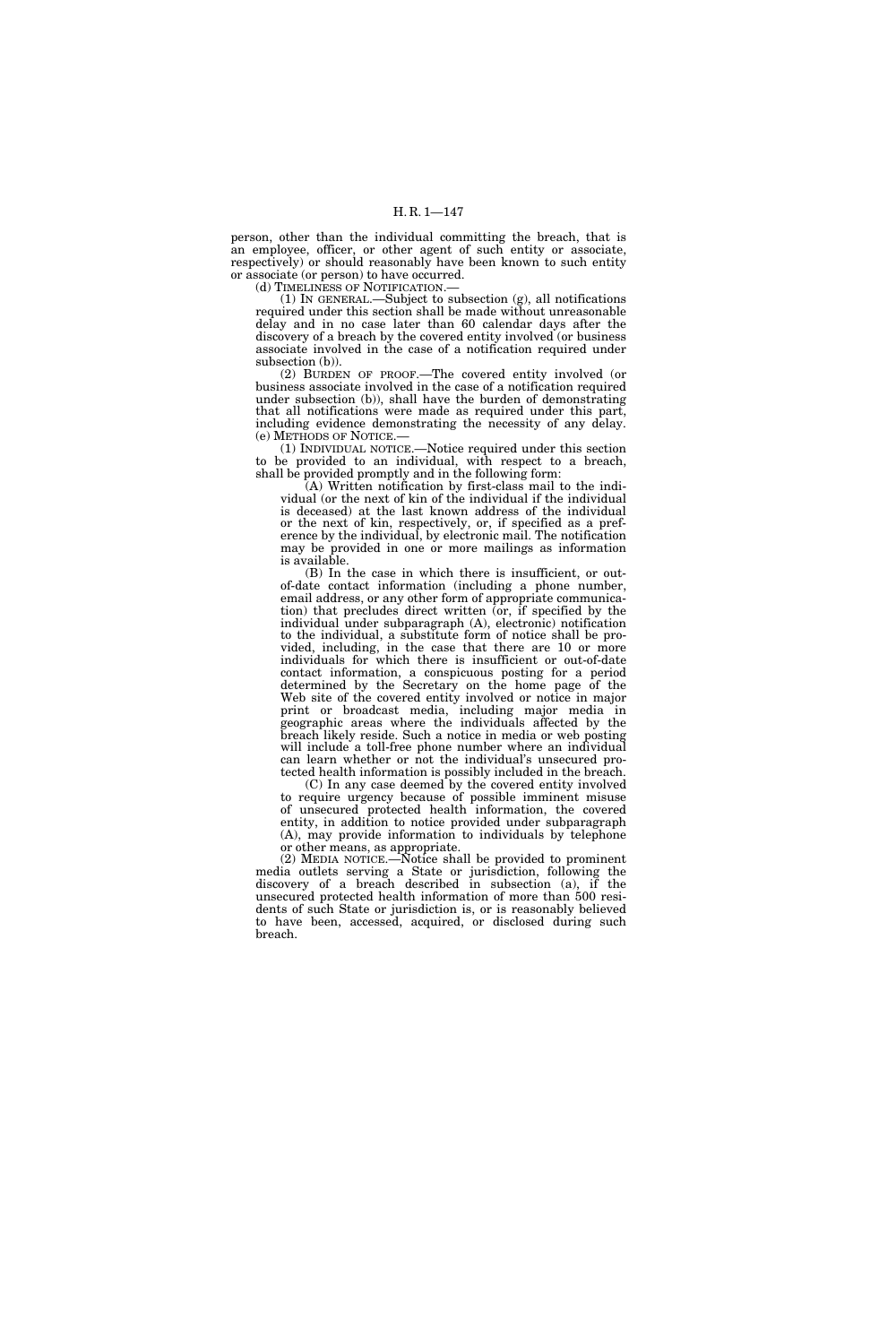(3) NOTICE TO SECRETARY.—Notice shall be provided to the Secretary by covered entities of unsecured protected health information that has been acquired or disclosed in a breach. If the breach was with respect to 500 or more individuals than such notice must be provided immediately. If the breach was with respect to less than 500 individuals, the covered entity may maintain a log of any such breach occurring and annually submit such a log to the Secretary documenting such breaches occurring during the year involved.

(4) POSTING ON HHS PUBLIC WEBSITE.—The Secretary shall make available to the public on the Internet website of the Department of Health and Human Services a list that identifies each covered entity involved in a breach described in subsection (a) in which the unsecured protected health information of more than 500 individuals is acquired or disclosed.

(f) CONTENT OF NOTIFICATION.—Regardless of the method by which notice is provided to individuals under this section, notice of a breach shall include, to the extent possible, the following:

(1) A brief description of what happened, including the date of the breach and the date of the discovery of the breach, if known.

(2) A description of the types of unsecured protected health information that were involved in the breach (such as full name, Social Security number, date of birth, home address, account number, or disability code).

(3) The steps individuals should take to protect themselves from potential harm resulting from the breach.

(4) A brief description of what the covered entity involved is doing to investigate the breach, to mitigate losses, and to protect against any further breaches.

(5) Contact procedures for individuals to ask questions or learn additional information, which shall include a tollfree telephone number, an e-mail address, Web site, or postal address.

(g) DELAY OF NOTIFICATION AUTHORIZED FOR LAW ENFORCE- MENT PURPOSES.—If a law enforcement official determines that a notification, notice, or posting required under this section would impede a criminal investigation or cause damage to national security, such notification, notice, or posting shall be delayed in the same manner as provided under section 164.528(a)(2) of title 45, Code of Federal Regulations, in the case of a disclosure covered under such section.

(h) UNSECURED PROTECTED HEALTH INFORMATION.—

(1) DEFINITION.—

(A) IN GENERAL.—Subject to subparagraph (B), for purposes of this section, the term ''unsecured protected health information'' means protected health information that is not secured through the use of a technology or methodology specified by the Secretary in the guidance issued under paragraph (2).<br>(B) EXCEPTION IN CASE TIMELY GUIDANCE NOT ISSUED.—

In the case that the Secretary does not issue guidance under paragraph (2) by the date specified in such paragraph, for purposes of this section, the term ''unsecured protected health information'' shall mean protected health information that is not secured by a technology standard that renders protected health information unusable,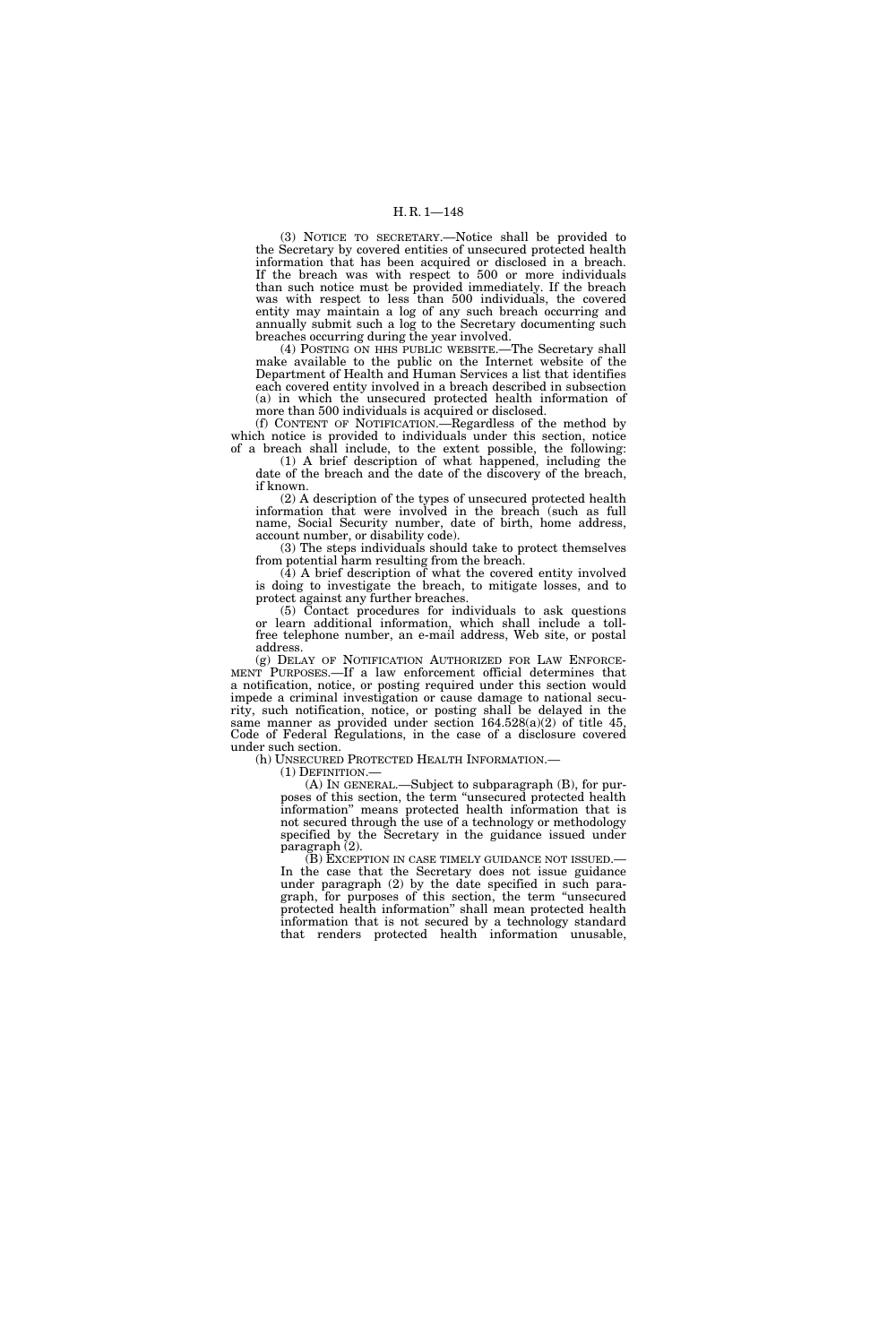unreadable, or indecipherable to unauthorized individuals and is developed or endorsed by a standards developing organization that is accredited by the American National Standards Institute.

(2) GUIDANCE.—For purposes of paragraph (1) and section 13407(f)(3), not later than the date that is 60 days after the date of the enactment of this Act, the Secretary shall, after consultation with stakeholders, issue (and annually update) guidance specifying the technologies and methodologies that render protected health information unusable, unreadable, or indecipherable to unauthorized individuals, including the use of standards developed under section  $3002(b)(2)(B)(vi)$  of the Public Health Service Act, as added by section 13101 of this Act.

(i) REPORT TO CONGRESS ON BREACHES.—

(1) IN GENERAL.—Not later than 12 months after the date of the enactment of this Act and annually thereafter, the Secretary shall prepare and submit to the Committee on Finance and the Committee on Health, Education, Labor, and Pensions of the Senate and the Committee on Ways and Means and the Committee on Energy and Commerce of the House of Representatives a report containing the information described in paragraph (2) regarding breaches for which notice was provided to the Secretary under subsection (e)(3).

(2) INFORMATION.—The information described in this paragraph regarding breaches specified in paragraph (1) shall include—

(A) the number and nature of such breaches; and

(B) actions taken in response to such breaches.

(j) REGULATIONS; EFFECTIVE DATE.—To carry out this section, the Secretary of Health and Human Services shall promulgate interim final regulations by not later than the date that is 180 days after the date of the enactment of this title. The provisions of this section shall apply to breaches that are discovered on or after the date that is 30 days after the date of publication of such interim final regulations.

#### **SEC. 13403. EDUCATION ON HEALTH INFORMATION PRIVACY.**

(a) REGIONAL OFFICE PRIVACY ADVISORS.—Not later than 6 months after the date of the enactment of this Act, the Secretary shall designate an individual in each regional office of the Department of Health and Human Services to offer guidance and education to covered entities, business associates, and individuals on their rights and responsibilities related to Federal privacy and security requirements for protected health information.

(b) EDUCATION INITIATIVE ON USES OF HEALTH INFORMATION.— Not later than 12 months after the date of the enactment of this Act, the Office for Civil Rights within the Department of Health and Human Services shall develop and maintain a multi-faceted national education initiative to enhance public transparency regarding the uses of protected health information, including programs to educate individuals about the potential uses of their protected health information, the effects of such uses, and the rights of individuals with respect to such uses. Such programs shall be conducted in a variety of languages and present information in a clear and understandable manner.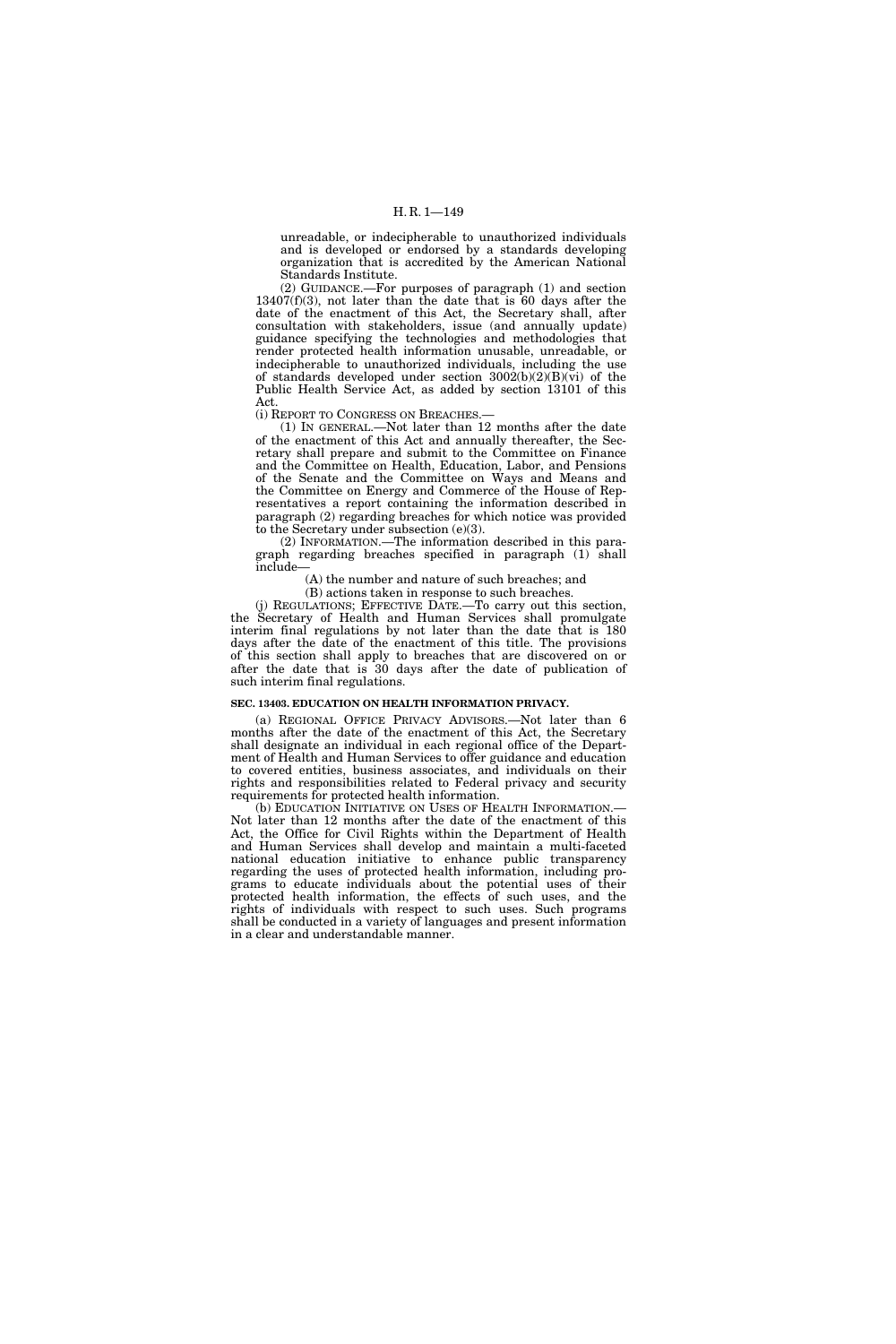## H. R. 1—150

#### **SEC. 13404. APPLICATION OF PRIVACY PROVISIONS AND PENALTIES TO BUSINESS ASSOCIATES OF COVERED ENTITIES.**

(a) APPLICATION OF CONTRACT REQUIREMENTS.—In the case of a business associate of a covered entity that obtains or creates protected health information pursuant to a written contract (or other written arrangement) described in section  $164.502(e)(2)$  of title 45, Code of Federal Regulations, with such covered entity, the business associate may use and disclose such protected health information only if such use or disclosure, respectively, is in compliance with each applicable requirement of section 164.504(e) of such title. The additional requirements of this subtitle that relate to privacy and that are made applicable with respect to covered entities shall also be applicable to such a business associate and shall be incorporated into the business associate agreement between the business associate and the covered entity.

(b) APPLICATION OF KNOWLEDGE ELEMENTS ASSOCIATED WITH CONTRACTS.—Section 164.504(e)(1)(ii) of title 45, Code of Federal Regulations, shall apply to a business associate described in subsection (a), with respect to compliance with such subsection, in the same manner that such section applies to a covered entity, with respect to compliance with the standards in sections  $164.502(e)$ and 164.504(e) of such title, except that in applying such section  $164.504(e)(1)(ii)$  each reference to the business associate, with respect to a contract, shall be treated as a reference to the covered entity involved in such contract.

(c) APPLICATION OF CIVIL AND CRIMINAL PENALTIES.—In the case of a business associate that violates any provision of subsection (a) or (b), the provisions of sections 1176 and 1177 of the Social Security Act (42 U.S.C. 1320d–5, 1320d–6) shall apply to the business associate with respect to such violation in the same manner as such provisions apply to a person who violates a provision of part C of title XI of such Act.

#### **SEC. 13405. RESTRICTIONS ON CERTAIN DISCLOSURES AND SALES OF HEALTH INFORMATION; ACCOUNTING OF CERTAIN PRO-TECTED HEALTH INFORMATION DISCLOSURES; ACCESS TO CERTAIN INFORMATION IN ELECTRONIC FORMAT.**

(a) REQUESTED RESTRICTIONS ON CERTAIN DISCLOSURES OF HEALTH INFORMATION.—In the case that an individual requests under paragraph  $(a)(1)(i)(A)$  of section 164.522 of title 45, Code of Federal Regulations, that a covered entity restrict the disclosure of the protected health information of the individual, notwithstanding paragraph  $(a)(1)(ii)$  of such section, the covered entity must comply with the requested restriction if—

(1) except as otherwise required by law, the disclosure is to a health plan for purposes of carrying out payment or health care operations (and is not for purposes of carrying out treatment); and

(2) the protected health information pertains solely to a health care item or service for which the health care provider involved has been paid out of pocket in full.

(b) DISCLOSURES REQUIRED TO BE LIMITED TO THE LIMITED DATA SET OR THE MINIMUM NECESSARY.—

 $(1)$  In GENERAL.-

(A) IN GENERAL.—Subject to subparagraph (B), a covered entity shall be treated as being in compliance with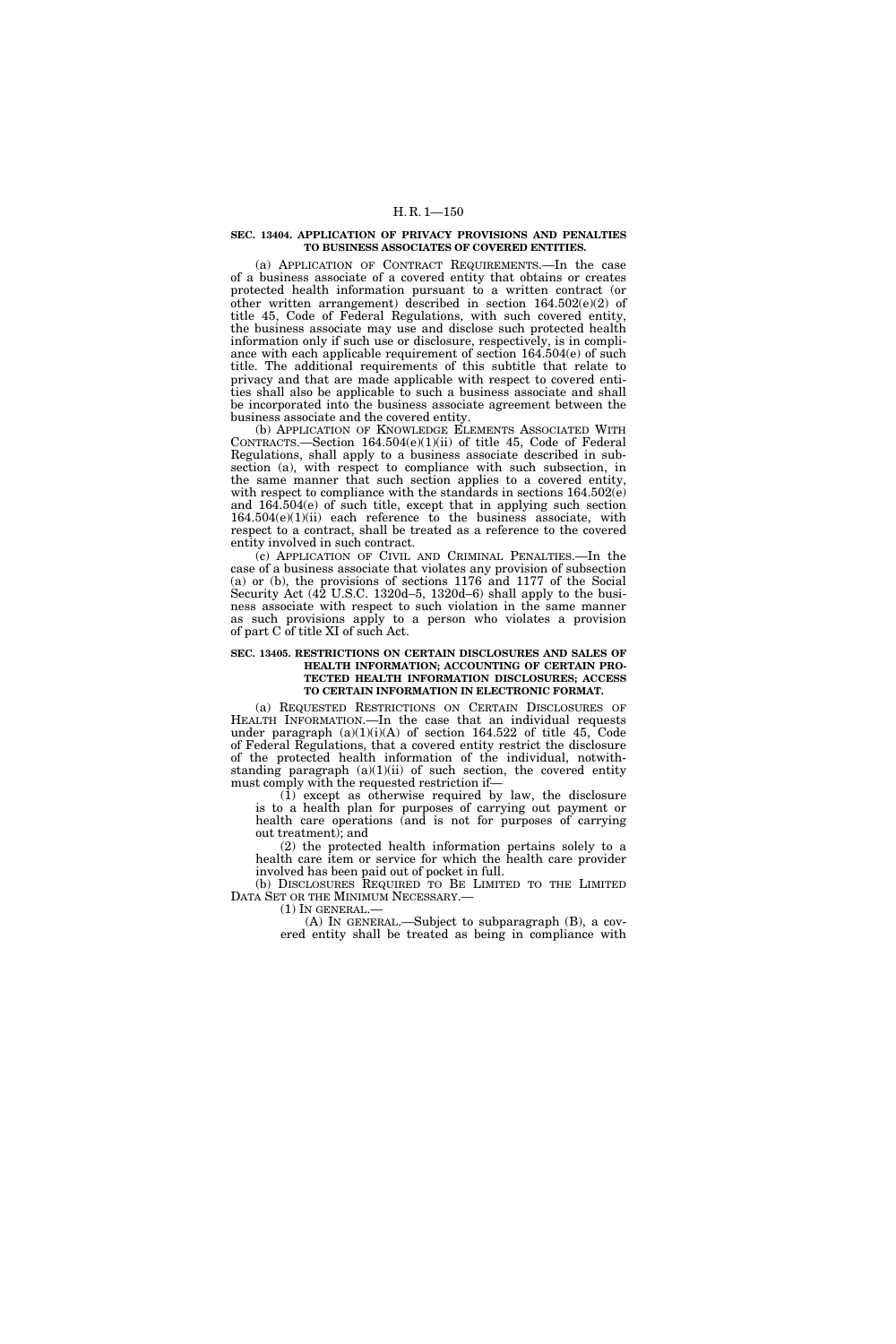section 164.502(b)(1) of title 45, Code of Federal Regulations, with respect to the use, disclosure, or request of protected health information described in such section, only if the covered entity limits such protected health information, to the extent practicable, to the limited data set (as defined in section  $164.514(e)(2)$  of such title) or, if needed by such entity, to the minimum necessary to accomplish the intended purpose of such use, disclosure, or request, respectively.

(B) GUIDANCE.—Not later than 18 months after the date of the enactment of this section, the Secretary shall issue guidance on what constitutes ''minimum necessary'' for purposes of subpart E of part 164 of title 45, Code of Federal Regulation. In issuing such guidance the Secretary shall take into consideration the guidance under section 13424(c) and the information necessary to improve patient outcomes and to detect, prevent, and manage chronic disease.

(C) SUNSET.—Subparagraph (A) shall not apply on and after the effective date on which the Secretary issues the guidance under subparagraph (B).

(2) DETERMINATION OF MINIMUM NECESSARY.—For purposes of paragraph (1), in the case of the disclosure of protected health information, the covered entity or business associate disclosing such information shall determine what constitutes the minimum necessary to accomplish the intended purpose of such disclosure.

(3) APPLICATION OF EXCEPTIONS.—The exceptions described in section 164.502(b)(2) of title 45, Code of Federal Regulations, shall apply to the requirement under paragraph (1) as of the effective date described in section 13423 in the same manner that such exceptions apply to section  $164.502(b)(1)$  of such title before such date.

(4) RULE OF CONSTRUCTION.—Nothing in this subsection shall be construed as affecting the use, disclosure, or request of protected health information that has been de-identified.

(c) ACCOUNTING OF CERTAIN PROTECTED HEALTH INFORMATION DISCLOSURES REQUIRED IF COVERED ENTITY USES ELECTRONIC HEALTH RECORD.—

''(1) IN GENERAL.—In applying section 164.528 of title 45, Code of Federal Regulations, in the case that a covered entity uses or maintains an electronic health record with respect to protected health information—

"(A) the exception under paragraph  $(a)(1)(i)$  of such section shall not apply to disclosures through an electronic health record made by such entity of such information; and

''(B) an individual shall have a right to receive an accounting of disclosures described in such paragraph of such information made by such covered entity during only the three years prior to the date on which the accounting is requested.

"(2) REGULATIONS.—The Secretary shall promulgate regulations on what information shall be collected about each disclosure referred to in paragraph (1), not later than 6 months after the date on which the Secretary adopts standards on disclosure described in the section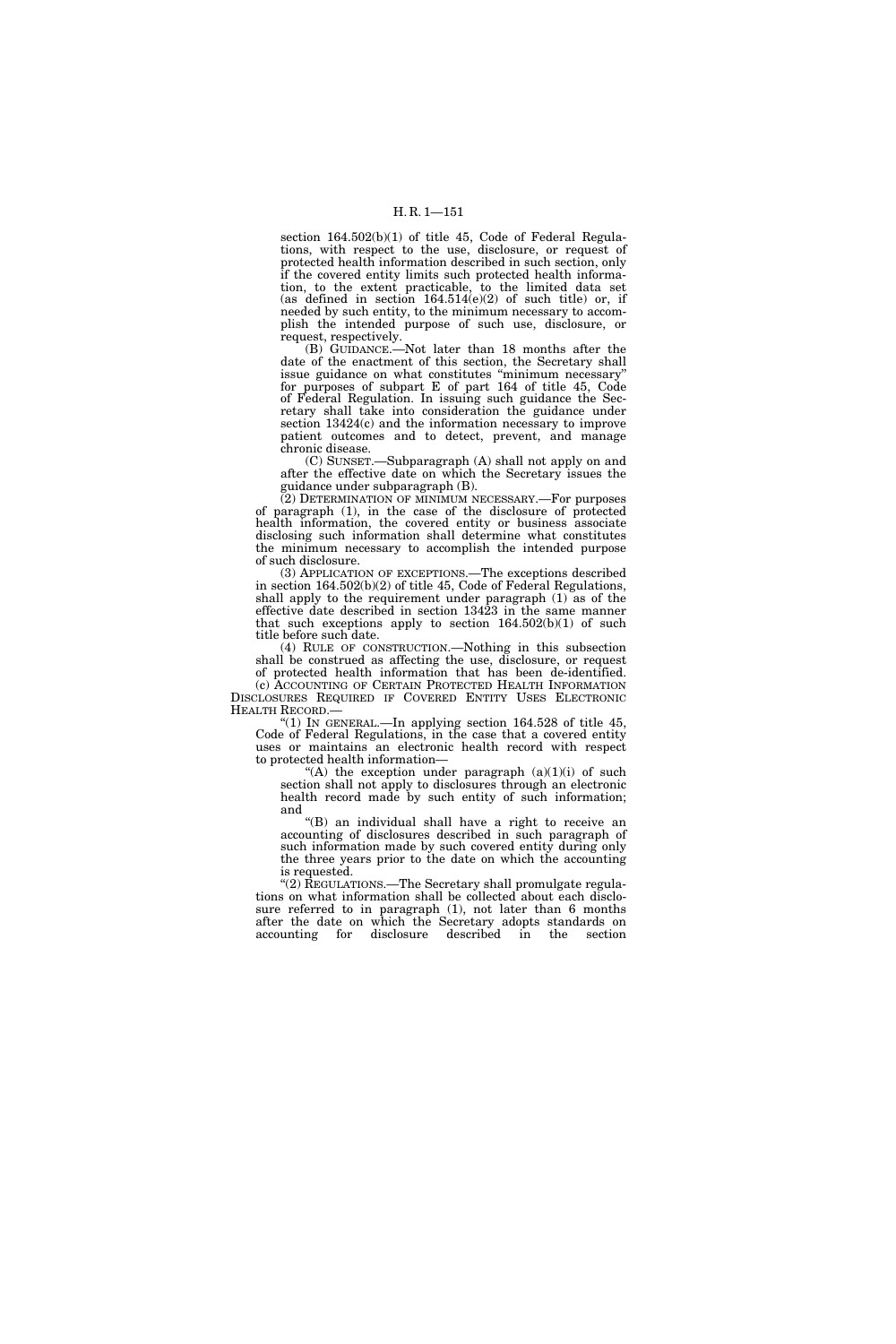3002(b)(2)(B)(iv) of the Public Health Service Act, as added by section 13101. Such regulations shall only require such information to be collected through an electronic health record in a manner that takes into account the interests of the individuals in learning the circumstances under which their protected health information is being disclosed and takes into account the administrative burden of accounting for such disclosures.

''(3) PROCESS.—In response to an request from an individual for an accounting, a covered entity shall elect to provide either an—

"(A) accounting, as specified under paragraph (1), for disclosures of protected health information that are made by such covered entity and by a business associate acting on behalf of the covered entity; or

''(B) accounting, as specified under paragraph (1), for disclosures that are made by such covered entity and provide a list of all business associates acting on behalf of the covered entity, including contact information for such associates (such as mailing address, phone, and email address).

A business associate included on a list under subparagraph (B) shall provide an accounting of disclosures (as required under paragraph (1) for a covered entity) made by the business associate upon a request made by an individual directly to the business associate for such an accounting.

"(4) EFFECTIVE DATE.-

''(A) CURRENT USERS OF ELECTRONIC RECORDS.—In the case of a covered entity insofar as it acquired an electronic health record as of January 1, 2009, paragraph (1) shall apply to disclosures, with respect to protected health information, made by the covered entity from such a record on and after January 1, 2014.

"(B) OTHERS.—In the case of a covered entity insofar as it acquires an electronic health record after January 1, 2009, paragraph (1) shall apply to disclosures, with respect to protected health information, made by the covered entity from such record on and after the later of the following:

 $(i)$  January 1, 2011; or

''(ii) the date that it acquires an electronic health record.

''(C) LATER DATE.—The Secretary may set an effective date that is later that the date specified under subparagraph (A) or (B) if the Secretary determines that such later date is necessary, but in no case may the date specified under—

"(i) subparagraph  $(A)$  be later than 2016; or "(ii) subparagraph  $(B)$  be later than 2013.

(d) PROHIBITION ON SALE OF ELECTRONIC HEALTH RECORDS OR PROTECTED HEALTH INFORMATION.—

(1) IN GENERAL.—Except as provided in paragraph (2), a covered entity or business associate shall not directly or indirectly receive remuneration in exchange for any protected health information of an individual unless the covered entity obtained from the individual, in accordance with section 164.508 of title 45, Code of Federal Regulations, a valid authorization that includes, in accordance with such section, a specification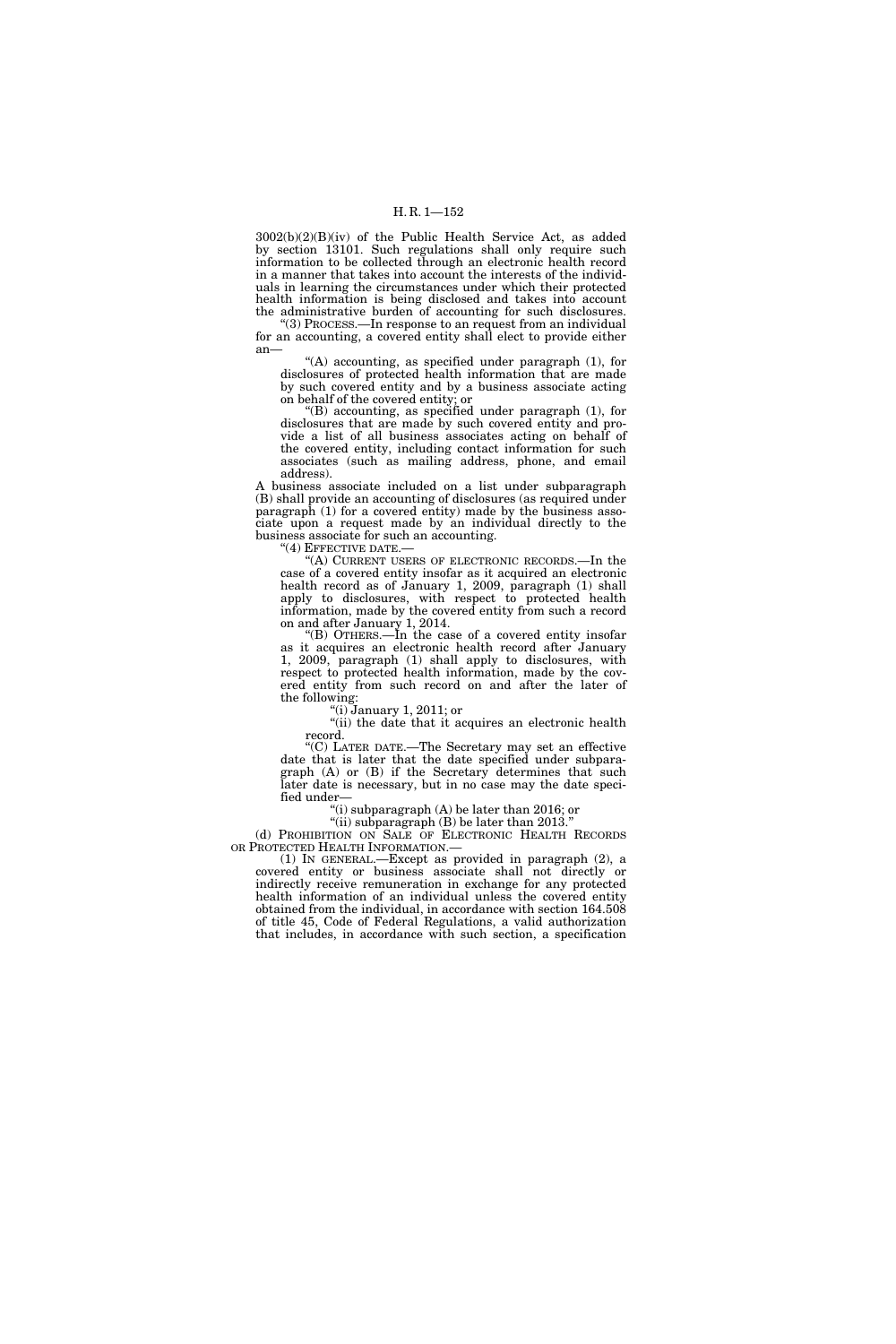of whether the protected health information can be further exchanged for remuneration by the entity receiving protected health information of that individual.

(2) EXCEPTIONS.—Paragraph (1) shall not apply in the following cases:

(A) The purpose of the exchange is for public health activities (as described in section 164.512(b) of title 45, Code of Federal Regulations).

(B) The purpose of the exchange is for research (as described in sections  $164.501$  and  $164.512(i)$  of title 45. Code of Federal Regulations) and the price charged reflects the costs of preparation and transmittal of the data for such purpose.

(C) The purpose of the exchange is for the treatment of the individual, subject to any regulation that the Secretary may promulgate to prevent protected health information from inappropriate access, use, or disclosure.

(D) The purpose of the exchange is the health care operation specifically described in subparagraph (iv) of paragraph (6) of the definition of healthcare operations in section 164.501 of title 45, Code of Federal Regulations.

(E) The purpose of the exchange is for remuneration that is provided by a covered entity to a business associate for activities involving the exchange of protected health information that the business associate undertakes on behalf of and at the specific request of the covered entity pursuant to a business associate agreement.

(F) The purpose of the exchange is to provide an individual with a copy of the individual's protected health information pursuant to section 164.524 of title 45, Code of Federal Regulations.

(G) The purpose of the exchange is otherwise determined by the Secretary in regulations to be similarly necessary and appropriate as the exceptions provided in subparagraphs  $(\hat{A})$  through  $(F)$ .

(3) REGULATIONS.—Not later than 18 months after the date of enactment of this title, the Secretary shall promulgate regulations to carry out this subsection. In promulgating such regulations, the Secretary—

(A) shall evaluate the impact of restricting the exception described in paragraph (2)(A) to require that the price charged for the purposes described in such paragraph reflects the costs of the preparation and transmittal of the data for such purpose, on research or public health activities, including those conducted by or for the use of the Food and Drug Administration; and

(B) may further restrict the exception described in paragraph (2)(A) to require that the price charged for the purposes described in such paragraph reflects the costs of the preparation and transmittal of the data for such purpose, if the Secretary finds that such further restriction will not impede such research or public health activities.

(4) EFFECTIVE DATE.—Paragraph (1) shall apply to exchanges occurring on or after the date that is 6 months after the date of the promulgation of final regulations implementing this subsection.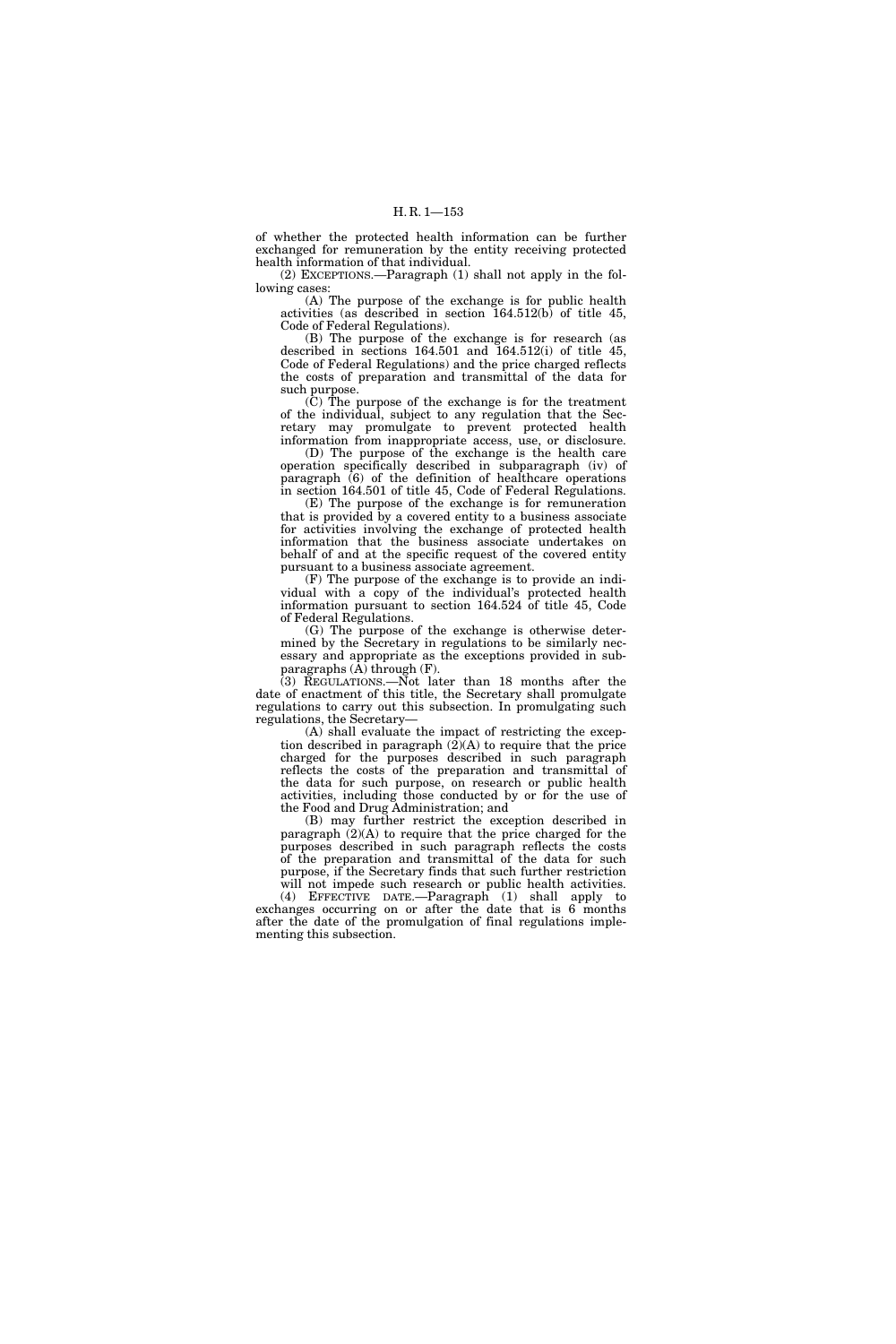(e) ACCESS TO CERTAIN INFORMATION IN ELECTRONIC FORMAT.— In applying section 164.524 of title 45, Code of Federal Regulations, in the case that a covered entity uses or maintains an electronic health record with respect to protected health information of an individual—

(1) the individual shall have a right to obtain from such covered entity a copy of such information in an electronic format and, if the individual chooses, to direct the covered entity to transmit such copy directly to an entity or person designated by the individual, provided that any such choice is clear, conspicuous, and specific; and

(2) notwithstanding paragraph (c)(4) of such section, any fee that the covered entity may impose for providing such individual with a copy of such information (or a summary or explanation of such information) if such copy (or summary or explanation) is in an electronic form shall not be greater than the entity's labor costs in responding to the request for the copy (or summary or explanation).

#### **SEC. 13406. CONDITIONS ON CERTAIN CONTACTS AS PART OF HEALTH CARE OPERATIONS.**

(a) MARKETING.—

(1) IN GENERAL.—A communication by a covered entity or business associate that is about a product or service and that encourages recipients of the communication to purchase or use the product or service shall not be considered a health care operation for purposes of subpart E of part 164 of title 45, Code of Federal Regulations, unless the communication is made as described in subparagraph (i), (ii), or (iii) of paragraph (1) of the definition of marketing in section 164.501 of such title.

(2) PAYMENT FOR CERTAIN COMMUNICATIONS.—A communication by a covered entity or business associate that is described in subparagraph (i), (ii), or (iii) of paragraph (1) of the definition of marketing in section 164.501 of title 45, Code of Federal Regulations, shall not be considered a health care operation for purposes of subpart E of part 164 of title 45, Code of Federal Regulations if the covered entity receives or has received direct or indirect payment in exchange for making such communication, except where—

(A)(i) such communication describes only a drug or biologic that is currently being prescribed for the recipient of the communication; and

(ii) any payment received by such covered entity in exchange for making a communication described in clause (i) is reasonable in amount;

(B) each of the following conditions apply—

(i) the communication is made by the covered entity; and

(ii) the covered entity making such communication obtains from the recipient of the communication, in accordance with section 164.508 of title 45, Code of Federal Regulations, a valid authorization (as described in paragraph (b) of such section) with respect to such communication; or

(C) each of the following conditions apply—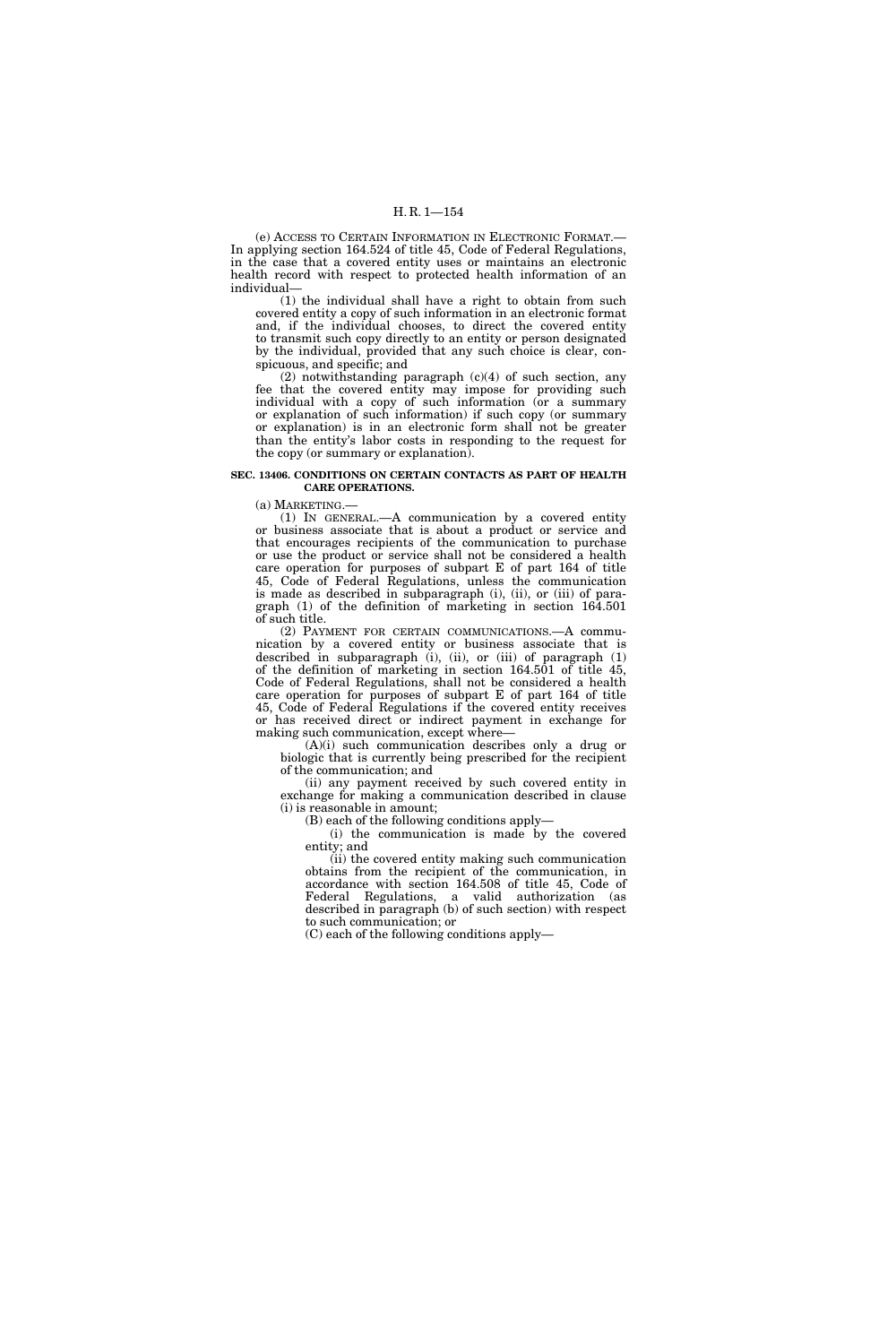(i) the communication is made by a business associate on behalf of the covered entity; and

(ii) the communication is consistent with the written contract (or other written arrangement described in section  $164.502(e)(2)$  of such title) between such business associate and covered entity.

(3) REASONABLE IN AMOUNT DEFINED.—For purposes of paragraph  $(2)$ , the term "reasonable in amount" shall have the meaning given such term by the Secretary by regulation.

(4) DIRECT OR INDIRECT PAYMENT.—For purposes of paragraph (2), the term "direct or indirect payment" shall not include any payment for treatment (as defined in section 164.501 of title 45, Code of Federal Regulations) of an individual.

(b) OPPORTUNITY TO OPT OUT OF FUNDRAISING.—The Secretary shall by rule provide that any written fundraising communication that is a healthcare operation as defined under section 164.501 of title 45, Code of Federal Regulations, shall, in a clear and conspicuous manner, provide an opportunity for the recipient of the communications to elect not to receive any further such communication. When an individual elects not to receive any further such communication, such election shall be treated as a revocation of authorization under section 164.508 of title 45, Code of Federal Regulations.

(c) EFFECTIVE DATE.—This section shall apply to written communications occurring on or after the effective date specified under section 13423.

#### **SEC. 13407. TEMPORARY BREACH NOTIFICATION REQUIREMENT FOR VENDORS OF PERSONAL HEALTH RECORDS AND OTHER NON-HIPAA COVERED ENTITIES.**

(a) IN GENERAL.—In accordance with subsection (c), each vendor of personal health records, following the discovery of a breach of security of unsecured PHR identifiable health information that is in a personal health record maintained or offered by such vendor, and each entity described in clause (ii), (iii), or (iv) of section 13424(b)(1)(A), following the discovery of a breach of security of such information that is obtained through a product or service provided by such entity, shall—

(1) notify each individual who is a citizen or resident of the United States whose unsecured PHR identifiable health information was acquired by an unauthorized person as a result of such a breach of security; and

(2) notify the Federal Trade Commission.

(b) NOTIFICATION BY THIRD PARTY SERVICE PROVIDERS.—A third party service provider that provides services to a vendor of personal health records or to an entity described in clause (ii), (iii). or (iv) of section 13424(b)(1)(A) in connection with the offering or maintenance of a personal health record or a related product or service and that accesses, maintains, retains, modifies, records, stores, destroys, or otherwise holds, uses, or discloses unsecured PHR identifiable health information in such a record as a result of such services shall, following the discovery of a breach of security of such information, notify such vendor or entity, respectively, of such breach. Such notice shall include the identification of each individual whose unsecured PHR identifiable health information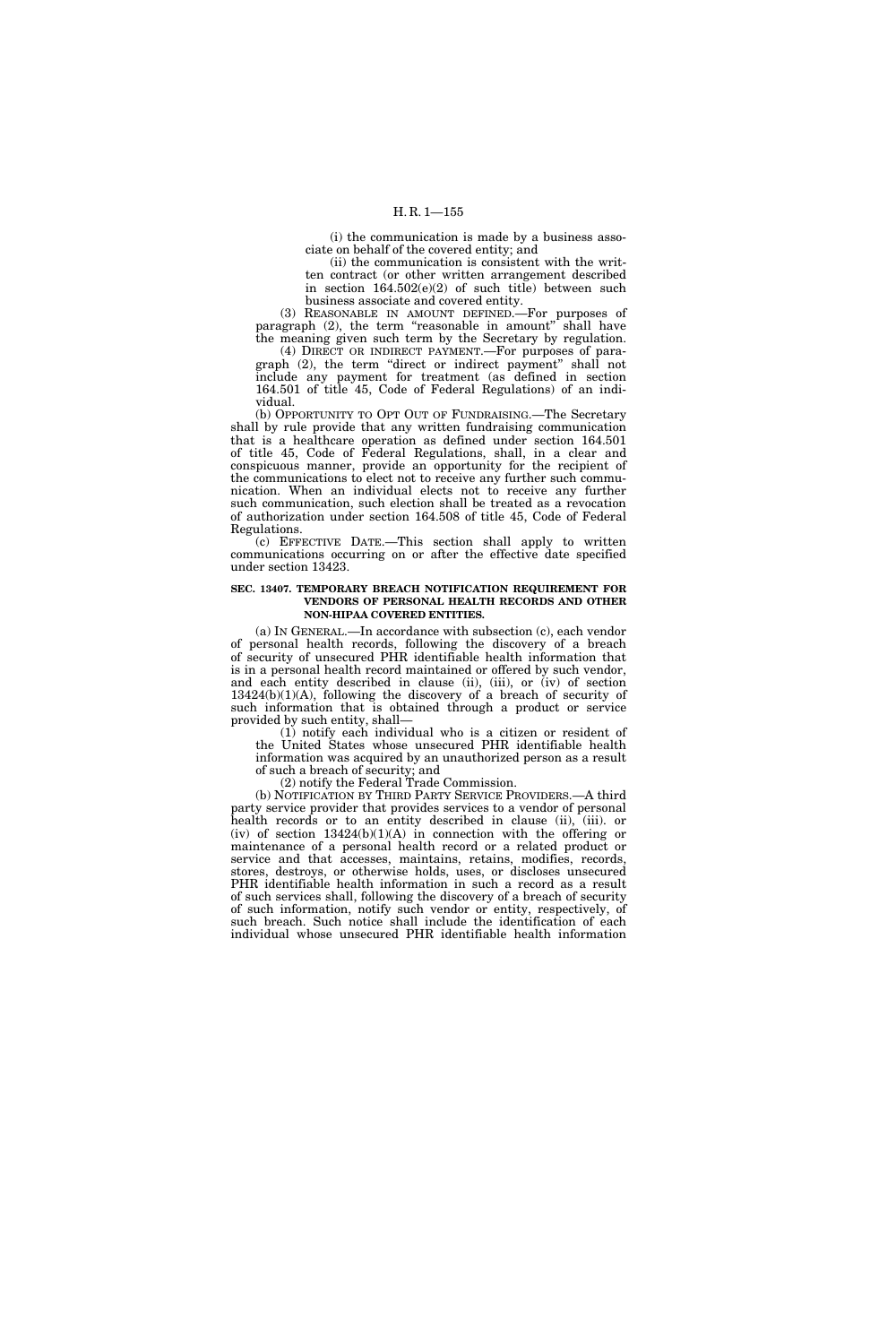has been, or is reasonably believed to have been, accessed, acquired, or disclosed during such breach.

(c) APPLICATION OF REQUIREMENTS FOR TIMELINESS, METHOD, AND CONTENT OF NOTIFICATIONS.—Subsections (c), (d), (e), and (f) of section 13402 shall apply to a notification required under subsection (a) and a vendor of personal health records, an entity described in subsection (a) and a third party service provider described in subsection (b), with respect to a breach of security under subsection (a) of unsecured PHR identifiable health information in such records maintained or offered by such vendor, in a manner specified by the Federal Trade Commission.

(d) NOTIFICATION OF THE SECRETARY.—Upon receipt of a notification of a breach of security under subsection (a)(2), the Federal Trade Commission shall notify the Secretary of such breach.

(e) ENFORCEMENT.—A violation of subsection (a) or (b) shall be treated as an unfair and deceptive act or practice in violation of a regulation under section  $18(a)(1)(B)$  of the Federal Trade Commission Act (15 U.S.C.  $57a(a)(1)(B)$ ) regarding unfair or deceptive acts or practices.

(f) DEFINITIONS.—For purposes of this section:

(1) BREACH OF SECURITY.—The term ''breach of security'' means, with respect to unsecured PHR identifiable health information of an individual in a personal health record, acquisition of such information without the authorization of the individual.

(2) PHR IDENTIFIABLE HEALTH INFORMATION.—The term ''PHR identifiable health information'' means individually identifiable health information, as defined in section 1171(6) of the Social Security Act (42 U.S.C. 1320d(6)), and includes, with respect to an individual, information—

(A) that is provided by or on behalf of the individual; and

(B) that identifies the individual or with respect to which there is a reasonable basis to believe that the information can be used to identify the individual.

(A) IN GENERAL.—Subject to subparagraph  $(B)$ , the term ''unsecured PHR identifiable health information'' means PHR identifiable health information that is not protected through the use of a technology or methodology specified by the Secretary in the guidance issued under section  $13402(h)(2)$ .

(B) EXCEPTION IN CASE TIMELY GUIDANCE NOT ISSUED.— In the case that the Secretary does not issue guidance under section  $13402(h)(2)$  by the date specified in such section, for purposes of this section, the term "unsecured PHR identifiable health information'' shall mean PHR identifiable health information that is not secured by a technology standard that renders protected health information unusable, unreadable, or indecipherable to unauthorized individuals and that is developed or endorsed by a standards developing organization that is accredited by

the American National Standards Institute.<br>(g) REGULATIONS; EFFECTIVE DATE; SUNSET.

 $(1)$  REGULATIONS; EFFECTIVE DATE.—To carry out this section, the Federal Trade Commission shall promulgate interim final regulations by not later than the date that is 180 days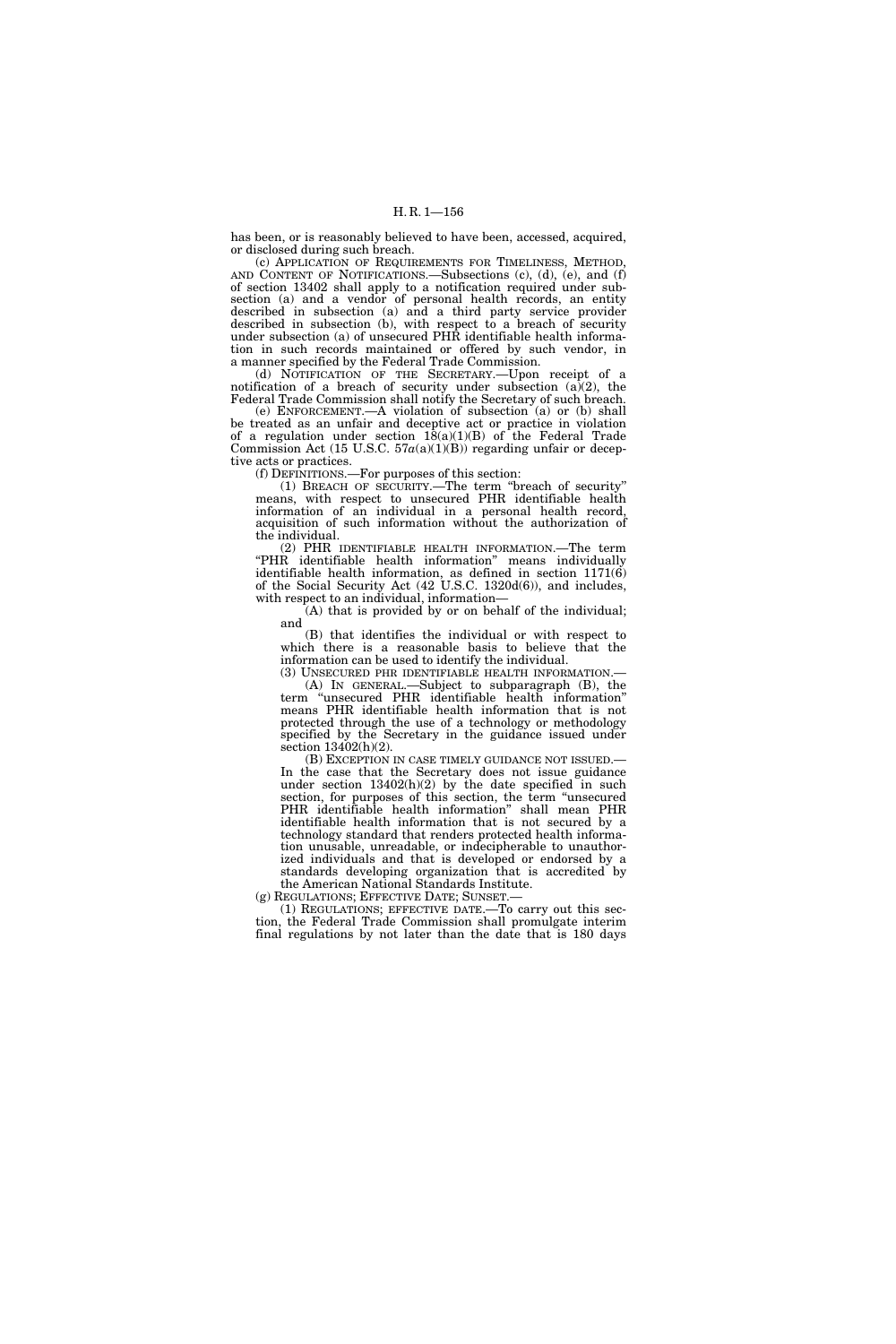after the date of the enactment of this section. The provisions of this section shall apply to breaches of security that are discovered on or after the date that is 30 days after the date of publication of such interim final regulations.

(2) SUNSET.—If Congress enacts new legislation establishing requirements for notification in the case of a breach of security, that apply to entities that are not covered entities or business associates, the provisions of this section shall not apply to breaches of security discovered on or after the effective date of regulations implementing such legislation.

#### **SEC. 13408. BUSINESS ASSOCIATE CONTRACTS REQUIRED FOR CER-TAIN ENTITIES.**

Each organization, with respect to a covered entity, that provides data transmission of protected health information to such entity (or its business associate) and that requires access on a routine basis to such protected health information, such as a Health Information Exchange Organization, Regional Health Information Organization, E-prescribing Gateway, or each vendor that contracts with a covered entity to allow that covered entity to offer a personal health record to patients as part of its electronic health record, is required to enter into a written contract (or other written arrangement) described in section 164.502(e)(2) of title 45, Code of Federal Regulations and a written contract (or other arrangement) described in section 164.308(b) of such title, with such entity and shall be treated as a business associate of the covered entity for purposes of the provisions of this subtitle and subparts C and E of part 164 of title 45, Code of Federal Regulations, as such provisions are in effect as of the date of enactment of this title.

#### **SEC. 13409. CLARIFICATION OF APPLICATION OF WRONGFUL DISCLO-SURES CRIMINAL PENALTIES.**

Section 1177(a) of the Social Security Act (42 U.S.C. 1320d–  $6(a)$ ) is amended by adding at the end the following new sentence: ''For purposes of the previous sentence, a person (including an employee or other individual) shall be considered to have obtained or disclosed individually identifiable health information in violation of this part if the information is maintained by a covered entity (as defined in the HIPAA privacy regulation described in section  $1180(b)(3)$ ) and the individual obtained or disclosed such information without authorization.''.

### **SEC. 13410. IMPROVED ENFORCEMENT.**

(a) IN GENERAL.—

(1) NONCOMPLIANCE DUE TO WILLFUL NEGLECT.—Section 1176 of the Social Security Act (42 U.S.C. 1320d–5) is amended—

 $(A)$  in subsection  $(b)(1)$ , by striking "the act constitutes an offense punishable under section 1177" and inserting "a penalty has been imposed under section 1177 with respect to such act''; and

(B) by adding at the end the following new subsection: ''(c) NONCOMPLIANCE DUE TO WILLFUL NEGLECT.—

" $(1)$  In GENERAL.—A violation of a provision of this part due to willful neglect is a violation for which the Secretary is required to impose a penalty under subsection  $(a)(1)$ .

 $\sqrt{2}$ ) REQUIRED INVESTIGATION.—For purposes of paragraph (1), the Secretary shall formally investigate any complaint of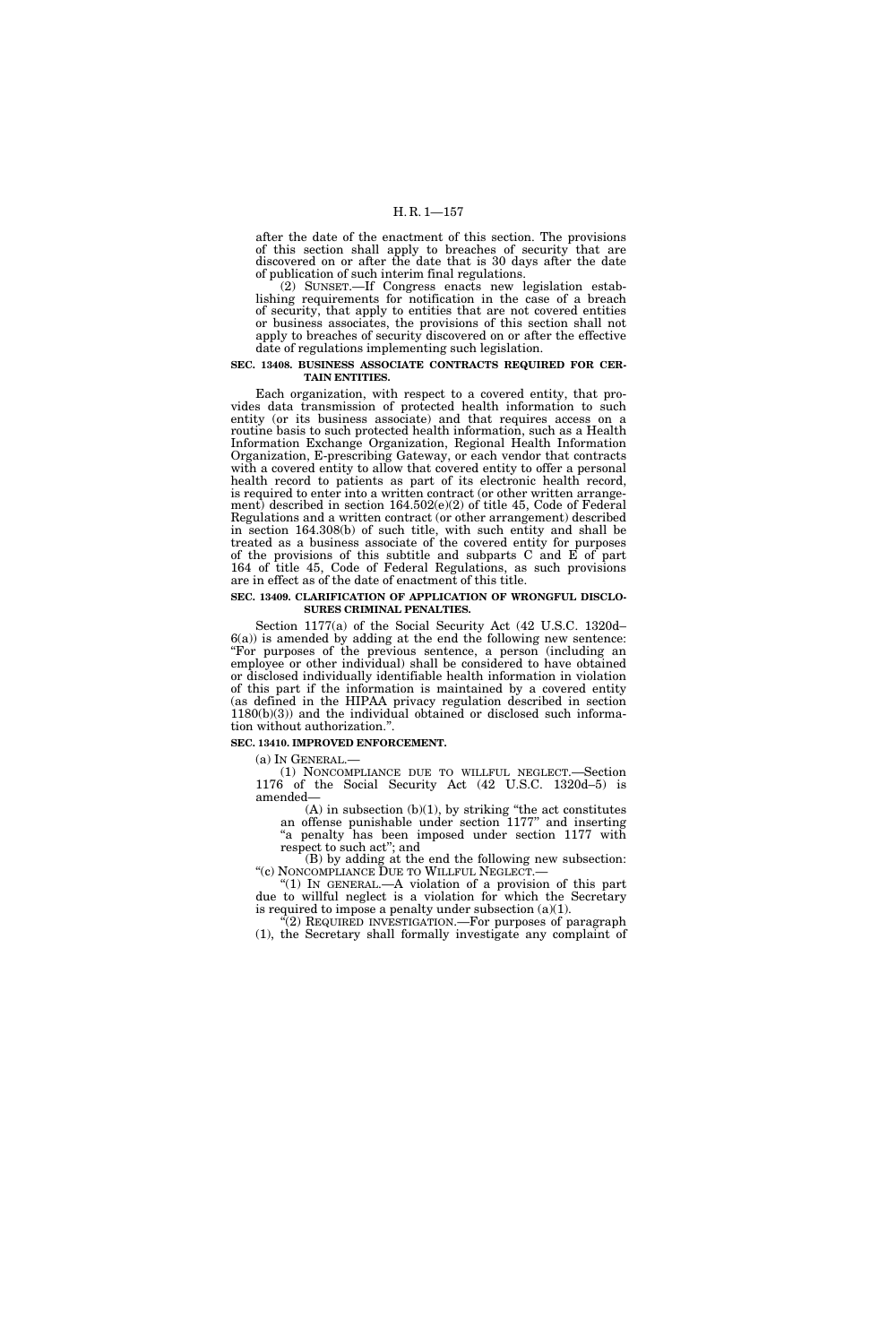a violation of a provision of this part if a preliminary investigation of the facts of the complaint indicate such a possible violation due to willful neglect.".

(2) ENFORCEMENT UNDER SOCIAL SECURITY ACT.—Any violation by a covered entity under thus subtitle is subject to enforcement and penalties under section 1176 and 1177 of the Social Security Act.

(b) EFFECTIVE DATE; REGULATIONS.—

(1) The amendments made by subsection (a) shall apply to penalties imposed on or after the date that is 24 months after the date of the enactment of this title.

(2) Not later than 18 months after the date of the enactment of this title, the Secretary of Health and Human Services shall promulgate regulations to implement such amendments. (c) DISTRIBUTION OF CERTAIN CIVIL MONETARY PENALTIES COL-LECTED.—

(1) IN GENERAL.—Subject to the regulation promulgated pursuant to paragraph (3), any civil monetary penalty or monetary settlement collected with respect to an offense punishable under this subtitle or section 1176 of the Social Security Act (42 U.S.C. 1320d–5) insofar as such section relates to privacy or security shall be transferred to the Office for Civil Rights of the Department of Health and Human Services to be used for purposes of enforcing the provisions of this subtitle and subparts C and E of part 164 of title 45, Code of Federal Regulations, as such provisions are in effect as of the date of enactment of this Act.

(2) GAO REPORT.—Not later than 18 months after the date of the enactment of this title, the Comptroller General shall submit to the Secretary a report including recommendations for a methodology under which an individual who is harmed by an act that constitutes an offense referred to in paragraph (1) may receive a percentage of any civil monetary penalty or monetary settlement collected with respect to such offense.

(3) ESTABLISHMENT OF METHODOLOGY TO DISTRIBUTE PERCENTAGE OF CMPS COLLECTED TO HARMED INDIVIDUALS.— Not later than 3 years after the date of the enactment of this title, the Secretary shall establish by regulation and based on the recommendations submitted under paragraph (2), a methodology under which an individual who is harmed by an act that constitutes an offense referred to in paragraph (1) may receive a percentage of any civil monetary penalty or monetary settlement collected with respect to such offense.

(4) APPLICATION OF METHODOLOGY.—The methodology under paragraph (3) shall be applied with respect to civil monetary penalties or monetary settlements imposed on or after the effective date of the regulation.

(d) TIERED INCREASE IN AMOUNT OF CIVIL MONETARY PEN-ALTIES.—

(1) IN GENERAL.—Section  $1176(a)(1)$  of the Social Security Act  $(42 \text{ U.S.C. } 1320d-5(a)(1))$  is amended by striking "who violates a provision of this part a penalty of not more than'' and all that follows and inserting the following: ''who violates a provision of this part—

''(A) in the case of a violation of such provision in which it is established that the person did not know (and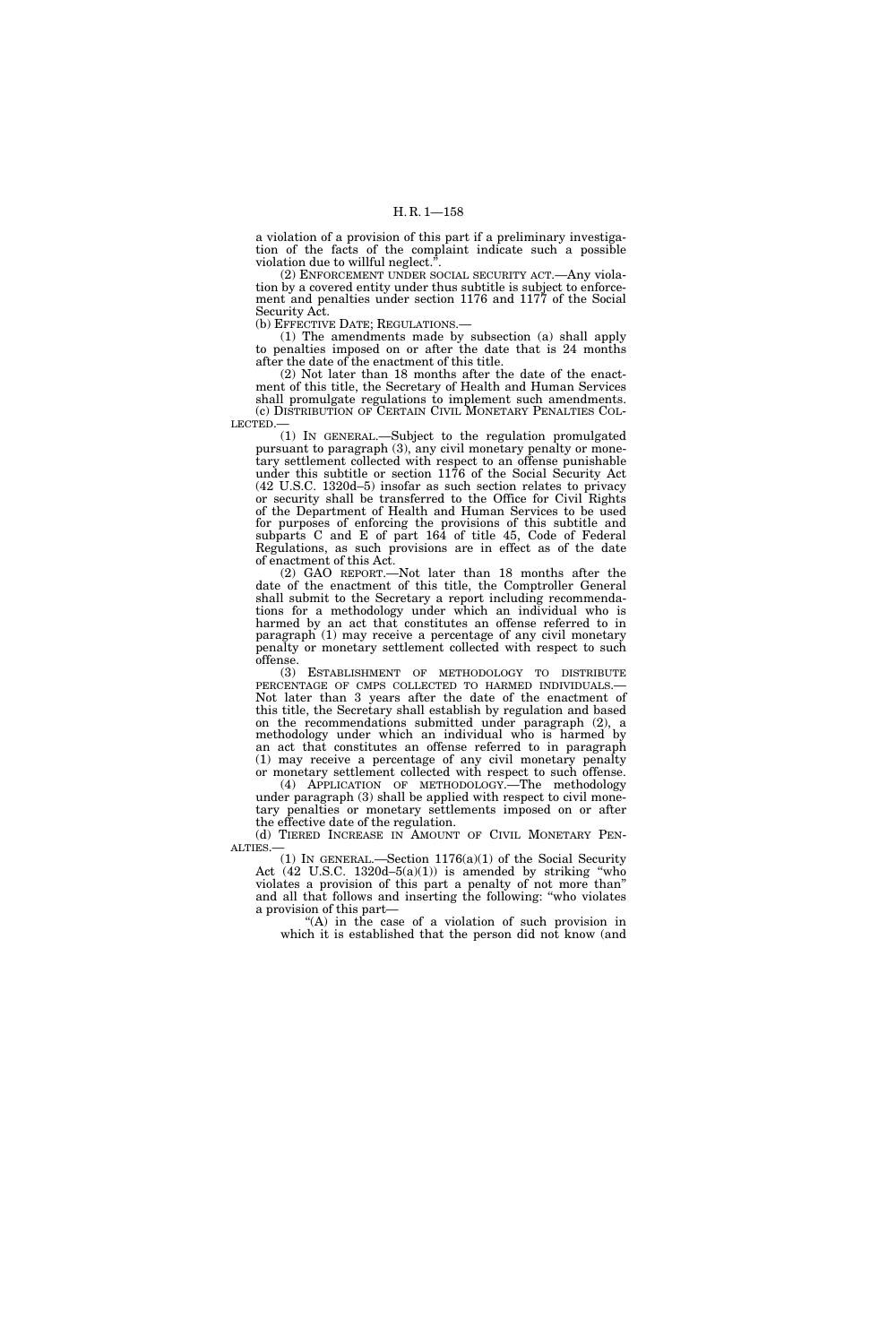by exercising reasonable diligence would not have known) that such person violated such provision, a penalty for each such violation of an amount that is at least the amount described in paragraph (3)(A) but not to exceed the amount described in paragraph  $(3)(D)$ ;

''(B) in the case of a violation of such provision in which it is established that the violation was due to reasonable cause and not to willful neglect, a penalty for each such violation of an amount that is at least the amount described in paragraph (3)(B) but not to exceed the amount described in paragraph (3)(D); and

''(C) in the case of a violation of such provision in which it is established that the violation was due to willful neglect—

''(i) if the violation is corrected as described in subsection  $(b)(3)(A)$ , a penalty in an amount that is at least the amount described in paragraph (3)(C) but not to exceed the amount described in paragraph  $(3)(D)$ ; and

"(ii) if the violation is not corrected as described in such subsection, a penalty in an amount that is at least the amount described in paragraph (3)(D).

In determining the amount of a penalty under this section for a violation, the Secretary shall base such determination on the nature and extent of the violation and the nature and extent of the harm resulting from such violation."

(2) TIERS OF PENALTIES DESCRIBED.—Section 1176(a) of such Act (42 U.S.C. 1320d–5(a)) is further amended by adding at the end the following new paragraph:

''(3) TIERS OF PENALTIES DESCRIBED.—For purposes of paragraph (1), with respect to a violation by a person of a provision of this part— $\alpha$  (A) the amount described in this subparagraph is

\$100 for each such violation, except that the total amount imposed on the person for all such violations of an identical requirement or prohibition during a calendar year may not exceed \$25,000;<br>"(B) the amount described in this subparagraph is

\$1,000 for each such violation, except that the total amount imposed on the person for all such violations of an identical requirement or prohibition during a calendar year may not exceed \$100,000;<br>"(C) the amount described in this subparagraph is

\$10,000 for each such violation, except that the total amount imposed on the person for all such violations of an identical requirement or prohibition during a calendar year may not exceed \$250,000; and<br>"(D) the amount described in this subparagraph is

\$50,000 for each such violation, except that the total amount imposed on the person for all such violations of an identical requirement or prohibition during a calendar year may not exceed \$1,500,000.''.

(3) CONFORMING AMENDMENTS.—Section 1176(b) of such Act (42 U.S.C. 1320d–5(b)) is amended—

(A) by striking paragraph (2) and redesignating paragraphs (3) and (4) as paragraphs (2) and (3), respectively; and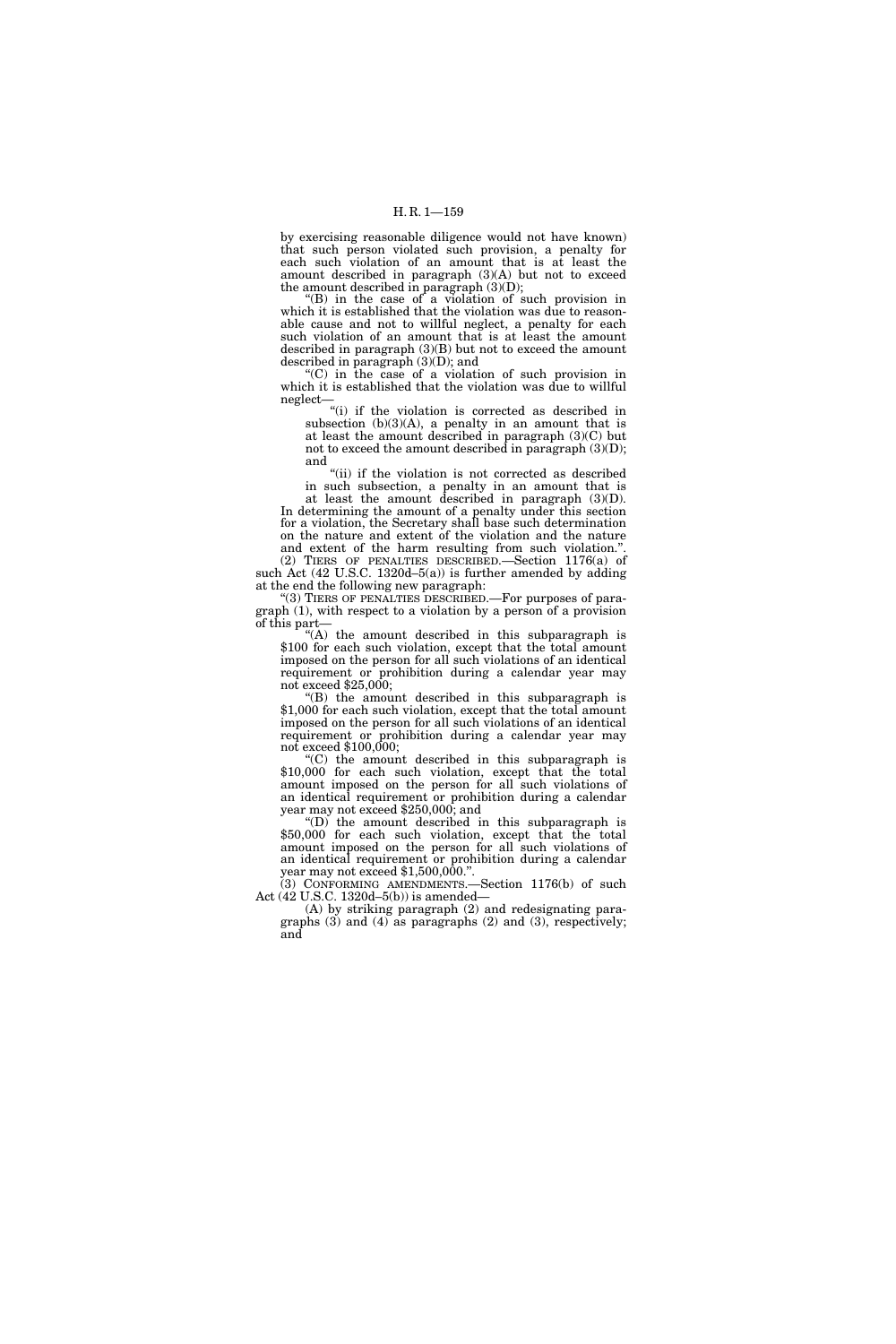(B) in paragraph (2), as so redesignated—

(i) in subparagraph (A), by striking ''in subparagraph (B), a penalty may not be imposed under subsection (a) if'' and all that follows through ''the failure to comply is corrected'' and inserting ''in subparagraph (B) or subsection (a)(1)(C), a penalty may not be imposed under subsection (a) if the failure to comply is corrected''; and

(ii) in subparagraph  $(B)$ , by striking " $(A)(ii)$ " and inserting "(A)" each place it appears.

(4) EFFECTIVE DATE.—The amendments made by this subsection shall apply to violations occurring after the date of the enactment of this title.

(e) ENFORCEMENT THROUGH STATE ATTORNEYS GENERAL.—

(1) IN GENERAL.—Section 1176 of the Social Security Act (42 U.S.C. 1320d–5) is amended by adding at the end the following new subsection:

''(d) ENFORCEMENT BY STATE ATTORNEYS GENERAL.—

"(1) CIVIL ACTION.—Except as provided in subsection  $(b)$ , in any case in which the attorney general of a State has reason to believe that an interest of one or more of the residents of that State has been or is threatened or adversely affected by any person who violates a provision of this part, the attorney general of the State, as parens patriae, may bring a civil action on behalf of such residents of the State in a district court of the United States of appropriate jurisdiction—

"(A) to enjoin further such violation by the defendant; or

''(B) to obtain damages on behalf of such residents of the State, in an amount equal to the amount determined under paragraph (2).

''(2) STATUTORY DAMAGES.—

"(A) IN GENERAL.—For purposes of paragraph  $(1)(B)$ , the amount determined under this paragraph is the amount calculated by multiplying the number of violations by up to \$100. For purposes of the preceding sentence, in the case of a continuing violation, the number of violations shall be determined consistent with the HIPAA privacy regulations (as defined in section  $1180(b)(3)$ ) for violations of subsection (a).

''(B) LIMITATION.—The total amount of damages imposed on the person for all violations of an identical requirement or prohibition during a calendar year may not exceed \$25,000.

''(C) REDUCTION OF DAMAGES.—In assessing damages under subparagraph (A), the court may consider the factors the Secretary may consider in determining the amount of a civil money penalty under subsection (a) under the HIPAA privacy regulations.

''(3) ATTORNEY FEES.—In the case of any successful action under paragraph (1), the court, in its discretion, may award the costs of the action and reasonable attorney fees to the State.

''(4) NOTICE TO SECRETARY.—The State shall serve prior written notice of any action under paragraph (1) upon the Secretary and provide the Secretary with a copy of its complaint, except in any case in which such prior notice is not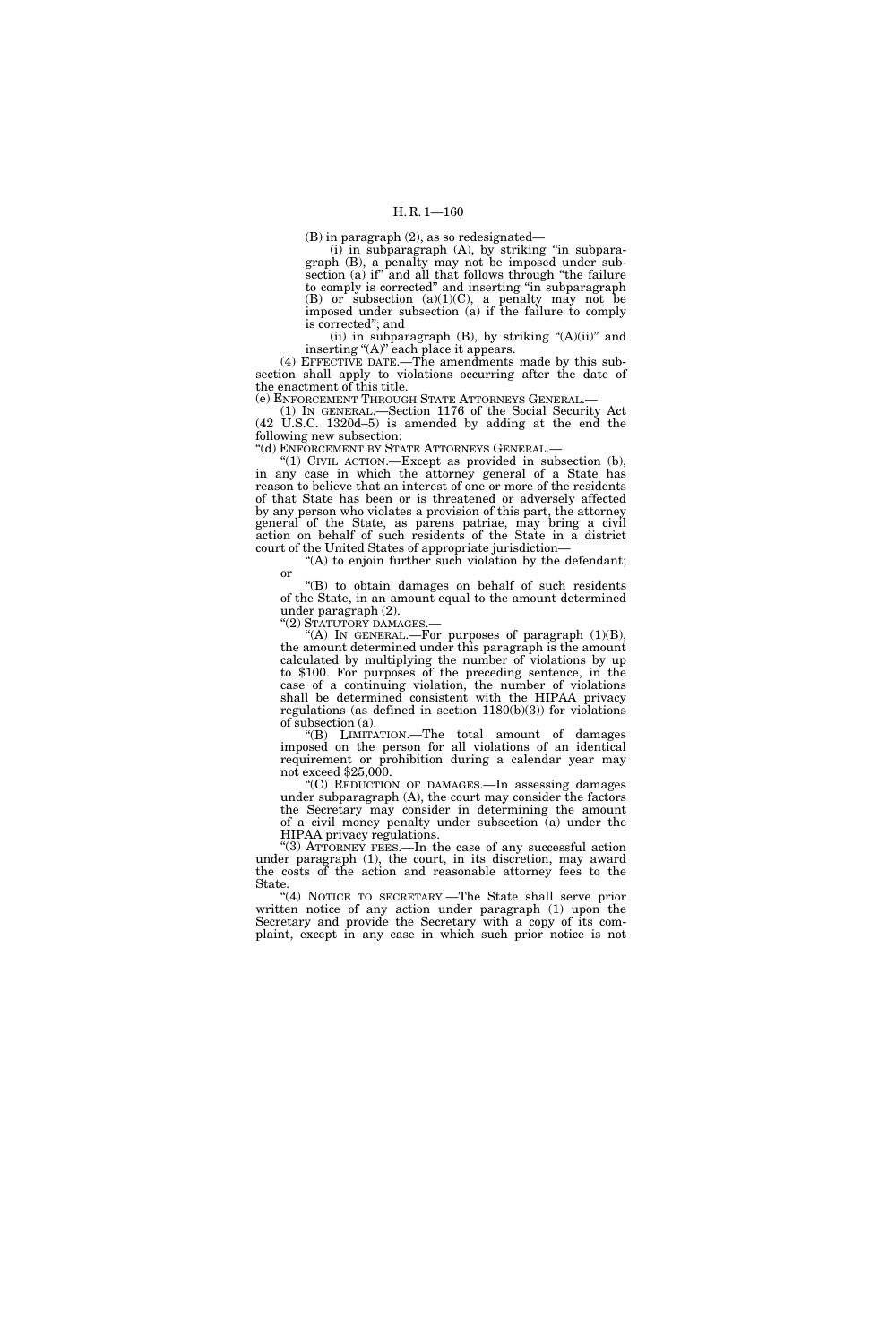feasible, in which case the State shall serve such notice immediately upon instituting such action. The Secretary shall have the right—

''(A) to intervene in the action;

"(B) upon so intervening, to be heard on all matters arising therein; and

" $(C)$  to file petitions for appeal.

''(5) CONSTRUCTION.—For purposes of bringing any civil action under paragraph (1), nothing in this section shall be construed to prevent an attorney general of a State from exercising the powers conferred on the attorney general by the laws of that State.

''(6) VENUE; SERVICE OF PROCESS.—

"(A) VENUE.—Any action brought under paragraph  $(1)$ may be brought in the district court of the United States that meets applicable requirements relating to venue under section 1391 of title 28, United States Code.

''(B) SERVICE OF PROCESS.—In an action brought under paragraph (1), process may be served in any district in which the defendant—

''(i) is an inhabitant; or

''(ii) maintains a physical place of business.

"(7) LIMITATION ON STATE ACTION WHILE FEDERAL ACTION IS PENDING.—If the Secretary has instituted an action against a person under subsection (a) with respect to a specific violation of this part, no State attorney general may bring an action under this subsection against the person with respect to such violation during the pendency of that action.

"(8) APPLICATION OF CMP STATUTE OF LIMITATION.—A civil action may not be instituted with respect to a violation of this part unless an action to impose a civil money penalty may be instituted under subsection (a) with respect to such violation consistent with the second sentence of section  $1128A(c)(1)$ .".

(2) CONFORMING AMENDMENTS.—Subsection (b) of such section, as amended by subsection  $(d)(3)$ , is amended-

(A) in paragraph (1), by striking ''A penalty may not be imposed under subsection (a)'' and inserting ''No penalty may be imposed under subsection  $(a)$  and no damages obtained under subsection (d)'';

(B) in paragraph  $(2)(A)$ —

(i) after "subsection (a)(1)(C),", by striking "a penalty may not be imposed under subsection (a)'' and inserting ''no penalty may be imposed under subsection (a) and no damages obtained under subsection (d)''; and

(ii) in clause (ii), by inserting "or damages" after "the penalty";

(C) in paragraph (2)(B)(i), by striking ''The period'' and inserting ''With respect to the imposition of a penalty by the Secretary under subsection (a), the period''; and

(D) in paragraph (3), by inserting ''and any damages under subsection (d)'' after ''any penalty under subsection  $(a)$ .

(3) EFFECTIVE DATE.—The amendments made by this subsection shall apply to violations occurring after the date of the enactment of this Act.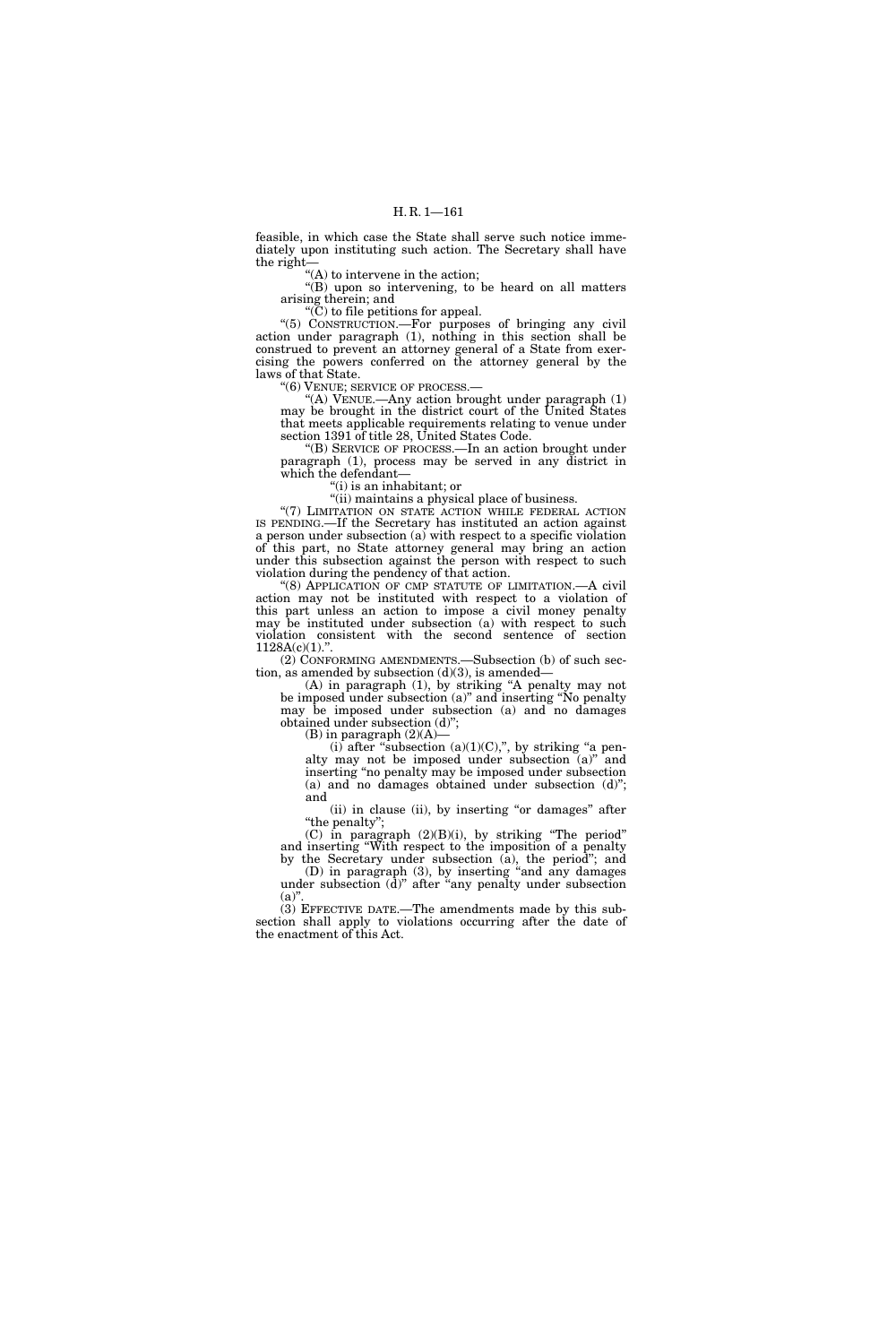(f) ALLOWING CONTINUED USE OF CORRECTIVE ACTION.—Such section is further amended by adding at the end the following new subsection:

''(e) ALLOWING CONTINUED USE OF CORRECTIVE ACTION.— Nothing in this section shall be construed as preventing the Office for Civil Rights of the Department of Health and Human Services from continuing, in its discretion, to use corrective action without a penalty in cases where the person did not know (and by exercising reasonable diligence would not have known) of the violation involved.''.

#### **SEC. 13411. AUDITS.**

The Secretary shall provide for periodic audits to ensure that covered entities and business associates that are subject to the requirements of this subtitle and subparts C and E of part 164 of title 45, Code of Federal Regulations, as such provisions are in effect as of the date of enactment of this Act, comply with such requirements.

## **PART 2—RELATIONSHIP TO OTHER LAWS; REGULATORY REFERENCES; EFFECTIVE DATE; REPORTS**

### **SEC. 13421. RELATIONSHIP TO OTHER LAWS.**

(a) APPLICATION OF HIPAA STATE PREEMPTION.—Section 1178 of the Social Security Act (42 U.S.C. 1320d–7) shall apply to a provision or requirement under this subtitle in the same manner that such section applies to a provision or requirement under part C of title XI of such Act or a standard or implementation specification adopted or established under sections 1172 through 1174 of such Act.

(b) HEALTH INSURANCE PORTABILITY AND ACCOUNTABILITY ACT.—The standards governing the privacy and security of individually identifiable health information promulgated by the Secretary under sections 262(a) and 264 of the Health Insurance Portability and Accountability Act of 1996 shall remain in effect to the extent that they are consistent with this subtitle. The Secretary shall by rule amend such Federal regulations as required to make such regulations consistent with this subtitle.

(c) CONSTRUCTION.—Nothing in this subtitle shall constitute a waiver of any privilege otherwise applicable to an individual with respect to the protected health information of such individual.

### **SEC. 13422. REGULATORY REFERENCES.**

Each reference in this subtitle to a provision of the Code of Federal Regulations refers to such provision as in effect on the date of the enactment of this title (or to the most recent update of such provision).

#### **SEC. 13423. EFFECTIVE DATE.**

Except as otherwise specifically provided, the provisions of part I shall take effect on the date that is 12 months after the date of the enactment of this title.

#### **SEC. 13424. STUDIES, REPORTS, GUIDANCE.**

(a) REPORT ON COMPLIANCE.—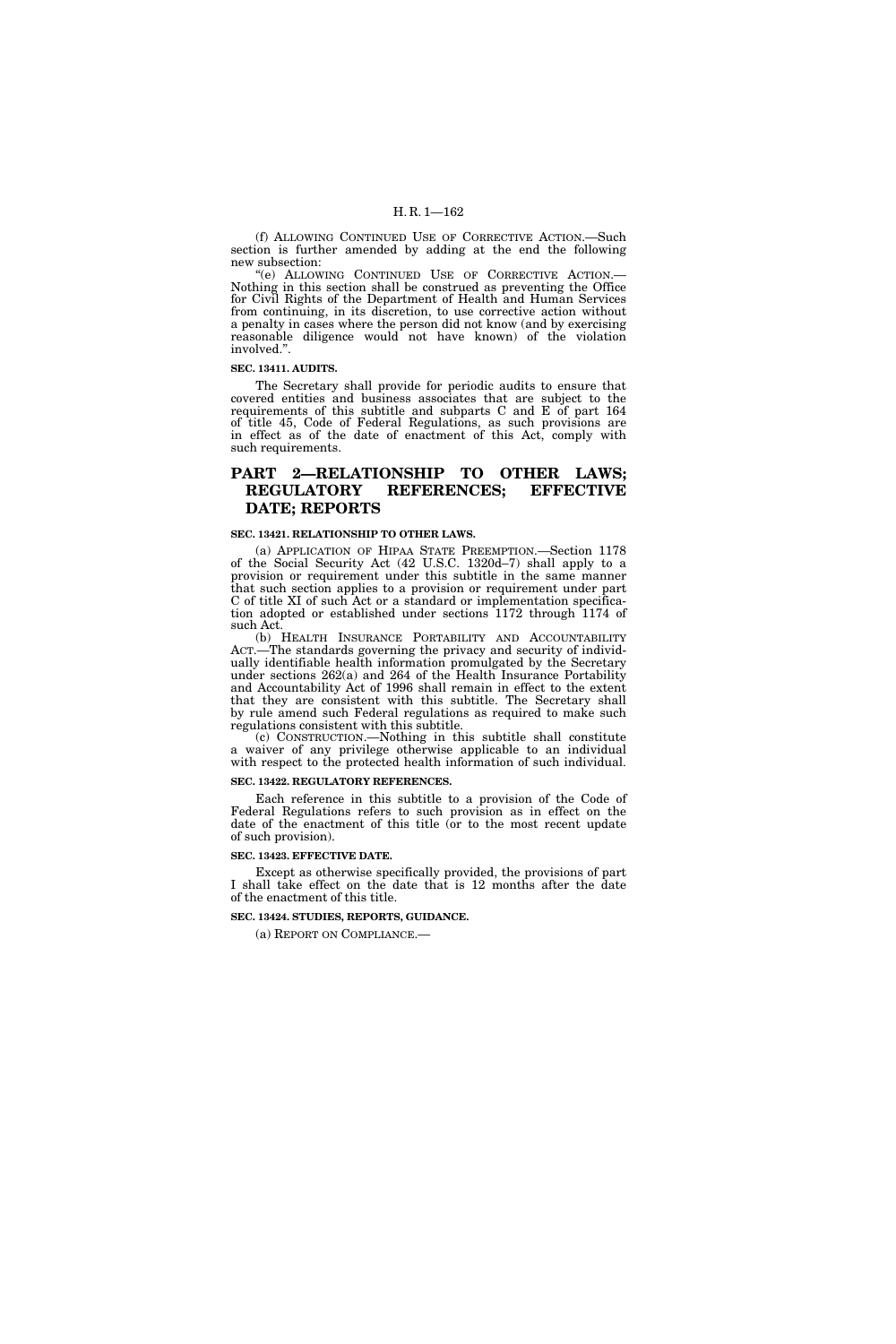(1) IN GENERAL.—For the first year beginning after the date of the enactment of this Act and annually thereafter, the Secretary shall prepare and submit to the Committee on Health, Education, Labor, and Pensions of the Senate and the Committee on Ways and Means and the Committee on Energy and Commerce of the House of Representatives a report concerning complaints of alleged violations of law, including the provisions of this subtitle as well as the provisions of subparts C and E of part 164 of title 45, Code of Federal Regulations, (as such provisions are in effect as of the date of enactment of this Act) relating to privacy and security of health information that are received by the Secretary during the year for which the report is being prepared. Each such report shall include, with respect to such complaints received during the year—

(A) the number of such complaints;

(B) the number of such complaints resolved informally, a summary of the types of such complaints so resolved, and the number of covered entities that received technical assistance from the Secretary during such year in order to achieve compliance with such provisions and the types of such technical assistance provided;

(C) the number of such complaints that have resulted in the imposition of civil monetary penalties or have been resolved through monetary settlements, including the nature of the complaints involved and the amount paid in each penalty or settlement;

(D) the number of compliance reviews conducted and the outcome of each such review;

(E) the number of subpoenas or inquiries issued;

(F) the Secretary's plan for improving compliance with and enforcement of such provisions for the following year; and

(G) the number of audits performed and a summary of audit findings pursuant to section 13411.

(2) AVAILABILITY TO PUBLIC.—Each report under paragraph (1) shall be made available to the public on the Internet website of the Department of Health and Human Services.

(b) STUDY AND REPORT ON APPLICATION OF PRIVACY AND SECU- RITY REQUIREMENTS TO NON-HIPAA COVERED ENTITIES.—

(1) STUDY.—Not later than one year after the date of the enactment of this title, the Secretary, in consultation with the Federal Trade Commission, shall conduct a study, and submit a report under paragraph (2), on privacy and security requirements for entities that are not covered entities or business associates as of the date of the enactment of this title, including—

(A) requirements relating to security, privacy, and notification in the case of a breach of security or privacy (including the applicability of an exemption to notification in the case of individually identifiable health information that has been rendered unusable, unreadable, or indecipherable through technologies or methodologies recognized by appropriate professional organization or standard setting bodies to provide effective security for the information) that should be applied to—

(i) vendors of personal health records;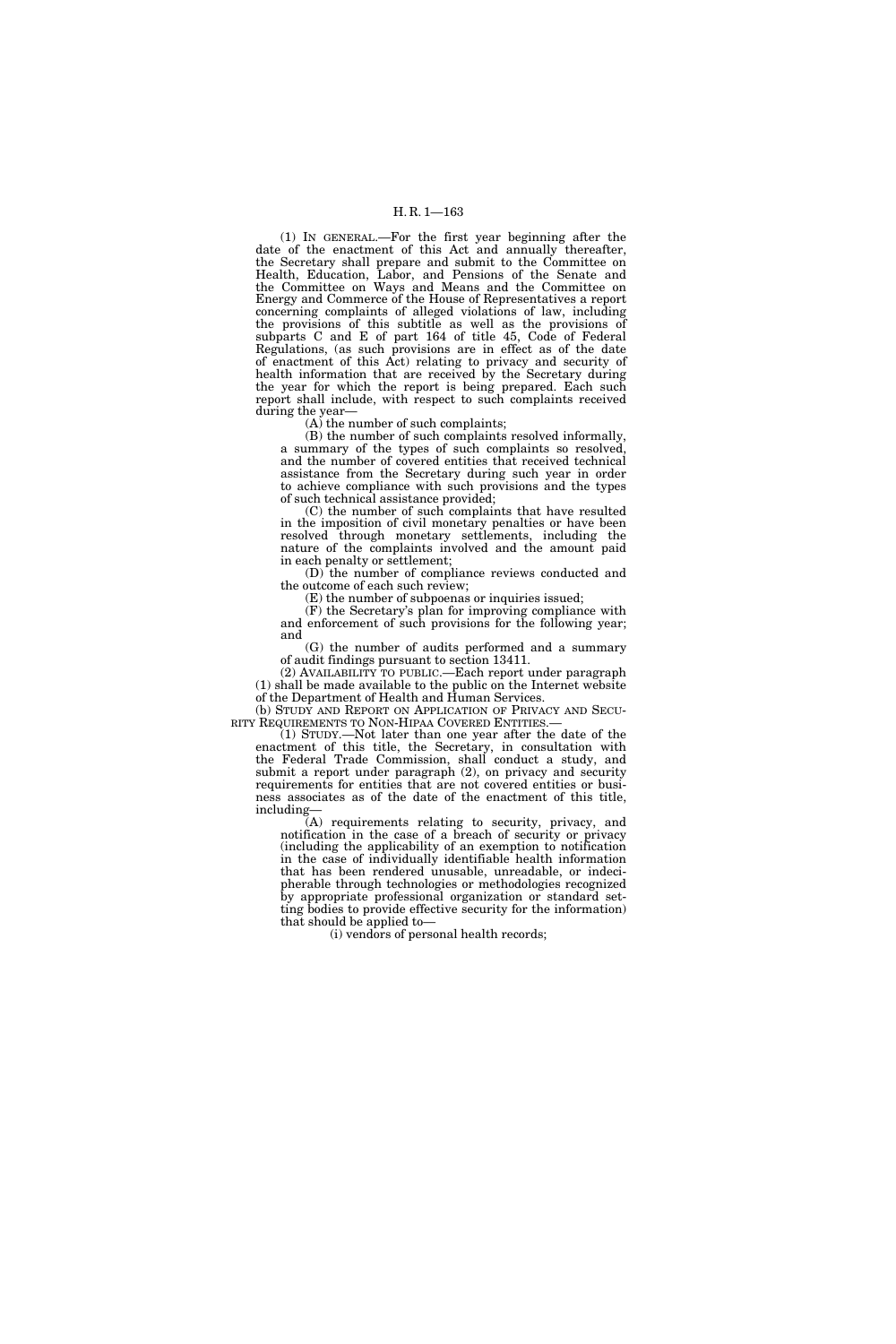(ii) entities that offer products or services through the website of a vendor of personal health records; (iii) entities that are not covered entities and that

offer products or services through the websites of covered entities that offer individuals personal health records;

(iv) entities that are not covered entities and that access information in a personal health record or send information to a personal health record; and

(v) third party service providers used by a vendor or entity described in clause (i), (ii), (iii), or (iv) to assist in providing personal health record products or services;

(B) a determination of which Federal government agency is best equipped to enforce such requirements recommended to be applied to such vendors, entities, and service providers under subparagraph (A); and

(C) a timeframe for implementing regulations based on such findings.

(2) REPORT.—The Secretary shall submit to the Committee on Finance, the Committee on Health, Education, Labor, and Pensions, and the Committee on Commerce of the Senate and the Committee on Ways and Means and the Committee on Energy and Commerce of the House of Representatives a report on the findings of the study under paragraph (1) and shall include in such report recommendations on the privacy and security requirements described in such paragraph.

(c) GUIDANCE ON IMPLEMENTATION SPECIFICATION TO DE-IDEN-TIFY PROTECTED HEALTH INFORMATION.—Not later than 12 months after the date of the enactment of this title, the Secretary shall, in consultation with stakeholders, issue guidance on how best to implement the requirements for the de-identification of protected health information under section 164.514(b) of title 45, Code of Federal Regulations.

(d) GAO REPORT ON TREATMENT DISCLOSURES.—Not later than one year after the date of the enactment of this title, the Comptroller General of the United States shall submit to the Committee on Health, Education, Labor, and Pensions of the Senate and the Committee on Ways and Means and the Committee on Energy and Commerce of the House of Representatives a report on the best practices related to the disclosure among health care providers of protected health information of an individual for purposes of treatment of such individual. Such report shall include an examination of the best practices implemented by States and by other entities, such as health information exchanges and regional health information organizations, an examination of the extent to which such best practices are successful with respect to the quality of the resulting health care provided to the individual and with respect to the ability of the health care provider to manage such best practices, and an examination of the use of electronic informed consent for disclosing protected health information for treatment, payment, and health care operations.

(e) REPORT REQUIRED.—Not later than 5 years after the date of enactment of this section, the Government Accountability Office shall submit to Congress and the Secretary of Health and Human Services a report on the impact of any of the provisions of this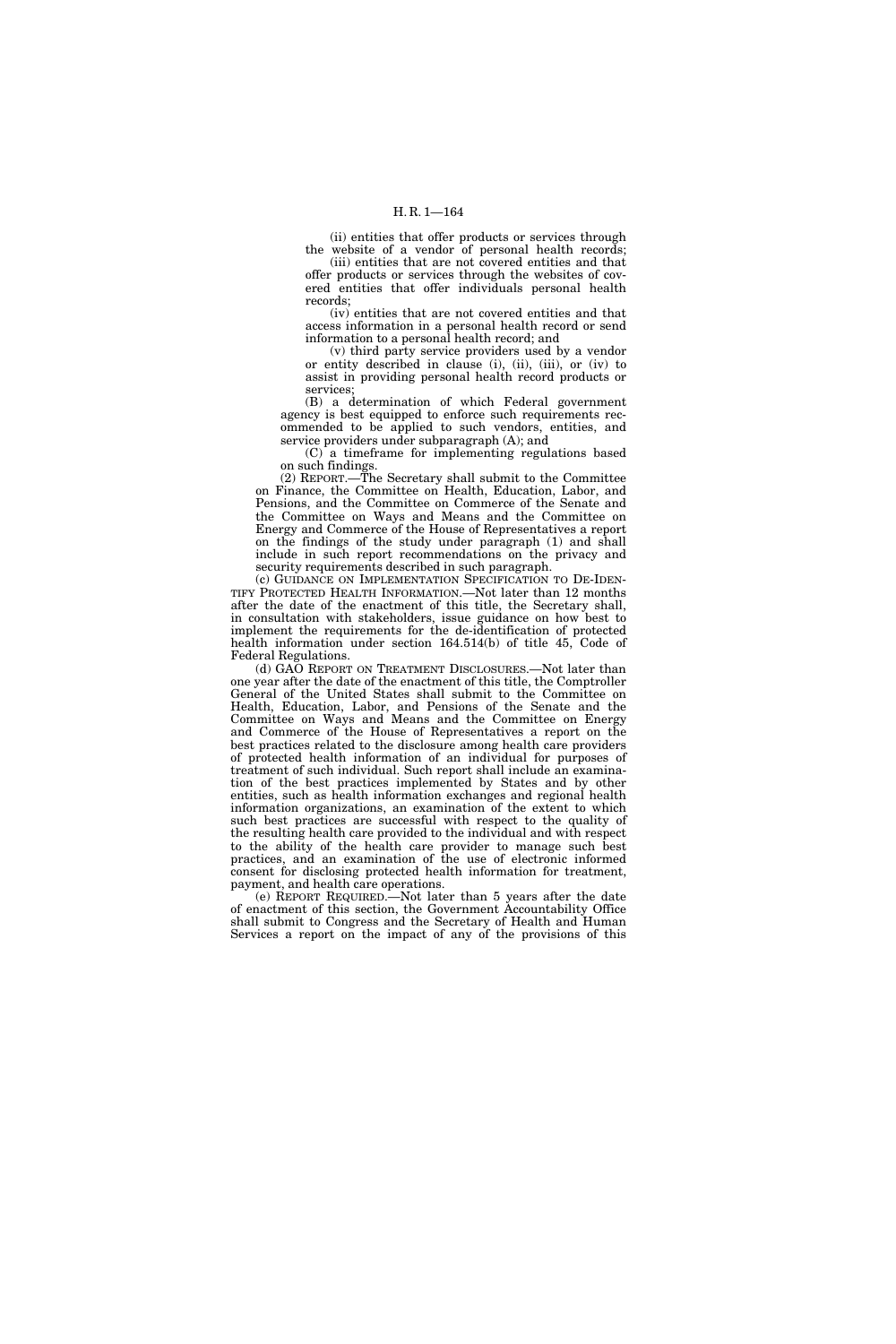## H. R. 1—165

Act on health insurance premiums, overall health care costs, adoption of electronic health records by providers, and reduction in medical errors and other quality improvements.

(f) STUDY.—The Secretary shall study the definition of ''psychotherapy notes'' in section 164.501 of title 45, Code of Federal Regulations, with regard to including test data that is related to direct responses, scores, items, forms, protocols, manuals, or other materials that are part of a mental health evaluation, as determined by the mental health professional providing treatment or evaluation in such definitions and may, based on such study, issue regulations to revise such definition.

# **TITLE XIV—STATE FISCAL STABILIZATION FUND**

### DEPARTMENT OF EDUCATION

#### STATE FISCAL STABILIZATION FUND

For necessary expenses for a State Fiscal Stabilization Fund, \$53,600,000,000, which shall be administered by the Department of Education.

#### GENERAL PROVISIONS—THIS TITLE

#### **SEC. 14001. ALLOCATIONS.**

(a) OUTLYING AREAS.—From the amount appropriated to carry out this title, the Secretary of Education shall first allocate up to one-half of 1 percent to the outlying areas on the basis of their respective needs, as determined by the Secretary, in consultation with the Secretary of the Interior, for activities consistent with this title under such terms and conditions as the Secretary may determine.

(b) ADMINISTRATION AND OVERSIGHT.—The Secretary may, in addition, reserve up to \$14,000,000 for administration and oversight of this title, including for program evaluation.

(c) RESERVATION FOR ADDITIONAL PROGRAMS.—After reserving funds under subsections (a) and (b), the Secretary shall reserve \$5,000,000,000 for grants under sections 14006 and 14007.

(d) STATE ALLOCATIONS.—After carrying out subsections (a), (b), and (c), the Secretary shall allocate the remaining funds made available to carry out this title to the States as follows:

(1) 61 percent on the basis of their relative population of individuals aged 5 through 24.

(2) 39 percent on the basis of their relative total population. (e) STATE GRANTS.—From funds allocated under subsection (d), the Secretary shall make grants to the Governor of each State.

(f) REALLOCATION.—The Governor shall return to the Secretary any funds received under subsection (e) that the Governor does not award as subgrants or otherwise commit within two years of receiving such funds, and the Secretary shall reallocate such funds to the remaining States in accordance with subsection (d).

**SEC. 14002. STATE USES OF FUNDS.** 

(a) EDUCATION FUND.—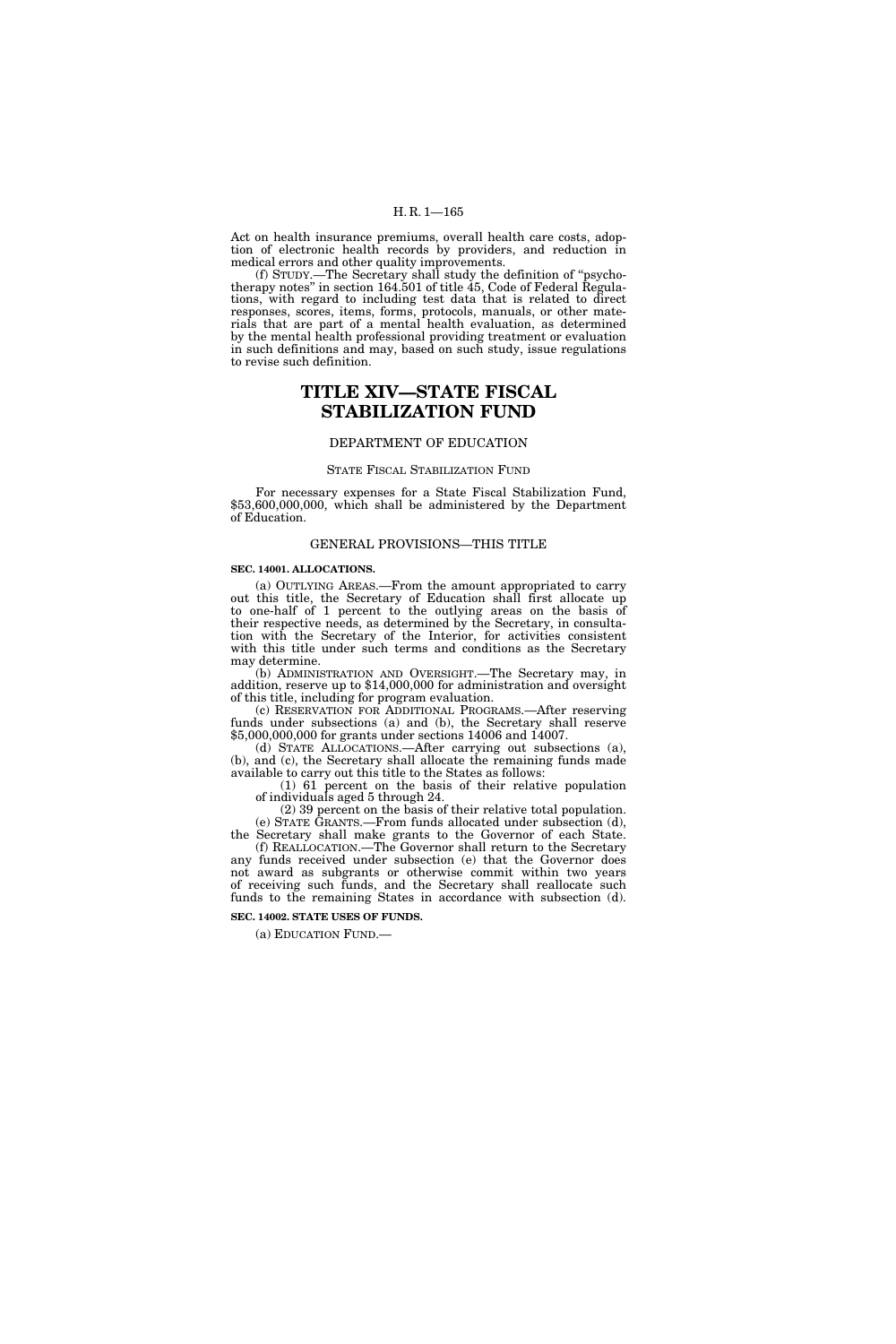(1) IN GENERAL.—For each fiscal year, the Governor shall use 81.8 percent of the State's allocation under section 14001(d) for the support of elementary, secondary, and postsecondary education and, as applicable, early childhood education programs and services.

(2) RESTORING STATE SUPPORT FOR EDUCATION.—

(A) IN GENERAL.—The Governor shall first use the funds described in paragraph (1)—

(i) to provide the amount of funds, through the State's primary elementary and secondary funding formulae, that is needed—

(I) to restore, in each of fiscal years 2009, 2010, and 2011, the level of State support provided through such formulae to the greater of the fiscal year 2008 or fiscal year 2009 level; and

(II) where applicable, to allow existing State formulae increases to support elementary and secondary education for fiscal years 2010 and 2011 to be implemented and allow funding for phasing in State equity and adequacy adjustments, if such increases were enacted pursuant to State law prior to October 1, 2008.

(ii) to provide, in each of fiscal years 2009, 2010, and 2011, the amount of funds to public institutions of higher education in the State that is needed to restore State support for such institutions (excluding tuition and fees paid by students) to the greater of the fiscal year 2008 or fiscal year 2009 level.

(B) SHORTFALL.—If the Governor determines that the amount of funds available under paragraph (1) is insufficient to support, in each of fiscal years 2009, 2010, and 2011, public elementary, secondary, and higher education at the levels described in clauses (i) and (ii) of subparagraph (A), the Governor shall allocate those funds between those clauses in proportion to the relative shortfall in State support for the education sectors described in those clauses.

(C) FISCAL YEAR.—For purposes of this paragraph, the term ''fiscal year'' shall have the meaning given such term under State law.

(3) SUBGRANTS TO IMPROVE BASIC PROGRAMS OPERATED BY LOCAL EDUCATIONAL AGENCIES.—After carrying out paragraph (2), the Governor shall use any funds remaining under paragraph (1) to provide local educational agencies in the State with subgrants based on their relative shares of funding under part A of title I of the Elementary and Secondary Education Act of 1965 (20 U.S.C. 6311 et seq.) for the most recent year for which data are available.<br>(b) OTHER GOVERNMENT SERVICES.

(1) IN GENERAL.—The Governor shall use  $18.2$  percent of the State's allocation under section 14001 for public safety and other government services, which may include assistance for elementary and secondary education and public institutions of higher education, and for modernization, renovation, or repair of public school facilities and institutions of higher education facilities, including modernization, renovation, and repairs that are consistent with a recognized green building rating system.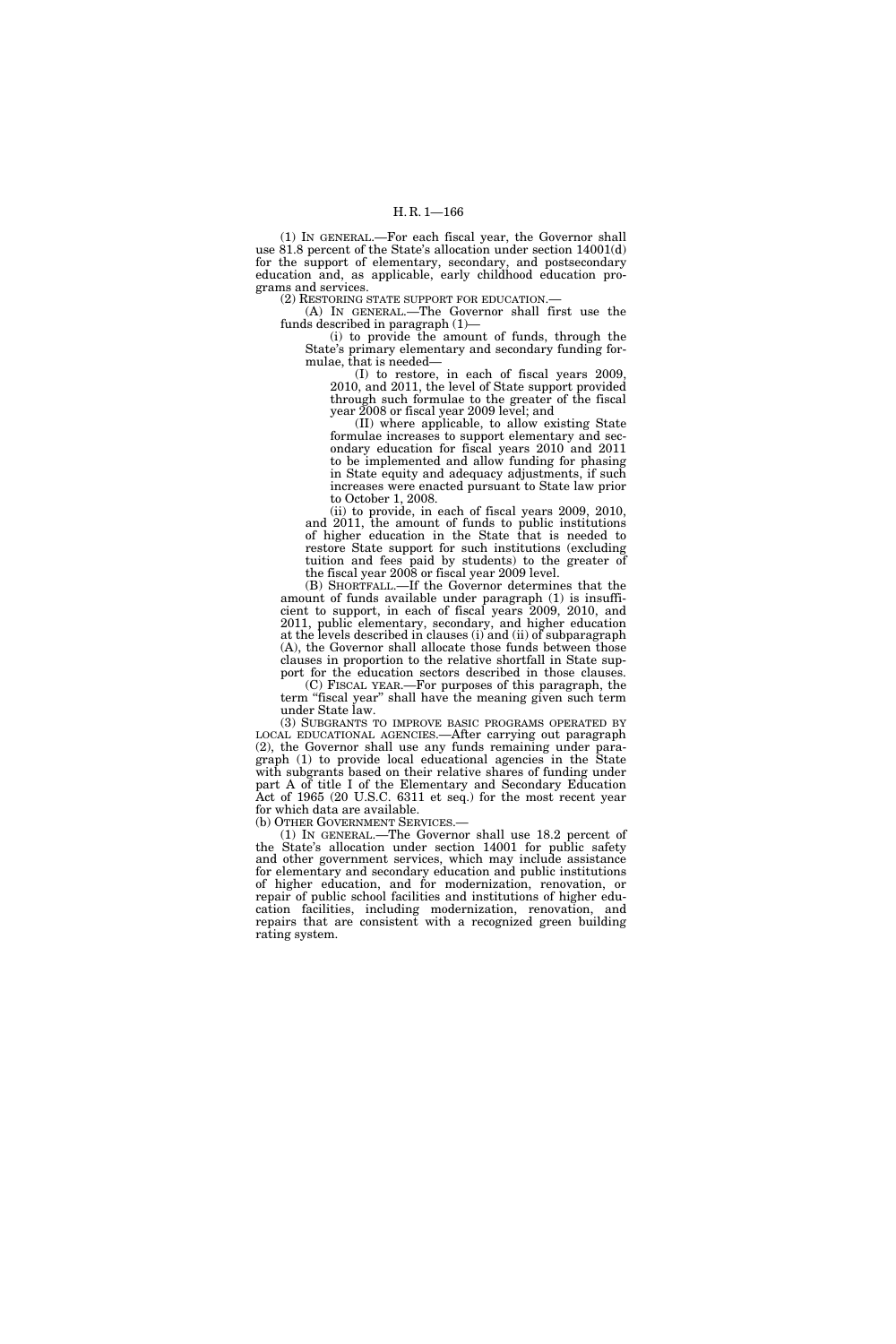(2) AVAILABILITY TO ALL INSTITUTIONS OF HIGHER EDU-CATION.—A Governor shall not consider the type or mission of an institution of higher education, and shall consider any institution for funding for modernization, renovation, and repairs within the State that—

(A) qualifies as an institution of higher education, as defined in subsection 14013(3); and

(B) continues to be eligible to participate in the pro-

grams under title IV of the Higher Education Act of 1965. (c) RULE OF CONSTRUCTION.—Nothing in this section shall allow a local educational agency to engage in school modernization, renovation, or repair that is inconsistent with State law.

#### **SEC. 14003. USES OF FUNDS BY LOCAL EDUCATIONAL AGENCIES.**

(a) IN GENERAL.—A local educational agency that receives funds under this title may use the funds for any activity authorized by the Elementary and Secondary Education Act of 1965 (20 U.S.C. 6301 et seq.) (''ESEA''), the Individuals with Disabilities Education Act (20 U.S.C. 1400 et seq.) (''IDEA''), the Adult and Family Literacy Act (20 U.S.C. 1400 et seq.), or the Carl D. Perkins Career and Technical Education Act of 2006 (20 U.S.C. 2301 et seq.) (''the Perkins Act") or for modernization, renovation, or repair of public school facilities, including modernization, renovation, and repairs that are consistent with a recognized green building rating system.

(b) PROHIBITION.—A local educational agency may not use funds received under this title for—

(1) payment of maintenance costs;

(2) stadiums or other facilities primarily used for athletic contests or exhibitions or other events for which admission is charged to the general public;

(3) purchase or upgrade of vehicles; or

(4) improvement of stand-alone facilities whose purpose is not the education of children, including central office administration or operations or logistical support facilities.

(c) RULE OF CONSTRUCTION.—Nothing in this section shall allow a local educational agency to engage in school modernization, renovation, or repair that is inconsistent with State law.

#### **SEC. 14004. USES OF FUNDS BY INSTITUTIONS OF HIGHER EDUCATION.**

(a) IN GENERAL.—A public institution of higher education that receives funds under this title shall use the funds for education and general expenditures, and in such a way as to mitigate the need to raise tuition and fees for in-State students, or for modernization, renovation, or repair of institution of higher education facilities that are primarily used for instruction, research, or student housing, including modernization, renovation, and repairs that are consistent with a recognized green building rating system.

(b) PROHIBITION.—An institution of higher education may not use funds received under this title to increase its endowment. (c) ADDITIONAL PROHIBITION.—No funds awarded under this title may be used for—

(1) the maintenance of systems, equipment, or facilities; (2) modernization, renovation, or repair of stadiums or other facilities primarily used for athletic contests or exhibitions or other events for which admission is charged to the general public; or

(3) modernization, renovation, or repair of facilities—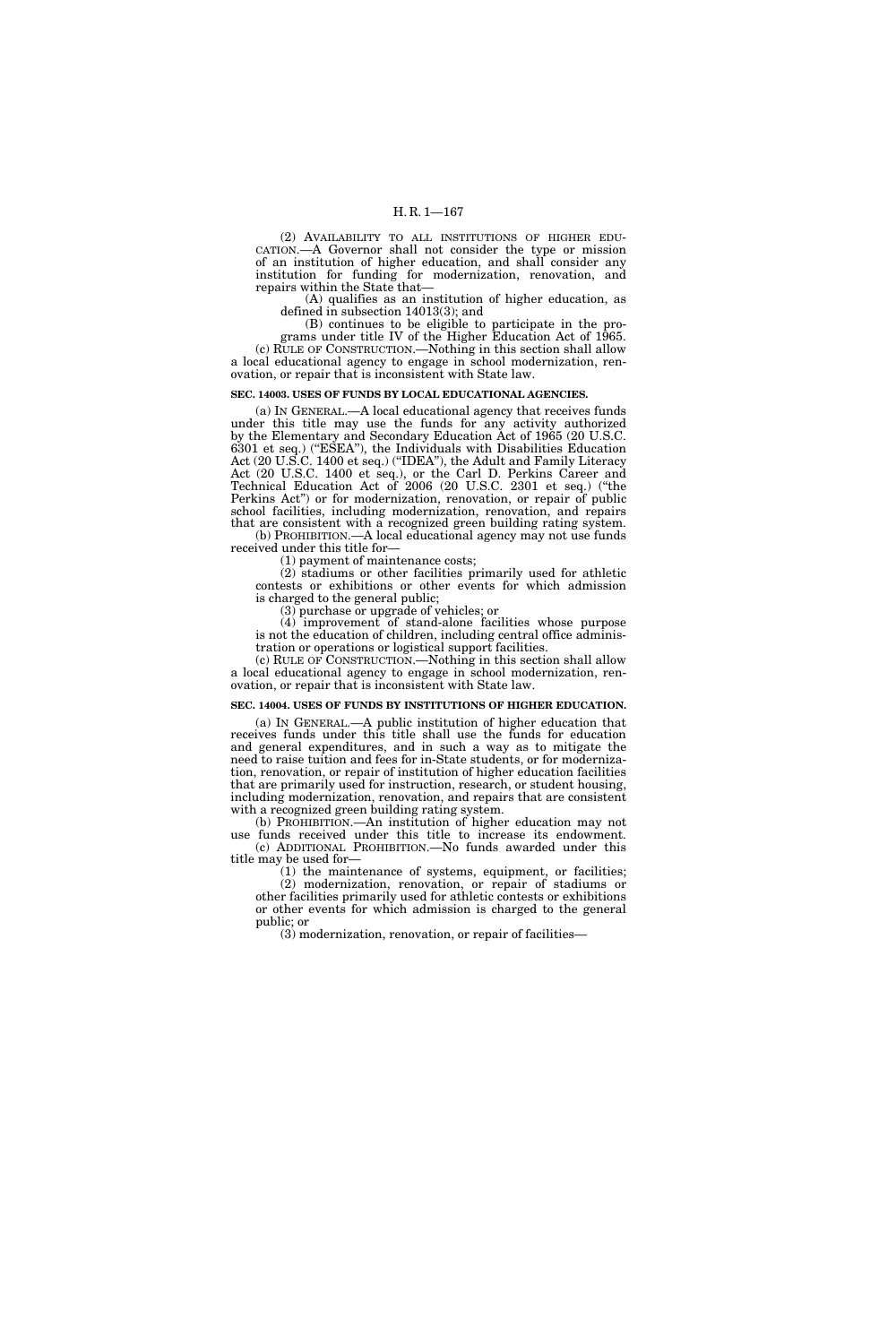(A) used for sectarian instruction or religious worship;

(B) in which a substantial portion of the functions of the facilities are subsumed in a religious mission.

#### **SEC. 14005. STATE APPLICATIONS.**

or

(a) IN GENERAL.—The Governor of a State desiring to receive an allocation under section 14001 shall submit an application at such time, in such manner, and containing such information as the Secretary may reasonably require.

(b) APPLICATION.—In such application, the Governor shall— (1) include the assurances described in subsection  $(d)$ ;

(2) provide baseline data that demonstrates the State's current status in each of the areas described in such assurances; and

(3) describe how the State intends to use its allocation, including whether the State will use such allocation to meet maintenance of effort requirements under the ESEA and IDEA and, in such cases, what amount will be used to meet such requirements.

(c) INCENTIVE GRANT APPLICATION.—The Governor of a State seeking a grant under section 14006 shall—

(1) submit an application for consideration;

(2) describe the status of the State's progress in each of the areas described in subsection (d), and the strategies the State is employing to help ensure that students in the subgroups described in section 1111(b)(2)(C)(v)(II) of the ESEA  $(20 \text{ U.S.C. } 6311(b)(2)(C)(v)(II))$  who have not met the State's proficiency targets continue making progress toward meeting the State's student academic achievement standards;

(3) describe the achievement and graduation rates (as described in section  $1111(b)(2)(C)(vi)$  of the ESEA (20 U.S.C.  $6311(b)(2)(C)(vi)$  and as clarified in section  $200.19(b)(1)$  of title 34, Code of Federal Regulations) of public elementary and secondary school students in the State, and the strategies the State is employing to help ensure that all subgroups of students identified in section 1111(b)(2) of the ESEA (20 U.S.C. 6311(b)(2)) in the State continue making progress toward meeting the State's student academic achievement standards;

(4) describe how the State would use its grant funding to improve student academic achievement in the State, including how it will allocate the funds to give priority to high-need local educational agencies; and

(5) include a plan for evaluating the State's progress in closing achievement gaps.

(d) ASSURANCES.—An application under subsection (b) shall include the following assurances:<br>(1) MAINTENANCE OF EFFORT.—

(A) ELEMENTARY AND SECONDARY EDUCATION.—The State will, in each of fiscal years 2009, 2010, and 2011, maintain State support for elementary and secondary education at least at the level of such support in fiscal year 2006.

(B) HIGHER EDUCATION.—The State will, in each of fiscal years 2009, 2010, and 2011, maintain State support for public institutions of higher education (not including support for capital projects or for research and development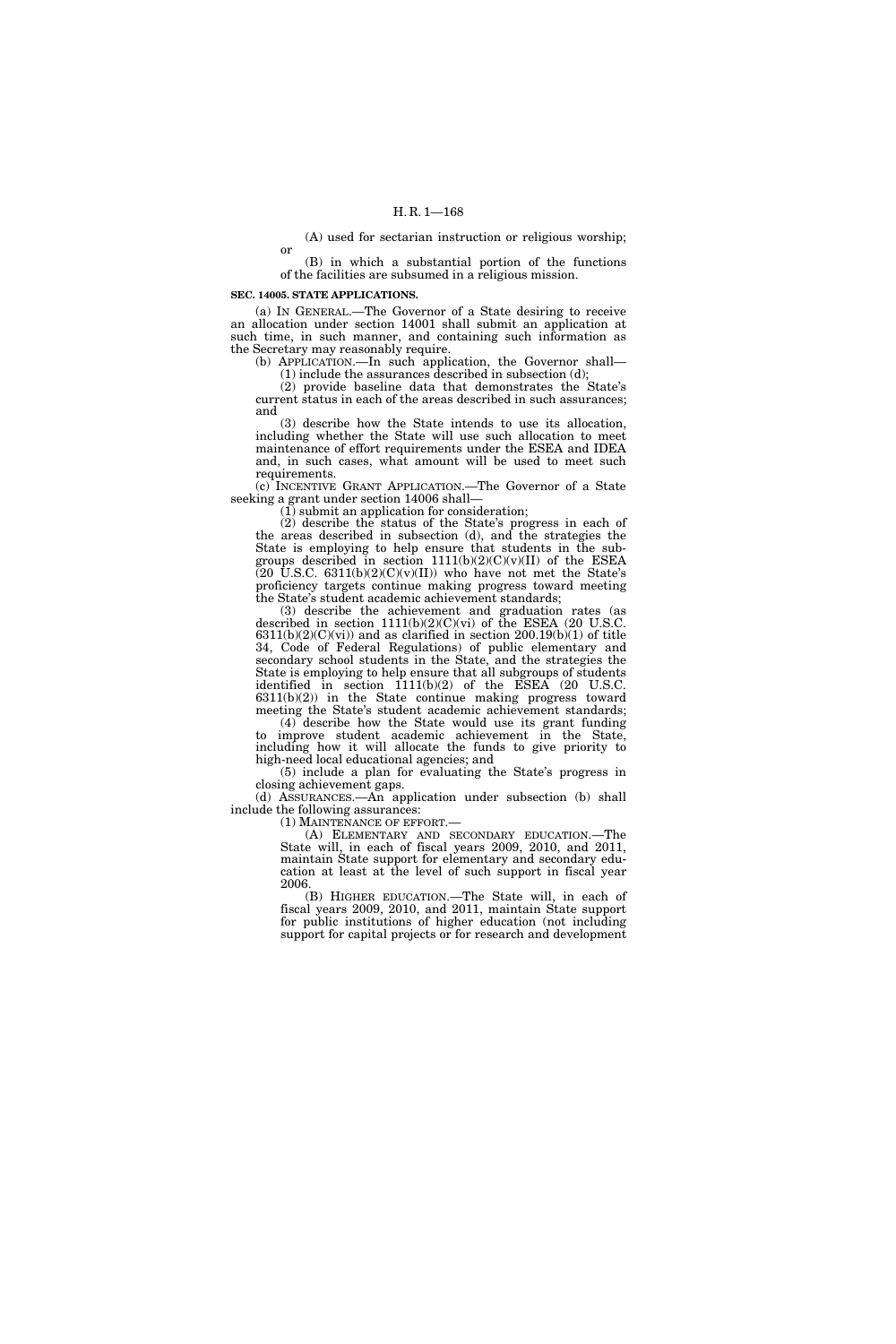or tuition and fees paid by students) at least at the level of such support in fiscal year 2006.

(2) ACHIEVING EQUITY IN TEACHER DISTRIBUTION.—The State will take actions to improve teacher effectiveness and comply with section  $1111(b)(8)(C)$  of the ESEA (20 U.S.C.  $6311(b)(8)(C)$  in order to address inequities in the distribution of highly qualified teachers between high- and low-poverty schools, and to ensure that low-income and minority children are not taught at higher rates than other children by inexperienced, unqualified, or out-of-field teachers.

(3) IMPROVING COLLECTION AND USE OF DATA.—The State will establish a longitudinal data system that includes the elements described in section 6401(e)(2)(D) of the America COMPETES Act (20 U.S.C. 9871).

(4) STANDARDS AND ASSESSMENTS.—The State—

(A) will enhance the quality of the academic assessments it administers pursuant to section  $1111(b)(3)$  of the ESEA (20 U.S.C. 6311(b)(3)) through activities such as those described in section 6112(a) of such Act (20 U.S.C. 7301a(a));

(B) will comply with the requirements of paragraphs  $(3)(C)(ix)$  and  $(6)$  of section 1111(b) of the ESEA (20 U.S.C. 6311(b)) and section 612(a)(16) of the IDEA (20 U.S.C.  $1412(a)(16)$ ) related to the inclusion of children with disabilities and limited English proficient students in State assessments, the development of valid and reliable assessments for those students, and the provision of accommodations that enable their participation in State assessments; and

(C) will take steps to improve State academic content standards and student academic achievement standards consistent with section  $6401(e)(1)(9)(A)(ii)$  of the America COMPETES Act.

(5) SUPPORTING STRUGGLING SCHOOLS.—The State will ensure compliance with the requirements of section  $1116(a)(7)(C)(iv)$  and section  $1116(a)(8)(B)$  of the ESEA with respect to schools identified under such sections.

#### **SEC. 14006. STATE INCENTIVE GRANTS.**

(a) IN GENERAL.—

(1) RESERVATION.—From the total amount reserved under section 14001(c) that is not used for section 14007, the Secretary may reserve up to 1 percent for technical assistance to States to assist them in meeting the objectives of paragraphs (2),  $(3)$ ,  $(4)$ , and  $(5)$  of section 14005 $(d)$ .

(2) REMAINDER.—Of the remaining funds, the Secretary shall, in fiscal year 2010, make grants to States that have made significant progress in meeting the objectives of paragraphs  $(2)$ ,  $(3)$ ,  $(4)$ , and  $(5)$  of section 14005 $(d)$ .

(b) BASIS FOR GRANTS.—The Secretary shall determine which States receive grants under this section, and the amount of those grants, on the basis of information provided in State applications under section 14005 and such other criteria as the Secretary determines appropriate, which may include a State's need for assistance to help meet the objective of paragraphs (2), (3), (4), and (5) of section 14005(d).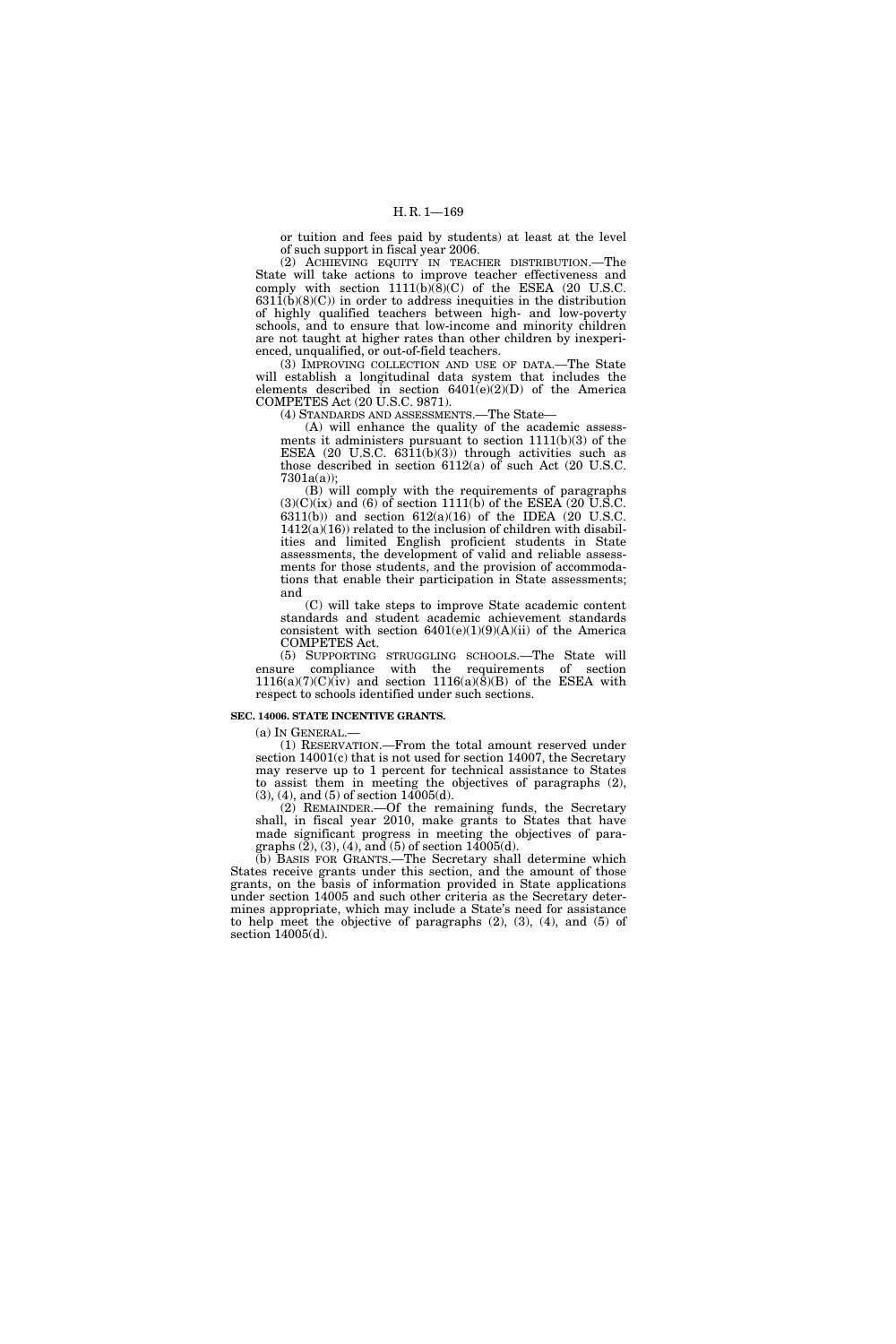## H. R. 1—170

(c) SUBGRANTS TO LOCAL EDUCATIONAL AGENCIES.—Each State receiving a grant under this section shall use at least 50 percent of the grant to provide local educational agencies in the State with subgrants based on their relative shares of funding under part A of title I of the ESEA (20 U.S.C. 6311 et seq.) for the most recent year.

#### **SEC. 14007. INNOVATION FUND.**

(a) IN GENERAL.—

(1) ELIGIBLE ENTITIES.—For the purposes of this section, the term "eligible entity" means-

(A) a local educational agency; or

(B) a partnership between a nonprofit organization and—

(i) one or more local educational agencies; or

(ii) a consortium of schools.

(2) PROGRAM ESTABLISHED.—From the total amount reserved under section 14001(c), the Secretary may reserve up to \$650,000,000 to establish an Innovation Fund, which shall consist of academic achievement awards that recognize eligible entities that meet the requirements described in subsection (b).

(3) BASIS FOR AWARDS.—The Secretary shall make awards to eligible entities that have made significant gains in closing the achievement gap as described in subsection  $(b)(1)$ -

(A) to allow such eligible entities to expand their work and serve as models for best practices;

(B) to allow such eligible entities to work in partnership with the private sector and the philanthropic community; and

(C) to identify and document best practices that can be shared, and taken to scale based on demonstrated success.

(b) ELIGIBILITY.—To be eligible for such an award, an eligible entity shall—

(1) have significantly closed the achievement gaps between groups of students described in section  $1111(b)(2)$  of the ESEA  $(20 \text{ U.S.C. } 6311(b)(2));$ 

(2) have exceeded the State's annual measurable objectives consistent with such section  $1111(b)(2)$  for 2 or more consecutive years or have demonstrated success in significantly increasing student academic achievement for all groups of students described in such section through another measure, such as measures described in section  $1111(c)(2)$  of the ESEA;

(3) have made significant improvement in other areas, such as graduation rates or increased recruitment and placement of high-quality teachers and school leaders, as demonstrated with meaningful data; and

(4) demonstrate that they have established partnerships with the private sector, which may include philanthropic organizations, and that the private sector will provide matching funds in order to help bring results to scale.

(c) SPECIAL RULE.—In the case of an eligible entity that includes a nonprofit organization, the eligible entity shall be considered to have met the eligibility requirements of paragraphs (1), (2), (3) of subsection (b) if such nonprofit organization has a record of meeting such requirements.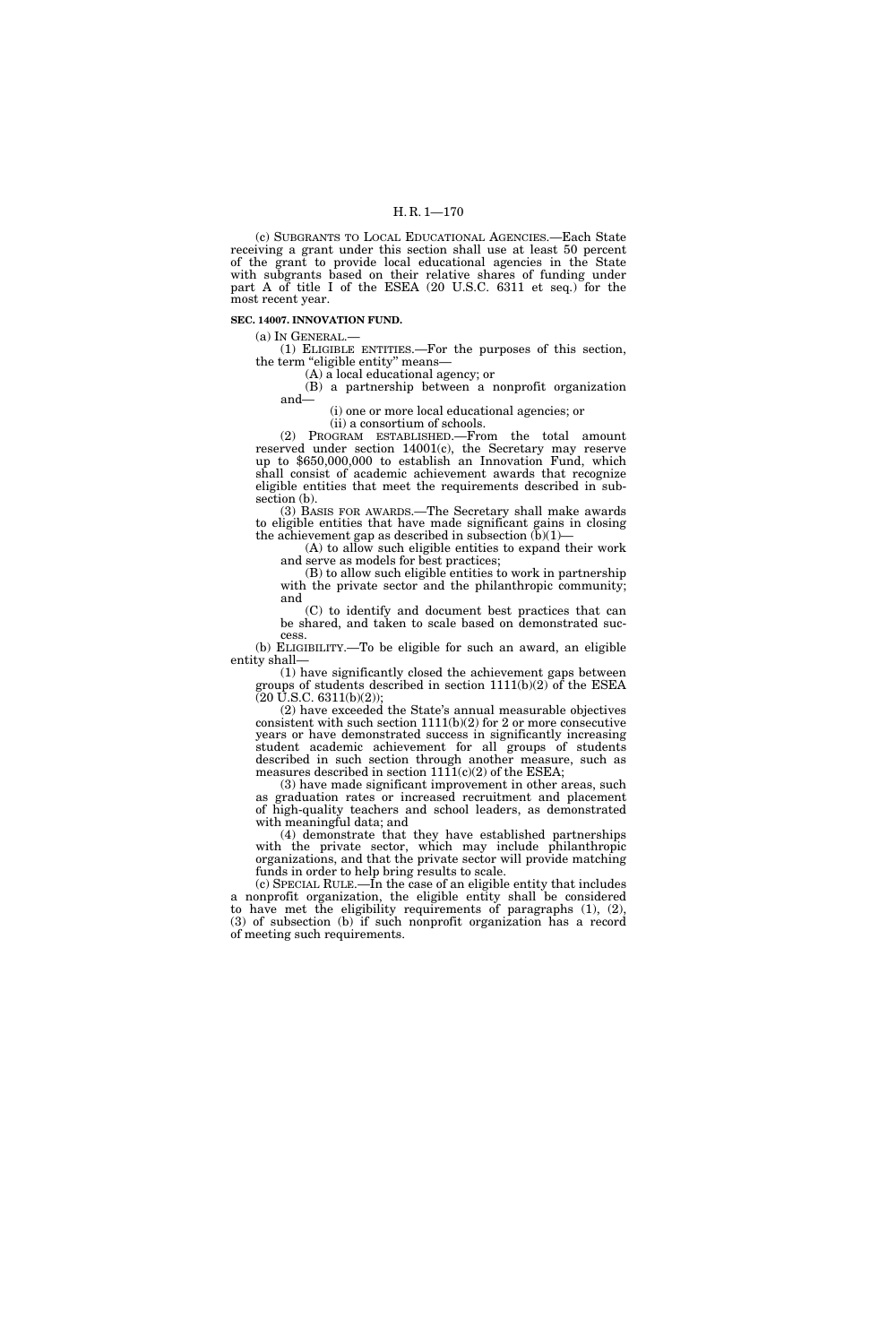### **SEC. 14008. STATE REPORTS.**

For each year of the program under this title, a State receiving funds under this title shall submit a report to the Secretary, at such time and in such manner as the Secretary may require, that describes—

(1) the uses of funds provided under this title within the State;

 $(2)$  how the State distributed the funds it received under this title;

(3) the number of jobs that the Governor estimates were saved or created with funds the State received under this title;

(4) tax increases that the Governor estimates were averted because of the availability of funds from this title;

(5) the State's progress in reducing inequities in the distribution of highly qualified teachers, in implementing a State longitudinal data system, and in developing and implementing valid and reliable assessments for limited English proficient students and children with disabilities;

(6) the tuition and fee increases for in-State students imposed by public institutions of higher education in the State during the period of availability of funds under this title, and a description of any actions taken by the State to limit those increases;

(7) the extent to which public institutions of higher education maintained, increased, or decreased enrollment of in-State students, including students eligible for Pell Grants or other need-based financial assistance; and

(8) a description of each modernization, renovation and repair project funded, which shall include the amounts awarded and project costs.

#### **SEC. 14009. EVALUATION.**

The Comptroller General of the United States shall conduct evaluations of the programs under sections 14006 and 14007 which shall include, but not be limited to, the criteria used for the awards made, the States selected for awards, award amounts, how each State used the award received, and the impact of this funding on the progress made toward closing achievement gaps.

## **SEC. 14010. SECRETARY'S REPORT TO CONGRESS.**

The Secretary shall submit a report to the Committee on Education and Labor of the House of Representatives, the Committee on Health, Education, Labor, and Pensions of the Senate, and the Committees on Appropriations of the House of Representatives and of the Senate, not less than 6 months following the submission of State reports, that evaluates the information provided in the State reports under section 14008 and the information required by section 14005(b)(3) including State-by-State information.

## **SEC. 14011. PROHIBITION ON PROVISION OF CERTAIN ASSISTANCE.**

No recipient of funds under this title shall use such funds to provide financial assistance to students to attend private elementary or secondary schools.

## **SEC. 14012. FISCAL RELIEF.**

(a) IN GENERAL.—For the purpose of relieving fiscal burdens on States and local educational agencies that have experienced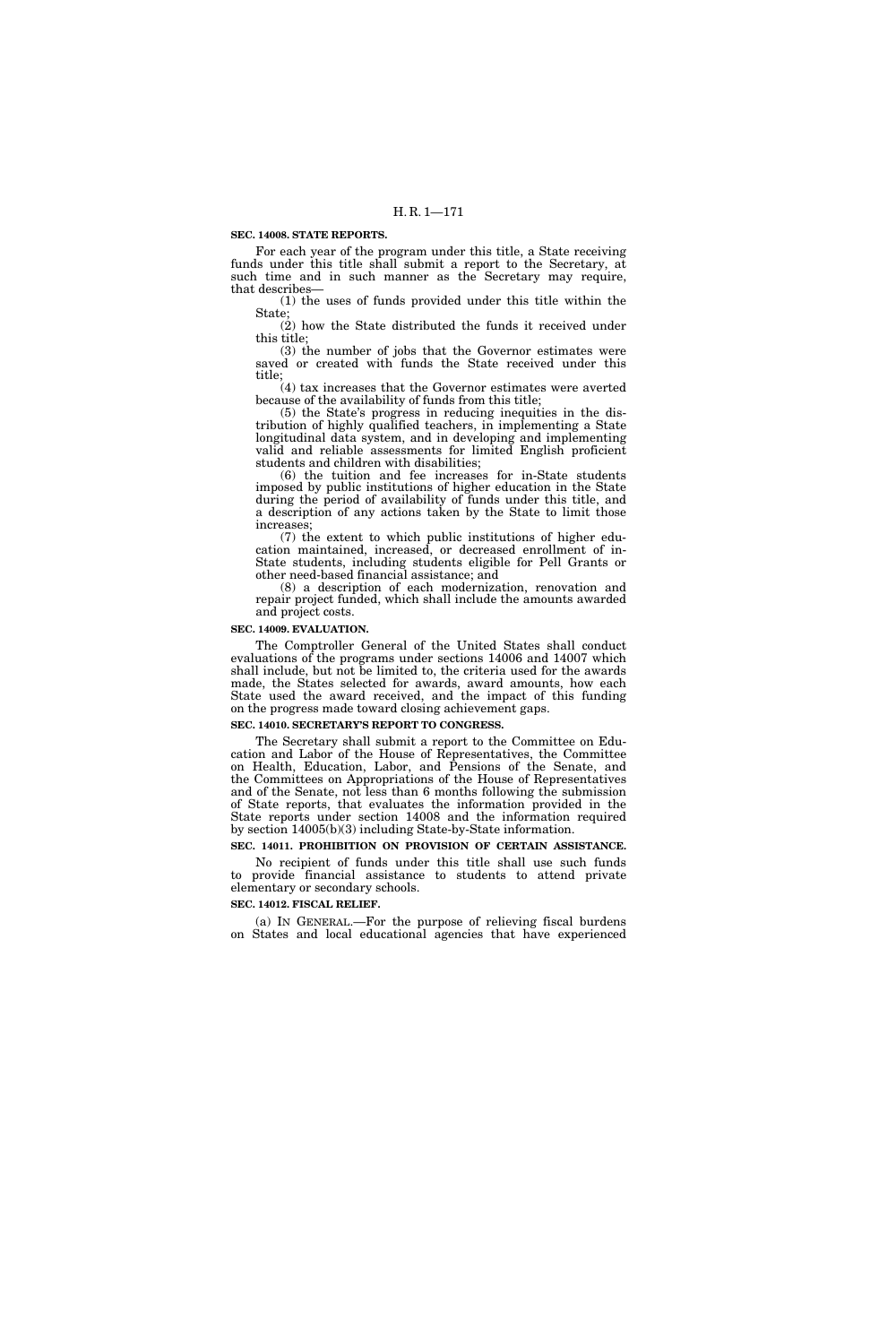a precipitous decline in financial resources, the Secretary of Education may waive or modify any requirement of this title relating to maintaining fiscal effort.

(b) DURATION.—A waiver or modification under this section shall be for any of fiscal year 2009, fiscal year 2010, or fiscal year 2011, as determined by the Secretary.

(c) CRITERIA.—The Secretary shall not grant a waiver or modification under this section unless the Secretary determines that the State or local educational agency receiving such waiver or modification will not provide for elementary and secondary education, for the fiscal year under consideration, a smaller percentage of the total revenues available to the State or local educational agency than the amount provided for such purpose in the preceding fiscal year.

(d) MAINTENANCE OF EFFORT.—Upon prior approval from the Secretary, a State or local educational agency that receives funds under this title may treat any portion of such funds that is used for elementary, secondary, or postsecondary education as non-Federal funds for the purpose of any requirement to maintain fiscal effort under any other program, including part C of the Individuals with Disabilities Education Act (20 U.S.C. 1431 et seq.), administered by the Secretary.

(e) SUBSEQUENT LEVEL OF EFFORT.—Notwithstanding (d), the level of effort required by a State or local educational agency for the following fiscal year shall not be reduced.

## **SEC. 14013. DEFINITIONS.**

Except as otherwise provided in this title, as used in this title—

(1) the terms ''elementary education'' and ''secondary education'' have the meaning given such terms under State law; (2) the term ''high-need local educational agency'' means

a local educational agency— (A) that serves not fewer than 10,000 children from

families with incomes below the poverty line; or (B) for which not less than 20 percent of the children

served by the agency are from families with incomes below the poverty line;

(3) the term ''institution of higher education'' has the meaning given such term in section 101 of the Higher Education Act of 1965 (20 U.S.C. 1001);

(4) the term ''Secretary'' means the Secretary of Education; (5) the term ''State'' means each of the 50 States, the District of Columbia, and the Commonwealth of Puerto Rico; and

(6) any other term used that is defined in section 9101 of the ESEA (20 U.S.C. 7801) shall have the meaning given the term in such section.

# **TITLE XV—ACCOUNTABILITY AND TRANSPARENCY**

### **SEC. 1501. DEFINITIONS.**

In this title:

(1) AGENCY.—The term ''agency'' has the meaning given under section 551 of title 5, United States Code.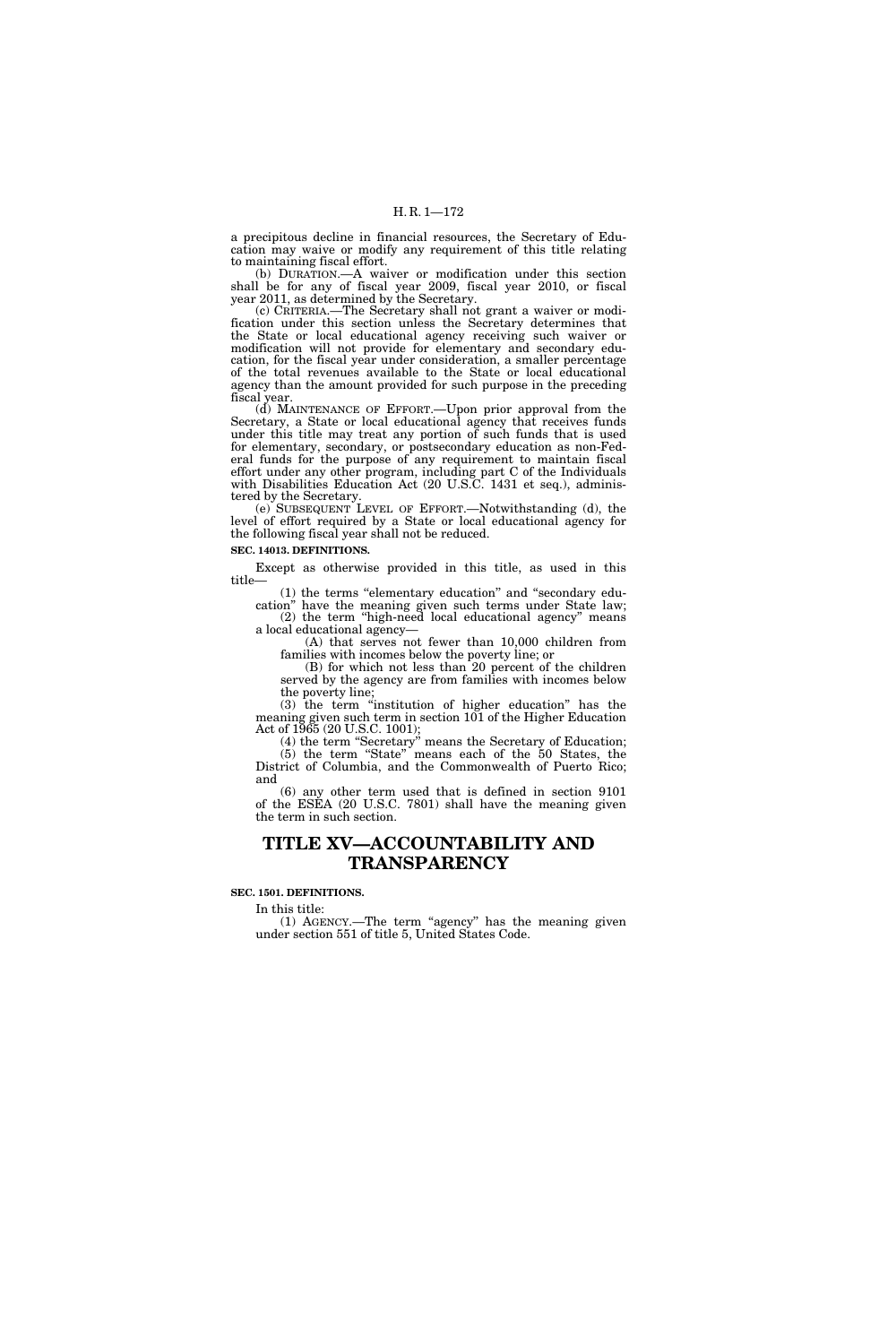(2) BOARD.—The term ''Board'' means the Recovery Accountability and Transparency Board established in section 1521.

(3) CHAIRPERSON.—The term ''Chairperson'' means the Chairperson of the Board.

(4) COVERED FUNDS.—The term ''covered funds'' means any funds that are expended or obligated from appropriations made under this Act.

(5) PANEL.—The term ''Panel'' means the Recovery Independent Advisory Panel established in section 1541.

# **Subtitle A—Transparency and Oversight Requirements**

#### **SEC. 1511. CERTIFICATIONS.**

With respect to covered funds made available to State or local governments for infrastructure investments, the Governor, mayor, or other chief executive, as appropriate, shall certify that the infrastructure investment has received the full review and vetting required by law and that the chief executive accepts responsibility that the infrastructure investment is an appropriate use of taxpayer dollars. Such certification shall include a description of the investment, the estimated total cost, and the amount of covered funds to be used, and shall be posted on a website and linked to the website established by section 1526. A State or local agency may not receive infrastructure investment funding from funds made available in this Act unless this certification is made and posted.

#### **SEC. 1512. REPORTS ON USE OF FUNDS.**

(a) SHORT TITLE.—This section may be cited as the ''Jobs Accountability Act''.

(b) DEFINITIONS.—In this section:

(1) RECIPIENT.—The term ''recipient''—

(A) means any entity that receives recovery funds directly from the Federal Government (including recovery funds received through grant, loan, or contract) other than an individual; and

(B) includes a State that receives recovery funds.

(2) RECOVERY FUNDS.—The term ''recovery funds'' means any funds that are made available from appropriations made under this Act.

(c) RECIPIENT REPORTS.—Not later than 10 days after the end of each calendar quarter, each recipient that received recovery funds from a Federal agency shall submit a report to that agency that contains—

(1) the total amount of recovery funds received from that agency;

(2) the amount of recovery funds received that were expended or obligated to projects or activities; and

(3) a detailed list of all projects or activities for which recovery funds were expended or obligated, including—

(A) the name of the project or activity;

(B) a description of the project or activity; (C) an evaluation of the completion status of the project or activity;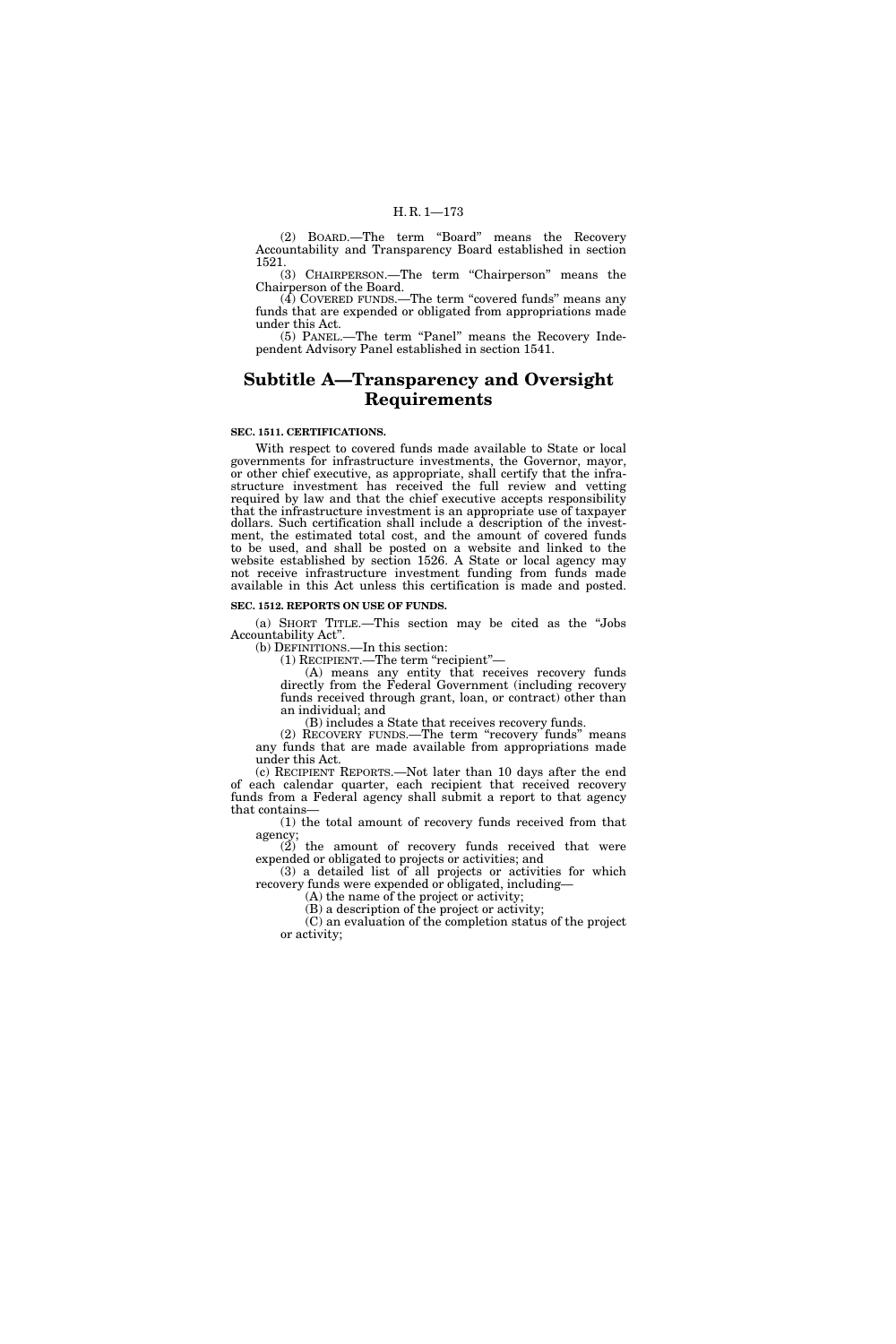(D) an estimate of the number of jobs created and the number of jobs retained by the project or activity; and

(E) for infrastructure investments made by State and local governments, the purpose, total cost, and rationale of the agency for funding the infrastructure investment with funds made available under this Act, and name of the person to contact at the agency if there are concerns with the infrastructure investment.

(4) Detailed information on any subcontracts or subgrants awarded by the recipient to include the data elements required to comply with the Federal Funding Accountability and Transparency Act of 2006 (Public Law 109–282), allowing aggregate reporting on awards below \$25,000 or to individuals, as prescribed by the Director of the Office of Management and Budget.

(d) AGENCY REPORTS.—Not later than 30 days after the end of each calendar quarter, each agency that made recovery funds available to any recipient shall make the information in reports submitted under subsection (c) publicly available by posting the information on a website.

(e) OTHER REPORTS.—The Congressional Budget Office and the Government Accountability Office shall comment on the information described in subsection (c)(3)(D) for any reports submitted under subsection (c). Such comments shall be due within 45 days after such reports are submitted.

(f) COMPLIANCE.—Within 180 days of enactment, as a condition of receipt of funds under this Act, Federal agencies shall require any recipient of such funds to provide the information required under subsection (c).

(g) GUIDANCE.—Federal agencies, in coordination with the Director of the Office of Management and Budget, shall provide for user-friendly means for recipients of covered funds to meet the requirements of this section.

(h) REGISTRATION.—Funding recipients required to report information per subsection (c)(4) must register with the Central Contractor Registration database or complete other registration requirements as determined by the Director of the Office of Management and Budget.

#### **SEC. 1513. REPORTS OF THE COUNCIL OF ECONOMIC ADVISERS.**

(a) IN GENERAL.—In consultation with the Director of the Office of Management and Budget and the Secretary of the Treasury, the Chairperson of the Council of Economic Advisers shall submit quarterly reports to the Committees on Appropriations of the Senate and House of Representatives that detail the impact of programs funded through covered funds on employment, estimated economic growth, and other key economic indicators.

(b) SUBMISSION OF REPORTS.—

(1) FIRST REPORT.—The first report submitted under subsection (a) shall be submitted not later than 45 days after the end of the first full quarter following the date of enactment of this Act.

(2) LAST REPORT.—The last report required to be submitted under subsection (a) shall apply to the quarter in which the Board terminates under section 1530.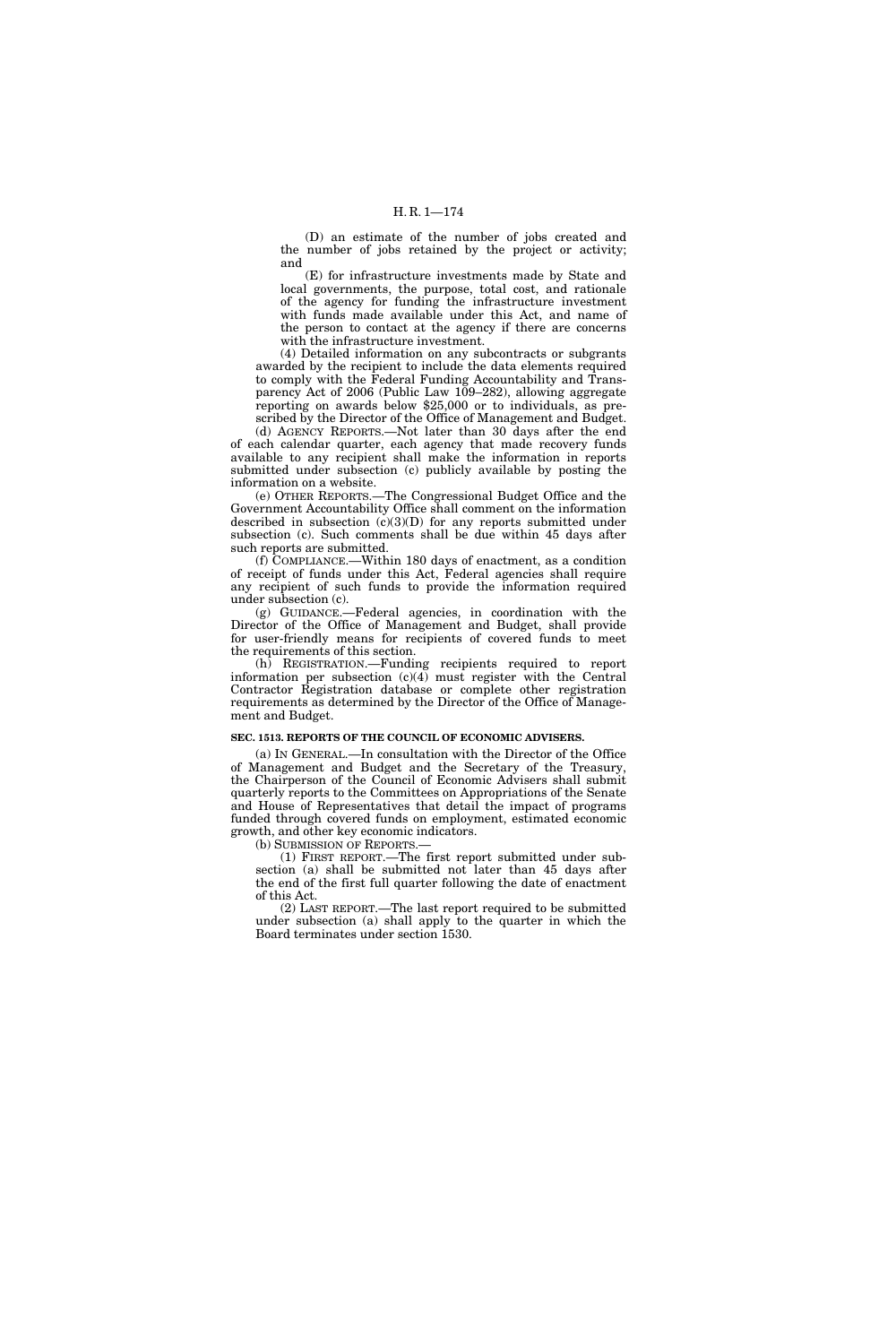#### **SEC. 1514. INSPECTOR GENERAL REVIEWS.**

(a) REVIEWS.—Any inspector general of a Federal department or executive agency shall review, as appropriate, any concerns raised by the public about specific investments using funds made available in this Act. Any findings of such reviews not related to an ongoing criminal proceeding shall be relayed immediately to the head of the department or agency concerned. In addition, the findings of such reviews, along with any audits conducted by any inspector general of funds made available in this Act, shall be posted on the inspector general's website and linked to the website established by section 1526, except that portions of reports may be redacted to the extent the portions would disclose information that is protected from public disclosure under sections 552 and 552a of title 5, United States Code.

#### **SEC. 1515. ACCESS OF OFFICES OF INSPECTOR GENERAL TO CERTAIN RECORDS AND EMPLOYEES.**

(a) ACCESS.—With respect to each contract or grant awarded using covered funds, any representative of an appropriate inspector general appointed under section 3 or 8G of the Inspector General Act of 1978 (5 U.S.C. App.), is authorized—

(1) to examine any records of the contractor or grantee, any of its subcontractors or subgrantees, or any State or local agency administering such contract, that pertain to, and involve transactions relating to, the contract, subcontract, grant, or subgrant; and

(2) to interview any officer or employee of the contractor, grantee, subgrantee, or agency regarding such transactions. (b) RELATIONSHIP TO EXISTING AUTHORITY.—Nothing in this section shall be interpreted to limit or restrict in any way any existing authority of an inspector general.

# **Subtitle B—Recovery Accountability and Transparency Board**

#### **SEC. 1521. ESTABLISHMENT OF THE RECOVERY ACCOUNTABILITY AND TRANSPARENCY BOARD.**

There is established the Recovery Accountability and Transparency Board to coordinate and conduct oversight of covered funds to prevent fraud, waste, and abuse.

## **SEC. 1522. COMPOSITION OF BOARD.**

(a) CHAIRPERSON.—

(1) DESIGNATION OR APPOINTMENT.—The President shall— (A) designate the Deputy Director for Management of the Office of Management and Budget to serve as Chairperson of the Board;

(B) designate another Federal officer who was appointed by the President to a position that required the advice and consent of the Senate, to serve as Chairperson of the Board; or

(C) appoint an individual as the Chairperson of the Board, by and with the advice and consent of the Senate. (2) COMPENSATION.—

(A) DESIGNATION OF FEDERAL OFFICER.—If the President designates a Federal officer under paragraph (1)(A)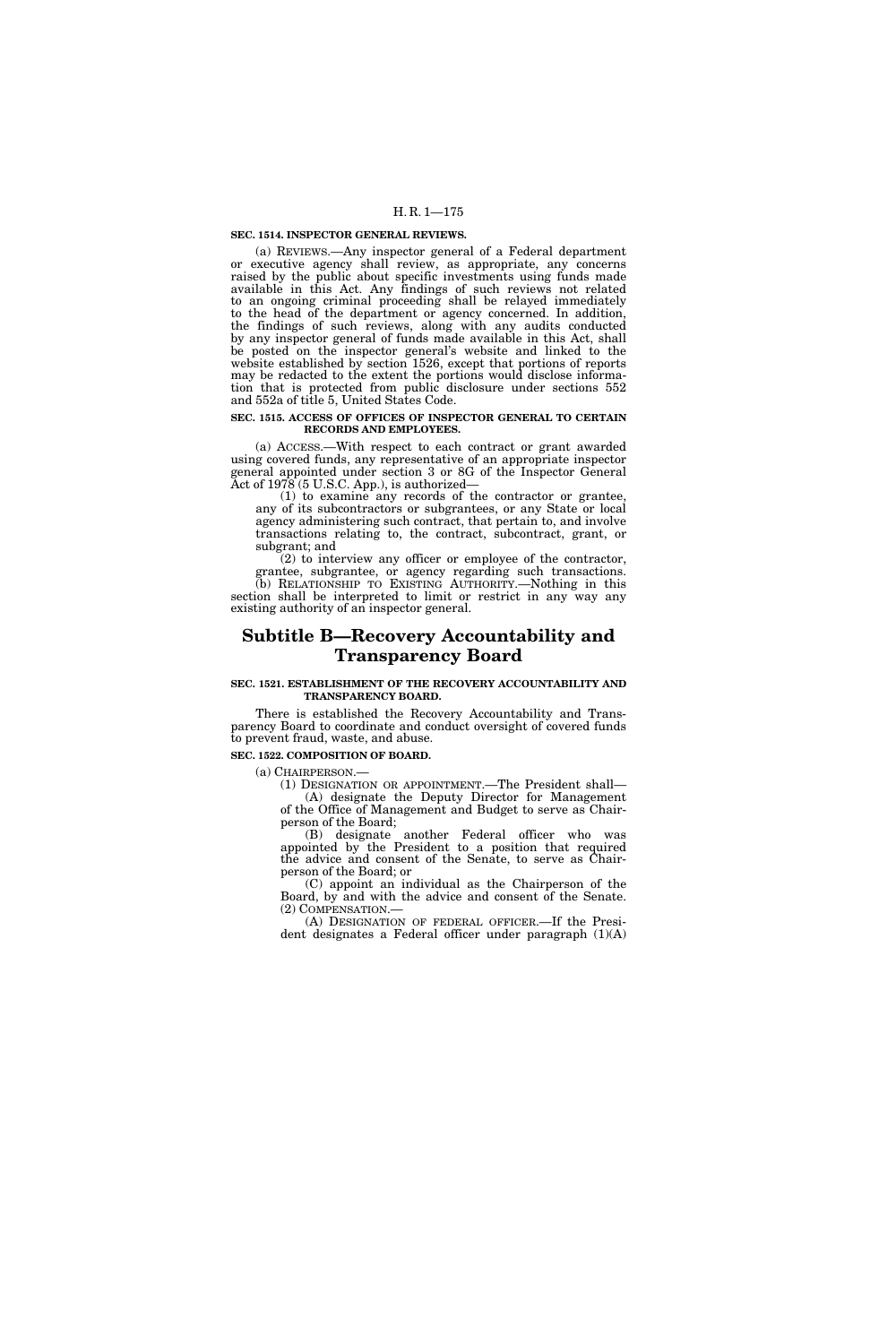or (B) to serve as Chairperson, that Federal officer may not receive additional compensation for services performed as Chairperson.

(B) APPOINTMENT OF NON-FEDERAL OFFICER.—If the President appoints an individual as Chairperson under paragraph (1)(C), that individual shall be compensated at the rate of basic pay prescribed for level IV of the Executive

Schedule under section 5315 of title 5, United States Code. (b) MEMBERS.—The members of the Board shall include—

(1) the Inspectors General of the Departments of Agriculture, Commerce, Education, Energy, Health and Human Services, Homeland Security, Justice, Transportation, Treasury, and the Treasury Inspector General for Tax Administration; and

(2) any other Inspector General as designated by the President from any agency that expends or obligates covered funds.

#### **SEC. 1523. FUNCTIONS OF THE BOARD.**

(a) FUNCTIONS.—

(1) IN GENERAL.—The Board shall coordinate and conduct oversight of covered funds in order to prevent fraud, waste, and abuse.

(2) SPECIFIC FUNCTIONS.—The functions of the Board shall include—

(A) reviewing whether the reporting of contracts and grants using covered funds meets applicable standards and specifies the purpose of the contract or grant and measures of performance;

(B) reviewing whether competition requirements applicable to contracts and grants using covered funds have been satisfied;

(C) auditing or reviewing covered funds to determine whether wasteful spending, poor contract or grant management, or other abuses are occurring and referring matters it considers appropriate for investigation to the inspector general for the agency that disbursed the covered funds; (D) reviewing whether there are sufficient qualified

acquisition and grant personnel overseeing covered funds; (E) reviewing whether personnel whose duties involve

acquisitions or grants made with covered funds receive adequate training; and

(F) reviewing whether there are appropriate mechanisms for interagency collaboration relating to covered funds, including coordinating and collaborating to the extent practicable with the Inspectors General Council on Integrity and Efficiency established by the Inspector General Reform Act of 2008 (Public Law 110–409).

(b) REPORTS.—

(1) FLASH AND OTHER REPORTS.—The Board shall submit to the President and Congress, including the Committees on Appropriations of the Senate and House of Representatives, reports, to be known as "flash reports", on potential management and funding problems that require immediate attention. The Board also shall submit to Congress such other reports as the Board considers appropriate on the use and benefits of funds made available in this Act.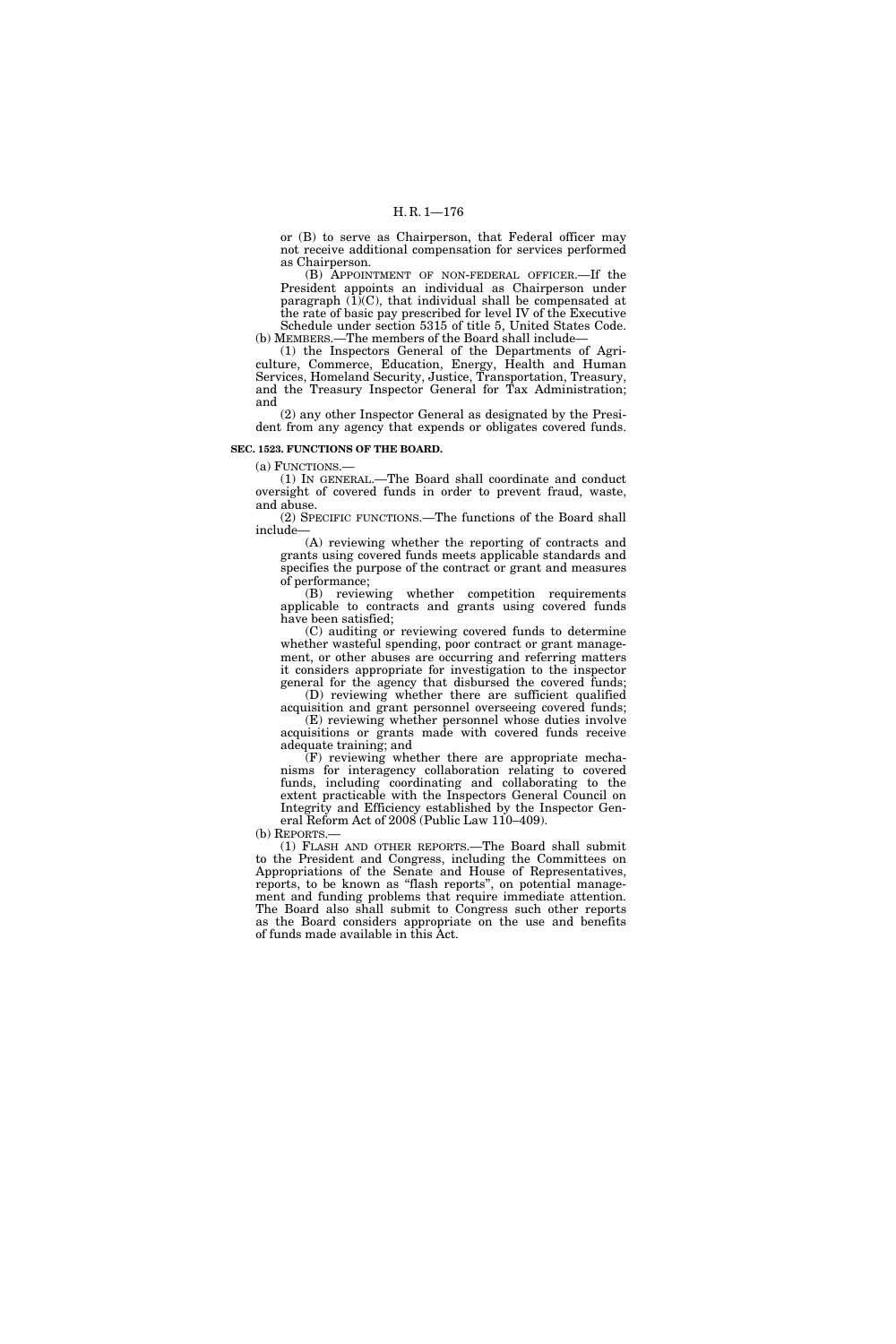(2) QUARTERLY REPORTS.—The Board shall submit quarterly reports to the President and Congress, including the Committees on Appropriations of the Senate and House of Representatives, summarizing the findings of the Board and the findings of inspectors general of agencies. The Board may submit additional reports as appropriate.

(3) ANNUAL REPORTS.—The Board shall submit annual reports to the President and Congress, including the Committees on Appropriations of the Senate and House of Representatives, consolidating applicable quarterly reports on the use of covered funds.

(4) PUBLIC AVAILABILITY.—

(A) IN GENERAL.—All reports submitted under this subsection shall be made publicly available and posted on the website established by section 1526.

(B) REDACTIONS.—Any portion of a report submitted under this subsection may be redacted when made publicly available, if that portion would disclose information that is not subject to disclosure under sections 552 and 552a of title 5, United States Code.

(c) RECOMMENDATIONS.—

(1) IN GENERAL.—The Board shall make recommendations to agencies on measures to prevent fraud, waste, and abuse relating to covered funds.

(2) RESPONSIVE REPORTS.—Not later than 30 days after receipt of a recommendation under paragraph (1), an agency shall submit a report to the President, the congressional committees of jurisdiction, including the Committees on Appropriations of the Senate and House of Representatives, and the Board on—

(A) whether the agency agrees or disagrees with the recommendations; and

(B) any actions the agency will take to implement the recommendations.

## **SEC. 1524. POWERS OF THE BOARD.**

(a) IN GENERAL.—The Board shall conduct audits and reviews of spending of covered funds and coordinate on such activities with the inspectors general of the relevant agency to avoid duplication and overlap of work.

(b) AUDITS AND REVIEWS.—The Board may—

(1) conduct its own independent audits and reviews relating to covered funds; and

(2) collaborate on audits and reviews relating to covered funds with any inspector general of an agency.

(c) AUTHORITIES.—

(1) AUDITS AND REVIEWS.—In conducting audits and reviews, the Board shall have the authorities provided under section 6 of the Inspector General Act of 1978 (5 U.S.C. App.). Additionally, the Board may issue subpoenas to compel the testimony of persons who are not Federal officers or employees and may enforce such subpoenas in the same manner as provided for inspector general subpoenas under section 6 of the Inspector General Act of 1978 (5 U.S.C. App.).

(2) STANDARDS AND GUIDELINES.—The Board shall carry out the powers under subsections (a) and (b) in accordance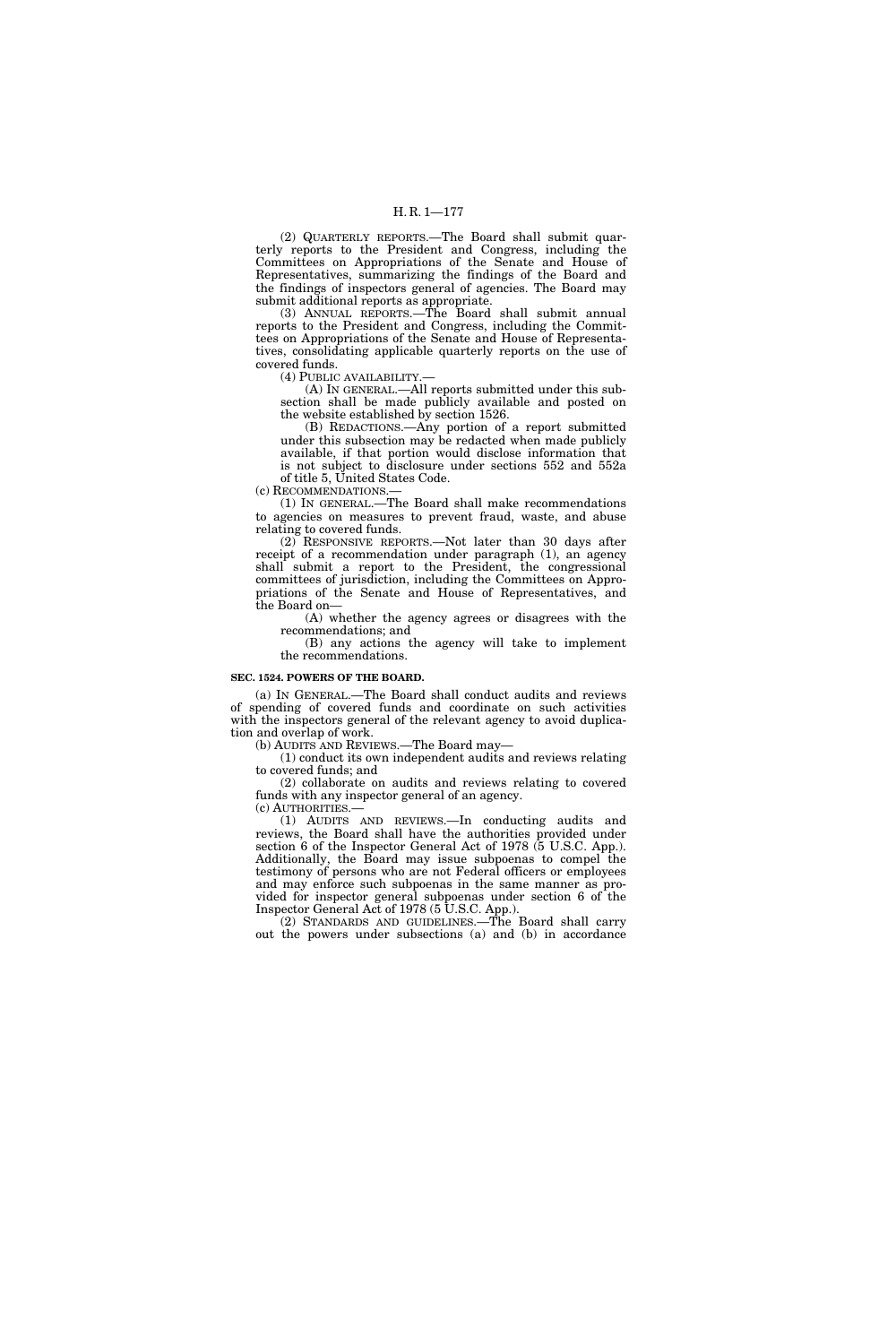with section  $4(b)(1)$  of the Inspector General Act of 1978 (5) U.S.C. App.).

(d) PUBLIC HEARINGS.—The Board may hold public hearings and Board personnel may conduct necessary inquiries. The head of each agency shall make all officers and employees of that agency available to provide testimony to the Board and Board personnel. The Board may issue subpoenas to compel the testimony of persons who are not Federal officers or employees at such public hearings. Any such subpoenas may be enforced in the same manner as provided for inspector general subpoenas under section 6 of the Inspector General Act of 1978 (5 U.S.C. App.).

(e) CONTRACTS.—The Board may enter into contracts to enable the Board to discharge its duties under this subtitle, including contracts and other arrangements for audits, studies, analyses, and other services with public agencies and with private persons, and make such payments as may be necessary to carry out the duties of the Board.

(f) TRANSFER OF FUNDS.—The Board may transfer funds appropriated to the Board for expenses to support administrative support services and audits, reviews, or other activities related to oversight by the Board of covered funds to any office of inspector general, the Office of Management and Budget, the General Services Administration, and the Panel.

**SEC. 1525. EMPLOYMENT, PERSONNEL, AND RELATED AUTHORITIES.** 

(a) EMPLOYMENT AND PERSONNEL AUTHORITIES.—

(A) AUTHORITIES.—Subject to paragraph (2), the Board may exercise the authorities of subsections (b) through (i) of section 3161 of title 5, United States Code (without regard to subsection (a) of that section).

(B) APPLICATION.—For purposes of exercising the authorities described under subparagraph (A), the term "Chairperson of the Board" shall be substituted for the term ''head of a temporary organization''.

(C) CONSULTATION.—In exercising the authorities described under subparagraph (A), the Chairperson shall consult with members of the Board.

(2) EMPLOYMENT AUTHORITIES.—In exercising the employment authorities under subsection (b) of section 3161 of title 5, United States Code, as provided under paragraph (1) of this subsection—

(A) paragraph (2) of subsection (b) of section 3161 of that title (relating to periods of appointments) shall not apply; and

(B) no period of appointment may exceed the date on which the Board terminates under section 1530.<br>(b) INFORMATION AND ASSISTANCE.—

(1) IN GENERAL.—Upon request of the Board for information or assistance from any agency or other entity of the Federal Government, the head of such entity shall, insofar as is practicable and not in contravention of any existing law, furnish such information or assistance to the Board, or an authorized designee.

(2) REPORT OF REFUSALS.—Whenever information or assistance requested by the Board is, in the judgment of the Board, unreasonably refused or not provided, the Board shall report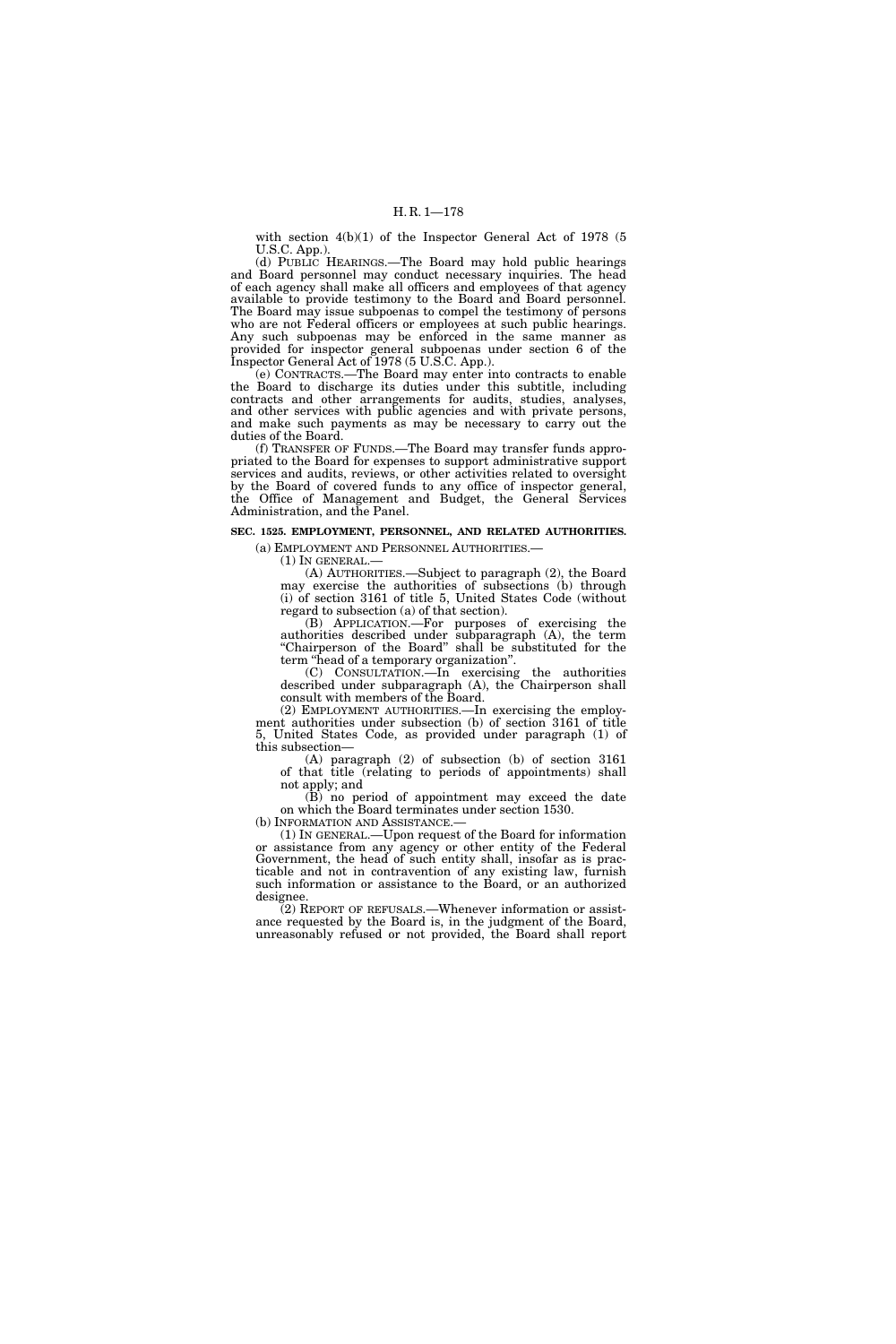the circumstances to the congressional committees of jurisdiction, including the Committees on Appropriations of the Senate and House of Representatives, without delay.

(c) ADMINISTRATIVE SUPPORT.—The General Services Administration shall provide the Board with administrative support services, including the provision of office space and facilities.

#### **SEC. 1526. BOARD WEBSITE.**

(a) ESTABLISHMENT.—The Board shall establish and maintain, no later than 30 days after enactment of this Act, a user-friendly, public-facing website to foster greater accountability and transparency in the use of covered funds.

(b) PURPOSE.—The website established and maintained under subsection (a) shall be a portal or gateway to key information relating to this Act and provide connections to other Government websites with related information.

(c) CONTENT AND FUNCTION.—In establishing the website established and maintained under subsection (a), the Board shall ensure the following:

(1) The website shall provide materials explaining what this Act means for citizens. The materials shall be easy to understand and regularly updated.

(2) The website shall provide accountability information, including findings from audits, inspectors general, and the Government Accountability Office.

(3) The website shall provide data on relevant economic, financial, grant, and contract information in user-friendly visual presentations to enhance public awareness of the use of covered funds.

(4) The website shall provide detailed data on contracts awarded by the Federal Government that expend covered funds, including information about the competitiveness of the contracting process, information about the process that was used for the award of contracts, and for contracts over \$500,000 a summary of the contract.

(5) The website shall include printable reports on covered funds obligated by month to each State and congressional district.

(6) The website shall provide a means for the public to give feedback on the performance of contracts that expend covered funds.

(7) The website shall include detailed information on Federal Government contracts and grants that expend covered funds, to include the data elements required to comply with the Federal Funding Accountability and Transparency Act of 2006 (Public Law 109–282), allowing aggregate reporting on awards below \$25,000 or to individuals, as prescribed by the Director of the Office of Management and Budget.

(8) The website shall provide a link to estimates of the jobs sustained or created by the Act.

(9) The website shall provide a link to information about announcements of grant competitions and solicitations for contracts to be awarded.

(10) The website shall include appropriate links to other government websites with information concerning covered funds, including Federal agency and State websites.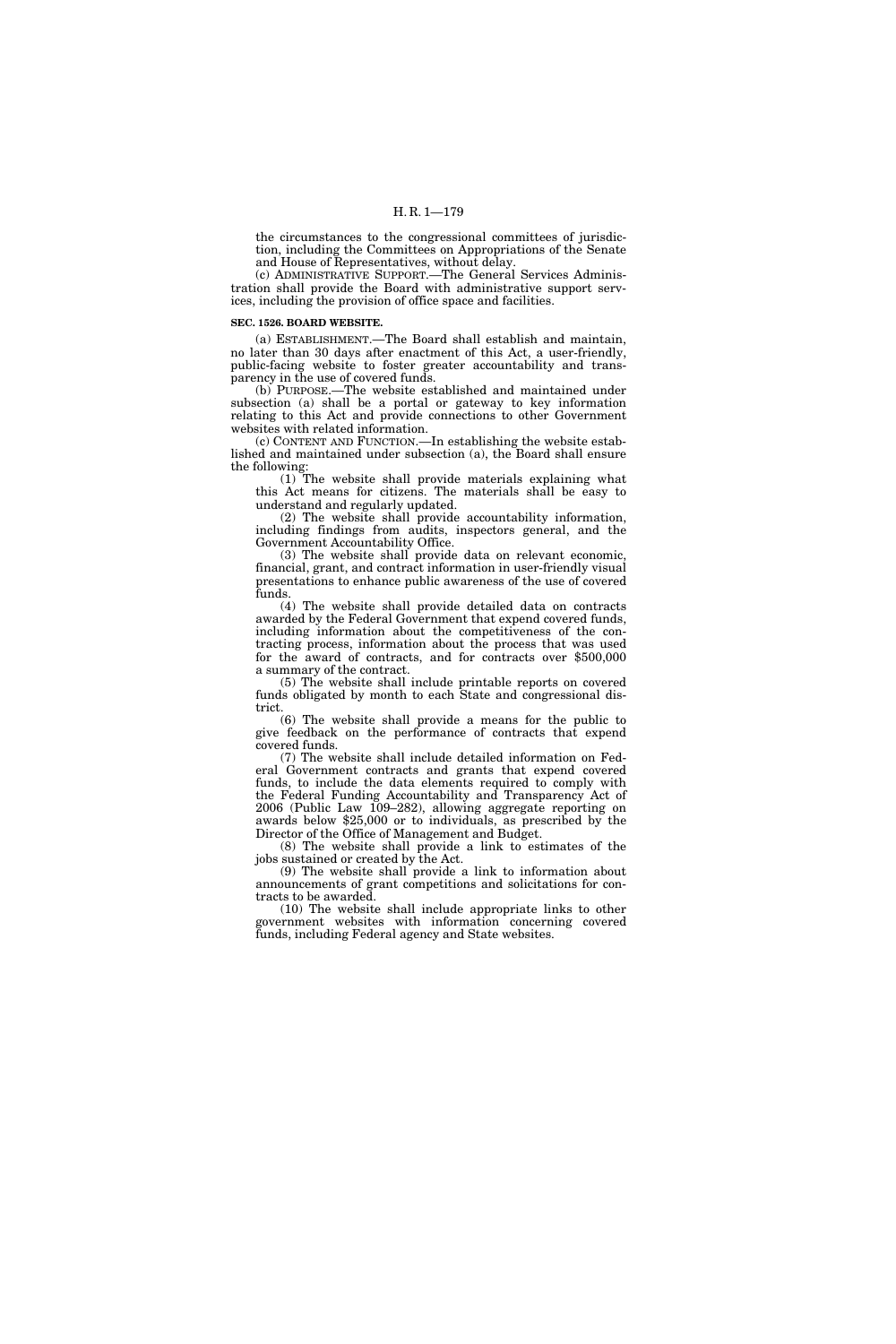(11) The website shall include a plan from each Federal agency for using funds made available in this Act to the agency. (12) The website shall provide information on Federal allocations of formula grants and awards of competitive grants

using covered funds.

(13) The website shall provide information on Federal allocations of mandatory and other entitlement programs by State, county, or other appropriate geographical unit.

(14) To the extent practical, the website shall provide, organized by the location of the job opportunities involved, links to and information about how to access job opportunities, including, if possible, links to or information about local employment agencies, job banks operated by State workforce agencies, the Department of Labor's CareerOneStop website, State, local and other public agencies receiving Federal funding, and private firms contracted to perform work with Federal funding, in order to direct job seekers to job opportunities created by this Act.

(15) The website shall be enhanced and updated as necessary to carry out the purposes of this subtitle.

(d) WAIVER.—The Board may exclude posting contractual or other information on the website on a case-by-case basis when necessary to protect national security or to protect information that is not subject to disclosure under sections 552 and 552a of title 5, United States Code.

#### **SEC. 1527. INDEPENDENCE OF INSPECTORS GENERAL.**

(a) INDEPENDENT AUTHORITY.—Nothing in this subtitle shall affect the independent authority of an inspector general to determine whether to conduct an audit or investigation of covered funds.

(b) REQUESTS BY BOARD.—If the Board requests that an inspector general conduct or refrain from conducting an audit or investigation and the inspector general rejects the request in whole or in part, the inspector general shall, not later than 30 days after rejecting the request, submit a report to the Board, the head of the applicable agency, and the congressional committees of jurisdiction, including the Committees on Appropriations of the Senate and House of Representatives. The report shall state the reasons that the inspector general has rejected the request in whole or in part. The inspector general's decision shall be final.

#### **SEC. 1528. COORDINATION WITH THE COMPTROLLER GENERAL AND STATE AUDITORS.**

The Board shall coordinate its oversight activities with the Comptroller General of the United States and State auditors.

## **SEC. 1529. AUTHORIZATION OF APPROPRIATIONS.**

There are authorized to be appropriated such sums as necessary to carry out this subtitle.

#### **SEC. 1530. TERMINATION OF THE BOARD.**

The Board shall terminate on September 30, 2013.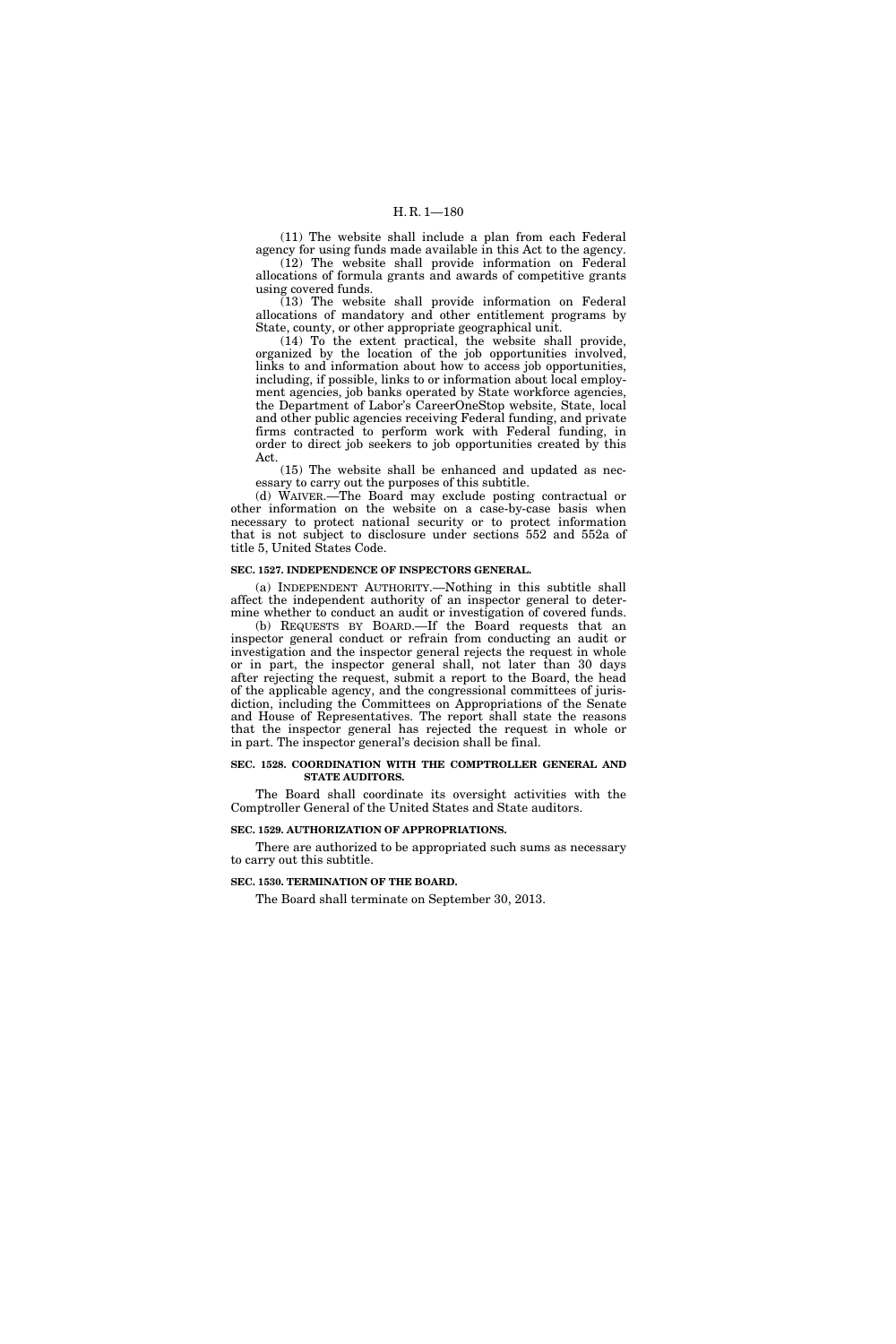# **Subtitle C—Recovery Independent Advisory Panel**

### **SEC. 1541. ESTABLISHMENT OF RECOVERY INDEPENDENT ADVISORY PANEL.**

(a) ESTABLISHMENT.—There is established the Recovery Independent Advisory Panel.

(b) MEMBERSHIP.—The Panel shall be composed of 5 members who shall be appointed by the President.

(c) QUALIFICATIONS.—Members shall be appointed on the basis of expertise in economics, public finance, contracting, accounting, or any other relevant field.

(d) INITIAL MEETING.—Not later than 30 days after the date on which all members of the Panel have been appointed, the Panel shall hold its first meeting.

(e) MEETINGS.—The Panel shall meet at the call of the Chairperson of the Panel.

(f) QUORUM.—A majority of the members of the Panel shall constitute a quorum, but a lesser number of members may hold hearings.

(g) CHAIRPERSON AND VICE CHAIRPERSON.—The Panel shall select a Chairperson and Vice Chairperson from among its members.

## **SEC. 1542. DUTIES OF THE PANEL.**

The Panel shall make recommendations to the Board on actions the Board could take to prevent fraud, waste, and abuse relating to covered funds.

### **SEC. 1543. POWERS OF THE PANEL.**

(a) HEARINGS.—The Panel may hold such hearings, sit and act at such times and places, take such testimony, and receive such evidence as the Panel considers advisable to carry out this subtitle.

(b) INFORMATION FROM FEDERAL AGENCIES.—The Panel may secure directly from any agency such information as the Panel considers necessary to carry out this subtitle. Upon request of the Chairperson of the Panel, the head of such agency shall furnish such information to the Panel.

(c) POSTAL SERVICES.—The Panel may use the United States mails in the same manner and under the same conditions as agencies of the Federal Government.

(d) GIFTS.—The Panel may accept, use, and dispose of gifts or donations of services or property.

#### **SEC. 1544. PANEL PERSONNEL MATTERS.**

(a) COMPENSATION OF MEMBERS.—Each member of the Panel who is not an officer or employee of the Federal Government shall be compensated at a rate equal to the daily equivalent of the annual rate of basic pay prescribed for level IV of the Executive Schedule under section 5315 of title 5, United States Code, for each day (including travel time) during which such member is engaged in the performance of the duties of the Panel. All members of the Panel who are officers or employees of the United States shall serve without compensation in addition to that received for their services as officers or employees of the United States.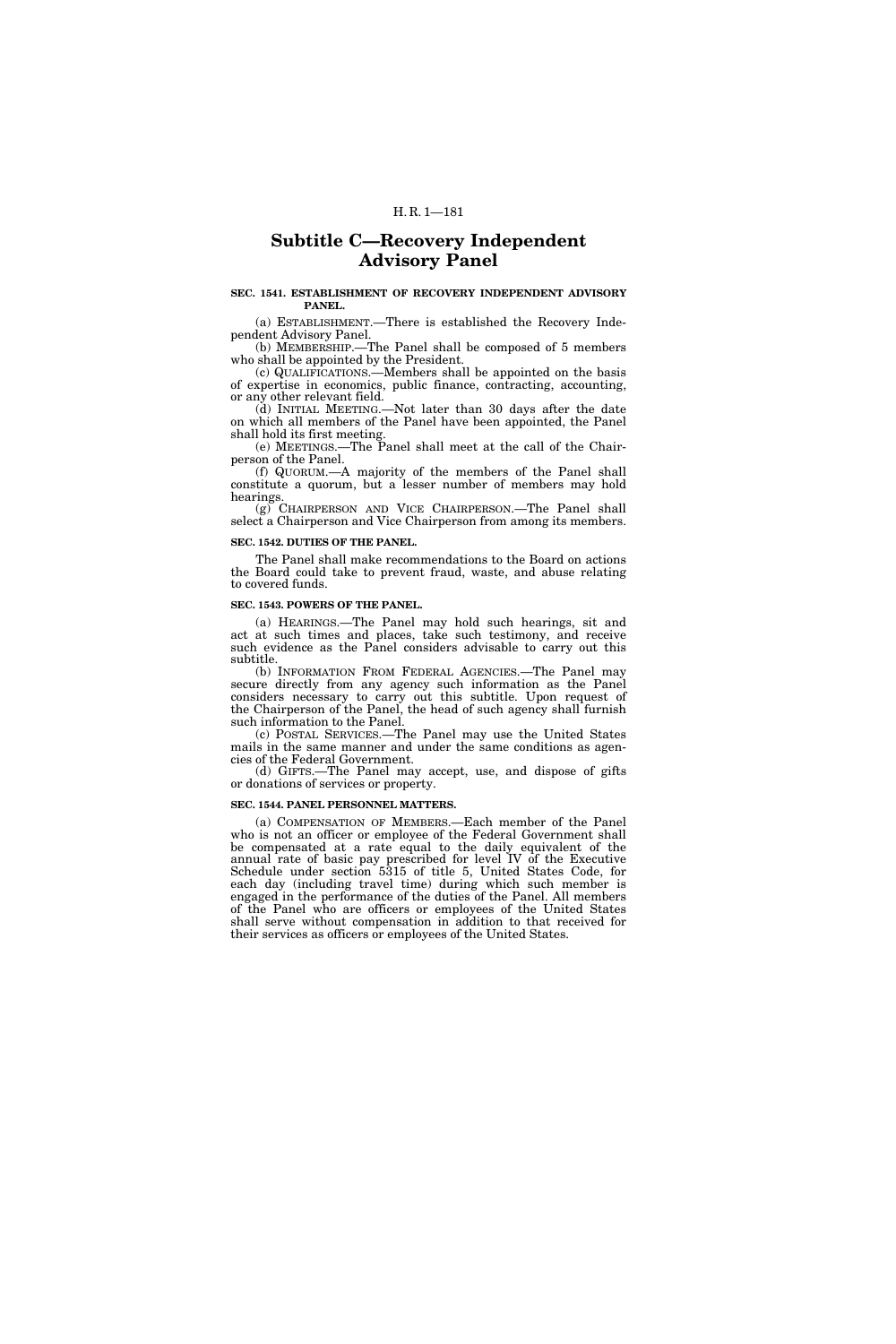(b) TRAVEL EXPENSES.—The members of the Panel shall be allowed travel expenses, including per diem in lieu of subsistence, at rates authorized for employees of agencies under subchapter I of chapter 57 of title 5, United States Code, while away from their homes or regular places of business in the performance of services for the Panel.

 $(c)$  STAFF.

(1) IN GENERAL.—The Chairperson of the Panel may, without regard to the civil service laws and regulations, appoint and terminate an executive director and such other additional personnel as may be necessary to enable the Panel to perform its duties. The employment of an executive director shall be subject to confirmation by the Panel.

(2) COMPENSATION.—The Chairperson of the Panel may fix the compensation of the executive director and other personnel without regard to chapter 51 and subchapter III of chapter 53 of title 5, United States Code, relating to classification of positions and General Schedule pay rates, except that the rate of pay for the executive director and other personnel may not exceed the rate payable for level V of the Executive Schedule under section 5316 of such title.

(3) PERSONNEL AS FEDERAL EMPLOYEES.—

(A) IN GENERAL.—The executive director and any personnel of the Panel who are employees shall be employees under section 2105 of title 5, United States Code, for purposes of chapters 63, 81, 83, 84, 85, 87, 89, 89A, 89B, and 90 of that title.

(B) MEMBERS OF PANEL.—Subparagraph (A) shall not be construed to apply to members of the Panel.

(d) DETAIL OF GOVERNMENT EMPLOYEES.—Any Federal Government employee may be detailed to the Panel without reimbursement, and such detail shall be without interruption or loss of civil service status or privilege.

(e) PROCUREMENT OF TEMPORARY AND INTERMITTENT SERV- ICES.—The Chairperson of the Panel may procure temporary and intermittent services under section 3109(b) of title 5, United States Code, at rates for individuals which do not exceed the daily equivalent of the annual rate of basic pay prescribed for level V of the Executive Schedule under section 5316 of such title.

(f) ADMINISTRATIVE SUPPORT.—The General Services Administration shall provide the Panel with administrative support services, including the provision of office space and facilities.

**SEC. 1545. TERMINATION OF THE PANEL.** 

The Panel shall terminate on September 30, 2013.

**SEC. 1546. AUTHORIZATION OF APPROPRIATIONS.** 

There are authorized to be appropriated such sums as necessary to carry out this subtitle.

# **Subtitle D—Additional Accountability and Transparency Requirements**

**SEC. 1551. AUTHORITY TO ESTABLISH SEPARATE FUNDING ACCOUNTS.** 

Although this Act provides supplemental appropriations for programs, projects, and activities in existing Treasury accounts,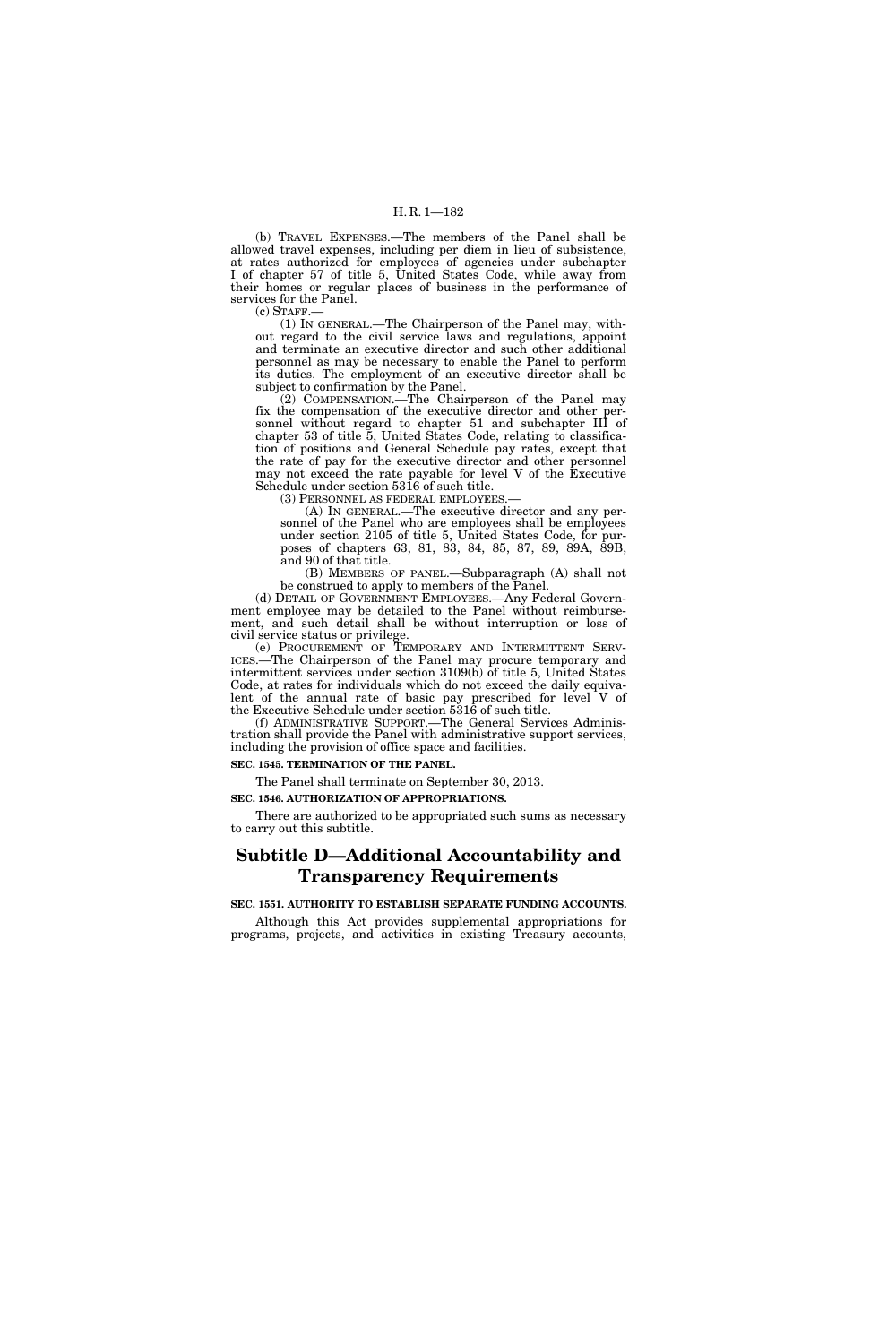to facilitate tracking these funds through Treasury and agency accounting systems, the Secretary of the Treasury shall ensure that all funds appropriated in this Act shall be established in separate Treasury accounts, unless a waiver from this provision is approved by the Director of the Office of Management and Budget.

### **SEC. 1552. SET-ASIDE FOR STATE AND LOCAL GOVERNMENT REPORTING AND RECORDKEEPING.**

Federal agencies receiving funds under this Act, may, after following the notice and comment rulemaking requirements under the Administrative Procedures Act (5 U.S.C. 500), reasonably adjust applicable limits on administrative expenditures for Federal awards to help award recipients defray the costs of data collection requirements initiated pursuant to this Act.

#### **SEC. 1553. PROTECTING STATE AND LOCAL GOVERNMENT AND CON-TRACTOR WHISTLEBLOWERS.**

(a) PROHIBITION OF REPRISALS.—An employee of any non-Federal employer receiving covered funds may not be discharged, demoted, or otherwise discriminated against as a reprisal for disclosing, including a disclosure made in the ordinary course of an employee's duties, to the Board, an inspector general, the Comptroller General, a member of Congress, a State or Federal regulatory or law enforcement agency, a person with supervisory authority over the employee (or such other person working for the employer who has the authority to investigate, discover, or terminate misconduct), a court or grand jury, the head of a Federal agency, or their representatives, information that the employee reasonably believes is evidence of—

(1) gross mismanagement of an agency contract or grant relating to covered funds;

(2) a gross waste of covered funds;

(3) a substantial and specific danger to public health or safety related to the implementation or use of covered funds; (4) an abuse of authority related to the implementation or use of covered funds; or

(5) a violation of law, rule, or regulation related to an agency contract (including the competition for or negotiation of a contract) or grant, awarded or issued relating to covered funds.

(b) INVESTIGATION OF COMPLAINTS.—

(1) IN GENERAL.—A person who believes that the person has been subjected to a reprisal prohibited by subsection (a) may submit a complaint regarding the reprisal to the appropriate inspector general. Except as provided under paragraph (3), unless the inspector general determines that the complaint is frivolous, does not relate to covered funds, or another Federal or State judicial or administrative proceeding has previously been invoked to resolve such complaint, the inspector general shall investigate the complaint and, upon completion of such investigation, submit a report of the findings of the investigation to the person, the person's employer, the head of the appropriate agency, and the Board.<br>(2) TIME LIMITATIONS FOR ACTIONS.

 $(A)$  In GENERAL.—Except as provided under subparagraph (B), the inspector general shall, not later than 180 days after receiving a complaint under paragraph (1)—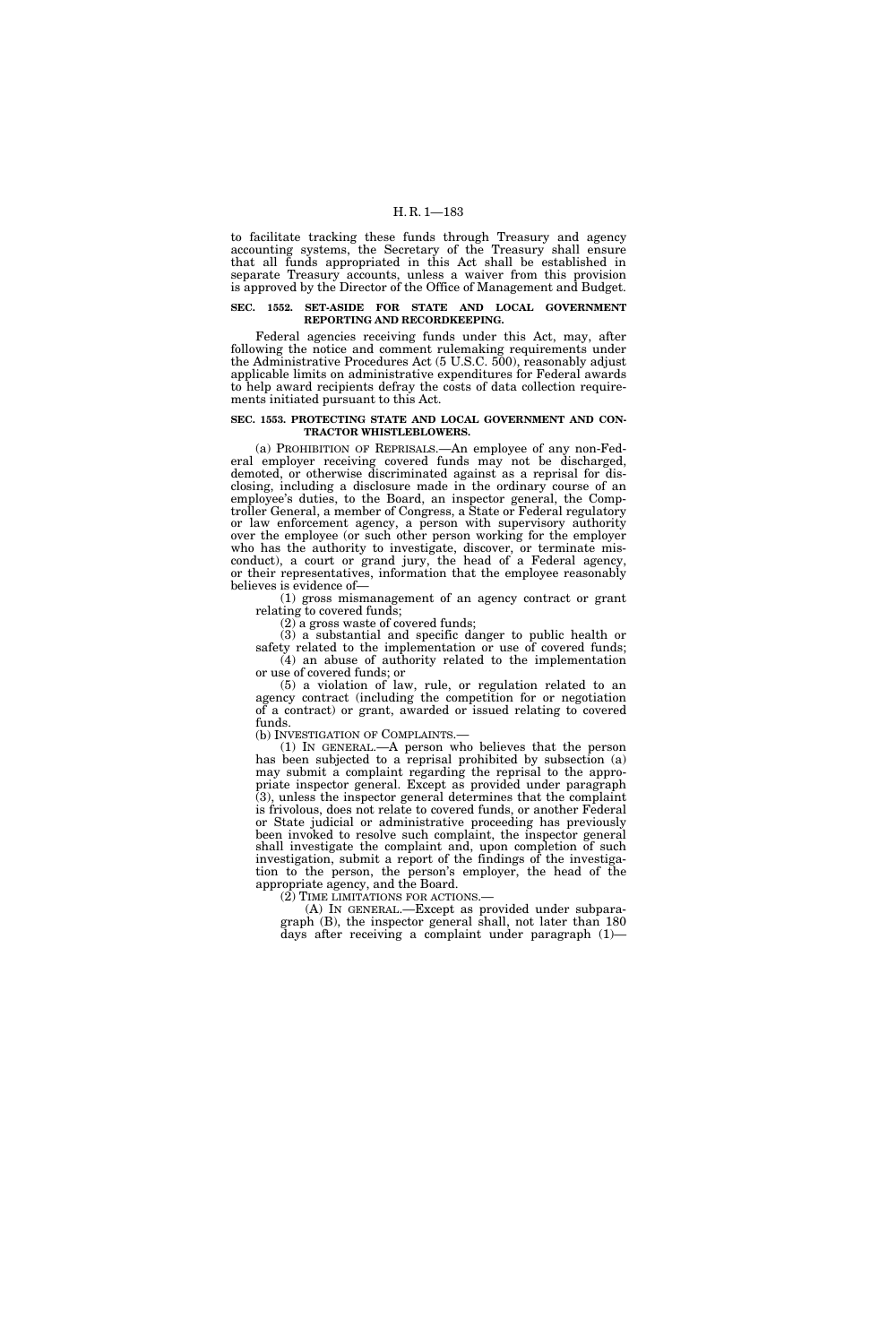(i) make a determination that the complaint is frivolous, does not relate to covered funds, or another Federal or State judicial or administrative proceeding has previously been invoked to resolve such complaint; or

(ii) submit a report under paragraph (1).

(B) EXTENSIONS.—

(i) VOLUNTARY EXTENSION AGREED TO BETWEEN INSPECTOR GENERAL AND COMPLAINANT.—If the inspector general is unable to complete an investigation under this section in time to submit a report within the 180-day period specified under subparagraph (A) and the person submitting the complaint agrees to an extension of time, the inspector general shall submit a report under paragraph  $(1)$  within such additional period of time as shall be agreed upon between the inspector general and the person submitting the complaint.

(ii) EXTENSION GRANTED BY INSPECTOR GENERAL.— If the inspector general is unable to complete an investigation under this section in time to submit a report within the 180-day period specified under subparagraph (A), the inspector general may extend the period for not more than 180 days without agreeing with the person submitting the complaint to such extension, provided that the inspector general provides a written explanation (subject to the authority to exclude information under paragraph  $(4)(C)$  for the decision, which shall be provided to both the person submitting the complaint and the non-Federal employer.

(iii) SEMI-ANNUAL REPORT ON EXTENSIONS.—The inspector general shall include in semi-annual reports to Congress a list of those investigations for which the inspector general received an extension.

(3) DISCRETION NOT TO INVESTIGATE COMPLAINTS.—

(A) IN GENERAL.—The inspector general may decide not to conduct or continue an investigation under this section upon providing to the person submitting the complaint and the non-Federal employer a written explanation (subject to the authority to exclude information under para $graph (4)(C)$  for such decision.

(B) ASSUMPTION OF RIGHTS TO CIVIL REMEDY.—Upon receipt of an explanation of a decision not to conduct or continue an investigation under subparagraph (A), the person submitting a complaint shall immediately assume the right to a civil remedy under subsection (c)(3) as if the 210-day period specified under such subsection has already passed.

(C) SEMI-ANNUAL REPORT.—The inspector general shall include in semi-annual reports to Congress a list of those investigations the inspector general decided not to conduct or continue under this paragraph.

(4) ACCESS TO INVESTIGATIVE FILE OF INSPECTOR GEN-ERAL.—

(A) IN GENERAL.—The person alleging a reprisal under this section shall have access to the investigation file of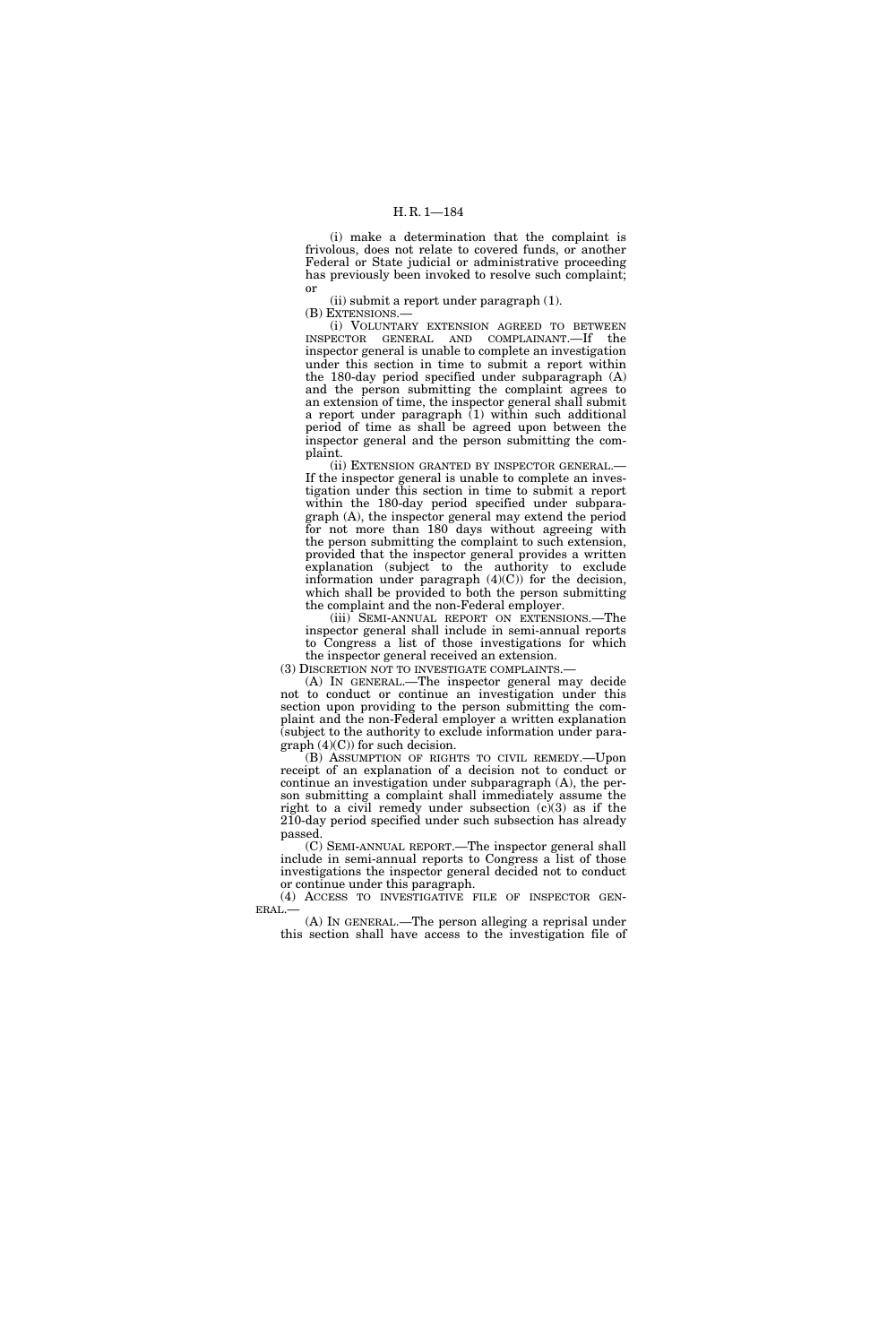the appropriate inspector general in accordance with section 552a of title 5, United States Code (commonly referred to as the "Privacy Act"). The investigation of the inspector general shall be deemed closed for purposes of disclosure under such section when an employee files an appeal to an agency head or a court of competent jurisdiction.

(B) CIVIL ACTION.—In the event the person alleging the reprisal brings suit under subsection  $(c)(3)$ , the person alleging the reprisal and the non-Federal employer shall have access to the investigative file of the inspector general in accordance with the Privacy Act.

(C) EXCEPTION.—The inspector general may exclude from disclosure—

(i) information protected from disclosure by a provision of law; and

(ii) any additional information the inspector general determines disclosure of which would impede a continuing investigation, provided that such information is disclosed once such disclosure would no longer impede such investigation, unless the inspector general determines that disclosure of law enforcement techniques, procedures, or information could reasonably be expected to risk circumvention of the law or disclose the identity of a confidential source.

(5) PRIVACY OF INFORMATION.—An inspector general investigating an alleged reprisal under this section may not respond to any inquiry or disclose any information from or about any person alleging such reprisal, except in accordance with the provisions of section 552a of title 5, United States Code, or as required by any other applicable Federal law.

(c) REMEDY AND ENFORCEMENT AUTHORITY.— (1) BURDEN OF PROOF.—

(A) DISCLOSURE AS CONTRIBUTING FACTOR IN REPRISAL.—

(i) IN GENERAL.—A person alleging a reprisal under this section shall be deemed to have affirmatively established the occurrence of the reprisal if the person demonstrates that a disclosure described in subsection (a) was a contributing factor in the reprisal.

(ii) USE OF CIRCUMSTANTIAL EVIDENCE.—A disclosure may be demonstrated as a contributing factor in a reprisal for purposes of this paragraph by circumstantial evidence, including—

(I) evidence that the official undertaking the reprisal knew of the disclosure; or

(II) evidence that the reprisal occurred within a period of time after the disclosure such that a reasonable person could conclude that the disclosure was a contributing factor in the reprisal.

(B) OPPORTUNITY FOR REBUTTAL.—The head of an agency may not find the occurrence of a reprisal with respect to a reprisal that is affirmatively established under subparagraph (A) if the non-Federal employer demonstrates by clear and convincing evidence that the non-Federal employer would have taken the action constituting the reprisal in the absence of the disclosure.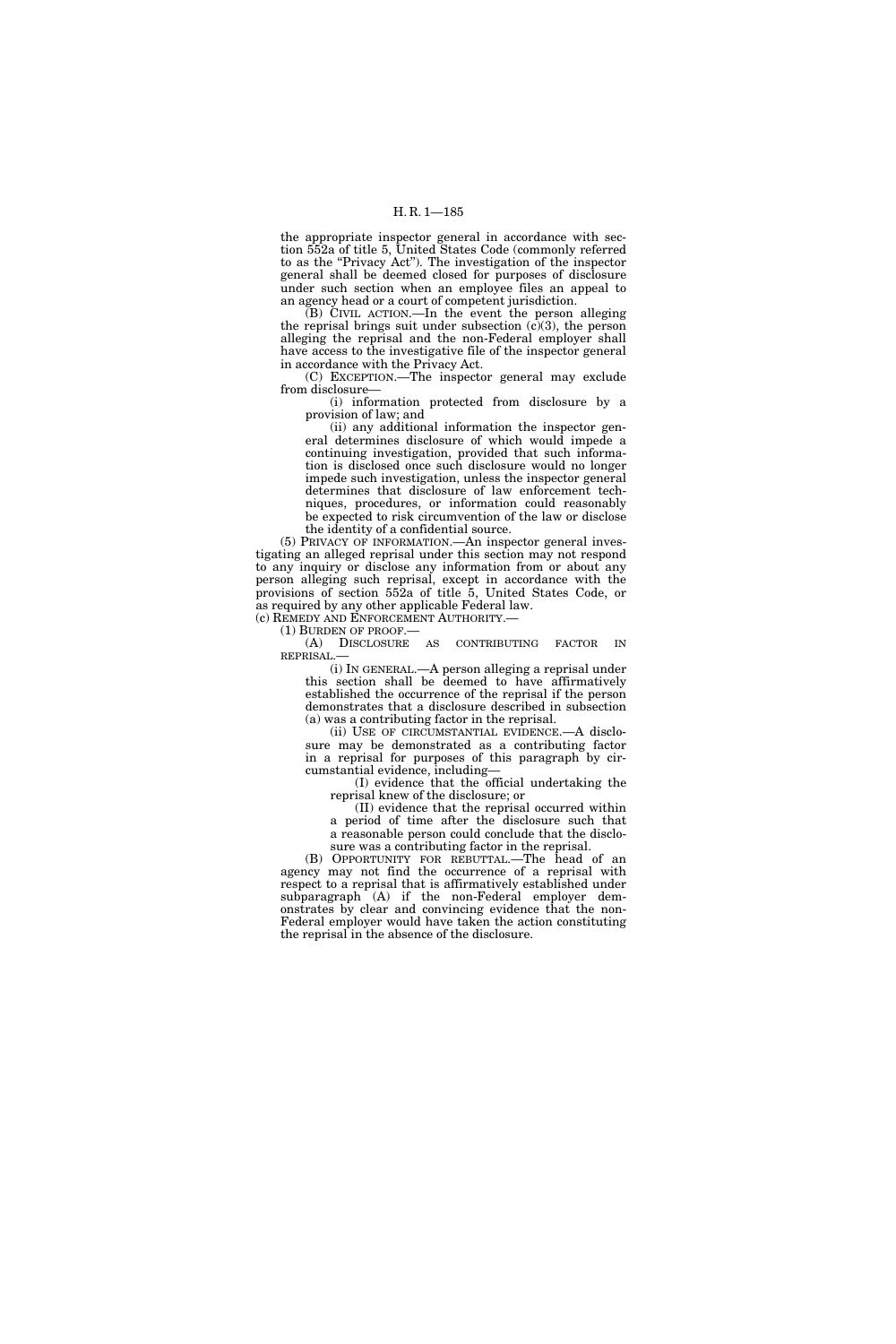(2) AGENCY ACTION.—Not later than 30 days after receiving an inspector general report under subsection (b), the head of the agency concerned shall determine whether there is sufficient basis to conclude that the non-Federal employer has subjected the complainant to a reprisal prohibited by subsection (a) and shall either issue an order denying relief in whole or in part or shall take 1 or more of the following actions: (A) Order the employer to take affirmative action to

abate the reprisal. (B) Order the employer to reinstate the person to the

position that the person held before the reprisal, together with the compensation (including back pay), compensatory damages, employment benefits, and other terms and conditions of employment that would apply to the person in that position if the reprisal had not been taken.

(C) Order the employer to pay the complainant an amount equal to the aggregate amount of all costs and expenses (including attorneys' fees and expert witnesses' fees) that were reasonably incurred by the complainant for, or in connection with, bringing the complaint regarding the reprisal, as determined by the head of the agency or a court of competent jurisdiction.

(3) CIVIL ACTION.—If the head of an agency issues an order denying relief in whole or in part under paragraph (1), has not issued an order within 210 days after the submission of a complaint under subsection (b), or in the case of an extension of time under subsection  $(b)(2)(B)(i)$ , within 30 days after the expiration of the extension of time, or decides under subsection  $(b)(3)$  not to investigate or to discontinue an investigation, and there is no showing that such delay or decision is due to the bad faith of the complainant, the complainant shall be deemed to have exhausted all administrative remedies with respect to the complaint, and the complainant may bring a de novo action at law or equity against the employer to seek compensatory damages and other relief available under this section in the appropriate district court of the United States, which shall have jurisdiction over such an action without regard to the amount in controversy. Such an action shall, at the request of either party to the action, be tried by the court with a jury.

(4) JUDICIAL ENFORCEMENT OF ORDER.—Whenever a person fails to comply with an order issued under paragraph (2), the head of the agency shall file an action for enforcement of such order in the United States district court for a district in which the reprisal was found to have occurred. In any action brought under this paragraph, the court may grant appropriate relief, including injunctive relief, compensatory and exemplary damages, and attorneys fees and costs.

(5) JUDICIAL REVIEW.—Any person adversely affected or aggrieved by an order issued under paragraph (2) may obtain review of the order's conformance with this subsection, and any regulations issued to carry out this section, in the United States court of appeals for a circuit in which the reprisal is alleged in the order to have occurred. No petition seeking such review may be filed more than 60 days after issuance of the order by the head of the agency. Review shall conform to chapter 7 of title 5, United States Code.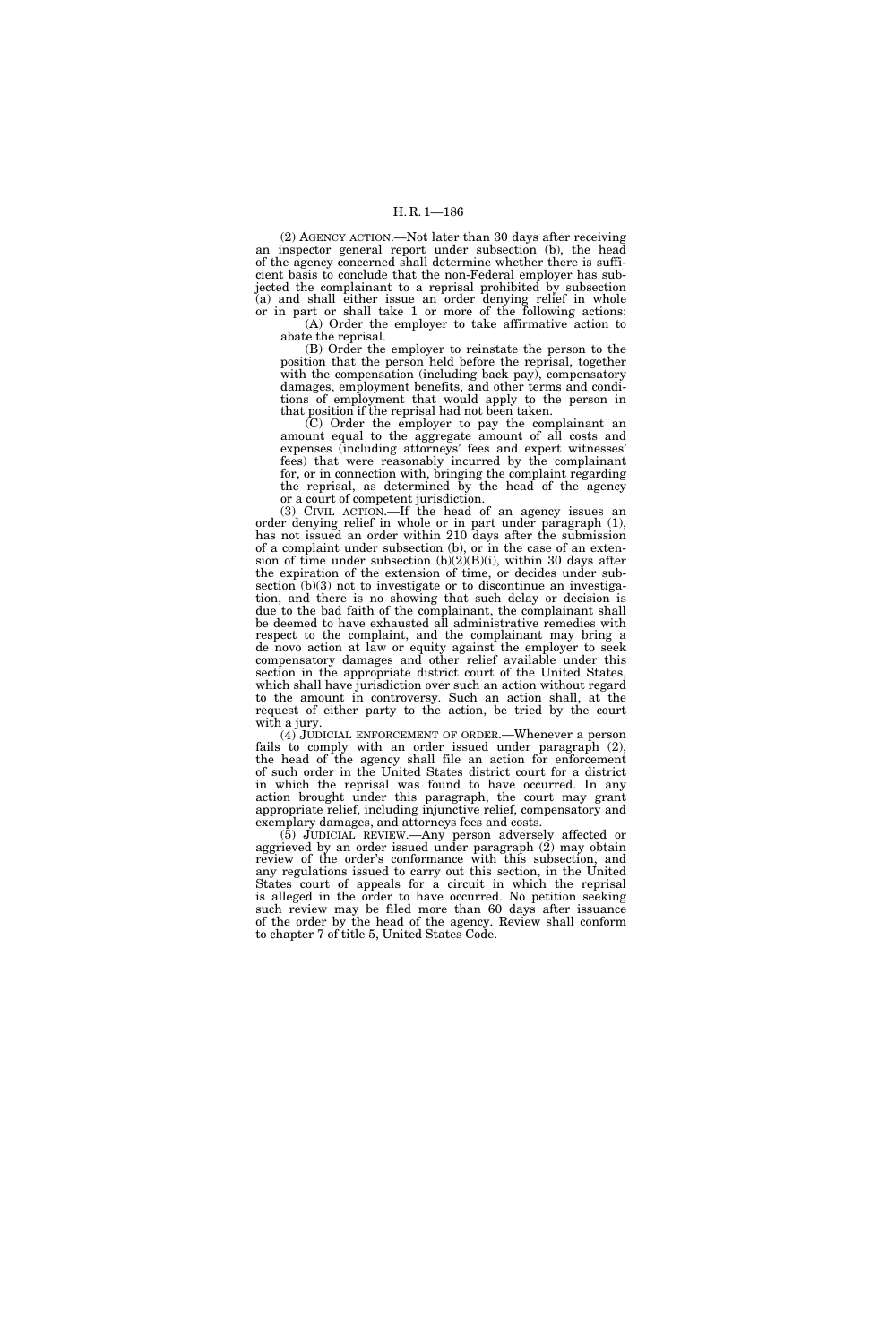(d) NONENFORCEABILITY OF CERTAIN PROVISIONS WAIVING RIGHTS AND REMEDIES OR REQUIRING ARBITRATION OF DISPUTES.—

(1) WAIVER OF RIGHTS AND REMEDIES.—Except as provided under paragraph (3), the rights and remedies provided for in this section may not be waived by any agreement, policy, form, or condition of employment, including by any predispute arbitration agreement.

(2) PREDISPUTE ARBITRATION AGREEMENTS.—Except as provided under paragraph (3), no predispute arbitration agreement shall be valid or enforceable if it requires arbitration of a dispute arising under this section.

(3) EXCEPTION FOR COLLECTIVE BARGAINING AGREEMENTS.— Notwithstanding paragraphs (1) and (2), an arbitration provision in a collective bargaining agreement shall be enforceable as to disputes arising under the collective bargaining agreement.

(e) REQUIREMENT TO POST NOTICE OF RIGHTS AND REMEDIES.— Any employer receiving covered funds shall post notice of the rights and remedies provided under this section.

(f) RULES OF CONSTRUCTION.—

(1) NO IMPLIED AUTHORITY TO RETALIATE FOR NON-PRO-TECTED DISCLOSURES.—Nothing in this section may be construed to authorize the discharge of, demotion of, or discrimination against an employee for a disclosure other than a disclosure protected by subsection (a) or to modify or derogate from a right or remedy otherwise available to the employee.

(2) RELATIONSHIP TO STATE LAWS.—Nothing in this section may be construed to preempt, preclude, or limit the protections provided for public or private employees under State whistleblower laws.

(g) DEFINITIONS.—In this section:

(1) ABUSE OF AUTHORITY.—The term ''abuse of authority'' means an arbitrary and capricious exercise of authority by a contracting official or employee that adversely affects the rights of any person, or that results in personal gain or advantage to the official or employee or to preferred other persons.

(2) COVERED FUNDS.—The term ''covered funds'' means any contract, grant, or other payment received by any non-Federal employer if—

(A) the Federal Government provides any portion of the money or property that is provided, requested, or demanded; and

(B) at least some of the funds are appropriated or otherwise made available by this Act.

 $(3)$  EMPLOYEE.—The term "employee"

(A) except as provided under subparagraph (B), means an individual performing services on behalf of an employer; and

(B) does not include any Federal employee or member of the uniformed services (as that term is defined in section 101(a)(5) of title 10, United States Code).

(4) NON-FEDERAL EMPLOYER.—The term ''non-Federal employer".

(A) means any employer—

(i) with respect to covered funds—

(I) the contractor, subcontractor, grantee, or recipient, as the case may be, if the contractor,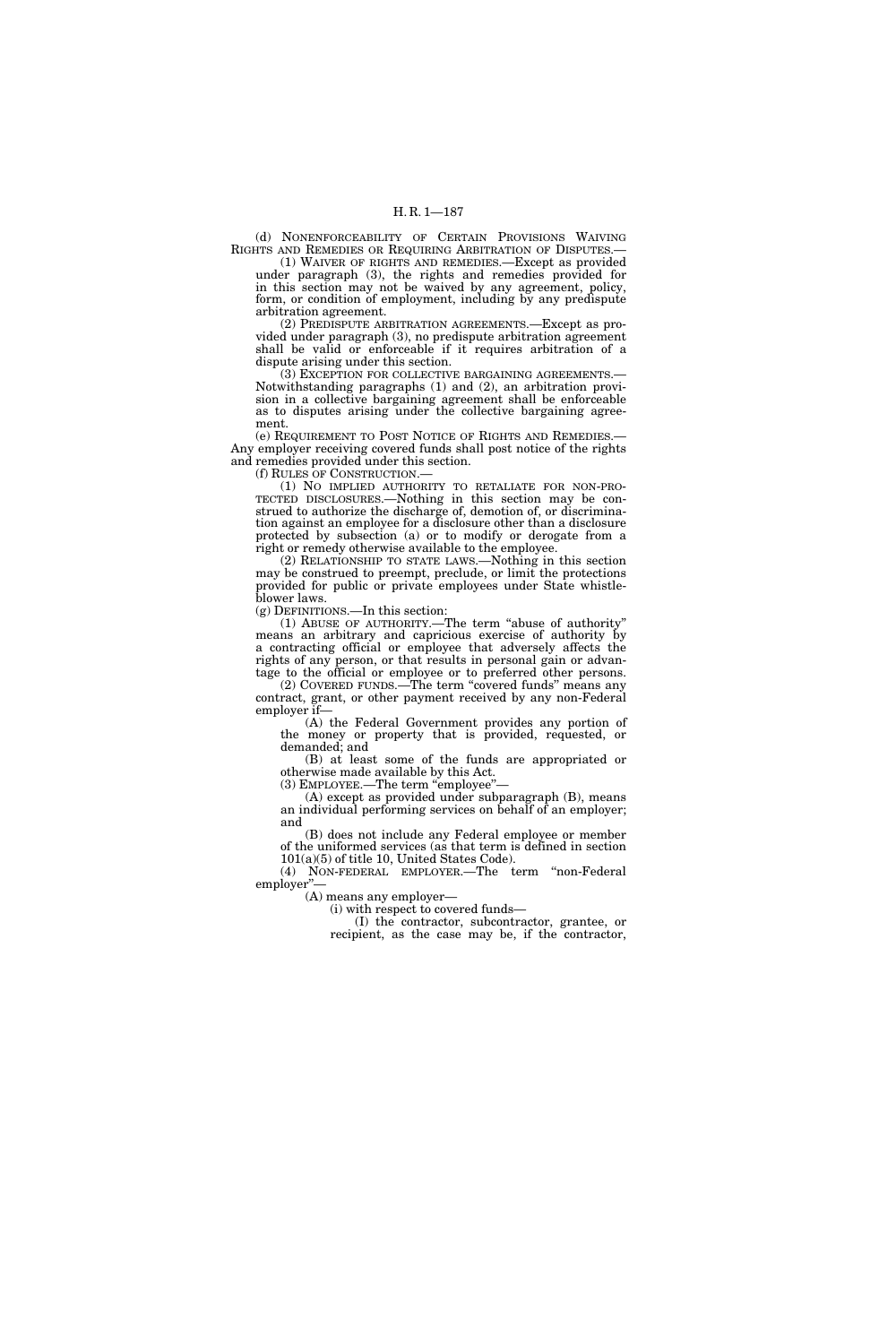subcontractor, grantee, or recipient is an employer; and

(II) any professional membership organization, certification or other professional body, any agent or licensee of the Federal government, or any person acting directly or indirectly in the interest of an employer receiving covered funds; or

(ii) with respect to covered funds received by a State or local government, the State or local government receiving the funds and any contractor or subcontractor of the State or local government; and

(B) does not mean any department, agency, or other entity of the Federal Government.

(5) STATE OR LOCAL GOVERNMENT.—The term ''State or local government'' means—

(A) the government of each of the several States, the District of Columbia, the Commonwealth of Puerto Rico, Guam, American Samoa, the Virgin Islands, the Commonwealth of the Northern Mariana Islands, or any other territory or possession of the United States; or

(B) the government of any political subdivision of a government listed in subparagraph (A).

#### **SEC. 1554. SPECIAL CONTRACTING PROVISIONS.**

To the maximum extent possible, contracts funded under this Act shall be awarded as fixed-price contracts through the use of competitive procedures. A summary of any contract awarded with such funds that is not fixed-price and not awarded using competitive procedures shall be posted in a special section of the website established in section 1526.

### TITLE XVI—GENERAL PROVISIONS—THIS ACT

### RELATIONSHIP TO OTHER APPROPRIATIONS

SEC. 1601. Each amount appropriated or made available in this Act is in addition to amounts otherwise appropriated for the fiscal year involved. Enactment of this Act shall have no effect on the availability of amounts under the Continuing Appropriations Resolution, 2009 (division A of Public Law 110–329).

#### PREFERENCE FOR QUICK-START ACTIVITIES

SEC. 1602. In using funds made available in this Act for infrastructure investment, recipients shall give preference to activities that can be started and completed expeditiously, including a goal of using at least 50 percent of the funds for activities that can be initiated not later than 120 days after the date of the enactment of this Act. Recipients shall also use grant funds in a manner that maximizes job creation and economic benefit.

#### PERIOD OF AVAILABILITY

SEC. 1603. All funds appropriated in this Act shall remain available for obligation until September 30, 2010, unless expressly provided otherwise in this Act.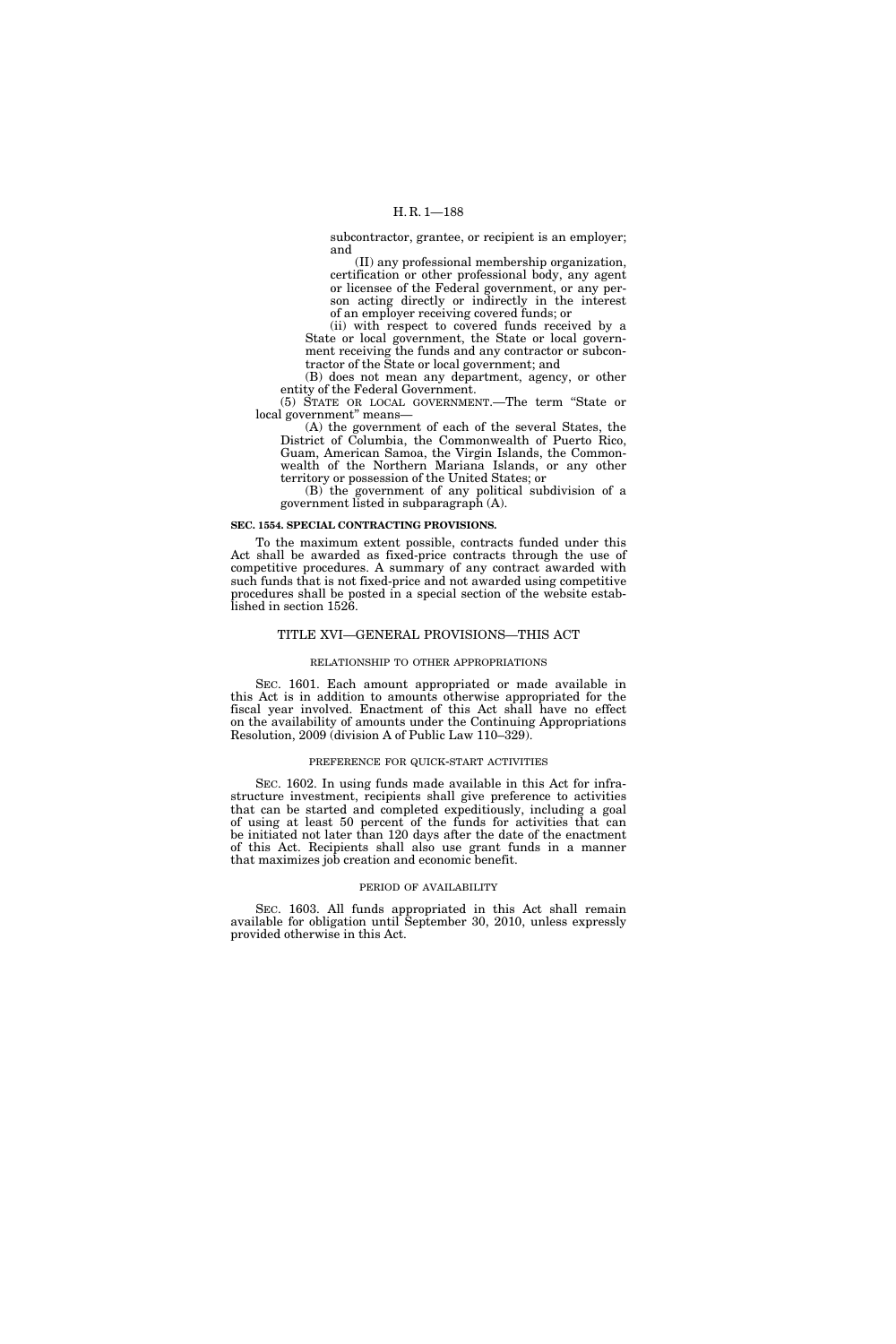#### LIMIT ON FUNDS

SEC. 1604. None of the funds appropriated or otherwise made available in this Act may be used by any State or local government, or any private entity, for any casino or other gambling establishment, aquarium, zoo, golf course, or swimming pool.

### BUY AMERICAN

SEC. 1605. USE OF AMERICAN IRON, STEEL, AND MANUFACTURED GOODS. (a) None of the funds appropriated or otherwise made available by this Act may be used for a project for the construction, alteration, maintenance, or repair of a public building or public work unless all of the iron, steel, and manufactured goods used in the project are produced in the United States.

(b) Subsection (a) shall not apply in any case or category of cases in which the head of the Federal department or agency involved finds that—

(1) applying subsection (a) would be inconsistent with the public interest;

(2) iron, steel, and the relevant manufactured goods are not produced in the United States in sufficient and reasonably available quantities and of a satisfactory quality; or

(3) inclusion of iron, steel, and manufactured goods produced in the United States will increase the cost of the overall project by more than 25 percent.

(c) If the head of a Federal department or agency determines that it is necessary to waive the application of subsection (a) based on a finding under subsection  $(b)$ , the head of the department or agency shall publish in the Federal Register a detailed written justification as to why the provision is being waived.

(d) This section shall be applied in a manner consistent with United States obligations under international agreements.

#### WAGE RATE REQUIREMENTS

SEC. 1606. Notwithstanding any other provision of law and in a manner consistent with other provisions in this Act, all laborers and mechanics employed by contractors and subcontractors on projects funded directly by or assisted in whole or in part by and through the Federal Government pursuant to this Act shall be paid wages at rates not less than those prevailing on projects of a character similar in the locality as determined by the Secretary of Labor in accordance with subchapter IV of chapter 31 of title 40, United States Code. With respect to the labor standards specified in this section, the Secretary of Labor shall have the authority and functions set forth in Reorganization Plan Numbered 14 of 1950 (64 Stat. 1267; 5 U.S.C. App.) and section 3145 of title 40, United States Code.

#### ADDITIONAL FUNDING DISTRIBUTION AND ASSURANCE OF APPROPRIATE USE OF FUNDS

SEC. 1607. (a) CERTIFICATION BY GOVERNOR.-Not later than 45 days after the date of enactment of this Act, for funds provided to any State or agency thereof, the Governor of the State shall certify that: (1) the State will request and use funds provided by this Act; and (2) the funds will be used to create jobs and promote economic growth.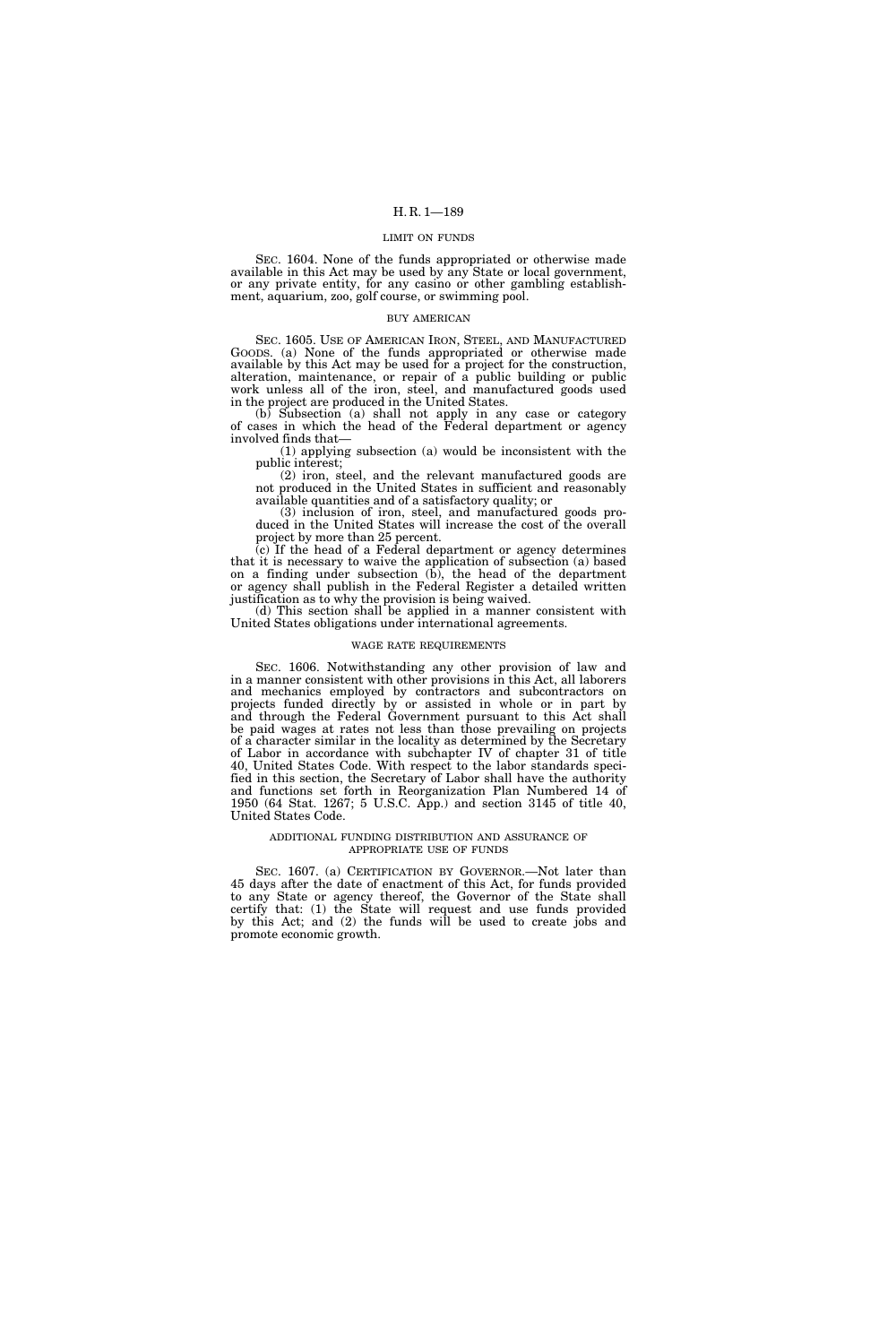(b) ACCEPTANCE BY STATE LEGISLATURE.—If funds provided to any State in any division of this Act are not accepted for use by the Governor, then acceptance by the State legislature, by means of the adoption of a concurrent resolution, shall be sufficient to provide funding to such State.

(c) DISTRIBUTION.—After the adoption of a State legislature's concurrent resolution, funding to the State will be for distribution to local governments, councils of government, public entities, and public-private entities within the State either by formula or at the State's discretion.

#### ECONOMIC STABILIZATION CONTRACTING

SEC. 1608. REFORM OF CONTRACTING PROCEDURES UNDER EESA. Section 107(b) of the Emergency Economic Stabilization Act of 2008 (12 U.S.C. 5217(b)) is amended by inserting "and individuals with disabilities and businesses owned by individuals with disabilities (for purposes of this subsection the term 'individual with disability' has the same meaning as the term 'handicapped individual' as that term is defined in section 3(f) of the Small Business Act (15 U.S.C. 632(f))," after "(12 U.S.C. 1441a(r)(4)),". SEC. 1609. (a) FINDINGS.—

(1) The National Environmental Policy Act protects public health, safety and environmental quality: by ensuring transparency, accountability and public involvement in federal actions and in the use of public funds;

(2) When President Nixon signed the National Environmental Policy Act into law on January 1, 1970, he said that the Act provided the ''direction'' for the country to ''regain a productive harmony between man and nature'

(3) The National Environmental Policy Act helps to provide an orderly process for considering federal actions and funding decisions and prevents ligation and delay that would otherwise be inevitable and existed prior to the establishment of the National Environmental Policy Act.

(b) Adequate resources within this bill must be devoted to ensuring that applicable environmental reviews under the National Environmental Policy Act are completed on an expeditious basis and that the shortest existing applicable process under the National Environmental Policy Act shall be utilized.

(c) The President shall report to the Senate Environment and Public Works Committee and the House Natural Resources Committee every 90 days following the date of enactment until September 30, 2011 on the status and progress of projects and activities funded by this Act with respect to compliance with National Environmental Policy Act requirements and documentation.

SEC. 1610. (a) None of the funds appropriated or otherwise made available by this Act, for projects initiated after the effective date of this Act, may be used by an executive agency to enter into any Federal contract unless such contract is entered into in accordance with the Federal Property and Administrative Services Act (41 U.S.C. 253) or chapter 137 of title 10, United States Code, and the Federal Acquisition Regulation, unless such contract is otherwise authorized by statute to be entered into without regard to the above referenced statutes.

(b) All projects to be conducted under the authority of the Indian Self-Determination and Education Assistance Act, the Tribally-Controlled Schools Act, the Sanitation and Facilities Act, the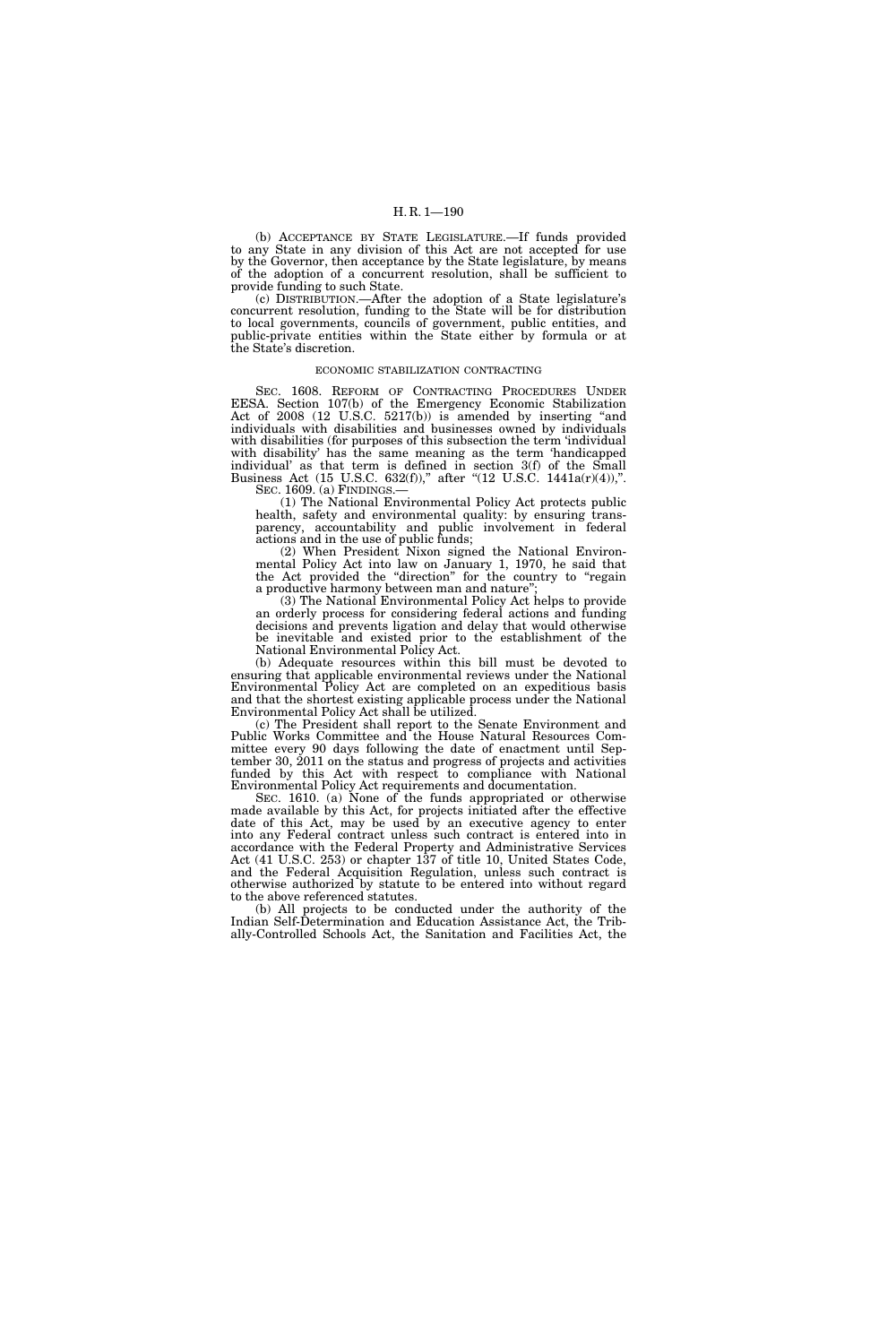Native American Housing and Self-Determination Assistance Act and the Buy-Indian Act shall be identified by the appropriate Secretary and the appropriate Secretary shall incorporate provisions to ensure that the agreement conforms with the provisions of this Act regarding the timing for use of funds and transparency, oversight, reporting, and accountability, including review by the Inspectors General, the Accountability and Transparency Board, and Government Accountability Office, consistent with the objectives of this Act.

SEC. 1611. HIRING AMERICAN WORKERS IN COMPANIES RECEIVING TARP FUNDING. (a) SHORT TITLE.—This section may be cited as the "Employ American Workers Act".

(b) PROHIBITION.—

(1) IN GENERAL.—Notwithstanding any other provision of law, it shall be unlawful for any recipient of funding under title I of the Emergency Economic Stabilization Act of 2008 (Public Law 110–343) or section 13 of the Federal Reserve Act (12 U.S.C. 342 et seq.) to hire any nonimmigrant described in section  $101(a)(15)(h)(i)(b)$  of the Immigration and Nationality Act  $(8$  U.S.C.  $1101(a)(15)(h)(i)(b))$  unless the recipient is in compliance with the requirements for an H–1B dependent employer (as defined in section 212(n)(3) of such Act (8 U.S.C.  $1182(n)(3)$ ), except that the second sentence of section  $212(n)(1)(E)(ii)$  of such Act shall not apply.

(2) DEFINED TERM.—In this subsection, the term ''hire'' means to permit a new employee to commence a period of employment.

(c) SUNSET PROVISION.—This section shall be effective during the 2-year period beginning on the date of the enactment of this Act.

SEC. 1612. During the current fiscal year not to exceed 1 percent of any appropriation made available by this Act may be transferred by an agency head between such appropriations funded in this Act of that department or agency: *Provided,* That such appropriations shall be merged with and available for the same purposes, and for the same time period, as the appropriation to which transferred: *Provided further,* That the agency head shall notify the Committees on Appropriations of the Senate and House of Representatives of the transfer 15 days in advance: *Provided further,* That notice of any transfer made pursuant to this authority be posted on the website established by the Recovery Act Accountability and Transparency Board 15 days following such transfer: *Provided further,* That the authority contained in this section is in addition to transfer authorities otherwise available under current law: *Provided further,* That the authority provided in this section shall not apply to any appropriation that is subject to transfer provisions included elsewhere in this Act.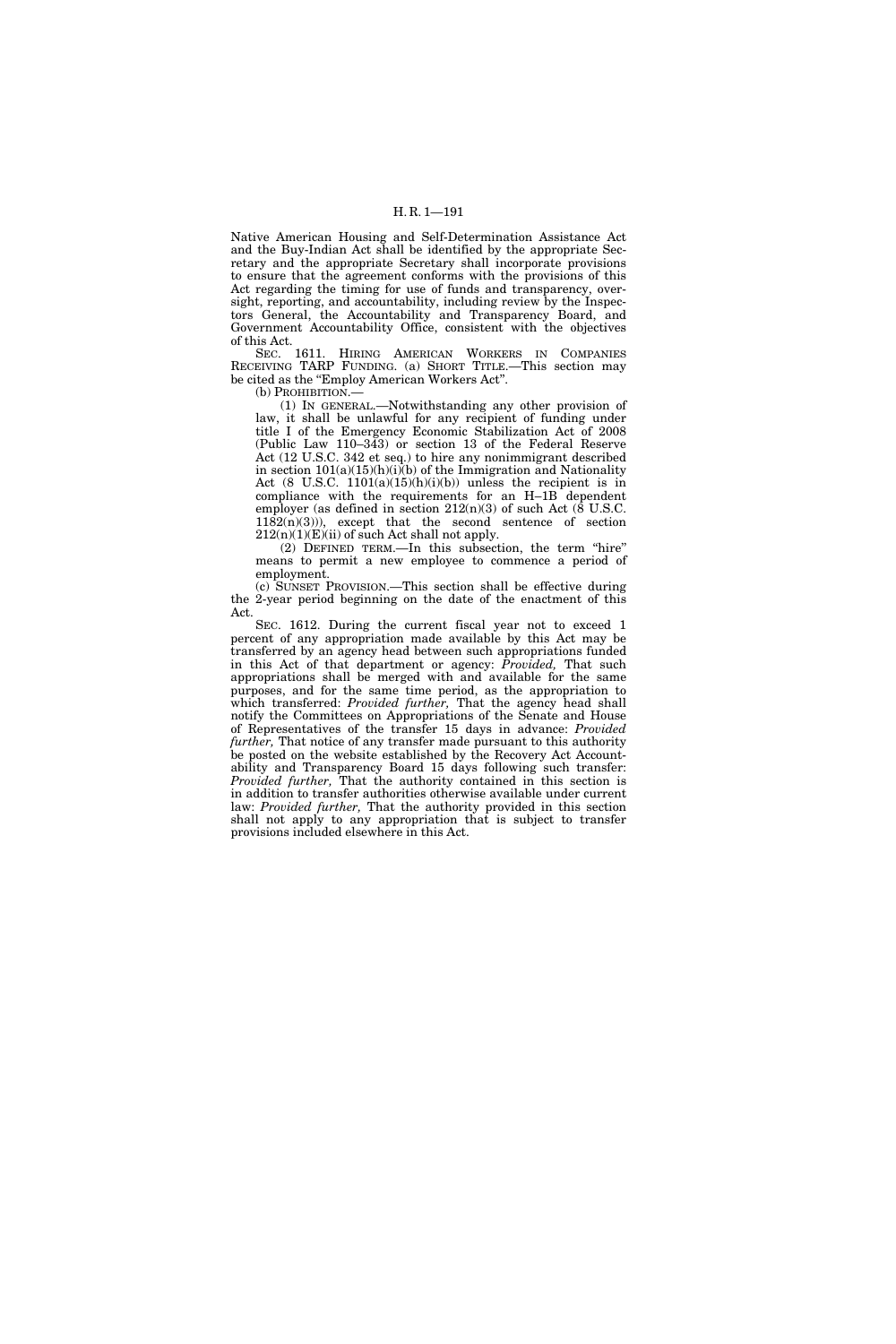# **DIVISION B—TAX, UNEMPLOYMENT, HEALTH, STATE FISCAL RELIEF, AND OTHER PROVISIONS**

# **TITLE I—TAX PROVISIONS**

### **SEC. 1000. SHORT TITLE, ETC.**

(a) SHORT TITLE.—This title may be cited as the ''American Recovery and Reinvestment Tax Act of 2009''.

(b) REFERENCE.—Except as otherwise expressly provided, whenever in this title an amendment or repeal is expressed in terms of an amendment to, or repeal of, a section or other provision, the reference shall be considered to be made to a section or other provision of the Internal Revenue Code of 1986.

(c) TABLE OF CONTENTS.—The table of contents for this title is as follows:

#### TITLE I—TAX PROVISIONS

#### Sec. 1000. Short title, etc.

### Subtitle A—Tax Relief for Individuals and Families

#### PART I—GENERAL TAX RELIEF

- Sec. 1001. Making work pay credit.
- Sec. 1002. Temporary increase in earned income tax credit. Sec. 1003. Temporary increase of refundable portion of child credit.
- 
- Sec. 1004. American opportunity tax credit. Sec. 1005. Computer technology and equipment allowed as a qualified higher edu-
- cation expense for section 529 accounts in 2009 and 2010. Sec. 1006. Extension of and increase in first-time homebuyer credit; waiver of re-
- quirement to repay. Sec. 1007. Suspension of tax on portion of unemployment compensation. Sec. 1008. Additional deduction for State sales tax and excise tax on the purchase
- of certain motor vehicles.

#### PART II—ALTERNATIVE MINIMUM TAX RELIEF

- Sec. 1011. Extension of alternative minimum tax relief for nonrefundable personal credits.
- Sec. 1012. Extension of increased alternative minimum tax exemption amount.

#### Subtitle B—Energy Incentives

- PART I—RENEWABLE ENERGY INCENTIVES
- Sec. 1101. Extension of credit for electricity produced from certain renewable re-
- 
- sources. Sec. 1102. Election of investment credit in lieu of production credit. Sec. 1103. Repeal of certain limitations on credit for renewable energy property. Sec. 1104. Coordination with renewable energy grants.
- 
- PART II—INCREASED ALLOCATIONS OF NEW CLEAN RENEWABLE ENERGY BONDS AND QUALIFIED ENERGY CONSERVATION BONDS
- Sec. 1111. Increased limitation on issuance of new clean renewable energy bonds. Sec. 1112. Increased limitation on issuance of qualified energy conservation bonds.

# PART III—ENERGY CONSERVATION INCENTIVES

- Sec. 1121. Extension and modification of credit for nonbusiness energy property. Sec. 1122. Modification of credit for residential energy efficient property.
- Sec. 1123. Temporary increase in credit for alternative fuel vehicle refueling property.

PART IV—MODIFICATION OF CREDIT FOR CARBON DIOXIDE SEQUESTRATION

Sec. 1131. Application of monitoring requirements to carbon dioxide used as a tertiary injectant.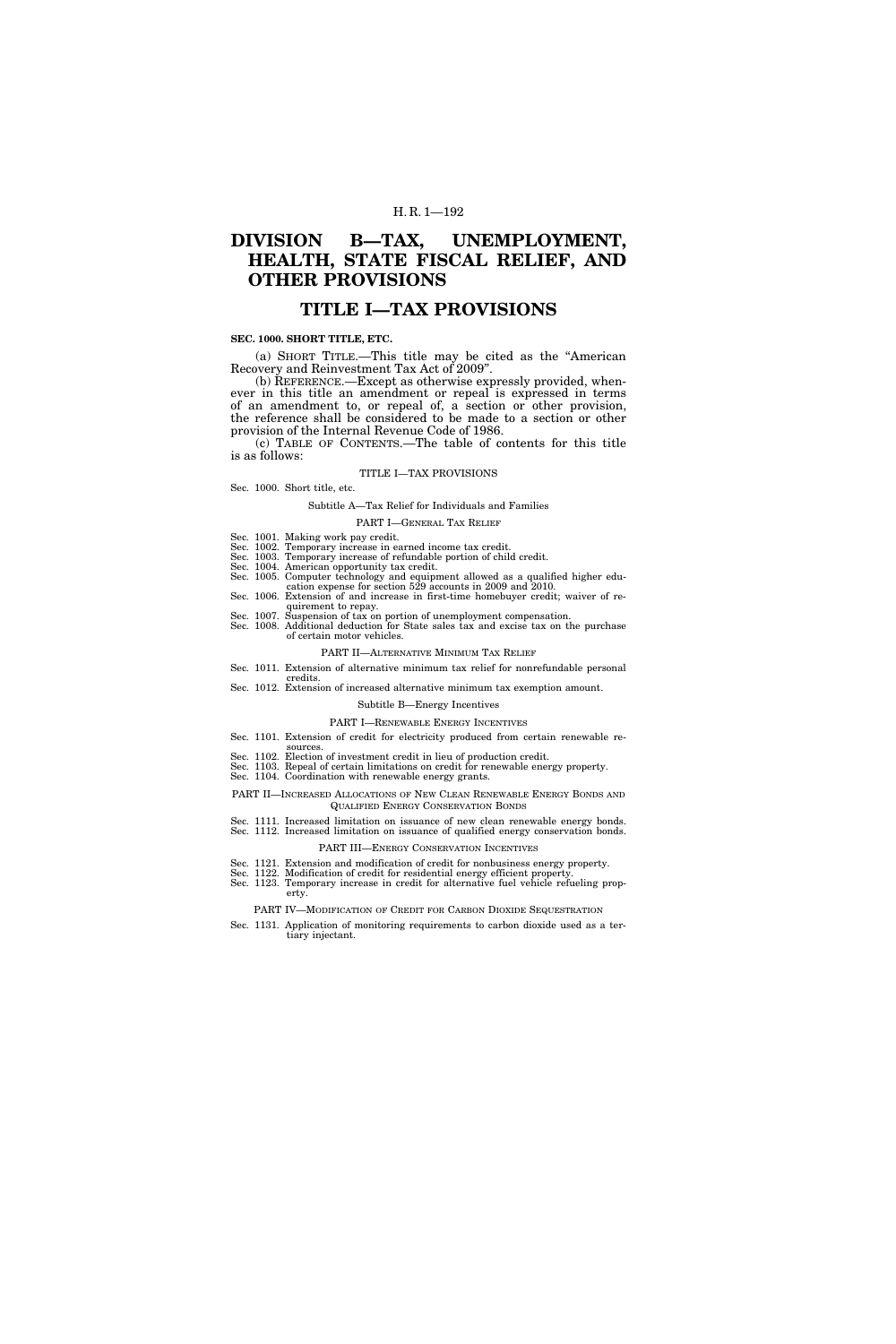|  | PART V—PLUG-IN ELECTRIC DRIVE MOTOR VEHICLES                                                                                                                                               |
|--|--------------------------------------------------------------------------------------------------------------------------------------------------------------------------------------------|
|  | Sec. 1141. Credit for new qualified plug-in electric drive motor vehicles.<br>Sec. 1142. Credit for certain plug-in electric vehicles.<br>Sec. 1143. Conversion kits.                      |
|  | Sec. 1144. Treatment of alternative motor vehicle credit as a personal credit al-<br>lowed against AMT.                                                                                    |
|  | PART VI-PARITY FOR TRANSPORTATION FRINGE BENEFITS                                                                                                                                          |
|  | Sec. 1151. Increased exclusion amount for commuter transit benefits and transit<br>passes.                                                                                                 |
|  | Subtitle C—Tax Incentives for Business                                                                                                                                                     |
|  | <b>PART I-TEMPORARY INVESTMENT INCENTIVES</b>                                                                                                                                              |
|  | Sec. 1201. Special allowance for certain property acquired during 2009.<br>Sec. 1202. Temporary increase in limitations on expensing of certain depreciable<br>business assets.            |
|  | PART II—SMALL BUSINESS PROVISIONS                                                                                                                                                          |
|  | Sec. 1211. 5-year carryback of operating losses of small businesses.<br>Sec. 1212. Decreased required estimated tax payments in 2009 for certain small<br>businesses.                      |
|  | <b>PART III—INCENTIVES FOR NEW JOBS</b>                                                                                                                                                    |
|  | Sec. 1221. Incentives to hire unemployed veterans and disconnected youth.                                                                                                                  |
|  | <b>PART IV-RULES RELATING TO DEBT INSTRUMENTS</b>                                                                                                                                          |
|  | Sec. 1231. Deferral and ratable inclusion of income arising from business indebted-                                                                                                        |
|  | ness discharged by the reacquisition of a debt instrument.<br>Sec. 1232. Modifications of rules for original issue discount on certain high yield ob-<br>ligations.                        |
|  | PART V-QUALIFIED SMALL BUSINESS STOCK                                                                                                                                                      |
|  | Sec. 1241. Special rules applicable to qualified small business stock for 2009 and<br>2010.                                                                                                |
|  | PART VI-S CORPORATIONS                                                                                                                                                                     |
|  | Sec. 1251. Temporary reduction in recognition period for built-in gains tax.                                                                                                               |
|  | PART VII—RULES RELATING TO OWNERSHIP CHANGES                                                                                                                                               |
|  | Sec. 1261. Clarification of regulations related to limitations on certain built-in                                                                                                         |
|  | losses following an ownership change.<br>Sec. 1262. Treatment of certain ownership changes for purposes of limitations on<br>net operating loss carryforwards and certain built-in losses. |
|  | Subtitle D—Manufacturing Recovery Provisions                                                                                                                                               |
|  | Sec. 1301. Temporary expansion of availability of industrial development bonds to<br>facilities manufacturing intangible property.                                                         |
|  | Sec. 1302. Credit for investment in advanced energy facilities.                                                                                                                            |
|  | Subtitle E—Economic Recovery Tools                                                                                                                                                         |
|  | Sec. 1401. Recovery zone bonds.<br>Sec. 1402. Tribal economic development bonds.                                                                                                           |
|  | Sec. 1403. Increase in new markets tax credit.<br>Sec. 1404. Coordination of low-income housing credit and low-income housing<br>grants.                                                   |
|  | Subtitle F-Infrastructure Financing Tools                                                                                                                                                  |
|  | PART I-IMPROVED MARKETABILITY FOR TAX-EXEMPT BONDS                                                                                                                                         |
|  | Sec. 1501. De minimis safe harbor exception for tax-exempt interest expense of fi-                                                                                                         |
|  | nancial institutions.<br>Sec. 1502. Modification of small issuer exception to tax-exempt interest expense al-<br>location rules for financial institutions.                                |
|  | Sec. 1503. Temporary modification of alternative minimum tax limitations on tax-                                                                                                           |
|  | exempt bonds.<br>Sec. 1504. Modification to high speed intercity rail facility bonds.                                                                                                      |
|  | PART II-DELAY IN APPLICATION OF WITHHOLDING TAX ON GOVERNMENT<br>CONTRACTORS                                                                                                               |

Sec. 1511. Delay in application of withholding tax on government contractors.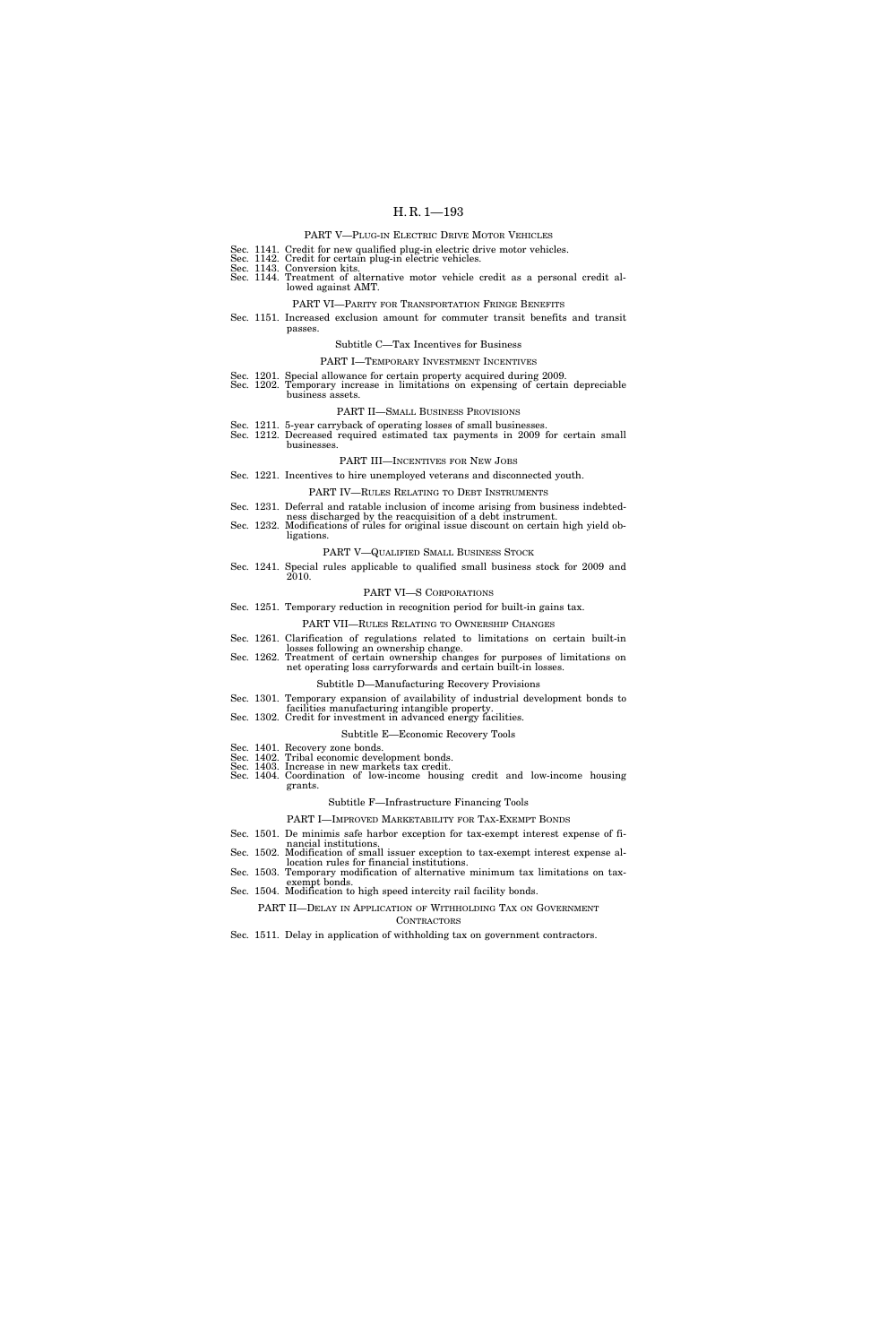### PART III—TAX CREDIT BONDS FOR SCHOOLS

- Sec. 1521. Qualified school construction bonds. Sec. 1522. Extension and expansion of qualified zone academy bonds.
	- PART IV—BUILD AMERICA BONDS
- Sec. 1531. Build America bonds.

PART V—REGULATED INVESTMENT COMPANIES ALLOWED TO PASS-THRU TAX CREDIT BOND CREDITS

Sec. 1541. Regulated investment companies allowed to pass-thru tax credit bond credits.

#### Subtitle G—Other Provisions

- Sec. 1601. Application of certain labor standards to projects financed with certain
- tax-favored bonds. Sec. 1602. Grants to States for low-income housing projects in lieu of low-income
- housing credit allocations for 2009. Sec. 1603. Grants for specified energy property in lieu of tax credits.
- Sec. 1604. Increase in public debt limit.
	- Subtitle H—Prohibition on Collection of Certain Payments Made Under the

### Continued Dumping and Subsidy Offset Act of 2000 Sec. 1701. Prohibition on collection of certain payments made under the Continued

Dumping and Subsidy Offset Act of 2000.

#### Subtitle I—Trade Adjustment Assistance

Sec. 1800. Short title.

#### PART I—TRADE ADJUSTMENT ASSISTANCE FOR WORKERS

- SUBPART A—TRADE ADJUSTMENT ASSISTANCE FOR SERVICE SECTOR WORKERS
- Sec. 1801. Extension of trade adjustment assistance to service sector and public
- agency workers; shifts in production. Sec. 1802. Separate basis for certification. Sec. 1803. Determinations by Secretary of Labor.
- Sec. 1804. Monitoring and reporting relating to service sector.
	- SUBPART B—INDUSTRY NOTIFICATIONS FOLLOWING CERTAIN AFFIRMATIVE DETERMINATIONS
- Sec. 1811. Notifications following certain affirmative determinations.

### Sec. 1812. Notification to Secretary of Commerce. SUBPART C—PROGRAM BENEFITS

- Sec. 1821. Qualifying Requirements for Workers. Sec. 1822. Weekly amounts.
- Sec. 1823. Limitations on trade readjustment allowances; allowances for extended training and breaks in training.
- Sec. 1824. Special rules for calculation of eligibility period. Sec. 1825. Application of State laws and regulations on good cause for waiver of time limits or late filing of claims.
- Sec. 1826. Employment and case management services.
- Sec. 1827. Administrative expenses and employment and case management services.
- Sec. 1828. Training funding.
- Sec. 1829. Prerequisite education; approved training programs. Sec. 1830. Pre-layoff and part-time training.
- Sec. 1831. On-the-job training.
- Sec. 1832. Eligibility for unemployment insurance and program benefits while in training.
- Sec. 1833. Job search and relocation allowances.
- SUBPART D—REEMPLOYMENT TRADE ADJUSTMENT ASSISTANCE PROGRAM
- Sec. 1841. Reemployment trade adjustment assistance program.

#### SUBPART E—OTHER MATTERS

- Sec. 1851. Office of Trade Adjustment Assistance.
- Sec. 1852. Accountability of State agencies; collection and publication of program data; agreements with States.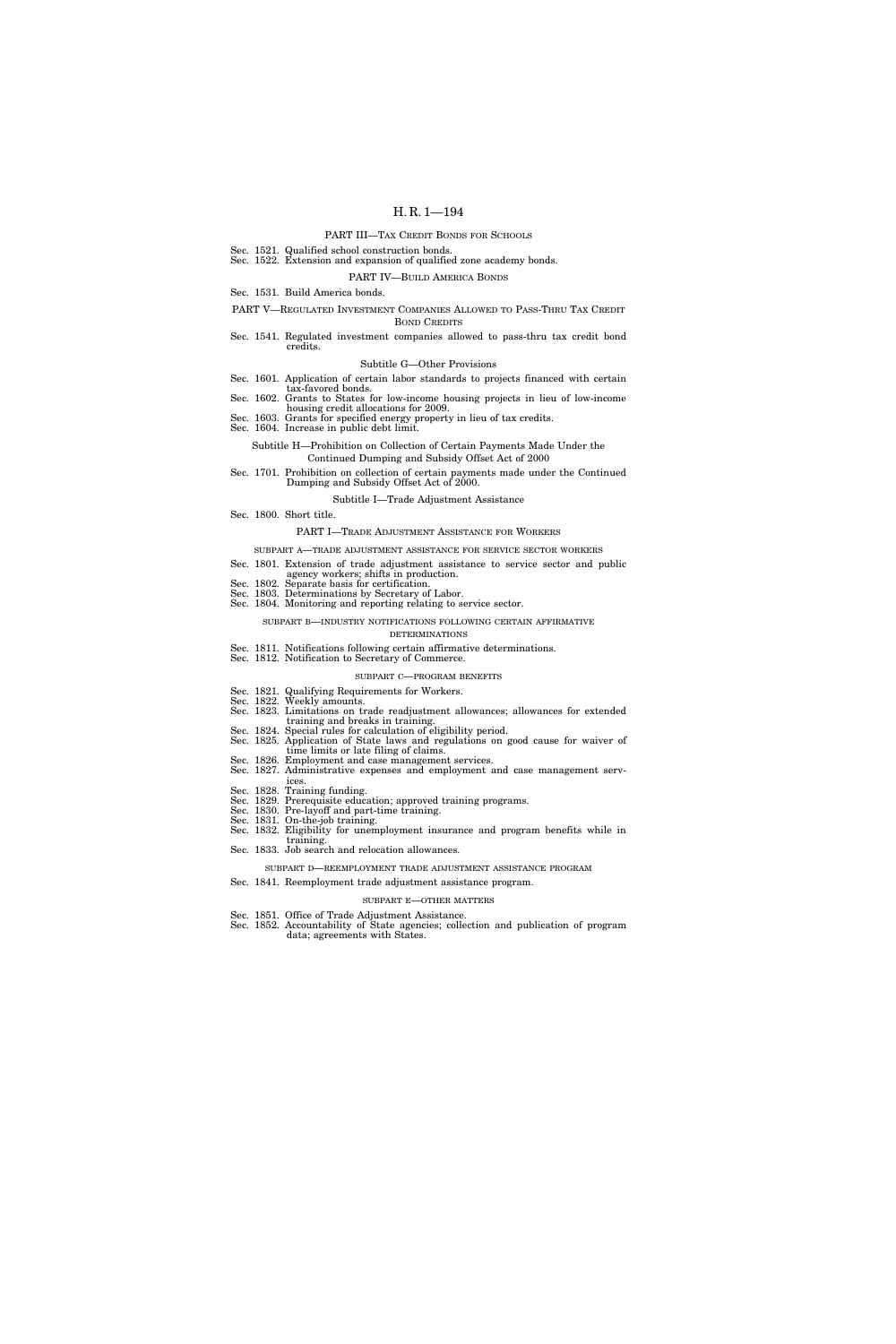|                                                                                                                                                                                                                                                        | Sec. 1853. Verification of eligibility for program benefits.<br>Sec. 1854. Collection of data and reports; information to workers.<br>Sec. 1855. Fraud and recovery of overpayments.<br>Sec. 1856. Sense of Congress on application of trade adjustment assistance.<br>Sec. 1857. Consultations in promulgation of regulations.<br>Sec. 1858. Technical corrections.                                |  |
|--------------------------------------------------------------------------------------------------------------------------------------------------------------------------------------------------------------------------------------------------------|-----------------------------------------------------------------------------------------------------------------------------------------------------------------------------------------------------------------------------------------------------------------------------------------------------------------------------------------------------------------------------------------------------|--|
|                                                                                                                                                                                                                                                        | PART II—TRADE ADJUSTMENT ASSISTANCE FOR FIRMS                                                                                                                                                                                                                                                                                                                                                       |  |
|                                                                                                                                                                                                                                                        | Sec. 1861. Expansion to service sector firms.<br>Sec. 1862. Modification of requirements for certification.<br>Sec. 1863. Basis for determinations.<br>Sec. 1864. Oversight and administration; authorization of appropriations.<br>Sec. 1865. Increased penalties for false statements.<br>Sec. 1866. Annual report on trade adjustment assistance for firms.<br>Sec. 1867. Technical corrections. |  |
|                                                                                                                                                                                                                                                        | PART III-TRADE ADJUSTMENT ASSISTANCE FOR COMMUNITIES                                                                                                                                                                                                                                                                                                                                                |  |
|                                                                                                                                                                                                                                                        | Sec. 1871. Purpose.<br>Sec. 1872. Trade adjustment assistance for communities.<br>Sec. 1873. Conforming amendments.                                                                                                                                                                                                                                                                                 |  |
|                                                                                                                                                                                                                                                        | PART IV—TRADE ADJUSTMENT ASSISTANCE FOR FARMERS                                                                                                                                                                                                                                                                                                                                                     |  |
|                                                                                                                                                                                                                                                        | Sec. 1881. Definitions.<br>Sec. 1882. Eligibility.<br>Sec. 1883. Benefits.<br>Sec. 1884. Report.<br>Sec. 1885. Fraud and recovery of overpayments.<br>Sec. 1886. Determination of increases of imports for certain fishermen.<br>Sec. 1887. Extension of trade adjustment assistance for farmers.                                                                                                   |  |
|                                                                                                                                                                                                                                                        | <b>PART V—GENERAL PROVISIONS</b>                                                                                                                                                                                                                                                                                                                                                                    |  |
|                                                                                                                                                                                                                                                        | Sec. 1891. Effective date.<br>Sec. 1892. Extension of trade adjustment assistance programs.<br>Sec. 1893. Termination; related provisions.<br>Sec. 1894. Government Accountability Office report.<br>Sec. 1895. Emergency designation.                                                                                                                                                              |  |
|                                                                                                                                                                                                                                                        | PART VI—HEALTH COVERAGE IMPROVEMENT                                                                                                                                                                                                                                                                                                                                                                 |  |
|                                                                                                                                                                                                                                                        | Sec. 1899. Short title.<br>Sec. 1899A. Improvement of the affordability of the credit.<br>Sec. 1899B. Payment for monthly premiums paid prior to commencement of ad-                                                                                                                                                                                                                                |  |
| vance payments of credit.<br>Sec. 1899C. TAA recipients not enrolled in training programs eligible for credit.<br>Sec. 1899D. TAA pre-certification period rule for purposes of determining whether<br>there is a 63-day lapse in creditable coverage. |                                                                                                                                                                                                                                                                                                                                                                                                     |  |
|                                                                                                                                                                                                                                                        | Sec. 1899E. Continued qualification of family members after certain events.<br>Sec. 1899F. Extension of COBRA benefits for certain TAA-eligible individuals and<br>PBGC recipients.                                                                                                                                                                                                                 |  |
|                                                                                                                                                                                                                                                        | Sec. 1899G. Addition of coverage through voluntary employees' beneficiary associa-<br>tions.                                                                                                                                                                                                                                                                                                        |  |

tions.<br>Sec. 1899H. Notice requirements.<br>Sec. 1899I. Survey and report on enhanced health coverage tax credit program.<br>Sec. 1899J. Authorization of appropriations.<br>Sec. 1899K. Extension of national emergency grants.<br>Sec. 18

# **Subtitle A—Tax Relief for Individuals and Families**

# **PART I—GENERAL TAX RELIEF**

### **SEC. 1001. MAKING WORK PAY CREDIT.**

(a) IN GENERAL.—Subpart C of part IV of subchapter A of chapter 1 is amended by inserting after section 36 the following new section:

### **''SEC. 36A. MAKING WORK PAY CREDIT.**

"(a) ALLOWANCE OF CREDIT.—In the case of an eligible individual, there shall be allowed as a credit against the tax imposed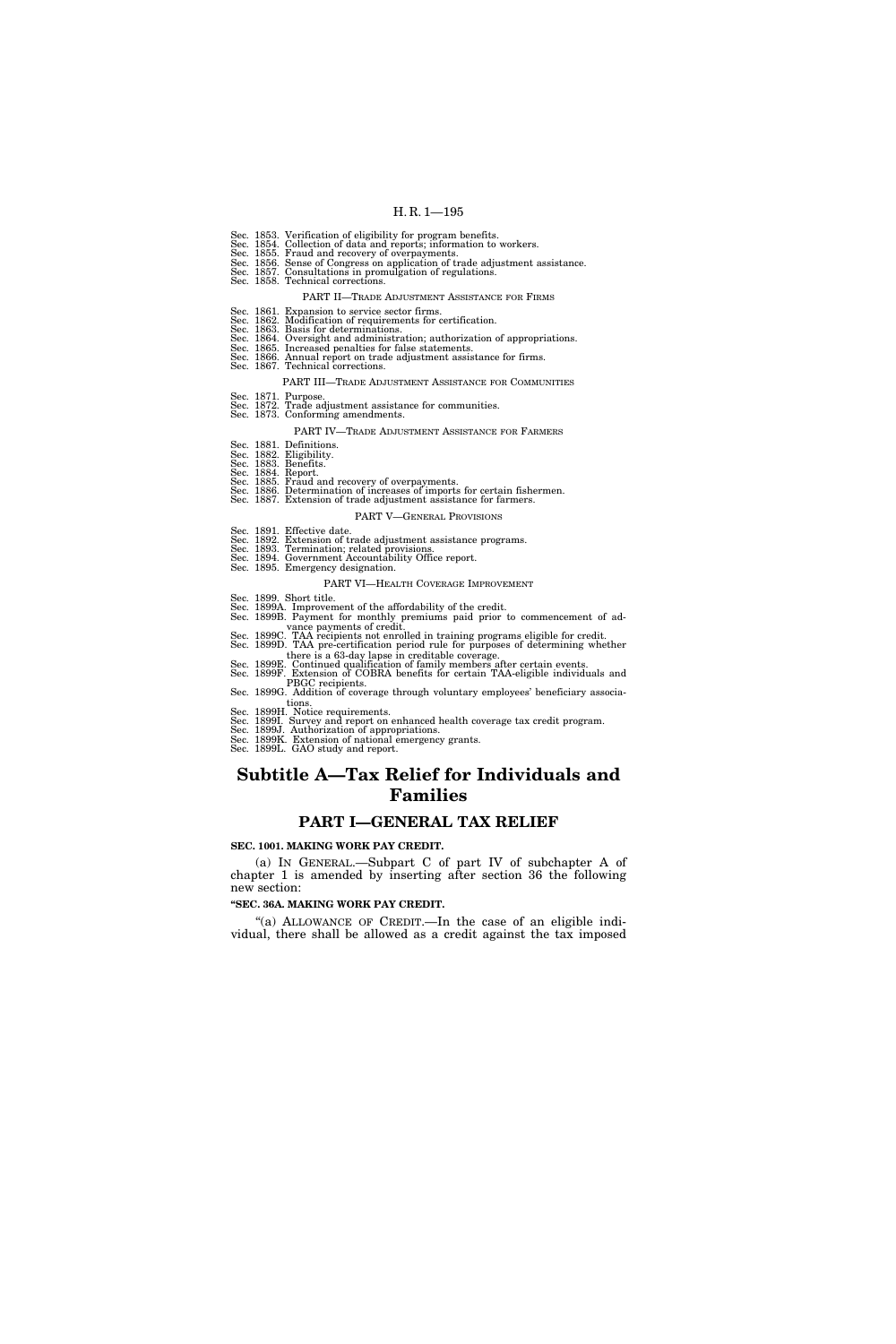by this subtitle for the taxable year an amount equal to the lesser of—

''(1) 6.2 percent of earned income of the taxpayer, or

 $\sqrt{\frac{2}{3}}\sqrt{\frac{400}{9}}$  (\$800 in the case of a joint return). ''(b) LIMITATION BASED ON MODIFIED ADJUSTED GROSS INCOME.—

''(1) IN GENERAL.—The amount allowable as a credit under subsection (a) (determined without regard to this paragraph and subsection (c)) for the taxable year shall be reduced (but not below zero) by 2 percent of so much of the taxpayer's modified adjusted gross income as exceeds \$75,000 (\$150,000 in the case of a joint return).

"(2) MODIFIED ADJUSTED GROSS INCOME.—For purposes of subparagraph (A), the term 'modified adjusted gross income' means the adjusted gross income of the taxpayer for the taxable year increased by any amount excluded from gross income under section 911, 931, or 933.

''(c) REDUCTION FOR CERTAIN OTHER PAYMENTS.—The credit allowed under subsection (a) for any taxable year shall be reduced by the amount of any payments received by the taxpayer during such taxable year under section 2201, and any credit allowed to the taxpayer under section 2202, of the American Recovery and Reinvestment Tax Act of 2009.

(d) DEFINITIONS AND SPECIAL RULES.—For purposes of this section—

"(1) ELIGIBLE INDIVIDUAL.-''(A) IN GENERAL.—The term 'eligible individual' means

any individual other than—

''(i) any nonresident alien individual,

"(ii) any individual with respect to whom a deduction under section 151 is allowable to another taxpayer for a taxable year beginning in the calendar year in which the individual's taxable year begins, and

"(iii) an estate or trust.

''(B) IDENTIFICATION NUMBER REQUIREMENT.—Such term shall not include any individual who does not include on the return of tax for the taxable year—

''(i) such individual's social security account number, and

"(ii) in the case of a joint return, the social security account number of one of the taxpayers on such return. For purposes of the preceding sentence, the social security account number shall not include a TIN issued by the Internal Revenue Service.

''(2) EARNED INCOME.—The term 'earned income' has the meaning given such term by section  $32(c)(2)$ , except that such term shall not include net earnings from self-employment which are not taken into account in computing taxable income. For purposes of the preceding sentence, any amount excluded from gross income by reason of section 112 shall be treated as earned income which is taken into account in computing taxable income for the taxable year.

''(e) TERMINATION.—This section shall not apply to taxable years beginning after December 31, 2010.''.

(b) TREATMENT OF POSSESSIONS.—

(1) PAYMENTS TO POSSESSIONS.—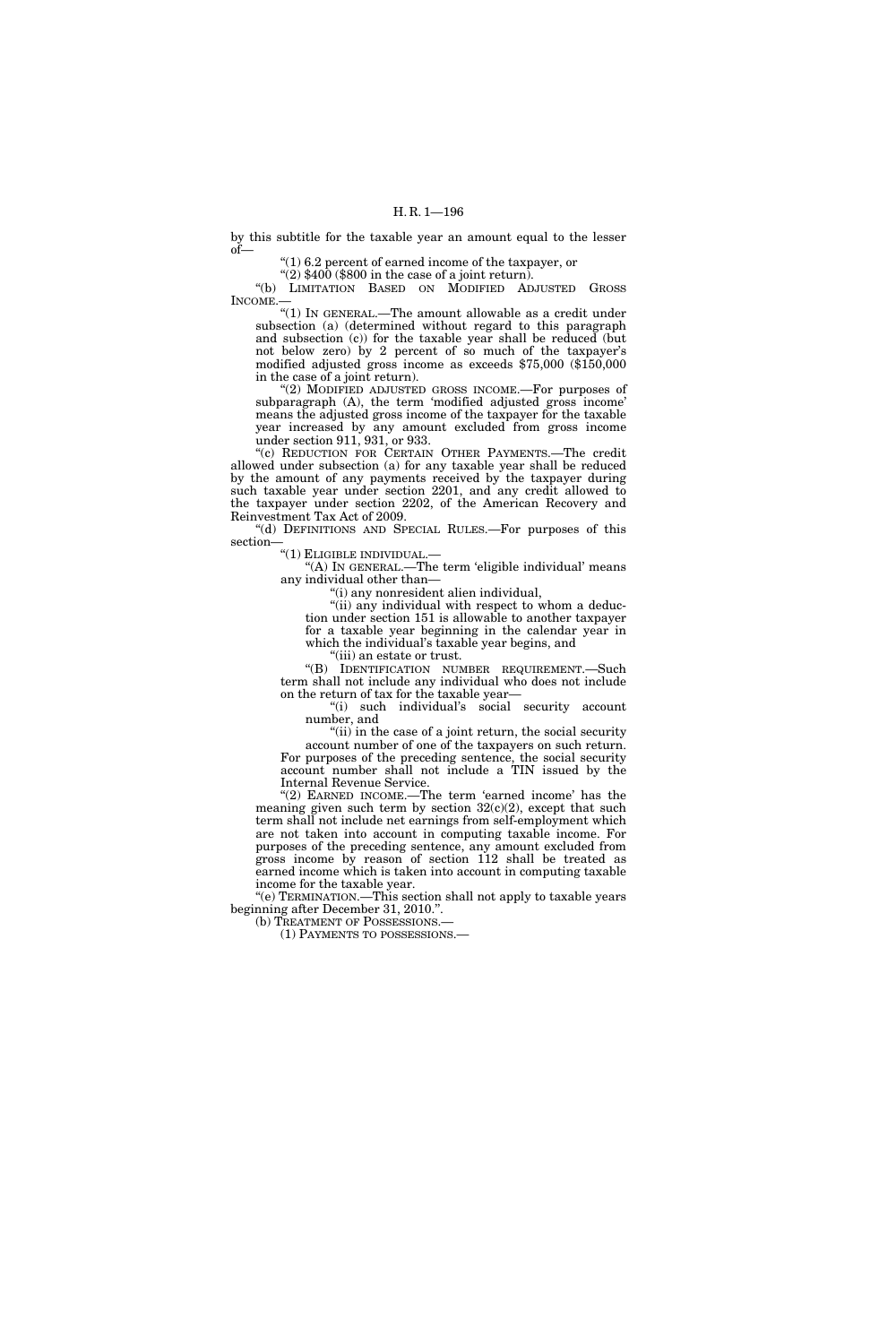(A) MIRROR CODE POSSESSION.—The Secretary of the Treasury shall pay to each possession of the United States with a mirror code tax system amounts equal to the loss to that possession by reason of the amendments made by this section with respect to taxable years beginning in 2009 and 2010. Such amounts shall be determined by the Secretary of the Treasury based on information provided by the government of the respective possession.

(B) OTHER POSSESSIONS.—The Secretary of the Treasury shall pay to each possession of the United States which does not have a mirror code tax system amounts estimated by the Secretary of the Treasury as being equal to the aggregate benefits that would have been provided to residents of such possession by reason of the amendments made by this section for taxable years beginning in 2009 and 2010 if a mirror code tax system had been in effect in such possession. The preceding sentence shall not apply with respect to any possession of the United States unless such possession has a plan, which has been approved by the Secretary of the Treasury, under which such possession will promptly distribute such payments to the residents of such possession.

(2) COORDINATION WITH CREDIT ALLOWED AGAINST UNITED STATES INCOME TAXES.—No credit shall be allowed against United States income taxes for any taxable year under section 36A of the Internal Revenue Code of 1986 (as added by this section) to any person—

(A) to whom a credit is allowed against taxes imposed by the possession by reason of the amendments made by this section for such taxable year, or

(B) who is eligible for a payment under a plan described in paragraph  $(1)(B)$  with respect to such taxable year.<br>(3) DEFINITIONS AND SPECIAL RULES.—

 $(A)$  POSSESSION OF THE UNITED STATES.—For purposes of this subsection, the term ''possession of the United States'' includes the Commonwealth of Puerto Rico and the Commonwealth of the Northern Mariana Islands.

(B) MIRROR CODE TAX SYSTEM.—For purposes of this subsection, the term "mirror code tax system" means, with respect to any possession of the United States, the income tax system of such possession if the income tax liability of the residents of such possession under such system is determined by reference to the income tax laws of the United States as if such possession were the United States.

(C) TREATMENT OF PAYMENTS.—For purposes of section  $1324(b)(2)$  of title 31, United States Code, the payments under this subsection shall be treated in the same manner as a refund due from the credit allowed under section 36A of the Internal Revenue Code of 1986 (as added by this section).

(c) REFUNDS DISREGARDED IN THE ADMINISTRATION OF FEDERAL PROGRAMS AND FEDERALLY ASSISTED PROGRAMS.—Any credit or refund allowed or made to any individual by reason of section 36A of the Internal Revenue Code of 1986 (as added by this section) or by reason of subsection (b) of this section shall not be taken into account as income and shall not be taken into account as resources for the month of receipt and the following 2 months,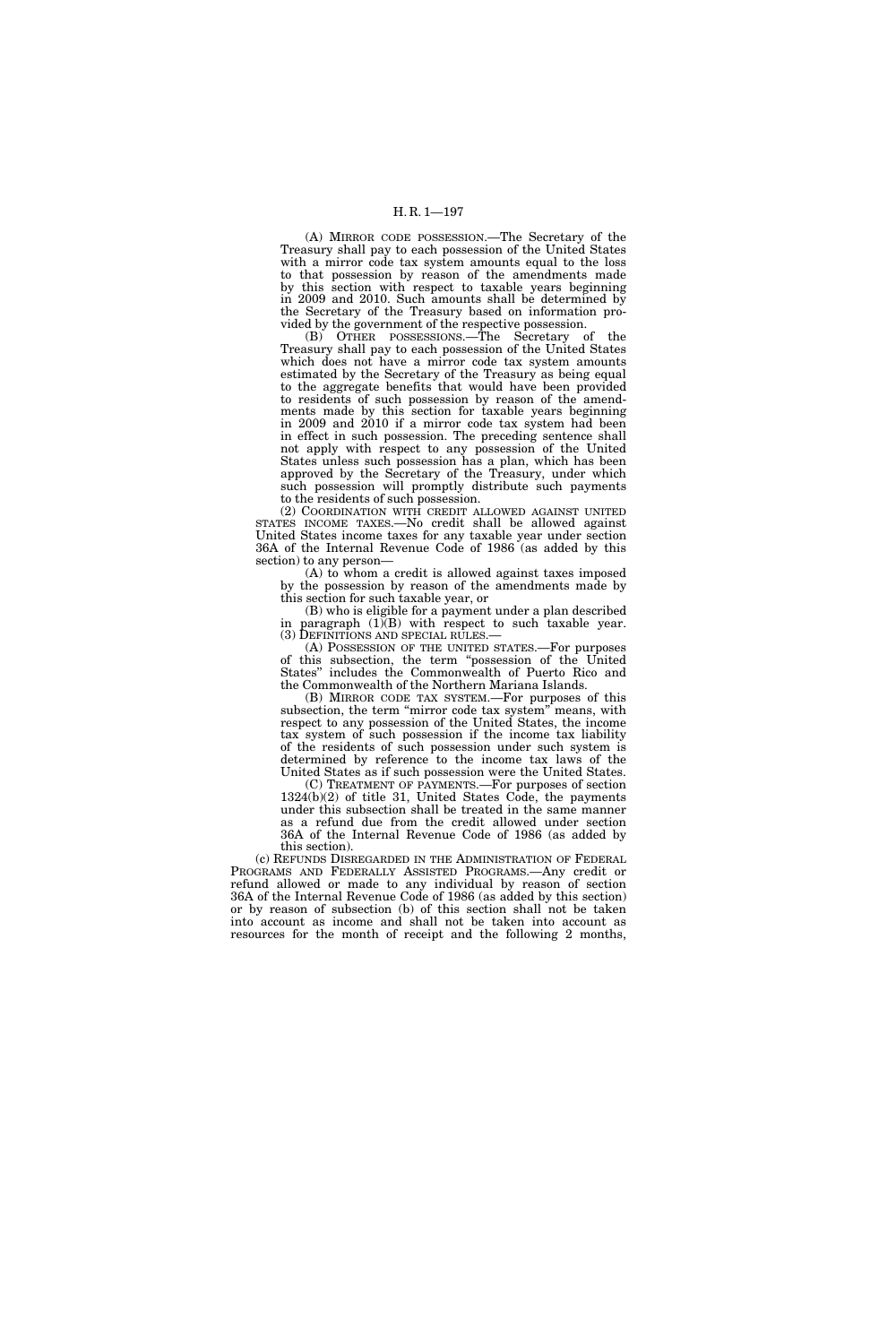for purposes of determining the eligibility of such individual or any other individual for benefits or assistance, or the amount or extent of benefits or assistance, under any Federal program or under any State or local program financed in whole or in part with Federal funds.

(d) AUTHORITY RELATING TO CLERICAL ERRORS.—Section  $6213(g)(2)$  is amended by striking "and" at the end of subparagraph  $(L)(ii)$ , by striking the period at the end of subparagraph  $(M)$  and inserting ", and", and by adding at the end the following new subparagraph:

 $(N)$  an omission of the reduction required under section 36A(c) with respect to the credit allowed under section 36A or an omission of the correct social security account number required under section  $36A(d)(1)(B)$ .".

(e) CONFORMING AMENDMENTS.—

(1) Section  $6211(b)(4)(A)$  is amended by inserting "36A," after "36,".

(2) Section 1324(b)(2) of title 31, United States Code, is amended by inserting "36A," after "36,".

(3) The table of sections for subpart C of part IV of subchapter A of chapter 1 is amended by inserting after the item relating to section 36 the following new item:

''Sec. 36A. Making work pay credit.''.

(f) EFFECTIVE DATE.—This section, and the amendments made by this section, shall apply to taxable years beginning after December 31, 2008.

#### **SEC. 1002. TEMPORARY INCREASE IN EARNED INCOME TAX CREDIT.**

(a) IN GENERAL.—Subsection (b) of section 32 is amended by adding at the end the following new paragraph:

''(3) SPECIAL RULES FOR 2009 AND 2010.—In the case of any taxable year beginning in 2009 or 2010—

"(A) INCREASED CREDIT PERCENTAGE FOR 3 OR MORE QUALIFYING CHILDREN.—In the case of a taxpayer with 3 or more qualifying children, the credit percentage is 45 percent.

''(B) REDUCTION OF MARRIAGE PENALTY.—

''(i) IN GENERAL.—The dollar amount in effect under paragraph (2)(B) shall be \$5,000.

''(ii) INFLATION ADJUSTMENT.—In the case of any taxable year beginning in 2010, the \$5,000 amount in clause (i) shall be increased by an amount equal to—

''(I) such dollar amount, multiplied by

''(II) the cost of living adjustment determined under section 1(f)(3) for the calendar year in which the taxable year begins determined by substituting 'calendar year 2008' for 'calendar year 1992' in subparagraph (B) thereof.

''(iii) ROUNDING.—Subparagraph (A) of subsection  $(j)(2)$  shall apply after taking into account any increase under clause (ii).''.

(b) EFFECTIVE DATE.—The amendments made by this section shall apply to taxable years beginning after December 31, 2008.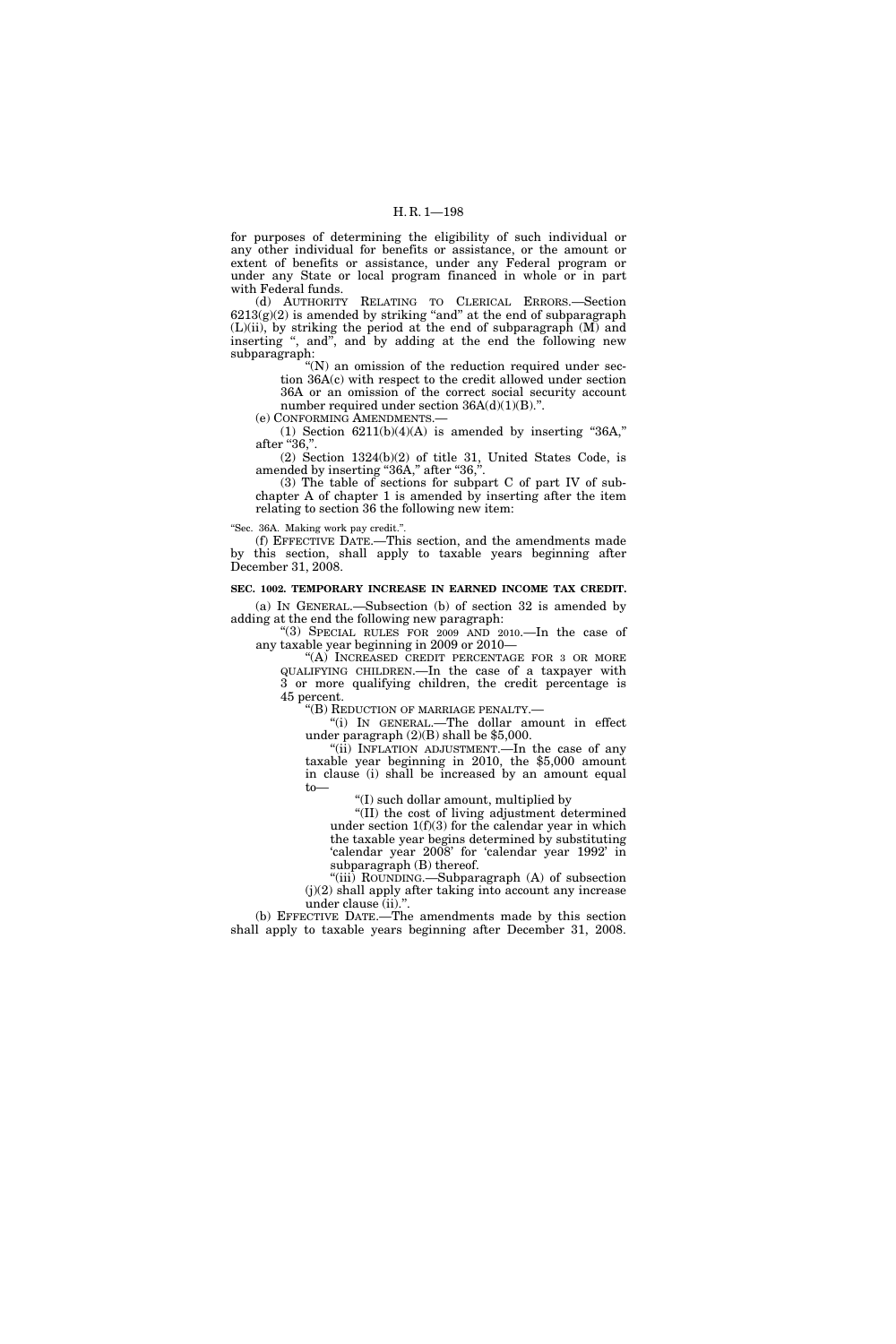#### **SEC. 1003. TEMPORARY INCREASE OF REFUNDABLE PORTION OF CHILD CREDIT.**

(a) IN GENERAL.—Paragraph (4) of section 24(d) is amended to read as follows:

''(4) SPECIAL RULE FOR 2009 AND 2010.—Notwithstanding paragraph (3), in the case of any taxable year beginning in 2009 or 2010, the dollar amount in effect for such taxable year under paragraph (1)(B)(i) shall be \$3,000.''.

(b) EFFECTIVE DATE.—The amendments made by this section shall apply to taxable years beginning after December 31, 2008.

#### **SEC. 1004. AMERICAN OPPORTUNITY TAX CREDIT.**

(a) IN GENERAL.—Section 25A (relating to Hope scholarship credit) is amended by redesignating subsection (i) as subsection  $(j)$  and by inserting after subsection  $(h)$  the following new subsection: "(i) AMERICAN OPPORTUNITY TAX CREDIT.—In the case of any

taxable year beginning in 2009 or 2010— ''(1) INCREASE IN CREDIT.—The Hope Scholarship Credit shall be an amount equal to the sum of—

"(A) 100 percent of so much of the qualified tuition and related expenses paid by the taxpayer during the taxable year (for education furnished to the eligible student during any academic period beginning in such taxable year) as does not exceed \$2,000, plus

''(B) 25 percent of such expenses so paid as exceeds \$2,000 but does not exceed \$4,000.

 $(2)$  CREDIT ALLOWED FOR FIRST 4 YEARS OF POST-SEC-ONDARY EDUCATION.—Subparagraphs (A) and (C) of subsection  $(b)(2)$  shall be applied by substituting '4' for '2'.

''(3) QUALIFIED TUITION AND RELATED EXPENSES TO INCLUDE REQUIRED COURSE MATERIALS.—Subsection (f)(1)(A) shall be applied by substituting 'tuition, fees, and course materials' for 'tuition and fees'.

''(4) INCREASE IN AGI LIMITS FOR HOPE SCHOLARSHIP CREDIT.—In lieu of applying subsection (d) with respect to the Hope Scholarship Credit, such credit (determined without regard to this paragraph) shall be reduced (but not below zero) by the amount which bears the same ratio to such credit (as so determined) as—

''(A) the excess of—

"(i) the taxpayer's modified adjusted gross income (as defined in subsection  $(d)(3)$ ) for such taxable year, over

"(ii)  $$80,000$  ( $$160,000$  in the case of a joint return), bears to

''(B) \$10,000 (\$20,000 in the case of a joint return). "(5) CREDIT ALLOWED AGAINST ALTERNATIVE MINIMUM TAX.—In the case of a taxable year to which section  $26(a)(2)$ does not apply, so much of the credit allowed under subsection (a) as is attributable to the Hope Scholarship Credit shall not exceed the excess of—

"(A) the sum of the regular tax liability (as defined in section 26(b)) plus the tax imposed by section 55, over ''(B) the sum of the credits allowable under this subpart

(other than this subsection and sections 23, 25D, and 30D) and section 27 for the taxable year.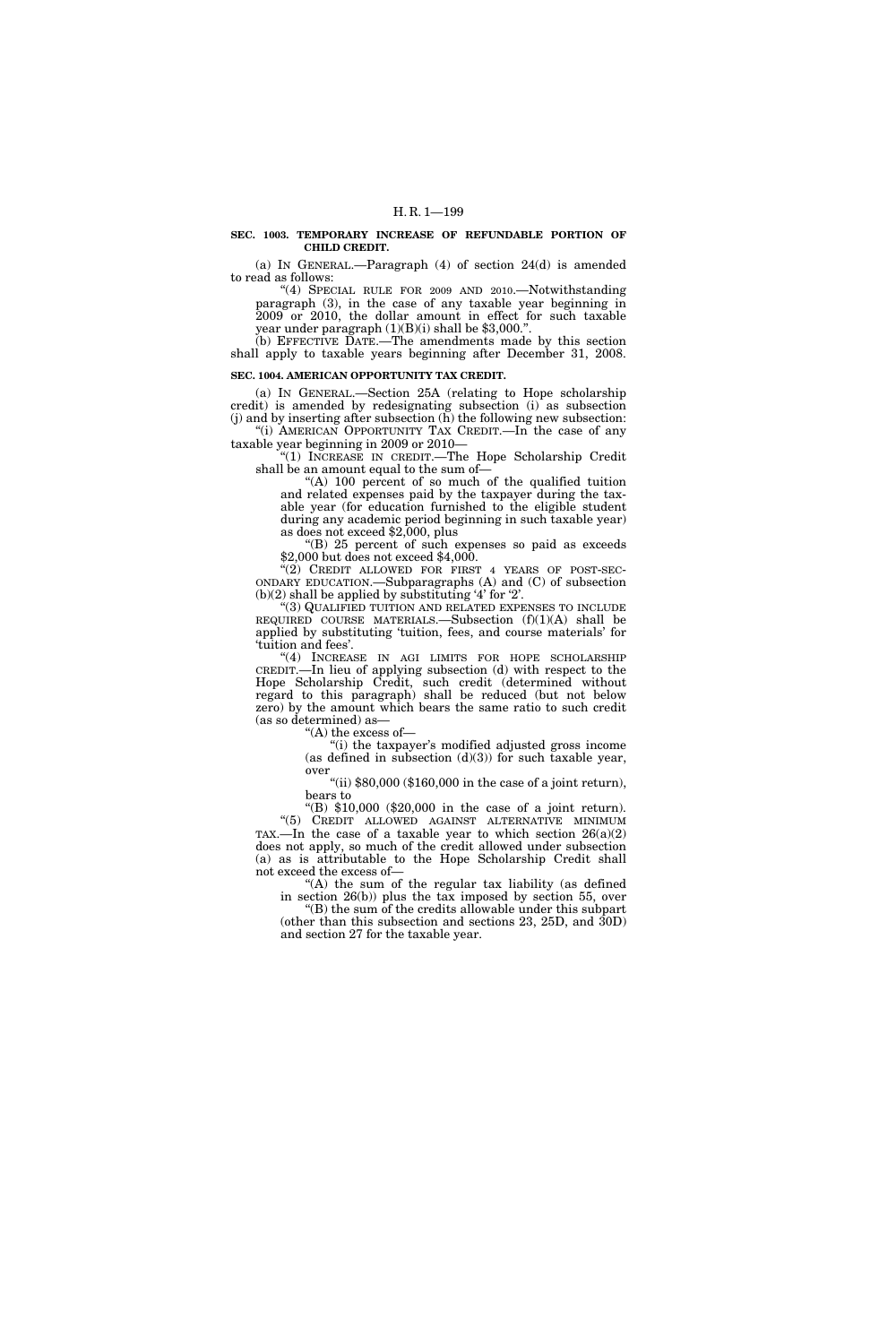Any reference in this section or section 24, 25, 26, 25B, 904, or 1400C to a credit allowable under this subsection shall be treated as a reference to so much of the credit allowable under subsection (a) as is attributable to the Hope Scholarship Credit.

''(6) PORTION OF CREDIT MADE REFUNDABLE.—40 percent of so much of the credit allowed under subsection (a) as is attributable to the Hope Scholarship Credit (determined after application of paragraph (4) and without regard to this paragraph and section  $26(a)(2)$  or paragraph  $(5)$ , as the case may be) shall be treated as a credit allowable under subpart C (and not allowed under subsection (a)). The preceding sentence shall not apply to any taxpayer for any taxable year if such taxpayer is a child to whom subsection (g) of section 1 applies for such taxable year.

''(7) COORDINATION WITH MIDWESTERN DISASTER AREA BENE-FITS.—In the case of a taxpayer with respect to whom section 702(a)(1)(B) of the Heartland Disaster Tax Relief Act of 2008 applies for any taxable year, such taxpayer may elect to waive the application of this subsection to such taxpayer for such taxable year.''.

(b) CONFORMING AMENDMENTS.—

(1) Section  $24(b)(3)(B)$  is amended by inserting " $25A(i)$ ," after "23,".

(2) Section  $25(e)(1)(C)(ii)$  is amended by inserting " $25A(i)$ ," after "24,".

(3) Section  $26(a)(1)$  is amended by inserting " $25A(i)$ ," after "24,".

(4) Section  $25B(g)(2)$  is amended by inserting " $25A(i)$ ," after  $"23,"$ .

 $(5)$  Section 904 $(i)$  is amended by inserting "25A $(i)$ ," after "24,".

(6) Section  $1400C(d)(2)$  is amended by inserting "25A(i)," after "24,"

(7) Section  $6211(b)(4)(A)$  is amended by inserting "25A by reason of subsection  $(i)(6)$  thereof," after "24 $(d)$ ,".

(8) Section 1324(b)(2) of title 31, United States Code, is amended by inserting "25A," before "35".

(c) TREATMENT OF POSSESSIONS.— (1) PAYMENTS TO POSSESSIONS.—

(A) MIRROR CODE POSSESSION.—The Secretary of the Treasury shall pay to each possession of the United States with a mirror code tax system amounts equal to the loss to that possession by reason of the application of section  $25A(i)(6)$  of the Internal Revenue Code of 1986 (as added by this section) with respect to taxable years beginning in 2009 and 2010. Such amounts shall be determined by the Secretary of the Treasury based on information pro-

vided by the government of the respective possession. (B) OTHER POSSESSIONS.—The Secretary of the Treasury shall pay to each possession of the United States which does not have a mirror code tax system amounts estimated by the Secretary of the Treasury as being equal to the aggregate benefits that would have been provided to residents of such possession by reason of the application of section 25A(i)(6) of such Code (as so added) for taxable years beginning in 2009 and 2010 if a mirror code tax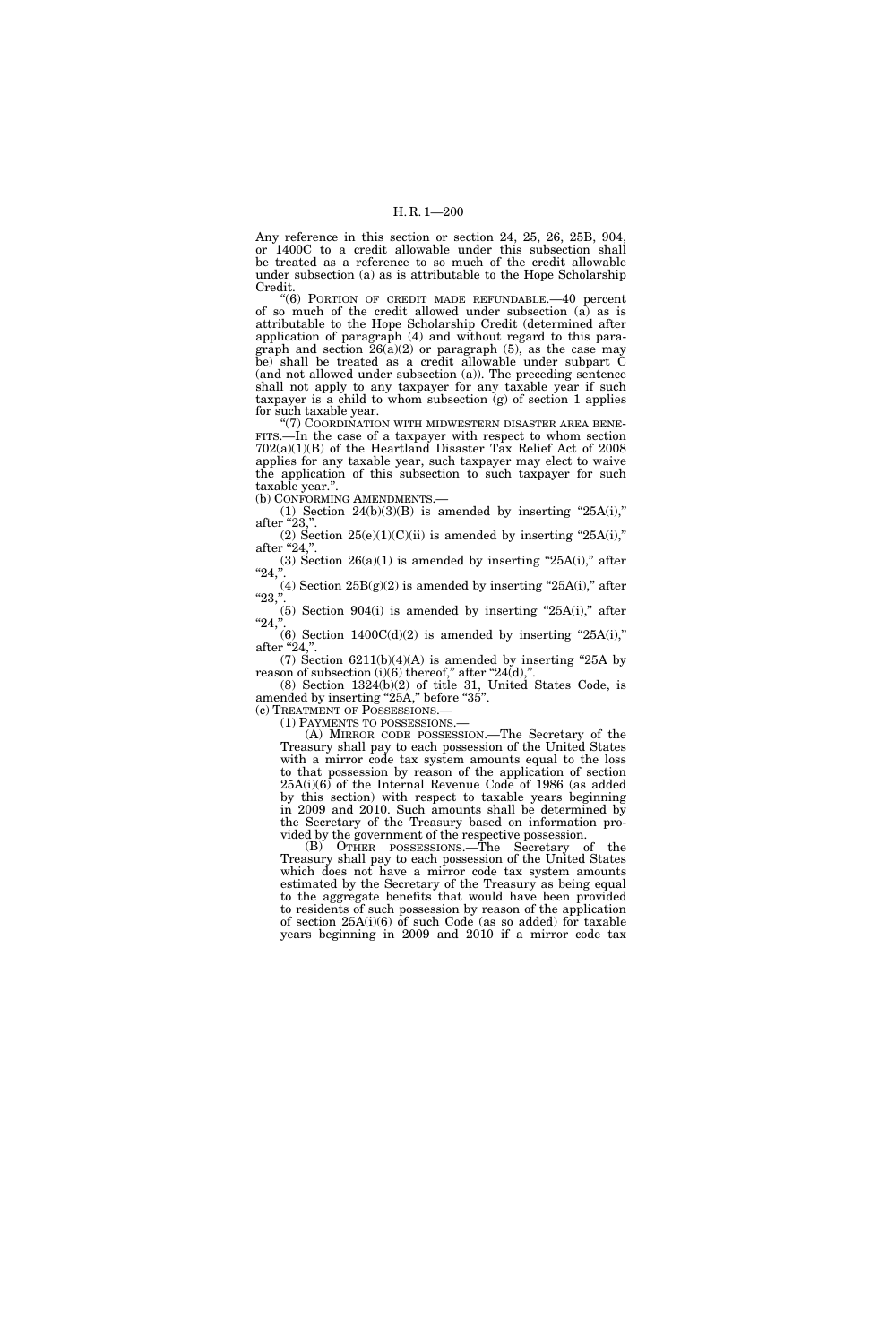system had been in effect in such possession. The preceding sentence shall not apply with respect to any possession of the United States unless such possession has a plan, which has been approved by the Secretary of the Treasury, under which such possession will promptly distribute such payments to the residents of such possession.

(2) COORDINATION WITH CREDIT ALLOWED AGAINST UNITED STATES INCOME TAXES.—Section 25A(i)(6) of such Code (as added by this section) shall not apply to a bona fide resident of any possession of the United States.

(3) DEFINITIONS AND SPECIAL RULES.—

(A) POSSESSION OF THE UNITED STATES.—For purposes of this subsection, the term ''possession of the United States'' includes the Commonwealth of Puerto Rico and the Commonwealth of the Northern Mariana Islands.

(B) MIRROR CODE TAX SYSTEM.—For purposes of this subsection, the term "mirror code tax system" means, with respect to any possession of the United States, the income tax system of such possession if the income tax liability of the residents of such possession under such system is determined by reference to the income tax laws of the United States as if such possession were the United States.

(C) TREATMENT OF PAYMENTS.—For purposes of section 1324(b)(2) of title 31, United States Code, the payments under this subsection shall be treated in the same manner as a refund due from the credit allowed under section 25A of the Internal Revenue Code of 1986 by reason of subsection (i)(6) of such section (as added by this section).

(d) EFFECTIVE DATE.—The amendments made by this section shall apply to taxable years beginning after December 31, 2008.

(e) APPLICATION OF EGTRRA SUNSET.—The amendment made by subsection (b)(1) shall be subject to title IX of the Economic Growth and Tax Relief Reconciliation Act of 2001 in the same manner as the provision of such Act to which such amendment relates.

(f) TREASURY STUDIES REGARDING EDUCATION INCENTIVES.— (1) STUDY REGARDING COORDINATION WITH NON-TAX STU-DENT FINANCIAL ASSISTANCE.—The Secretary of the Treasury and the Secretary of Education, or their delegates, shall—

(A) study how to coordinate the credit allowed under section 25A of the Internal Revenue Code of 1986 with the Federal Pell Grant program under section 401 of the Higher Education Act of 1965 to maximize their effectiveness at promoting college affordability, and

(B) examine ways to expedite the delivery of the tax credit.

(2) STUDY REGARDING INCLUSION OF COMMUNITY SERVICE REQUIREMENTS.—The Secretary of the Treasury and the Secretary of Education, or their delegates, shall study the feasibility of requiring including community service as a condition of taking their tuition and related expenses into account under section 25A of the Internal Revenue Code of 1986.

(3) REPORT.—Not later than 1 year after the date of the enactment of this Act, the Secretary of the Treasury, or the Secretary's delegate, shall report to Congress on the results of the studies conducted under this paragraph.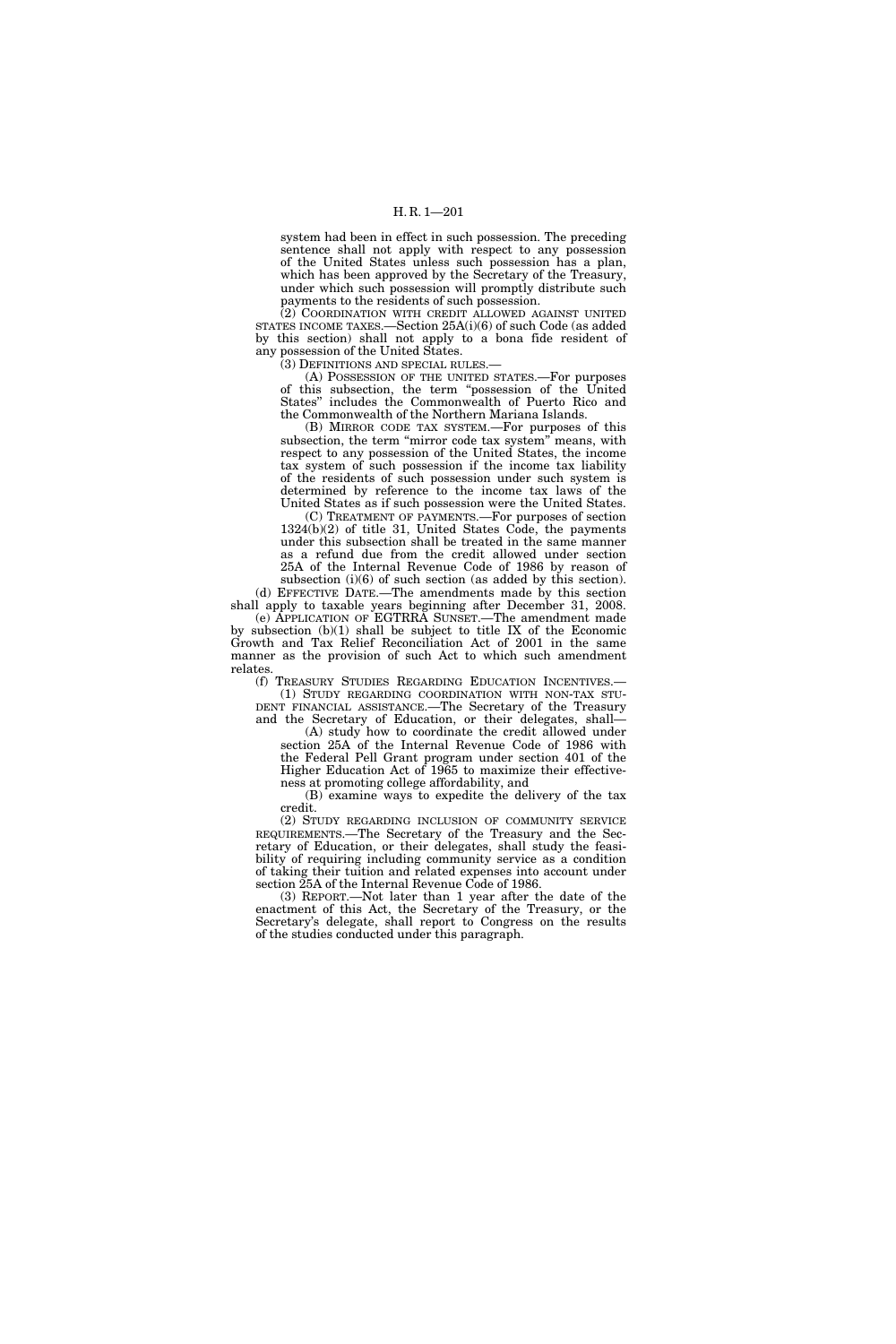#### **SEC. 1005. COMPUTER TECHNOLOGY AND EQUIPMENT ALLOWED AS A QUALIFIED HIGHER EDUCATION EXPENSE FOR SEC-TION 529 ACCOUNTS IN 2009 AND 2010.**

(a) IN GENERAL.—Section  $529(e)(3)(A)$  is amended by striking "and" at the end of clause (i), by striking the period at the end of clause (ii), and by adding at the end the following:

"(iii) expenses paid or incurred in 2009 or 2010 for the purchase of any computer technology or equipment (as defined in section  $170(e)(6)(F)(i)$ ) or Internet access and related services, if such technology, equipment, or services are to be used by the beneficiary and the beneficiary's family during any of the years the beneficiary is enrolled at an eligible educational institution.

Clause (iii) shall not include expenses for computer software designed for sports, games, or hobbies unless the software is predominantly educational in nature."

(b) EFFECTIVE DATE.—The amendments made by this section shall apply to expenses paid or incurred after December 31, 2008.

### **SEC. 1006. EXTENSION OF AND INCREASE IN FIRST-TIME HOMEBUYER CREDIT; WAIVER OF REQUIREMENT TO REPAY.**

(a) EXTENSION.—

(1) IN GENERAL.—Section 36(h) is amended by striking ''July 1, 2009'' and inserting ''December 1, 2009''.

 $(2)$  CONFORMING AMENDMENT.—Section 36 $(g)$  is amended by striking ''July 1, 2009'' and inserting ''December 1, 2009''. (b) INCREASE.—

(1) IN GENERAL.—Section 36(b) is amended by striking ''\$7,500'' each place it appears and inserting ''\$8,000''.

(2) CONFORMING AMENDMENT.—Section  $36(b)(1)(B)$  is amended by striking ''\$3,750'' and inserting ''\$4,000''.

(c) WAIVER OF RECAPTURE.— (1) IN GENERAL.—Paragraph (4) of section 36(f) is amended

by adding at the end the following new subparagraph: ''(D) WAIVER OF RECAPTURE FOR PURCHASES IN 2009.—

In the case of any credit allowed with respect to the purchase of a principal residence after December 31, 2008, and before December 1, 2009—

''(i) paragraph (1) shall not apply, and

"(ii) paragraph (2) shall apply only if the disposition or cessation described in paragraph (2) with respect to such residence occurs during the 36-month period beginning on the date of the purchase of such residence by the taxpayer.''.

(2) CONFORMING AMENDMENT.—Subsection (g) of section 36 is amended by striking ''subsection (c)'' and inserting ''subsections (c) and  $(f)(4)(D)$ ".

(d) COORDINATION WITH FIRST-TIME HOMEBUYER CREDIT FOR DISTRICT OF COLUMBIA.—

(1) IN GENERAL.—Subsection (e) of section 1400C is amended by adding at the end the following new paragraph: "(4) COORDINATION WITH NATIONAL FIRST-TIME HOMEBUYERS CREDIT.—No credit shall be allowed under this section to any taxpayer with respect to the purchase of a residence after

December 31, 2008, and before December 1, 2009, if a credit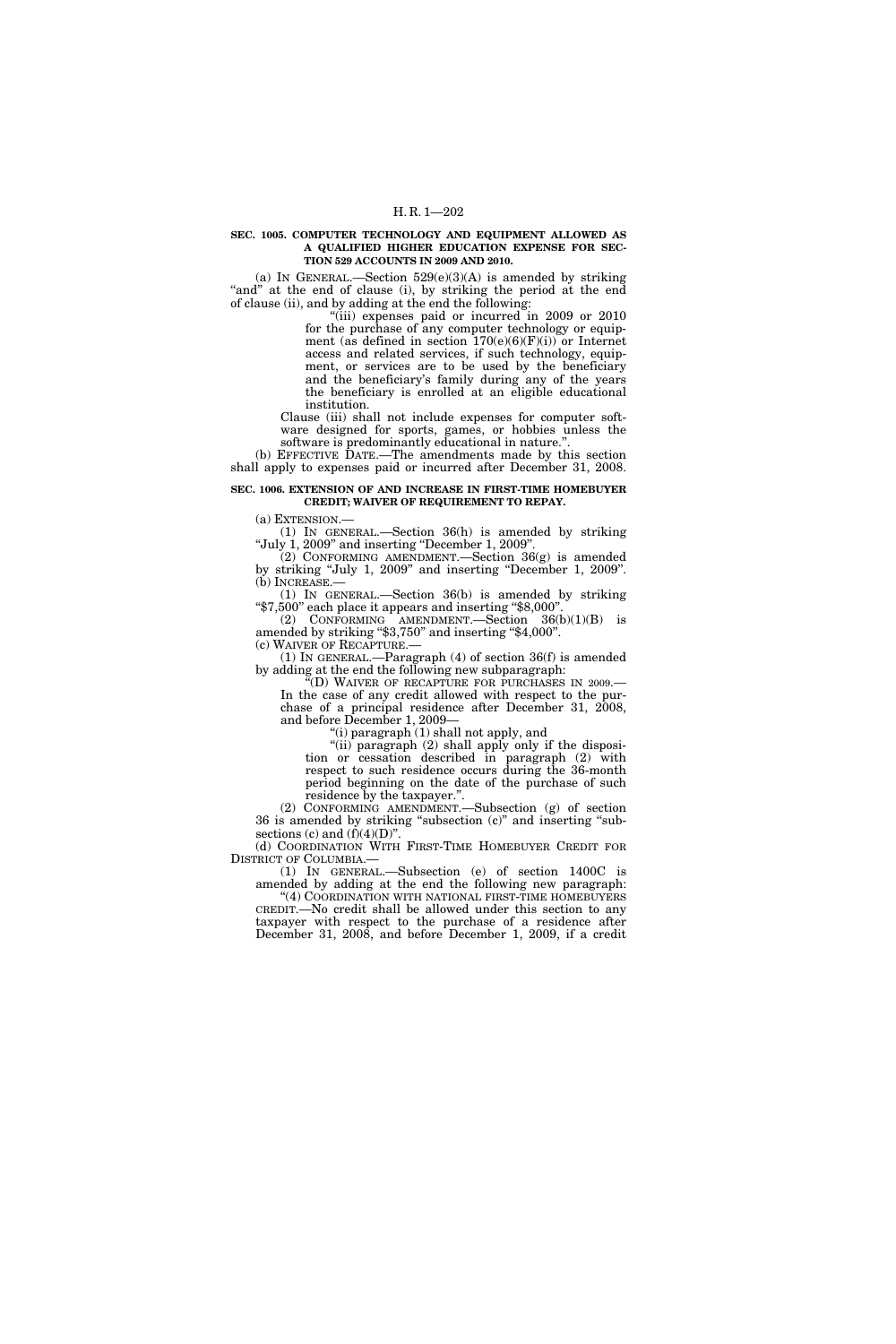under section 36 is allowable to such taxpayer (or the taxpayer's spouse) with respect to such purchase.''.

(2) CONFORMING AMENDMENT.—Section 36(d) is amended by striking paragraph (1).

(e) REMOVAL OF PROHIBITION ON FINANCING BY MORTGAGE REV- ENUE BONDS.—Section  $36(d)$ , as amended by subsection  $(c)(2)$ , is amended by striking paragraph (2) and by redesignating paragraphs  $(3)$  and  $(4)$  as paragraphs  $(1)$  and  $(2)$ , respectively.

(f) EFFECTIVE DATE.—The amendments made by this section shall apply to residences purchased after December 31, 2008.

### **SEC. 1007. SUSPENSION OF TAX ON PORTION OF UNEMPLOYMENT COM-PENSATION.**

(a) IN GENERAL.—Section 85 of the Internal Revenue Code of 1986 (relating to unemployment compensation) is amended by adding at the end the following new subsection:

"(c) SPECIAL RULE FOR  $2009$ .—In the case of any taxable year beginning in 2009, gross income shall not include so much of the unemployment compensation received by an individual as does not exceed \$2,400."

(b) EFFECTIVE DATE.—The amendment made by this section shall apply to taxable years beginning after December 31, 2008. **SEC. 1008. ADDITIONAL DEDUCTION FOR STATE SALES TAX AND** 

# **EXCISE TAX ON THE PURCHASE OF CERTAIN MOTOR VEHICLES.**

(a) IN GENERAL.—Subsection (a) of section 164 is amended by inserting after paragraph (5) the following new paragraph:

''(6) Qualified motor vehicle taxes.''.

(b) QUALIFIED MOTOR VEHICLE TAXES.—Subsection (b) of section 164 is amended by adding at the end the following new paragraph:

''(6) QUALIFIED MOTOR VEHICLE TAXES.— ''(A) IN GENERAL.—For purposes of this section, the term 'qualified motor vehicle taxes' means any State or local sales or excise tax imposed on the purchase of a qualified motor vehicle.

''(B) LIMITATION BASED ON VEHICLE PRICE.—The amount of any State or local sales or excise tax imposed on the purchase of a qualified motor vehicle taken into account under subparagraph (A) shall not exceed the portion of such tax attributable to so much of the purchase price as does not exceed \$49,500.

''(C) INCOME LIMITATION.—The amount otherwise taken into account under subparagraph (A) (after the application of subparagraph (B)) for any taxable year shall be reduced (but not below zero) by the amount which bears the same ratio to the amount which is so treated as—

''(i) the excess (if any) of—

''(I) the taxpayer's modified adjusted gross income for such taxable year, over

''(II) \$125,000 (\$250,000 in the case of a joint return), bears to

''(ii) \$10,000.

For purposes of the preceding sentence, the term 'modified adjusted gross income' means the adjusted gross income of the taxpayer for the taxable year (determined without regard to sections 911, 931, and 933).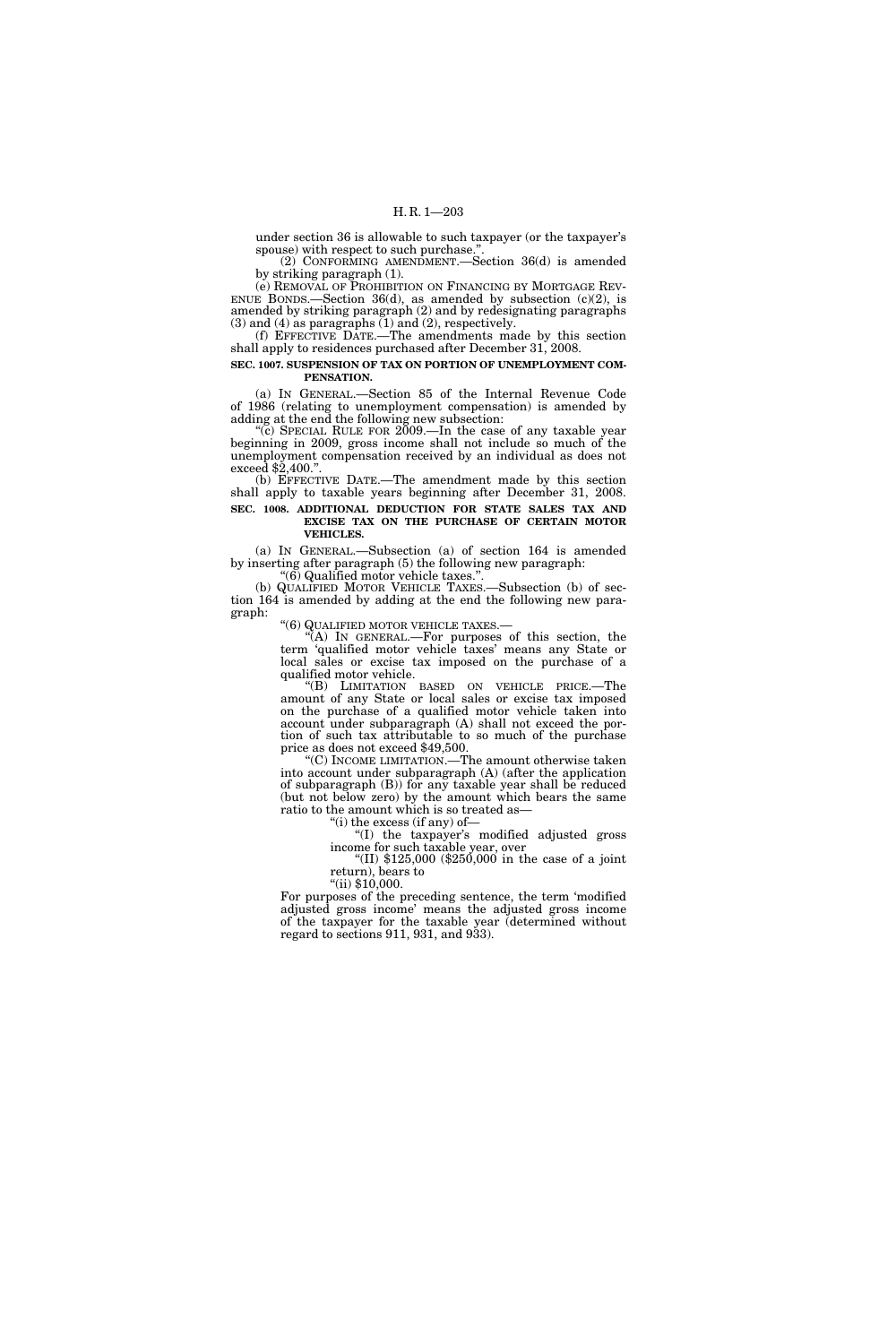''(D) QUALIFIED MOTOR VEHICLE.—For purposes of this paragraph—

''(i) IN GENERAL.—The term 'qualified motor vehicle' means—

''(I) a passenger automobile or light truck which is treated as a motor vehicle for purposes of title II of the Clean Air Act, the gross vehicle weight rating of which is not more than 8,500 pounds, and the original use of which commences with the taxpayer,

''(II) a motorcycle the gross vehicle weight rating of which is not more than 8,500 pounds and the original use of which commences with the taxpayer, and

''(III) a motor home the original use of which commences with the taxpayer.

''(ii) OTHER TERMS.—The terms 'motorcycle' and 'motor home' have the meanings given such terms under section 571.3 of title 49, Code of Federal Regulations (as in effect on the date of the enactment of this paragraph).

"(E) QUALIFIED MOTOR VEHICLE TAXES NOT INCLUDED IN COST OF ACQUIRED PROPERTY.—The last sentence of subsection (a) shall not apply to any qualified motor vehicle taxes.

''(F) COORDINATION WITH GENERAL SALES TAX.—This paragraph shall not apply in the case of a taxpayer who makes an election under paragraph (5) for the taxable year.

''(G) TERMINATION.—This paragraph shall not apply to purchases after December 31, 2009.''.

(c) DEDUCTION ALLOWED TO NONITEMIZERS.—

(1) IN GENERAL.—Paragraph (1) of section 63(c) is amended by striking "and" at the end of subparagraph (C), by striking the period at the end of subparagraph  $(D)$  and inserting and'', and by adding at the end the following new subparagraph: " $(E)$  the motor vehicle sales tax deduction.".

(2) DEFINITION.—Section 63(c) is amended by adding at the end the following new paragraph:

''(9) MOTOR VEHICLE SALES TAX DEDUCTION.—For purposes of paragraph (1), the term 'motor vehicle sales tax deduction' means the amount allowable as a deduction under section 164(a)(6). Such term shall not include any amount taken into account under section 62(a).''.

(d) TREATMENT OF DEDUCTION UNDER ALTERNATIVE MINIMUM TAX.—The last sentence of section  $56(b)(1)(E)$  is amended by striking "section  $63(c)(1)(D)$ " and inserting "subparagraphs (D) and  $(E)$  of section 63 $(c)(1)$ ".

(e) EFFECTIVE DATE.—The amendments made by this section shall apply to purchases on or after the date of the enactment of this Act in taxable years ending after such date.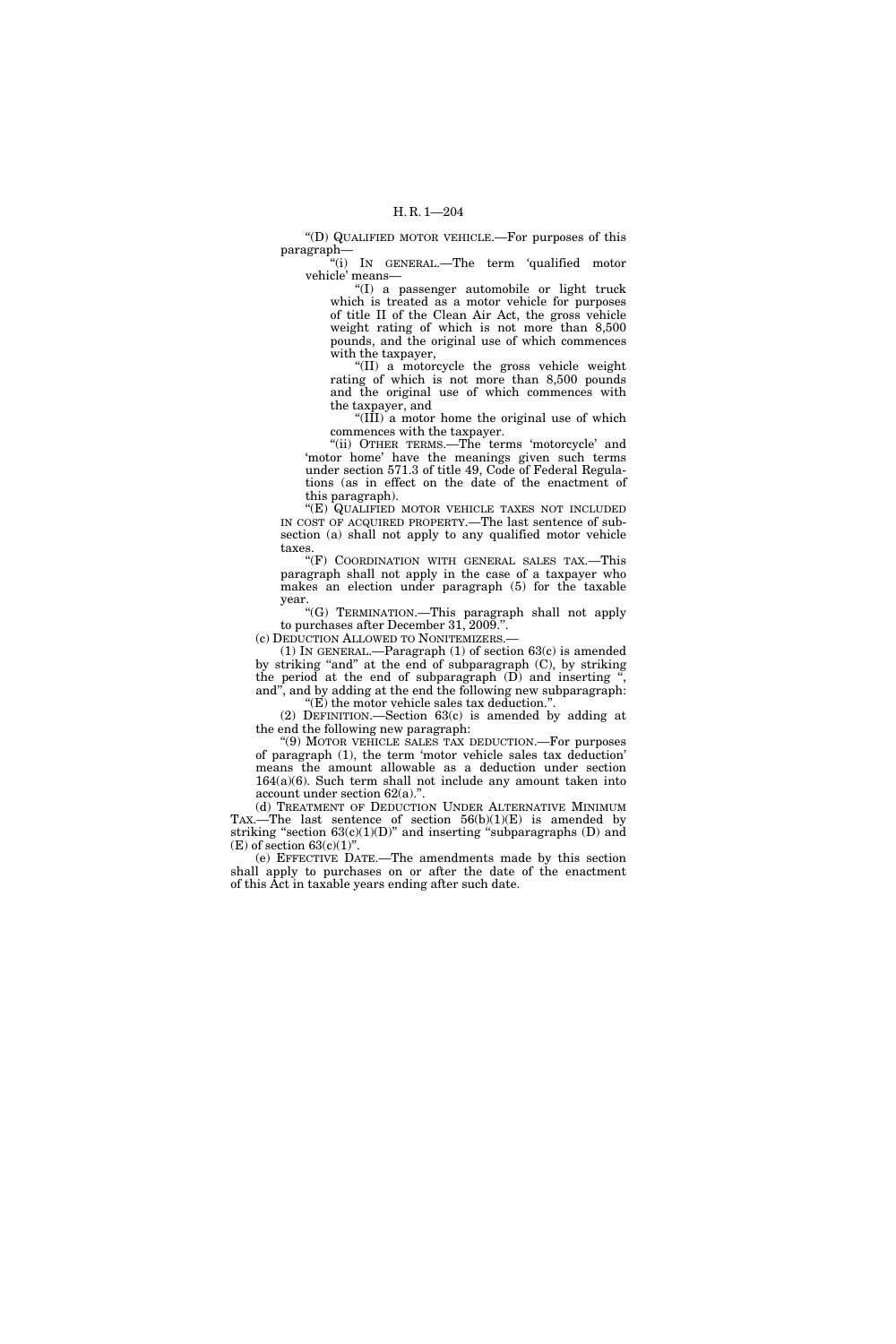### **PART II—ALTERNATIVE MINIMUM TAX RELIEF**

#### **SEC. 1011. EXTENSION OF ALTERNATIVE MINIMUM TAX RELIEF FOR NONREFUNDABLE PERSONAL CREDITS.**

(a) IN GENERAL.—Paragraph (2) of section 26(a) (relating to special rule for taxable years 2000 through 2008) is amended— (1) by striking ''or 2008'' and inserting ''2008, or 2009'',

and (2) by striking ''**2008**'' in the heading thereof and inserting ''**2009**''.

(b) EFFECTIVE DATE.—The amendments made by this section shall apply to taxable years beginning after December 31, 2008. **SEC. 1012. EXTENSION OF INCREASED ALTERNATIVE MINIMUM TAX EXEMPTION AMOUNT.** 

(a) IN GENERAL.—Paragraph (1) of section 55(d) (relating to

exemption amount) is amended—<br>
(1) by striking "(\$69,950 in the case of taxable years begin-<br>
ining in 2008)" in subparagraph (A) and inserting "(\$70,950<br>
in the case of taxable years beginning in 2009)", and

(2) by striking " $(\$46,200$  in the case of taxable years beginning in 2008)" in subparagraph (B) and inserting " $(\$46,700)$ in the case of taxable years beginning in 2009)''.

(b) EFFECTIVE DATE.—The amendments made by this section shall apply to taxable years beginning after December 31, 2008.

# **Subtitle B—Energy Incentives**

### **PART I—RENEWABLE ENERGY INCENTIVES**

#### **SEC. 1101. EXTENSION OF CREDIT FOR ELECTRICITY PRODUCED FROM CERTAIN RENEWABLE RESOURCES.**

(a) IN GENERAL.—Subsection (d) of section 45 is amended—  $(1)$  by striking "2010" in paragraph  $(1)$  and inserting "2013", (2) by striking ''2011'' each place it appears in paragraphs

 $(2), (3), (4), (6), (7)$  and  $(9)$  and inserting " $2014$ ", and (3) by striking "2012" in paragraph  $(11)(B)$  and inserting

 $"2014"$ . (b) TECHNICAL AMENDMENT.—Paragraph (5) of section 45(d) is amended by striking "and before" and all that follows and inserting '' and before October 3, 2008.''.

(c) EFFECTIVE DATE.— (1) IN GENERAL.—The amendments made by subsection (a) shall apply to property placed in service after the date of the enactment of this Act.

(2) TECHNICAL AMENDMENT.—The amendment made by subsection (b) shall take effect as if included in section 102 of the Energy Improvement and Extension Act of 2008.

### **SEC. 1102. ELECTION OF INVESTMENT CREDIT IN LIEU OF PRODUC-TION CREDIT.**

(a) IN GENERAL.—Subsection (a) of section 48 is amended by adding at the end the following new paragraph:

"(5) ELECTION TO TREAT QUALIFIED FACILITIES AS ENERGY PROPERTY.—

''(A) IN GENERAL.—In the case of any qualified property which is part of a qualified investment credit facility—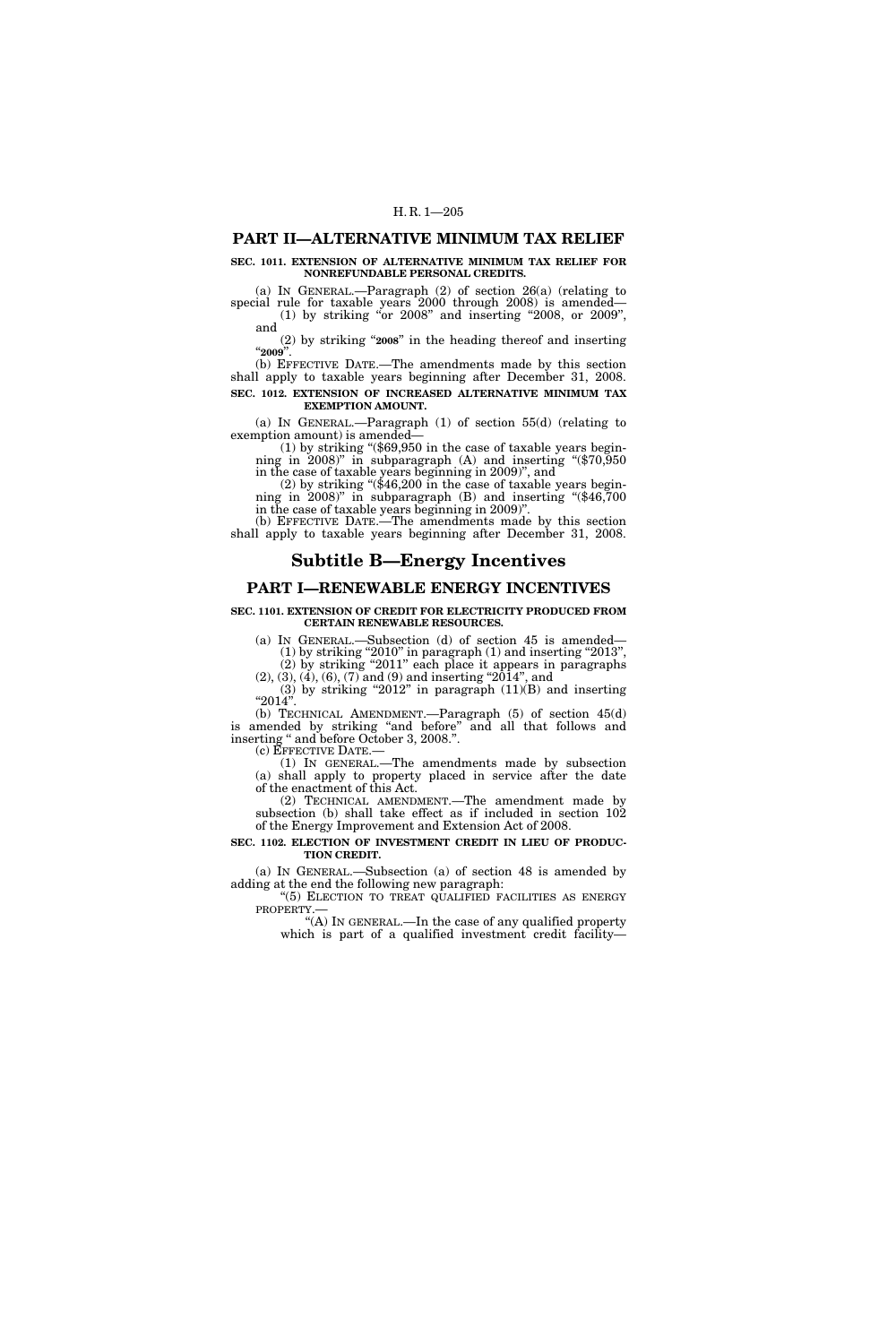"(i) such property shall be treated as energy property for purposes of this section, and

"(ii) the energy percentage with respect to such property shall be 30 percent.

''(B) DENIAL OF PRODUCTION CREDIT.—No credit shall be allowed under section 45 for any taxable year with respect to any qualified investment credit facility.

''(C) QUALIFIED INVESTMENT CREDIT FACILITY.—For purposes of this paragraph, the term 'qualified investment credit facility' means any of the following facilities if no credit has been allowed under section 45 with respect to such facility and the taxpayer makes an irrevocable election to have this paragraph apply to such facility:

''(i) WIND FACILITIES.—Any qualified facility (within the meaning of section 45) described in paragraph (1) of section 45(d) if such facility is placed in service in 2009, 2010, 2011, or 2012.

''(ii) OTHER FACILITIES.—Any qualified facility (within the meaning of section 45) described in paragraph  $(2)$ ,  $(3)$ ,  $(4)$ ,  $(6)$ ,  $(7)$ ,  $(9)$ , or  $(11)$  of section  $45(d)$ if such facility is placed in service in 2009, 2010, 2011, 2012, or 2013.

''(D) QUALIFIED PROPERTY.—For purposes of this paragraph, the term 'qualified property' means property—

''(i) which is—

''(I) tangible personal property, or

''(II) other tangible property (not including a building or its structural components), but only if such property is used as an integral part of the qualified investment credit facility, and

"(ii) with respect to which depreciation (or amortization in lieu of depreciation) is allowable.''.

(b) EFFECTIVE DATE.—The amendments made by this section shall apply to facilities placed in service after December 31, 2008.

#### **SEC. 1103. REPEAL OF CERTAIN LIMITATIONS ON CREDIT FOR RENEW-ABLE ENERGY PROPERTY.**

(a) REPEAL OF LIMITATION ON CREDIT FOR QUALIFIED SMALL WIND ENERGY PROPERTY.—Paragraph (4) of section 48(c) is amended by striking subparagraph (B) and by redesignating subparagraphs  $(C)$  and  $(D)$  as subparagraphs  $(B)$  and  $(C)$ .

(b) REPEAL OF LIMITATION ON PROPERTY FINANCED BY SUB-SIDIZED ENERGY FINANCING.—

(1) IN GENERAL.—Section 48(a)(4) is amended by adding at the end the following new subparagraph:

''(D) TERMINATION.—This paragraph shall not apply to periods after December 31, 2008, under rules similar to the rules of section 48(m) (as in effect on the day before the date of the enactment of the Revenue Reconciliation Act of 1990).''.

(2) CONFORMING AMENDMENTS.—

(A) Section  $25C(e)(1)$  is amended by striking "(8), and  $(9)$ " and inserting "and  $(8)$ ".

(B) Section 25D(e) is amended by striking paragraph (9).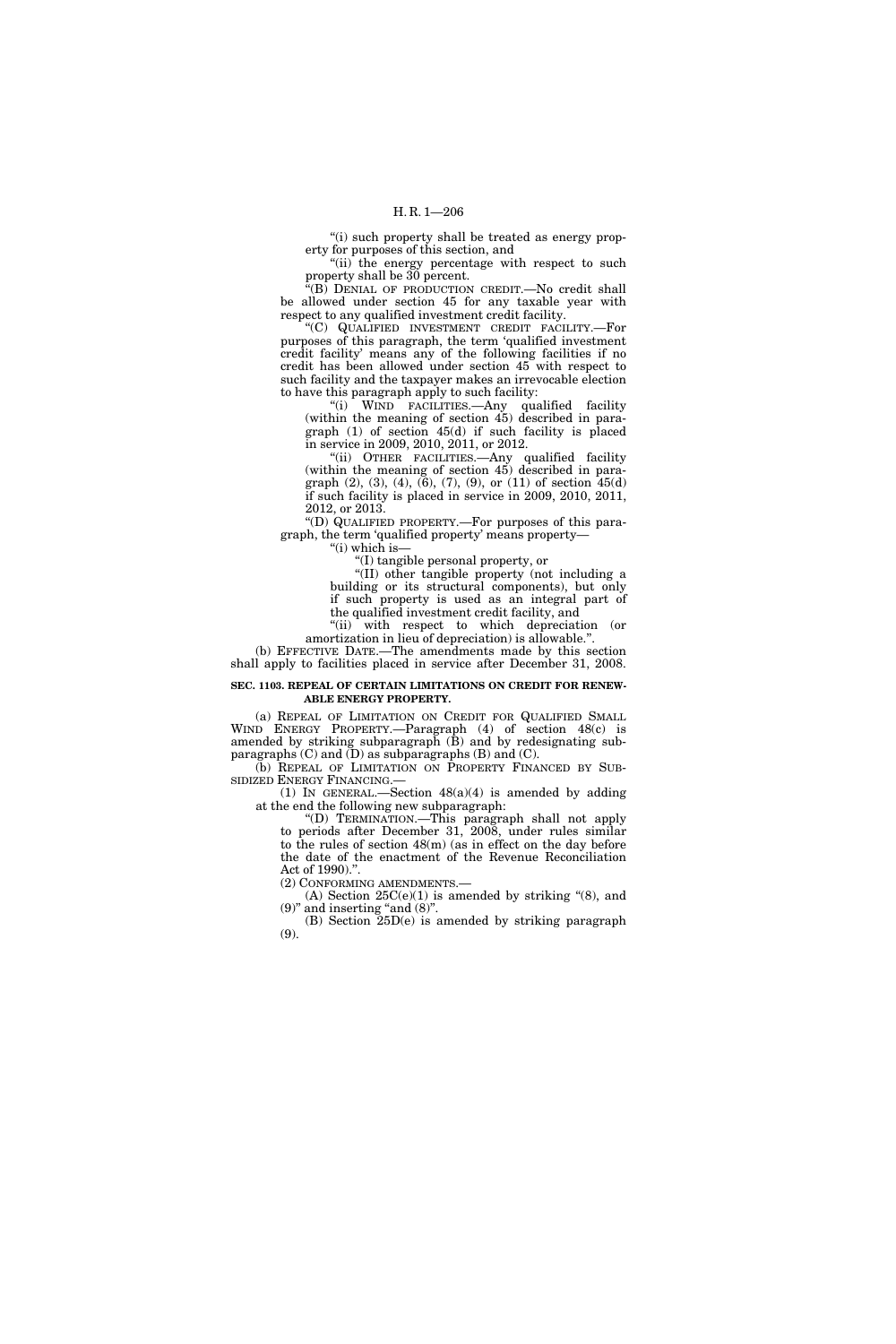$(C)$  Section  $48A(b)(2)$  is amended by inserting "(without regard to subparagraph (D) thereof)'' after ''section  $48(a)(4)$ "

(D) Section 48B(b)(2) is amended by inserting ''(without regard to subparagraph (D) thereof)'' after ''section  $48(a)(4)$ ".

(c) EFFECTIVE DATE.—

(1) IN GENERAL.—Except as provided in paragraph (2), the amendment made by this section shall apply to periods after December 31, 2008, under rules similar to the rules of section 48(m) of the Internal Revenue Code of 1986 (as in effect on the day before the date of the enactment of the Revenue Reconciliation Act of 1990).

(2) CONFORMING AMENDMENTS.—The amendments made by subparagraphs (A) and (B) of subsection (b)(2) shall apply to taxable years beginning after December 31, 2008.

#### **SEC. 1104. COORDINATION WITH RENEWABLE ENERGY GRANTS.**

Section 48 is amended by adding at the end the following new subsection:

''(d) COORDINATION WITH DEPARTMENT OF TREASURY GRANTS.— In the case of any property with respect to which the Secretary makes a grant under section 1603 of the American Recovery and Reinvestment Tax Act of 2009—

"(1) DENIAL OF PRODUCTION AND INVESTMENT CREDITS.-No credit shall be determined under this section or section 45 with respect to such property for the taxable year in which such grant is made or any subsequent taxable year.

"(2) RECAPTURE OF CREDITS FOR PROGRESS EXPENDITURES MADE BEFORE GRANT.—If a credit was determined under this section with respect to such property for any taxable year ending before such grant is made—

"(A) the tax imposed under subtitle A on the taxpayer for the taxable year in which such grant is made shall be increased by so much of such credit as was allowed under section 38,

''(B) the general business carryforwards under section 39 shall be adjusted so as to recapture the portion of such credit which was not so allowed, and

''(C) the amount of such grant shall be determined without regard to any reduction in the basis of such property by reason of such credit.

''(3) TREATMENT OF GRANTS.—Any such grant shall— "(A) not be includible in the gross income of the taxpayer, but

 $''(B)$  shall be taken into account in determining the basis of the property to which such grant relates, except that the basis of such property shall be reduced under section 50(c) in the same manner as a credit allowed under subsection (a).".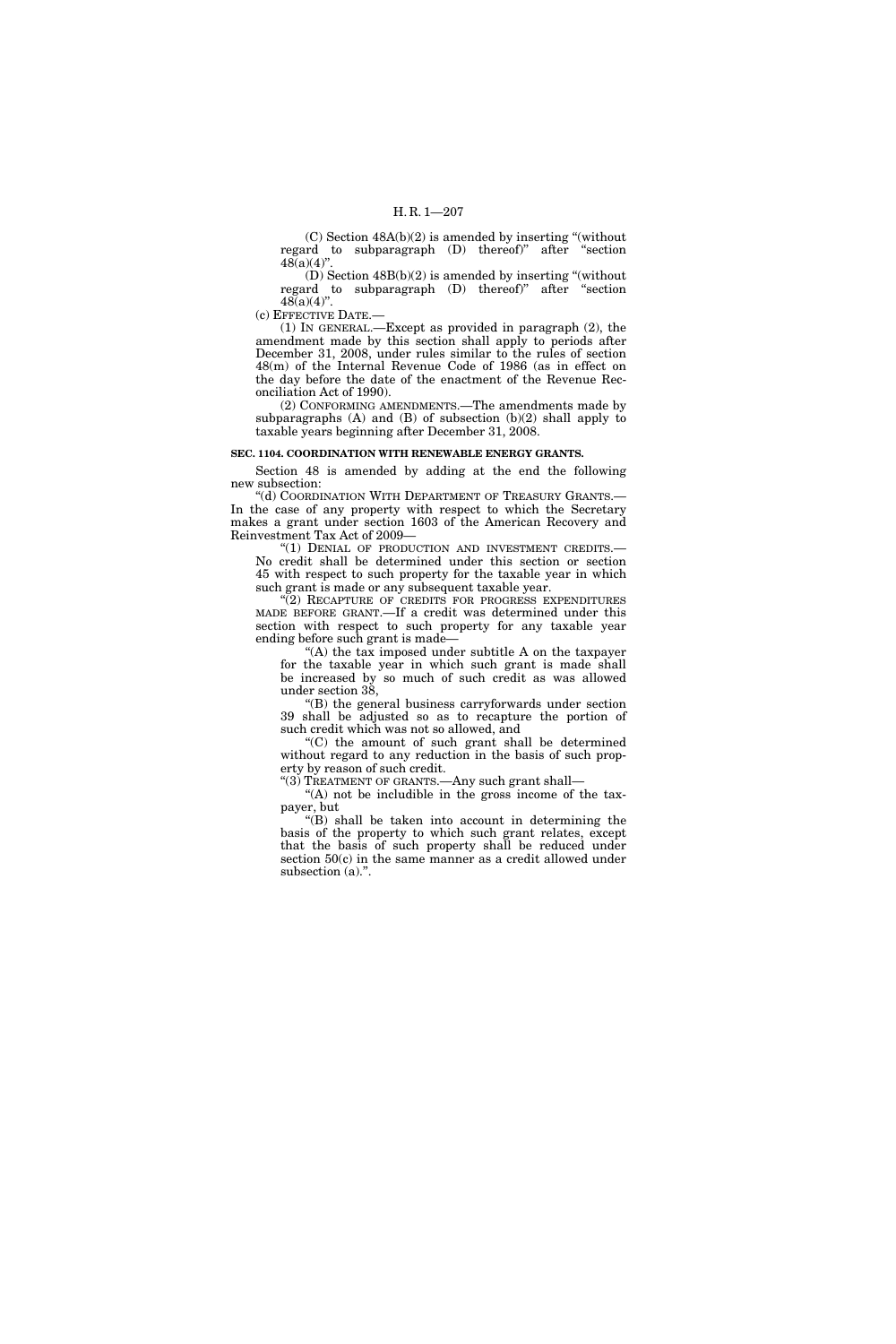# **PART II—INCREASED ALLOCATIONS OF NEW CLEAN RENEWABLE ENERGY BONDS AND QUALIFIED ENERGY CONSERVATION BONDS**

### **SEC. 1111. INCREASED LIMITATION ON ISSUANCE OF NEW CLEAN RENEWABLE ENERGY BONDS.**

Subsection (c) of section 54C is amended by adding at the end the following new paragraph:

"(4) ADDITIONAL LIMITATION.—The national new clean renewable energy bond limitation shall be increased by \$1,600,000,000. Such increase shall be allocated by the Secretary consistent with the rules of paragraphs (2) and (3).''.

#### **SEC. 1112. INCREASED LIMITATION ON ISSUANCE OF QUALIFIED ENERGY CONSERVATION BONDS.**

(a) IN GENERAL.—Section 54D(d) is amended by striking ''\$800,000,000'' and inserting ''\$3,200,000,000''.

(b) CLARIFICATION WITH RESPECT TO GREEN COMMUNITY PRO-GRAMS.—

(1) IN GENERAL.—Clause (ii) of section  $54D(f)(1)(A)$  is amended by inserting "(including the use of loans, grants, or other repayment mechanisms to implement such programs)'' after "green community programs".

(2) SPECIAL RULES FOR BONDS FOR IMPLEMENTING GREEN COMMUNITY PROGRAMS.—Subsection (e) of section 54D is amended by adding at the end the following new paragraph: "(4) SPECIAL RULES FOR BONDS TO IMPLEMENT GREEN COMMUNITY PROGRAMS.—In the case of any bond issued for the purpose of providing loans, grants, or other repayment mechanisms for capital expenditures to implement green community programs, such bond shall not be treated as a private activity bond for purposes of paragraph (3).''.

# **PART III—ENERGY CONSERVATION INCENTIVES**

#### **SEC. 1121. EXTENSION AND MODIFICATION OF CREDIT FOR NONBUSI-NESS ENERGY PROPERTY.**

(a) IN GENERAL.—Section 25C is amended by striking subsections (a) and (b) and inserting the following new subsections: "(a) ALLOWANCE OF CREDIT.—In the case of an individual, there shall be allowed as a credit against the tax imposed by this chapter for the taxable year an amount equal to 30 percent of the sum

of— " $(1)$  the amount paid or incurred by the taxpayer during

such taxable year for qualified energy efficiency improvements, and

''(2) the amount of the residential energy property expenditures paid or incurred by the taxpayer during such taxable year.

''(b) LIMITATION.—The aggregate amount of the credits allowed under this section for taxable years beginning in 2009 and 2010 with respect to any taxpayer shall not exceed \$1,500.".

(b) MODIFICATIONS OF STANDARDS FOR ENERGY-EFFICIENT BUILDING PROPERTY.—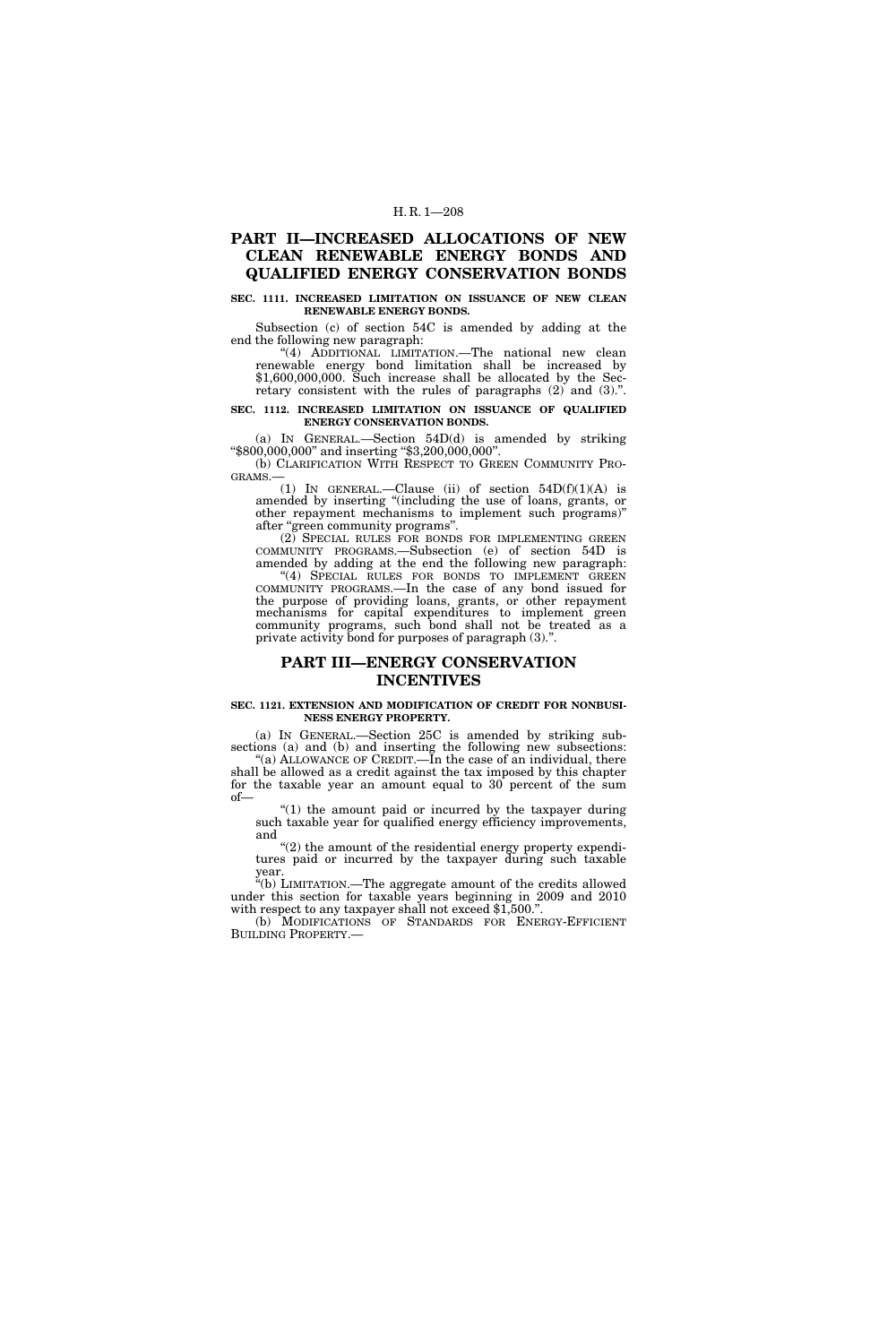(1) ELECTRIC HEAT PUMPS.—Subparagraph (B) of section 25C(d)(3) is amended to read as follows:

''(B) an electric heat pump which achieves the highest efficiency tier established by the Consortium for Energy Efficiency, as in effect on January 1, 2009.''.

(2) CENTRAL AIR CONDITIONERS.—Subparagraph (C) of section  $25C(d)(3)$  is amended by striking "2006" and inserting ''2009''.

(3) WATER HEATERS.—Subparagraph (D) of section  $25C(d)(3)$  is amended to read as follows:

''(D) a natural gas, propane, or oil water heater which has either an energy factor of at least 0.82 or a thermal efficiency of at least  $90$  percent.".

(4) WOOD STOVES.—Subparagraph  $(E)$  of section  $25C(d)(3)$ is amended by inserting '', as measured using a lower heating value" after "75 percent".

(c) MODIFICATIONS OF STANDARDS FOR OIL FURNACES AND HOT WATER BOILERS.—

(1) IN GENERAL.—Paragraph (4) of section 25C(d) is amended to read as follows:

''(4) QUALIFIED NATURAL GAS, PROPANE, AND OIL FURNACES AND HOT WATER BOILERS.—

''(A) QUALIFIED NATURAL GAS FURNACE.—The term 'qualified natural gas furnace' means any natural gas furnace which achieves an annual fuel utilization efficiency rate of not less than 95.

''(B) QUALIFIED NATURAL GAS HOT WATER BOILER.— The term 'qualified natural gas hot water boiler' means any natural gas hot water boiler which achieves an annual fuel utilization efficiency rate of not less than 90.

(C) QUALIFIED PROPANE FURNACE.—The term 'qualified propane furnace' means any propane furnace which achieves an annual fuel utilization efficiency rate of not less than 95.

''(D) QUALIFIED PROPANE HOT WATER BOILER.—The term 'qualified propane hot water boiler' means any propane hot water boiler which achieves an annual fuel utilization efficiency rate of not less than 90.

''(E) QUALIFIED OIL FURNACES.—The term 'qualified oil furnace' means any oil furnace which achieves an annual fuel utilization efficiency rate of not less than 90.

''(F) QUALIFIED OIL HOT WATER BOILER.—The term 'qualified oil hot water boiler' means any oil hot water boiler which achieves an annual fuel utilization efficiency rate of not less than 90.''.

(2) CONFORMING AMENDMENT.—Clause (ii) of section  $25C(d)(2)(A)$  is amended to read as follows:

"(ii) any qualified natural gas furnace, qualified propane furnace, qualified oil furnace, qualified natural gas hot water boiler, qualified propane hot water boiler, or qualified oil hot water boiler, or"

(d) MODIFICATIONS OF STANDARDS FOR QUALIFIED ENERGY EFFI-CIENCY IMPROVEMENTS.—

(1) QUALIFICATIONS FOR EXTERIOR WINDOWS, DOORS, AND SKYLIGHTS.—Subsection (c) of section 25C is amended by adding at the end the following new paragraph: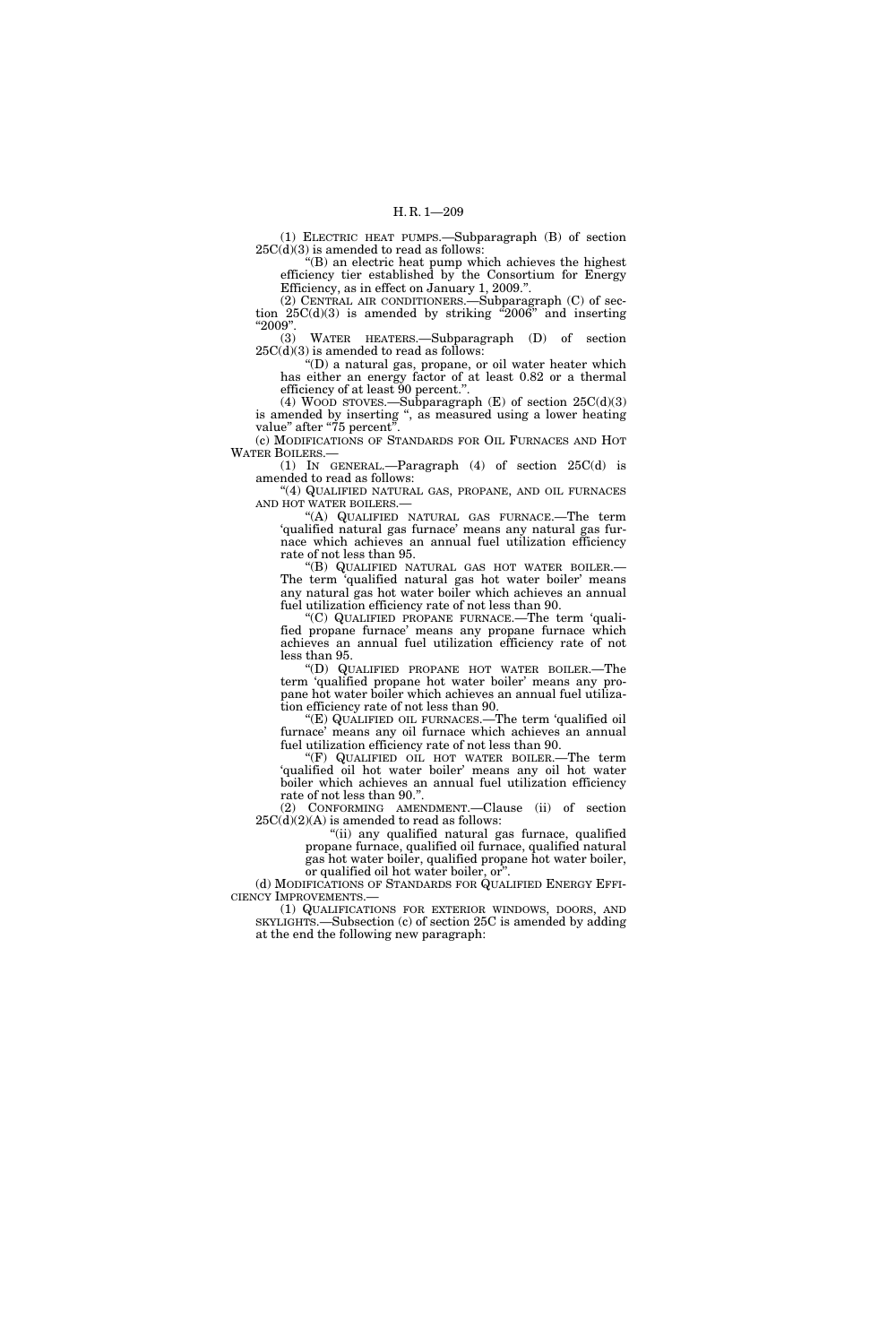''(4) QUALIFICATIONS FOR EXTERIOR WINDOWS, DOORS, AND SKYLIGHTS.—Such term shall not include any component described in subparagraph (B) or (C) of paragraph (2) unless such component is equal to or below a U factor of 0.30 and  $SHGC of 0.30$ .".

(2) ADDITIONAL QUALIFICATION FOR INSULATION.—Subparagraph  $(A)$  of section  $25C(c)(2)$  is amended by inserting "and meets the prescriptive criteria for such material or system established by the 2009 International Energy Conservation Code, as such Code (including supplements) is in effect on the date of the enactment of the American Recovery and Reinvestment Tax Act of 2009" after "such dwelling unit".

(e) EXTENSION.—Section  $25C(g)(2)$  is amended by striking ''December 31, 2009'' and inserting ''December 31, 2010''. (f) EFFECTIVE DATES.—

(1) IN GENERAL.—Except as provided in paragraph (2), the amendments made by this section shall apply to taxable years beginning after December 31, 2008.

(2) EFFICIENCY STANDARDS.—The amendments made by paragraphs  $(1)$ ,  $(2)$ , and  $(3)$  of subsection  $(b)$  and subsections (c) and (d) shall apply to property placed in service after the date of the enactment of this Act.

#### **SEC. 1122. MODIFICATION OF CREDIT FOR RESIDENTIAL ENERGY EFFI-CIENT PROPERTY.**

(a) REMOVAL OF CREDIT LIMITATION FOR PROPERTY PLACED

 $(1)$  IN GENERAL.—Paragraph  $(1)$  of section 25D(b) is amended to read as follows:

"(1) MAXIMUM CREDIT FOR FUEL CELLS.—In the case of any qualified fuel cell property expenditure, the credit allowed under subsection (a) (determined without regard to subsection (c)) for any taxable year shall not exceed \$500 with respect to each half kilowatt of capacity of the qualified fuel cell property (as defined in section  $48(c)(1)$ ) to which such expenditure relates.''.

(2) CONFORMING AMENDMENT.—Paragraph (4) of section 25D(e) is amended—

(A) by striking all that precedes subparagraph (B) and inserting the following:

"(4) FUEL CELL EXPENDITURE LIMITATIONS IN CASE OF JOINT OCCUPANCY.—In the case of any dwelling unit with respect to which qualified fuel cell property expenditures are made and which is jointly occupied and used during any calendar year as a residence by two or more individuals, the following rules shall apply:

''(A) MAXIMUM EXPENDITURES FOR FUEL CELLS.—The maximum amount of such expenditures which may be taken into account under subsection (a) by all such individuals with respect to such dwelling unit during such calendar year shall be \$1,667 in the case of each half kilowatt of capacity of qualified fuel cell property (as defined in section  $48(c)(1)$  with respect to which such expenditures relate.'', and

(B) by striking subparagraph (C).

(b) EFFECTIVE DATE.—The amendments made by this section shall apply to taxable years beginning after December 31, 2008.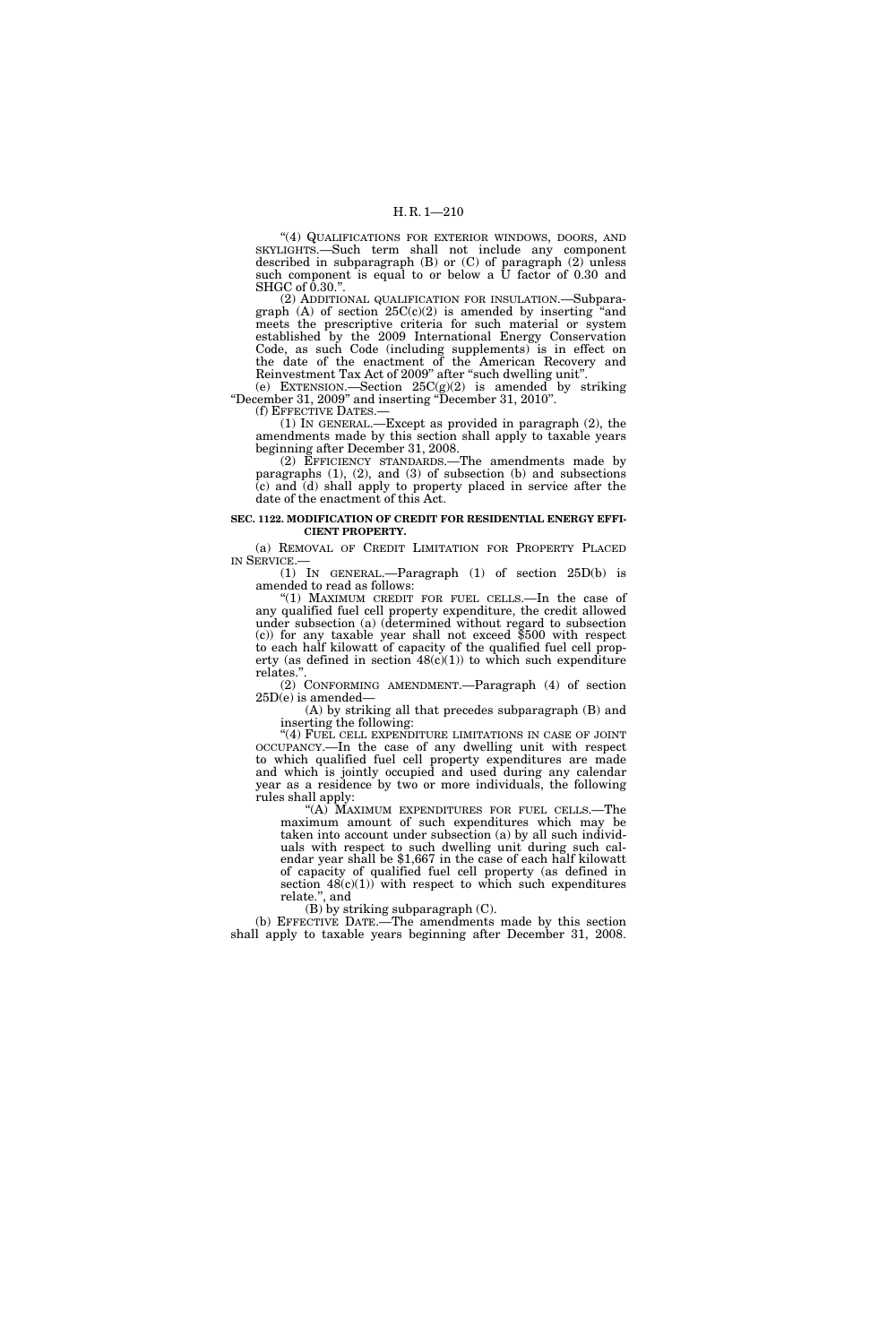#### **SEC. 1123. TEMPORARY INCREASE IN CREDIT FOR ALTERNATIVE FUEL VEHICLE REFUELING PROPERTY.**

(a) IN GENERAL.—Section 30C(e) is amended by adding at the end the following new paragraph:

''(6) SPECIAL RULE FOR PROPERTY PLACED IN SERVICE DURING 2009 AND 2010.—In the case of property placed in service in taxable years beginning after December 31, 2008, and before January 1, 2011—

"(A) in the case of any such property which does not relate to hydrogen—

''(i) subsection (a) shall be applied by substituting '50 percent' for '30 percent',

"(ii) subsection  $(b)(1)$  shall be applied by substituting '\$50,000' for '\$30,000', and

" $(iii)$  subsection  $(b)(2)$  shall be applied by substituting '\$2,000' for '\$1,000', and

"(B) in the case of any such property which relates to hydrogen, subsection  $(b)(1)$  shall be applied by substituting '\$200,000' for '\$30,000'.''.

(b) EFFECTIVE DATE.—The amendment made by this section shall apply to taxable years beginning after December 31, 2008.

# **PART IV—MODIFICATION OF CREDIT FOR CARBON DIOXIDE SEQUESTRATION**

#### **SEC. 1131. APPLICATION OF MONITORING REQUIREMENTS TO CARBON DIOXIDE USED AS A TERTIARY INJECTANT.**

(a) IN GENERAL.—Section  $45Q(a)(2)$  is amended by striking "and" at the end of subparagraph (A), by striking the period at the end of subparagraph (B) and inserting ", and", and by adding at the end the following new subparagraph:

''(C) disposed of by the taxpayer in secure geological storage.''.

(b) CONFORMING AMENDMENTS.—

 $(1)$  Section  $45Q(d)(2)$  is amended—

(A) by striking "subsection  $(a)(1)(B)$ " and inserting "paragraph  $(1)(B)$  or  $(2)(C)$  of subsection  $(a)$ ",

(B) by striking ''and unminable coal seems'' and inserting '', oil and gas reservoirs, and unminable coal seams'', and

(C) by inserting ''the Secretary of Energy, and the Secretary of the Interior," after "Environmental Protection Agency''.

(2) Section  $45Q(a)(1)(B)$  is amended by inserting "and not used by the taxpayer as described in paragraph  $(2)(B)$ " after ''storage''.

 $(3)$  Section  $45Q(e)$  is amended by striking "captured and disposed of or used as a tertiary injectant" and inserting "taken into account in accordance with subsection (a)''.

(c) EFFECTIVE DATE.—The amendments made by this section shall apply to carbon dioxide captured after the date of the enactment of this Act.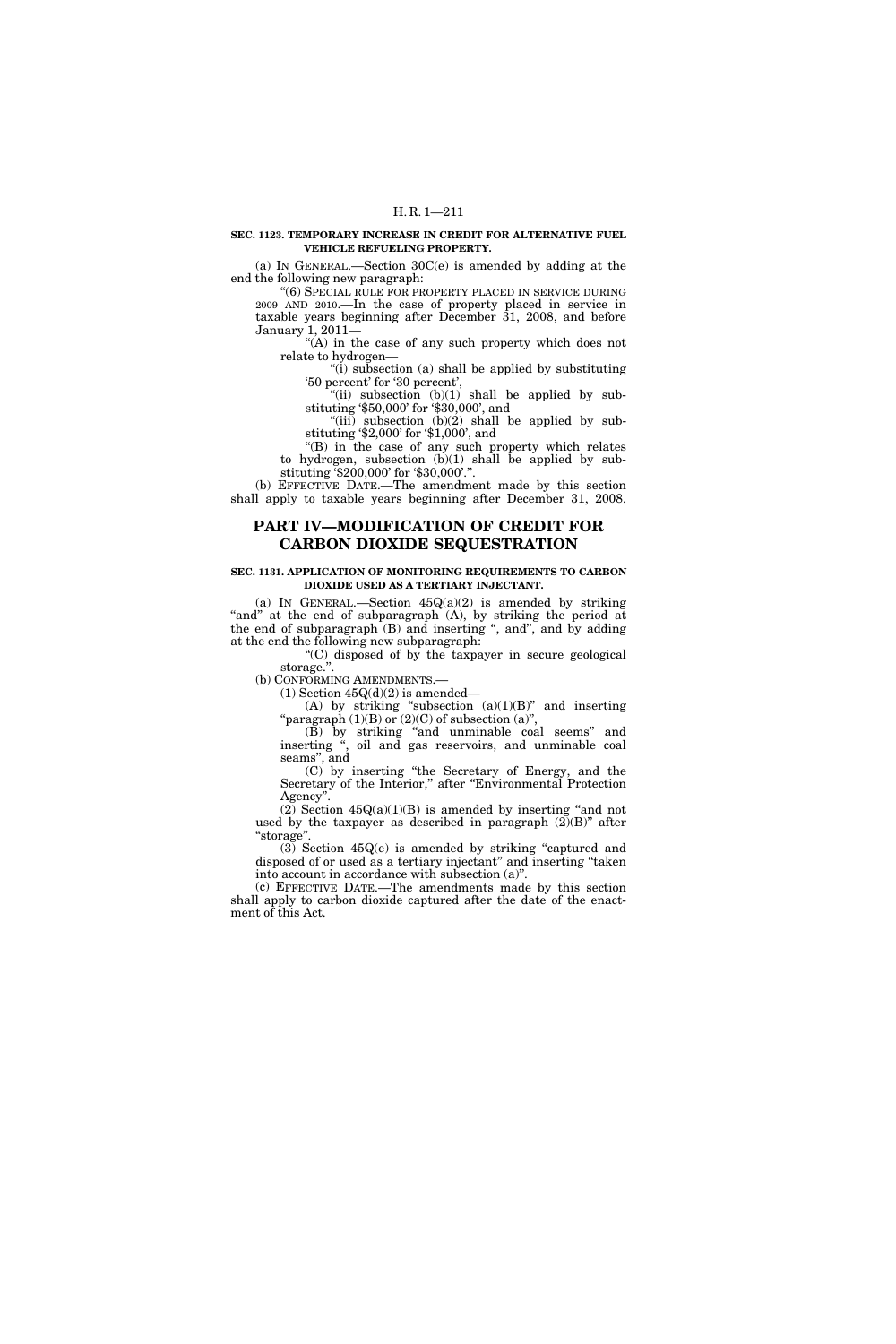# **PART V—PLUG-IN ELECTRIC DRIVE MOTOR VEHICLES**

### **SEC. 1141. CREDIT FOR NEW QUALIFIED PLUG-IN ELECTRIC DRIVE MOTOR VEHICLES.**

(a) IN GENERAL.—Section 30D is amended to read as follows: **''SEC. 30D. NEW QUALIFIED PLUG-IN ELECTRIC DRIVE MOTOR VEHICLES.** 

"(a) ALLOWANCE OF CREDIT.—There shall be allowed as a credit against the tax imposed by this chapter for the taxable year an amount equal to the sum of the credit amounts determined under subsection (b) with respect to each new qualified plug-in electric drive motor vehicle placed in service by the taxpayer during the taxable year.<br>"(b) PER VEHICLE DOLLAR LIMITATION.—

" $(1)$  In GENERAL.—The amount determined under this subsection with respect to any new qualified plug-in electric drive motor vehicle is the sum of the amounts determined under paragraphs (2) and (3) with respect to such vehicle.

 $C(2)$  BASE AMOUNT.—The amount determined under this paragraph is \$2,500.

" $(3)$  BATTERY CAPACITY.—In the case of a vehicle which draws propulsion energy from a battery with not less than 5 kilowatt hours of capacity, the amount determined under this paragraph is \$417, plus \$417 for each kilowatt hour of capacity in excess of 5 kilowatt hours. The amount determined under this paragraph shall not exceed \$5,000.<br>"(c) APPLICATION WITH OTHER CREDITS.—

"(1) BUSINESS CREDIT TREATED AS PART OF GENERAL BUSINESS CREDIT.—So much of the credit which would be allowed under subsection (a) for any taxable year (determined without regard to this subsection) that is attributable to property of a character subject to an allowance for depreciation shall be treated as a credit listed in section 38(b) for such taxable year (and not allowed under subsection (a)).<br>"(2) PERSONAL CREDIT.—

"(A) IN GENERAL.—For purposes of this title, the credit allowed under subsection (a) for any taxable year (determined after application of paragraph (1)) shall be treated as a credit allowable under subpart A for such taxable year.

''(B) LIMITATION BASED ON AMOUNT OF TAX.—In the case of a taxable year to which section 26(a)(2) does not apply, the credit allowed under subsection (a) for any taxable year (determined after application of paragraph (1)) shall not exceed the excess of—

''(i) the sum of the regular tax liability (as defined in section 26(b)) plus the tax imposed by section 55, over

"(ii) the sum of the credits allowable under subpart A (other than this section and sections 23 and 25D) and section 27 for the taxable year.

''(d) NEW QUALIFIED PLUG-IN ELECTRIC DRIVE MOTOR VEHICLE.—For purposes of this section—

''(1) IN GENERAL.—The term 'new qualified plug-in electric drive motor vehicle' means a motor vehicle—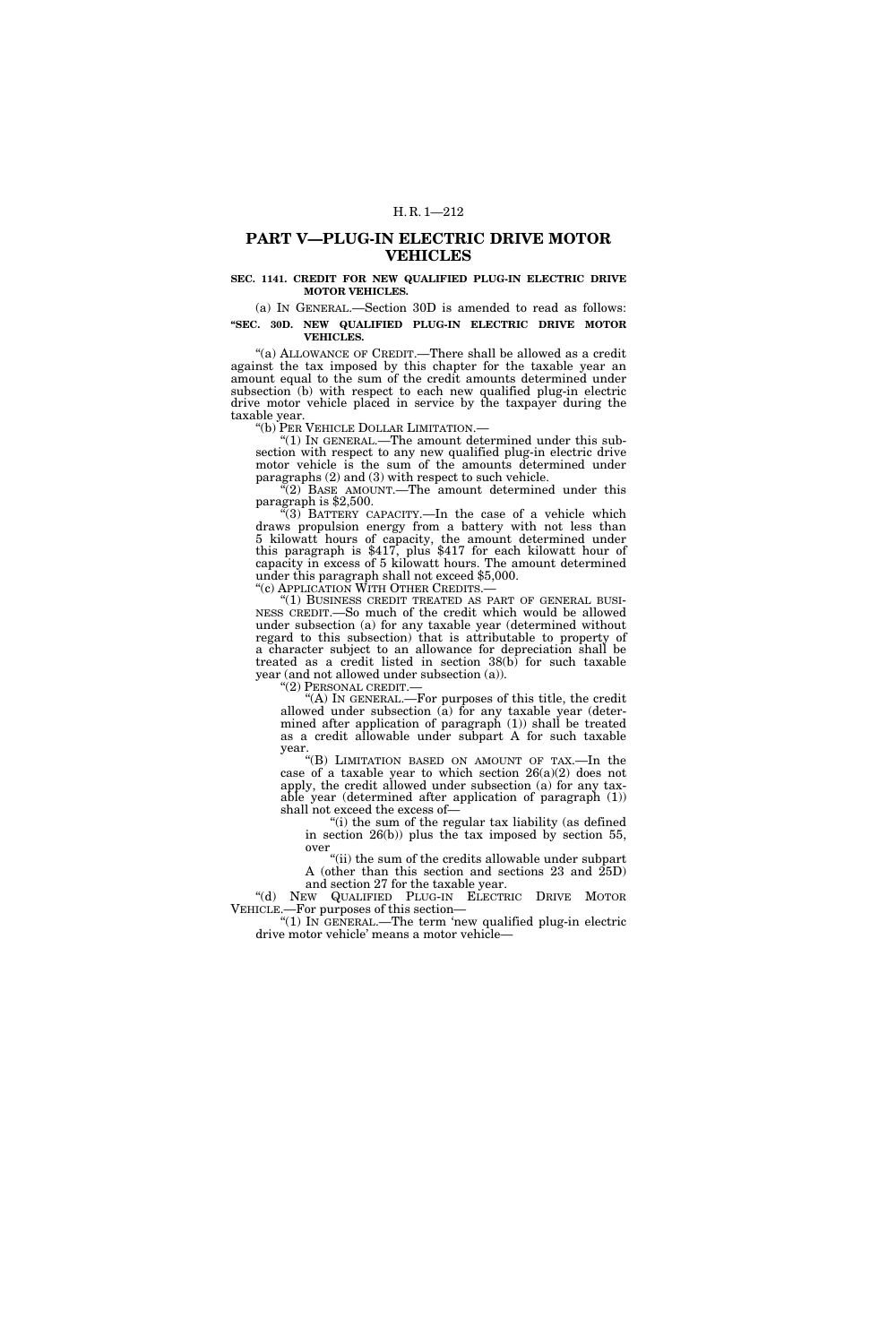"(A) the original use of which commences with the taxpayer,

"(B) which is acquired for use or lease by the taxpayer and not for resale,

''(C) which is made by a manufacturer,

''(D) which is treated as a motor vehicle for purposes of title II of the Clean Air Act,

''(E) which has a gross vehicle weight rating of less than 14,000 pounds, and

" $(F)$  which is propelled to a significant extent by an electric motor which draws electricity from a battery which—

''(i) has a capacity of not less than 4 kilowatt hours, and

"(ii) is capable of being recharged from an external source of electricity.

"(2) MOTOR VEHICLE.—The term 'motor vehicle' means any vehicle which is manufactured primarily for use on public streets, roads, and highways (not including a vehicle operated exclusively on a rail or rails) and which has at least 4 wheels.

"(3) MANUFACTURER.—The term 'manufacturer' has the meaning given such term in regulations prescribed by the Administrator of the Environmental Protection Agency for purposes of the administration of title II of the Clean Air Act (42 U.S.C. 7521 et seq.).

"(4) BATTERY CAPACITY.—The term 'capacity' means, with respect to any battery, the quantity of electricity which the battery is capable of storing, expressed in kilowatt hours, as measured from a 100 percent state of charge to a 0 percent state of charge.

''(e) LIMITATION ON NUMBER OF NEW QUALIFIED PLUG-IN ELEC-TRIC DRIVE MOTOR VEHICLES ELIGIBLE FOR CREDIT.—

"(1) In GENERAL.—In the case of a new qualified plugin electric drive motor vehicle sold during the phaseout period, only the applicable percentage of the credit otherwise allowable under subsection (a) shall be allowed.

"(2) PHASEOUT PERIOD.—For purposes of this subsection, the phaseout period is the period beginning with the second calendar quarter following the calendar quarter which includes the first date on which the number of new qualified plugin electric drive motor vehicles manufactured by the manufacturer of the vehicle referred to in paragraph (1) sold for use in the United States after December 31, 2009, is at least 200,000.

''(3) APPLICABLE PERCENTAGE.—For purposes of paragraph (1), the applicable percentage is—

 $\hat{A}$ ) 50 percent for the first 2 calendar quarters of the phaseout period,

''(B) 25 percent for the 3d and 4th calendar quarters of the phaseout period, and

''(C) 0 percent for each calendar quarter thereafter. ''(4) CONTROLLED GROUPS.—Rules similar to the rules of section  $30B(f)(4)$  shall apply for purposes of this subsection. ''(f) SPECIAL RULES.—

''(1) BASIS REDUCTION.—For purposes of this subtitle, the basis of any property for which a credit is allowable under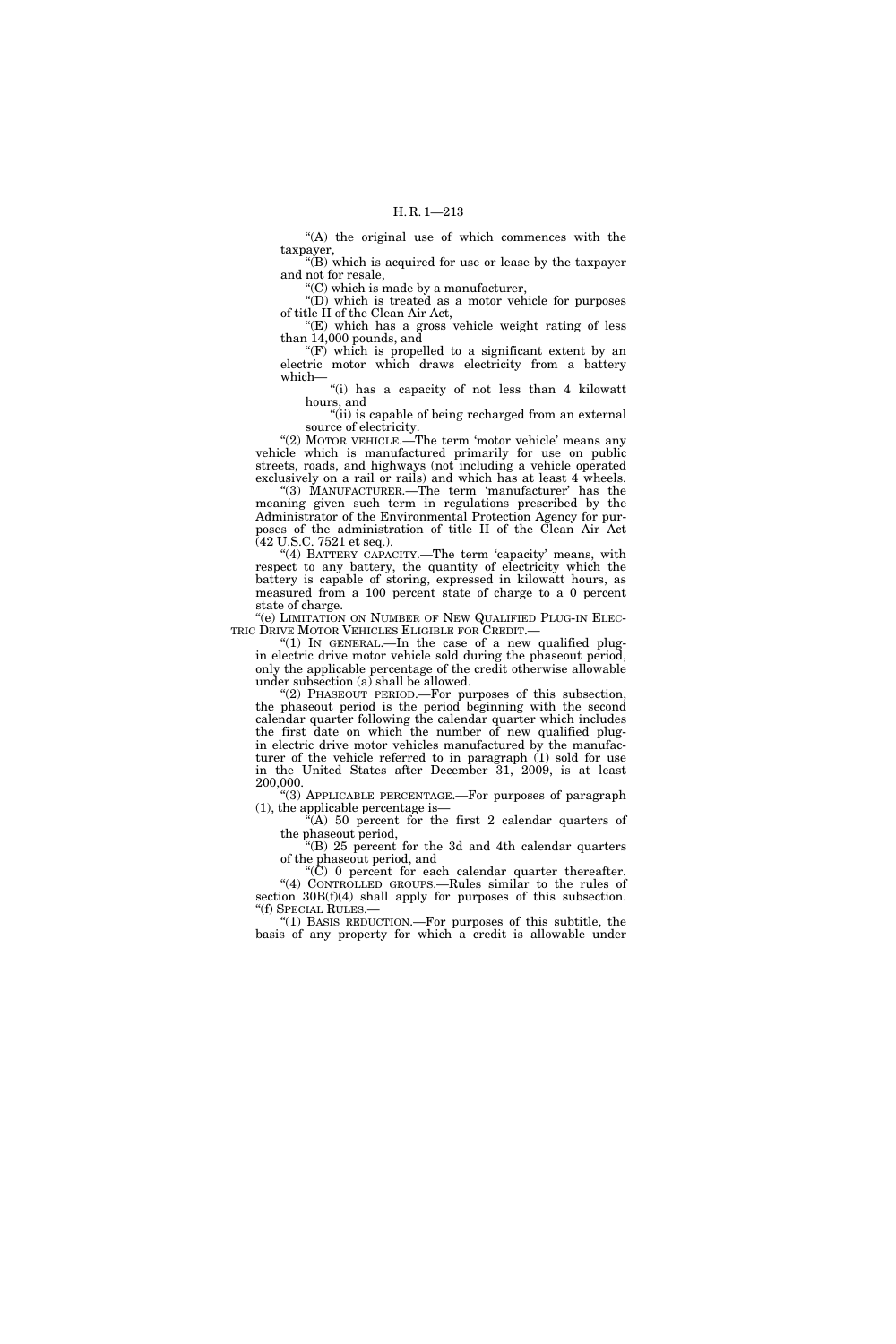subsection (a) shall be reduced by the amount of such credit so allowed.

" $(2)$  No DOUBLE BENEFIT.—The amount of any deduction or other credit allowable under this chapter for a new qualified plug-in electric drive motor vehicle shall be reduced by the amount of credit allowed under subsection (a) for such vehicle.

''(3) PROPERTY USED BY TAX-EXEMPT ENTITY.—In the case of a vehicle the use of which is described in paragraph (3) or (4) of section 50(b) and which is not subject to a lease, the person who sold such vehicle to the person or entity using such vehicle shall be treated as the taxpayer that placed such vehicle in service, but only if such person clearly discloses to such person or entity in a document the amount of any credit allowable under subsection (a) with respect to such vehicle (determined without regard to subsection  $(c)$ ).

"(4) PROPERTY USED OUTSIDE UNITED STATES NOT QUALI-FIED.—No credit shall be allowable under subsection (a) with respect to any property referred to in section 50(b)(1).

''(5) RECAPTURE.—The Secretary shall, by regulations, provide for recapturing the benefit of any credit allowable under subsection  $(a)$  with respect to any property which ceases to be property eligible for such credit.

''(6) ELECTION NOT TO TAKE CREDIT.—No credit shall be allowed under subsection (a) for any vehicle if the taxpayer elects to not have this section apply to such vehicle.

"(7) INTERACTION WITH AIR QUALITY AND MOTOR VEHICLE SAFETY STANDARDS.—A motor vehicle shall not be considered eligible for a credit under this section unless such vehicle is in compliance with—

 $F(A)$  the applicable provisions of the Clean Air Act for the applicable make and model year of the vehicle (or applicable air quality provisions of State law in the case of a State which has adopted such provision under a waiver under section 209(b) of the Clean Air Act), and

''(B) the motor vehicle safety provisions of sections 30101 through 30169 of title 49, United States Code.''.

(b) CONFORMING AMENDMENTS.—<br>(1) Section  $30B(d)(3)(D)$  is amended by striking "subsection" (d) thereof'' and inserting ''subsection (c) thereof''.

(2) Section  $38(b)(35)$  is amended by striking " $30D(d)(1)$ " and inserting " $30D(c)(1)$ ".

 $(3)$  Section  $1016(a)(25)$  is amended by striking "section  $30D(e)(4)$ " and inserting "section  $30D(f)(1)$ ". (4) Section  $6501(m)$  is amended by striking "section

 $30D(e)(9)$ " and inserting "section  $30D(e)(4)$ ". (c) EFFECTIVE DATE.—The amendments made by this section

shall apply to vehicles acquired after December 31, 2009.

### **SEC. 1142. CREDIT FOR CERTAIN PLUG-IN ELECTRIC VEHICLES.**

(a) IN GENERAL.—Section 30 is amended to read as follows:

### **''SEC. 30. CERTAIN PLUG-IN ELECTRIC VEHICLES.**

"(a) ALLOWANCE OF CREDIT.—There shall be allowed as a credit against the tax imposed by this chapter for the taxable year an amount equal to 10 percent of the cost of any qualified plugin electric vehicle placed in service by the taxpayer during the taxable year.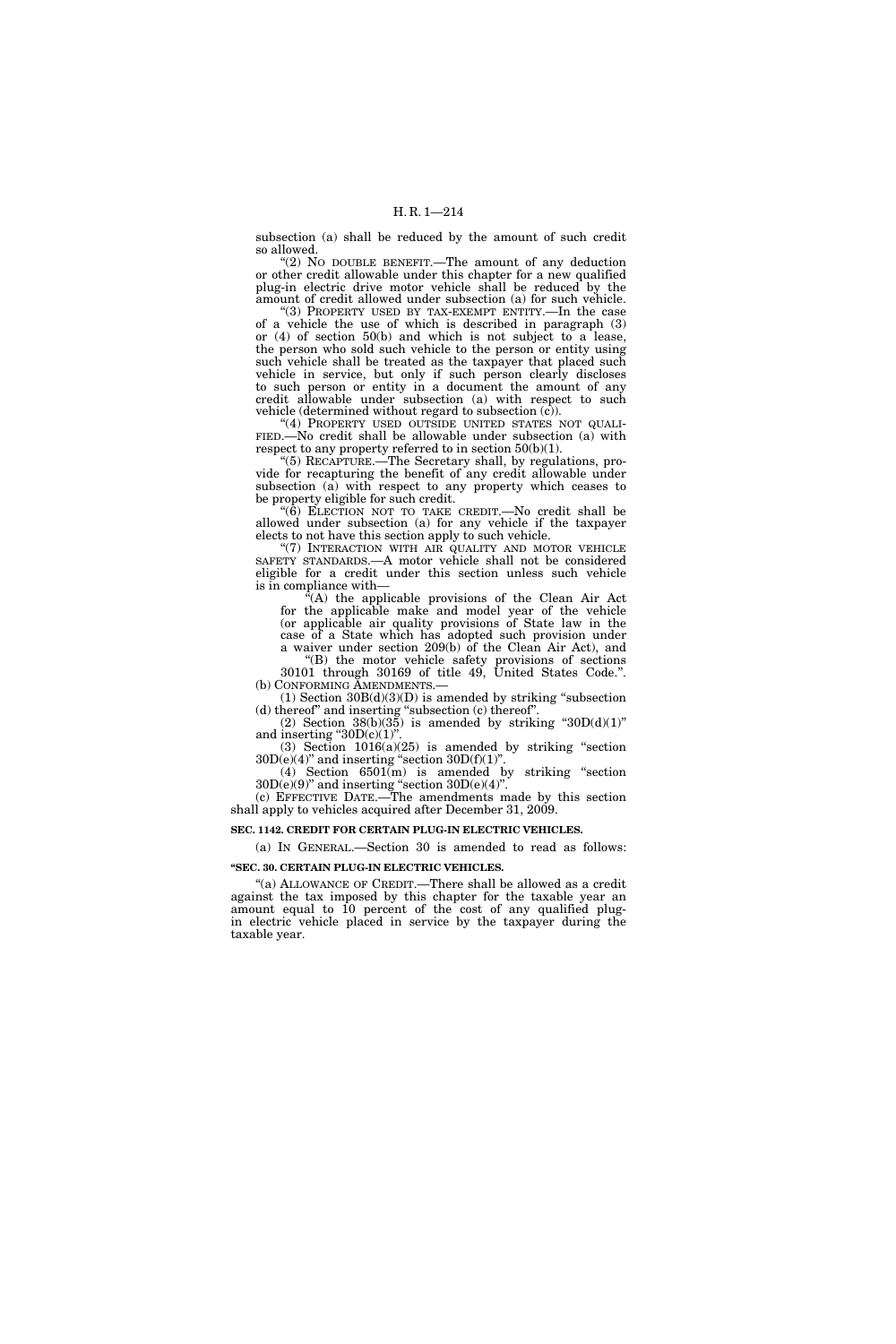''(b) PER VEHICLE DOLLAR LIMITATION.—The amount of the credit allowed under subsection (a) with respect to any vehicle shall not exceed \$2,500.

''(c) APPLICATION WITH OTHER CREDITS.—

"(1) BUSINESS CREDIT TREATED AS PART OF GENERAL BUSI-NESS CREDIT.—So much of the credit which would be allowed under subsection (a) for any taxable year (determined without regard to this subsection) that is attributable to property of a character subject to an allowance for depreciation shall be treated as a credit listed in section 38(b) for such taxable year (and not allowed under subsection (a)).

''(2) PERSONAL CREDIT.—

''(A) IN GENERAL.—For purposes of this title, the credit allowed under subsection (a) for any taxable year (determined after application of paragraph (1)) shall be treated as a credit allowable under subpart A for such taxable year.

''(B) LIMITATION BASED ON AMOUNT OF TAX.—In the case of a taxable year to which section  $26(a)(2)$  does not apply, the credit allowed under subsection (a) for any taxable year (determined after application of paragraph (1)) shall not exceed the excess of—

"(i) the sum of the regular tax liability (as defined in section 26(b)) plus the tax imposed by section 55, over

"(ii) the sum of the credits allowable under subpart A (other than this section and sections 23, 25D, and 30D) and section 27 for the taxable year.

''(d) QUALIFIED PLUG-IN ELECTRIC VEHICLE.—For purposes of this section—

''(1) IN GENERAL.—The term 'qualified plug-in electric vehicle' means a specified vehicle—

"(A) the original use of which commences with the taxpayer,

''(B) which is acquired for use or lease by the taxpayer and not for resale,

 $C$ ) which is made by a manufacturer, ''(D) which is manufactured primarily for use on public

streets, roads, and highways, ''(E) which has a gross vehicle weight rating of less than 14,000 pounds, and

"(F) which is propelled to a significant extent by an electric motor which draws electricity from a battery which—

''(i) has a capacity of not less than 4 kilowatt hours (2.5 kilowatt hours in the case of a vehicle with 2 or 3 wheels), and

"(ii) is capable of being recharged from an external source of electricity.

"(2) SPECIFIED VEHICLE.—The term 'specified vehicle' means any vehicle which—

"(A) is a low speed vehicle within the meaning of section 571.3 of title 49, Code of Federal Regulations (as in effect on the date of the enactment of the American Recovery and Reinvestment Tax Act of 2009), or

" $(B)$  has 2 or 3 wheels.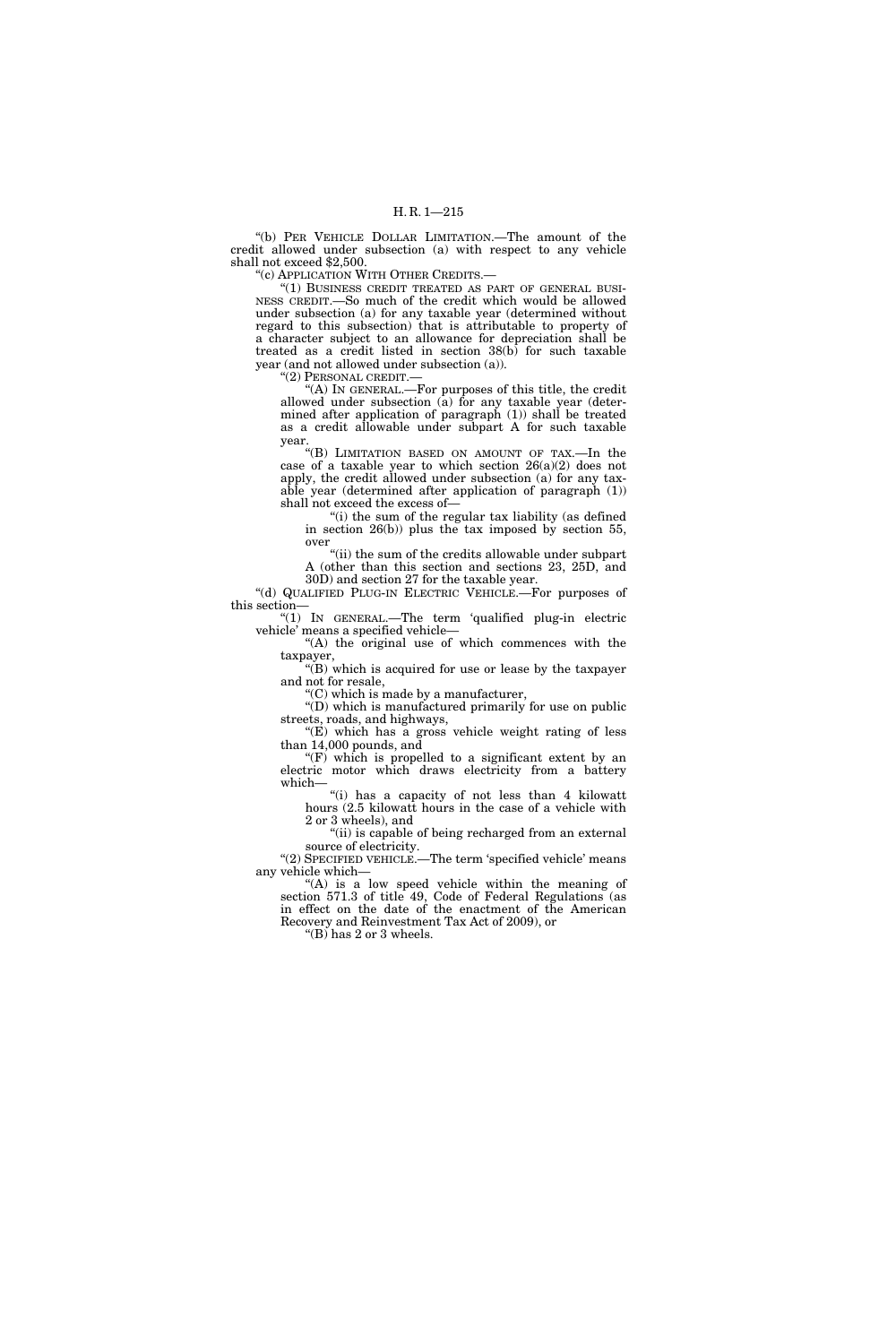"(3) MANUFACTURER.—The term 'manufacturer' has the meaning given such term in regulations prescribed by the Administrator of the Environmental Protection Agency for purposes of the administration of title II of the Clean Air Act (42 U.S.C. 7521 et seq.).

"(4) BATTERY CAPACITY.—The term 'capacity' means, with respect to any battery, the quantity of electricity which the battery is capable of storing, expressed in kilowatt hours, as measured from a 100 percent state of charge to a 0 percent state of charge.<br>"(e) SPECIAL RULES.—

''(e) SPECIAL RULES.— ''(1) BASIS REDUCTION.—For purposes of this subtitle, the basis of any property for which a credit is allowable under subsection (a) shall be reduced by the amount of such credit so allowed.

"(2) No DOUBLE BENEFIT.—The amount of any deduction or other credit allowable under this chapter for a new qualified plug-in electric drive motor vehicle shall be reduced by the amount of credit allowable under subsection (a) for such vehicle.

''(3) PROPERTY USED BY TAX-EXEMPT ENTITY.—In the case of a vehicle the use of which is described in paragraph (3) or (4) of section 50(b) and which is not subject to a lease, the person who sold such vehicle to the person or entity using such vehicle shall be treated as the taxpayer that placed such vehicle in service, but only if such person clearly discloses to such person or entity in a document the amount of any credit allowable under subsection (a) with respect to such vehicle (determined without regard to subsection  $(c)$ ).<br>"(4) PROPERTY USED OUTSIDE UNITED STATES NOT QUALI-

FIED.—No credit shall be allowable under subsection (a) with respect to any property referred to in section  $50(b)(1)$ .

''(5) RECAPTURE.—The Secretary shall, by regulations, provide for recapturing the benefit of any credit allowable under subsection (a) with respect to any property which ceases to be property eligible for such credit.

" $(6)$  ELECTION NOT TO TAKE CREDIT.—No credit shall be allowed under subsection (a) for any vehicle if the taxpayer elects to not have this section apply to such vehicle.

''(f) TERMINATION.—This section shall not apply to any vehicle acquired after December 31, 2011.''. (b) CONFORMING AMENDMENTS.—

 $(1)(A)$  Section  $24(b)(3)(B)$  is amended by inserting "30," after "25D,"

(B) Section  $25(e)(1)(C)(ii)$  is amended by inserting "30," after "25D,"

(C) Section  $25B(g)(2)$  is amended by inserting "30," after  $"25D,"$ 

(D) Section  $26(a)(1)$  is amended by inserting "30," after " $25D$ ,"

(E) Section 904(i) is amended by striking ''and 25B'' and inserting "25B, 30, and 30D".

 $(F)$  Section 1400 $C(d)(2)$  is amended by striking "and 25D" and inserting "25D, and 30". (2) Paragraph (1) of section 30B(h) is amended to read

follows: "(1) MOTOR VEHICLE.—The term 'motor vehicle' means any

vehicle which is manufactured primarily for use on public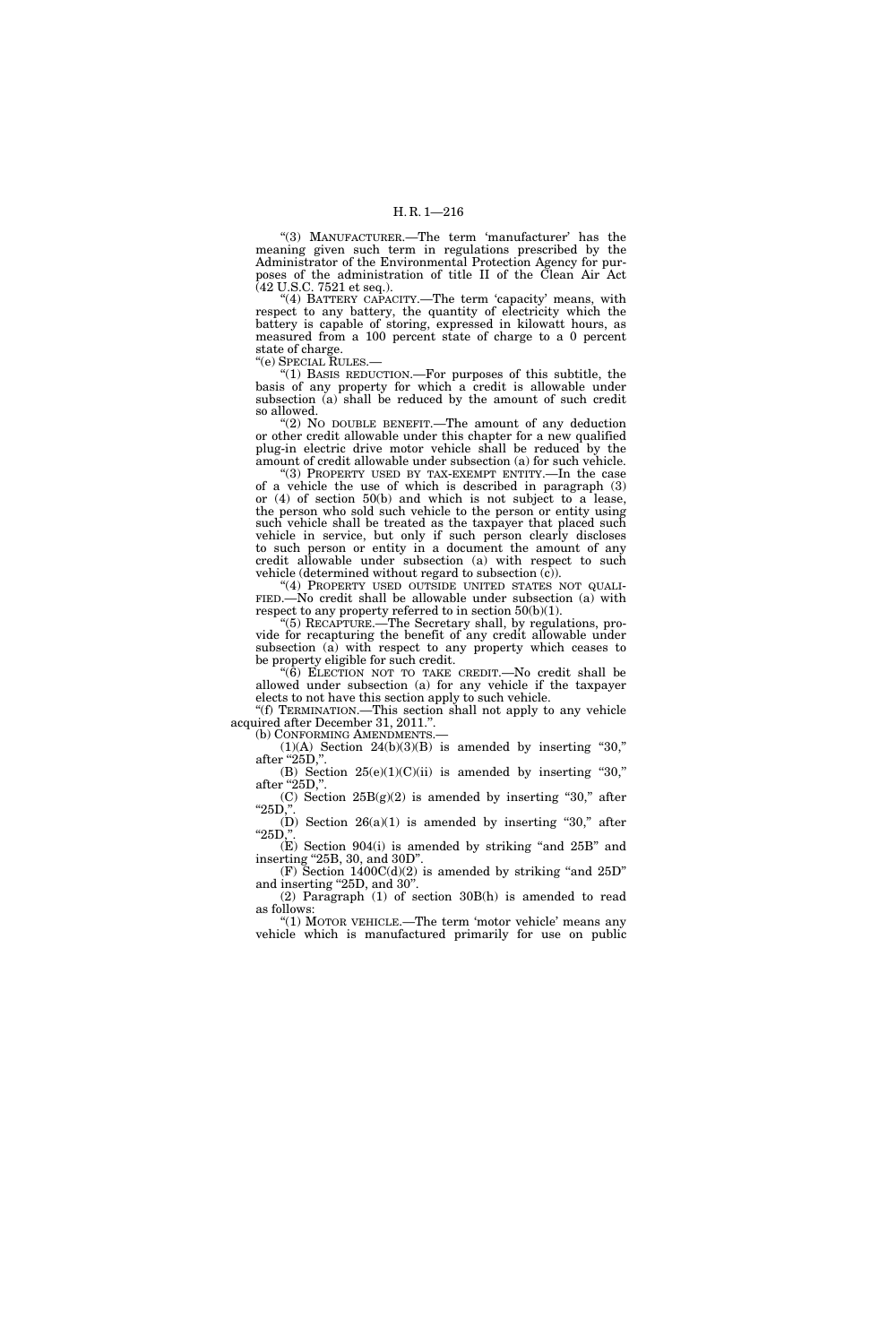streets, roads, and highways (not including a vehicle operated exclusively on a rail or rails) and which has at least 4 wheels.''.

(3) Section  $30C(d)(2)(A)$  is amended by striking ", 30,".  $(4)(A)$  Section  $53(d)(1)(B)$  is amended by striking clause (iii) and redesignating clause (iv) as clause (iii).

(B) Subclause (II) of section  $53(d)(1)(B)(iii)$ , as so redesignated, is amended by striking ''increased in the manner provided in clause (iii)''.

(5) Section  $55(c)(3)$  is amended by striking "30(b)(3),".

 $(6)$  Section  $1016(a)(25)$  is amended by striking "section  $30(d)(1)$ " and inserting "section  $30(e)(1)$ ".

(7) Section  $6501(m)$  is amended by striking "section  $30(d)(4)$ " and inserting "section  $30(e)(6)$ ".

(8) The item in the table of sections for subpart B of part IV of subchapter A of chapter 1 is amended to read as follows:

''Sec. 30. Certain plug-in electric vehicles.''.

(c) EFFECTIVE DATE.—The amendments made by this section shall apply to vehicles acquired after the date of the enactment of this Act.

(d) TRANSITIONAL RULE.—In the case of a vehicle acquired after the date of the enactment of this Act and before January 1, 2010, no credit shall be allowed under section 30 of the Internal Revenue Code of 1986, as added by this section, if credit is allowable under section 30D of such Code with respect to such vehicle.

(e) APPLICATION OF EGTRRA SUNSET.—The amendment made by subsection  $(b)(1)(A)$  shall be subject to title IX of the Economic Growth and Tax Relief Reconciliation Act of 2001 in the same manner as the provision of such Act to which such amendment relates.

#### **SEC. 1143. CONVERSION KITS.**

(a) IN GENERAL.—Section 30B (relating to alternative motor vehicle credit) is amended by redesignating subsections (i) and (j) as subsections (j) and (k), respectively, and by inserting after subsection (h) the following new subsection:

''(i) PLUG-IN CONVERSION CREDIT.—

''(1) IN GENERAL.—For purposes of subsection (a), the plugin conversion credit determined under this subsection with respect to any motor vehicle which is converted to a qualified plug-in electric drive motor vehicle is 10 percent of so much of the cost of the converting such vehicle as does not exceed \$40,000.

"(2) QUALIFIED PLUG-IN ELECTRIC DRIVE MOTOR VEHICLE.-For purposes of this subsection, the term 'qualified plug-in electric drive motor vehicle' means any new qualified plugin electric drive motor vehicle (as defined in section 30D, determined without regard to whether such vehicle is made by a manufacturer or whether the original use of such vehicle commences with the taxpayer).

"(3) CREDIT ALLOWED IN ADDITION TO OTHER CREDITS.— The credit allowed under this subsection shall be allowed with respect to a motor vehicle notwithstanding whether a credit has been allowed with respect to such motor vehicle under this section (other than this subsection) in any preceding taxable year.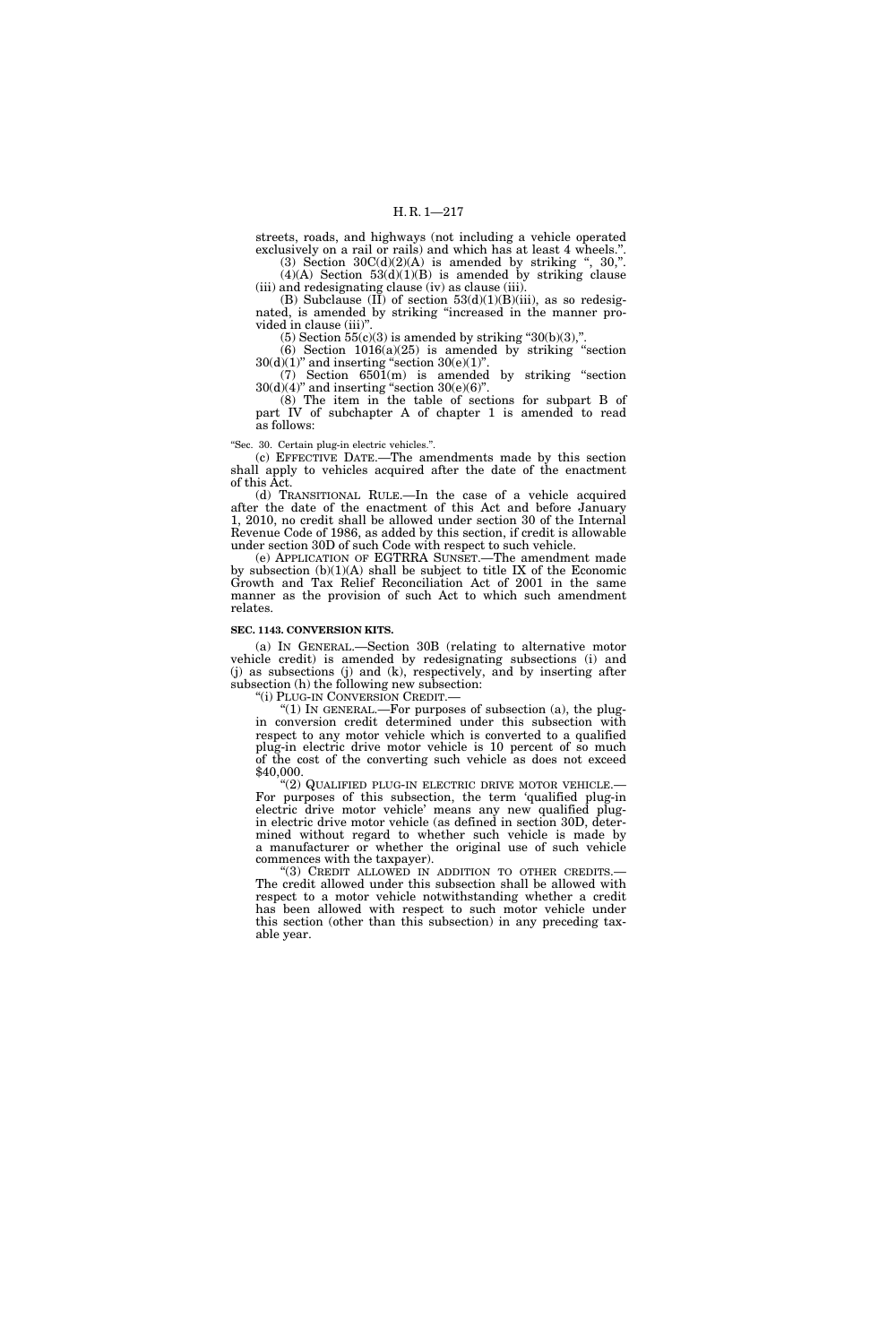"(4) TERMINATION.—This subsection shall not apply to conversions made after December 31, 2011.''.

(b) CREDIT TREATED AS PART OF ALTERNATIVE MOTOR VEHICLE CREDIT.—Section 30B(a) is amended by striking "and" at the end of paragraph (3), by striking the period at the end of paragraph (4) and inserting '', and'', and by adding at the end the following new paragraph:

 $\sqrt[4]{(5)}$  the plug-in conversion credit determined under subsection (i).".

(c) NO RECAPTURE FOR VEHICLES CONVERTED TO QUALIFIED PLUG-IN ELECTRIC DRIVE MOTOR VEHICLES.—Paragraph (8) of section 30B(h) is amended by adding at the end the following: except that no benefit shall be recaptured if such property ceases to be eligible for such credit by reason of conversion to a qualified plug-in electric drive motor vehicle.''.

(d) EFFECTIVE DATE.—The amendments made by this section shall apply to property placed in service after the date of the enactment of this Act.

## **SEC. 1144. TREATMENT OF ALTERNATIVE MOTOR VEHICLE CREDIT AS A PERSONAL CREDIT ALLOWED AGAINST AMT.**

(a) IN GENERAL.—Paragraph  $(2)$  of section  $30B(g)$  is amended to read as follows:

''(2) PERSONAL CREDIT.—

''(A) IN GENERAL.—For purposes of this title, the credit allowed under subsection (a) for any taxable year (determined after application of paragraph (1)) shall be treated as a credit allowable under subpart A for such taxable year.

''(B) LIMITATION BASED ON AMOUNT OF TAX.—In the case of a taxable year to which section  $26(a)(2)$  does not apply, the credit allowed under subsection (a) for any taxable year (determined after application of paragraph (1)) shall not exceed the excess of—

"(i) the sum of the regular tax liability (as defined in section 26(b)) plus the tax imposed by section 55, over

"(ii) the sum of the credits allowable under subpart A (other than this section and sections  $23$ ,  $25D$ ,  $30$ , and 30D) and section 27 for the taxable year.'

(b) CONFORMING AMENDMENTS.—<br>(1)(A) Section 24(b)(3)(B), as amended by this Act, is  $(1)(A)$  Section  $24(b)(3)(B)$ , as amended by this Act, is

amended by inserting "30B," after "30,". (B) Section  $25(e)(1)(C)(ii)$ , as amended by this Act, is

amended by inserting "30B," after "30,".  $(C)$  Section  $25B(g)(2)$ , as amended by this Act, is amended by inserting "30B," after "30,".

(D) Section 26(a)(1), as amended by this Act, is amended by inserting "30B," after "30,".

(E) Section 904(i), as amended by this Act, is amended by inserting "30B," after "30".

(F) Section 1400C(d)(2), as amended by this Act, is amended by striking "and 30" and inserting "30, and 30B".

(2) Section  $30C(d)(2)(A)$ , as amended by this Act, is amended by striking "sections 27 and 30B" and inserting "section 27"

(3) Section  $55(c)(3)$  is amended by striking " $30B(g)(2)$ ,".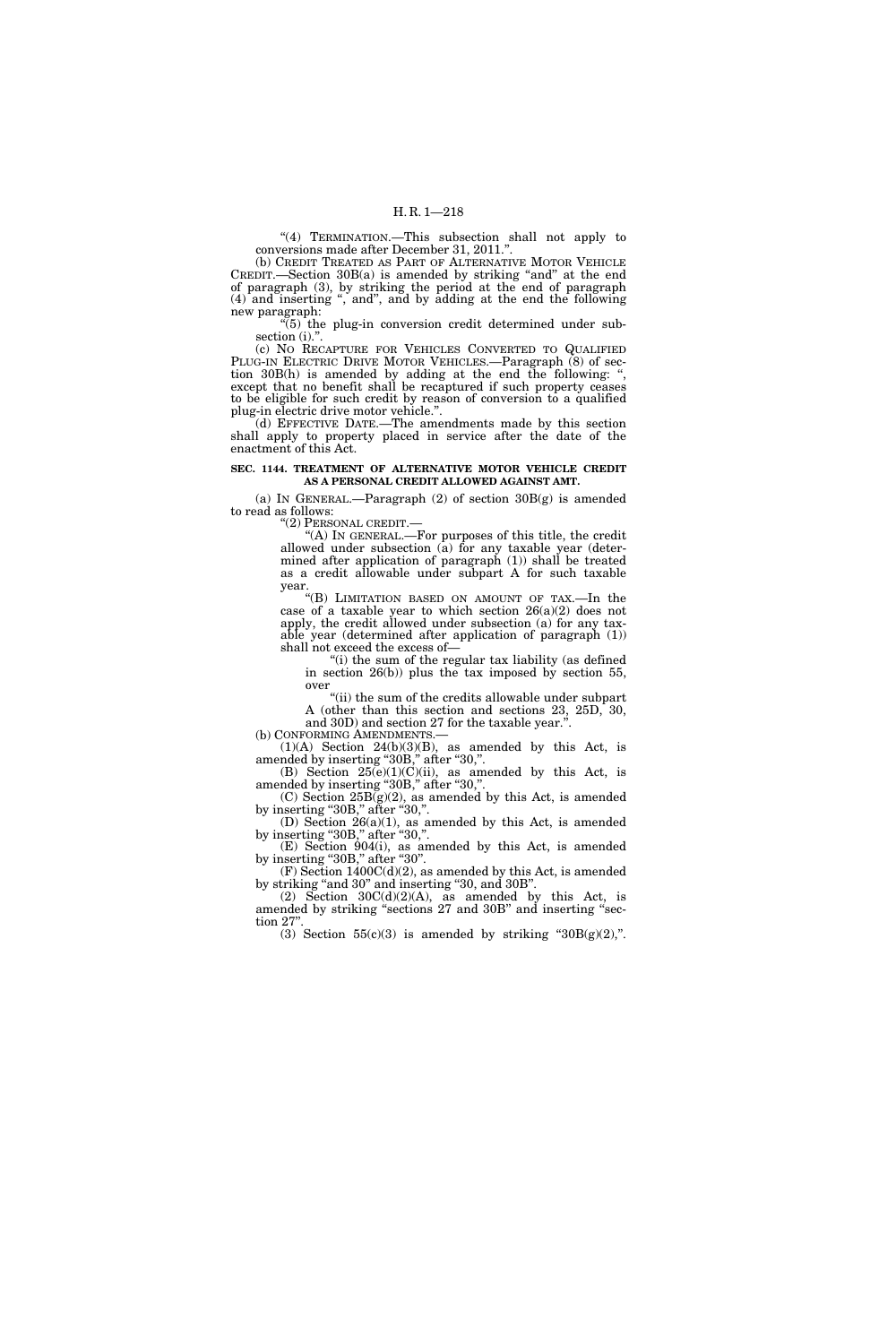(c) EFFECTIVE DATE.—The amendments made by this section shall apply to taxable years beginning after December 31, 2008.

(d) APPLICATION OF EGTRRA SUNSET.—The amendment made by subsection (b)(1)(A) shall be subject to title IX of the Economic Growth and Tax Relief Reconciliation Act of 2001 in the same manner as the provision of such Act to which such amendment relates.

## **PART VI—PARITY FOR TRANSPORTATION FRINGE BENEFITS**

## **SEC. 1151. INCREASED EXCLUSION AMOUNT FOR COMMUTER TRANSIT BENEFITS AND TRANSIT PASSES.**

(a) IN GENERAL.—Paragraph (2) of section 132(f) is amended by adding at the end the following flush sentence:

''In the case of any month beginning on or after the date of the enactment of this sentence and before January 1, 2011, subparagraph (A) shall be applied as if the dollar amount therein were the same as the dollar amount in effect for such month under subparagraph (B).''.

(b) EFFECTIVE DATE.—The amendment made by this section shall apply to months beginning on or after the date of the enactment of this section.

# **Subtitle C—Tax Incentives for Business**

## **PART I—TEMPORARY INVESTMENT INCENTIVES**

## **SEC. 1201. SPECIAL ALLOWANCE FOR CERTAIN PROPERTY ACQUIRED DURING 2009.**

(a) EXTENSION OF SPECIAL ALLOWANCE.—<br>
(1) IN GENERAL.—Paragraph (2) of section  $168(k)$  is amended—

(A) by striking ''January 1, 2010'' and inserting ''January 1, 2011'', and

(B) by striking ''January 1, 2009'' each place it appears and inserting ''January 1, 2010''.

(2) CONFORMING AMENDMENTS.— (A) The heading for subsection (k) of section 168 is amended by striking ''JANUARY 1, 2009'' and inserting ''JANUARY 1, 2010''.

(B) The heading for clause (ii) of section  $168(k)(2)(B)$ is amended by striking "PRE-JANUARY 1, 2009" and inserting "PRE-JANUARY 1, 2010".

(C) Subparagraph (B) of section 168(l)(5) is amended by striking ''January 1, 2009'' and inserting ''January 1, 2010''.

(D) Subparagraph (C) of section 168(n)(2) is amended by striking ''January 1, 2009'' and inserting ''January 1, 2010''.

(E) Subparagraph (B) of section  $1400N(d)(3)$  is amended by striking ''January 1, 2009'' and inserting ''January 1, 2010''. (3) TECHNICAL AMENDMENTS.—

(A) Subparagraph (D) of section  $168(k)(4)$  is amended—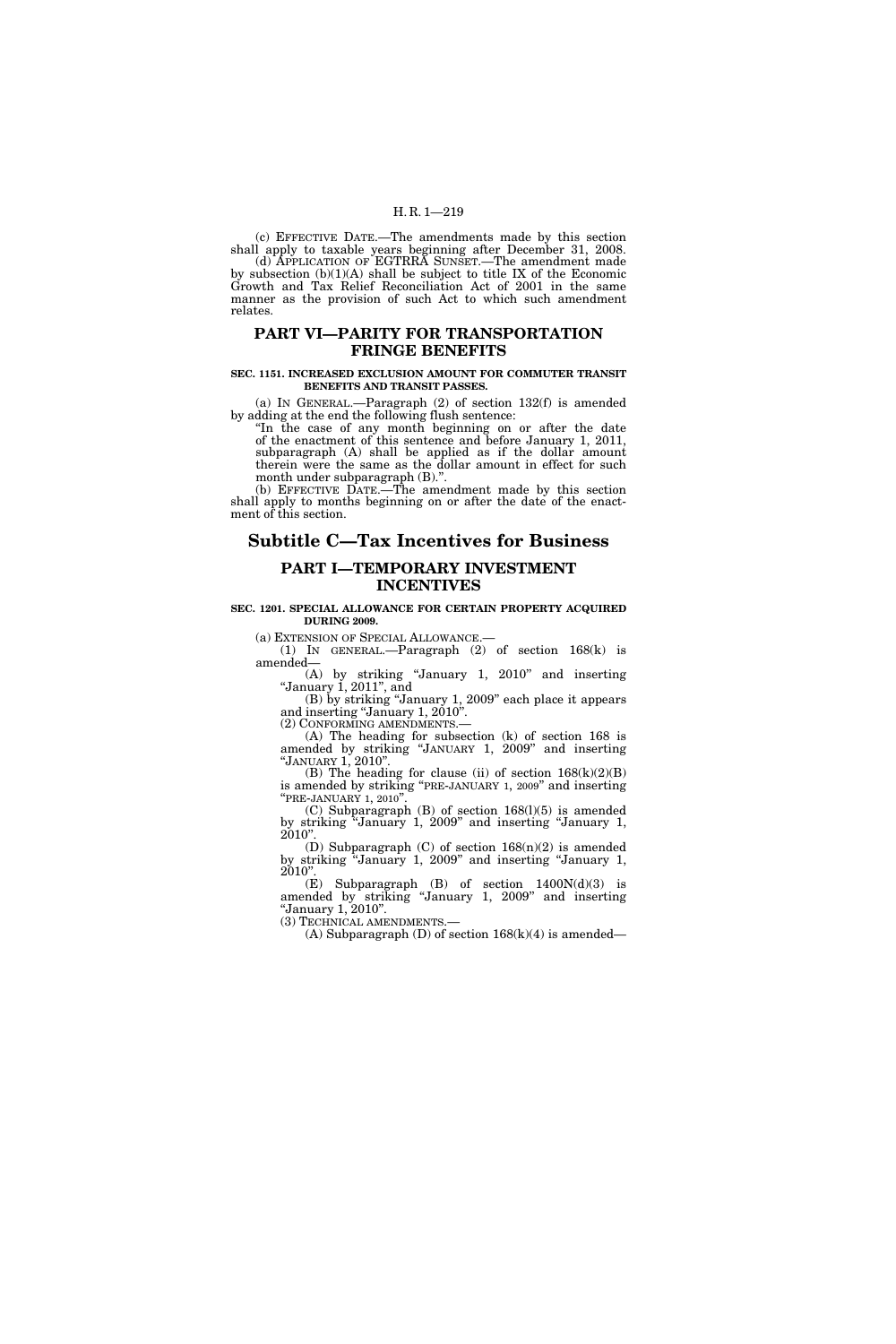(i) by striking "and" at the end of clause (i),

(ii) by redesignating clause (ii) as clause (iii), and (iii) by inserting after clause (i) the following new clause:

"(ii) 'April 1, 2008' shall be substituted for 'January 1, 2008' in subparagraph  $(A)(iii)(I)$  thereof, and".

(B) Subparagraph (A) of section 6211(b)(4) is amended by inserting " $168(k)(4)$ ," after " $53(e)$ ,".

(b) EXTENSION OF ELECTION TO ACCELERATE THE AMT AND RESEARCH CREDITS IN LIEU OF BONUS DEPRECIATION.—

(1) IN GENERAL.—Section  $168(k)(4)$  (relating to election to accelerate the AMT and research credits in lieu of bonus depreciation) is amended—

 $(A)$  by striking "2009" and inserting "2010"in subpara-

graph  $(D)(iii)$  (as redesignated by subsection  $(a)(3)$ ), and (B) by adding at the end the following new subparagraph:

''(H) SPECIAL RULES FOR EXTENSION PROPERTY.—

''(i) TAXPAYERS PREVIOUSLY ELECTING ACCELERA-TION.—In the case of a taxpayer who made the election under subparagraph (A) for its first taxable year ending after March 31, 2008—

''(I) the taxpayer may elect not to have this paragraph apply to extension property, but

''(II) if the taxpayer does not make the election under subclause (I), in applying this paragraph to the taxpayer a separate bonus depreciation amount, maximum amount, and maximum increase amount shall be computed and applied to eligible qualified property which is extension property and to eligible qualified property which is not extension property.<br>"(ii) TAXPAYERS NOT PREVIOUSLY ELECTING ACCEL-

ERATION.—In the case of a taxpayer who did not make the election under subparagraph (A) for its first taxable year ending after March 31, 2008—

" $(I)$  the taxpayer may elect to have this paragraph apply to its first taxable year ending after December 31, 2008, and each subsequent taxable year, and

''(II) if the taxpayer makes the election under subclause (I), this paragraph shall only apply to eligible qualified property which is extension property.

''(iii) EXTENSION PROPERTY.—For purposes of this subparagraph, the term 'extension property' means property which is eligible qualified property solely by reason of the extension of the application of the special allowance under paragraph (1) pursuant to the amendments made by section 1201(a) of the American Recovery and Reinvestment Tax Act of 2009 (and the application of such extension to this paragraph pursuant to the amendment made by section  $1201(b)(1)$  of such Act).''.

(2) TECHNICAL AMENDMENT.—Section 6211(b)(4)(A) is amended by inserting " $168(k)(4)$ ," after " $53(e)$ ,". (c) EFFECTIVE DATES.—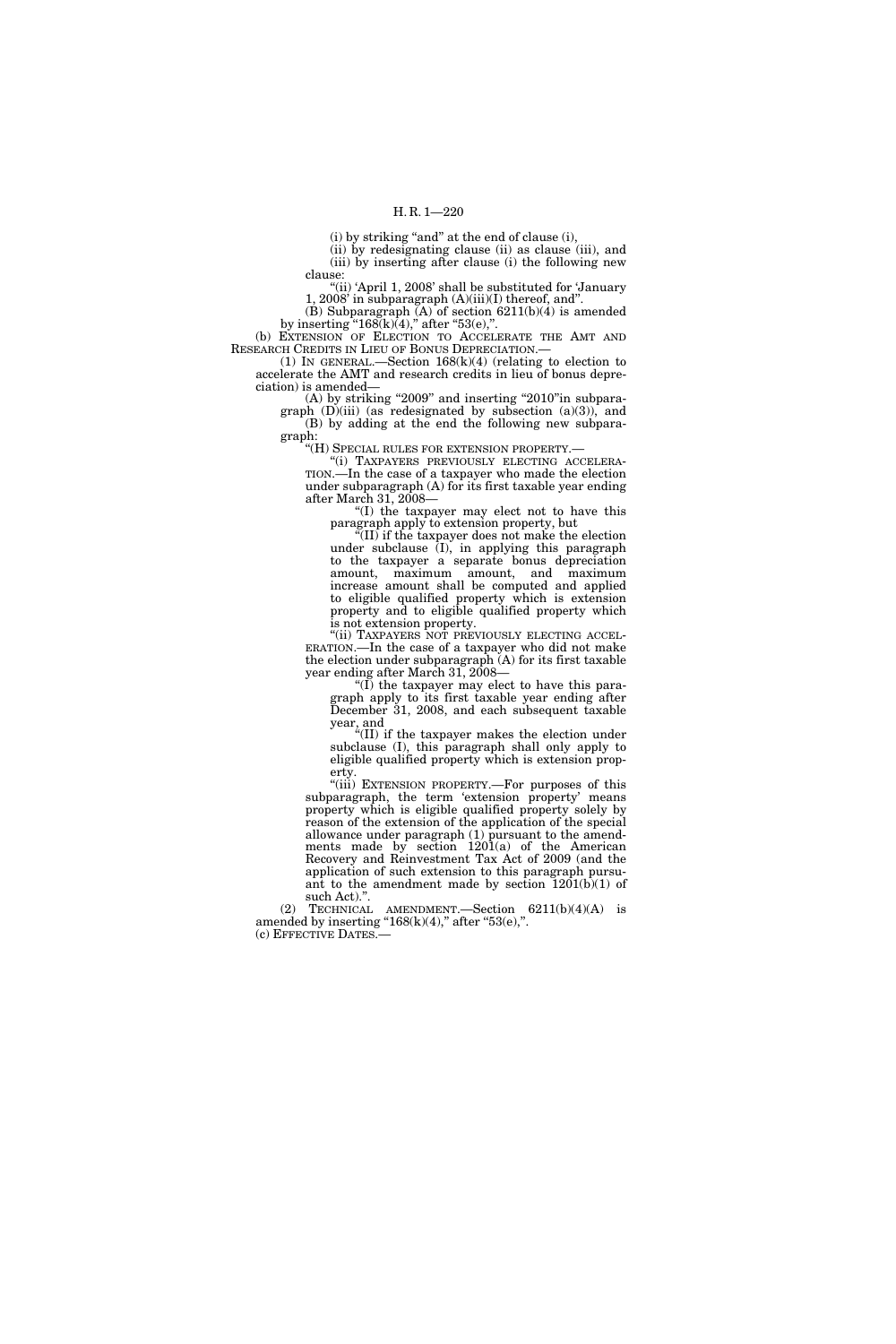(1) IN GENERAL.—Except as provided in paragraph (2), the amendments made by this section shall apply to property placed in service after December 31, 2008, in taxable years ending after such date.

(2) TECHNICAL AMENDMENTS.—The amendments made by subsections (a)(3) and (b)(2) shall apply to taxable years ending after March 31, 2008.

### **SEC. 1202. TEMPORARY INCREASE IN LIMITATIONS ON EXPENSING OF CERTAIN DEPRECIABLE BUSINESS ASSETS.**

(a) IN GENERAL.—Paragraph (7) of section 179(b) is amended— (1) by striking ''2008'' and inserting ''2008, or 2009'', and (2) by striking ''2008'' in the heading thereof and inserting "2008, AND 2009".

(b) EFFECTIVE DATE.—The amendments made by this section shall apply to taxable years beginning after December 31, 2008.

## **PART II—SMALL BUSINESS PROVISIONS**

**SEC. 1211. 5-YEAR CARRYBACK OF OPERATING LOSSES OF SMALL BUSINESSES.** 

(a) IN GENERAL.—Subparagraph  $(H)$  of section  $172(b)(1)$  is amended to read as follows:

''(H) CARRYBACK FOR 2008 NET OPERATING LOSSES OF SMALL BUSINESSES.—

''(i) IN GENERAL.—If an eligible small business elects the application of this subparagraph with respect to an applicable 2008 net operating loss—

"(I) subparagraph  $(A)(i)$  shall be applied by substituting any whole number elected by the taxpayer which is more than 2 and less than 6 for '2',

"(II) subparagraph  $(E)(ii)$  shall be applied by substituting the whole number which is one less than the whole number substituted under subclause (I) for '2', and

''(III) subparagraph (F) shall not apply.

''(ii) APPLICABLE 2008 NET OPERATING LOSS.—For purposes of this subparagraph, the term 'applicable 2008 net operating loss' means—

" $(1)$  the taxpayer's net operating loss for any taxable year ending in 2008, or

"(II) if the taxpayer elects to have this subclause apply in lieu of subclause (I), the taxpayer's net operating loss for any taxable year beginning in 2008.

"(iii) ELECTION.—Any election under this subparagraph shall be made in such manner as may be prescribed by the Secretary, and shall be made by the due date (including extension of time) for filing the taxpayer's return for the taxable year of the net operating loss. Any such election, once made, shall be irrevocable. Any election under this subparagraph may be made only with respect to 1 taxable year.

''(iv) ELIGIBLE SMALL BUSINESS.—For purposes of this subparagraph, the term 'eligible small business' has the meaning given such term by subparagraph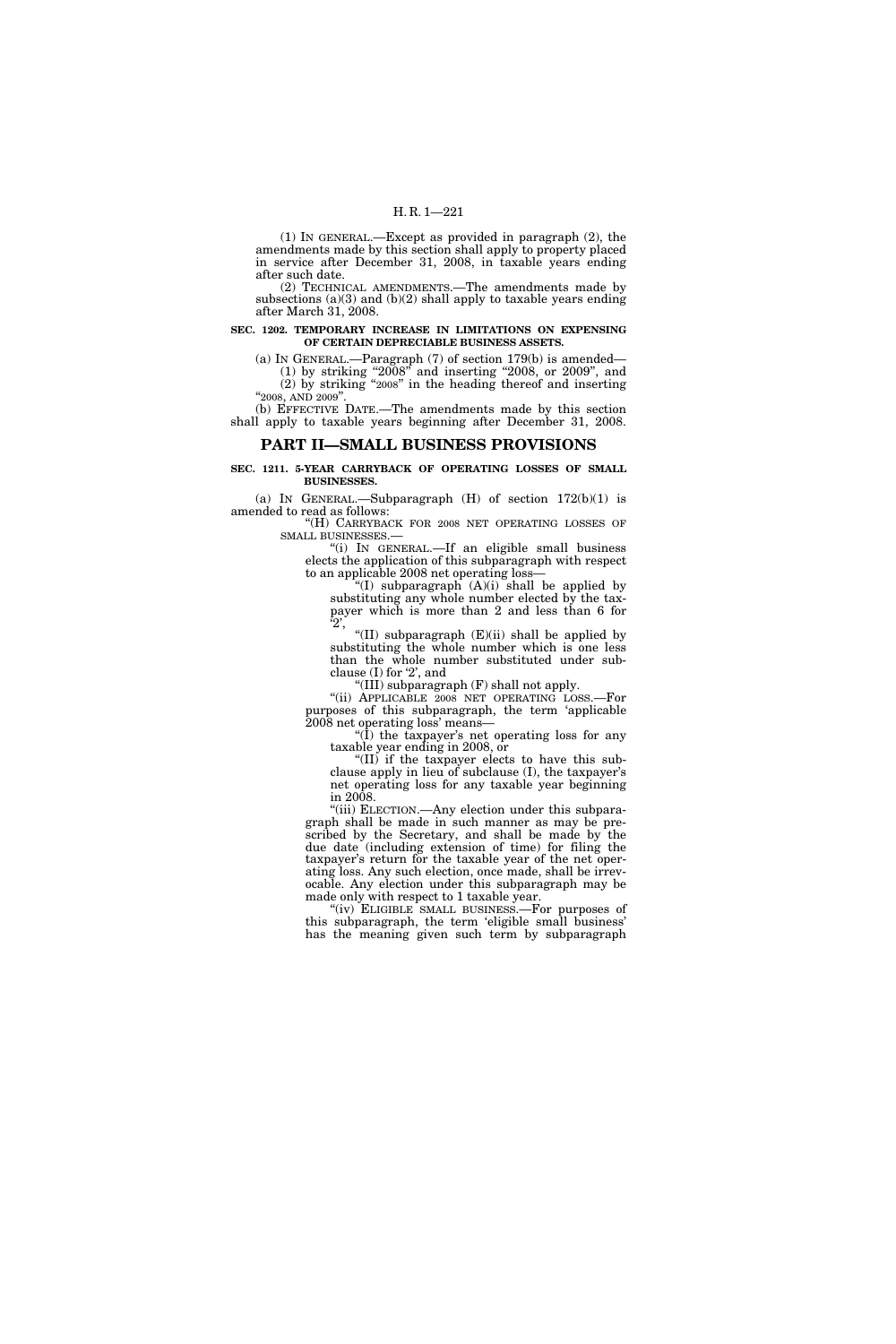(F)(iii), except that in applying such subparagraph, section  $448(c)$  shall be applied by substituting

'\$15,000,000' for '\$5,000,000' each place it appears.''. (b) CONFORMING AMENDMENT.—Section 172 is amended by striking subsection (k) and by redesignating subsection (l) as subsection (k).

(c) ANTI-ABUSE RULES.—The Secretary of Treasury or the Secretary's designee shall prescribe such rules as are necessary to prevent the abuse of the purposes of the amendments made by this section, including anti-stuffing rules, anti-churning rules (including rules relating to sale-leasebacks), and rules similar to the rules under section 1091 of the Internal Revenue Code of 1986 relating to losses from wash sales.

(d) EFFECTIVE DATE.—

(1) IN GENERAL.—Except as otherwise provided in this subsection, the amendments made by this section shall apply to net operating losses arising in taxable years ending after December 31, 2007.

(2) TRANSITIONAL RULE.—In the case of a net operating loss for a taxable year ending before the date of the enactment of this Act—

(A) any election made under section 172(b)(3) of the Internal Revenue Code of 1986 with respect to such loss may (notwithstanding such section) be revoked before the applicable date,

(B) any election made under section  $172(b)(1)(H)$  of such Code with respect to such loss shall (notwithstanding such section) be treated as timely made if made before the applicable date, and

(C) any application under section 6411(a) of such Code with respect to such loss shall be treated as timely filed if filed before the applicable date.

For purposes of this paragraph, the term "applicable date" means the date which is 60 days after the date of the enactment of this Act.

## **SEC. 1212. DECREASED REQUIRED ESTIMATED TAX PAYMENTS IN 2009 FOR CERTAIN SMALL BUSINESSES.**

Paragraph (1) of section 6654(d) is amended by adding at the end the following new subparagraph:

''(D) SPECIAL RULE FOR 2009.—

''(i) IN GENERAL.—Notwithstanding subparagraph (C), in the case of any taxable year beginning in 2009, clause (ii) of subparagraph (B) shall be applied to any qualified individual by substituting '90 percent' for '100 percent'.

''(ii) QUALIFIED INDIVIDUAL.—For purposes of this subparagraph, the term 'qualified individual' means any individual if—

''(I) the adjusted gross income shown on the return of such individual for the preceding taxable year is less than \$500,000, and

''(II) such individual certifies that more than 50 percent of the gross income shown on the return of such individual for the preceding taxable year was income from a small business.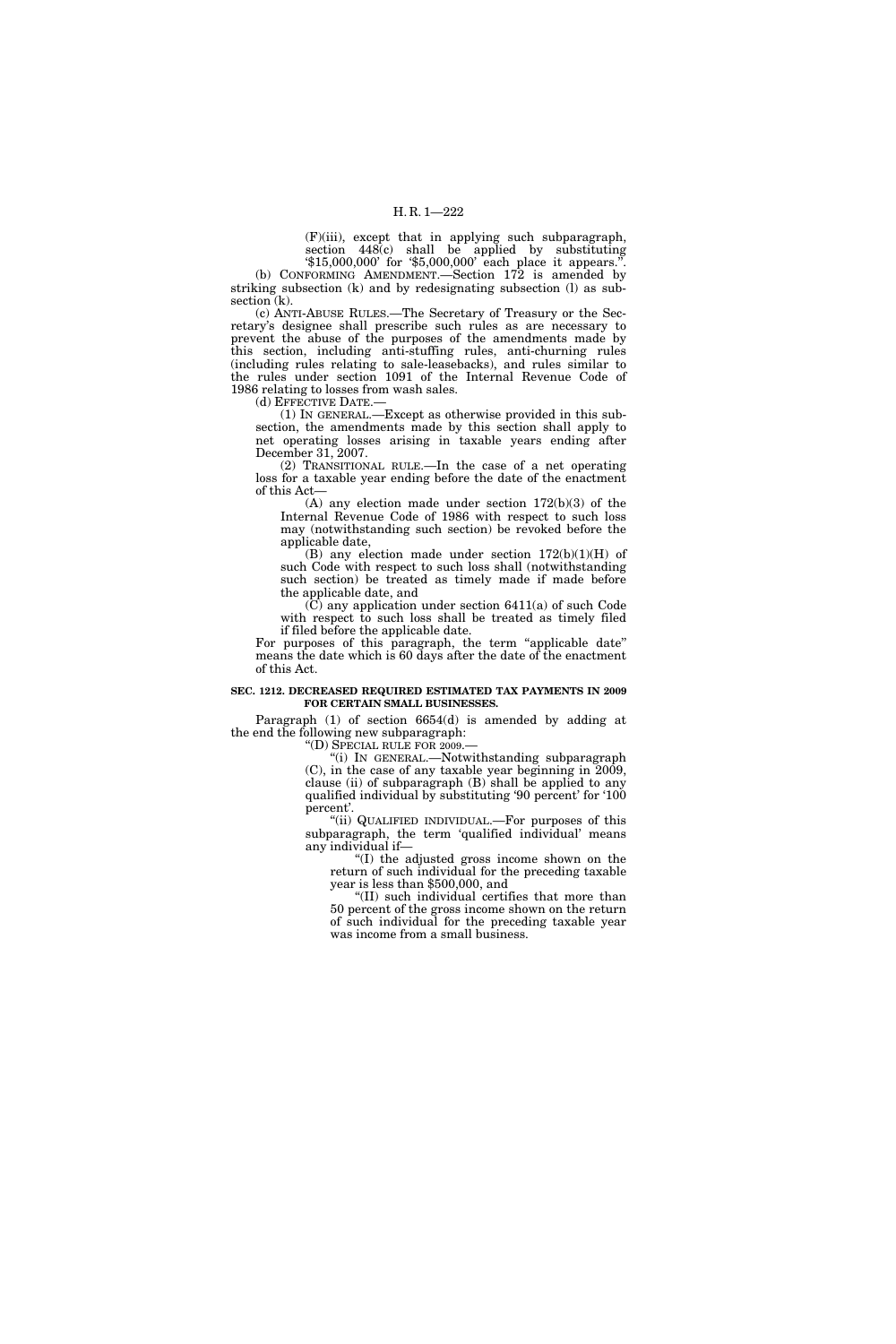A certification under subclause (II) shall be in such form and manner and filed at such time as the Secretary may by regulations prescribe.

''(iii) INCOME FROM A SMALL BUSINESS.—For purposes of clause (ii), income from a small business means, with respect to any individual, income from a trade or business the average number of employees of which was less than 500 employees for the calendar year ending with or within the preceding taxable year of the individual.

"(iv) SEPARATE RETURNS.—In the case of a married individual (within the meaning of section 7703) who files a separate return for the taxable year for which the amount of the installment is being determined, clause (ii)(I) shall be applied by substituting '\$250,000' for '\$500,000'.

 $\mathcal{L}(v)$  ESTATES AND TRUSTS.—In the case of an estate or trust, adjusted gross income shall be determined as provided in section 67(e).''.

## **PART III—INCENTIVES FOR NEW JOBS**

## **SEC. 1221. INCENTIVES TO HIRE UNEMPLOYED VETERANS AND DIS-CONNECTED YOUTH.**

(a) IN GENERAL.—Subsection (d) of section 51 is amended by adding at the end the following new paragraph:

"(14) CREDIT ALLOWED FOR UNEMPLOYED VETERANS AND DISCONNECTED YOUTH HIRED IN 2009 OR 2010.—

''(A) IN GENERAL.—Any unemployed veteran or disconnected youth who begins work for the employer during 2009 or 2010 shall be treated as a member of a targeted group for purposes of this subpart.

 $E(E)$  DEFINITIONS.—For purposes of this paragraph— "(i) UNEMPLOYED VETERAN.—The term 'unemployed veteran' means any veteran (as defined in paragraph (3)(B), determined without regard to clause (ii) thereof) who is certified by the designated local agency as—

''(I) having been discharged or released from active duty in the Armed Forces at any time during

the 5-year period ending on the hiring date, and "(II) being in receipt of unemployment compensation under State or Federal law for not less than 4 weeks during the 1-year period ending on

the hiring date. ''(ii) DISCONNECTED YOUTH.—The term 'disconnected youth' means any individual who is certified by the designated local agency—

''(I) as having attained age 16 but not age 25 on the hiring date,

''(II) as not regularly attending any secondary, technical, or post-secondary school during the 6 month period preceding the hiring date,

''(III) as not regularly employed during such 6-month period, and

"(IV) as not readily employable by reason of lacking a sufficient number of basic skills.''.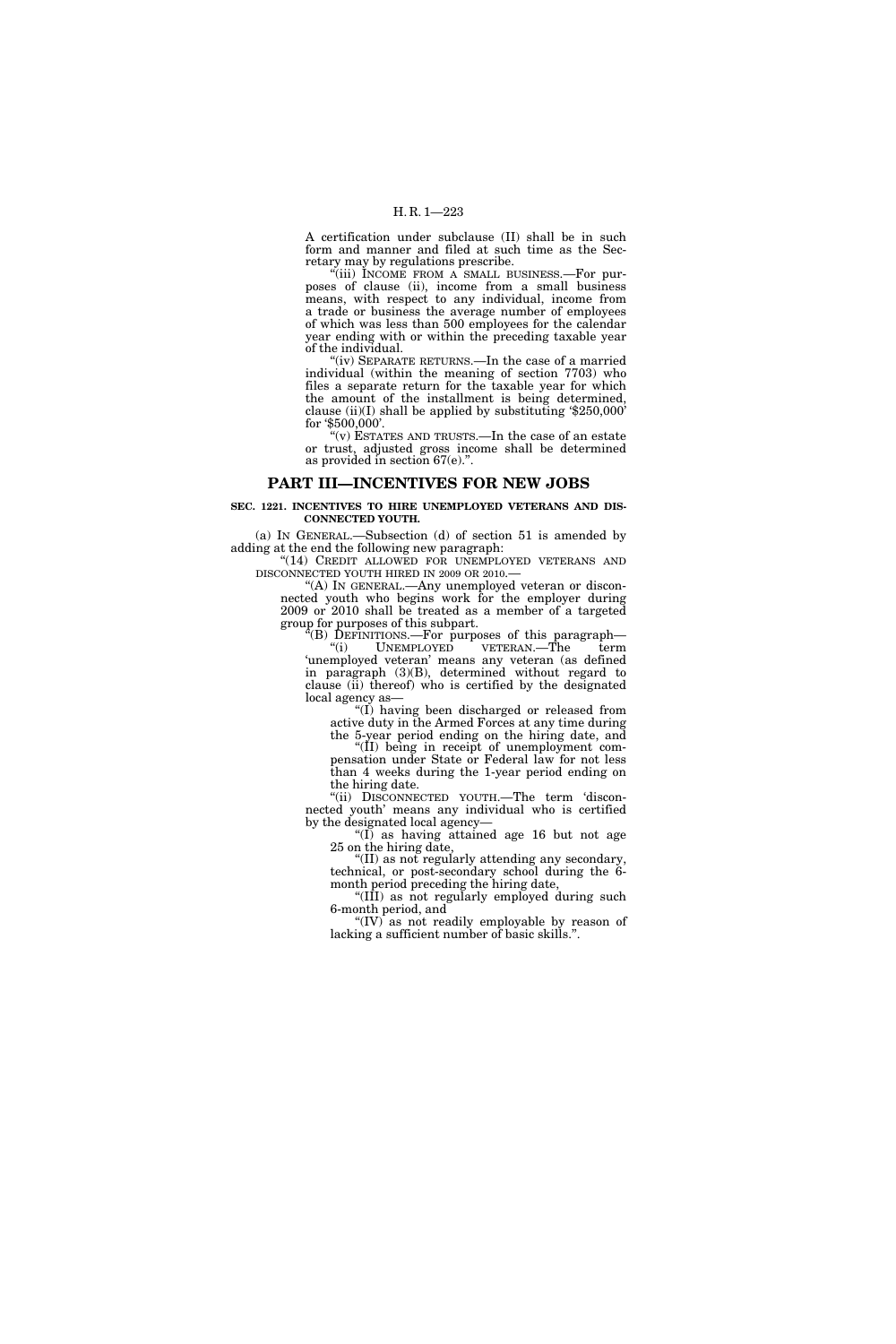(b) EFFECTIVE DATE.—The amendments made by this section shall apply to individuals who begin work for the employer after December 31, 2008.

## **PART IV—RULES RELATING TO DEBT INSTRUMENTS**

#### **SEC. 1231. DEFERRAL AND RATABLE INCLUSION OF INCOME ARISING FROM BUSINESS INDEBTEDNESS DISCHARGED BY THE REACQUISITION OF A DEBT INSTRUMENT.**

(a) IN GENERAL.—Section 108 (relating to income from discharge of indebtedness) is amended by adding at the end the following new subsection:

'(i) DEFERRAL AND RATABLE INCLUSION OF INCOME ARISING FROM BUSINESS INDEBTEDNESS DISCHARGED BY THE REACQUISITION OF A DEBT INSTRUMENT.—

" $(1)$  In GENERAL.—At the election of the taxpayer, income from the discharge of indebtedness in connection with the reacquisition after December 31, 2008, and before January 1, 2011, of an applicable debt instrument shall be includible in gross income ratably over the 5-taxable-year period beginning with—

" $(A)$  in the case of a reacquisition occurring in 2009, the fifth taxable year following the taxable year in which the reacquisition occurs, and

"(B) in the case of a reacquisition occurring in 2010, the fourth taxable year following the taxable year in which the reacquisition occurs.

''(2) DEFERRAL OF DEDUCTION FOR ORIGINAL ISSUE DISCOUNT IN DEBT FOR DEBT EXCHANGES.

"(A) IN GENERAL.—If, as part of a reacquisition to which paragraph (1) applies, any debt instrument is issued for the applicable debt instrument being reacquired (or is treated as so issued under subsection  $(e)(4)$  and the regulations thereunder) and there is any original issue discount determined under subpart A of part V of subchapter P of this chapter with respect to the debt instrument so issued—

''(i) except as provided in clause (ii), no deduction otherwise allowable under this chapter shall be allowed to the issuer of such debt instrument with respect to the portion of such original issue discount which—

''(I) accrues before the 1st taxable year in the 5-taxable-year period in which income from the discharge of indebtedness attributable to the reacquisition of the debt instrument is includible under paragraph (1), and

" $(II)$  does not exceed the income from the discharge of indebtedness with respect to the debt instrument being reacquired, and

''(ii) the aggregate amount of deductions disallowed under clause (i) shall be allowed as a deduction ratably over the 5-taxable-year period described in clause (i)(I). If the amount of the original issue discount accruing before such 1st taxable year exceeds the income from the discharge of indebtedness with respect to the applicable debt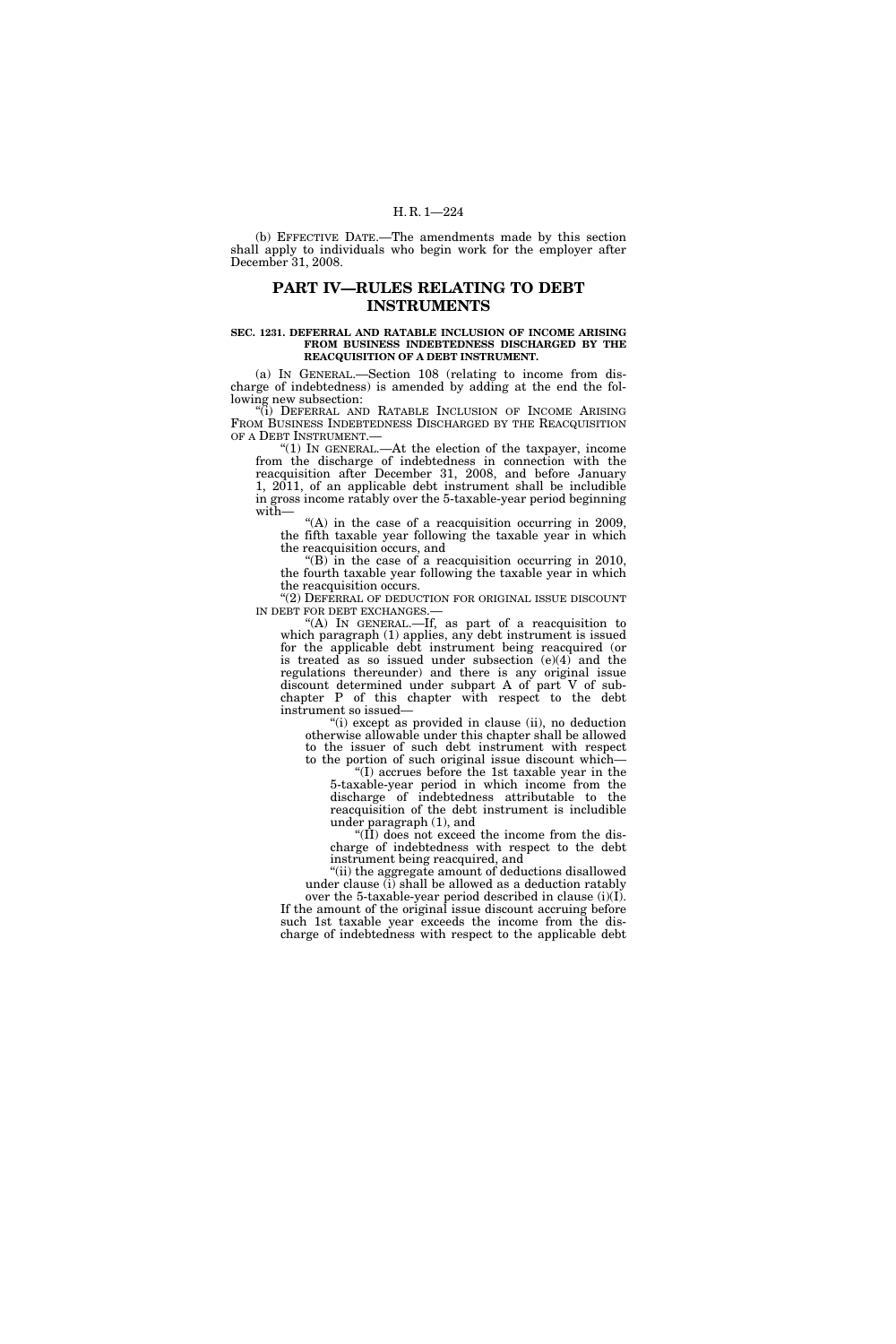instrument being reacquired, the deductions shall be disallowed in the order in which the original issue discount is accrued.

''(B) DEEMED DEBT FOR DEBT EXCHANGES.—For purposes of subparagraph (A), if any debt instrument is issued by an issuer and the proceeds of such debt instrument are used directly or indirectly by the issuer to reacquire an applicable debt instrument of the issuer, the debt instrument so issued shall be treated as issued for the debt instrument being reacquired. If only a portion of the proceeds from a debt instrument are so used, the rules of subparagraph (A) shall apply to the portion of any original issue discount on the newly issued debt instrument which is equal to the portion of the proceeds from such instrument used to reacquire the outstanding instrument. "(3) APPLICABLE DEBT INSTRUMENT.—For purposes of this

 $\substack{\text{subsection}\longrightarrow\\ (A)}$ APPLICABLE DEBT INSTRUMENT.—The term 'applicable debt instrument' means any debt instrument which was issued by—

''(i) a C corporation, or

''(ii) any other person in connection with the conduct of a trade or business by such person.

''(B) DEBT INSTRUMENT.—The term 'debt instrument' means a bond, debenture, note, certificate, or any other instrument or contractual arrangement constituting indebtedness (within the meaning of section  $1275(a)(1)$ ).

''(4) REACQUISITION.—For purposes of this subsection—

"(A) In GENERAL.—The term 'reacquisition' means, with respect to any applicable debt instrument, any acquisition of the debt instrument by—

"(i) the debtor which issued (or is otherwise the obligor under) the debt instrument, or

''(ii) a related person to such debtor.

''(B) ACQUISITION.—The term 'acquisition' shall, with respect to any applicable debt instrument, include an acquisition of the debt instrument for cash, the exchange of the debt instrument for another debt instrument (including an exchange resulting from a modification of the debt instrument), the exchange of the debt instrument for corporate stock or a partnership interest, and the contribution of the debt instrument to capital. Such term shall also include the complete forgiveness of the indebtedness by the holder of the debt instrument.

" $(5)$  OTHER DEFINITIONS AND RULES.—For purposes of this subsection—

''(A) RELATED PERSON.—The determination of whether a person is related to another person shall be made in the same manner as under subsection (e)(4).

''(B) ELECTION.—

''(i) IN GENERAL.—An election under this subsection with respect to any applicable debt instrument shall be made by including with the return of tax imposed by chapter 1 for the taxable year in which the reacquisition of the debt instrument occurs a statement which—

''(I) clearly identifies such instrument, and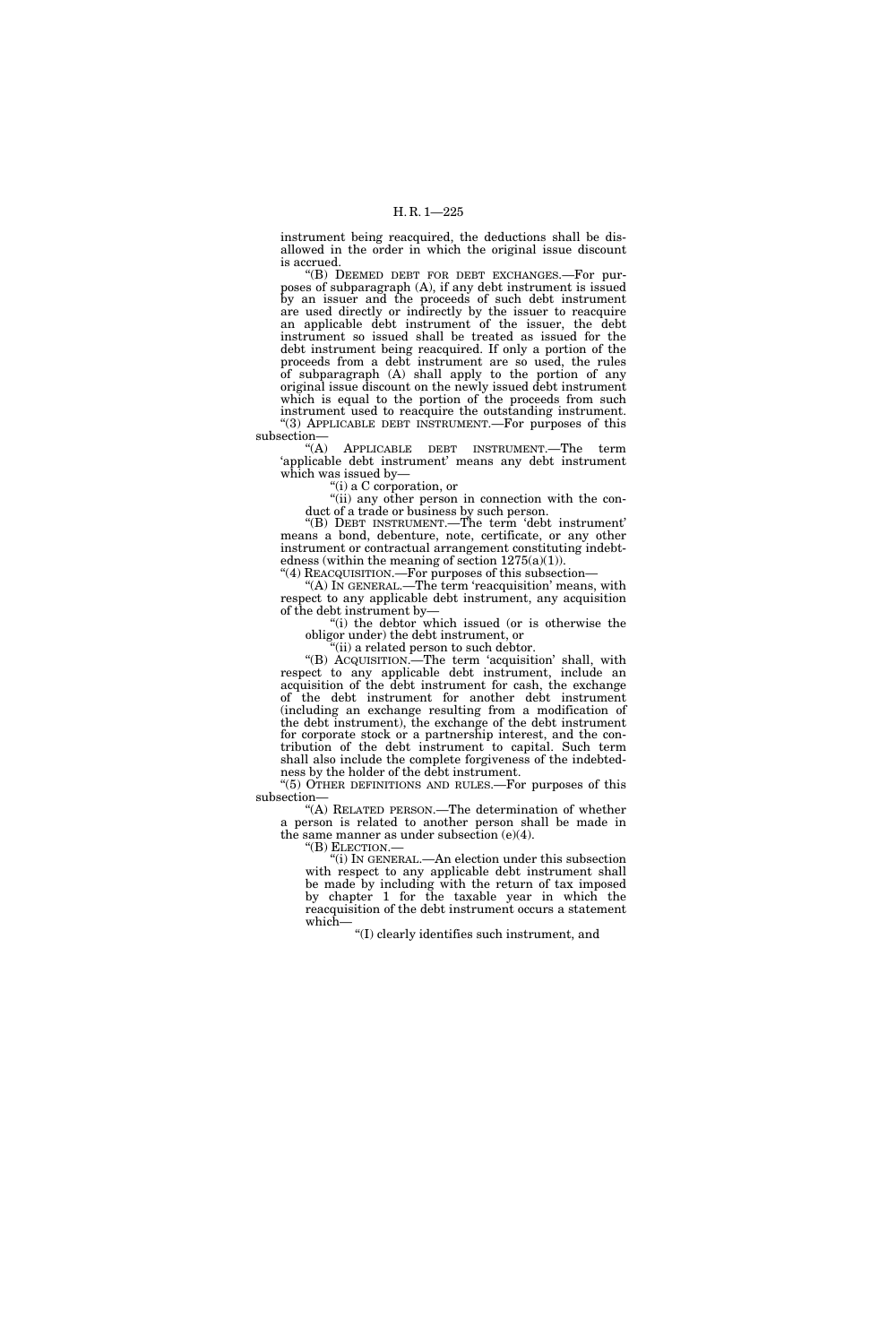''(II) includes the amount of income to which paragraph (1) applies and such other information as the Secretary may prescribe.

''(ii) ELECTION IRREVOCABLE.—Such election, once made, is irrevocable.

''(iii) PASS-THRU ENTITIES.—In the case of a partnership, S corporation, or other pass-thru entity, the election under this subsection shall be made by the partnership, the S corporation, or other entity involved.

<sup>\*</sup>(C) COORDINATION WITH OTHER EXCLUSIONS.—If a taxpayer elects to have this subsection apply to an applicable debt instrument, subparagraphs (A), (B), (C), and (D) of subsection (a)(1) shall not apply to the income from the discharge of such indebtedness for the taxable year of the election or any subsequent taxable year.

''(D) ACCELERATION OF DEFERRED ITEMS.—

"(i) IN GENERAL.—In the case of the death of the taxpayer, the liquidation or sale of substantially all the assets of the taxpayer (including in a title 11 or similar case), the cessation of business by the taxpayer, or similar circumstances, any item of income or deduction which is deferred under this subsection (and has not previously been taken into account) shall be taken into account in the taxable year in which such event occurs (or in the case of a title 11 or similar case, the day before the petition is filed).

''(ii) SPECIAL RULE FOR PASS-THRU ENTITIES.—The rule of clause (i) shall also apply in the case of the sale or exchange or redemption of an interest in a partnership, S corporation, or other pass- thru entity by a partner, shareholder, or other person holding an ownership interest in such entity.

''(6) SPECIAL RULE FOR PARTNERSHIPS.—In the case of a partnership, any income deferred under this subsection shall be allocated to the partners in the partnership immediately before the discharge in the manner such amounts would have been included in the distributive shares of such partners under section 704 if such income were recognized at such time. Any decrease in a partner's share of partnership liabilities as a result of such discharge shall not be taken into account for purposes of section 752 at the time of the discharge to the extent it would cause the partner to recognize gain under section 731. Any decrease in partnership liabilities deferred under the preceding sentence shall be taken into account by such partner at the same time, and to the extent remaining in the same amount, as income deferred under this subsection is recognized.

"(7) SECRETARIAL AUTHORITY.—The Secretary may prescribe such regulations, rules, or other guidance as may be necessary or appropriate for purposes of applying this subsection, including-

''(A) extending the application of the rules of paragraph  $(5)(D)$  to other circumstances where appropriate,

''(B) requiring reporting of the election (and such other information as the Secretary may require) on returns of tax for subsequent taxable years, and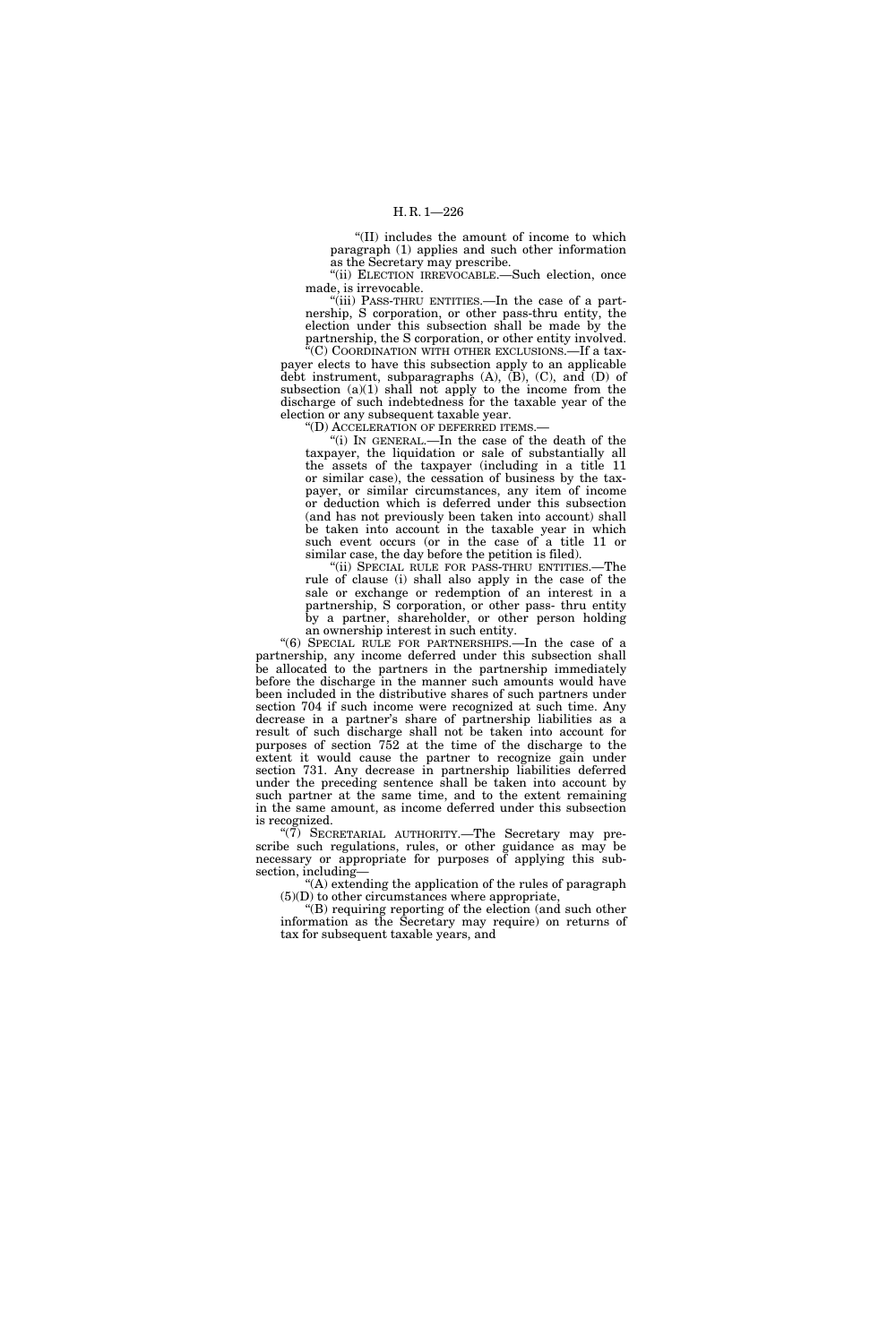''(C) rules for the application of this subsection to partnerships, S corporations, and other pass-thru entities, including for the allocation of deferred deductions.''.

(b) EFFECTIVE DATE.—The amendments made by this section shall apply to discharges in taxable years ending after December 31, 2008.

### **SEC. 1232. MODIFICATIONS OF RULES FOR ORIGINAL ISSUE DISCOUNT ON CERTAIN HIGH YIELD OBLIGATIONS.**

(a) SUSPENSION OF SPECIAL RULES.—Section 163(e)(5) (relating to special rules for original issue discount on certain high yield  $obligations)$  is amended by redesignating subparagraph  $(F)$  as subparagraph (G) and by inserting after subparagraph (E) the following new subparagraph:

"(F) SUSPENSION OF APPLICATION OF PARAGRAPH.—

''(i) TEMPORARY SUSPENSION.—This paragraph shall not apply to any applicable high yield discount obligation issued during the period beginning on September 1, 2008, and ending on December 31, 2009, in exchange (including an exchange resulting from a modification of the debt instrument) for an obligation which is not an applicable high yield discount obligation and the issuer (or obligor) of which is the same as the issuer (or obligor) of such applicable high yield discount obligation. The preceding sentence shall not apply to any obligation the interest on which is interest described in section 871(h)(4) (without regard to subparagraph (D) thereof) or to any obligation issued to a related person (within the meaning of section 108(e)(4)).

''(ii) SUCCESSIVE APPLICATION.—Any obligation to which clause (i) applies shall not be treated as an applicable high yield discount obligation for purposes of applying this subparagraph to any other obligation issued in exchange for such obligation.

TION.—The Secretary may apply this paragraph with respect to debt instruments issued in periods following the period described in clause (i) if the Secretary determines that such application is appropriate in light of distressed conditions in the debt capital markets.''.

(b) INTEREST RATE USED IN DETERMINING HIGH YIELD OBLIGA-TIONS.—The last sentence of section 163(i)(1) is amended—

(1) by inserting ''(i)'' after ''regulation'', and

(2) by inserting '', or (ii) permit, on a temporary basis, a rate to be used with respect to any debt instrument which is higher than the applicable Federal rate if the Secretary determines that such rate is appropriate in light of distressed conditions in the debt capital markets'' before the period at the end.

(c) EFFECTIVE DATE.— (1) SUSPENSION.—The amendments made by subsection (a) shall apply to obligations issued after August 31, 2008, in taxable years ending after such date.

(2) INTEREST RATE AUTHORITY.—The amendments made by subsection (b) shall apply to obligations issued after December 31, 2009, in taxable years ending after such date.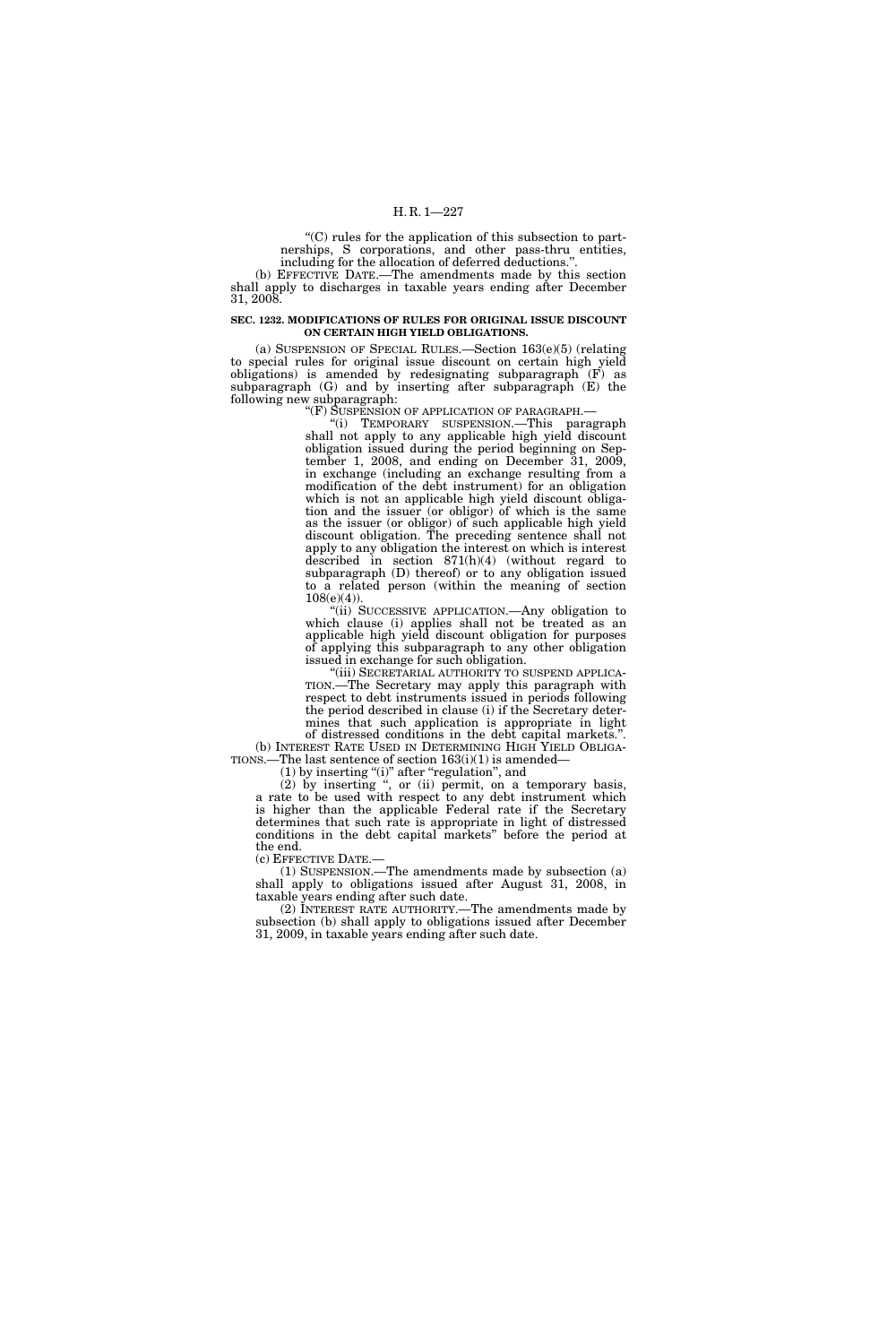## **PART V—QUALIFIED SMALL BUSINESS STOCK**

## **SEC. 1241. SPECIAL RULES APPLICABLE TO QUALIFIED SMALL BUSI-NESS STOCK FOR 2009 AND 2010.**

(a) IN GENERAL.—Section 1202(a) is amended by adding at the end the following new paragraph:

''(3) SPECIAL RULES FOR 2009 AND 2010.—In the case of qualified small business stock acquired after the date of the enactment of this paragraph and before January 1, 2011— ''(A) paragraph (1) shall be applied by substituting

'75 percent' for '50 percent', and "(B) paragraph  $(2)$  shall not apply.".

(b) EFFECTIVE DATE.—The amendment made by this section shall apply to stock acquired after the date of the enactment of this Act.

## **PART VI—S CORPORATIONS**

### **SEC. 1251. TEMPORARY REDUCTION IN RECOGNITION PERIOD FOR BUILT-IN GAINS TAX.**

(a) IN GENERAL.—Paragraph (7) of section 1374(d) (relating to definitions and special rules) is amended to read as follows: "(7) RECOGNITION PERIOD.—

''(A) IN GENERAL.—The term 'recognition period' means the 10-year period beginning with the 1st day of the 1st taxable year for which the corporation was an S corporation.

''(B) SPECIAL RULE FOR 2009 AND 2010.—In the case of any taxable year beginning in 2009 or 2010, no tax shall be imposed on the net recognized built-in gain of an S corporation if the 7th taxable year in the recognition period preceded such taxable year. The preceding sentence shall be applied separately with respect to any asset to which paragraph (8) applies.<br>
"(C) SPECIAL RULE FOR DISTRIBUTIONS TO SHARE-

''(C) SPECIAL RULE FOR DISTRIBUTIONS TO SHARE- HOLDERS.—For purposes of applying this section to any amount includible in income by reason of distributions to shareholders pursuant to section 593(e)—

''(i) subparagraph (A) shall be applied without regard to the phrase '10-year', and

"(ii) subparagraph (B) shall not apply.".

(b) EFFECTIVE DATE.—The amendment made by this section shall apply to taxable years beginning after December 31, 2008.

## **PART VII—RULES RELATING TO OWNERSHIP CHANGES**

#### **SEC. 1261. CLARIFICATION OF REGULATIONS RELATED TO LIMITA-TIONS ON CERTAIN BUILT-IN LOSSES FOLLOWING AN OWNERSHIP CHANGE.**

(a) FINDINGS.—Congress finds as follows:

(1) The delegation of authority to the Secretary of the Treasury under section 382(m) of the Internal Revenue Code of 1986 does not authorize the Secretary to provide exemptions or special rules that are restricted to particular industries or classes of taxpayers.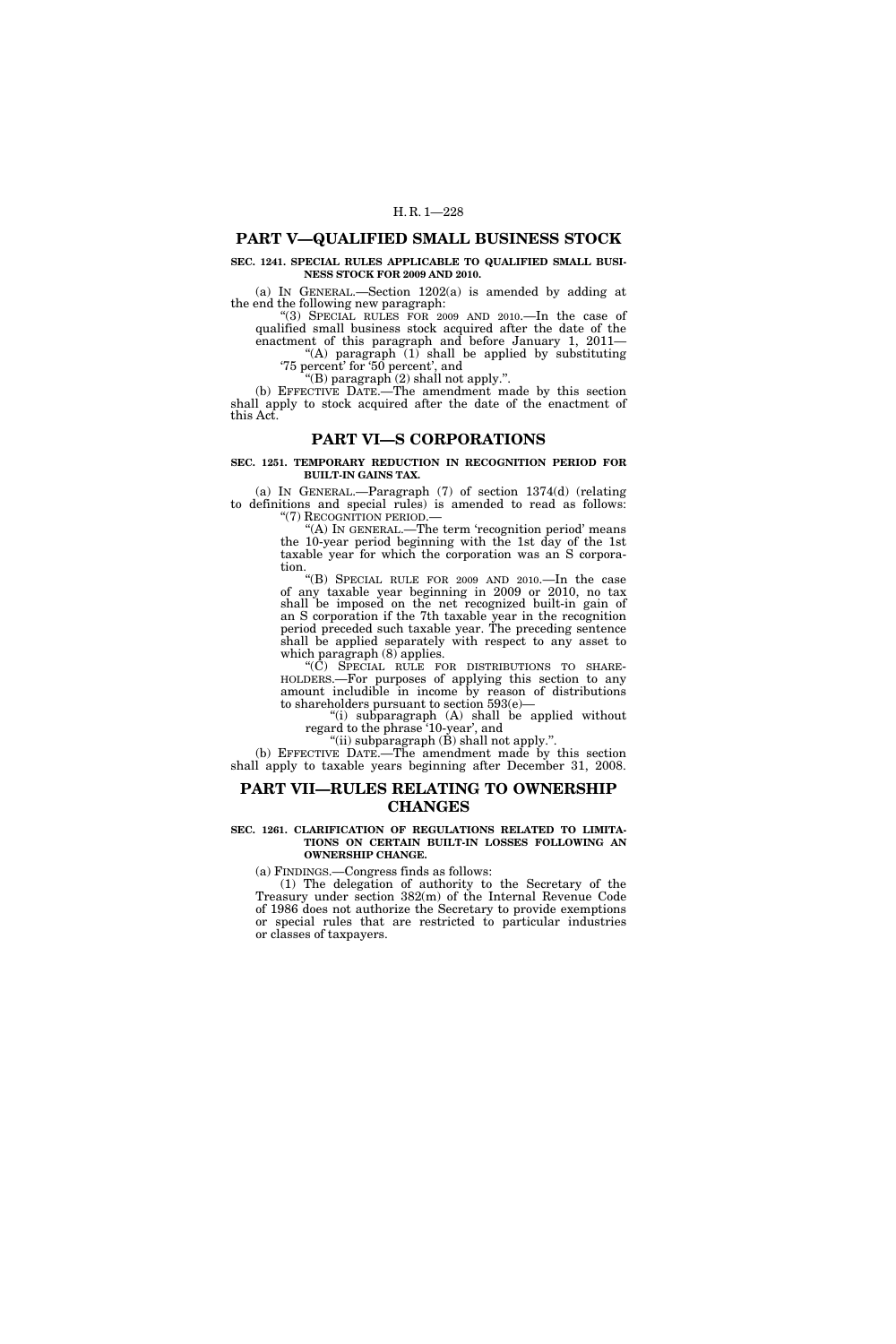(2) Internal Revenue Service Notice 2008–83 is inconsistent with the congressional intent in enacting such section  $382(m)$ . (3) The legal authority to prescribe Internal Revenue Service Notice 2008–83 is doubtful.

(4) However, as taxpayers should generally be able to rely on guidance issued by the Secretary of the Treasury legislation is necessary to clarify the force and effect of Internal Revenue Service Notice 2008–83 and restore the proper application under the Internal Revenue Code of 1986 of the limitation on built-in losses following an ownership change of a bank.

(b) DETERMINATION OF FORCE AND EFFECT OF INTERNAL REV-ENUE SERVICE NOTICE 2008–83 EXEMPTING BANKS FROM LIMITA-TION ON CERTAIN BUILT–IN LOSSES FOLLOWING OWNERSHIP CHANGE.

(1) IN GENERAL.—Internal Revenue Service Notice 2008– 83—

(A) shall be deemed to have the force and effect of law with respect to any ownership change (as defined in section 382(g) of the Internal Revenue Code of 1986) occurring on or before January 16, 2009, and

(B) shall have no force or effect with respect to any ownership change after such date.

(2) BINDING CONTRACTS.—Notwithstanding paragraph (1), Internal Revenue Service Notice 2008–83 shall have the force and effect of law with respect to any ownership change (as so defined) which occurs after January 16, 2009, if such change—

(A) is pursuant to a written binding contract entered into on or before such date, or

(B) is pursuant to a written agreement entered into on or before such date and such agreement was described on or before such date in a public announcement or in a filing with the Securities and Exchange Commission required by reason of such ownership change.

## **SEC. 1262. TREATMENT OF CERTAIN OWNERSHIP CHANGES FOR PUR-POSES OF LIMITATIONS ON NET OPERATING LOSS CARRYFORWARDS AND CERTAIN BUILT-IN LOSSES.**

(a) IN GENERAL.—Section 382 is amended by adding at the end the following new subsection:

''(n) SPECIAL RULE FOR CERTAIN OWNERSHIP CHANGES.— ''(1) IN GENERAL.—The limitation contained in subsection

(a) shall not apply in the case of an ownership change which is pursuant to a restructuring plan of a taxpayer which—

"(A) is required under a loan agreement or a commitment for a line of credit entered into with the Department of the Treasury under the Emergency Economic Stabilization Act of 2008, and

''(B) is intended to result in a rationalization of the costs, capitalization, and capacity with respect to the manufacturing workforce of, and suppliers to, the taxpayer and its subsidiaries.

''(2) SUBSEQUENT ACQUISITIONS.—Paragraph (1) shall not apply in the case of any subsequent ownership change unless such ownership change is described in such paragraph.

''(3) LIMITATION BASED ON CONTROL IN CORPORATION.—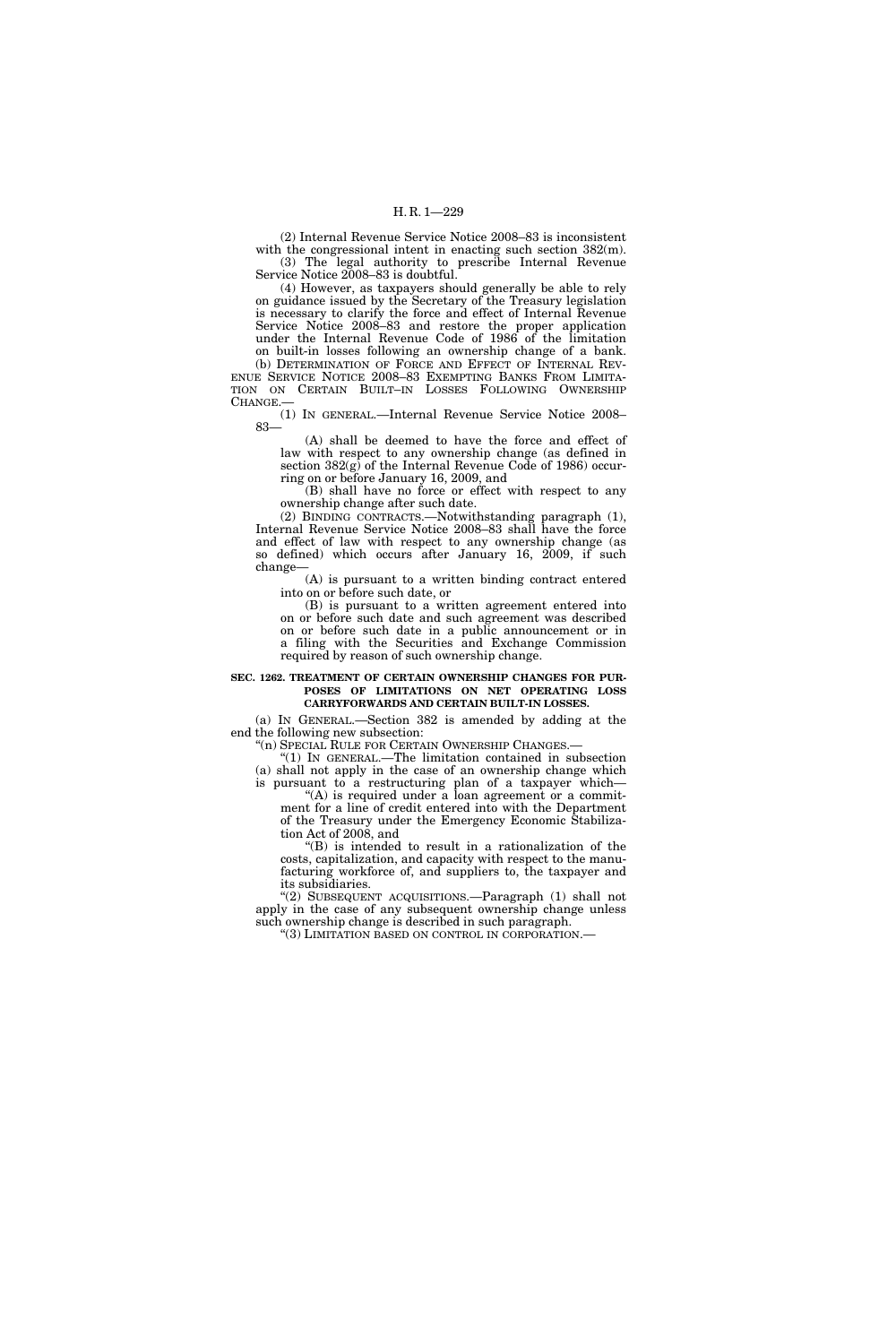## H. R. 1—230

''(A) IN GENERAL.—Paragraph (1) shall not apply in the case of any ownership change if, immediately after such ownership change, any person (other than a voluntary employees' beneficiary association under section  $501(c)(9)$ owns stock of the new loss corporation possessing 50 percent or more of the total combined voting power of all classes of stock entitled to vote, or of the total value of the stock of such corporation.

''(B) TREATMENT OF RELATED PERSONS.—

''(i) IN GENERAL.—Related persons shall be treated as a single person for purposes of this paragraph. ''(ii) RELATED PERSONS.—For purposes of clause (i), a person shall be treated as related to another person if—

''(I) such person bears a relationship to such other person described in section 267(b) or 707(b), or

''(II) such persons are members of a group of persons acting in concert.''.

(b) EFFECTIVE DATE.—The amendment made by this section shall apply to ownership changes after the date of the enactment of this Act.

# **Subtitle D—Manufacturing Recovery Provisions**

#### **SEC. 1301. TEMPORARY EXPANSION OF AVAILABILITY OF INDUSTRIAL DEVELOPMENT BONDS TO FACILITIES MANUFACTURING INTANGIBLE PROPERTY.**

(a) IN GENERAL.—Subparagraph  $(C)$  of section  $144(a)(12)$  is amended—

(1) by striking ''For purposes of this paragraph, the term'' and inserting ''For purposes of this paragraph—

''(i) IN GENERAL.—The term'', and

(2) by striking the last sentence and inserting the following new clauses:

''(ii) CERTAIN FACILITIES INCLUDED.—Such term includes facilities which are directly related and ancillary to a manufacturing facility (determined without regard to this clause) if—

''(I) such facilities are located on the same site as the manufacturing facility, and

''(II) not more than 25 percent of the net proceeds of the issue are used to provide such facilities.

''(iii) SPECIAL RULES FOR BONDS ISSUED IN 2009 AND 2010.—In the case of any issue made after the date of enactment of this clause and before January 1, 2011, clause (ii) shall not apply and the net proceeds from a bond shall be considered to be used to provide a manufacturing facility if such proceeds are used to provide—

''(I) a facility which is used in the creation or production of intangible property which is described in section  $197(d)(1)(C)(iii)$ , or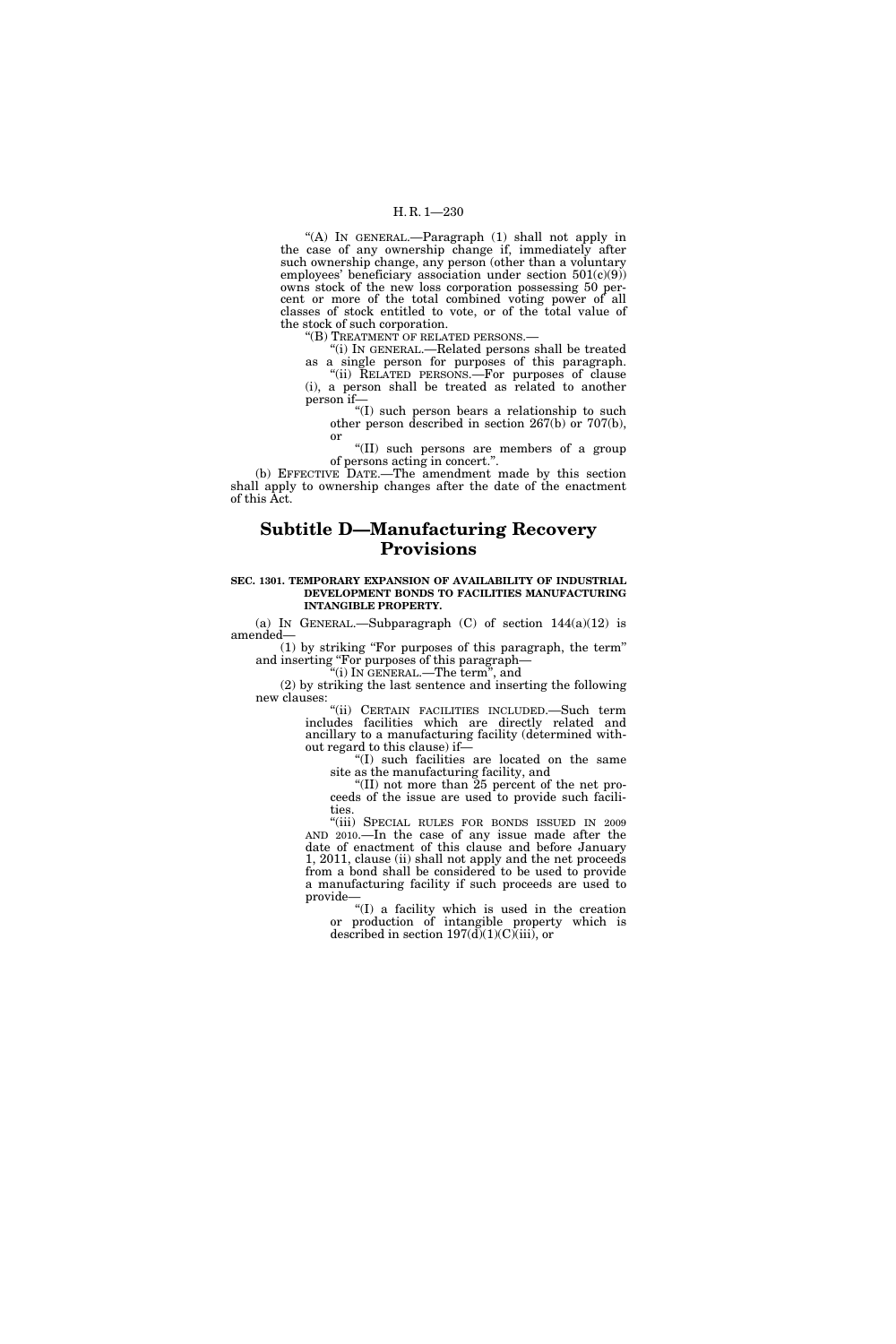## H. R. 1—231

''(II) a facility which is functionally related and subordinate to a manufacturing facility (determined without regard to this subclause) if such facility is located on the same site as the manufacturing facility.''.

(b) EFFECTIVE DATE.—The amendments made by this section shall apply to obligations issued after the date of the enactment of this Act.

### **SEC. 1302. CREDIT FOR INVESTMENT IN ADVANCED ENERGY FACILI-TIES.**

(a) IN GENERAL.—Section 46 (relating to amount of credit) is amended by striking "and" at the end of paragraph (3), by striking the period at the end of paragraph  $(4)$ , and by adding at the end the following new paragraph:

''(5) the qualifying advanced energy project credit.''.

(b) AMOUNT OF CREDIT.—Subpart E of part IV of subchapter A of chapter 1 (relating to rules for computing investment credit) is amended by inserting after section 48B the following new section: **''SEC. 48C. QUALIFYING ADVANCED ENERGY PROJECT CREDIT.** 

"(a) IN GENERAL.—For purposes of section 46, the qualifying advanced energy project credit for any taxable year is an amount equal to 30 percent of the qualified investment for such taxable year with respect to any qualifying advanced energy project of the taxpayer.

"(b) QUALIFIED INVESTMENT.—<br>"(1) IN GENERAL.—For purposes of subsection (a), the qualified investment for any taxable year is the basis of eligible property placed in service by the taxpayer during such taxable year which is part of a qualifying advanced energy project. ''(2) CERTAIN QUALIFIED PROGRESS EXPENDITURES RULES MADE APPLICABLE.—Rules similar to the rules of subsections (c)(4) and (d) of section 46 (as in effect on the day before the enactment of the Revenue Reconciliation Act of 1990) shall apply for purposes of this section.

''(3) LIMITATION.—The amount which is treated for all taxable years with respect to any qualifying advanced energy project shall not exceed the amount designated by the Secretary as eligible for the credit under this section.<br>"(c) DEFINITIONS.—

''(c) DEFINITIONS.— ''(1) QUALIFYING ADVANCED ENERGY PROJECT.— ''(A) IN GENERAL.—The term 'qualifying advanced energy project' means a project—

''(i) which re-equips, expands, or establishes a manufacturing facility for the production of—

''(I) property designed to be used to produce energy from the sun, wind, geothermal deposits (within the meaning of section  $613(e)(2)$ ), or other renewable resources,

''(II) fuel cells, microturbines, or an energy storage system for use with electric or hybridelectric motor vehicles,

''(III) electric grids to support the transmission of intermittent sources of renewable energy, including storage of such energy,

''(IV) property designed to capture and sequester carbon dioxide emissions,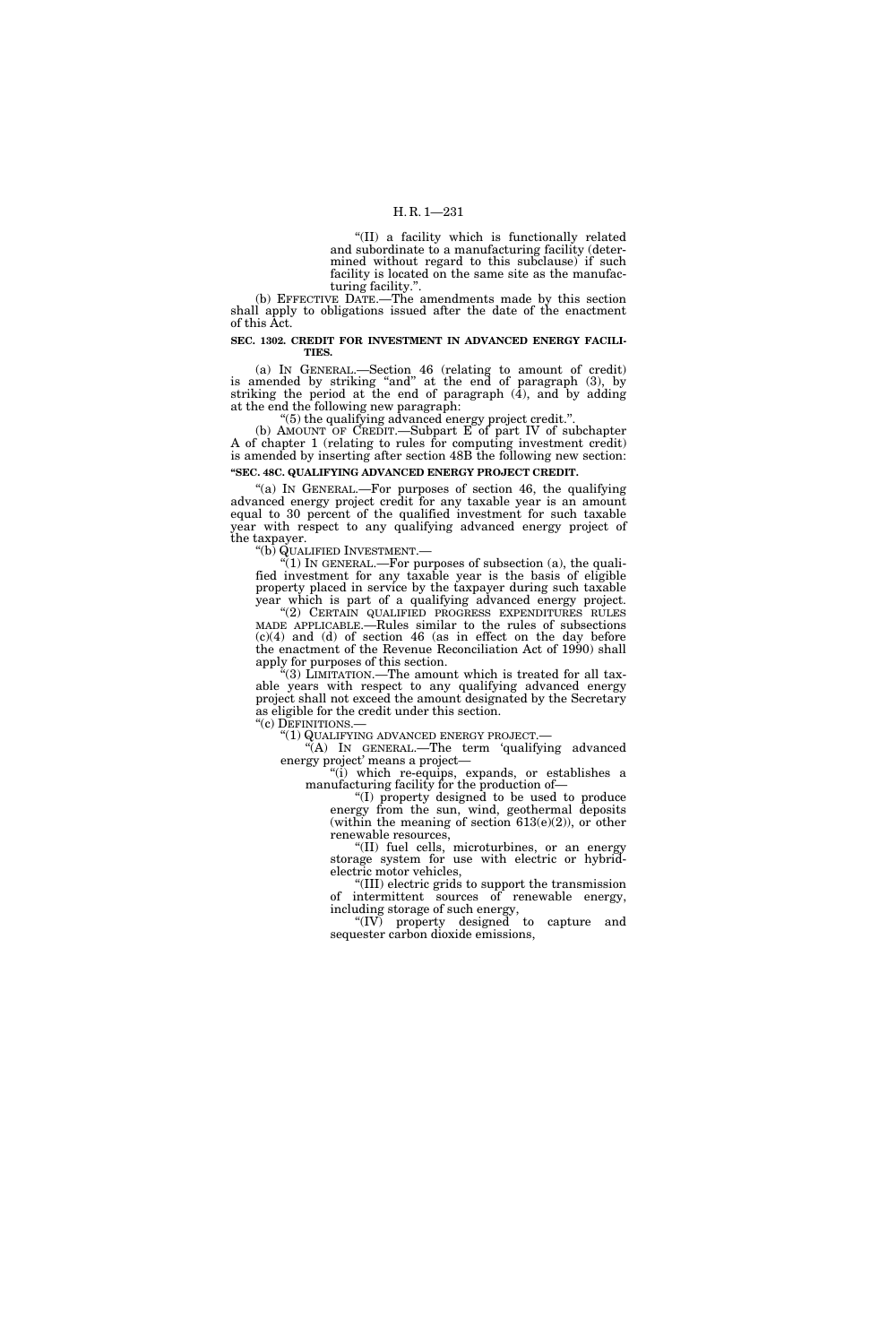''(V) property designed to refine or blend renewable fuels or to produce energy conservation technologies (including energy-conserving lighting technologies and smart grid technologies),

''(VI) new qualified plug-in electric drive motor vehicles (as defined by section 30D), qualified plugin electric vehicles (as defined by section  $3\overline{0}(d)$ ), or components which are designed specifically for use with such vehicles, including electric motors, generators, and power control units, or

''(VII) other advanced energy property designed to reduce greenhouse gas emissions as may be determined by the Secretary, and

"(ii) any portion of the qualified investment of which is certified by the Secretary under subsection (d) as eligible for a credit under this section.

''(B) EXCEPTION.—Such term shall not include any portion of a project for the production of any property which is used in the refining or blending of any transportation fuel (other than renewable fuels).

"(2) ELIGIBLE PROPERTY.—The term 'eligible property' means any property—

 $\mathcal{H}(\mathbf{A})$  which is necessary for the production of property described in paragraph  $(1)(\tilde{A})(i)$ ,

''(B) which is—

''(i) tangible personal property, or

''(ii) other tangible property (not including a building or its structural components), but only if such property is used as an integral part of the qualified investment credit facility, and

''(C) with respect to which depreciation (or amortization in lieu of depreciation) is allowable.<br>"(d) QUALIFYING ADVANCED ENERGY PROJECT PROGRAM.—

"(1) ESTABLISHMENT.—<br>"(A) IN GENERAL.—Not later than 180 days after the date of enactment of this section, the Secretary, in consultation with the Secretary of Energy, shall establish a qualifying advanced energy project program to consider and award certifications for qualified investments eligible for credits under this section to qualifying advanced energy project sponsors.

''(B) LIMITATION.—The total amount of credits that may be allocated under the program shall not exceed \$2,300,000,000.

"(2) CERTIFICATION.

''(A) APPLICATION PERIOD.—Each applicant for certification under this paragraph shall submit an application containing such information as the Secretary may require during the 2-year period beginning on the date the Secretary establishes the program under paragraph (1).

''(B) TIME TO MEET CRITERIA FOR CERTIFICATION.—Each applicant for certification shall have 1 year from the date of acceptance by the Secretary of the application during which to provide to the Secretary evidence that the requirements of the certification have been met.

''(C) PERIOD OF ISSUANCE.—An applicant which receives a certification shall have 3 years from the date of issuance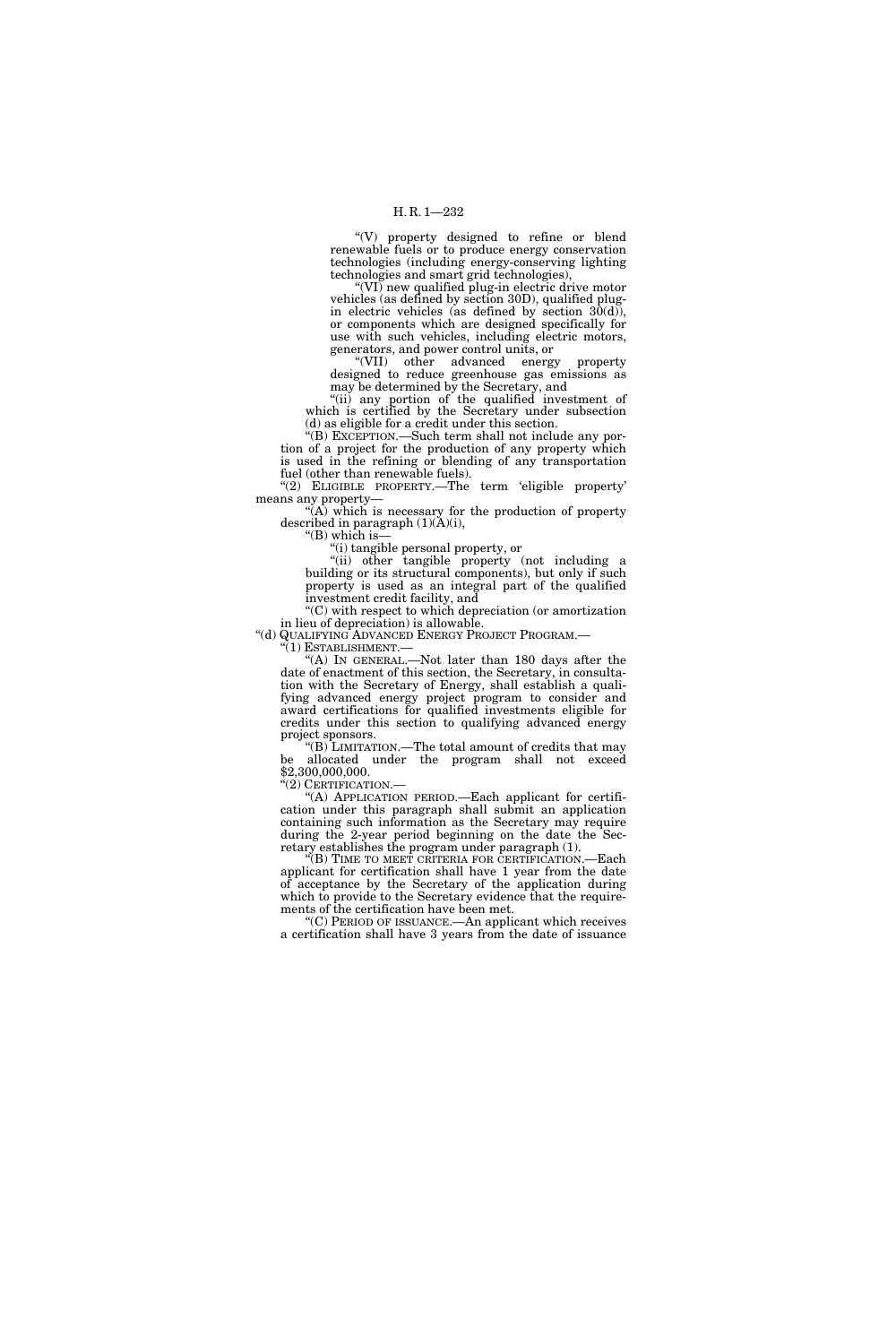of the certification in order to place the project in service and if such project is not placed in service by that time period, then the certification shall no longer be valid.

''(3) SELECTION CRITERIA.—In determining which qualifying advanced energy projects to certify under this section, the Secretary—

"(A) shall take into consideration only those projects where there is a reasonable expectation of commercial viability, and

"(B) shall take into consideration which projects—

"(i) will provide the greatest domestic job creation (both direct and indirect) during the credit period,

''(ii) will provide the greatest net impact in avoiding or reducing air pollutants or anthropogenic emissions of greenhouse gases,

''(iii) have the greatest potential for technological innovation and commercial deployment,

"(iv) have the lowest levelized cost of generated or stored energy, or of measured reduction in energy consumption or greenhouse gas emission (based on costs of the full supply chain), and

" $(v)$  have the shortest project time from certification to completion.

''(4) REVIEW AND REDISTRIBUTION.—

"(A) REVIEW.—Not later than 4 years after the date of enactment of this section, the Secretary shall review the credits allocated under this section as of such date.

''(B) REDISTRIBUTION.—The Secretary may reallocate credits awarded under this section if the Secretary determines that—

''(i) there is an insufficient quantity of qualifying applications for certification pending at the time of the review, or

''(ii) any certification made pursuant to paragraph (2) has been revoked pursuant to paragraph  $(2)(\hat{B})$ because the project subject to the certification has been delayed as a result of third party opposition or litigation to the proposed project.

''(C) REALLOCATION.—If the Secretary determines that credits under this section are available for reallocation pursuant to the requirements set forth in paragraph (2), the Secretary is authorized to conduct an additional program for applications for certification.

''(5) DISCLOSURE OF ALLOCATIONS.—The Secretary shall, upon making a certification under this subsection, publicly disclose the identity of the applicant and the amount of the credit with respect to such applicant.

''(e) DENIAL OF DOUBLE BENEFIT.—A credit shall not be allowed under this section for any qualified investment for which a credit is allowed under section 48, 48A, or 48B.''.

(c) CONFORMING AMENDMENTS.—

(1) Section  $49(a)(1)(C)$  is amended by striking "and" at the end of clause (iii), by striking the period at the end of clause (iv) and inserting '', and'', and by adding after clause (iv) the following new clause: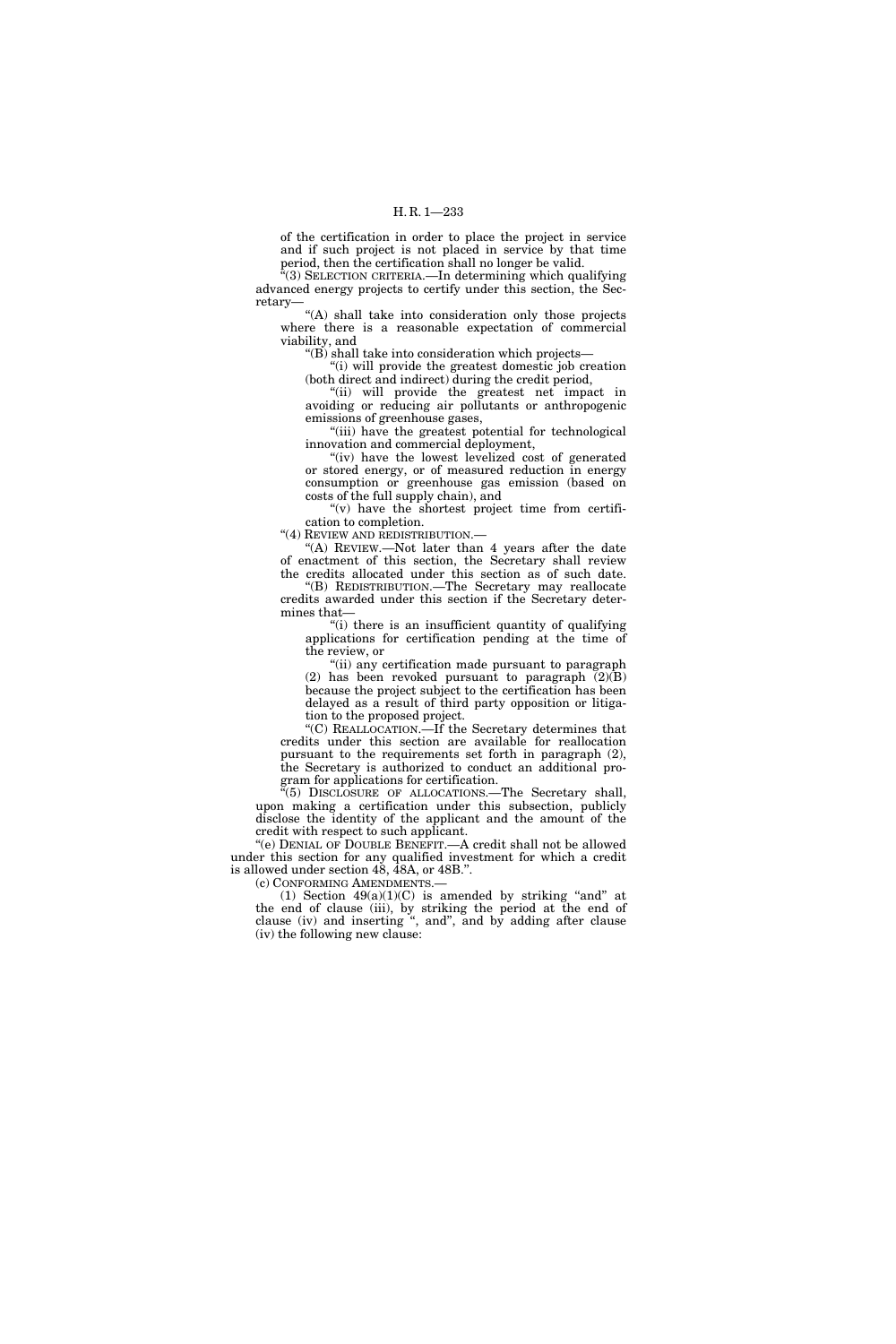"(v) the basis of any property which is part of a qualifying advanced energy project under section 48C.''.

(2) The table of sections for subpart E of part IV of subchapter A of chapter 1 is amended by inserting after the item relating to section 48B the following new item:

''48C. Qualifying advanced energy project credit.''.

(d) EFFECTIVE DATE.—The amendments made by this section shall apply to periods after the date of the enactment of this Act, under rules similar to the rules of section 48(m) of the Internal Revenue Code of 1986 (as in effect on the day before the date of the enactment of the Revenue Reconciliation Act of 1990).

## **Subtitle E—Economic Recovery Tools**

#### **SEC. 1401. RECOVERY ZONE BONDS.**

(a) IN GENERAL.—Subchapter Y of chapter 1 is amended by adding at the end the following new part:

## **''PART III—RECOVERY ZONE BONDS**

''Sec. 1400U–1. Allocation of recovery zone bonds.

''Sec. 1400U–2. Recovery zone economic development bonds. ''Sec. 1400U–3. Recovery zone facility bonds.

**''SEC. 1400U–1. ALLOCATION OF RECOVERY ZONE BONDS.** 

''(a) ALLOCATIONS.— ''(1) IN GENERAL.— ''(A) GENERAL ALLOCATION.—The Secretary shall allocate the national recovery zone economic development bond limitation and the national recovery zone facility bond limitation among the States in the proportion that each such State's 2008 State employment decline bears to the aggregate of the 2008 State employment declines for all of the States.

''(B) MINIMUM ALLOCATION.—The Secretary shall adjust the allocations under subparagraph (A) for any calendar year for each State to the extent necessary to ensure that no State receives less than 0.9 percent of the national recovery zone economic development bond limitation and 0.9 percent of the national recovery zone facility bond limitation.

"(2) 2008 STATE EMPLOYMENT DECLINE.-For purposes of this subsection, the term '2008 State employment decline' means, with respect to any State, the excess (if any) of-

''(A) the number of individuals employed in such State determined for December 2007, over

''(B) the number of individuals employed in such State determined for December 2008.

"(3) ALLOCATIONS BY STATES.-

''(A) IN GENERAL.—Each State with respect to which an allocation is made under paragraph (1) shall reallocate such allocation among the counties and large municipalities in such State in the proportion to each such county's or municipality's 2008 employment decline bears to the aggregate of the 2008 employment declines for all the counties and municipalities in such State. A county or municipality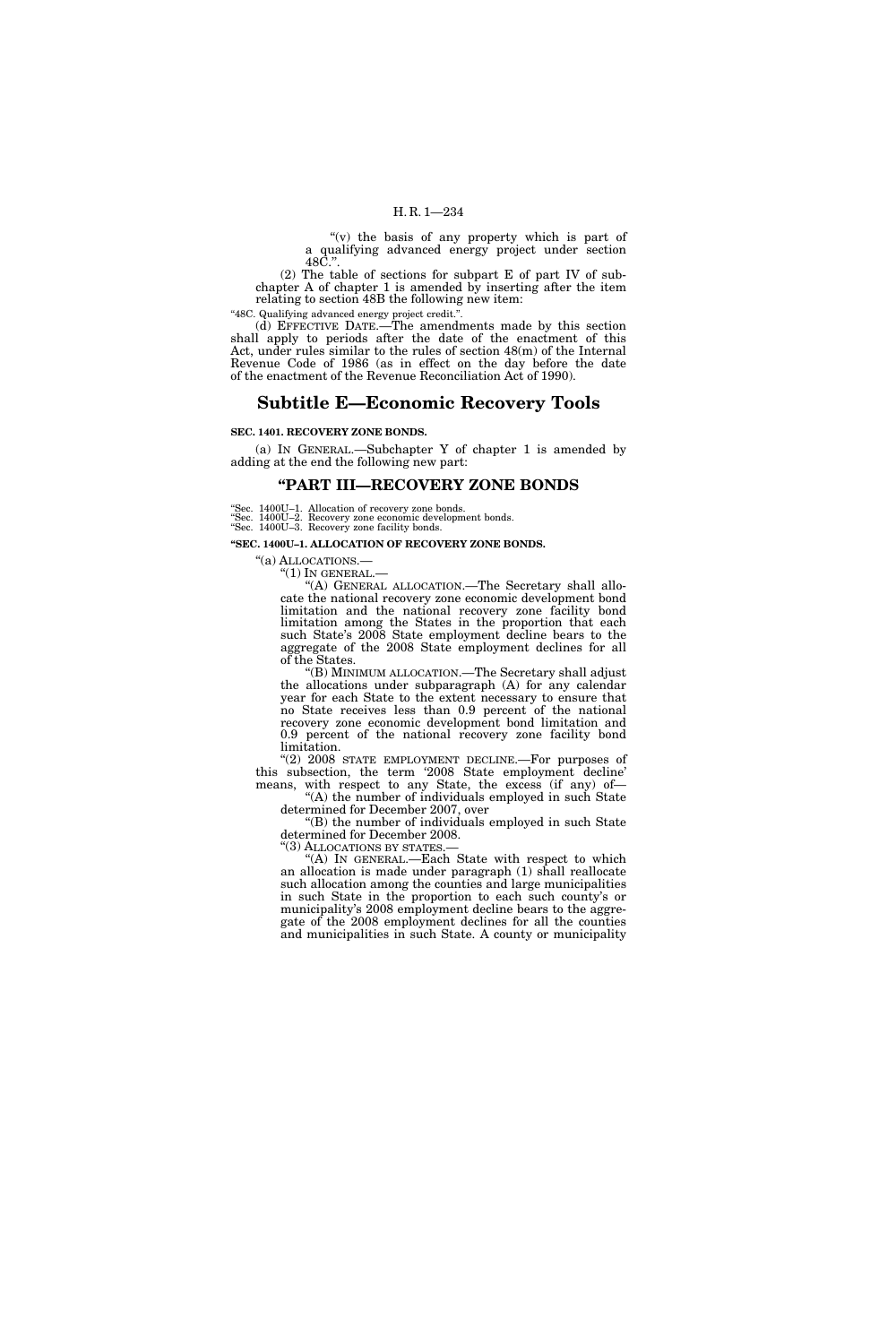may waive any portion of an allocation made under this subparagraph.

''(B) LARGE MUNICIPALITIES.—For purposes of subparagraph (A), the term 'large municipality' means a municipality with a population of more than 100,000.

''(C) DETERMINATION OF LOCAL EMPLOYMENT DECLINES.—For purposes of this paragraph, the employment decline of any municipality or county shall be determined in the same manner as determining the State employment decline under paragraph (2), except that in the case of a municipality any portion of which is in a county, such portion shall be treated as part of such municipality and not part of such county.

''(4) NATIONAL LIMITATIONS.—

''(A) RECOVERY ZONE ECONOMIC DEVELOPMENT BONDS.—There is a national recovery zone economic development bond limitation of \$10,000,000,000.

"(B) RECOVERY ZONE FACILITY BONDS.—There is a national recovery zone facility bond limitation of \$15,000,000,000.

''(b) RECOVERY ZONE.—For purposes of this part, the term 'recovery zone' means—

 $''(1)$  any area designated by the issuer as having significant poverty, unemployment, rate of home foreclosures, or general distress,

" $(2)$  any area designated by the issuer as economically distressed by reason of the closure or realignment of a military installation pursuant to the Defense Base Closure and Realignment Act of 1990, and

''(3) any area for which a designation as an empowerment zone or renewal community is in effect.

## **''SEC. 1400U–2. RECOVERY ZONE ECONOMIC DEVELOPMENT BONDS.**

"(a) IN GENERAL.—In the case of a recovery zone economic development bond—

" $(1)$  such bond shall be treated as a qualified bond for purposes of section 6431, and

" $(2)$  subsection (b) of such section shall be applied by substituting '45 percent' for '35 percent'.<br>"(b) RECOVERY ZONE ECONOMIC DEVELOPMENT BOND.-

"(1) IN GENERAL.—For purposes of this section, the term 'recovery zone economic development bond' means any build America bond (as defined in section 54AA(d)) issued before January 1, 2011, as part of issue if—

''(A) 100 percent of the excess of—

''(i) the available project proceeds (as defined in section 54A) of such issue, over

"(ii) the amounts in a reasonably required reserve (within the meaning of section  $150(a)(3)$ ) with respect to such issue,

are to be used for one or more qualified economic development purposes, and

''(B) the issuer designates such bond for purposes of this section.

"(2) LIMITATION ON AMOUNT OF BONDS DESIGNATED.-The maximum aggregate face amount of bonds which may be designated by any issuer under paragraph (1) shall not exceed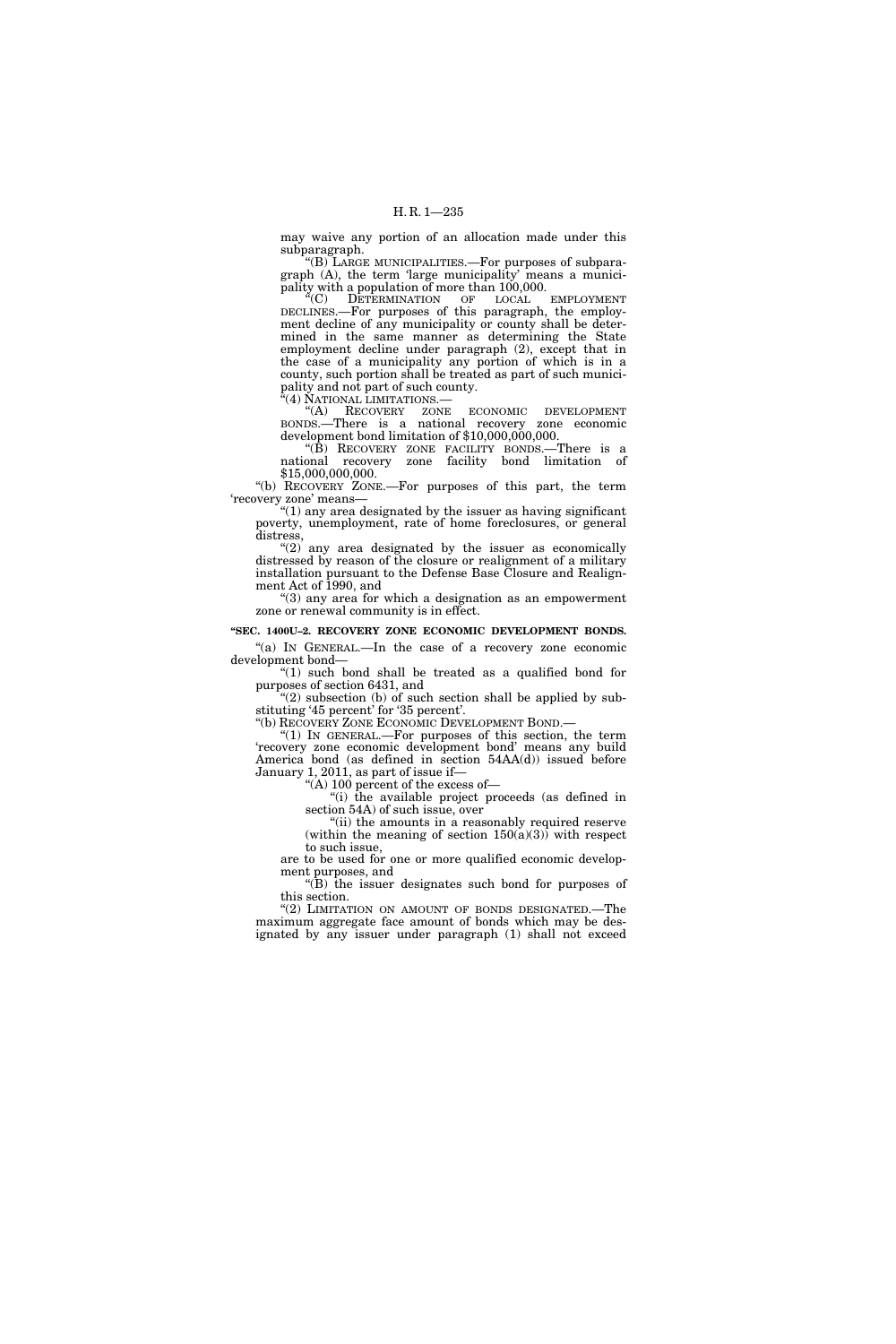the amount of the recovery zone economic development bond limitation allocated to such issuer under section 1400U–1.

"(c) QUALIFIED ECONOMIC DEVELOPMENT PURPOSE.-For purposes of this section, the term 'qualified economic development purpose' means expenditures for purposes of promoting development or other economic activity in a recovery zone, including—

 $(1)$  capital expenditures paid or incurred with respect to property located in such zone,

 $(2)$  expenditures for public infrastructure and construction of public facilities, and

''(3) expenditures for job training and educational programs.

## **''SEC. 1400U–3. RECOVERY ZONE FACILITY BONDS.**

"(a) IN GENERAL.—For purposes of part IV of subchapter B (relating to tax exemption requirements for State and local bonds), the term 'exempt facility bond' includes any recovery zone facility bond.

''(b) RECOVERY ZONE FACILITY BOND.—

''(1) IN GENERAL.—For purposes of this section, the term 'recovery zone facility bond' means any bond issued as part of an issue if—

''(A) 95 percent or more of the net proceeds (as defined in section  $150(a)(3)$  of such issue are to be used for recovery zone property,

''(B) such bond is issued before January 1, 2011, and ''(C) the issuer designates such bond for purposes of  $\degree$ (C) the issuer designates such bond for purposes of this section.

"(2) LIMITATION ON AMOUNT OF BONDS DESIGNATED.-The maximum aggregate face amount of bonds which may be designated by any issuer under paragraph (1) shall not exceed the amount of recovery zone facility bond limitation allocated to such issuer under section 1400U–1.

''(c) RECOVERY ZONE PROPERTY.—For purposes of this section— "(1) IN GENERAL.—The term 'recovery zone property' means any property to which section 168 applies (or would apply but for section 179) if—

''(A) such property was constructed, reconstructed, renovated, or acquired by purchase (as defined in section  $179(d)(2)$  by the taxpayer after the date on which the designation of the recovery zone took effect,

 $E(E)$  the original use of which in the recovery zone commences with the taxpayer, and

''(C) substantially all of the use of which is in the recovery zone and is in the active conduct of a qualified business by the taxpayer in such zone.

''(2) QUALIFIED BUSINESS.—The term 'qualified business' means any trade or business except that—

"(A) the rental to others of real property located in a recovery zone shall be treated as a qualified business only if the property is not residential rental property (as defined in section  $168(e)(2)$ ), and

''(B) such term shall not include any trade or business consisting of the operation of any facility described in section  $144(c)(6)(B)$ .

''(3) SPECIAL RULES FOR SUBSTANTIAL RENOVATIONS AND SALE-LEASEBACK.—Rules similar to the rules of subsections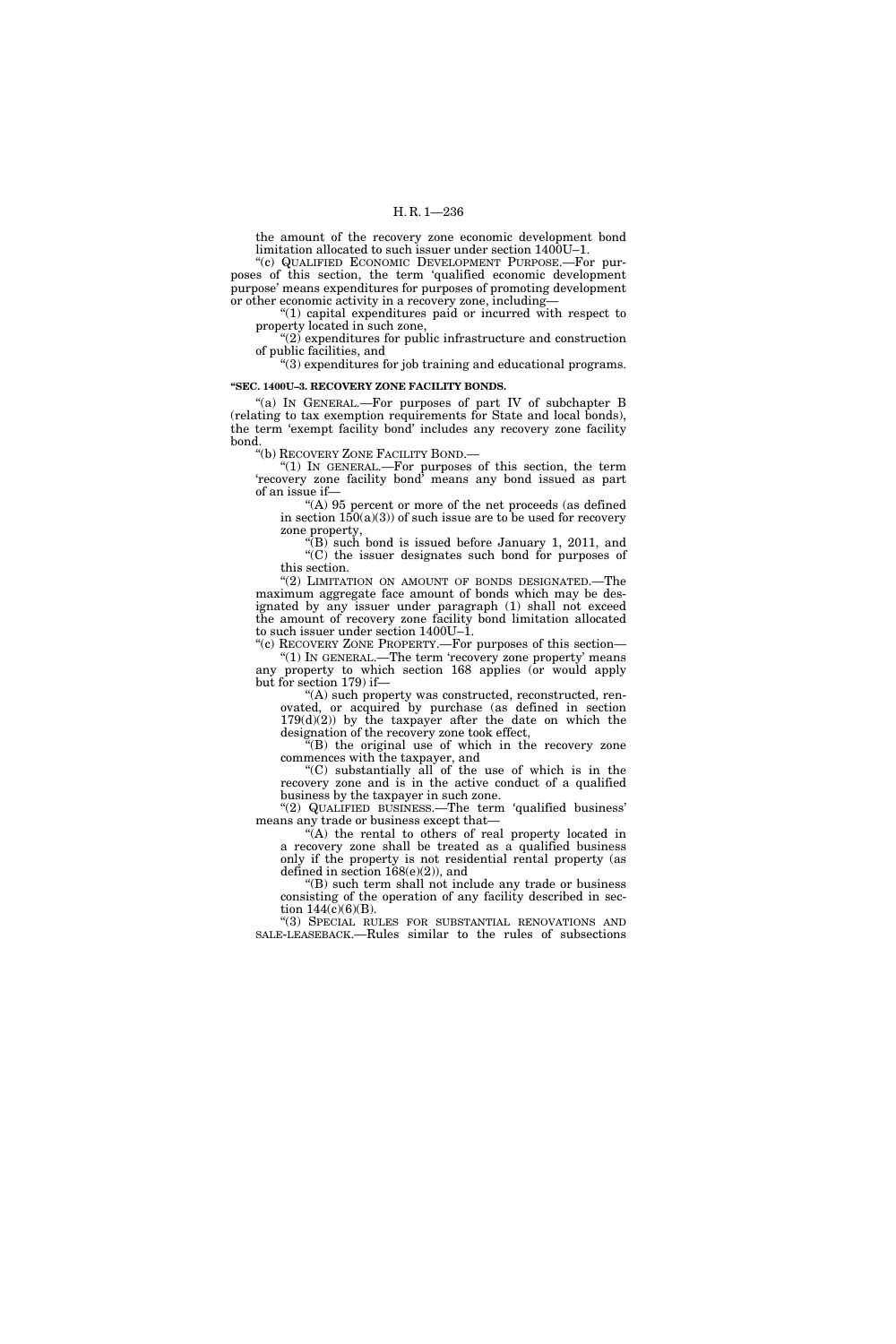(a)(2) and (b) of section 1397D shall apply for purposes of this subsection.

''(d) NONAPPLICATION OF CERTAIN RULES.—Sections 146 (relating to volume cap) and 147(d) (relating to acquisition of existing property not permitted) shall not apply to any recovery zone facility bond."

(b) CLERICAL AMENDMENT.—The table of parts for subchapter Y of chapter 1 of such Code is amended by adding at the end the following new item:

''PART III. RECOVERY ZONE BONDS.''.

(c) EFFECTIVE DATE.—The amendments made by this section shall apply to obligations issued after the date of the enactment of this Act.

#### **SEC. 1402. TRIBAL ECONOMIC DEVELOPMENT BONDS.**

(a) IN GENERAL.—Section 7871 is amended by adding at the end the following new subsection:<br>"(f) TRIBAL ECONOMIC DEVELOPMENT BONDS.—

"(1) ALLOCATION OF LIMITATION.—<br>"(A) IN GENERAL.—The Secretary shall allocate the national tribal economic development bond limitation among the Indian tribal governments in such manner as the Secretary, in consultation with the Secretary of the Interior, determines appropriate.

"(B) NATIONAL LIMITATION.—There is a national tribal economic development bond limitation of \$2,000,000,000. "(2) BONDS TREATED AS EXEMPT FROM TAX.—In the case of a tribal economic development bond—

''(A) notwithstanding subsection (c), such bond shall be treated for purposes of this title in the same manner as if such bond were issued by a State,

''(B) the Indian tribal government issuing such bond and any instrumentality of such Indian tribal government shall be treated as a State for purposes of section 141, and

"(C) section 146 shall not apply.<br>"(3) TRIBAL ECONOMIC DEVELOPMENT BOND.

"(A) IN GENERAL.—For purposes of this section, the term 'tribal economic development bond' means any bond issued by an Indian tribal government—

''(i) the interest on which would be exempt from tax under section 103 if issued by a State or local government, and

"(ii) which is designated by the Indian tribal government as a tribal economic development bond for purposes of this subsection.

''(B) EXCEPTIONS.—Such term shall not include any bond issued as part of an issue if any portion of the proceeds of such issue are used to finance—

"(i) any portion of a building in which class II or class III gaming (as defined in section 4 of the Indian Gaming Regulatory Act) is conducted or housed or any other property actually used in the conduct of such gaming, or

"(ii) any facility located outside the Indian reservation (as defined in section 168(j)(6)).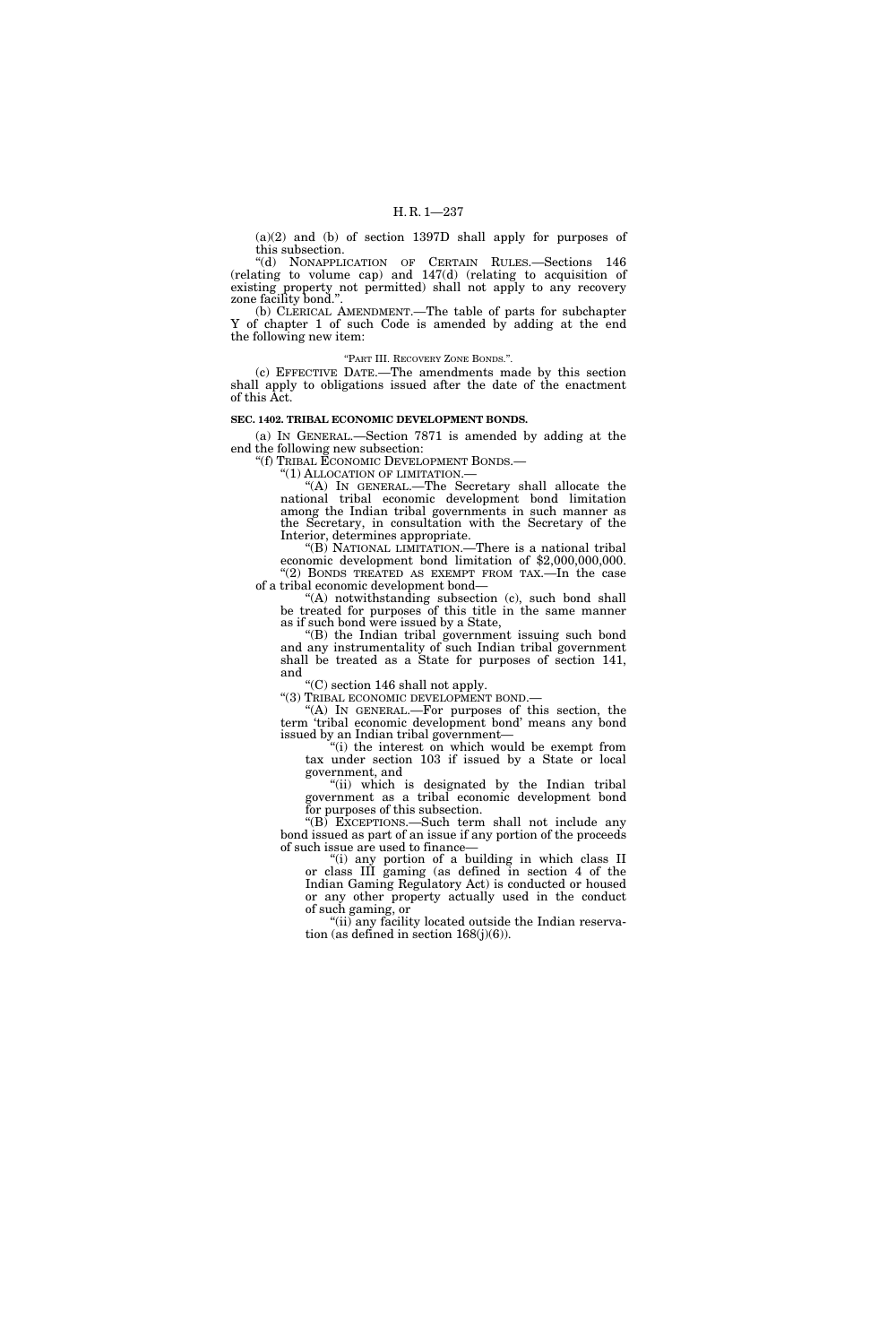## H. R. 1—238

''(C) LIMITATION ON AMOUNT OF BONDS DESIGNATED.— The maximum aggregate face amount of bonds which may be designated by any Indian tribal government under subparagraph (A) shall not exceed the amount of national tribal economic development bond limitation allocated to such government under paragraph (1).''.

(b) STUDY.—The Secretary of the Treasury, or the Secretary's delegate, shall conduct a study of the effects of the amendment made by subsection (a). Not later than 1 year after the date of the enactment of this Act, the Secretary of the Treasury, or the Secretary's delegate, shall report to Congress on the results of the study conducted under this paragraph, including the Secretary's recommendations regarding such amendment.

(c) EFFECTIVE DATE.—The amendment made by subsection (a) shall apply to obligations issued after the date of the enactment of this Act.

#### **SEC. 1403. INCREASE IN NEW MARKETS TAX CREDIT.**

(a) IN GENERAL.—Section  $45D(f)(1)$  is amended—

(1) by striking ''and'' at the end of subparagraph (C),

(2) by striking '', 2007, 2008, and 2009.'' in subparagraph (D), and inserting ''and 2007,'', and

(3) by adding at the end the following new subparagraphs: ''(E) \$5,000,000,000 for 2008, and

''(F) \$5,000,000,000 for 2009.''.

(b) SPECIAL RULE FOR ALLOCATION OF INCREASED 2008 LIMITA-TION.—The amount of the increase in the new markets tax credit limitation for calendar year 2008 by reason of the amendments made by subsection (a) shall be allocated in accordance with section 45D(f)(2) of the Internal Revenue Code of 1986 to qualified community development entities (as defined in section 45D(c) of such Code) which—

(1) submitted an allocation application with respect to calendar year 2008, and

 $(2)(A)$  did not receive an allocation for such calendar year, or

(B) received an allocation for such calendar year in an amount less than the amount requested in the allocation application.

## **SEC. 1404. COORDINATION OF LOW-INCOME HOUSING CREDIT AND LOW-INCOME HOUSING GRANTS.**

Subsection (i) of section 42 is amended by adding at the end the following new paragraph:

''(9) COORDINATION WITH LOW-INCOME HOUSING GRANTS.— ''(A) REDUCTION IN STATE HOUSING CREDIT CEILING FOR

LOW-INCOME HOUSING GRANTS RECEIVED IN 2009.—For purposes of this section, the amounts described in clauses (i) through (iv) of subsection  $(h)(3)(C)$  with respect to any State for 2009 shall each be reduced by so much of such amount as is taken into account in determining the amount of any grant to such State under section 1602 of the American Recovery and Reinvestment Tax Act of 2009.

''(B) SPECIAL RULE FOR BASIS.—Basis of a qualified low-income building shall not be reduced by the amount of any grant described in subparagraph (A).''.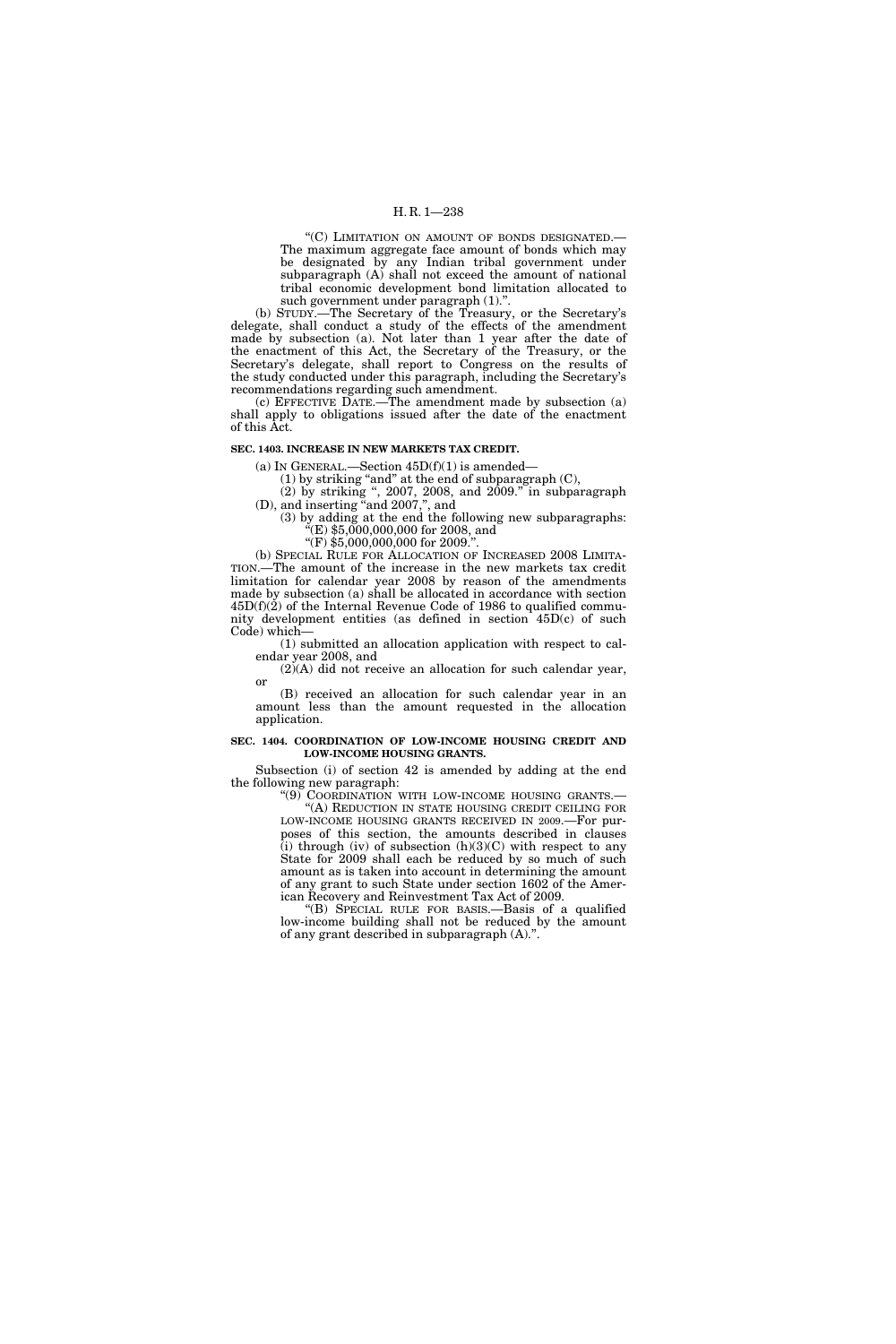# **Subtitle F—Infrastructure Financing Tools PART I—IMPROVED MARKETABILITY FOR TAX-EXEMPT BONDS**

### **SEC. 1501. DE MINIMIS SAFE HARBOR EXCEPTION FOR TAX-EXEMPT INTEREST EXPENSE OF FINANCIAL INSTITUTIONS.**

(a) IN GENERAL.—Subsection (b) of section 265 is amended by adding at the end the following new paragraph:

 $\mathcal{F}(7)$  De minimis exception for bonds issued during 2009 OR 2010.—

"(A) IN GENERAL.—In applying paragraph (2)(A), there shall not be taken into account tax-exempt obligations issued during 2009 or 2010.

''(B) LIMITATION.—The amount of tax-exempt obligations not taken into account by reason of subparagraph (A) shall not exceed 2 percent of the amount determined under paragraph (2)(B).

''(C) REFUNDINGS.—For purposes of this paragraph, a refunding bond (whether a current or advance refunding) shall be treated as issued on the date of the issuance of the refunded bond (or in the case of a series of refundings, the original bond).''.

(b) TREATMENT AS FINANCIAL INSTITUTION PREFERENCE ITEM.— Clause (iv) of section  $291(e)(1)(B)$  is amended by adding at the end the following: ''That portion of any obligation not taken into account under paragraph (2)(A) of section 265(b) by reason of paragraph (7) of such section shall be treated for purposes of this section as having been acquired on August 7, 1986.''.

(c) EFFECTIVE DATE.—The amendments made by this section shall apply to obligations issued after December 31, 2008.

### **SEC. 1502. MODIFICATION OF SMALL ISSUER EXCEPTION TO TAX-EXEMPT INTEREST EXPENSE ALLOCATION RULES FOR FINANCIAL INSTITUTIONS.**

(a) IN GENERAL.—Paragraph (3) of section 265(b) (relating to exception for certain tax-exempt obligations) is amended by adding at the end the following new subparagraph:

''(G) SPECIAL RULES FOR OBLIGATIONS ISSUED DURING 2009 AND 2010.—

"(i) INCREASE IN LIMITATION.—In the case of obligations issued during 2009 or 2010, subparagraphs (C)(i), (D)(i), and (D)(iii)(II) shall each be applied by substituting '\$30,000,000' for '\$10,000,000'.

" $(iii)$  QUALIFIED 501 $(C)(3)$  BONDS TREATED AS ISSUED BY EXEMPT ORGANIZATION.—In the case of a qualified 501(c)(3) bond (as defined in section 145) issued during 2009 or 2010, this paragraph shall be applied by treating the  $501(c)(3)$  organization for whose benefit such bond was issued as the issuer.

"(iii) SPECIAL RULE FOR QUALIFIED FINANCINGS.-In the case of a qualified financing issue issued during 2009 or 2010—

''(I) subparagraph (F) shall not apply, and

''(II) any obligation issued as a part of such issue shall be treated as a qualified tax-exempt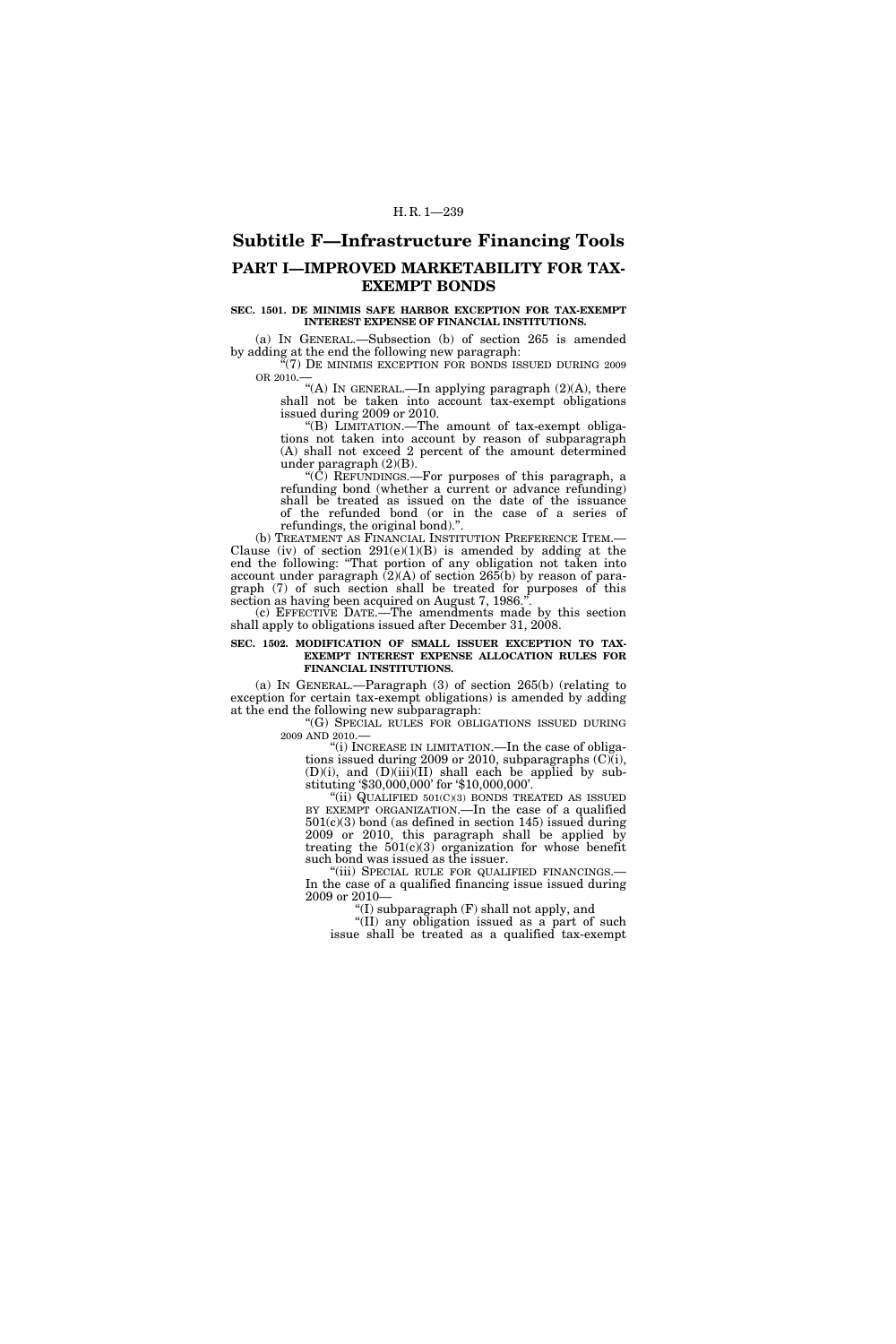## H. R. 1—240

obligation if the requirements of this paragraph are met with respect to each qualified portion of the issue (determined by treating each qualified portion as a separate issue which is issued by the qualified borrower with respect to which such portion relates).

 $f(iv)$  QUALIFIED FINANCING ISSUE.—For purposes of this subparagraph, the term 'qualified financing issue' means any composite, pooled, or other conduit financing issue the proceeds of which are used directly or indirectly to make or finance loans to 1 or more ultimate borrowers each of whom is a qualified borrower.

''(v) QUALIFIED PORTION.—For purposes of this subparagraph, the term 'qualified portion' means that portion of the proceeds which are used with respect to each qualified borrower under the issue.

''(vi) QUALIFIED BORROWER.—For purposes of this subparagraph, the term 'qualified borrower' means a borrower which is a State or political subdivision thereof or an organization described in section  $501(c)(3)$ and exempt from taxation under section  $501(a)$ ."

(b) EFFECTIVE DATE.—The amendment made by this section shall apply to obligations issued after December 31, 2008.

#### **SEC. 1503. TEMPORARY MODIFICATION OF ALTERNATIVE MINIMUM TAX LIMITATIONS ON TAX-EXEMPT BONDS.**

(a) INTEREST ON PRIVATE ACTIVITY BONDS ISSUED DURING 2009 AND 2010 NOT TREATED AS TAX PREFERENCE ITEM.—Subparagraph  $(C)$  of section  $57(a)(5)$  is amended by adding at the end a new clause:

"(vi) EXCEPTION FOR BONDS ISSUED IN 2009 AND 2010.

"(I) IN GENERAL.—For purposes of clause (i), the term 'private activity bond' shall not include any bond issued after December 31, 2008, and before January 1, 2011.

''(II) TREATMENT OF REFUNDING BONDS.—For purposes of subclause (I), a refunding bond (whether a current or advance refunding) shall be treated as issued on the date of the issuance of the refunded bond (or in the case of a series of refundings, the original bond).

''(III) EXCEPTION FOR CERTAIN REFUNDING BONDS.—Subclause (II) shall not apply to any refunding bond which is issued to refund any bond which was issued after December 31, 2003, and before January 1, 2009.''.

(b) NO ADJUSTMENT TO ADJUSTED CURRENT EARNINGS FOR INTEREST ON TAX-EXEMPT BONDS ISSUED DURING 2009 AND 2010.— Subparagraph  $(B)$  of section  $56(g)(4)$  is amended by adding at the end the following new clause:

"(iv) TAX EXEMPT INTEREST ON BONDS ISSUED IN  $2009$  AND  $2010.\boldsymbol{-}$ 

"(I) IN GENERAL.—Clause (i) shall not apply in the case of any interest on a bond issued after December 31, 2008, and before January 1, 2011.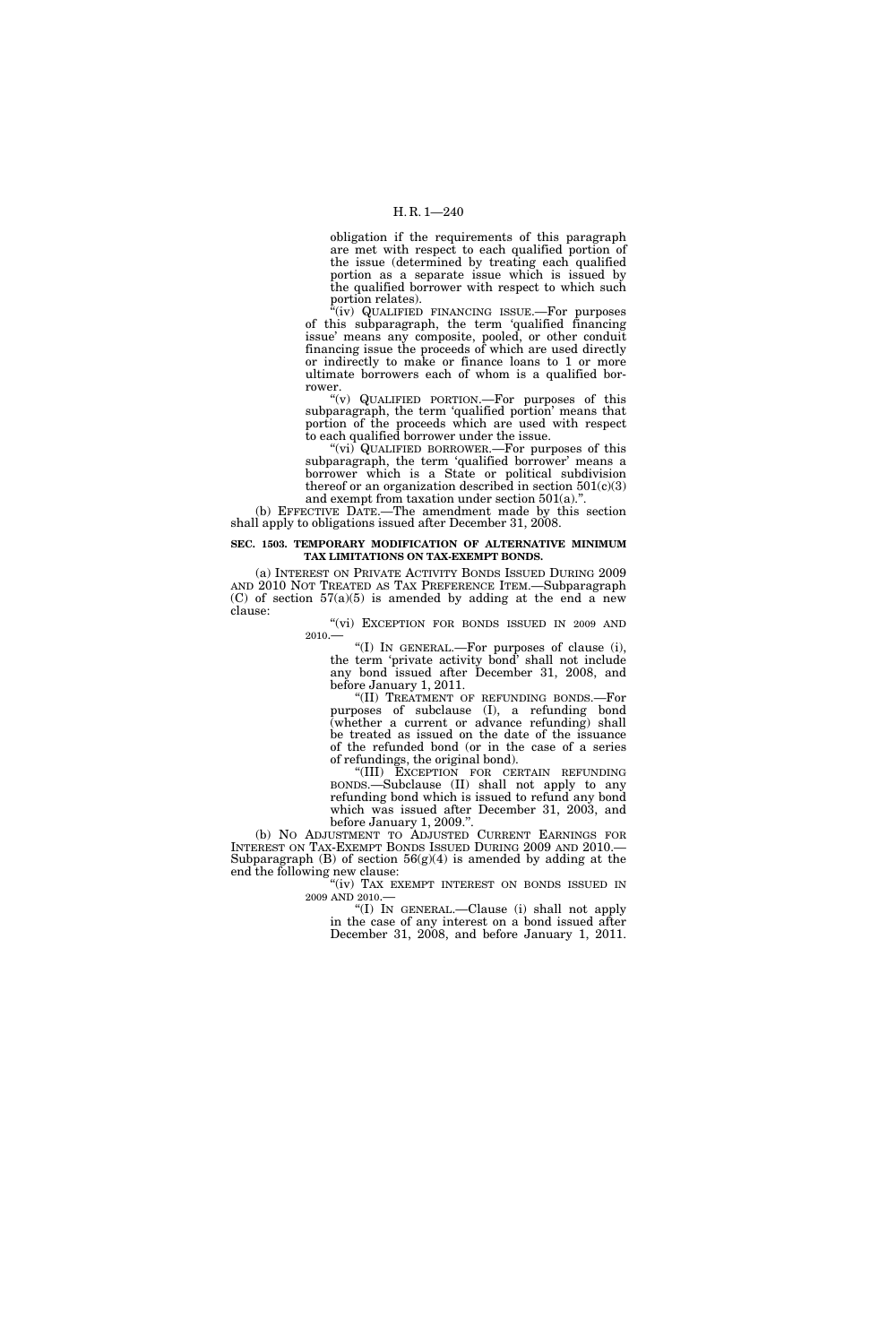## H. R. 1—241

''(II) TREATMENT OF REFUNDING BONDS.—For purposes of subclause (I), a refunding bond (whether a current or advance refunding) shall be treated as issued on the date of the issuance of the refunded bond (or in the case of a series of refundings, the original bond).

''(III) EXCEPTION FOR CERTAIN REFUNDING BONDS.—Subclause (II) shall not apply to any refunding bond which is issued to refund any bond which was issued after December 31, 2003, and before January 1, 2009.''.

(c) EFFECTIVE DATE.—The amendments made by this section shall apply to obligations issued after December 31, 2008.

## **SEC. 1504. MODIFICATION TO HIGH SPEED INTERCITY RAIL FACILITY BONDS.**

(a) IN GENERAL.—Paragraph (1) of section 142(i) is amended by striking ''operate at speeds in excess of'' and inserting ''be capable of attaining a maximum speed in excess of''.

(b) EFFECTIVE DATE.—The amendment made by this section shall apply to obligations issued after the date of the enactment of this Act.

## **PART II—DELAY IN APPLICATION OF WITH-HOLDING TAX ON GOVERNMENT CONTRAC-TORS**

### **SEC. 1511. DELAY IN APPLICATION OF WITHHOLDING TAX ON GOVERN-MENT CONTRACTORS.**

Subsection (b) of section 511 of the Tax Increase Prevention and Reconciliation Act of 2005 is amended by striking ''December 31, 2010'' and inserting ''December 31, 2011''.

## **PART III—TAX CREDIT BONDS FOR SCHOOLS**

## **SEC. 1521. QUALIFIED SCHOOL CONSTRUCTION BONDS.**

(a) IN GENERAL.—Subpart I of part IV of subchapter A of chapter 1 is amended by adding at the end the following new section:

## **''SEC. 54F. QUALIFIED SCHOOL CONSTRUCTION BONDS.**

''(a) QUALIFIED SCHOOL CONSTRUCTION BOND.—For purposes of this subchapter, the term 'qualified school construction bond' means any bond issued as part of an issue if—

" $(1)$  100 percent of the available project proceeds of such issue are to be used for the construction, rehabilitation, or repair of a public school facility or for the acquisition of land on which such a facility is to be constructed with part of the proceeds of such issue,

 $(2)$  the bond is issued by a State or local government within the jurisdiction of which such school is located, and "(3) the issuer designates such bond for purposes of this section.

''(b) LIMITATION ON AMOUNT OF BONDS DESIGNATED.—The maximum aggregate face amount of bonds issued during any calendar year which may be designated under subsection (a) by any issuer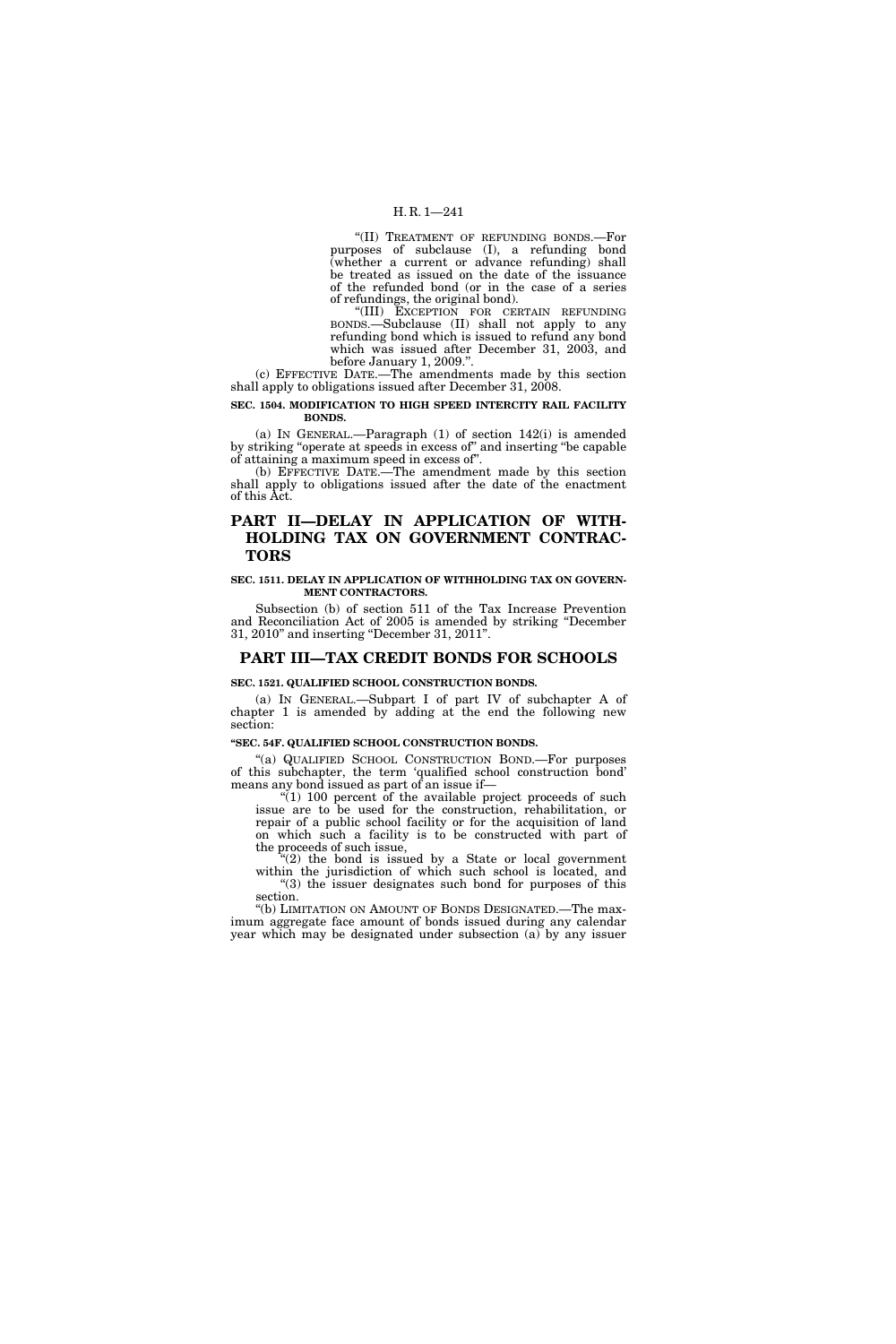shall not exceed the limitation amount allocated under subsection (d) for such calendar year to such issuer.

"(c) NATIONAL LIMITATION ON AMOUNT OF BONDS DES-IGNATED.—There is a national qualified school construction bond limitation for each calendar year. Such limitation is—

 $\text{``(1)} \$11,000,000,000$  for 2009,

 $(2)$ \$11,000,000,000 for 2010, and  $\sqrt[4]{(3)}$  except as provided in subsection (e), zero after 2010. ''(d) ALLOCATION OF LIMITATION.—

''(1) ALLOCATION AMONG STATES.—Except as provided in paragraph (2)(C), the limitation applicable under subsection (c) for any calendar year shall be allocated by the Secretary among the States in proportion to the respective amounts each such State is eligible to receive under section 1124 of the Elementary and Secondary Education Act of 1965 (20 U.S.C. 6333) for the most recent fiscal year ending before such calendar year. The limitation amount allocated to a State under the preceding sentence shall be allocated by the State to issuers within such State.

"(2) 40 PERCENT OF LIMITATION ALLOCATED AMONG LARGEST SCHOOL DISTRICTS.—

''(A) IN GENERAL.—40 percent of the limitation applicable under subsection (c) for any calendar year shall be allocated under subparagraph (B) by the Secretary among local educational agencies which are large local educational agencies for such year.

''(B) ALLOCATION FORMULA.—The amount to be allocated under subparagraph (A) for any calendar year shall be allocated among large local educational agencies in proportion to the respective amounts each such agency received under section 1124 of the Elementary and Secondary Education Act of 1965 (20 U.S.C. 6333) for the most recent fiscal year ending before such calendar year.

''(C) REDUCTION IN STATE ALLOCATION.—The allocation to any State under paragraph (1) shall be reduced by the aggregate amount of the allocations under this paragraph to large local educational agencies within such State.<br>"(D) ALLOCATION OF UNUSED LIMITATION TO STATE.—

The amount allocated under this paragraph to a large local educational agency for any calendar year may be reallocated by such agency to the State in which such agency is located for such calendar year. Any amount reallocated to a State under the preceding sentence may be allocated as provided in paragraph (1).

''(E) LARGE LOCAL EDUCATIONAL AGENCY.—For purposes of this paragraph, the term 'large local educational agency' means, with respect to a calendar year, any local educational agency if such agency is—

''(i) among the 100 local educational agencies with the largest numbers of children aged 5 through 17 from families living below the poverty level, as determined by the Secretary using the most recent data available from the Department of Commerce that are satisfactory to the Secretary, or

"(ii) 1 of not more than 25 local educational agencies (other than those described in clause (i)) that the Secretary of Education determines (based on the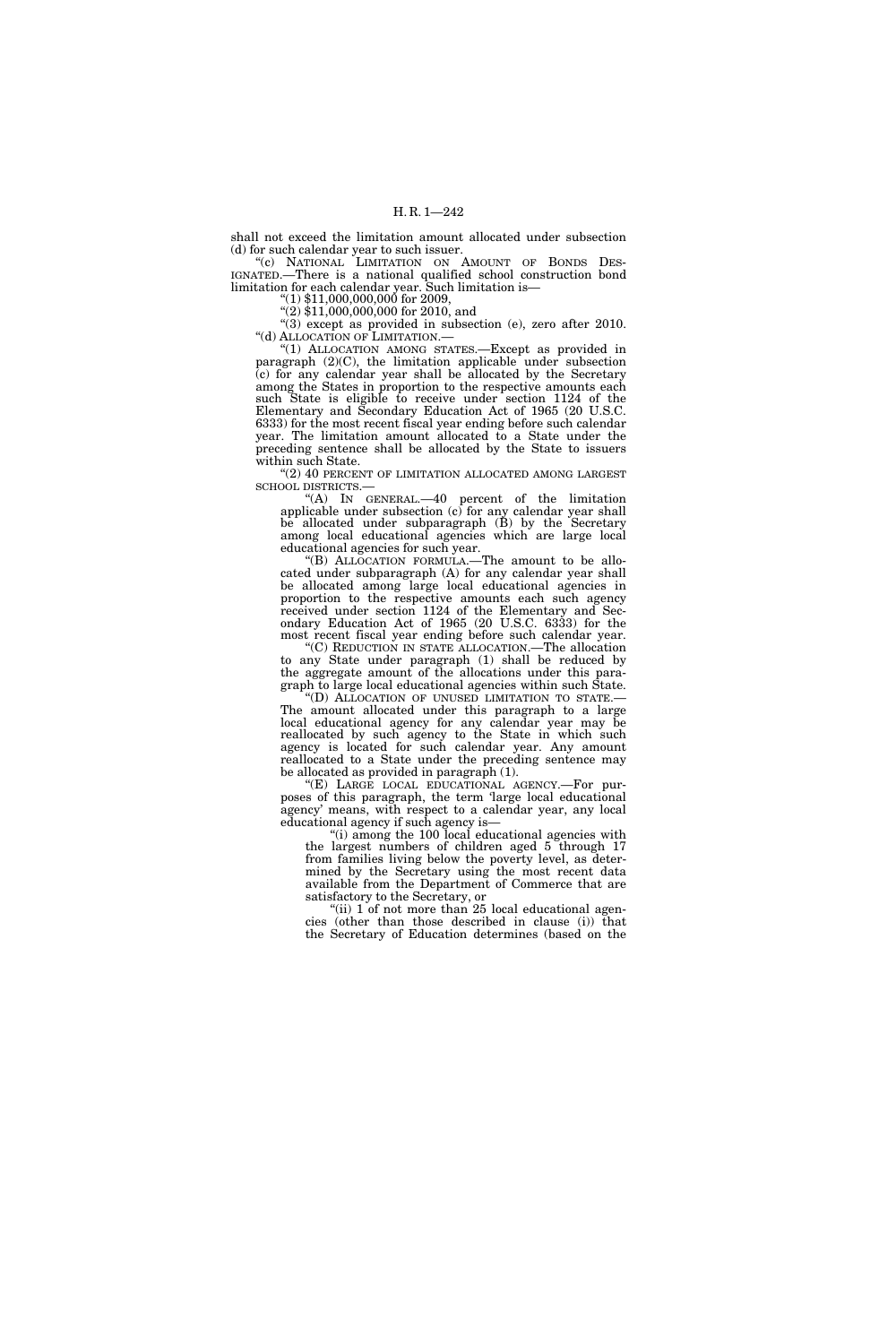most recent data available satisfactory to the Secretary) are in particular need of assistance, based on a low level of resources for school construction, a high level of enrollment growth, or such other factors as the Secretary deems appropriate.

"(3) ALLOCATIONS TO CERTAIN POSSESSIONS.—The amount to be allocated under paragraph (1) to any possession of the United States other than Puerto Rico shall be the amount which would have been allocated if all allocations under paragraph (1) were made on the basis of respective populations of individuals below the poverty line (as defined by the Office of Management and Budget). In making other allocations, the amount to be allocated under paragraph (1) shall be reduced by the aggregate amount allocated under this paragraph to possessions of the United States.

"(4) ALLOCATIONS FOR INDIAN SCHOOLS.—In addition to the amounts otherwise allocated under this subsection, \$200,000,000 for calendar year 2009, and \$200,000,000 for calendar year 2010, shall be allocated by the Secretary of the Interior for purposes of the construction, rehabilitation, and repair of schools funded by the Bureau of Indian Affairs. In the case of amounts allocated under the preceding sentence, Indian tribal governments (as defined in section  $7701(a)(40)$ ) shall be treated as qualified issuers for purposes of this subchapter.

''(e) CARRYOVER OF UNUSED LIMITATION.—If for any calendar year—

" $(1)$  the amount allocated under subsection  $(d)$  to any State, exceeds

 $''(2)$  the amount of bonds issued during such year which are designated under subsection (a) pursuant to such allocation, the limitation amount under such subsection for such State for the following calendar year shall be increased by the amount of such excess. A similar rule shall apply to the amounts allocated under subsection (d)(4).".

(b) CONFORMING AMENDMENTS.—

(1) Paragraph (1) of section 54A(d) is amended by striking "or" at the end of subparagraph (C), by inserting "or" at the end of subparagraph  $(D)$ , and by inserting after subparagraph (D) the following new subparagraph:

''(E) a qualified school construction bond,''.

(2) Subparagraph (C) of section  $54A(d)(2)$  is amended by striking "and" at the end of clause (iii), by striking the period at the end of clause (iv) and inserting ", and", and by adding at the end the following new clause:

> " $(v)$  in the case of a qualified school construction bond, a purpose specified in section  $54F(a)(1)$ .".

(3) The table of sections for subpart I of part IV of subchapter A of chapter 1 is amended by adding at the end the following new item:

''Sec. 54F. Qualified school construction bonds.''.

(c) EFFECTIVE DATE.—The amendments made by this section shall apply to obligations issued after the date of the enactment of this Act.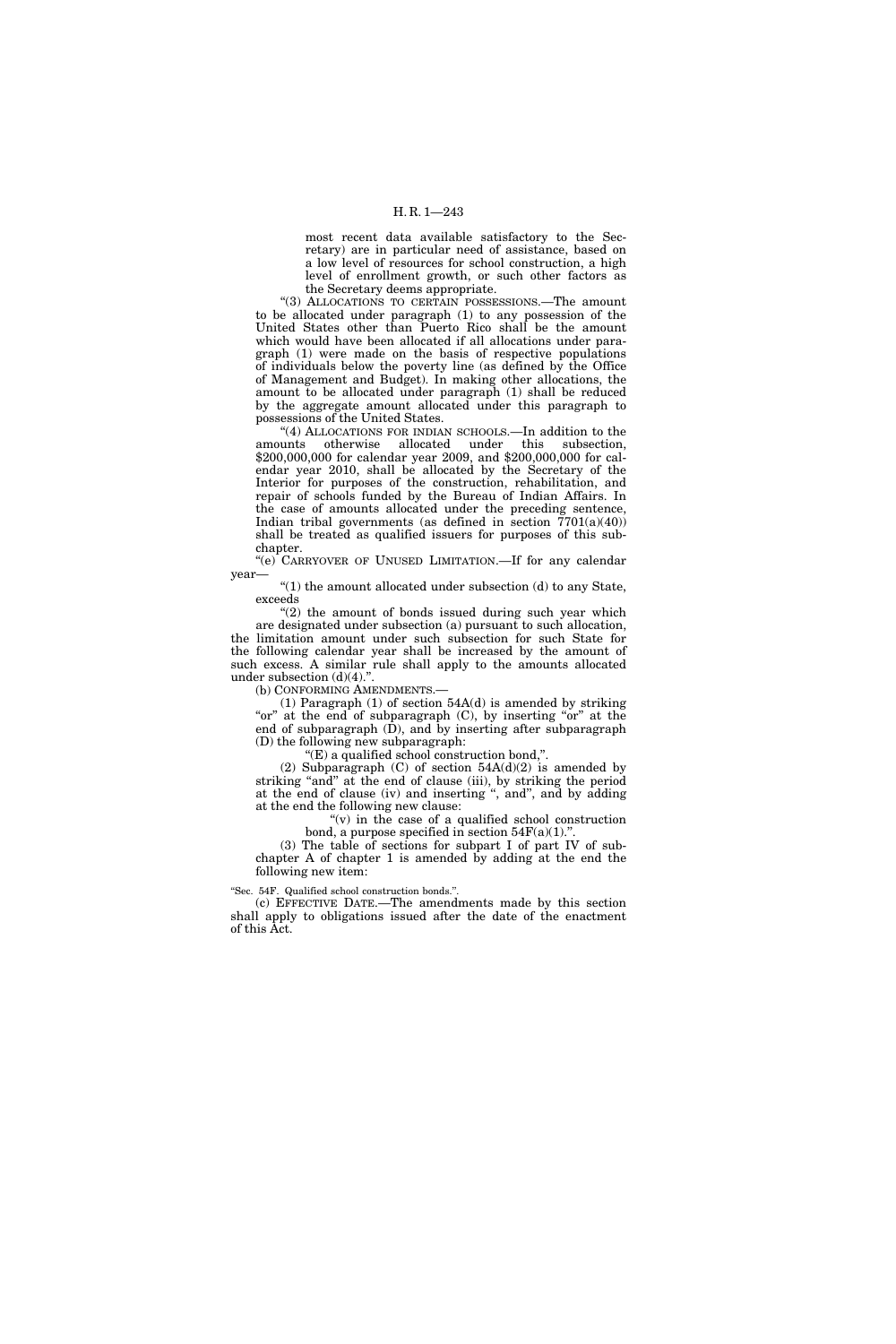#### **SEC. 1522. EXTENSION AND EXPANSION OF QUALIFIED ZONE ACADEMY BONDS.**

(a) IN GENERAL.—Section  $54E(c)(1)$  is amended by striking "and 2009'' and inserting ''and \$1,400,000,000 for 2009 and 2010''. (b) EFFECTIVE DATE.—The amendment made by this section shall apply to obligations issued after December 31, 2008.

## **PART IV—BUILD AMERICA BONDS**

#### **SEC. 1531. BUILD AMERICA BONDS.**

(a) IN GENERAL.—Part IV of subchapter A of chapter 1 is amended by adding at the end the following new subpart:

## **''Subpart J—Build America Bonds**

''Sec. 54AA. Build America bonds.

#### **''SEC. 54AA. BUILD AMERICA BONDS.**

"(a) IN GENERAL.—If a taxpayer holds a build America bond on one or more interest payment dates of the bond during any taxable year, there shall be allowed as a credit against the tax imposed by this chapter for the taxable year an amount equal to the sum of the credits determined under subsection (b) with respect to such dates.

''(b) AMOUNT OF CREDIT.—The amount of the credit determined under this subsection with respect to any interest payment date for a build America bond is 35 percent of the amount of interest payable by the issuer with respect to such date .

''(c) LIMITATION BASED ON AMOUNT OF TAX.—

''(1) IN GENERAL.—The credit allowed under subsection (a) for any taxable year shall not exceed the excess of—

''(A) the sum of the regular tax liability (as defined in section 26(b)) plus the tax imposed by section 55, over ''(B) the sum of the credits allowable under this part

(other than subpart C and this subpart).

''(2) CARRYOVER OF UNUSED CREDIT.—If the credit allowable under subsection (a) exceeds the limitation imposed by paragraph (1) for such taxable year, such excess shall be carried to the succeeding taxable year and added to the credit allowable under subsection (a) for such taxable year (determined before the application of paragraph (1) for such succeeding taxable year).

''(d) BUILD AMERICA BOND.—

''(1) IN GENERAL.—For purposes of this section, the term 'build America bond' means any obligation (other than a private activity bond) if—

''(A) the interest on such obligation would (but for this section) be excludable from gross income under section 103,

''(B) such obligation is issued before January 1, 2011, and

''(C) the issuer makes an irrevocable election to have this section apply.

"(2) APPLICABLE RULES.—For purposes of applying para $graph(1)$ —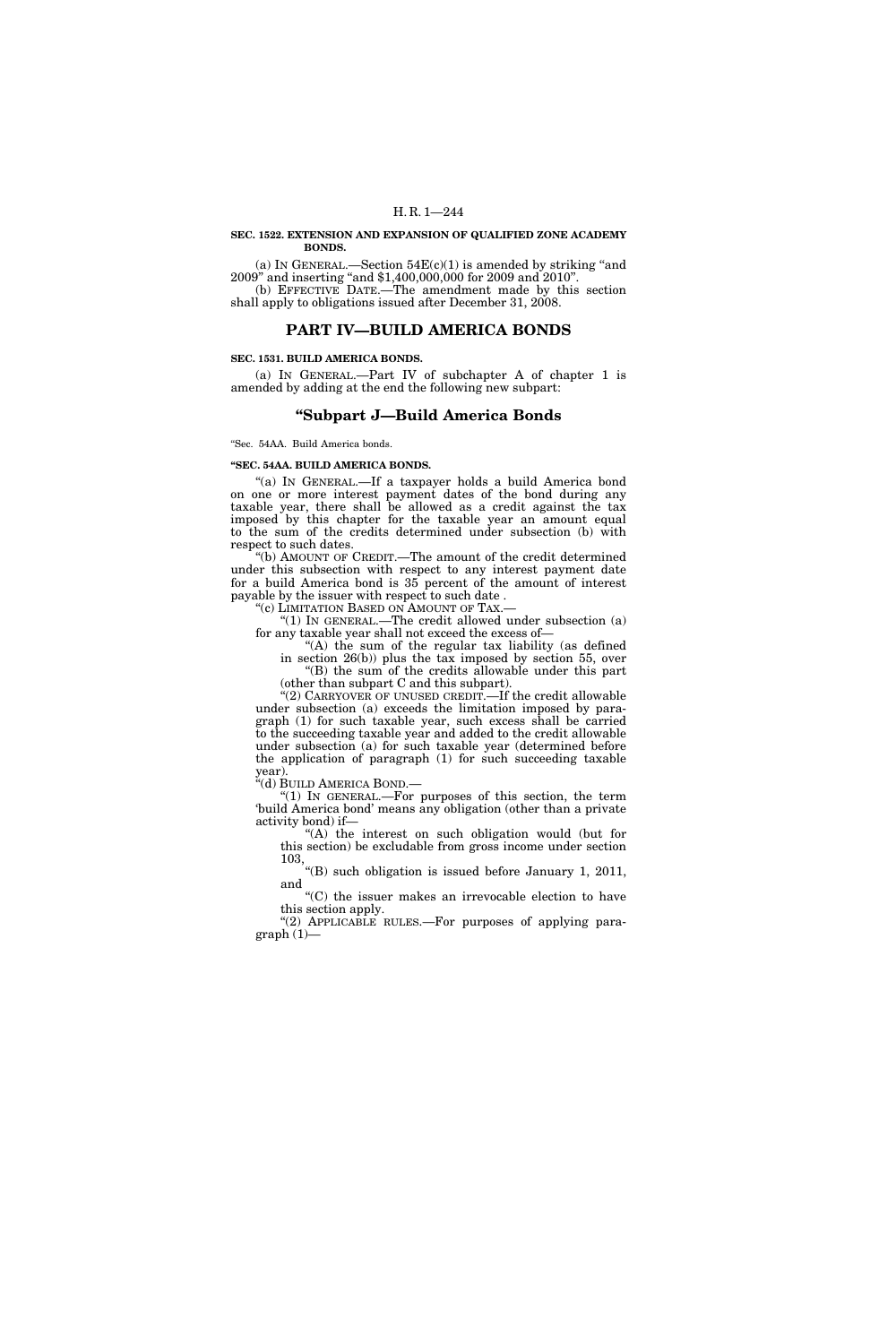"(A) for purposes of section 149(b), a build America bond shall not be treated as federally guaranteed by reason of the credit allowed under subsection (a) or section 6431,

 $E(E)$  for purposes of section 148, the yield on a build America bond shall be determined without regard to the credit allowed under subsection (a), and

''(C) a bond shall not be treated as a build America bond if the issue price has more than a de minimis amount (determined under rules similar to the rules of section  $1273(a)(3)$  of premium over the stated principal amount of the bond.

''(e) INTEREST PAYMENT DATE.—For purposes of this section, the term 'interest payment date' means any date on which the holder of record of the build America bond is entitled to a payment of interest under such bond.

''(f) SPECIAL RULES.—

''(1) INTEREST ON BUILD AMERICA BONDS INCLUDIBLE IN GROSS INCOME FOR FEDERAL INCOME TAX PURPOSES.—For purposes of this title, interest on any build America bond shall be includible in gross income.

''(2) APPLICATION OF CERTAIN RULES.—Rules similar to the rules of subsections (f), (g), (h), and (i) of section 54A shall apply for purposes of the credit allowed under subsection (a).

''(g) SPECIAL RULE FOR QUALIFIED BONDS ISSUED BEFORE 2011.—In the case of a qualified bond issued before January 1, 2011—

''(1) ISSUER ALLOWED REFUNDABLE CREDIT.—In lieu of any credit allowed under this section with respect to such bond, the issuer of such bond shall be allowed a credit as provided in section 6431.

''(2) QUALIFIED BOND.—For purposes of this subsection, the term 'qualified bond' means any build America bond issued as part of an issue if—

''(A) 100 percent of the excess of—

''(i) the available project proceeds (as defined in section 54A) of such issue, over

''(ii) the amounts in a reasonably required reserve (within the meaning of section  $150(a)(3)$ ) with respect to such issue,

are to be used for capital expenditures, and ''(B) the issuer makes an irrevocable election to have

this subsection apply.

''(h) REGULATIONS.—The Secretary may prescribe such regulations and other guidance as may be necessary or appropriate to carry out this section and section 6431.'

(b) CREDIT FOR QUALIFIED BONDS ISSUED BEFORE 2011.—Subchapter B of chapter 65 is amended by adding at the end the following new section:

### **''SEC. 6431. CREDIT FOR QUALIFIED BONDS ALLOWED TO ISSUER.**

"(a) IN GENERAL.—In the case of a qualified bond issued before January 1, 2011, the issuer of such bond shall be allowed a credit with respect to each interest payment under such bond which shall be payable by the Secretary as provided in subsection (b).

''(b) PAYMENT OF CREDIT.—The Secretary shall pay (contemporaneously with each interest payment date under such bond) to the issuer of such bond (or to any person who makes such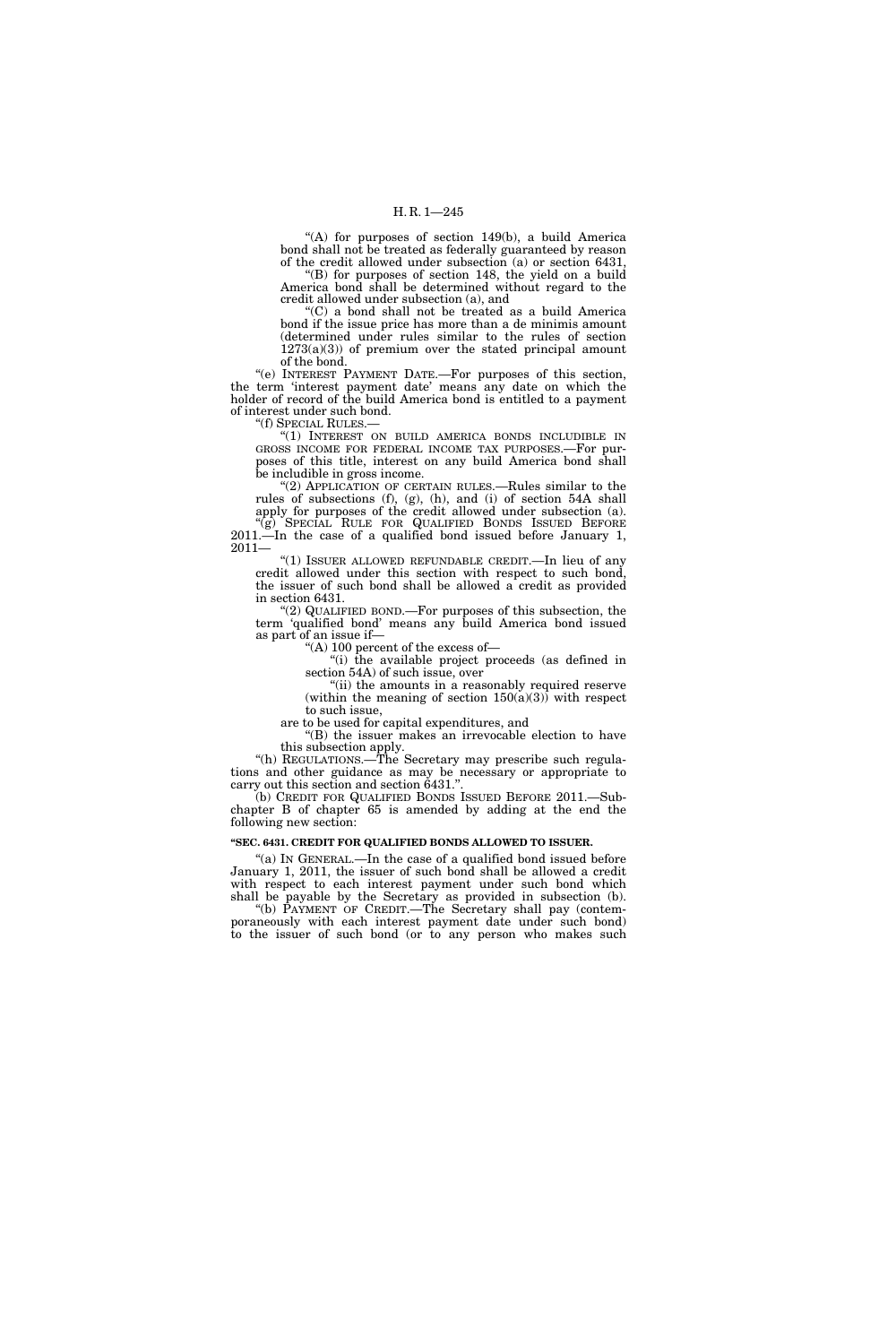interest payments on behalf of the issuer) 35 percent of the interest payable under such bond on such date.

<sup>(c)</sup> APPLICATION OF ARBITRAGE RULES.—For purposes of section 148, the yield on a qualified bond shall be reduced by the credit allowed under this section.

''(d) INTEREST PAYMENT DATE.—For purposes of this subsection, the term 'interest payment date' means each date on which interest is payable by the issuer under the terms of the bond.

 $\phi$ (e) QUALIFIED BOND.—For purposes of this subsection, the term 'qualified bond' has the meaning given such term in section 54AA(g).".<br>(c) CONFORMING AMENDMENTS.

(1) Section  $1324(b)(2)$  of title 31, United States Code, is amended by striking "or 6428" and inserting "6428, or 6431, (2) Section  $54A(c)(1)(B)$  is amended by striking "subpart C'' and inserting ''subparts C and J''.

(3) Sections  $54(c)(2)$ ,  $1397E(c)(2)$ , and  $1400N(1)(3)(B)$  are each amended by striking "and I" and inserting ", I, and J".  $(4)$  Section  $6211(b)(4)(A)$  is amended by striking "and  $6428"$ and inserting "6428, and 6431".

 $(5)$  Section 6401 $(b)(1)$  is amended by striking "and I" and inserting "I, and J".

(6) The table of subparts for part IV of subchapter A of chapter 1 is amended by adding at the end the following new item:

#### ''SUBPART J. BUILD AMERICA BONDS.''.

(7) The table of section for subchapter B of chapter 65 is amended by adding at the end the following new item: ''Sec. 6431. Credit for qualified bonds allowed to issuer.''.

(d) TRANSITIONAL COORDINATION WITH STATE LAW.—Except as otherwise provided by a State after the date of the enactment of this Act, the interest on any build America bond (as defined in section 54AA of the Internal Revenue Code of 1986, as added by this section) and the amount of any credit determined under such section with respect to such bond shall be treated for purposes of the income tax laws of such State as being exempt from Federal income tax.

(e) EFFECTIVE DATE.—The amendments made by this section shall apply to obligations issued after the date of the enactment of this Act.

## **PART V—REGULATED INVESTMENT COMPA-NIES ALLOWED TO PASS-THRU TAX CREDIT BOND CREDITS**

## **SEC. 1541. REGULATED INVESTMENT COMPANIES ALLOWED TO PASS-THRU TAX CREDIT BOND CREDITS.**

(a) IN GENERAL.—Part I of subchapter M of chapter 1 is amended by inserting after section 853 the following new section: **''SEC. 853A. CREDITS FROM TAX CREDIT BONDS ALLOWED TO SHARE-HOLDERS.** 

''(a) GENERAL RULE.—A regulated investment company—

" $(1)$  which holds (directly or indirectly) one or more tax credit bonds on one or more applicable dates during the taxable year, and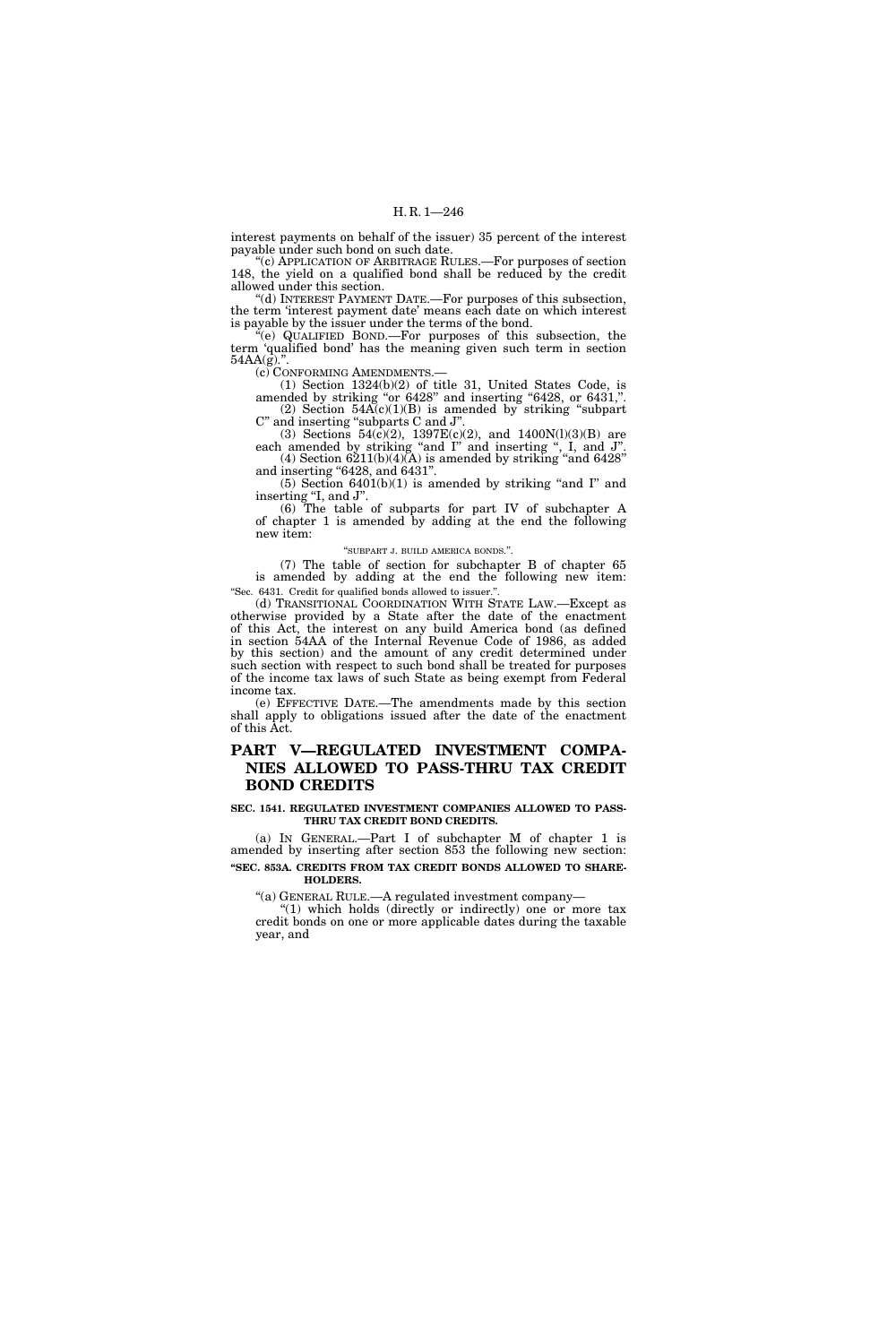"(2) which meets the requirements of section  $852(a)$  for the taxable year,

may elect the application of this section with respect to credits allowable to the investment company during such taxable year with respect to such bonds.

''(b) EFFECT OF ELECTION.—If the election provided in subsection (a) is in effect for any taxable year—

 $"(1)$  the regulated investment company shall not be allowed any credits to which subsection (a) applies for such taxable year,

 $t''(2)$  the regulated investment company shall—

"(A) include in gross income (as interest) for such taxable year an amount equal to the amount that such investment company would have included in gross income with respect to such credits if this section did not apply, and

''(B) increase the amount of the dividends paid deduction for such taxable year by the amount of such income, and

''(3) each shareholder of such investment company shall— "(A) include in gross income an amount equal to such shareholder's proportionate share of the interest income attributable to such credits, and

"(B) be allowed the shareholder's proportionate share of such credits against the tax imposed by this chapter. ''(c) NOTICE TO SHAREHOLDERS.—For purposes of subsection

 $(b)(3)$ , the shareholder's proportionate share of-''(1) credits described in subsection (a), and

 $''(2)$  gross income in respect of such credits,

shall not exceed the amounts so designated by the regulated investment company in a written notice mailed to its shareholders not later than 60 days after the close of its taxable year.

''(d) MANNER OF MAKING ELECTION AND NOTIFYING SHARE-HOLDERS.—The election provided in subsection (a) and the notice to shareholders required by subsection (c) shall be made in such manner as the Secretary may prescribe.

''(e) DEFINITIONS AND SPECIAL RULES.—

''(1) DEFINITIONS.—For purposes of this subsection— "(A) TAX CREDIT BOND.—The term 'tax credit bond'

means

''(i) a qualified tax credit bond (as defined in section 54A(d)),

"(ii) a build America bond (as defined in section  $54AA(d)$ , and

"(iii) any bond for which a credit is allowable under subpart H of part IV of subchapter A of this chapter. ''(B) APPLICABLE DATE.—The term 'applicable date' means—

"(i) in the case of a qualified tax credit bond or a bond described in subparagraph (A)(iii), any credit allowance date (as defined in section  $54A(e)(1)$ ), and

"(ii) in the case of a build America bond (as defined in section 54AA(d)), any interest payment date (as defined in section 54AA(e)).

"(2) STRIPPED TAX CREDIT BONDS.—If the ownership of a tax credit bond is separated from the credit with respect to such bond, subsection (a) shall be applied by reference to the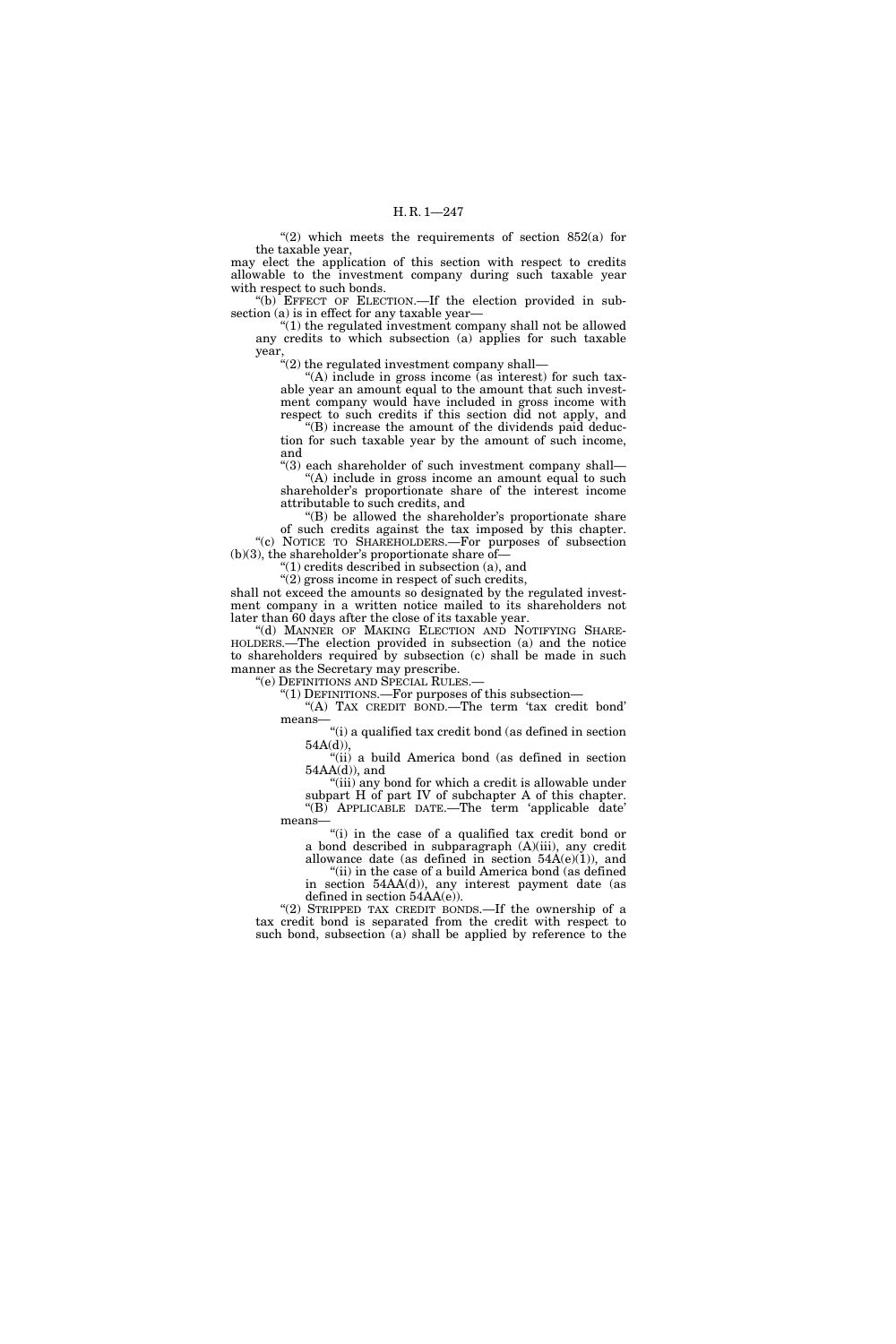instruments evidencing the entitlement to the credit rather than the tax credit bond.

''(f) REGULATIONS, ETC.—The Secretary shall prescribe such regulations or other guidance as may be necessary or appropriate to carry out the purposes of this section, including methods for determining a shareholder's proportionate share of credits.''.

(b) CONFORMING AMENDMENTS.

(1) Section 54(l) is amended by striking paragraph (4) and by redesignating paragraphs (5) and (6) as paragraphs (4) and (5), respectively.

 $(2)$  Section 54A(h) is amended to read as follows:

"(h) BONDS HELD BY REAL ESTATE INVESTMENT TRUSTS.—If any qualified tax credit bond is held by a real estate investment trust, the credit determined under subsection (a) shall be allowed to beneficiaries of such trust (and any gross income included under subsection (f) with respect to such credit shall be distributed to such beneficiaries) under procedures prescribed by the Secretary.'

(3) The table of sections for part I of subchapter M of chapter 1 is amended by inserting after the item relating to section 853 the following new item:

''Sec. 853A. Credits from tax credit bonds allowed to shareholders.''.

(c) EFFECTIVE DATE.—The amendments made by this section shall apply to taxable years ending after the date of the enactment of this Act.

## **Subtitle G—Other Provisions**

**SEC. 1601. APPLICATION OF CERTAIN LABOR STANDARDS TO PROJECTS FINANCED WITH CERTAIN TAX-FAVORED BONDS.** 

Subchapter IV of chapter 31 of the title 40, United States Code, shall apply to projects financed with the proceeds of—

(1) any new clean renewable energy bond (as defined in section 54C of the Internal Revenue Code of 1986) issued after the date of the enactment of this Act,

(2) any qualified energy conservation bond (as defined in section 54D of the Internal Revenue Code of 1986) issued after the date of the enactment of this Act,

(3) any qualified zone academy bond (as defined in section 54E of the Internal Revenue Code of 1986) issued after the date of the enactment of this Act,

(4) any qualified school construction bond (as defined in section 54F of the Internal Revenue Code of 1986), and

(5) any recovery zone economic development bond (as defined in section 1400U–2 of the Internal Revenue Code of 1986).

## **SEC. 1602. GRANTS TO STATES FOR LOW-INCOME HOUSING PROJECTS IN LIEU OF LOW-INCOME HOUSING CREDIT ALLOCA-TIONS FOR 2009.**

(a) IN GENERAL.—The Secretary of the Treasury shall make a grant to the housing credit agency of each State in an amount equal to such State's low-income housing grant election amount. (b) LOW-INCOME HOUSING GRANT ELECTION AMOUNT.—For pur-

poses of this section, the term ''low-income housing grant election amount'' means, with respect to any State, such amount as the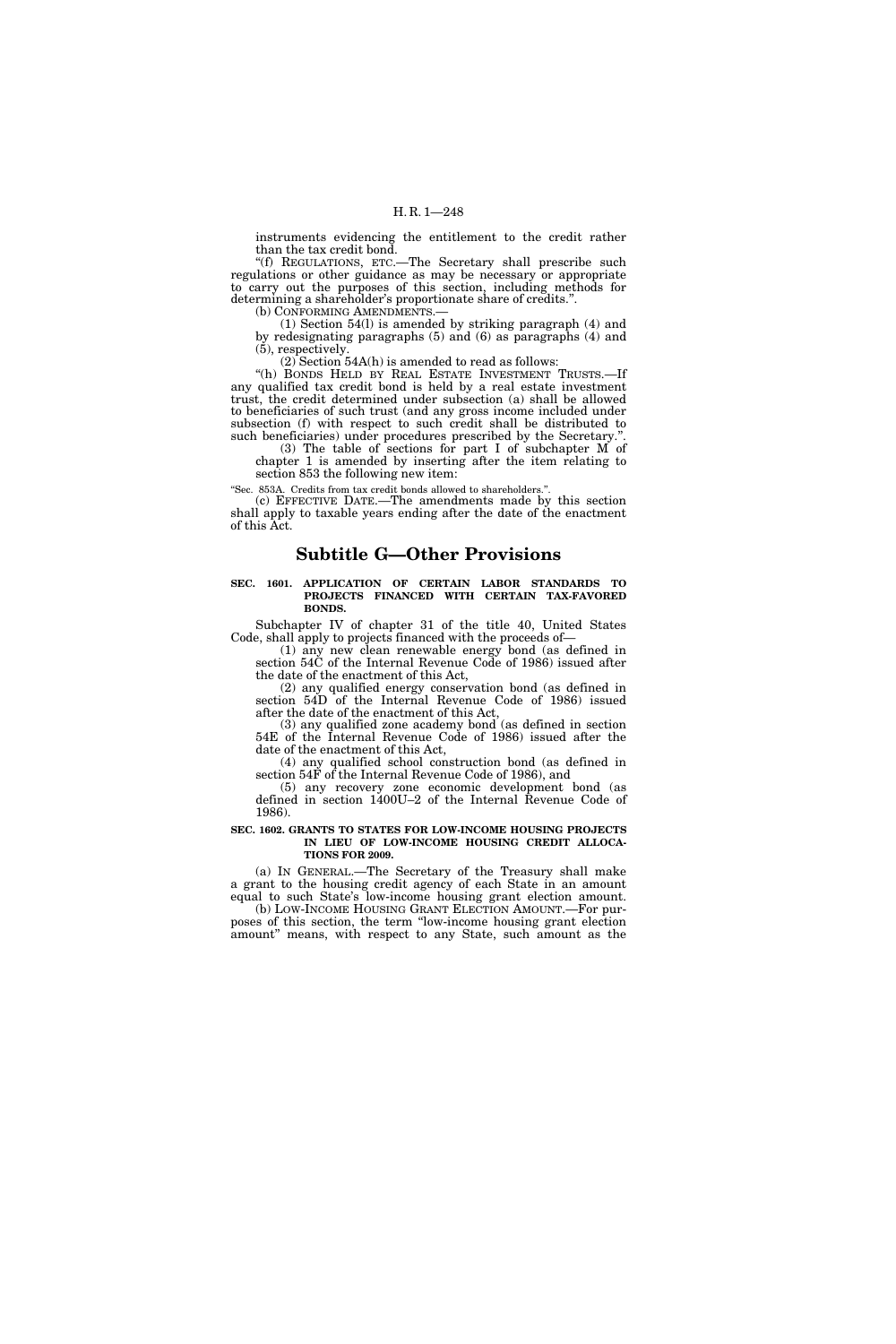State may elect which does not exceed 85 percent of the product of—

 $(1)$  the sum of-

(A) 100 percent of the State housing credit ceiling for 2009 which is attributable to amounts described in clauses (i) and (iii) of section  $42(h)(3)(C)$  of the Internal Revenue Code of 1986, and

(B) 40 percent of the State housing credit ceiling for 2009 which is attributable to amounts described in clauses (ii) and (iv) of such section, multiplied by

(2) 10. (c) SUBAWARDS FOR LOW-INCOME BUILDINGS.—

(1) IN GENERAL.—A State housing credit agency receiving a grant under this section shall use such grant to make subawards to finance the construction or acquisition and rehabilitation of qualified low-income buildings. A subaward under this section may be made to finance a qualified low-income building with or without an allocation under section 42 of the Internal Revenue Code of 1986, except that a State housing credit agency may make subawards to finance qualified low-income buildings without an allocation only if it makes a determination that such use will increase the total funds available to the State to build and rehabilitate affordable housing. In complying with such determination requirement, a State housing credit agency shall establish a process in which applicants that are allocated credits are required to demonstrate good faith efforts to obtain investment commitments for such credits before the agency makes such subawards.<br>(2) SUBAWARDS SUBJECT TO SAME REQUIREMENTS AS LOW-

INCOME HOUSING CREDIT ALLOCATIONS.—Any such subaward with respect to any qualified low-income building shall be made in the same manner and shall be subject to the same limitations (including rent, income, and use restrictions on such building) as an allocation of housing credit dollar amount allocated by such State housing credit agency under section 42 of the Internal Revenue Code of 1986, except that such subawards shall not be limited by, or otherwise affect (except as provided in subsection  $(h)(3)(J)$  of such section), the State housing credit ceiling applicable to such agency.

(3) COMPLIANCE AND ASSET MANAGEMENT.—The State housing credit agency shall perform asset management functions to ensure compliance with section 42 of the Internal Revenue Code of 1986 and the long-term viability of buildings funded by any subaward under this section. The State housing credit agency may collect reasonable fees from a subaward recipient to cover expenses associated with the performance of its duties under this paragraph. The State housing credit agency may retain an agent or other private contractor to satisfy the requirements of this paragraph.

(4) RECAPTURE.—The State housing credit agency shall impose conditions or restrictions, including a requirement providing for recapture, on any subaward under this section so as to assure that the building with respect to which such subaward is made remains a qualified low-income building during the compliance period. Any such recapture shall be payable to the Secretary of the Treasury for deposit in the general fund of the Treasury and may be enforced by means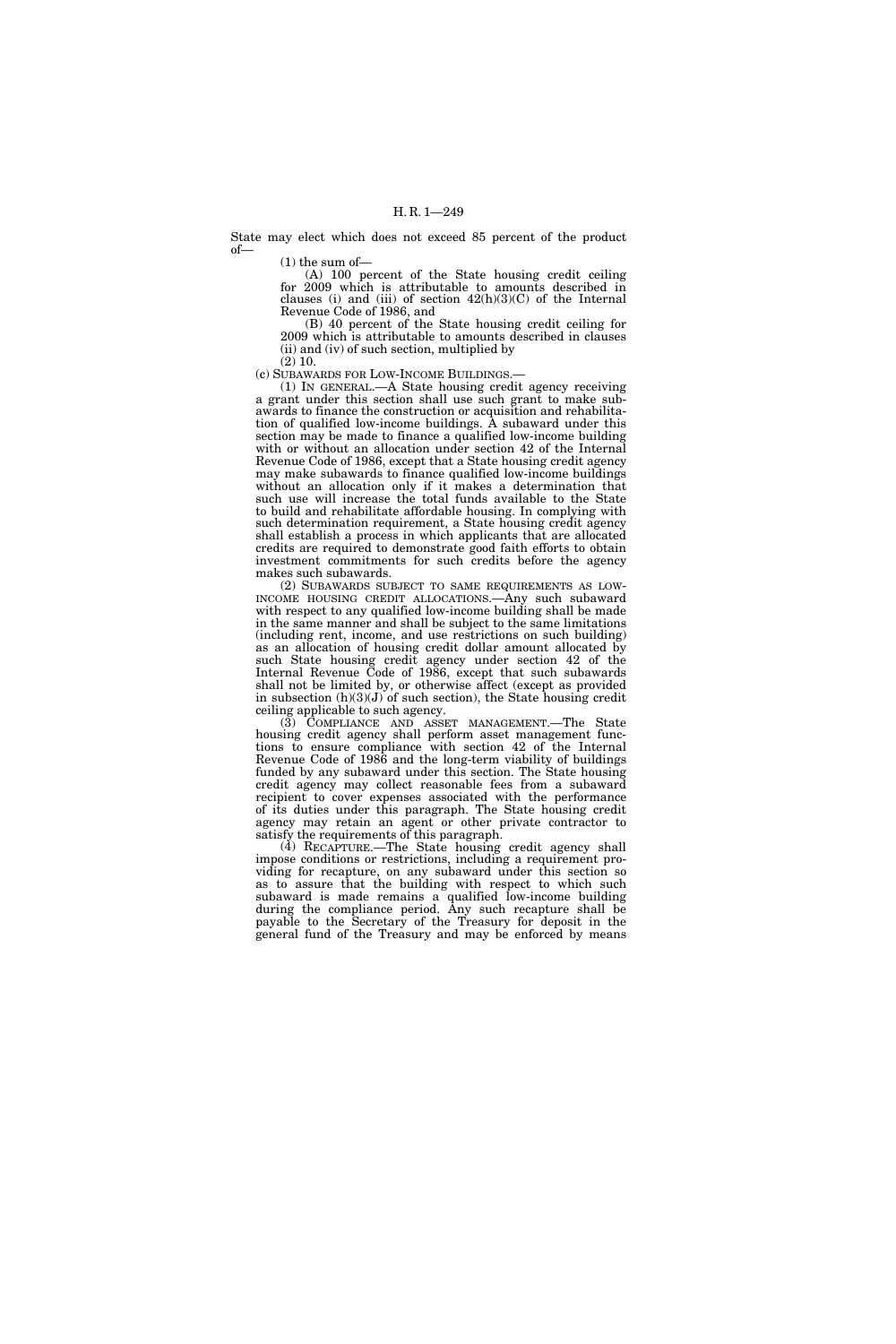of liens or such other methods as the Secretary of the Treasury determines appropriate.

(d) RETURN OF UNUSED GRANT FUNDS.—Any grant funds not used to make subawards under this section before January 1, 2011, shall be returned to the Secretary of the Treasury on such date. Any subawards returned to the State housing credit agency on or after such date shall be promptly returned to the Secretary of the Treasury. Any amounts returned to the Secretary of the Treasury under this subsection shall be deposited in the general fund of the Treasury.

(e) DEFINITIONS.—Any term used in this section which is also used in section 42 of the Internal Revenue Code of 1986 shall have the same meaning for purposes of this section as when used in such section 42. Any reference in this section to the Secretary of the Treasury shall be treated as including the Secretary's delegate.

(f) APPROPRIATIONS.—There is hereby appropriated to the Secretary of the Treasury such sums as may be necessary to carry out this section.

## **SEC. 1603. GRANTS FOR SPECIFIED ENERGY PROPERTY IN LIEU OF TAX CREDITS.**

(a) IN GENERAL.—Upon application, the Secretary of the Treasury shall, subject to the requirements of this section, provide a grant to each person who places in service specified energy property to reimburse such person for a portion of the expense of such property as provided in subsection (b). No grant shall be made under this section with respect to any property unless such property—

(1) is placed in service during 2009 or 2010, or

(2) is placed in service after 2010 and before the credit termination date with respect to such property, but only if the construction of such property began during 2009 or 2010. (b) GRANT AMOUNT.—

(1) IN GENERAL.—The amount of the grant under subsection (a) with respect to any specified energy property shall be the applicable percentage of the basis of such property.

(2) APPLICABLE PERCENTAGE.—For purposes of paragraph (1), the term ''applicable percentage'' means—

(A) 30 percent in the case of any property described in paragraphs (1) through (4) of subsection (d), and

(B) 10 percent in the case of any other property.

(3) DOLLAR LIMITATIONS.—In the case of property described in paragraph (2), (6), or (7) of subsection (d), the amount of any grant under this section with respect to such property shall not exceed the limitation described in section  $48(c)(1)(B)$ ,  $48(c)(2)(B)$ , or  $48(c)(3)(B)$  of the Internal Revenue Code of 1986, respectively, with respect to such property.

(c) TIME FOR PAYMENT OF GRANT.—The Secretary of the Treasury shall make payment of any grant under subsection (a) during the 60-day period beginning on the later of—

(1) the date of the application for such grant, or

(2) the date the specified energy property for which the grant is being made is placed in service.

(d) SPECIFIED ENERGY PROPERTY.—For purposes of this section, the term ''specified energy property'' means any of the following: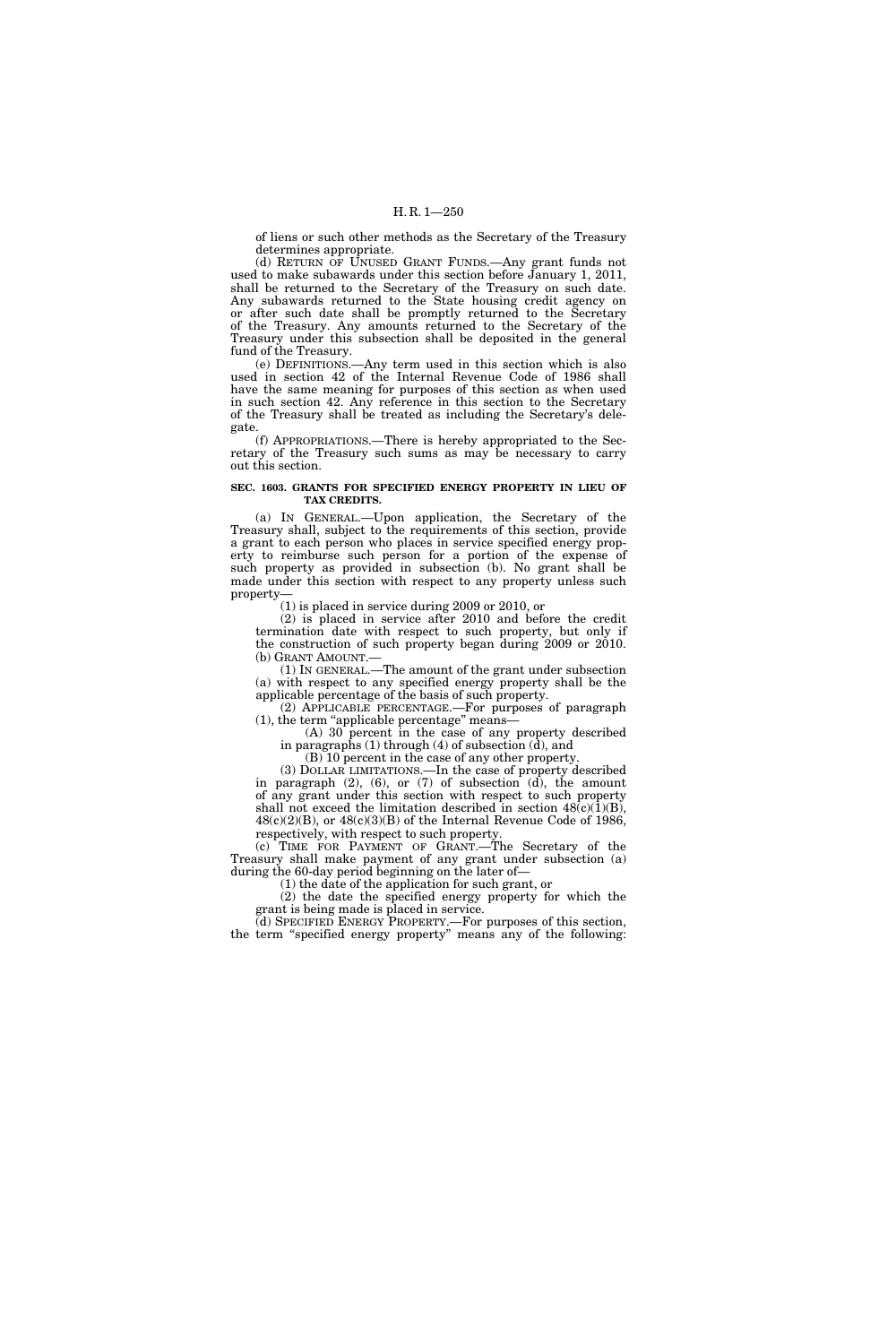(1) QUALIFIED FACILITIES.—Any qualified property (as defined in section 48(a)(5)(D) of the Internal Revenue Code of 1986) which is part of a qualified facility (within the meaning of section 45 of such Code) described in paragraph  $(1)$ ,  $(2)$ ,  $(3)$ ,  $(4)$ ,  $(6)$ ,  $(7)$ ,  $(9)$ , or  $(11)$  of section  $45(d)$  of such Code.

(2) QUALIFIED FUEL CELL PROPERTY.—Any qualified fuel cell property (as defined in section  $48(c)(1)$  of such Code).

(3) SOLAR PROPERTY.—Any property described in clause (i) or (ii) of section  $48(a)(3)(A)$  of such Code.

(4) QUALIFIED SMALL WIND ENERGY PROPERTY.—Any qualified small wind energy property (as defined in section  $48(c)(4)$ of such Code).

(5) GEOTHERMAL PROPERTY.—Any property described in clause (iii) of section  $48(a)(3)(A)$  of such Code.

(6) QUALIFIED MICROTURBINE PROPERTY.—Any qualified microturbine property (as defined in section  $48(c)(2)$  of such Code).

(7) COMBINED HEAT AND POWER SYSTEM PROPERTY.—Any combined heat and power system property (as defined in section  $48(c)(3)$  of such Code).

(8) GEOTHERMAL HEAT PUMP PROPERTY.—Any property described in clause (vii) of section  $48(a)(3)(A)$  of such Code. Such term shall not include any property unless depreciation (or amortization in lieu of depreciation) is allowable with respect to such property.

(e) CREDIT TERMINATION DATE.—For purposes of this section, the term "credit termination date" means-

(1) in the case of any specified energy property which is part of a facility described in paragraph (1) of section 45(d) of the Internal Revenue Code of 1986, January 1, 2013,

(2) in the case of any specified energy property which is part of a facility described in paragraph (2), (3), (4), (6),  $(7)$ ,  $(9)$ , or  $(11)$  of section 45(d) of such Code, January 1, 2014, and

(3) in the case of any specified energy property described in section 48 of such Code, January 1, 2017.

In the case of any property which is described in paragraph (3) and also in another paragraph of this subsection, paragraph (3) shall apply with respect to such property.

(f) APPLICATION OF CERTAIN RULES.—In making grants under this section, the Secretary of the Treasury shall apply rules similar to the rules of section 50 of the Internal Revenue Code of 1986. In applying such rules, if the property is disposed of, or otherwise ceases to be specified energy property, the Secretary of the Treasury shall provide for the recapture of the appropriate percentage of the grant amount in such manner as the Secretary of the Treasury determines appropriate.

(g) EXCEPTION FOR CERTAIN NON-TAXPAYERS.—The Secretary of the Treasury shall not make any grant under this section to— (1) any Federal, State, or local government (or any political

subdivision, agency, or instrumentality thereof),

(2) any organization described in section 501(c) of the Internal Revenue Code of 1986 and exempt from tax under section 501(a) of such Code,

(3) any entity referred to in paragraph (4) of section 54(j) of such Code, or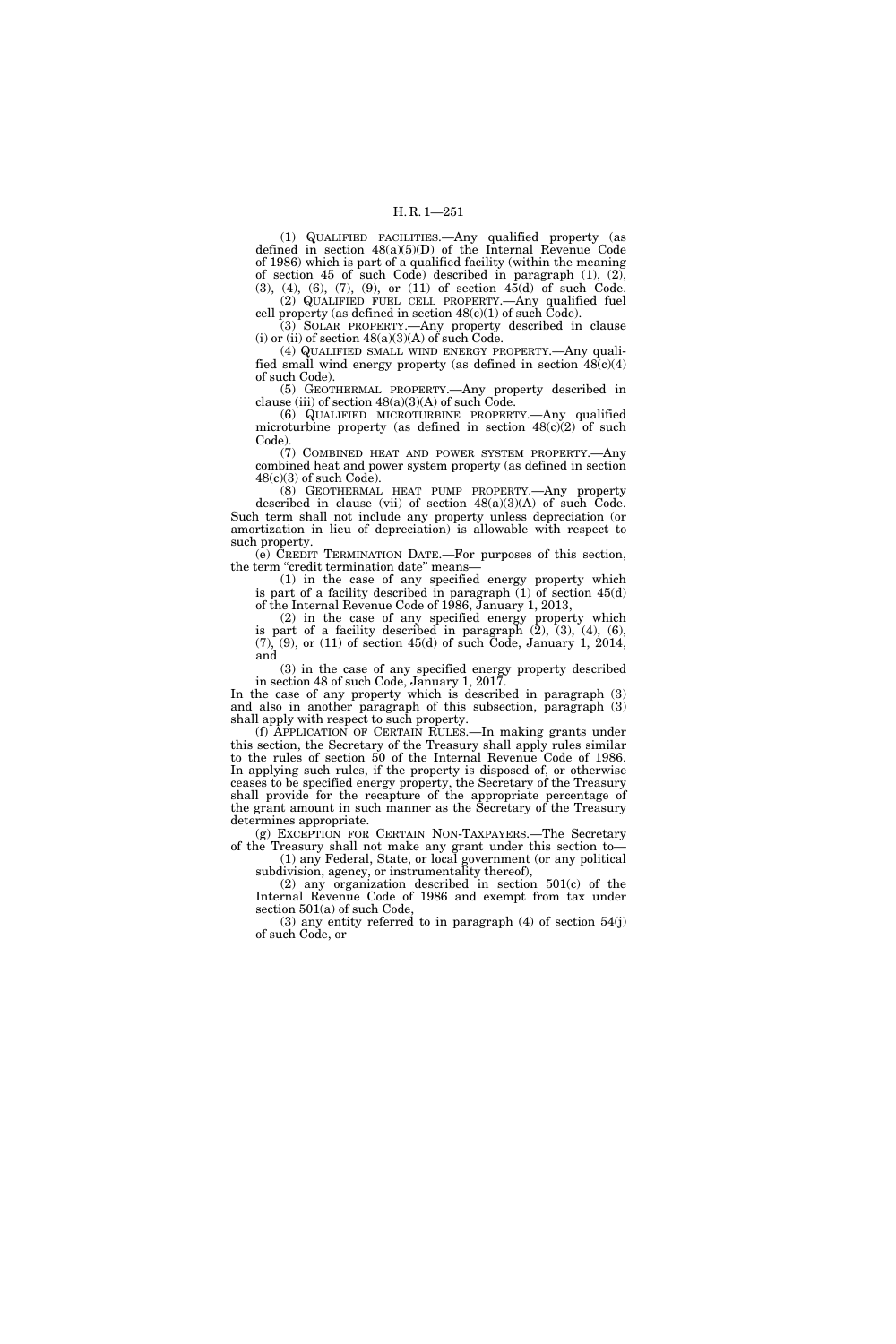(4) any partnership or other pass-thru entity any partner (or other holder of an equity or profits interest) of which is described in paragraph  $(1)$ ,  $(2)$  or  $(3)$ .

(h) DEFINITIONS.—Terms used in this section which are also used in section 45 or 48 of the Internal Revenue Code of 1986 shall have the same meaning for purposes of this section as when used in such section 45 or 48. Any reference in this section to the Secretary of the Treasury shall be treated as including the Secretary's delegate.

(i) APPROPRIATIONS.—There is hereby appropriated to the Secretary of the Treasury such sums as may be necessary to carry out this section.

(j) TERMINATION.—The Secretary of the Treasury shall not make any grant to any person under this section unless the application of such person for such grant is received before October 1, 2011. **SEC. 1604. INCREASE IN PUBLIC DEBT LIMIT.** 

Subsection (b) of section 3101 of title 31, United States Code, is amended by striking out the dollar limitation contained in such subsection and inserting ''\$12,104,000,000,000''.

# **Subtitle H—Prohibition on Collection of Certain Payments Made Under the Continued Dumping and Subsidy Offset Act of 2000**

#### **SEC. 1701. PROHIBITION ON COLLECTION OF CERTAIN PAYMENTS MADE UNDER THE CONTINUED DUMPING AND SUBSIDY OFFSET ACT OF 2000.**

(a) IN GENERAL.—Notwithstanding any other provision of law, neither the Secretary of Homeland Security nor any other person may—

(1) require repayment of, or attempt in any other way to recoup, any payments described in subsection (b); or

(2) offset any past, current, or future distributions of antidumping or countervailing duties assessed with respect to imports from countries that are not parties to the North American Free Trade Agreement in an attempt to recoup any payments described in subsection (b).

(b) PAYMENTS DESCRIBED.—Payments described in this subsection are payments of antidumping or countervailing duties made pursuant to the Continued Dumping and Subsidy Offset Act of 2000 (section 754 of the Tariff Act of 1930 (19 U.S.C. 1675c; repealed by subtitle F of title VII of the Deficit Reduction Act of 2005  $(\text{Public Law 109–171}; 120 \text{ Stat. } 154))$  that were-

(1) assessed and paid on imports of goods from countries that are parties to the North American Free Trade Agreement; and

(2) distributed on or after January 1, 2001, and before January 1, 2006.

(c) PAYMENT OF FUNDS COLLECTED OR WITHHELD.—Not later than the date that is 60 days after the date of the enactment of this Act, the Secretary of Homeland Security shall—

(1) refund any repayments, or any other recoupment, of payments described in subsection (b); and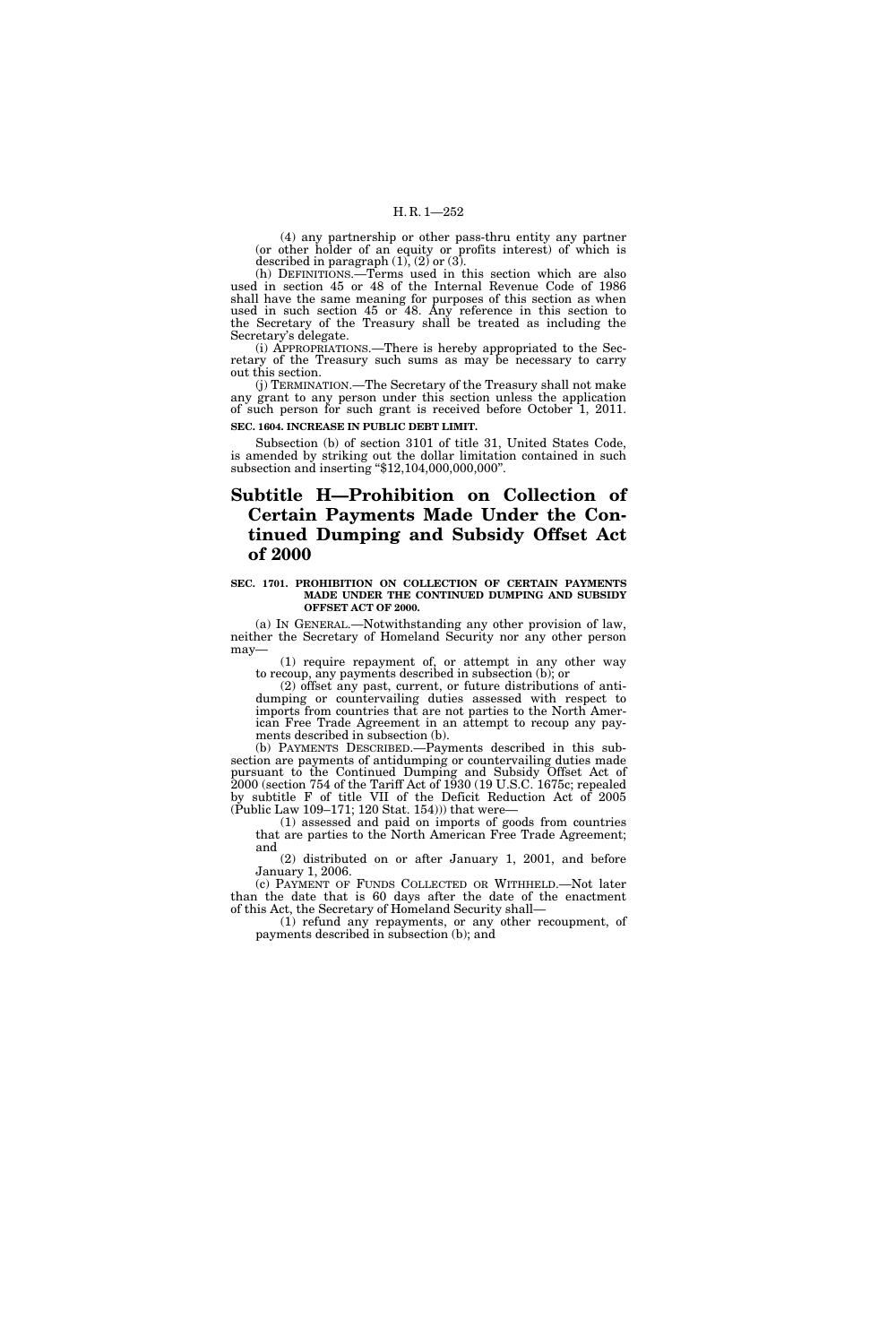(2) fully distribute any antidumping or countervailing duties that the U.S. Customs and Border Protection is withholding as an offset as described in subsection (a)(2).

(d) LIMITATION.—Nothing in this section shall be construed to prevent the Secretary of Homeland Security, or any other person, from requiring repayment of, or attempting to otherwise recoup, any payments described in subsection (b) as a result of—

(1) a finding of false statements or other misconduct by a recipient of such a payment; or

 $(2)$  the reliquidation of an entry with respect to which such a payment was made.

# **Subtitle I—Trade Adjustment Assistance**

## **SEC. 1800. SHORT TITLE.**

This subtitle may be cited as the "Trade and Globalization" Adjustment Assistance Act of 2009''.

# **PART I—TRADE ADJUSTMENT ASSISTANCE FOR WORKERS**

# **Subpart A—Trade Adjustment Assistance for Service Sector Workers**

#### **SEC. 1801. EXTENSION OF TRADE ADJUSTMENT ASSISTANCE TO SERVICE SECTOR AND PUBLIC AGENCY WORKERS; SHIFTS IN PRODUCTION.**

(a) DEFINITIONS.—Section 247 of the Trade Act of 1974 (19 U.S.C. 2319) is amended—

 $(1)$  in paragraph  $(1)$ –

 $(A)$  by striking "or appropriate subdivision of a firm"; and

(B) by striking "or subdivision";

 $(2)$  in paragraph  $(2)$ , by striking "employment—" and all that follows and inserting ''employment, has been totally or partially separated from such employment.'';

(3) by inserting after paragraph  $(2)$  the following:

"(3) Subject to section  $222(d)(5)$ , the term 'firm' means— "(A) a firm, including an agricultural firm, service sector firm, or public agency; or

''(B) an appropriate subdivision thereof.'';

(4) by inserting after paragraph (6) the following:

 $\cdot$ (7) The term 'public agency' means a department or agency of a State or local government or of the Federal Government, or a subdivision thereof.'';

 $(5)$  in paragraph  $(11)$ , by striking ", or in a subdivision of which,''; and

(6) by adding at the end the following:

"(18) The term 'service sector firm' means a firm engaged in the business of supplying services.''.

(b) GROUP ELIGIBILITY REQUIREMENTS.—Section 222 of the Trade Act of 1974 (19 U.S.C. 2272) is amended—

 $(1)$  in subsection  $(a)(2)$ 

(A) by amending subparagraph (A)(ii) to read as follows: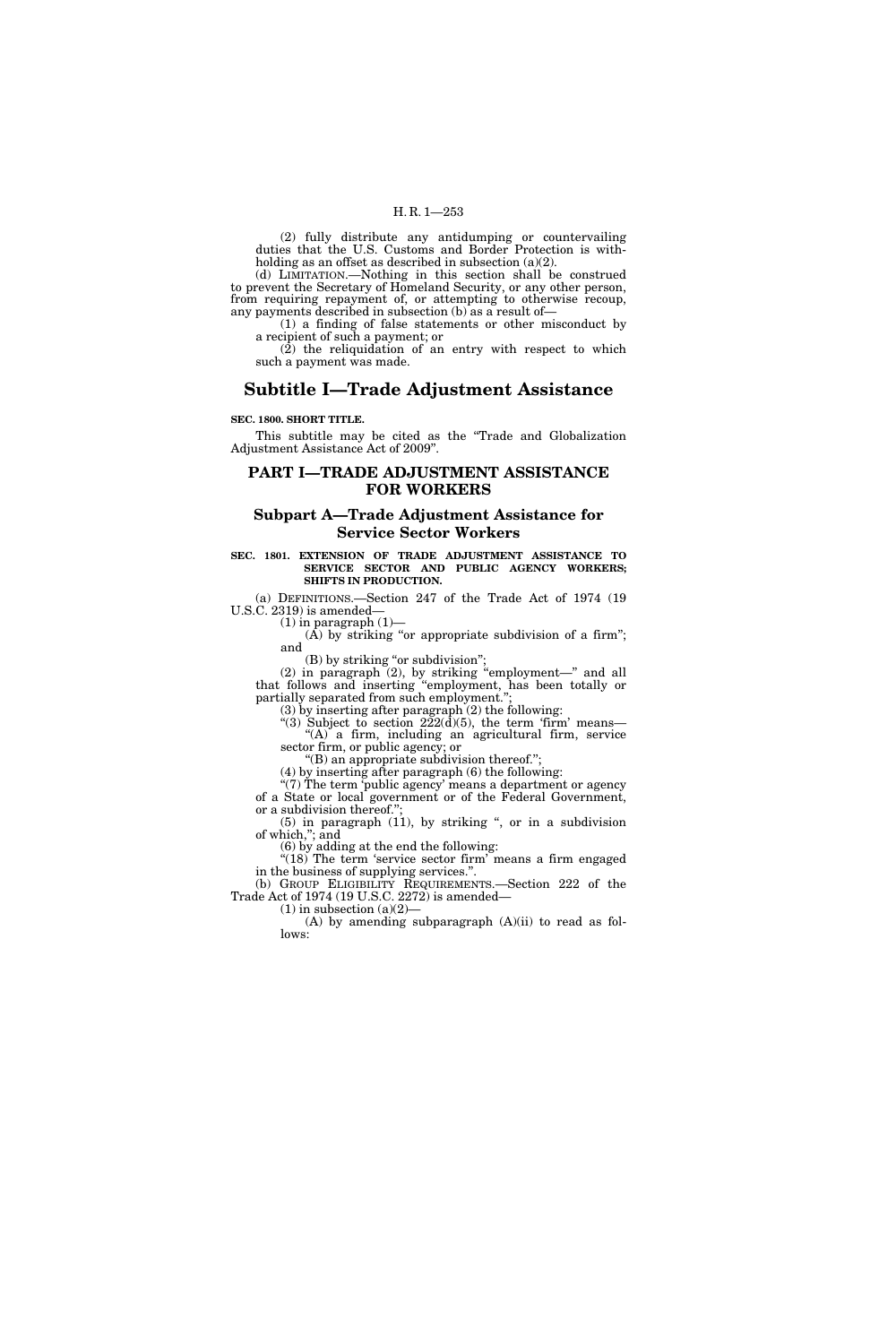"(ii)(I) imports of articles or services like or directly competitive with articles produced or services supplied by such firm have increased;

''(II) imports of articles like or directly competitive with articles—

"(aa) into which one or more component parts produced by such firm are directly incorporated, or

''(bb) which are produced directly using services supplied by such firm,

have increased; or

''(III) imports of articles directly incorporating one or more component parts produced outside the United States that are like or directly competitive with imports of articles incorporating one or more component parts produced by such firm have increased; and''; and

(B) by amending subparagraph (B) to read as follows:  $"(B)(i)(I)$  there has been a shift by such workers' firm to a foreign country in the production of articles or the supply

of services like or directly competitive with articles which are produced or services which are supplied by such firm; or

''(II) such workers' firm has acquired from a foreign country articles or services that are like or directly competitive with articles which are produced or services which are supplied by such firm; and

"(ii) the shift described in clause  $(i)(I)$  or the acquisition of articles or services described in clause (i)(II) contributed importantly to such workers' separation or threat of separation.'';

(2) by redesignating subsections (b) and (c) as subsections (c) and (d), respectively; and

(3) by inserting after subsection (a) the following:

''(b) ADVERSELY AFFECTED WORKERS IN PUBLIC AGENCIES.— A group of workers in a public agency shall be certified by the Secretary as eligible to apply for adjustment assistance under this chapter pursuant to a petition filed under section 221 if the Secretary determines that—

"(1) a significant number or proportion of the workers in the public agency have become totally or partially separated,

or are threatened to become totally or partially separated; "(2) the public agency has acquired from a foreign country services like or directly competitive with services which are supplied by such agency; and

"(3) the acquisition of services described in paragraph  $(2)$ contributed importantly to such workers' separation or threat of separation.''.

(c) BASIS FOR SECRETARY'S DETERMINATIONS.—Section 222 of the Trade Act of 1974 (19 U.S.C. 2272), as amended, is further amended by adding at the end the following:

''(e) BASIS FOR SECRETARY'S DETERMINATIONS.—

''(1) IN GENERAL.—The Secretary shall, in determining whether to certify a group of workers under section 223, obtain from the workers' firm, or a customer of the workers' firm, information the Secretary determines to be necessary to make the certification, through questionnaires and in such other manner as the Secretary determines appropriate.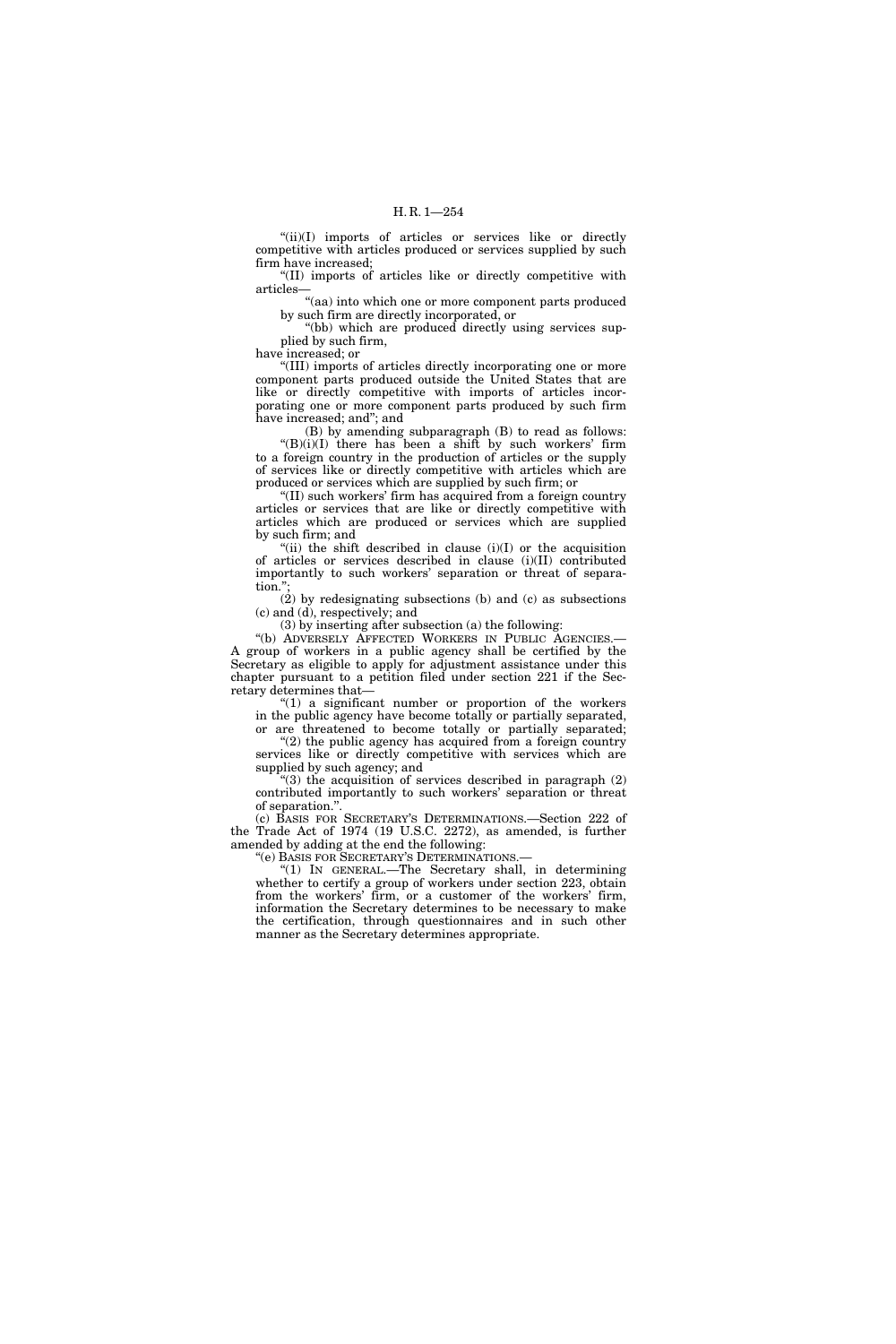"(2) ADDITIONAL INFORMATION.—The Secretary may seek additional information to determine whether to certify a group of workers under subsection (a), (b), or (c)—

''(A) by contacting—

"(i) officials or employees of the workers' firm; "(ii) officials of customers of the workers' firm; ''(iii) officials of certified or recognized unions or other duly authorized representatives of the group of

workers; or "(iv) one-stop operators or one-stop partners (as defined in section 101 of the Workforce Investment

Act of 1998 (29 U.S.C. 2801)); or ''(B) by using other available sources of information. ''(3) VERIFICATION OF INFORMATION.—

''(A) CERTIFICATION.—The Secretary shall require a firm or customer to certify—

"(i) all information obtained under paragraph (1) from the firm or customer (as the case may be) through questionnaires; and

"(ii) all other information obtained under paragraph (1) from the firm or customer (as the case may be) on which the Secretary relies in making a determination under section 223, unless the Secretary has a reasonable basis for determining that such information is accurate and complete without being certified.

''(B) USE OF SUBPOENAS.—The Secretary shall require the workers' firm or a customer of the workers' firm to provide information requested by the Secretary under paragraph  $(1)$  by subpoena pursuant to section 249 if the firm or customer (as the case may be) fails to provide the information within 20 days after the date of the Secretary's request, unless the firm or customer (as the case may be) demonstrates to the satisfaction of the Secretary that the firm or customer (as the case may be) will provide the information within a reasonable period of time.

''(C) PROTECTION OF CONFIDENTIAL INFORMATION.—The Secretary may not release information obtained under paragraph (1) that the Secretary considers to be confidential business information unless the firm or customer (as the case may be) submitting the confidential business information had notice, at the time of submission, that the information would be released by the Secretary, or the firm or customer (as the case may be) subsequently consents to the release of the information. Nothing in this subparagraph shall be construed to prohibit the Secretary from providing such confidential business information to a court in camera or to another party under a protective order issued by a court.''.

(d) PENALTIES.—Section 244 of the Trade Act of 1974 (19 U.S.C. 2316) is amended to read as follows:

## **''SEC. 244. PENALTIES.**

"Any person who-

 $(1)$  makes a false statement of a material fact knowing it to be false, or knowingly fails to disclose a material fact, for the purpose of obtaining or increasing for that person or for any other person any payment authorized to be furnished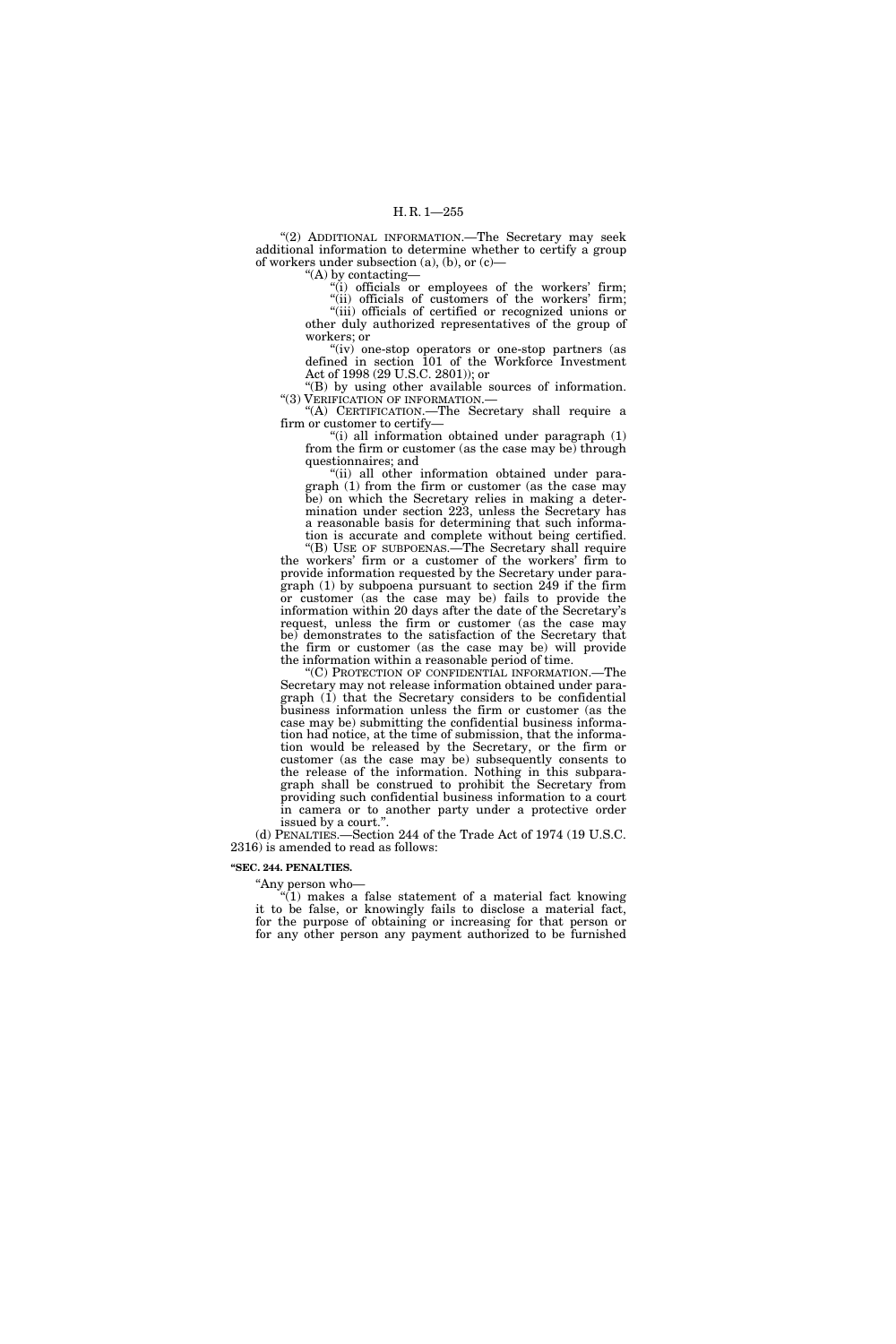under this chapter or pursuant to an agreement under section 239, or

"(2) makes a false statement of a material fact knowing it to be false, or knowingly fails to disclose a material fact, when providing information to the Secretary during an investigation of a petition under section 221,

shall be imprisoned for not more than one year, or fined under title 18, United States Code, or both.''. (e) CONFORMING AMENDMENTS.—

(1) Section 221(a) of the Trade Act of 1974 (19 U.S.C.

 $2271(a)$ ) is amended—

 $(A)$  in paragraph  $(1)$ —

(i) in the matter preceding subparagraph (A)— (I) by striking ''Secretary'' and inserting ''Secretary of Labor''; and

(II) by striking ''or subdivision'' and inserting "(as defined in section 247)"; and

(ii) in subparagraph (A), by striking ''(including workers in an agricultural firm or subdivision of any agricultural firm $\overline{y}$ 

 $(B)$  in paragraph  $(2)(A)$ , by striking "rapid response" assistance'' and inserting ''rapid response activities''; and (C) in paragraph (3), by inserting ''and on the website

of the Department of Labor'' after ''Federal Register''. (2) Section 222 of the Trade Act of 1974 (19 U.S.C. 2272), as amended, is further amended—

(A) by striking ''(including workers in any agricultural firm or subdivision of an agricultural firm)'' each place it appears;

 $(B)$  in subsection  $(a)$ —

 $(i)$  in paragraph  $(1)$ , by striking ", or an appropriate subdivision of the firm,''; and

 $(iii)$  in paragraph  $(2)$ , by striking "or subdivision" each place it appears;

(C) in subsection (c) (as redesignated)—

 $(i)$  in paragraph  $(2)$ 

 $(1)$  by striking "(or subdivision)" each place it appears;  $(II)$  by inserting "or service" after "the article";

and

(III) by striking " $(c)$  (3)" and inserting " $(d)$  $(3)$ "; and

(ii) in paragraph  $(3)$ , by striking "(or subdivision)" each place it appears; and

(D) in subsection (d) (as redesignated)—

(i) by striking ''For purposes'' and inserting ''DEFINITIONS.—For purposes'';

(ii) in paragraph  $(2)$ , by striking ", or appropriate subdivision of a firm," each place it appears;

(iii) by amending paragraph  $(3)$  to read as follows:<br>" $(3)$  DOWNSTREAM PRODUCER.—

"(A) IN GENERAL.—The term 'downstream producer' means a firm that performs additional, value-added production processes or services directly for another firm for articles or services with respect to which a group of workers in such other firm has been certified under subsection (a).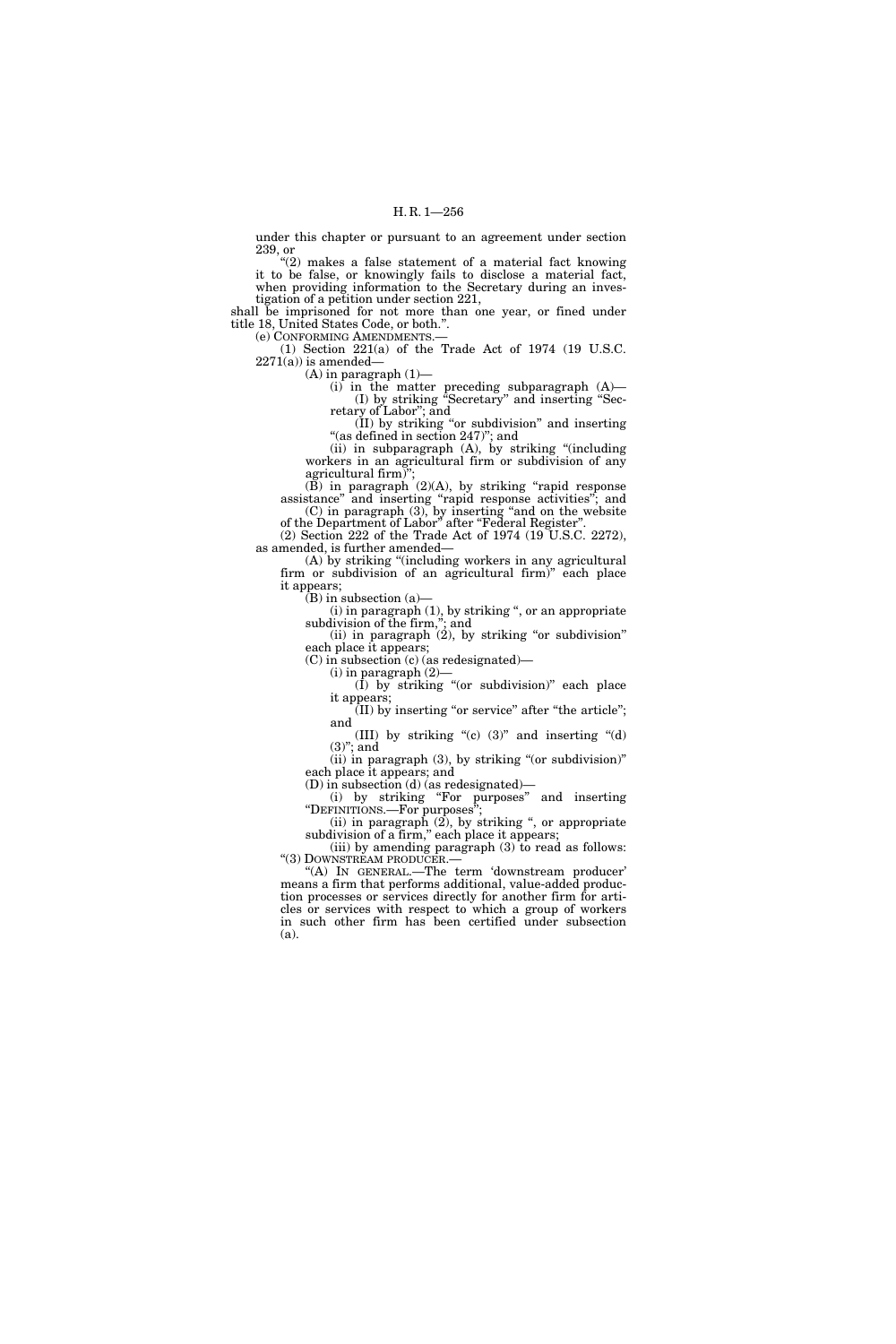## H. R. 1—257

''(B) VALUE-ADDED PRODUCTION PROCESSES OR SERV-ICES.—For purposes of subparagraph (A), value-added production processes or services include final assembly, finishing, testing, packaging, or maintenance or transportation services.'';

(iv) in paragraph (4)—

(I) by striking ''(or subdivision)''; and

(II) by inserting '', or services, used in the production of articles or in the supply of services, as the case may be," after "for articles"; and

(v) by adding at the end the following:

"(5) REFERENCE TO FIRM.—For purposes of subsection (a), the term 'firm' does not include a public agency.''.

(3) Section 231(a)(2) of the Trade Act of 1974 (19 U.S.C.  $2291(a)(2)$ ) is amended—

(A) in the matter preceding subparagraph (A), by striking "or subdivision of a firm"; and

 $(B)$  in subparagraph  $(C)$ , by striking "or subdivision".

# **SEC. 1802. SEPARATE BASIS FOR CERTIFICATION.**

Section 222 of the Trade Act of 1974 (19 U.S.C. 2272), as amended, is further amended by adding at the end the following:

''(f) FIRMS IDENTIFIED BY THE INTERNATIONAL TRADE COMMIS-SION.—Notwithstanding any other provision of this chapter, a group of workers covered by a petition filed under section 221 shall be certified under subsection (a) as eligible to apply for adjustment assistance under this chapter if—

" $(1)$  the workers' firm is publicly identified by name by the International Trade Commission as a member of a domestic industry in an investigation resulting in—

"(A) an affirmative determination of serious injury or threat thereof under section 202(b)(1);

''(B) an affirmative determination of market disruption or threat thereof under section 421(b)(1); or

''(C) an affirmative final determination of material injury or threat thereof under section  $705(b)(1)(A)$  or  $735(b)(1)(A)$  of the Tariff Act of 1930 (19 U.S.C. 1671d(b)(1)(A) and 1673d(b)(1)(A));

" $(2)$  the petition is filed during the one-year period beginning on the date on which—

"(A) a summary of the report submitted to the President by the International Trade Commission under section  $202(f)(1)$  with respect to the affirmative determination described in paragraph (1)(A) is published in the Federal Register under section 202(f)(3); or

''(B) notice of an affirmative determination described in subparagraph (B) or (C) of paragraph (1) is published in the Federal Register; and

''(3) the workers have become totally or partially separated from the workers' firm within—

"(A) the one-year period described in paragraph  $(2)$ ; or

''(B) notwithstanding section 223(b), the one-year period preceding the one-year period described in paragraph  $(\overline{2})$ .".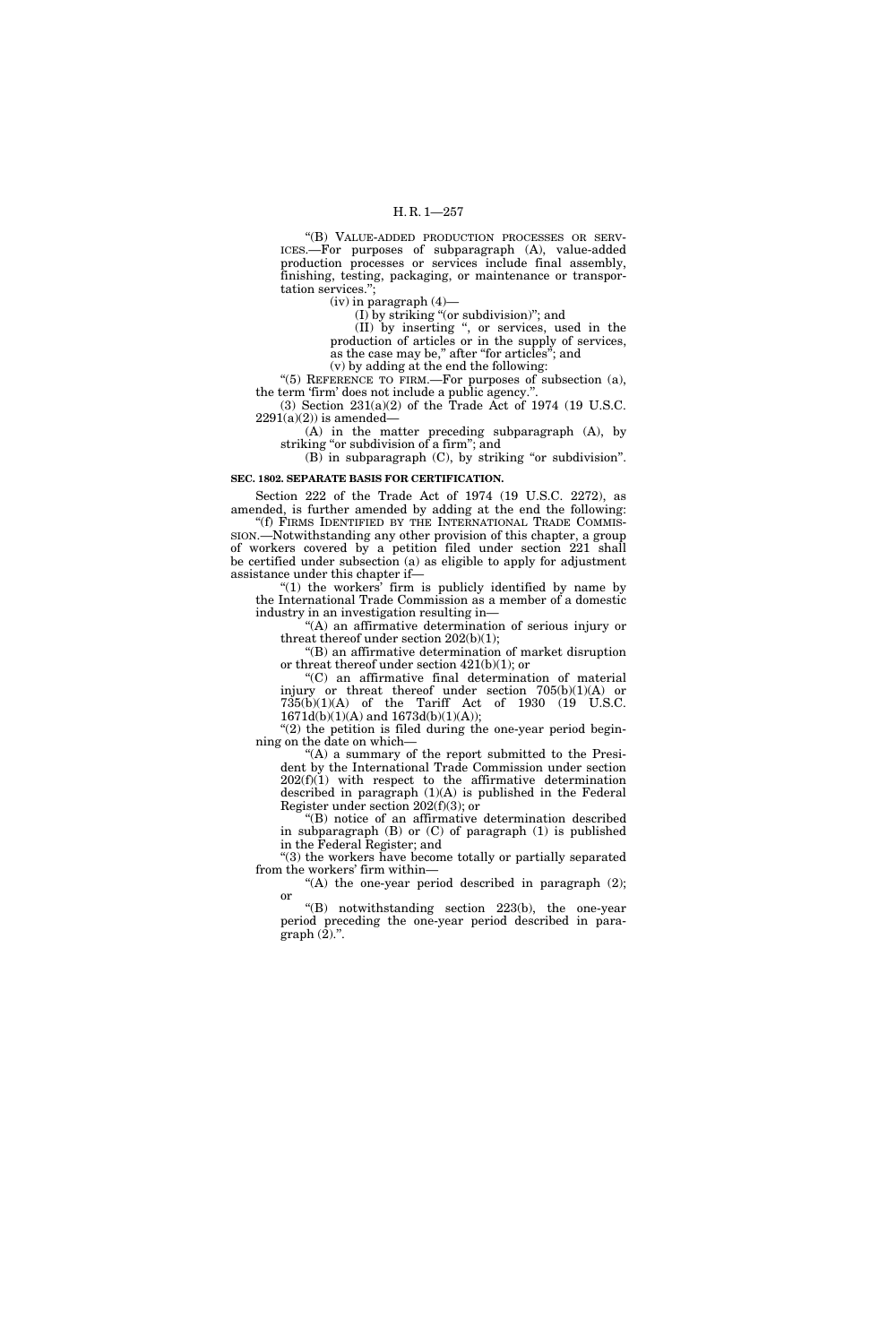## **SEC. 1803. DETERMINATIONS BY SECRETARY OF LABOR.**

Section 223 of the Trade Act of 1974 (19 U.S.C. 2273) is amended—

(1) in subsection (b), by striking ''or appropriate subdivision of the firm before his application'' and all that follows and inserting ''before the worker's application under section 231 occurred more than one year before the date of the petition on which such certification was granted.'';

(2) in subsection (c), by striking ''together with his reasons'' and inserting ''and on the website of the Department of Labor, together with the Secretary's reasons'';

 $(3)$  in subsection  $(d)$ 

(A) by striking ''or subdivision of the firm'' and all that follows through ''he shall'' and inserting '', that total or partial separations from such firm are no longer attributable to the conditions specified in section 222, the Secretary shall''; and

(B) by striking ''together with his reasons'' and inserting ''and on the website of the Department of Labor, together with the Secretary's reasons''; and

 $(4)$  by adding at the end the following:

''(e) STANDARDS FOR INVESTIGATIONS AND DETERMINATIONS.— ''(1) IN GENERAL.—The Secretary shall establish standards, including data requirements, for investigations of petitions filed under section 221 and criteria for making determinations under subsection (a).

''(2) CONSULTATIONS.—Not less than 90 days before issuing a final rule with respect to the standards required under paragraph (1), the Secretary shall consult with the Committee on Finance of the Senate and the Committee on Ways and Means of the House of Representatives with respect to such rule.''.

## **SEC. 1804. MONITORING AND REPORTING RELATING TO SERVICE SECTOR.**

(a) IN GENERAL.—Section 282 of the Trade Act of 1974 (19 U.S.C. 2393) is amended—

(1) in the heading, by striking ''**SYSTEM**'' and inserting ''**AND DATA COLLECTION**'';

(2) in the first sentence—

(A) by striking ''The Secretary'' and inserting ''(a) MON-ITORING PROGRAMS.—The Secretary'';

(B) by inserting ''and services'' after ''imports of articles"

(C) by inserting ''and domestic supply of services'' after ''domestic production'';

(D) by inserting ''or supplying services'' after ''producing articles''; and (E) by inserting '', or supply of services,'' after ''changes

in production''; and

(3) by adding at the end the following:

''(b) COLLECTION OF DATA AND REPORTS ON SERVICE SECTOR.— "(1) SECRETARY OF LABOR.—Not later than 90 days after the date of the enactment of this subsection, the Secretary of Labor shall implement a system to collect data on adversely affected workers employed in the service sector that includes the number of workers by State and industry, and by the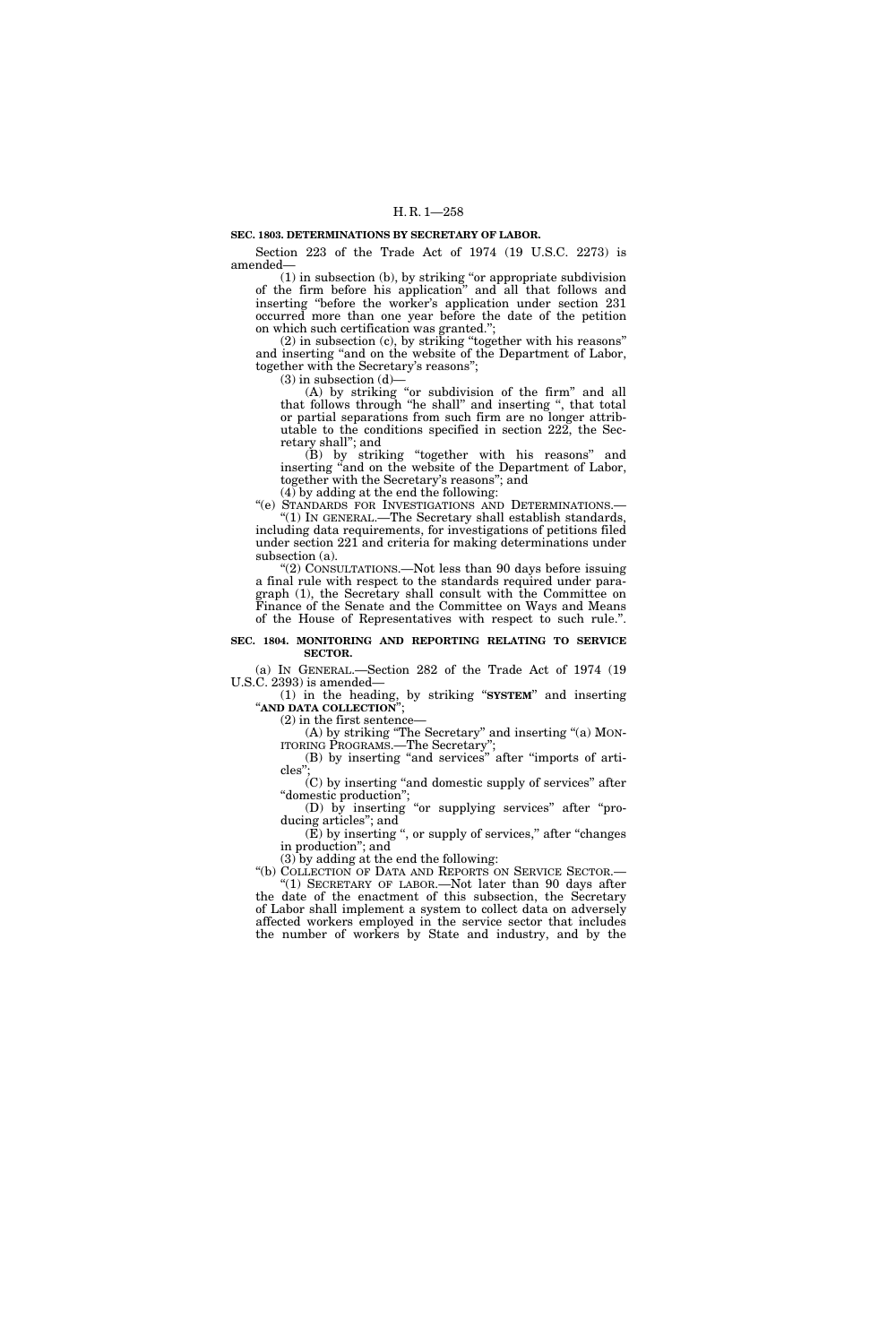cause of the dislocation of each worker, as identified in the certification.

'(2) SECRETARY OF COMMERCE.—Not later than 1 year after such date of enactment, the Secretary of Commerce shall, in consultation with the Secretary of Labor, conduct a study and submit to the Committee on Finance of the Senate and the Committee on Ways and Means of the House of Representatives a report on ways to improve the timeliness and coverage of data on trade in services, including methods to identify increased imports due to the relocation of United States firms to foreign countries, and increased imports due to United States firms acquiring services from firms in foreign countries.''.

(b) CLERICAL AMENDMENT.—The table of contents of the Trade Act of 1974 is amended by striking the item relating to section 282 and inserting the following:

''Sec. 282. Trade monitoring and data collection.''.

(c) EFFECTIVE DATE.—The amendments made by this section shall take effect on the date of the enactment of this Act.

# **Subpart B—Industry Notifications Following Certain Affirmative Determinations**

## **SEC. 1811. NOTIFICATIONS FOLLOWING CERTAIN AFFIRMATIVE DETERMINATIONS.**

(a) IN GENERAL.—Section 224 of the Trade Act of 1974 (19 U.S.C. 2274) is amended—

(1) by amending the heading to read as follows:

## **''SEC. 224. STUDY AND NOTIFICATIONS REGARDING CERTAIN AFFIRMA-TIVE DETERMINATIONS; INDUSTRY NOTIFICATION OF ASSISTANCE.'';**

(2) in subsection (a), by striking ''Whenever'' and inserting "STUDY OF DOMESTIC INDUSTRY.—Whenever";  $(3)$  in subsection  $(b)$ –

(A) by striking ''The report'' and inserting ''REPORT BY THE SECRETARY.—The report''; and

(B) by inserting ''and on the website of the Department of Labor'' after ''Federal Register''; and

(4) by adding at the end the following:

"(c) NOTIFICATIONS FOLLOWING AFFIRMATIVE GLOBAL SAFE-GUARD DETERMINATIONS.—Upon making an affirmative determination under section 202(b)(1), the Commission shall promptly notify the Secretary of Labor and the Secretary of Commerce and, in the case of a determination with respect to an agricultural commodity, the Secretary of Agriculture, of the determination.

''(d) NOTIFICATIONS FOLLOWING AFFIRMATIVE BILATERAL OR PLURILATERAL SAFEGUARD DETERMINATIONS.—

"(1) NOTIFICATIONS OF DETERMINATIONS OF MARKET DISRUP-TION.—Upon making an affirmative determination under section 421(b)(1), the Commission shall promptly notify the Secretary of Labor and the Secretary of Commerce and, in the case of a determination with respect to an agricultural commodity, the Secretary of Agriculture, of the determination.

"(2) NOTIFICATIONS REGARDING TRADE AGREEMENT SAFE-GUARDS.—Upon making an affirmative determination in a proceeding initiated under an applicable safeguard provision (other than a provision described in paragraph (3)) that is enacted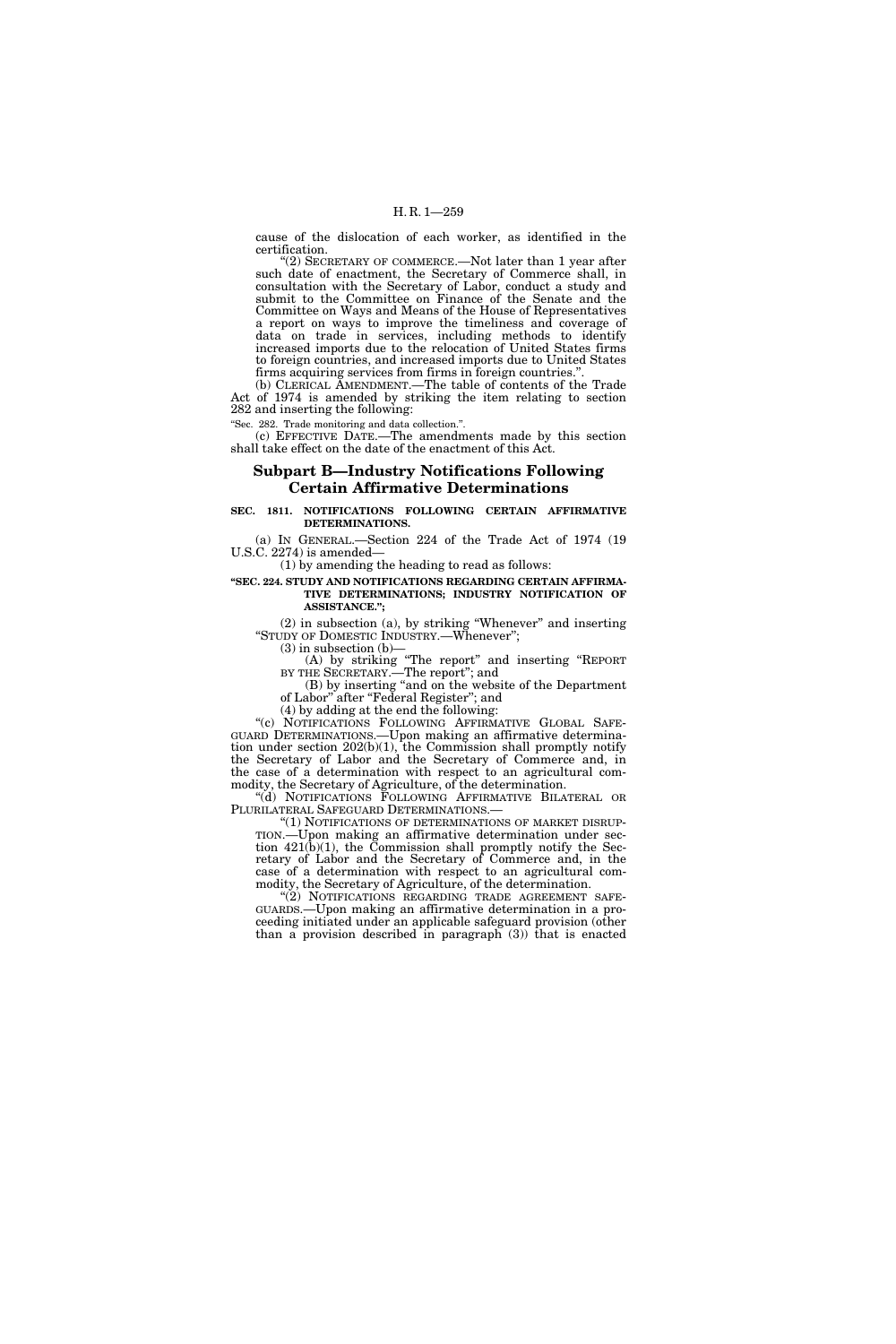to implement a trade agreement to which the United States is a party, the Commission shall promptly notify the Secretary of Labor and the Secretary of Commerce and, in the case of a determination with respect to an agricultural commodity, the Secretary of Agriculture, of the determination.

"(3) NOTIFICATIONS REGARDING TEXTILE AND APPAREL SAFE-GUARDS.—Upon making an affirmative determination in a proceeding initiated under any safeguard provision relating to textile and apparel articles that is enacted to implement a trade agreement to which the United States is a party, the President shall promptly notify the Secretary of Labor and the Secretary of Commerce of the determination.

''(e) NOTIFICATIONS FOLLOWING CERTAIN AFFIRMATIVE DETER-MINATIONS UNDER TITLE VII OF THE TARIFF ACT OF 1930.—Upon making an affirmative determination under section 705(b)(1)(A) or 735(b)(1)(A) of the Tariff Act of 1930 (19 U.S.C. 1671d(b)(1)(A) and 1673d(b)(1)(A)), the Commission shall promptly notify the Secretary of Labor and the Secretary of Commerce and, in the case of a determination with respect to an agricultural commodity, the Secretary of Agriculture, of the determination.

''(f) INDUSTRY NOTIFICATION OF ASSISTANCE.—Upon receiving a notification of a determination under subsection (c), (d), or (e) with respect to a domestic industry—

''(1) the Secretary of Labor shall—

''(A) notify the representatives of the domestic industry affected by the determination, firms publicly identified by name during the course of the proceeding relating to the determination, and any certified or recognized union or, to the extent practicable, other duly authorized representative of workers employed by such representatives of the domestic industry, of—

''(i) the allowances, training, employment services, and other benefits available under this chapter;

''(ii) the manner in which to file a petition and apply for such benefits; and

"(iii) the availability of assistance in filing such petitions;

''(B) notify the Governor of each State in which one or more firms in the industry described in subparagraph (A) are located of the Commission's determination and the identity of the firms; and

"(C) upon request, provide any assistance that is necessary to file a petition under section 221;

''(2) the Secretary of Commerce shall—

''(A) notify the representatives of the domestic industry affected by the determination and any firms publicly identified by name during the course of the proceeding relating to the determination of—

 $'$ (i) the benefits available under chapter 3;

"(ii) the manner in which to file a petition and apply for such benefits; and

"(iii) the availability of assistance in filing such petitions; and

" $(B)$  upon request, provide any assistance that is necessary to file a petition under section 251; and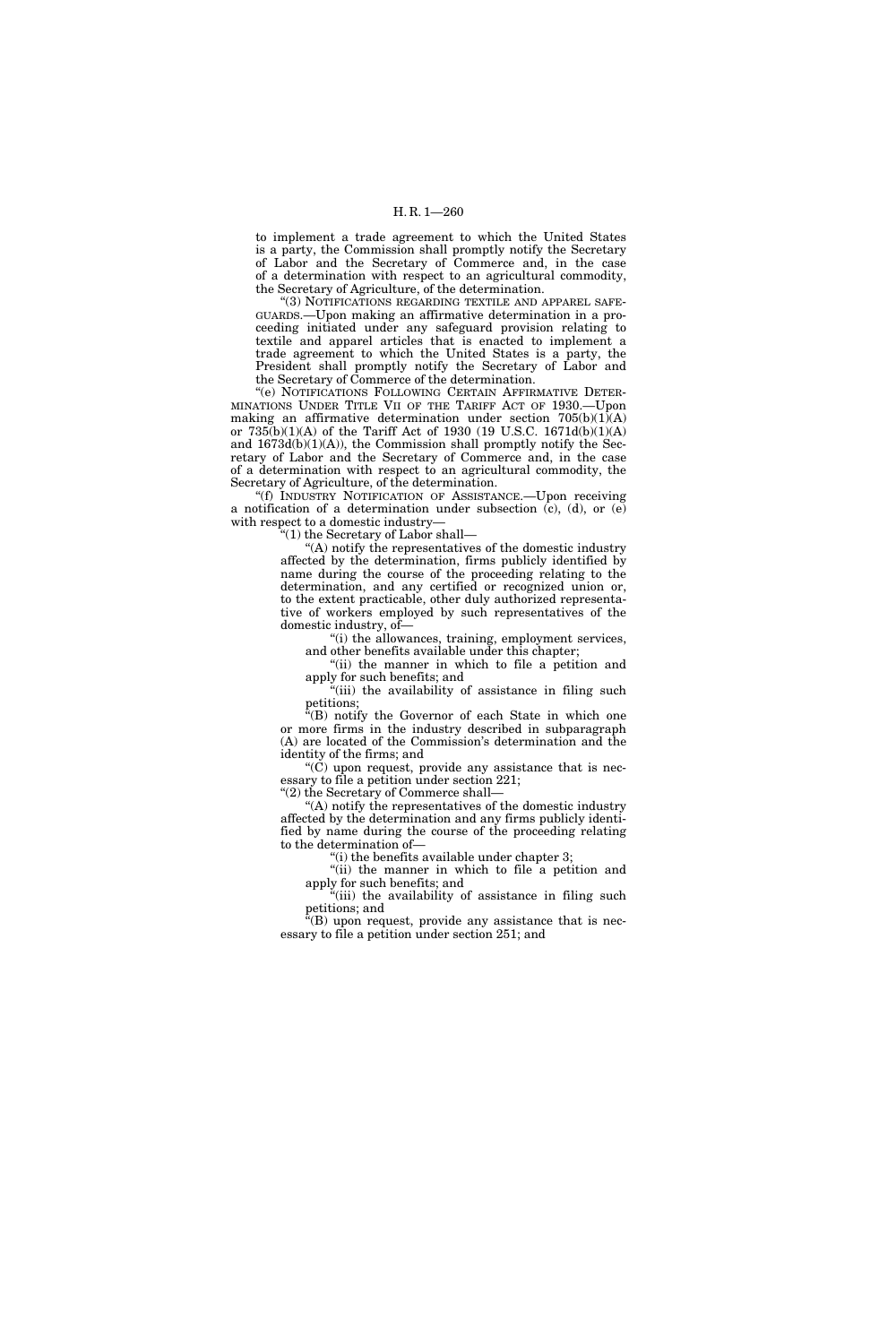''(3) in the case of an affirmative determination based upon imports of an agricultural commodity, the Secretary of Agriculture shall—

''(A) notify representatives of the domestic industry affected by the determination and any agricultural commodity producers publicly identified by name during the course of the proceeding relating to the determination of— "(i) the benefits available under chapter 6;

"(ii) the manner in which to file a petition and apply for such benefits; and

"(iii) the availability of assistance in filing such petitions; and

''(B) upon request, provide any assistance that is necessary to file a petition under section 292.

"(g) REPRESENTATIVES OF THE DOMESTIC INDUSTRY.—For purposes of subsection (f), the term 'representatives of the domestic industry' means the persons that petitioned for relief in connection with—

 $(1)$  a proceeding under section 202 or 421 of this Act; "(2) a proceeding under section  $702(b)$  or  $732(b)$  of the

Tariff Act of 1930 (19 U.S.C. 1671d(b) and 1673d(b)); or ''(3) any safeguard investigation described in subsection  $(d)(2)$  or  $(d)(3)$ ."

(b) CLERICAL AMENDMENT.—The table of contents of the Trade Act of 1974 is amended by striking the item relating to section 224 and inserting the following:

''Sec. 224. Study and notifications regarding certain affirmative determinations; industry notification of assistance.

#### **SEC. 1812. NOTIFICATION TO SECRETARY OF COMMERCE.**

Section 225 of the Trade Act of 1974 (19 U.S.C. 2275) is amended by adding at the end the following:

''(c) Upon issuing a certification under section 223, the Secretary shall notify the Secretary of Commerce of the identity of each firm covered by the certification.''.

## **Subpart C—Program Benefits**

#### **SEC. 1821. QUALIFYING REQUIREMENTS FOR WORKERS.**

(a) IN GENERAL.—Section  $231(a)(5)(A)(ii)$  of the Trade Act of 1974 (19 U.S.C. 2291 (a)(5)(A)(ii)) is amended—

(1) by striking subclauses (I) and (II) and inserting the following:

''(I) in the case of a worker whose most recent total separation from adversely affected employment that meets the requirements of paragraphs (1) and (2) occurs after the date on which the Secretary issues a certification covering the worker, the last day of the 26th week after such total separation,

''(II) in the case of a worker whose most recent total separation from adversely affected employment that meets the requirements of paragraphs (1) and (2) occurs before the date on which the Secretary issues a certification covering the worker, the last day of the 26th week after the date of such certification,'';

(2) in subclause (III)—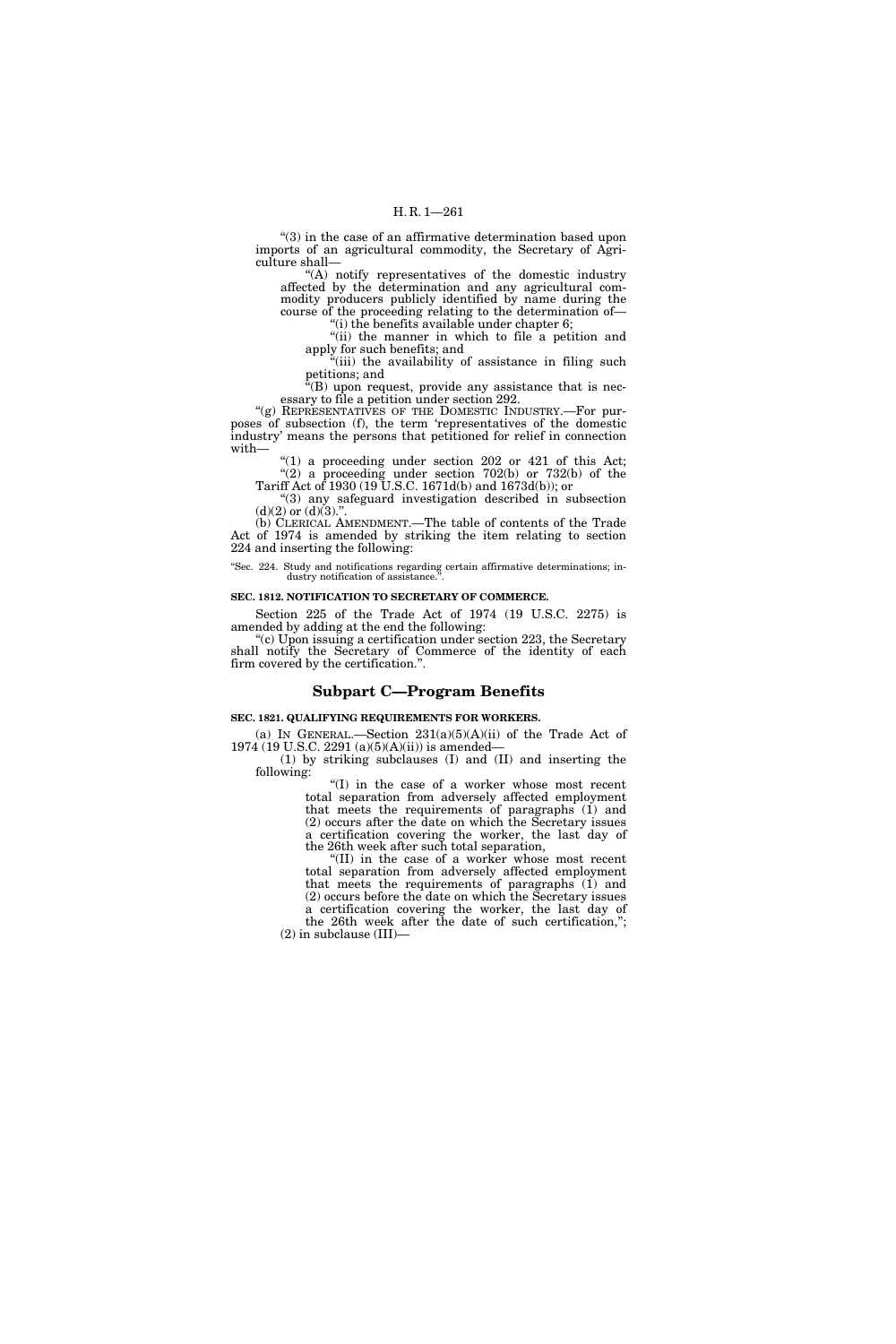(A) by striking ''later of the dates specified in subclause (I) or (II)'' and inserting ''date specified in subclause (I) or (II), as the case may be''; and

(B) by striking "or" at the end;

(3) by redesignating subclause (IV) as subclause (V); and (4) by inserting after subclause (III) the following:

"(IV) in the case of a worker who fails to enroll by the date required by subclause (I), (II), or (III), as the case may be, due to the failure to provide the worker with timely information regarding the date specified in such subclause, the last day of a period determined by the Secretary, or''.

(b) WAIVERS OF TRAINING REQUIREMENTS.—Section 231(c) of the Trade Act of 1974 (19 U.S.C. 2291(c)) is amended—  $(1)$  in paragraph  $(1)(B)$ —

 $(A)$  by striking "The worker possesses" and inserting the following:

''(i) IN GENERAL.—The worker possesses''; and

(B) by adding at the end the following:

''(ii) MARKETABLE SKILLS DEFINED.—For purposes of clause (i), the term 'marketable skills' may include the possession of a postgraduate degree from an institution of higher education (as defined in section 102 of the Higher Education Act of 1965 (20 U.S.C. 1002)) or an equivalent institution, or the possession of an equivalent postgraduate certification in a specialized field."

(2) in paragraph (2)(A), by striking ''A waiver'' and inserting "Except as provided in paragraph  $(3)(\overline{B})$ , a waiver"; and  $(3)$  in paragraph  $(3)$ -

 $(A)$  in subparagraph  $(A)$ , by striking "Pursuant to an agreement under section 239, the Secretary may authorize a<sup>n</sup> and inserting "An agreement under section 239 shall authorize a'';

(B) by redesignating subparagraph (B) as subparagraph (C); and

(C) by inserting after subparagraph (A) the following: ''(B) REVIEW OF WAIVERS.—An agreement under section 239 shall require a cooperating State to review each waiver issued by the State under subparagraph  $(A)$ ,  $(B)$ ,  $(D)$ ,  $(E)$ , or  $(F)$  of paragraph  $(1)$ —

 $f'(i)$  3 months after the date on which the State issues the waiver; and

"(ii) on a monthly basis thereafter.".

(c) CONFORMING AMENDMENTS.—

(1) Section 231 of the Trade Act of 1974 (19 U.S.C. 2291), as amended, is further amended—

(A) in subsection (a), in the matter preceding paragraph (1), by striking ''more than 60 days'' and all that follows through ''section 221'' and inserting ''on or after the date of such certification''; and

(B) in subsection (b)—

(i) by striking paragraph (2); and

(ii) in paragraph (1)— (I) by striking " $(1)$ ";

(II) by redesignating subparagraphs (A) and

(B) as paragraphs  $(1)$  and  $(2)$ , respectively;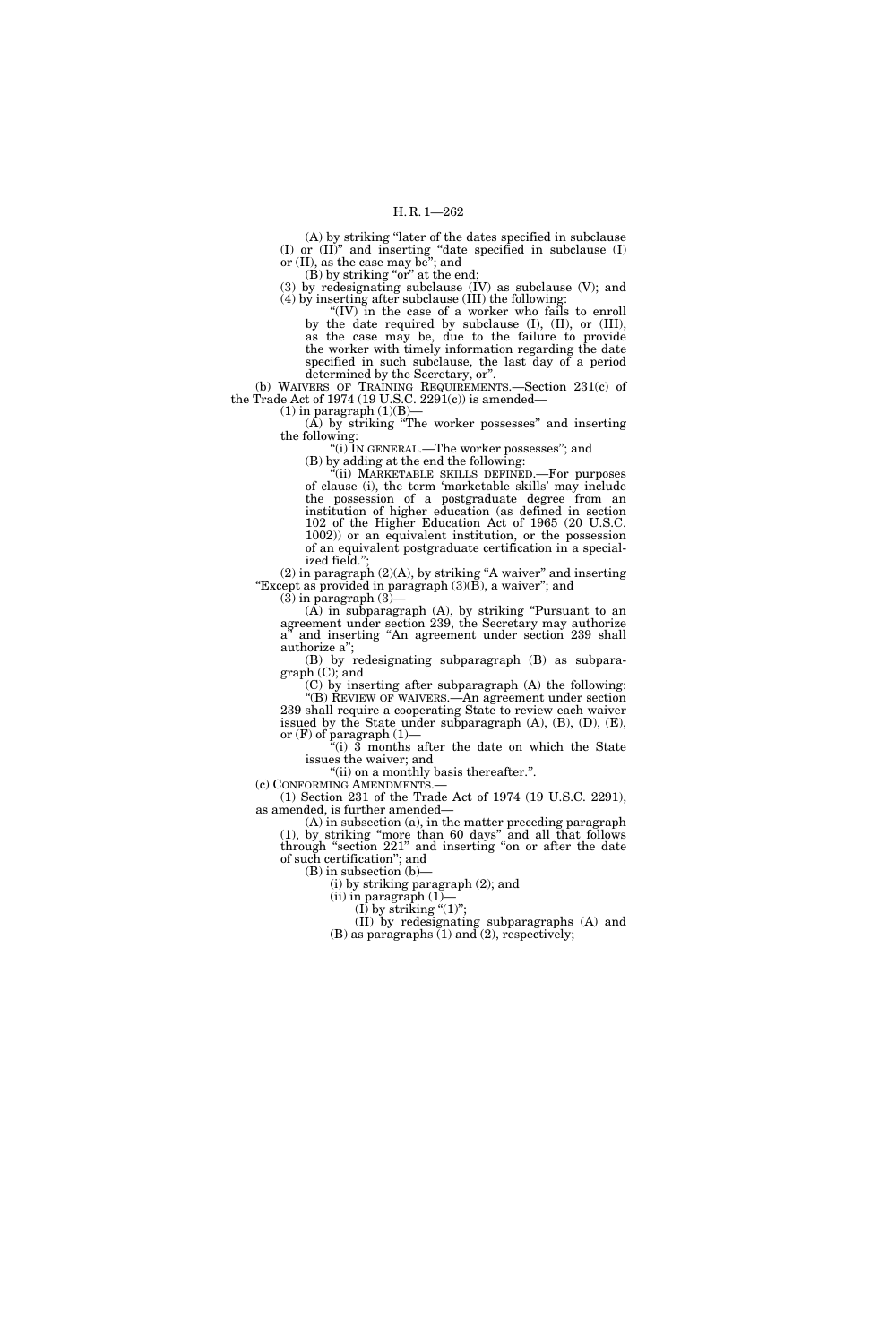(III) by redesignating clauses (i) and (ii) as subparagraphs  $(A)$  and  $(B)$ , respectively; and (IV) by redesignating subclauses (I) and (II)

as clauses (i) and (ii), respectively.

(2) Section 233 of the Trade Act of 1974 (19 U.S.C. 2293) is amended—

(A) by striking subsection (b); and

(B) by redesignating subsections (c) through (g) as subsections (b) through (f), respectively.

## **SEC. 1822. WEEKLY AMOUNTS.**

Section 232 of the Trade Act of 1974 (19 U.S.C. 2292) is amended—

 $(1)$  in subsection  $(a)$ 

(A) by striking ''subsections (b) and (c)'' and inserting "subsections  $(b)$ ,  $(c)$ , and  $(d)$ ";

(B) by striking ''total unemployment'' the first place it appears and inserting ''unemployment''; and

 $(C)$  in paragraph  $(2)$ , by inserting before the period the following: '', except that in the case of an adversely affected worker who is participating in training under this chapter, such income shall not include earnings from work for such week that are equal to or less than the most recent weekly benefit amount of the unemployment insurance payable to the worker for a week of total unemployment preceding the worker's first exhaustion of unemployment insurance (as determined for purposes of section  $231(a)(3)(B)$ "; and

(2) by adding at the end the following:

''(d) ELECTION OF TRADE READJUSTMENT ALLOWANCE OR UNEMPLOYMENT INSURANCE.—Notwithstanding section 231(a)(3)(B), an adversely affected worker may elect to receive a trade readjustment allowance instead of unemployment insurance during any week with respect to which the worker—

" $(1)$  is entitled to receive unemployment insurance as a result of the establishment by the worker of a new benefit year under State law, based in whole or in part upon parttime or short-term employment in which the worker engaged after the worker's most recent total separation from adversely affected employment; and

" $(2)$  is otherwise entitled to a trade readjustment allowance.''.

**SEC. 1823. LIMITATIONS ON TRADE READJUSTMENT ALLOWANCES; ALLOWANCES FOR EXTENDED TRAINING AND BREAKS IN TRAINING.** 

Section 233(a) of the Trade Act of 1974 (19 U.S.C. 2293(a)) is amended—

(1) in paragraph  $(2)$ , by inserting "under paragraph  $(1)$ " after ''trade readjustment allowance''; and

 $(2)$  in paragraph  $(3)$ –

 $(A)$  in the matter preceding subparagraph  $(A)$ —

(i) by striking ''training approved for him'' and inserting "a training program approved for the worker"; (ii) by striking ''52 additional weeks'' and inserting ''78 additional weeks''; and

(iii) by striking "52-week" and inserting "91-week"; and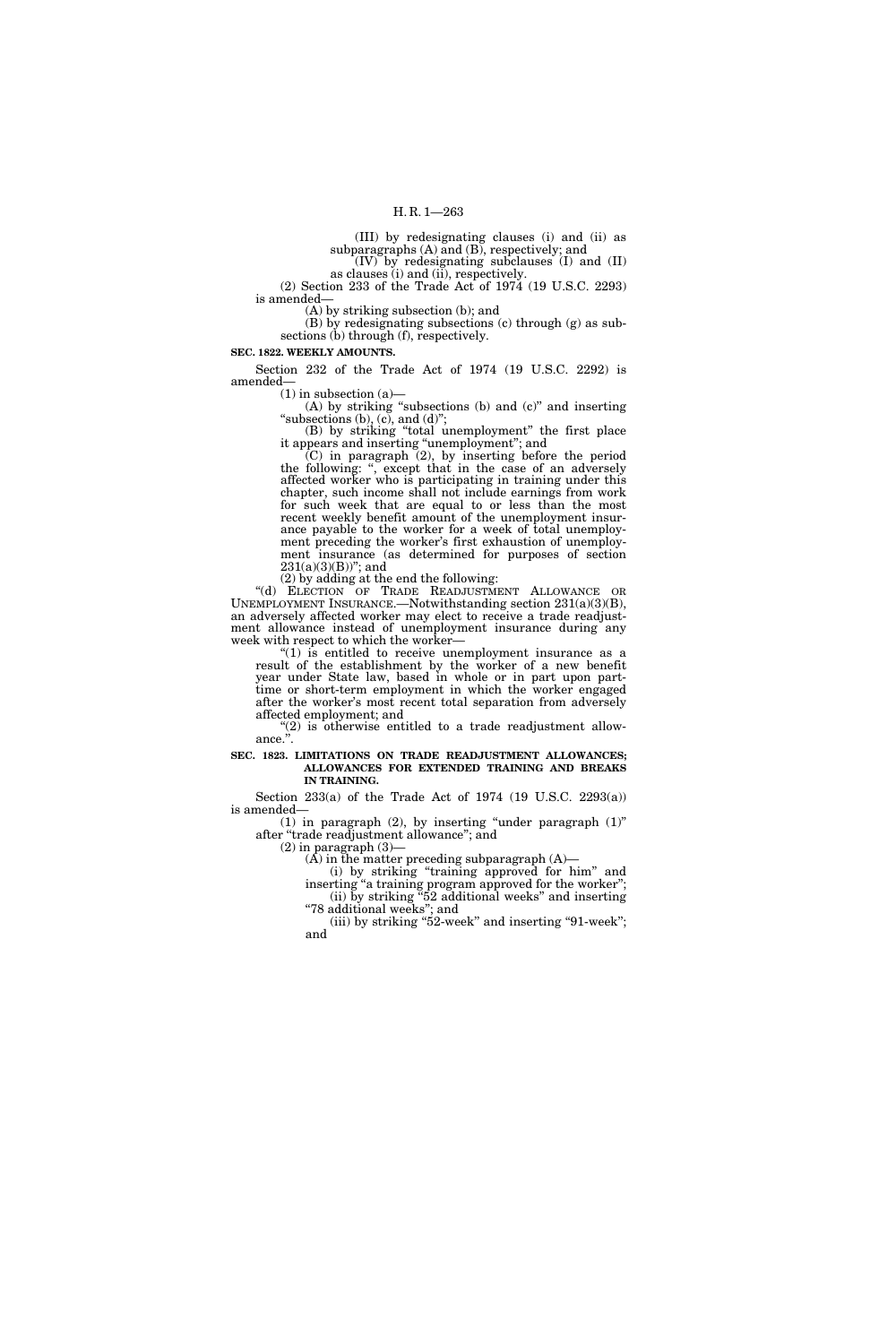(B) in the matter following subparagraph (B), by striking "52-week" and inserting "91-week".

**SEC. 1824. SPECIAL RULES FOR CALCULATION OF ELIGIBILITY PERIOD.** 

Section 233 of the Trade Act of 1974 (19 U.S.C. 2293), as amended, is further amended by adding at the end the following:

"(g) SPECIAL RULE FOR CALCULATING SEPARATION.—Notwithstanding any other provision of this chapter, any period during which a judicial or administrative appeal is pending with respect to the denial by the Secretary of a petition under section 223 shall not be counted for purposes of calculating the period of separation under subsection  $(a)(2)$ .

(h) SPECIAL RULE FOR JUSTIFIABLE CAUSE.—If the Secretary determines that there is justifiable cause, the Secretary may extend the period during which trade readjustment allowances are payable to an adversely affected worker under paragraphs (2) and (3) of subsection (a) (but not the maximum amounts of such allowances that are payable under this section).<br>"(i) SPECIAL RULE WITH RESPECT TO MILITARY SERVICE.

"(1) IN GENERAL.—Notwithstanding any other provision of this chapter, the Secretary may waive any requirement of this chapter that the Secretary determines is necessary to ensure that an adversely affected worker who is a member of a reserve component of the Armed Forces and serves a period of duty described in paragraph (2) is eligible to receive a trade readjustment allowance, training, and other benefits under this chapter in the same manner and to the same extent as if the worker had not served the period of duty.

''(2) PERIOD OF DUTY DESCRIBED.—An adversely affected worker serves a period of duty described in this paragraph if, before completing training under section 236, the worker—

"(A) serves on active duty for a period of more than 30 days under a call or order to active duty of more than 30 days; or

" $(B)$  in the case of a member of the Army National Guard of the United States or Air National Guard of the United States, performs full-time National Guard duty under section 502(f) of title 32, United States Code, for 30 consecutive days or more when authorized by the President or the Secretary of Defense for the purpose of responding to a national emergency declared by the President and supported by Federal funds.''.

#### **SEC. 1825. APPLICATION OF STATE LAWS AND REGULATIONS ON GOOD CAUSE FOR WAIVER OF TIME LIMITS OR LATE FILING OF CLAIMS.**

Section 234 of the Trade Act of 1974 (19 U.S.C. 2294) is amended—

(1) by striking ''Except where inconsistent'' and inserting ''(a) IN GENERAL.—Except where inconsistent''; and

(2) by adding at the end the following:

''(b) SPECIAL RULE WITH RESPECT TO STATE LAWS AND REGULA-TIONS ON GOOD CAUSE FOR WAIVER OF TIME LIMITS OR LATE FILING OF CLAIMS.—Any law, regulation, policy, or practice of a cooperating State that allows for a waiver for good cause of any time limitation relating to the administration of the State unemployment insurance law shall, in the administration of the program under this chapter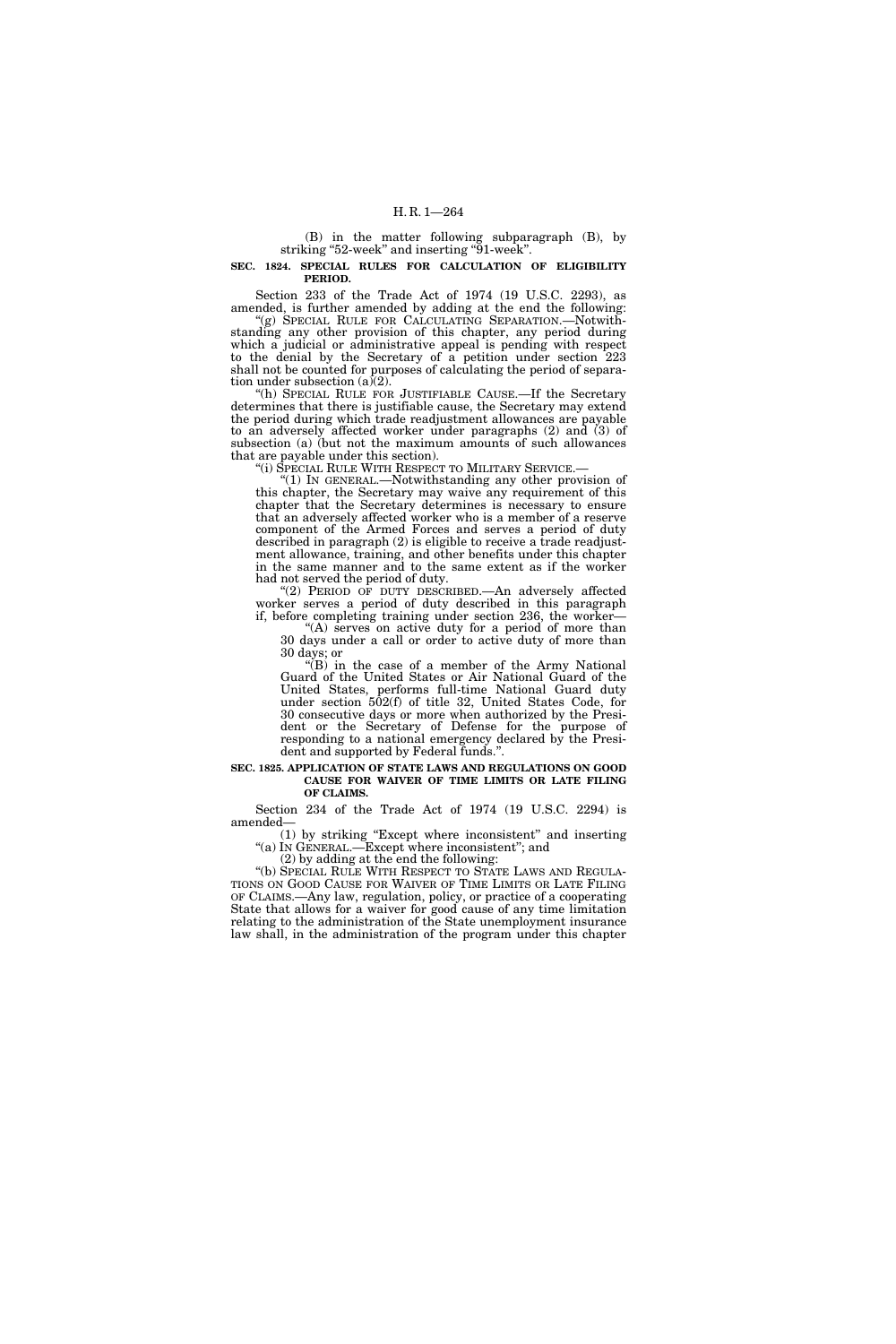by the State, apply to any time limitation with respect to an application for a trade readjustment allowance or enrollment in training under this chapter.''.

### **SEC. 1826. EMPLOYMENT AND CASE MANAGEMENT SERVICES.**

(a) IN GENERAL.—Section 235 of the Trade Act of 1974 (19 U.S.C. 2295) is amended to read as follows:

#### **''SEC. 235. EMPLOYMENT AND CASE MANAGEMENT SERVICES.**

''The Secretary shall make available, directly or through agreements with States under section 239, to adversely affected workers and adversely affected incumbent workers covered by a certification under subchapter A of this chapter the following employment and case management services:

"(1) Comprehensive and specialized assessment of skill levels and service needs, including through—

"(A) diagnostic testing and use of other assessment tools; and

''(B) in-depth interviewing and evaluation to identify employment barriers and appropriate employment goals. ''(2) Development of an individual employment plan to identify employment goals and objectives, and appropriate training to achieve those goals and objectives.

''(3) Information on training available in local and regional areas, information on individual counseling to determine which training is suitable training, and information on how to apply for such training.

''(4) Information on how to apply for financial aid, including referring workers to educational opportunity centers described in section 402F of the Higher Education Act of 1965 (20 U.S.C. 1070a–16), where applicable, and notifying workers that the workers may request financial aid administrators at institutions of higher education (as defined in section 102 of such Act (20 U.S.C. 1002)) to use the administrators' discretion under section 479A of such Act (20 U.S.C. 1087tt) to use current year income data, rather than preceding year income data, for determining the amount of need of the workers for Federal financial assistance under title IV of such Act (20 U.S.C. 1070 et seq.).

''(5) Short-term prevocational services, including development of learning skills, communications skills, interviewing skills, punctuality, personal maintenance skills, and professional conduct to prepare individuals for employment or training.

''(6) Individual career counseling, including job search and placement counseling, during the period in which the individual is receiving a trade adjustment allowance or training under this chapter, and after receiving such training for purposes of job placement.

''(7) Provision of employment statistics information, including the provision of accurate information relating to local, regional, and national labor market areas, including—

"(A) job vacancy listings in such labor market areas;

"(B) information on jobs skills necessary to obtain jobs identified in job vacancy listings described in subparagraph  $(A);$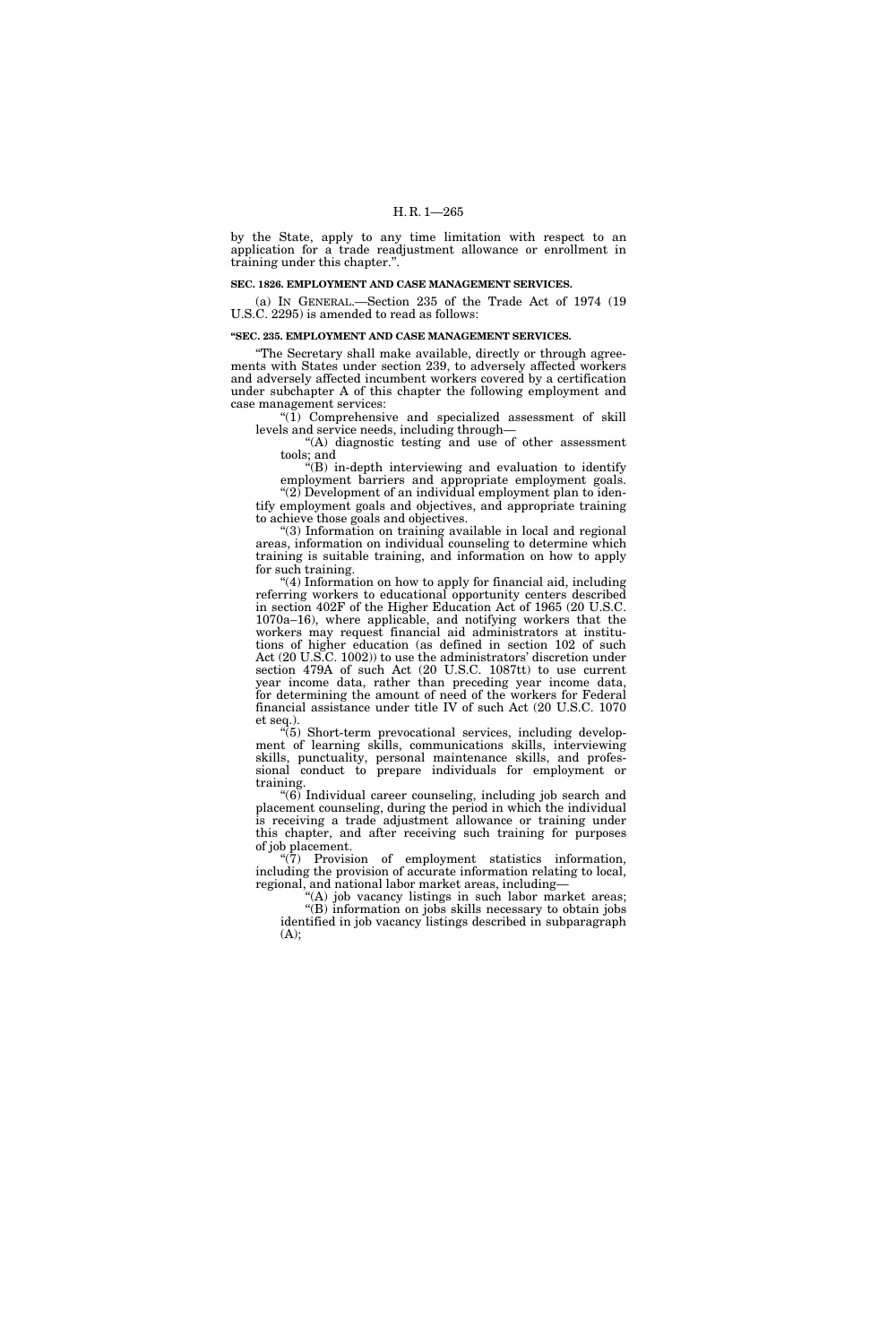## H. R. 1—266

''(C) information relating to local occupations that are in demand and earnings potential of such occupations; and

''(D) skills requirements for local occupations described in subparagraph (C).

''(8) Information relating to the availability of supportive services, including services relating to child care, transportation, dependent care, housing assistance, and need-related payments that are necessary to enable an individual to participate in training.''.

(b) CLERICAL AMENDMENT.—The table of contents of the Trade Act of 1974 is amended by striking the item relating to section 235 and inserting the following:

''235. Employment and case management services.''.

#### **SEC. 1827. ADMINISTRATIVE EXPENSES AND EMPLOYMENT AND CASE MANAGEMENT SERVICES.**

(a) IN GENERAL.—Part II of subchapter B of chapter 2 of title II of the Trade Act of 1974 (19 U.S.C. 2295 et seq.) is amended by inserting after section 235 the following:

## **''SEC. 235A. FUNDING FOR ADMINISTRATIVE EXPENSES AND EMPLOY-MENT AND CASE MANAGEMENT SERVICES.**

''(a) FUNDING FOR ADMINISTRATIVE EXPENSES AND EMPLOYMENT AND CASE MANAGEMENT SERVICES.—

''(1) IN GENERAL.—In addition to any funds made available to a State to carry out section 236 for a fiscal year, the State shall receive for the fiscal year a payment in an amount that is equal to 15 percent of the amount of such funds.

"(2) USE OF FUNDS.—A State that receives a payment under paragraph (1) shall—

"(A) use not more than  $\frac{2}{3}$  of such payment for the administration of the trade adjustment assistance for workers program under this chapter, including for-

 $f(i)$  processing waivers of training requirements under section 231;

"(ii) collecting, validating, and reporting data required under this chapter; and

''(iii) providing reemployment trade adjustment assistance under section 246; and

"(B) use not less than  $\frac{1}{3}$  of such payment for employment and case management services under section 235. ''(b) ADDITIONAL FUNDING FOR EMPLOYMENT AND CASE MANAGE-MENT SERVICES.—

''(1) IN GENERAL.—In addition to any funds made available to a State to carry out section 236 and the payment under subsection (a)(1) for a fiscal year, the Secretary shall provide to the State for the fiscal year a payment in the amount of \$350,000.

" $(2)$  USE OF FUNDS.—A State that receives a payment under paragraph (1) shall use such payment for the purpose of providing employment and case management services under section 235.

''(3) VOLUNTARY RETURN OF FUNDS.—A State that receives a payment under paragraph (1) may decline or otherwise return such payment to the Secretary.".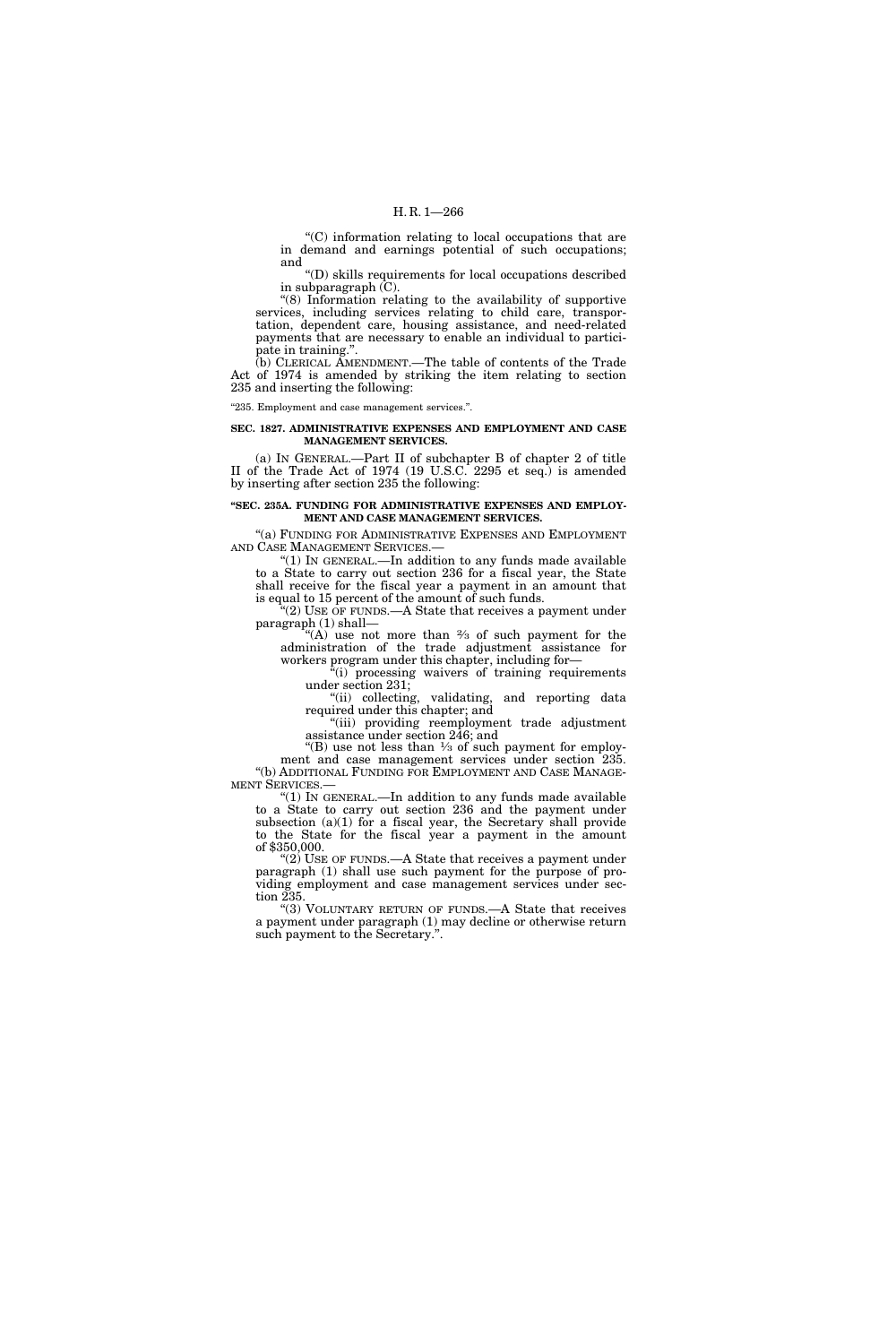(b) CLERICAL AMENDMENT.—The table of contents of the Trade Act of 1974 is amended by inserting after the item relating to section 235 the following:

''Sec. 235A. Funding for administrative expenses and employment and case management services."

(c) EFFECTIVE DATE.—The amendments made by this section shall take effect on the date of the enactment of this Act.

#### **SEC. 1828. TRAINING FUNDING.**

(a) IN GENERAL.—Section 236(a)(2) of the Trade Act of 1974  $(19 \text{ U.S.C. } 2296(a)(2))$  is amended to read as follows:

"(2)(A) The total amount of payments that may be made under paragraph (1) shall not exceed—

"(i) for each of the fiscal years 2009 and 2010,  $$575,000,000;$ and

''(ii) for the period beginning October 1, 2010, and ending December 31, 2010, \$143,750,000.

''(B)(i) The Secretary shall, as soon as practicable after the beginning of each fiscal year, make an initial distribution of the funds made available to carry out this section, in accordance with the requirements of subparagraph (C).

"(ii) The Secretary shall ensure that not less than 90 percent of the funds made available to carry out this section for a fiscal year are distributed to the States by not later than July 15 of that fiscal year.

 $(C)(i)$  In making the initial distribution of funds pursuant to subparagraph  $(B)(i)$  for a fiscal year, the Secretary shall hold in reserve 35 percent of the funds made available to carry out this section for that fiscal year for additional distributions during the remainder of the fiscal year.

"(ii) Subject to clause (iii), in determining how to apportion the initial distribution of funds pursuant to subparagraph (B)(i) in a fiscal year, the Secretary shall take into account, with respect to each State—

''(I) the trend in the number of workers covered by certifications of eligibility under this chapter during the most recent 4 consecutive calendar quarters for which data are available;

''(II) the trend in the number of workers participating in training under this section during the most recent 4 consecutive calendar quarters for which data are available;

''(III) the number of workers estimated to be participating in training under this section during the fiscal year;

''(IV) the amount of funding estimated to be necessary to provide training approved under this section to such workers during the fiscal year; and

" $(V)$  such other factors as the Secretary considers appropriate relating to the provision of training under this section.

"(iii) In no case may the amount of the initial distribution to a State pursuant to subparagraph  $(B)(i)$  in a fiscal year be less than 25 percent of the initial distribution to the State in the preceding fiscal year.

''(D) The Secretary shall establish procedures for the distribution of the funds that remain available for the fiscal year after the initial distribution required under subparagraph (B)(i). Such procedures may include the distribution of funds pursuant to requests submitted by States in need of such funds.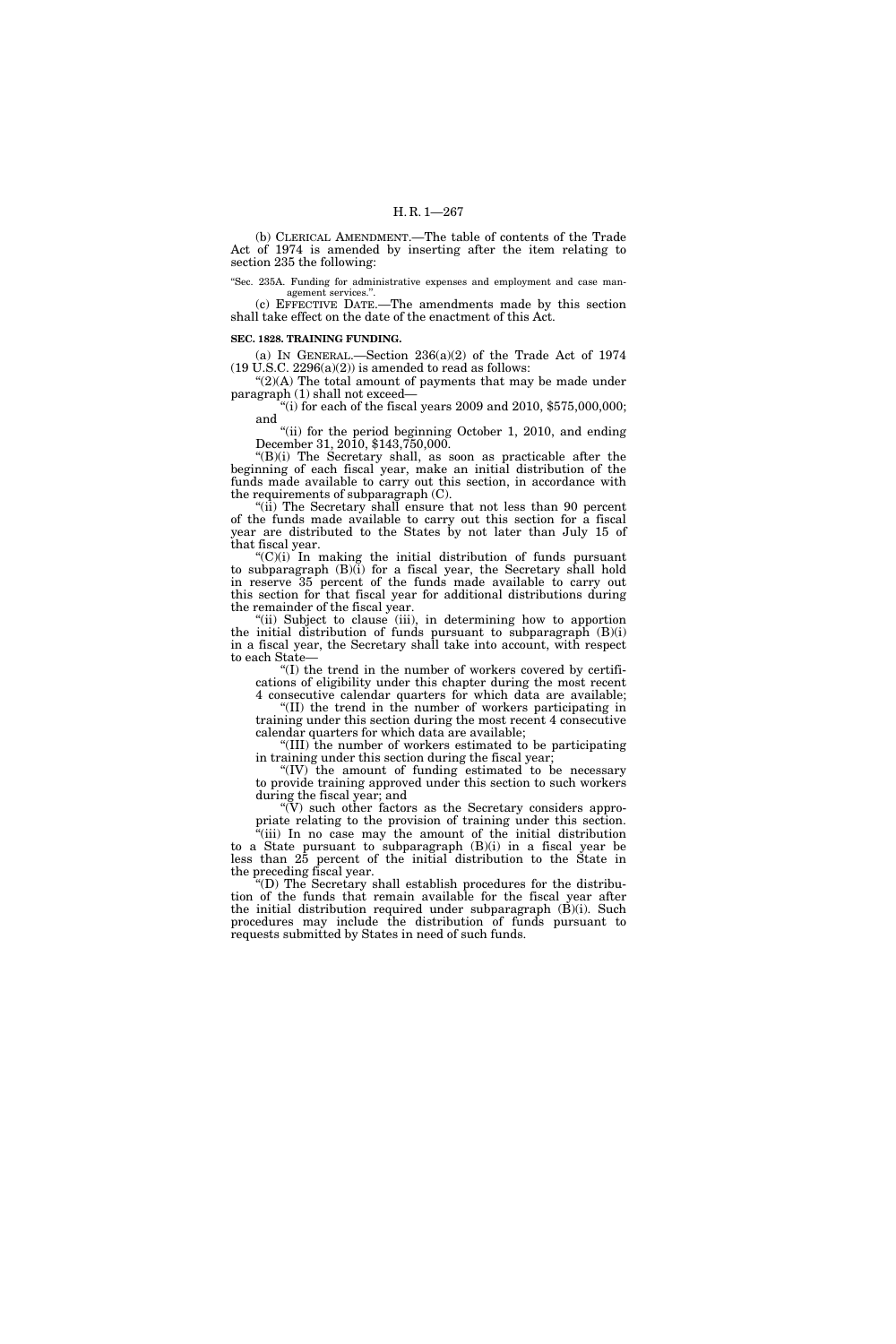## H. R. 1—268

''(E) If, during a fiscal year, the Secretary estimates that the amount of funds necessary to pay the costs of training approved under this section will exceed the dollar amount limitation specified in subparagraph (A), the Secretary shall decide how the amount of funds made available to carry out this section that have not been distributed at the time of the estimate will be apportioned among the States for the remainder of the fiscal year.''.

(b) DETERMINATIONS REGARDING TRAINING.—Section 236(a)(9) of the Trade Act of 1974 (19 U.S.C. 2296(a)(9)) is amended—

(1) by striking ''The Secretary'' and inserting ''(A) Subject to subparagraph (B), the Secretary''; and

(2) by adding at the end the following:

"(B)(i) In determining under paragraph  $(1)(E)$  whether a worker is qualified to undertake and complete training, the Secretary may approve training for a period longer than the worker's period of eligibility for trade readjustment allowances under part I if the worker demonstrates a financial ability to complete the training after the expiration of the worker's period of eligibility for such trade readjustment allowances.

"(ii) In determining the reasonable cost of training under paragraph (1)(F) with respect to a worker, the Secretary may consider whether other public or private funds are reasonably available to the worker, except that the Secretary may not require a worker to obtain such funds as a condition of approval of training under paragraph  $(1)$ .".

(c) REGULATIONS.—Section 236 of the Trade Act of 1974 (19 U.S.C. 2296) is amended by adding at the end the following:

''(g) REGULATIONS WITH RESPECT TO APPORTIONMENT OF TRAINING FUNDS TO STATES.—

''(1) IN GENERAL.—Not later than 1 year after the date of the enactment of this subsection, the Secretary shall issue such regulations as may be necessary to carry out the provisions of subsection  $(a)(2)$ .

''(2) CONSULTATIONS.—The Secretary shall consult with the Committee on Finance of the Senate and the Committee on Ways and Means of the House of Representatives not less than 90 days before issuing any regulation pursuant to para $graph(1)."$ 

(d) EFFECTIVE DATE.—This section and the amendments made by this section shall take effect upon the expiration of the 90 day period beginning on the date of the enactment of this Act, except that—

(1) subparagraph (A) of section  $236(a)(2)$  of the Trade Act of 1974, as amended by subsection (a) of this section, shall take effect on the date of the enactment of this Act; and (2) subparagraphs  $(B)$ ,  $(C)$ , and  $(D)$  of such section  $236(a)(2)$ shall take effect on October 1, 2009.

### **SEC. 1829. PREREQUISITE EDUCATION; APPROVED TRAINING PRO-GRAMS.**

(a) IN GENERAL.—Section  $236(a)(5)$  of the Trade Act of 1974 (19 U.S.C. 2296(a)(5)) is amended—

 $(1)$  in subparagraph  $(A)$ –

 $(A)$  by striking "and" at the end of clause (i);

(B) by adding "and" at the end of clause (ii); and (C) by inserting after clause (ii) the following: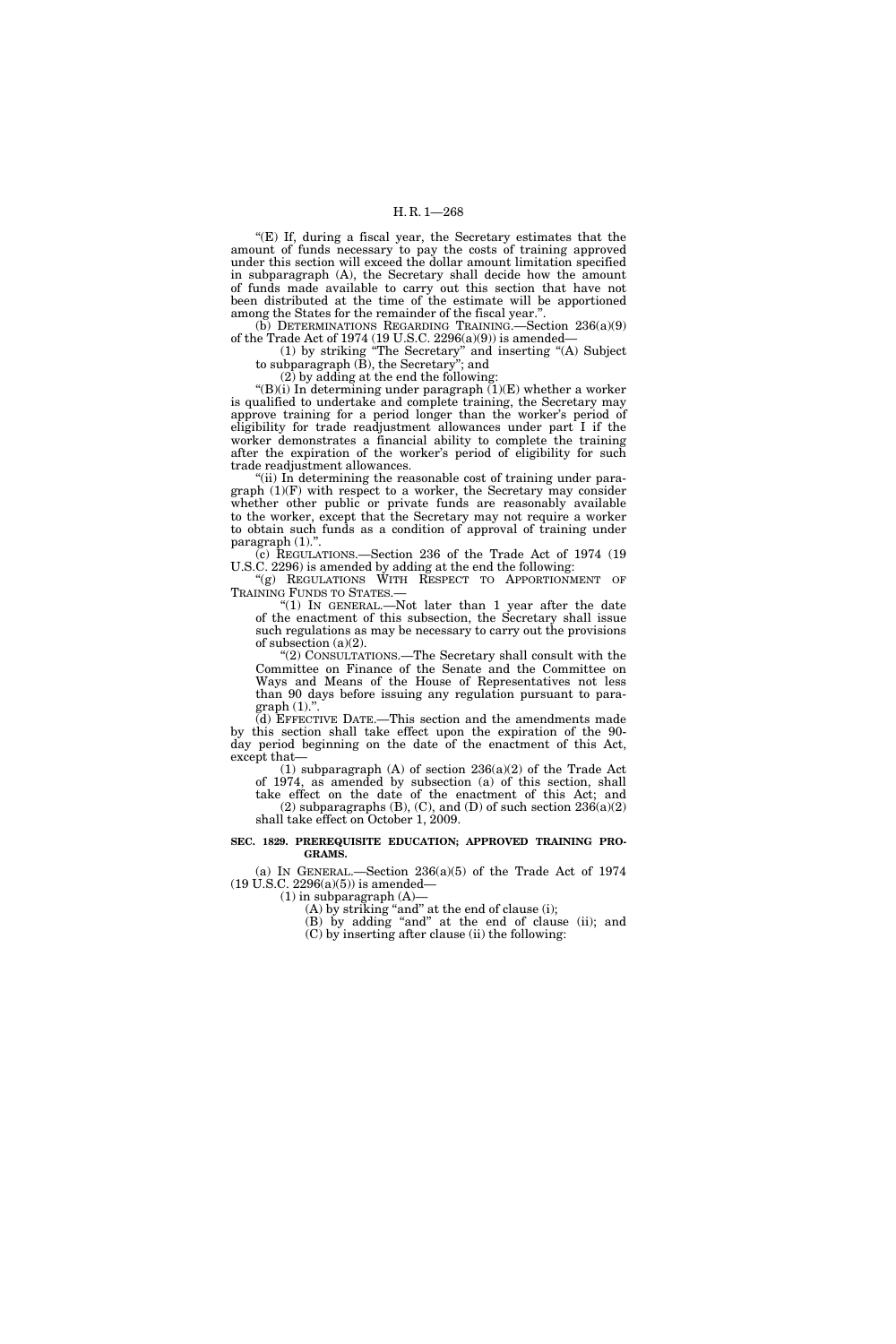''(iii) apprenticeship programs registered under the Act of August 16, 1937 (commonly known as the 'National Apprenticeship Act'; 50 Stat. 664, chapter 663; 29 U.S.C.  $50$  et seq.),";

(2) by redesignating subparagraphs (E) and (F) as subparagraphs  $(\tilde{F})$  and  $(\tilde{G})$ , respectively;

(3) by inserting after subparagraph (D) the following:

"(E) any program of prerequisite education or coursework required to enroll in training that may be approved under this section,'';

(4) in subparagraph (F)(ii), as redesignated by paragraph  $(2)$ , by striking "and" at the end;

(5) in subparagraph (G), as redesignated by paragraph  $(2)$ , by striking the period at the end and inserting ", and"; and

(6) by adding at the end the following:

"(H) any training program or coursework at an accredited institution of higher education (described in section 102 of the Higher Education Act of 1965 (20 U.S.C. 1002)), including a training program or coursework for the purpose of—

 $\sqrt[\alpha]{(i)}$  obtaining a degree or certification; or

''(ii) completing a degree or certification that the worker had previously begun at an accredited institution of higher education.

The Secretary may not limit approval of a training program under paragraph (1) to a program provided pursuant to title I of the Workforce Investment Act of 1998 (29 U.S.C. 2801 et seq.).''.

(b) CONFORMING AMENDMENTS.—Section 233 of the Trade Act of 1974 (19 U.S.C. 2293) is amended—

 $(1)$  in subsection  $(a)(2)$ , by inserting "prerequisite education or'' after ''requires a program of''; and

(2) in subsection (f) (as redesignated by section 1821(c) of this subtitle), by inserting ''prerequisite education or'' after ''includes a program of''.

(c) TECHNICAL CORRECTIONS.—Section 236 of the Trade Act of 1974 (19 U.S.C. 2296) is amended—

 $(1)$  in subsection  $(a)$ —

(A) in paragraph (1), in the flush text, by striking "his behalf" and inserting "the worker's behalf"; and

(B) in paragraph (3), by striking ''this paragraph (1)'' and inserting "paragraph  $(1)$ "; and

(2) in subsection  $(b)(2)$ , by striking ", and" and inserting a period.

#### **SEC. 1830. PRE-LAYOFF AND PART-TIME TRAINING.**

(a) PRE-LAYOFF TRAINING.—

(1) IN GENERAL.—Section 236(a) of the Trade Act of 1974 (19 U.S.C. 2296(a)) is amended—

(A) in paragraph (1), by inserting after ''determines'' the following: '', with respect to an adversely affected worker or an adversely affected incumbent worker,'';

 $(B)$  in paragraph  $(4)$ –

(i) in subparagraphs (A) and (B), by inserting ''or an adversely affected incumbent worker'' after ''an adversely affected worker'' each place it appears; and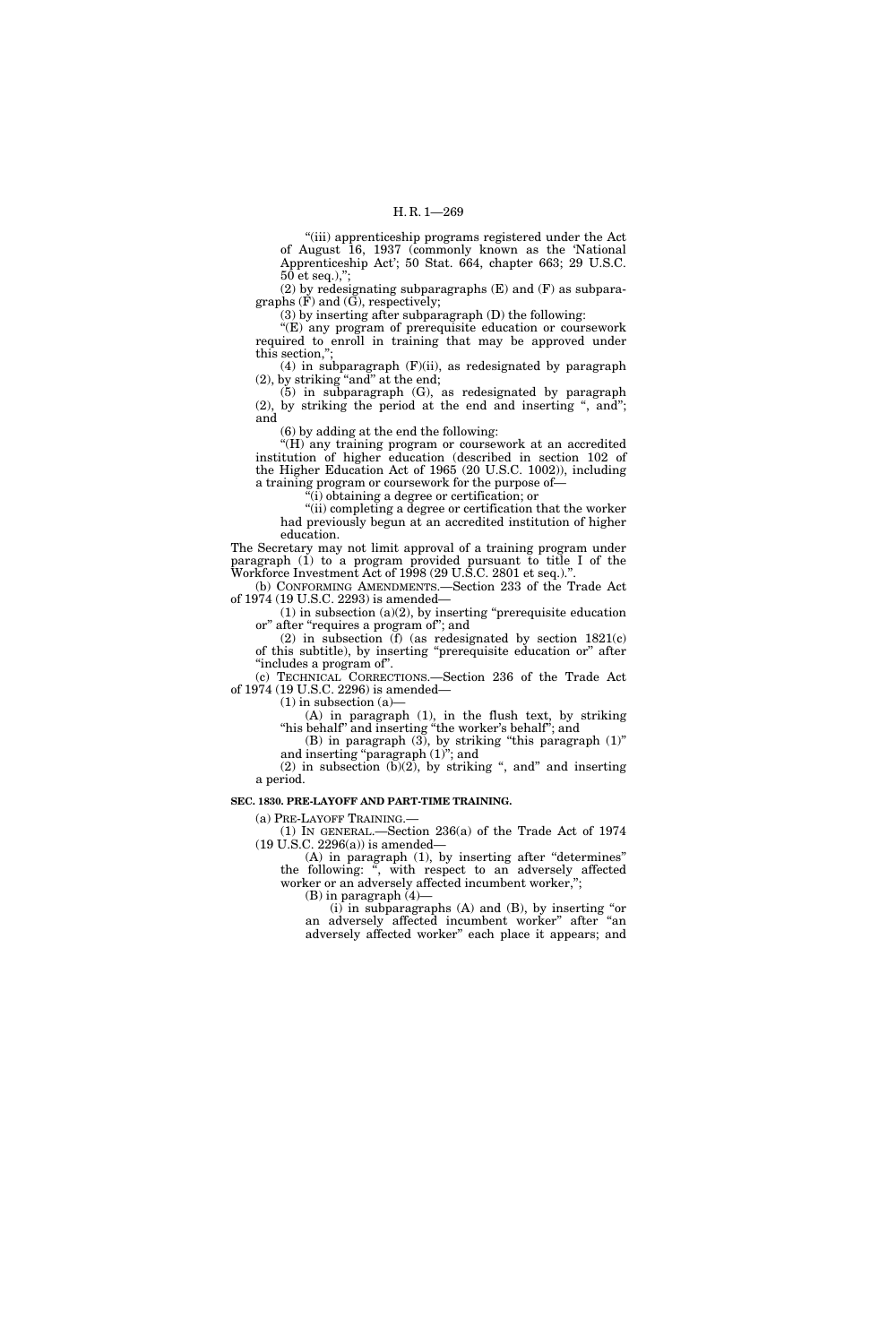$(ii)$  in subparagraph  $(C)$ , by inserting "or adversely affected incumbent worker'' after ''adversely affected worker'' each place it appears;

(C) in paragraph (5), in the matter preceding subparagraph (A), by striking ''The training programs'' and inserting ''Except as provided in paragraph (10), the training programs'';

(D) in paragraph  $(6)(B)$ , by inserting "or adversely affected incumbent worker'' after ''adversely affected worker"

 $(E)$  in paragraph  $(7)(B)$ , by inserting "or adversely affected incumbent worker'' after ''adversely affected worker''; and

(F) by inserting after paragraph (9) the following: "(10) In the case of an adversely affected incumbent worker, the Secretary may not approve—

 $f(A)$  on-the-job training under paragraph  $(5)(A)(i)$ ; or

''(B) customized training under paragraph (5)(A)(ii), unless such training is for a position other than the worker's adversely affected employment.

"(11) If the Secretary determines that an adversely affected incumbent worker for whom the Secretary approved training under this section is no longer threatened with a total or partial separation, the Secretary shall terminate the approval of such training.''.

(2) DEFINITIONS.—Section 247 of the Trade Act of 1974 (19 U.S.C. 2319), as amended, is further amended by adding at the end the following:

"(19) The term 'adversely affected incumbent worker' means a worker who—

" $(A)$  is a member of a group of workers who have been certified as eligible to apply for adjustment assistance under subchapter A;

''(B) has not been totally or partially separated from adversely affected employment; and

''(C) the Secretary determines, on an individual basis, is threatened with total or partial separation.''.

(b) PART-TIME TRAINING.—Section 236 of the Trade Act of 1974 (19 U.S.C. 2296), as amended, is further amended by adding at the end the following:

''(h) PART-TIME TRAINING.—

''(1) IN GENERAL.—The Secretary may approve full-time or part-time training for a worker under subsection (a).

"(2) LIMITATION.—Notwithstanding paragraph (1), a worker participating in part-time training approved under subsection (a) may not receive a trade readjustment allowance under section 231.''.

## **SEC. 1831. ON-THE-JOB TRAINING.**

(a) IN GENERAL.—Section 236(c) of the Trade Act of 1974 (19 U.S.C.  $2296(c)$  is amended—

(1) by redesignating paragraphs (1) through (10) as subparagraphs (A) through (J) and moving such subparagraphs 2 ems to the right;

(2) by striking ''(c) The Secretary shall'' and all that follows through "such costs," and inserting the following: ''(c) ON-THE-JOB TRAINING REQUIREMENTS.—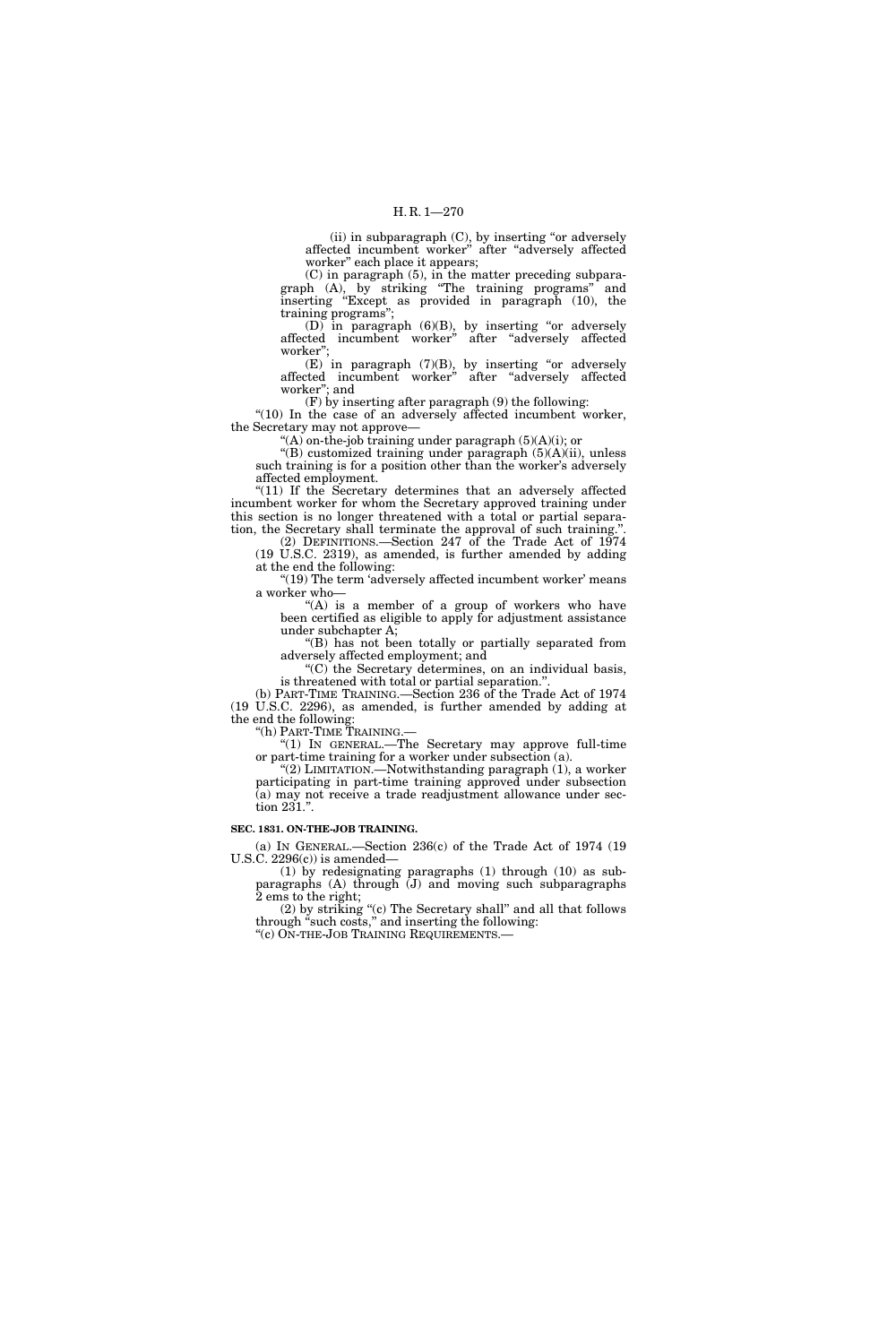''(1) IN GENERAL.—The Secretary may approve on-the-job training for any adversely affected worker if—

 $(A)$  the worker meets the requirements for training to be approved under subsection  $(a)(1);$ 

''(B) the Secretary determines that on-the-job training—

''(i) can reasonably be expected to lead to suitable employment with the employer offering the on-thejob training;

"(ii) is compatible with the skills of the worker; "(iii) includes a curriculum through which the worker will gain the knowledge or skills to become proficient in the job for which the worker is being trained; and

 $'$ (iv) can be measured by benchmarks that indicate that the worker is gaining such knowledge or skills; and

 $(C)$  the State determines that the on-the-job training program meets the requirements of clauses (iii) and (iv) of subparagraph (B).

''(2) MONTHLY PAYMENTS.—The Secretary shall pay the costs of on-the-job training approved under paragraph (1) in monthly installments.

"(3) CONTRACTS FOR ON-THE-JOB TRAINING.

''(A) IN GENERAL.—The Secretary shall ensure, in entering into a contract with an employer to provide onthe-job training to a worker under this subsection, that the skill requirements of the job for which the worker is being trained, the academic and occupational skill level of the worker, and the work experience of the worker are taken into consideration.

''(B) TERM OF CONTRACT.—Training under any such contract shall be limited to the period of time required for the worker receiving on-the-job training to become proficient in the job for which the worker is being trained, but may not exceed 104 weeks in any case.

"(4) EXCLUSION OF CERTAIN EMPLOYERS.—The Secretary shall not enter into a contract for on-the-job training with an employer that exhibits a pattern of failing to provide workers receiving on-the-job training from the employer with—

''(A) continued, long-term employment as regular employees; and

''(B) wages, benefits, and working conditions that are equivalent to the wages, benefits, and working conditions provided to regular employees who have worked a similar period of time and are doing the same type of work as workers receiving on-the-job training from the employer. ''(5) LABOR STANDARDS.—The Secretary may pay the costs of on-the-job training,''; and

(3) in paragraph (5), as redesignated—

(A) in subparagraph (I), as redesignated by paragraph (1) of this section, by striking "paragraphs  $(1)$ ,  $(2)$ ,  $(3)$ ,  $(4)$ ,  $(5)$ , and  $(6)$ " and inserting "subparagraphs  $(A)$ ,  $(B)$ ,  $(C)$ ,  $(D)$ ,  $(E)$ , and  $(F)$ "; and

(B) in subparagraph (J), as redesignated by paragraph (1) of this section, by striking ''paragraph (8)'' and inserting ''subparagraph (H)''.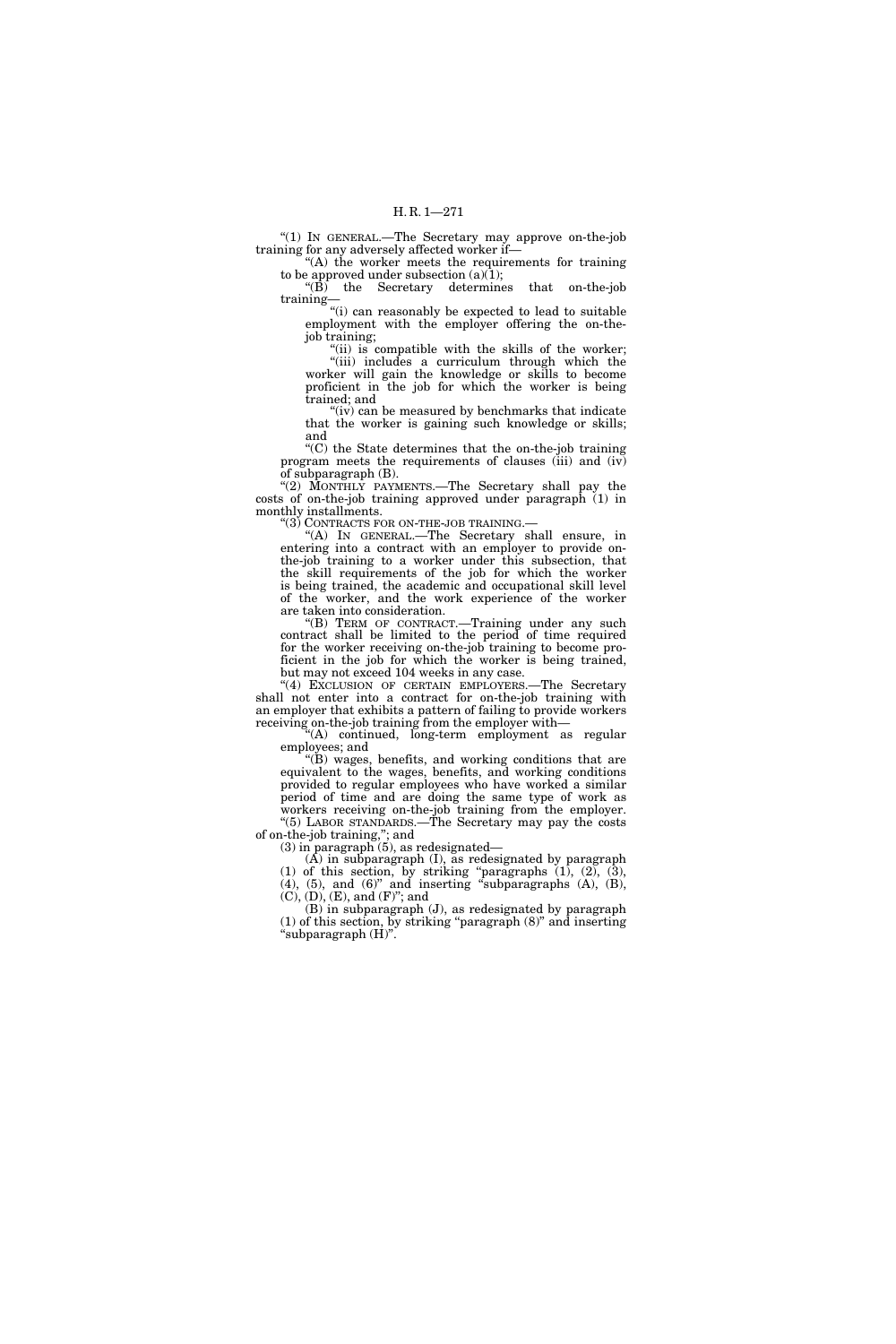(b) REPEAL OF PREFERENCE FOR TRAINING ON THE JOB.—Section  $236(a)(1)$  of the Trade Act of 1974 (19 U.S.C.  $2296(a)(1)$ ) is amended by striking the last sentence.

## **SEC. 1832. ELIGIBILITY FOR UNEMPLOYMENT INSURANCE AND PRO-GRAM BENEFITS WHILE IN TRAINING.**

Section 236(d) of the Trade Act of 1974 (19 U.S.C. 2296(d)) is amended to read as follows:

''(d) ELIGIBILITY.—An adversely affected worker may not be determined to be ineligible or disqualified for unemployment insurance or program benefits under this subchapter— "(1) because the worker-

''(A) is enrolled in training approved under subsection (a); ''(B) left work—

''(i) that was not suitable employment in order to enroll in such training; or

"(ii) that the worker engaged in on a temporary basis during a break in such training or a delay in the commencement of such training; or

''(C) left on-the-job training not later than 30 days after commencing such training because the training did not meet the requirements of subsection  $(c)(1)(B)$ ; or

"(2) because of the application to any such week in training of the provisions of State law or Federal unemployment insurance law relating to availability for work, active search for work, or refusal to accept work.''.

## **SEC. 1833. JOB SEARCH AND RELOCATION ALLOWANCES.**

(a) JOB SEARCH ALLOWANCES.—Section 237 of the Trade Act of 1974 (19 U.S.C. 2297) is amended—

(1) in subsection  $(a)(2)(C)(ii)$ , by striking ", unless the worker received a waiver under section 231(c)''; and

 $(2)$  in subsection  $(b)$ – (A) in paragraph (1), by striking ''90 percent of the

cost of" and inserting "all"; and<br>
(B) in paragraph (2), by striking "\$1,250" and inserting<br>
"\$1,500". (b) RELOCATION ALLOWANCES.—Section 238 of the Trade Act

of 1974 (19 U.S.C. 2298) is amended—

(1) in subsection  $(a)(2)(E)(ii)$ , by striking ", unless the worker received a waiver under section 231(c)''; and

 $(2)$  in subsection  $(b)$ –

(A) in paragraph (1), by striking ''90 percent of the'' and inserting "all"; and

 $(B)$  in paragraph  $(2)$ , by striking "\$1,250" and inserting ''\$1,500''.

# **Subpart D—Reemployment Trade Adjustment Assistance Program**

#### **SEC. 1841. REEMPLOYMENT TRADE ADJUSTMENT ASSISTANCE PRO-GRAM.**

(a) IN GENERAL.—Section 246 of the Trade Act of 1974 (19 U.S.C. 2318) is amended—

(1) by amending the heading to read as follows: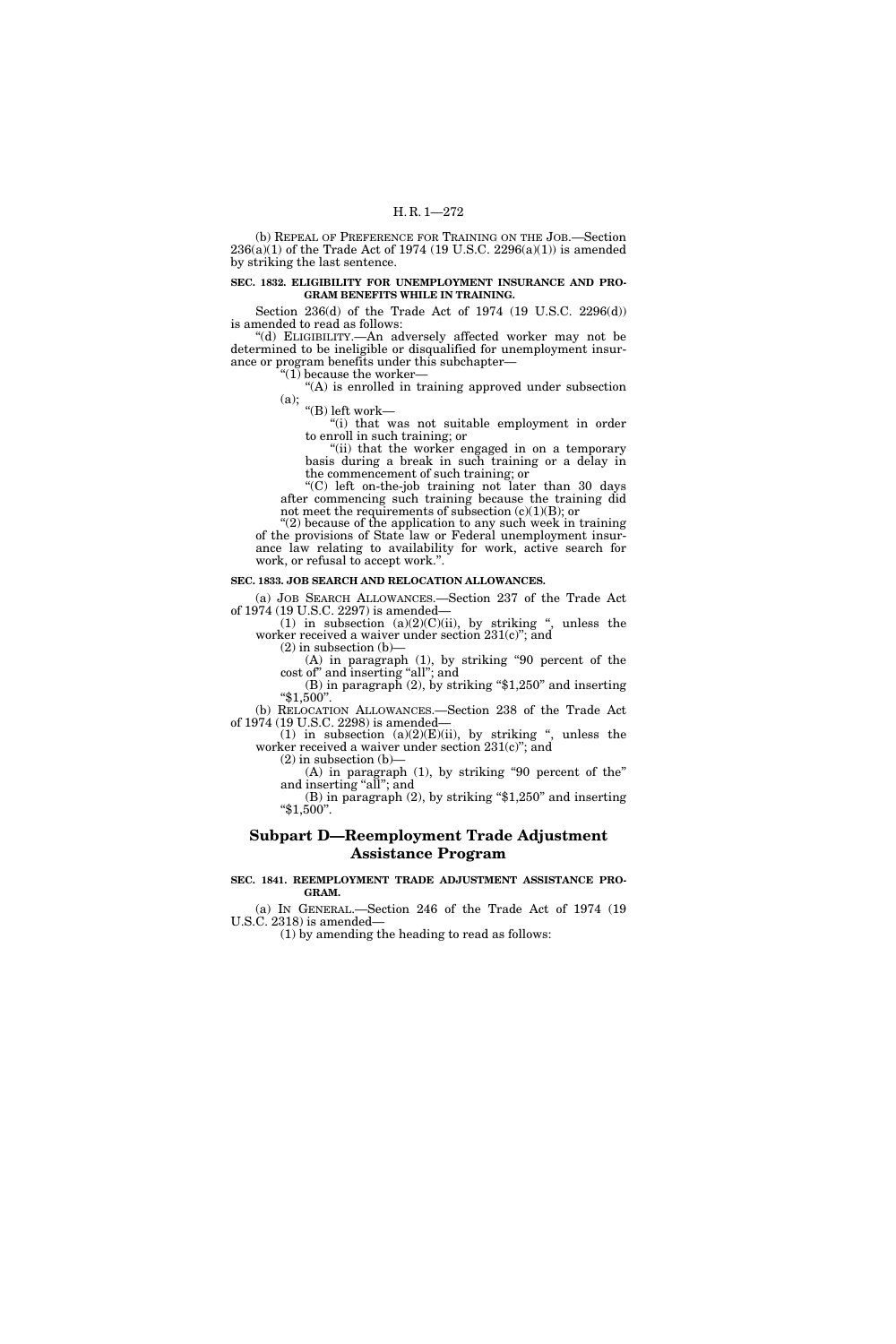#### **''SEC. 246. REEMPLOYMENT TRADE ADJUSTMENT ASSISTANCE PRO-GRAM.'';**

 $(2)$  in subsection  $(a)$ —

 $(A)$  in paragraph  $(1)$ —

(i) by striking ''Not later than'' and all that follows through "2002, the Secretary" and inserting "The Secretary''; and

(ii) by striking ''an alternative trade adjustment assistance program for older workers'' and inserting ''a reemployment trade adjustment assistance program'';

(B) in paragraph (2)—

 $(i)$  in subparagraph  $(A)$ —

(I) in the matter preceding clause (i), by striking "for a period not to exceed 2 years" and inserting ''for the eligibility period under subparagraph  $(\bar{A})$  or  $(B)$  of paragraph  $(4)$  (as the case may be)''; and

(II) by striking clauses (i) and (ii) and inserting the following:

''(i) the wages received by the worker at the time of separation; and

"(ii) the wages received by the worker from reemployment.'';

(ii) in subparagraph (B)—

(I) by striking ''for a period not to exceed 2 years'' and inserting ''for the eligibility period under subparagraph (A) or (B) of paragraph (4) (as the case may be)''; and

(II) by striking '', as added by section 201 of the Trade Act of 2002''; and

(iii) by adding at the end the following:

''(C) TRAINING AND OTHER SERVICES.—A worker described in paragraph (3)(B) participating in the program established under paragraph (1) is eligible to receive training approved under section 236 and employment and case management services under section 235.''; and

(C) by striking paragraphs (3) through (5) and inserting the following:

"(3) ELIGIBILITY.-

''(A) IN GENERAL.—A group of workers certified under subchapter A as eligible for adjustment assistance under subchapter A is eligible for benefits described in paragraph (2) under the program established under paragraph (1).

''(B) INDIVIDUAL ELIGIBILITY.—A worker in a group of workers described in subparagraph (A) may elect to receive benefits described in paragraph (2) under the program established under paragraph  $(1)$  if the worker—

''(i) is at least 50 years of age;

"(ii) earns not more than \$55,000 each year in wages from reemployment;

" $(iii)(I)$  is employed on a full-time basis as defined by the law of the State in which the worker is employed and is not enrolled in a training program approved under section 236; or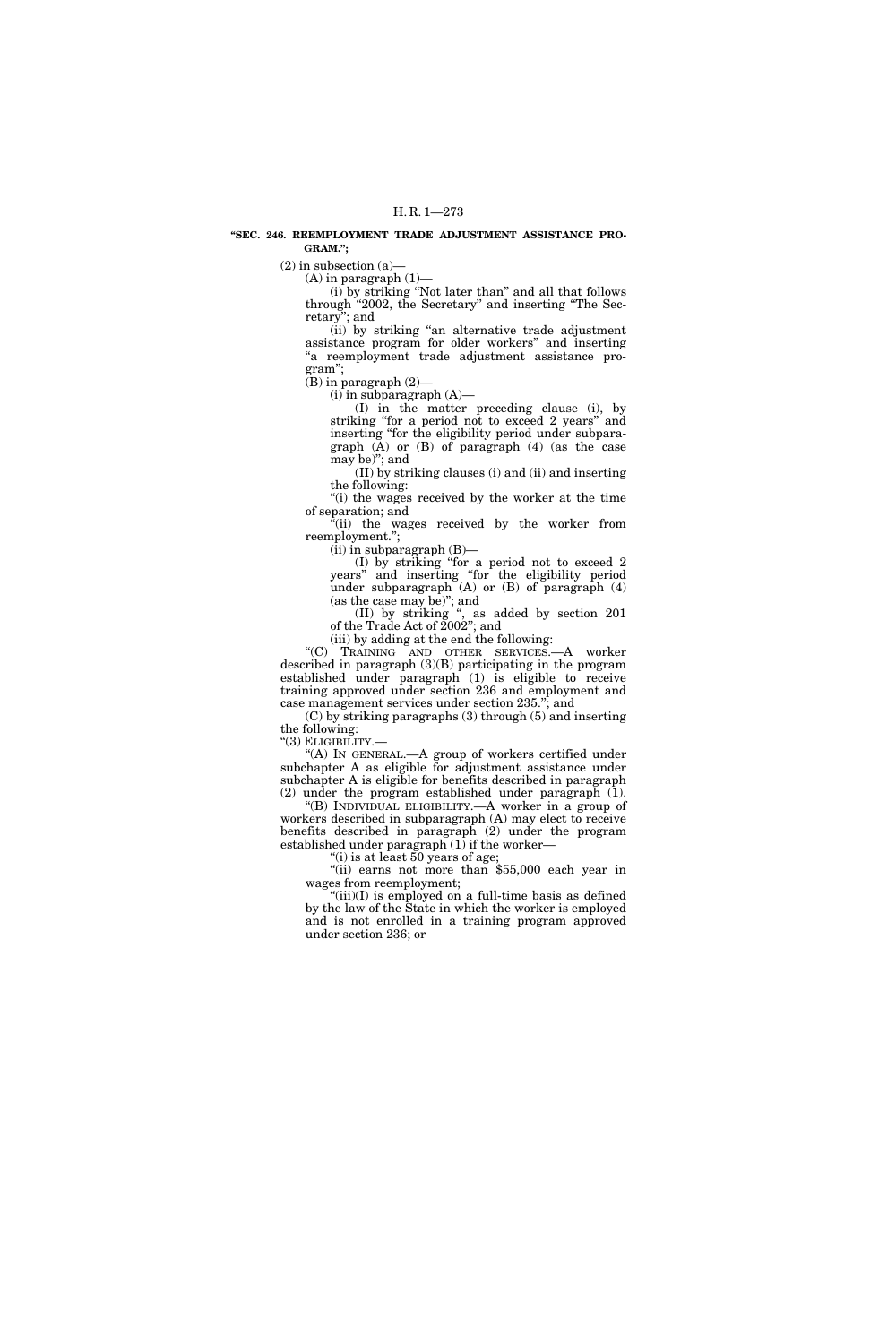''(II) is employed at least 20 hours per week and is enrolled in a training program approved under section 236; and

" $(iv)$  is not employed at the firm from which the worker was separated.

"(4) ELIGIBILITY PERIOD FOR PAYMENTS.

"(A) WORKER WHO HAS NOT RECEIVED TRADE READJUST-MENT ALLOWANCE.—In the case of a worker described in paragraph (3)(B) who has not received a trade readjustment allowance under part I of subchapter B pursuant to the certification described in paragraph (3)(A), the worker may receive benefits described in paragraph (2) for a period not to exceed 2 years beginning on the earlier of—

''(i) the date on which the worker exhausts all rights to unemployment insurance based on the separation of the worker from the adversely affected employment that is the basis of the certification; or

"(ii) the date on which the worker obtains reemployment described in paragraph (3)(B).

''(B) WORKER WHO HAS RECEIVED TRADE READJUSTMENT ALLOWANCE.—In the case of a worker described in paragraph (3)(B) who has received a trade readjustment allowance under part I of subchapter B pursuant to the certification described in paragraph  $(3)(A)$ , the worker may receive benefits described in paragraph (2) for a period of 104 weeks beginning on the date on which the worker obtains reemployment described in paragraph (3)(B), reduced by the total number of weeks for which the worker received such trade readjustment allowance.

''(5) TOTAL AMOUNT OF PAYMENTS.—

''(A) IN GENERAL.—The payments described in paragraph (2)(A) made to a worker may not exceed—

 $\lim_{x \to 0}$  \$12,000 per worker during the eligibility period under paragraph  $(4)(A)$ ; or

" $(i)$  the amount described in subparagraph  $(B)$ per worker during the eligibility period under paragraph (4)(B).

''(B) AMOUNT DESCRIBED.—The amount described in this subparagraph is the amount equal to the product of—

 $^{\prime}$ (i) \$12,000, and

"(ii) the ratio of-

''(I) the total number of weeks in the eligibility period under paragraph (4)(B) with respect to the worker, to

"(II) 104 weeks.

"(6) CALCULATION OF AMOUNT OF PAYMENTS FOR CERTAIN WORKERS.—

''(A) IN GENERAL.—In the case of a worker described in paragraph (3)(B)(iii)(II), paragraph (2)(A) shall be applied by substituting the percentage described in subparagraph (B) for '50 percent'.

''(B) PERCENTAGE DESCRIBED.—The percentage described in this subparagraph is the percentage— "(i) equal to  $\frac{1}{2}$  of the ratio of-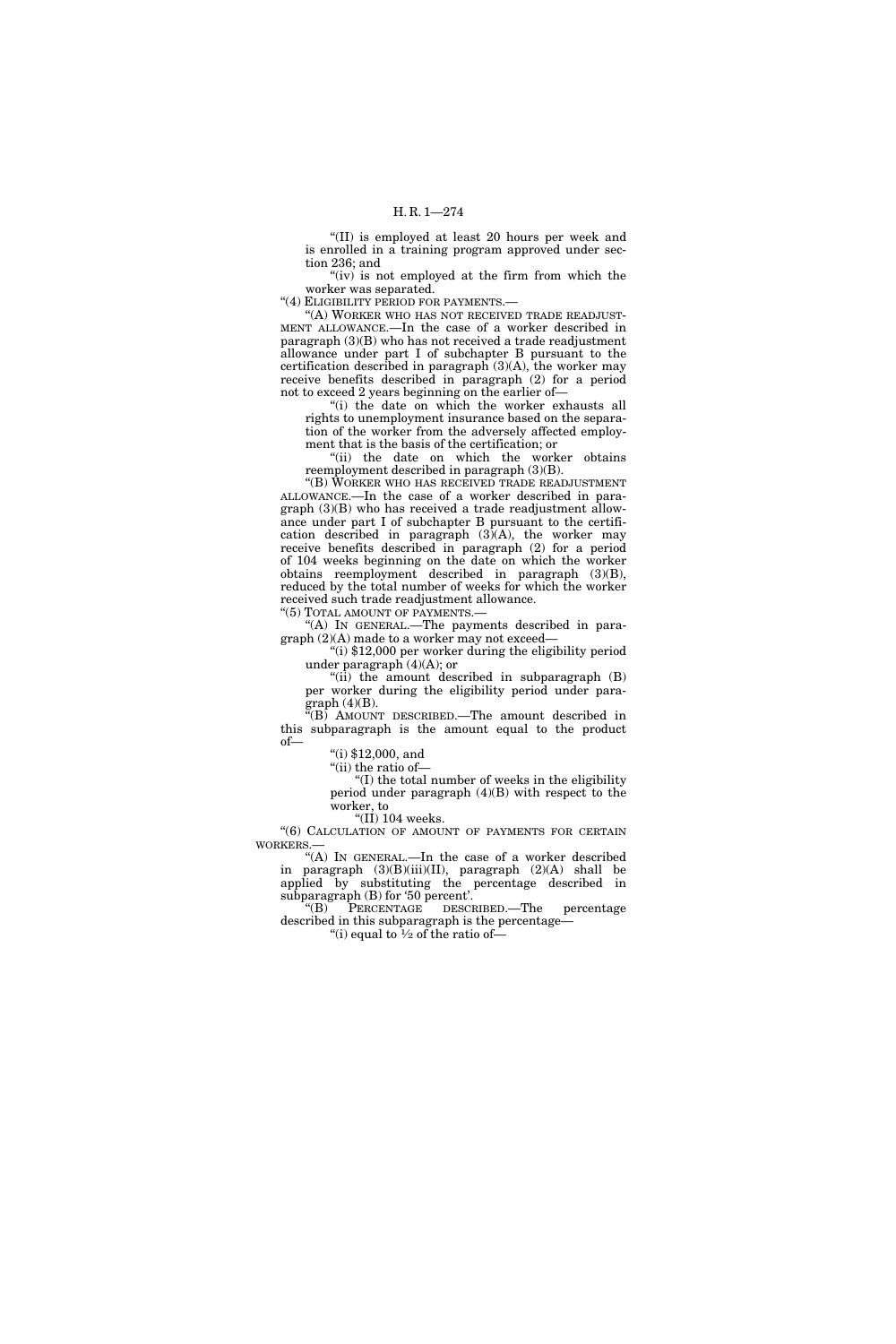''(I) the number of weekly hours of employment of the worker referred to in paragraph  $(3)(B)(iii)(II)$ , to

''(II) the number of weekly hours of employment of the worker at the time of separation, but

"(ii) in no case more than 50 percent.

"(7) LIMITATION ON OTHER BENEFITS.—A worker described in paragraph (3)(B) may not receive a trade readjustment allowance under part I of subchapter B pursuant to the certification described in paragraph  $(3)(\overline{A})$  during any week for which the worker receives a payment described in paragraph  $(2)(A)$ ."; and

(3) in subsection (b)(2), by striking "subsection  $(a)(3)(B)$ " and inserting "subsection  $(a)(3)$ ".

(b) EXTENSION OF PROGRAM.—Section 246(b)(1) of the Trade Act of 1974 (19 U.S.C. 2318(b)(1)) is amended by striking ''the date that is 5 years'' and all that follows through the end period and inserting ''December 31, 2010.''.

(c) CLERICAL AMENDMENT.—The table of contents of the Trade Act of 1974 is amended by striking the item relating to section 246 and inserting the following:

''Sec. 246. Reemployment trade adjustment assistance program.''.

## **Subpart E—Other Matters**

#### **SEC. 1851. OFFICE OF TRADE ADJUSTMENT ASSISTANCE.**

(a) IN GENERAL.—Subchapter C of chapter 2 of title II of the Trade Act of 1974 (19 U.S.C. 2311 et seq.) is amended by adding at the end the following:

### **''SEC. 249A. OFFICE OF TRADE ADJUSTMENT ASSISTANCE.**

''(a) ESTABLISHMENT.—There is established in the Department of Labor an office to be known as the Office of Trade Adjustment Assistance (in this section referred to as the 'Office').

''(b) HEAD OF OFFICE.—The head of the Office shall be an administrator, who shall report directly to the Deputy Assistant Secretary for Employment and Training.

''(c) PRINCIPAL FUNCTIONS.—The principal functions of the administrator of the Office shall be—

 $"(1)$  to oversee and implement the administration of trade adjustment assistance program under this chapter; and

"(2) to carry out functions delegated to the Secretary of Labor under this chapter, including—

''(A) making determinations under section 223;

''(B) providing information under section 225 about trade adjustment assistance to workers and assisting such workers to prepare petitions or applications for program benefits;

''(C) providing assistance to employers of groups of workers that have filed petitions under section 221 in submitting information required by the Secretary relating to the petitions;

''(D) ensuring workers covered by a certification of eligibility under subchapter A receive the employment and case management services described in section 235;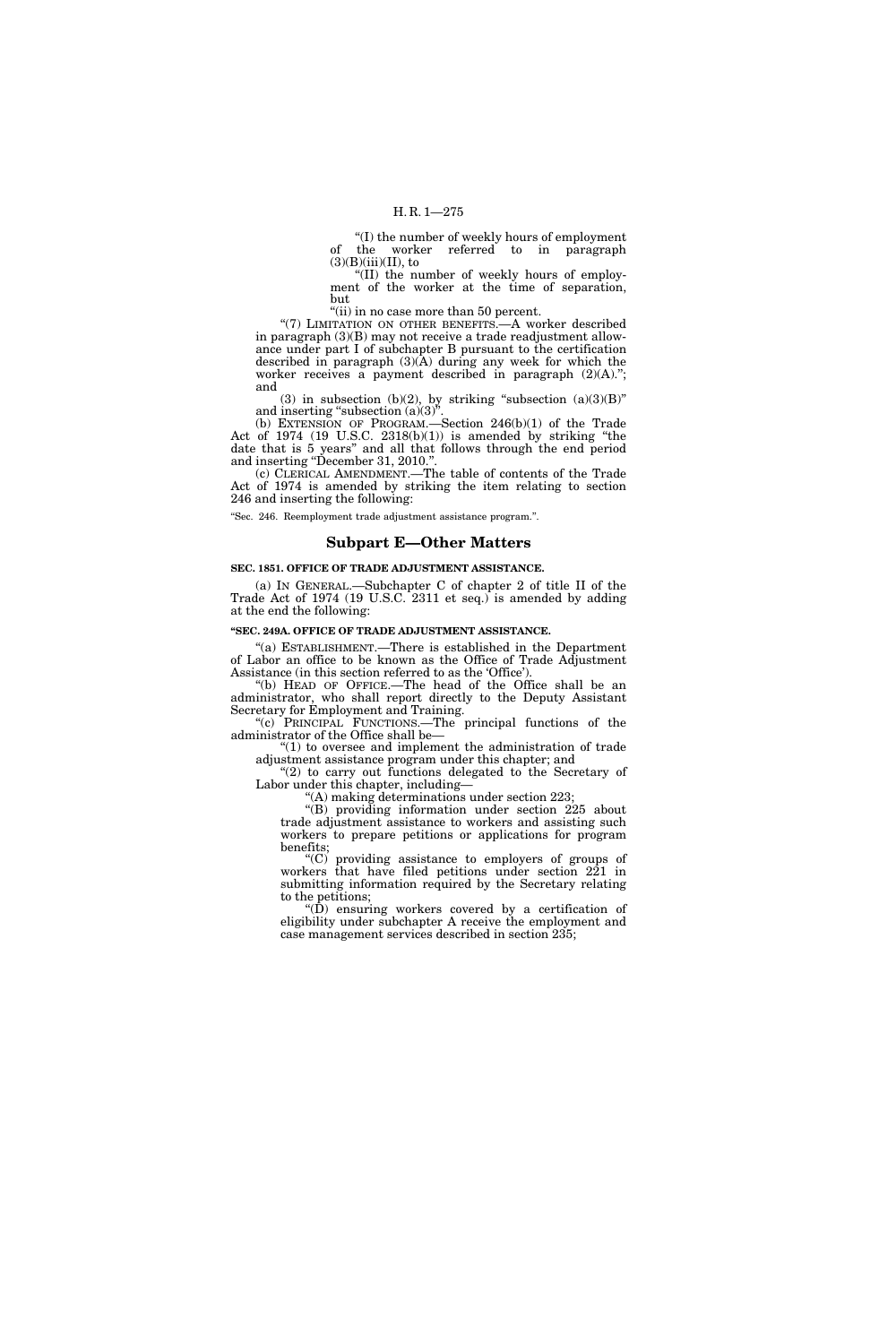''(E) ensuring that States fully comply with agreements entered into under section 239;

 $F(F)$  advocating for workers applying for benefits available under this chapter;

''(G) establishing and overseeing a hotline that workers, employers, and other entities may call to obtain information regarding eligibility criteria, procedural requirements, and benefits available under this chapter; and

''(H) carrying out such other duties with respect to this chapter as the Secretary specifies for purposes of this section.

''(d) ADMINISTRATION.—

''(1) DESIGNATION.—The administrator shall designate an employee of the Department of Labor with appropriate experience and expertise to carry out the duties described in paragraph (2).

"(2) DUTIES.—The employee designated under paragraph  $(1)$  shall-

''(A) receive complaints and requests for assistance related to the trade adjustment assistance program under this chapter;

"(B) resolve such complaints and requests for assistance, in coordination with other employees of the Office; ''(C) compile basic information concerning such com-

plaints and requests for assistance; and ''(D) carry out such other duties with respect to this chapter as the Secretary specifies for purposes of this section."

(b) CLERICAL AMENDMENT.—The table of contents of the Trade Act of 1974 is amended by inserting after the item relating to section 249 the following:

''Sec. 249A. Office of Trade Adjustment Assistance.''.

#### **SEC. 1852. ACCOUNTABILITY OF STATE AGENCIES; COLLECTION AND PUBLICATION OF PROGRAM DATA; AGREEMENTS WITH STATES.**

(a) IN GENERAL.—Section 239(a) of the Trade Act of 1974 (19 U.S.C. 2311(a)) is amended—

(1) by amending clause  $(2)$  to read as follows: " $(2)$  in accordance with subsection (f), shall make available to adversely affected workers and adversely affected incumbent workers covered by a certification under subchapter A the employment and case management services described in section 235,''; and (2) by striking ''will'' each place it appears and inserting "shall".

(b) FORM AND MANNER OF DATA.—Section 239 of the Trade Act of 1974 (19 U.S.C. 2311) is amended—

(1) by redesignating subsections (c) through (g) as subsections (d) through (h), respectively; and

(2) by inserting after subsection (b) the following:

"(c) FORM AND MANNER OF DATA.—Each agreement under this subchapter shall— "(1) provide the Secretary with the authority to collect

any data the Secretary determines necessary to meet the requirements of this chapter; and

" $(2)$  specify the form and manner in which any such data requested by the Secretary shall be reported.''.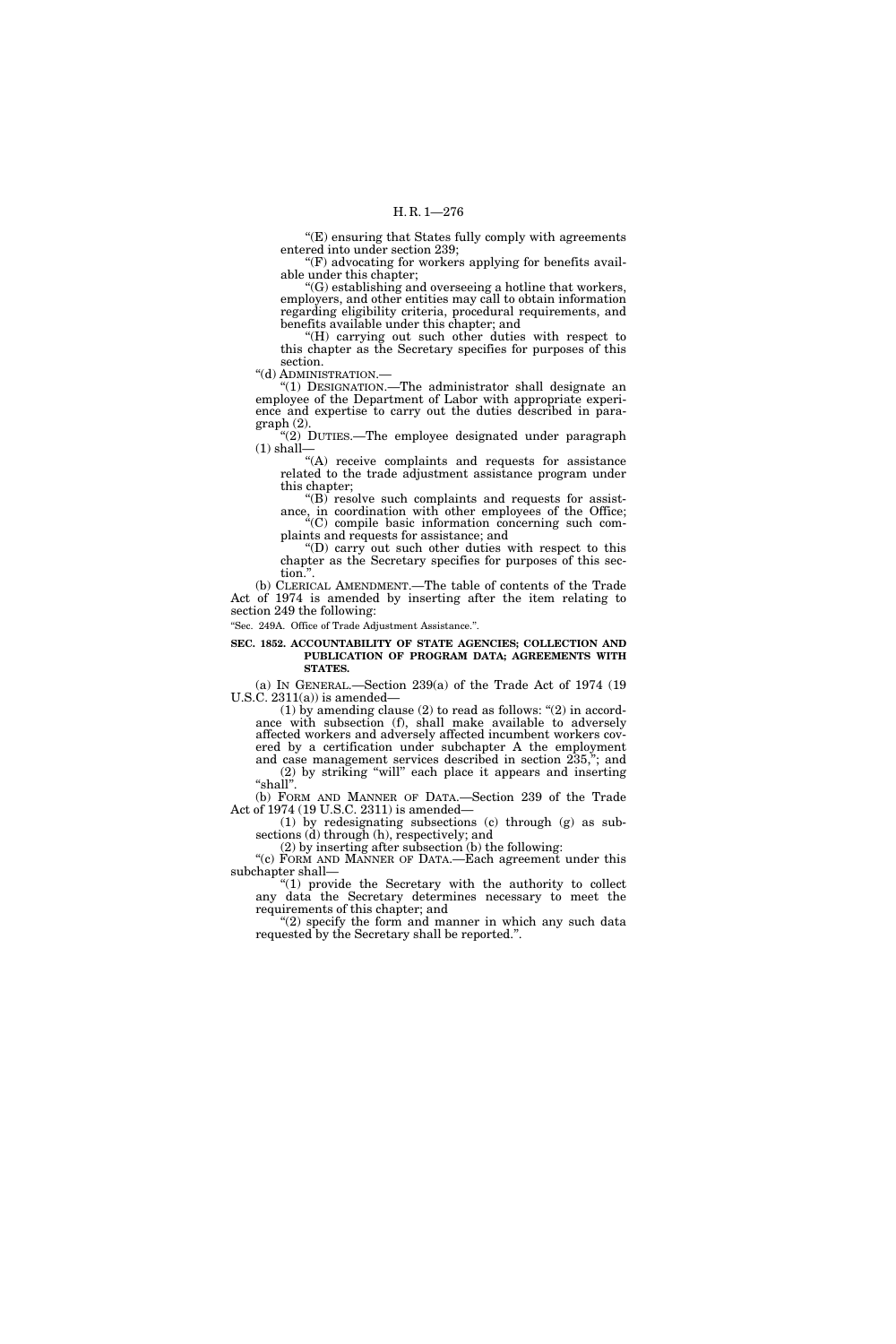(c) STATE ACTIVITIES.—Section 239(g) of the Trade Act of 1974 (as redesignated) is amended—

 $(1)$  in paragraph (3), by striking "and" at the end;

(2) by amending paragraph (4) to read as follows: ''(4) perform outreach to, intake of, and orientation for adversely affected workers and adversely affected incumbent workers covered by a certification under subchapter A with respect to assistance and benefits available under this chapter, and''; and

(3) by adding at the end the following:

"(5) make employment and case management services described in section 235 available to adversely affected workers and adversely affected incumbent workers covered by a certification under subchapter A and, if funds provided to carry out this chapter are insufficient to make such services available, make arrangements to make such services available through other Federal programs.''.

(d) REPORTING REQUIREMENT.—Section 239(h) of the Trade Act of 1974 (as redesignated) is amended by striking ''1998.'' and inserting "1998 (29 U.S.C. 2822(b)) and a description of the State's rapid response activities under section  $221(a)(2)(\overline{A})$ .".

(e) CONTROL MEASURES.—Section 239 of the Trade Act of 1974 (19 U.S.C. 2311), as amended, is further amended by adding at the end the following:

''(i) CONTROL MEASURES.— ''(1) IN GENERAL.—The Secretary shall require each cooperating State and cooperating State agency to implement effective control measures and to effectively oversee the operation and administration of the trade adjustment assistance program under this chapter, including by means of monitoring the operation of control measures to improve the accuracy and timeliness of the data being collected and reported.

"(2) DEFINITION.—For purposes of paragraph  $(1)$ , the term 'control measures' means measures that—

''(A) are internal to a system used by a State to collect data; and

''(B) are designed to ensure the accuracy and verifiability of such data.

''(j) DATA REPORTING.—

"(1) In GENERAL.—Any agreement entered into under this section shall require the cooperating State or cooperating State agency to report to the Secretary on a quarterly basis comprehensive performance accountability data, to consist of—

 $f(A)$  the core indicators of performance described in paragraph (2)(A);

 $\sqrt{\text{B}}$  the additional indicators of performance described in paragraph (2)(B), if any; and

" $(C)$  a description of efforts made to improve outcomes for workers under the trade adjustment assistance program.<br>"(2) CORE INDICATORS DESCRIBED.—

"(A) IN GENERAL.—The core indicators of performance described in this paragraph are—

"(i) the percentage of workers receiving benefits under this chapter who are employed during the second calendar quarter following the calendar quarter in which the workers cease receiving such benefits;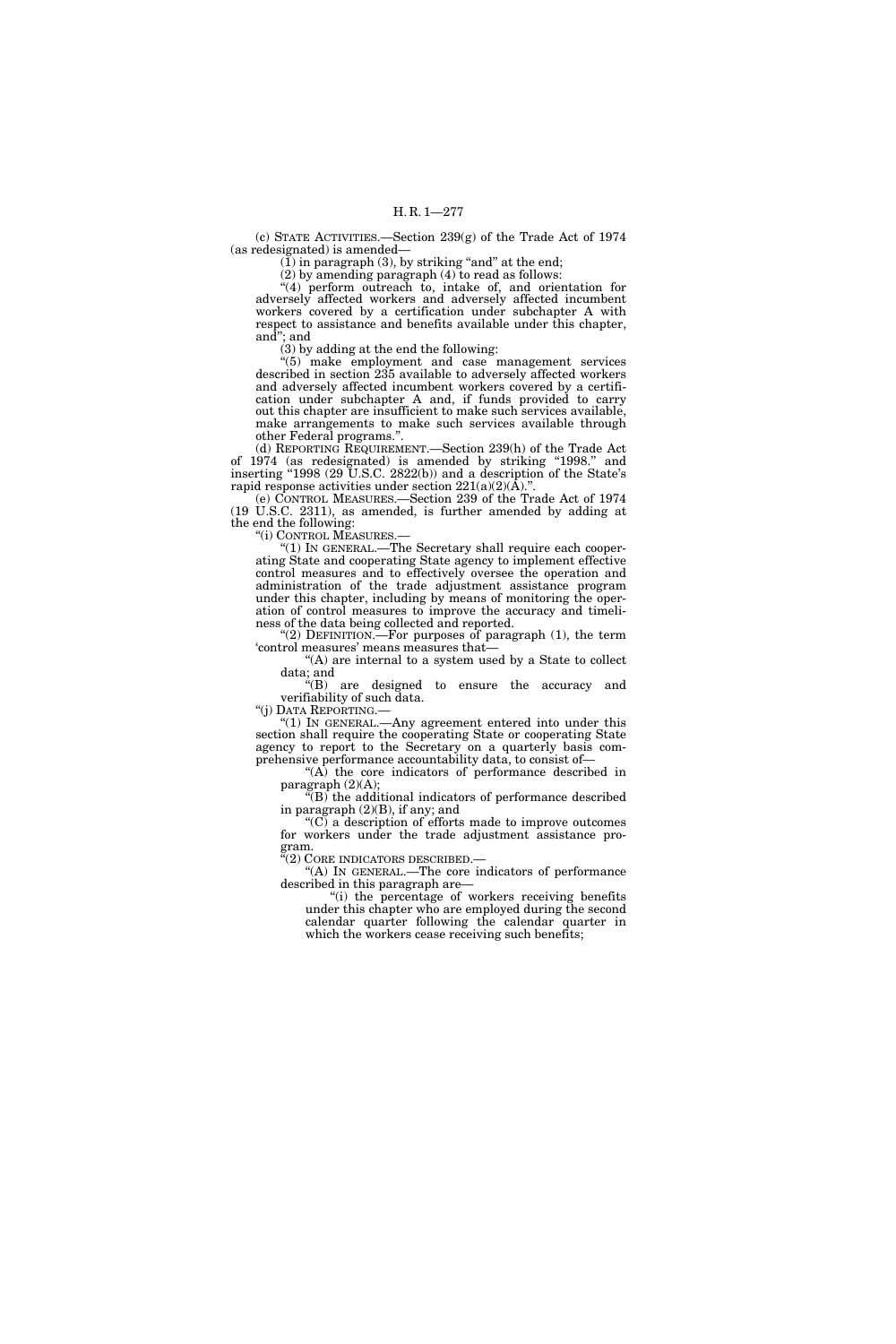## H. R. 1—278

"(ii) the percentage of such workers who are employed in each of the third and fourth calendar quarters following the calendar quarter in which the workers cease receiving such benefits; and

"(iii) the earnings of such workers in each of the third and fourth calendar quarters following the calendar quarter in which the workers cease receiving such benefits.

''(B) ADDITIONAL INDICATORS.—The Secretary and a cooperating State or cooperating State agency may agree upon additional indicators of performance for the trade adjustment assistance program under this chapter, as appropriate.

 $\sqrt[4]{(3)}$  Standards with respect to reliability of data. In preparing the quarterly report required by paragraph (1), each cooperating State or cooperating State agency shall establish procedures that are consistent with guidelines to be issued by the Secretary to ensure that the data reported are valid and reliable.''.

#### **SEC. 1853. VERIFICATION OF ELIGIBILITY FOR PROGRAM BENEFITS.**

Section 239 of the Trade Act of 1974 (19 U.S.C. 2311), as amended, is further amended by adding at the end the following: "(k) VERIFICATION OF ELIGIBILITY FOR PROGRAM BENEFITS.-

"(1) In GENERAL.—An agreement under this subchapter shall provide that the State shall periodically redetermine that a worker receiving benefits under this subchapter who is not a citizen or national of the United States remains in a satisfactory immigration status. Once satisfactory immigration status has been initially verified through the immigration status verification system described in section 1137(d) of the Social Security Act (42 U.S.C. 1320b-7(d)) for purposes of establishing a worker's eligibility for unemployment compensation, the State shall reverify the worker's immigration status if the documentation provided during initial verification will expire during the period in which that worker is potentially eligible to receive benefits under this subchapter. The State shall conduct such redetermination in a timely manner, utilizing the immigration status verification system described in section 1137(d) of the Social Security Act (42 U.S.C. 1320b-7(d)).

"(2) PROCEDURES.—The Secretary shall establish procedures to ensure the uniform application by the States of the requirements of this subsection."

#### **SEC. 1854. COLLECTION OF DATA AND REPORTS; INFORMATION TO WORKERS.**

(a) IN GENERAL.—Subchapter C of chapter 2 of title II of the Trade Act of 1974 (19 U.S.C. 2311 et seq.), as amended, is further amended by adding at the end the following:

#### **''SEC. 249B. COLLECTION AND PUBLICATION OF DATA AND REPORTS; INFORMATION TO WORKERS.**

"(a) IN GENERAL.—Not later than 180 days after the date of the enactment of this section, the Secretary shall implement a system to collect and report the data described in subsection (b), as well as any other information that the Secretary considers appropriate to effectively carry out this chapter.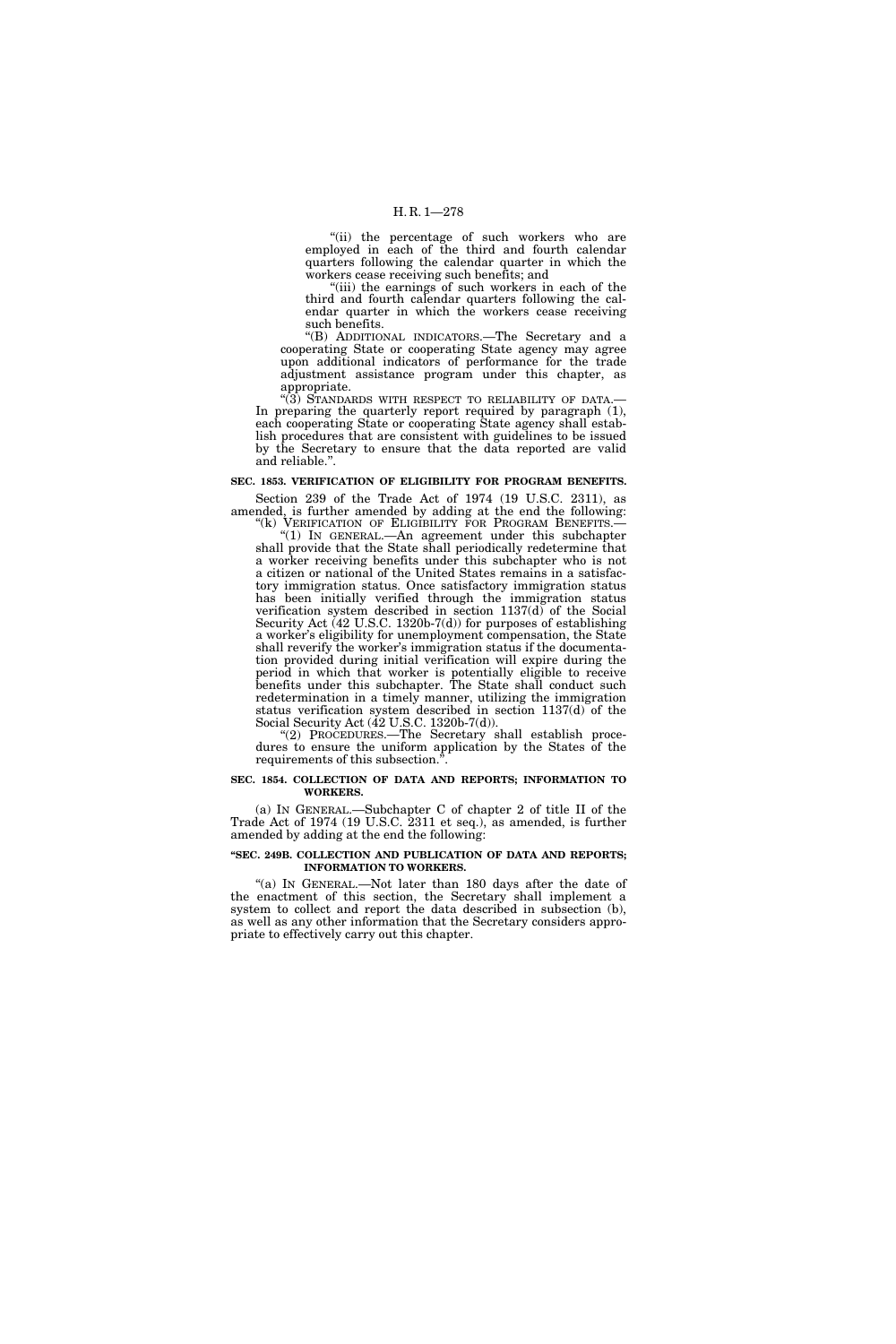''(b) DATA TO BE INCLUDED.—The system required under subsection (a) shall include collection of and reporting on the following data for each fiscal year:

"(1) DATA ON PETITIONS FILED, CERTIFIED, AND DENIED.-''(A) The number of petitions filed, certified, and denied under this chapter.

''(B) The number of workers covered by petitions filed, certified, and denied.

''(C) The number of petitions, classified by—

''(i) the basis for certification, including increased imports, shifts in production, and other bases of eligibility; and

"(ii) congressional district of the United States. ''(D) The average time for processing such petitions. ''(2) DATA ON BENEFITS RECEIVED.—

"(A) The number of workers receiving benefits under this chapter.

" $(B)$  The number of workers receiving each type of benefit, including training, trade readjustment allowances, employment and case management services, and relocation and job search allowances, and, to the extent feasible, credits for health insurance costs under section 35 of the Internal Revenue Code of 1986.

''(C) The average time during which such workers receive each such type of benefit.

''(3) DATA ON TRAINING.—

''(A) The number of workers enrolled in training approved under section 236, classified by major types of training, including classroom training, training through distance learning, on-the-job training, and customized training.

 $'(B)$  The number of workers enrolled in full-time training and part-time training.

''(C) The average duration of training.

''(D) The number of training waivers granted under section 231(c), classified by type of waiver.

 $E(E)$  The number of workers who complete training and the duration of such training.

"(F) The number of workers who do not complete" training.

"(4) DATA ON OUTCOMES.—

''(A) A summary of the quarterly reports required under section 239(j).

"(B) The sectors in which workers are employed after receiving benefits under this chapter.

''(5) DATA ON RAPID RESPONSE ACTIVITIES.—Whether rapid response activities were provided with respect to each petition filed under section 221.

"(c) CLASSIFICATION OF DATA.—To the extent possible, in collecting and reporting the data described in subsection (b), the Secretary shall classify the data by industry, State, and national totals.

''(d) REPORT.—Not later than December 15 of each year, the Secretary shall submit to the Committee on Finance of the Senate and the Committee on Ways and Means of the House of Representatives a report that includes—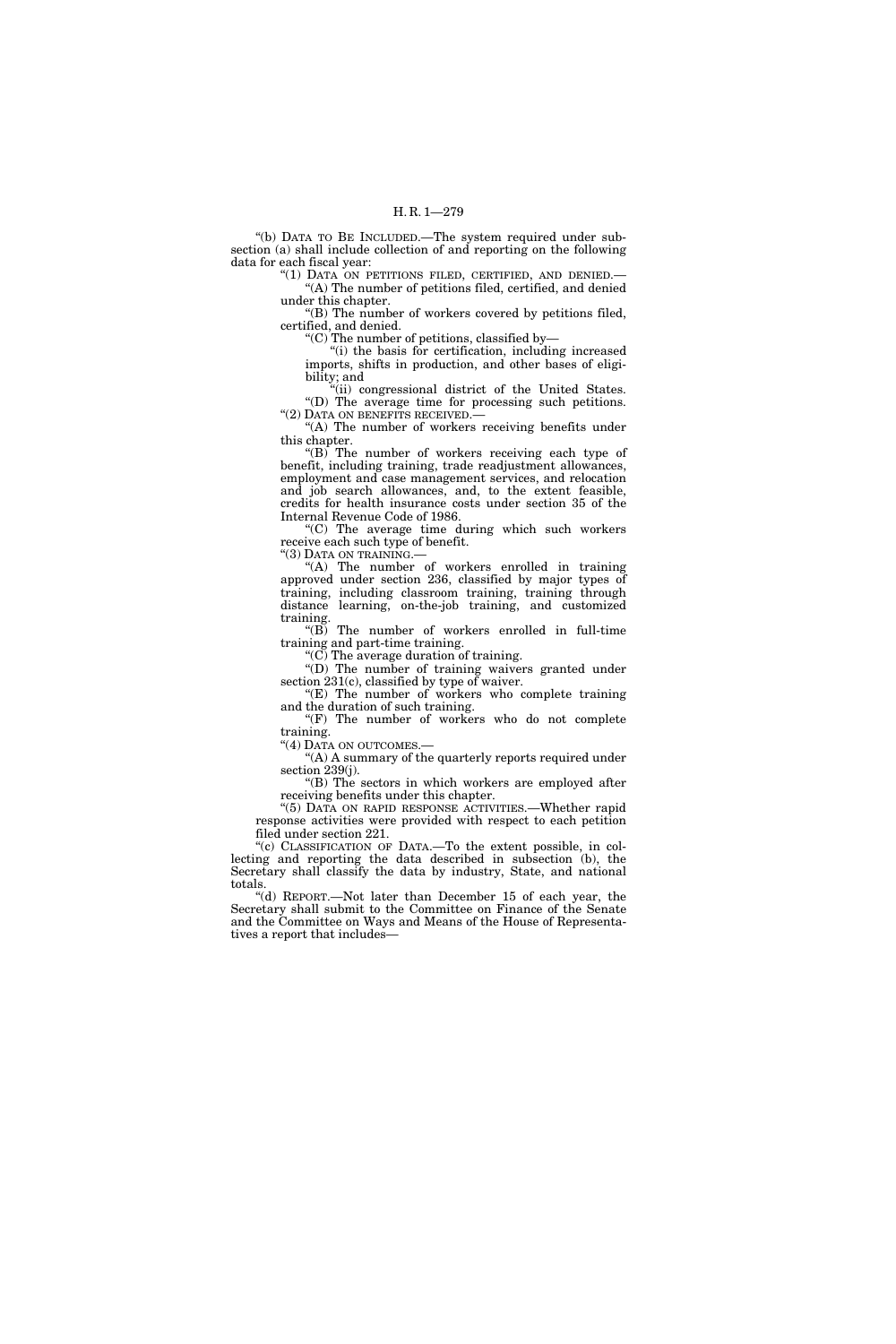"(1) a summary of the information collected under this section for the preceding fiscal year; ''(2) information on the distribution of funds to each State

pursuant to section  $236(a)(2)$ ; and

"(3) any recommendations of the Secretary with respect to changes in eligibility requirements, benefits, or training funding under this chapter based on the data collected under this section.

''(e) AVAILABILITY OF DATA.—

''(1) IN GENERAL.—The Secretary shall make available to the public, by publishing on the website of the Department of Labor and by other means, as appropriate—

"(A) the report required under subsection (d); "(B) the data collected under this section, in a searchable format; and

''(C) a list of cooperating States and cooperating State agencies that failed to submit the data required by this section to the Secretary in a timely manner.

''(2) UPDATES.—The Secretary shall update the data under paragraph (1) on a quarterly basis."

(b) CLERICAL AMENDMENT.—The table of contents of the Trade Act of 1974 is amended by inserting after the item relating to section 249A the following:

"Sec. 249B. Collection and publication of data and reports; information to workers.'

(c) EFFECTIVE DATE.—The amendments made by this section shall take effect on the date of the enactment of this Act.

### **SEC. 1855. FRAUD AND RECOVERY OF OVERPAYMENTS.**

Section 243(a)(1) of the Trade Act of 1974 (19 U.S.C. 2315(a)(1)) is amended—

 $(1)$  in the matter preceding subparagraph  $(A)$ —

(A) by striking "may waive" and inserting "shall waive"; and (B) by striking '', in accordance with guidelines pre-

scribed by the Secretary,''; and

(2) in subparagraph (B), by striking ''would be contrary to equity and good conscience'' and inserting ''would cause a financial hardship for the individual (or the individual's household, if applicable) when taking into consideration the income and resources reasonably available to the individual (or household) and other ordinary living expenses of the individual (or household)''.

#### **SEC. 1856. SENSE OF CONGRESS ON APPLICATION OF TRADE ADJUST-MENT ASSISTANCE.**

(a) IN GENERAL.—Chapter 5 of title II of the Trade Act of 1974 (19 U.S.C. 2391 et seq.) is amended by adding at the end the following:

#### **''SEC. 288. SENSE OF CONGRESS.**

''It is the sense of Congress that the Secretaries of Labor, Commerce, and Agriculture should apply the provisions of chapter 2 (relating to adjustment assistance for workers), chapter 3 (relating to adjustment assistance for firms), chapter 4 (relating to adjustment assistance for communities), and chapter 6 (relating to adjustment assistance for farmers), respectively, with the utmost regard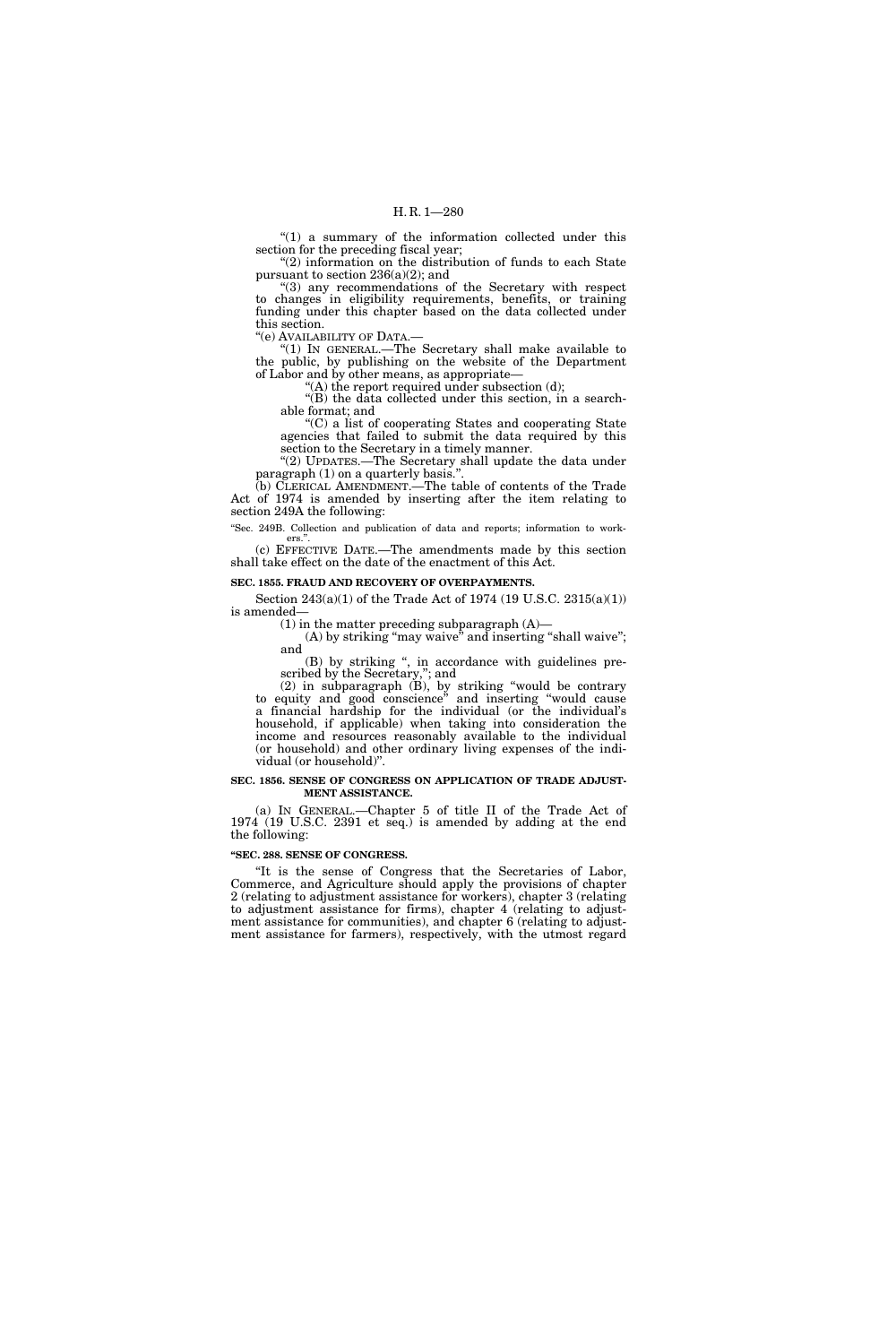for the interests of workers, firms, communities, and farmers petitioning for benefits under such chapters.''.

(b) CLERICAL AMENDMENT.—The table of contents of the Trade Act of 1974 is amended by inserting after the item relating to section 287 the following:

''Sec. 288. Sense of Congress.''.

### **SEC. 1857. CONSULTATIONS IN PROMULGATION OF REGULATIONS.**

Section 248 of the Trade Act of 1974 (19 U.S.C. 2320) is amended—

(1) by striking ''The Secretary shall'' and inserting the following:

''(a) IN GENERAL.—The Secretary shall''; and

(2) by adding at the end the following:

''(b) CONSULTATIONS.—Not later than 90 days before issuing a regulation under subsection (a), the Secretary shall consult with the Committee on Finance of the Senate and the Committee on Ways and Means of the House of Representatives with respect to the regulation.''.

#### **SEC. 1858. TECHNICAL CORRECTIONS.**

(a) DETERMINATIONS BY SECRETARY OF LABOR.—Section 223(c) of the Trade Act of 1974 (19 U.S.C. 2273(c)) is amended by striking "his determination" and inserting "a determination".

(b) QUALIFYING REQUIREMENTS FOR WORKERS.—Section 231(a) of the Trade Act of 1974 (19 U.S.C. 2291(a)) is amended—

 $(1)$  in paragraph  $(1)$ -

(A) in the matter preceding subparagraph (A), by striking ''his application'' and inserting ''the worker's application''; and

(B) in subparagraph (A), by striking ''he is covered'' and inserting "the worker is covered";

 $(2)$  in paragraph  $(2)$ -(A) in subparagraph (A), by striking the period and inserting a comma; and

(B) in subparagraph (D), by striking ''5 U.S.C.  $8521(a)(1)$ " and inserting "section  $8521(a)(1)$  of title 5, United States Code''; and

 $(3)$  in paragraph  $(3)$ 

(A) by striking ''he'' each place it appears and inserting "the worker"; and (B) in subparagraph (C), by striking "him" and

inserting ''the worker''. (c) SUBPOENA POWER.—Section 249 of the Trade Act of 1974

(19 U.S.C. 2321) is amended— (1) in the section heading, by striking ''**SUBPENA**'' and inserting ''**SUBPOENA**'';

(2) by striking ''subpena'' and inserting ''subpoena'' each place it appears; and (3) in subsection (a), by striking ''him'' and inserting ''the

Secretary''. (d) CLERICAL AMENDMENT.—The table of contents of the Trade

Act of 1974 is amended by striking the item relating to section 249 and inserting the following:

''Sec. 249. Subpoena power.''.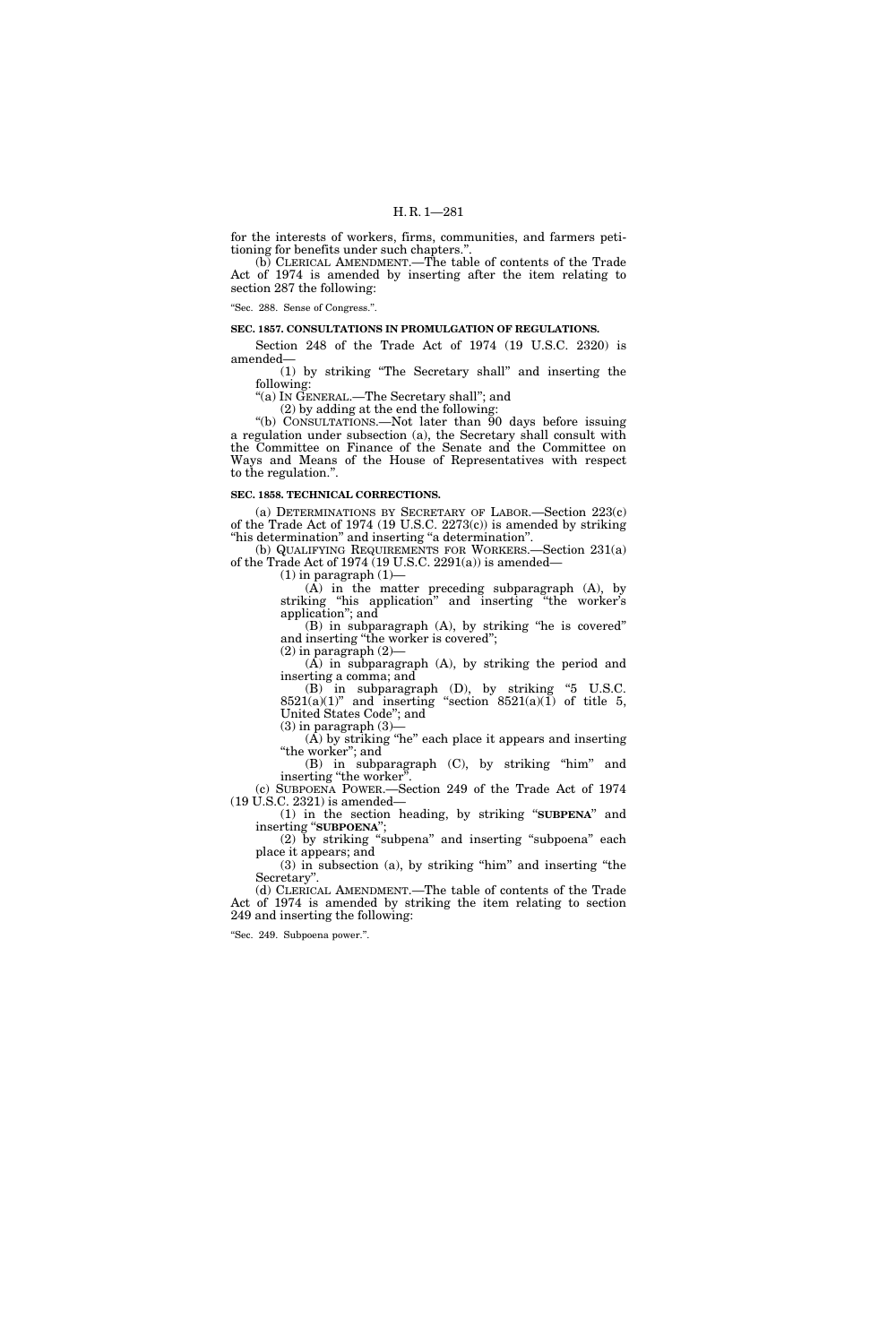# **PART II—TRADE ADJUSTMENT ASSISTANCE FOR FIRMS**

## **SEC. 1861. EXPANSION TO SERVICE SECTOR FIRMS.**

(a) IN GENERAL.—Section 251 of the Trade Act of 1974 (19 U.S.C. 2341) is amended by inserting "or service sector firm" after ''agricultural firm'' each place it appears.

(b) DEFINITION OF SERVICE SECTOR FIRM.—Section 261 of the Trade Act of 1974 (19 U.S.C. 2351) is amended— (1) by striking ''chapter,'' and inserting ''chapter:'';

(2) by striking ''the term 'firm' '' and inserting the following: ''(1) FIRM.—The term 'firm' ''; and

(3) by adding at the end the following:

''(2) SERVICE SECTOR FIRM.—The term 'service sector firm' means a firm engaged in the business of supplying services.''. (c) CONFORMING AMENDMENTS.—<br>
(1) Section  $251(c)(1)(C)$  of the Trade Act of 1974 (19 U.S.C.

 $2341(c)(1)(C)$ ) is amended–

(A) by inserting "or services" after "articles" the first place it appears; and

(B) by inserting ''or services which are supplied'' after ''produced''.

 $(2)$  Section 251(c)(2)(B)(ii) of such Act is amended to read as follows:

"(ii) Any firm that engages in exploration or drilling for oil or natural gas, or otherwise produces oil or natural gas, shall be considered to be producing articles directly competitive with imports of oil and with imports of natural gas.'

**SEC. 1862. MODIFICATION OF REQUIREMENTS FOR CERTIFICATION.**  Section  $251(c)(1)(B)$  of the Trade Act of 1974 (19 U.S.C.  $2341(c)(1)(B)$ ) is amended to read as follows:

''(B) that—

"(i) sales or production, or both, of the firm have decreased absolutely,

"(ii) sales or production, or both, of an article or service that accounted for not less than 25 percent of the total sales or production of the firm during the 12-month period preceding the most recent 12-month period for which date are available have decreased absolutely,

"(iii) sales or production, or both, of the firm during the most recent 12-month period for which data are available have decreased compared to—

''(I) the average annual sales or production for the firm during the 24-month period preceding that 12-month period, or

''(II) the average annual sales or production for the firm during the 36-month period preceding that 12-month period, and

"(iv) sales or production, or both, of an article or service that accounted for not less than 25 percent of the total sales or production of the firm during the most recent 12-month period for which data are available have decreased compared to—

''(I) the average annual sales or production for the article or service during the 24-month period preceding that 12-month period, or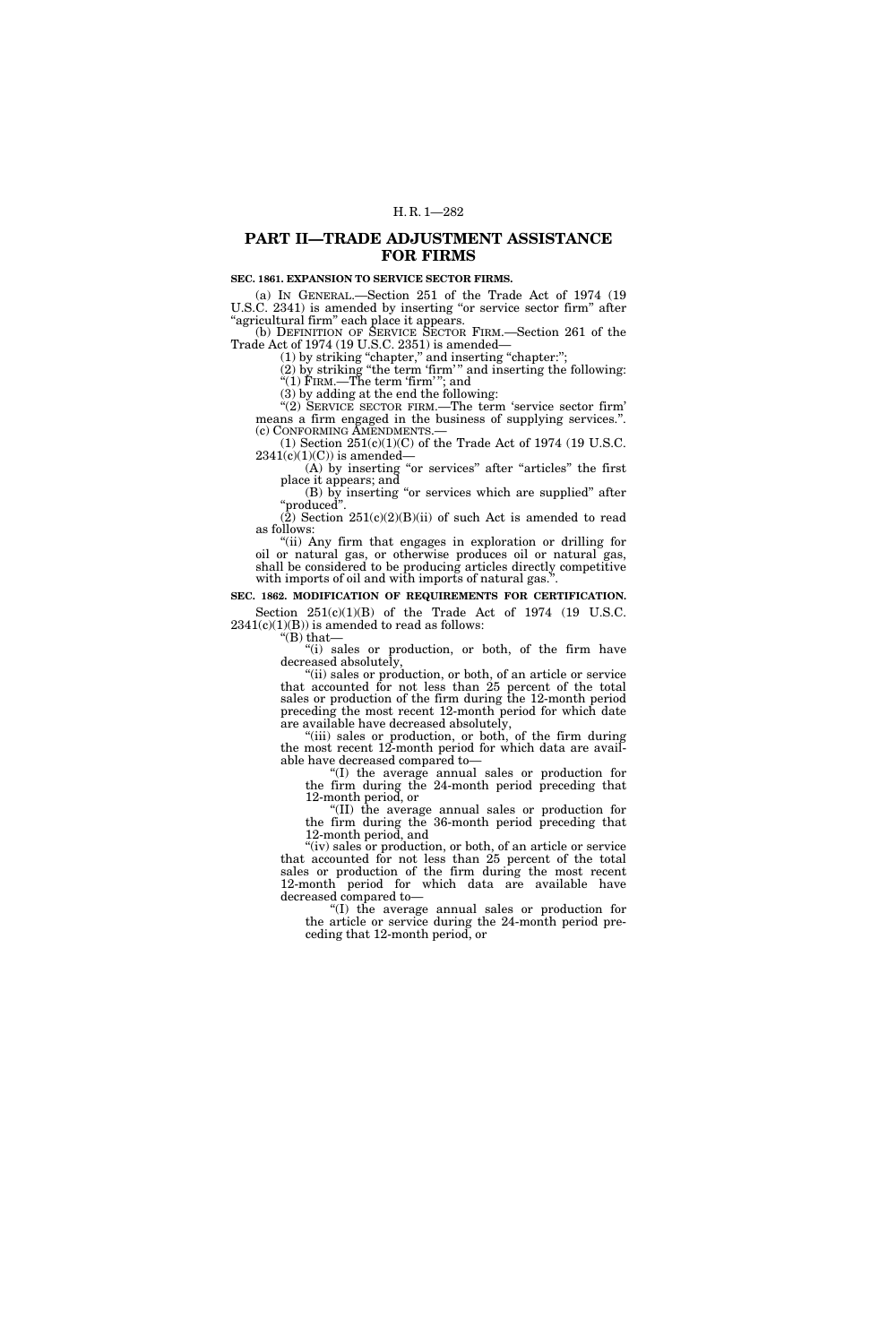''(II) the average annual sales or production for the article or service during the 36-month period preceding that 12-month period, and''.

#### **SEC. 1863. BASIS FOR DETERMINATIONS.**

Section 251 of the Trade Act of 1974 (19 U.S.C. 2341), as amended, is further amended by adding at the end the following:

"(e) BASIS FOR SECRETARY'S DETERMINATIONS.—For purposes of subsection  $(c)(1)(C)$ , the Secretary may determine that there are increased imports of like or directly competitive articles or services, if customers accounting for a significant percentage of the decrease in the sales or production of the firm certify to the Secretary that such customers have increased their imports of such articles or services from a foreign country, either absolutely or relative to their acquisition of such articles or services from suppliers located in the United States.<br>
"(f) NOTIFICATION TO FIRMS OF AVAILABILITY OF BENEFITS.—

Upon receiving notice from the Secretary of Labor under section 225 of the identity of a firm that is covered by a certification issued under section 223, the Secretary of Commerce shall notify the firm of the availability of adjustment assistance under this chapter.''.

## **SEC. 1864. OVERSIGHT AND ADMINISTRATION; AUTHORIZATION OF APPROPRIATIONS.**

(a) IN GENERAL.—Chapter 3 of title II of the Trade Act of 1974 (19 U.S.C. 2341 et seq.) is amended—

(1) by striking sections 254, 255, 256, and 257;

(2) by redesignating sections 258, 259, 260, 261, 262, 264, and 265, as sections 256, 257, 258, 259, 260, 261, and 262, respectively; and

# (3) by inserting after section 253 the following:

## **''SEC. 254. OVERSIGHT AND ADMINISTRATION.**

"(a) IN GENERAL.—The Secretary shall, to such extent and in such amounts as are provided in appropriations Acts, provide grants to intermediary organizations (referred to in section  $253(b)(1)$  throughout the United States pursuant to agreements with such intermediary organizations. Each such agreement shall require the intermediary organization to provide benefits to firms certified under section 251. The Secretary shall, to the maximum extent practicable, provide by October 1, 2010, that contracts entered into with intermediary organizations be for a 12-month period and that all such contracts have the same beginning date and the same ending date.

''(b) DISTRIBUTION OF FUNDS.—

"(1) In GENERAL.—Not later than 90 days after the date of the enactment of this subsection, the Secretary shall develop a methodology for the distribution of funds among the intermediary organizations described in subsection (a).

"(2) PROMPT INITIAL DISTRIBUTION.—The methodology described in paragraph (1) shall ensure the prompt initial distribution of funds and establish additional criteria governing the apportionment and distribution of the remainder of such funds among the intermediary organizations.

''(3) CRITERIA.—The methodology described in paragraph (1) shall include criteria based on the data in the annual report on the trade adjustment assistance for firms program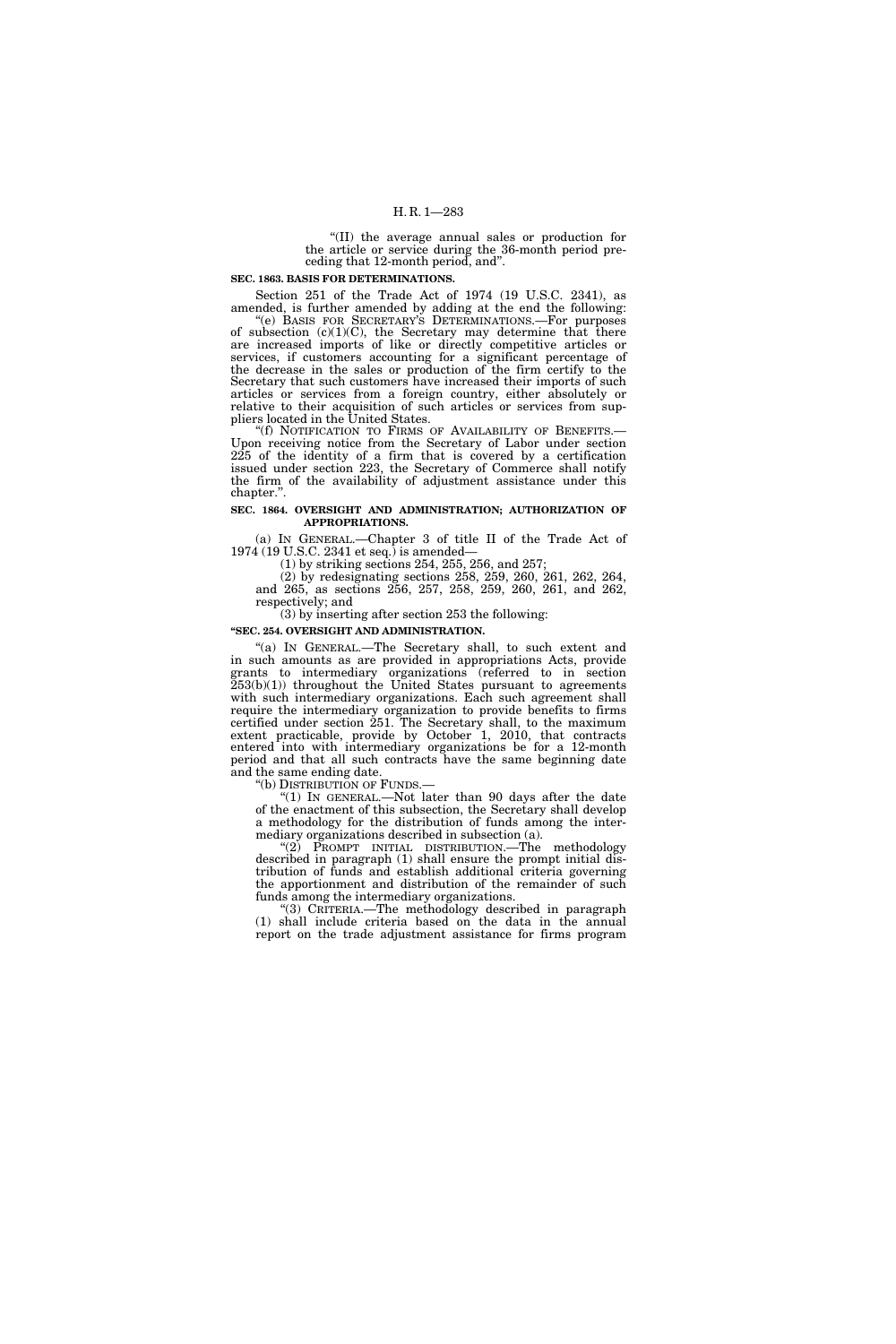described in section 1866 of the Trade and Globalization Adjustment Assistance Act of 2009.

''(c) REQUIREMENTS FOR CONTRACTS.—An agreement with an intermediary organization described in subsection (a) shall require the intermediary organization to contract for the supply of services to carry out grants under this chapter in accordance with terms and conditions that are consistent with guidelines established by the Secretary.

''(d) CONSULTATIONS.—

''(1) CONSULTATIONS REGARDING METHODOLOGY.—The Secretary shall consult with the Committee on Finance of the Senate and the Committee on Ways and Means of the House of Representatives—

" $(A)$  not less than 30 days before finalizing the methodology described in subsection (b); and

''(B) not less than 60 days before adopting any changes to such methodology.

''(2) CONSULTATIONS REGARDING GUIDELINES.—The Secretary shall consult with the Committee on Finance of the Senate and the Committee on Ways and Means of the House of Representatives not less than 60 days before finalizing the guidelines described in subsection (c) or adopting any subsequent changes to such guidelines.

## **''SEC. 255. AUTHORIZATION OF APPROPRIATIONS.**

"(a) IN GENERAL.—There are authorized to be appropriated to the Secretary \$50,000,000 for each of the fiscal years 2009 through 2010, and \$12,501,000 for the period beginning October 1, 2010, and ending December 31, 2010, to carry out the provisions of this chapter. Amounts appropriated pursuant to this subsection shall—

''(1) be available to provide adjustment assistance to firms that file a petition for such assistance pursuant to this chapter on or before December 31, 2010; and

''(2) otherwise remain available until expended.

''(b) PERSONNEL.—Of the amounts appropriated pursuant to this section for each fiscal year, \$350,000 shall be available for full-time positions in the Department of Commerce to administer the provisions of this chapter. Of such funds the Secretary shall make available to the Economic Development Administration such sums as may be necessary to establish the position of Director of Adjustment Assistance for Firms and such other full-time positions as may be appropriate to administer the provisions of this chapter.'

(b) RESIDUAL AUTHORITY.—The Secretary of Commerce shall have the authority to modify, terminate, resolve, liquidate, or take any other action with respect to a loan, guarantee, contract, or any other financial assistance that was extended under section 254, 255, 256, or 257 of the Trade Act of 1974 (19 U.S.C. 2344, 2345, 2346, and 2347), as in effect on the day before the effective date set forth in section 1891.<br>(c) CONFORMING AMENDMENTS.

(1) Section 256 of the Trade Act of 1974, as redesignated by subsection (a) of this section, is amended by striking subsection (d).

(2) Section 258 of the Trade Act of 1974, as redesignated by subsection (a) of this section, is amended—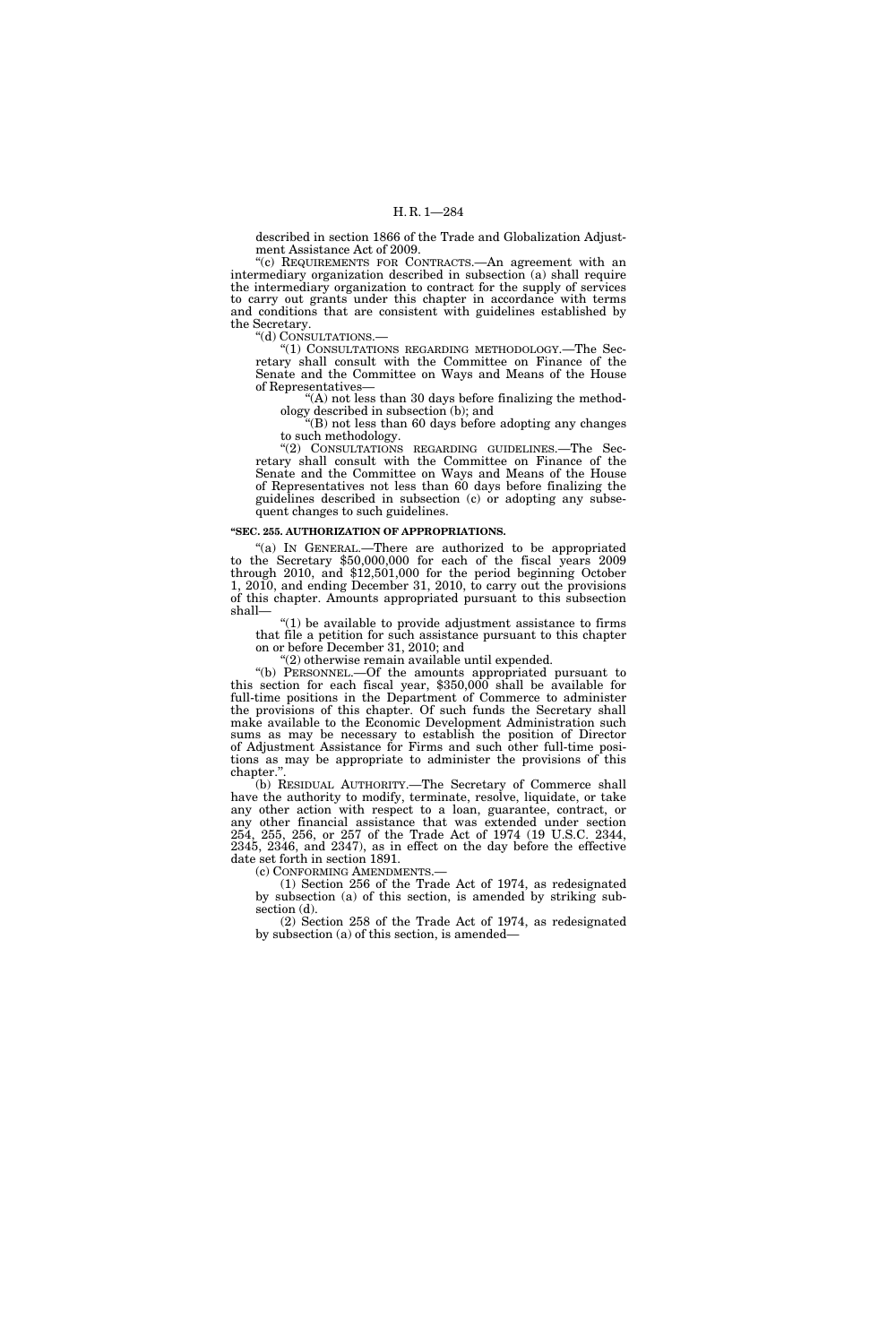$(A)$  in the first sentence, by striking "and financial"; and

(B) in the last sentence—

(i) by striking ''sections 253 and 254'' and inserting "section 253"; and

(ii) by striking ''title 28 of the United States Code'' and inserting ''title 28, United States Code''.

(d) CLERICAL AMENDMENTS.—The table of contents of the Trade Act of 1974 is amended by striking the items relating to sections 254, 255, 256, 257, 258, 259, 260, 261, 262, 264, and 265, and inserting the following:

''Sec. 254. Oversight and administration.

''Sec. 255. Authorization of appropriations.

''Sec. 256. Protective provisions.

''Sec. 257. Penalties. ''Sec. 258. Civil actions.

''Sec. 259. Definitions.

''Sec. 260. Regulations.

''Sec. 261. Study by Secretary of Commerce when International Trade Commission begins investigation; action where there is affirmative finding. "Sec. 262. Assistance to industries."

(e) EFFECTIVE DATE.—This section and the amendments made by this section shall take effect upon the expiration of the 90 day period beginning on the date of the enactment of this Act, except that subsections (b) and (d) of section 254 of the Trade Act of 1974 (as added by subsection (a) of this section) shall take effect on such date of enactment.

## **SEC. 1865. INCREASED PENALTIES FOR FALSE STATEMENTS.**

Section 257 of the Trade Act of 1974, as redesignated by section 1864(a), is amended to read as follows:

#### **''SEC. 257. PENALTIES.**

''Any person who—

 $\sqrt[n]{(1)}$  makes a false statement of a material fact knowing it to be false, or knowingly fails to disclose a material fact, or willfully overvalues any security, for the purpose of influencing in any way a determination under this chapter, or for the purpose of obtaining money, property, or anything of value under this chapter, or

"(2) makes a false statement of a material fact knowing it to be false, or knowingly fails to disclose a material fact, when providing information to the Secretary during an investigation of a petition under this chapter,

shall be imprisoned for not more than 2 years, or fined under title 18, United States Code, or both.''.

#### **SEC. 1866. ANNUAL REPORT ON TRADE ADJUSTMENT ASSISTANCE FOR FIRMS.**

(a) IN GENERAL.—Not later than December 15, 2009, and each year thereafter, the Secretary of Commerce shall prepare a report containing data regarding the trade adjustment assistance for firms program provided for in chapter 3 of title II of the Trade Act of 1974 (19 U.S.C. 2341 et seq.) for the preceding fiscal year. The data shall include the following:

(1) The number of firms that inquired about the program. (2) The number of petitions filed under section 251.

(3) The number of petitions certified and denied.

(4) The average time for processing petitions.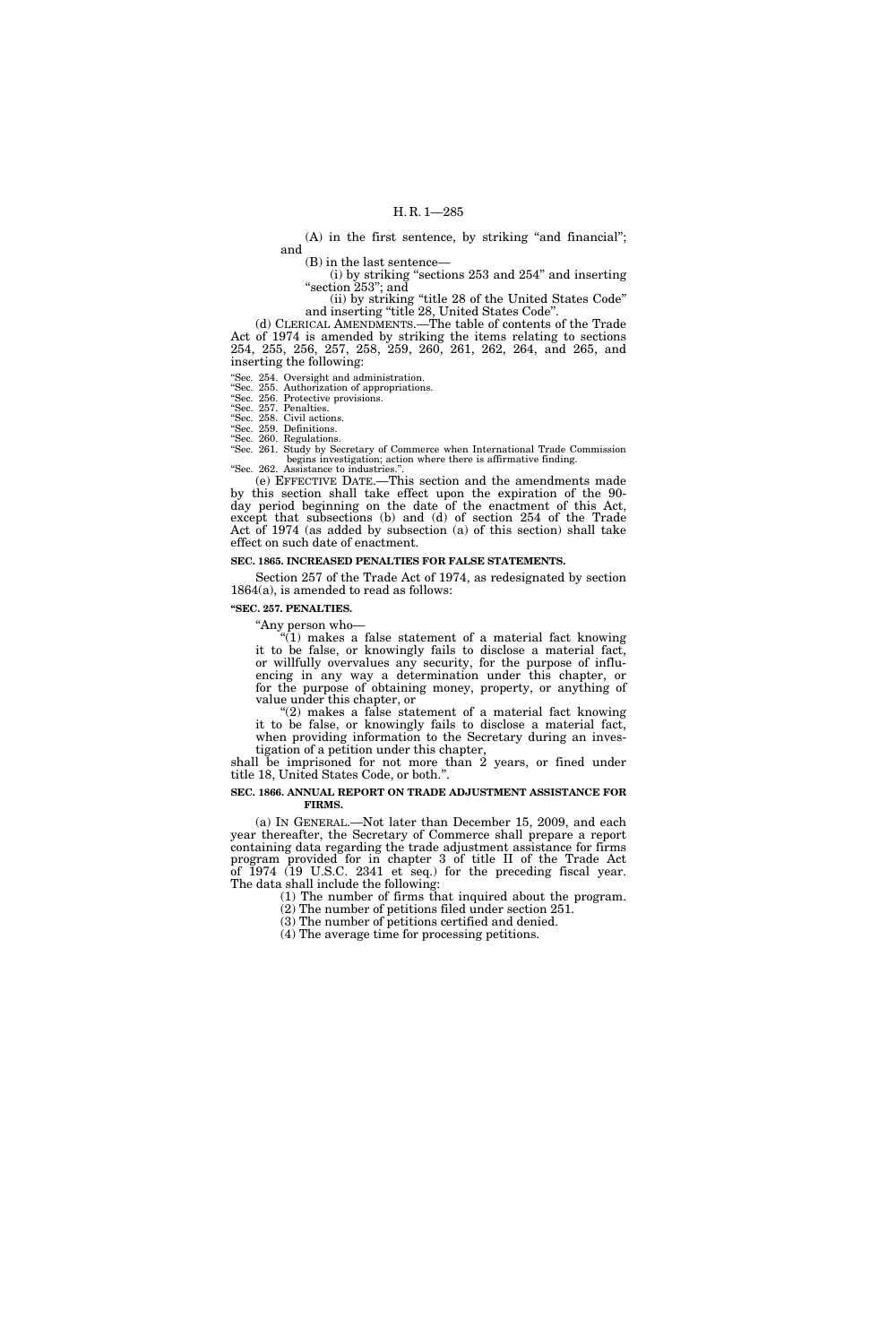(5) The number of petitions filed and firms certified for each congressional district of the United States.

(6) The number of firms that received assistance in preparing their petitions.

(7) The number of firms that received assistance developing business recovery plans.

(8) The number of business recovery plans approved and denied by the Secretary of Commerce.

(9) Sales, employment, and productivity at each firm participating in the program at the time of certification.

(10) Sales, employment, and productivity at each firm upon completion of the program and each year for the 2-year period following completion.

(11) The financial assistance received by each firm participating in the program.

(12) The financial contribution made by each firm participating in the program.

(13) The types of technical assistance included in the business recovery plans of firms participating in the program.

(14) The number of firms leaving the program before completing the project or projects in their business recovery plans and the reason the project was not completed.

(b) CLASSIFICATION OF DATA.—To the extent possible, in collecting and reporting the data described in subsection (a), the Secretary shall classify the data by intermediary organization, State, and national totals.

(c) REPORT TO CONGRESS; PUBLICATION.—The Secretary of Commerce shall—

(1) submit the report described in subsection (a) to the Committee on Finance of the Senate and the Committee on Ways and Means of the House of Representatives; and

(2) publish the report in the Federal Register and on the website of the Department of Commerce.

(d) PROTECTION OF CONFIDENTIAL INFORMATION.—The Secretary of Commerce may not release information described in subsection (a) that the Secretary considers to be confidential business information unless the person submitting the confidential business information had notice, at the time of submission, that such information would be released by the Secretary, or such person subsequently consents to the release of the information. Nothing in this subsection shall be construed to prohibit the Secretary from providing such confidential business information to a court in camera or to another party under a protective order issued by a court.

#### **SEC. 1867. TECHNICAL CORRECTIONS.**

(a) IN GENERAL.—Section 251 of the Trade Act of 1974 (19 U.S.C. 2341), as amended, is further amended—

(1) in subsection (a), by striking ''he has'' and inserting ''the Secretary has''; and  $(2)$  in subsection  $(d)$ , by striking "60 days" and inserting

"40 days".

(b) TECHNICAL ASSISTANCE.—Section 253(a)(3) of the Trade Act of 1974 (19 U.S.C.  $2343(a)(3)$ ) is amended by striking "of a certified firm'' and inserting ''to a certified firm''.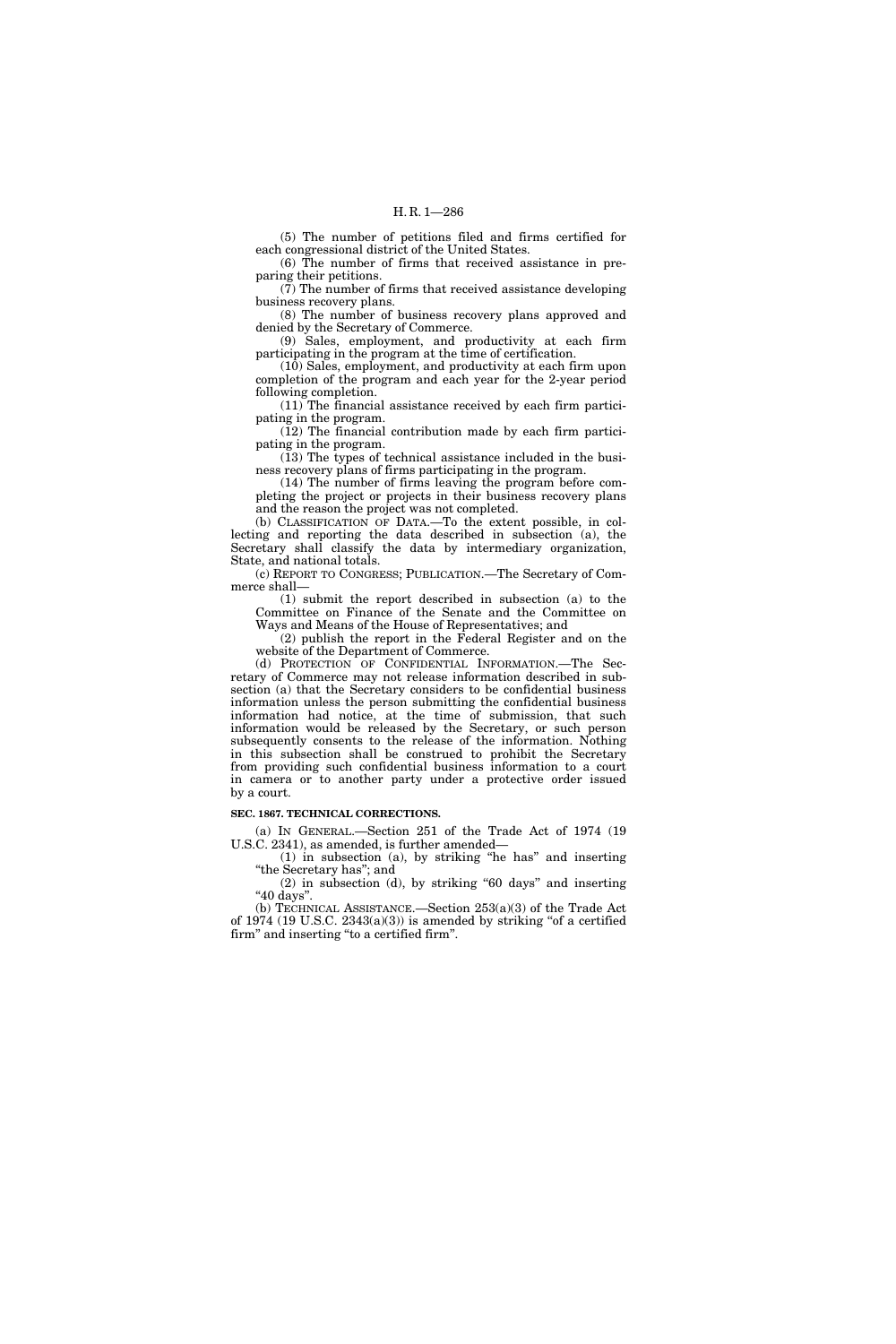## H. R. 1—287

# **PART III—TRADE ADJUSTMENT ASSISTANCE FOR COMMUNITIES**

### **SEC. 1871. PURPOSE.**

The purpose of the amendments made by this part is to assist communities impacted by trade with economic adjustment through the coordination of Federal, State, and local resources, the creation of community-based development strategies, and the development and provision of programs that meet the training needs of workers covered by certifications under section 223.

## **SEC. 1872. TRADE ADJUSTMENT ASSISTANCE FOR COMMUNITIES.**

(a) IN GENERAL.—Chapter 4 of title II of the Trade Act of 1974 (19 U.S.C. 2371 et seq.) is amended to read as follows:

## **''CHAPTER 4—TRADE ADJUSTMENT ASSISTANCE FOR COMMUNITIES**

### **''Subchapter A—Trade Adjustment Assistance for Communities**

## **''SEC. 271. DEFINITIONS.**

''In this subchapter:

"(1) AGRICULTURAL COMMODITY PRODUCER.—The term 'agricultural commodity producer' has the meaning given that term in section 291.

"(2) COMMUNITY.-The term 'community' means a city, county, or other political subdivision of a State or a consortium of political subdivisions of a State.

''(3) COMMUNITY IMPACTED BY TRADE.—The term 'community impacted by trade' means a community described in section 273(b)(2).

''(4) ELIGIBLE COMMUNITY.—The term 'eligible community' means a community that the Secretary has determined under section  $273(b)(1)$  is eligible to apply for assistance under this subchapter.

''(5) SECRETARY.—The term 'Secretary' means the Secretary of Commerce.

#### **''SEC. 272. ESTABLISHMENT OF TRADE ADJUSTMENT ASSISTANCE FOR COMMUNITIES PROGRAM.**

''Not later than August 1, 2009, the Secretary shall establish a trade adjustment assistance for communities program at the Department of Commerce under which the Secretary shall—

''(1) provide technical assistance under section 274 to communities impacted by trade to facilitate the economic adjustment of those communities; and

"(2) award grants to communities impacted by trade to carry out strategic plans developed under section 276.

**''SEC. 273. ELIGIBILITY; NOTIFICATION.** 

"(a) PETITION.-

" $(1)$  In GENERAL.—A community may submit a petition to the Secretary for an affirmative determination under subsection  $(b)(1)$  that the community is eligible to apply for assistance under this subchapter if—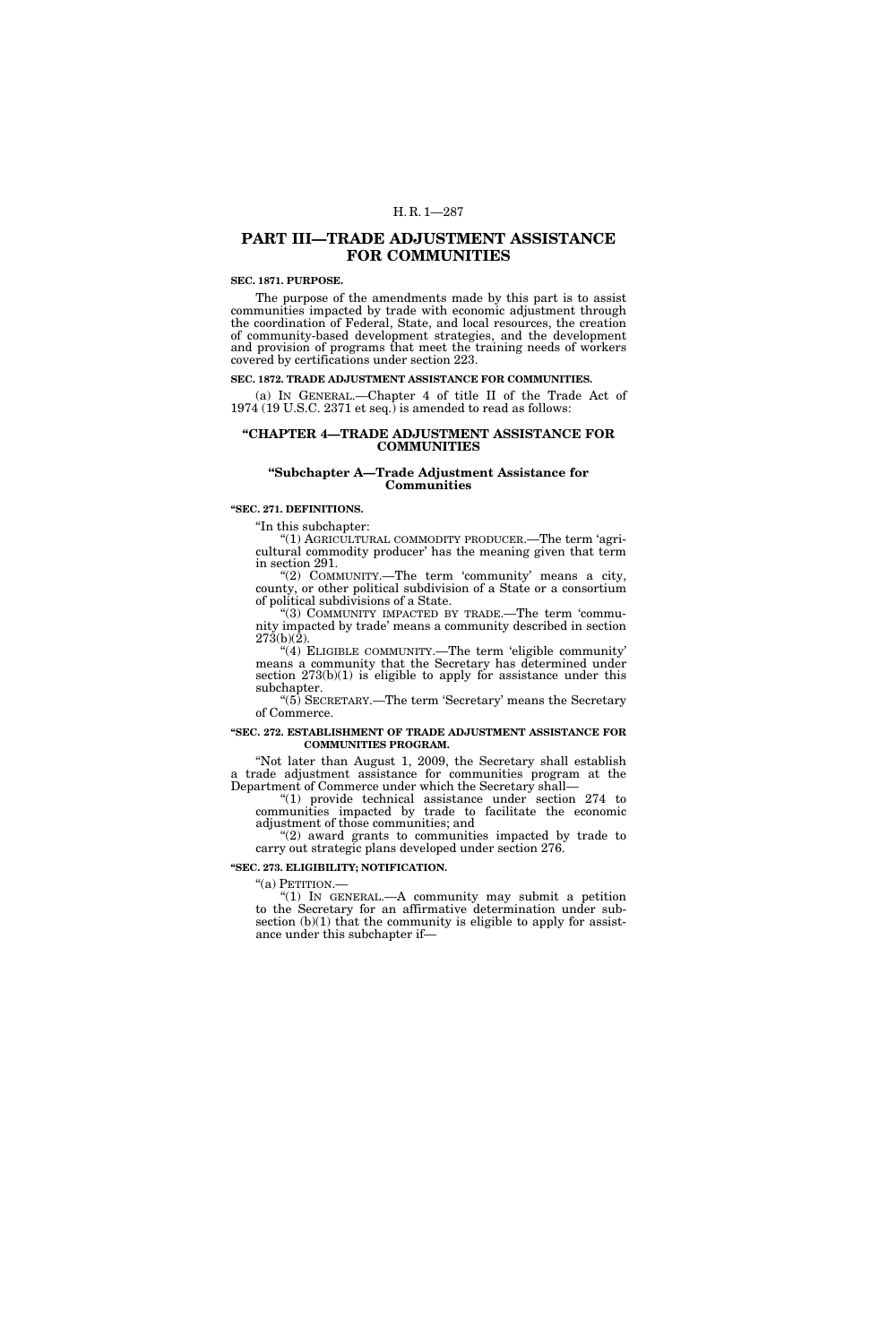" $(A)$  on or after August 1, 2009, one or more certifications described in subsection (b)(3) are made with respect to the community; and

 $E(B)$  the community submits the petition not later than 180 days after the date of the most recent certification.

"(2) SPECIAL RULE WITH RESPECT TO CERTAIN COMMU-NITIES.—In the case of a community with respect to which one or more certifications described in subsection (b)(3) were made on or after January 1, 2007, and before August 1, 2009, the community may submit not later than February 1, 2010, a petition to the Secretary for an affirmative determination under subsection (b)(1).

''(b) AFFIRMATIVE DETERMINATION.—

''(1) IN GENERAL.—The Secretary shall make an affirmative determination that a community is eligible to apply for assistance under this subchapter if the Secretary determines that the community is a community impacted by trade.

"(2) COMMUNITY IMPACTED BY TRADE. $-A$  community is a community impacted by trade if—

''(A) one or more certifications described in paragraph (3) are made with respect to the community; and

''(B) the Secretary determines that the community is significantly affected by the threat to, or the loss of, jobs associated with any such certification.

''(3) CERTIFICATION DESCRIBED.—A certification described in this paragraph is a certification—

"(A) by the Secretary of Labor that a group of workers in the community is eligible to apply for assistance under section 223;

''(B) by the Secretary of Commerce that a firm located in the community is eligible to apply for adjustment assistance under section 251; or

''(C) by the Secretary of Agriculture that a group of agricultural commodity producers in the community is eligible to apply for adjustment assistance under section 293.

''(c) NOTIFICATIONS.—

''(1) NOTIFICATION TO THE GOVERNOR.—The Governor of a State shall be notified promptly—

"(A) by the Secretary of Labor, upon making a determination that a group of workers in the State is eligible for assistance under section 223;

''(B) by the Secretary of Commerce, upon making a determination that a firm in the State is eligible for assistance under section 251; and

''(C) by the Secretary of Agriculture, upon making a determination that a group of agricultural commodity producers in the State is eligible for assistance under section 293.

''(2) NOTIFICATION TO COMMUNITY.—Upon making an affirmative determination under subsection (b)(1) that a community is eligible to apply for assistance under this subchapter, the Secretary shall promptly notify the community and the Governor of the State in which the community is located-

''(A) of the affirmative determination;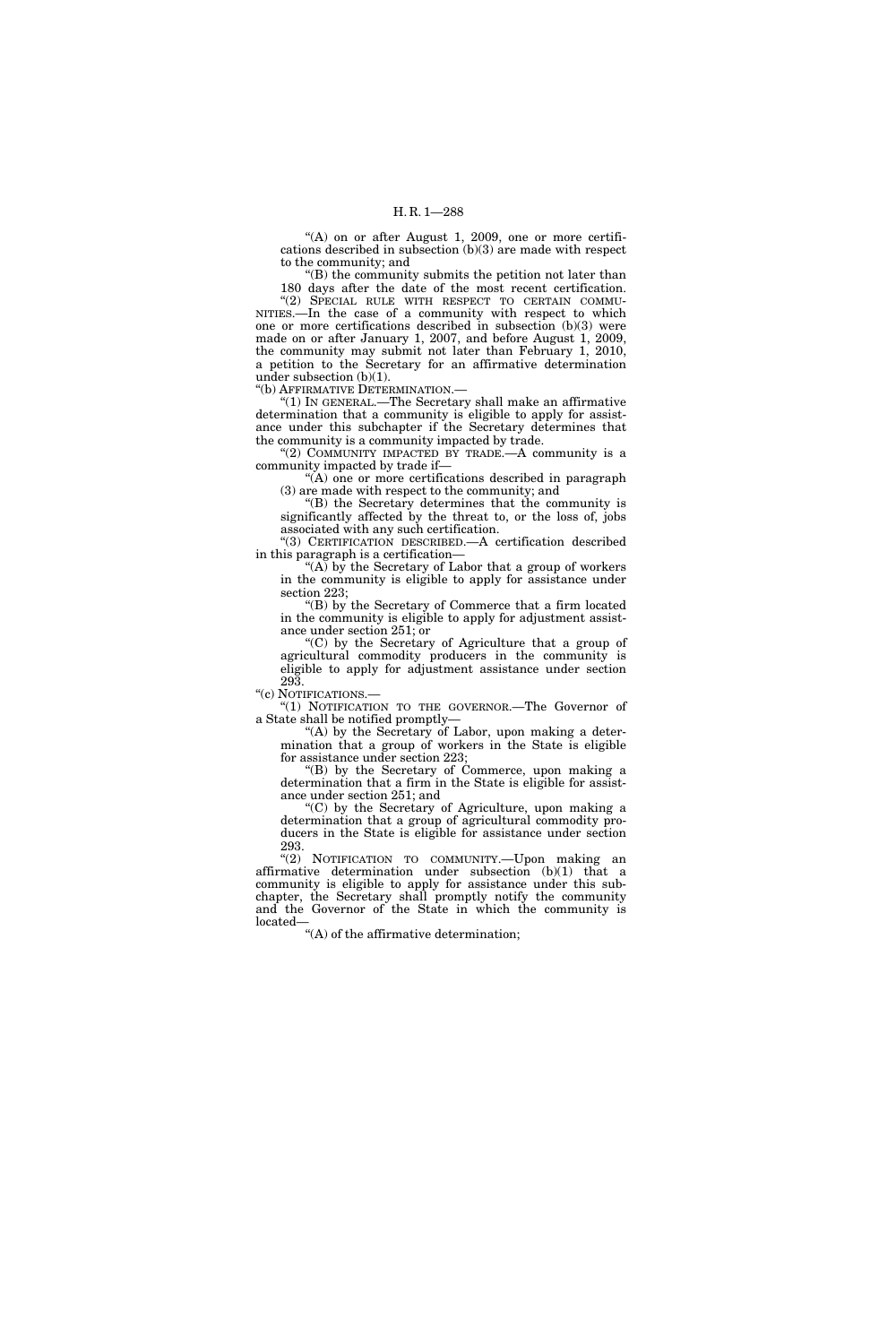''(B) of the applicable provisions of this subchapter; and

 $(C)$  of the means for obtaining assistance under this subchapter and other appropriate economic assistance that may be available to the community.

#### **''SEC. 274. TECHNICAL ASSISTANCE.**

''(a) IN GENERAL.—The Secretary shall provide comprehensive technical assistance to an eligible community to assist the community to—

"(1) diversify and strengthen the economy in the community;

 $E''(2)$  identify significant impediments to economic development that result from the impact of trade on the community; and

''(3) develop a strategic plan under section 276 to address economic adjustment and workforce dislocation in the community, including unemployment among agricultural commodity producers.

''(b) COORDINATION OF FEDERAL RESPONSE.—The Secretary shall coordinate the Federal response to an eligible community  $by-$ 

"(1) identifying Federal, State, and local resources that are available to assist the community in responding to economic distress; and

"(2) assisting the community in accessing available Federal assistance and ensuring that such assistance is provided in a targeted, integrated manner.

"(c) INTERAGENCY COMMUNITY ASSISTANCE WORKING GROUP.-''(1) IN GENERAL.—The Secretary shall establish an interagency Community Assistance Working Group, to be chaired by the Secretary or the Secretary's designee, which shall assist the Secretary with the coordination of the Federal response pursuant to subsection (b).

''(2) MEMBERSHIP.—The Working Group shall consist of representatives of any Federal department or agency with responsibility for providing economic adjustment assistance, including the Department of Agriculture, the Department of Defense, the Department of Education, the Department of Labor, the Department of Housing and Urban Development, the Department of Health and Human Services, the Small Business Administration, the Department of the Treasury, and any other Federal, State, or regional public department or agency the Secretary determines to be appropriate.

#### **''SEC. 275. GRANTS FOR ELIGIBLE COMMUNITIES.**

"(a) IN GENERAL.—The Secretary may award a grant under this section to an eligible community to assist the community in carrying out any project or program that is included in a strategic plan developed by the community under section 276.

"(1) In GENERAL.—An eligible community seeking to receive a grant under this section shall submit a grant application to the Secretary that contains—

''(A) the strategic plan developed by the community under section  $276(a)(1)(A)$  and approved by the Secretary under section  $276(a)(1)(B)$ ; and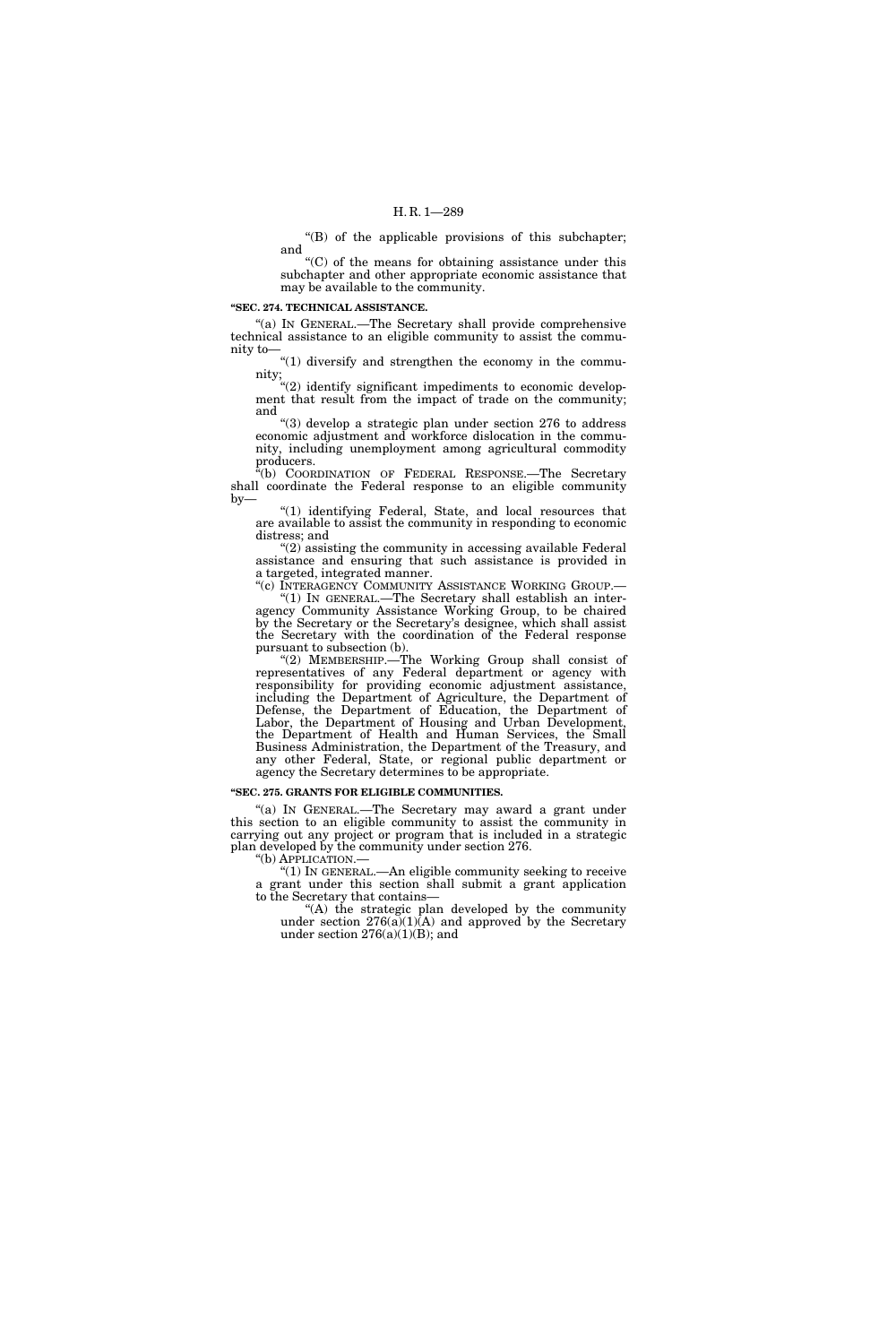''(B) a description of the project or program included in the strategic plan with respect to which the community seeks the grant.

"(2) COORDINATION AMONG GRANT PROGRAMS.—If an entity in an eligible community is seeking or plans to seek a Community College and Career Training Grant under section 278 or a Sector Partnership Grant under section 279A while the eligible community is seeking a grant under this section, the eligible community shall include in the grant application a description of how the eligible community will integrate any projects or programs carried out using a grant under this section with any projects or programs that may be carried out using such other grants.

''(c) LIMITATION.—An eligible community may not be awarded more than \$5,000,000 under this section.

''(d) COST-SHARING.—

''(1) FEDERAL SHARE.—The Federal share of a project or program for which a grant is awarded under this section may not exceed 95 percent of the cost of such project or program.

"(2) COMMUNITY SHARE.—The Secretary shall require, as a condition of awarding a grant to an eligible community under this section, that the eligible community contribute not less than an amount equal to 5 percent of the amount of the grant toward the cost of the project or program for which the grant is awarded.

''(e) GRANTS TO SMALL- AND MEDIUM-SIZED COMMUNITIES.— The Secretary shall give priority to grant applications submitted under this section by eligible communities that are small- and medium-sized communities.

''(f) ANNUAL REPORT.—Not later than December 15 in each of the calendar years 2009 through 2011, the Secretary shall submit to the Committee on Finance of the Senate and the Committee on Ways and Means of the House of Representatives a report—

''(1) describing each grant awarded under this section during the preceding fiscal year; and

''(2) assessing the impact on the eligible community of each such grant awarded in a fiscal year before the fiscal year referred to in paragraph (1).

# **''SEC. 276. STRATEGIC PLANS.**

''(a) IN GENERAL.—

"(1) DEVELOPMENT.—An eligible community that intends to apply for a grant under section 275 shall—

"(A) develop a strategic plan for the community's economic adjustment to the impact of trade; and

''(B) submit the plan to the Secretary for evaluation and approval.<br>"(2) INVOLVEMENT OF PRIVATE AND PUBLIC ENTITIES.—

"(A) IN GENERAL.—To the extent practicable, an eligible community shall consult with entities described in subparagraph (B) in developing a strategic plan under paragraph (1).

''(B) ENTITIES DESCRIBED.—Entities described in this subparagraph are public and private entities within the eligible community, including—

''(i) local, county, or State government agencies serving the community;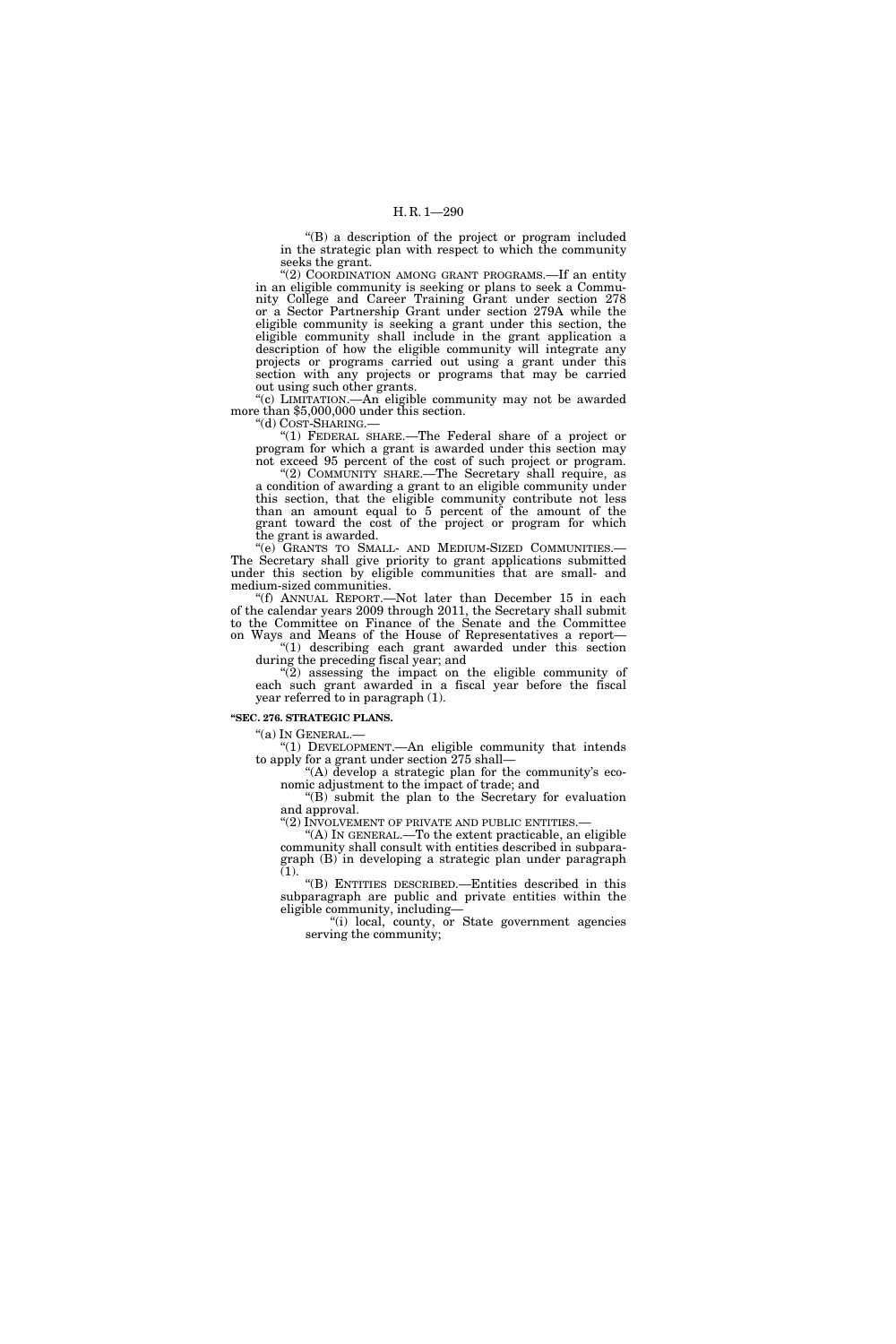''(ii) firms, including small- and medium-sized firms, within the community;

'(iii) local workforce investment boards established under section 117 of the Workforce Investment Act of 1998 (29 U.S.C. 2832);

"(iv) labor organizations, including State labor federations and labor-management initiatives, representing workers in the community; and

''(v) educational institutions, local educational agencies, or other training providers serving the community.

''(b) CONTENTS.—The strategic plan shall, at a minimum, contain the following:

" $(1)$  A description and analysis of the capacity of the eligible community to achieve economic adjustment to the impact of trade.

"(2) An analysis of the economic development challenges and opportunities facing the community as well as the strengths and weaknesses of the economy of the community.

"(3) An assessment of the commitment of the eligible community to the strategic plan over the long term and the participation and input of members of the community affected by economic dislocation.

"(4) A description of the role and the participation of the entities described in subsection  $(a)(2)(B)$  in developing the strategic plan.

 $\sqrt[4]{5}$  A description of the projects to be undertaken by the eligible community under the strategic plan.

''(6) A description of how the strategic plan and the projects to be undertaken by the eligible community will facilitate the community's economic adjustment.

" $(7)$  A description of the educational and training programs available to workers in the eligible community and the future employment needs of the community.

 $\mathcal{L}(\mathbf{\tilde{S}})$  An assessment of the cost of implementing the strategic plan, the timing of funding required by the eligible community to implement the strategic plan, and the method of financing to be used to implement the strategic plan.

''(9) A strategy for continuing the economic adjustment of the eligible community after the completion of the projects described in paragraph (5).

''(c) GRANTS TO DEVELOP STRATEGIC PLANS.—

"(1) In GENERAL.—The Secretary, upon receipt of an application from an eligible community, may award a grant to the community to assist the community in developing a strategic plan under subsection  $(a)(1)$ . A grant awarded under this paragraph shall not exceed 75 percent of the cost of developing the strategic plan.

 $(2)$  FUNDS TO BE USED.—Of the funds appropriated pursuant to section 277(c), the Secretary may make available not more than \$25,000,000 for each of the fiscal years 2009 and 2010, and \$6,250,000 for the period beginning October 1, 2010, and ending December 31, 2010, to provide grants to eligible communities under paragraph (1).

**''SEC. 277. GENERAL PROVISIONS.** 

''(a) REGULATIONS.—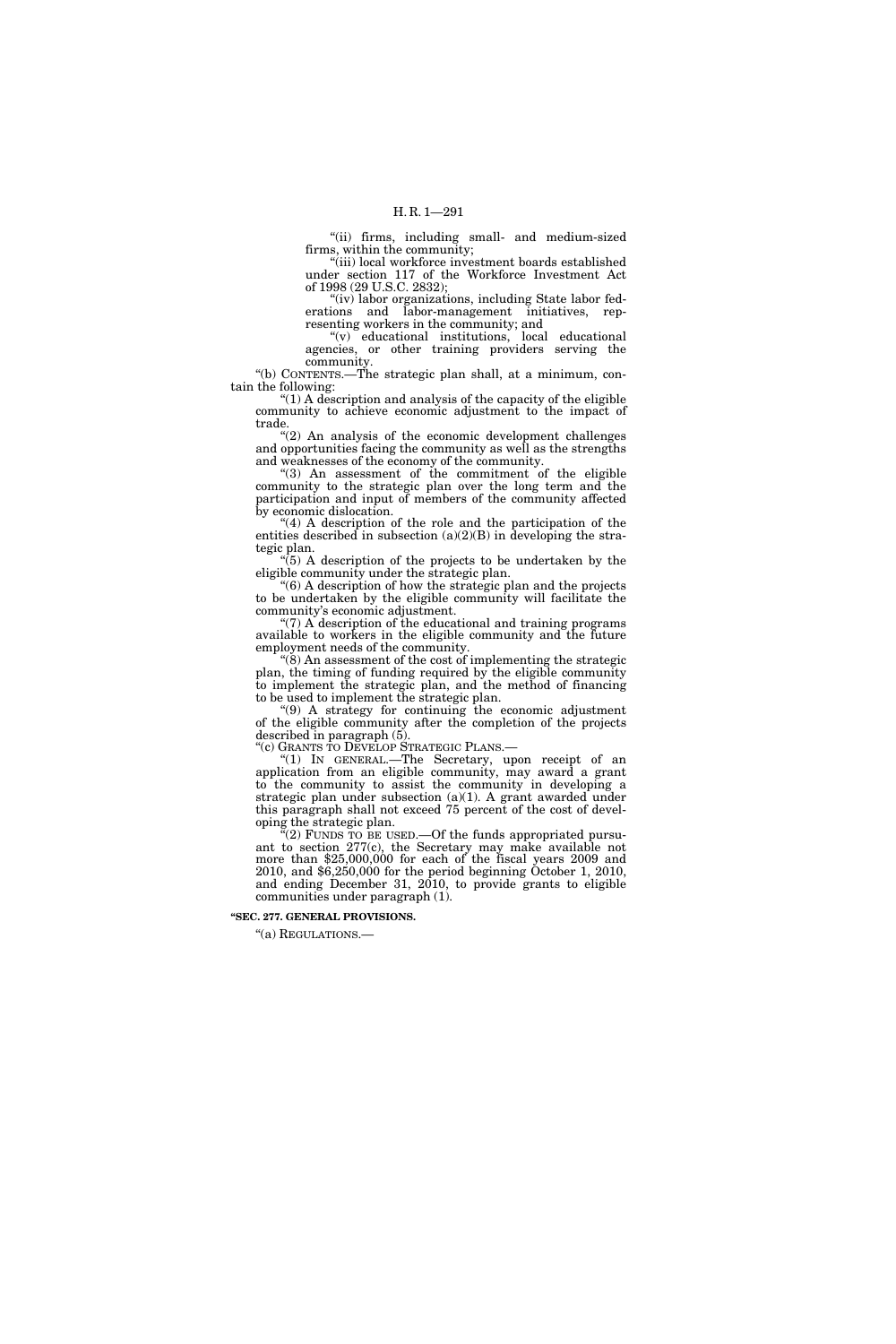''(1) IN GENERAL.—The Secretary shall prescribe such regulations as are necessary to carry out the provisions of this subchapter, including—

''(A) establishing specific guidelines for the submission and evaluation of strategic plans under section 276;

''(B) establishing specific guidelines for the submission and evaluation of grant applications under section 275; and

''(C) administering the grant programs established under sections 275 and 276.

''(2) CONSULTATIONS.—The Secretary shall consult with the Committee on Finance of the Senate and the Committee on Ways and Means of the House of Representatives not less than 90 days prior to promulgating any final rule or regulation pursuant to paragraph (1).

''(b) PERSONNEL.—The Secretary shall designate such staff as may be necessary to carry out the responsibilities described in this subchapter.

''(c) AUTHORIZATION OF APPROPRIATIONS.—

''(1) IN GENERAL.—There are authorized to be appropriated to the Secretary \$150,000,000 for each of the fiscal years 2009 and 2010, and \$37,500,000 for the period beginning October 1, 2010, and ending December 31, 2010, to carry out this subchapter.

" $(2)$  AVAILABILITY.—Amounts appropriated pursuant to this subchapter—

''(A) shall be available to provide adjustment assistance to communities that have been approved for assistance pursuant to this chapter on or before December 31, 2010; and

''(B) shall otherwise remain available until expended. "(3) SUPPLEMENT NOT SUPPLANT.—Funds appropriated pursuant to this subchapter shall be used to supplement and not supplant other Federal, State, and local public funds expended to provide economic development assistance for communities.

# **''Subchapter B—Community College and Career Training Grant Program**

#### **''SEC. 278. COMMUNITY COLLEGE AND CAREER TRAINING GRANT PRO-GRAM.**

''(a) GRANTS AUTHORIZED.—

''(1) IN GENERAL.—Beginning August 1, 2009, the Secretary may award Community College and Career Training Grants to eligible institutions for the purpose of developing, offering, or improving educational or career training programs for workers eligible for training under section 236.

"(2) LIMITATIONS.—An eligible institution may not be awarded—

''(A) more than one grant under this section; or

"(B) a grant under this section in excess of \$1,000,000. ''(b) DEFINITIONS.—In this section:

''(1) ELIGIBLE INSTITUTION.—The term 'eligible institution' means an institution of higher education (as defined in section 102 of the Higher Education Act of 1965 (20 U.S.C. 1002)),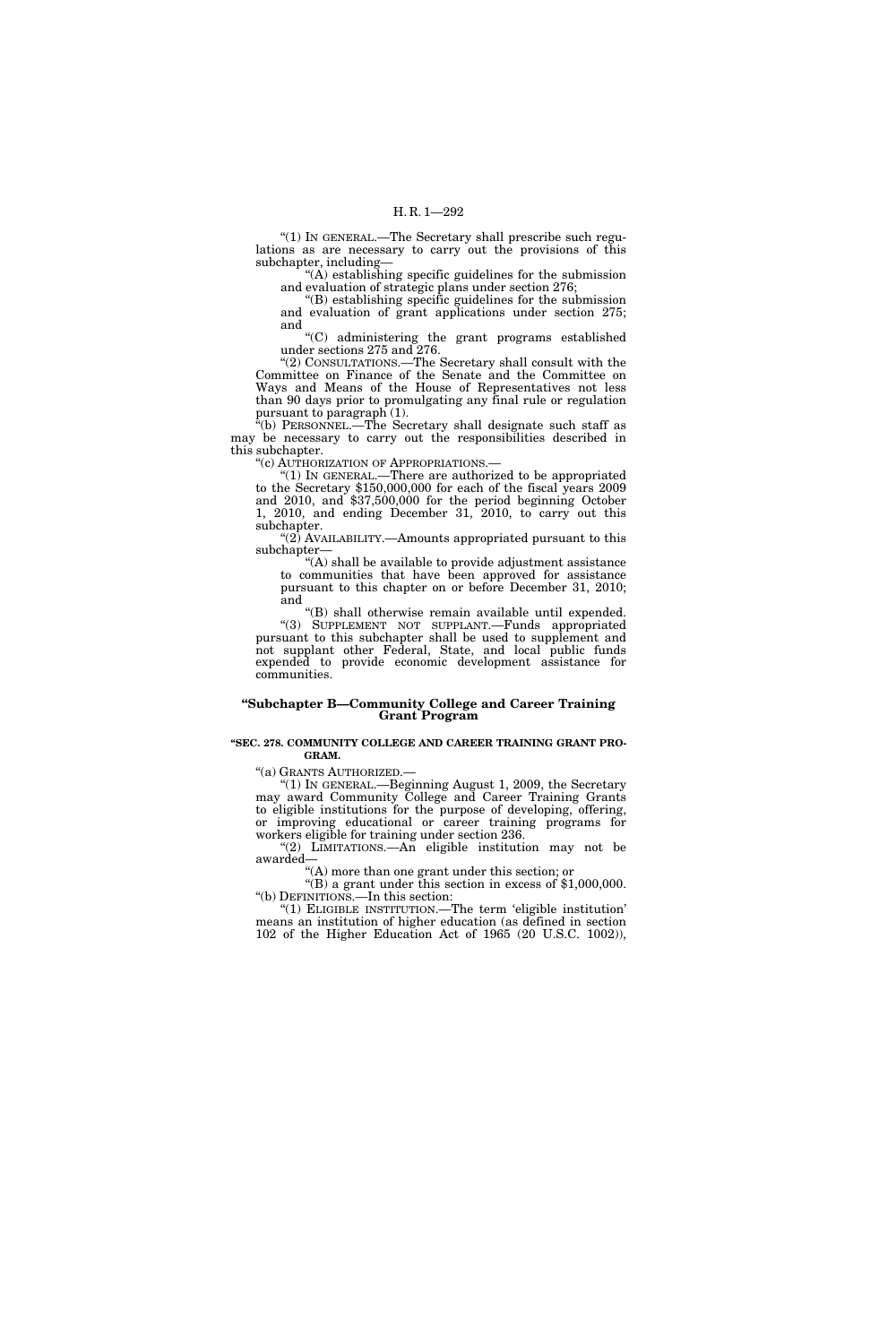but only with respect to a program offered by the institution that can be completed in not more than 2 years.

''(2) SECRETARY.—The term 'Secretary' means the Secretary of Labor.

''(c) GRANT PROPOSALS.—

''(1) IN GENERAL.—An eligible institution seeking to receive a grant under this section shall submit a grant proposal to the Secretary at such time, in such manner, and containing such information as the Secretary may require.

"(2) GUIDELINES.—Not later than June 1, 2009, the Secretary shall—

''(A) promulgate guidelines for the submission of grant proposals under this section; and

''(B) publish and maintain such guidelines on the website of the Department of Labor.

''(3) ASSISTANCE.—The Secretary shall offer assistance in preparing a grant proposal to any eligible institution that requests such assistance.

"(4) GENERAL REQUIREMENTS FOR GRANT PROPOSALS.-

"(A) IN GENERAL.—A grant proposal submitted to the Secretary under this section shall include a detailed description of—

''(i) the specific project for which the grant proposal is submitted, including the manner in which the grant will be used to develop, offer, or improve an educational or career training program that is suited to workers eligible for training under section 236;

"(ii) the extent to which the project for which the grant proposal is submitted will meet the educational or career training needs of workers in the community served by the eligible institution who are eligible for training under section 236;

"(iii) the extent to which the project for which the grant proposal is submitted fits within any overall strategic plan developed by an eligible community under section 276;

"(iv) the extent to which the project for which the grant proposal is submitted relates to any project funded by a Sector Partnership Grant awarded under section 279A; and

" $(v)$  any previous experience of the eligible institution in providing educational or career training programs to workers eligible for training under section 236.

''(B) ABSENCE OF EXPERIENCE.—The absence of any previous experience in providing educational or career training programs described in subparagraph (A)(v) shall not automatically disqualify an eligible institution from receiving a grant under this section.

''(5) COMMUNITY OUTREACH REQUIRED.—In order to be considered by the Secretary, a grant proposal submitted by an eligible institution under this section shall—

''(A) demonstrate that the eligible institution—

''(i) reached out to employers, and other entities described in section  $276(a)(2)(B)$  to identify-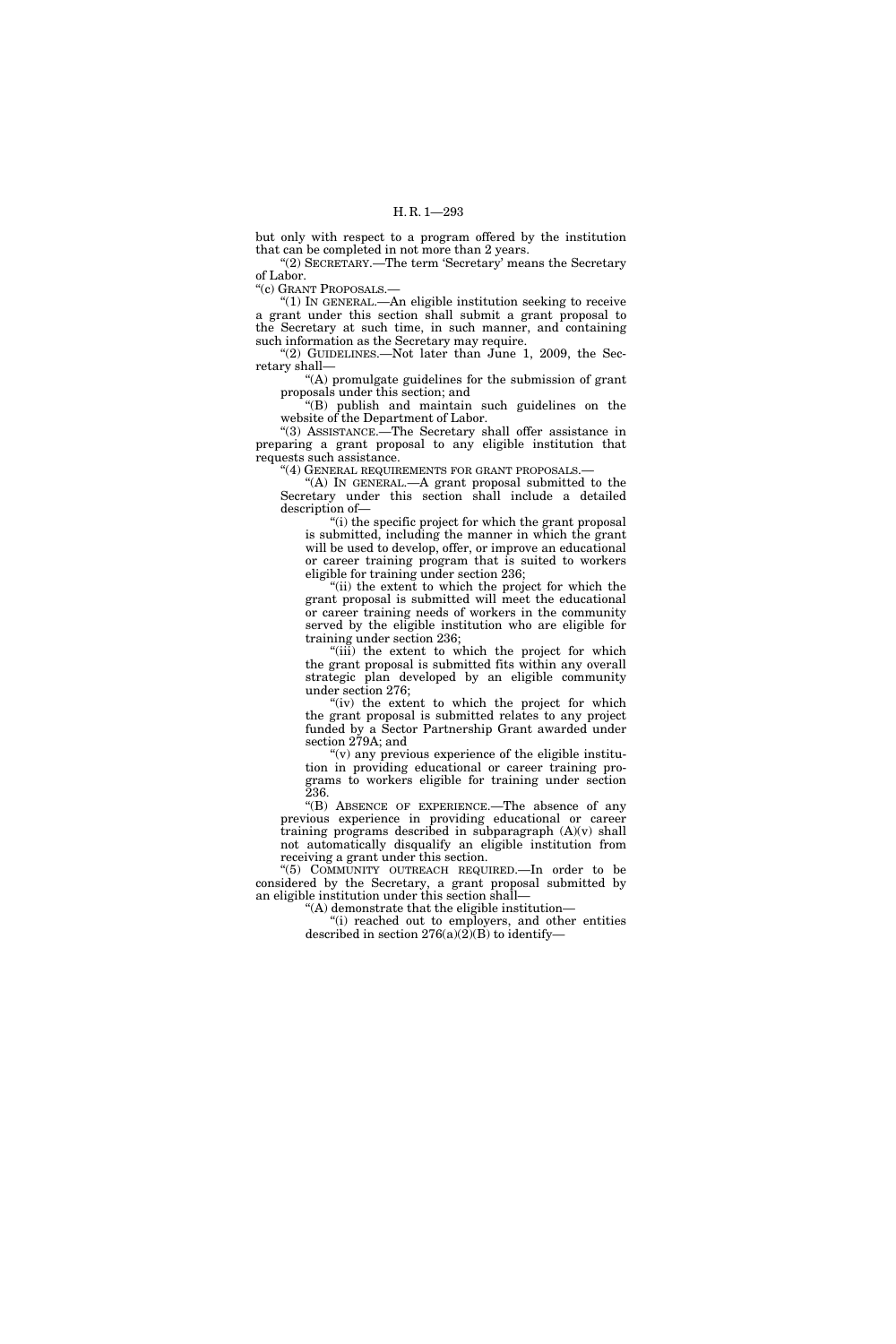''(I) any shortcomings in existing educational and career training opportunities available to workers in the community; and

''(II) any future employment opportunities within the community and the educational and career training skills required for workers to meet the future employment demand;

"(ii) reached out to other similarly situated institutions in an effort to benefit from any best practices that may be shared with respect to providing educational or career training programs to workers eligible for training under section 236; and

"(iii) reached out to any eligible partnership in the community that has sought or received a Sector Partnership Grant under section 279A to enhance the effectiveness of each grant and avoid duplication of efforts; and

''(B) include a detailed description of—

"(i) the extent and outcome of the outreach conducted under subparagraph (A);

"(ii) the extent to which the project for which the grant proposal is submitted will contribute to meeting any shortcomings identified under subparagraph (A)(i)(I) or any educational or career training needs identified under subparagraph (A)(i)(II); and

"(iii) the extent to which employers, including small- and medium-sized firms within the community, have demonstrated a commitment to employing workers who would benefit from the project for which the grant proposal is submitted.

''(d) CRITERIA FOR AWARD OF GRANTS.—

"(1) In GENERAL.—Subject to the appropriation of funds, the Secretary shall award a grant under this section based on—

''(A) a determination of the merits of the grant proposal submitted by the eligible institution to develop, offer, or improve educational or career training programs to be made available to workers eligible for training under section 236;

''(B) an evaluation of the likely employment opportunities available to workers who complete an educational or career training program that the eligible institution proposes to develop, offer, or improve; and

''(C) an evaluation of prior demand for training programs by workers eligible for training under section 236 in the community served by the eligible institution, as well as the availability and capacity of existing training programs to meet future demand for training programs.

"(2) PRIORITY FOR CERTAIN COMMUNITIES.—In awarding grants under this section, the Secretary shall give priority to an eligible institution that serves a community that the Secretary of Commerce has determined under section 273 is eligible to apply for assistance under subchapter A within the 5-year period preceding the date on which the grant proposal is submitted to the Secretary under this section.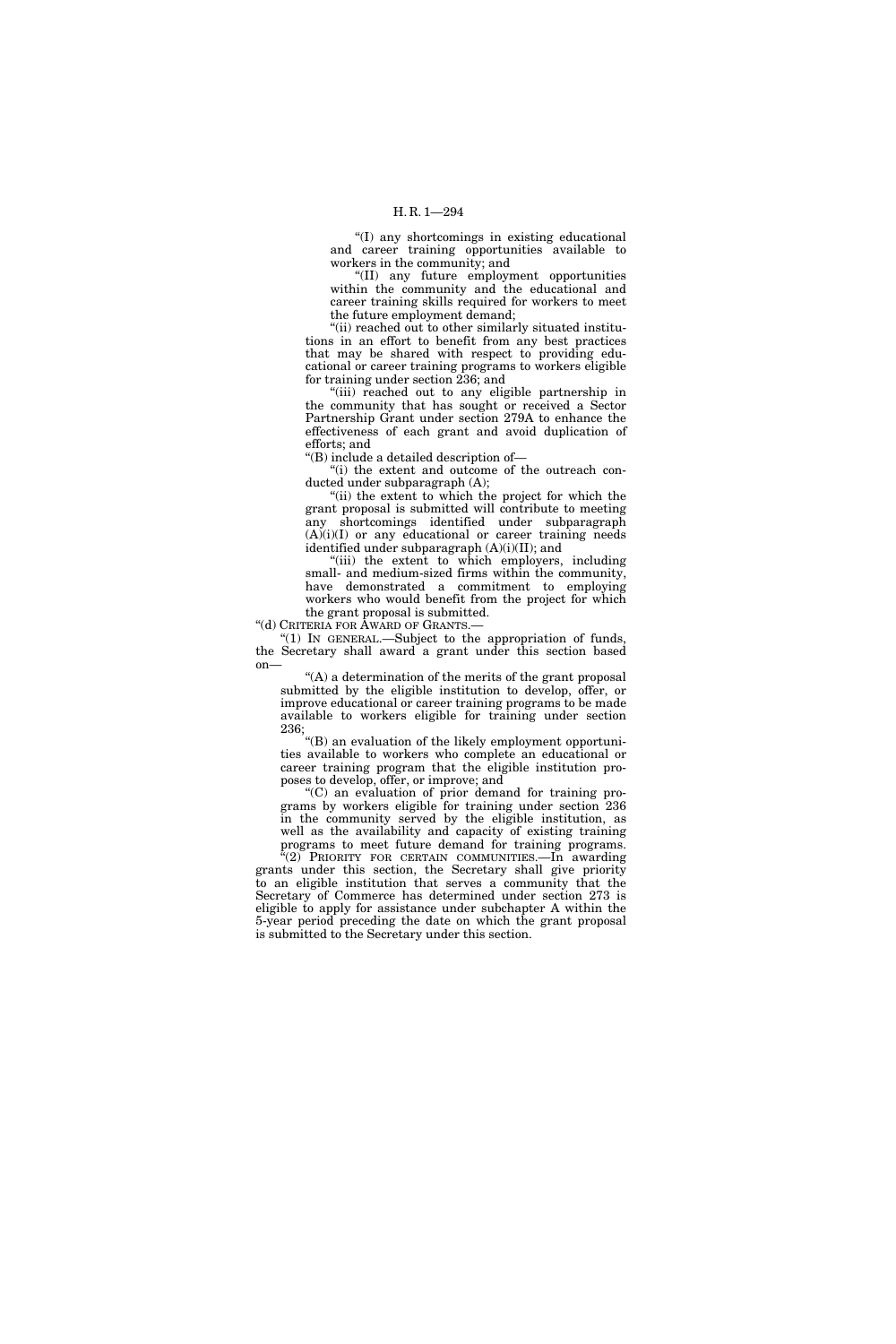"(3) MATCHING REQUIREMENTS. A grant awarded under this section may not be used to satisfy any private matching requirement under any other provision of law.

''(e) ANNUAL REPORT.—Not later than December 15 in each of the calendar years 2009 through 2011, the Secretary shall submit to the Committee on Finance of the Senate and the Committee on Ways and Means of the House of Representatives a report—

''(1) describing each grant awarded under this section during the preceding fiscal year; and

''(2) assessing the impact of each award of a grant under this section in a fiscal year preceding the fiscal year referred to in paragraph (1) on workers receiving training under section 236.

#### **''SEC. 279. AUTHORIZATION OF APPROPRIATIONS.**

"(a) AUTHORIZATION OF APPROPRIATIONS.—There are authorized to be appropriated to the Secretary of Labor \$40,000,000 for each of the fiscal years 2009 and 2010, and \$10,000,000 for the period beginning October 1, 2010, and ending December 31, 2010, to fund the Community College and Career Training Grant Program. Funds appropriated pursuant to this section shall remain available until expended.

''(b) SUPPLEMENT NOT SUPPLANT.—Funds appropriated pursuant to this section shall be used to supplement and not supplant other Federal, State, and local public funds expended to support community college and career training programs.

#### **''Subchapter C—Industry or Sector Partnership Grant Program for Communities Impacted by Trade**

#### **''SEC. 279A. INDUSTRY OR SECTOR PARTNERSHIP GRANT PROGRAM FOR COMMUNITIES IMPACTED BY TRADE.**

"(a) PURPOSE.—The purpose of this subchapter is to facilitate efforts by industry or sector partnerships to strengthen and revitalize industries and create employment opportunities for workers in communities impacted by trade.

''(b) DEFINITIONS.—In this subchapter:

"(1) COMMUNITY IMPACTED BY TRADE.—The term 'community impacted by trade' has the meaning given that term in section 271.

"(2) DISLOCATED WORKER.—The term 'dislocated worker' means a worker who has been totally or partially separated, or is threatened with total or partial separation, from employment in an industry or sector in a community impacted by trade.

''(3) ELIGIBLE PARTNERSHIP.—The term 'eligible partnership' means a voluntary partnership composed of public and private persons, firms, or other entities within a community impacted by trade, that shall include representatives of—

 $f(A)$  an industry or sector within the community, including an industry association;

''(B) local, county, or State government;

''(C) multiple firms in the industry or sector, including small- and medium-sized firms, within the community;

''(D) local workforce investment boards established under section 117 of the Workforce Investment Act of 1998 (29 U.S.C. 2832);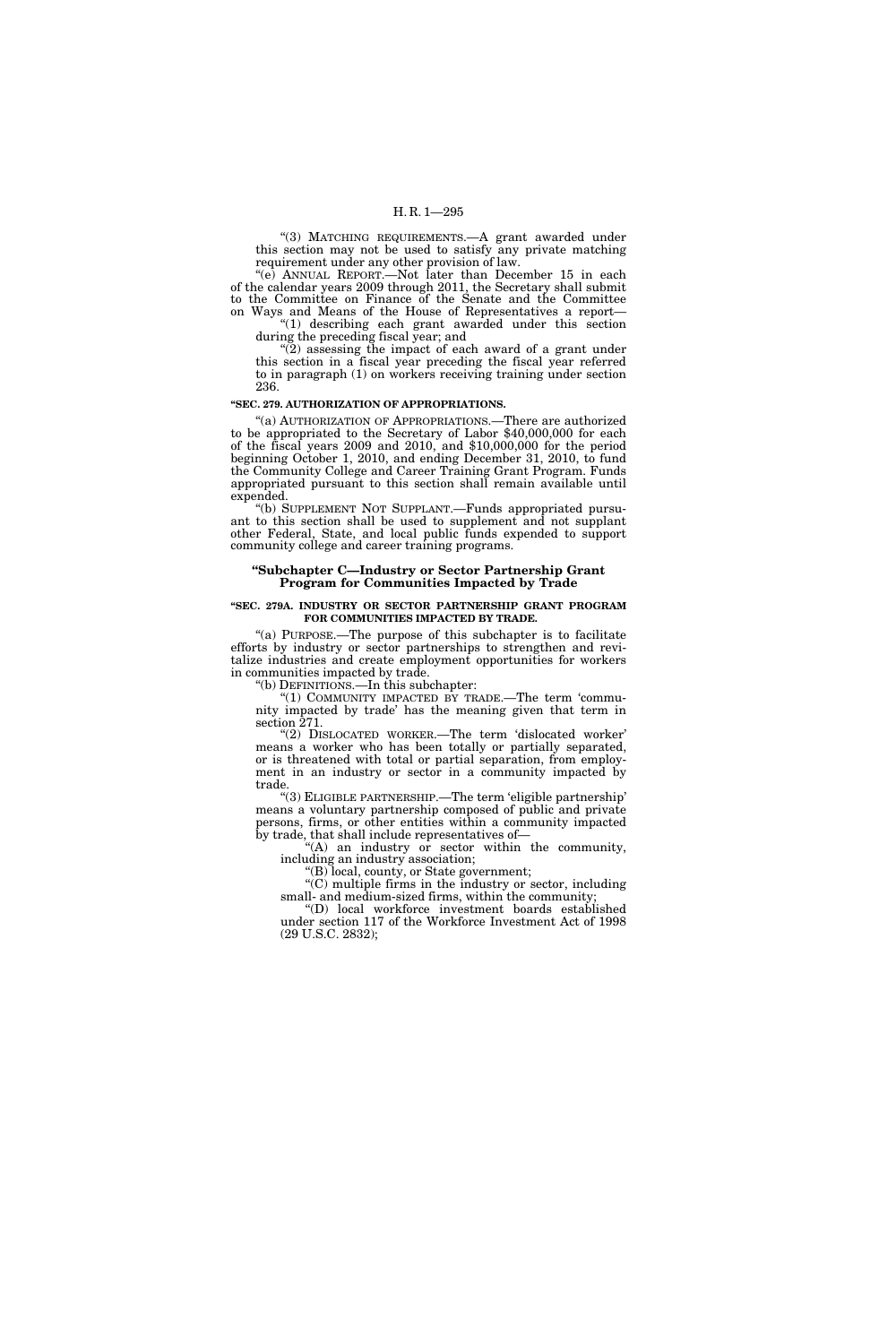"(E) labor organizations, including State labor federations and labor-management initiatives, representing workers in the community; and

''(F) educational institutions, local educational agencies, or other training providers serving the community. "(4) LEAD ENTITY.—The term 'lead entity' means-

"(A) an entity designated by the eligible partnership to be responsible for submitting a grant proposal under subsection (e) and serving as the eligible partnership's fiscal agent in expending any Sector Partnership Grant awarded under this section; or

''(B) a State agency designated by the Governor of the State to carry out the responsibilities described in subparagraph (A).

''(5) SECRETARY.—The term 'Secretary' means the Secretary of Labor.

''(6) TARGETED INDUSTRY OR SECTOR.—The term 'targeted industry or sector' means the industry or sector represented by an eligible partnership.

''(c) SECTOR PARTNERSHIP GRANTS AUTHORIZED.—Beginning on August 1, 2009, and subject to the appropriation of funds, the Secretary shall award Sector Partnership Grants to eligible partnerships to assist the eligible partnerships in carrying out projects, over periods of not more than 3 years, to strengthen and revitalize industries and sectors and create employment opportunities for dislocated workers.

''(d) USE OF SECTOR PARTNERSHIP GRANTS.—An eligible partnership may use a Sector Partnership Grant to carry out any project that the Secretary determines will further the purpose of this subchapter, which may include—

''(1) identifying the skill needs of the targeted industry or sector and any gaps in the available supply of skilled workers in the community impacted by trade, and developing strategies for filling the gaps, including by—

''(A) developing systems to better link firms in the targeted industry or sector to available skilled workers; ''(B) helping firms in the targeted industry or sector

to obtain access to new sources of qualified job applicants; ''(C) retraining dislocated and incumbent workers; or

''(D) facilitating the training of new skilled workers by aligning the instruction provided by local suppliers of education and training services with the needs of the targeted industry or sector;

 $\mathcal{E}(2)$  analyzing the skills and education levels of dislocated and incumbent workers and developing training to address skill gaps that prevent such workers from obtaining jobs in the targeted industry or sector;

''(3) helping firms, especially small- and medium-sized firms, in the targeted industry or sector increase their productivity and the productivity of their workers;

'(4) helping such firms retain incumbent workers;

''(5) developing learning consortia of small- and mediumsized firms in the targeted industry or sector with similar training needs to enable the firms to combine their purchases of training services, and thereby lower their training costs; training services, and thereby lower their training costs; ''(6) providing information and outreach activities to firms

in the targeted industry or sector regarding the activities of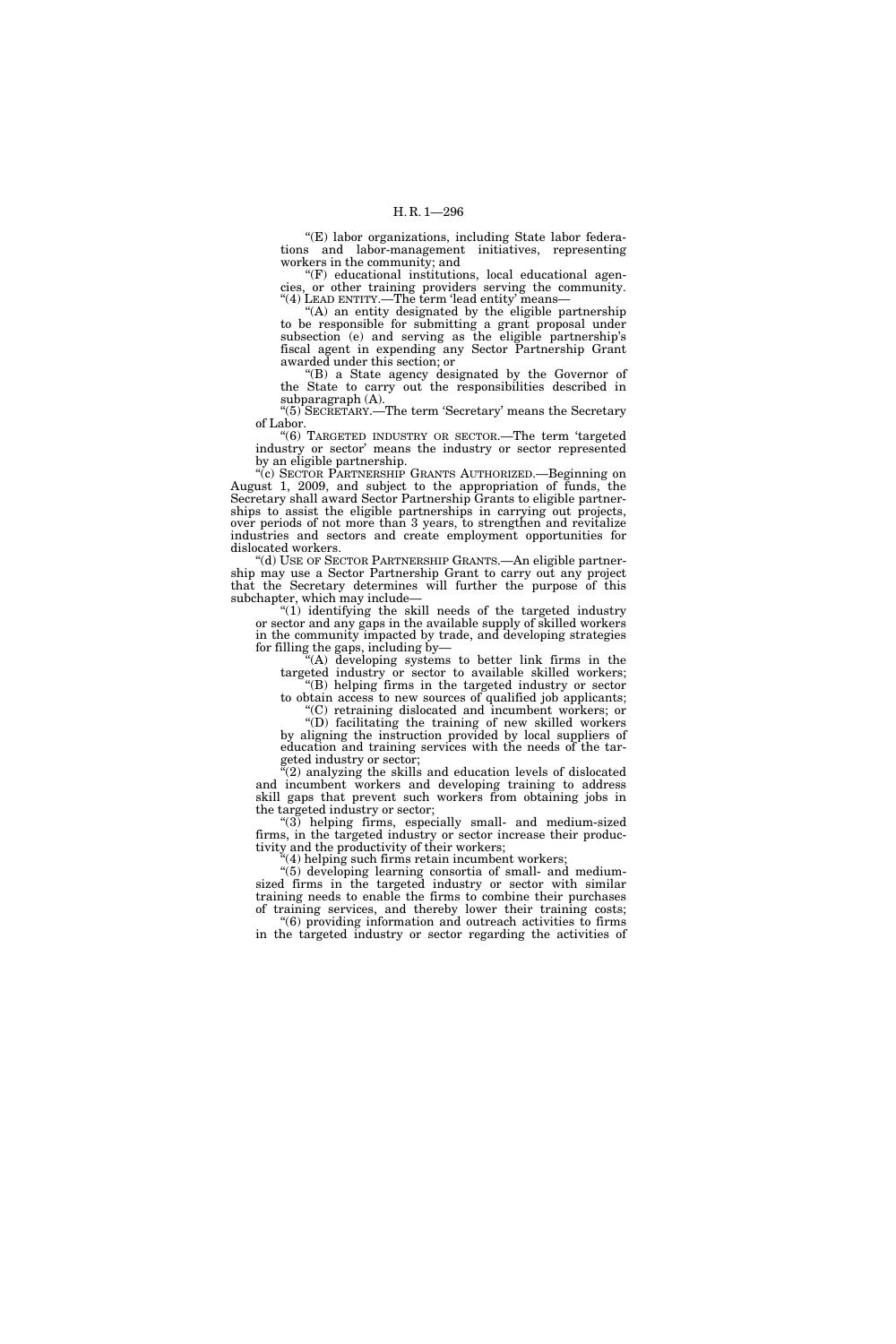the eligible partnership and other local service suppliers that could assist the firms in meeting needs for skilled workers; ''(7) seeking, applying, and disseminating best practices

learned from similarly situated communities impacted by trade in the development and implementation of economic growth and revitalization strategies; and

"(8) identifying additional public and private resources to support the activities described in this subsection, which may include the option to apply for a community grant under section 275 or a Community College and Career Training Grant under section 278 (subject to meeting any additional requirements of those sections).

''(e) GRANT PROPOSALS.—

''(1) IN GENERAL.—The lead entity of an eligible partnership seeking to receive a Sector Partnership Grant under this section shall submit a grant proposal to the Secretary at such time, in such manner, and containing such information as the Secretary may require.

 $\cdot$ (2) GENERAL REQUIREMENTS OF GRANT PROPOSALS.—A grant proposal submitted under paragraph (1) shall, at a minimum—

"(A) identify the members of the eligible partnership; "(B) identify the targeted industry or sector for which the eligible partnership intends to carry out projects using the Sector Partnership Grant;

''(C) describe the goals that the eligible partnership intends to achieve to promote the targeted industry or sector;

"(D) describe the projects that the eligible partnership will undertake to achieve such goals;

''(E) demonstrate that the eligible partnership has the organizational capacity to carry out the projects described in subparagraph (D);

''(F) explain— " $(i)$  whether—

''(I) the community impacted by trade has sought or received a community grant under section 275;

''(II) an eligible institution in the community has sought or received a Community College and Career Training Grant under section 278; or

''(III) any other entity in the community has received funds pursuant to any other federally funded training project; and

"(ii) how the eligible partnership will coordinate its use of a Sector Partnership Grant with the use of such other grants or funds in order to enhance the effectiveness of each grant and any such funds and avoid duplication of efforts; and

''(G) include performance measures, developed based on the performance measures issued by the Secretary under subsection (g)(2), and a timeline for measuring progress

toward achieving the goals described in subparagraph (C).<br>"(f) AWARD OF GRANTS.— "(1) IN GENERAL.—Upon application by the lead entity of

an eligible partnership, the Secretary may award a Sector Partnership Grant to the eligible partnership to assist the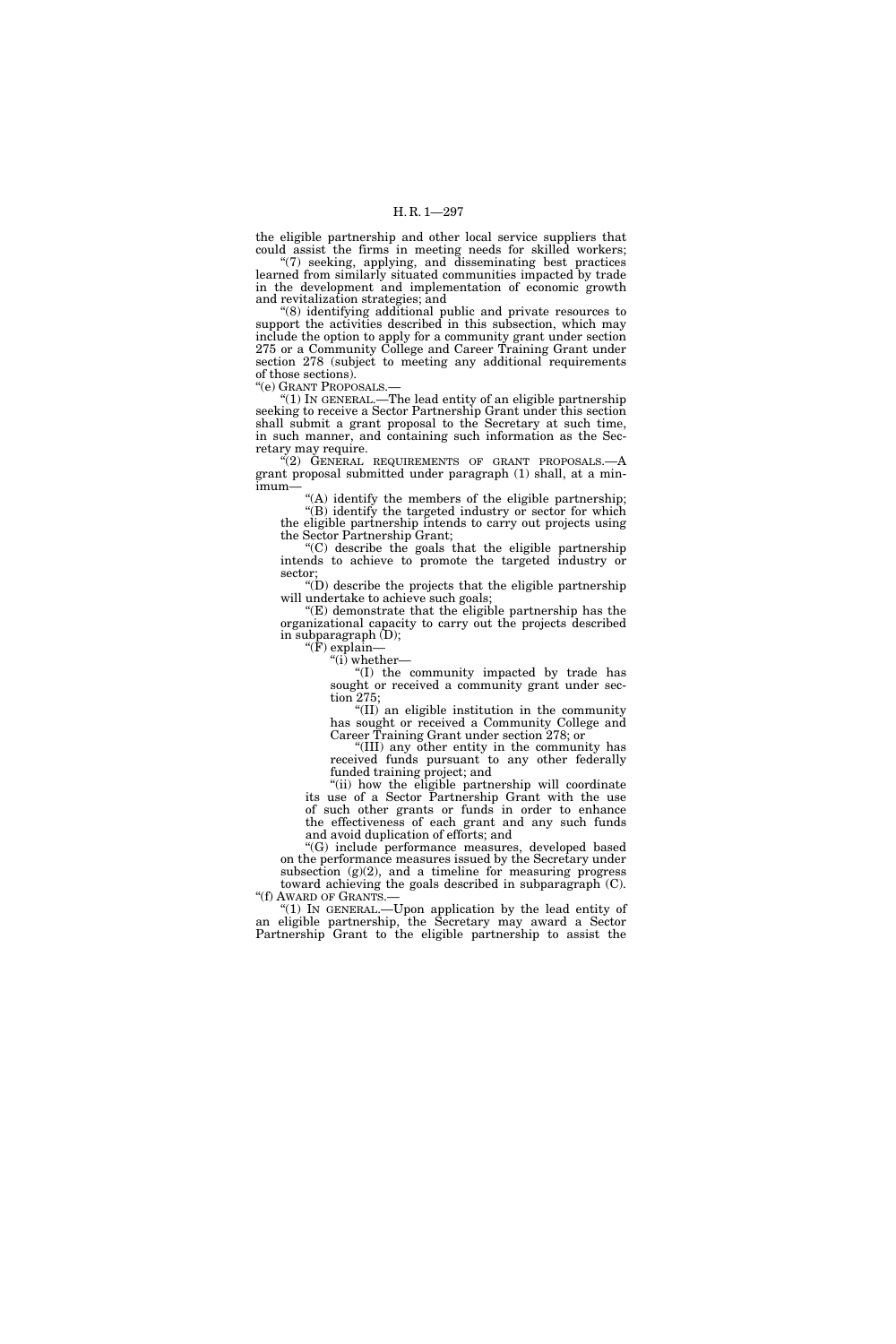partnership in carrying out any of the projects in the grant proposal that the Secretary determines will further the purposes of this subchapter.

"(2) LIMITATIONS.—An eligible partnership may not be awarded—

''(A) more than one Sector Partnership Grant; or

''(B) a total grant award under this subchapter in excess of—

"(i) except as provided in clause (ii),  $$2,500,000$ ; or

"(ii) in the case of an eligible partnership located within a community impacted by trade that is not served by an institution receiving a Community College and Career Training Grant under section 278, \$3,000,000.

''(g) ADMINISTRATION BY THE SECRETARY.—

''(1) TECHNICAL ASSISTANCE AND OVERSIGHT.—

"(A) IN GENERAL.—The Secretary shall provide technical assistance to, and oversight of, the lead entity of an eligible partnership in applying for and administering Sector Partnership Grants awarded under this section.

''(B) TECHNICAL ASSISTANCE.—Technical assistance provided under subparagraph (A) shall include providing conferences and such other methods of collecting and disseminating information on best practices developed by eligible partnerships as the Secretary determines appropriate.<br>"(C) GRANTS OR CONTRACTS FOR TECHNICAL ASSIST-

''(C) GRANTS OR CONTRACTS FOR TECHNICAL ASSIST- ANCE.—The Secretary may award a grant or contract to one or more national or State organizations to provide technical assistance to foster the planning, formation, and implementation of eligible partnerships.

" $(2)$  PERFORMANCE MEASURES.—The Secretary shall issue a range of performance measures, with quantifiable benchmarks, and methodologies that eligible partnerships may use to measure progress toward the goals described in subsection (e). In developing such measures, the Secretary shall consider the benefits of the eligible partnership and its activities for workers, firms, industries, and communities.

''(h) REPORTS.—

"(1) PROGRESS REPORT.—Not later than 1 year after receiving a Sector Partnership Grant, and 3 years thereafter, the lead entity shall submit to the Secretary, on behalf of the eligible partnership, a report containing—

" $(A)$  a detailed description of the progress made toward achieving the goals described in subsection  $(e)(2)(C)$ , using the performance measures required under subsection  $(e)(2)\bar{G};$ 

"(B) a detailed evaluation of the impact of the grant award on workers and employers in the community impacted by trade; and

''(C) a detailed description of all expenditures of funds awarded to the eligible partnership under the Sector Partnership Grant approved by the Secretary under this subchapter.

"(2) ANNUAL REPORT.—Not later than December 15 in each of the calendar years 2009 through 2011, the Secretary shall submit to the Committee on Finance of the Senate and the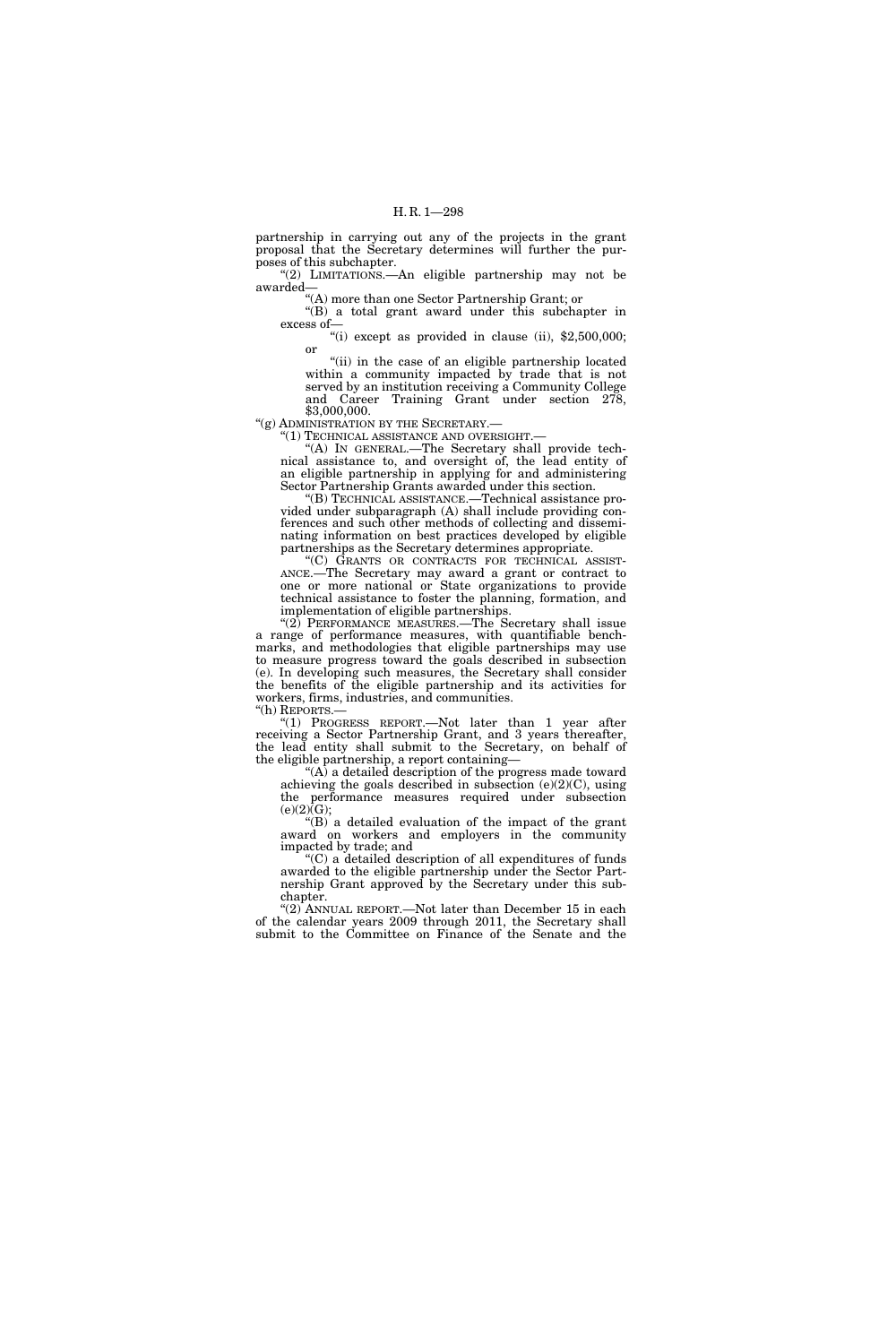Committee on Ways and Means of the House of Representatives a report—

''(A) describing each Sector Partnership Grant awarded to an eligible partnership during the preceding fiscal year; and

''(B) assessing the impact of each Sector Partnership Grant awarded in a fiscal year preceding the fiscal year referred to in subparagraph (A) on workers and employers in communities impacted by trade.

#### **''SEC. 279B. AUTHORIZATION OF APPROPRIATIONS.**

''(a) IN GENERAL.—There are authorized to be appropriated to the Secretary of Labor \$40,000,000 for each of the fiscal years 2009 and 2010, and \$10,000,000 for the period beginning October 1, 2010, and ending December 31, 2010, to carry out the Sector Partnership Grant program under section 279A. Funds appropriated pursuant to this section shall remain available until expended.

(b) SUPPLEMENT NOT SUPPLANT.—Funds appropriated pursuant to this section shall be used to supplement and not supplant other Federal, State, and local public funds expended to support the economic development of local communities.

''(c) ADMINISTRATIVE COSTS.—The Secretary may retain not more than 5 percent of the funds appropriated pursuant to this section for each fiscal year to administer the Sector Partnership Grant program under section 279A.

# **''Subchapter D—General Provisions**

# **''SEC. 279C. RULE OF CONSTRUCTION.**

''Nothing in this chapter prevents a worker from receiving trade adjustment assistance under chapter 2 of this title at the same time the worker is receiving assistance in any manner from—

" $(1)$  a community receiving a community grant under subchapter A; ''(2) an eligible institution receiving a Community College

and Career Training Grant under subchapter B; or

''(3) an eligible partnership receiving a Sector Partnership Grant under subchapter C.''.

#### **SEC. 1873. CONFORMING AMENDMENTS.**

(a) TABLE OF CONTENTS.—The table of contents of the Trade Act of 1974 is amended by striking the items relating to chapter 4 of title II and inserting the following:

# ''CHAPTER 4—TRADE ADJUSTMENT ASSISTANCE FOR COMMUNITIES

''Subchapter A—Trade Adjustment Assistance for Communities

- ''Sec. 271. Definitions.
- ''Sec. 272. Establishment of trade adjustment assistance for communities program.
- ''Sec. 273. Eligibility; notification.
- ''Sec. 274. Technical assistance.
- ''Sec. 275. Grants for eligible communities.
- ''Sec. 276. Strategic plans. ''Sec. 277. General provisions.
- - ''Subchapter B—Community College and Career Training Grant Program
- ''Sec. 278. Community college and career training grant program.
- ''Sec. 279. Authorization of appropriations.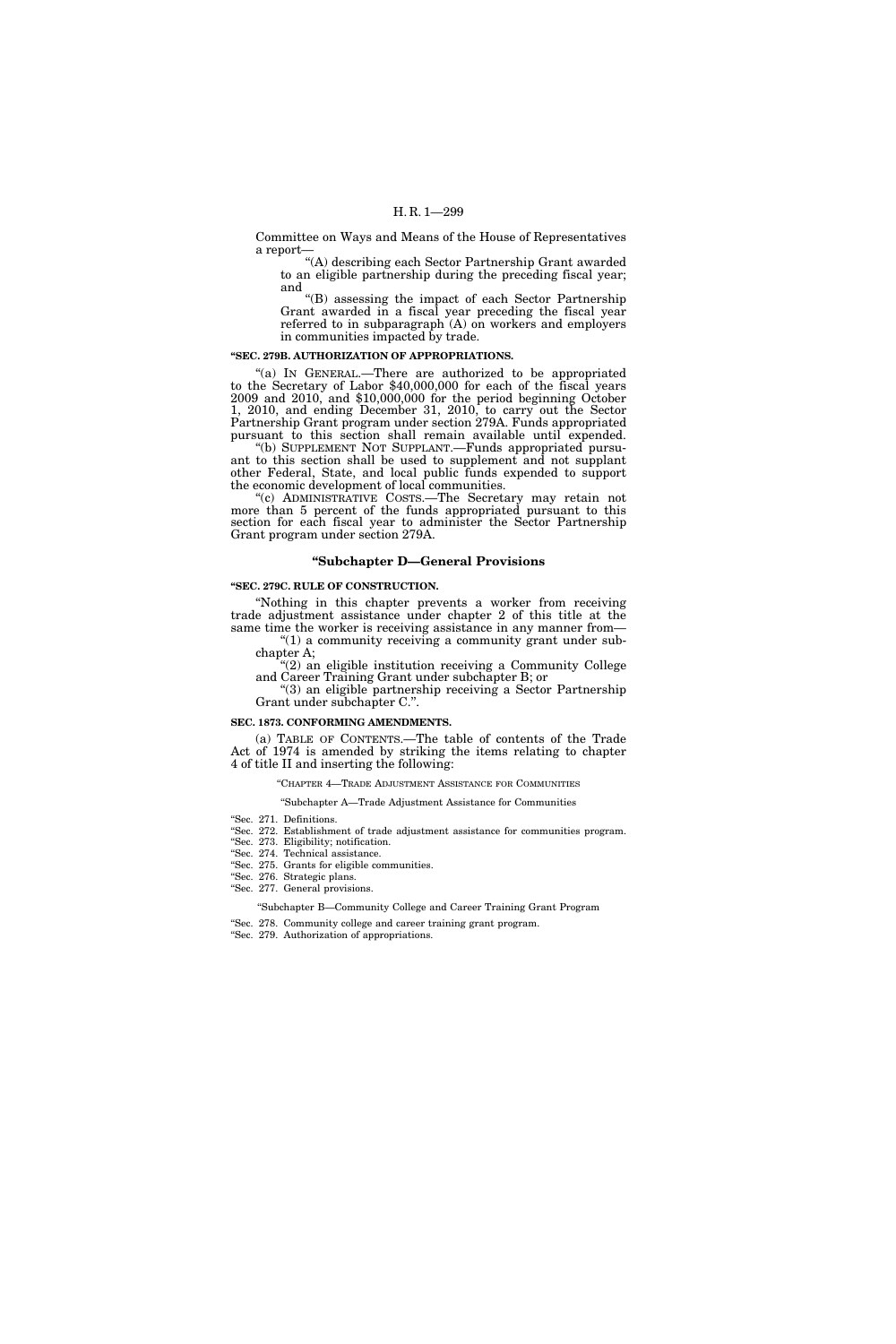''Subchapter C—Industry or Sector Partnership Grant Program for Communities Impacted by Trade

''Sec. 279A. Industry or sector partnership grant program for communities impacted by trade.<br>
"Sec. 279B. Authorization of appropriations.

''Subchapter D—General Provisions

''Sec. 279C. Rule of construction.''

(1) Section  $284(a)$  of the Trade Act of 1974 (19 U.S.C.  $2395(a)$  is amended—

 $(A)$  by inserting "or 296" after "section 293";

(B) by striking ''or any other interested domestic party'' and inserting "or authorized representative of a community''; and

(C) by striking ''section 271'' and inserting ''section 273''.

(2) Section 1581(d) of title 28, United States Code, is amended—

 $(A)$  in paragraph  $(2)$ , by striking "; and" and inserting a semicolon;

(B) in paragraph (3)—

(i) by striking "271" and inserting "273"; and

(ii) by striking the period and inserting "; and"; and

(C) by adding at the end the following:

''(4) any final determination of the Secretary of Agriculture under section 293 or 296 of the Trade Act of 1974 (19 U.S.C. 2401b) with respect to the eligibility of a group of agricultural commodity producers for adjustment assistance under such Act.''.

# **PART IV—TRADE ADJUSTMENT ASSISTANCE FOR FARMERS**

#### **SEC. 1881. DEFINITIONS.**

Section 291 of the Trade Act of 1974 (19 U.S.C. 2401) is amended—

(1) by amending paragraph (1) to read as follows:

''(1) AGRICULTURAL COMMODITY.—The term 'agricultural commodity' includes—

 $\mathcal{H}(A)$  any agricultural commodity (including livestock) in its raw or natural state;

''(B) any class of goods within an agricultural commodity; and

 $\mathrm{C}^{\prime}(\mathrm{C})$  in the case of an agricultural commodity producer described in paragraph (2)(B), wild-caught aquatic species.''; (2) by amending paragraph (2) to read as follows:

"(2) AGRICULTURAL COMMODITY PRODUCER.—The term 'agricultural commodity producer' means—

"(A) a person that shares in the risk of producing an agricultural commodity and that is entitled to a share of the commodity for marketing, including an operator, a sharecropper, or a person that owns or rents the land on which the commodity is produced; or

''(B) a person that reports gain or loss from the trade or business of fishing on the person's annual Federal income tax return for the taxable year that most closely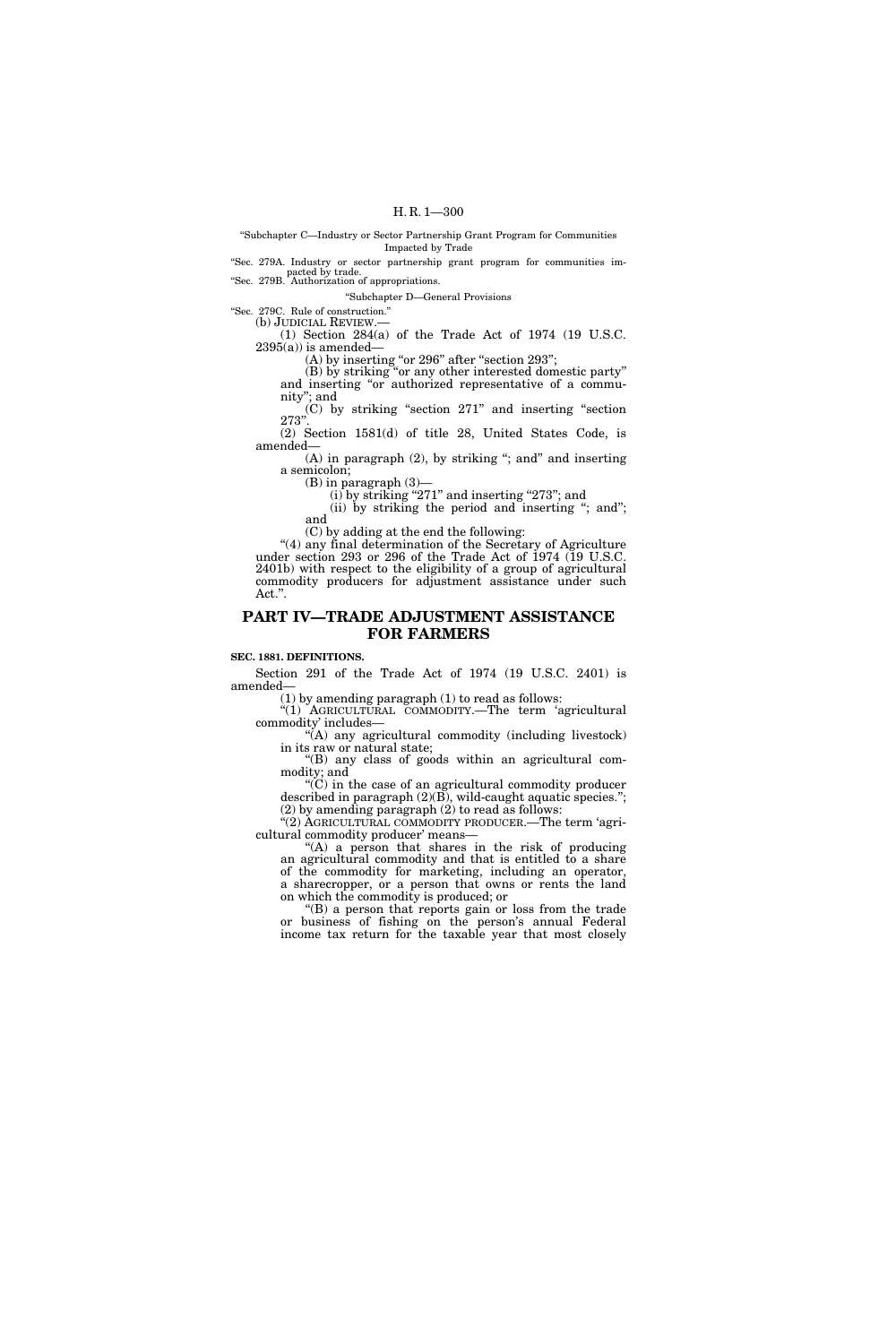corresponds to the marketing year with respect to which a petition is filed under section 292.''; and

(3) by adding at the end the following:

"(7) MARKETING YEAR.—The term 'marketing year' means— "(A) a marketing year designated by the Secretary with respect to an agricultural commodity; or

 $(G)$  in the case of an agricultural commodity with respect to which the Secretary does not designate a marketing year, a calendar year.''.

# **SEC. 1882. ELIGIBILITY.**

(a) IN GENERAL.—Section 292 of the Trade Act of 1974 (19 U.S.C. 2401a) is amended by striking subsections (c) through (e) and inserting the following:

(c) GROUP ELIGIBILITY REQUIREMENTS.—The Secretary shall certify a group of agricultural commodity producers as eligible to apply for adjustment assistance under this chapter if the Secretary determines that—

" $(1)(A)$  the national average price of the agricultural commodity produced by the group during the most recent marketing year for which data are available is less than 85 percent of the average of the national average price for the commodity in the 3 marketing years preceding such marketing year;

''(B) the quantity of production of the agricultural commodity produced by the group during such marketing year is less than 85 percent of the average of the quantity of production of the commodity produced by the group in the 3 marketing years preceding such marketing year;

 $\mathrm{C}^{\prime\prime}(\mathrm{C})$  the value of production of the agricultural commodity produced by the group during such marketing year is less than 85 percent of the average value of production of the commodity produced by the group in the 3 marketing years preceding such marketing year; or

''(D) the cash receipts for the agricultural commodity produced by the group during such marketing year are less than 85 percent of the average of the cash receipts for the commodity produced by the group in the 3 marketing years preceding such marketing year;

 $''(2)$  the volume of imports of articles like or directly competitive with the agricultural commodity produced by the group in the marketing year with respect to which the group files the petition increased compared to the average volume of such imports during the 3 marketing years preceding such marketing year; and

''(3) the increase in such imports contributed importantly to the decrease in the national average price, quantity of production, or value of production of, or cash receipts for, the agricultural commodity, as described in paragraph (1).

''(d) ELIGIBILITY OF CERTAIN OTHER PRODUCERS.—An agricultural commodity producer or group of producers that resides outside of the State or region identified in the petition filed under subsection (a) may file a request to become a party to that petition not later than 15 days after the date the notice is published in the Federal Register under subsection (a) with respect to that petition. ''(e) TREATMENT OF CLASSES OF GOODS WITHIN A COMMODITY.—

In any case in which there are separate classes of goods within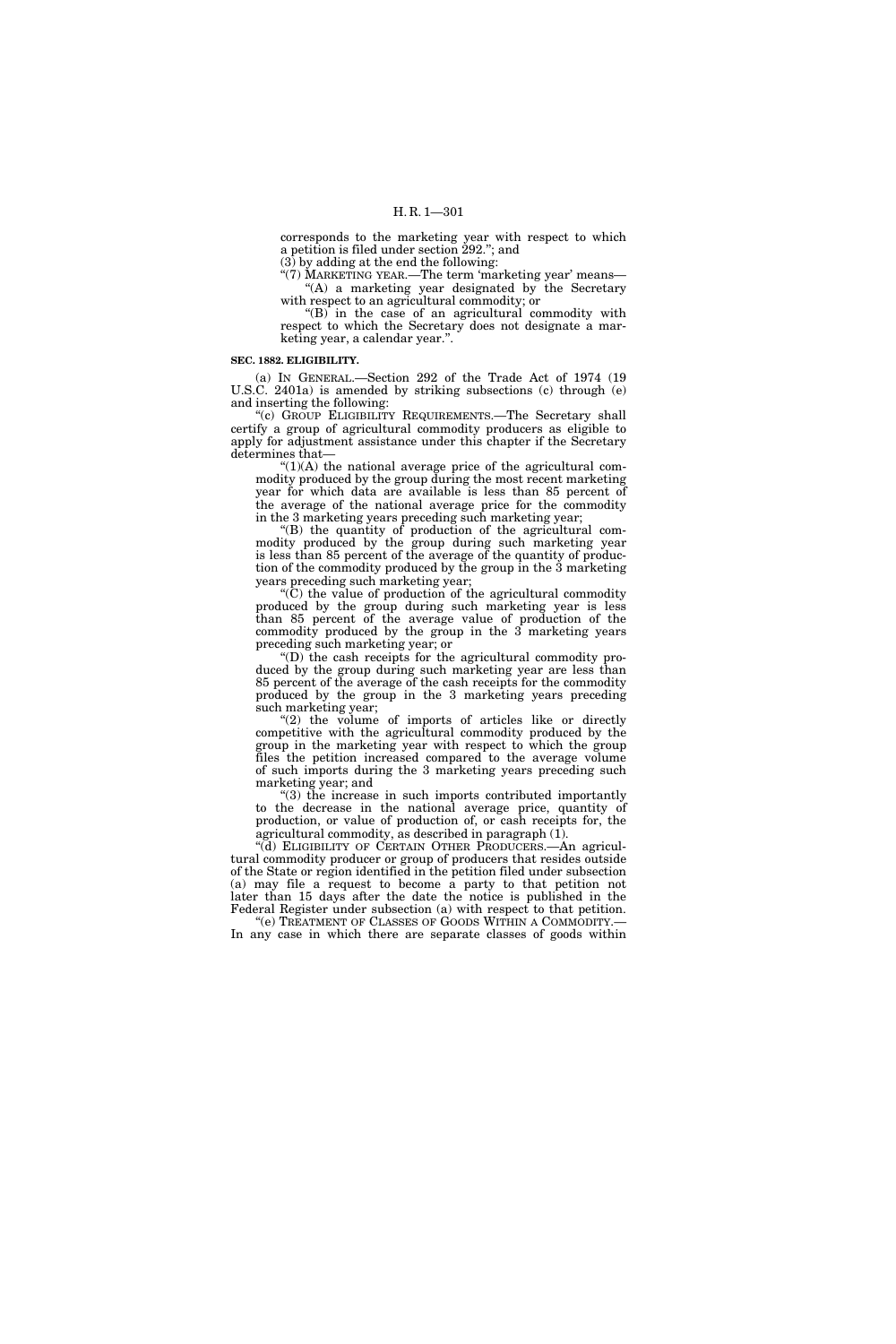an agricultural commodity, the Secretary shall treat each class as a separate commodity in determining under subsection (c)—  $''(1)$  group eligibility;

"(2) the national average price, quantity of production, or value of production, or cash receipts; and

''(3) the volume of imports.''.

(b) CONFORMING AMENDMENTS.—Section 293 of the Trade Act of 1974 (19 U.S.C. 2401b) is amended—

(1) in subsection (a), by striking "section 292 (c) or (d), as the case may be," and inserting "section  $292(c)$ "; and

(2) in subsection (c), by striking ''decline in price for'' and inserting ''decrease in the national average price, quantity of production, or value of production of, or cash receipts for,''. **SEC. 1883. BENEFITS.** 

(a) IN GENERAL.—Section 296 of the Trade Act of 1974 (19 U.S.C. 2401e) is amended to read as follows:

**''SEC. 296. QUALIFYING REQUIREMENTS AND BENEFITS FOR AGRICUL-TURAL COMMODITY PRODUCERS.** 

"(a) IN GENERAL.—<br>"(1) REQUIREMENTS.—<br>"(A) IN GENERAL.—Benefits under this chapter shall be available to an agricultural commodity producer covered by a certification under this chapter who files an application for such benefits not later than 90 days after the date on which the Secretary makes a determination and issues a certification of eligibility under section 293, if the producer submits to the Secretary sufficient information to establish that—

''(i) the producer produced the agricultural commodity covered by the application filed under this subsection in the marketing year with respect to which the petition is filed and in at least 1 of the 3 marketing years preceding that marketing year;

" $(i)$ (I) the quantity of the agricultural commodity that was produced by the producer in the marketing year with respect to which the petition is filed has decreased compared to the most recent marketing year preceding that marketing year for which data are available; or

''(II)(aa) the price received for the agricultural commodity by the producer during the marketing year with respect to which the petition is filed has decreased compared to the average price for the commodity received by the producer in the 3 marketing years preceding that marketing year; or

''(bb) the county level price maintained by the Secretary for the agricultural commodity on the date on which the petition is filed has decreased compared to the average county level price for the commodity in the 3 marketing years preceding the date on which the petition is filed; and

"(iii) the producer is not receiving-

''(I) cash benefits under chapter 2 or 3; or ''(II) benefits based on the production of an agricultural commodity covered by another petition filed under this chapter.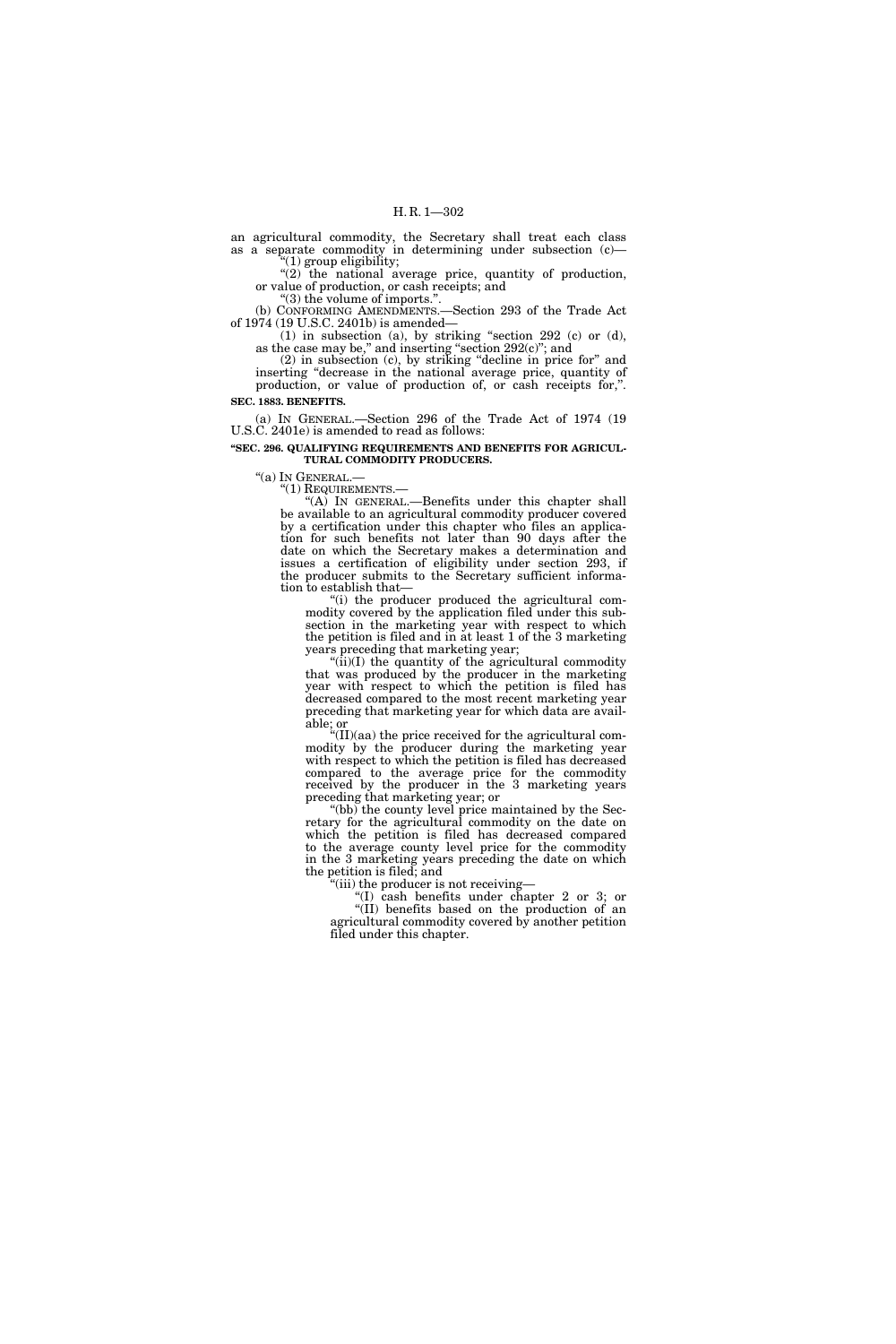### H. R. 1—303

''(B) SPECIAL RULE WITH RESPECT TO CROPS NOT GROWN EVERY YEAR.—For purposes of subparagraph  $(A)(ii)(II)(aa)$ , if a petition is filed with respect to an agricultural commodity that is not produced by the producer every year, an agricultural commodity producer producing that commodity may establish the average price received for the commodity by the producer in the 3 marketing years preceding the year with respect to which the petition is filed by using average price data for the 3 most recent marketing years in which the producer produced the commodity and for which data are available.

''(2) LIMITATIONS BASED ON ADJUSTED GROSS INCOME.—

''(A) IN GENERAL.—Notwithstanding any other provision of this chapter, an agricultural commodity producer shall not be eligible for assistance under this chapter in any year in which the average adjusted gross income (as defined in section 1001D(a) of the Food Security Act of 1985 (7 U.S.C. 1308-3 $a(a)$ ) of the producer exceeds the level set forth in subparagraph (A) or (B) of section 1001D(b)(1) of the Food Security Act of 1985 (7 U.S.C. 1308–3a(b)(1)), whichever is applicable.

''(B) DEMONSTRATION OF COMPLIANCE.—An agricultural commodity producer shall provide to the Secretary such information as the Secretary determines necessary to demonstrate that the producer is in compliance with the limitation under subparagraph (A).

''(C) COUNTER-CYCLICAL AND ACRE PAYMENTS.—The total amount of payments made to an agricultural commodity producer under this chapter during any crop year may not exceed the limitations on payments set forth in subsections (b)(2), (b)(3), (c)(2), and (c)(3) of section  $1001$ of the Food Security Act of 1985 (7 U.S.C. 1308).

''(b) TECHNICAL ASSISTANCE.—

''(1) INITIAL TECHNICAL ASSISTANCE.—

''(A) IN GENERAL.—An agricultural commodity producer that files an application and meets the requirements under subsection  $(a)(1)$  shall be entitled to receive initial technical assistance designed to improve the competitiveness of the production and marketing of the agricultural commodity with respect to which the producer was certified under this chapter. Such assistance shall include information regarding—

 $\ddot{f}$ (i) improving the yield and marketing of that agricultural commodity; and

''(ii) the feasibility and desirability of substituting one or more alternative agricultural commodities for that agricultural commodity.

''(B) TRANSPORTATION AND SUBSISTENCE EXPENSES.— ''(i) IN GENERAL.—The Secretary may authorize supplemental assistance necessary to defray reasonable transportation and subsistence expenses incurred by an agricultural commodity producer in connection with initial technical assistance under subparagraph (A) if such assistance is provided at facilities that are not within normal commuting distance of the regular place of residence of the producer.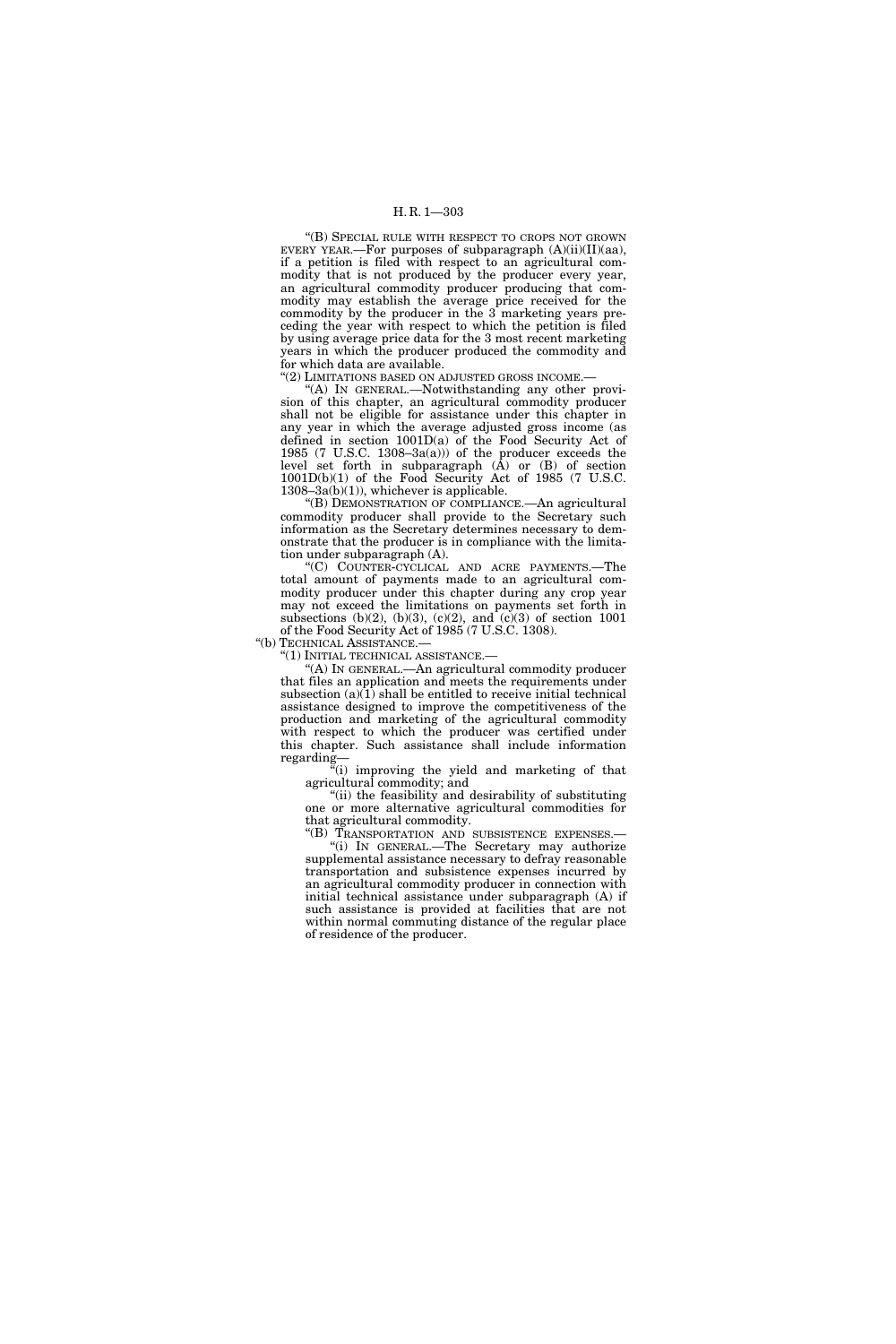''(ii) EXCEPTIONS.—The Secretary may not authorize payments to an agricultural commodity producer under clause (i)—

''(I) for subsistence expenses that exceed the lesser of—

''(aa) the actual per diem expenses for subsistence incurred by the producer; or

''(bb) the prevailing per diem allowance rate authorized under Federal travel regulations; or

''(II) for travel expenses that exceed the prevailing mileage rate authorized under the Federal travel regulations.

"(2) INTENSIVE TECHNICAL ASSISTANCE.—A producer that has completed initial technical assistance under paragraph (1) shall be eligible to participate in intensive technical assistance. Such assistance shall consist of—

"(A) a series of courses to further assist the producer in improving the competitiveness of the producer in producing—

''(i) the agricultural commodity with respect to which the producer was certified under this chapter; or

"(ii) another agricultural commodity; and

''(B) assistance in developing an initial business plan based on the courses completed under subparagraph (A). ''(3) INITIAL BUSINESS PLAN.—

"(A) APPROVAL BY SECRETARY.-The Secretary shall approve an initial business plan developed under paragraph  $(2)$ (B) if the plan–

''(i) reflects the skills gained by the producer through the courses described in paragraph (2)(A); and ''(ii) demonstrates how the producer will apply

those skills to the circumstances of the producer. ''(B) FINANCIAL ASSISTANCE FOR IMPLEMENTING INITIAL

BUSINESS PLAN.—Upon approval of the producer's initial business plan by the Secretary under subparagraph (A), a producer shall be entitled to an amount not to exceed \$4,000 to—

''(i) implement the initial business plan; or

''(ii) develop a long-term business adjustment plan under paragraph (4).

''(4) LONG-TERM BUSINESS ADJUSTMENT PLAN.—

''(A) IN GENERAL.—A producer that has completed intensive technical assistance under paragraph (2) and whose initial business plan has been approved under para $graph (3)$ (A) shall be eligible for, in addition to the amount under subparagraph (C), assistance in developing a longterm business adjustment plan.

''(B) APPROVAL OF LONG-TERM BUSINESS ADJUSTMENT PLANS.—The Secretary shall approve a long-term business adjustment plan developed under subparagraph (A) if the Secretary determines that the plan—

''(i) includes steps reasonably calculated to materially contribute to the economic adjustment of the producer to changing market conditions;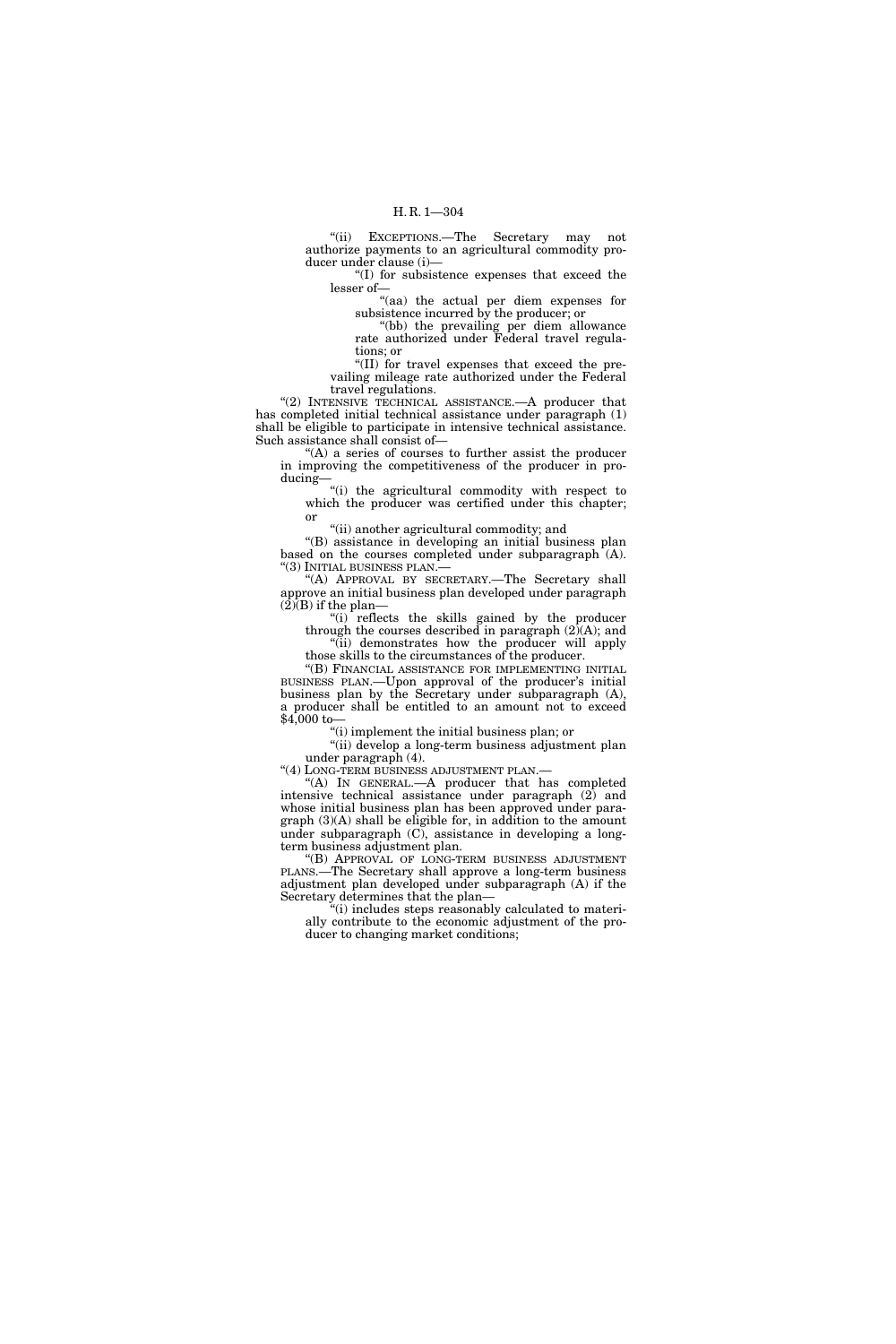''(ii) takes into consideration the interests of the workers employed by the producer; and

''(iii) demonstrates that the producer will have sufficient resources to implement the business plan. ''(C) PLAN IMPLEMENTATION.—Upon approval of the producer's long-term business adjustment plan under

subparagraph (B), a producer shall be entitled to an amount not to exceed \$8,000 to implement the long-term business adjustment plan.

''(c) MAXIMUM AMOUNT OF ASSISTANCE.—An agricultural commodity producer may receive not more than \$12,000 under paragraphs (3) and (4) of subsection (b) in the 36-month period following certification under section 293.

''(d) LIMITATIONS ON OTHER ASSISTANCE.—An agricultural commodity producer that receives benefits under this chapter (other than initial technical assistance under subsection  $(b)(1)$  shall not be eligible for cash benefits under chapter 2 or 3.''.

(b) CLERICAL AMENDMENT.—The table of contents of the Trade Act of 1974 is amended by striking the item relating to section 296 and inserting the following:

''Sec. 296. Qualifying requirements and benefits for agricultural commodity producers."

#### **SEC. 1884. REPORT.**

Section 293 of the Trade Act of 1974 (19 U.S.C. 2401b) is amended by adding at the end the following:

''(d) REPORT BY THE SECRETARY.—Not later than January 30, 2010, and annually thereafter, the Secretary of Agriculture shall submit to the Committee on Finance of the Senate and the Committee on Ways and Means of the House of Representatives a report containing the following information with respect to adjustment assistance provided under this chapter during the preceding fiscal year:

"(1) A list of the agricultural commodities covered by a certification under this chapter.

"(2) The States or regions in which such commodities are produced and the aggregate amount of such commodities produced in each such State or region.

''(3) The total number of agricultural commodity producers, by congressional district, receiving benefits under this chapter.

"(4) The total number of agricultural commodity producers, by congressional district, receiving technical assistance under this chapter.''.

#### **SEC. 1885. FRAUD AND RECOVERY OF OVERPAYMENTS.**

Section 297(a)(1) of the Trade Act of 1974 (19 U.S.C. 2401f(a)(1)) is amended by inserting "or has expended funds received under this chapter for a purpose that was not approved by the Secretary,'' after "entitled,".

#### **SEC. 1886. DETERMINATION OF INCREASES OF IMPORTS FOR CERTAIN FISHERMEN.**

For purposes of chapters 2 and 6 of title II of the Trade Act of 1974 (19 U.S.C. 2251 et seq.), in the case of an agricultural commodity producer that—

(1) is a fisherman or aquaculture producer, and

(2) is otherwise eligible for adjustment assistance under chapter 2 or 6, as the case may be,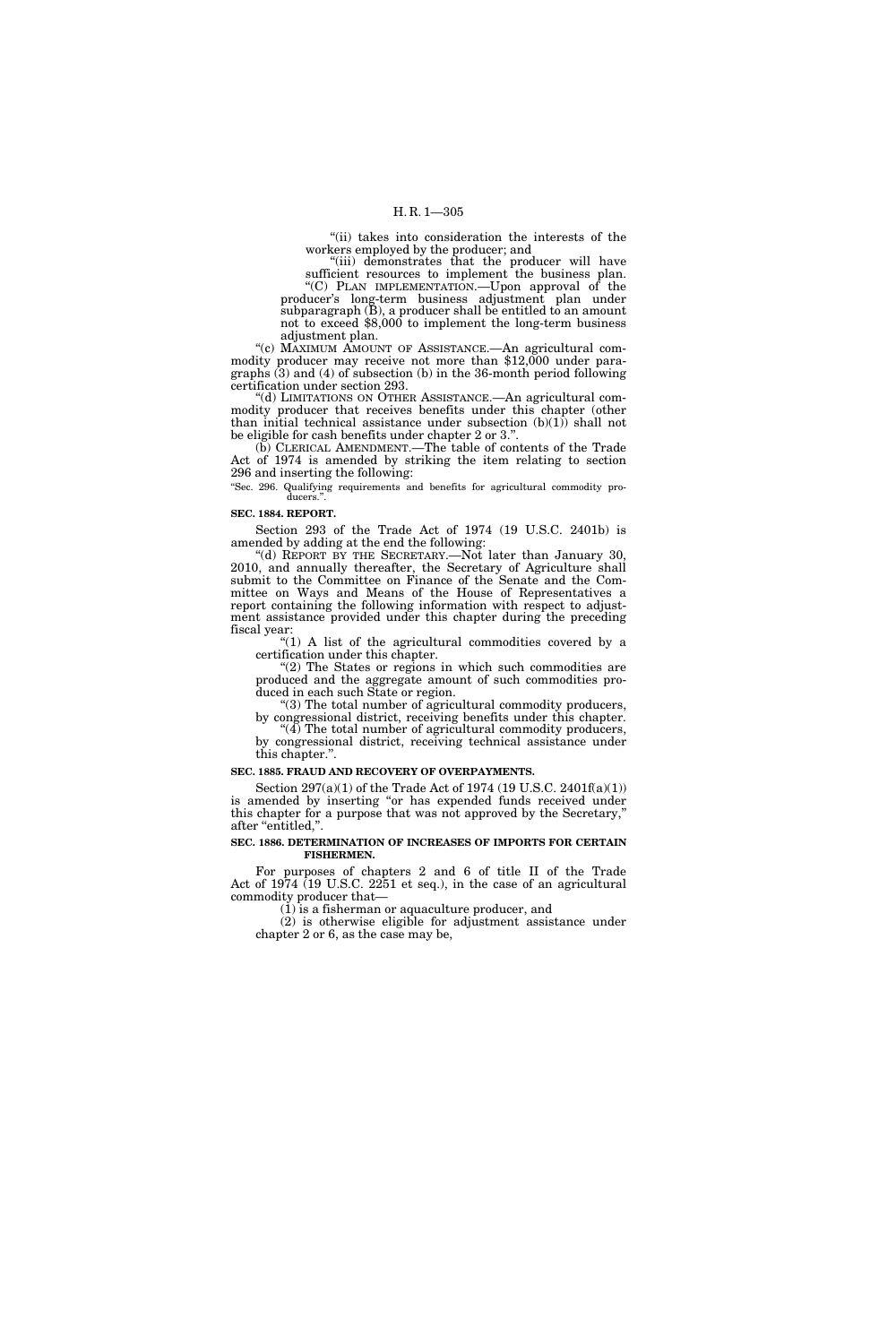the increase in imports of articles like or directly competitive with the agricultural commodity produced by such producer may be based on imports of wild-caught seafood, farm-raised seafood, or both.

#### **SEC. 1887. EXTENSION OF TRADE ADJUSTMENT ASSISTANCE FOR FARMERS.**

Section 298(a) of the Trade Act of 1974 (19 U.S.C. 2401g(a)) is amended by striking "fiscal years 2003 through 2007" and all that follows through the end period and inserting ''fiscal years 2009 and 2010, and \$22,500,000 for the period beginning October 1, 2010, and ending December 31, 2010, to carry out the purposes of this chapter, including administrative costs, and salaries and expenses of employees of the Department of Agriculture.''.

# **PART V—GENERAL PROVISIONS**

# **SEC. 1891. EFFECTIVE DATE.**

(a) IN GENERAL.—Except as otherwise provided in this subtitle, and subsection (b) of this section, this subtitle and the amendments made by this subtitle—

(1) shall take effect upon the expiration of the 90-day period beginning on the date of the enactment of this Act; and

(2) shall apply to—

(A) petitions for certification filed under chapter 2, 3, or 6 of title II of the Trade Act of 1974 on or after the effective date described in paragraph (1); and

(B) petitions for assistance and proposals for grants filed under chapter 4 of title II of the Trade Act of 1974 on or after such effective date.

(b) CERTIFICATIONS MADE BEFORE EFFECTIVE DATE.—Notwithstanding subsection (a)—

(1) a worker shall continue to receive (or be eligible to receive) trade adjustment assistance and other benefits under subchapter B of chapter 2 of title II of the Trade Act of 1974, as in effect on the day before the effective date described in subsection  $(a)(1)$ , for any week for which the worker meets the eligibility requirements of such chapter 2 as in effect on the day before such effective date, if the worker—

(A) is certified as eligible for trade adjustment assistance benefits under such chapter 2 pursuant to a petition filed under section 221 of the Trade Act of 1974 on or before such effective date; and

(B) would otherwise be eligible to receive trade adjustment assistance benefits under such chapter as in effect on the day before such effective date;

(2) a worker shall continue to receive (or be eligible to receive) benefits under section 246(a)(2) of the Trade Act of 1974, as in effect on the day before the effective date described in subsection  $(a)(1)$ , for such period for which the worker meets the eligibility requirements of section 246 of that Act as in effect on the day before such effective date, if the worker—

(A) is certified as eligible for benefits under such section 246 pursuant to a petition filed under section 221

of the Trade Act of 1974 on or before such effective date; and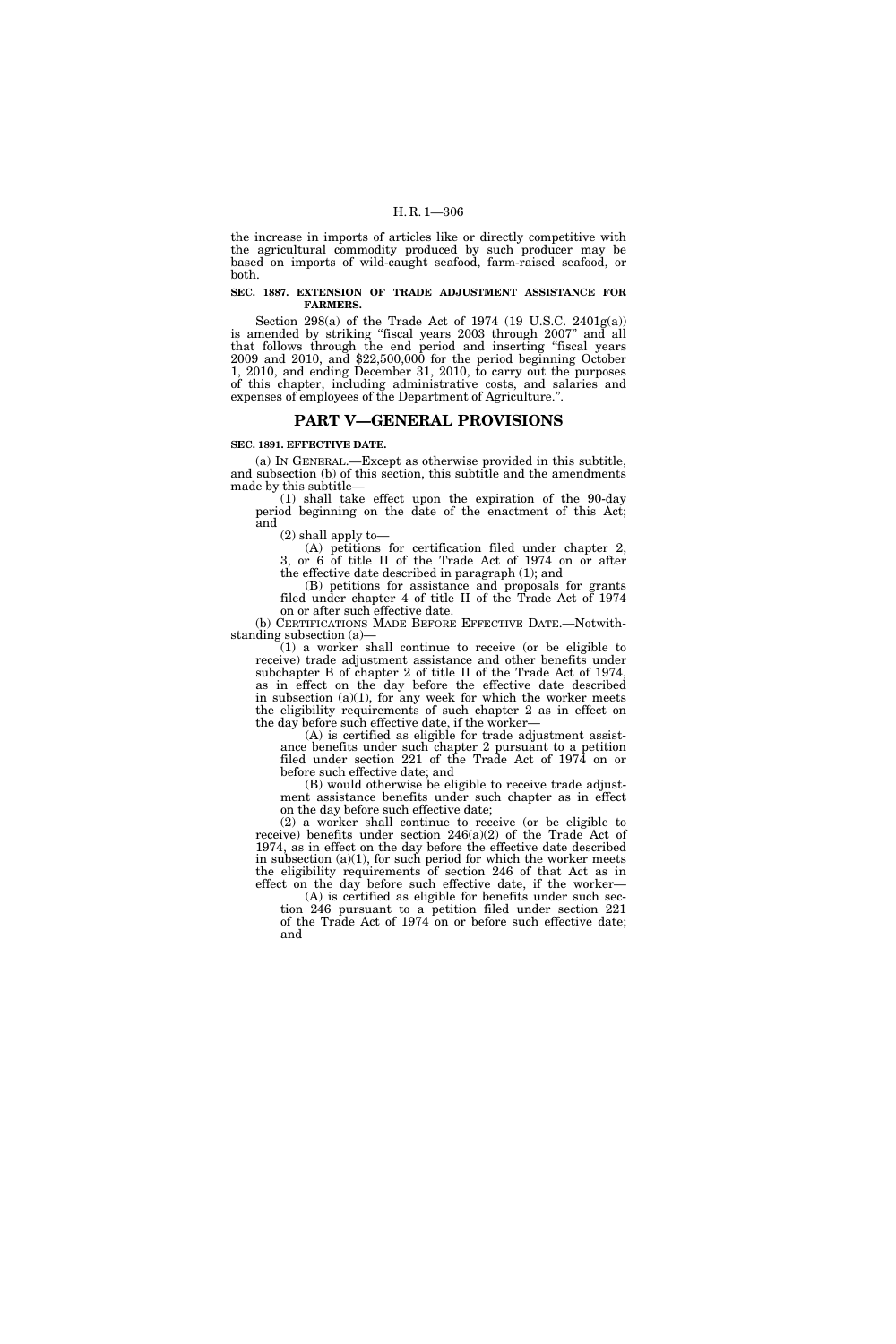(B) would otherwise be eligible to receive benefits under such section  $246(a)(2)$  as in effect on the day before such effective date; and

(3) a firm shall continue to receive (or be eligible to receive) adjustment assistance under chapter 3 of title II of the Trade Act of 1974, as in effect on the day before the effective date described in subsection  $(a)(1)$ , for such period for which the firm meets the eligibility requirements of such chapter 3 as in effect on the day before such effective date, if the firm—

(A) is certified as eligible for benefits under such chapter 3 pursuant to a petition filed under section 251 of the Trade Act of 1974 on or before such effective date; and

(B) would otherwise be eligible to receive benefits under such chapter 3 as in effect on the day before such effective date.

#### **SEC. 1892. EXTENSION OF TRADE ADJUSTMENT ASSISTANCE PRO-GRAMS.**

(a) FOR WORKERS.—Section 245(a) of the Trade Act of 1974 (19 U.S.C. 2317(a)) is amended by striking ''December 31, 2007'' and inserting ''December 31, 2010''.

(b) TERMINATION.—Section 285 of the Trade Act of 1974 (19 U.S.C. 2271 note prec.) is amended—

(1) in subsection (a), by striking ''December 31, 2007'' each place it appears and inserting ''December 31, 2010''; and

(2) by amending subsection (b) to read as follows:

''(b) OTHER ASSISTANCE.— ''(1) ASSISTANCE FOR FIRMS.—

''(A) IN GENERAL.—Except as provided in subparagraph (B), technical assistance and grants may not be provided under chapter 3 after December 31, 2010.

''(B) EXCEPTION.—Notwithstanding subparagraph (A), any technical assistance or grant approved under chapter 3 on or before December 31, 2010, may be provided—

"(i) to the extent funds are available pursuant to such chapter for such purpose; and

"(ii) to the extent the recipient of the technical assistance or grant is otherwise eligible to receive such technical assistance or grant, as the case may be.

 $"(2)$  FARMERS.—

"(A) In GENERAL.—Except as provided in subparagraph (B), technical assistance and financial assistance may not be provided under chapter 6 after December 31, 2010.

''(B) EXCEPTION.—Notwithstanding subparagraph (A), any technical or financial assistance approved under chapter 6 on or before December 31, 2010, may be provided—

''(i) to the extent funds are available pursuant to such chapter for such purpose; and

"(ii) to the extent the recipient of the technical or financial assistance is otherwise eligible to receive such technical or financial assistance, as the case may be.

''(3) ASSISTANCE FOR COMMUNITIES.—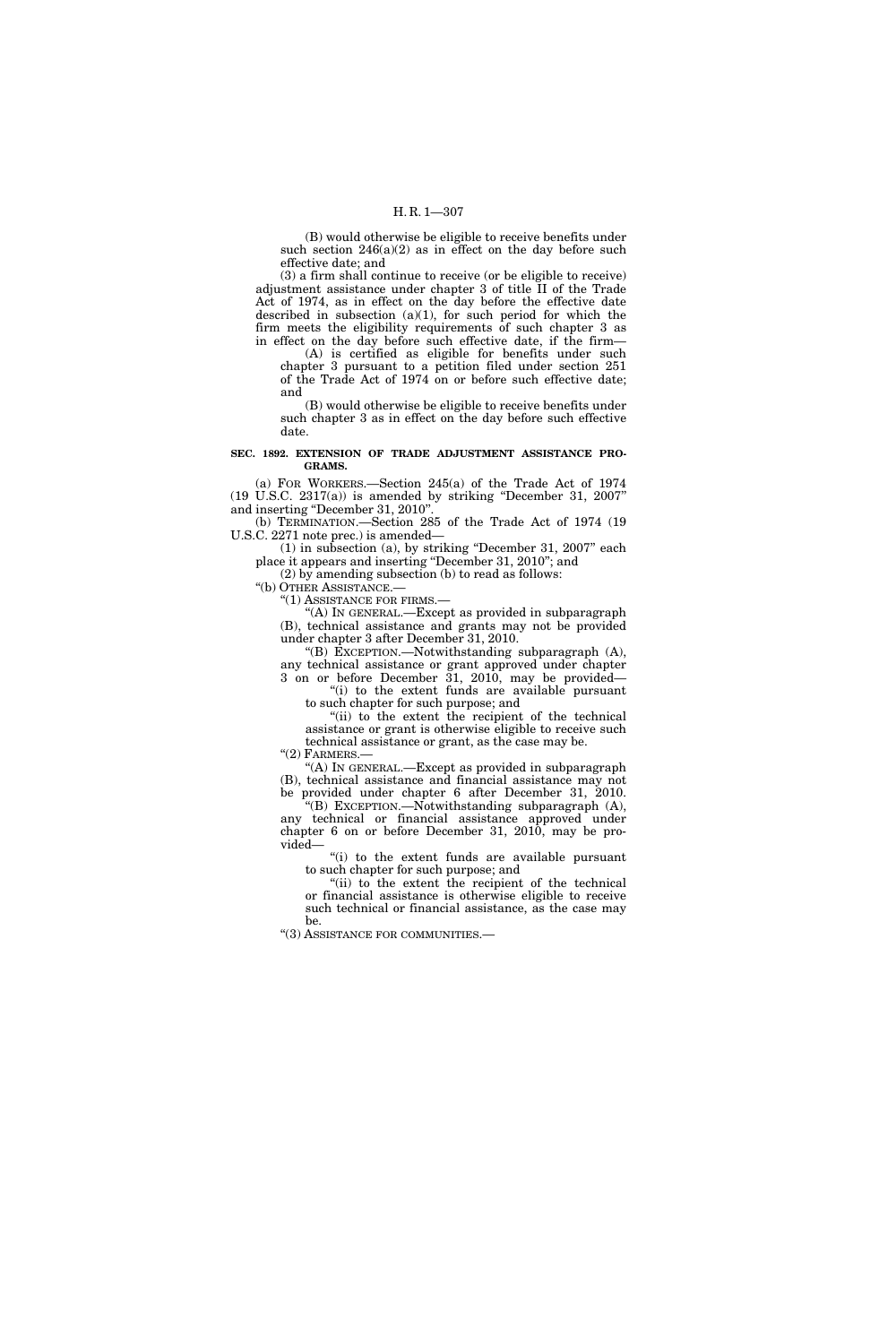''(A) IN GENERAL.—Except as provided in subparagraph (B), technical assistance and grants may not be provided under chapter 4 after December 31, 2010.

''(B) EXCEPTION.—Notwithstanding subparagraph (A), any technical assistance or grant approved under chapter 4 on or before December 31, 2010, may be provided— ''(i) to the extent funds are available pursuant

to such chapter for such purpose; and "(ii) to the extent the recipient of the technical

assistance or grant is otherwise eligible to receive such technical assistance or grant, as the case may be.''.

#### **SEC. 1893. TERMINATION; RELATED PROVISIONS.**

(a) SUNSET.— (1) IN GENERAL.—Subject to paragraph (2), the amendments made by this subtitle to chapters 2, 3, 4, 5, and 6 of title II of the Trade Act of 1974 (19 U.S.C. 2271 et seq.) shall not apply on or after January 1, 2011.

(2) EXCEPTION.—The amendments made by this subtitle to section 285 of the Trade Act of 1974 shall continue to apply on and after January 1, 2011, with respect to—

(A) workers certified as eligible for trade adjustment assistance benefits under chapter 2 of title II of that Act pursuant to petitions filed under section 221 of that Act before January 1, 2011;

(B) firms certified as eligible for technical assistance or grants under chapter 3 of title II of that Act pursuant to petitions filed under section 251 of that Act before January 1, 2011;

(C) recipients approved for technical assistance or grants under chapter 4 of title II of that Act pursuant to petitions for assistance or proposals for grants (as the case may be) filed pursuant to such chapter before January 1, 2011; and

(D) agricultural commodity producers certified as eligible for technical or financial assistance under chapter 6 of title II of that Act pursuant to petitions filed under section 292 of that Act before January 1, 2011.

(b) APPLICATION OF PRIOR LAW.—Chapters 2, 3, 4, 5, and 6 of title II of the Trade Act of 1974 (19 U.S.C. 2271 et seq.) shall be applied and administered beginning January 1, 2011, as if the amendments made by this subtitle (other than part VI) had never been enacted, except that in applying and administering such chapters—

(1) section 245 of that Act shall be applied and administered by substituting "2011" for "2007";

(2) section 246(b) of that Act shall be applied and administered by substituting "December 31, 2011" for "the date that is 5 years'' and all that follows through ''State'';

(3) section 256(b) of that Act shall be applied and administered by substituting ''the 1-year period beginning January 1, 2011" for "each of fiscal years 2003 through 2007, and \$4,000,000 for the 3-month period beginning October 1, 2007";

 $(4)$  section 298 $(a)$  of that Act shall be applied and administered by substituting ''the 1-year period beginning January 1, 2011" for "each of the fiscal years" and all that follows through "October 1, 2007"; and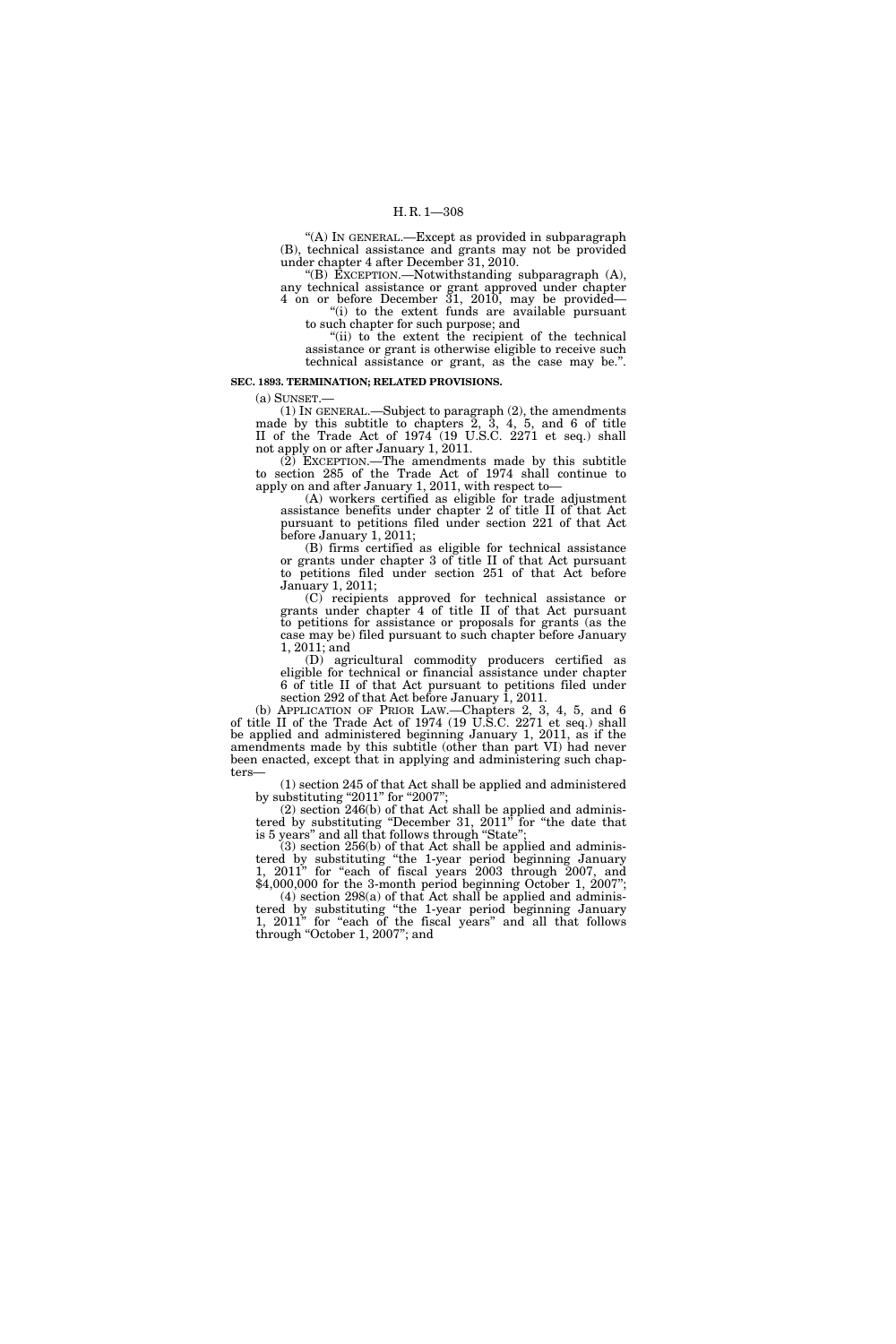(5) subject to subsection (a)(2), section 285 of that Act shall be applied and administered—

 $(\overline{A})$  in subsection (a), by substituting "2011" for "2007" each place it appears; and

(B) by applying and administering subsection (b) as if it read as follows:

''(b) OTHER ASSISTANCE.—

''(1) ASSISTANCE FOR FIRMS.—

''(A) IN GENERAL.—Except as provided in subparagraph (B), assistance may not be provided under chapter 3 after December 31, 2011.

''(B) EXCEPTION.—Notwithstanding subparagraph (A), any assistance approved under chapter 3 on or before December 31, 2011, may be provided—

''(i) to the extent funds are available pursuant to such chapter for such purpose; and

"(ii) to the extent the recipient of the assistance" is otherwise eligible to receive such assistance.

" $(2)$  FARMERS.

''(A) IN GENERAL.—Except as provided in subparagraph (B), assistance may not be provided under chapter 6 after December 31, 2011.

''(B) EXCEPTION.—Notwithstanding subparagraph (A), any assistance approved under chapter 6 on or before December 31, 2011, may be provided—

''(i) to the extent funds are available pursuant to such chapter for such purpose; and

"(ii) to the extent the recipient of the assistance" is otherwise eligible to receive such assistance.''.

#### **SEC. 1894. GOVERNMENT ACCOUNTABILITY OFFICE REPORT.**

Not later than September 30, 2012, the Comptroller General of the United States shall prepare and submit to the Committee on Finance of the Senate and the Committee on Ways and Means of the House of Representatives a comprehensive report on the operation and effectiveness of the amendments made by this subtitle to chapters 2, 3, 4, and 6 of the Trade Act of 1974.

#### **SEC. 1895. EMERGENCY DESIGNATION.**

Amounts appropriated pursuant to this subtitle are designated as an emergency requirement and necessary to meet emergency needs pursuant to section 204(a) of S. Con. Res. 21 (110th Congress) and section 301(b)(2) of S. Con. Res. 70 (110th Congress), the concurrent resolutions on the budget for fiscal years 2008 and 2009.

# **PART VI—HEALTH COVERAGE IMPROVEMENT**

#### **SEC. 1899. SHORT TITLE.**

This part may be cited as the "TAA Health Coverage Improvement Act of 2009''.

# **SEC. 1899A. IMPROVEMENT OF THE AFFORDABILITY OF THE CREDIT.**

(a) IMPROVEMENT OF AFFORDABILITY.— (1) IN GENERAL.—Section 35(a) of the Internal Revenue Code of 1986 (relating to credit for health insurance costs of eligible individuals) is amended by inserting ''(80 percent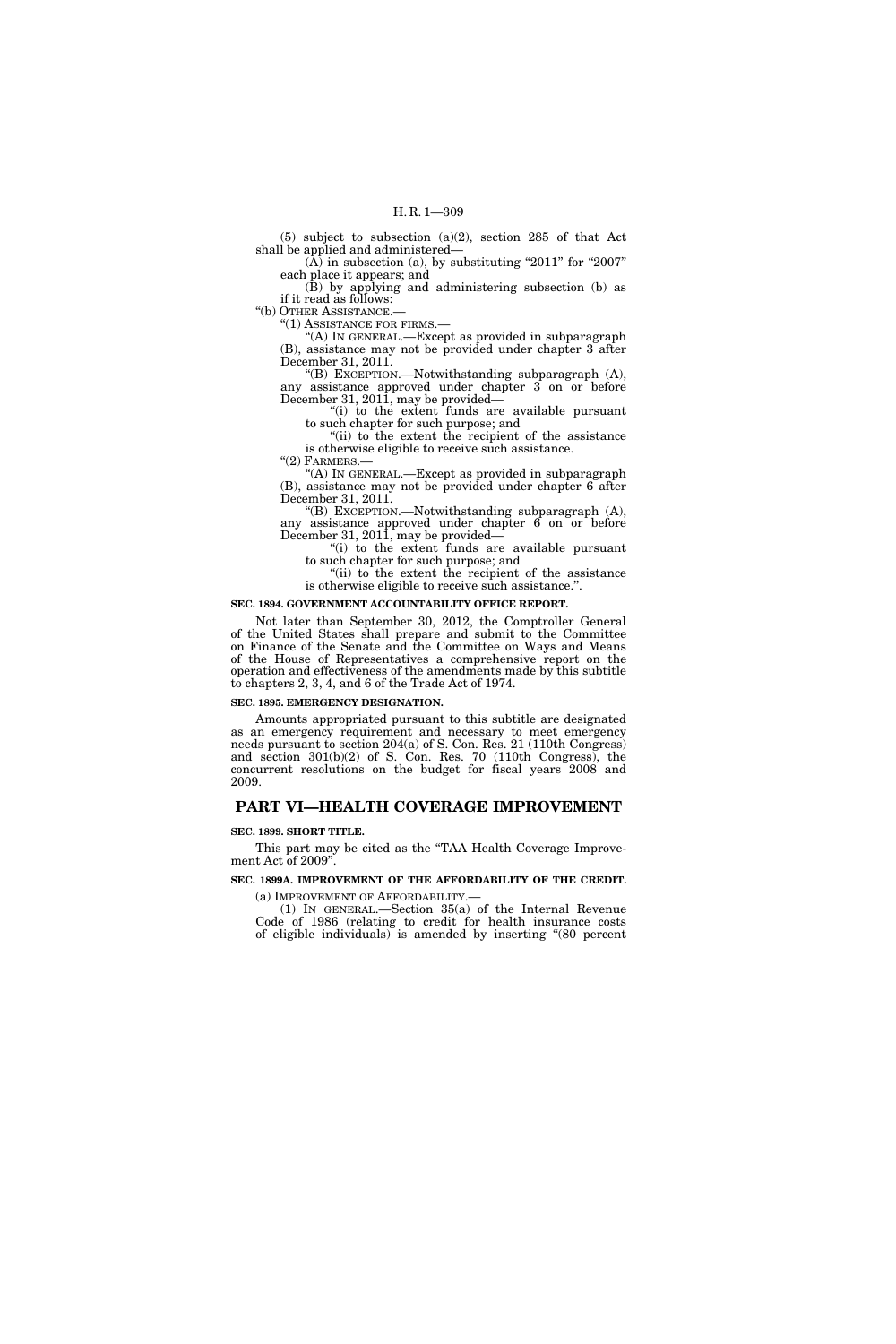in the case of eligible coverage months beginning before January 1, 2011)" after "65 percent".

(2) CONFORMING AMENDMENT.—Section 7527(b) of such Code (relating to advance payment of credit for health insurance costs of eligible individuals) is amended by inserting ''(80 percent in the case of eligible coverage months beginning before January 1, 2011)" after "65 percent".

(b) EFFECTIVE DATE.—The amendments made by this section shall apply to coverage months beginning on or after the first day of the first month beginning 60 days after the date of the enactment of this Act.

#### **SEC. 1899B. PAYMENT FOR MONTHLY PREMIUMS PAID PRIOR TO COMMENCEMENT OF ADVANCE PAYMENTS OF CREDIT.**

(a) PAYMENT FOR PREMIUMS DUE PRIOR TO COMMENCEMENT OF ADVANCE PAYMENTS OF CREDIT.—Section 7527 of the Internal Revenue Code of 1986 (relating to advance payment of credit for health insurance costs of eligible individuals) is amended by adding at the end the following new subsection:

''(e) PAYMENT FOR PREMIUMS DUE PRIOR TO COMMENCEMENT OF ADVANCE PAYMENTS.—In the case of eligible coverage months beginning before January 1, 2011—

''(1) IN GENERAL.—The program established under subsection (a) shall provide that the Secretary shall make 1 or more retroactive payments on behalf of a certified individual in an aggregate amount equal to 80 percent of the premiums for coverage of the taxpayer and qualifying family members under qualified health insurance for eligible coverage months (as defined in section 35(b)) occurring prior to the first month for which an advance payment is made on behalf of such individual under subsection (a).

"(2) REDUCTION OF PAYMENT FOR AMOUNTS RECEIVED UNDER NATIONAL EMERGENCY GRANTS.—The amount of any payment determined under paragraph (1) shall be reduced by the amount of any payment made to the taxpayer for the purchase of qualified health insurance under a national emergency grant pursuant to section 173(f) of the Workforce Investment Act of 1998 for a taxable year including the eligible coverage months described in paragraph (1).''.

(b) EFFECTIVE DATE.—The amendments made by this section shall apply to coverage months beginning after December 31, 2008. (c) TRANSITIONAL RULE.—The Secretary of the Treasury shall

not be required to make any payments under section 7527(e) of the Internal Revenue Code of 1986, as added by this section, until after the date that is 6 months after the date of the enactment of this Act.

#### **SEC. 1899C. TAA RECIPIENTS NOT ENROLLED IN TRAINING PROGRAMS ELIGIBLE FOR CREDIT.**

(a) IN GENERAL.—Paragraph (2) of section 35(c) of the Internal Revenue Code of 1986 (defining eligible TAA recipient) is amended to read as follows:

''(2) ELIGIBLE TAA RECIPIENT.— ''(A) IN GENERAL.—Except as provided in subparagraph (B), the term 'eligible TAA recipient' means, with respect to any month, any individual who is receiving for any day of such month a trade readjustment allowance under chapter 2 of title II of the Trade Act of 1974 or who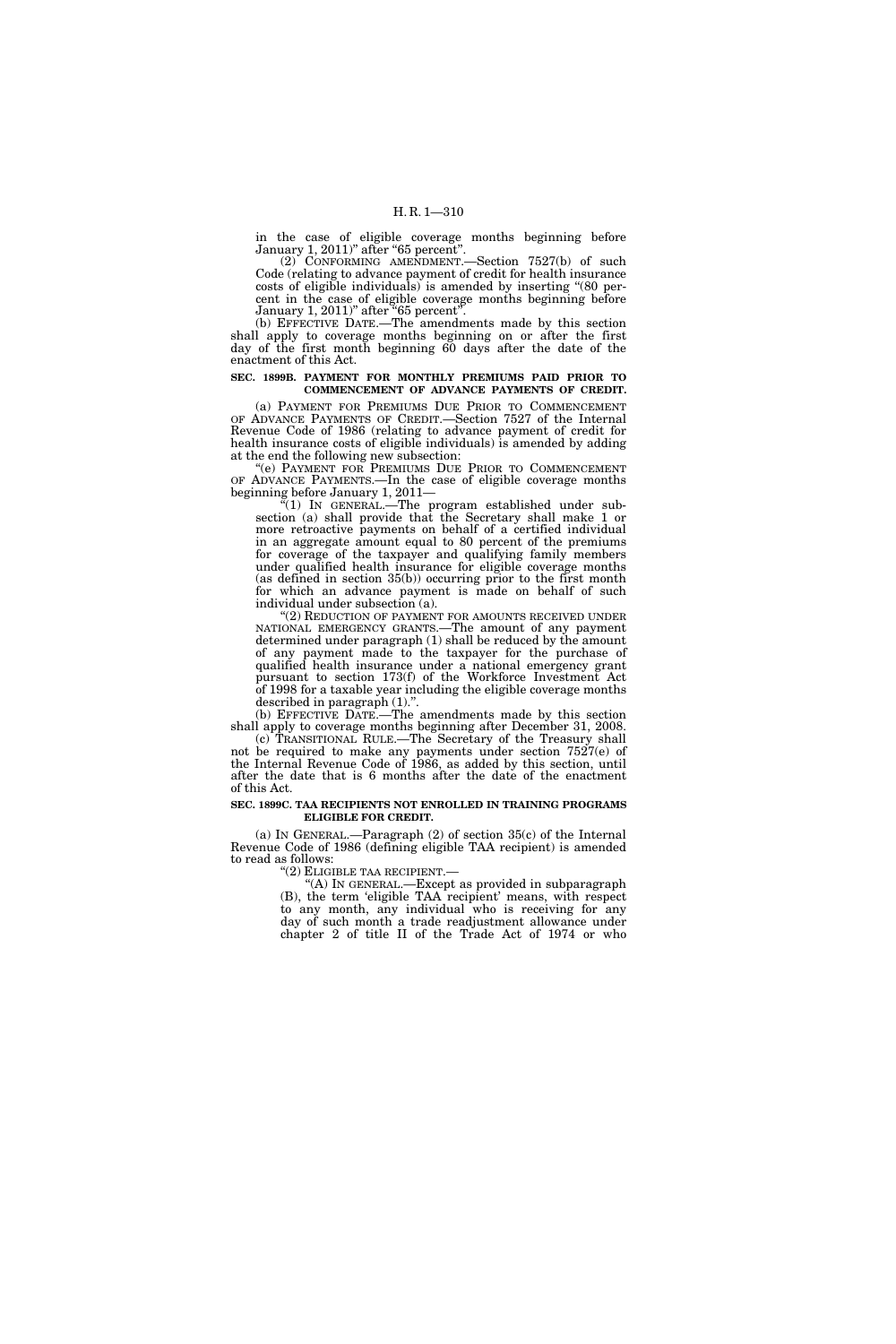would be eligible to receive such allowance if section 231 of such Act were applied without regard to subsection  $(a)(3)(B)$  of such section. An individual shall continue to be treated as an eligible TAA recipient during the first month that such individual would otherwise cease to be an eligible TAA recipient by reason of the preceding sentence.

''(B) SPECIAL RULE.—In the case of any eligible coverage month beginning after the date of the enactment of this paragraph and before January 1, 2011, the term 'eligible TAA recipient' means, with respect to any month, any individual who—

''(i) is receiving for any day of such month a trade readjustment allowance under chapter 2 of title II of the Trade Act of 1974,

''(ii) would be eligible to receive such allowance except that such individual is in a break in training provided under a training program approved under section 236 of such Act that exceeds the period specified in section 233(e) of such Act, but is within the period for receiving such allowances provided under section 233(a) of such Act, or

''(iii) is receiving unemployment compensation (as defined in section  $\tilde{85}(b)$  for any day of such month and who would be eligible to receive such allowance for such month if section 231 of such Act were applied without regard to subsections  $(a)(3)(B)$  and  $(a)(5)$ thereof.

An individual shall continue to be treated as an eligible TAA recipient during the first month that such individual would otherwise cease to be an eligible TAA recipient by reason of the preceding sentence.''.

(b) EFFECTIVE DATE.—The amendment made by this section shall apply to coverage months beginning after the date of the enactment of this Act.

#### **SEC. 1899D. TAA PRE-CERTIFICATION PERIOD RULE FOR PURPOSES OF DETERMINING WHETHER THERE IS A 63-DAY LAPSE IN CREDITABLE COVERAGE.**

(a) IRC AMENDMENT.—Section  $9801(c)(2)$  of the Internal Revenue Code of 1986 (relating to not counting periods before significant breaks in creditable coverage) is amended by adding at the end the following new subparagraph:

" $(D)$  TAA-ELIGIBLE INDIVIDUALS.—In the case of plan years beginning before January 1, 2011—

''(i) TAA PRE-CERTIFICATION PERIOD RULE.—In the case of a TAA-eligible individual, the period beginning on the date the individual has a TAA-related loss of coverage and ending on the date which is 7 days after the date of the issuance by the Secretary (or by any person or entity designated by the Secretary) of a qualified health insurance costs credit eligibility certificate for such individual for purposes of section 7527 shall not be taken into account in determining the continuous period under subparagraph (A).

"(ii) DEFINITIONS.—The terms TAA-eligible individual' and 'TAA-related loss of coverage' have the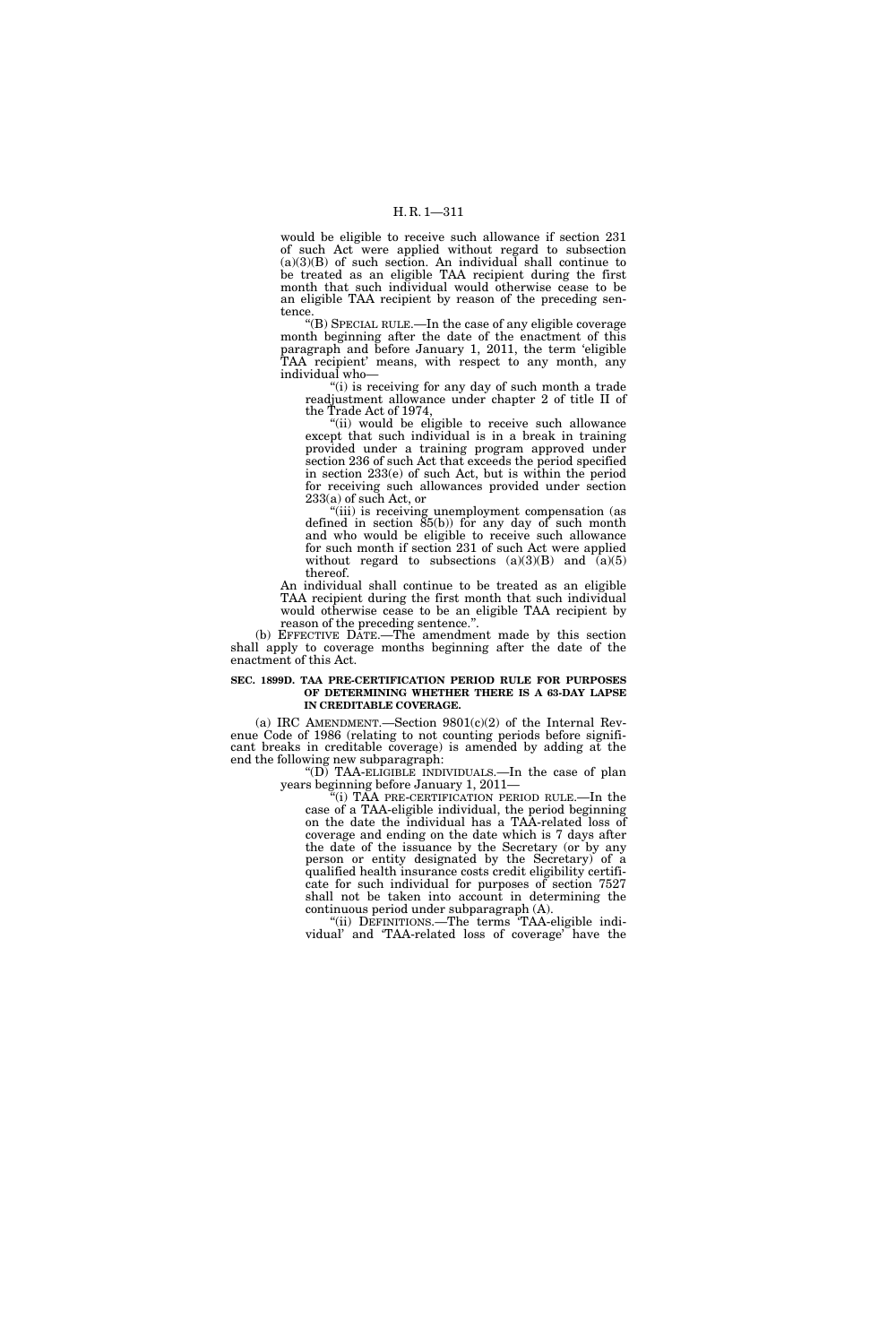meanings given such terms in section  $4980B(f)(5)(C)(iv).$ ". (b) ERISA AMENDMENT.—Section  $701(c)(2)$  of the Employee

Retirement Income Security Act of 1974 (29 U.S.C. 1181 $(c)(2)$ ) is amended by adding at the end the following new subparagraph: ''(C) TAA-ELIGIBLE INDIVIDUALS.—In the case of plan

years beginning before January 1, 2011—

''(i) TAA PRE-CERTIFICATION PERIOD RULE.—In the case of a TAA-eligible individual, the period beginning on the date the individual has a TAA-related loss of coverage and ending on the date that is 7 days after the date of the issuance by the Secretary (or by any person or entity designated by the Secretary) of a qualified health insurance costs credit eligibility certificate for such individual for purposes of section 7527 of the Internal Revenue Code of 1986 shall not be taken into account in determining the continuous period under subparagraph (A).

''(ii) DEFINITIONS.—The terms 'TAA-eligible individual' and 'TAA-related loss of coverage' have the meanings given such terms in section  $605(b)(4)$ .

(c) PHSA AMENDMENT.—Section 2701(c)(2) of the Public Health Service Act  $(42 \text{ U.S.C. } 300 \text{gg}(c)(2))$  is amended by adding at the end the following new subparagraph:

''(C) TAA-ELIGIBLE INDIVIDUALS.—In the case of plan years beginning before January 1, 2011—

 $f(i)$  TAA PRE-CERTIFICATION PERIOD RULE.—In the case of a TAA-eligible individual, the period beginning on the date the individual has a TAA-related loss of coverage and ending on the date that is 7 days after the date of the issuance by the Secretary (or by any person or entity designated by the Secretary) of a qualified health insurance costs credit eligibility certificate for such individual for purposes of section 7527 of the Internal Revenue Code of 1986 shall not be taken into account in determining the continuous period under subparagraph (A).

"(ii) DEFINITIONS.—The terms 'TAA-eligible individual' and 'TAA-related loss of coverage' have the meanings given such terms in section  $2205(b)(4)$ ."

(d) EFFECTIVE DATE.—The amendments made by this section shall apply to plan years beginning after the date of the enactment of this Act.

#### **SEC. 1899E. CONTINUED QUALIFICATION OF FAMILY MEMBERS AFTER CERTAIN EVENTS.**

(a) IN GENERAL.—Subsection (g) of section 35 of such Code is amended by redesignating paragraph (9) as paragraph (10) and inserting after paragraph (8) the following new paragraph:

''(9) CONTINUED QUALIFICATION OF FAMILY MEMBERS AFTER CERTAIN EVENTS.—In the case of eligible coverage months beginning before January 1, 2011—

''(A) MEDICARE ELIGIBILITY.—In the case of any month which would be an eligible coverage month with respect to an eligible individual but for subsection  $(f)(2)(A)$ , such month shall be treated as an eligible coverage month with respect to such eligible individual solely for purposes of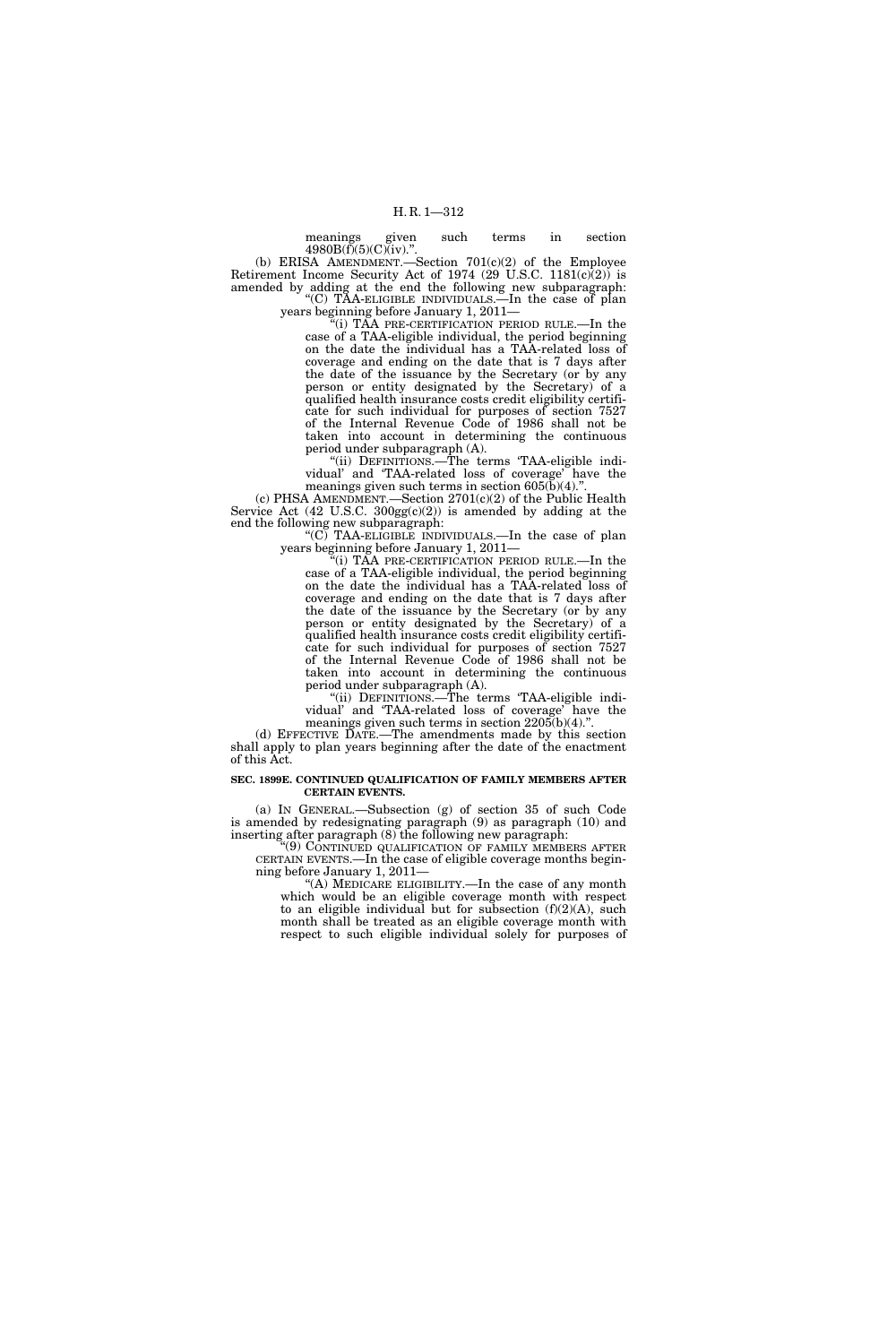determining the amount of the credit under this section with respect to any qualifying family members of such individual (and any advance payment of such credit under section 7527). This subparagraph shall only apply with respect to the first 24 months after such eligible individual is first entitled to the benefits described in subsection  $(f)(2)(A).$ 

''(B) DIVORCE.—In the case of the finalization of a divorce between an eligible individual and such individual's spouse, such spouse shall be treated as an eligible individual for purposes of this section and section 7527 for a period of 24 months beginning with the date of such finalization, except that the only qualifying family members who may be taken into account with respect to such spouse are those individuals who were qualifying family members immediately before such finalization.

''(C) DEATH.—In the case of the death of an eligible individual—

"(i) any spouse of such individual (determined at the time of such death) shall be treated as an eligible individual for purposes of this section and section 7527 for a period of 24 months beginning with the date of such death, except that the only qualifying family members who may be taken into account with respect to such spouse are those individuals who were qualifying family members immediately before such death, and

''(ii) any individual who was a qualifying family member of the decedent immediately before such death (or, in the case of an individual to whom paragraph (4) applies, the taxpayer to whom the deduction under section 151 is allowable) shall be treated as an eligible individual for purposes of this section and section 7527 for a period of 24 months beginning with the date of such death, except that in determining the amount of such credit only such qualifying family member may be taken into account.''.

(b) CONFORMING AMENDMENT.—Section 173(f) of the Workforce Investment Act of 1998 (29 U.S.C. 2918(f)) is amended by adding at the end the following:

''(8) CONTINUED QUALIFICATION OF FAMILY MEMBERS AFTER CERTAIN EVENTS.—In the case of eligible coverage months beginning before January 1, 2011—

''(A) MEDICARE ELIGIBILITY.—In the case of any month which would be an eligible coverage month with respect to an eligible individual but for paragraph  $(7)(B)(i)$ , such month shall be treated as an eligible coverage month with respect to such eligible individual solely for purposes of determining the eligibility of qualifying family members of such individual under this subsection. This subparagraph shall only apply with respect to the first 24 months after such eligible individual is first entitled to the benefits described in paragraph  $(7)(B)(i)$ .

''(B) DIVORCE.—In the case of the finalization of a divorce between an eligible individual and such individual's spouse, such spouse shall be treated as an eligible individual for purposes of this subsection for a period of 24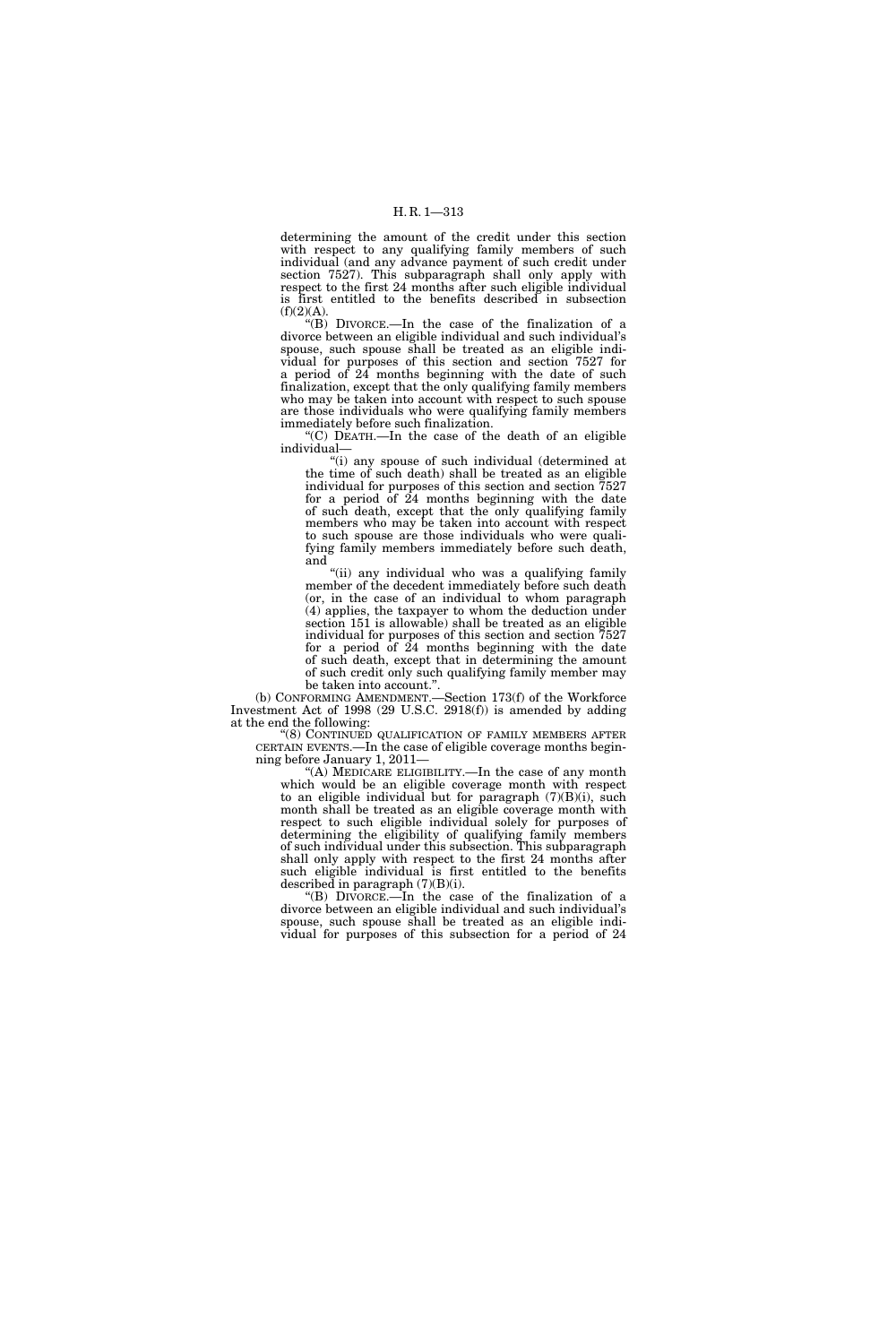months beginning with the date of such finalization, except that the only qualifying family members who may be taken into account with respect to such spouse are those individuals who were qualifying family members immediately before such finalization.

 $(C)$  DEATH.—In the case of the death of an eligible individual—

"(i) any spouse of such individual (determined at the time of such death) shall be treated as an eligible individual for purposes of this subsection for a period of 24 months beginning with the date of such death, except that the only qualifying family members who may be taken into account with respect to such spouse are those individuals who were qualifying family members immediately before such death, and

''(ii) any individual who was a qualifying family member of the decedent immediately before such death shall be treated as an eligible individual for purposes this subsection for a period of 24 months beginning with the date of such death, except that no qualifying family members may be taken into account with respect to such individual.''.

(c) EFFECTIVE DATE.—The amendments made by this section shall apply to months beginning after December 31, 2009.

#### **SEC. 1899F. EXTENSION OF COBRA BENEFITS FOR CERTAIN TAA-ELIGIBLE INDIVIDUALS AND PBGC RECIPIENTS.**

(a) ERISA AMENDMENTS.—Section 602(2)(A) of the Employee Retirement Income Security Act of 1974 (29 U.S.C. 1162(2)(A)) is amended—

(1) by moving clause (v) to after clause (iv) and before the flush left sentence beginning with ''In the case of a qualified beneficiary'';

(2) by striking ''In the case of a qualified beneficiary'' and inserting the following:

"(vi) SPECIAL RULE FOR DISABILITY.—In the case of a qualified beneficiary''; and

(3) by redesignating clauses (v) and (vi), as amended by paragraphs (1) and (2), as clauses (vii) and (viii), respectively, and by inserting after clause (iv) the following new clauses: "(v) SPECIAL RULE FOR PBGC RECIPIENTS.—In the

case of a qualifying event described in section 603(2) with respect to a covered employee who (as of such qualifying event) has a nonforfeitable right to a benefit any portion of which is to be paid by the Pension Benefit Guaranty Corporation under title IV, notwithstanding clause (i) or (ii), the date of the death of the covered employee, or in the case of the surviving spouse or dependent children of the covered employee, 24 months after the date of the death of the covered employee. The preceding sentence shall not require any period of coverage to extend beyond December 31, 2010.

''(vi) SPECIAL RULE FOR TAA-ELIGIBLE INDIVID- UALS.—In the case of a qualifying event described in section 603(2) with respect to a covered employee who is (as of the date that the period of coverage would,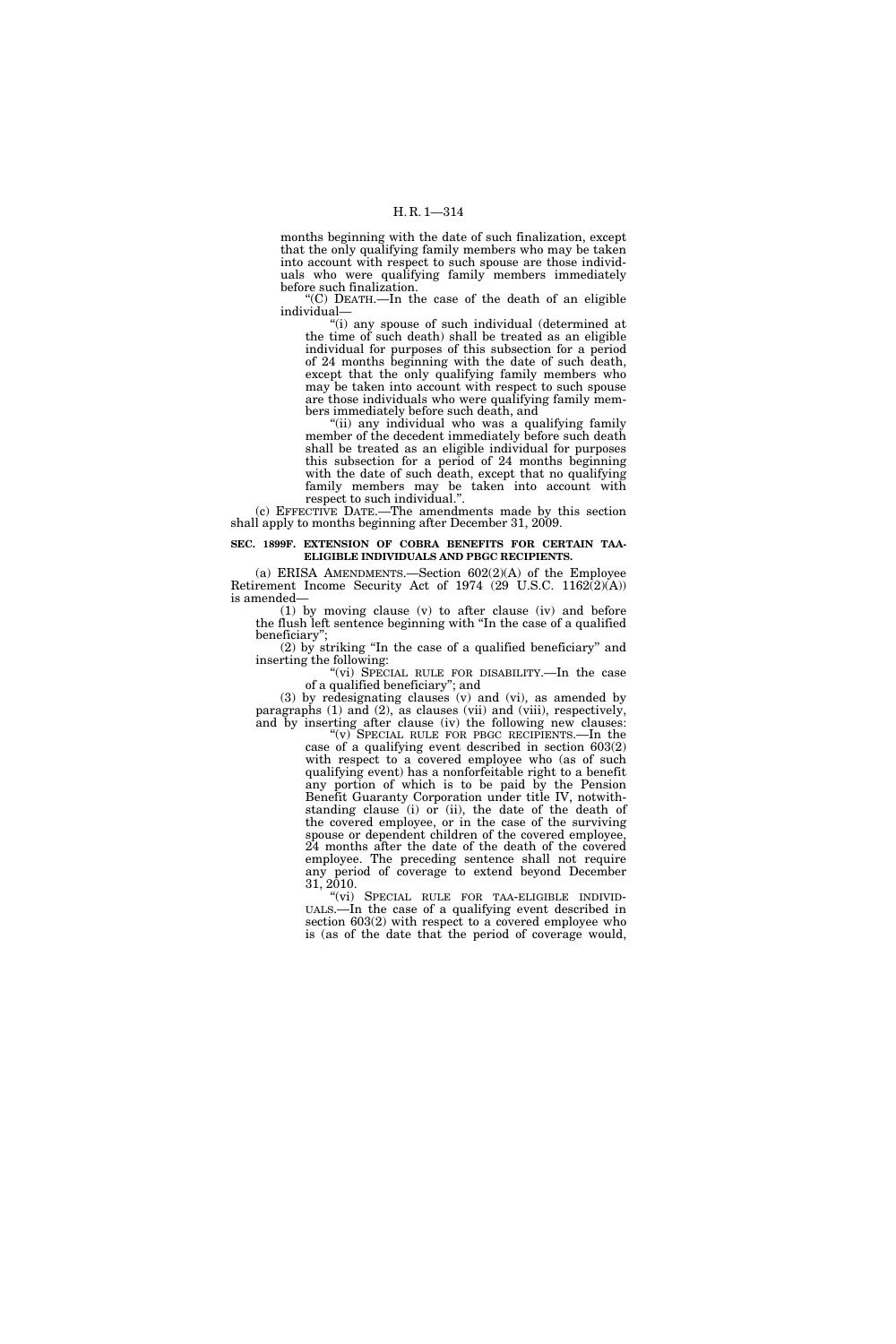but for this clause or clause (vii), otherwise terminate under clause (i) or (ii)) a TAA-eligible individual (as defined in section 605(b)(4)(B)), the period of coverage shall not terminate by reason of clause (i) or (ii), as the case may be, before the later of the date specified in such clause or the date on which such individual ceases to be such a TAA-eligible individual. The preceding sentence shall not require any period of coverage to extend beyond December 31, 2010.''.

(b) IRC AMENDMENTS.—Clause (i) of section  $4980B(f)(2)(B)$  of the Internal Revenue Code of 1986 is amended—

(1) by striking ''In the case of a qualified beneficiary'' and inserting the following:

"(VI) SPECIAL RULE FOR DISABILITY.—In the case of a qualified beneficiary'', and

(2) by redesignating subclauses (V) and (VI), as amended by paragraph (1), as subclauses (VII) and (VIII), respectively, and by inserting after clause (IV) the following new subclauses:

''(V) SPECIAL RULE FOR PBGC RECIPIENTS.—In the case of a qualifying event described in paragraph (3)(B) with respect to a covered employee who (as of such qualifying event) has a nonforfeitable right to a benefit any portion of which is to be paid by the Pension Benefit Guaranty Corporation under title IV of the Employee Retirement Income Security Act of 1974, notwithstanding subclause (I) or (II), the date of the death of the covered employee, or in the case of the surviving spouse or dependent children of the covered employee, 24 months after the date of the death of the covered employee. The preceding sentence shall not require any period of coverage to extend beyond December 31, 2010.

''(VI) SPECIAL RULE FOR TAA-ELIGIBLE INDIVID- UALS.—In the case of a qualifying event described in paragraph (3)(B) with respect to a covered employee who is (as of the date that the period of coverage would, but for this subclause or subclause (VII), otherwise terminate under subclause (I) or (II)) a TAA-eligible individual (as defined in paragraph  $(5)(C)(iv)(II)$ , the period of coverage shall not terminate by reason of subclause (I) or (II), as the case may be, before the later of the date specified in such subclause or the date on which such individual ceases to be such a TAAeligible individual. The preceding sentence shall not require any period of coverage to extend beyond December 31, 2010.''.

(c) PHSA AMENDMENTS.—Section 2202(2)(A) of the Public Health Service Act (42 U.S.C. 300bb-2(2)(A)) is amended—

(1) by striking ''In the case of a qualified beneficiary'' and inserting the following:

''(v) SPECIAL RULE FOR DISABILITY.—In the case of a qualified beneficiary''; and

(2) by redesignating clauses (iv) and (v), as amended by paragraph (1), as clauses (v) and (vi), respectively, and by inserting after clause (iii) the following new clause: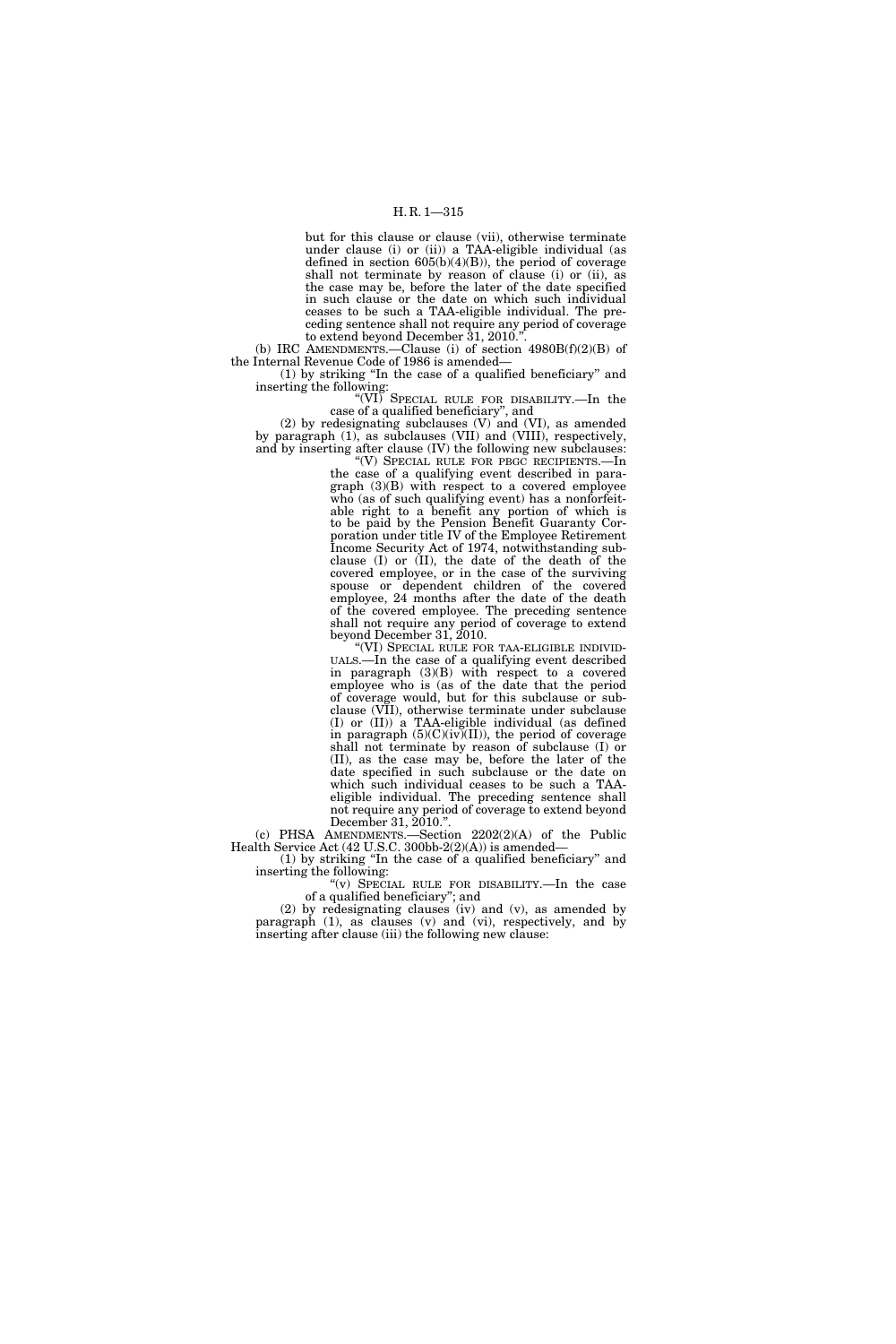# H. R. 1—316

''(iv) SPECIAL RULE FOR TAA-ELIGIBLE INDIVID- UALS.—In the case of a qualifying event described in section 2203(2) with respect to a covered employee who is (as of the date that the period of coverage would, but for this clause or clause  $(v)$ , otherwise terminate under clause (i) or (ii)) a TAA-eligible individual (as defined in section  $2205(b)(4)(B)$ ), the period of coverage shall not terminate by reason of clause (i) or (ii), as the case may be, before the later of the date specified in such clause or the date on which such individual ceases to be such a TAA-eligible individual. The preceding sentence shall not require any period

of coverage to extend beyond December 31, 2010.''. (d) EFFECTIVE DATE.—The amendments made by this section shall apply to periods of coverage which would (without regard to the amendments made by this section) end on or after the date of the enactment of this Act.

#### **SEC. 1899G. ADDITION OF COVERAGE THROUGH VOLUNTARY EMPLOYEES' BENEFICIARY ASSOCIATIONS.**

(a) IN GENERAL.—Paragraph (1) of section 35(e) of the Internal Revenue Code of 1986 is amended by adding at the end the following new subparagraph:

 $(K)$  In the case of eligible coverage months beginning before January 1, 2011, coverage under an employee benefit plan funded by a voluntary employees' beneficiary association (as defined in section  $501(c)(9)$ ) established pursuant to an order of a bankruptcy court, or by agreement with an authorized representative, as provided in section 1114 of title 11, United States Code.''.

(b) EFFECTIVE DATE.—The amendments made by this section shall apply to coverage months beginning after the date of the enactment of this Act.

#### **SEC. 1899H. NOTICE REQUIREMENTS.**

(a) IN GENERAL.—Subsection (d) of section 7527 of the Internal Revenue Code of 1986 (relating to qualified health insurance costs credit eligibility certificate) is amended to read as follows:

 $CATE.$  (1) In GENERAL.—For purposes of this section, the term

'qualified health insurance costs eligibility certificate' means any written statement that an individual is an eligible individual (as defined in section  $35(c)$ ) if such statement provides such information as the Secretary may require for purposes of this section and—

 $(A)$  in the case of an eligible TAA recipient (as defined in section  $35(c)(2)$  or an eligible alternative TAA recipient (as defined in section  $35(c)(3)$ ), is certified by the Secretary of Labor (or by any other person or entity designated by the Secretary), or

 $f(B)$  in the case of an eligible PBGC pension recipient (as defined in section  $35(c)(4)$ ), is certified by the Pension Benefit Guaranty Corporation (or by any other person or entity designated by the Secretary).

''(2) INCLUSION OF CERTAIN INFORMATION.—In the case of any statement described in paragraph (1) which is issued before January 1, 2011, such statement shall not be treated as a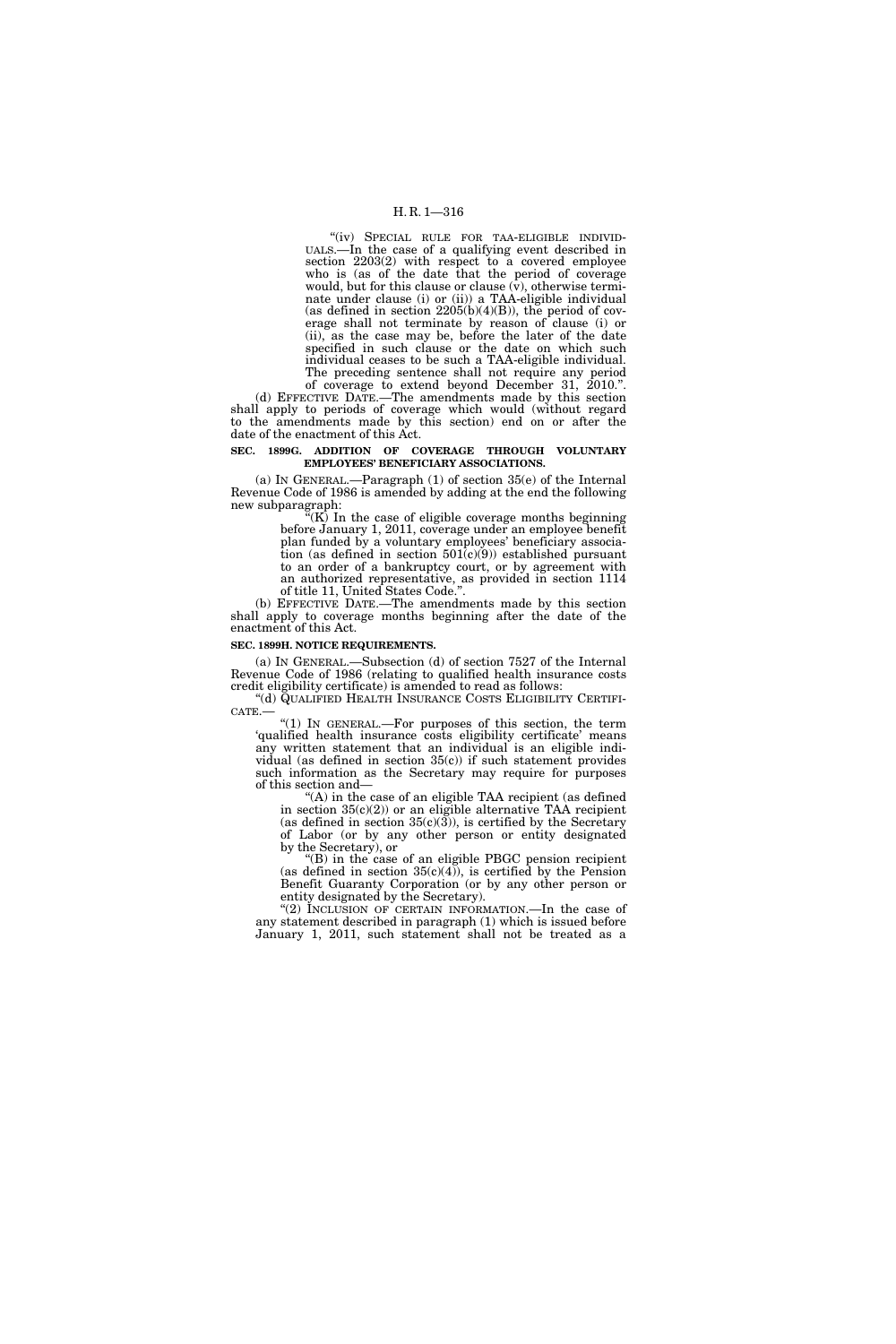qualified health insurance costs credit eligibility certificate unless such statement includes—

''(A) the name, address, and telephone number of the State office or offices responsible for providing the individual with assistance with enrollment in qualified health insurance (as defined in section 35(e)),

''(B) a list of the coverage options that are treated as qualified health insurance (as so defined) by the State in which the individual resides, and

''(C) in the case of a TAA-eligible individual (as defined in section  $4980B(f)(5)(C)(iv)(II)$ , a statement informing the individual that the individual has 63 days from the date that is 7 days after the date of the issuance of such certificate to enroll in such insurance without a lapse in creditable coverage (as defined in section  $9801(c)$ ).".

(b) EFFECTIVE DATE.—The amendment made by this section shall apply to certificates issued after the date that is 6 months after the date of the enactment of this Act.

#### **SEC. 1899I. SURVEY AND REPORT ON ENHANCED HEALTH COVERAGE TAX CREDIT PROGRAM.**

 $(a)$  SURVEY.

(1) IN GENERAL.—The Secretary of the Treasury shall conduct a biennial survey of eligible individuals (as defined in section 35(c) of the Internal Revenue Code of 1986) relating to the health coverage tax credit under section 35 of the Internal Revenue Code of 1986 (hereinafter in this section referred to as the "health coverage tax credit").

(2) INFORMATION OBTAINED.—The survey conducted under subsection (a) shall obtain the following information:

(A) HCTC PARTICIPANTS.—In the case of eligible individuals receiving the health coverage tax credit (including individuals participating in the health coverage tax credit program under section 7527 of such Code, hereinafter in this section referred to as the "HCTC program")-

(i) demographic information of such individuals, including income and education levels,

(ii) satisfaction of such individuals with the enrollment process in the HCTC program,

(iii) satisfaction of such individuals with available health coverage options under the credit, including level of premiums, benefits, deductibles, cost-sharing requirements, and the adequacy of provider networks, and

(iv) any other information that the Secretary determines is appropriate.

(B) NON-HCTC PARTICIPANTS.—In the case of eligible individuals not receiving the health coverage tax credit— (i) demographic information of each individual,

including income and education levels, (ii) whether the individual was aware of the health

coverage tax credit or the HCTC program, (iii) the reasons the individual has not enrolled in the HCTC program, including whether such reasons include the burden of the process of enrollment and the affordability of coverage,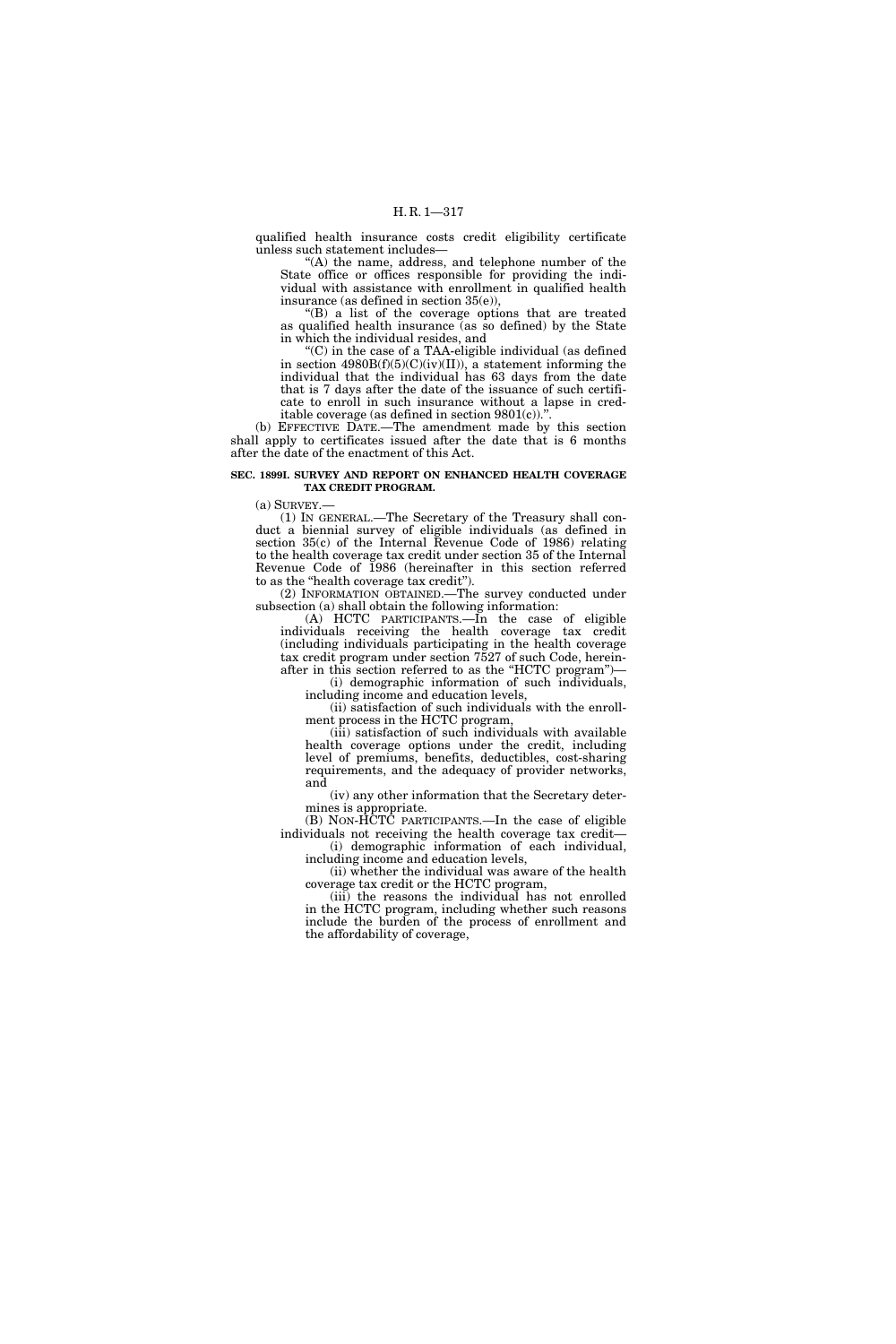(iv) whether the individual has health insurance coverage, and, if so, the source of such coverage, and (v) any other information that the Secretary determines is appropriate.

(3) REPORT.—Not later than December 31 of each year in which a survey is conducted under paragraph (1) (beginning in 2010), the Secretary of the Treasury shall report to the Committee on Finance and the Committee on Health, Education, Labor, and Pensions of the Senate and the Committee on Ways and Means, the Committee on Education and Labor, and the Committee on Energy and Commerce of the House of Representatives the findings of the most recent survey conducted under paragraph (1).

(b) REPORT.—Not later than October 1 of each year (beginning in 2010), the Secretary of the Treasury (after consultation with the Secretary of Health and Human Services, and, in the case of the information required under paragraph (7), the Secretary of Labor) shall report to the Committee on Finance and the Committee on Health, Education, Labor, and Pensions of the Senate and the Committee on Ways and Means, the Committee on Education and Labor, and the Committee on Energy and Commerce of the House of Representatives the following information with respect to the most recent taxable year ending before such date: (1) In each State and nationally—

(A) the total number of eligible individuals (as defined in section 35(c) of the Internal Revenue Code of 1986) and the number of eligible individuals receiving the health coverage tax credit,

(B) the total number of such eligible individuals who receive an advance payment of the health coverage tax credit through the HCTC program,

(C) the average length of the time period of the participation of eligible individuals in the HCTC program, and

(D) the total number of participating eligible individuals in the HCTC program who are enrolled in each category of coverage as described in section  $35(e)(1)$  of such Code,

with respect to each category of eligible individuals described in section 35(c)(1) of such Code.

(2) In each State and nationally, an analysis of—

(A) the range of monthly health insurance premiums, for self-only coverage and for family coverage, for individuals receiving the health coverage tax credit, and

(B) the average and median monthly health insurance

premiums, for self-only coverage and for family coverage, for individuals receiving the health coverage tax credit, with respect to each category of coverage as described in section 35(e)(1) of such Code.

(3) In each State and nationally, an analysis of the following information with respect to the health insurance coverage of individuals receiving the health coverage tax credit who are enrolled in coverage described in subparagraphs (B) through (H) of section  $35(e)(1)$  of such Code:

(A) Deductible amounts.

(B) Other out-of-pocket cost-sharing amounts.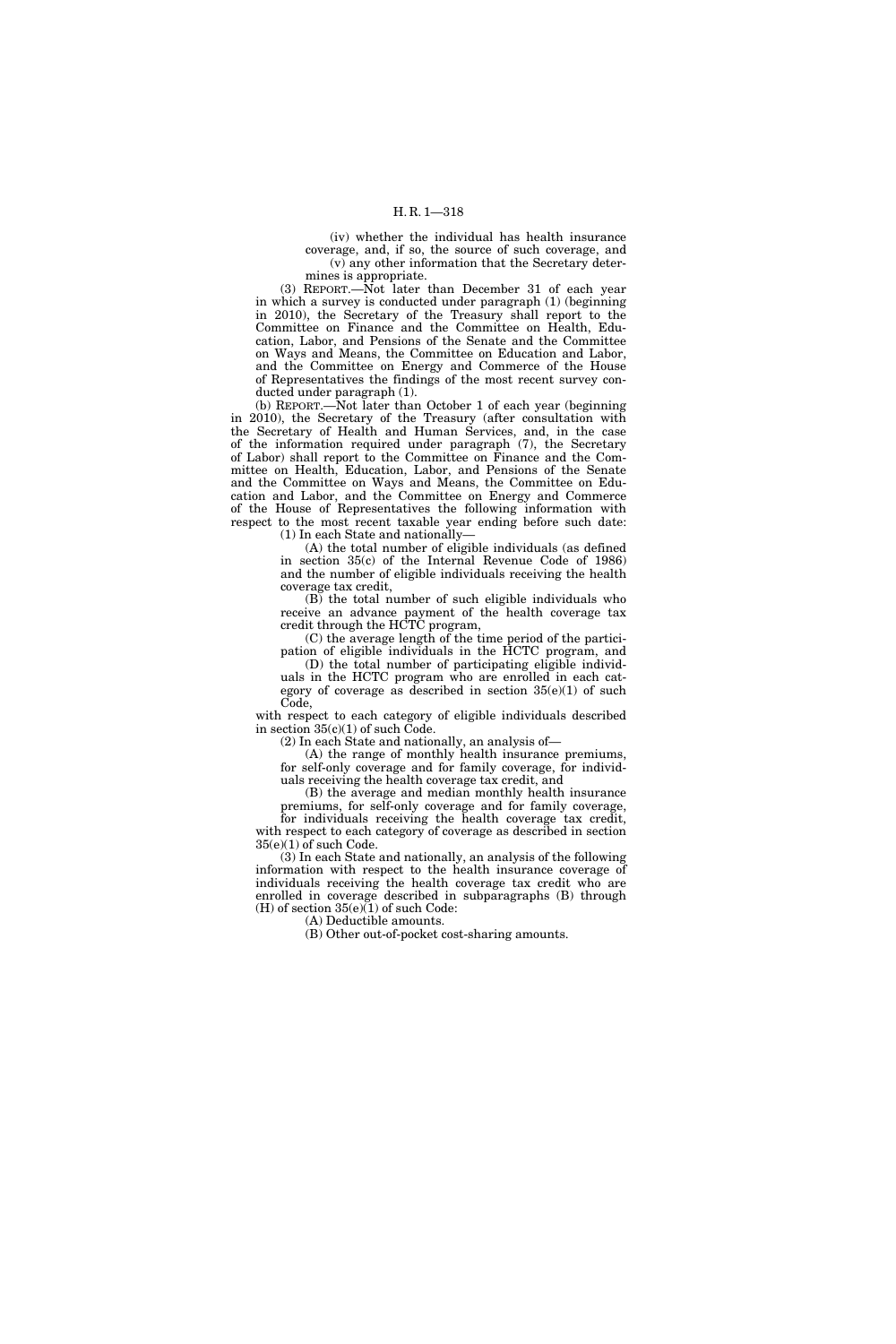(C) A description of any annual or lifetime limits on coverage or any other significant limits on coverage services, or benefits.

The information required under this paragraph shall be reported with respect to each category of coverage described in such subparagraphs.

(4) In each State and nationally, the gender and average age of eligible individuals (as defined in section 35(c) of such Code) who receive the health coverage tax credit, in each category of coverage described in section  $35(e)(1)$  of such Code. with respect to each category of eligible individuals described in such section.

(5) The steps taken by the Secretary of the Treasury to increase the participation rates in the HCTC program among eligible individuals, including outreach and enrollment activities.

(6) The cost of administering the HCTC program by function, including the cost of subcontractors, and recommendations on ways to reduce administrative costs, including recommended statutory changes.

(7) The number of States applying for and receiving national emergency grants under section 173(f) of the Workforce Investment Act of 1998 (29 U.S.C. 2918(f)), the activities funded by such grants on a State-by-State basis, and the time necessary for application approval of such grants.

#### **SEC. 1899J. AUTHORIZATION OF APPROPRIATIONS.**

There is authorized to be appropriated \$80,000,000 for the period of fiscal years 2009 through 2010 to implement the amendments made by, and the provisions of, sections 1899 through 1899I of this part.

#### **SEC. 1899K. EXTENSION OF NATIONAL EMERGENCY GRANTS.**

(a) IN GENERAL.—Section 173(f) of the Workforce Investment Act of 1998 (29 U.S.C. 2918(f)), as amended by this Act, is amended—

(1) by striking paragraph (1) and inserting the following new paragraph:  $(1)$  USE OF FUNDS.

"(A) HEALTH INSURANCE COVERAGE FOR ELIGIBLE INDIVIDUALS IN ORDER TO OBTAIN QUALIFIED HEALTH INSUR- ANCE THAT HAS GUARANTEED ISSUE AND OTHER CONSUMER PROTECTIONS.—Funds made available to a State or entity under paragraph  $(4)(A)$  of subsection  $(a)$  may be used to provide an eligible individual described in paragraph (4)(C) and such individual's qualifying family members with health insurance coverage for the 3-month period that immediately precedes the first eligible coverage month (as defined in section 35(b) of the Internal Revenue Code of 1986) in which such eligible individual and such individual's qualifying family members are covered by qualified health insurance that meets the requirements described in clauses (i) through (v) of section 35(e)(2)(A) of the Internal Revenue Code of 1986 (or such longer minimum period as is necessary in order for such eligible individual and such individual's qualifying family members to be covered by qualified health insurance that meets such requirements).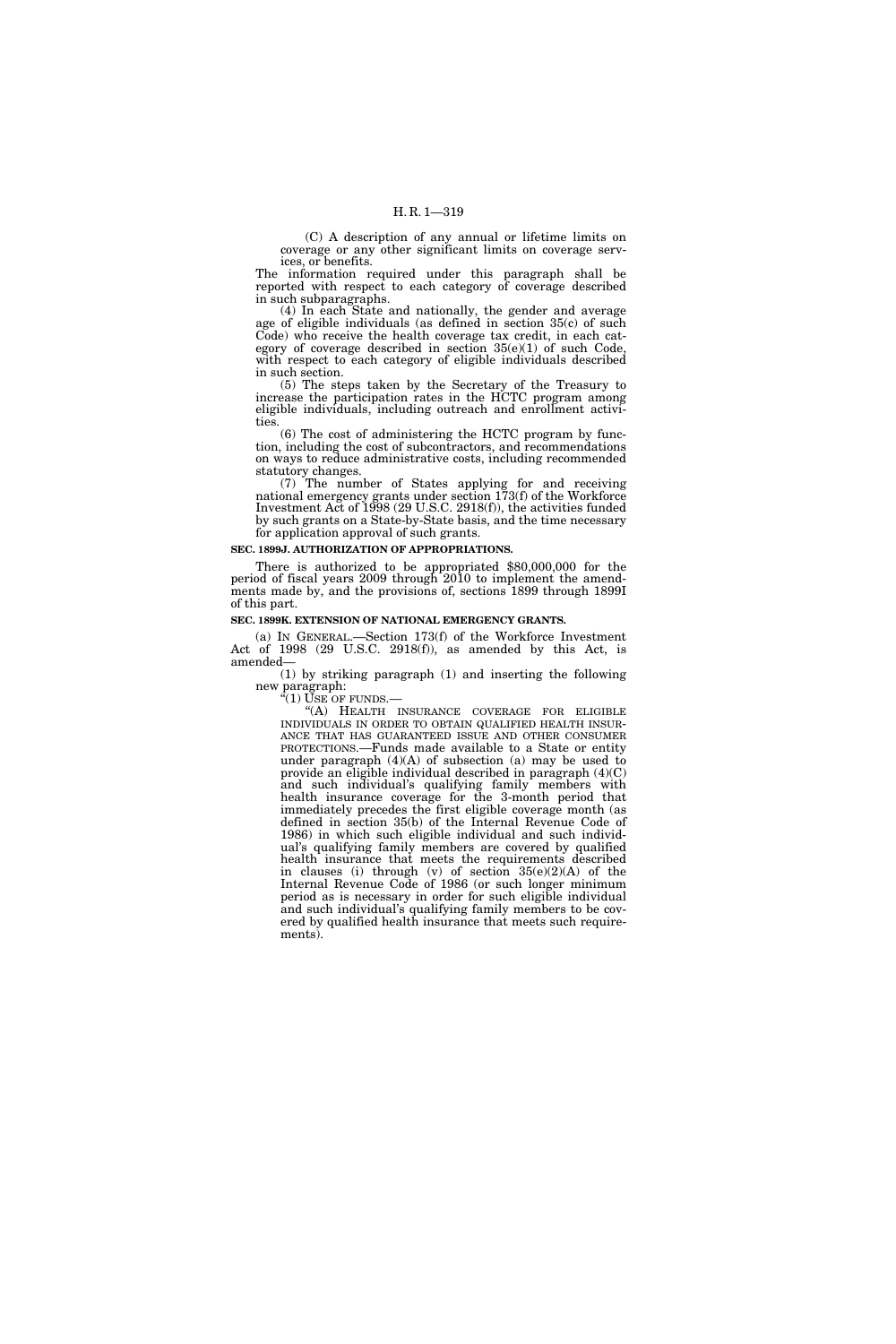''(B) ADDITIONAL USES.—Funds made available to a State or entity under paragraph  $(4)(A)$  of subsection  $(a)$ may be used by the State or entity for the following:

''(i) HEALTH INSURANCE COVERAGE.—To assist an eligible individual and such individual's qualifying family members with enrolling in health insurance coverage and qualified health insurance or paying premiums for such coverage or insurance.

'(ii) ADMINISTRATIVE EXPENSES AND START-UP EXPENSES TO ESTABLISH GROUP HEALTH PLAN COVERAGE OPTIONS FOR QUALIFIED HEALTH INSURANCE.—To pay the administrative expenses related to the enrollment of eligible individuals and such individuals' qualifying family members in health insurance coverage and qualified health insurance, including—

''(I) eligibility verification activities;

''(II) the notification of eligible individuals of available health insurance and qualified health insurance options;

''(III) processing qualified health insurance costs credit eligibility certificates provided for under section 7527 of the Internal Revenue Code of 1986;

" $(IV)$  providing assistance to eligible individuals in enrolling in health insurance coverage and qualified health insurance;

 $\sqrt{\rm V}$  the development or installation of necessary data management systems; and

''(VI) any other expenses determined appropriate by the Secretary, including start-up costs and on going administrative expenses, in order for the State to treat the coverage described in subparagraphs  $(C)$  through  $(H)$  of section  $35(e)(1)$ of the Internal Revenue Code of 1986 as qualified health insurance under that section.

''(iii) OUTREACH.—To pay for outreach to eligible individuals to inform such individuals of available health insurance and qualified health insurance options, including outreach consisting of notice to eligible individuals of such options made available after the date of enactment of this clause and direct assistance to help potentially eligible individuals and such individual's qualifying family members qualify and remain eligible for the credit established under section 35 of the Internal Revenue Code of 1986 and advance payment of such credit under section 7527 of such Code.

''(iv) BRIDGE FUNDING.—To assist potentially eligible individuals to purchase qualified health insurance coverage prior to issuance of a qualified health insurance costs credit eligibility certificate under section 7527 of the Internal Revenue Code of 1986 and commencement of advance payment, and receipt of expedited payment, under subsections (a) and (e), respectively, of that section.

" $(C)$  RULE OF CONSTRUCTION.—The inclusion of a permitted use under this paragraph shall not be construed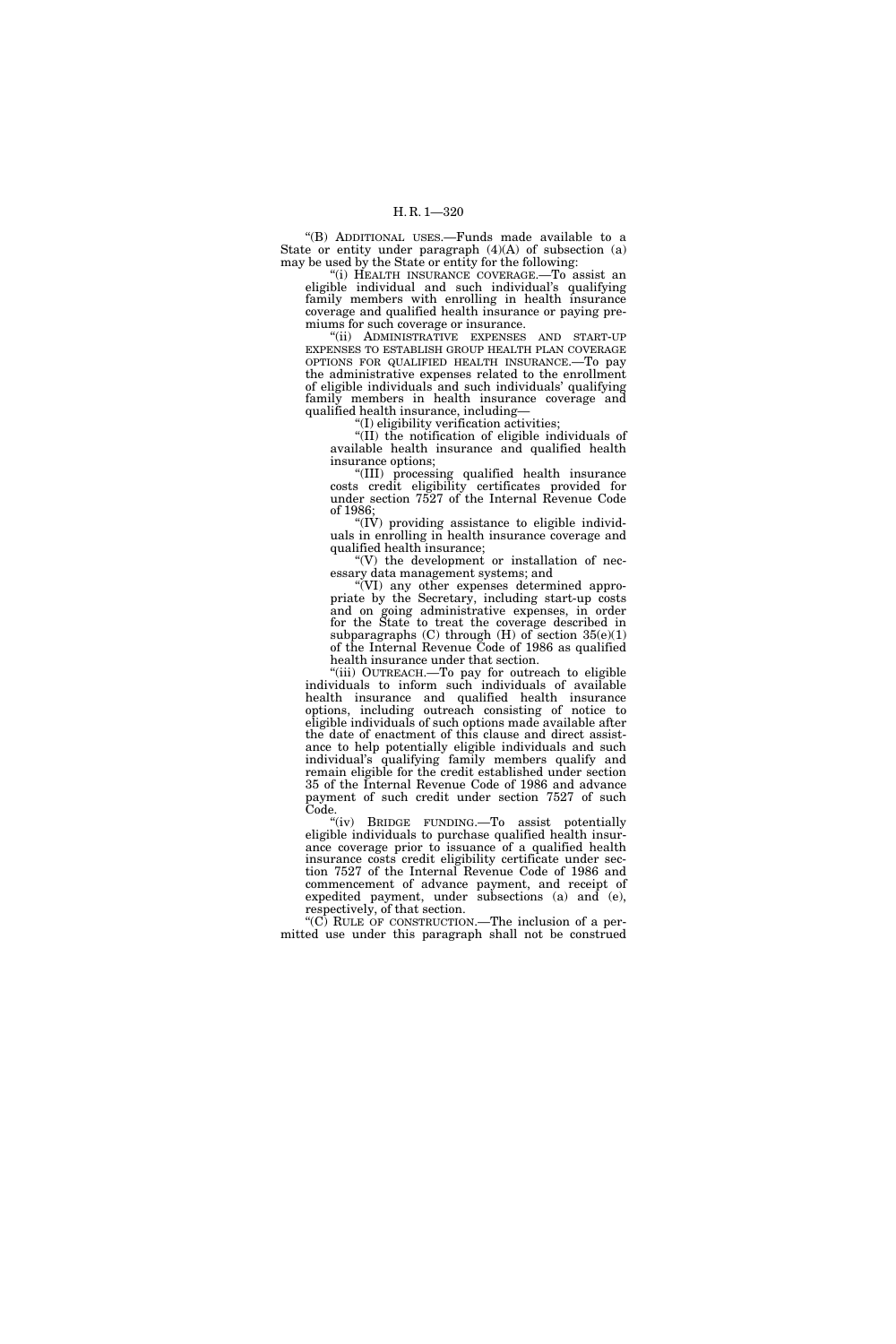as prohibiting a similar use of funds permitted under subsection  $(g)$ ,"; and

(2) by striking paragraph (2) and inserting the following new paragraph:

 $\sqrt{2}$ ) QUALIFIED HEALTH INSURANCE.—For purposes of this subsection and subsection (g), the term 'qualified health insurance' has the meaning given that term in section 35(e) of the Internal Revenue Code of 1986."

(b) FUNDING.—Section  $174(c)(1)$  of the Workforce Investment Act of 1998 (29 U.S.C. 2919 $(c)(1)$ ) is amended-

(1) in the paragraph heading, by striking ''AUTHORIZATION AND APPROPRIATION FOR FISCAL YEAR 2002'' and inserting ''APPROPRIATIONS''; and

(2) by striking subparagraph (A) and inserting the following new subparagraph:

"(A) to carry out subsection  $(a)(4)(A)$  of section 173— ''(i) \$10,000,000 for fiscal year 2002; and

"(ii)  $$150,000,000$  for the period of fiscal years 2009 through 2010; and''.

#### **SEC. 1899L. GAO STUDY AND REPORT.**

(a) STUDY.—The Comptroller General of the United States shall conduct a study regarding the health insurance tax credit allowed under section 35 of the Internal Revenue Code of 1986.

(b) REPORT.—Not later than March 1, 2010, the Comptroller General shall submit a report to Congress regarding the results of the study conducted under subsection (a). Such report shall include an analysis of—

(1) the administrative costs—

(A) of the Federal Government with respect to such credit and the advance payment of such credit under section 7527 of such Code, and

(B) of providers of qualified health insurance with respect to providing such insurance to eligible individuals and their qualifying family members,

(2) the health status and relative risk status of eligible individuals and qualifying family members covered under such insurance,

(3) participation in such credit and the advance payment of such credit by eligible individuals and their qualifying family members, including the reasons why such individuals did or did not participate and the effect of the amendments made by this part on such participation, and

(4) the extent to which eligible individuals and their qualifying family members—

(A) obtained health insurance other than qualifying health insurance, or

(B) went without health insurance coverage.

(c) ACCESS TO RECORDS.—For purposes of conducting the study required under this section, the Comptroller General and any of his duly authorized representatives shall have access to, and the right to examine and copy, all documents, records, and other recorded information—

(1) within the possession or control of providers of qualified health insurance, and

(2) determined by the Comptroller General (or any such representative) to be relevant to the study.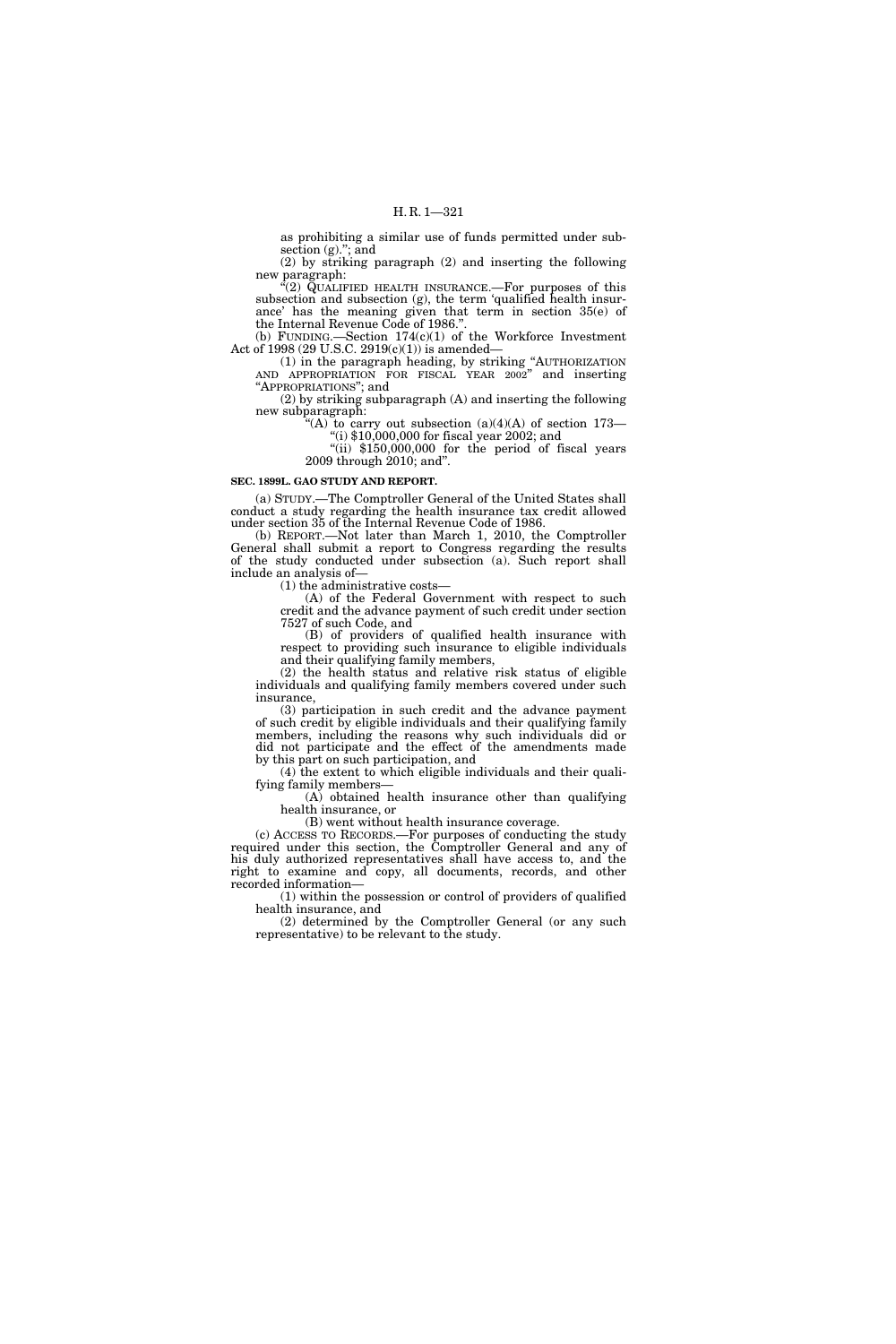#### H. R. 1—322

The Comptroller General shall not disclose the identity of any provider of qualified health insurance or any eligible individual in making any information obtained under this section available to the public.

 $(d)$  DEFINITIONS.—Any term which is defined in section 35 of the Internal Revenue Code of 1986 shall have the same meaning when used in this section.

# **TITLE II—ASSISTANCE FOR UNEM-PLOYED WORKERS AND STRUGGLING FAMILIES**

# **SEC. 2000. SHORT TITLE; TABLE OF CONTENTS OF TITLE.**

(a) SHORT TITLE.—This title may be cited as the ''Assistance for Unemployed Workers and Struggling Families Act''.

(b) TABLE OF CONTENTS OF TITLE.—The table of contents of this title is as follows:

TITLE II—ASSISTANCE FOR UNEMPLOYED WORKERS AND STRUGGLING FAMILIES

Sec. 2000. Short title; table of contents of title.

Subtitle A—Unemployment Insurance

Sec. 2001. Extension of emergency unemployment compensation program.

Sec. 2002. Increase in unemployment compensation benefits.<br>Sec. 2003. Special transfers for unemployment compensation modernization.<br>Sec. 2004. Temporary assistance for states with advances.<br>Sec. 2005. Full Federal funding

ited period. Sec. 2006. Temporary increase in extended unemployment benefits under the Railroad Unemployment Insurance Act.

Subtitle B—Assistance for Vulnerable Individuals

Sec. 2101. Emergency fund for TANF program. Sec. 2102. Extension of TANF supplemental grants. Sec. 2103. Clarification of authority of States to use TANF funds carried over from prior years to provide TANF benefits and services. Sec. 2104. Temporary resumption of prior child support law.

Subtitle C—Economic Recovery Payments to Certain Individuals

Sec. 2201. Economic recovery payment to recipients of social security, supplemental security income, railroad retirement benefits, and veterans disability

compensation or pension benefits. Sec. 2202. Special credit for certain government retirees.

# **Subtitle A—Unemployment Insurance**

#### **SEC. 2001. EXTENSION OF EMERGENCY UNEMPLOYMENT COMPENSA-TION PROGRAM.**

(a) IN GENERAL.—Section 4007 of the Supplemental Appropriations Act, 2008 (Public Law 110–252; 26 U.S.C. 3304 note), as amended by section 4 of the Unemployment Compensation Extension Act of 2008 (Public Law 110–449; 122 Stat. 5015), is amended—

(1) by striking ''March 31, 2009'' each place it appears and inserting "December 31, 2009";

(2) in the heading for subsection (b)(2), by striking ''MARCH 31, 2009'' and inserting ''DECEMBER 31, 2009''; and

 $(3)$  in subsection  $(b)(3)$ , by striking "August 27, 2009" and inserting "May 31, 2010".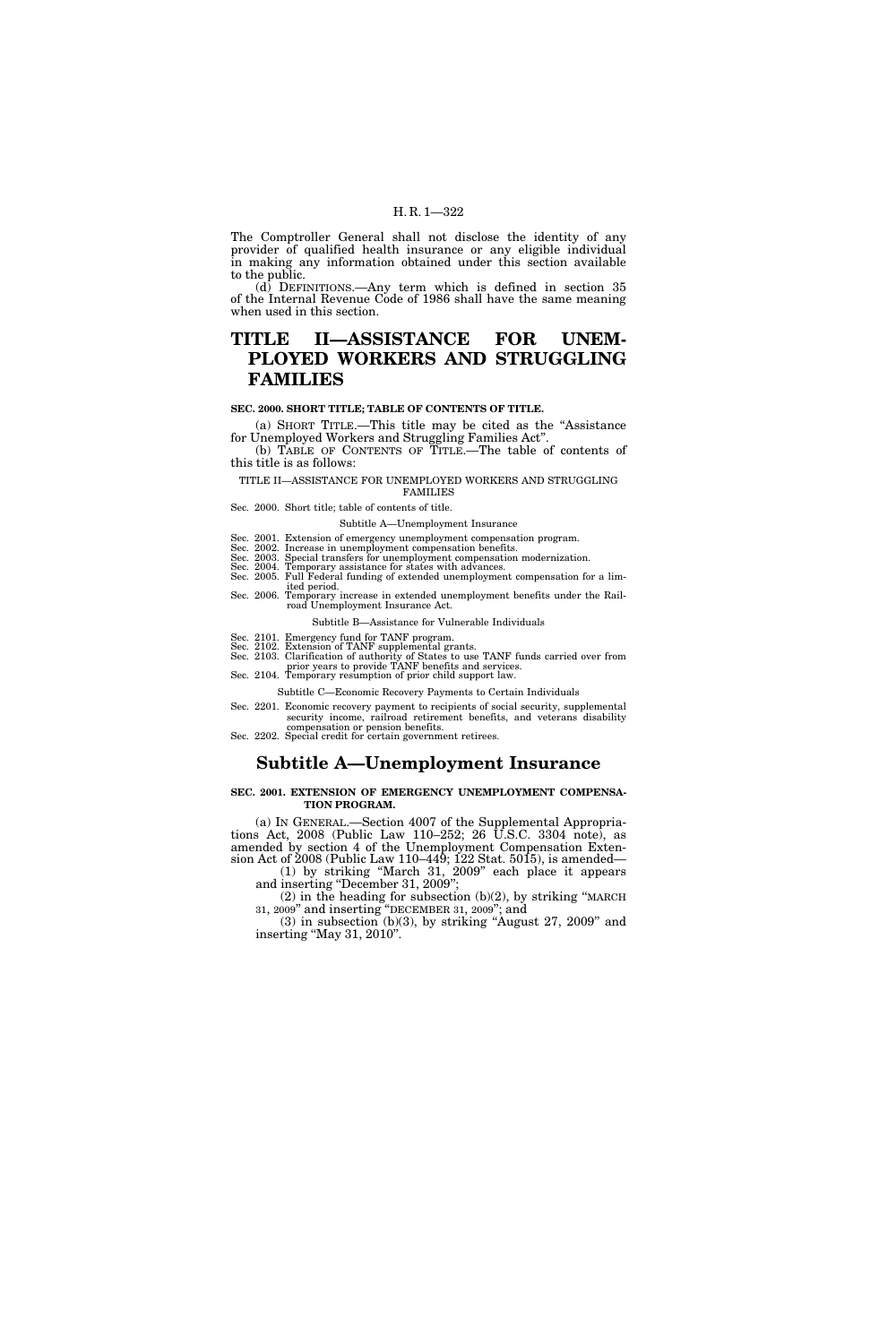(b) FINANCING PROVISIONS.—Section 4004 of such Act is amended by adding at the end the following:

''(e) TRANSFER OF FUNDS.—Notwithstanding any other provision of law, the Secretary of the Treasury shall transfer from the general fund of the Treasury (from funds not otherwise appropriated)—

 $''(1)$  to the extended unemployment compensation account (as established by section 905 of the Social Security Act) such sums as the Secretary of Labor estimates to be necessary to make payments to States under this title by reason of the amendments made by section 2001(a) of the Assistance for Unemployed Workers and Struggling Families Act; and

"(2) to the employment security administration account (as established by section 901 of the Social Security Act) such sums as the Secretary of Labor estimates to be necessary for purposes of assisting States in meeting administrative costs by reason of the amendments referred to in paragraph (1).

There are appropriated from the general fund of the Treasury, without fiscal year limitation, the sums referred to in the preceding sentence and such sums shall not be required to be repaid.

#### **SEC. 2002. INCREASE IN UNEMPLOYMENT COMPENSATION BENEFITS.**

(a) FEDERAL-STATE AGREEMENTS.—Any State which desires to do so may enter into and participate in an agreement under this section with the Secretary of Labor (hereinafter in this section referred to as the ''Secretary''). Any State which is a party to an agreement under this section may, upon providing 30 days' written notice to the Secretary, terminate such agreement.

(b) PROVISIONS OF AGREEMENT.— (1) ADDITIONAL COMPENSATION.—Any agreement under this section shall provide that the State agency of the State will make payments of regular compensation to individuals in amounts and to the extent that they would be determined if the State law of the State were applied, with respect to any week for which the individual is (disregarding this section) otherwise entitled under the State law to receive regular compensation, as if such State law had been modified in a manner such that the amount of regular compensation (including dependents' allowances) payable for any week shall be equal to the amount determined under the State law (before the application of this paragraph) plus an additional \$25.

(2) ALLOWABLE METHODS OF PAYMENT.—Any additional compensation provided for in accordance with paragraph (1) shall be payable either—

 $(A)$  as an amount which is paid at the same time and in the same manner as any regular compensation otherwise payable for the week involved; or

(B) at the option of the State, by payments which are made separately from, but on the same weekly basis as, any regular compensation otherwise payable.

(c) NONREDUCTION RULE.—An agreement under this section shall not apply (or shall cease to apply) with respect to a State upon a determination by the Secretary that the method governing the computation of regular compensation under the State law of that State has been modified in a manner such that—

(1) the average weekly benefit amount of regular compensation which will be payable during the period of the agreement (determined disregarding any additional amounts attributable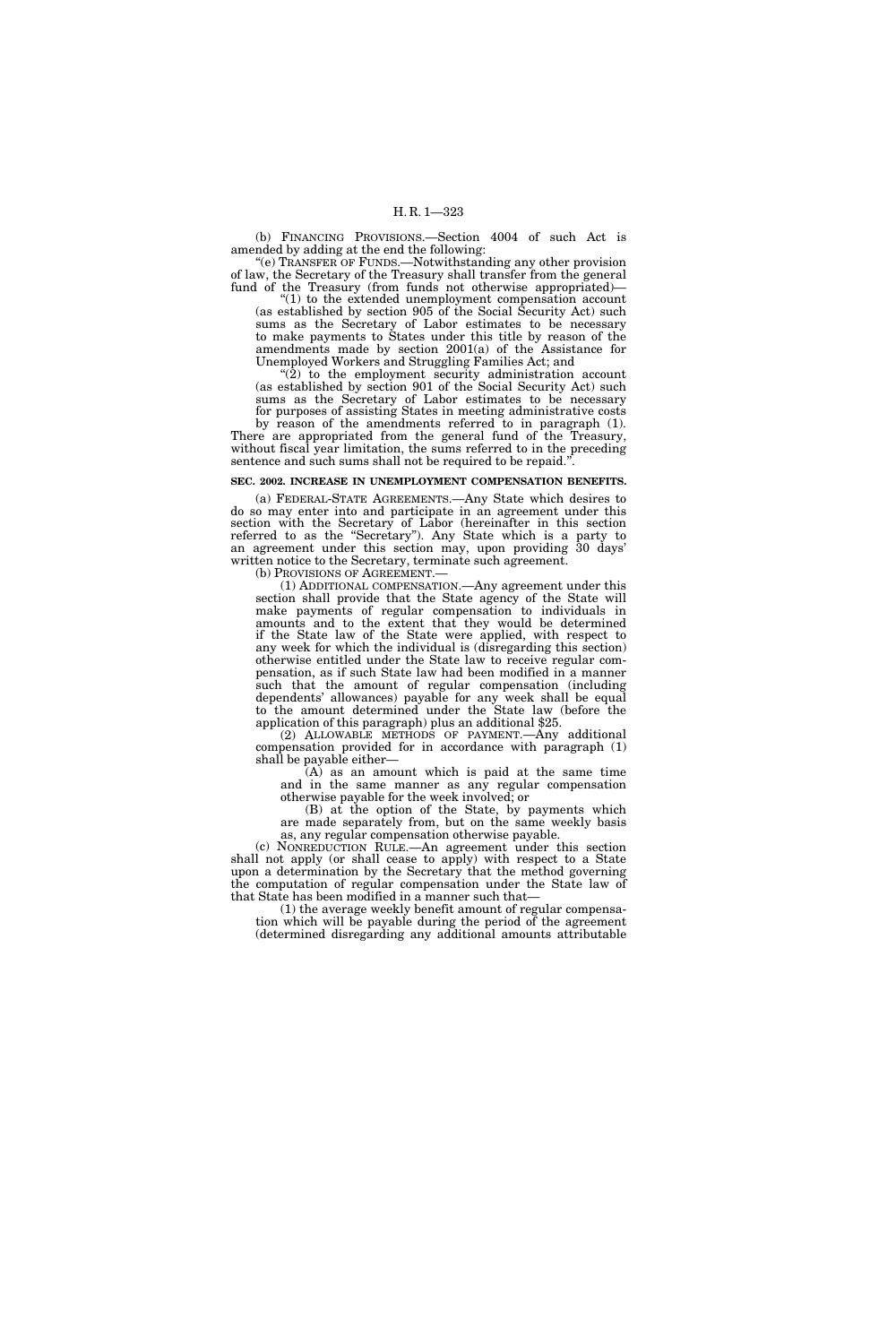to the modification described in subsection  $(b)(1)$  will be less than

(2) the average weekly benefit amount of regular compensation which would otherwise have been payable during such period under the State law, as in effect on December 31, 2008. (d) PAYMENTS TO STATES.—

 $(1)$  In GENERAL.-

(A) FULL REIMBURSEMENT.—There shall be paid to each State which has entered into an agreement under this section an amount equal to 100 percent of—

(i) the total amount of additional compensation (as described in subsection  $(b)(1)$ ) paid to individuals by the State pursuant to such agreement; and

(ii) any additional administrative expenses incurred by the State by reason of such agreement (as determined by the Secretary).

(B) TERMS OF PAYMENTS.—Sums payable to any State by reason of such State's having an agreement under this section shall be payable, either in advance or by way of reimbursement (as determined by the Secretary), in such amounts as the Secretary estimates the State will be entitled to receive under this section for each calendar month, reduced or increased, as the case may be, by any amount by which the Secretary finds that his estimates for any prior calendar month were greater or less than the amounts which should have been paid to the State. Such estimates may be made on the basis of such statistical, sampling, or other method as may be agreed upon by the Secretary and the State agency of the State involved.

(2) CERTIFICATIONS.—The Secretary shall from time to time certify to the Secretary of the Treasury for payment to each State the sums payable to such State under this section.

(3) APPROPRIATION.—There are appropriated from the general fund of the Treasury, without fiscal year limitation, such sums as may be necessary for purposes of this subsection.<br>(e)  $APPLICABILITY$ —

 $(1)$  In GENERAL.—An agreement entered into under this section shall apply to weeks of unemployment—

(A) beginning after the date on which such agreement is entered into; and

(B) ending before January 1, 2010.

(2) TRANSITION RULE FOR INDIVIDUALS REMAINING ENTITLED TO REGULAR COMPENSATION AS OF JANUARY 1, 2010.—In the case of any individual who, as of the date specified in paragraph (1)(B), has not yet exhausted all rights to regular compensation under the State law of a State with respect to a benefit year that began before such date, additional compensation (as described in subsection (b)(1)) shall continue to be payable to such individual for any week beginning on or after such date for which the individual is otherwise eligible for regular compensation with respect to such benefit year.

(3) TERMINATION.—Notwithstanding any other provision of this subsection, no additional compensation (as described in subsection  $(b)(1)$  shall be payable for any week beginning after June 30, 2010.

(f) FRAUD AND OVERPAYMENTS.—The provisions of section 4005 of the Supplemental Appropriations Act, 2008 (Public Law 110–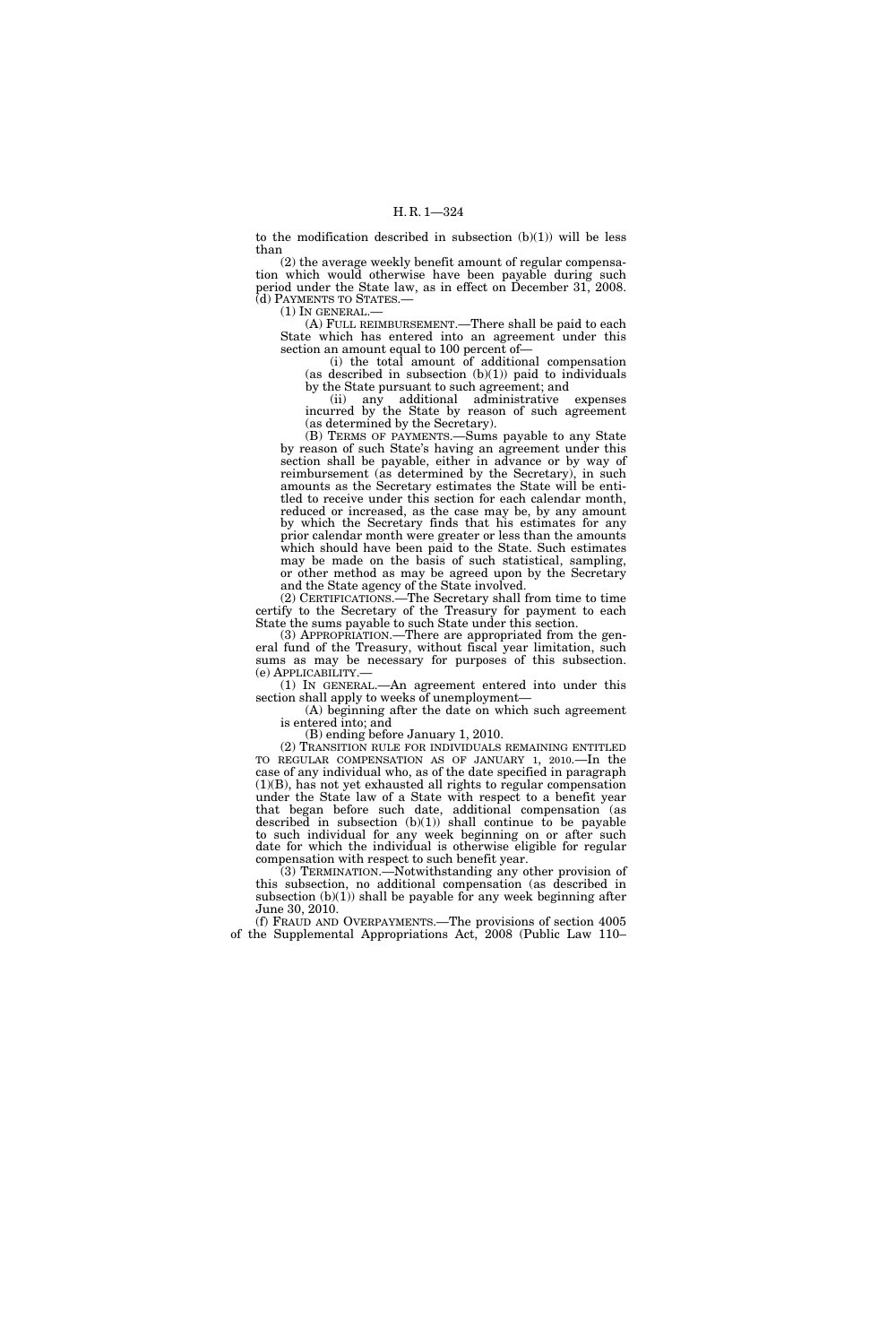252; 122 Stat. 2356) shall apply with respect to additional compensation (as described in subsection  $(b)(1)$ ) to the same extent and in the same manner as in the case of emergency unemployment compensation.

(g) APPLICATION TO OTHER UNEMPLOYMENT BENEFITS.—

(1) IN GENERAL.—Each agreement under this section shall include provisions to provide that the purposes of the preceding provisions of this section shall be applied with respect to unemployment benefits described in subsection (i)(3) to the same extent and in the same manner as if those benefits were regular compensation.

(2) ELIGIBILITY AND TERMINATION RULES.—Additional compensation (as described in subsection  $(b)(1)$ )–

(A) shall not be payable, pursuant to this subsection, with respect to any unemployment benefits described in subsection (i)(3) for any week beginning on or after the date specified in subsection  $(e)(1)(B)$ , except in the case of an individual who was eligible to receive additional compensation (as so described) in connection with any regular compensation or any unemployment benefits described in subsection (i)(3) for any period of unemployment ending before such date; and

(B) shall in no event be payable for any week beginning after the date specified in subsection (e)(3).

(h) DISREGARD OF ADDITIONAL COMPENSATION FOR PURPOSES OF MEDICAID AND SCHIP.—The monthly equivalent of any additional compensation paid under this section shall be disregarded in considering the amount of income of an individual for any purposes under title XIX and title XXI of the Social Security Act.

(i) DEFINITIONS.—For purposes of this section—

(1) the terms "compensation", "regular compensation", "benefit year'', ''State'', ''State agency'', ''State law'', and ''week'' have the respective meanings given such terms under section 205 of the Federal-State Extended Unemployment Compensation Act of 1970 (26 U.S.C. 3304 note);

(2) the term ''emergency unemployment compensation'' means emergency unemployment compensation under title IV of the Supplemental Appropriations Act, 2008 (Public Law 110– 252; 122 Stat. 2353); and

(3) any reference to unemployment benefits described in this paragraph shall be considered to refer to—

(A) extended compensation (as defined by section 205 of the Federal-State Extended Unemployment Compensation Act of 1970); and

(B) unemployment compensation (as defined by section 85(b) of the Internal Revenue Code of 1986) provided under any program administered by a State under an agreement with the Secretary.

### **SEC. 2003. SPECIAL TRANSFERS FOR UNEMPLOYMENT COMPENSATION MODERNIZATION.**

(a) IN GENERAL.—Section 903 of the Social Security Act (42 U.S.C. 1103) is amended by adding at the end the following: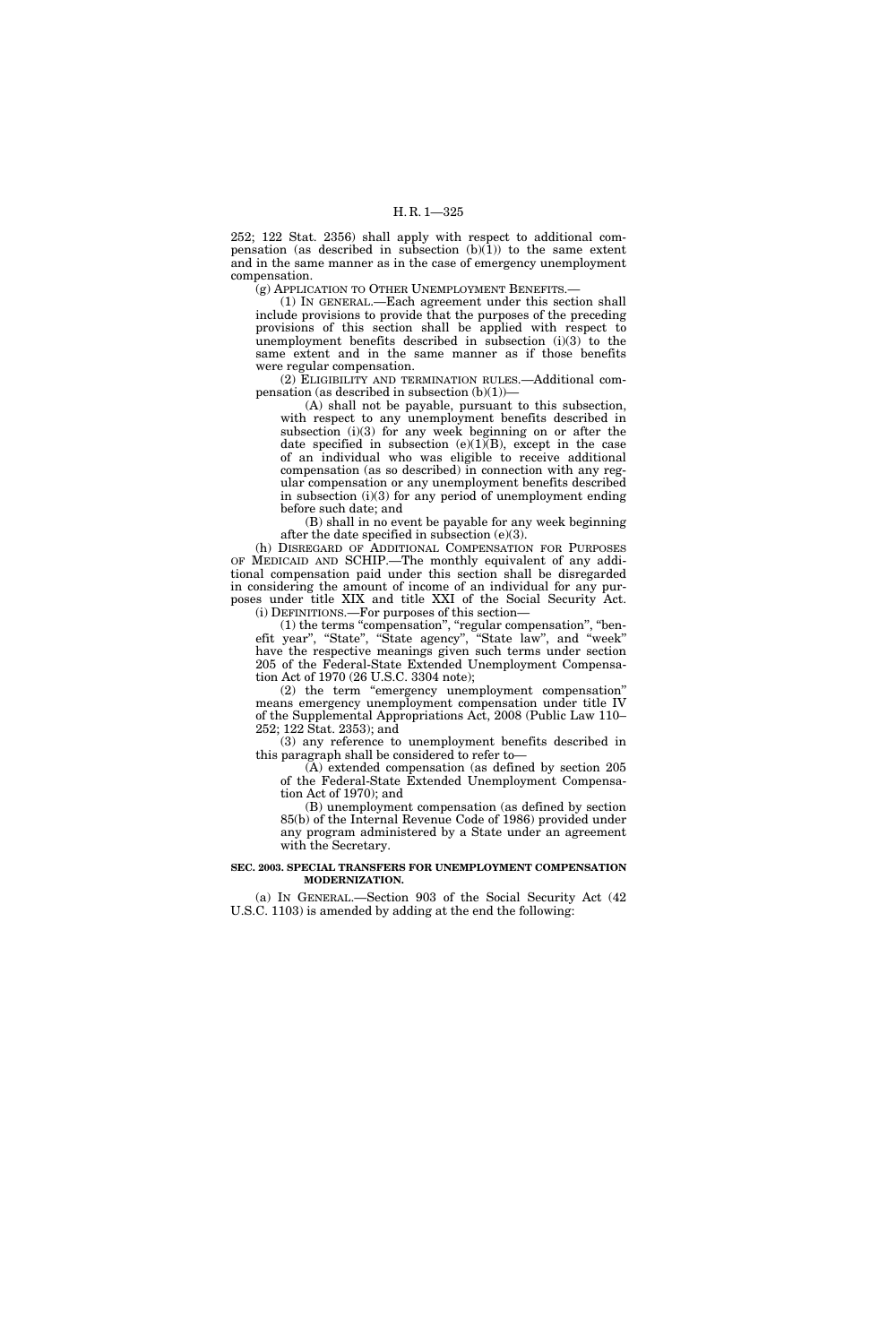#### ''Special Transfers in Fiscal Years 2009, 2010, and 2011 for Modernization

 $f(f)(1)(A)$  In addition to any other amounts, the Secretary of Labor shall provide for the making of unemployment compensation modernization incentive payments (hereinafter 'incentive payments') to the accounts of the States in the Unemployment Trust Fund, by transfer from amounts reserved for that purpose in the Federal unemployment account, in accordance with succeeding provisions of this subsection.

''(B) The maximum incentive payment allowable under this subsection with respect to any State shall, as determined by the Secretary of Labor, be equal to the amount obtained by multiplying \$7,000,000,000 by the same ratio as would apply under subsection  $(a)(2)(B)$  for purposes of determining such State's share of any excess amount (as described in subsection  $(a)(1)$ ) that would have been subject to transfer to State accounts, as of October 1, 2008, under the provisions of subsection (a).

''(C) Of the maximum incentive payment determined under subparagraph (B) with respect to a State—

''(i) one-third shall be transferred to the account of such State upon a certification under paragraph (4)(B) that the State law of such State meets the requirements of paragraph (2); and

"(ii) the remainder shall be transferred to the account of such State upon a certification under paragraph (4)(B) that the State law of such State meets the requirements of paragraph (3).

" $(2)$  The State law of a State meets the requirements of this paragraph if such State law—

''(A) uses a base period that includes the most recently completed calendar quarter before the start of the benefit year for purposes of determining eligibility for unemployment compensation; or

''(B) provides that, in the case of an individual who would not otherwise be eligible for unemployment compensation under the State law because of the use of a base period that does not include the most recently completed calendar quarter before the start of the benefit year, eligibility shall be determined using a base period that includes such calendar quarter.

"(3) The State law of a State meets the requirements of this paragraph if such State law includes provisions to carry out at least 2 of the following subparagraphs:

"(A) An individual shall not be denied regular unemployment compensation under any State law provisions relating to availability for work, active search for work, or refusal to accept work, solely because such individual is seeking only part-time work (as defined by the Secretary of Labor), except that the State law provisions carrying out this subparagraph may exclude an individual if a majority of the weeks of work in such individual's base period do not include part-time work (as so defined).

''(B) An individual shall not be disqualified from regular unemployment compensation for separating from employment if that separation is for any compelling family reason. For purposes of this subparagraph, the term 'compelling family reason' means the following: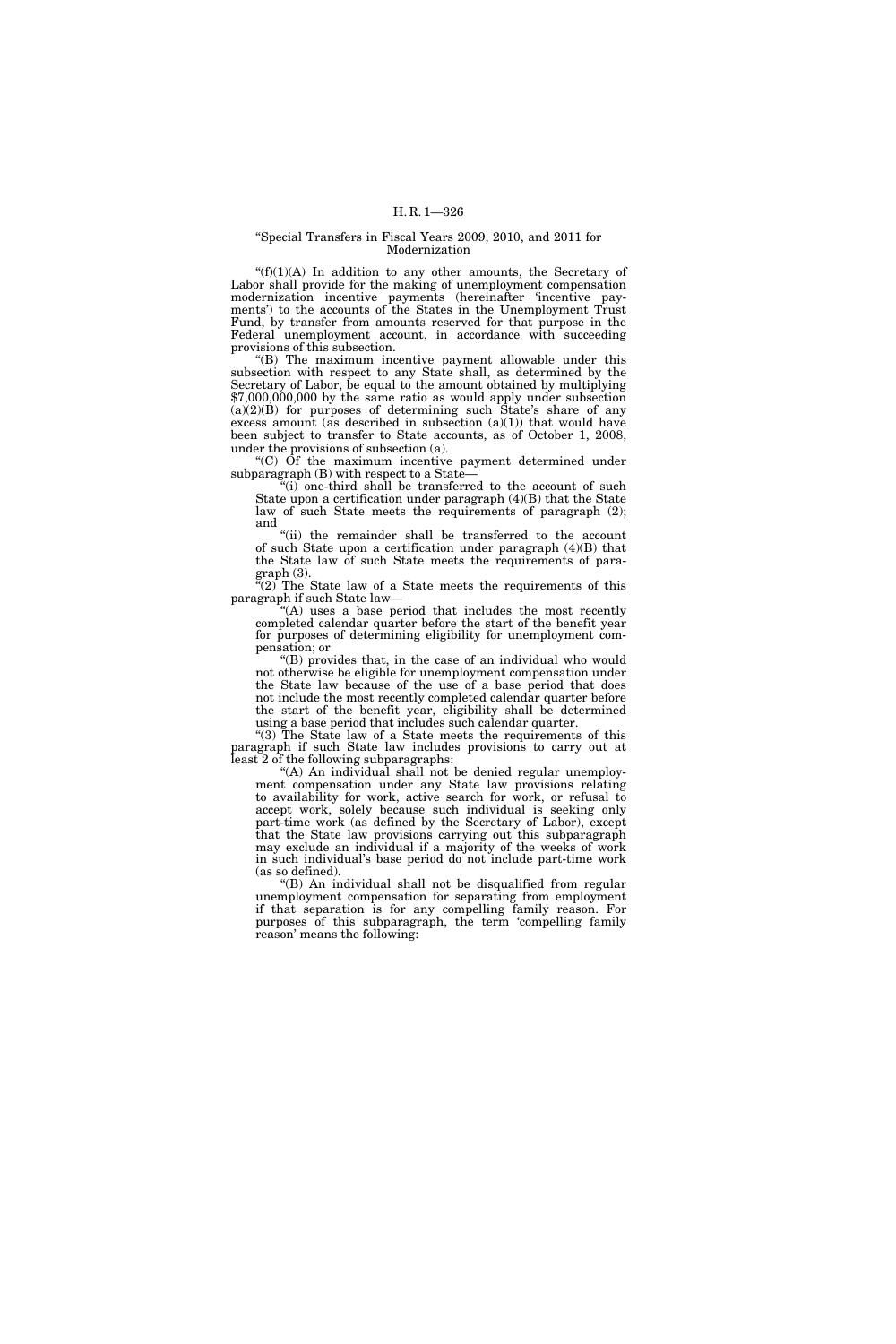''(i) Domestic violence, verified by such reasonable and confidential documentation as the State law may require, which causes the individual reasonably to believe that such individual's continued employment would jeopardize the safety of the individual or of any member of the individual's immediate family (as defined by the Secretary of Labor).

"(ii) The illness or disability of a member of the individual's immediate family (as those terms are defined by the Secretary of Labor).

"(iii) The need for the individual to accompany such individual's spouse—

''(I) to a place from which it is impractical for such individual to commute; and

''(II) due to a change in location of the spouse's employment.

''(C)(i) Weekly unemployment compensation is payable under this subparagraph to any individual who is unemployed (as determined under the State unemployment compensation law), has exhausted all rights to regular unemployment compensation under the State law, and is enrolled and making satisfactory progress in a State-approved training program or in a job training program authorized under the Workforce Investment Act of 1998, except that such compensation is not required to be paid to an individual who is receiving similar stipends or other training allowances for non-training costs.

"(ii) Each State-approved training program or job training program referred to in clause (i) shall prepare individuals who have been separated from a declining occupation, or who have been involuntarily and indefinitely separated from employment as a result of a permanent reduction of operations at the individual's place of employment, for entry into a high-demand occupation.

''(iii) The amount of unemployment compensation payable under this subparagraph to an individual for a week of unemployment shall be equal to—

 $f(T)$  the individual's average weekly benefit amount (including dependents' allowances) for the most recent ben-

efit year, less  $\text{``(II)}$  any deductible income, as determined under State law.

The total amount of unemployment compensation payable under this subparagraph to any individual shall be equal to at least 26 times the individual's average weekly benefit amount (including dependents' allowances) for the most recent benefit year.

''(D) Dependents' allowances are provided, in the case of any individual who is entitled to receive regular unemployment compensation and who has any dependents (as defined by State law), in an amount equal to at least \$15 per dependent per week, subject to any aggregate limitation on such allowances which the State law may establish (but which aggregate limitation on the total allowance for dependents paid to an individual may not be less than \$50 for each week of unemployment or 50 percent of the individual's weekly benefit amount for the benefit year, whichever is less), except that a State law may provide for a reasonable reduction in the amount of any such allowance for a week of less than total unemployment.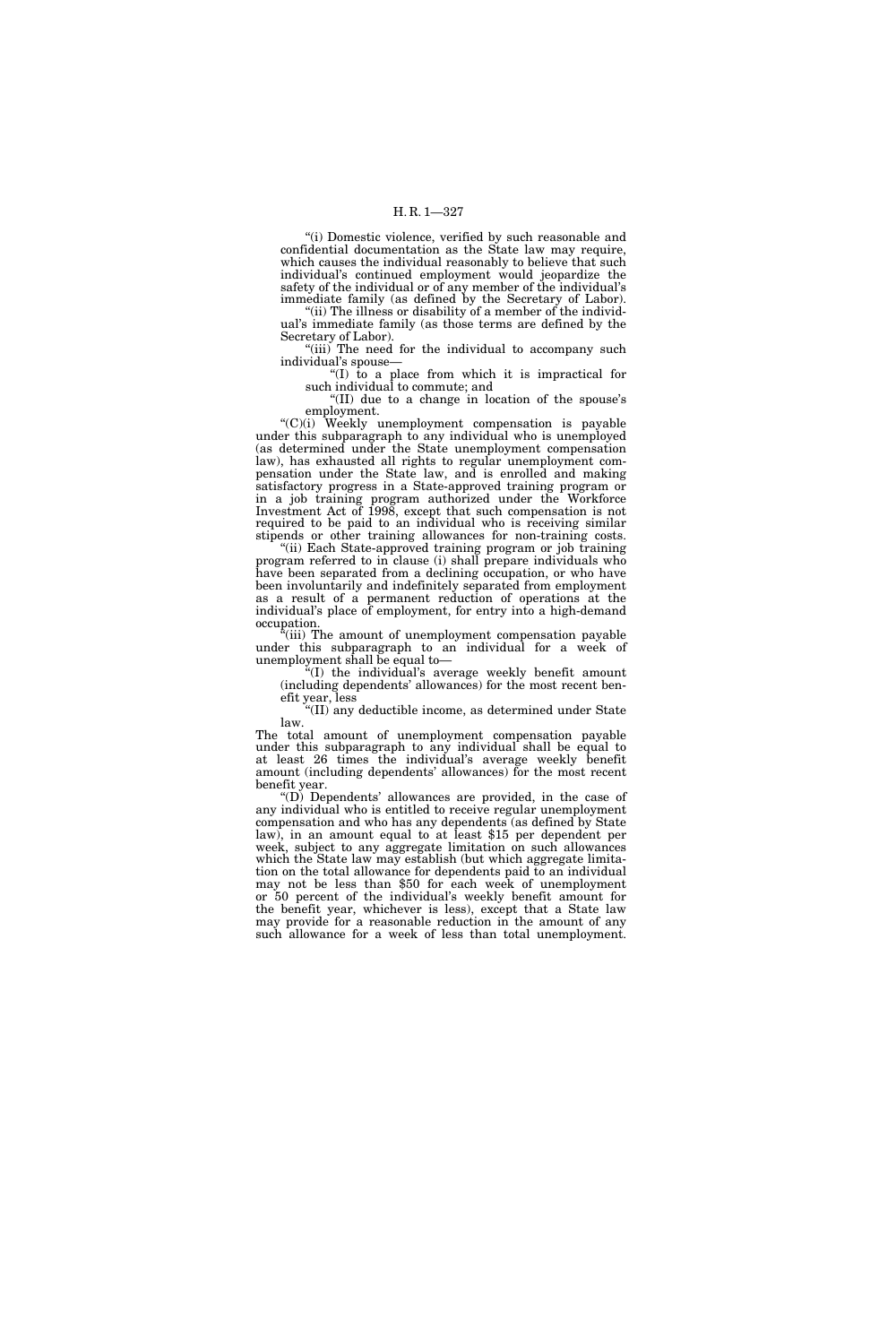# H. R. 1—328

''(4)(A) Any State seeking an incentive payment under this subsection shall submit an application therefor at such time, in such manner, and complete with such information as the Secretary of Labor may within 60 days after the date of the enactment of this subsection prescribe (whether by regulation or otherwise), including information relating to compliance with the requirements of paragraph (2) or (3), as well as how the State intends to use the incentive payment to improve or strengthen the State's unemployment compensation program. The Secretary of Labor shall, within 30 days after receiving a complete application, notify the State agency of the State of the Secretary's findings with respect to the requirements of paragraph (2) or (3) (or both).

''(B)(i) If the Secretary of Labor finds that the State law provisions (disregarding any State law provisions which are not then currently in effect as permanent law or which are subject to discontinuation) meet the requirements of paragraph (2) or (3), as the case may be, the Secretary of Labor shall thereupon make a certification to that effect to the Secretary of the Treasury, together with a certification as to the amount of the incentive payment to be transferred to the State account pursuant to that finding. The Secretary of the Treasury shall make the appropriate transfer within 7 days after receiving such certification.

"(ii) For purposes of clause (i), State law provisions which are to take effect within 12 months after the date of their certification under this subparagraph shall be considered to be in effect as of the date of such certification.

 $C'(C)(i)$  No certification of compliance with the requirements of paragraph (2) or (3) may be made with respect to any State whose State law is not otherwise eligible for certification under section 303 or approvable under section 3304 of the Federal Unemployment Tax Act.

''(ii) No certification of compliance with the requirements of paragraph (3) may be made with respect to any State whose State law is not in compliance with the requirements of paragraph (2).

"(iii) No application under subparagraph (A) may be considered if submitted before the date of the enactment of this subsection or after the latest date necessary (as specified by the Secretary of Labor) to ensure that all incentive payments under this subsection are made before October 1, 2011.

 $(5)(A)$  Except as provided in subparagraph  $(B)$ , any amount transferred to the account of a State under this subsection may be used by such State only in the payment of cash benefits to individuals with respect to their unemployment (including for dependents' allowances and for unemployment compensation under paragraph (3)(C)), exclusive of expenses of administration.

 $f(B)$  A State may, subject to the same conditions as set forth in subsection (c)(2) (excluding subparagraph (B) thereof, and deeming the reference to 'subsections (a) and (b)' in subparagraph (D) thereof to include this subsection), use any amount transferred to the account of such State under this subsection for the administration of its unemployment compensation law and public employment offices.

''(6) Out of any money in the Federal unemployment account not otherwise appropriated, the Secretary of the Treasury shall reserve \$7,000,000,000 for incentive payments under this subsection. Any amount so reserved shall not be taken into account for purposes of any determination under section 902, 910, or 1203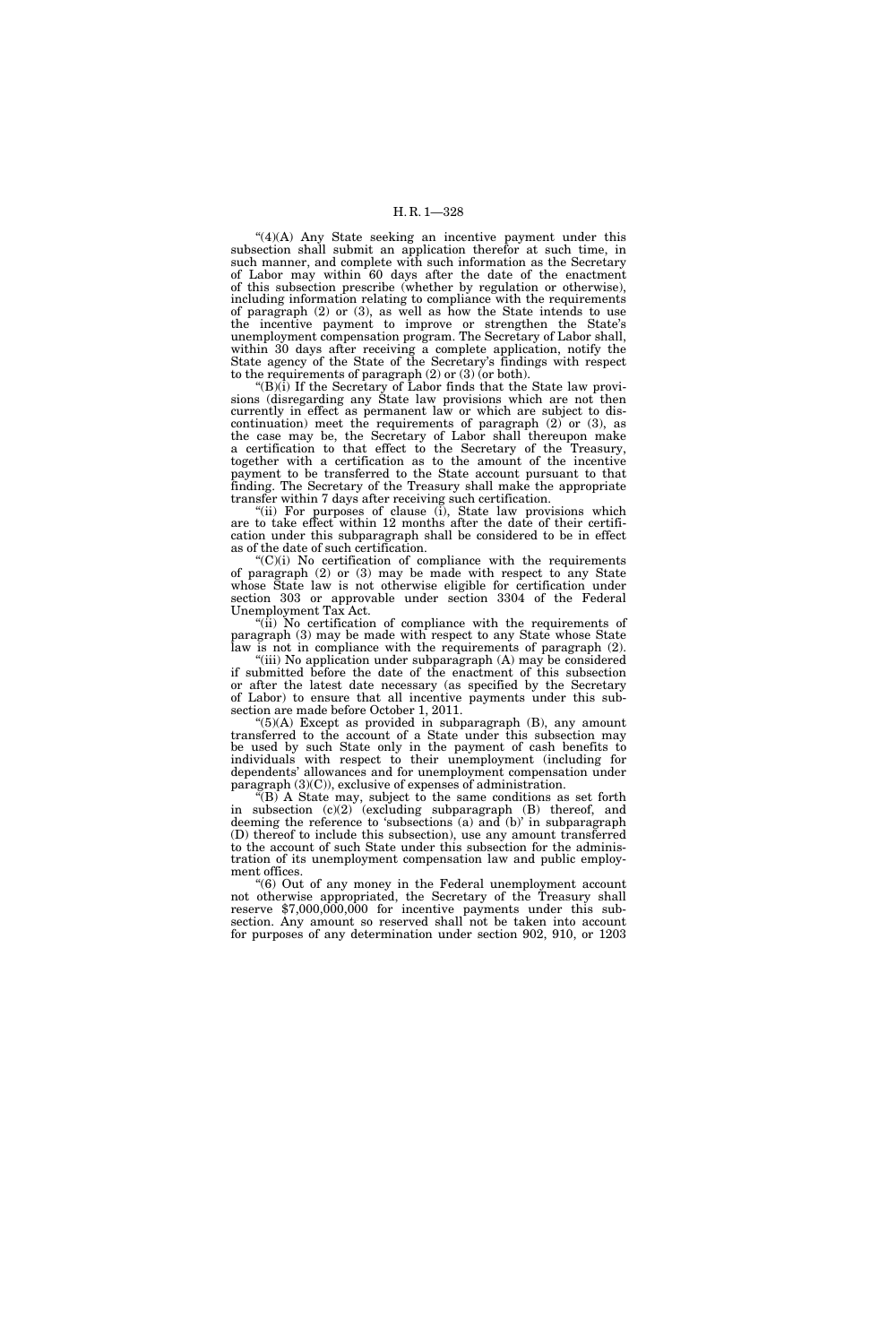of the amount in the Federal unemployment account as of any given time. Any amount so reserved for which the Secretary of the Treasury has not received a certification under paragraph  $(\vec{4})(B)$ by the deadline described in paragraph  $(4)(C)(iii)$  shall, upon the close of fiscal year 2011, become unrestricted as to use as part of the Federal unemployment account.

"(7) For purposes of this subsection, the terms 'benefit year', 'base period', and 'week' have the respective meanings given such terms under section 205 of the Federal-State Extended Unemployment Compensation Act of 1970 (26 U.S.C. 3304 note).

### ''Special Transfer in Fiscal Year 2009 for Administration

 $\mathcal{L}(g)(1)$  In addition to any other amounts, the Secretary of the Treasury shall transfer from the employment security administration account to the account of each State in the Unemployment Trust Fund, within 30 days after the date of the enactment of this subsection, the amount determined with respect to such State under paragraph (2).

" $(2)$  The amount to be transferred under this subsection to a State account shall (as determined by the Secretary of Labor and certified by such Secretary to the Secretary of the Treasury) be equal to the amount obtained by multiplying \$500,000,000 by the same ratio as determined under subsection  $(f)(1)(B)$  with respect to such State.

"(3) Any amount transferred to the account of a State as a result of the enactment of this subsection may be used by the State agency of such State only in the payment of expenses incurred by it for—

''(A) the administration of the provisions of its State law carrying out the purposes of subsection (f)(2) or any subparagraph of subsection (f)(3);

''(B) improved outreach to individuals who might be eligible for regular unemployment compensation by virtue of any provisions of the State law which are described in subparagraph (A);

''(C) the improvement of unemployment benefit and unemployment tax operations, including responding to increased demand for unemployment compensation; and

''(D) staff-assisted reemployment services for unemployment compensation claimants.''.

(b) REGULATIONS.—The Secretary of Labor may prescribe any regulations, operating instructions, or other guidance necessary to carry out the amendment made by subsection (a).

## **SEC. 2004. TEMPORARY ASSISTANCE FOR STATES WITH ADVANCES.**

Section 1202(b) of the Social Security Act (42 U.S.C. 1322(b)) is amended by adding at the end the following new paragraph:  $"(10)(A)$  With respect to the period beginning on the date of

enactment of this paragraph and ending on December 31, 2010— ''(i) any interest payment otherwise due from a State under

this subsection during such period shall be deemed to have been made by the State; and "(ii) no interest shall accrue during such period on any

advance or advances made under section 1201 to a State. " $(B)$  The provisions of subparagraph  $(A)$  shall have no effect

on the requirement for interest payments under this subsection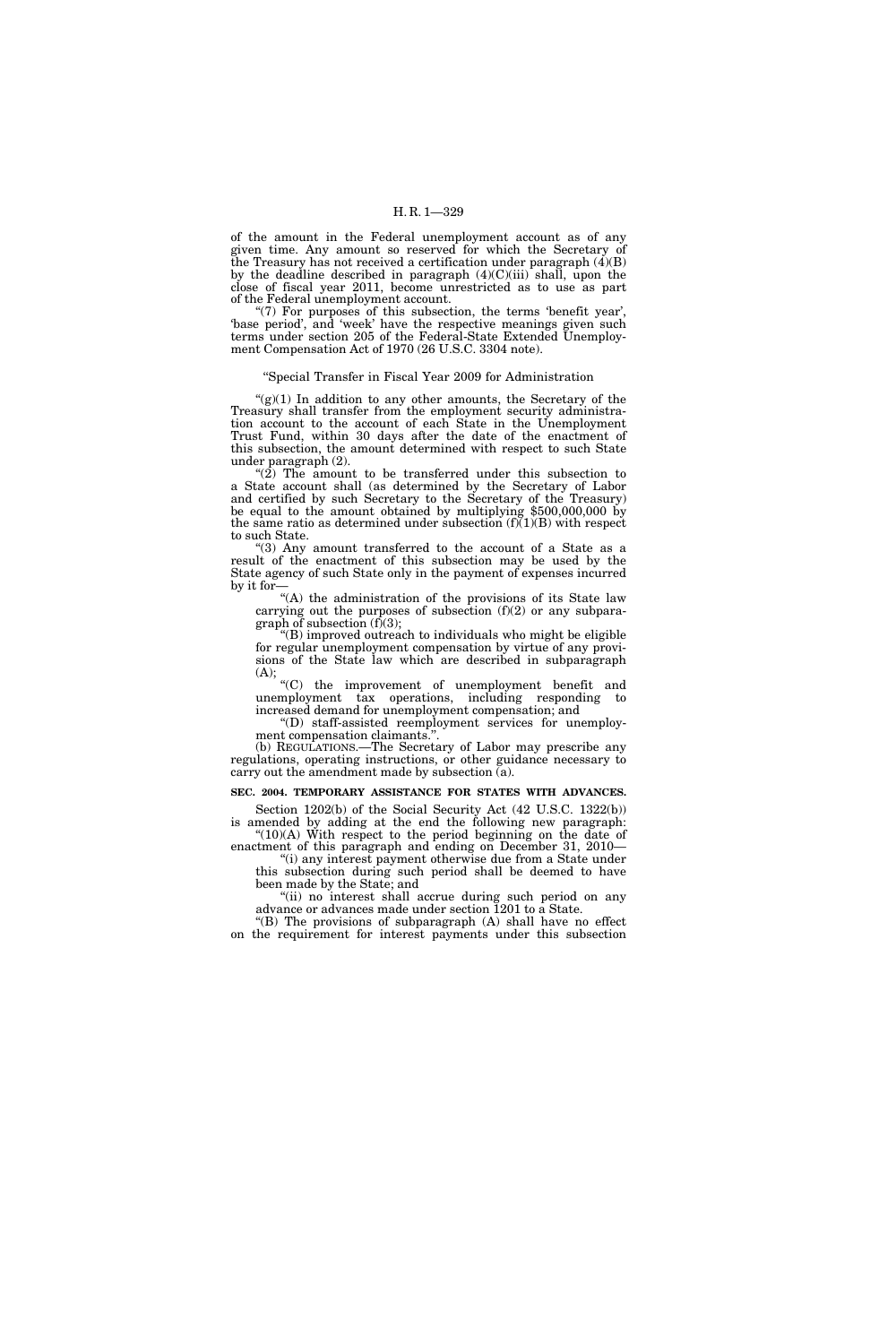after the period described in such subparagraph or on the accrual of interest under this subsection after such period.''.

# **SEC. 2005. FULL FEDERAL FUNDING OF EXTENDED UNEMPLOYMENT COMPENSATION FOR A LIMITED PERIOD.**

(a) IN GENERAL.—In the case of sharable extended compensation and sharable regular compensation paid for weeks of unemployment beginning after the date of the enactment of this section and before January 1, 2010, section 204(a)(1) of the Federal-State Extended Unemployment Compensation Act of 1970 (26 U.S.C. 3304 note) shall be applied by substituting "100 percent of" for "one-half of".

(b) SPECIAL RULE.—At the option of a State, for any weeks of unemployment beginning after the date of the enactment of this section and before January 1, 2010, an individual's eligibility period (as described in section 203(c) of the Federal-State Extended Unemployment Compensation Act of 1970) shall, for purposes of any determination of eligibility for extended compensation under the State law of such State, be considered to include any week which begins—

 $(1)$  after the date as of which such individual exhausts all rights to emergency unemployment compensation; and

(2) during an extended benefit period that began on or before the date described in paragraph  $(1)$ .

(c) LIMITED EXTENSION.—In the case of an individual who receives extended compensation with respect to 1 or more weeks of unemployment beginning after the date of the enactment of this Act and before January 1, 2010, the provisions of subsections (a) and (b) shall, at the option of a State, be applied by substituting "ending before June 1,  $2010$ " for "before January 1,  $2010$ ".

(d) EXTENSION OF TEMPORARY FEDERAL MATCHING FOR THE FIRST WEEK OF EXTENDED BENEFITS FOR STATES WITH NO WAITING WEEK.—

(1) IN GENERAL.—Section 5 of the Unemployment Compensation Extension Act of 2008 (Public Law 110–449) is amended by striking ''December 8, 2009'' and inserting ''May 30, 2010''.

(2) EFFECTIVE DATE.—The amendment made by paragraph (1) shall take effect as if included in the enactment of the Unemployment Compensation Extension Act of 2008 (Public Law 110–449).

(e) DEFINITIONS.—For purposes of this section—

(1) the terms ''sharable extended compensation'' and ''sharable regular compensation'' have the respective meanings given such terms under section 204 of the Federal-State Extended Unemployment Compensation Act of 1970;

(2) the terms ''extended compensation'', ''State'', ''State law'', and ''week'' have the respective meanings given such terms under section 205 of the Federal-State Extended Unemployment Compensation Act of 1970;

(3) the term ''emergency unemployment compensation'' means benefits payable to individuals under title IV of the Supplemental Appropriations Act, 2008 with respect to their unemployment; and

 $(\overline{4})$  the term "extended benefit period" means an extended benefit period as determined in accordance with applicable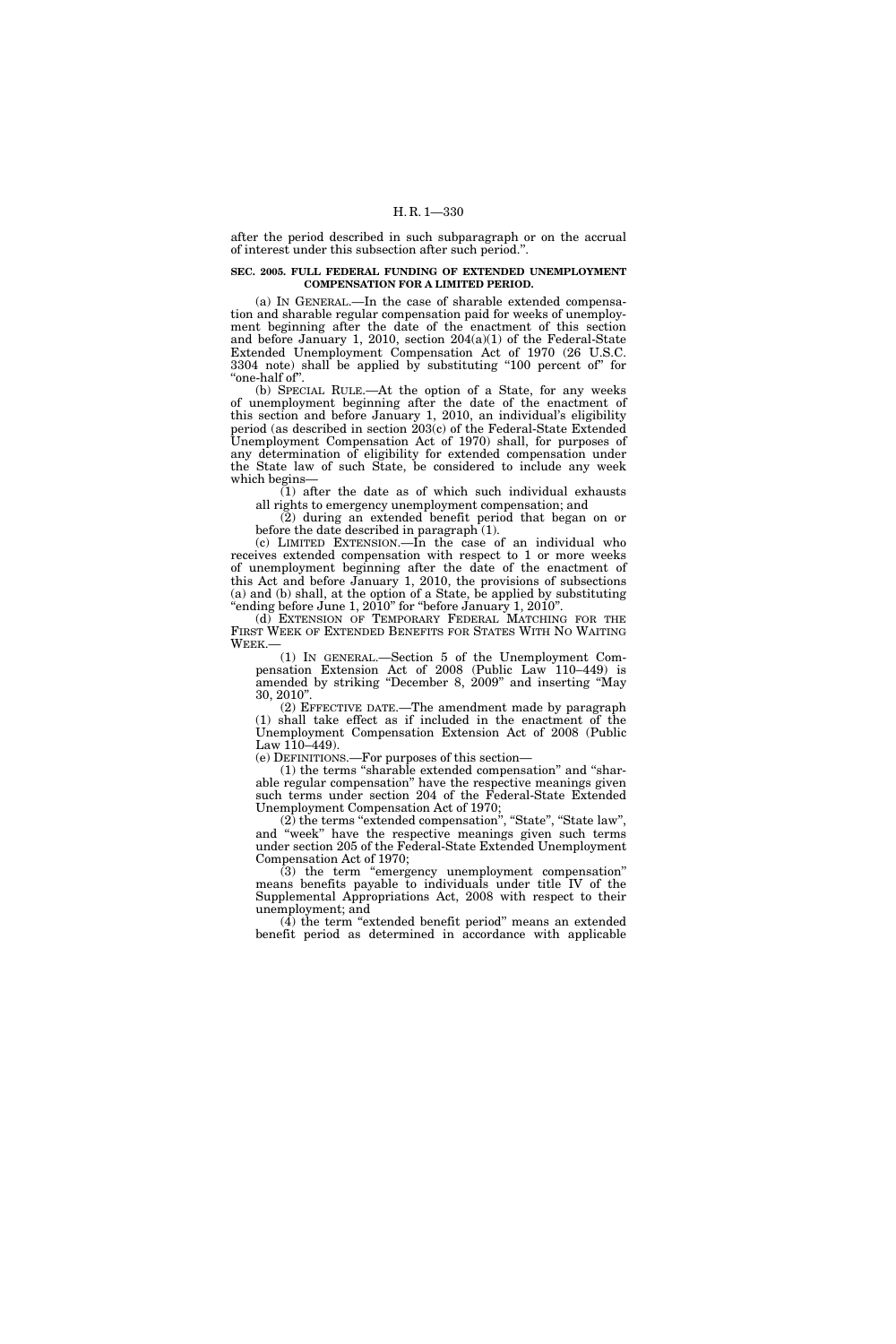provisions of the Federal-State Extended Unemployment Compensation Act of 1970.

(f) REGULATIONS.—The Secretary of Labor may prescribe any operating instructions or regulations necessary to carry out this section.

#### **SEC. 2006. TEMPORARY INCREASE IN EXTENDED UNEMPLOYMENT BENEFITS UNDER THE RAILROAD UNEMPLOYMENT INSURANCE ACT.**

(a) IN GENERAL.—Section 2(c)(2) of the Railroad Unemployment Insurance Act  $(45 \text{ U.S.C. } 352(\text{c})(2))$  is amended by adding at the end the following:

''(D) TEMPORARY INCREASE IN EXTENDED UNEMPLOY-MENT BENEFITS.—

''(i) EMPLOYEES WITH 10 OR MORE YEARS OF SERVICE.—Subject to clause (iii), in the case of an employee who has 10 or more years of service (as so defined), with respect to extended unemployment benefits—

''(I) subparagraph (A) shall be applied by substituting '130 days of unemployment' for '65 days of unemployment'; and

"(II) subparagraph  $(B)$  shall be applied by inserting '(or, in the case of unemployment benefits, 13 consecutive 14-day periods)' after '7 consecutive 14-day periods'.

"(ii) EMPLOYEES WITH LESS THAN 10 YEARS OF SERVICE.—Subject to clause (iii), in the case of an employee who has less than 10 years of service (as so defined), with respect to extended unemployment benefits, this paragraph shall apply to such an employee in the same manner as this paragraph would apply to an employee described in clause (i) if such clause had not been enacted.

''(iii) APPLICATION.—The provisions of clauses (i) and (ii) shall apply to an employee who received normal benefits for days of unemployment under this Act during the period beginning July 1, 2008, and ending on June 30, 2009, except that no extended benefit period under this paragraph shall begin after December 31, 2009. Notwithstanding the preceding sentence, no benefits shall be payable under this subparagraph and clauses (i) and (ii) shall no longer be applicable upon the exhaustion of the funds appropriated under clause (iv) for payment of benefits under this subparagraph.

 $(i\nu)$  APPROPRIATION.—Out of any funds in the Treasury not otherwise appropriated, there are appropriated \$20,000,000 to cover the cost of additional extended unemployment benefits provided under this subparagraph, to remain available until expended.''.

(b) FUNDING FOR ADMINISTRATION.—Out of any funds in the Treasury not otherwise appropriated, there are appropriated to the Railroad Retirement Board \$80,000 to cover the administrative expenses associated with the payment of additional extended unemployment benefits under section  $2(c)(2)(D)$  of the Railroad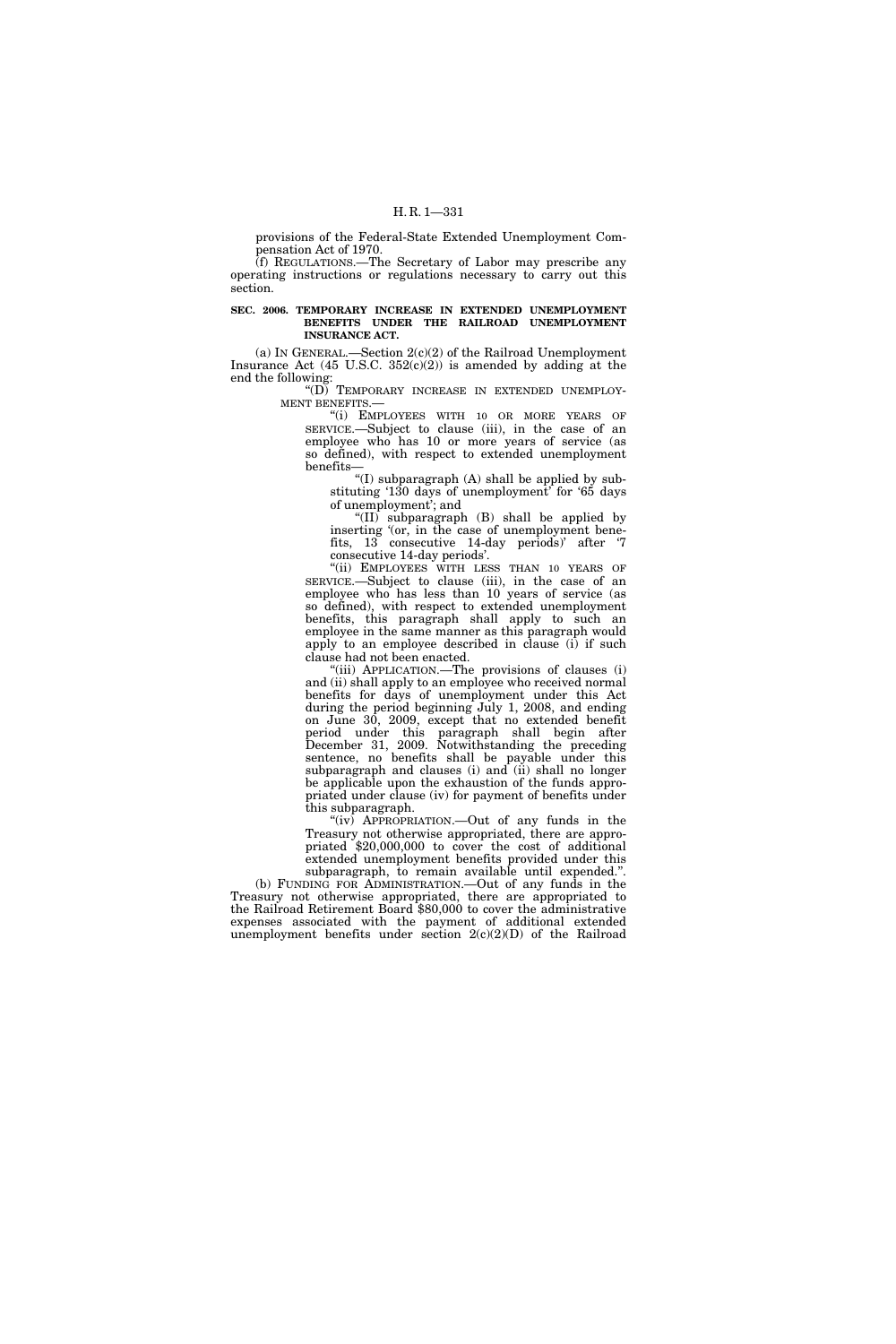## H. R. 1—332

Unemployment Insurance Act, as added by subsection (a), to remain available until expended.

# **Subtitle B—Assistance for Vulnerable Individuals**

# **SEC. 2101. EMERGENCY FUND FOR TANF PROGRAM.**

(a) TEMPORARY FUND.— (1) IN GENERAL.—Section 403 of the Social Security Act (42 U.S.C. 603) is amended by adding at the end the following: "(c) EMERGENCY FUND.—

"(1) ESTABLISHMENT.— There is established in the Treasury of the United States a fund which shall be known as the 'Emergency Contingency Fund for State Temporary Assistance for Needy Families Programs' (in this subsection referred to as the 'Emergency Fund').<br>"(2) DEPOSITS INTO FUND.—

"(A) IN GENERAL.—Out of any money in the Treasury of the United States not otherwise appropriated, there are appropriated for fiscal year 2009, \$5,000,000,000 for payment to the Emergency Fund.

''(B) AVAILABILITY AND USE OF FUNDS.—The amounts appropriated to the Emergency Fund under subparagraph (A) shall remain available through fiscal year 2010 and shall be used to make grants to States in each of fiscal years 2009 and 2010 in accordance with the requirements of paragraph (3).

''(C) LIMITATION.—In no case may the Secretary make a grant from the Emergency Fund for a fiscal year after fiscal year 2010.<br>"(3) GRANTS.—

"(A) GRANT RELATED TO CASELOAD INCREASES.—<br>"(i) IN GENERAL.—For each calendar quarter in

fiscal year 2009 or 2010, the Secretary shall make a grant from the Emergency Fund to each State that—

''(I) requests a grant under this subparagraph for the quarter; and

''(II) meets the requirement of clause (ii) for the quarter.

''(ii) CASELOAD INCREASE REQUIREMENT.—A State meets the requirement of this clause for a quarter if the average monthly assistance caseload of the State for the quarter exceeds the average monthly assistance caseload of the State for the corresponding quarter in the emergency fund base year of the State.

"(iii) AMOUNT OF GRANT.—Subject to paragraph (5), the amount of the grant to be made to a State under this subparagraph for a quarter shall be an amount equal to 80 percent of the amount (if any) by which the total expenditures of the State for basic assistance (as defined by the Secretary) in the quarter, whether under the State program funded under this part or as qualified State expenditures, exceeds the total expenditures of the State for such assistance for the corresponding quarter in the emergency fund base year of the State.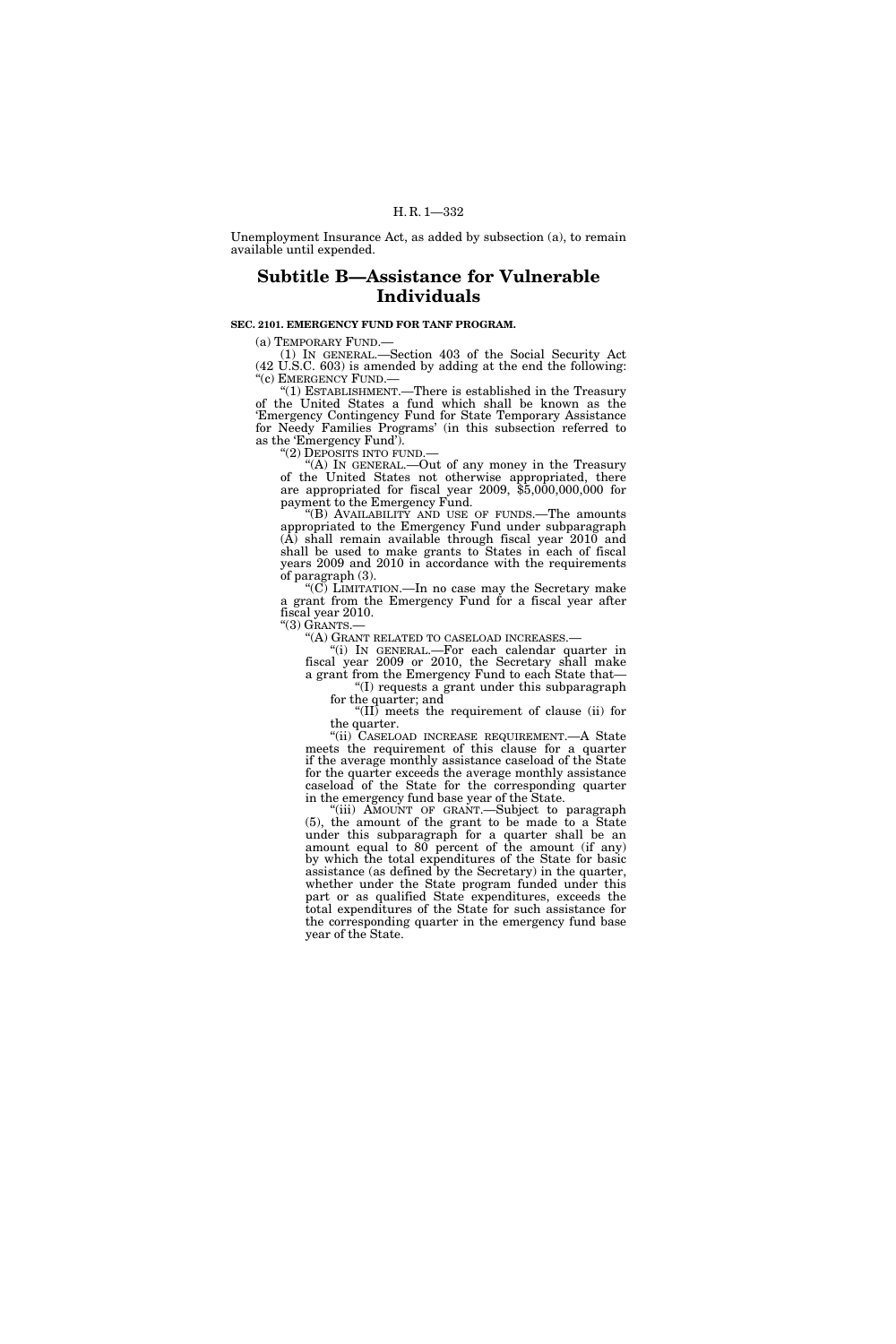''(B) GRANT RELATED TO INCREASED EXPENDITURES FOR NON-RECURRENT SHORT TERM BENEFITS.—

''(i) IN GENERAL.—For each calendar quarter in fiscal year 2009 or 2010, the Secretary shall make a grant from the Emergency Fund to each State that— ''(I) requests a grant under this subparagraph

for the quarter; and

''(II) meets the requirement of clause (ii) for the quarter.

"(ii) NON-RECURRENT SHORT TERM EXPENDITURE REQUIREMENT.—A State meets the requirement of this clause for a quarter if the total expenditures of the State for non-recurrent short term benefits in the quarter, whether under the State program funded under this part or as qualified State expenditures, exceeds the total expenditures of the State for nonrecurrent short term benefits in the corresponding quarter in the emergency fund base year of the State.

"(iii) AMOUNT OF GRANT.-Subject to paragraph (5), the amount of the grant to be made to a State under this subparagraph for a quarter shall be an amount equal to 80 percent of the excess described in clause (ii).

"(C) GRANT RELATED TO INCREASED EXPENDITURES FOR

SUBSIDIZED EMPLOYMENT.— ''(i) IN GENERAL.—For each calendar quarter in fiscal year 2009 or 2010, the Secretary shall make a grant from the Emergency Fund to each State that—

''(I) requests a grant under this subparagraph for the quarter; and

''(II) meets the requirement of clause (ii) for the quarter.<br>"(ii) SUBS

SUBSIDIZED EMPLOYMENT EXPENDITURE REQUIREMENT.—A State meets the requirement of this clause for a quarter if the total expenditures of the State for subsidized employment in the quarter, whether under the State program funded under this part or as qualified State expenditures, exceeds the total such expenditures of the State in the corresponding quarter in the emergency fund base year of the State.

"(iii) AMOUNT OF GRANT.-Subject to paragraph (5), the amount of the grant to be made to a State under this subparagraph for a quarter shall be an amount equal to 80 percent of the excess described in clause (ii).

"(4) AUTHORITY TO MAKE NECESSARY ADJUSTMENTS TO DATA AND COLLECT NEEDED DATA.—In determining the size of the caseload of a State and the expenditures of a State for basic assistance, non-recurrent short-term benefits, and subsidized employment, during any period for which the State requests funds under this subsection, and during the emergency fund base year of the State, the Secretary may make appropriate adjustments to the data, on a State-by-State basis, to ensure that the data are comparable with respect to the groups of families served and the types of aid provided. The Secretary may develop a mechanism for collecting expenditure data,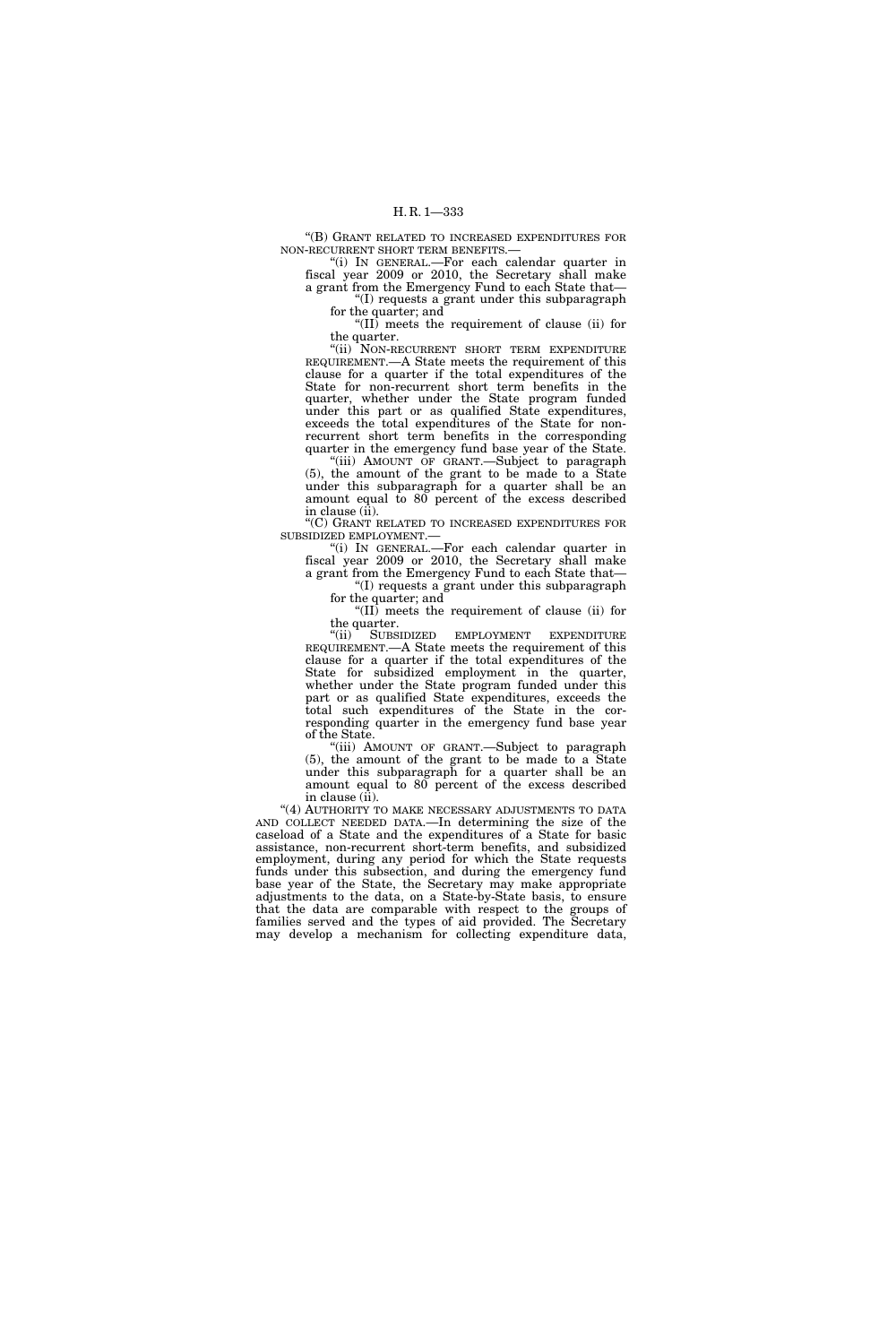including procedures which allow States to make reasonable estimates, and may set deadlines for making revisions to the data.

''(5) LIMITATION.—The total amount payable to a single State under subsection (b) and this subsection for fiscal years 2009 and 2010 combined shall not exceed 50 percent of the annual State family assistance grant.

''(6) LIMITATIONS ON USE OF FUNDS.—A State to which an amount is paid under this subsection may use the amount only as authorized by section 404.

"(7) TIMING OF IMPLEMENTATION.—The Secretary shall implement this subsection as quickly as reasonably possible, pursuant to appropriate guidance to States.

"(8) APPLICATION TO INDIAN TRIBES.—This subsection shall apply to an Indian tribe with an approved tribal family assistance plan under section 412 in the same manner as this subsection applies to a State.

''(9) DEFINITIONS.—In this subsection:

''(A) AVERAGE MONTHLY ASSISTANCE CASELOAD DEFINED.—The term 'average monthly assistance caseload' means, with respect to a State and a quarter, the number of families receiving assistance during the quarter under the State program funded under this part or as qualified State expenditures, subject to adjustment under paragraph (4).

''(B) EMERGENCY FUND BASE YEAR.—

''(i) IN GENERAL.—The term 'emergency fund base year' means, with respect to a State and a category described in clause (ii), whichever of fiscal year 2007 or 2008 is the fiscal year in which the amount described by the category with respect to the State is the lesser. ''(ii) CATEGORIES DESCRIBED.—The categories

described in this clause are the following: ''(I) The average monthly assistance caseload

of the State.

''(II) The total expenditures of the State for non-recurrent short term benefits, whether under the State program funded under this part or as qualified State expenditures.

''(III) The total expenditures of the State for subsidized employment, whether under the State program funded under this part or as qualified State expenditures.

''(C) QUALIFIED STATE EXPENDITURES.—The term 'qualified State expenditures' has the meaning given the term in section  $409(a)(7)$ .".

(2) REPEAL.—Effective October 1, 2010, subsection (c) of section 403 of the Social Security Act (42 U.S.C. 603) (as added by paragraph (1)) is repealed, except that paragraph (9) of such subsection shall remain in effect until October 1, 2011, but only with respect to section 407(b)(3)(A)(i) of such Act.

(b) TEMPORARY MODIFICATION OF CASELOAD REDUCTION CREDIT.—Section  $407(b)(3)(A)(i)$  of such Act  $(42 \text{ U.S.C.})$  $607(b)(3)(A)(i)$  is amended by inserting "(or if the immediately preceding fiscal year is fiscal year 2008, 2009, or 2010, then, at State option, during the emergency fund base year of the State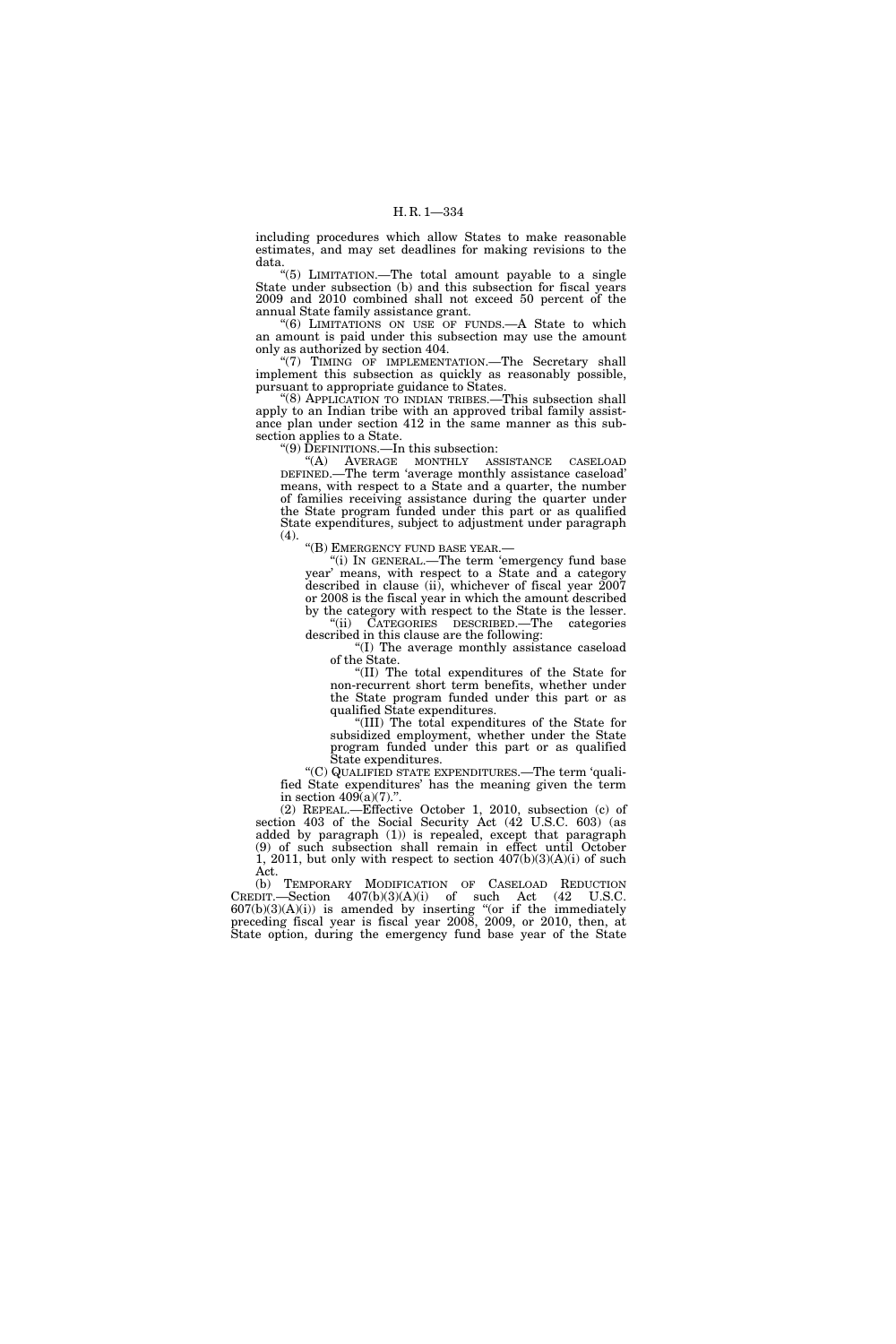with respect to the average monthly assistance caseload of the State (within the meaning of section  $403(c)(9)$ ), except that, if a State elects such option for fiscal year 2008, the emergency fund base year of the State with respect to such caseload shall be fiscal year 2007))" before "under the State".

(c) DISREGARD FROM LIMITATION ON TOTAL PAYMENTS TO TERRI-TORIES.—Section 1108(a)(2) of the Social Security Act (42 U.S.C.  $1308(a)(2)$  is amended by inserting " $403(c)(3)$ ," after " $403(a)(5)$ ,".

(d) SUNSET OF OTHER TEMPORARY PROVISIONS.—

(1) DISREGARD FROM LIMITATION ON TOTAL PAYMENTS TO TERRITORIES.—Effective October 1, 2010, section 1108(a)(2) of the Social Security Act  $(42 \text{ U.S.C. } 1308(a)(2))$  is amended by striking " $403(c)(3)$ ," (as added by subsection (c)).

(2) CASELOAD REDUCTION CREDIT.—Effective October 1, 2011, section 407(b)(3)(A)(i) of such Act (42 U.S.C.  $607(b)(3)(A)(i)$ ) is amended by striking "(or if the immediately preceding fiscal year is fiscal year 2008, 2009, or 2010, then, at State option, during the emergency fund base year of the State with respect to the average monthly assistance caseload of the State (within the meaning of section  $403(c)(9)$ ), except that, if a State elects such option for fiscal year 2008, the emergency fund base year of the State with respect to such caseload shall be fiscal year 2007))'' (as added by subsection (b)).

#### **SEC. 2102. EXTENSION OF TANF SUPPLEMENTAL GRANTS.**

(a) EXTENSION THROUGH FISCAL YEAR 2010.—Section 7101(a) of the Deficit Reduction Act of 2005 (Public Law 109–171; 120 Stat. 135), as amended by section 301(a) of the Medicare Improvements for Patients and Providers Act of 2008 (Public Law 110– 275), is amended by striking ''fiscal year 2009'' and inserting ''fiscal year 2010''.

(b) CONFORMING AMENDMENT.—Section  $403(a)(3)(H)(ii)$  of the Social Security Act  $(42 \text{ U.S.C. } 603(a)(3)(H)(ii))$  is amended to read as follows:

"(ii) subparagraph  $(G)$  shall be applied as if 'fiscal year 2010' were substituted for 'fiscal year 2001'; and''.

### **SEC. 2103. CLARIFICATION OF AUTHORITY OF STATES TO USE TANF FUNDS CARRIED OVER FROM PRIOR YEARS TO PROVIDE TANF BENEFITS AND SERVICES.**

Section 404(e) of the Social Security Act (42 U.S.C. 604(e)) is amended to read as follows:

"(e) AUTHORITY TO CARRY OVER CERTAIN AMOUNTS FOR BENE-FITS OR SERVICES OR FOR FUTURE CONTINGENCIES.—A State or tribe may use a grant made to the State or tribe under this part for any fiscal year to provide, without fiscal year limitation, any benefit or service that may be provided under the State or tribal program funded under this part."

# **SEC. 2104. TEMPORARY RESUMPTION OF PRIOR CHILD SUPPORT LAW.**

During the period that begins on October 1, 2008, and ends on September 30, 2010, section 455(a)(1) of the Social Security Act  $(42 \text{ U.S.C. } 655(a)(1))$  shall be applied and administered as if the phrase ''from amounts paid to the State under section 458 or'' does not appear in such section.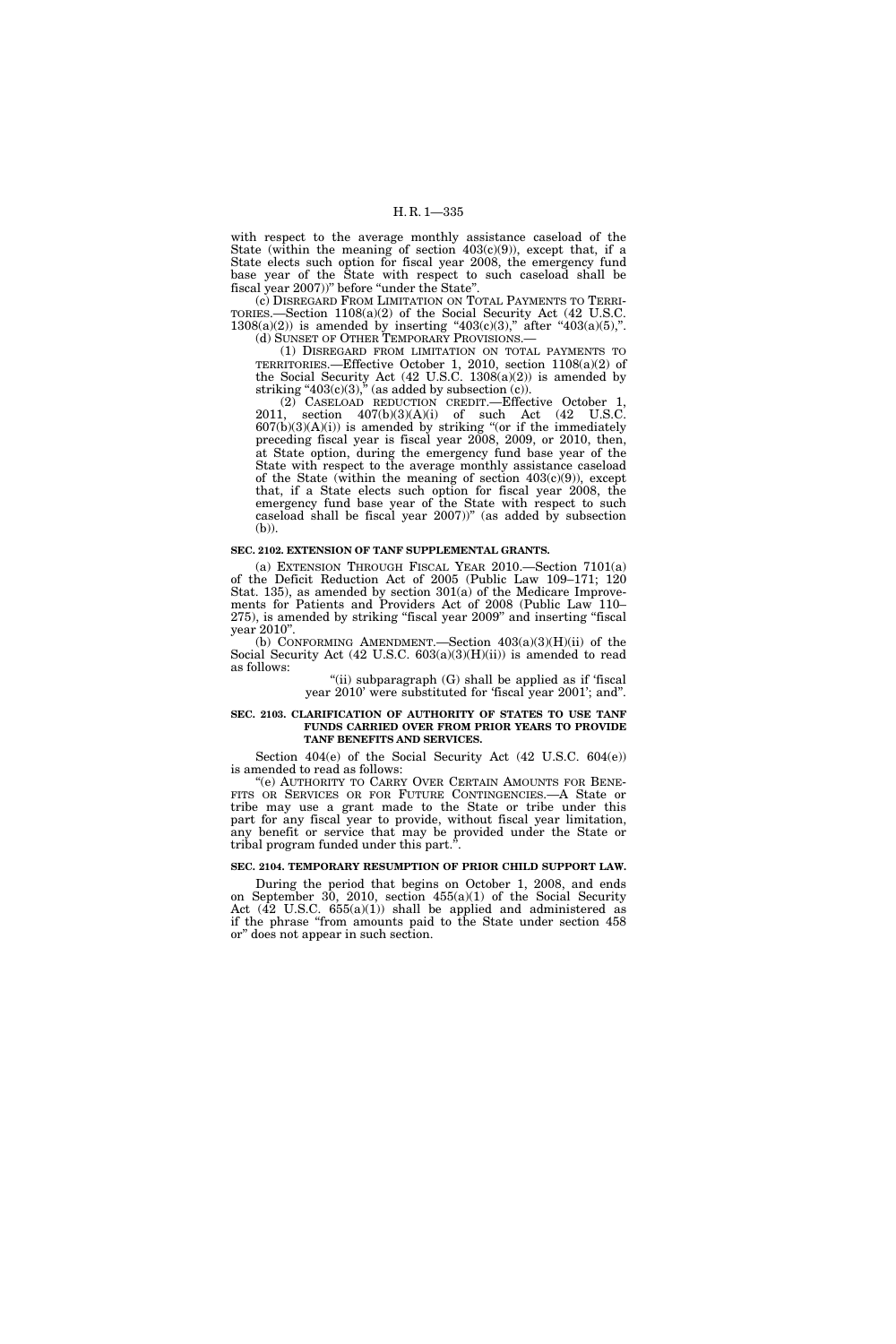# **Subtitle C—Economic Recovery Payments to Certain Individuals**

### **SEC. 2201. ECONOMIC RECOVERY PAYMENT TO RECIPIENTS OF SOCIAL SECURITY, SUPPLEMENTAL SECURITY INCOME, RAIL-ROAD RETIREMENT BENEFITS, AND VETERANS DIS-ABILITY COMPENSATION OR PENSION BENEFITS.**

(a) AUTHORITY TO MAKE PAYMENTS.— (1) ELIGIBILITY.— (A) IN GENERAL.—Subject to paragraph (5)(B), the Sec- retary of the Treasury shall disburse a \$250 payment to each individual who, for any month during the 3-month period ending with the month which ends prior to the month that includes the date of the enactment of this Act, is entitled to a benefit payment described in clause (i), (ii), or (iii) of subparagraph (B) or is eligible for a SSI cash benefit described in subparagraph (C).

(B) BENEFIT PAYMENT DESCRIBED.—For purposes of subparagraph (A):

(i) TITLE II BENEFIT.—A benefit payment described in this clause is a monthly insurance benefit payable (without regard to sections  $202(j)(1)$  and  $223(k)$  of the Social Security Act (42 U.S.C. 402(j)(1), 423(b)) under-

(I) section 202(a) of such Act (42 U.S.C. 402(a));

(II) section 202(b) of such Act (42 U.S.C. 402(b));

(III) section 202(c) of such Act (42 U.S.C. 402(c));

 $(IV)$  section  $202(d)(1)(B)(ii)$  of such Act  $(42)$ U.S.C. 402(d)(1)(B)(ii)); (V) section 202(e) of such Act (42 U.S.C.

402(e)); (VI) section 202(f) of such Act (42 U.S.C.

 $402(f)$ ; (VII) section 202(g) of such Act (42 U.S.C. 402(g));

(VIII) section 202(h) of such Act (42 U.S.C. 402(h));

(IX) section 223(a) of such Act (42 U.S.C. 423(a));

(X) section 227 of such Act (42 U.S.C. 427); or

(XI) section 228 of such Act (42 U.S.C. 428). (ii) RAILROAD RETIREMENT BENEFIT.—A benefit payment described in this clause is a monthly annuity or pension payment payable (without regard to section 5(a)(ii) of the Railroad Retirement Act of 1974 (45 U.S.C. 231d(a)(ii))) under—

(I) section  $2(a)(1)$  of such Act  $(45 \text{ U.S.C.})$  $231a(a)(1)$ ;

(II) section  $2(c)$  of such Act (45 U.S.C.  $231a(c)$ ); (III) section  $2(d)(1)(i)$  of such Act (45 U.S.C.  $231a(d)(1)(i)$ ;

 $(IV)$  section  $2(d)(1)(ii)$  of such Act  $(45 \text{ U.S.C.})$ 231a(d)(1)(ii));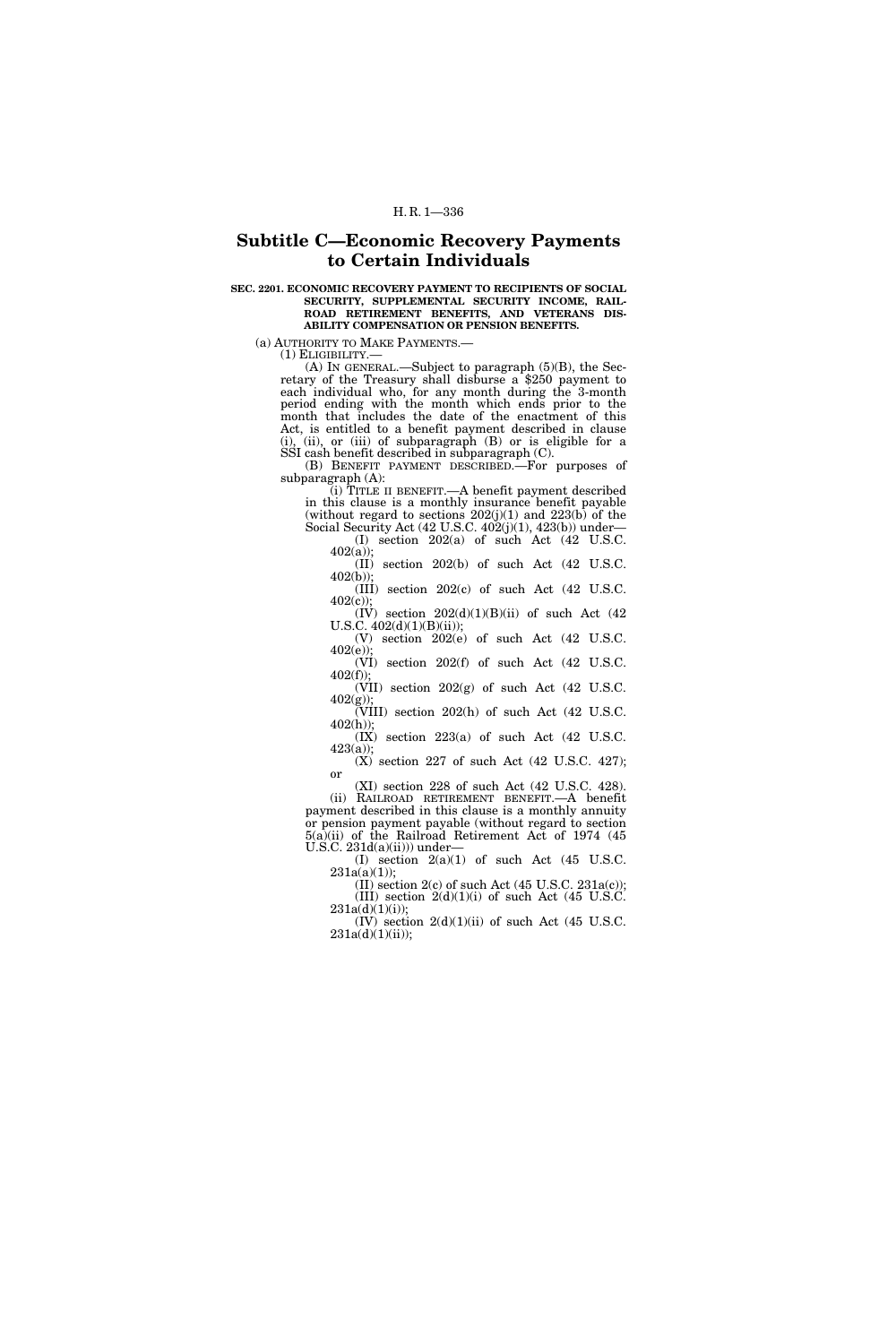(V) section  $2(d)(1)(iii)(C)$  of such Act to an adult disabled child  $(45 \text{ U.S.C. } 231a(d)(1)(iii)(C));$ (VI) section  $2(d)(1)(iv)$  of such Act (45 U.S.C.  $231a(d)(1)(iv)$ ;

(VII) section  $2(d)(1)(v)$  of such Act (45 U.S.C.  $231a(d)(1)(v)$ ; or

(VIII) section 7(b)(2) of such Act (45 U.S.C.  $231f(b)(2)$ ) with respect to any of the benefit pay-

ments described in clause (i) of this subparagraph. (iii) VETERANS BENEFIT.—A benefit payment described in this clause is a compensation or pension payment payable under—

(I) section 1110, 1117, 1121, 1131, 1141, or 1151 of title 38, United States Code;

(II) section 1310, 1312, 1313, 1315, 1316, or 1318 of title 38, United States Code;

(III) section 1513, 1521, 1533, 1536, 1537, 1541, 1542, or 1562 of title 38, United States Code; or

(IV) section 1805, 1815, or 1821 of title 38, United States Code,

to a veteran, surviving spouse, child, or parent as described in paragraph  $(2)$ ,  $(3)$ ,  $(4)(A)(ii)$ , or  $(5)$  of section 101, title 38, United States Code, who received that benefit during any month within the 3 month period ending with the month which ends prior to the month that includes the date of the enactment of this Act.

(C) SSI CASH BENEFIT DESCRIBED.—A SSI cash benefit described in this subparagraph is a cash benefit payable under section 1611 (other than under subsection  $(e)(1)(B)$ of such section) or 1619(a) of the Social Security Act (42 U.S.C. 1382, 1382h).

(2) REQUIREMENT.—A payment shall be made under paragraph (1) only to individuals who reside in 1 of the 50 States, the District of Columbia, Puerto Rico, Guam, the United States Virgin Islands, American Samoa, or the Northern Mariana Islands. For purposes of the preceding sentence, the determination of the individual's residence shall be based on the current address of record under a program specified in paragraph (1).

(3) NO DOUBLE PAYMENTS.—An individual shall be paid only 1 payment under this section, regardless of whether the individual is entitled to, or eligible for, more than 1 benefit or cash payment described in paragraph (1).

(4) LIMITATION.—A payment under this section shall not be made—

(A) in the case of an individual entitled to a benefit specified in paragraph  $(1)(B)(i)$  or paragraph  $(1)(B)(ii)(VIII)$ if, for the most recent month of such individual's entitlement in the 3-month period described in paragraph (1), such individual's benefit under such paragraph was not payable by reason of subsection (x) or (y) of section 202 the Social Security Act (42 U.S.C. 402) or section 1129A of such Act (42 U.S.C. 1320a-8a);

(B) in the case of an individual entitled to a benefit specified in paragraph  $(1)(B)(iii)$  if, for the most recent month of such individual's entitlement in the 3 month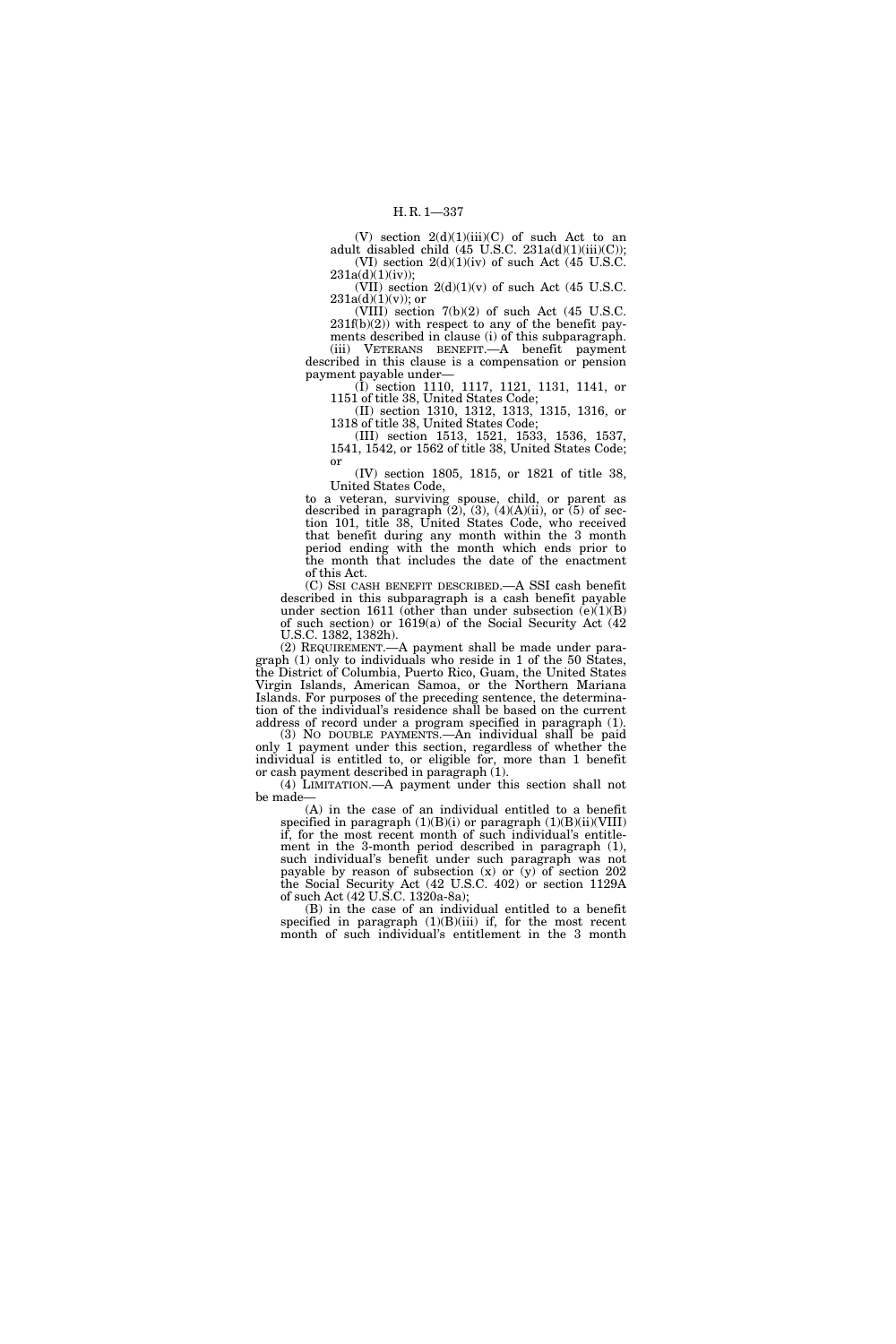period described in paragraph (1), such individual's benefit under such paragraph was not payable, or was reduced, by reason of section 1505, 5313, or 5313B of title 38, United States Code;

(C) in the case of an individual entitled to a benefit specified in paragraph  $(1)(C)$  if, for such most recent month, such individual's benefit under such paragraph was not payable by reason of subsection  $(e)(1)(A)$  or  $(e)(4)$  of section 1611 (42 U.S.C. 1382) or section 1129A of such Act (42 U.S.C. 1320a-8a); or

(D) in the case of any individual whose date of death occurs before the date on which the individual is certified under subsection (b) to receive a payment under this section.

(5) TIMING AND MANNER OF PAYMENTS.—

(A) IN GENERAL.—The Secretary of the Treasury shall commence disbursing payments under this section at the earliest practicable date but in no event later than 120 days after the date of enactment of this Act. The Secretary of the Treasury may disburse any payment electronically to an individual in such manner as if such payment was a benefit payment or cash benefit to such individual under the applicable program described in subparagraph (B) or (C) of paragraph (1).

(B) DEADLINE.—No payments shall be disbursed under this section after December 31, 2010, regardless of any determinations of entitlement to, or eligibility for, such payments made after such date.

(b) IDENTIFICATION OF RECIPIENTS.—The Commissioner of Social Security, the Railroad Retirement Board, and the Secretary of Veterans Affairs shall certify the individuals entitled to receive payments under this section and provide the Secretary of the Treasury with the information needed to disburse such payments. A certification of an individual shall be unaffected by any subsequent determination or redetermination of the individual's entitlement to, or eligibility for, a benefit specified in subparagraph (B) or  $(C)$  of subsection  $(a)(1)$ .<br>(c) TREATMENT OF PAYMENTS.—

(1) PAYMENT TO BE DISREGARDED FOR PURPOSES OF ALL FEDERAL AND FEDERALLY ASSISTED PROGRAMS.—A payment under subsection (a) shall not be regarded as income and shall not be regarded as a resource for the month of receipt and the following 9 months, for purposes of determining the eligibility of the recipient (or the recipient's spouse or family) for benefits or assistance, or the amount or extent of benefits or assistance, under any Federal program or under any State or local program financed in whole or in part with Federal funds.

(2) PAYMENT NOT CONSIDERED INCOME FOR PURPOSES OF TAXATION.—A payment under subsection (a) shall not be considered as gross income for purposes of the Internal Revenue Code of 1986.

(3) PAYMENTS PROTECTED FROM ASSIGNMENT.—The provisions of sections 207 and 1631(d)(1) of the Social Security Act (42 U.S.C. 407, 1383(d)(1)), section 14(a) of the Railroad Retirement Act of 1974 (45 U.S.C. 231m(a)), and section 5301 of title 38, United States Code, shall apply to any payment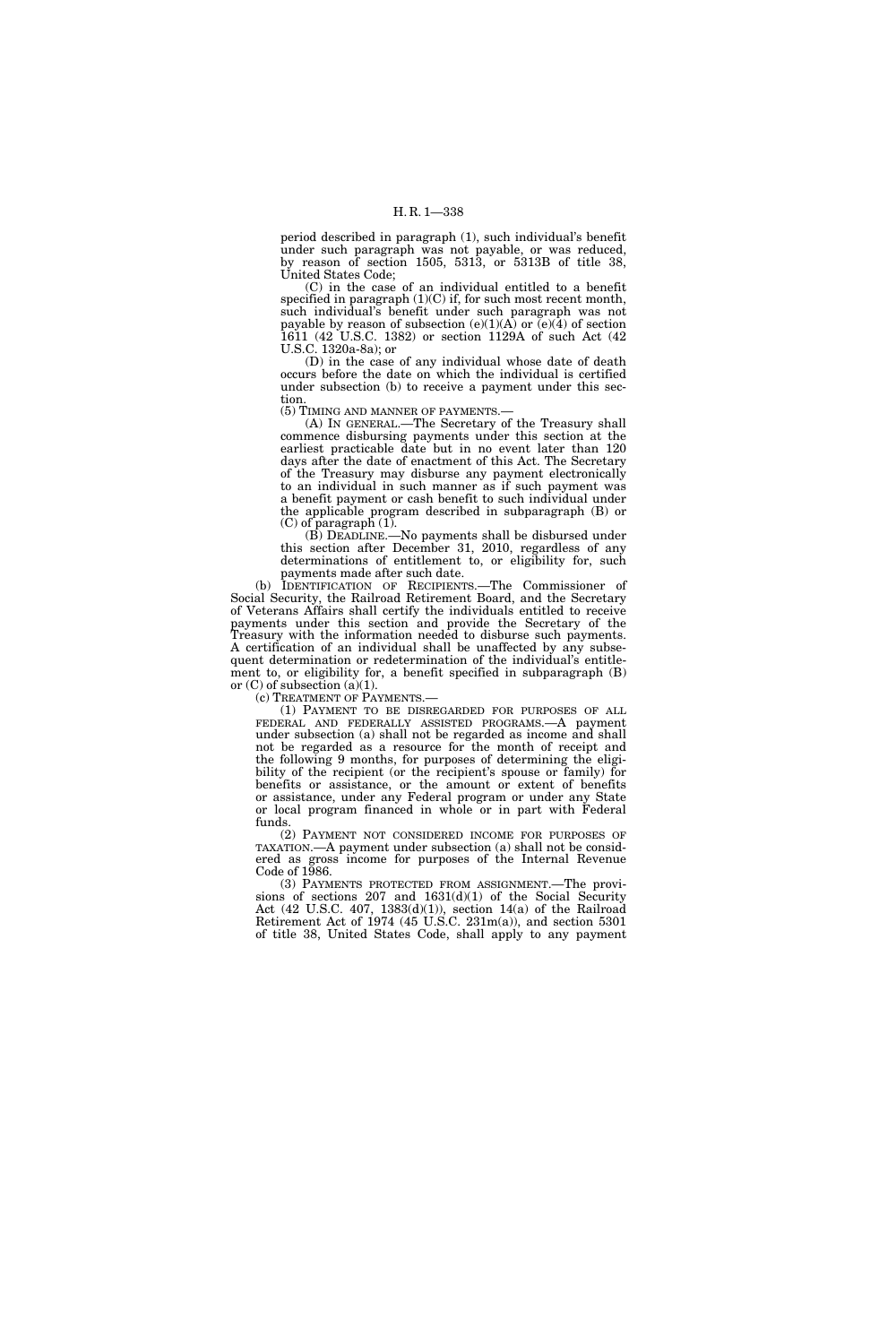made under subsection (a) as if such payment was a benefit payment or cash benefit to such individual under the applicable program described in subparagraph (B) or (C) of subsection  $(a)(1)$ .

(4) PAYMENTS SUBJECT TO OFFSET.—Notwithstanding paragraph (3), for purposes of section 3716 of title 31, United States Code, any payment made under this section shall not be considered a benefit payment or cash benefit made under the applicable program described in subparagraph (B) or (C) of subsection  $(a)(1)$  and all amounts paid shall be subject to offset to collect delinquent debts.

(d) PAYMENT TO REPRESENTATIVE PAYEES AND FIDUCIARIES.— (1) IN GENERAL.—In any case in which an individual who is entitled to a payment under subsection (a) and whose benefit payment or cash benefit described in paragraph (1) of that subsection is paid to a representative payee or fiduciary, the payment under subsection (a) shall be made to the individual's representative payee or fiduciary and the entire payment shall be used only for the benefit of the individual who is entitled to the payment.

(2) APPLICABILITY.—

(A) PAYMENT ON THE BASIS OF A TITLE II OR SSI BEN-EFIT.—Section  $1129(a)(3)$  of the Social Security Act (42) U.S.C.  $1320a-8(a)(3)$  shall apply to any payment made on the basis of an entitlement to a benefit specified in paragraph  $(1)(B)(i)$  or  $(1)(C)$  of subsection (a) in the same manner as such section applies to a payment under title II or XVI of such Act.

(B) PAYMENT ON THE BASIS OF A RAILROAD RETIREMENT BENEFIT.—Section 13 of the Railroad Retirement Act (45 U.S.C. 231l) shall apply to any payment made on the basis of an entitlement to a benefit specified in paragraph  $(1)(B)(ii)$  of subsection (a) in the same manner as such section applies to a payment under such Act.<br>
(C) PAYMENT ON THE BASIS OF A VETERANS BENEFIT.—

Sections 5502, 6106, and 6108 of title 38, United States Code, shall apply to any payment made on the basis of an entitlement to a benefit specified in paragraph  $(1)(B)(iii)$ of subsection (a) in the same manner as those sections apply to a payment under that title.

(e) APPROPRIATION.—Out of any sums in the Treasury of the United States not otherwise appropriated, the following sums are appropriated for the period of fiscal years 2009 through 2011, to remain available until expended, to carry out this section:

(1) For the Secretary of the Treasury, \$131,000,000 for administrative costs incurred in carrying out this section, section 2202, section 36A of the Internal Revenue Code of 1986 (as added by this Act), and other provisions of this Act or the amendments made by this Act relating to the Internal Revenue Code of 1986.

(2) For the Commissioner of Social Security—

(A) such sums as may be necessary for payments to individuals certified by the Commissioner of Social Security as entitled to receive a payment under this section; and

(B) \$90,000,000 for the Social Security Administration's Limitation on Administrative Expenses for costs incurred in carrying out this section.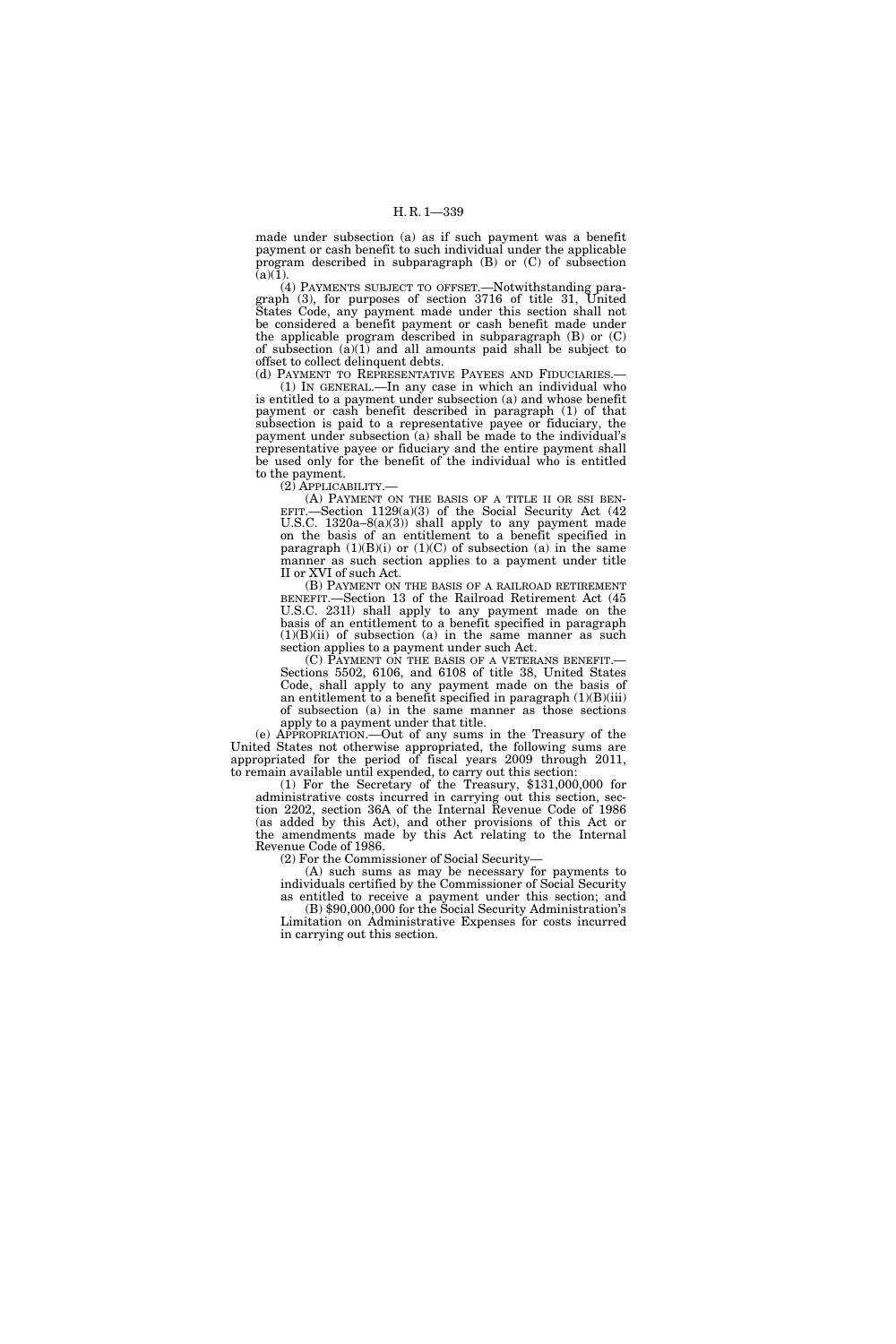(3) For the Railroad Retirement Board—

(A) such sums as may be necessary for payments to individuals certified by the Railroad Retirement Board as entitled to receive a payment under this section; and

(B) \$1,400,000 to the Railroad Retirement Board's Limitation on Administration for administrative costs incurred in carrying out this section.

(4)(A) For the Secretary of Veterans Affairs—

(i) such sums as may be necessary for the Compensation and Pensions account, for payments to individuals certified by the Secretary of Veterans Affairs as entitled to receive a payment under this section; and

(ii) \$100,000 for the Information Systems Technology account and \$7,100,000 for the General Operating Expenses account for administrative costs incurred in carrying out this section.

(B) The Department of Veterans Affairs Compensation and Pensions account shall hereinafter be available for payments authorized under subsection  $(a)(1)(A)$  to individuals entitled to a benefit payment described in subsection  $(a)(1)(B)(iii)$ .

### **SEC. 2202. SPECIAL CREDIT FOR CERTAIN GOVERNMENT RETIREES.**

(a) IN GENERAL.—In the case of an eligible individual, there shall be allowed as a credit against the tax imposed by subtitle A of the Internal Revenue Code of 1986 for the first taxable year beginning in 2009 an amount equal \$250 (\$500 in the case of a joint return where both spouses are eligible individuals).

(b) ELIGIBLE INDIVIDUAL.—For purposes of this section— (1) IN GENERAL.—The term ''eligible individual'' means any individual—

(A) who receives during the first taxable year beginning in 2009 any amount as a pension or annuity for service performed in the employ of the United States or any State, or any instrumentality thereof, which is not considered employment for purposes of chapter 21 of the Internal Revenue Code of 1986, and

(B) who does not receive a payment under section 2201 during such taxable year.

(2) IDENTIFICATION NUMBER REQUIREMENT.—Such term shall not include any individual who does not include on the return of tax for the taxable year—

(A) such individual's social security account number, and

(B) in the case of a joint return, the social security account number of one of the taxpayers on such return. For purposes of the preceding sentence, the social security account number shall not include a TIN (as defined in section 7701(a)(41) of the Internal Revenue Code of 1986) issued by the Internal Revenue Service. Any omission of a correct social security account number required under this subparagraph shall be treated as a mathematical or clerical error for purposes of applying section  $6213(g)(2)$  of such Code to such omission.<br>(c) TREATMENT OF CREDIT.—

(1) REFUNDABLE CREDIT.—<br>(A) IN GENERAL.—The credit allowed by subsection (a) shall be treated as allowed by subpart  $\dot{C}$  of part IV of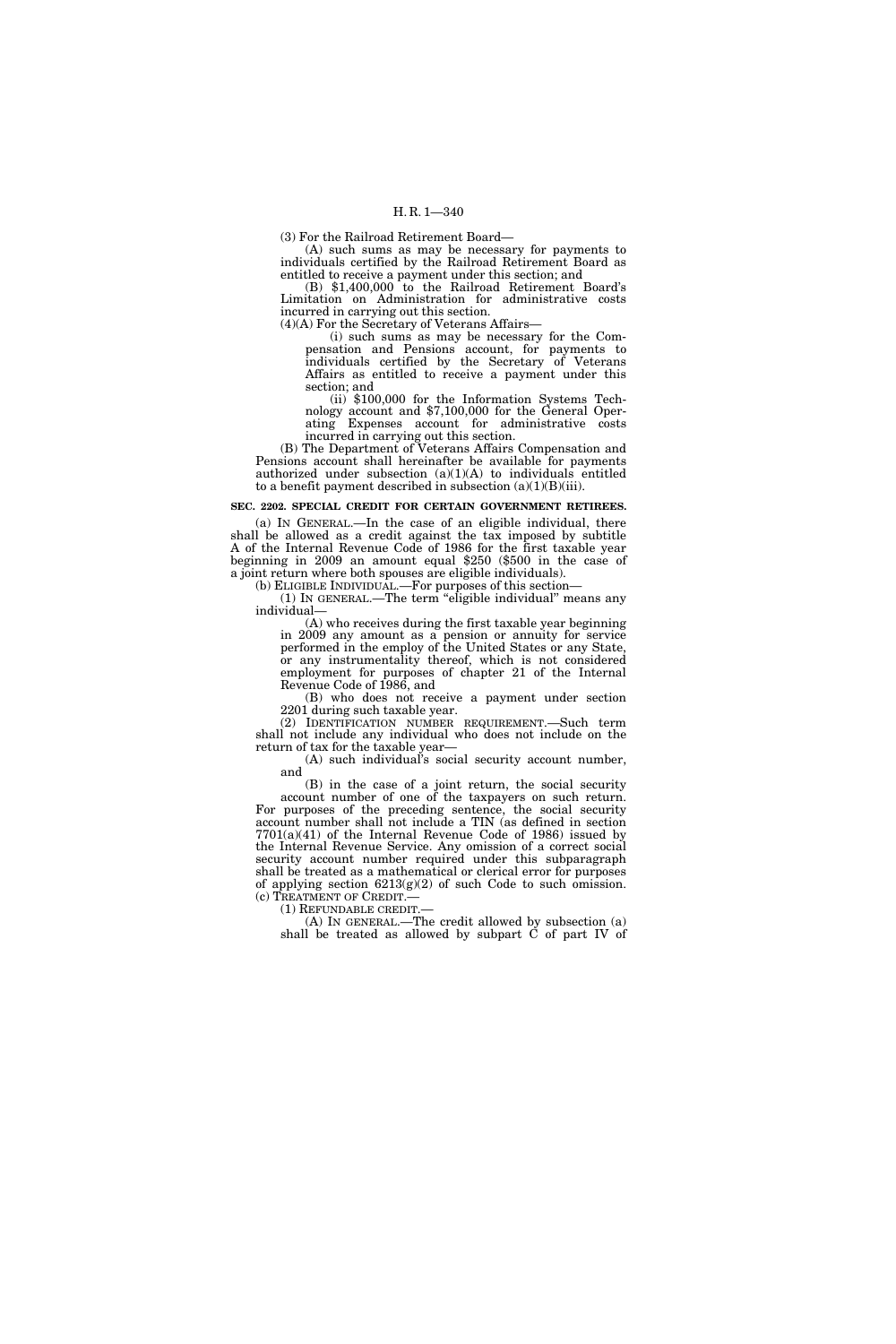subchapter A of chapter 1 of the Internal Revenue Code of 1986.

(B) APPROPRIATIONS.—For purposes of section 1324(b)(2) of title 31, United States Code, the credit allowed by subsection (a) shall be treated in the same manner a refund from the credit allowed under section 36A of the Internal Revenue Code of 1986 (as added by this Act).

(2) DEFICIENCY RULES.—For purposes of section  $6211(b)(4)(A)$  of the Internal Revenue Code of 1986, the credit allowable by subsection (a) shall be treated in the same manner as the credit allowable under section 36A of the Internal Revenue Code of 1986 (as added by this Act).

(d) REFUNDS DISREGARDED IN THE ADMINISTRATION OF FEDERAL PROGRAMS AND FEDERALLY ASSISTED PROGRAMS.—Any credit or refund allowed or made to any individual by reason of this section shall not be taken into account as income and shall not be taken into account as resources for the month of receipt and the following 2 months, for purposes of determining the eligibility of such individual or any other individual for benefits or assistance, or the amount or extent of benefits or assistance, under any Federal program or under any State or local program financed in whole or in part with Federal funds.

# **TITLE III—PREMIUM ASSISTANCE FOR COBRA BENEFITS**

# **SEC. 3000. TABLE OF CONTENTS.**

The table of contents of this title is as follows:

TITLE III—PREMIUM ASSISTANCE FOR COBRA BENEFITS

Sec. 3000. Table of contents. Sec. 3001. Premium assistance for COBRA benefits.

# **SEC. 3001. PREMIUM ASSISTANCE FOR COBRA BENEFITS.**

(a) PREMIUM ASSISTANCE FOR COBRA CONTINUATION COVERAGE

 $F(1)$  Provision of premium assistance.—<br>(A) Reduction of premiums payable.—In the case of any premium for a period of coverage beginning on or after the date of the enactment of this Act for COBRA continuation coverage with respect to any assistance eligible individual, such individual shall be treated for purposes of any COBRA continuation provision as having paid the amount of such premium if such individual pays (or a person other than such individual's employer pays on behalf of such individual) 35 percent of the amount of such premium (as determined without regard to this subsection).

(B) PLAN ENROLLMENT OPTION.—<br>(i) IN GENERAL.—Notwithstanding the COBRA continuation provisions, an assistance eligible individual may, not later than 90 days after the date of notice of the plan enrollment option described in this subparagraph, elect to enroll in coverage under a plan offered by the employer involved, or the employee organization involved (including, for this purpose, a joint board of trustees of a multiemployer trust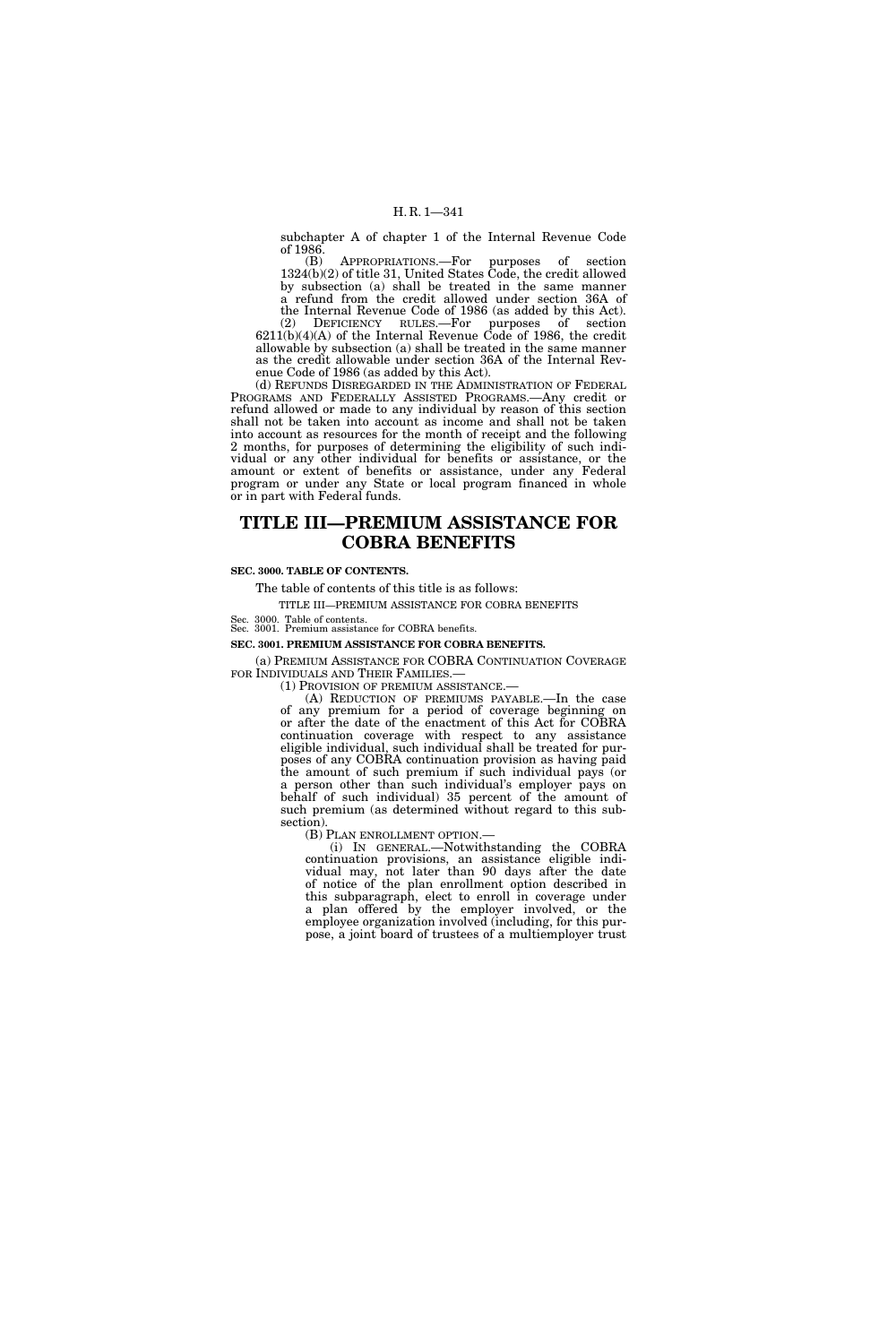affiliated with one or more multiemployer plans), that is different than coverage under the plan in which such individual was enrolled at the time the qualifying event occurred, and such coverage shall be treated as COBRA continuation coverage for purposes of the applicable COBRA continuation coverage provision.

(ii) REQUIREMENTS.—An assistance eligible individual may elect to enroll in different coverage as described in clause (i) only if—

(I) the employer involved has made a determination that such employer will permit assistance eligible individuals to enroll in different coverage as provided for this subparagraph;

(II) the premium for such different coverage does not exceed the premium for coverage in which the individual was enrolled at the time the qualifying event occurred;

(III) the different coverage in which the individual elects to enroll is coverage that is also offered to the active employees of the employer at the time at which such election is made; and (IV) the different coverage is not—

(aa) coverage that provides only dental, vision, counseling, or referral services (or a combination of such services);

(bb) a flexible spending arrangement (as defined in section 106(c)(2) of the Internal Revenue Code of 1986); or

(cc) coverage that provides coverage for services or treatments furnished in an on-site medical facility maintained by the employer and that consists primarily of first-aid services, prevention and wellness care, or similar care (or a combination of such care).

(C) PREMIUM REIMBURSEMENT.—For provisions providing the balance of such premium, see section 6432 of the Internal Revenue Code of 1986, as added by paragraph (12).

(2) LIMITATION OF PERIOD OF PREMIUM ASSISTANCE.—

 $(A)$  In GENERAL.—Paragraph  $(1)(A)$  shall not apply with respect to any assistance eligible individual for months of coverage beginning on or after the earlier of—

 $(i)$  the first date that such individual is eligible for coverage under any other group health plan (other than coverage consisting of only dental, vision, counseling, or referral services (or a combination thereof), coverage under a flexible spending arrangement (as defined in section  $106(c)(2)$  of the Internal Revenue Code of 1986), or coverage of treatment that is furnished in an on-site medical facility maintained by the employer and that consists primarily of first-aid services, prevention and wellness care, or similar care (or a combination thereof)) or is eligible for benefits under title XVIII of the Social Security Act, or

(ii) the earliest of—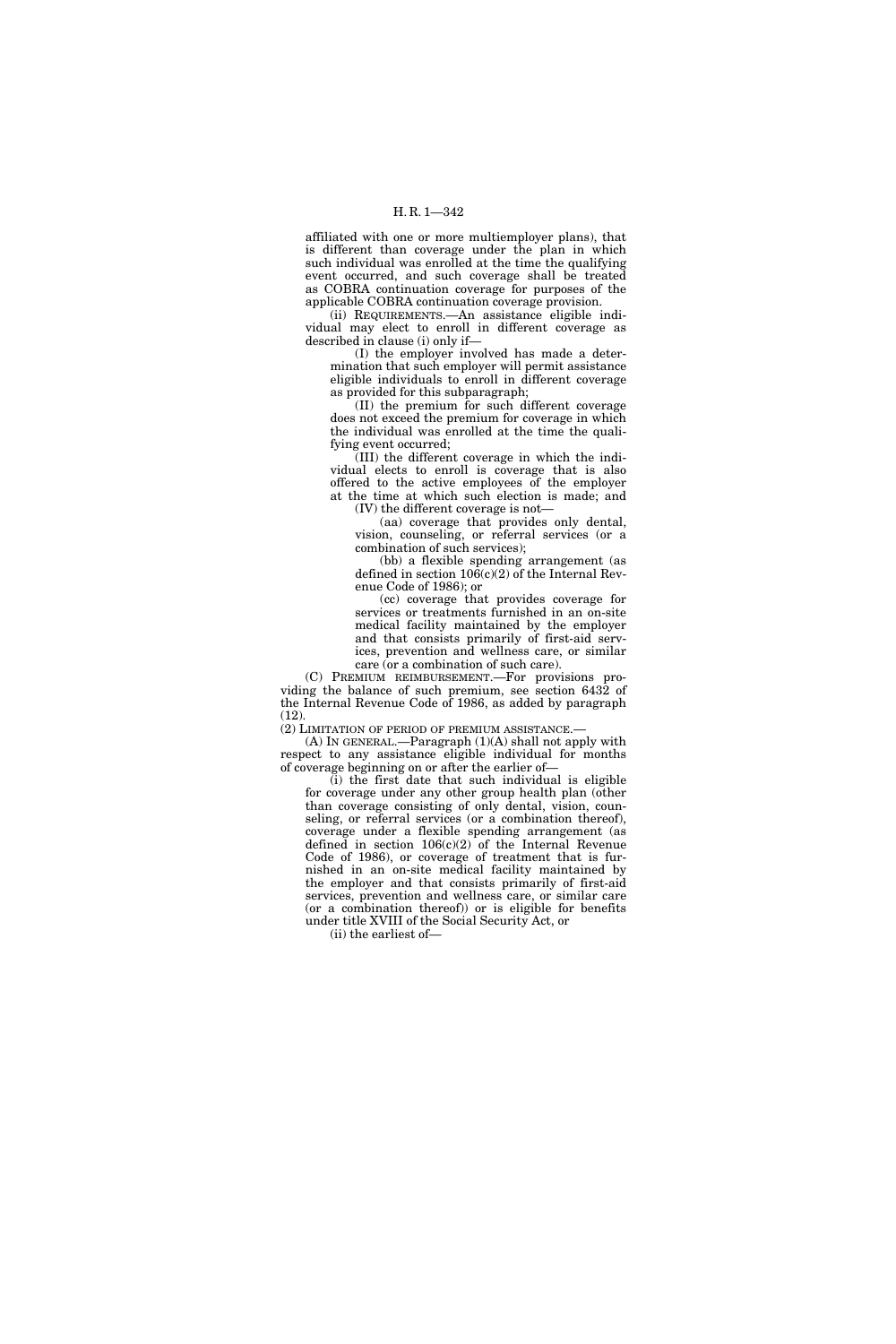(I) the date which is 9 months after the first day of the first month that paragraph  $(1)(A)$ applies with respect to such individual,

(II) the date following the expiration of the maximum period of continuation coverage required under the applicable COBRA continuation coverage provision, or

(III) the date following the expiration of the period of continuation coverage allowed under paragraph  $(4)(B)(ii)$ .

(B) TIMING OF ELIGIBILITY FOR ADDITIONAL COV-ERAGE.—For purposes of subparagraph  $(A)(i)$ , an individual shall not be treated as eligible for coverage under a group health plan before the first date on which such individual could be covered under such plan.

(C) NOTIFICATION REQUIREMENT.—An assistance eligible individual shall notify in writing the group health plan with respect to which paragraph  $(1)(A)$  applies if such paragraph ceases to apply by reason of subparagraph (A)(i). Such notice shall be provided to the group health plan in such time and manner as may be specified by the Secretary of Labor.

(3) ASSISTANCE ELIGIBLE INDIVIDUAL.—For purposes of this section, the term "assistance eligible individual" means any qualified beneficiary if—

(A) at any time during the period that begins with September 1, 2008, and ends with December 31, 2009, such qualified beneficiary is eligible for COBRA continuation coverage,

(B) such qualified beneficiary elects such coverage, and (C) the qualifying event with respect to the COBRA continuation coverage consists of the involuntary termination of the covered employee's employment and occurred during such period.

(4) EXTENSION OF ELECTION PERIOD AND EFFECT ON COV-ERAGE.

(A) IN GENERAL.—For purposes of applying section 605(a) of the Employee Retirement Income Security Act of 1974, section  $\overline{4980B(f)(5)(A)}$  of the Internal Revenue Code of 1986, section 2205(a) of the Public Health Service Act, and section 8905a(c)(2) of title 5, United States Code, in the case of an individual who does not have an election of COBRA continuation coverage in effect on the date of the enactment of this Act but who would be an assistance eligible individual if such election were so in effect, such individual may elect the COBRA continuation coverage under the COBRA continuation coverage provisions containing such sections during the period beginning on the date of the enactment of this Act and ending 60 days after the date on which the notification required under paragraph (7)(C) is provided to such individual.

(B) COMMENCEMENT OF COVERAGE; NO REACH-BACK.— Any COBRA continuation coverage elected by a qualified beneficiary during an extended election period under subparagraph (A)—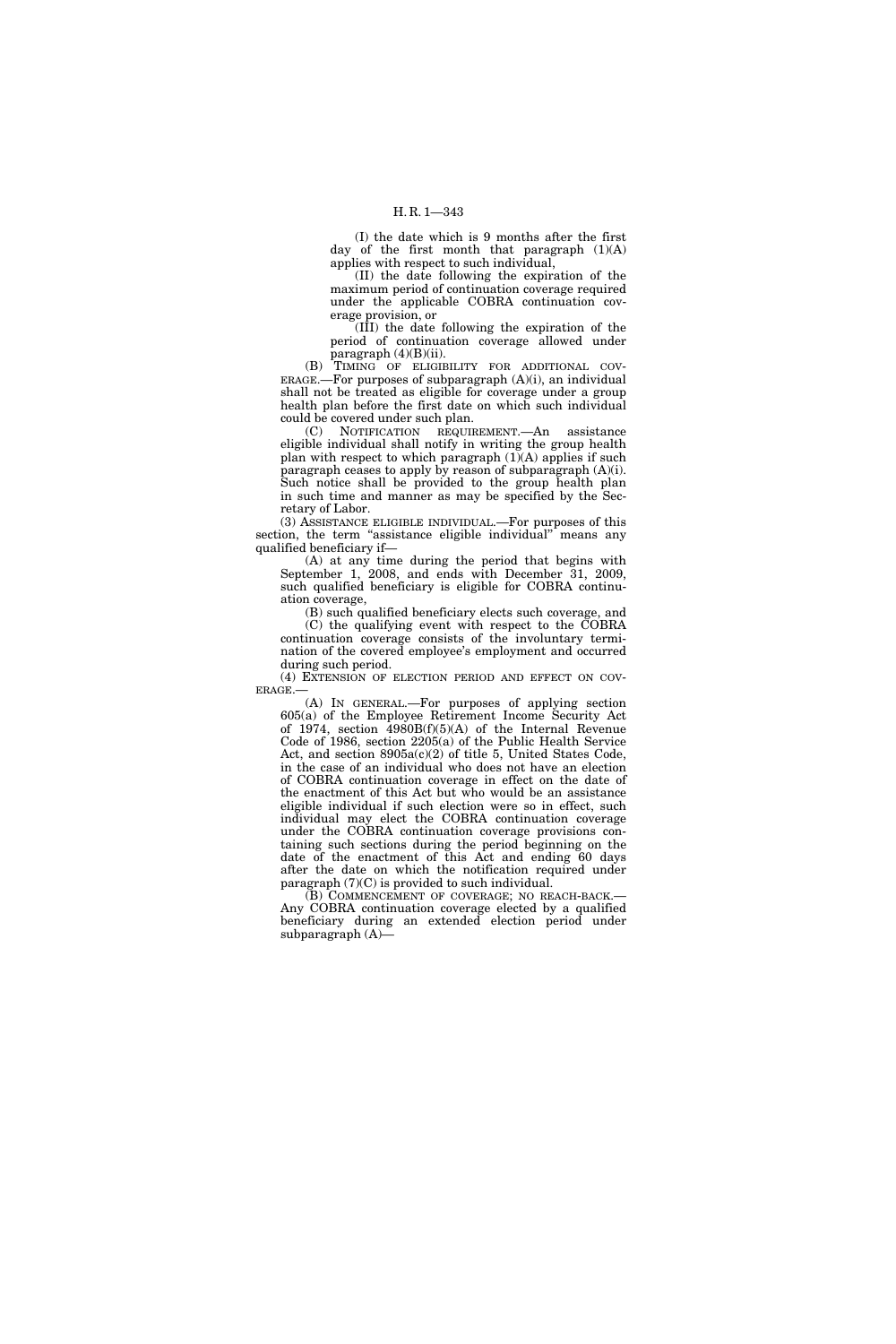(i) shall commence with the first period of coverage beginning on or after the date of the enactment of this Act, and

(ii) shall not extend beyond the period of COBRA continuation coverage that would have been required under the applicable COBRA continuation coverage provision if the coverage had been elected as required under such provision.

(C) PREEXISTING CONDITIONS.—With respect to a qualified beneficiary who elects COBRA continuation coverage pursuant to subparagraph (A), the period—

(i) beginning on the date of the qualifying event, and

(ii) ending with the beginning of the period described in subparagraph (B)(i),

shall be disregarded for purposes of determining the 63day periods referred to in section  $701(c)(2)$  of the Employee Retirement Income Security Act of 1974, section 9801(c)(2) of the Internal Revenue Code of 1986, and section 2701(c)(2) of the Public Health Service Act.

(5) EXPEDITED REVIEW OF DENIALS OF PREMIUM ASSIST-ANCE.—In any case in which an individual requests treatment as an assistance eligible individual and is denied such treatment by the group health plan, the Secretary of Labor (or the Secretary of Health and Human Services in connection with COBRA continuation coverage which is provided other than pursuant to part 6 of subtitle  $\overline{B}$  of title I of the Employee Retirement Income Security Act of 1974), in consultation with the Secretary of the Treasury, shall provide for expedited review of such denial. An individual shall be entitled to such review upon application to such Secretary in such form and manner as shall be provided by such Secretary. Such Secretary shall make a determination regarding such individual's eligibility within 15 business days after receipt of such individual's application for review under this paragraph. Either Secretary's determination upon review of the denial shall be de novo and shall be the final determination of such Secretary. A reviewing court shall grant deference to such Secretary's determination. The provisions of this paragraph, paragraphs (1) through (4), and paragraph (7) shall be treated as provisions of title I of the Employee Retirement Income Security Act of 1974 for purposes of part 5 of subtitle B of such title.

(6) DISREGARD OF SUBSIDIES FOR PURPOSES OF FEDERAL AND STATE PROGRAMS.—Notwithstanding any other provision of law, any premium reduction with respect to an assistance eligible individual under this subsection shall not be considered income or resources in determining eligibility for, or the amount of assistance or benefits provided under, any other public benefit provided under Federal law or the law of any State or political subdivision thereof.<br>(7) NOTICES TO INDIVIDUALS.—

(A) GENERAL NOTICE.—<br>(i) IN GENERAL.—In the case of notices provided under section 606(a)(4) of the Employee Retirement Income Security Act of 1974 (29 U.S.C. 1166(4)), section 4980B(f)(6)(D) of the Internal Revenue Code of 1986, section 2206(4) of the Public Health Service Act (42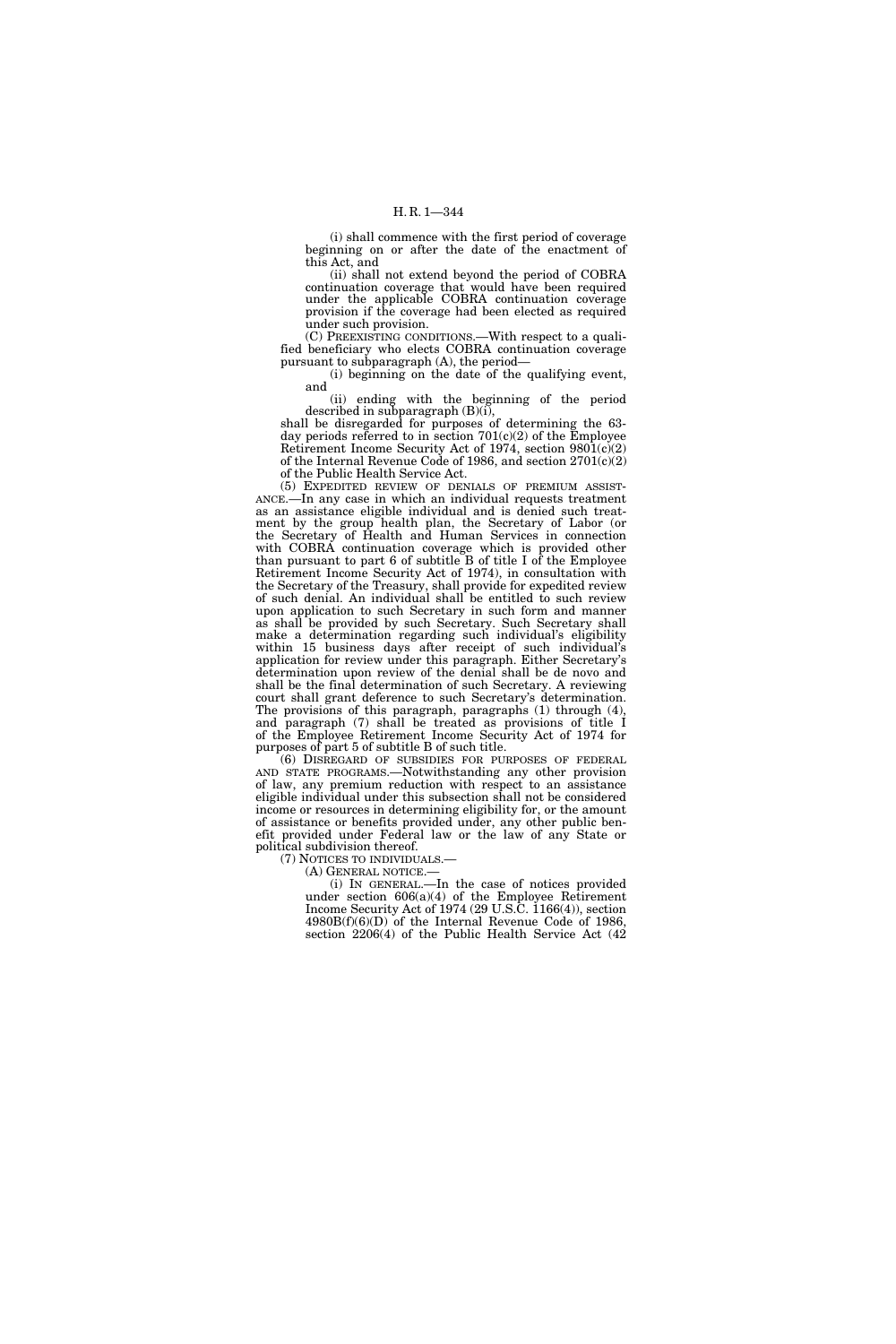U.S.C. 300bb-6(4)), or section  $8905a(f)(2)(A)$  of title 5, United States Code, with respect to individuals who, during the period described in paragraph (3)(A), become entitled to elect COBRA continuation coverage, the requirements of such sections shall not be treated as met unless such notices include an additional notification to the recipient of—

(I) the availability of premium reduction with respect to such coverage under this subsection, and

(II) the option to enroll in different coverage if the employer permits assistance eligible individuals to elect enrollment in different coverage (as described in paragraph (1)(B)).

(ii) ALTERNATIVE NOTICE.—In the case of COBRA continuation coverage to which the notice provision under such sections does not apply, the Secretary of Labor, in consultation with the Secretary of the Treasury and the Secretary of Health and Human Services, shall, in consultation with administrators of the group health plans (or other entities) that provide or administer the COBRA continuation coverage involved, provide rules requiring the provision of such notice.

(iii) FORM.—The requirement of the additional notification under this subparagraph may be met by amendment of existing notice forms or by inclusion of a separate document with the notice otherwise required.

(B) SPECIFIC REQUIREMENTS.—Each additional notification under subparagraph (A) shall include—

(i) the forms necessary for establishing eligibility for premium reduction under this subsection,

(ii) the name, address, and telephone number necessary to contact the plan administrator and any other person maintaining relevant information in connection with such premium reduction,

(iii) a description of the extended election period provided for in paragraph (4)(A),

(iv) a description of the obligation of the qualified beneficiary under paragraph  $(2)$ (C) to notify the plan providing continuation coverage of eligibility for subsequent coverage under another group health plan or eligibility for benefits under title XVIII of the Social Security Act and the penalty provided under section 6720C of the Internal Revenue Code of 1986 for failure to so notify the plan,

(v) a description, displayed in a prominent manner, of the qualified beneficiary's right to a reduced premium and any conditions on entitlement to the reduced premium, and

(vi) a description of the option of the qualified beneficiary to enroll in different coverage if the employer permits such beneficiary to elect to enroll in such different coverage under paragraph (1)(B).

(C) NOTICE IN CONNECTION WITH EXTENDED ELECTION PERIODS.—In the case of any assistance eligible individual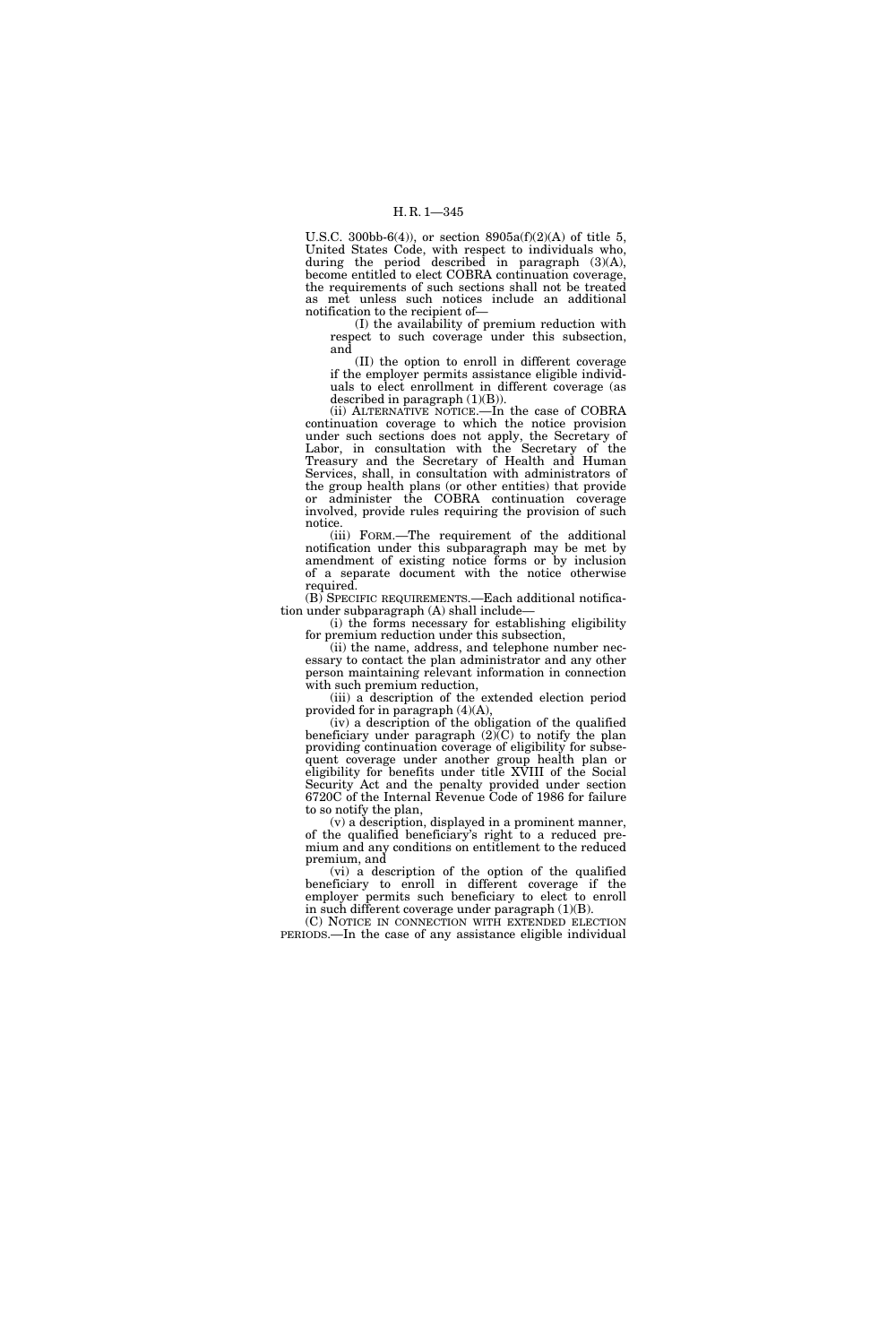(or any individual described in paragraph (4)(A)) who became entitled to elect COBRA continuation coverage before the date of the enactment of this Act, the administrator of the group health plan (or other entity) involved shall provide (within 60 days after the date of enactment of this Act) for the additional notification required to be provided under subparagraph (A) and failure to provide such notice shall be treated as a failure to meet the notice requirements under the applicable COBRA continuation provision.

(D) MODEL NOTICES.—Not later than 30 days after the date of enactment of this Act—

(i) the Secretary of the Labor, in consultation with the Secretary of the Treasury and the Secretary of Health and Human Services, shall prescribe models for the additional notification required under this paragraph (other than the additional notification described in clause (ii)), and

(ii) in the case of any additional notification provided pursuant to subparagraph (A) under section  $8905a(\bar{f})(2)(A)$  of title 5, United States Code, the Office of Personnel Management shall prescribe a model for such additional notification.

(8) REGULATIONS.—The Secretary of the Treasury may prescribe such regulations or other guidance as may be necessary or appropriate to carry out the provisions of this subsection, including the prevention of fraud and abuse under this subsection, except that the Secretary of Labor and the Secretary of Health and Human Services may prescribe such regulations (including interim final regulations) or other guidance as may be necessary or appropriate to carry out the provisions of paragraphs  $(5)$ ,  $(7)$ , and  $(9)$ .

(9) OUTREACH.—The Secretary of Labor, in consultation with the Secretary of the Treasury and the Secretary of Health and Human Services, shall provide outreach consisting of public education and enrollment assistance relating to premium reduction provided under this subsection. Such outreach shall target employers, group health plan administrators, public assistance programs, States, insurers, and other entities as determined appropriate by such Secretaries. Such outreach shall include an initial focus on those individuals electing continuation coverage who are referred to in paragraph  $(7)(C)$ . Information on such premium reduction, including enrollment, shall also be made available on websites of the Departments of Labor, Treasury, and Health and Human Services.

(10) DEFINITIONS.—For purposes of this section—

(A) ADMINISTRATOR.—The term ''administrator'' has the meaning given such term in section 3(16)(A) of the Employee Retirement Income Security Act of 1974.

(B) COBRA CONTINUATION COVERAGE.—The term ''COBRA continuation coverage'' means continuation coverage provided pursuant to part 6 of subtitle B of title I of the Employee Retirement Income Security Act of 1974 (other than under section 609), title XXII of the Public Health Service Act, section 4980B of the Internal Revenue Code of 1986 (other than subsection  $(f)(1)$  of such section insofar as it relates to pediatric vaccines), or section 8905a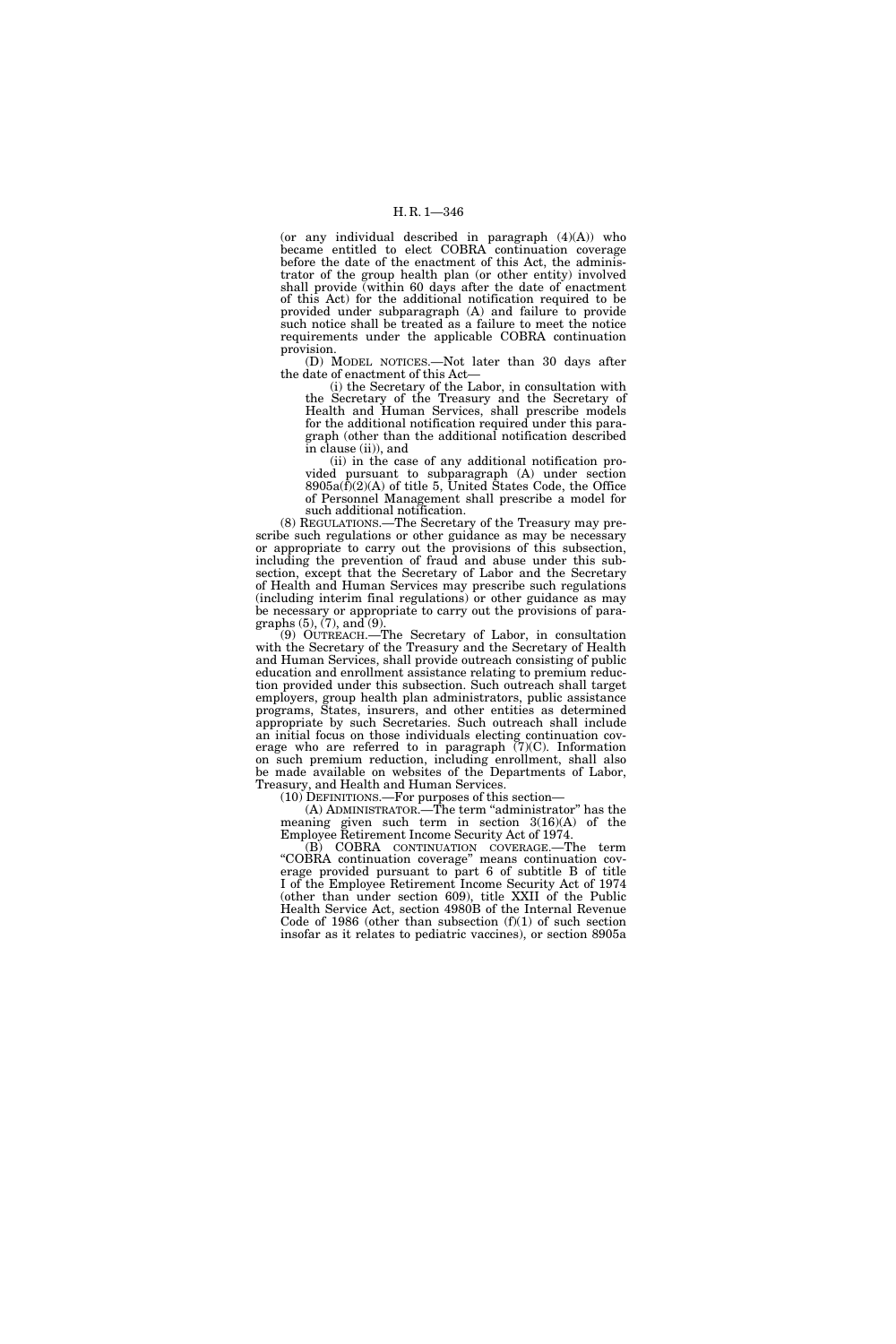of title 5, United States Code, or under a State program that provides comparable continuation coverage. Such term does not include coverage under a health flexible spending arrangement under a cafeteria plan within the meaning of section 125 of the Internal Revenue Code of 1986.

(C) COBRA CONTINUATION PROVISION.—The term ''COBRA continuation provision'' means the provisions of law described in subparagraph (B).

(D) COVERED EMPLOYEE.—The term ''covered employee'' has the meaning given such term in section 607(2) of the Employee Retirement Income Security Act of 1974.

(E) QUALIFIED BENEFICIARY.—The term ''qualified beneficiary'' has the meaning given such term in section 607(3) of the Employee Retirement Income Security Act of 1974.

(F) GROUP HEALTH PLAN.—The term ''group health plan" has the meaning given such term in section  $607(1)$ of the Employee Retirement Income Security Act of 1974.

(G) STATE.—The term ''State'' includes the District of Columbia, the Commonwealth of Puerto Rico, the Virgin Islands, Guam, American Samoa, and the Commonwealth of the Northern Mariana Islands.

(H) PERIOD OF COVERAGE.—Any reference in this subsection to a period of coverage shall be treated as a reference to a monthly or shorter period of coverage with respect to which premiums are charged with respect to such coverage.

(11) REPORTS.—

(A) INTERIM REPORT.—The Secretary of the Treasury shall submit an interim report to the Committee on Education and Labor, the Committee on Ways and Means, and the Committee on Energy and Commerce of the House of Representatives and the Committee on Health, Education, Labor, and Pensions and the Committee on Finance of the Senate regarding the premium reduction provided under this subsection that includes—

(i) the number of individuals provided such assistance as of the date of the report; and

(ii) the total amount of expenditures incurred (with administrative expenditures noted separately) in connection with such assistance as of the date of the report.

(B) FINAL REPORT.—As soon as practicable after the last period of COBRA continuation coverage for which premium reduction is provided under this section, the Secretary of the Treasury shall submit a final report to each Committee referred to in subparagraph (A) that includes—

(i) the number of individuals provided premium reduction under this section;

(ii) the average dollar amount (monthly and annually) of premium reductions provided to such individuals; and

(iii) the total amount of expenditures incurred (with administrative expenditures noted separately) in connection with premium reduction under this section. (12) COBRA PREMIUM ASSISTANCE.—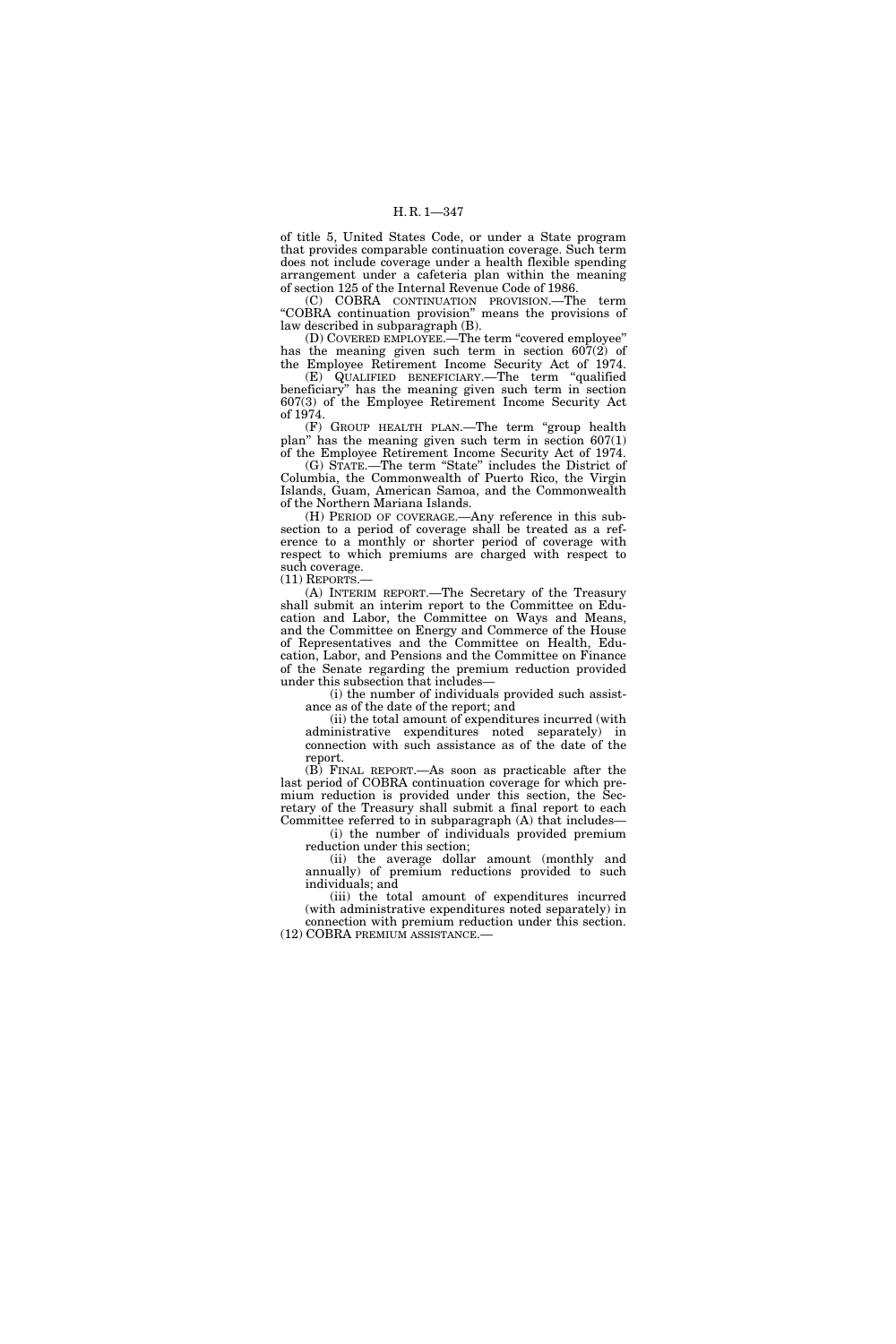(A) IN GENERAL.—Subchapter B of chapter 65 of the Internal Revenue Code of 1986, as amended by this Act, is amended by adding at the end the following new section:

#### **''SEC. 6432. COBRA PREMIUM ASSISTANCE.**

''(a) IN GENERAL.—The person to whom premiums are payable under COBRA continuation coverage shall be reimbursed as provided in subsection (c) for the amount of premiums not paid by assistance eligible individuals by reason of section 3002(a) of the Health Insurance Assistance for the Unemployed Act of 2009.

''(b) PERSON ENTITLED TO REIMBURSEMENT.—For purposes of subsection (a), except as otherwise provided by the Secretary, the person to whom premiums are payable under COBRA continuation coverage shall be treated as being—

''(1) in the case of any group health plan which is a multiemployer plan (as defined in section 3(37) of the Employee Retirement Income Security Act of 1974), the plan,

"(2) in the case of any group health plan not described in paragraph (1)—

" $(\overline{A})$  which is subject to the COBRA continuation provisions contained in—

''(i) the Internal Revenue Code of 1986, ''(ii) the Employee Retirement Income Security Act

of 1974,

''(iii) the Public Health Service Act, or ''(iv) title 5, United States Code, or

''(B) under which some or all of the coverage is not provided by insurance,

the employer maintaining the plan, and

''(3) in the case of any group health plan not described in paragraph  $(1)$  or  $(2)$ , the insurer providing the coverage under the group health plan.

"(c) METHOD OF REIMBURSEMENT.—Except as otherwise provided by the Secretary—

"(1) TREATMENT AS PAYMENT OF PAYROLL TAXES.—Each person entitled to reimbursement under subsection (a) (and filing a claim for such reimbursement at such time and in such manner as the Secretary may require) shall be treated for purposes of this title and section 1324(b)(2) of title 31, United States Code, as having paid to the Secretary, on the date that the assistance eligible individual's premium payment is received, payroll taxes in an amount equal to the portion of such reimbursement which relates to such premium. To the extent that the amount treated as paid under the preceding sentence exceeds the amount of such person's liability for such taxes, the Secretary shall credit or refund such excess in the same manner as if it were an overpayment of such taxes.

''(2) OVERSTATEMENTS.—Any overstatement of the reimbursement to which a person is entitled under this section (and any amount paid by the Secretary as a result of such overstatement) shall be treated as an underpayment of payroll taxes by such person and may be assessed and collected by the Secretary in the same manner as payroll taxes.

"(3) REIMBURSEMENT CONTINGENT ON PAYMENT OF REMAINING PREMIUM.—No reimbursement may be made under this section to a person with respect to any assistance eligible individual until after the reduced premium required under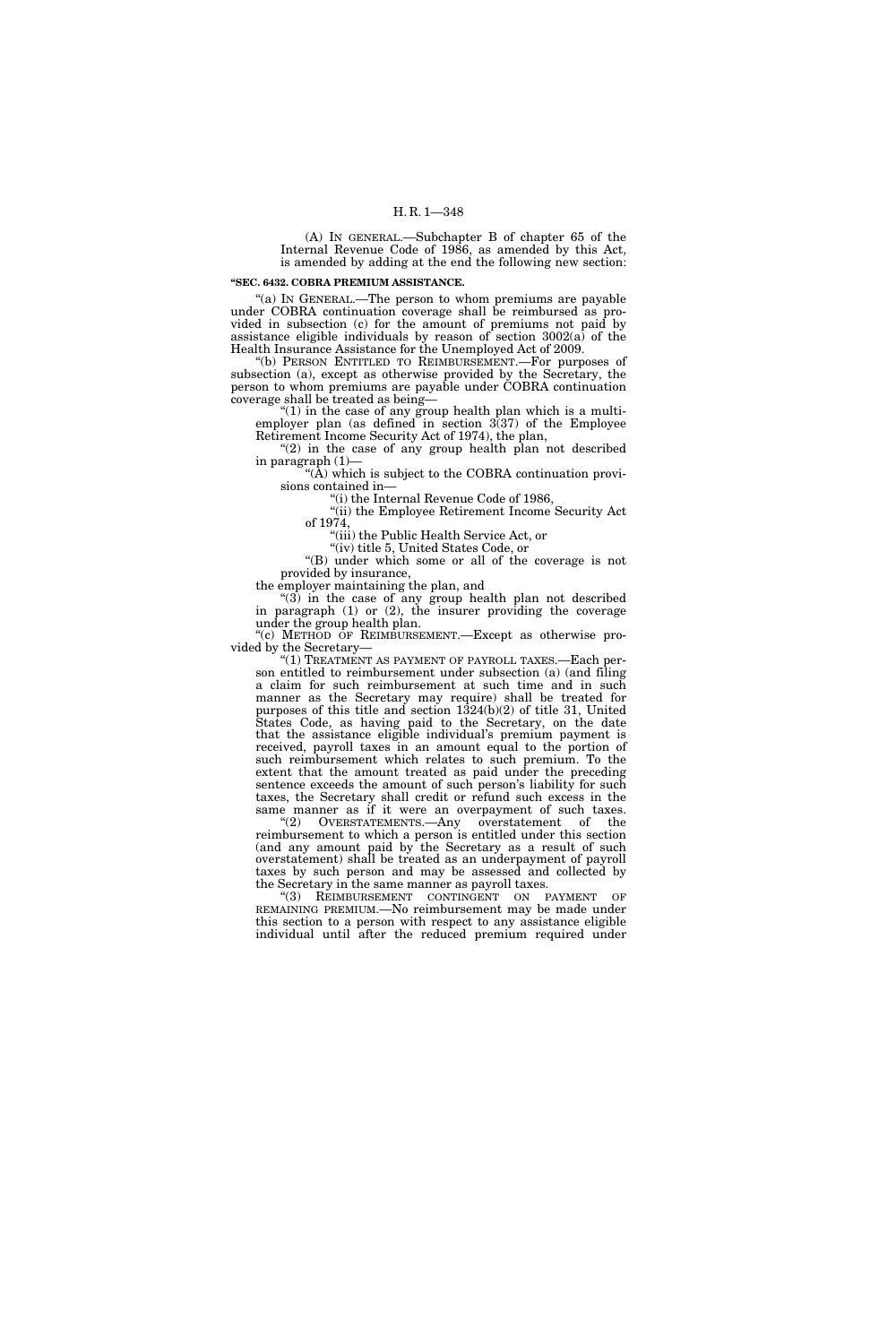section  $3002(a)(1)(A)$  of such Act with respect to such individual has been received.

''(d) DEFINITIONS.—For purposes of this section—

"(1) PAYROLL TAXES.—The term 'payroll taxes' means—

"(A) amounts required to be deducted and withheld for the payroll period under section 3402 (relating to wage withholding),

''(B) amounts required to be deducted for the payroll period under section 3102 (relating to FICA employee taxes), and

 $\mathcal{C}(C)$  amounts of the taxes imposed for the payroll period under section 3111 (relating to FICA employer taxes).

''(2) PERSON.—The term 'person' includes any governmental entity.

''(e) REPORTING.—Each person entitled to reimbursement under subsection (a) for any period shall submit such reports (at such time and in such manner) as the Secretary may require, including—

"(1) an attestation of involuntary termination of employment for each covered employee on the basis of whose termination entitlement to reimbursement is claimed under subsection (a),

''(2) a report of the amount of payroll taxes offset under subsection  $(a)$  for the reporting period and the estimated offsets of such taxes for the subsequent reporting period in connection with reimbursements under subsection (a), and

''(3) a report containing the TINs of all covered employees, the amount of subsidy reimbursed with respect to each covered employee and qualified beneficiaries, and a designation with respect to each covered employee as to whether the subsidy reimbursement is for coverage of 1 individual or 2 or more individuals.

''(f) REGULATIONS.—The Secretary shall issue such regulations or other guidance as may be necessary or appropriate to carry out this section, including—

" $(1)$  the requirement to report information or the establishment of other methods for verifying the correct amounts of reimbursements under this section, and

" $(2)$  the application of this section to group health plans" that are multiemployer plans (as defined in section 3(37) of the Employee Retirement Income Security Act of 1974).''.

(B) SOCIAL SECURITY TRUST FUNDS HELD HARMLESS.— In determining any amount transferred or appropriated to any fund under the Social Security Act, section 6432 of the Internal Revenue Code of 1986 shall not be taken into account.

(C) CLERICAL AMENDMENT.—The table of sections for subchapter B of chapter 65 of the Internal Revenue Code of 1986 is amended by adding at the end the following new item:

''Sec. 6432. COBRA premium assistance.''.

(D) EFFECTIVE DATE.—The amendments made by this paragraph shall apply to premiums to which subsection  $(a)(1)(A)$  applies.

(E) SPECIAL RULE.—

(i) IN GENERAL.—In the case of an assistance eligible individual who pays, with respect to the first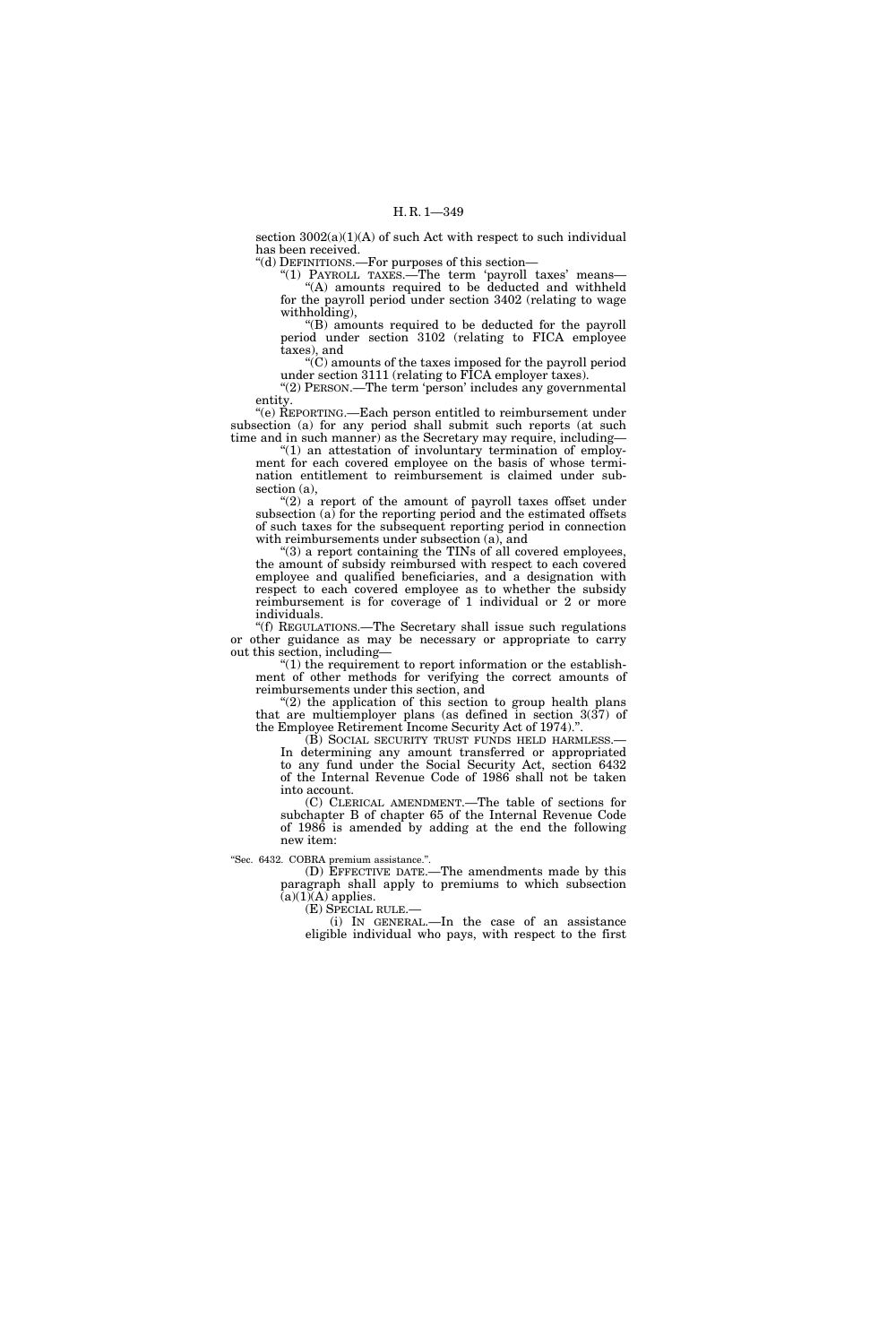period of COBRA continuation coverage to which subsection  $(a)(1)(A)$  applies or the immediately subsequent period, the full premium amount for such coverage, the person to whom such payment is payable shall—

(I) make a reimbursement payment to such individual for the amount of such premium paid in excess of the amount required to be paid under subsection  $(a)(1)(A)$ ; or

(II) provide credit to the individual for such amount in a manner that reduces one or more subsequent premium payments that the individual is required to pay under such subsection for the coverage involved.

(ii) REIMBURSING EMPLOYER.—A person to which clause (i) applies shall be reimbursed as provided for in section 6432 of the Internal Revenue Code of 1986 for any payment made, or credit provided, to the employee under such clause.

(iii) PAYMENT OR CREDITS.—Unless it is reasonable to believe that the credit for the excess payment in clause (i)(II) will be used by the assistance eligible individual within 180 days of the date on which the person receives from the individual the payment of the full premium amount, a person to which clause (i) applies shall make the payment required under such clause to the individual within 60 days of such payment of the full premium amount. If, as of any day within the 180-day period, it is no longer reasonable to believe that the credit will be used during that period, payment equal to the remainder of the credit outstanding shall be made to the individual within 60 days of such day.

(13) PENALTY FOR FAILURE TO NOTIFY HEALTH PLAN OF CESSATION OF ELIGIBILITY FOR PREMIUM ASSISTANCE.—

(A) IN GENERAL.—Part I of subchapter B of chapter 68 of the Internal Revenue Code of 1986 is amended by adding at the end the following new section:

### **''SEC. 6720C. PENALTY FOR FAILURE TO NOTIFY HEALTH PLAN OF CESSATION OF ELIGIBILITY FOR COBRA PREMIUM ASSISTANCE.**

"(a) In GENERAL.—Any person required to notify a group health plan under section  $3002(a)(2)(C)$  of the Health Insurance Assistance for the Unemployed Act of 2009 who fails to make such a notification at such time and in such manner as the Secretary of Labor may require shall pay a penalty of 110 percent of the premium reduction provided under such section after termination of eligibility under such subsection.

''(b) REASONABLE CAUSE EXCEPTION.—No penalty shall be imposed under subsection (a) with respect to any failure if it is shown that such failure is due to reasonable cause and not to willful neglect.''.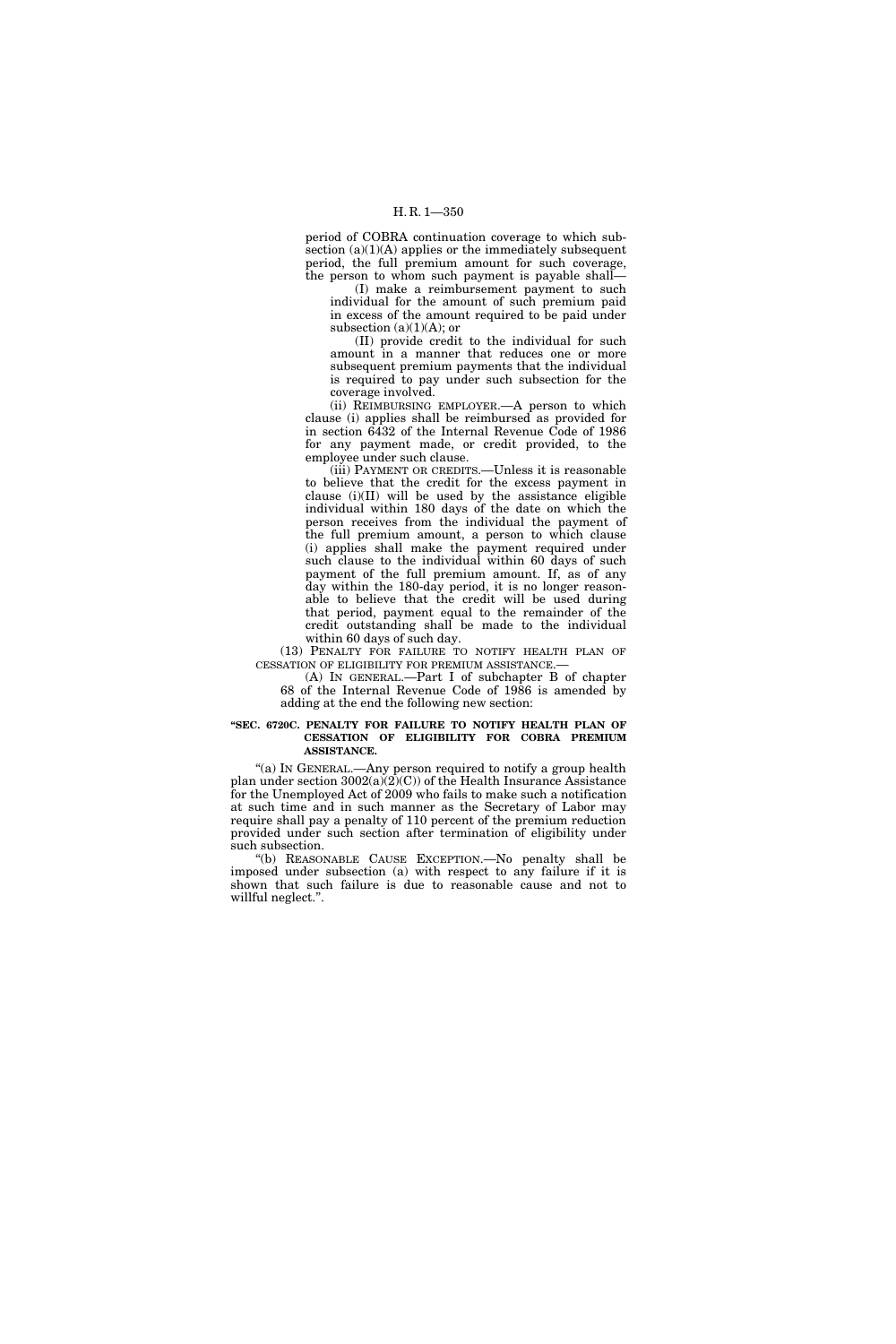# H. R. 1—351

(B) CLERICAL AMENDMENT.—The table of sections of part I of subchapter B of chapter 68 of such Code is amended by adding at the end the following new item: ''Sec. 6720C. Penalty for failure to notify health plan of cessation of eligibility for

COBRA premium assistance. (C) EFFECTIVE DATE.—The amendments made by this

paragraph shall apply to failures occurring after the date of the enactment of this Act.

(14) COORDINATION WITH HCTC.—

(A) IN GENERAL.—Subsection (g) of section 35 of the Internal Revenue Code of 1986 is amended by redesignating paragraph (9) as paragraph (10) and inserting after paragraph  $(8)$  the following new paragraph:

 $\widetilde{C}(9)$  COBRA PREMIUM ASSISTANCE.—In the case of an assistance eligible individual who receives premium reduction for COBRA continuation coverage under section 3002(a) of the Health Insurance Assistance for the Unemployed Act of 2009 for any month during the taxable year, such individual shall not be treated as an eligible individual, a certified individual, or a qualifying family member for purposes of this section or section 7527 with respect to such month.''.

(B) EFFECTIVE DATE.—The amendment made by subparagraph (A) shall apply to taxable years ending after the date of the enactment of this Act.

(15) EXCLUSION OF COBRA PREMIUM ASSISTANCE FROM GROSS INCOME.—

(A) IN GENERAL.—Part III of subchapter B of chapter 1 of the Internal Revenue Code of 1986 is amended by inserting after section 139B the following new section:

#### **''SEC. 139C. COBRA PREMIUM ASSISTANCE.**

''In the case of an assistance eligible individual (as defined in section 3002 of the Health Insurance Assistance for the Unemployed Act of 2009), gross income does not include any premium reduction provided under subsection (a) of such section.''.

(B) CLERICAL AMENDMENT.—The table of sections for part III of subchapter B of chapter 1 of such Code is amended by inserting after the item relating to section 139B the following new item:

''Sec. 139C. COBRA premium assistance.''.

(C) EFFECTIVE DATE.—The amendments made by this paragraph shall apply to taxable years ending after the date of the enactment of this Act.

(b) ELIMINATION OF PREMIUM SUBSIDY FOR HIGH-INCOME INDIVIDUALS.—

(1) RECAPTURE OF SUBSIDY FOR HIGH-INCOME INDIVID- UALS.—If—

(A) premium assistance is provided under this section with respect to any COBRA continuation coverage which covers the taxpayer, the taxpayer's spouse, or any dependent (within the meaning of section 152 of the Internal Revenue Code of 1986, determined without regard to subsections  $(b)(1)$ ,  $(b)(2)$ , and  $(d)(1)(B)$  thereof) of the taxpayer during any portion of the taxable year, and

(B) the taxpayer's modified adjusted gross income for such taxable year exceeds \$125,000 (\$250,000 in the case of a joint return),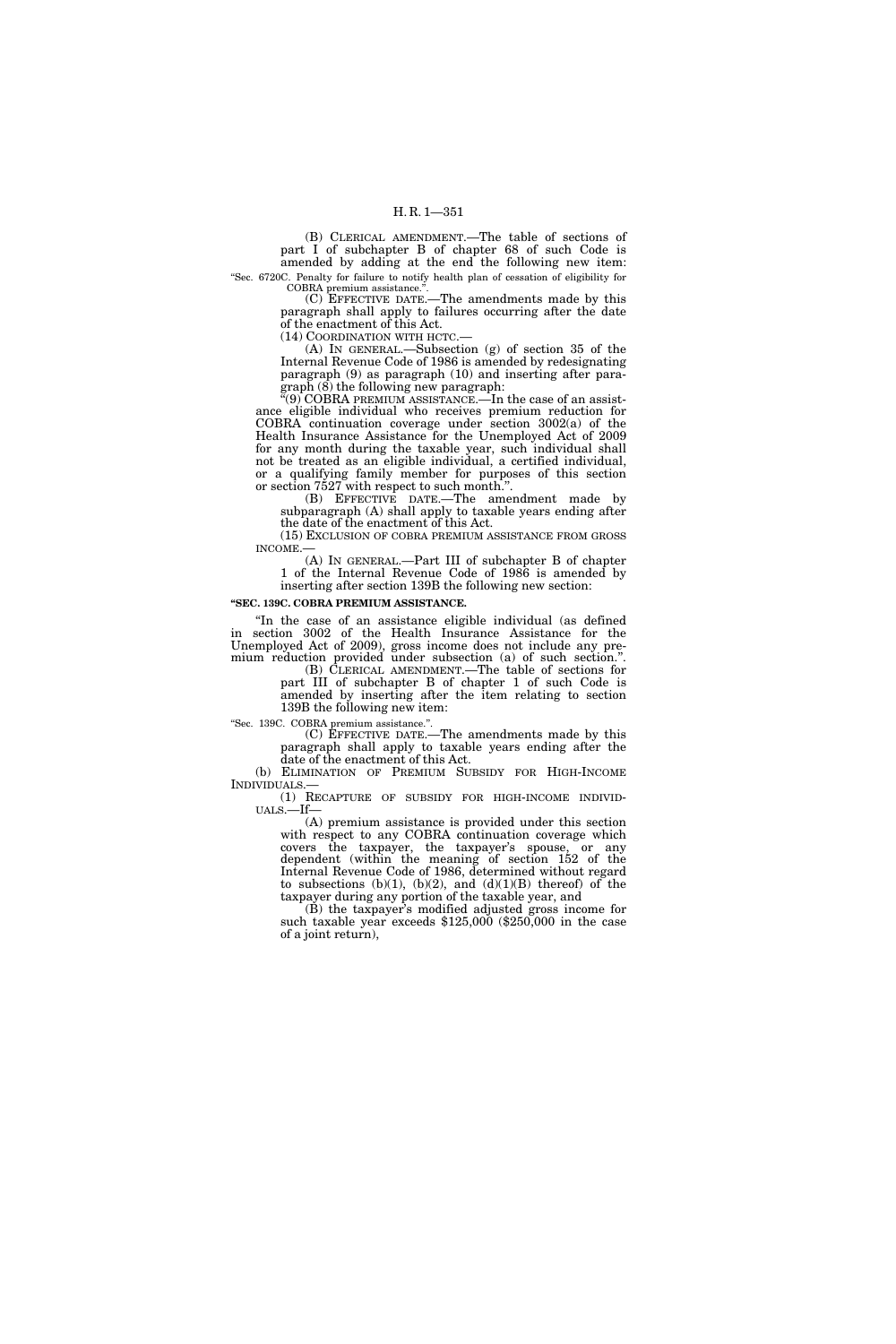then the tax imposed by chapter 1 of such Code with respect to the taxpayer for such taxable year shall be increased by the amount of such assistance.

(2) PHASE-IN OF RECAPTURE.

(A) IN GENERAL.—In the case of a taxpayer whose modified adjusted gross income for the taxable year does not exceed  $$145,000$  (\$290,000 in the case of a joint return), the increase in the tax imposed under paragraph (1) shall not exceed the phase-in percentage of such increase (determined without regard to this paragraph).

(B) PHASE-IN PERCENTAGE.—For purposes of this subsection, the term ''phase-in percentage'' means the ratio (expressed as a percentage) obtained by dividing—

(i) the excess of described in subparagraph (B) of paragraph (1), by

(ii) \$20,000 (\$40,000 in the case of a joint return). (3) OPTION FOR HIGH-INCOME INDIVIDUALS TO WAIVE ASSIST-ANCE AND AVOID RECAPTURE.—Notwithstanding subsection (a)(3), an individual shall not be treated as an assistance eligible individual for purposes of this section and section 6432 of the Internal Revenue Code of 1986 if such individual—

(A) makes a permanent election (at such time and in such form and manner as the Secretary of the Treasury may prescribe) to waive the right to the premium assistance provided under this section, and

(B) notifies the entity to whom premiums are reimbursed under section 6432(a) of such Code of such election.

(4) MODIFIED ADJUSTED GROSS INCOME.—For purposes of this subsection, the term ''modified adjusted gross income'' means the adjusted gross income (as defined in section 62 of the Internal Revenue Code of 1986) of the taxpayer for the taxable year increased by any amount excluded from gross income under section 911, 931, or 933 of such Code.

(5) CREDITS NOT ALLOWED AGAINST TAX, ETC.—For purposes determining regular tax liability under section 26(b) of such Code, the increase in tax under this subsection shall not be treated as a tax imposed under chapter 1 of such Code.

(6) REGULATIONS.—The Secretary of the Treasury shall issue such regulations or other guidance as are necessary or appropriate to carry out this subsection, including requirements that the entity to whom premiums are reimbursed under section 6432(a) of the Internal Revenue Code of 1986 report to the Secretary, and to each assistance eligible individual, the amount of premium assistance provided under subsection (a) with respect to each such individual.

(7) EFFECTIVE DATE.—The provisions of this subsection shall apply to taxable years ending after the date of the enactment of this Act.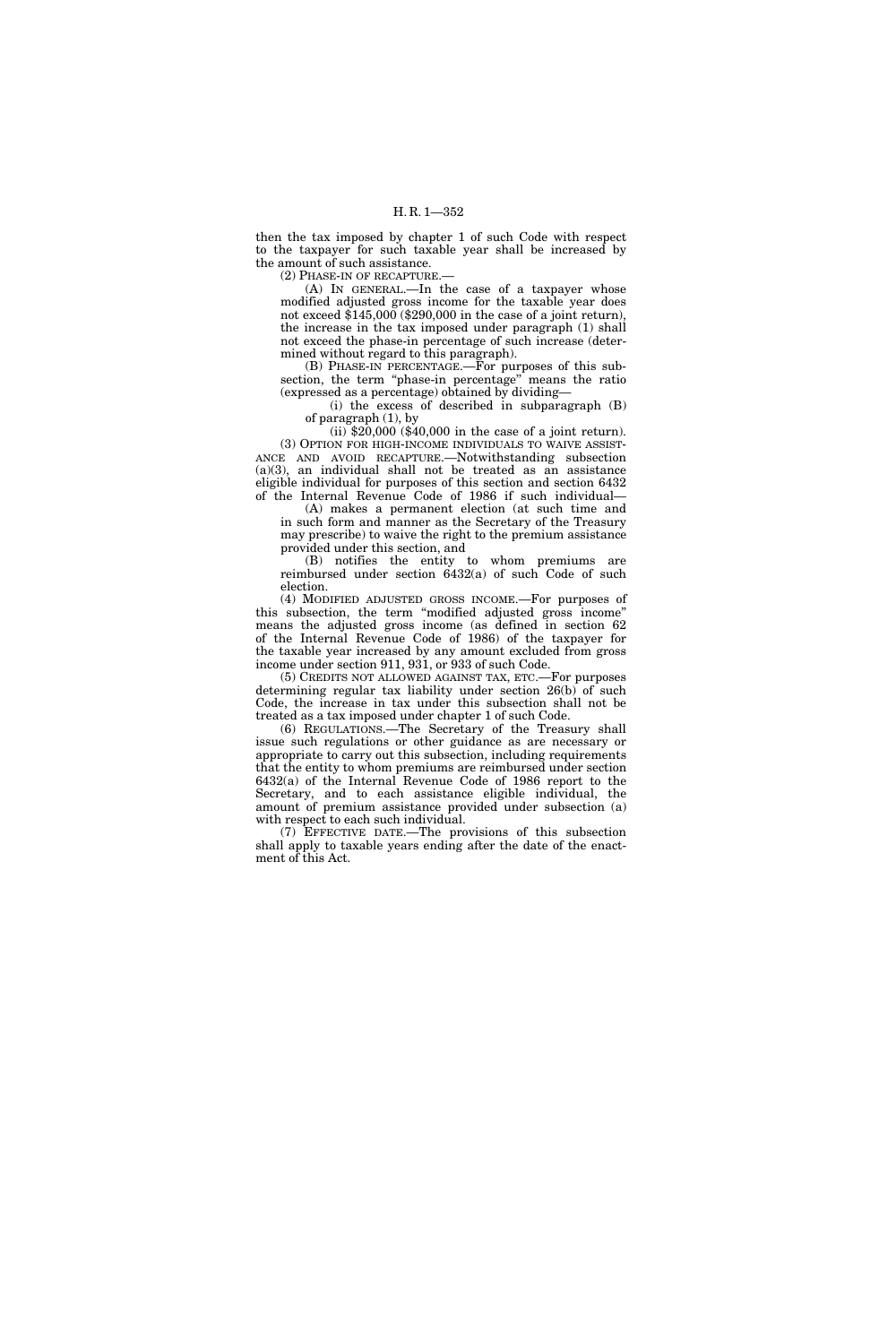## H. R. 1—353

# **TITLE IV—MEDICARE AND MEDICAID HEALTH INFORMATION TECH-NOLOGY; MISCELLANEOUS MEDICARE PROVISIONS**

## **SEC. 4001. TABLE OF CONTENTS OF TITLE.**

The table of contents of this title is as follows:

TITLE IV—MEDICARE AND MEDICAID HEALTH INFORMATION

TECHNOLOGY; MISCELLANEOUS MEDICARE PROVISIONS

Sec. 4001. Table of contents of title.

Subtitle A—Medicare Incentives

Sec. 4101. Incentives for eligible professionals.

Sec. 4102. Incentives for hospitals. Sec. 4103. Treatment of payments and savings; implementation funding.

Sec. 4104. Studies and reports on health information technology.

Subtitle B—Medicaid Incentives

Sec. 4201. Medicaid provider HIT adoption and operation payments; implementation funding.

Subtitle C—Miscellaneous Medicare Provisions

Sec. 4301. Moratoria on certain Medicare regulations.

Sec. 4302. Long-term care hospital technical corrections.

# **Subtitle A—Medicare Incentives**

### **SEC. 4101. INCENTIVES FOR ELIGIBLE PROFESSIONALS.**

(a) INCENTIVE PAYMENTS.—Section 1848 of the Social Security Act (42 U.S.C. 1395w–4) is amended by adding at the end the following new subsection:

"(o) INCENTIVES FOR ADOPTION AND MEANINGFUL USE OF CER-TIFIED EHR TECHNOLOGY.—<br>"(1) INCENTIVE PAYMENTS.—

"(A) IN GENERAL.—<br>"(i) IN GENERAL.—Subject to the succeeding subparagraphs of this paragraph, with respect to covered professional services furnished by an eligible professional during a payment year (as defined in subparagraph (E)), if the eligible professional is a meaningful EHR user (as determined under paragraph (2)) for the EHR reporting period with respect to such year, in addition to the amount otherwise paid under this part, there also shall be paid to the eligible professional (or to an employer or facility in the cases described in clause  $(A)$  of section  $1842(b)(6)$ , from the Federal Supplementary Medical Insurance Trust Fund established under section 1841 an amount equal to 75 percent of the Secretary's estimate (based on claims submitted not later than 2 months after the end of the payment year) of the allowed charges under this part for all such covered professional services furnished by the eligible professional during such year.

"(ii) NO INCENTIVE PAYMENTS WITH RESPECT TO YEARS AFTER 2016.—No incentive payments may be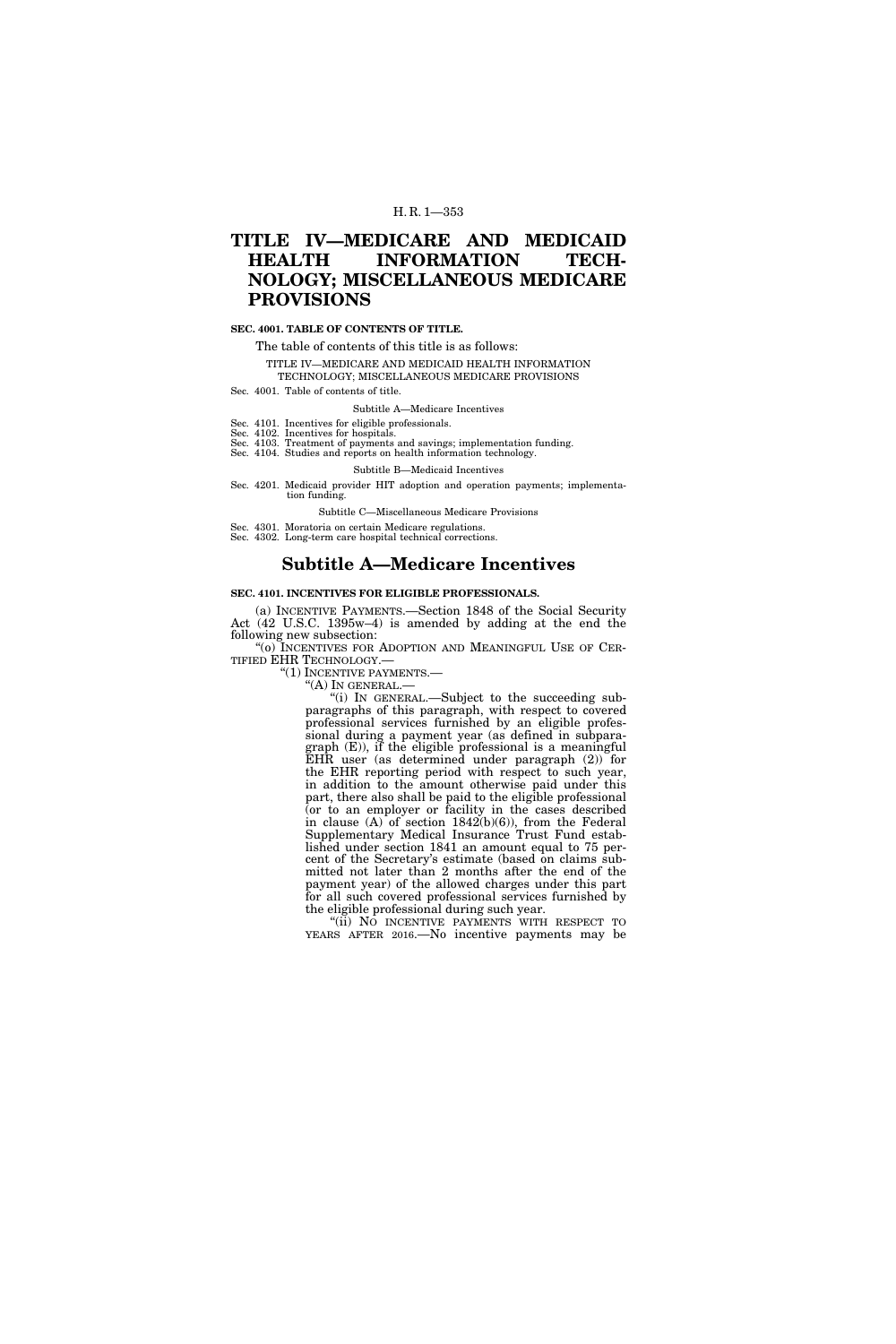made under this subsection with respect to a year after 2016.

''(B) LIMITATIONS ON AMOUNTS OF INCENTIVE PAY-MENTS.—

''(i) IN GENERAL.—In no case shall the amount of the incentive payment provided under this paragraph for an eligible professional for a payment year exceed the applicable amount specified under this subparagraph with respect to such eligible professional and such year.

"(ii) AMOUNT.—Subject to clauses (iii) through  $(v)$ , the applicable amount specified in this subparagraph for an eligible professional is as follows:

 $N$ (I) For the first payment year for such profes-<br>sional, \$15,000 (or, if the first payment year for such eligible professional is 2011 or 2012, \$18,000).

''(II) For the second payment year for such professional, \$12,000.

''(III) For the third payment year for such professional, \$8,000.

"(IV) For the fourth payment year for such professional,  $$4,000$ .<br>"(V) For the fifth payment year for such profes-

"(V) For the fifth payment year for such profes-<br>sional,  $$2,000$ .

''(VI) For any succeeding payment year for such professional, \$0. such professional, \$0.<br>"(iii) PHASE DOWN FOR ELIGIBLE PROFESSIONALS

FIRST ADOPTING EHR AFTER 2013.—If the first payment year for an eligible professional is after 2013, then the amount specified in this subparagraph for a payment year for such professional is the same as the amount specified in clause (ii) for such payment year for an eligible professional whose first payment year

is 2013.<br>"(iv) INCREASE FOR CERTAIN ELIGIBLE PROFES-SIONALS.—In the case of an eligible professional who predominantly furnishes services under this part in an area that is designated by the Secretary (under section 332(a)(1)(A) of the Public Health Service Act) as a health professional shortage area, the amount that would otherwise apply for a payment year for such professional under subclauses (I) through (V) of clause (ii) shall be increased by 10 percent. In implementing the preceding sentence, the Secretary may, as determined appropriate, apply provisions of subsections (m) and (u) of section 1833 in a similar manner as such provisions apply under such subsection.

"(v) NO INCENTIVE PAYMENT IF FIRST ADOPTING AFTER 2014.—If the first payment year for an eligible professional is after 2014 then the applicable amount specified in this subparagraph for such professional for such year and any subsequent year shall be \$0.  $\rm ^{4}C)$  NON-APPLICATION TO HOSPITAL-BASED ELIGIBLE PROFESSIONALS.—

"(i) IN GENERAL.—No incentive payment may be made under this paragraph in the case of a hospitalbased eligible professional.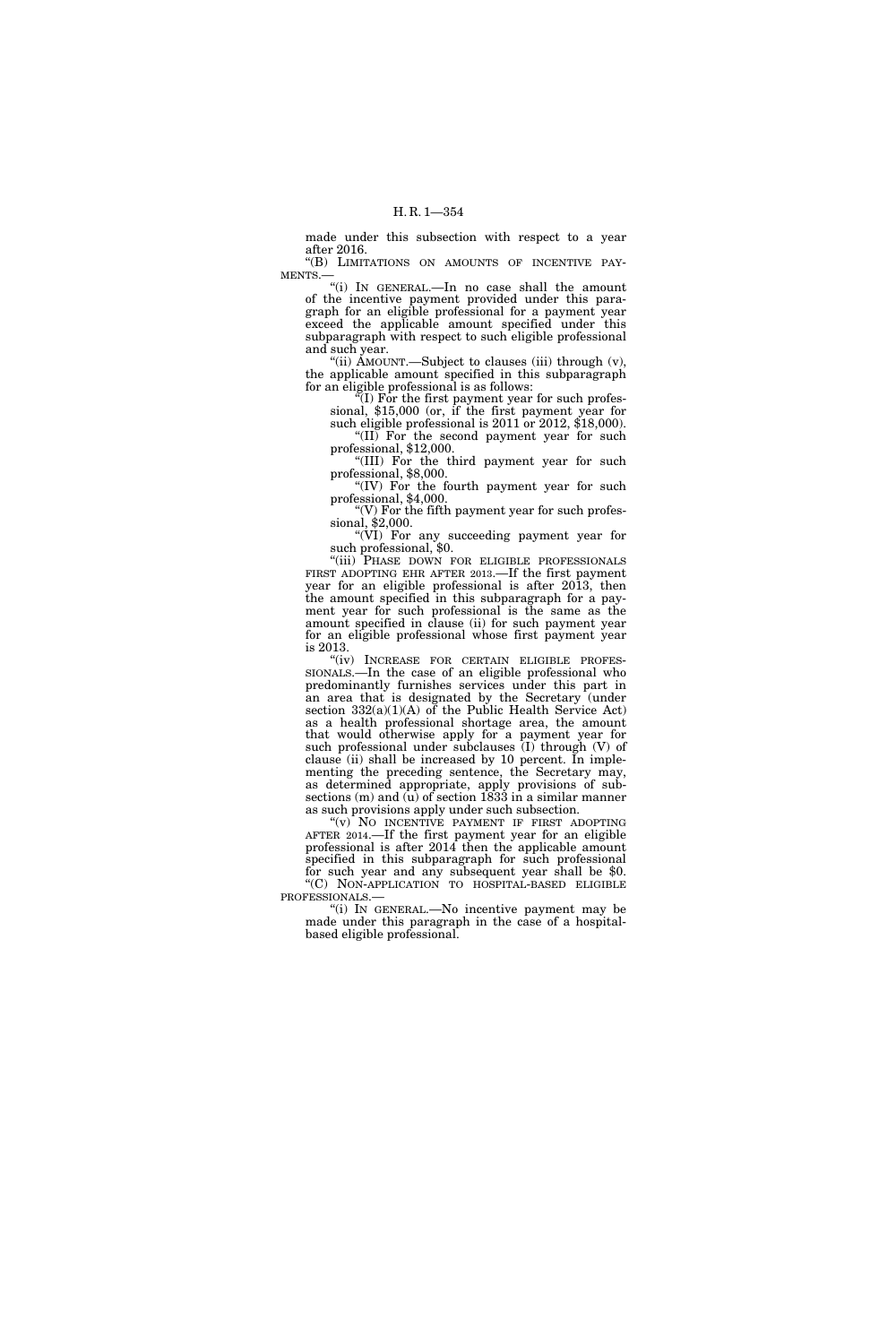## H. R. 1—355

''(ii) HOSPITAL-BASED ELIGIBLE PROFESSIONAL.—For purposes of clause (i), the term 'hospital-based eligible professional' means, with respect to covered professional services furnished by an eligible professional during the EHR reporting period for a payment year, an eligible professional, such as a pathologist, anesthesiologist, or emergency physician, who furnishes substantially all of such services in a hospital setting (whether inpatient or outpatient) and through the use of the facilities and equipment, including qualified electronic health records, of the hospital. The determination of whether an eligible professional is a hospitalbased eligible professional shall be made on the basis of the site of service (as defined by the Secretary) and without regard to any employment or billing arrangement between the eligible professional and any other provider. ''(D) PAYMENT.—

"(i) FORM OF PAYMENT.—The payment under this paragraph may be in the form of a single consolidated payment or in the form of such periodic installments

as the Secretary may specify. ''(ii) COORDINATION OF APPLICATION OF LIMITATION FOR PROFESSIONALS IN DIFFERENT PRACTICES.—In the case of an eligible professional furnishing covered professional services in more than one practice (as specified by the Secretary), the Secretary shall establish rules to coordinate the incentive payments, including the application of the limitation on amounts of such incentive payments under this paragraph, among such practices.

''(iii) COORDINATION WITH MEDICAID.—The Secretary shall seek, to the maximum extent practicable, to avoid duplicative requirements from Federal and State governments to demonstrate meaningful use of certified EHR technology under this title and title XIX. The Secretary may also adjust the reporting periods under such title and such subsections in order to carry out this clause.

"(E) PAYMENT YEAR DEFINED.

''(i) IN GENERAL.—For purposes of this subsection, the term 'payment year' means a year beginning with 2011.

"(ii) FIRST, SECOND, ETC. PAYMENT YEAR.—The term 'first payment year' means, with respect to covered professional services furnished by an eligible professional, the first year for which an incentive payment is made for such services under this subsection. The terms 'second payment year', 'third payment year', 'fourth payment year', and 'fifth payment year' mean, with respect to covered professional services furnished by such eligible professional, each successive year immediately following the first payment year for such professional.<br>"(2) MEANINGFUL EHR USER.

"(A) IN GENERAL.—For purposes of paragraph  $(1)$ , an eligible professional shall be treated as a meaningful EHR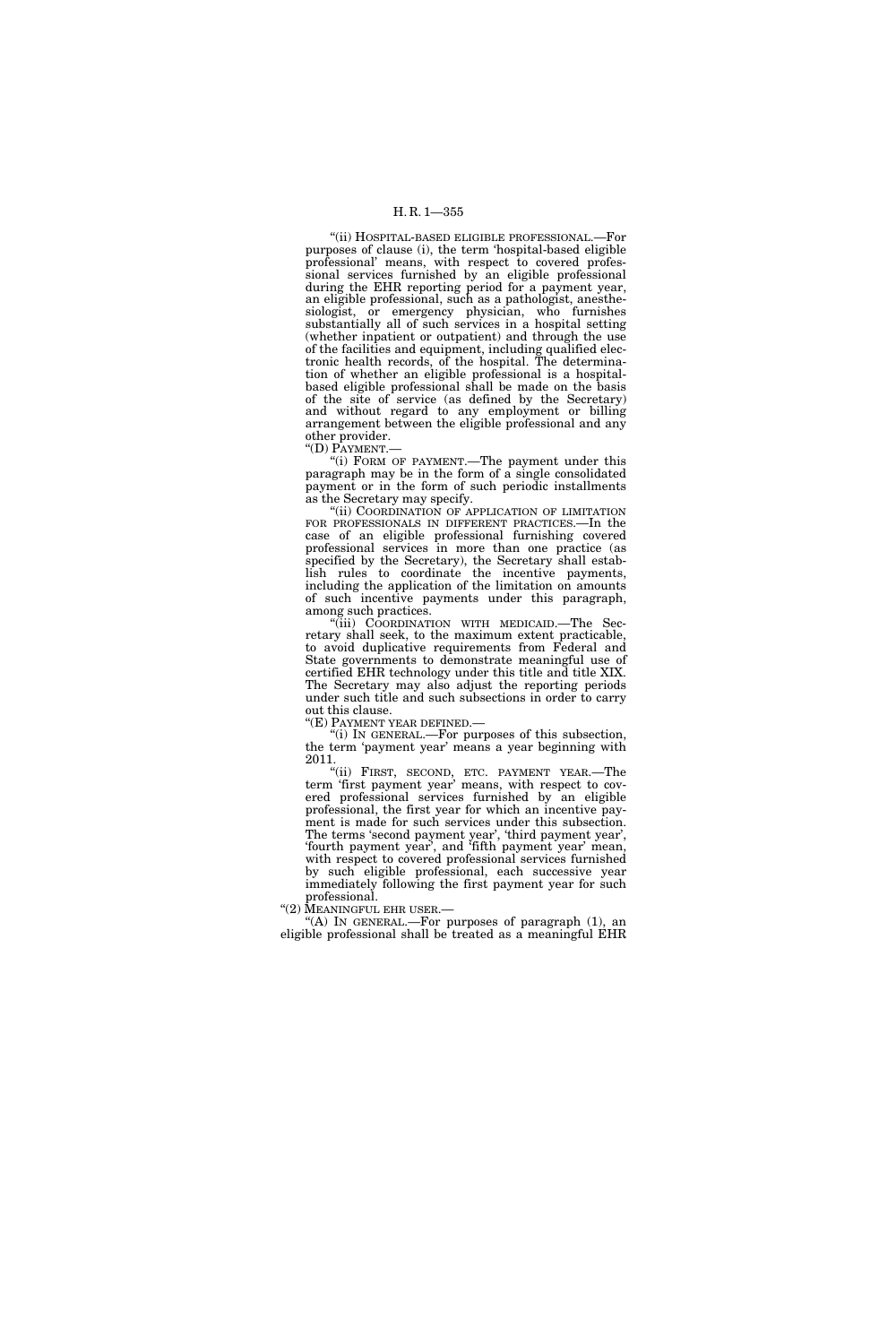user for an EHR reporting period for a payment year (or, for purposes of subsection  $(a)(7)$ , for an EHR reporting period under such subsection for a year) if each of the following requirements is met:

"(i) MEANINGFUL USE OF CERTIFIED EHR TECH-NOLOGY.—The eligible professional demonstrates to the satisfaction of the Secretary, in accordance with subparagraph  $(C)(i)$ , that during such period the professional is using certified EHR technology in a meaningful manner, which shall include the use of electronic prescribing as determined to be appropriate by the Secretary.

''(ii) INFORMATION EXCHANGE.—The eligible professional demonstrates to the satisfaction of the Secretary, in accordance with subparagraph (C)(i), that during such period such certified EHR technology is connected in a manner that provides, in accordance with law and standards applicable to the exchange of information, for the electronic exchange of health information to improve the quality of health care, such as promoting care coordination.

''(iii) REPORTING ON MEASURES USING EHR.—Subject to subparagraph (B)(ii) and using such certified EHR technology, the eligible professional submits information for such period, in a form and manner specified by the Secretary, on such clinical quality measures and such other measures as selected by the Secretary under subparagraph (B)(i).

The Secretary may provide for the use of alternative means for meeting the requirements of clauses (i), (ii), and (iii) in the case of an eligible professional furnishing covered professional services in a group practice (as defined by the Secretary). The Secretary shall seek to improve the use of electronic health records and health care quality over time by requiring more stringent measures of meaningful use selected under this paragraph.

''(B) REPORTING ON MEASURES.— ''(i) SELECTION.—The Secretary shall select measures for purposes of subparagraph (A)(iii) but only consistent with the following:

''(I) The Secretary shall provide preference to clinical quality measures that have been endorsed by the entity with a contract with the Secretary under section 1890(a).

''(II) Prior to any measure being selected under this subparagraph, the Secretary shall publish in the Federal Register such measure and provide

for a period of public comment on such measure. ''(ii) LIMITATION.—The Secretary may not require the electronic reporting of information on clinical quality measures under subparagraph  $(A)(iii)$  unless the Secretary has the capacity to accept the informa-

tion electronically, which may be on a pilot basis.<br>"(iii) COORDINATION OF REPORTING OF INFORMA-TION.—In selecting such measures, and in establishing the form and manner for reporting measures under subparagraph (A)(iii), the Secretary shall seek to avoid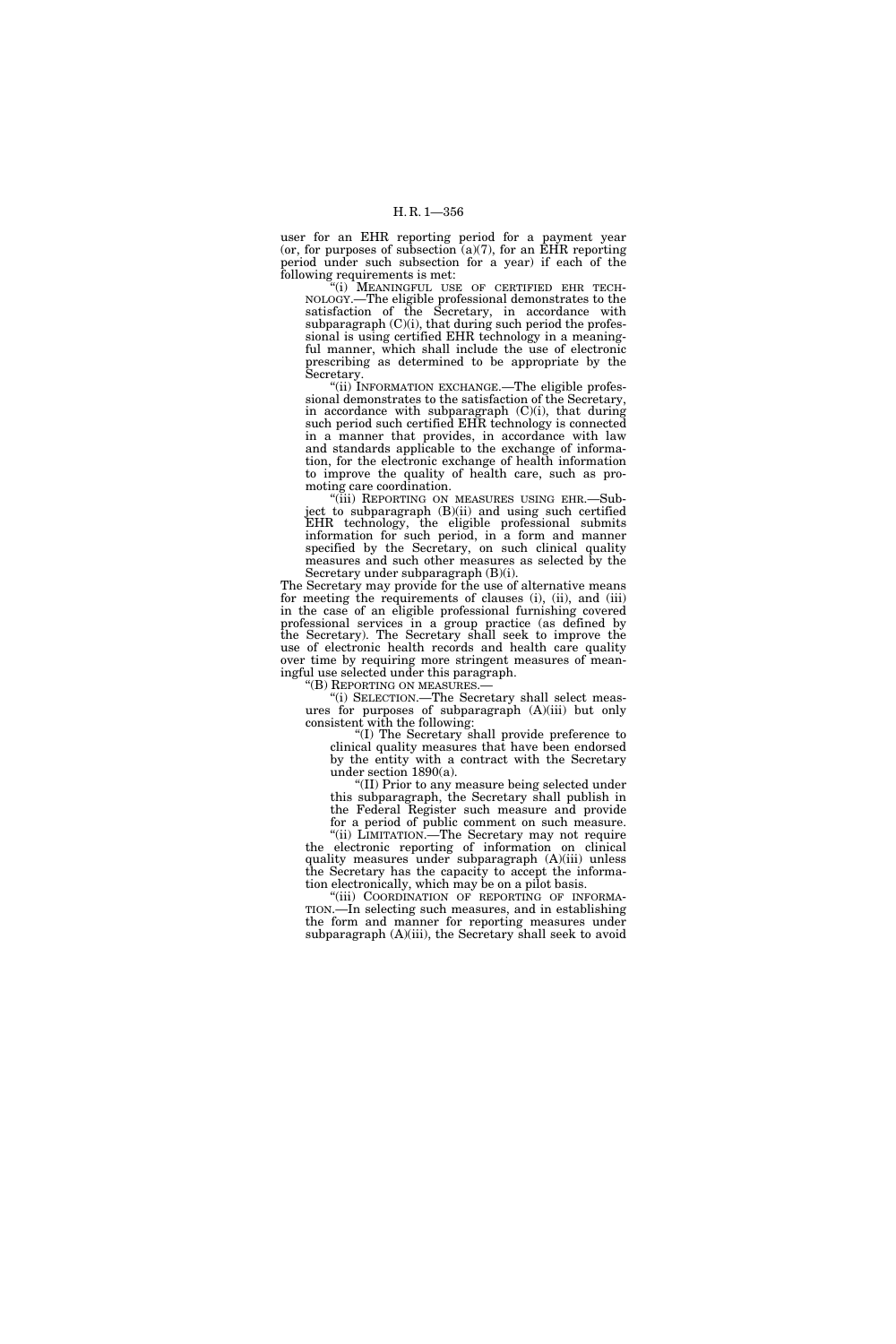redundant or duplicative reporting otherwise required, including reporting under subsection  $(k)(2)(C)$ . ''(C) DEMONSTRATION OF MEANINGFUL USE OF CERTIFIED

EHR TECHNOLOGY AND INFORMATION EXCHANGE.— ''(i) IN GENERAL.—A professional may satisfy the

demonstration requirement of clauses (i) and (ii) of subparagraph (A) through means specified by the Secretary, which may include—

''(I) an attestation;

''(II) the submission of claims with appropriate coding (such as a code indicating that a patient encounter was documented using certified EHR technology);

"(III) a survey response;

"(IV) reporting under subparagraph (A)(iii); and

''(V) other means specified by the Secretary. "(ii) USE OF PART D DATA.—Notwithstanding sections  $1860D-15(d)(2)(B)$  and  $1860D-15(f)(2)$ , the Sec-

retary may use data regarding drug claims submitted for purposes of section 1860D–15 that are necessary for purposes of subparagraph (A).

''(3) APPLICATION.—

''(A) PHYSICIAN REPORTING SYSTEM RULES.—Paragraphs (5), (6), and (8) of subsection (k) shall apply for purposes of this subsection in the same manner as they apply for purposes of such subsection.

''(B) COORDINATION WITH OTHER PAYMENTS.—The provisions of this subsection shall not be taken into account in applying the provisions of subsection (m) of this section and of section 1833(m) and any payment under such provisions shall not be taken into account in computing allowable charges under this subsection.

''(C) LIMITATIONS ON REVIEW.—There shall be no administrative or judicial review under section 1869, section 1878, or otherwise, of—

''(i) the methodology and standards for determining payment amounts under this subsection and payment adjustments under subsection  $(a)(7)(A)$ , including the limitation under paragraph (1)(B) and coordination under clauses (ii) and (iii) of paragraph  $(1)(D)$ ;

"(ii) the methodology and standards for determining a meaningful EHR user under paragraph (2), including selection of measures under paragraph (2)(B), specification of the means of demonstrating meaningful EHR use under paragraph  $(2)(C)$ , and the hardship exception under subsection (a)(7)(B);

"(iii) the methodology and standards for determining a hospital-based eligible professional under paragraph  $(1)(\overline{C})$ ; and

''(iv) the specification of reporting periods under paragraph (5) and the selection of the form of payment under paragraph (1)(D)(i).

''(D) POSTING ON WEBSITE.—The Secretary shall post on the Internet website of the Centers for Medicare & Medicaid Services, in an easily understandable format, a list of the names, business addresses, and business phone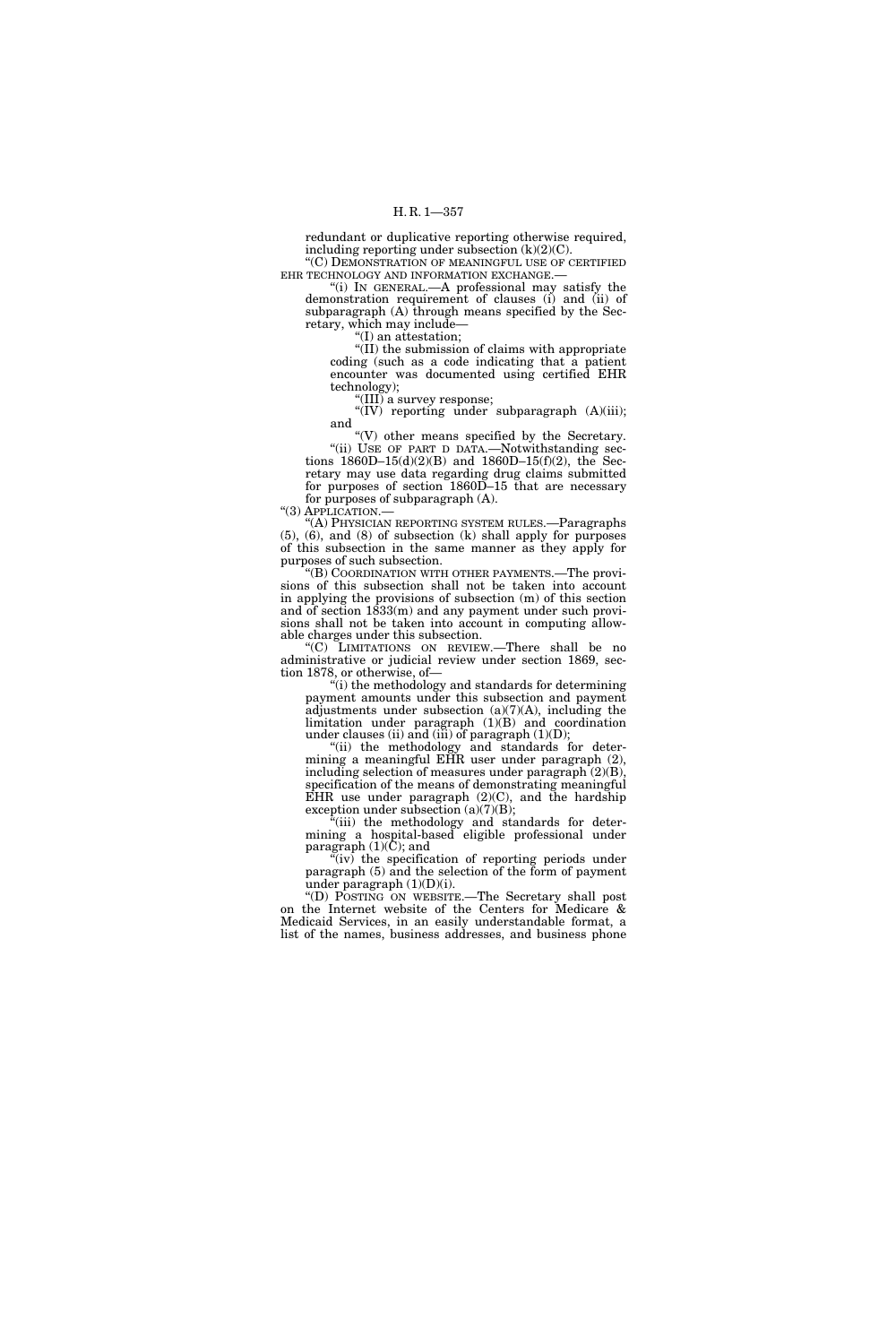numbers of the eligible professionals who are meaningful EHR users and, as determined appropriate by the Secretary, of group practices receiving incentive payments under paragraph  $(1)$ .

"(4) CERTIFIED EHR TECHNOLOGY DEFINED.—For purposes of this section, the term 'certified EHR technology' means a qualified electronic health record (as defined in section 3000(13) of the Public Health Service Act) that is certified pursuant to section 3001(c)(5) of such Act as meeting standards adopted under section 3004 of such Act that are applicable to the type of record involved (as determined by the Secretary, such as an ambulatory electronic health record for office-based physicians or an inpatient hospital electronic health record for hospitals).

''(5) DEFINITIONS.—For purposes of this subsection:

''(A) COVERED PROFESSIONAL SERVICES.—The term 'covered professional services' has the meaning given such term in subsection  $(k)(3)$ .

''(B) EHR REPORTING PERIOD.—The term 'EHR reporting period' means, with respect to a payment year, any period (or periods) as specified by the Secretary.

''(C) ELIGIBLE PROFESSIONAL.—The term 'eligible professional' means a physician, as defined in section  $1861(r)$ .".

(b) INCENTIVE PAYMENT ADJUSTMENT.—Section 1848(a) of the Social Security Act (42 U.S.C. 1395w–4(a)) is amended by adding at the end the following new paragraph:

"(7) INCENTIVES FOR MEANINGFUL USE OF CERTIFIED EHR TECHNOLOGY.—<br>"(A) ADJUSTMENT.—

"(i) IN GENERAL.—Subject to subparagraphs  $(B)$ and (D), with respect to covered professional services furnished by an eligible professional during 2015 or any subsequent payment year, if the eligible professional is not a meaningful EHR user (as determined under subsection  $(0)(2)$  for an EHR reporting period for the year, the fee schedule amount for such services furnished by such professional during the year (including the fee schedule amount for purposes of determining a payment based on such amount) shall be equal to the applicable percent of the fee schedule amount that would otherwise apply to such services under this subsection (determined after application of paragraph (3) but without regard to this paragraph).  $\tilde{f}$ (ii) APPLICABLE PERCENT.—Subject to clause (iii),

for purposes of clause (i), the term 'applicable percent' means— "(I) for  $2015$ , 99 percent (or, in the case of

an eligible professional who was subject to the application of the payment adjustment under section  $1848(a)(5)$  for  $2014$ , 98 percent);

''(II) for 2016, 98 percent; and

''(III) for 2017 and each subsequent year, 97  $\operatorname*{percent.}_{\alpha,\ldots,\alpha}$ 

"(iii) AUTHORITY TO DECREASE APPLICABLE PERCENTAGE FOR 2018 AND SUBSEQUENT YEARS.—For 2018 and each subsequent year, if the Secretary finds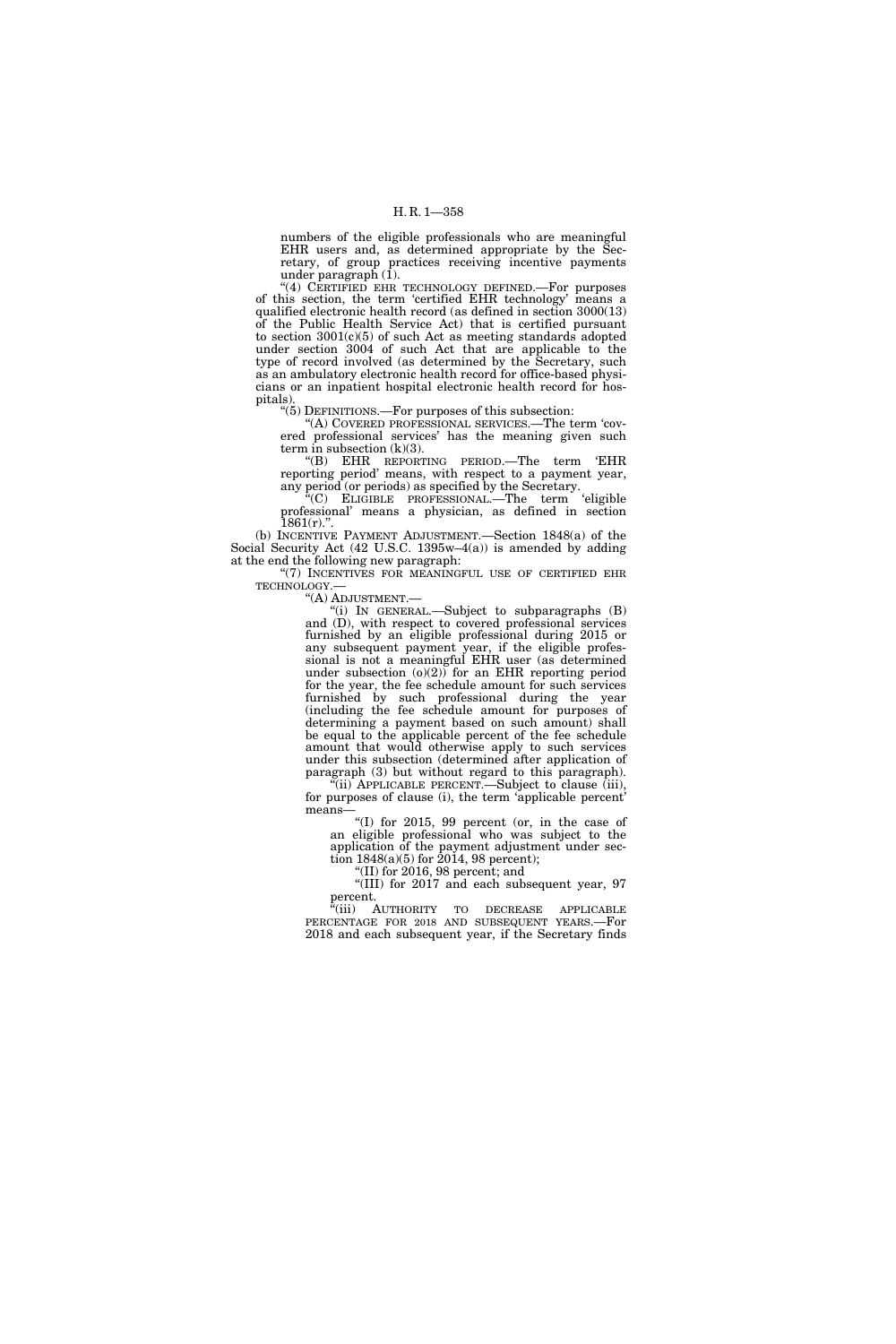## H. R. 1—359

that the proportion of eligible professionals who are meaningful EHR users (as determined under subsection  $(0)(2)$  is less than 75 percent, the applicable percent shall be decreased by 1 percentage point from the applicable percent in the preceding year, but in no case shall the applicable percent be less than 95 percent.

''(B) SIGNIFICANT HARDSHIP EXCEPTION.—The Secretary may, on a case-by-case basis, exempt an eligible professional from the application of the payment adjustment under subparagraph (A) if the Secretary determines, subject to annual renewal, that compliance with the requirement for being a meaningful EHR user would result in a significant hardship, such as in the case of an eligible professional who practices in a rural area without sufficient Internet access. In no case may an eligible professional be granted an exemption under this subparagraph for more than 5 years.

''(C) APPLICATION OF PHYSICIAN REPORTING SYSTEM RULES.—Paragraphs (5), (6), and (8) of subsection (k) shall apply for purposes of this paragraph in the same manner as they apply for purposes of such subsection.

''(D) NON-APPLICATION TO HOSPITAL-BASED ELIGIBLE PROFESSIONALS.—No payment adjustment may be made under subparagraph (A) in the case of hospital-based eligible professionals (as defined in subsection  $(\overline{o})(1)(C)(ii)$ ). " $(E)$  DEFINITIONS.—For purposes of this paragraph:

''(i) COVERED PROFESSIONAL SERVICES.—The term 'covered professional services' has the meaning given such term in subsection (k)(3).

"(ii) EHR REPORTING PERIOD.—The term 'EHR reporting period' means, with respect to a year, a period (or periods) specified by the Secretary.

"(iii) ELIGIBLE PROFESSIONAL.—The term 'eligible professional' means a physician, as defined in section

 $1861(r)$ .".<br>(c) APPLICATION TO CERTAIN MA-AFFILIATED ELIGIBLE PROFESsionals.—Section 1853 of the Social Security Act (42 U.S.C. 1395w– 23) is amended by adding at the end the following new subsection: ''(l) APPLICATION OF ELIGIBLE PROFESSIONAL INCENTIVES FOR CERTAIN MA ORGANIZATIONS FOR ADOPTION AND MEANINGFUL USE

OF CERTIFIED EHR TECHNOLOGY.— "(1) IN GENERAL.—Subject to paragraphs  $(3)$  and  $(4)$ , in the case of a qualifying MA organization, the provisions of sections  $1848(0)$  and  $1848(0)(7)$  shall apply with respect to eligible professionals described in paragraph (2) of the organization who the organization attests under paragraph (6) to be meaningful EHR users in a similar manner as they apply to eligible professionals under such sections. Incentive payments under paragraph (3) shall be made to and payment adjustments under paragraph (4) shall apply to such qualifying organizations.

''(2) ELIGIBLE PROFESSIONAL DESCRIBED.—With respect to a qualifying MA organization, an eligible professional described in this paragraph is an eligible professional (as defined for purposes of section 1848(o)) who—

 $<sup>4</sup>(A)(i)$  is employed by the organization; or</sup>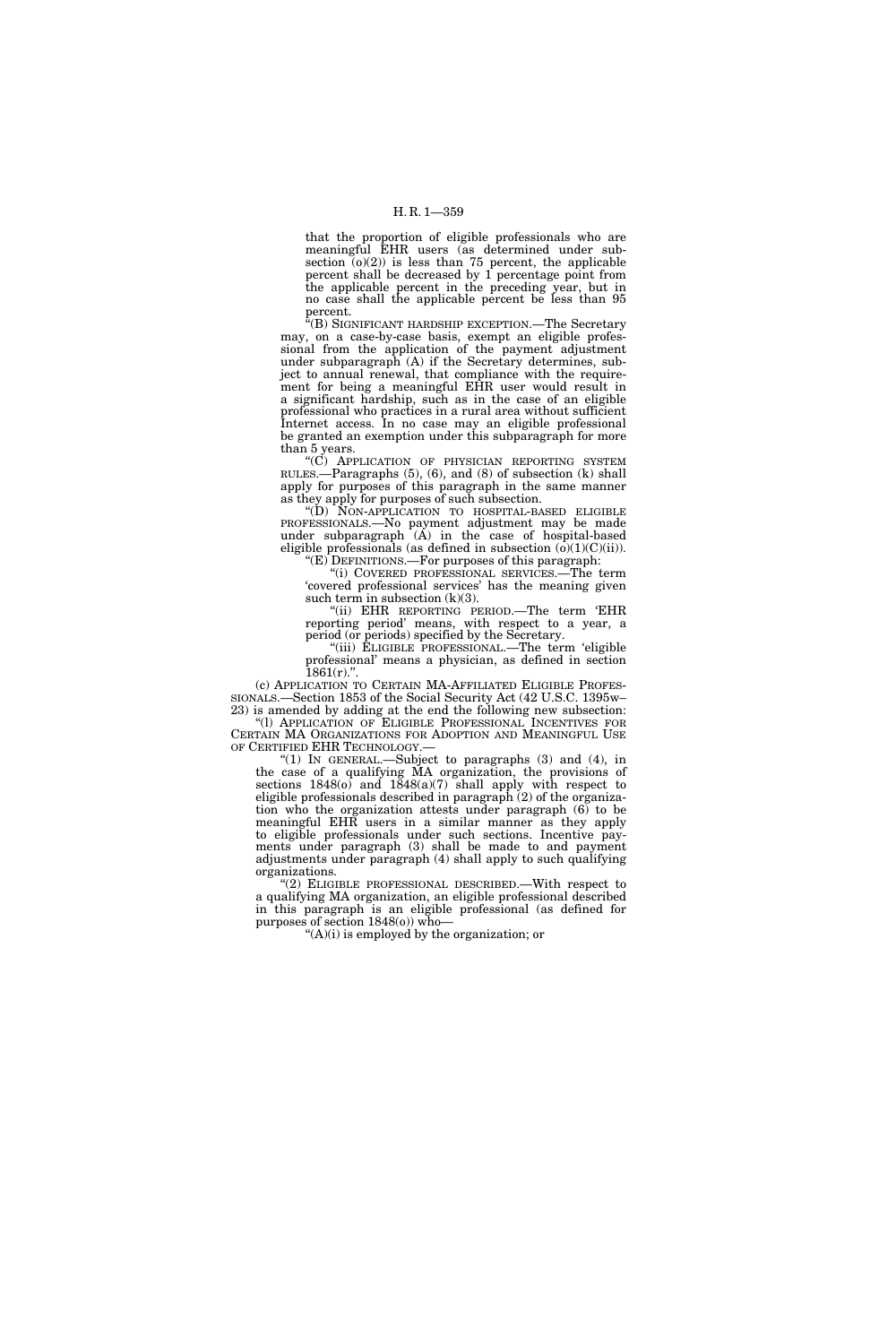"(ii)(I) is employed by, or is a partner of, an entity that through contract with the organization furnishes at least 80 percent of the entity's Medicare patient care services to enrollees of such organization; and

''(II) furnishes at least 80 percent of the professional services of the eligible professional covered under this title to enrollees of the organization; and

''(B) furnishes, on average, at least 20 hours per week of patient care services.<br>"(3) ELIGIBLE PROFESSIONAL INCENTIVE PAYMENTS.-

"(A) IN GENERAL.—In applying section 1848(o) under paragraph (1), instead of the additional payment amount under section  $1848(o)(1)(A)$  and subject to subparagraph (B), the Secretary may substitute an amount determined by the Secretary to the extent feasible and practical to be similar to the estimated amount in the aggregate that would be payable if payment for services furnished by such professionals was payable under part B instead of this part.

''(B) AVOIDING DUPLICATION OF PAYMENTS.— "(i) IN GENERAL.—In the case of an eligible profes-

sional described in paragraph (2)—

''(I) that is eligible for the maximum incentive payment under section  $1848(0)(1)(A)$  for the same payment period, the payment incentive shall be made only under such section and not under this subsection; and

''(II) that is eligible for less than such maximum incentive payment for the same payment period, the payment incentive shall be made only under this subsection and not under section 1848(o)(1)(A).

"(ii) METHODS.—In the case of an eligible professional described in paragraph (2) who is eligible for an incentive payment under section  $1848(0)(1)(A)$  but is not described in clause (i) for the same payment period, the Secretary shall develop a process—

''(I) to ensure that duplicate payments are not made with respect to an eligible professional both under this subsection and under section  $1848(o)(1)(A)$ ; and

''(II) to collect data from Medicare Advantage organizations to ensure against such duplicate payments.

''(C) FIXED SCHEDULE FOR APPLICATION OF LIMITATION  $SIONALS$ —In applying section  $1848(0)(1)(B)(ii)$  under subparagraph  $(A)$ , in accordance with rules specified by the Secretary, a qualifying MA organization shall specify a year (not earlier than 2011) that shall be treated as the first payment year for all eligible professionals with respect to such organization.

"(4) PAYMENT ADJUSTMENT.—

''(A) IN GENERAL.—In applying section 1848(a)(7) under paragraph (1), instead of the payment adjustment being an applicable percent of the fee schedule amount for a year under such section, subject to subparagraph (D), the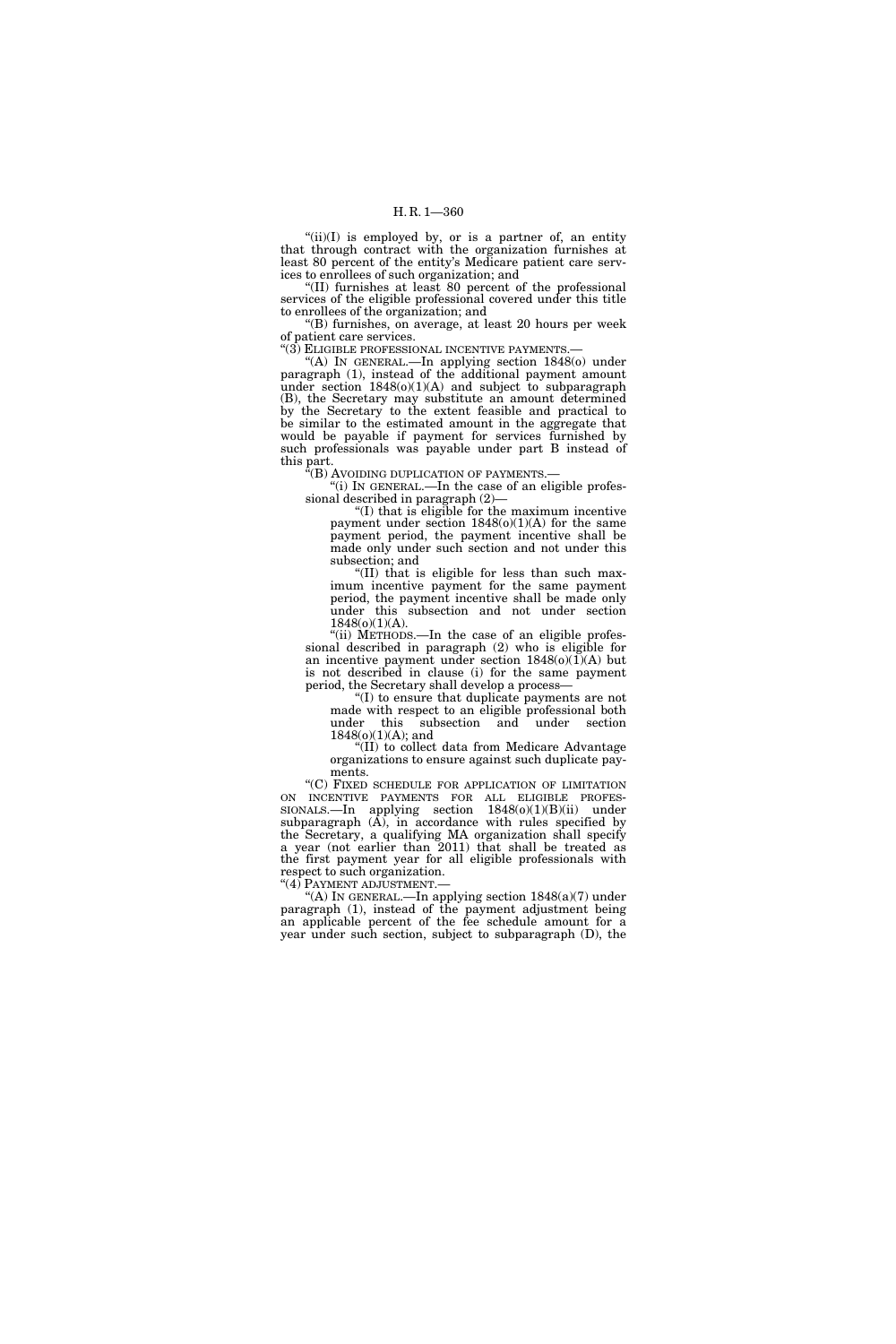payment adjustment under paragraph (1) shall be equal to the percent specified in subparagraph (B) for such year of the payment amount otherwise provided under this section for such year.

''(B) SPECIFIED PERCENT.—The percent specified under this subparagraph for a year is 100 percent minus a number of percentage points equal to the product of—

''(i) the number of percentage points by which the applicable percent (under section  $1848(a)(7)(A)(ii)$ ) for the year is less than 100 percent; and

"(ii) the Medicare physician expenditure proportion specified in subparagraph (C) for the year.

'(C) MEDICARE PHYSICIAN EXPENDITURE PROPORTION.-The Medicare physician expenditure proportion under this subparagraph for a year is the Secretary's estimate of the proportion, of the expenditures under parts A and B that are not attributable to this part, that are attributable to expenditures for physicians' services.

''(D) APPLICATION OF PAYMENT ADJUSTMENT.—In the case that a qualifying MA organization attests that not all eligible professionals of the organization are meaningful EHR users with respect to a year, the Secretary shall apply the payment adjustment under this paragraph based on the proportion of all such eligible professionals of the organization that are not meaningful EHR users for such year.

''(5) QUALIFYING MA ORGANIZATION DEFINED.—In this subsection and subsection (m), the term 'qualifying MA organization' means a Medicare Advantage organization that is organized as a health maintenance organization (as defined in section 2791(b)(3) of the Public Health Service Act).

''(6) MEANINGFUL EHR USER ATTESTATION.—For purposes of this subsection and subsection (m), a qualifying MA organization shall submit an attestation, in a form and manner specified by the Secretary which may include the submission of such attestation as part of submission of the initial bid under section  $1854(a)(1)(A)(iv)$ , identifying-

''(A) whether each eligible professional described in paragraph (2), with respect to such organization is a meaningful EHR user (as defined in section 1848(o)(2)) for a year specified by the Secretary; and

" $(B)$  whether each eligible hospital described in subsection  $(m)(1)$ , with respect to such organization, is a meaningful EHR user (as defined in section  $1886(n)(3)$ ) for an applicable period specified by the Secretary.

"(7) POSTING ON WEBSITE.—The Secretary shall post on the Internet website of the Centers for Medicare & Medicaid Services, in an easily understandable format, a list of the names, business addresses, and business phone numbers of—

''(A) each qualifying MA organization receiving an incentive payment under this subsection for eligible professionals of the organization; and

''(B) the eligible professionals of such organization for which such incentive payment is based.

''(8) LIMITATION ON REVIEW.—There shall be no administrative or judicial review under section 1869, section 1878, or otherwise, of—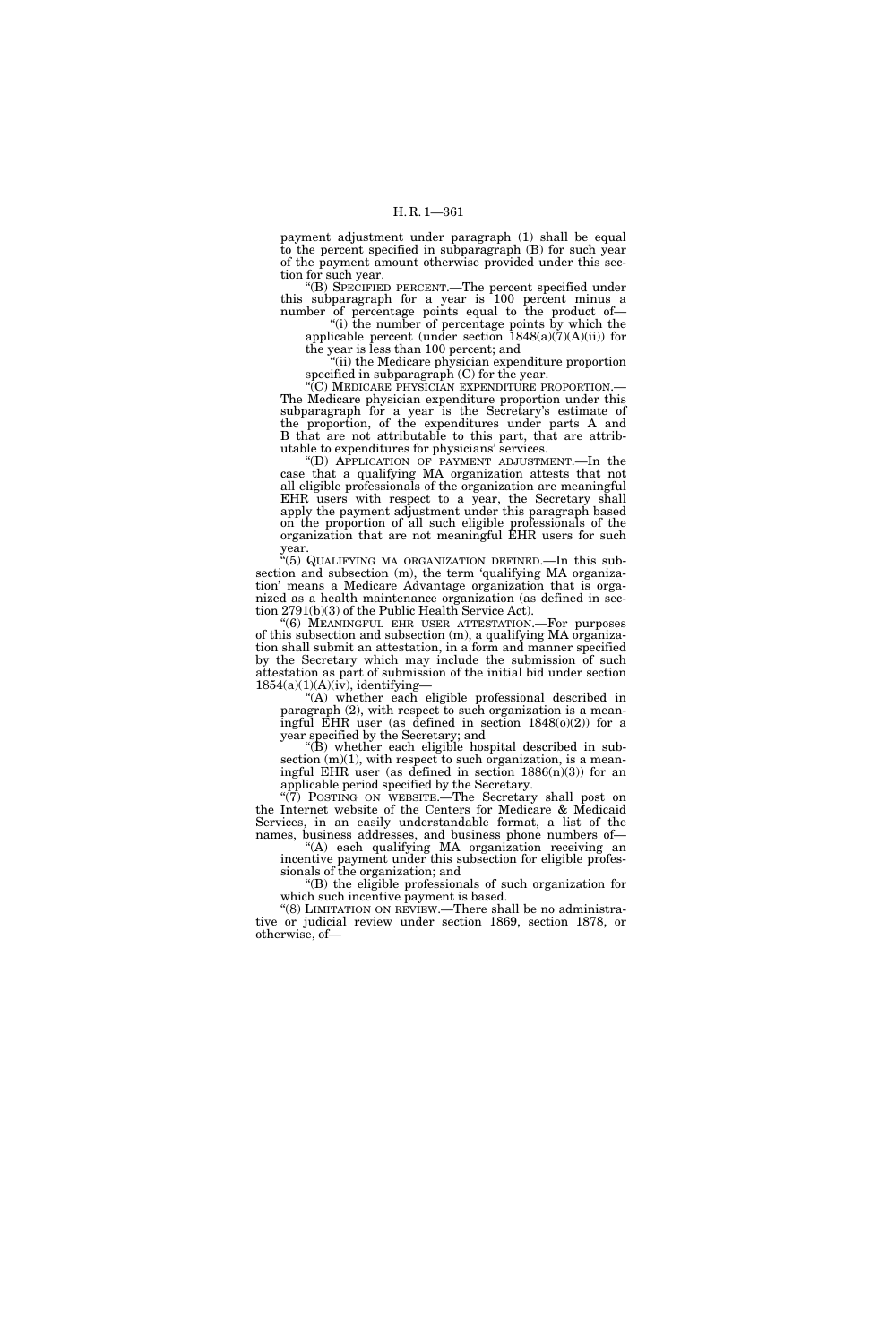"(A) the methodology and standards for determining payment amounts and payment adjustments under this subsection, including avoiding duplication of payments under paragraph (3)(B) and the specification of rules for the fixed schedule for application of limitation on incentive payments for all eligible professionals under paragraph  $(3)(C);$ 

''(B) the methodology and standards for determining eligible professionals under paragraph (2); and

 $(C)$  the methodology and standards for determining a meaningful EHR user under section 1848(o)(2), including specification of the means of demonstrating meaningful EHR use under section  $1848(o)(3)(C)$  and selection of measures under section  $1848(o)(3)(B)$ .'

(d) STUDY AND REPORT RELATING TO MA ORGANIZATIONS.— (1) STUDY.—The Secretary of Health and Human Services shall conduct a study on the extent to which and manner in which payment incentives and adjustments (such as under sections 1848(o) and 1848(a)(7) of the Social Security Act) could be made available to professionals, as defined in 1861(r), who are not eligible for HIT incentive payments under section 1848(o) and receive payments for Medicare patient services nearly-exclusively through contractual arrangements with one or more Medicare Advantage organizations, or an intermediary organization or organizations with contracts with Medicare Advantage organizations. Such study shall assess approaches for measuring meaningful use of qualified EHR technology among such professionals and mechanisms for delivering incentives and adjustments to those professionals, including through incentive payments and adjustments through Medicare Advantage organizations or intermediary organizations.

(2) REPORT.—Not later than 120 days after the date of the enactment of this Act, the Secretary of Health and Human Services shall submit to Congress a report on the findings and the conclusions of the study conducted under paragraph (1), together with recommendations for such legislation and administrative action as the Secretary determines appropriate. (e) CONFORMING AMENDMENTS.—Section 1853 of the Social

Security Act (42 U.S.C. 1395w–23) is amended—  $(1)$  in subsection  $(a)(1)(A)$ , by striking "and  $(i)$ " and inserting "(i), and  $(l)$ ";

 $(2)$  in subsection  $(c)$ —

(A) in paragraph  $(1)(D)(i)$ , by striking "section  $1886(h)$ " and inserting "sections  $1848$ (o) and  $1886$ (h)"; and

 $(B)$  in paragraph  $(6)(A)$ , by inserting after "under part" B,'' the following: ''excluding expenditures attributable to subsections (a)(7) and (o) of section 1848,''; and

(3) in subsection (f), by inserting "and for payments under subsection (l)" after "with the organization".

(f) CONFORMING AMENDMENTS TO E-PRESCRIBING.— (1) Section 1848(a)(5)(A) of the Social Security Act (42 U.S.C.  $1395w-4(a)(5)(A)$  is amended—

(A) in clause (i), by striking ''or any subsequent year'' and inserting '', 2013 or 2014''; and

(B) in clause (ii), by striking ''and each subsequent year''.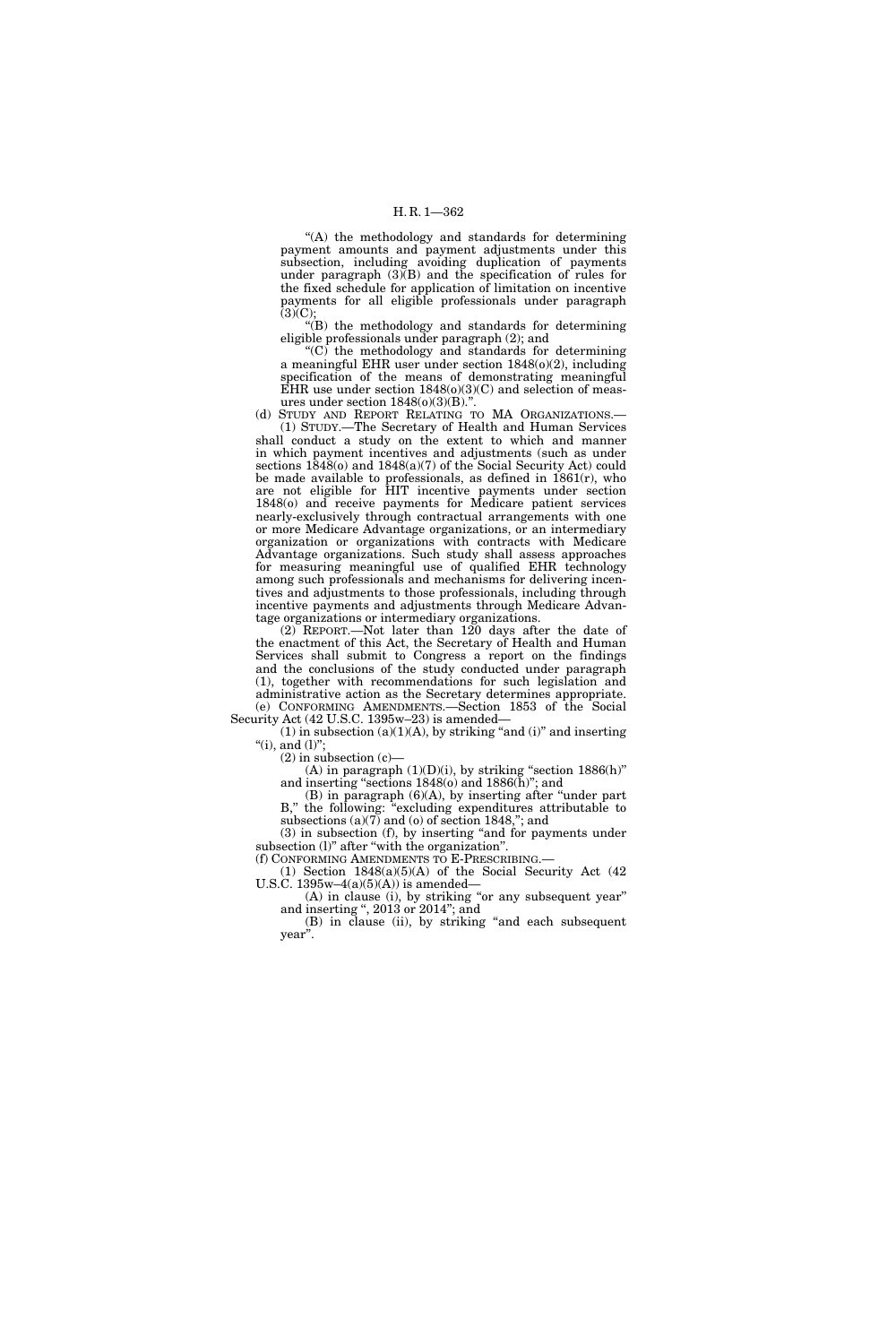(2) Section 1848(m)(2) of such Act (42 U.S.C. 1395w–  $4(m)(2)$ ) is amended-

(A) in subparagraph (A), by striking "For 2009" and inserting ''Subject to subparagraph (D), for 2009''; and (B) by adding at the end the following new subparagraph:

''(D) LIMITATION WITH RESPECT TO EHR INCENTIVE PAY-MENTS.—The provisions of this paragraph shall not apply to an eligible professional (or, in the case of a group practice under paragraph  $(3)(C)$ , to the group practice) if, for the EHR reporting period the eligible professional (or group practice) receives an incentive payment under subsection  $(0)(1)(A)$  with respect to a certified EHR technology (as defined in subsection (o)(4)) that has the capability of electronic prescribing.''.

#### **SEC. 4102. INCENTIVES FOR HOSPITALS.**

(a) INCENTIVE PAYMENT.—

(1) IN GENERAL.—Section 1886 of the Social Security Act (42 U.S.C. 1395ww) is amended by adding at the end the following new subsection:

"(n) INCENTIVES FOR ADOPTION AND MEANINGFUL USE OF CER-TIFIED EHR TECHNOLOGY.—

''(1) IN GENERAL.—Subject to the succeeding provisions of this subsection, with respect to inpatient hospital services furnished by an eligible hospital during a payment year (as defined in paragraph  $(2)(G)$ , if the eligible hospital is a meaningful EHR user (as determined under paragraph (3)) for the EHR reporting period with respect to such year, in addition to the amount otherwise paid under this section, there also shall be paid to the eligible hospital, from the Federal Hospital Insurance Trust Fund established under section 1817, an amount equal to the applicable amount specified in paragraph  $(2)$ (A) for the hospital for such payment year.<br>" $(2)$  PAYMENT AMOUNT.—

"(A) IN GENERAL.—Subject to the succeeding subparagraphs of this paragraph, the applicable amount specified in this subparagraph for an eligible hospital for a payment year is equal to the product of the following:

 $\rm ^{4}$ (i) INITIAL AMOUNT.—The sum of—

''(I) the base amount specified in subparagraph

 $(B)$ ; plus ''(II) the discharge related amount specified in subparagraph (C) for a 12-month period selected by the Secretary with respect to such payment year.

''(ii) MEDICARE SHARE.—The Medicare share as specified in subparagraph (D) for the eligible hospital for a period selected by the Secretary with respect to such payment year.

''(iii) TRANSITION FACTOR.—The transition factor specified in subparagraph (E) for the eligible hospital for the payment year.

''(B) BASE AMOUNT.—The base amount specified in this subparagraph is \$2,000,000.

''(C) DISCHARGE RELATED AMOUNT.—The discharge related amount specified in this subparagraph for a 12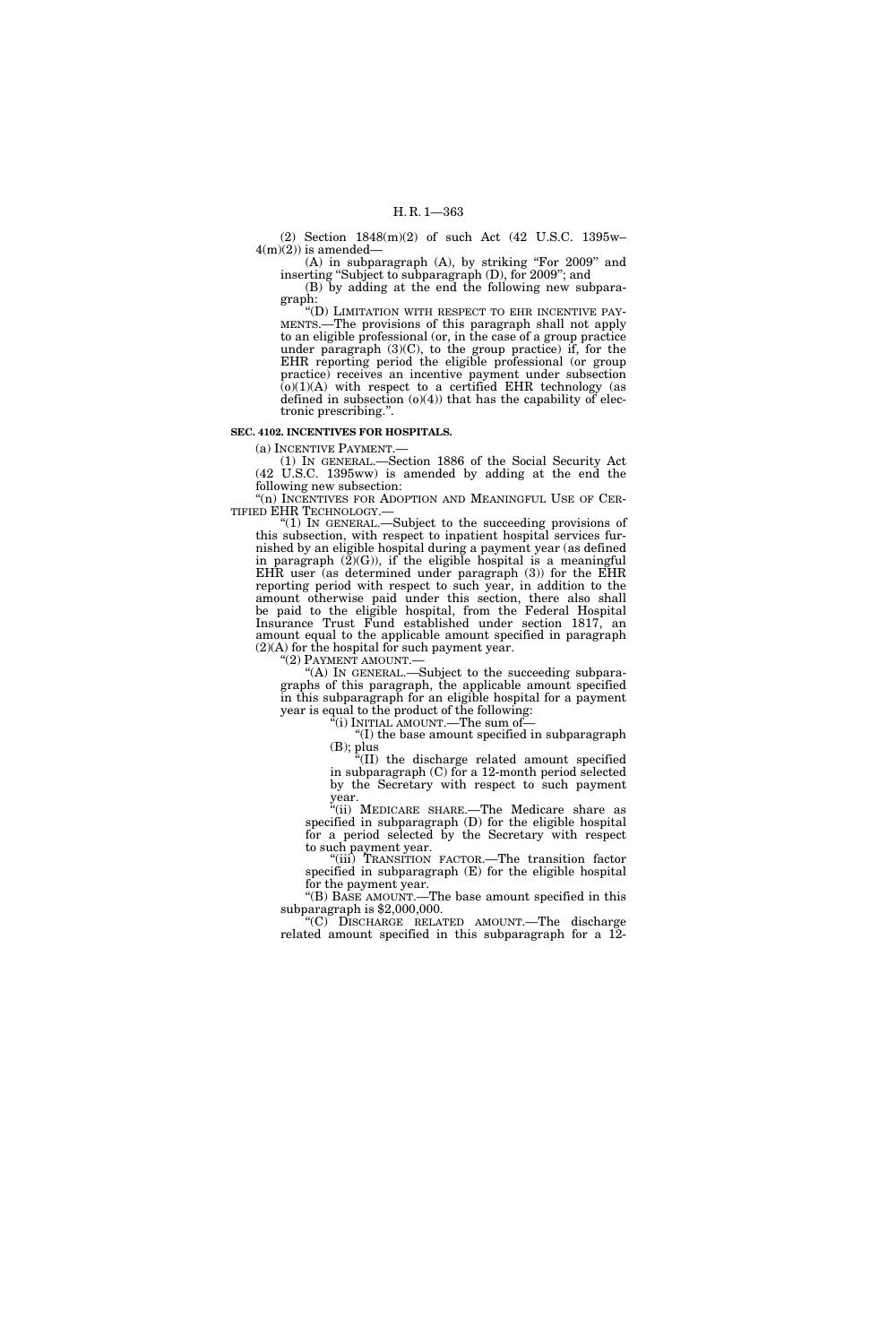month period selected by the Secretary shall be determined as the sum of the amount, estimated based upon total discharges for the eligible hospital (regardless of any source of payment) for the period, for each discharge up to the 23,000th discharge as follows:

''(i) For the first through 1,149th discharge, \$0. ''(ii) For the 1,150th through the 23,000th discharge, \$200.

"(iii) For any discharge greater than the 23,000th, \$0.

''(D) MEDICARE SHARE.—The Medicare share specified under this subparagraph for an eligible hospital for a period selected by the Secretary for a payment year is equal to the fraction—

"(i) the numerator of which is the sum (for such period and with respect to the eligible hospital) of—

''(I) the estimated number of inpatient-beddays (as established by the Secretary) which are attributable to individuals with respect to whom payment may be made under part A; and

''(II) the estimated number of inpatient-beddays (as so established) which are attributable to individuals who are enrolled with a Medicare Advantage organization under part C; and

"(ii) the denominator of which is the product of-''(I) the estimated total number of inpatientbed-days with respect to the eligible hospital during such period; and

''(II) the estimated total amount of the eligible hospital's charges during such period, not including any charges that are attributable to charity care (as such term is used for purposes of hospital cost reporting under this title), divided by the estimated total amount of the hospital's charges during such period.

Insofar as the Secretary determines that data are not available on charity care necessary to calculate the portion of the formula specified in clause (ii)(II), the Secretary shall use data on uncompensated care and may adjust such data so as to be an appropriate proxy for charity care including a downward adjustment to eliminate bad debt data from uncompensated care data. In the absence of the data necessary, with respect to a hospital, for the Secretary to compute the amount described in clause (ii)(II), the amount under such clause shall be deemed to be 1. In the absence of data, with respect to a hospital, necessary to compute the amount described in clause (i)(II), the amount under such clause shall be deemed to be 0.

''(E) TRANSITION FACTOR SPECIFIED.—

''(i) IN GENERAL.—Subject to clause (ii), the transition factor specified in this subparagraph for an eligible hospital for a payment year is as follows:

''(I) For the first payment year for such hospital, 1.

"(II) For the second payment year for such hospital, 3⁄4.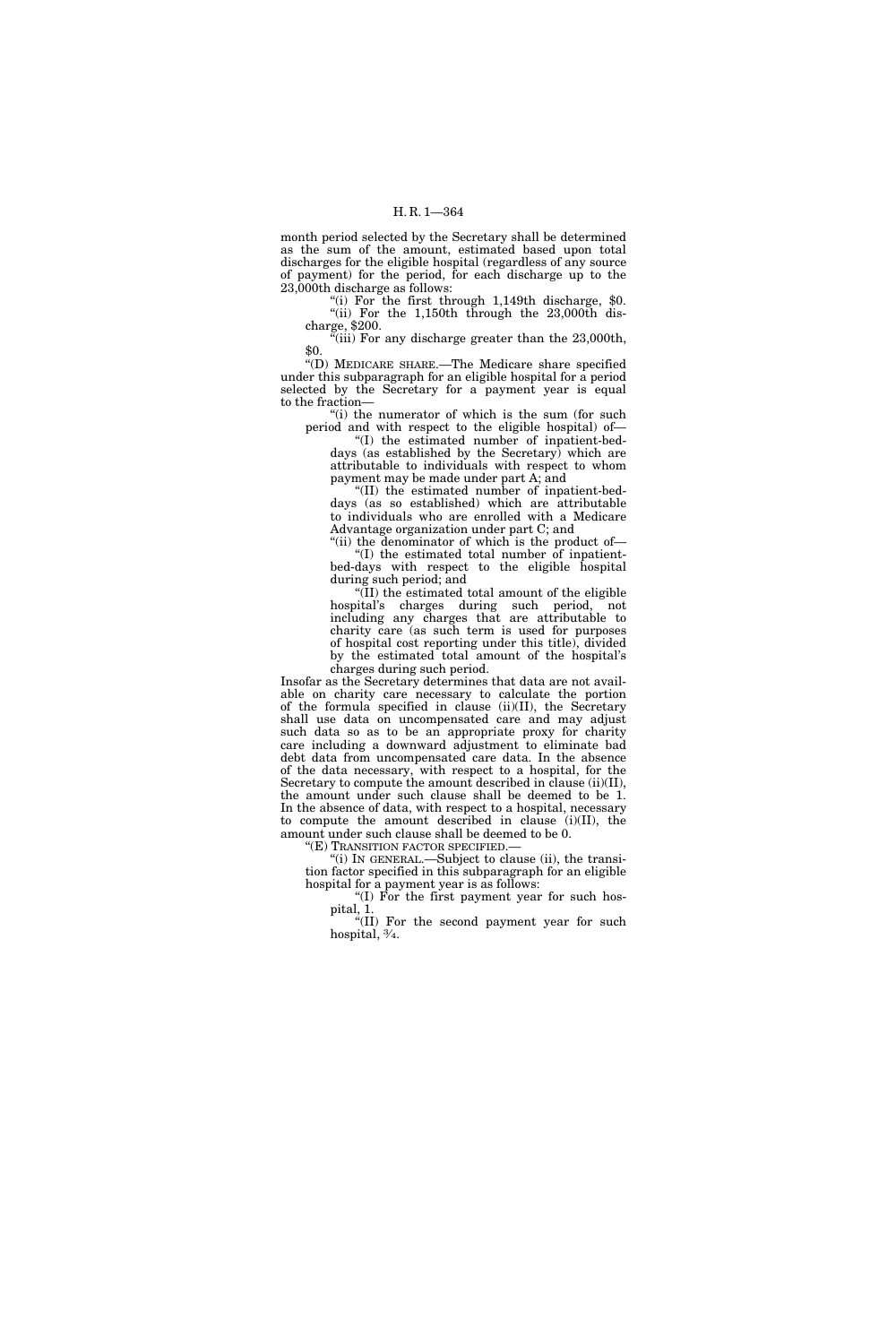"(III) For the third payment year for such hospital,  $\frac{1}{2}$ .

" $(IV)$  For the fourth payment year for such hospital,  $\frac{1}{4}$ .

" $(V)$  For any succeeding payment year for such hospital, 0.

"(ii) PHASE DOWN FOR ELIGIBLE HOSPITALS FIRST ADOPTING EHR AFTER 2013.—If the first payment year for an eligible hospital is after 2013, then the transition factor specified in this subparagraph for a payment year for such hospital is the same as the amount specified in clause (i) for such payment year for an eligible hospital for which the first payment year is 2013. If the first payment year for an eligible hospital is after 2015 then the transition factor specified in this subparagraph for such hospital and for such year and any subsequent year shall be 0.

"(F) FORM OF PAYMENT.—The payment under this subsection for a payment year may be in the form of a single consolidated payment or in the form of such periodic installments as the Secretary may specify.

''(G) PAYMENT YEAR DEFINED.—

''(i) IN GENERAL.—For purposes of this subsection, the term 'payment year' means a fiscal year beginning with fiscal year 2011.

"(ii) FIRST, SECOND, ETC. PAYMENT YEAR.—The term 'first payment year' means, with respect to inpatient hospital services furnished by an eligible hospital, the first fiscal year for which an incentive payment is made for such services under this subsection. The terms 'second payment year', 'third payment year', and 'fourth payment year' mean, with respect to an eligible hospital, each successive year immediately following the first payment year for that hospital.

''(3) MEANINGFUL EHR USER.—

"(A) In GENERAL.—For purposes of paragraph (1), an eligible hospital shall be treated as a meaningful EHR user for an EHR reporting period for a payment year (or, for purposes of subsection  $(b)(3)(B)(ix)$ , for an EHR reporting period under such subsection for a fiscal year) if each of the following requirements are met:

"(i) MEANINGFUL USE OF CERTIFIED EHR TECH-NOLOGY.—The eligible hospital demonstrates to the satisfaction of the Secretary, in accordance with subparagraph  $(C)(i)$ , that during such period the hospital is using certified EHR technology in a meaningful manner.

''(ii) INFORMATION EXCHANGE.—The eligible hospital demonstrates to the satisfaction of the Secretary, in accordance with subparagraph (C)(i), that during such period such certified EHR technology is connected in a manner that provides, in accordance with law and standards applicable to the exchange of information, for the electronic exchange of health information to improve the quality of health care, such as promoting care coordination.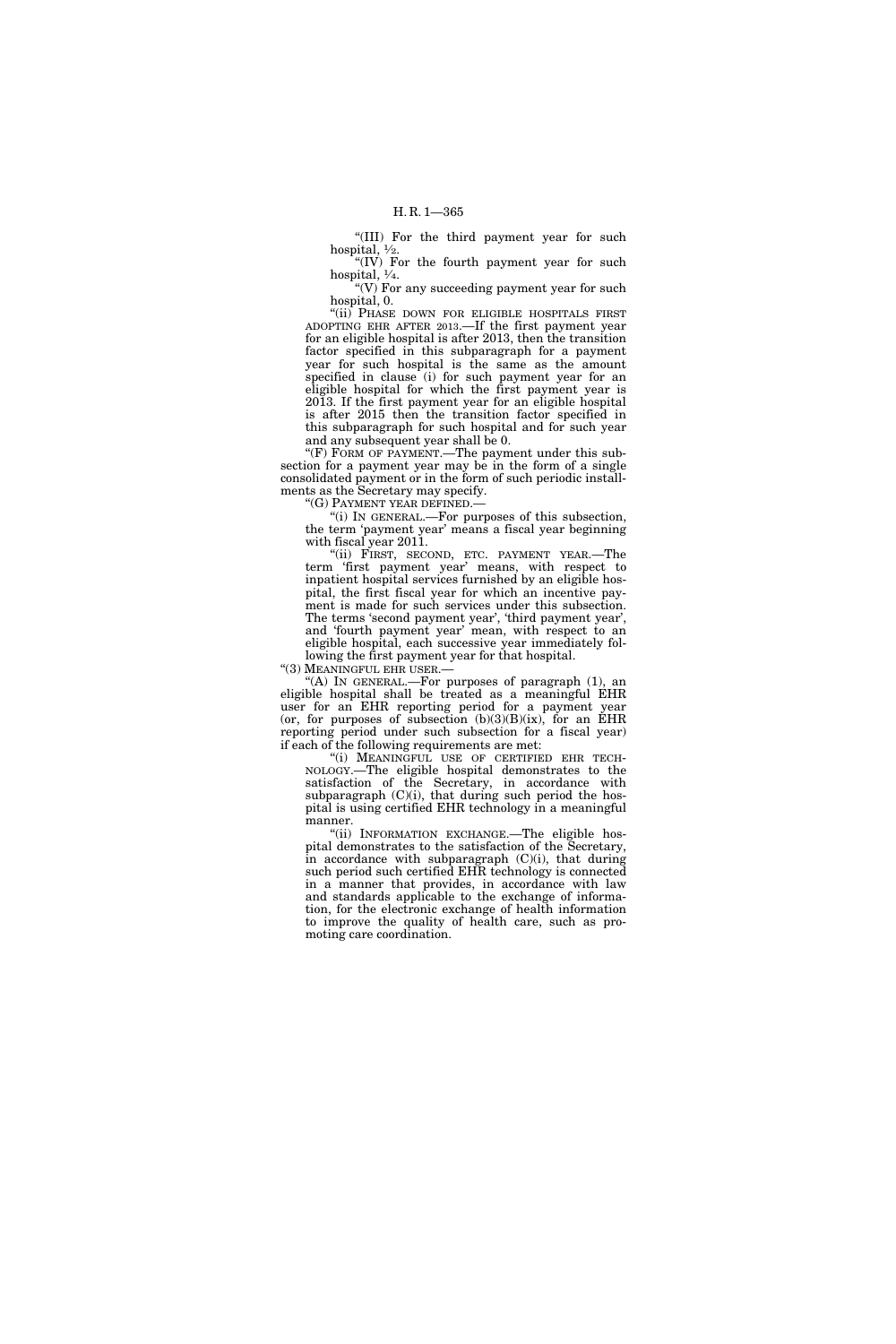## H. R. 1—366

''(iii) REPORTING ON MEASURES USING EHR.—Subject to subparagraph (B)(ii) and using such certified EHR technology, the eligible hospital submits information for such period, in a form and manner specified by the Secretary, on such clinical quality measures and such other measures as selected by the Secretary under subparagraph (B)(i).

The Secretary shall seek to improve the use of electronic health records and health care quality over time by requiring more stringent measures of meaningful use selected under this paragraph.

''(B) REPORTING ON MEASURES.—

''(i) SELECTION.—The Secretary shall select measures for purposes of subparagraph (A)(iii) but only consistent with the following:

''(I) The Secretary shall provide preference to clinical quality measures that have been selected for purposes of applying subsection  $(b)(3)(B)(viii)$ or that have been endorsed by the entity with a contract with the Secretary under section 1890(a).

''(II) Prior to any measure (other than a clinical quality measure that has been selected for purposes of applying subsection (b)(3)(B)(viii)) being selected under this subparagraph, the Secretary shall publish in the Federal Register such measure and provide for a period of public comment on such measure.

''(ii) LIMITATIONS.—The Secretary may not require the electronic reporting of information on clinical quality measures under subparagraph (A)(iii) unless the Secretary has the capacity to accept the information electronically, which may be on a pilot basis.

''(iii) COORDINATION OF REPORTING OF INFORMA-TION.—In selecting such measures, and in establishing the form and manner for reporting measures under subparagraph (A)(iii), the Secretary shall seek to avoid redundant or duplicative reporting with reporting otherwise required, including reporting under subsection  $(b)(3)(\bar{B})(viii)$ .

''(C) DEMONSTRATION OF MEANINGFUL USE OF CERTIFIED EHR TECHNOLOGY AND INFORMATION EXCHANGE.—

''(i) IN GENERAL.—An eligible hospital may satisfy the demonstration requirement of clauses (i) and (ii) of subparagraph (A) through means specified by the Secretary, which may include—

 $f(I)$  an attestation;

''(II) the submission of claims with appropriate coding (such as a code indicating that inpatient care was documented using certified EHR technology);

(III) a survey response; "(IV) reporting under subparagraph (A)(iii); and

 $\degree$ (V) other means specified by the Secretary.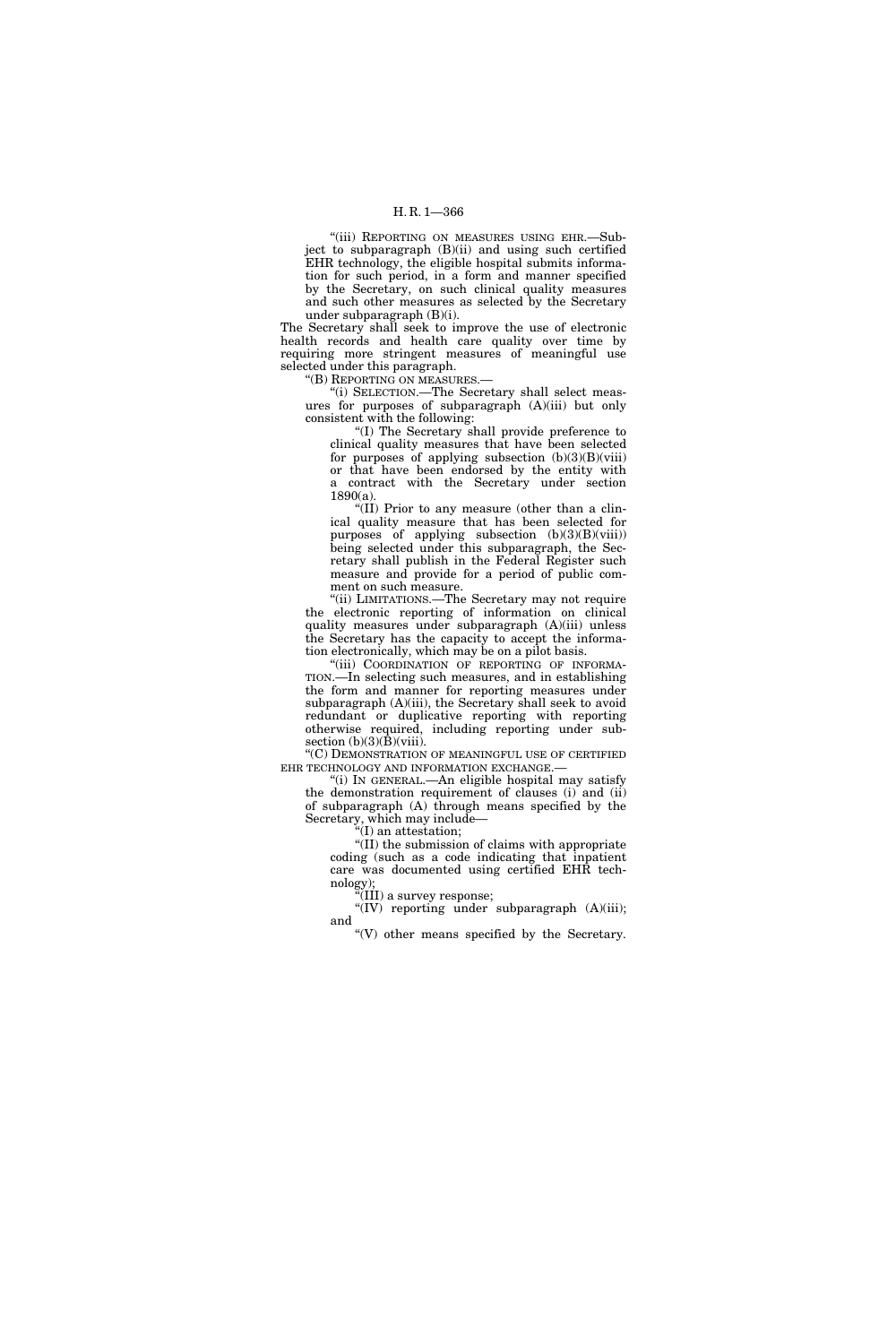"(ii) USE OF PART D DATA.-Notwithstanding sections  $1860D-15(d)(2)(B)$  and  $1860D-15(f)(2)$ , the Secretary may use data regarding drug claims submitted for purposes of section 1860D–15 that are necessary for purposes of subparagraph (A).

''(4) APPLICATION.—

''(A) LIMITATIONS ON REVIEW.—There shall be no administrative or judicial review under section 1869, section 1878, or otherwise, of—

''(i) the methodology and standards for determining payment amounts under this subsection and payment adjustments under subsection (b)(3)(B)(ix), including selection of periods under paragraph (2) for determining, and making estimates or using proxies of, discharges under paragraph (2)(C) and inpatient-beddays, hospital charges, charity charges, and Medicare share under paragraph  $(2)(D)$ ;

''(ii) the methodology and standards for determining a meaningful EHR user under paragraph (3), including selection of measures under paragraph (3)(B), specification of the means of demonstrating meaningful EHR use under paragraph  $(3)(C)$ , and the hardship exception under subsection (b)(3)(B)(ix)(II); and

''(iii) the specification of EHR reporting periods under paragraph (6)(B) and the selection of the form of payment under paragraph (2)(F).

''(B) POSTING ON WEBSITE.—The Secretary shall post on the Internet website of the Centers for Medicare & Medicaid Services, in an easily understandable format, a list of the names of the eligible hospitals that are meaningful EHR users under this subsection or subsection  $(b)(3)(B)(ix)$  (and a list of the names of critical access hospitals to which paragraph (3) or (4) of section 1814(l) applies), and other relevant data as determined appropriate by the Secretary. The Secretary shall ensure that an eligible hospital (or critical access hospital) has the opportunity to review the other relevant data that are to be made public with respect to the hospital (or critical access hospital) prior to such data being made public.

''(5) CERTIFIED EHR TECHNOLOGY DEFINED.—The term 'certified EHR technology' has the meaning given such term in section 1848(o)(4).

''(6) DEFINITIONS.—For purposes of this subsection:

''(A) EHR REPORTING PERIOD.—The term 'EHR reporting period' means, with respect to a payment year, any period (or periods) as specified by the Secretary.

''(B) ELIGIBLE HOSPITAL.—The term 'eligible hospital' means a subsection (d) hospital.''.

(2) CRITICAL ACCESS HOSPITALS.—Section 1814(l) of the Social Security Act (42 U.S.C. 1395f(l)) is amended—

(A) in paragraph (1), by striking "paragraph (2)" and inserting ''the subsequent paragraphs of this subsection''; and

(B) by adding at the end the following new paragraph: "(3)(A) The following rules shall apply in determining payment and reasonable costs under paragraph (1) for costs described in subparagraph (C) for a critical access hospital that would be a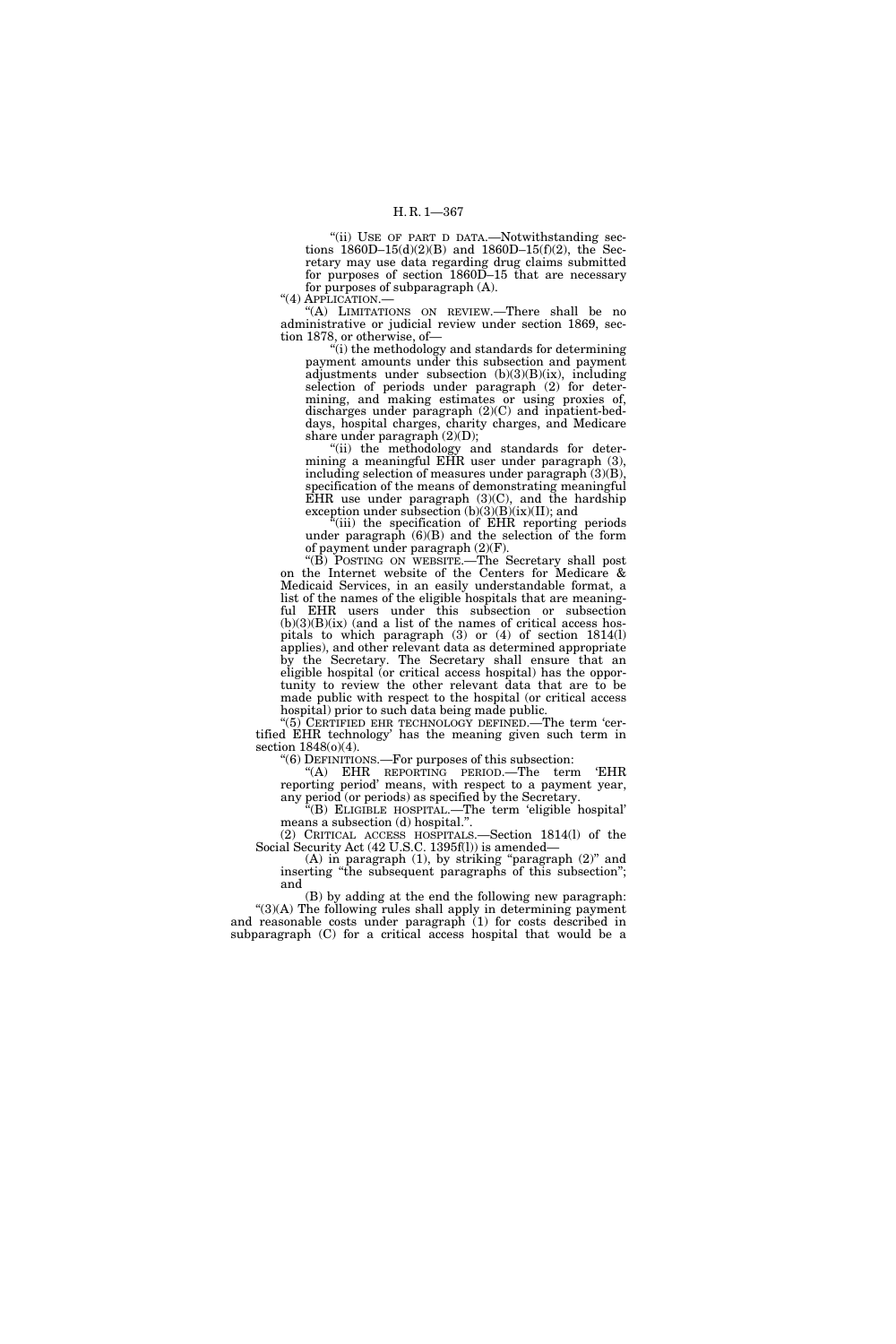meaningful EHR user (as would be determined under paragraph (3) of section 1886(n)) for an EHR reporting period for a cost reporting period beginning during a payment year if such critical access hospital was treated as an eligible hospital under such section:

"(i) The Secretary shall compute reasonable costs by expensing such costs in a single payment year and not depreciating such costs over a period of years (and shall include as costs with respect to cost reporting periods beginning during a payment year costs from previous cost reporting periods to the extent they have not been fully depreciated as of the period involved).

"(ii) There shall be substituted for the Medicare share that would otherwise be applied under paragraph (1) a percent (not to exceed 100 percent) equal to the sum of—

''(I) the Medicare share (as would be specified under paragraph  $(2)(D)$  of section 1886 $(n)$ ) for such critical access hospital if such critical access hospital was treated as an eligible hospital under such section; and

''(II) 20 percentage points.

''(B) The payment under this paragraph with respect to a critical access hospital shall be paid through a prompt interim payment (subject to reconciliation) after submission and review of such information (as specified by the Secretary) necessary to make such payment, including information necessary to apply this paragraph. In no case may payment under this paragraph be made with respect to a cost reporting period beginning during a payment year after 2015 and in no case may a critical access hospital receive payment under this paragraph with respect to more than 4 consecutive payment years.

''(C) The costs described in this subparagraph are costs for the purchase of certified EHR technology to which purchase depreciation (excluding interest) would apply if payment was made under paragraph (1) and not under this paragraph.

 $\widetilde{f}(D)$  For purposes of this paragraph, paragraph (4), and paragraph (5), the terms 'certified EHR technology', 'eligible hospital', 'EHR reporting period', and 'payment year' have the meanings given such terms in sections 1886(n).''.

(b) INCENTIVE MARKET BASKET ADJUSTMENT.—

(1) IN GENERAL.—Section 1886(b)(3)(B) of the Social Security Act (42 U.S.C. 1395ww(b)(3)(B)) is amended—

 $(A)$  in clause (viii) $(I)$ , by inserting "(or, beginning with fiscal year 2015, by one-quarter)" after "2.0 percentage points''; and

(B) by adding at the end the following new clause: " $(ix)(I)$  For purposes of clause (i) for fiscal year 2015 and each subsequent fiscal year, in the case of an eligible hospital (as defined in subsection  $(n)(6)(A)$  that is not a meaningful EHR user (as defined in subsection  $(n)(3)$  for an EHR reporting period for such fiscal year, three-quarters of the applicable percentage increase otherwise applicable under clause (i) for such fiscal year shall be reduced by  $33\frac{1}{3}$  percent for fiscal year 2015, 66<sup> $\frac{2}{3}$ </sup> percent for fiscal year 2016, and 100 percent for fiscal year 2017 and each subsequent fiscal year. Such reduction shall apply only with respect to the fiscal year involved and the Secretary shall not take into account such reduction in computing the applicable percentage increase under clause (i) for a subsequent fiscal year.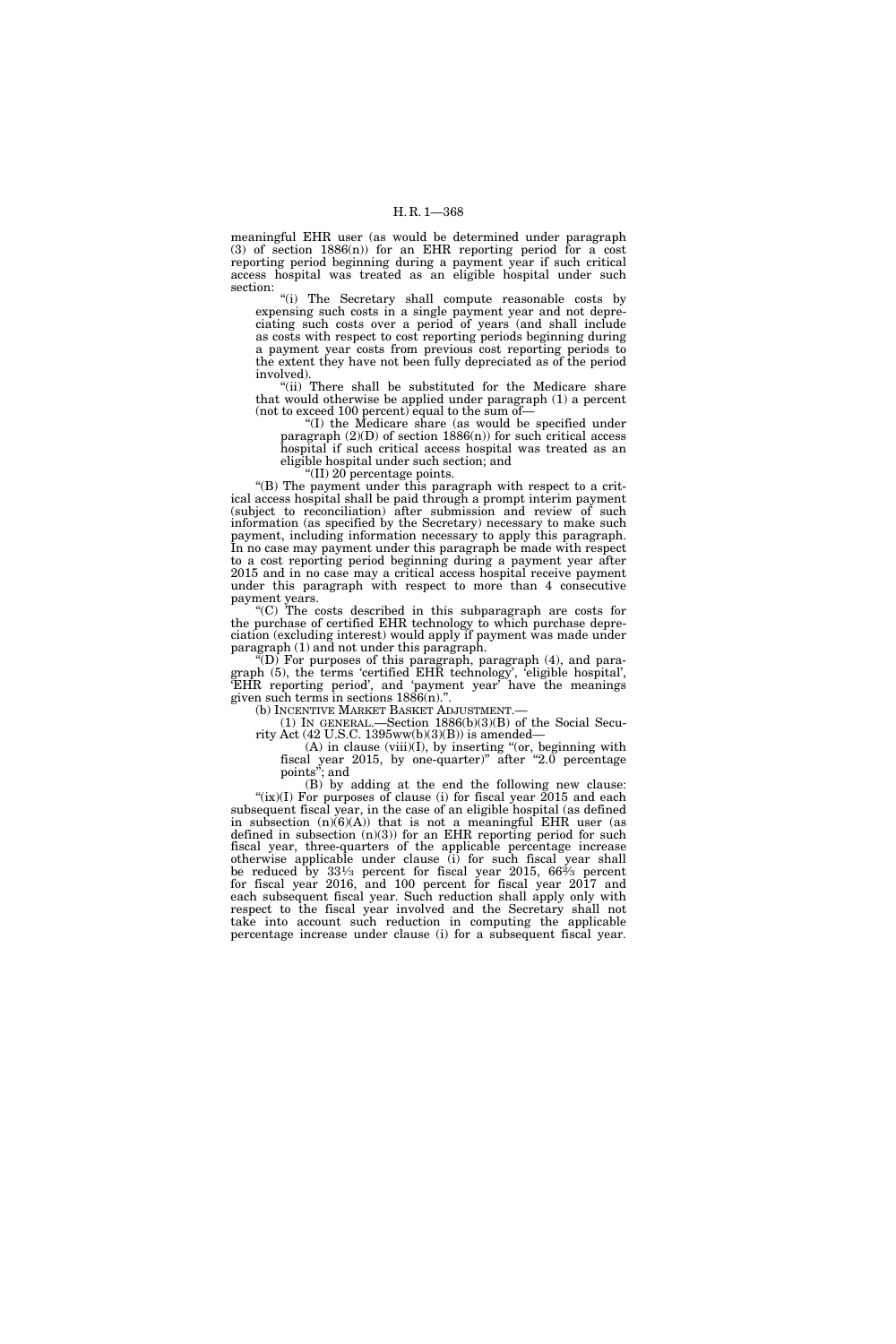## H. R. 1—369

''(II) The Secretary may, on a case-by-case basis, exempt a subsection (d) hospital from the application of subclause (I) with respect to a fiscal year if the Secretary determines, subject to annual renewal, that requiring such hospital to be a meaningful EHR user during such fiscal year would result in a significant hardship, such as in the case of a hospital in a rural area without sufficient Internet access. In no case may a hospital be granted an exemption under this subclause for more than 5 years.

''(III) For fiscal year 2015 and each subsequent fiscal year, a State in which hospitals are paid for services under section 1814(b)(3) shall adjust the payments to each subsection (d) hospital in the State that is not a meaningful EHR user (as defined in subsection  $(n)(3)$  in a manner that is designed to result in an aggregate reduction in payments to hospitals in the State that is equivalent to the aggregate reduction that would have occurred if payments had been reduced to each subsection (d) hospital in the State in a manner comparable to the reduction under the previous provisions of this clause. The State shall report to the Secretary the methodology it will use to make the payment adjustment under the previous sentence.

"(IV) For purposes of this clause, the term 'EHR reporting period' means, with respect to a fiscal year, any period (or periods) as specified by the Secretary.''.

(2) CRITICAL ACCESS HOSPITALS.—Section 1814(l) of the Social Security Act (42 U.S.C. 1395f(l)), as amended by subsection  $(a)(2)$ , is further amended by adding at the end the following new paragraphs:

 $"(4)(A)$  Subject to subparagraph  $(C)$ , for cost reporting periods beginning in fiscal year 2015 or a subsequent fiscal year, in the case of a critical access hospital that is not a meaningful EHR user (as would be determined under paragraph (3) of section 1886(n) if such critical access hospital was treated as an eligible hospital under such section) for an EHR reporting period with respect to such fiscal year, paragraph (1) shall be applied by substituting the applicable percent under subparagraph (B) for the percent described in such paragraph (1).

''(B) The percent described in this subparagraph is—

"(i) for fiscal year 2015, 100.66 percent;

"(ii) for fiscal year 2016, 100.33 percent; and

"(iii) for fiscal year 2017 and each subsequent fiscal year, 100 percent.

"(C) The provisions of subclause (II) of section  $1886(b)(3)(B)(ix)$ shall apply with respect to subparagraph (A) for a critical access hospital with respect to a cost reporting period beginning in a fiscal year in the same manner as such subclause applies with respect to subclause (I) of such section for a subsection (d) hospital with respect to such fiscal year.

''(5) There shall be no administrative or judicial review under section 1869, section 1878, or otherwise, of—

''(A) the methodology and standards for determining the amount of payment and reasonable cost under paragraph (3) and payment adjustments under paragraph (4), including selection of periods under section  $1886(n)(2)$  for determining, and making estimates or using proxies of, inpatient-bed-days, hospital charges, charity charges, and Medicare share under subparagraph  $(D)$  of section  $1886(n)(2)$ ;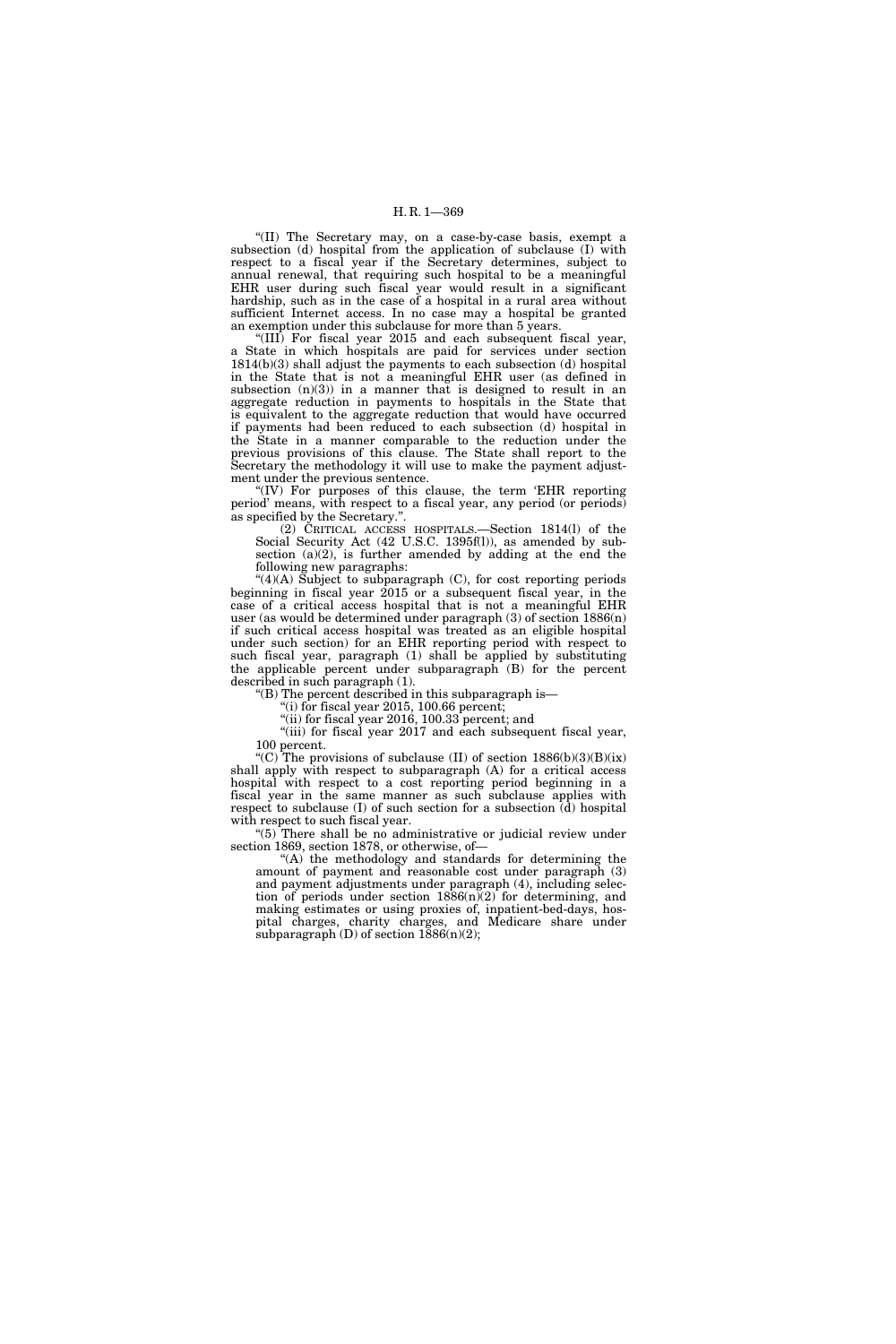''(B) the methodology and standards for determining a meaningful EHR user under section  $1886(n)(3)$  as would apply if the hospital was treated as an eligible hospital under section 1886 $(n)$ , and the hardship exception under paragraph  $(4)(C)$ ;

''(C) the specification of EHR reporting periods under section  $1886(n)(6)(B)$  as applied under paragraphs (3) and (4); and

''(D) the identification of costs for purposes of paragraph  $(3)(C)$ .".

(c) APPLICATION TO CERTAIN MA-AFFILIATED ELIGIBLE HOS-PITALS.—Section 1853 of the Social Security Act (42 U.S.C. 1395w–  $23$ ), as amended by section  $4101(c)$ , is further amended by adding at the end the following new subsection:

"(m) APPLICATION OF ELIGIBLE HOSPITAL INCENTIVES FOR CER-TAIN MA ORGANIZATIONS FOR ADOPTION AND MEANINGFUL USE OF CERTIFIED EHR TECHNOLOGY.—

''(1) APPLICATION.—Subject to paragraphs (3) and (4), in the case of a qualifying MA organization, the provisions of sections  $1886(n)$  and  $1886(b)(3)(B)(ix)$  shall apply with respect to eligible hospitals described in paragraph (2) of the organization which the organization attests under subsection  $(1)(6)$  to be meaningful EHR users in a similar manner as they apply to eligible hospitals under such sections. Incentive payments under paragraph (3) shall be made to and payment adjustments under paragraph (4) shall apply to such qualifying organizations.

''(2) ELIGIBLE HOSPITAL DESCRIBED.—With respect to a qualifying MA organization, an eligible hospital described in this paragraph is an eligible hospital (as defined in section  $1886(n)(6)(A)$  that is under common corporate governance with such organization and serves individuals enrolled under an MA plan offered by such organization.

'(3) ELIGIBLE HOSPITAL INCENTIVE PAYMENTS.-

"(A) In GENERAL.—In applying section  $1886(n)(2)$  under paragraph (1), instead of the additional payment amount under section  $1886(n)(2)$ , there shall be substituted an amount determined by the Secretary to be similar to the estimated amount in the aggregate that would be payable if payment for services furnished by such hospitals was payable under part A instead of this part. In implementing the previous sentence, the Secretary—

''(i) shall, insofar as data to determine the discharge related amount under section  $1886(n)(2)(C)$  for an eligible hospital are not available to the Secretary, use such alternative data and methodology to estimate such discharge related amount as the Secretary determines appropriate; and

''(ii) shall, insofar as data to determine the medicare share described in section  $1886(n)(2)(D)$  for an eligible hospital are not available to the Secretary, use such alternative data and methodology to estimate such share, which data and methodology may include use of the inpatient-bed-days (or discharges) with respect to an eligible hospital during the appropriate period which are attributable to both individuals for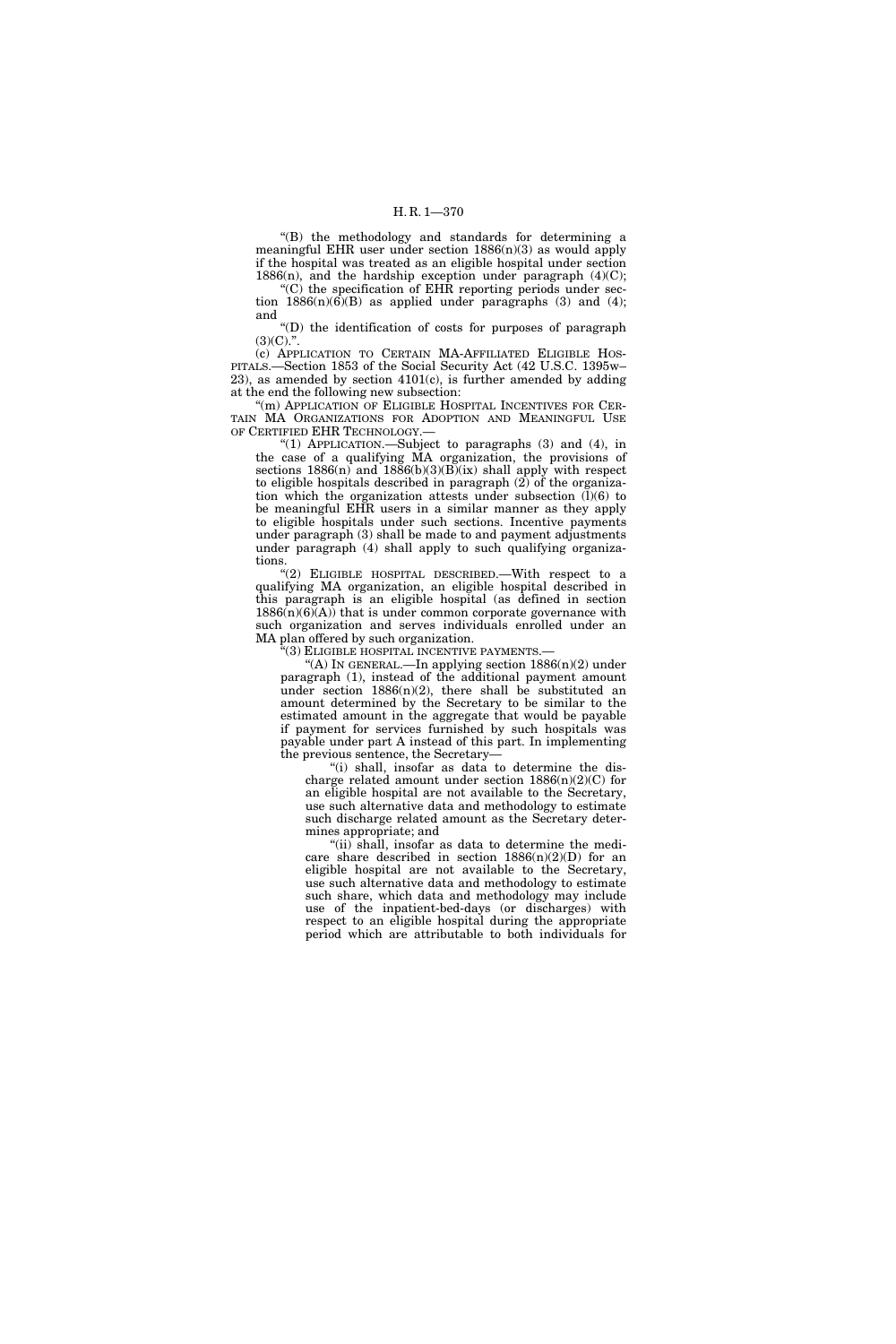whom payment may be made under part A or individuals enrolled in an MA plan under a Medicare Advantage organization under this part as a proportion of the estimated total number of patient-bed-days (or discharges) with respect to such hospital during such period.

''(B) AVOIDING DUPLICATION OF PAYMENTS.—

''(i) IN GENERAL.—In the case of a hospital that for a payment year is an eligible hospital described in paragraph (2) and for which at least one-third of their discharges (or bed-days) of Medicare patients for the year are covered under part A, payment for the payment year shall be made only under section 1886(n) and not under this subsection.

''(ii) METHODS.—In the case of a hospital that is an eligible hospital described in paragraph (2) and also is eligible for an incentive payment under section 1886(n) but is not described in clause (i) for the same payment period, the Secretary shall develop a process—

''(I) to ensure that duplicate payments are not made with respect to an eligible hospital both under this subsection and under section 1886(n); and

''(II) to collect data from Medicare Advantage organizations to ensure against such duplicate payments.

''(4) PAYMENT ADJUSTMENT.—

 $(A)$  Subject to paragraph  $(3)$ , in the case of a qualifying MA organization (as defined in section 1853(l)(5)), if, according to the attestation of the organization submitted under subsection (l)(6) for an applicable period, one or more eligible hospitals (as defined in section  $1886(n)(6)(A)$ ) that are under common corporate governance with such organization and that serve individuals enrolled under a plan offered by such organization are not meaningful EHR users (as defined in section  $1886(n)(3)$ ) with respect to a period, the payment amount payable under this section for such organization for such period shall be the percent specified in subparagraph (B) for such period of the payment amount otherwise provided under this section for such period.

''(B) SPECIFIED PERCENT.—The percent specified under this subparagraph for a year is 100 percent minus a number of percentage points equal to the product of—

''(i) the number of the percentage point reduction effected under section  $1886(\overline{b})(3)(\overline{B})(\overline{ix})(\overline{I})$  for the period; and

''(ii) the Medicare hospital expenditure proportion specified in subparagraph (C) for the year.

''(C) MEDICARE HOSPITAL EXPENDITURE PROPORTION.— The Medicare hospital expenditure proportion under this subparagraph for a year is the Secretary's estimate of the proportion, of the expenditures under parts A and B that are not attributable to this part, that are attributable to expenditures for inpatient hospital services.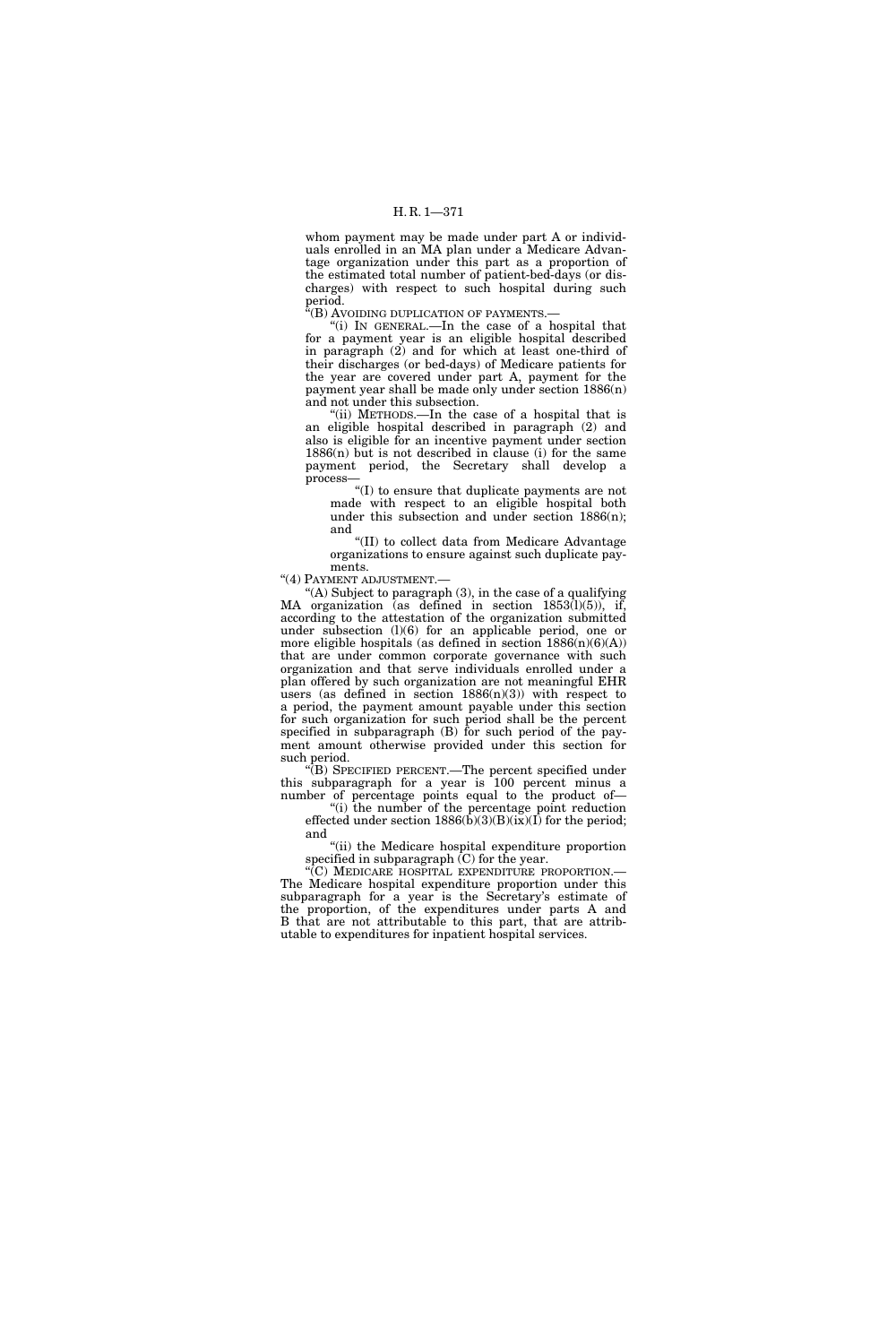''(D) APPLICATION OF PAYMENT ADJUSTMENT.—In the case that a qualifying MA organization attests that not all eligible hospitals are meaningful EHR users with respect to an applicable period, the Secretary shall apply the payment adjustment under this paragraph based on a methodology specified by the Secretary, taking into account the proportion of such eligible hospitals, or discharges from such hospitals, that are not meaningful EHR users for such period.

''(5) POSTING ON WEBSITE.—The Secretary shall post on the Internet website of the Centers for Medicare & Medicaid Services, in an easily understandable format—

''(A) a list of the names, business addresses, and business phone numbers of each qualifying MA organization receiving an incentive payment under this subsection for eligible hospitals described in paragraph (2); and

''(B) a list of the names of the eligible hospitals for which such incentive payment is based.

"(6) LIMITATIONS ON REVIEW.—There shall be no administrative or judicial review under section 1869, section 1878, or otherwise, of—

"(A) the methodology and standards for determining payment amounts and payment adjustments under this subsection, including avoiding duplication of payments under paragraph (3)(B);

 $\angle$ <sup>"(B)</sup> the methodology and standards for determining eligible hospitals under paragraph (2); and

''(C) the methodology and standards for determining a meaningful EHR user under section 1886(n)(3), including specification of the means of demonstrating meaningful EHR use under subparagraph (C) of such section and selection of measures under subparagraph (B) of such section.''.

(d) CONFORMING AMENDMENTS.— (1) Section 1814(b) of the Social Security Act (42 U.S.C. 1395f(b)) is amended—

(A) in paragraph (3), in the matter preceding subparagraph (A), by inserting ", subject to section  $1886(d)(3)(B)(ix)(III)$ ," after "then"; and

(B) by adding at the end the following: ''For purposes of applying paragraph (3), there shall be taken into account incentive payments, and payment adjustments under subsection  $(b)(3)(B)(ix)$  or  $(n)$  of section 1886.".

(2) Section 1851(i)(1) of the Social Security Act (42 U.S.C.  $1395w-21(i)(1)$ ) is amended by striking "and  $1886(h)(3)(D)$ " and inserting "1886(h)(3)(D), and  $1853$ (m)'.

(3) Section 1853 of the Social Security Act (42 U.S.C. 1395w–23), as amended by section 4101(d), is amended—

 $(A)$  in subsection  $(c)$ —

(i) in paragraph  $(1)(D)(i)$ , by striking "1848(o)" and inserting '', 1848(o), and 1886(n)''; and

(ii) in paragraph  $(6)(A)$ , by inserting "and subsections  $(b)(3)(B)(ix)$  and  $(n)$  of section 1886" after "section 1848''; and

 $(B)$  in subsection  $(f)$ , by inserting "and subsection  $(m)$ " after ''under subsection (l)''.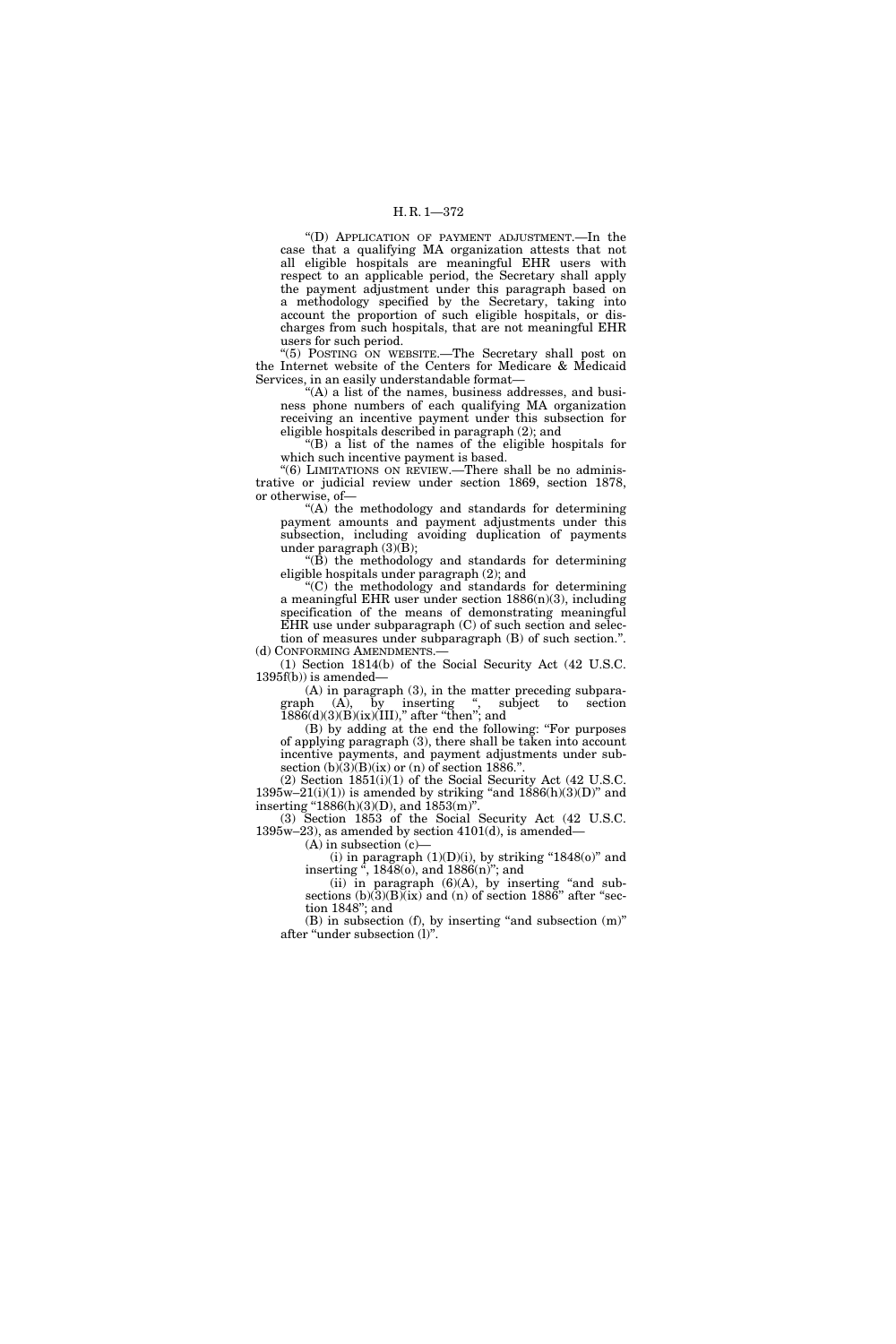#### **SEC. 4103. TREATMENT OF PAYMENTS AND SAVINGS; IMPLEMENTA-TION FUNDING.**

(a) PREMIUM HOLD HARMLESS.—<br>
(1) IN GENERAL.—Section  $1839(a)(1)$  of the Social Security Act  $(42$  U.S.C. 1395r(a)(1)) is amended by adding at the end the following: "In applying this paragraph there shall not be taken into account additional payments under section 1848(o) and section 1853(l)(3) and the Government contribution under section 1844(a)(3).".

(2) PAYMENT.—Section 1844(a) of such Act (42 U.S.C.  $1395w(a)$  is amended-

(A) in paragraph (2), by striking the period at the end and inserting ''; plus''; and

(B) by adding at the end the following new paragraph: "(3) a Government contribution equal to the amount of payment incentives payable under sections 1848(o) and 1853(l)(3).''.

(b) MEDICARE IMPROVEMENT FUND.—Section 1898 of the Social Security Act (42 U.S.C. 1395iii), as added by section 7002(a) of the Supplemental Appropriations Act, 2008 (Public Law 110–252) and as amended by section  $188(a)(2)$  of the Medicare Improvements for Patients and Providers Act of 2008 (Public Law 110–275; 122 Stat. 2589) and by section 6 of the QI Program Supplemental Funding Act of 2008, is amended—

 $(1)$  in subsection  $(a)$ 

(A) by inserting "medicare" before "fee-for-service"; and

(B) by inserting before the period at the end the following: ''including, but not limited to, an increase in the conversion factor under section 1848(d) to address, in whole or in part, any projected shortfall in the conversion factor for 2014 relative to the conversion factor for 2008 and adjustments to payments for items and services furnished by providers of services and suppliers under such original medicare fee-for-service program''; and

 $(2)$  in subsection  $(b)$ –

(A) in paragraph (1), by striking ''during fiscal year 2014,'' and all that follows and inserting the following: ''during— ''(A) fiscal year 2014, \$22,290,000,000; and

''(B) fiscal year 2020 and each subsequent fiscal year, the Secretary's estimate, as of July 1 of the fiscal year, of the aggregate reduction in expenditures under this title during the preceding fiscal year directly resulting from the reduction in payment amounts under sections  $1848(a)(7)$ ,  $1853(1)(4)$ ,  $1853(m)(4)$ , and  $1886(b)(3)(B)(ix)$ ."; and

(B) by adding at the end the following new paragraph:<br>"(4) No EFFECT ON PAYMENTS IN SUBSEQUENT YEARS.— In the case that expenditures from the Fund are applied to, or otherwise affect, a payment rate for an item or service under this title for a year, the payment rate for such item or service shall be computed for a subsequent year as if such application or effect had never occurred.''.

(c) IMPLEMENTATION FUNDING.—In addition to funds otherwise available, out of any funds in the Treasury not otherwise appropriated, there are appropriated to the Secretary of Health and Human Services for the Center for Medicare & Medicaid Services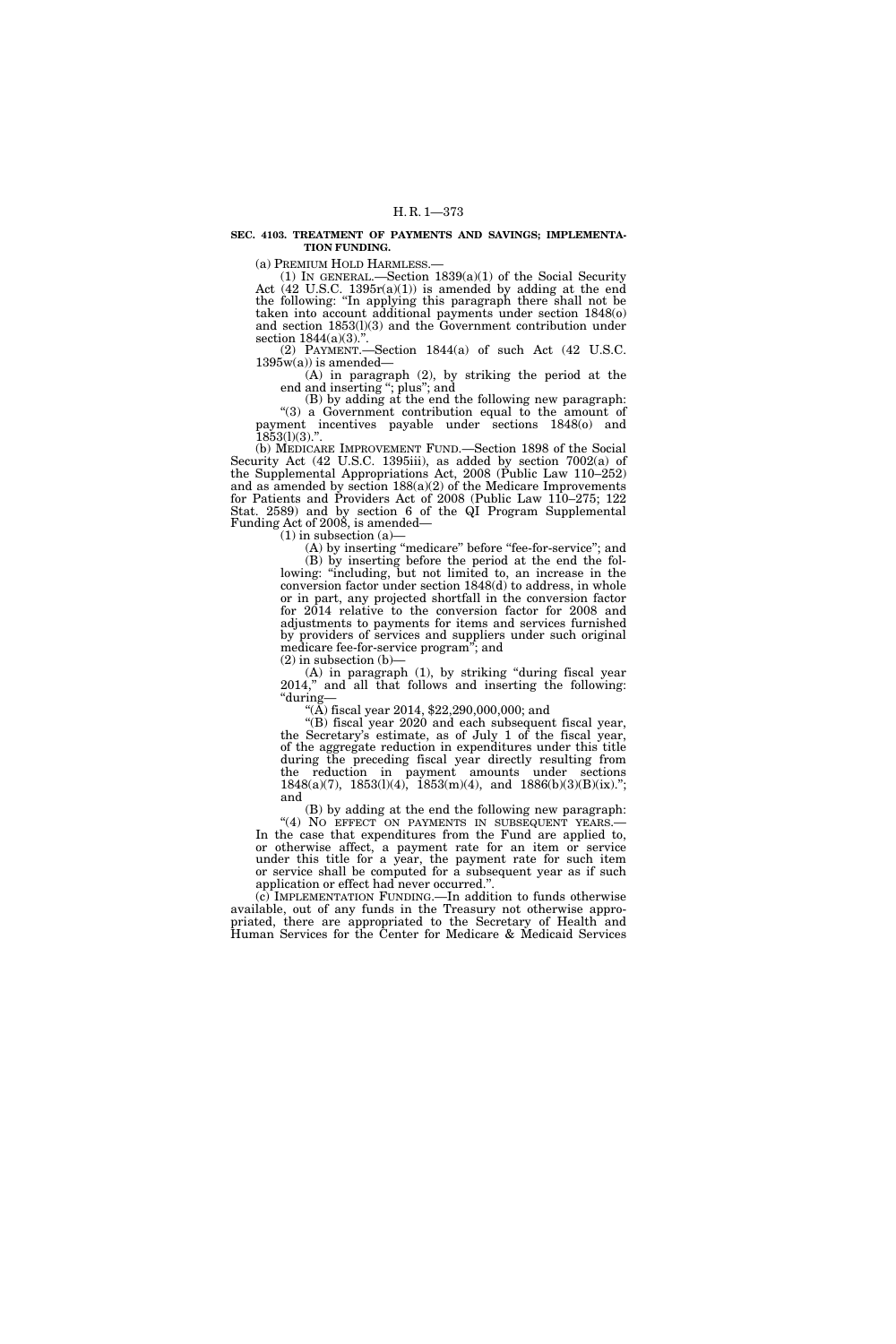Program Management Account, \$100,000,000 for each of fiscal years 2009 through 2015 and \$45,000,000 for fiscal year 2016, which shall be available for purposes of carrying out the provisions of (and amendments made by) this subtitle. Amounts appropriated under this subsection for a fiscal year shall be available until expended.

#### **SEC. 4104. STUDIES AND REPORTS ON HEALTH INFORMATION TECH-NOLOGY.**

(a) STUDY AND REPORT ON APPLICATION OF EHR PAYMENT INCENTIVES FOR PROVIDERS NOT RECEIVING OTHER INCENTIVE PAY-MENTS.—

(1) STUDY.—

(A) IN GENERAL.—The Secretary of Health and Human Services shall conduct a study to determine the extent to which and manner in which payment incentives (such as under title XVIII or XIX of the Social Security Act) and other funding for purposes of implementing and using certified EHR technology (as defined in section 1848(o)(4) of the Social Security Act, as added by section  $4101(a)$ ) should be made available to health care providers who are receiving minimal or no payment incentives or other funding under this Act, under title XIII of division A, under title XVIII or XIX of such Act, or otherwise, for such purposes.

(B) DETAILS OF STUDY.—Such study shall include an examination of—

(i) the adoption rates of certified EHR technology by such health care providers;

(ii) the clinical utility of such technology by such health care providers;

(iii) whether the services furnished by such health care providers are appropriate for or would benefit from the use of such technology;

(iv) the extent to which such health care providers work in settings that might otherwise receive an incentive payment or other funding under this Act, under title XIII of division A, under title XVIII or XIX of the Social Security Act, or otherwise;

(v) the potential costs and the potential benefits of making payment incentives and other funding available to such health care providers; and

(vi) any other issues the Secretary deems to be appropriate.

(2) REPORT.—Not later than June 30, 2010, the Secretary shall submit to Congress a report on the findings and conclusions of the study conducted under paragraph (1).

(b) STUDY AND REPORT ON AVAILABILITY OF OPEN SOURCE HEALTH INFORMATION TECHNOLOGY SYSTEMS.— (1) STUDY.—

(A) IN GENERAL.—The Secretary of Health and Human Services shall, in consultation with the Under Secretary for Health of the Veterans Health Administration, the Director of the Indian Health Service, the Secretary of Defense, the Director of the Agency for Healthcare Research and Quality, the Administrator of the Health Resources and Services Administration, and the Chairman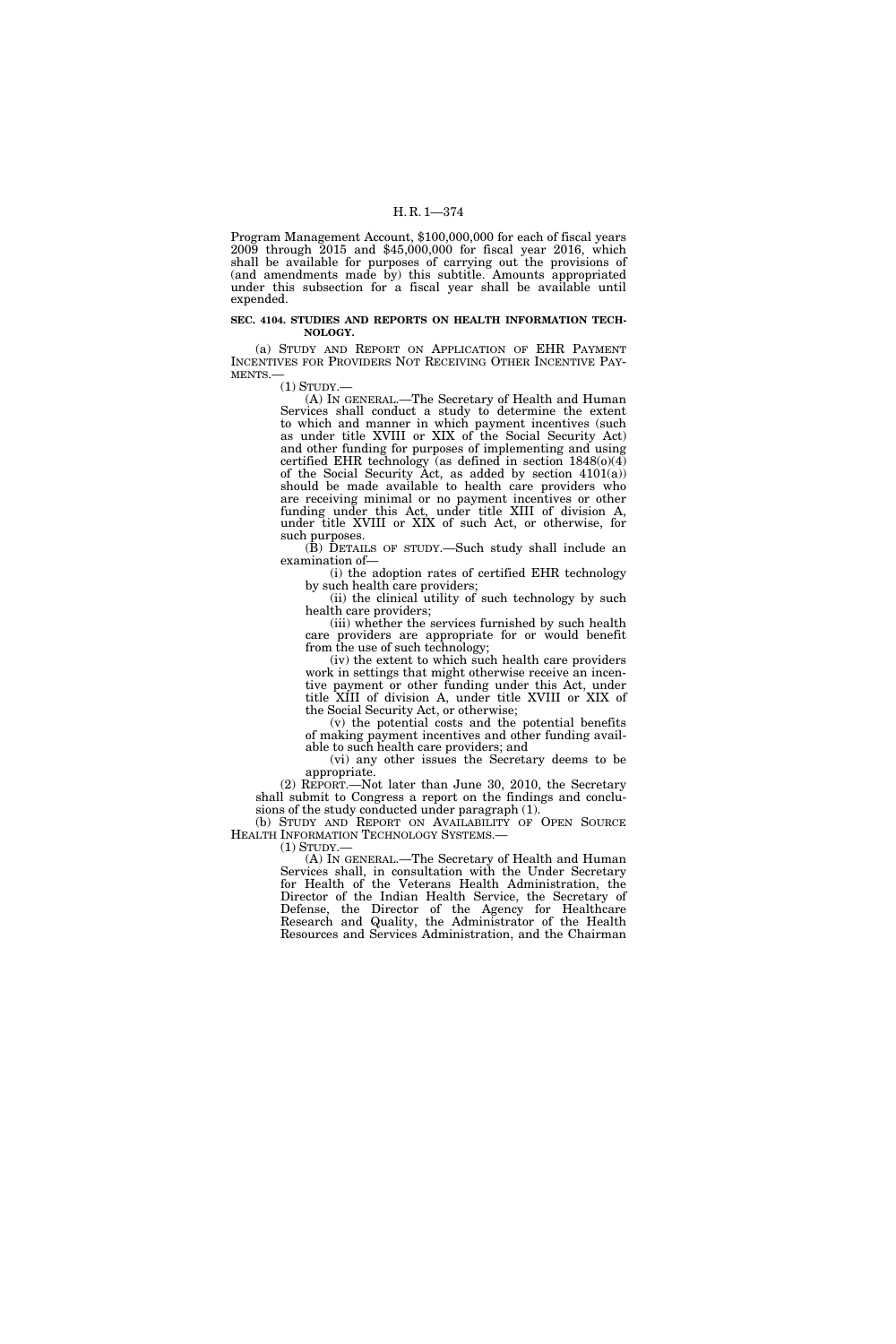of the Federal Communications Commission, conduct a study on—

(i) the current availability of open source health information technology systems to Federal safety net providers (including small, rural providers);

(ii) the total cost of ownership of such systems in comparison to the cost of proprietary commercial products available;

(iii) the ability of such systems to respond to the needs of, and be applied to, various populations (including children and disabled individuals); and

(iv) the capacity of such systems to facilitate interoperability.

(B) CONSIDERATIONS.—In conducting the study under subparagraph (A), the Secretary of Health and Human Services shall take into account the circumstances of smaller health care providers, health care providers located in rural or other medically underserved areas, and safety net providers that deliver a significant level of health care to uninsured individuals, Medicaid beneficiaries, SCHIP beneficiaries, and other vulnerable individuals.

(2) REPORT.—Not later than October 1, 2010, the Secretary of Health and Human Services shall submit to Congress a report on the findings and the conclusions of the study conducted under paragraph (1), together with recommendations for such legislation and administrative action as the Secretary determines appropriate.

# **Subtitle B—Medicaid Incentives**

#### **SEC. 4201. MEDICAID PROVIDER HIT ADOPTION AND OPERATION PAY-MENTS; IMPLEMENTATION FUNDING.**

(a) IN GENERAL.—Section 1903 of the Social Security Act (42 U.S.C. 1396b) is amended—

 $(1)$  in subsection  $(a)(3)$ —

(A) by striking "and" at the end of subparagraph  $(D)$ ; (B) by striking "plus" at the end of subparagraph  $(E)$ and inserting "and"; and

(C) by adding at the end the following new subparagraph:

 $'(F)(i)$  100 percent of so much of the sums expended during such quarter as are attributable to payments to Medicaid providers described in subsection  $(t)(1)$  to encourage the adoption and use of certified EHR technology; and

''(ii) 90 percent of so much of the sums expended during such quarter as are attributable to payments for reasonable administrative expenses related to the administration of payments described in clause (i) if the State meets the condition described in subsection  $(t)(9)$ ; plus"; and

(2) by inserting after subsection (s) the following new subsection:

 $'(t)(1)$  For purposes of subsection  $(a)(3)(F)$ , the payments described in this paragraph to encourage the adoption and use of certified EHR technology are payments made by the State in accordance with this subsection —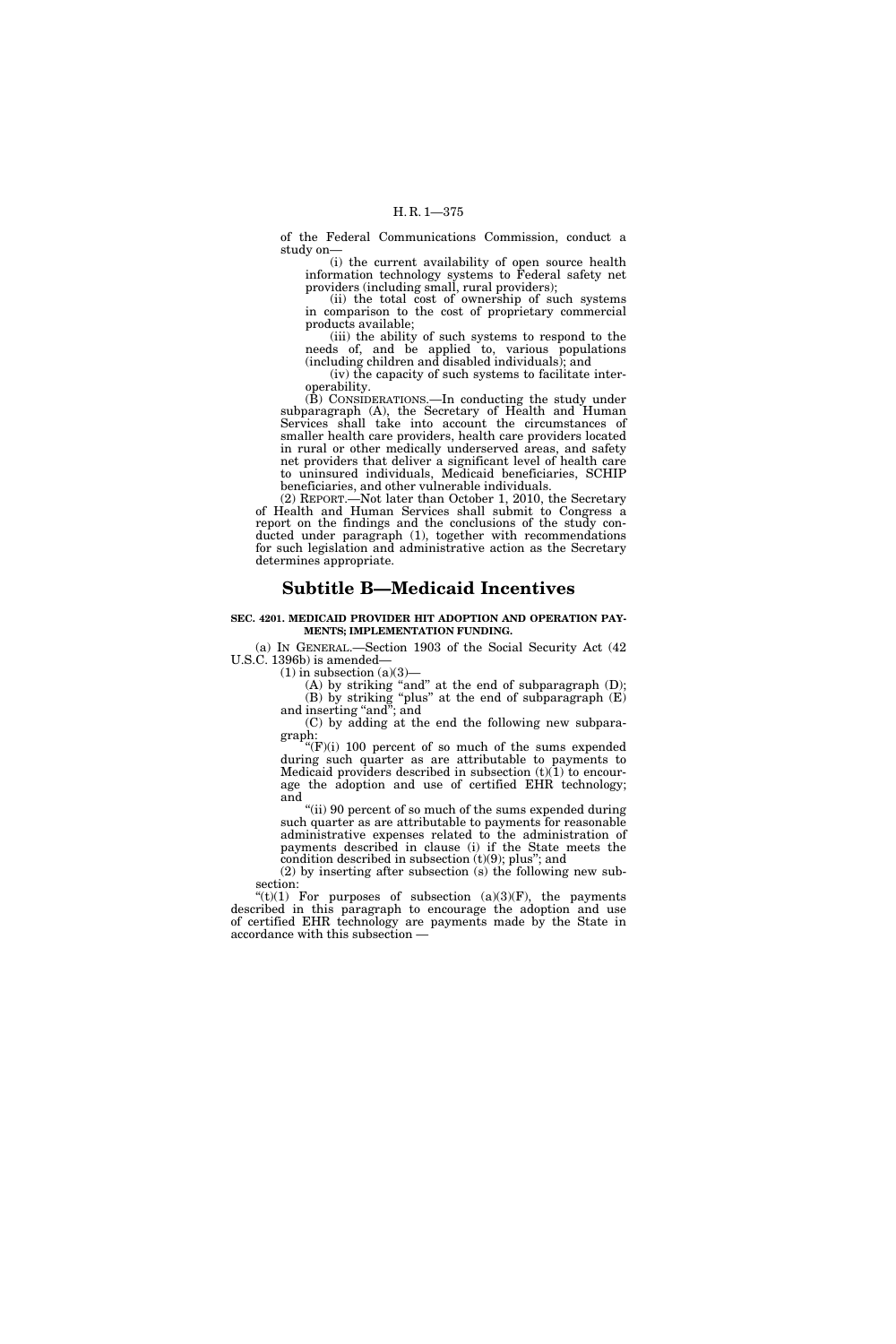"(A) to Medicaid providers described in paragraph  $(2)(A)$ not in excess of 85 percent of net average allowable costs (as defined in paragraph  $(3)(E)$ ) for certified EHR technology (and support services including maintenance and training that is for, or is necessary for the adoption and operation of, such technology) with respect to such providers; and

 $f(B)$  to Medicaid providers described in paragraph  $(2)(B)$ not in excess of the maximum amount permitted under paragraph (5) for the provider involved.

"(2) In this subsection and subsection  $(a)(3)(F)$ , the term 'Medicaid provider' means—

''(A) an eligible professional (as defined in paragraph  $(3)(B)$ —

''(i) who is not hospital-based and has at least 30 percent of the professional's patient volume (as estimated in accordance with a methodology established by the Secretary) attributable to individuals who are receiving medical assistance under this title;

"(ii) who is not described in clause (i), who is a pediatrician, who is not hospital-based, and who has at least 20 percent of the professional's patient volume (as estimated in accordance with a methodology established by the Secretary) attributable to individuals who are receiving medical assistance under this title; and

"(iii) who practices predominantly in a Federally qualified health center or rural health clinic and has at least 30 percent of the professional's patient volume (as estimated in accordance with a methodology established by the Secretary) attributable to needy individuals (as defined in paragraph  $(3)(F)$ ; and

" $(\vec{B})(i)$  a children's hospital, or

"(ii) an acute-care hospital that is not described in clause (i) and that has at least 10 percent of the hospital's patient volume (as estimated in accordance with a methodology established by the Secretary) attributable to individuals who are

receiving medical assistance under this title. An eligible professional shall not qualify as a Medicaid provider under this subsection unless any right to payment under sections 1848(o) and 1853(l) with respect to the eligible professional has been waived in a manner specified by the Secretary. For purposes of calculating patient volume under subparagraph (A)(iii), insofar as it is related to uncompensated care, the Secretary may require the adjustment of such uncompensated care data so that it would be an appropriate proxy for charity care, including a downward adjustment to eliminate bad debt data from uncompensated care. In applying subparagraphs  $(A)$  and  $(B)(ii)$ , the methodology established by the Secretary for patient volume shall include individuals enrolled in a Medicaid managed care plan (under section 1903(m) or section 1932).

"(3) In this subsection and subsection  $(a)(3)(F)$ :

"(A) The term 'certified EHR technology' means a qualified electronic health record (as defined in 3000(13) of the Public Health Service Act) that is certified pursuant to section 3001(c)(5) of such Act as meeting standards adopted under section 3004 of such Act that are applicable to the type of record involved (as determined by the Secretary, such as an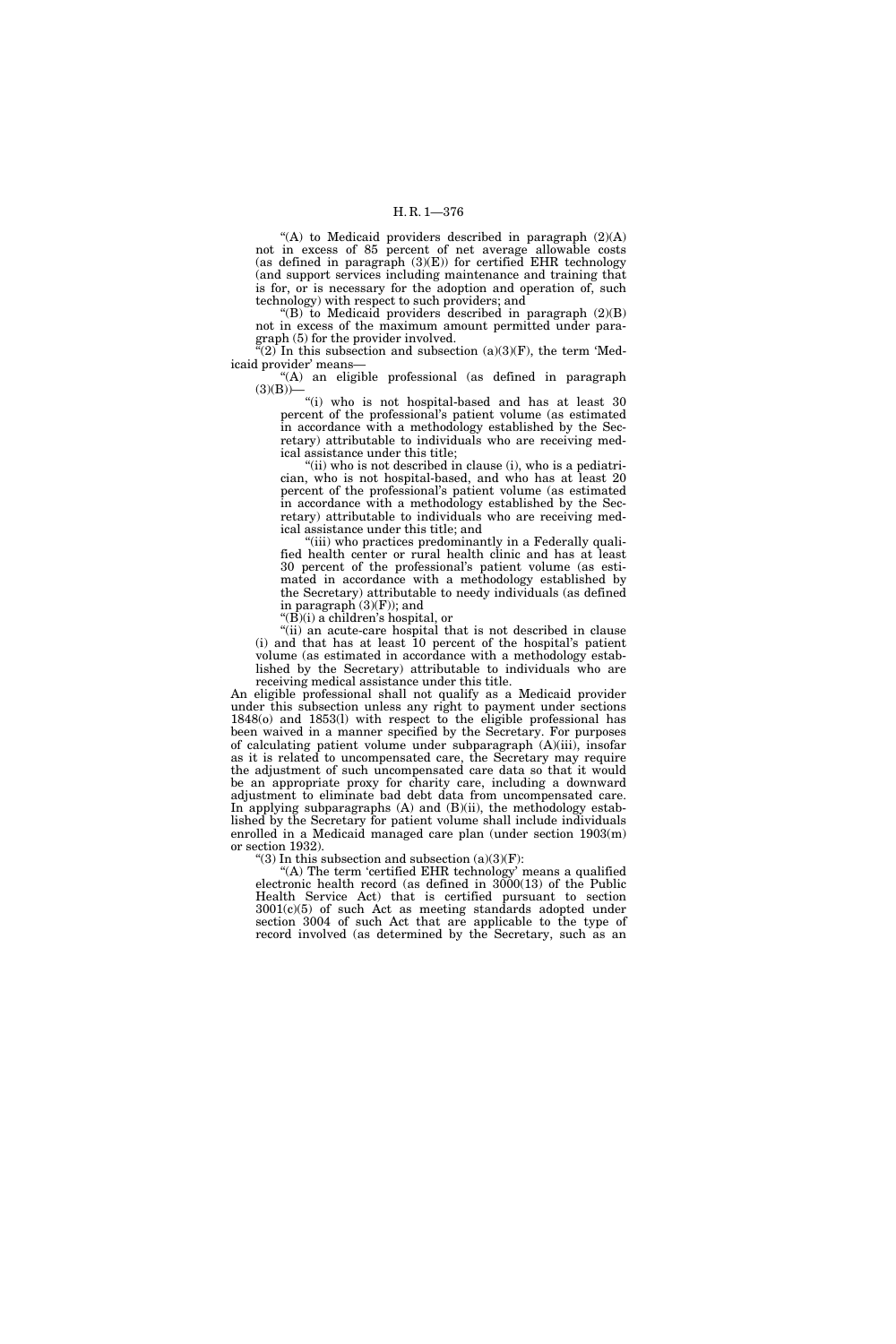ambulatory electronic health record for office-based physicians or an inpatient hospital electronic health record for hospitals). ''(B) The term 'eligible professional' means a—

 $(i)$  physician;

"(ii) dentist;

''(iii) certified nurse mid-wife; "(iv) nurse practitioner; and

 $\tilde{f}(v)$  physician assistant insofar as the assistant is practicing in a rural health clinic that is led by a physician assistant or is practicing in a Federally qualified health center that is so led.

''(C) The term 'average allowable costs' means, with respect to certified EHR technology of Medicaid providers described in paragraph (2)(A) for—

 $\lim_{t \to \infty}$  is interest year of payment with respect to such a provider, the average costs for the purchase and initial implementation or upgrade of such technology (and support services including training that is for, or is necessary for the adoption and initial operation of, such technology) for such providers, as determined by the Secretary based upon studies conducted under paragraph (4)(C); and

"(ii) a subsequent year of payment with respect to such a provider, the average costs not described in clause (i) relating to the operation, maintenance, and use of such technology for such providers, as determined by the Secretary based upon studies conducted under paragraph  $(4)(C)$ 

 $\sqrt[\alpha]{(D)}$  The term 'hospital-based' means, with respect to an eligible professional, a professional (such as a pathologist, anesthesiologist, or emergency physician) who furnishes substantially all of the individual's professional services in a hospital setting (whether inpatient or outpatient) and through the use of the facilities and equipment, including qualified electronic health records, of the hospital. The determination of whether an eligible professional is a hospital-based eligible professional shall be made on the basis of the site of service (as defined by the Secretary) and without regard to any employment or billing arrangement between the eligible professional and any other provider.

" $(E)$  The term 'net average allowable costs' means, with respect to a Medicaid provider described in paragraph (2)(A), average allowable costs reduced by any payment that is made to such Medicaid provider from any other source (other than under this subsection or by a State or local government) that is directly attributable to payment for certified EHR technology or support services described in subparagraph (C).

 $\sqrt[\text{F}]{F}$  The term 'needy individual' means, with respect to a Medicaid provider, an individual—

''(i) who is receiving assistance under this title;

"(ii) who is receiving assistance under title XXI;

"(iii) who is furnished uncompensated care by the provider; or

"(iv) for whom charges are reduced by the provider on a sliding scale basis based on an individual's ability to pay.

" $(4)(A)$  With respect to a Medicaid provider described in para $graph (2)(A)$ , subject to subparagraph  $(B)$ , in no case shall—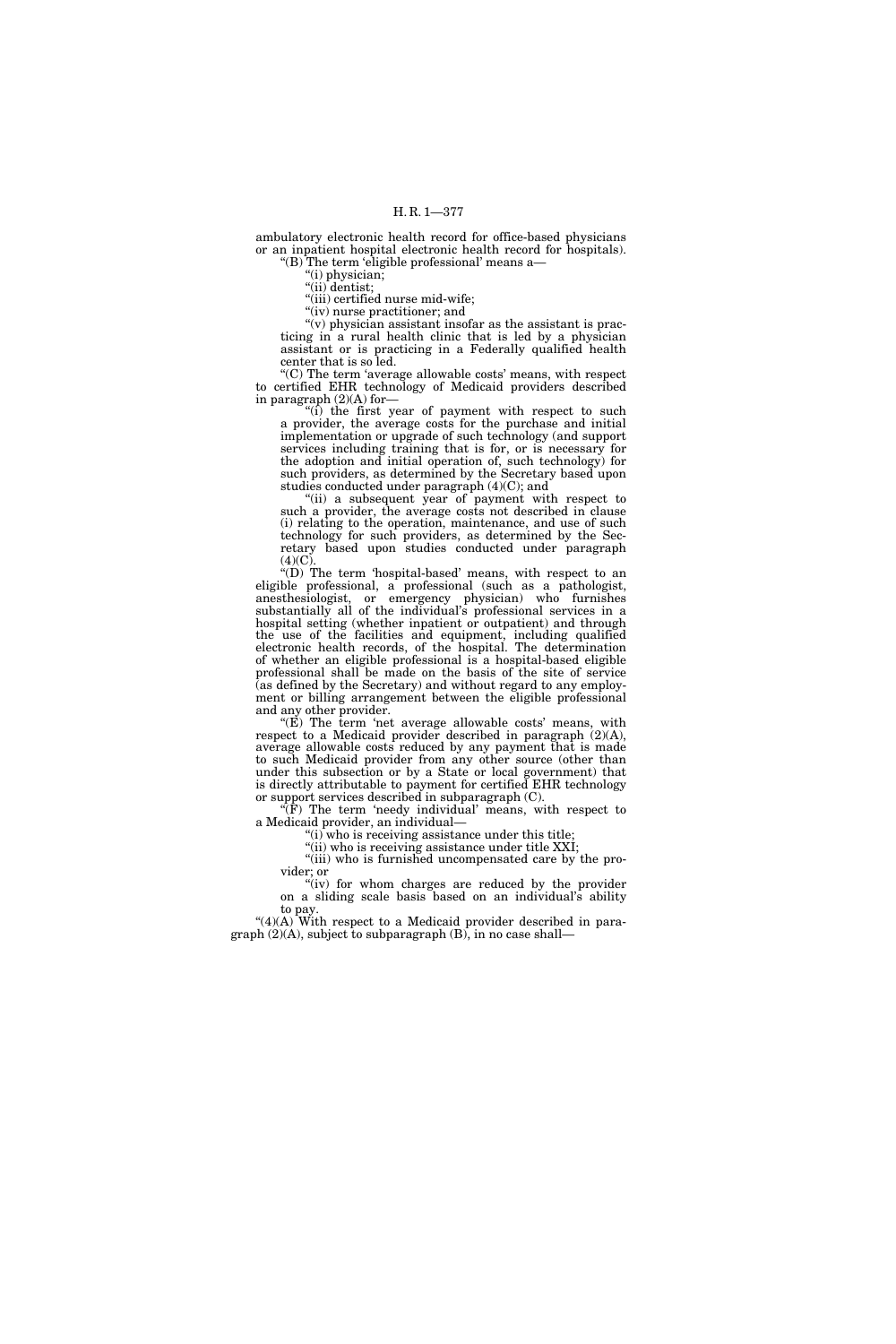"(i) the net average allowable costs under this subsection for the first year of payment (which may not be later than 2016), which is intended to cover the costs described in paragraph (3)(C)(i), exceed \$25,000 (or such lesser amount as the Secretary determines based on studies conducted under subparagraph (C));

''(ii) the net average allowable costs under this subsection for a subsequent year of payment, which is intended to cover costs described in paragraph (3)(C)(ii), exceed \$10,000; and

"(iii) payments be made for costs described in clause (ii) after 2021 or over a period of longer than 5 years. ''(B) In the case of Medicaid provider described in paragraph  $(2)(A)(ii)$ , the dollar amounts specified in subparagraph  $(A)$  shall be 2⁄3 of the dollar amounts otherwise specified.

''(C) For the purposes of determining average allowable costs under this subsection, the Secretary shall study the average costs to Medicaid providers described in paragraph (2)(A) of purchase and initial implementation and upgrade of certified EHR technology described in paragraph  $(3)(C)(i)$  and the average costs to such providers of operations, maintenance, and use of such technology described in paragraph (3)(C)(ii). In determining such costs for such providers, the Secretary may utilize studies of such amounts submitted by States.

" $(5)(A)$  In no case shall the payments described in paragraph (1)(B) with respect to a Medicaid provider described in paragraph  $(2)(B)$  exceed-

''(i) in the aggregate the product of—

''(I) the overall hospital EHR amount for the provider computed under subparagraph (B); and

''(II) the Medicaid share for such provider computed under subparagraph (C);

"(ii) in any year 50 percent of the product described in clause (i); and

"(iii) in any 2-year period 90 percent of such product.

''(B) For purposes of this paragraph, the overall hospital EHR amount, with respect to a Medicaid provider, is the sum of the applicable amounts specified in section  $1886(n)(2)(A)$  for such provider for the first 4 payment years (as estimated by the Secretary) determined as if the Medicare share specified in clause (ii) of such section were 1. The Secretary shall establish, in consultation with the State, the overall hospital EHR amount for each such Medicaid provider eligible for payments under paragraph (1)(B). For purposes of this subparagraph in computing the amounts under section 1886(n)(2)(C) for payment years after the first payment year, the Secretary shall assume that in subsequent payment years discharges increase at the average annual rate of growth of the most recent 3 years for which discharge data are available per year.

''(C) The Medicaid share computed under this subparagraph, for a Medicaid provider for a period specified by the Secretary, shall be calculated in the same manner as the Medicare share under section 1886(n)(2)(D) for such a hospital and period, except that there shall be substituted for the numerator under clause (i) of such section the amount that is equal to the number of inpatient-bed-days (as established by the Secretary) which are attributable to individuals who are receiving medical assistance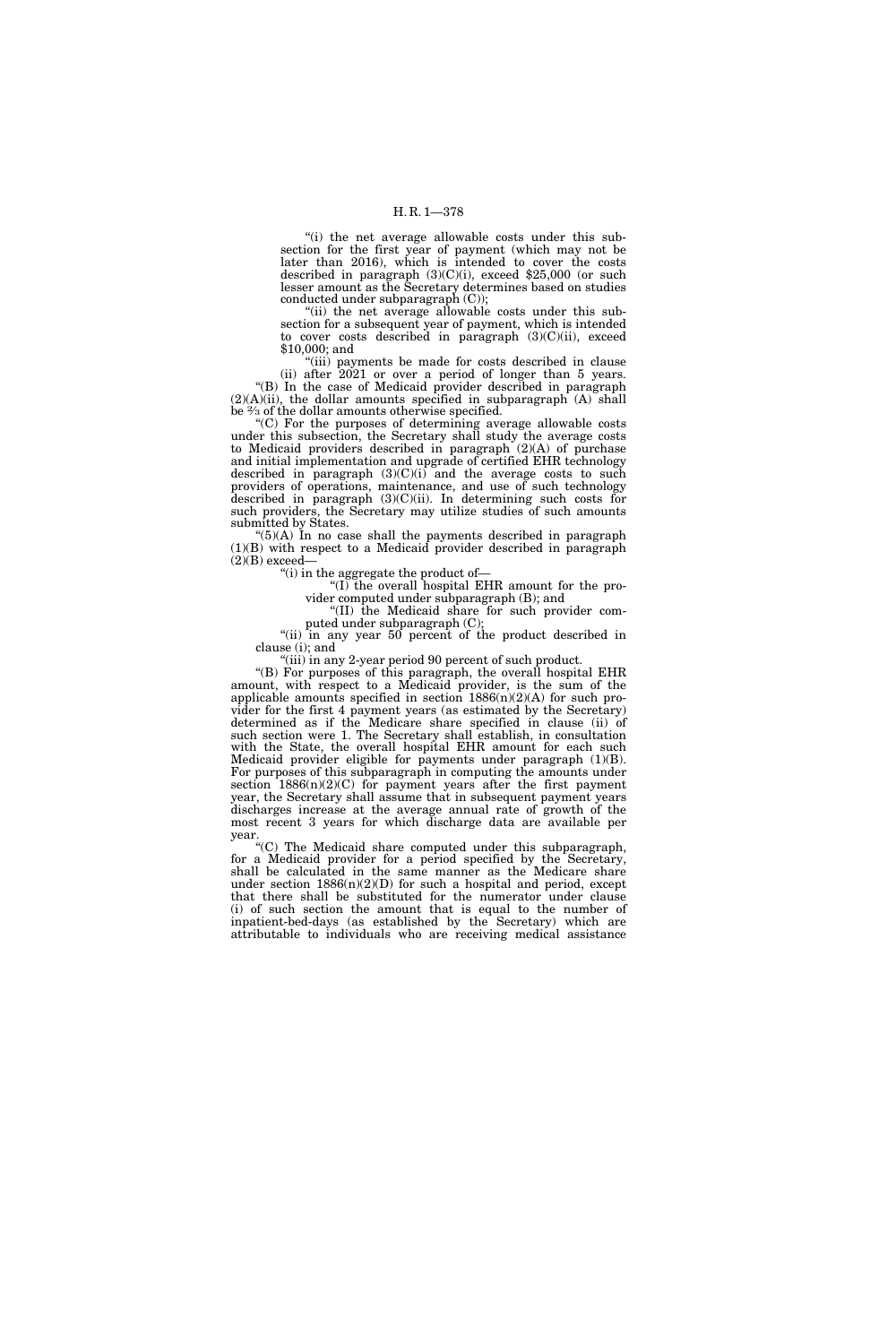under this title and who are not described in section  $1886(n)(2)(D)(i)$ . In computing inpatient-bed-days under the previous sentence, the Secretary shall take into account inpatient-bed-days attributable to inpatient-bed-days that are paid for individuals enrolled in a Medicaid managed care plan (under section 1903(m) or section 1932).

''(D) In no case may the payments described in paragraph (1)(B) with respect to a Medicaid provider described in paragraph  $(2)(B)$  be paid-

 $\epsilon$ <sup>(i)</sup> for any year beginning after 2016 unless the provider has been provided payment under paragraph (1)(B) for the previous year; and

"(ii) over a period of more than 6 years of payment.

''(6) Payments described in paragraph (1) are not in accordance with this subsection unless the following requirements are met:

''(A)(i) The State provides assurances satisfactory to the Secretary that amounts received under subsection  $(a)(3)(F)$  with respect to payments to a Medicaid provider are paid, subject to clause (ii), directly to such provider (or to an employer or facility to which such provider has assigned payments) without any deduction or rebate.

''(ii) Amounts described in clause (i) may also be paid to an entity promoting the adoption of certified EHR technology, as designated by the State, if participation in such a payment arrangement is voluntary for the eligible professional involved and if such entity does not retain more than 5 percent of such payments for costs not related to certified EHR technology (and support services including maintenance and training) that is for, or is necessary for the operation of, such technology.

"(B) A Medicaid provider described in paragraph  $(2)(\breve{A})$ is responsible for payment of the remaining 15 percent of the net average allowable cost.

 $C'(C)(i)$  Subject to clause (ii), with respect to payments to a Medicaid provider—

" $(I)$  for the first year of payment to the Medicaid provider under this subsection, the Medicaid provider demonstrates that it is engaged in efforts to adopt, implement, or upgrade certified EHR technology; and

 $f(II)$  for a year of payment, other than the first year of payment to the Medicaid provider under this subsection, the Medicaid provider demonstrates meaningful use of certified EHR technology through a means that is approved by the State and acceptable to the Secretary, and that may be based upon the methodologies applied under section  $1848$ (o) or  $1886$ (n).

''(ii) In the case of a Medicaid provider who has completed adopting, implementing, or upgrading such technology prior to the first year of payment to the Medicaid provider under this subsection, clause  $(i)(I)$  shall not apply and clause  $(i)(II)$ shall apply to each year of payment to the Medicaid provider under this subsection, including the first year of payment.

''(D) To the extent specified by the Secretary, the certified EHR technology is compatible with State or Federal administrative management systems.

For purposes of subparagraph (B), a Medicaid provider described in paragraph (2)(A) may accept payments for the costs described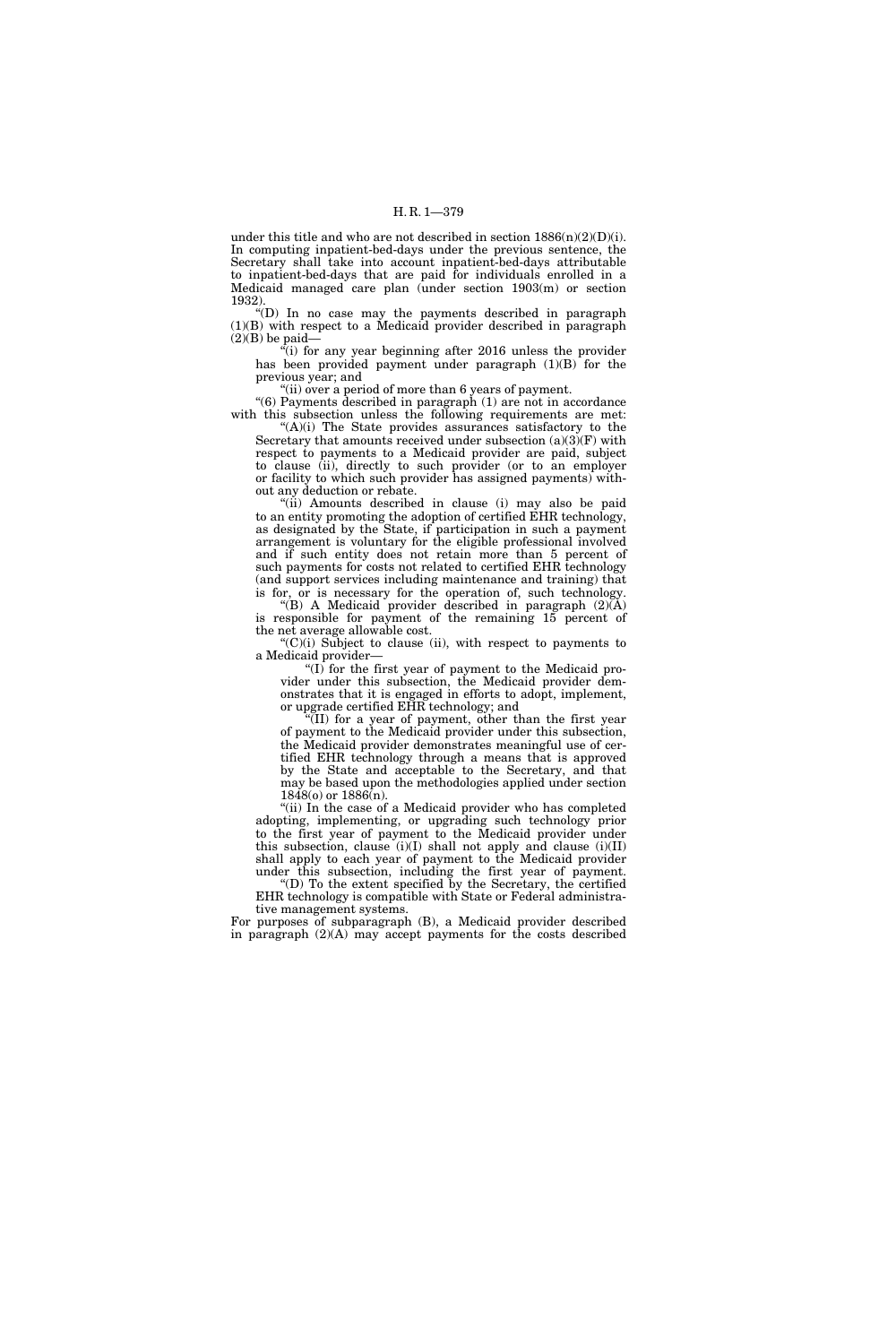in such subparagraph from a State or local government. For purposes of subparagraph (C), in establishing the means described in such subparagraph, which may include clinical quality reporting to the State, the State shall ensure that populations with unique needs, such as children, are appropriately addressed.

"(7) With respect to Medicaid providers described in paragraph (2)(A), the Secretary shall ensure coordination of payment with respect to such providers under sections 1848(o) and 1853(l) and under this subsection to assure no duplication of funding. Such coordination shall include, to the extent practicable, a data matching process between State Medicaid agencies and the Centers for Medicare & Medicaid Services using national provider identifiers. For such purposes, the Secretary may require the submission of such data relating to payments to such Medicaid providers as the Secretary may specify.

" $(8)$  In carrying out paragraph  $(6)(C)$ , the State and Secretary shall seek, to the maximum extent practicable, to avoid duplicative requirements from Federal and State governments to demonstrate meaningful use of certified EHR technology under this title and title XVIII. In doing so, the Secretary may deem satisfaction of requirements for such meaningful use for a payment year under title XVIII to be sufficient to qualify as meaningful use under this subsection. The Secretary may also specify the reporting periods under this subsection in order to carry out this paragraph.

''(9) In order to be provided Federal financial participation under subsection  $(a)(3)(F)(ii)$ , a State must demonstrate to the satisfaction of the Secretary, that the State—

" $(A)$  is using the funds provided for the purposes of administering payments under this subsection, including tracking of meaningful use by Medicaid providers;

 $\mathrm{``(B)}$  is conducting adequate oversight of the program under this subsection, including routine tracking of meaningful use attestations and reporting mechanisms; and

''(C) is pursuing initiatives to encourage the adoption of certified EHR technology to promote health care quality and the exchange of health care information under this title, subject to applicable laws and regulations governing such exchange.

" $(10)$  The Secretary shall periodically submit reports to the Committee on Energy and Commerce of the House of Representatives and the Committee on Finance of the Senate on status, progress, and oversight of payments described in paragraph (1), including steps taken to carry out paragraph (7). Such reports shall also describe the extent of adoption of certified EHR technology among Medicaid providers resulting from the provisions of this subsection and any improvements in health outcomes, clinical quality, or efficiency resulting from such adoption.''.

(b) IMPLEMENTATION FUNDING.—In addition to funds otherwise available, out of any funds in the Treasury not otherwise appropriated, there are appropriated to the Secretary of Health and Human Services for the Centers for Medicare & Medicaid Services Program Management Account, \$40,000,000 for each of fiscal years 2009 through 2015 and \$20,000,000 for fiscal year 2016, which shall be available for purposes of carrying out the provisions of (and the amendments made by) this section. Amounts appropriated under this subsection for a fiscal year shall be available until expended.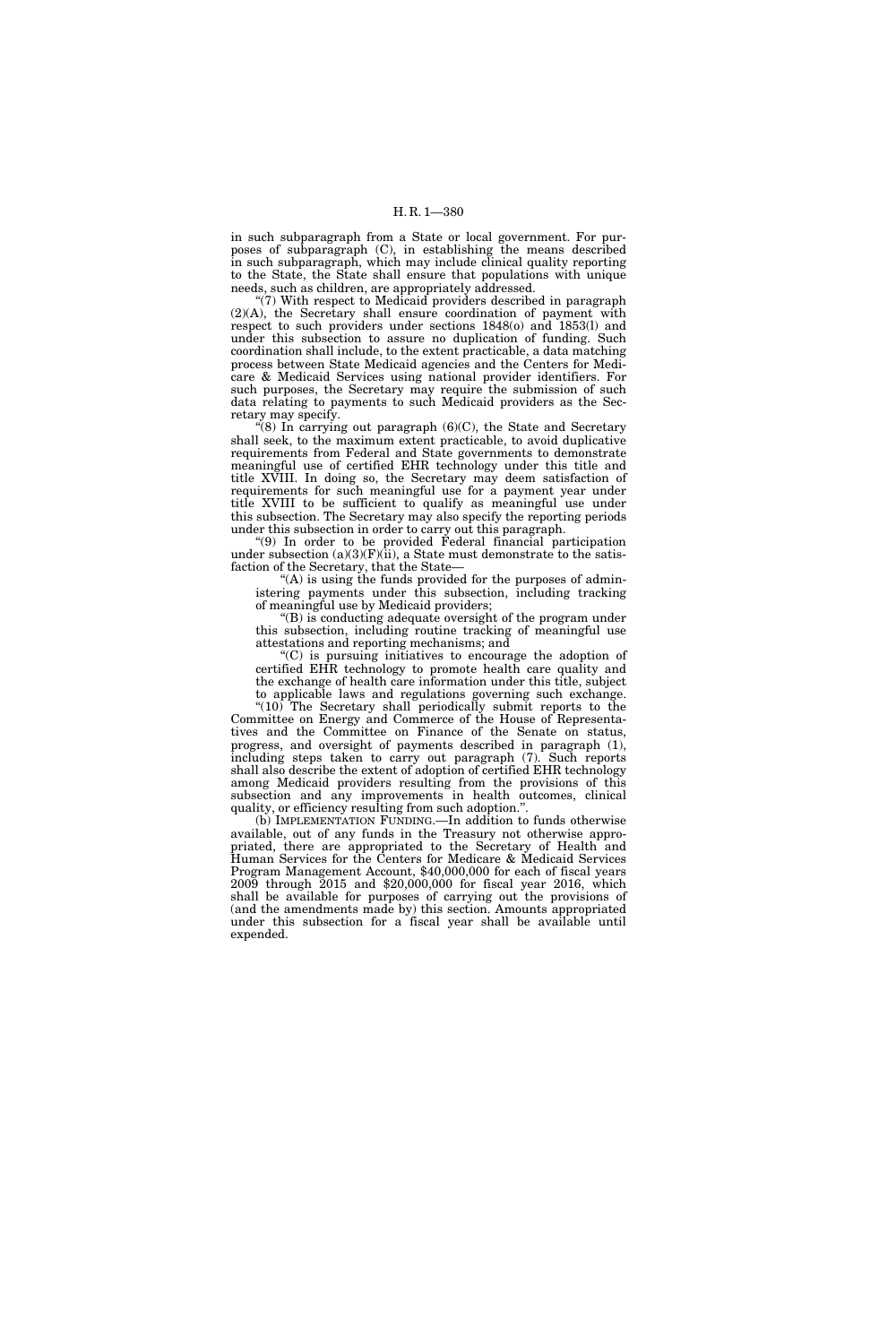## H. R. 1—381

# **Subtitle C—Miscellaneous Medicare Provisions**

### **SEC. 4301. MORATORIA ON CERTAIN MEDICARE REGULATIONS.**

(a) DELAY IN PHASE OUT OF MEDICARE HOSPICE BUDGET NEU- TRALITY ADJUSTMENT FACTOR DURING FISCAL YEAR 2009.—Notwithstanding any other provision of law, including the final rule published on August 8, 2008, 73 Federal Register 46464 et seq., relating to Medicare Program; Hospice Wage Index for Fiscal Year 2009, the Secretary of Health and Human Services shall not phase out or eliminate the budget neutrality adjustment factor in the Medicare hospice wage index before October 1, 2009, and the Secretary shall recompute and apply the final Medicare hospice wage index for fiscal year 2009 as if there had been no reduction in the budget neutrality adjustment factor.

(b) NON-APPLICATION OF PHASED-OUT INDIRECT MEDICAL EDU-CATION (IME) ADJUSTMENT FACTOR FOR FISCAL YEAR 2009.

(1) IN GENERAL.—Section 412.322 of title 42, Code of Federal Regulations, shall be applied without regard to paragraph (c) of such section, and the Secretary of Health and Human Services shall recompute payments for discharges occurring on or after October 1, 2008, as if such paragraph had never been in effect.

(2) NO EFFECT ON SUBSEQUENT YEARS.—Nothing in paragraph (1) shall be construed as having any effect on the application of paragraph (d) of section 412.322 of title 42, Code of Federal Regulations.

(c) FUNDING FOR IMPLEMENTATION.—In addition to funds otherwise available, for purposes of implementing the provisions of subsections (a) and (b), including costs incurred in reprocessing claims in carrying out such provisions, the Secretary of Health and Human Services shall provide for the transfer from the Federal Hospital Insurance Trust Fund established under section 1817 of the Social Security Act (42 U.S.C. 1395i) to the Centers for Medicare & Medicaid Services Program Management Account of \$2,000,000 for fiscal year 2009.

## **SEC. 4302. LONG-TERM CARE HOSPITAL TECHNICAL CORRECTIONS.**

(a) PAYMENT.—Subsection (c) of section 114 of the Medicare, Medicaid, and SCHIP Extension Act of 2007 (Public Law 110– 173) is amended—

 $(1)$  in paragraph  $(1)$ —

 $(A)$  by amending the heading to read as follows: "DELAY IN APPLICATION OF 25 PERCENT PATIENT THRESHOLD PAY-MENT ADJUSTMENT'';

(B) by striking ''the date of the enactment of this Act'' and inserting ''July 1, 2007,''; and

(C) in subparagraph (A), by inserting ''or to a longterm care hospital, or satellite facility, that as of December 29, 2007, was co-located with an entity that is a providerbased, off-campus location of a subsection (d) hospital which did not provide services payable under section 1886(d) of the Social Security Act at the off-campus location'' after ''freestanding long-term care hospitals''; and

 $(2)$  in paragraph  $(2)$ —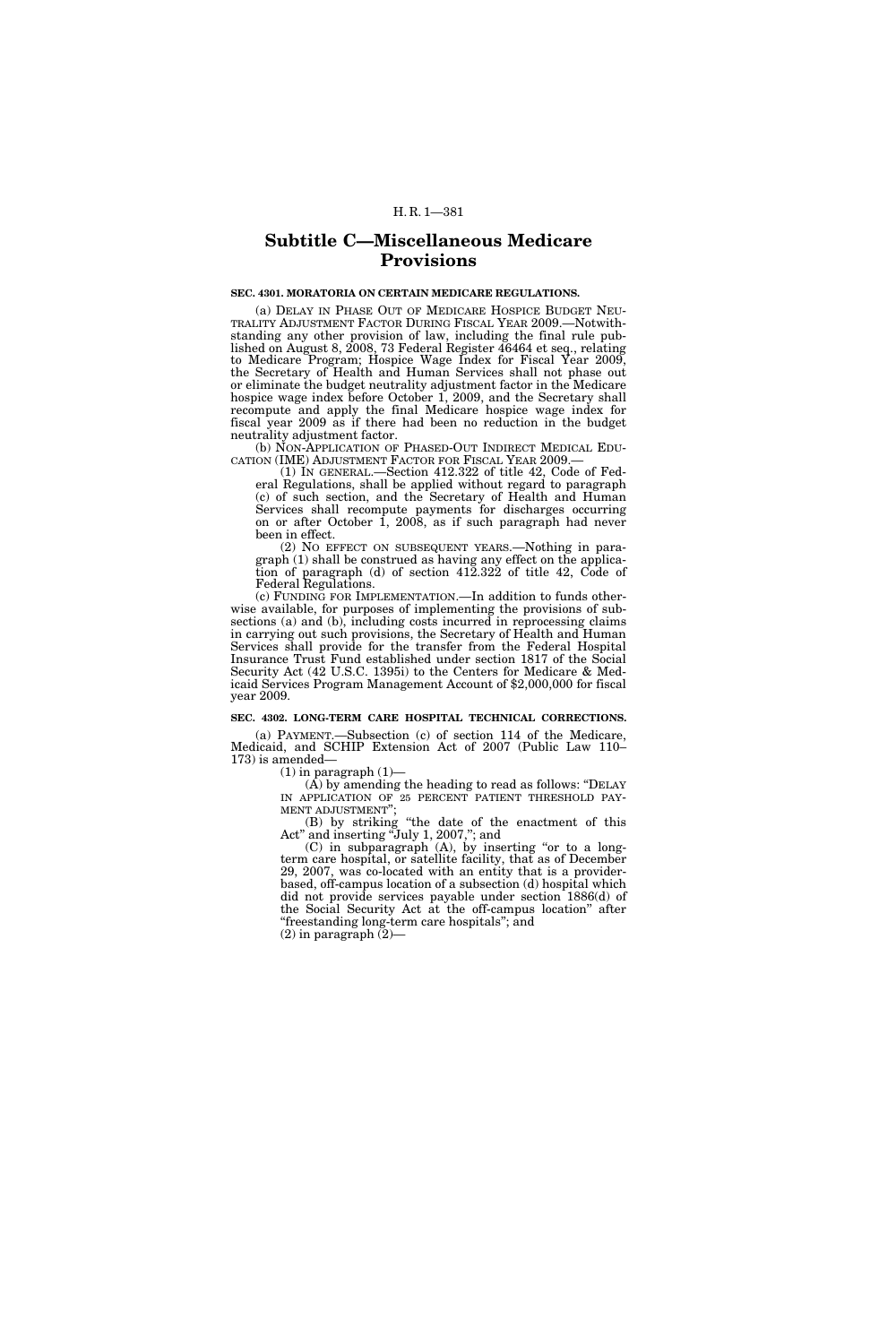$(A)$  in subparagraph  $(B)(ii)$ , by inserting "or that is described in section 412.22(h)(3)(i) of such title'' before the period; and

(B) in subparagraph (C), by striking ''the date of the enactment of this Act<sup>"</sup> and inserting "October 1, 2007 (or July 1, 2007, in the case of a satellite facility described in section 412.22(h)(3)(i) of title 42, Code of Federal Regulations)''.

(b) MORATORIUM.—Subsection (d)(3)(A) of such section is amended by striking ''if the hospital or facility'' and inserting ''if the hospital or facility obtained a certificate of need for an increase in beds that is in a State for which such certificate of need is required and that was issued on or after April 1, 2005, and before December 29, 2007, or if the hospital or facility''.

(c) EFFECTIVE DATE.—The amendments made by this section shall be effective and apply as if included in the enactment of the Medicare, Medicaid, and SCHIP Extension Act of 2007 (Public Law 110–173).

## **TITLE V—STATE FISCAL RELIEF**

## **SEC. 5000. PURPOSES; TABLE OF CONTENTS.**

(a) PURPOSES.—The purposes of this title are as follows:

(1) To provide fiscal relief to States in a period of economic downturn.

(2) To protect and maintain State Medicaid programs during a period of economic downturn, including by helping to avert cuts to provider payment rates and benefits or services, and to prevent constrictions of income eligibility requirements for such programs, but not to promote increases in such requirements.

(b) TABLE OF CONTENTS.—The table of contents for this title is as follows:

#### TITLE V—STATE FISCAL RELIEF

Sec. 5000. Purposes; table of contents.

Sec. 5001. Temporary increase of Medicaid FMAP.

Sec. 5002. Temporary increase in DSH allotments during recession.

Sec. 5003. Extension of moratoria on certain Medicaid final regulations. Sec. 5004. Extension of transitional medical assistance (TMA).

Sec. 5005. Extension of the qualifying individual (QI) program.

Sec. 5006. Protections for Indians under Medicaid and CHIP.

Sec. 5007. Funding for oversight and implementation.

Sec. 5008. GAO study and report regarding State needs during periods of national economic downturn.

## **SEC. 5001. TEMPORARY INCREASE OF MEDICAID FMAP.**

(a) PERMITTING MAINTENANCE OF FMAP.—Subject to subsections (e), (f), and (g), if the FMAP determined without regard to this section for a State for—

(1) fiscal year 2009 is less than the FMAP as so determined for fiscal year 2008, the FMAP for the State for fiscal year 2008 shall be substituted for the State's FMAP for fiscal year 2009, before the application of this section;

(2) fiscal year 2010 is less than the FMAP as so determined for fiscal year 2008 or fiscal year 2009 (after the application of paragraph (1)), the greater of such FMAP for the State for fiscal year 2008 or fiscal year 2009 shall be substituted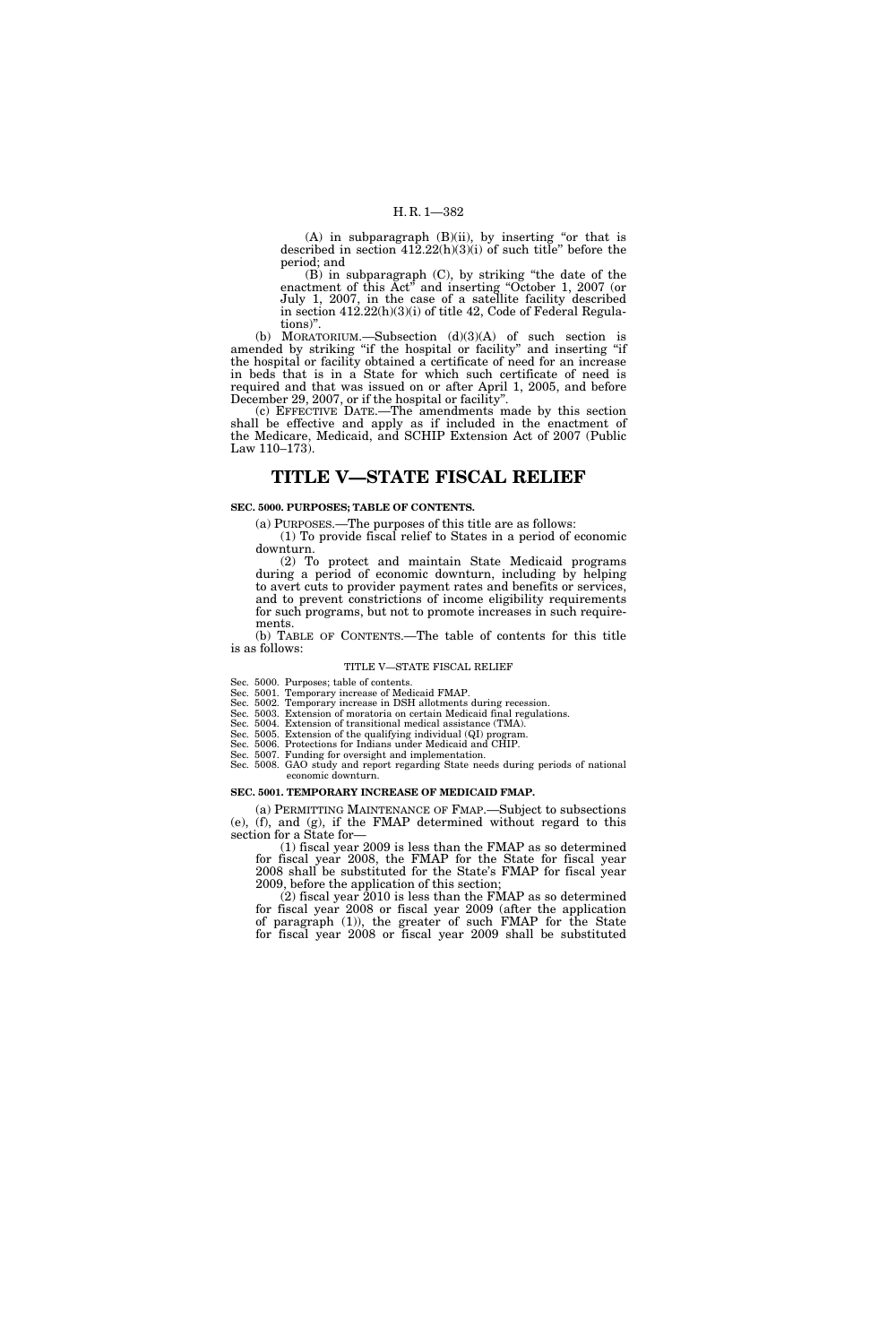for the State's FMAP for fiscal year 2010, before the application of this section; and

(3) fiscal year 2011 is less than the FMAP as so determined for fiscal year 2008, fiscal year 2009 (after the application of paragraph (1)), or fiscal year 2010 (after the application of paragraph (2)), the greatest of such FMAP for the State for fiscal year 2008, fiscal year 2009, or fiscal year 2010 shall be substituted for the State's FMAP for fiscal year 2011, before the application of this section, but only for the first calendar quarter in fiscal year 2011.<br>(b) GENERAL 6.2 PERCENTAGE POINT INCREASE.—

(1) IN GENERAL.—Subject to subsections (e), (f), and (g) and paragraph (2), for each State for calendar quarters during the recession adjustment period (as defined in subsection  $(h)(3)$ ), the FMAP (after the application of subsection (a)) shall be increased (without regard to any limitation otherwise specified in section 1905(b) of the Social Security Act (42 U.S.C. 1396d(b))) by 6.2 percentage points.

(2) SPECIAL ELECTION FOR TERRITORIES.—In the case of a State that is not one of the 50 States or the District of Columbia, paragraph (1) shall only apply if the State makes a one-time election, in a form and manner specified by the Secretary and for the entire recession adjustment period, to apply the increase in FMAP under paragraph (1) and a 15 percent increase under subsection (d) instead of applying a 30 percent increase under subsection (d).<br>(c) ADDITIONAL RELIEF BASED ON INCREASE IN UNEMPLOY-

MENT.—  $(1)$  IN GENERAL.—Subject to subsections (e), (f), and (g),

if a State is a qualifying State under paragraph (2) for a calendar quarter occurring during the recession adjustment period, the FMAP for the State shall be further increased by the number of percentage points equal to the product of—

(A) the State percentage applicable for the State under section 1905(b) of the Social Security Act (42 U.S.C. 1396d(b)) after the application of subsection (a) and after the application of  $\frac{1}{2}$  of the increase under subsection (b); and

(B) the applicable percent determined in paragraph (3) for the calendar quarter (or, if greater, for a previous such calendar quarter).

(2) QUALIFYING CRITERIA.—

(A) IN GENERAL.—For purposes of paragraph (1), a State qualifies for additional relief under this subsection for a calendar quarter occurring during the recession adjustment period if the State is 1 of the 50 States or the District of Columbia and the State satisfies any of the following criteria for the quarter:

(i) The State unemployment increase percentage (as defined in paragraph (4)) for the quarter is at least 1.5 percentage points but less than 2.5 percentage points.

(ii) The State unemployment increase percentage for the quarter is at least 2.5 percentage points but less than 3.5 percentage points.

(iii) The State unemployment increase percentage for the quarter is at least 3.5 percentage points.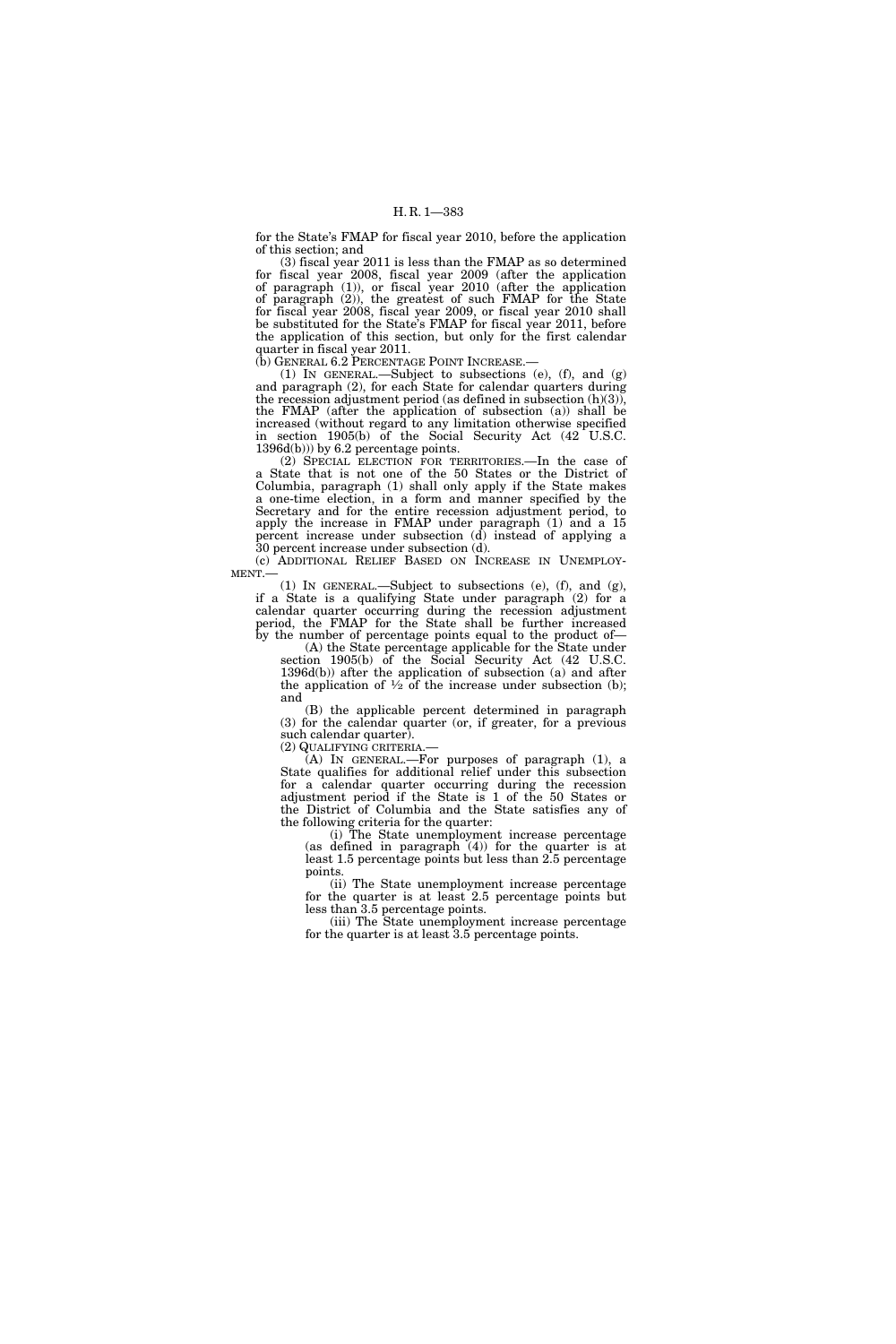(B) MAINTENANCE OF STATUS.—If a State qualifies for additional relief under this subsection for a calendar quarter, it shall be deemed to have qualified for such relief for each subsequent calendar quarter ending before July 1, 2010.

(3) APPLICABLE PERCENT.—

(A) IN GENERAL.—For purposes of paragraph (1), subject to subparagraph (B), the applicable percent is—

(i) 5.5 percent, if the State satisfies the criteria described in paragraph  $(2)(A)(i)$  for the calendar quarter;

(ii) 8.5 percent if the State satisfies the criteria described in paragraph (2)(A)(ii) for the calendar quarter; and

(iii) 11.5 percent if the State satisfies the criteria described in paragraph (2)(A)(iii) for the calendar quarter.

(B) MAINTENANCE OF HIGHER APPLICABLE PERCENT.— (i) HOLD HARMLESS PERIOD.—If the percent applied to a State under subparagraph (A) for any calendar quarter in the recession adjustment period beginning on or after January 1, 2009, and ending before July 1, 2010, (determined without regard to this subparagraph) is less than the percent applied for the preceding quarter (as so determined), the higher applicable percent shall continue in effect for each subsequent calendar quarter ending before July 1, 2010.

(ii) NOTICE OF LOWER APPLICABLE PERCENT.—The Secretary shall notify a State at least 60 days prior to applying any lower applicable percent to the State under this paragraph.

(4) COMPUTATION OF STATE UNEMPLOYMENT INCREASE

PERCENTAGE.—<br>(A) IN GENERAL.—In this subsection, the "State unemployment increase percentage'' for a State for a calendar quarter is equal to the number of percentage points (if any) by which—

(i) the average monthly unemployment rate for the State for months in the most recent previous 3 consecutive-month period for which data are available, subject to subparagraph (C); exceeds

(ii) the lowest average monthly unemployment rate for the State for any 3-consecutive-month period preceding the period described in clause (i) and beginning on or after January 1, 2006.

(B) AVERAGE MONTHLY UNEMPLOYMENT RATE DEFINED.—In this paragraph, the term ''average monthly unemployment rate'' means the average of the monthly number unemployed, divided by the average of the monthly civilian labor force, seasonally adjusted, as determined based on the most recent monthly publications of the Bureau of Labor Statistics of the Department of Labor. (C) SPECIAL RULE.—With respect to—

(i) the first 2 calendar quarters of the recession adjustment period, the most recent previous 3-consecutive-month period described in subparagraph (A)(i)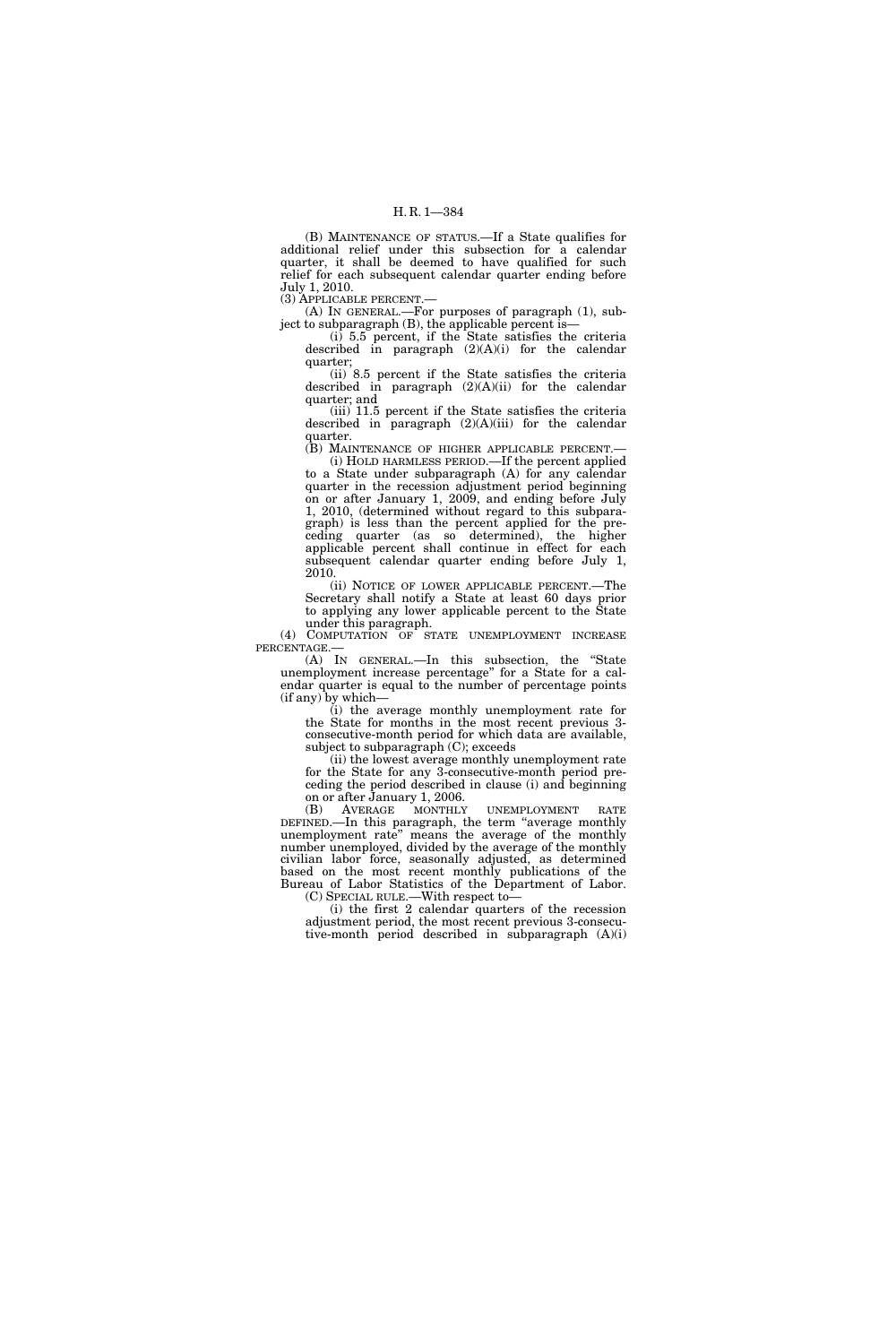shall be the 3-consecutive-month period beginning with October 2008; and

(ii) the last 2 calendar quarters of the recession adjustment period, the most recent previous 3-consecutive-month period described in such subparagraph shall be the 3-consecutive-month period beginning with December 2009, or, if it results in a higher applicable percent under paragraph (3), the 3-consecutive-month

period beginning with January 2010.<br>(d) INCREASE IN CAP ON MEDICAID PAYMENTS TO TERRITORIES. Subject to subsections (f) and (g), with respect to entire fiscal years occurring during the recession adjustment period and with respect to fiscal years only a portion of which occurs during such period (and in proportion to the portion of the fiscal year that occurs during such period), the amounts otherwise determined for Puerto Rico, the Virgin Islands, Guam, the Northern Mariana Islands, and American Samoa under subsections (f) and (g) of section 1108 of the Social Security Act (42 6 U.S.C. 1308) shall each be increased by 30 percent (or, in the case of an election under subsection (b) $(2)$ , 15 percent). In the case of such an election by a territory, subsection  $(a)(1)$  of such section shall be applied without regard to any increase in payment made to the territory under part E of title IV of such Act that is attributable to the increase in FMAP effected under subsection (b) for the territory.

(e) SCOPE OF APPLICATION.—The increases in the FMAP for a State under this section shall apply for purposes of title XIX of the Social Security Act and shall not apply with respect to— (1) disproportionate share hospital payments described in

section 1923 of such Act (42 U.S.C. 1396r–4);

(2) payments under title IV of such Act (42 U.S.C. 601 et seq.) (except that the increases under subsections (a) and (b) shall apply to payments under part E of title IV of such Act (42 U.S.C. 670 et seq.) and, for purposes of the application of this section to the District of Columbia, payments under such part shall be deemed to be made on the basis of the FMAP applied with respect to such District for purposes of title XIX and as increased under subsection (b));

(3) payments under title XXI of such Act (42 U.S.C. 1397aa et seq.);

(4) any payments under title XIX of such Act that are based on the enhanced FMAP described in section 2105(b) of such Act (42 U.S.C. 1397ee(b)); or

(5) any payments under title XIX of such Act that are attributable to expenditures for medical assistance provided to individuals made eligible under a State plan under title XIX of the Social Security Act (including under any waiver under such title or under section 1115 of such Act (42 U.S.C. 1315)) because of income standards (expressed as a percentage of the poverty line) for eligibility for medical assistance that are higher than the income standards (as so expressed) for such eligibility as in effect on July 1, 2008, (including as such standards were proposed to be in effect under a State law enacted but not effective as of such date or a State plan amendment or waiver request under title XIX of such Act that was pending approval on such date).

(f) STATE INELIGIBILITY; LIMITATION; SPECIAL RULES.— (1) MAINTENANCE OF ELIGIBILITY REQUIREMENTS.—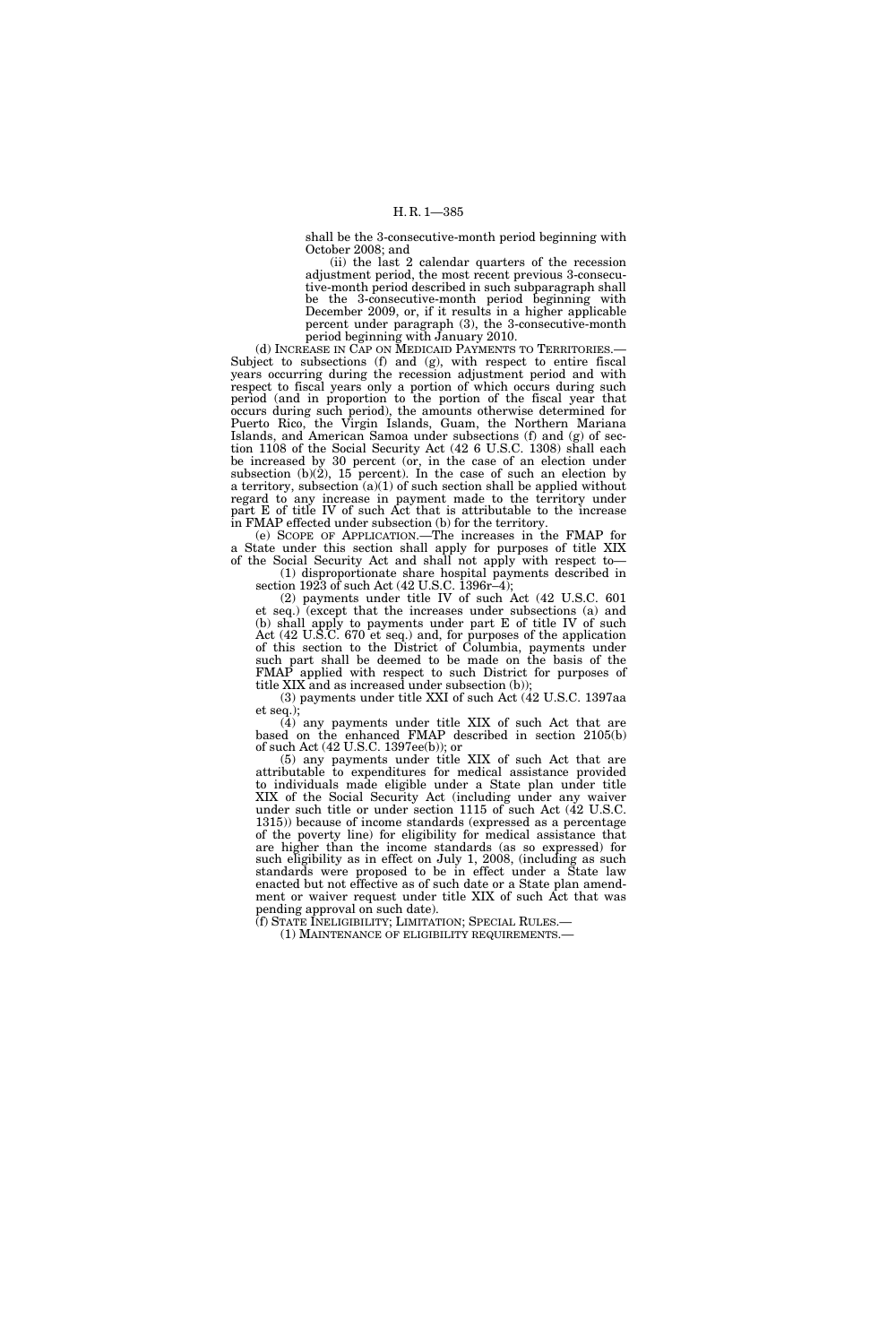(A) IN GENERAL.—Subject to subparagraphs (B) and (C), a State is not eligible for an increase in its FMAP under subsection  $(a)$ ,  $(b)$ , or  $(c)$ , or an increase in a cap amount under subsection (d), if eligibility standards, methodologies, or procedures under its State plan under title XIX of the Social Security Act (including any waiver under such title or under section 1115 of such Act (42 U.S.C. 1315)) are more restrictive than the eligibility standards, methodologies, or procedures, respectively, under such plan (or waiver) as in effect on July 1, 2008.

Subject to subparagraph (C), a State that has restricted eligibility standards, methodologies, or procedures under its State plan under title XIX of the Social Security Act (including any waiver under such title or under section 1115 of such Act (42 U.S.C. 1315)) after July 1, 2008, is no longer ineligible under subparagraph (A) beginning with the first calendar quarter in which the State has reinstated eligibility standards, methodologies, or procedures that are no more restrictive than the eligibility standards, methodologies, or procedures, respectively, under such plan (or waiver) as in effect on July 1, 2008.

(C) SPECIAL RULES.—A State shall not be ineligible under subparagraph (A)—

(i) for the calendar quarters before July 1, 2009, on the basis of a restriction that was applied after July 1, 2008, and before the date of the enactment of this Act, if the State prior to July 1, 2009, has reinstated eligibility standards, methodologies, or procedures that are no more restrictive than the eligibility standards, methodologies, or procedures, respectively, under such plan (or waiver) as in effect on July 1, 2008; or

(ii) on the basis of a restriction that was directed to be made under State law as in effect on July 1, 2008, and would have been in effect as of such date, but for a delay in the effective date of a waiver under section 1115 of such Act with respect to such restriction.

(2) COMPLIANCE WITH PROMPT PAY REQUIREMENTS.—

(A) APPLICATION TO PRACTITIONERS.—

(i) IN GENERAL.—Subject to the succeeding provisions of this subparagraph, no State shall be eligible for an increased FMAP rate as provided under this section for any claim received by a State from a practitioner subject to the terms of section 1902(a)(37)(A) of the Social Security Act (42 U.S.C. 1396a(a)(37)(A)) for such days during any period in which that State has failed to pay claims in accordance with such section as applied under title XIX of such Act.

(ii) REPORTING REQUIREMENT.—Each State shall report to the Secretary, on a quarterly basis, its compliance with the requirements of clause (i) as such requirements pertain to claims made for covered services during each month of the preceding quarter.

(iii) WAIVER AUTHORITY.—The Secretary may waive the application of clause (i) to a State, or the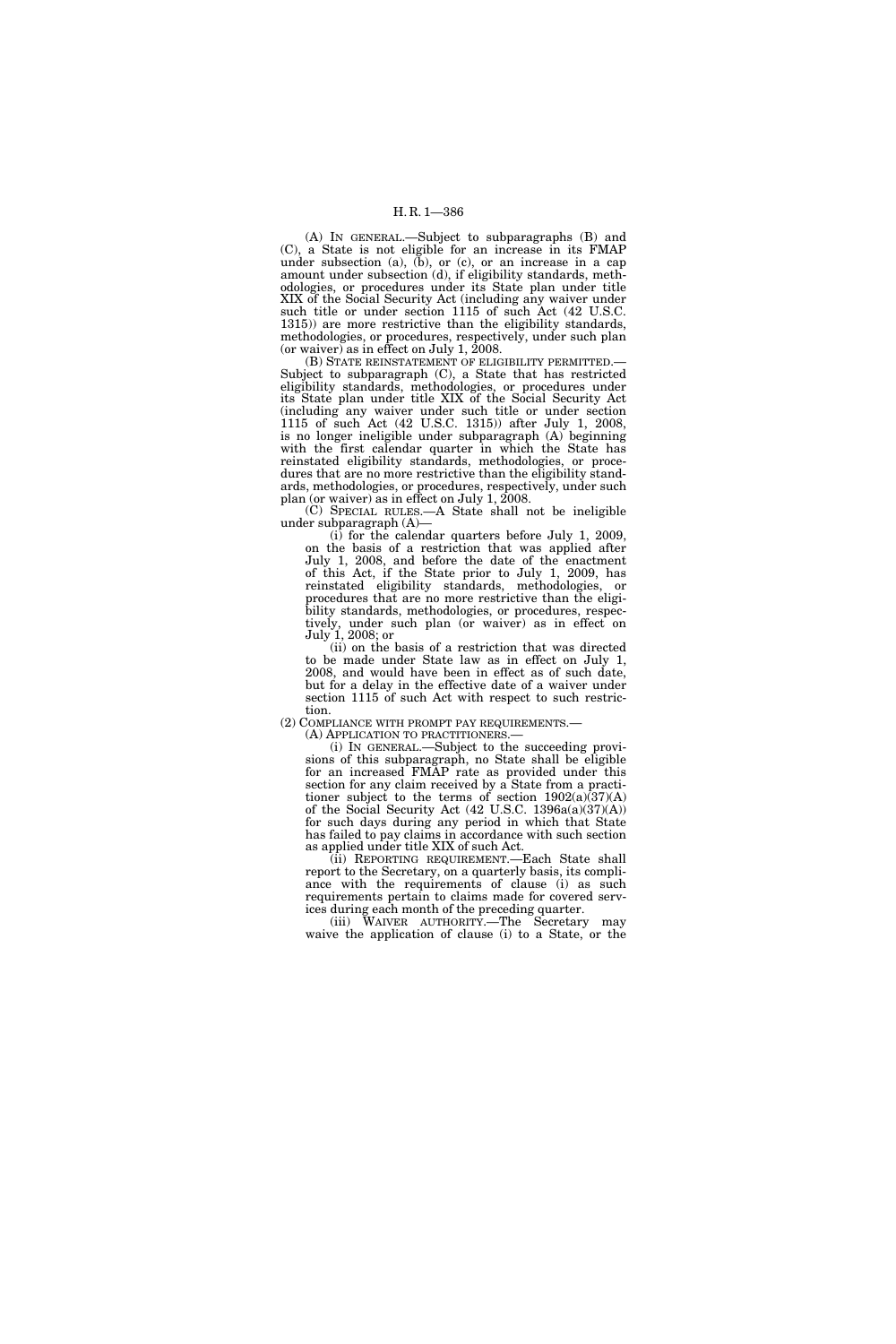reporting requirement imposed under clause (ii), during any period in which there are exigent circumstances, including natural disasters, that prevent the timely processing of claims or the submission of such a report.

(iv) APPLICATION TO CLAIMS.—Clauses (i) and (ii) shall only apply to claims made for covered services after the date of enactment of this Act.

(B) APPLICATION TO NURSING FACILITIES AND HOSPITALS.—

(i) IN GENERAL.—Subject to clause (ii), the provisions of subparagraph (A) shall apply with respect to a nursing facility or hospital, insofar as it is paid under title XIX of the Social Security Act on the basis of submission of claims, in the same or similar manner (but within the same timeframe) as such provisions apply to practitioners described in such subparagraph.

(ii) GRACE PERIOD.—Notwithstanding clause (i), no period of ineligibility shall be imposed against a State prior to June 1, 2009, on the basis of the State failing to pay a claim in accordance with such clause.

(3) STATE'S APPLICATION TOWARD RAINY DAY FUND.—A State is not eligible for an increase in its FMAP under subsection (b) or (c), or an increase in a cap amount under subsection (d), if any amounts attributable (directly or indirectly) to such increase are deposited or credited into any reserve or rainy day fund of the State.

(4) NO WAIVER AUTHORITY.—Except as provided in paragraph  $(2)(A)(iii)$ , the Secretary may not waive the application of this subsection or subsection  $(g)$  under section  $11\overline{15}$  of the Social Security Act or otherwise.

(5) LIMITATION OF FMAP TO 100 PERCENT.—In no case shall an increase in FMAP under this section result in an FMAP that exceeds 100 percent.

(6) TREATMENT OF CERTAIN EXPENDITURES.—With respect to expenditures described in section  $2105(a)(1)(B)$  of the Social Security Act  $(42 \text{ U.S.C. } 1397\text{ee}(a)(1)(B))$ , as in effect before April 1, 2009, that are made during the period beginning on October 1, 2008, and ending on March 31, 2009, any additional Federal funds that are paid to a State as a result of this section that are attributable to such expenditures shall not be counted against any allotment under section 2104 of such Act (42 U.S.C. 1397dd).

(g) REQUIREMENTS.—

(1) STATE REPORTS.—Each State that is paid additional Federal funds as a result of this section shall, not later than September 30, 2011, submit a report to the Secretary, in such form and such manner as the Secretary shall determine, regarding how the additional Federal funds were expended.

(2) ADDITIONAL REQUIREMENT FOR CERTAIN STATES.—In the case of a State that requires political subdivisions within the State to contribute toward the non-Federal share of expenditures under the State Medicaid plan required under section  $1902(a)(2)$  of the Social Security Act  $(42$  U.S.C.  $1396a(a)(2)$ ), the State is not eligible for an increase in its FMAP under subsection (b) or (c), or an increase in a cap amount under subsection (d), if it requires that such political subdivisions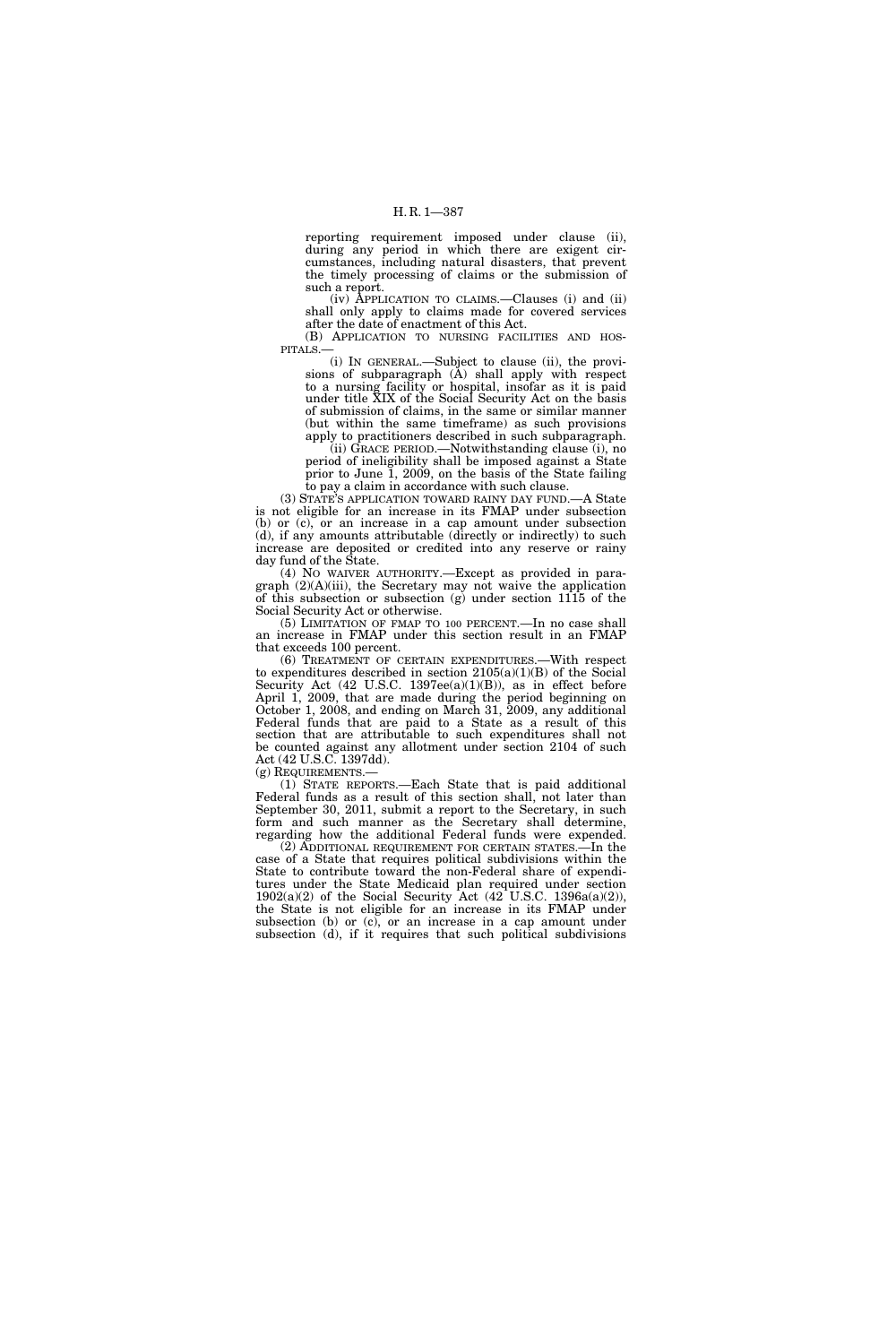H. R. 1—388

pay for quarters during the recession adjustment period a greater percentage of the non-Federal share of such expenditures, or a greater percentage of the non-Federal share of payments under section 1923, than the respective percentage that would have been required by the State under such plan on September 30, 2008, prior to application of this section. (h) DEFINITIONS.—In this section, except as otherwise provided:

(1) FMAP.—The term ''FMAP'' means the Federal medical assistance percentage, as defined in section 1905(b) of the Social Security Act (42 U.S.C. 1396d(b)), as determined without regard to this section except as otherwise specified.

(2) POVERTY LINE.—The term ''poverty line'' has the meaning given such term in section 673(2) of the Community Services Block Grant Act (42 U.S.C. 9902(2)), including any revision required by such section.

(3) RECESSION ADJUSTMENT PERIOD.—The term ''recession adjustment period'' means the period beginning on October 1, 2008, and ending on December 31, 2010.

(4) SECRETARY.—The term ''Secretary'' means the Secretary of Health and Human Services.

(5) STATE.—The term ''State'' has the meaning given such term in section  $1101(a)(1)$  of the Social Security Act (42 U.S.C.  $1301(a)(1)$  for purposes of title XIX of the Social Security Act (42 U.S.C. 1396 et seq.).

(i) SUNSET.—This section shall not apply to items and services furnished after the end of the recession adjustment period.

(j) LIMITATION ON FMAP CHANGE.—The increase in FMAP effected under section 614 of the Children's Health Insurance Program Reauthorization Act of 2009 shall not apply in the computation of the enhanced FMAP under title XXI or XIX of the Social Security Act for any period (notwithstanding subsection (i)).

#### **SEC. 5002. TEMPORARY INCREASE IN DSH ALLOTMENTS DURING RECESSION.**

Section 1923(f)(3) of the Social Security Act (42 U.S.C. 1396r–  $4(f)(3)$ ) is amended-

(1) in subparagraph (A), by striking ''paragraph (6)'' and inserting ''paragraph (6) and subparagraph (E)''; and

(2) by adding at the end the following new subparagraph: "(E) TEMPORARY INCREASE IN ALLOTMENTS DURING RECESSION.—

''(i) IN GENERAL.—Subject to clause (ii), the DSH allotment for any State—

"(I) for fiscal year 2009 is equal to  $102.5$  percent of the DSH allotment that would be determined under this paragraph for the State for fiscal year 2009 without application of this subparagraph, notwithstanding subparagraphs (B) and (C); ''(II) for fiscal year 2010 is equal to 102.5 percent of the DSH allotment for the State for fiscal year 2009, as determined under subclause  $(I)$ ; and

''(III) for each succeeding fiscal year is equal to the DSH allotment for the State under this paragraph determined without applying subclauses (I) and (II).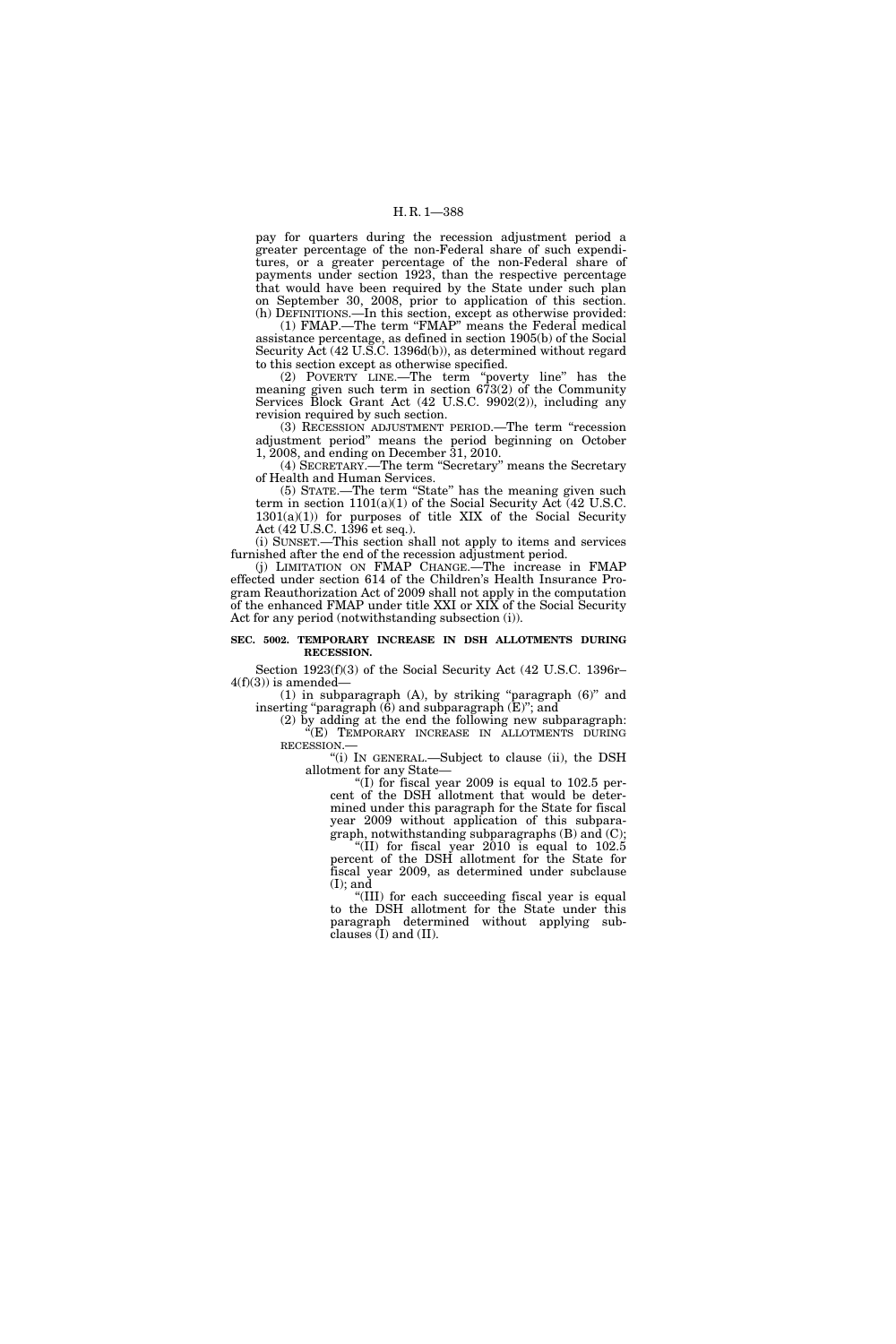''(ii) APPLICATION.—Clause (i) shall not apply to a State for a year in the case that the DSH allotment for such State for such year under this paragraph determined without applying clause (i) would grow higher than the DSH allotment specified under clause (i) for the State for such year.''.

#### **SEC. 5003. EXTENSION OF MORATORIA ON CERTAIN MEDICAID FINAL REGULATIONS.**

(a) FINAL REGULATIONS RELATING TO OPTIONAL CASE MANAGE-MENT SERVICES AND ALLOWABLE PROVIDER TAXES.—Section 7001(a)(3)(A) of the Supplemental Appropriations Act, 2008 (Public Law 110–252) is amended by striking "April 1, 2009" and inserting ''July 1, 2009''.

(b) FINAL REGULATION RELATING TO SCHOOL-BASED ADMINIS-TRATION AND SCHOOL-BASED TRANSPORTATION.—Section 206 of the Medicare, Medicaid, and SCHIP Extension Act of 2007 (Public Law 110–173), as amended by section  $7001(a)(2)$  of the Supplemental Appropriations Act, 2008 (Public Law 110–252), is amended by inserting ''(July 1, 2009, in the case of the final regulation relating to school-based administration and school-based transportation)" after "April 1, 2009,".

(c) FINAL REGULATION RELATING TO OUTPATIENT HOSPITAL FACILITY SERVICES.—Notwithstanding any other provision of law, with respect to expenditures for services furnished during the period beginning on December 8, 2008, and ending on June 30, 2009, the Secretary of Health and Human Services shall not take any action (through promulgation of regulation, issuance of regulatory guidance, use of Federal payment audit procedures, or other administrative action, policy, or practice, including a Medical Assistance Manual transmittal or letter to State Medicaid directors) to implement the final regulation relating to clarification of the definition of outpatient hospital facility services under the Medicaid program published on November 7, 2008 (73 Federal Register 66187).

(d) SENSE OF CONGRESS.—It is the sense of Congress that the Secretary of Health and Human Services should not promulgate as final regulations any of the following proposed Medicaid regulations:

(1) COST LIMITS FOR CERTAIN PROVIDERS.—The proposed regulation published on January 18, 2007, (72 Federal Register 2236) (and the purported final regulation published on May 29, 2007 (72 Federal Register 29748) and determined by the United States District Court for the District of Columbia to have been ''improperly promulgated'', *Alameda County Medical Center, et al., v. Leavitt, et al.,* Civil Action No. 08-0422, Mem. at 4 (D.D.C. May 23, 2008)).

(2) PAYMENTS FOR GRADUATE MEDICAL EDUCATION.—The proposed regulation published on May 23, 2007 (72 Federal Register 28930).

(3) REHABILITATIVE SERVICES.—The proposed regulation published on August 13, 2007 (72 Federal Register 45201).

**SEC. 5004. EXTENSION OF TRANSITIONAL MEDICAL ASSISTANCE (TMA).** 

(a) 18-MONTH EXTENSION.—<br>(1) IN GENERAL.—Sections  $1902(e)(1)(B)$  and  $1925(f)$  of the Social Security Act (42 U.S.C. 1396a(e)(1)(B), 1396r–6(f)) are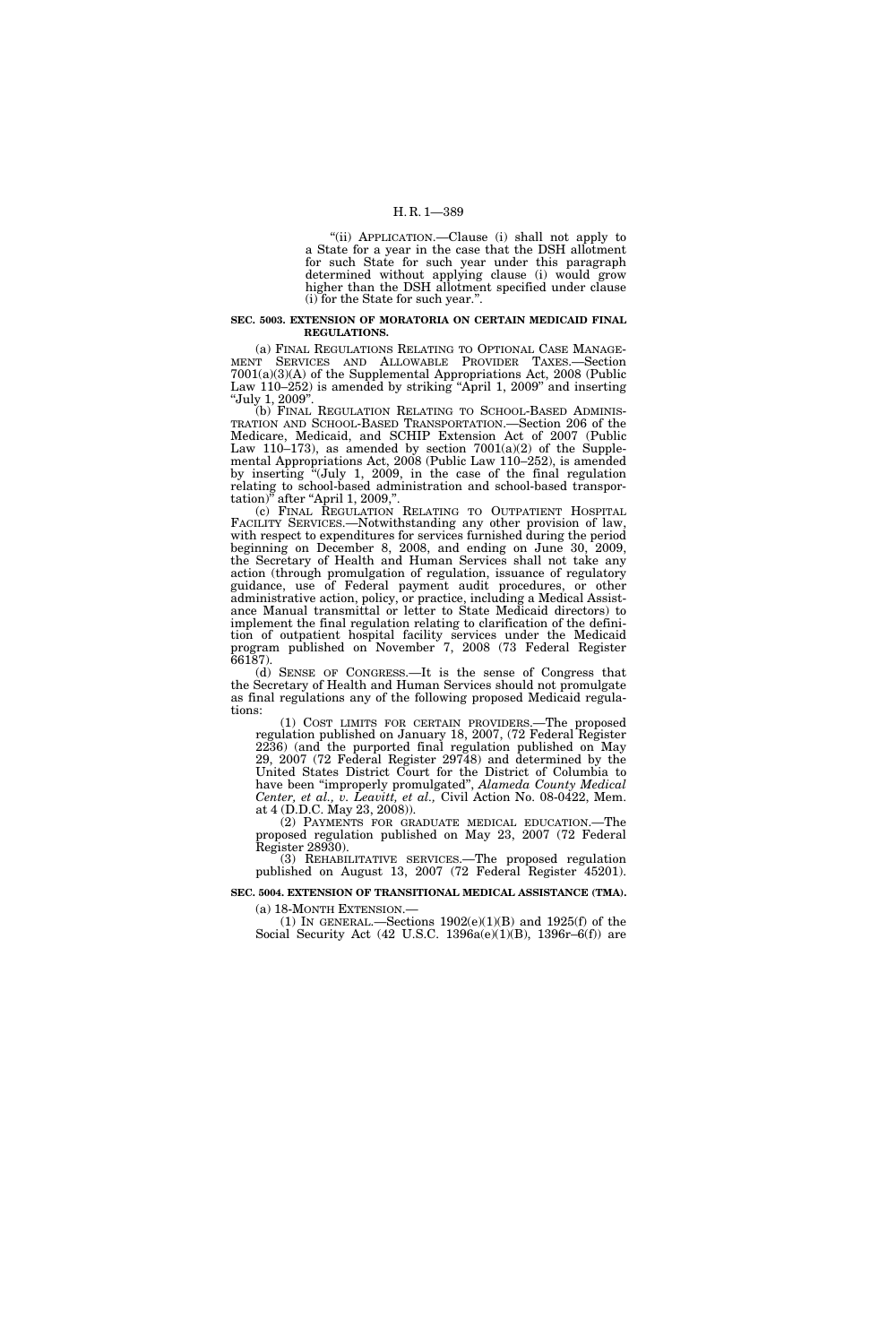each amended by striking ''September 30, 2003'' and inserting ''December 31, 2010''.

(2) EFFECTIVE DATE.—The amendments made by this subsection shall take effect on July 1, 2009.

(b) STATE OPTION OF INITIAL 12-MONTH ELIGIBILITY.—Section 1925 of the Social Security Act (42 U.S.C. 1396r–6) is amended—  $(1)$  in subsection  $(a)(1)$ , by inserting "but subject to para-

graph (5)'' after ''Notwithstanding any other provision of this title'';

(2) by adding at the end of subsection (a) the following: "(5) OPTION OF 12-MONTH INITIAL ELIGIBILITY PERIOD.—A State may elect to treat any reference in this subsection to a 6-month period (or 6 months) as a reference to a 12-month period (or 12 months). In the case of such an election, subsection (b) shall not apply.''; and

 $(3)$  in subsection  $(b)(1)$ , by inserting "but subject to subsection (a)(5)" after "Notwithstanding any other provision of this title''.

(c) REMOVAL OF REQUIREMENT FOR PREVIOUS RECEIPT OF MED-ICAL ASSISTANCE.—Section 1925(a)(1) of such Act (42 U.S.C. 1396r–  $6(a)(1)$ , as amended by subsection  $(b)(1)$ , is further amended—

(1) by inserting ''subparagraph (B) and'' before ''paragraph  $(5)$ ";

(2) by redesignating the matter after ''REQUIREMENT.—'' as a subparagraph (A) with the heading ''IN GENERAL.—'' and with the same indentation as subparagraph (B) (as added by paragraph (3)); and

(3) by adding at the end the following:

''(B) STATE OPTION TO WAIVE REQUIREMENT FOR 3 MONTHS BEFORE RECEIPT OF MEDICAL ASSISTANCE.—A State may, at its option, elect also to apply subparagraph (A) in the case of a family that was receiving such aid for fewer than three months or that had applied for and was eligible for such aid for fewer than 3 months during the 6 immediately preceding months described in such subparagraph.''.

(d) CMS REPORT ON ENROLLMENT AND PARTICIPATION RATES UNDER TMA.—Section 1925 of such Act (42 U.S.C. 1396r–6), as amended by this section, is further amended by adding at the end the following new subsection:

"(g) COLLECTION AND REPORTING OF PARTICIPATION INFORMA-TION.—

"(1) COLLECTION OF INFORMATION FROM STATES.-Each State shall collect and submit to the Secretary (and make publicly available), in a format specified by the Secretary, information on average monthly enrollment and average monthly participation rates for adults and children under this section and of the number and percentage of children who become ineligible for medical assistance under this section whose medical assistance is continued under another eligibility category or who are enrolled under the State's child health plan under title XXI. Such information shall be submitted at the same time and frequency in which other enrollment information under this title is submitted to the Secretary.

''(2) ANNUAL REPORTS TO CONGRESS.—Using the information submitted under paragraph (1), the Secretary shall submit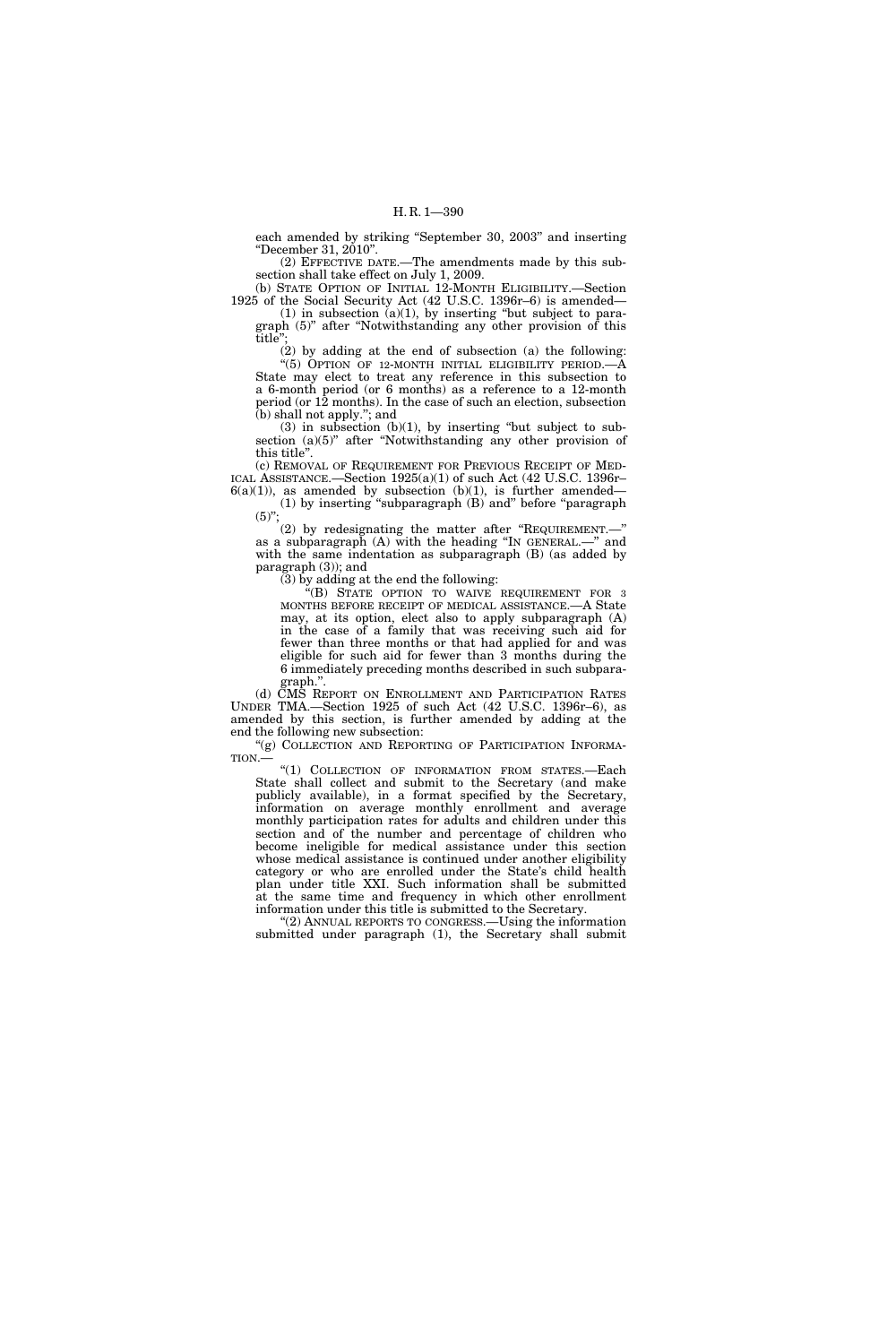to Congress annual reports concerning enrollment and participation rates described in such paragraph.''.

(e) EFFECTIVE DATE.—The amendments made by subsections (b) through (d) shall take effect on July 1, 2009.

#### **SEC. 5005. EXTENSION OF THE QUALIFYING INDIVIDUAL (QI) PRO-GRAM.**

(a) EXTENSION.—Section  $1902(a)(10)(E)(iv)$  of the Social Security Act (42 U.S.C. 1396a(a)(10)(E)(iv)) is amended by striking ''December 2009'' and inserting ''December 2010''.

(b) EXTENDING TOTAL AMOUNT AVAILABLE FOR ALLOCATION.— Section  $1933(g)$  of such Act (42 U.S.C. 1396u–3(g)) is amended—  $(1)$  in paragraph  $(2)$ —

(A) by striking "and" at the end of subparagraph  $(K)$ ; (B) in subparagraph (L), by striking the period at the

end and inserting a semicolon; and (C) by adding at the end the following new subparagraphs:

''(M) for the period that begins on January 1, 2010, and ends on September 30, 2010, the total allocation amount is \$412,500,000; and

 $(N)$  for the period that begins on October 1, 2010, and ends on December 31, 2010, the total allocation amount is \$150,000,000.''; and

(2) in paragraph (3), in the matter preceding subparagraph (A), by striking "or  $(L)$ " and inserting " $(L)$ , or  $(N)$ ".

**SEC. 5006. PROTECTIONS FOR INDIANS UNDER MEDICAID AND CHIP.** 

(a) PREMIUMS AND COST SHARING PROTECTION UNDER MEDICAID.—<br>
(1) IN GENERAL.—Section 1916 of the Social Security Act

(42 U.S.C. 1396o) is amended—

(A) in subsection (a), in the matter preceding paragraph  $(1)$ , by striking "and  $(i)$ " and inserting ",  $(i)$ , and  $(j)$ "; and

(B) by adding at the end the following new subsection: ''(j) NO PREMIUMS OR COST SHARING FOR INDIANS FURNISHED

ITEMS OR SERVICES DIRECTLY BY INDIAN HEALTH PROGRAMS OR THROUGH REFERRAL UNDER CONTRACT HEALTH SERVICES.— " $(1)$  No cost sharing for items or services furnished

TO INDIANS THROUGH INDIAN HEALTH PROGRAMS.—

''(A) IN GENERAL.—No enrollment fee, premium, or similar charge, and no deduction, copayment, cost sharing, or similar charge shall be imposed against an Indian who is furnished an item or service directly by the Indian Health Service, an Indian Tribe, Tribal Organization, or Urban Indian Organization or through referral under contract health services for which payment may be made under this title.

''(B) NO REDUCTION IN AMOUNT OF PAYMENT TO INDIAN HEALTH PROVIDERS.—Payment due under this title to the Indian Health Service, an Indian Tribe, Tribal Organization, or Urban Indian Organization, or a health care provider through referral under contract health services for the furnishing of an item or service to an Indian who is eligible for assistance under such title, may not be reduced by the amount of any enrollment fee, premium, or similar charge, or any deduction, copayment, cost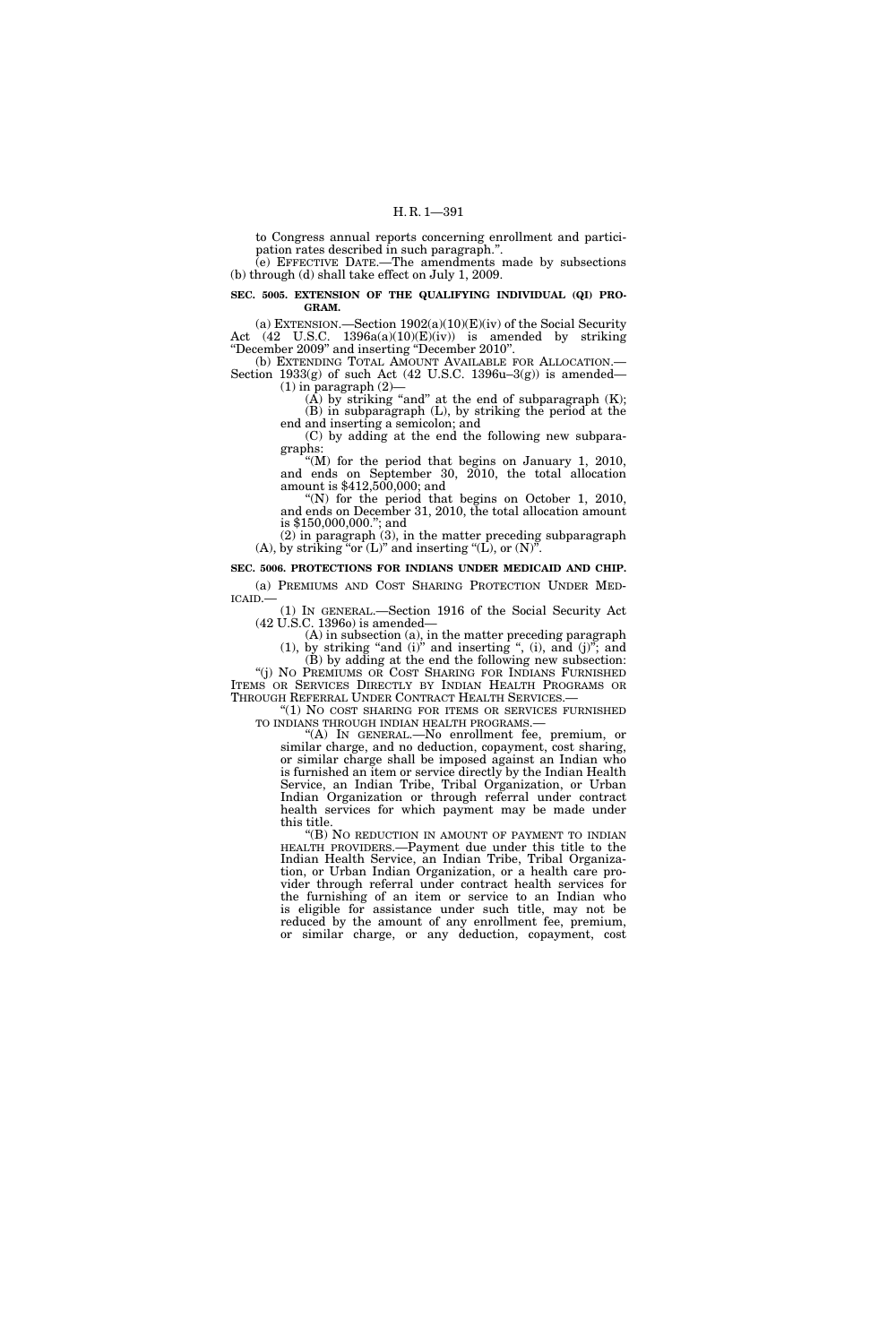sharing, or similar charge that would be due from the Indian but for the operation of subparagraph (A).

''(2) RULE OF CONSTRUCTION.—Nothing in this subsection shall be construed as restricting the application of any other limitations on the imposition of premiums or cost sharing that may apply to an individual receiving medical assistance under this title who is an Indian.''.

(2) CONFORMING AMENDMENT.—Section 1916A(b)(3) of such Act (42 U.S.C. 1396o–1(b)(3)) is amended—

(A) in subparagraph (A), by adding at the end the following new clause:

"(vii) An Indian who is furnished an item or service directly by the Indian Health Service, an Indian Tribe, Tribal Organization or Urban Indian Organization or through referral under contract health services.''; and (B) in subparagraph (B), by adding at the end the following new clause:

 $(x)$  Items and services furnished to an Indian directly by the Indian Health Service, an Indian Tribe, Tribal Organization or Urban Indian Organization or

through referral under contract health services.''. (b) TREATMENT OF CERTAIN PROPERTY FROM RESOURCES FOR MEDICAID AND CHIP ELIGIBILITY.—

(1) MEDICAID.—Section 1902 of the Social Security Act (42 U.S.C. 1396a), as amended by sections 203(c) and  $211(a)(1)(A)(ii)$  of the Children's Health Insurance Program Reauthorization Act of 2009 (Public Law 111–3), is amended by adding at the end the following new subsection:

''(ff) Notwithstanding any other requirement of this title or any other provision of Federal or State law, a State shall disregard the following property from resources for purposes of determining the eligibility of an individual who is an Indian for medical assistance under this title:

''(1) Property, including real property and improvements, that is held in trust, subject to Federal restrictions, or otherwise under the supervision of the Secretary of the Interior, located on a reservation, including any federally recognized Indian Tribe's reservation, pueblo, or colony, including former reservations in Oklahoma, Alaska Native regions established by the Alaska Native Claims Settlement Act, and Indian allotments on or near a reservation as designated and approved by the Bureau of Indian Affairs of the Department of the Interior.

"(2) For any federally recognized Tribe not described in paragraph (1), property located within the most recent boundaries of a prior Federal reservation.

''(3) Ownership interests in rents, leases, royalties, or usage rights related to natural resources (including extraction of natural resources or harvesting of timber, other plants and plant products, animals, fish, and shellfish) resulting from the exercise of federally protected rights.

'(4) Ownership interests in or usage rights to items not covered by paragraphs (1) through (3) that have unique religious, spiritual, traditional, or cultural significance or rights that support subsistence or a traditional lifestyle according to applicable tribal law or custom.''.

 $(2)$  APPLICATION TO CHIP.—Section  $2107(e)(1)$  of such Act  $(42 \text{ U.S.C. } 1397 \text{gg}(e)(1))$ , as amended by sections  $203(a)(2)$ ,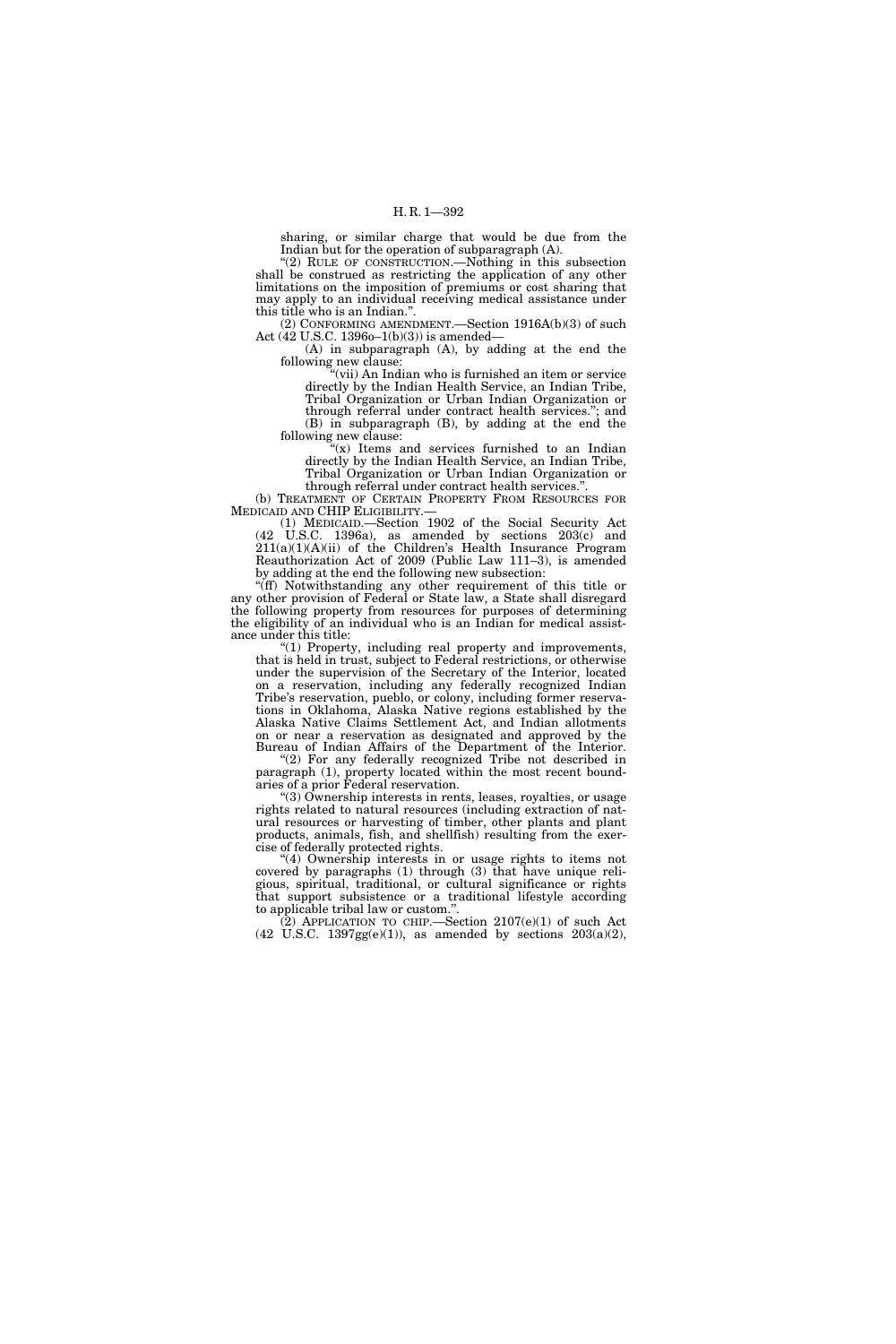$203(d)(2)$ ,  $214(b)$ ,  $501(d)(2)$ , and  $503(a)(1)$  of the Children's Health Insurance Program Reauthorization Act of 2009 (Public Law 111–3), is amended—

(A) by redesignating subparagraphs (C) through (I), as subparagraphs  $(D)$  through  $(J)$ , respectively; and

(B) by inserting after subparagraph (B), the following new subparagraph:

"(C) Section  $1902(f)$  (relating to disregard of certain property for purposes of making eligibility determinations).

(c) CONTINUATION OF CURRENT LAW PROTECTIONS OF CERTAIN INDIAN PROPERTY FROM MEDICAID ESTATE RECOVERY.—Section 1917(b)(3) of the Social Security Act (42 U.S.C. 1396 $p(b)(3)$ ) is amended—

(1) by inserting " $(A)$ " after " $(3)$ "; and

(2) by adding at the end the following new subparagraph: ''(B) The standards specified by the Secretary under subparagraph (A) shall require that the procedures established by the State agency under subparagraph (A) exempt income, resources, and property that are exempt from the application of this subsection as of April 1, 2003, under manual instructions issued to carry out this subsection (as in effect on such date) because of the Federal responsibility for Indian Tribes and Alaska Native Villages. Nothing in this subparagraph shall be construed as preventing the Secretary from providing additional estate recovery exemptions under this title for Indians.''.

(d) RULES APPLICABLE UNDER MEDICAID AND CHIP TO MANAGED CARE ENTITIES WITH RESPECT TO INDIAN ENROLLEES AND INDIAN HEALTH CARE PROVIDERS AND INDIAN MANAGED CARE ENTITIES.— (1) IN GENERAL.—Section 1932 of the Social Security Act

(42 U.S.C. 1396u–2) is amended by adding at the end the following new subsection:<br>"(h) SPECIAL RULES WITH RESPECT TO INDIAN ENROLLEES,

INDIAN HEALTH CARE PROVIDERS, AND INDIAN MANAGED CARE ENTITIES.—  $\frac{1}{100}$  ENROLLEE OPTION TO SELECT AN INDIAN HEALTH CARE

PROVIDER AS PRIMARY CARE PROVIDER.—In the case of a non-Indian Medicaid managed care entity that—

 $f(A)$  has an Indian enrolled with the entity; and

''(B) has an Indian health care provider that is participating as a primary care provider within the network of the entity,

insofar as the Indian is otherwise eligible to receive services from such Indian health care provider and the Indian health care provider has the capacity to provide primary care services to such Indian, the contract with the entity under section  $1903(m)$  or under section  $1905(t)(3)$  shall require, as a condition of receiving payment under such contract, that the Indian shall be allowed to choose such Indian health care provider as the Indian's primary care provider under the entity.

"(2) ASSURANCE OF PAYMENT TO INDIAN HEALTH CARE PRO-VIDERS FOR PROVISION OF COVERED SERVICES.—Each contract with a managed care entity under section 1903(m) or under section  $1905(t)(3)$  shall require any such entity, as a condition of receiving payment under such contract, to satisfy the following requirements: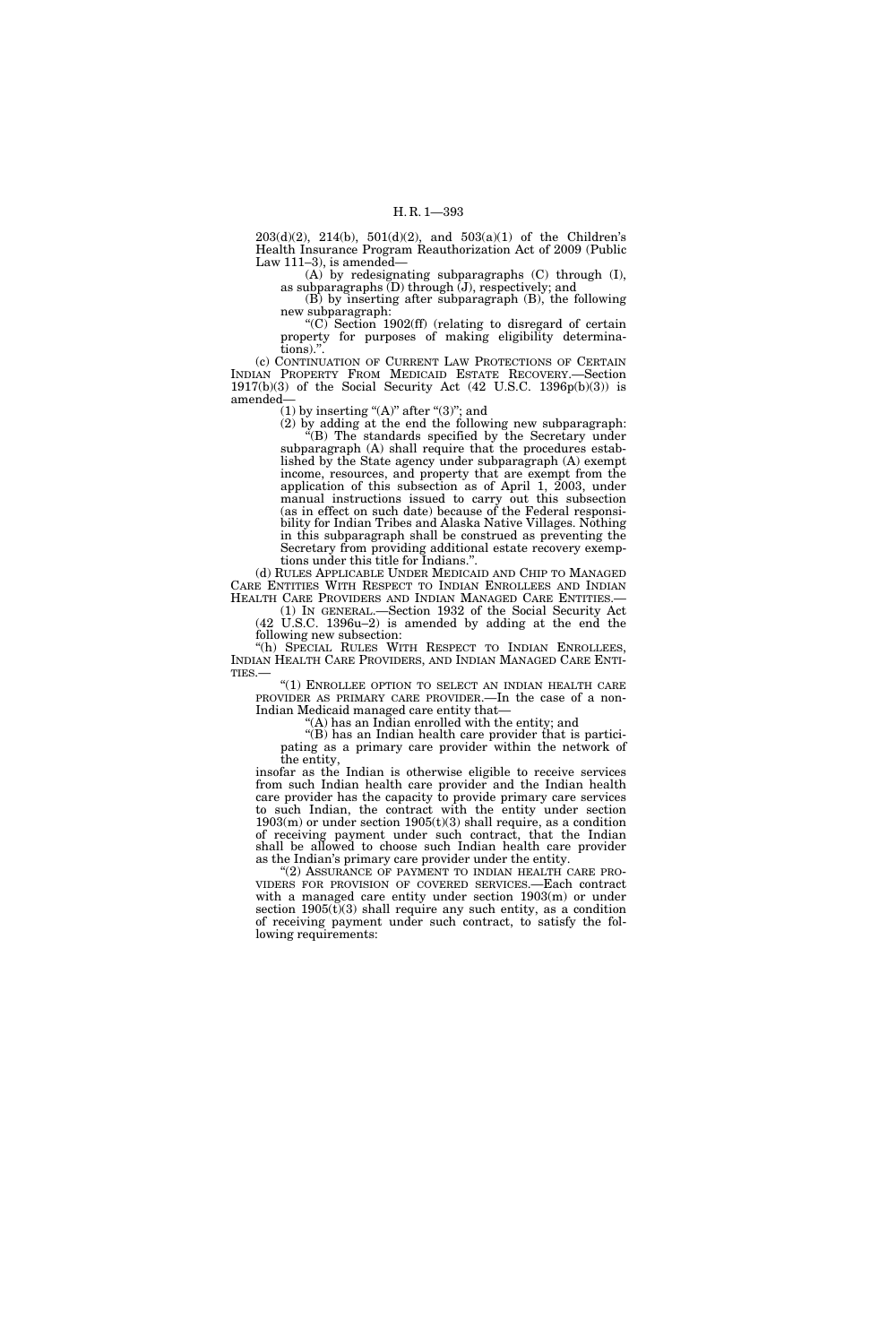''(A) DEMONSTRATION OF ACCESS TO INDIAN HEALTH CARE PROVIDERS AND APPLICATION OF ALTERNATIVE PAY-MENT ARRANGEMENTS.—Subject to subparagraph (C), to—

''(i) demonstrate that the number of Indian health care providers that are participating providers with respect to such entity are sufficient to ensure timely access to covered Medicaid managed care services for those Indian enrollees who are eligible to receive services from such providers; and

''(ii) agree to pay Indian health care providers, whether such providers are participating or nonparticipating providers with respect to the entity, for covered Medicaid managed care services provided to those Indian enrollees who are eligible to receive services from such providers at a rate equal to the rate negotiated between such entity and the provider involved or, if such a rate has not been negotiated, at a rate that is not less than the level and amount of payment which the entity would make for the services if the services were furnished by a participating provider which is not an Indian health care provider.

The Secretary shall establish procedures for applying the requirements of clause (i) in States where there are no or few Indian health providers.

''(B) PROMPT PAYMENT.—To agree to make prompt payment (consistent with rule for prompt payment of providers under section 1932(f)) to Indian health care providers that are participating providers with respect to such entity or, in the case of an entity to which subparagraph  $(A)(ii)$ or (C) applies, that the entity is required to pay in accordance with that subparagraph.

''(C) APPLICATION OF SPECIAL PAYMENT REQUIREMENTS FOR FEDERALLY-QUALIFIED HEALTH CENTERS AND FOR SERVICES PROVIDED BY CERTAIN INDIAN HEALTH CARE PROVIDERS.— "(i) FEDERALLY-QUALIFIED HEALTH CENTERS.—

"(I) MANAGED CARE ENTITY PAYMENT REQUIRE-<br>MENT.— To agree to pay any Indian health care provider that is a federally-qualified health center under this title but not a participating provider with respect to the entity, for the provision of covered Medicaid managed care services by such provider to an Indian enrollee of the entity at a rate equal to the amount of payment that the entity would pay a federally-qualified health center that is a participating provider with respect to the entity but is not an Indian health care provider for such services.

''(II) CONTINUED APPLICATION OF STATE REQUIREMENT TO MAKE SUPPLEMENTAL PAYMENT.— Nothing in subclause (I) or subparagraph (A) or (B) shall be construed as waiving the application of section 1902(bb)(5) regarding the State plan requirement to make any supplemental payment due under such section to a federally-qualified health center for services furnished by such center to an enrollee of a managed care entity (regardless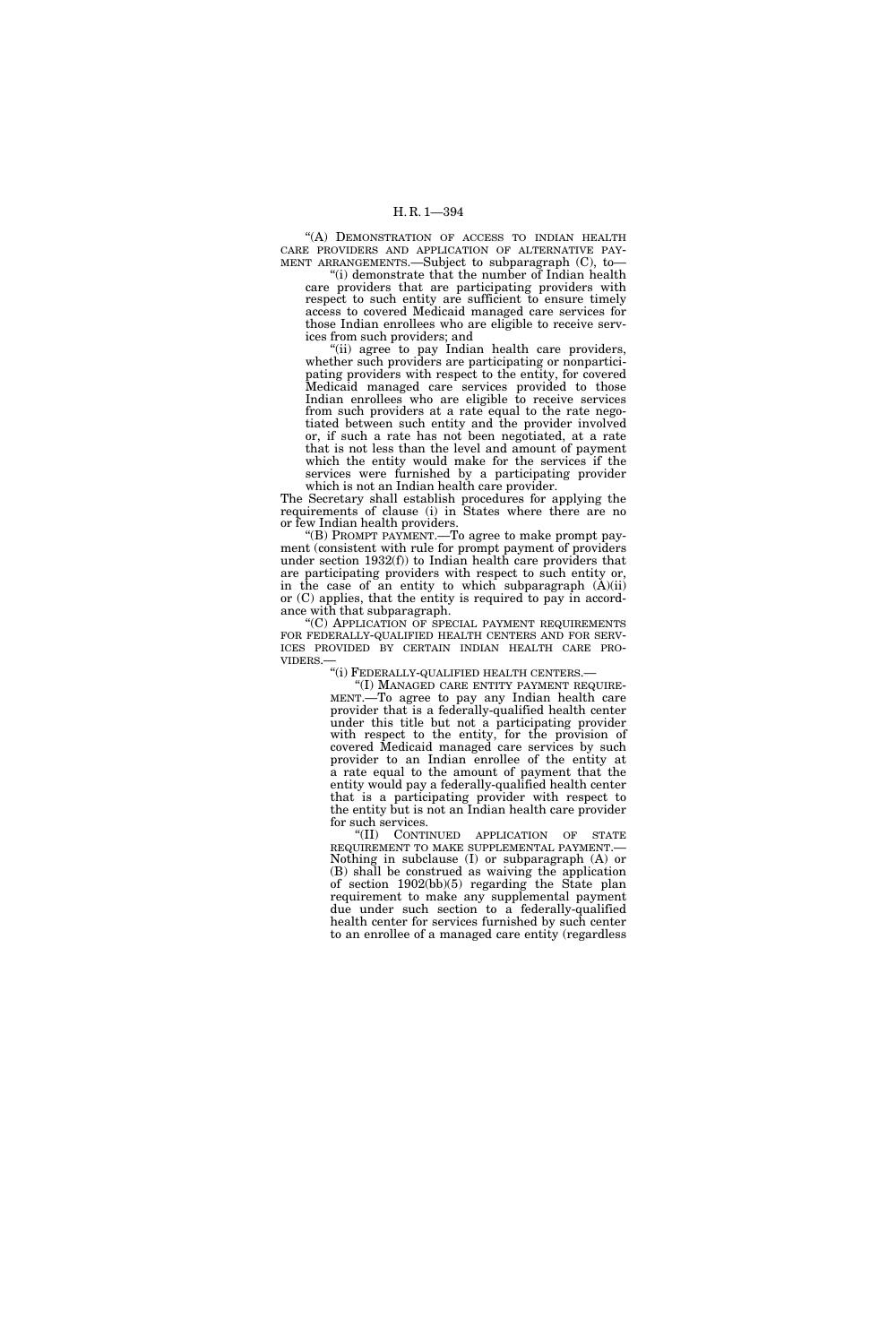of whether the federally-qualified health center is or is not a participating provider with the entity).

''(ii) PAYMENT RATE FOR SERVICES PROVIDED BY CERTAIN INDIAN HEALTH CARE PROVIDERS.—If the amount paid by a managed care entity to an Indian health care provider that is not a federally-qualified health center for services provided by the provider to an Indian enrollee with the managed care entity is less than the rate that applies to the provision of such services by the provider under the State plan, the plan shall provide for payment to the Indian health care provider, whether the provider is a participating or nonparticipating provider with respect to the entity, of the difference between such applicable rate and the amount paid by the managed care entity to the provider for such services.

''(D) CONSTRUCTION.—Nothing in this paragraph shall be construed as waiving the application of section  $1902(a)(30)(A)$  (relating to application of standards to assure that payments are consistent with efficiency, economy, and quality of care).

"(3) SPECIAL RULE FOR ENROLLMENT FOR INDIAN MANAGED CARE ENTITIES.—Regarding the application of a Medicaid managed care program to Indian Medicaid managed care entities, an Indian Medicaid managed care entity may restrict enrollment under such program to Indians in the same manner as Indian Health Programs may restrict the delivery of services to Indians.

''(4) DEFINITIONS.—For purposes of this subsection:

''(A) INDIAN HEALTH CARE PROVIDER.—The term 'Indian health care provider' means an Indian Health Program or an Urban Indian Organization.

''(B) INDIAN MEDICAID MANAGED CARE ENTITY.—The term 'Indian Medicaid managed care entity' means a managed care entity that is controlled (within the meaning of the last sentence of section  $1903(m)(1)(C)$  by the Indian Health Service, a Tribe, Tribal Organization, or Urban Indian Organization, or a consortium, which may be composed of 1 or more Tribes, Tribal Organizations, or Urban Indian Organizations, and which also may include the Service.

''(C) NON-INDIAN MEDICAID MANAGED CARE ENTITY.— The term 'non-Indian Medicaid managed care entity' means a managed care entity that is not an Indian Medicaid managed care entity.<br>
"(D) COVERED MEDICAID MANAGED CARE SERVICES.—

The term 'covered Medicaid managed care services' means, with respect to an individual enrolled with a managed care entity, items and services for which benefits are available with respect to the individual under the contract between the entity and the State involved.

''(E) MEDICAID MANAGED CARE PROGRAM.—The term 'Medicaid managed care program' means a program under sections 1903(m), 1905(t), and 1932 and includes a managed care program operating under a waiver under section  $1915(b)$  or  $1115$  or otherwise.".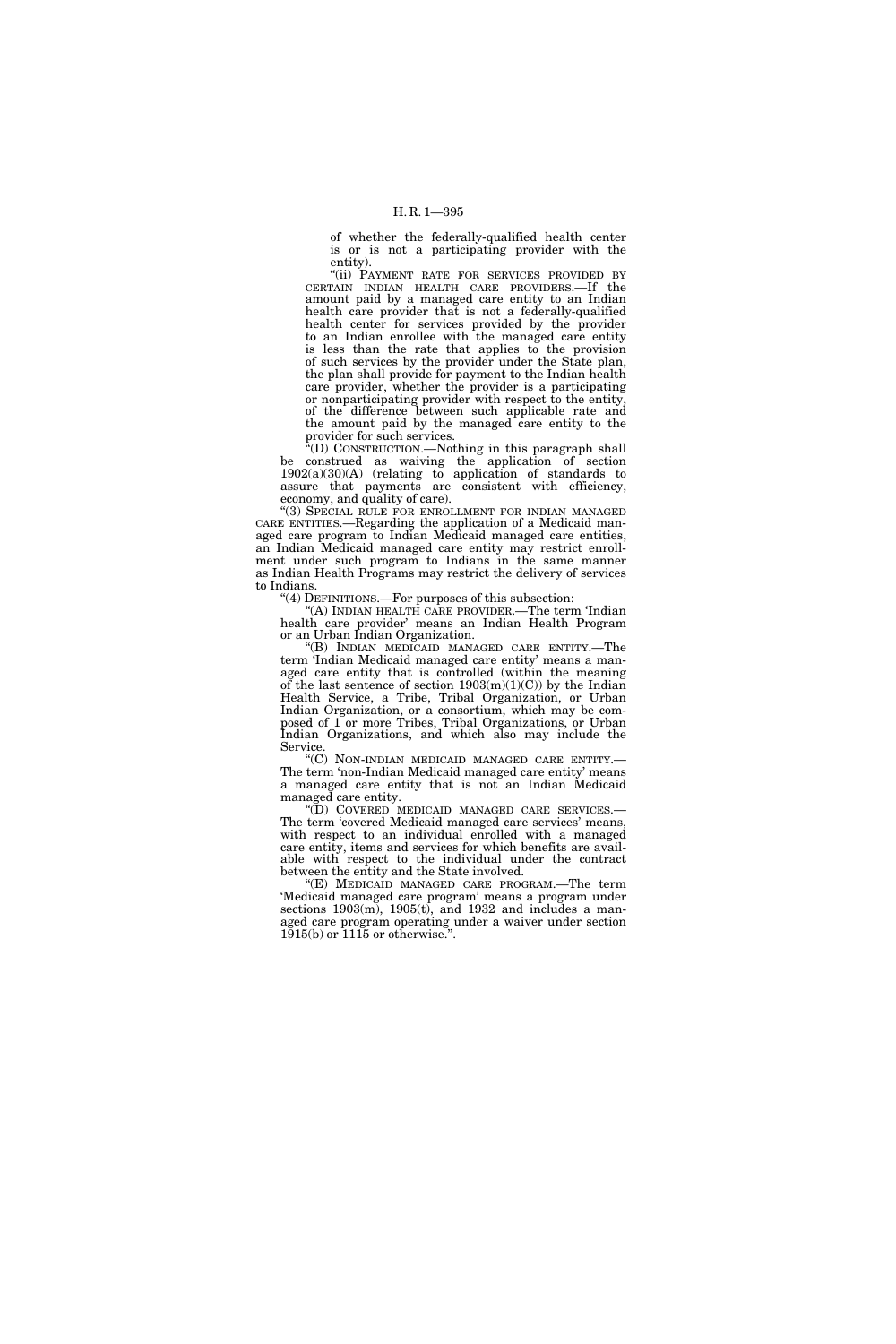(2) APPLICATION TO CHIP.—Section 2107(e)(1) of such Act  $(42 \text{ U.S.C. } 1397gg(1))$ , as amended by subsection  $(b)(2)$ , is amended—

(A) by redesignating subparagraph (J) as subparagraph (K); and

(B) by inserting after subparagraph (I) the following new subparagraph:

"(J) Subsections  $(a)(2)(C)$  and  $(h)$  of section 1932.". (e) CONSULTATION ON MEDICAID, CHIP, AND OTHER HEALTH CARE PROGRAMS FUNDED UNDER THE SOCIAL SECURITY ACT INVOLVING INDIAN HEALTH PROGRAMS AND URBAN INDIAN ORGANIZATIONS.—

(1) CONSULTATION WITH TRIBAL TECHNICAL ADVISORY GROUP (TTAG).—The Secretary of Health and Human Services shall maintain within the Centers for Medicaid & Medicare Services (CMS) a Tribal Technical Advisory Group (TTAG), which was first established in accordance with requirements of the charter dated September 30, 2003, and the Secretary of Health and Human Services shall include in such Group a representative of a national urban Indian health organization and a representative of the Indian Health Service. The inclusion of a representative of a national urban Indian health organization in such Group shall not affect the nonapplication of the Federal Advisory Committee Act (5 U.S.C. App.) to such Group.

(2) SOLICITATION OF ADVICE UNDER MEDICAID AND CHIP.— (A) MEDICAID STATE PLAN AMENDMENT.—Section 1902(a) of the Social Security Act (42 U.S.C. 1396a(a)), as amended by section  $501(d)(1)$  of the Children's Health Insurance Program Reauthorization Act of 2009 (Public Law 111–3),  $(42 \text{ U.S.C. } 1396a(a))$  is amended—

 $(i)$  in paragraph  $(71)$ , by striking "and" at the end;

(ii) in paragraph (72), by striking the period at the end and inserting ''; and''; and

(iii) by inserting after paragraph (72), the following new paragraph:

"(73) in the case of any State in which 1 or more Indian Health Programs or Urban Indian Organizations furnishes health care services, provide for a process under which the State seeks advice on a regular, ongoing basis from designees of such Indian Health Programs and Urban Indian Organizations on matters relating to the application of this title that are likely to have a direct effect on such Indian Health Programs and Urban Indian Organizations and that—

''(A) shall include solicitation of advice prior to submission of any plan amendments, waiver requests, and proposals for demonstration projects likely to have a direct effect on Indians, Indian Health Programs, or Urban Indian Organizations; and

''(B) may include appointment of an advisory committee and of a designee of such Indian Health Programs and Urban Indian Organizations to the medical care advisory committee advising the State on its State plan under this title.''.

(B) APPLICATION TO CHIP.—Section  $2107(e)(1)$  of such Act  $(42 \text{ U.S.C. } 1397 \text{gg}(1))$ , as amended by subsections  $(b)(2)$ and  $(d)$   $(2)$ , is amended—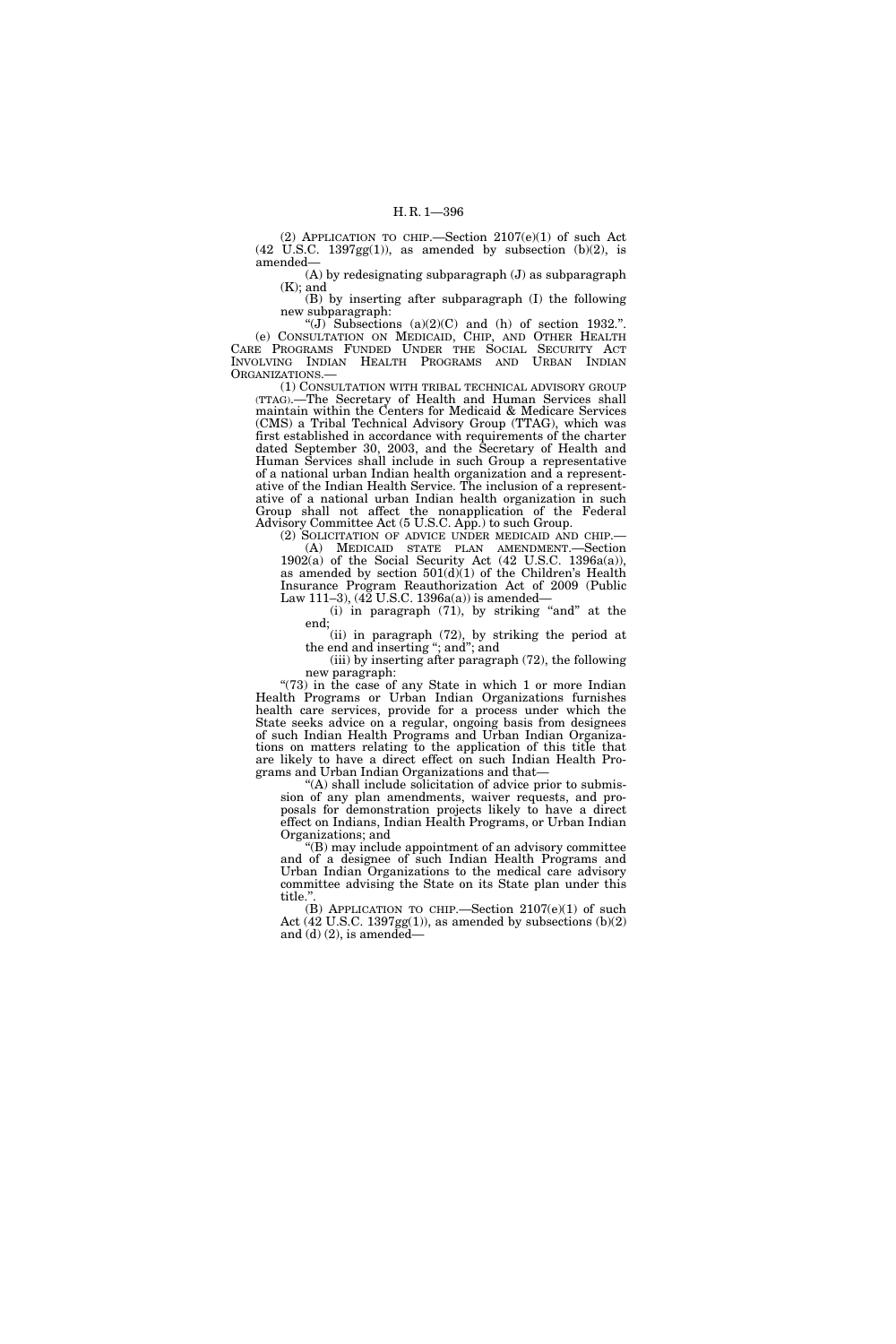(i) by redesignating subparagraphs  $(B)$ ,  $(C)$ ,  $(D)$ ,  $(E)$ ,  $(F)$ ,  $(G)$ ,  $(H)$ ,  $(I)$ ,  $(J)$ , and  $(K)$  as subparagraphs (D), (F), (B), (E), (G), (I), (H), (J), (K), and (L), respectively;

(ii) by moving such subparagraphs so as to appear in alphabetical order; and

(iii) by inserting after subparagraph (B) (as so redesiganted and moved) the following new subparagraph:

 $C^{\prime\prime}$ (C) Section 1902(a)(73) (relating to requiring certain States to seek advice from designees of Indian Health Programs and Urban Indian Organizations).<sup>3</sup>

(3) RULE OF CONSTRUCTION.—Nothing in the amendments made by this subsection shall be construed as superseding existing advisory committees, working groups, guidance, or other advisory procedures established by the Secretary of Health and Human Services or by any State with respect to the provision of health care to Indians.

(f) EFFECTIVE DATE.—The amendments made by this section shall take effect on July 1, 2009.

#### **SEC. 5007. FUNDING FOR OVERSIGHT AND IMPLEMENTATION.**

(a) OVERSIGHT.—For purposes of ensuring the proper expenditure of Federal funds under title XIX of the Social Security Act (42 U.S.C. 1396 et seq.), there is appropriated to the Office of the Inspector General of the Department of Health and Human Services, out of any money in the Treasury not otherwise appropriated and without further appropriation, \$31,250,000 for fiscal year 2009, which shall remain available for expenditure until September 30, 2011, and shall be in addition to any other amounts appropriated or made available to such Office for such purposes.

(b) IMPLEMENTATION OF INCREASED FMAP.—For purposes of carrying out section 5001, there is appropriated to the Secretary of Health and Human Services, out of any money in the Treasury not otherwise appropriated and without further appropriation, \$5,000,000 for fiscal year 2009, which shall remain available for expenditure until September 30, 2011, and shall be in addition to any other amounts appropriated or made available to such Secretary for such purposes.

#### **SEC. 5008. GAO STUDY AND REPORT REGARDING STATE NEEDS DURING PERIODS OF NATIONAL ECONOMIC DOWNTURN.**

(a) IN GENERAL.—The Comptroller General of the United States shall study the period of national economic downturn in effect on the date of enactment of this Act, as well as previous periods of national economic downturn since 1974, for the purpose of developing recommendations for addressing the needs of States during such periods. As part of such analysis, the Comptroller General shall study the past and projected effects of temporary increases in the Federal medical assistance percentage under the Medicaid program with respect to such periods.

(b) REPORT.—Not later than April 1, 2011, the Comptroller General of the United States shall submit a report to the appropriate committees of Congress on the results of the study conducted under paragraph (1). Such report shall include the following:

(1) Such recommendations as the Comptroller General determines appropriate for modifying the national economic downturn assistance formula for temporary adjustment of the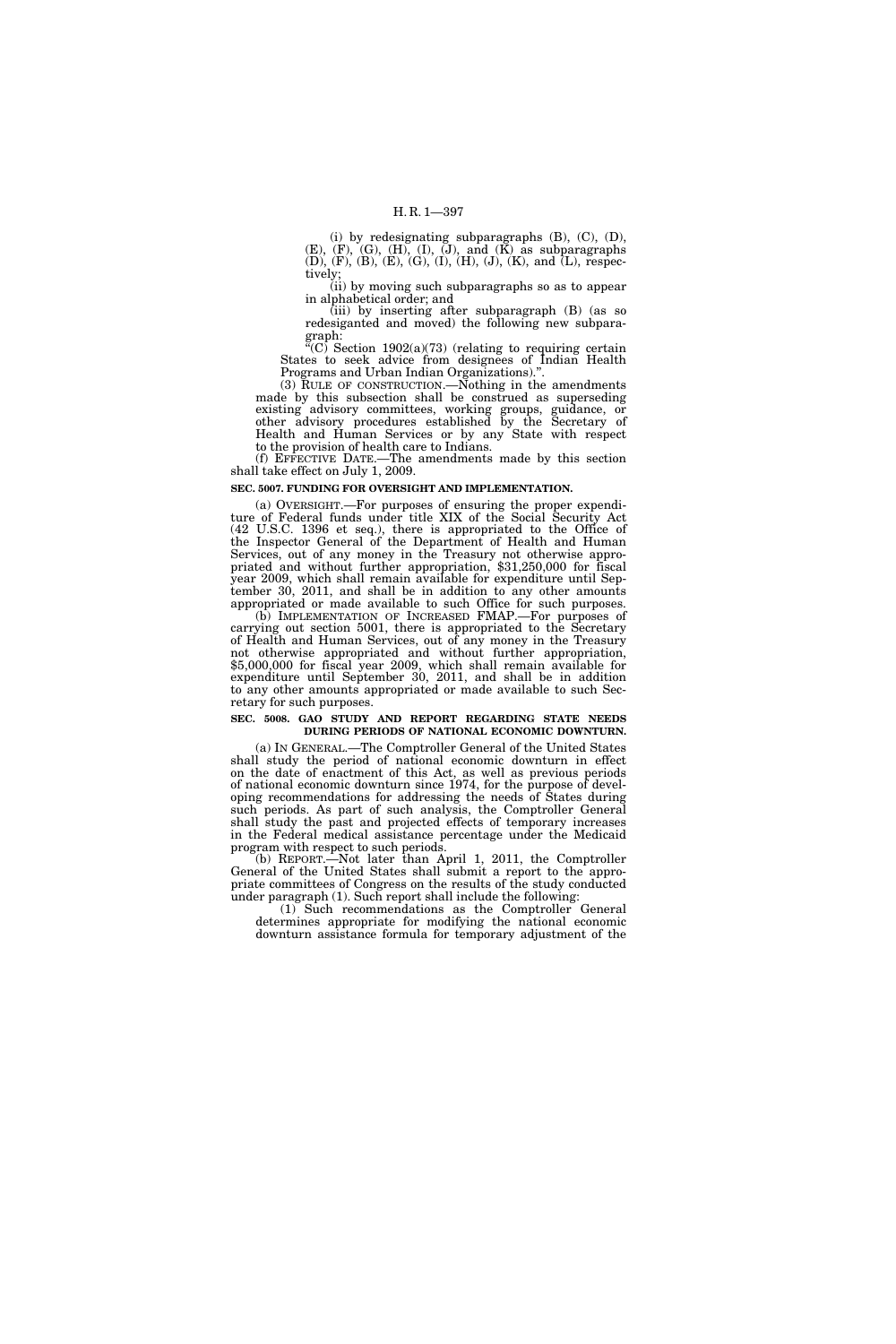Federal medical assistance percentage under Medicaid (also referred to as a ''countercyclical FMAP'') described in GAO report number GAO–07–97 to improve the effectiveness of the application of such percentage in addressing the needs of States during periods of national economic downturn, including recommendations for—

(A) improvements to the factors that would begin and end the application of such percentage;

(B) how the determination of the amount of such percentage could be adjusted to address State and regional economic variations during such periods; and

(C) how the determination of the amount of such percentage could be adjusted to be more responsive to actual Medicaid costs incurred by States during such periods.

(2) An analysis of the impact on States during such periods of—

(A) declines in private health benefits coverage;

(B) declines in State revenues; and

(C) caseload maintenance and growth under Medicaid, the Children's Health Insurance Program, or any other publicly-funded programs to provide health benefits coverage for State residents.

(3) Identification of, and recommendations for addressing, the effects on States of any other specific economic indicators that the Comptroller General determines appropriate.

## **TITLE VI—BROADBAND TECHNOLOGY OPPORTUNITIES PROGRAM**

#### **SEC. 6000. TABLE OF CONTENTS.**

The table of contents of this title is as follows:

TITLE VI—BROADBAND TECHNOLOGY OPPORTUNITIES PROGRAM

Sec. 6000. Table of contents. Sec. 6001. Broadband Technology Opportunities Program.

**SEC. 6001. BROADBAND TECHNOLOGY OPPORTUNITIES PROGRAM.** 

(a) The Assistant Secretary of Commerce for Communications and Information (Assistant Secretary), in consultation with the Federal Communications Commission (Commission), shall establish a national broadband service development and expansion program in conjunction with the technology opportunities program, which shall be referred to as the Broadband Technology Opportunities Program. The Assistant Secretary shall ensure that the program complements and enhances and does not conflict with other Federal broadband initiatives and programs.

(b) The purposes of the program are to—

(1) provide access to broadband service to consumers residing in unserved areas of the United States;

(2) provide improved access to broadband service to consumers residing in underserved areas of the United States; (3) provide broadband education, awareness, training, access, equipment, and support to—

(A) schools, libraries, medical and healthcare providers, community colleges and other institutions of higher education, and other community support organizations and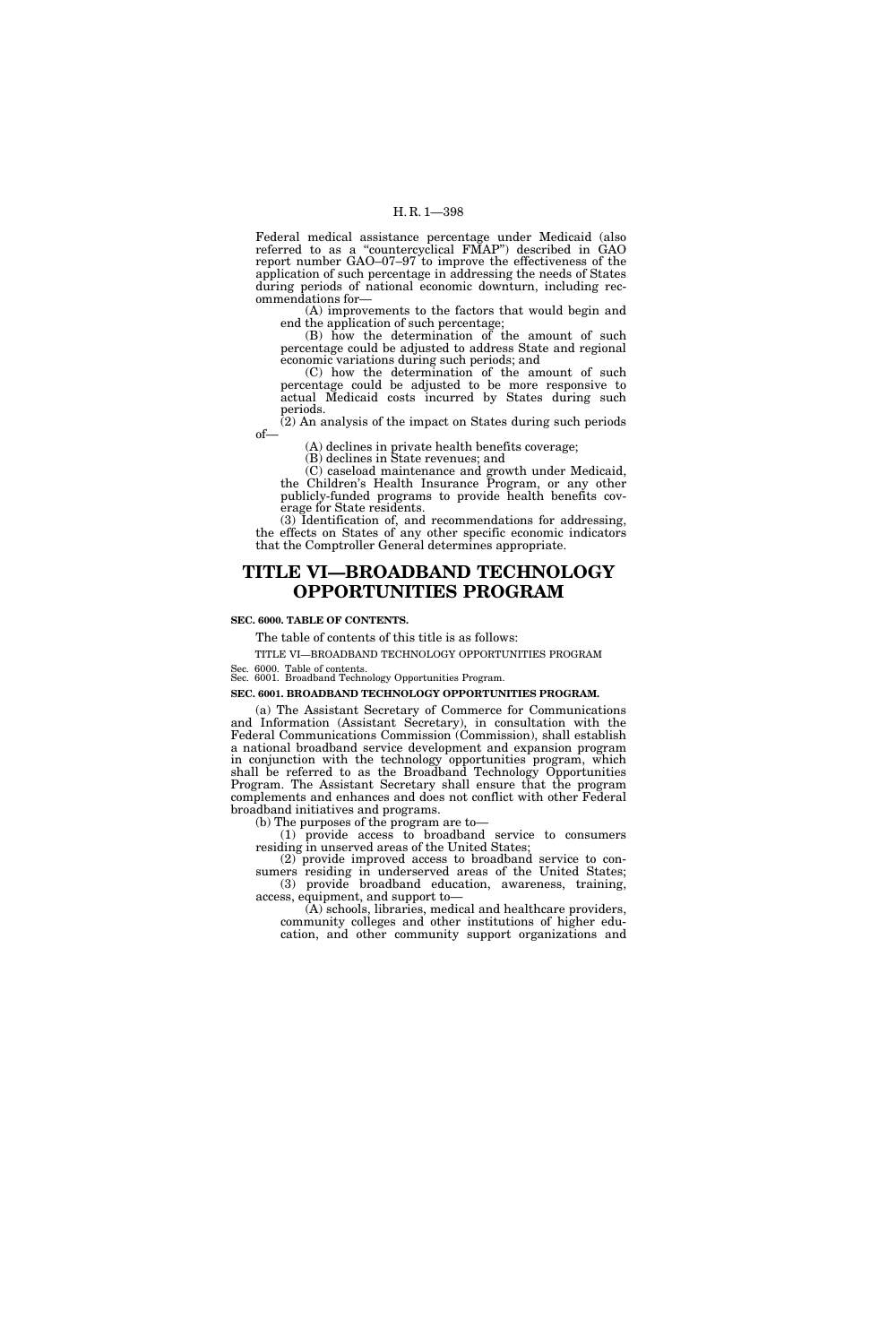entities to facilitate greater use of broadband service by or through these organizations;

(B) organizations and agencies that provide outreach, access, equipment, and support services to facilitate greater use of broadband service by low-income, unemployed, aged, and otherwise vulnerable populations; and

(C) job-creating strategic facilities located within a State-designated economic zone, Economic Development District designated by the Department of Commerce, Renewal Community or Empowerment Zone designated by the Department of Housing and Urban Development, or Enterprise Community designated by the Department of Agriculture;

(4) improve access to, and use of, broadband service by public safety agencies; and

(5) stimulate the demand for broadband, economic growth, and job creation.

(c) The Assistant Secretary may consult a State, the District of Columbia, or territory or possession of the United States with respect to—

 $(1)$  the identification of areas described in subsection  $(b)(1)$ or (2) located in that State; and

(2) the allocation of grant funds within that State for projects in or affecting the State.

(d) The Assistant Secretary shall—

(1) establish and implement the grant program as expeditiously as practicable;

(2) ensure that all awards are made before the end of fiscal year 2010;

(3) seek such assurances as may be necessary or appropriate from grantees under the program that they will substantially complete projects supported by the program in accordance with project timelines, not to exceed 2 years following an award; and

(4) report on the status of the program to the Committees on Appropriations of the House of Representatives and the Senate, the Committee on Energy and Commerce of the House of Representatives, and the Committee on Commerce, Science, and Transportation of the Senate, every 90 days.

(e) To be eligible for a grant under the program, an applicant shall—

(1)(A) be a State or political subdivision thereof, the District of Columbia, a territory or possession of the United States, an Indian tribe (as defined in section 4 of the Indian Self-Determination and Education Assistance Act (25 U.S.C. 450(b)) or native Hawaiian organization;

(B) a nonprofit—

(i) foundation,

(ii) corporation,

(iii) institution, or (iv) association; or

(C) any other entity, including a broadband service or infrastructure provider, that the Assistant Secretary finds by rule to be in the public interest. In establishing such rule, the Assistant Secretary shall to the extent practicable promote the purposes of this section in a technologically neutral manner;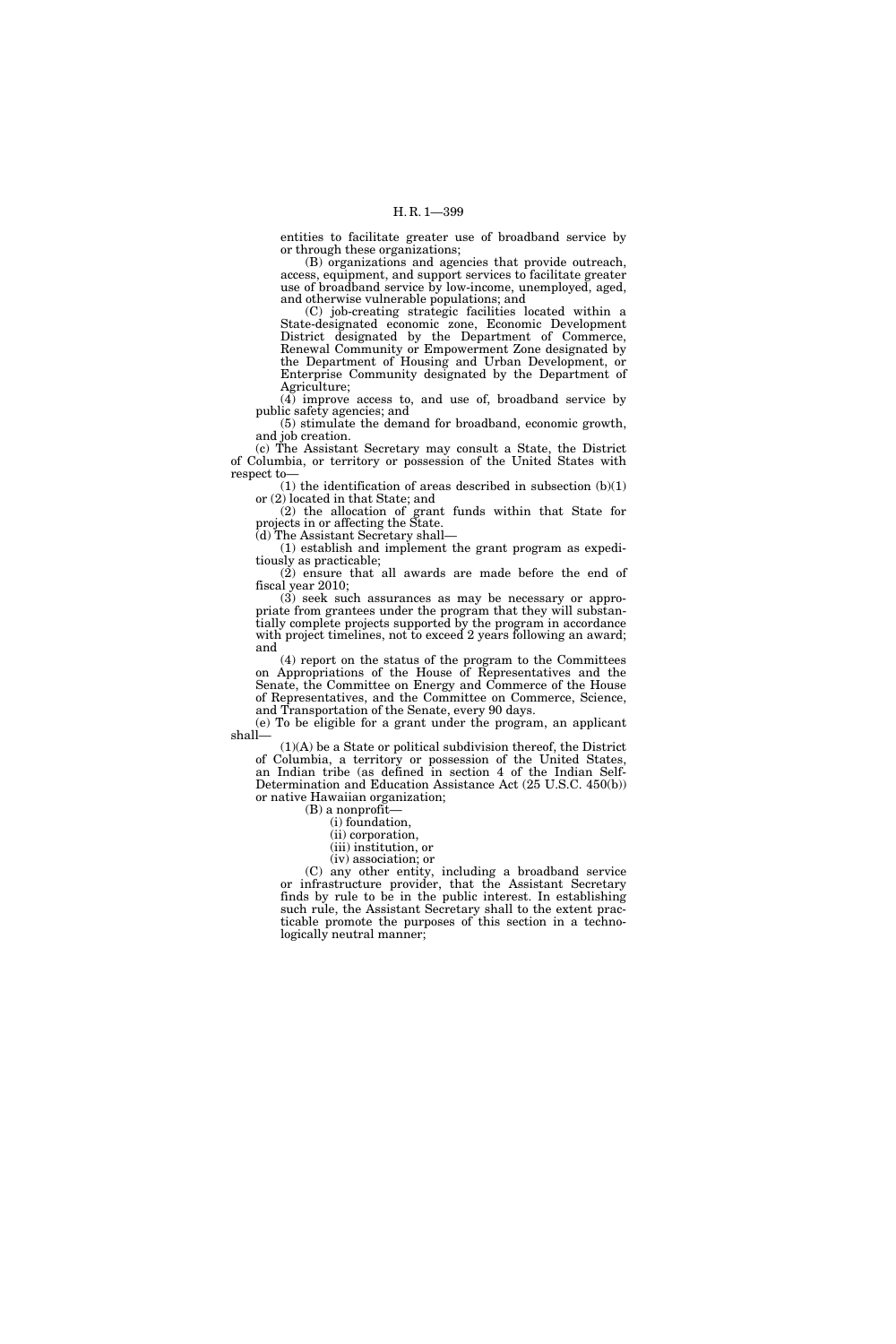(2) submit an application, at such time, in such form, and containing such information as the Assistant Secretary may require;

(3) provide a detailed explanation of how any amount received under the program will be used to carry out the purposes of this section in an efficient and expeditious manner, including a showing that the project would not have been implemented during the grant period without Federal grant assistance;

(4) demonstrate, to the satisfaction of the Assistant Secretary, that it is capable of carrying out the project or function to which the application relates in a competent manner in compliance with all applicable Federal, State, and local laws;

(5) demonstrate, to the satisfaction of the Assistant Secretary, that it will appropriate (if the applicant is a State or local government agency) or otherwise unconditionally obligate, from non-Federal sources, funds required to meet the requirements of subsection (f);

(6) disclose to the Assistant Secretary the source and amount of other Federal or State funding sources from which the applicant receives, or has applied for, funding for activities or projects to which the application relates; and

(7) provide such assurances and procedures as the Assistant Secretary may require to ensure that grant funds are used and accounted for in an appropriate manner.

(f) The Federal share of any project may not exceed 80 percent, except that the Assistant Secretary may increase the Federal share of a project above 80 percent if—

(1) the applicant petitions the Assistant Secretary for a waiver; and

(2) the Assistant Secretary determines that the petition demonstrates financial need.

(g) The Assistant Secretary may make competitive grants under the program to—

(1) acquire equipment, instrumentation, networking capability, hardware and software, digital network technology, and infrastructure for broadband services;

(2) construct and deploy broadband service related infrastructure;

(3) ensure access to broadband service by community anchor institutions;

(4) facilitate access to broadband service by low-income, unemployed, aged, and otherwise vulnerable populations in order to provide educational and employment opportunities to members of such populations;

(5) construct and deploy broadband facilities that improve public safety broadband communications services; and

(6) undertake such other projects and activities as the Assistant Secretary finds to be consistent with the purposes for which the program is established.

(h) The Assistant Secretary, in awarding grants under this section, shall, to the extent practical—

(1) award not less than 1 grant in each State;

(2) consider whether an application to deploy infrastructure in an area—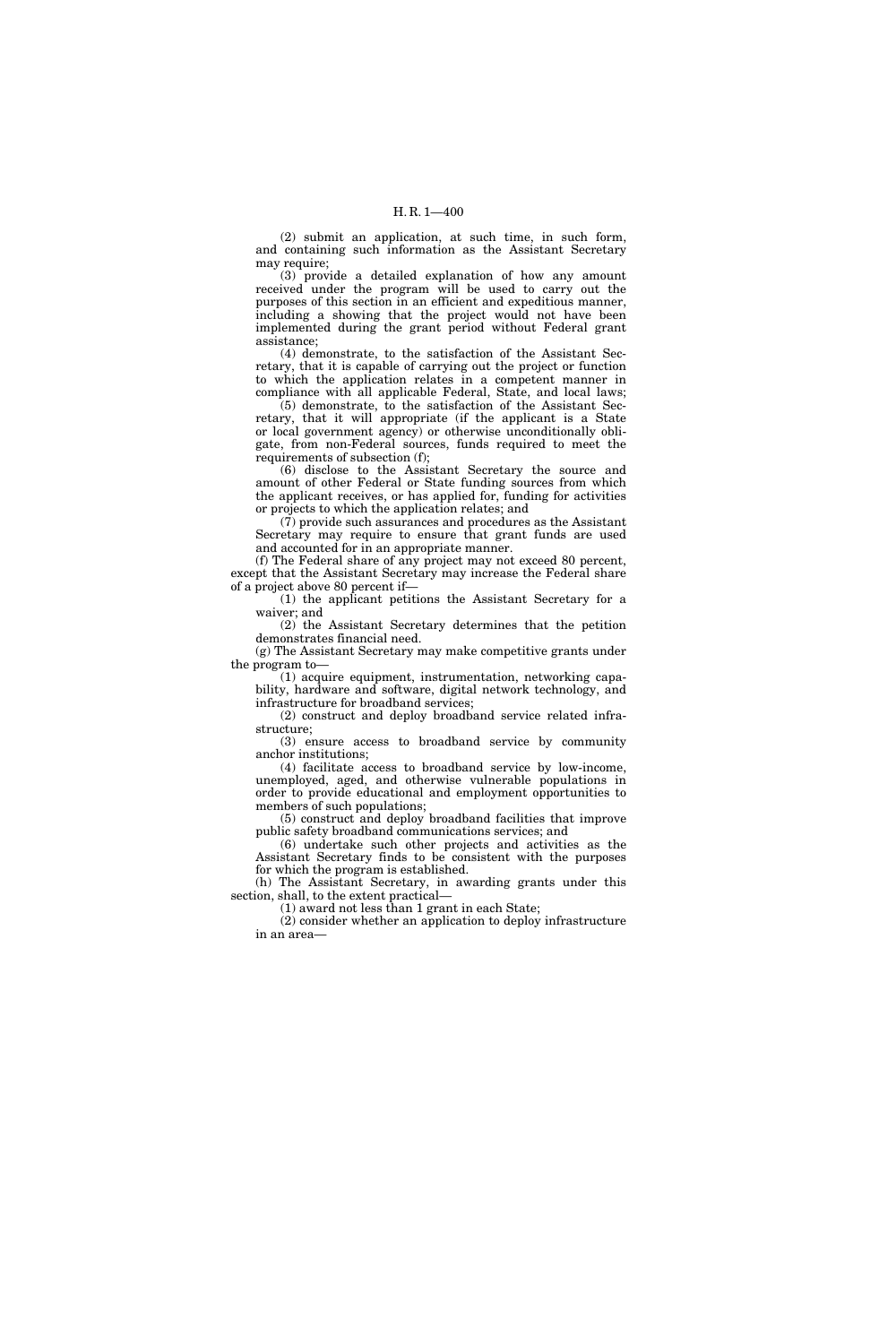(A) will, if approved, increase the affordability of, and subscribership to, service to the greatest population of users in the area;

(B) will, if approved, provide the greatest broadband speed possible to the greatest population of users in the area;

(C) will, if approved, enhance service for health care delivery, education, or children to the greatest population of users in the area; and

(D) will, if approved, not result in unjust enrichment as a result of support for non-recurring costs through another Federal program for service in the area; and

(3) consider whether the applicant is a socially and economically disadvantaged small business concern as defined under section 8(a) of the Small Business Act (15 U.S.C. 637). (i) The Assistant Secretary—

(1) shall require any entity receiving a grant pursuant to this section to report quarterly, in a format specified by the Assistant Secretary, on such entity's use of the assistance and progress fulfilling the objectives for which such funds were granted, and the Assistant Secretary shall make these reports available to the public;

(2) may establish additional reporting and information requirements for any recipient of any assistance made available pursuant to this section;

(3) shall establish appropriate mechanisms to ensure appropriate use and compliance with all terms of any use of funds made available pursuant to this section;

(4) may, in addition to other authority under applicable law, deobligate awards to grantees that demonstrate an insufficient level of performance, or wasteful or fraudulent spending, as defined in advance by the Assistant Secretary, and award these funds competitively to new or existing applicants consistent with this section; and

(5) shall create and maintain a fully searchable database, accessible on the Internet at no cost to the public, that contains at least a list of each entity that has applied for a grant under this section, a description of each application, the status of each such application, the name of each entity receiving funds made available pursuant to this section, the purpose for which such entity is receiving such funds, each quarterly report submitted by the entity pursuant to this section, and such other information sufficient to allow the public to understand and monitor grants awarded under the program.

(j) Concurrent with the issuance of the Request for Proposal for grant applications pursuant to this section, the Assistant Secretary shall, in coordination with the Commission, publish the non-discrimination and network interconnection obligations that shall be contractual conditions of grants awarded under this section, including, at a minimum, adherence to the principles contained in the Commission's broadband policy statement (FCC 05-15, adopted August 5, 2005).

 $(k)(1)$  Not later than 1 year after the date of enactment of this section, the Commission shall submit to the Committee on Energy and Commerce of the House of Representatives and the Committee on Commerce, Science, and Transportation of the Senate, a report containing a national broadband plan.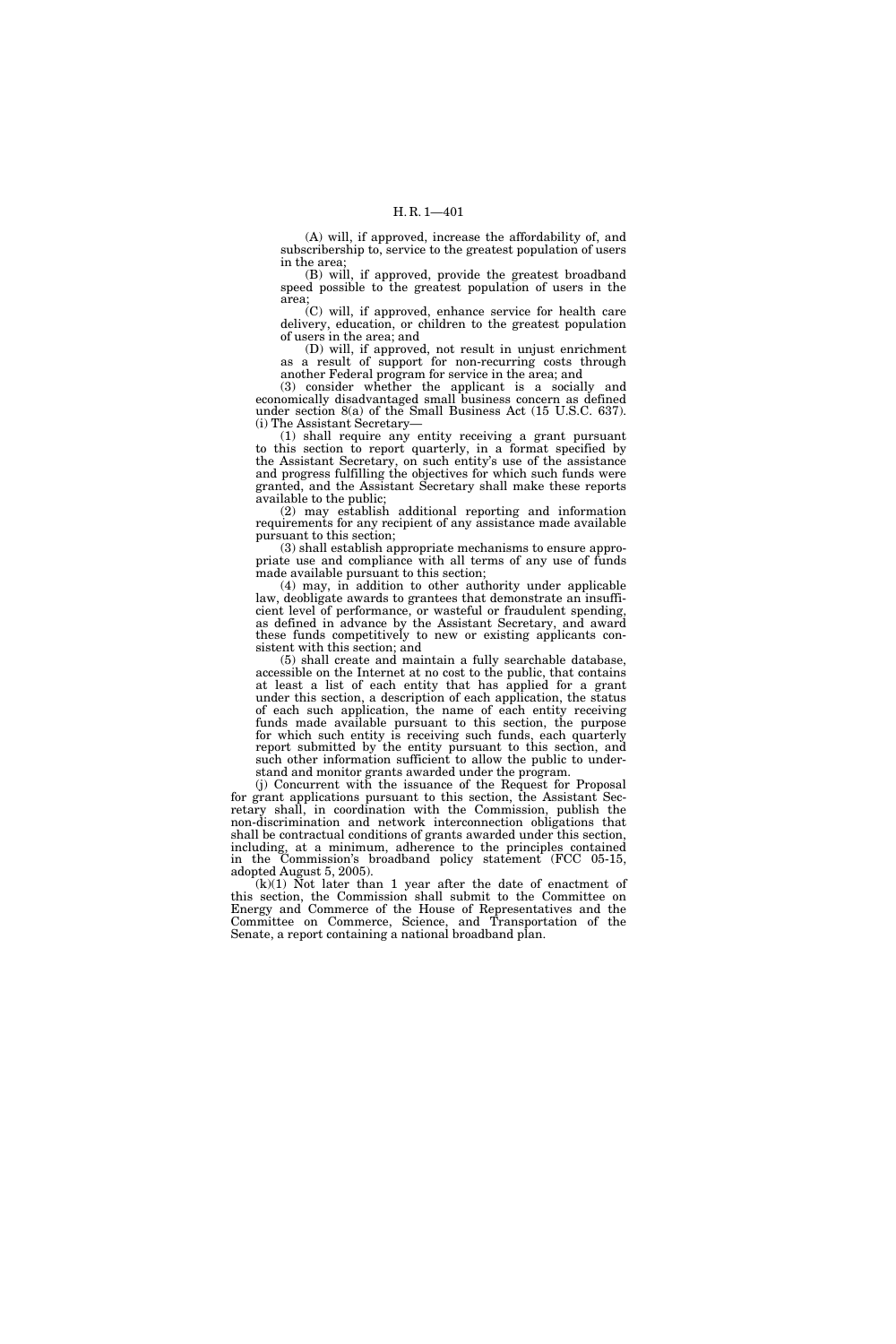(2) The national broadband plan required by this section shall seek to ensure that all people of the United States have access to broadband capability and shall establish benchmarks for meeting that goal. The plan shall also include—

(A) an analysis of the most effective and efficient mechanisms for ensuring broadband access by all people of the United States;

(B) a detailed strategy for achieving affordability of such service and maximum utilization of broadband infrastructure and service by the public;

(C) an evaluation of the status of deployment of broadband service, including progress of projects supported by the grants made pursuant to this section; and

(D) a plan for use of broadband infrastructure and services in advancing consumer welfare, civic participation, public safety and homeland security, community development, health care delivery, energy independence and efficiency, education, worker training, private sector investment, entrepreneurial activity, job creation and economic growth, and other national purposes.

(3) In developing the plan, the Commission shall have access to data provided to other Government agencies under the Broadband Data Improvement Act (47 U.S.C. 1301 note).

(l) The Assistant Secretary shall develop and maintain a comprehensive nationwide inventory map of existing broadband service capability and availability in the United States that depicts the geographic extent to which broadband service capability is deployed and available from a commercial provider or public provider throughout each State. Not later than 2 years after the date of the enactment of this Act, the Assistant Secretary shall make the broadband inventory map developed and maintained pursuant to this section accessible by the public on a World Wide Web site of the National Telecommunications and Information Administration in a form that is interactive and searchable.

(m) The Assistant Secretary shall have the authority to prescribe such rules as are necessary to carry out the purposes of this section.

# **TITLE VII—LIMITS ON EXECUTIVE COMPENSATION**

#### **SEC. 7000. TABLE OF CONTENTS.**

#### The table of contents of this title is as follows:

#### TITLE VII—LIMITS ON EXECUTIVE COMPENSATION

Sec. 7000. Table of contents.

Sec. 7001. Executive compensation and corporate governance.

Sec. 7002. Applicability with respect to loan modifications.

#### **SEC. 7001. EXECUTIVE COMPENSATION AND CORPORATE GOVERN-ANCE.**

Section 111 of the Emergency Economic Stabilization Act of 2008 (12 U.S.C. 5221) is amended to read as follows: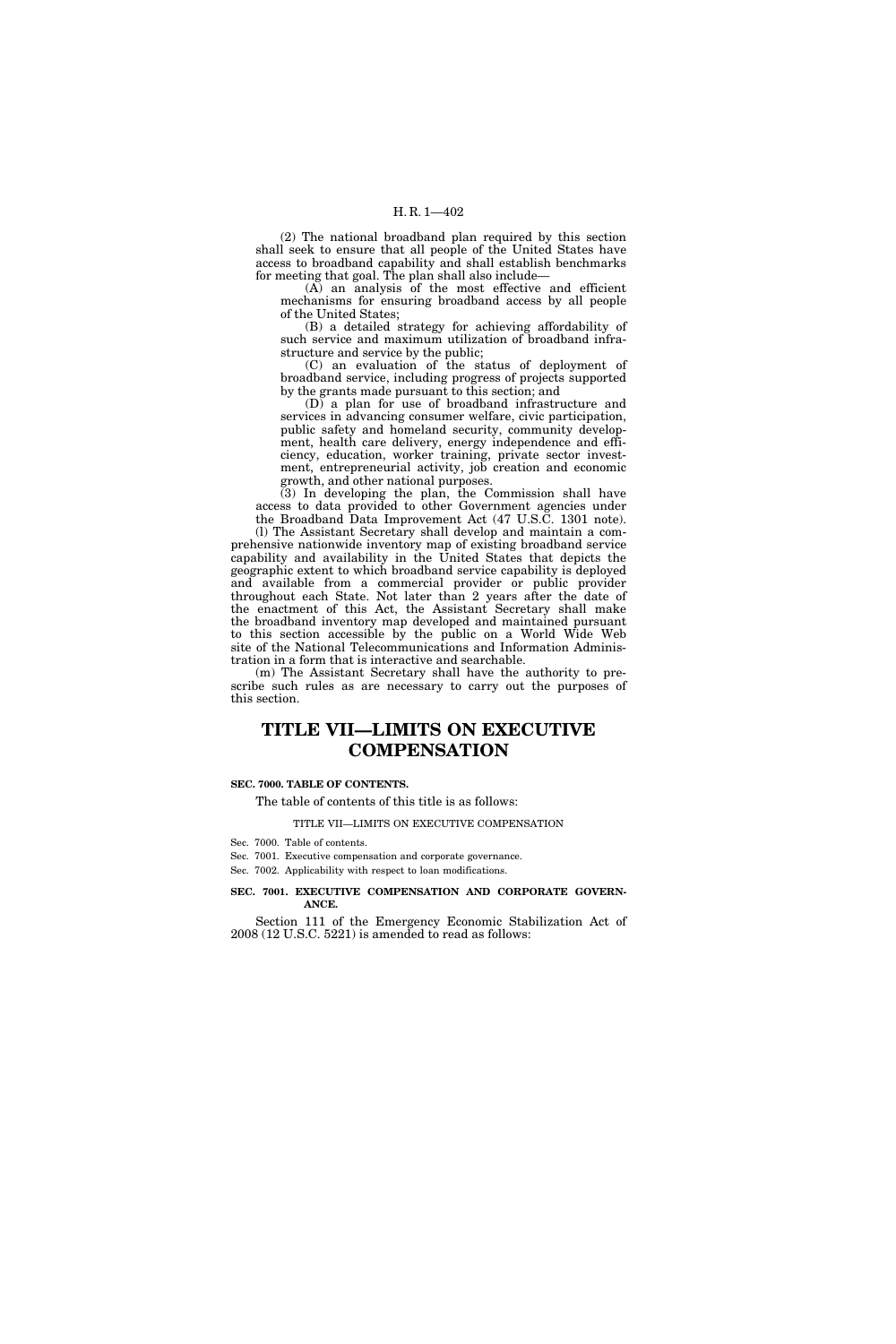**''SEC. 111. EXECUTIVE COMPENSATION AND CORPORATE GOVERN-ANCE.** 

"(a) DEFINITIONS.—For purposes of this section, the following definitions shall apply:

"(1) SENIOR EXECUTIVE OFFICER.—The term 'senior executive officer' means an individual who is 1 of the top 5 most highly paid executives of a public company, whose compensation is required to be disclosed pursuant to the Securities Exchange Act of 1934, and any regulations issued thereunder, and nonpublic company counterparts.

"(2) GOLDEN PARACHUTE PAYMENT.—The term 'golden parachute payment' means any payment to a senior executive officer for departure from a company for any reason, except for payments for services performed or benefits accrued.

"(3) TARP RECIPIENT.—The term 'TARP recipient' means any entity that has received or will receive financial assistance under the financial assistance provided under the TARP.

"(4) COMMISSION.—The term 'Commission' means the Securities and Exchange Commission.

''(5) PERIOD IN WHICH OBLIGATION IS OUTSTANDING; RULE OF CONSTRUCTION.—For purposes of this section, the period in which any obligation arising from financial assistance provided under the TARP remains outstanding does not include any period during which the Federal Government only holds warrants to purchase common stock of the TARP recipient.<br>
"(b) EXECUTIVE COMPENSATION AND CORPORATE GOVERN-

 $ANEE$ .— "(1) ESTABLISHMENT OF STANDARDS.—During the period in which any obligation arising from financial assistance provided under the TARP remains outstanding, each TARP recipient shall be subject to—

''(A) the standards established by the Secretary under this section; and

"(B) the provisions of section  $162(m)(5)$  of the Internal Revenue Code of 1986, as applicable.

(2) STANDARDS REQUIRED.—The Secretary shall require each TARP recipient to meet appropriate standards for executive compensation and corporate governance.

''(3) SPECIFIC REQUIREMENTS.—The standards established under paragraph (2) shall include the following:

"(A) Limits on compensation that exclude incentives for senior executive officers of the TARP recipient to take unnecessary and excessive risks that threaten the value of such recipient during the period in which any obligation arising from financial assistance provided under the TARP remains outstanding.

''(B) A provision for the recovery by such TARP recipient of any bonus, retention award, or incentive compensation paid to a senior executive officer and any of the next 20 most highly-compensated employees of the TARP recipient based on statements of earnings, revenues, gains, or other criteria that are later found to be materially inaccurate.

''(C) A prohibition on such TARP recipient making any golden parachute payment to a senior executive officer or any of the next 5 most highly-compensated employees of the TARP recipient during the period in which any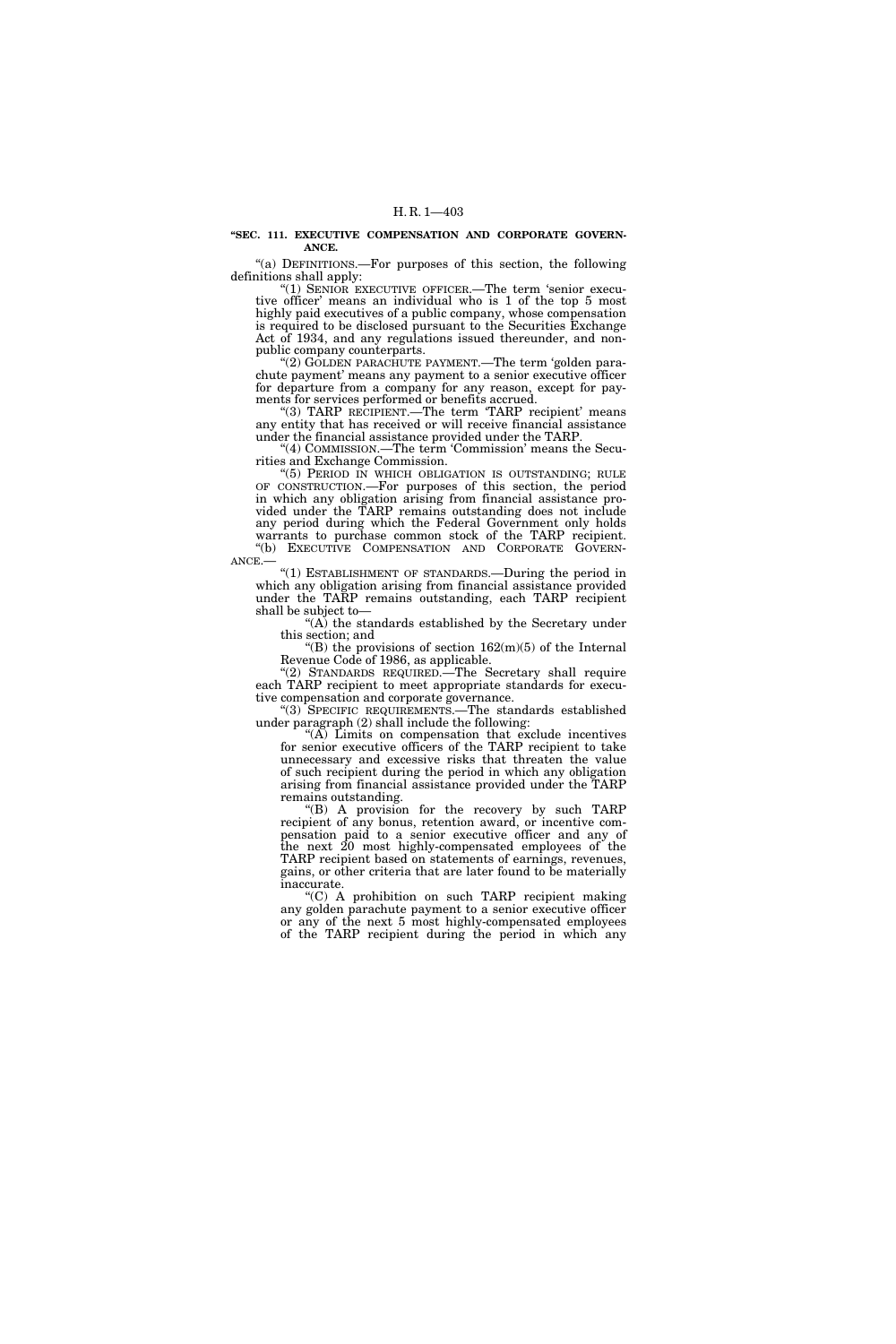obligation arising from financial assistance provided under the TARP remains outstanding.

''(D)(i) A prohibition on such TARP recipient paying or accruing any bonus, retention award, or incentive compensation during the period in which any obligation arising from financial assistance provided under the TARP remains outstanding, except that any prohibition developed under this paragraph shall not apply to the payment of longterm restricted stock by such TARP recipient, provided that such long-term restricted stock—

"(I) does not fully vest during the period in which any obligation arising from financial assistance provided to that TARP recipient remains outstanding;

''(II) has a value in an amount that is not greater than  $\frac{1}{3}$  of the total amount of annual compensation of the employee receiving the stock; and

''(III) is subject to such other terms and conditions as the Secretary may determine is in the public interest.

"(ii) The prohibition required under clause (i) shall apply as follows:

''(I) For any financial institution that received financial assistance provided under the TARP equal to less than  $$25,000,000$ , the prohibition shall apply only to the most highly compensated employee of the financial institution.

''(II) For any financial institution that received financial assistance provided under the TARP equal to at least \$25,000,000, but less than \$250,000,000, the prohibition shall apply to at least the 5 most highlycompensated employees of the financial institution, or such higher number as the Secretary may determine is in the public interest with respect to any TARP recipient.

''(III) For any financial institution that received financial assistance provided under the TARP equal to at least \$250,000,000, but less than \$500,000,000, the prohibition shall apply to the senior executive officers and at least the 10 next most highly-compensated employees, or such higher number as the Secretary may determine is in the public interest with respect to any TARP recipient.

"(IV) For any financial institution that received financial assistance provided under the TARP equal to \$500,000,000 or more, the prohibition shall apply to the senior executive officers and at least the 20 next most highly-compensated employees, or such higher number as the Secretary may determine is in the public interest with respect to any TARP recipient.

" $(iii)$  The prohibition required under clause  $(i)$  shall not be construed to prohibit any bonus payment required to be paid pursuant to a written employment contract executed on or before February 11, 2009, as such valid employment contracts are determined by the Secretary or the designee of the Secretary.

" $(E)$  A prohibition on any compensation plan that would encourage manipulation of the reported earnings of such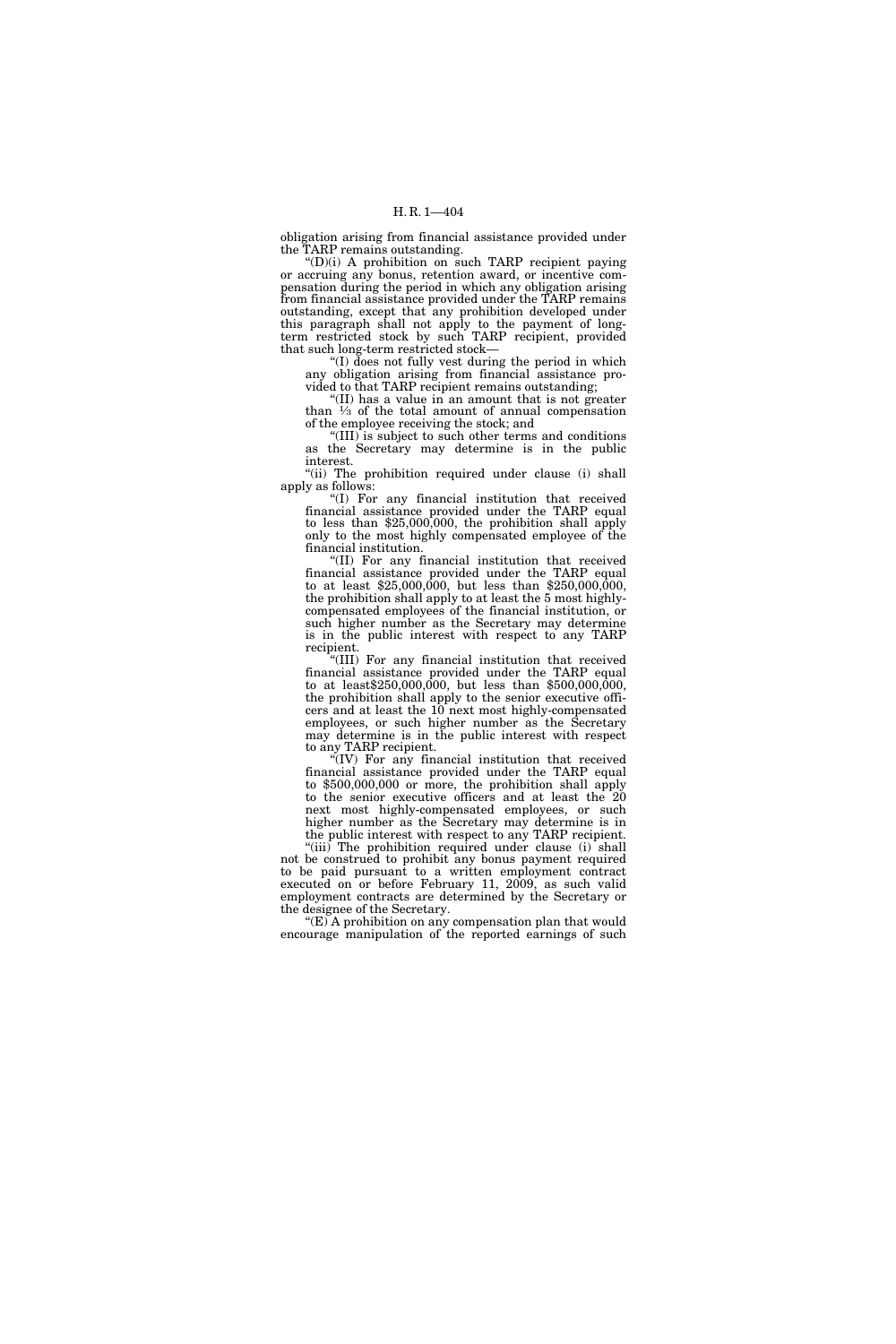TARP recipient to enhance the compensation of any of its employees.

" $(F)$  A requirement for the establishment of a Board Compensation Committee that meets the requirements of subsection (c).

"(4) CERTIFICATION OF COMPLIANCE.—The chief executive officer and chief financial officer (or the equivalents thereof) of each TARP recipient shall provide a written certification of compliance by the TARP recipient with the requirements of this section—

 $(A)$  in the case of a TARP recipient, the securities of which are publicly traded, to the Securities and Exchange Commission, together with annual filings required under the securities laws; and

''(B) in the case of a TARP recipient that is not a publicly traded company, to the Secretary.

''(c) BOARD COMPENSATION COMMITTEE.—

''(1) ESTABLISHMENT OF BOARD REQUIRED.—Each TARP recipient shall establish a Board Compensation Committee, comprised entirely of independent directors, for the purpose of reviewing employee compensation plans.

''(2) MEETINGS.—The Board Compensation Committee of each TARP recipient shall meet at least semiannually to discuss and evaluate employee compensation plans in light of an assessment of any risk posed to the TARP recipient from such plans.

''(3) COMPLIANCE BY NON-SEC REGISTRANTS.—In the case of any TARP recipient, the common or preferred stock of which is not registered pursuant to the Securities Exchange Act of 1934, and that has received \$25,000,000 or less of TARP assistance, the duties of the Board Compensation Committee under this subsection shall be carried out by the board of directors of such TARP recipient.

''(d) LIMITATION ON LUXURY EXPENDITURES.—The board of directors of any TARP recipient shall have in place a companywide policy regarding excessive or luxury expenditures, as identified by the Secretary, which may include excessive expenditures on—

''(1) entertainment or events;

 $(2)$  office and facility renovations; ''(3) aviation or other transportation services; or

 $(4)$  other activities or events that are not reasonable

expenditures for staff development, reasonable performance incentives, or other similar measures conducted in the normal course of the business operations of the TARP recipient.

''(e) SHAREHOLDER APPROVAL OF EXECUTIVE COMPENSATION.— ''(1) ANNUAL SHAREHOLDER APPROVAL OF EXECUTIVE COM-PENSATION.—Any proxy or consent or authorization for an annual or other meeting of the shareholders of any TARP recipient during the period in which any obligation arising from financial assistance provided under the TARP remains outstanding shall permit a separate shareholder vote to approve the compensation of executives, as disclosed pursuant to the compensation disclosure rules of the Commission (which disclosure shall include the compensation discussion and analysis, the compensation tables, and any related material).

"(2) NONBINDING VOTE.—A shareholder vote described in paragraph (1) shall not be binding on the board of directors of a TARP recipient, and may not be construed as overruling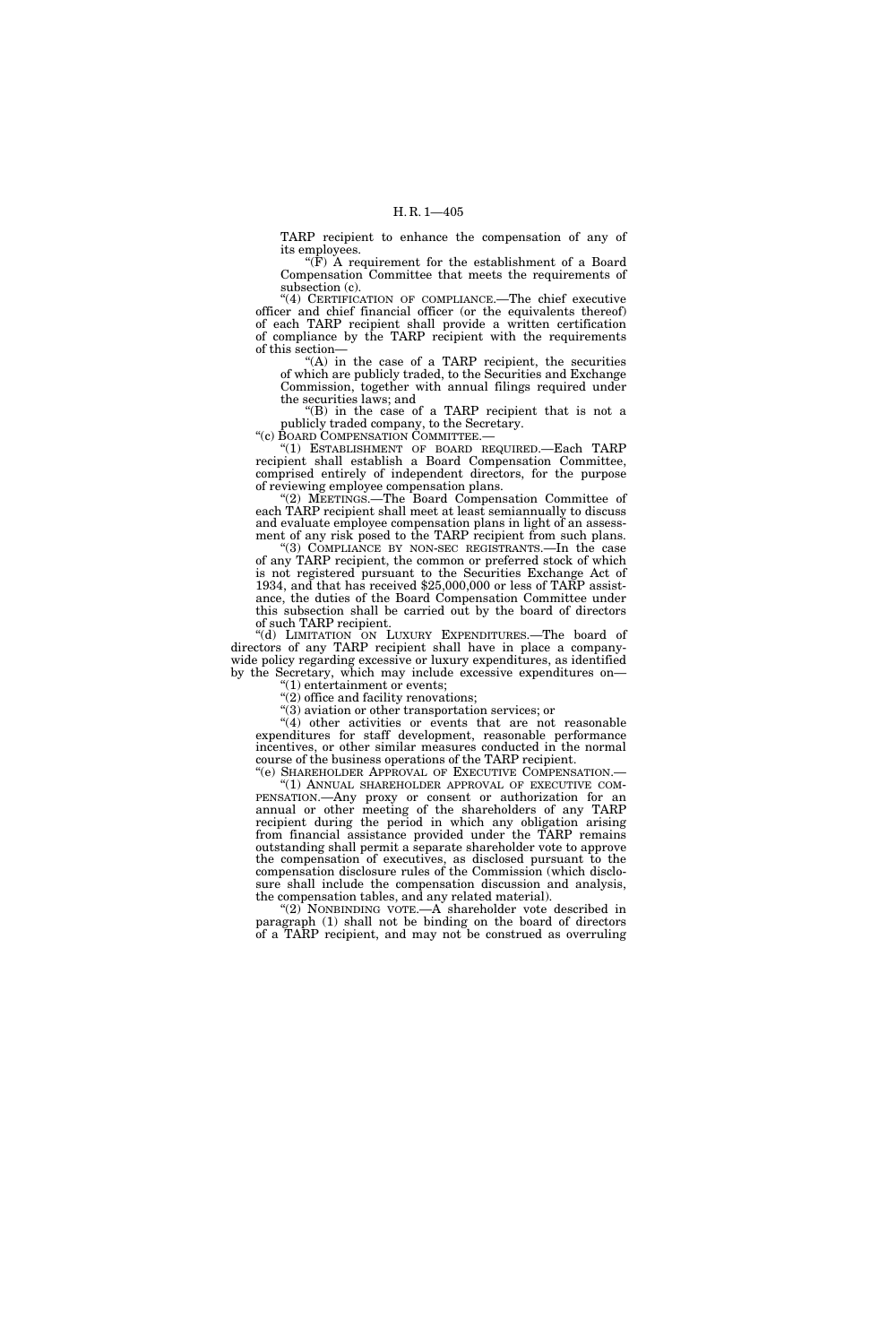a decision by such board, nor to create or imply any additional fiduciary duty by such board, nor shall such vote be construed to restrict or limit the ability of shareholders to make proposals for inclusion in proxy materials related to executive compensation.

''(3) DEADLINE FOR RULEMAKING.—Not later than 1 year after the date of enactment of the American Recovery and Reinvestment Act of 2009, the Commission shall issue any final rules and regulations required by this subsection. "(f) REVIEW OF PRIOR PAYMENTS TO EXECUTIVES.—

"(1) IN GENERAL.—The Secretary shall review bonuses, retention awards, and other compensation paid to the senior executive officers and the next 20 most highly-compensated employees of each entity receiving TARP assistance before the date of enactment of the American Recovery and Reinvestment Act of 2009, to determine whether any such payments were inconsistent with the purposes of this section or the TARP or were otherwise contrary to the public interest.

''(2) NEGOTIATIONS FOR REIMBURSEMENT.—If the Secretary makes a determination described in paragraph (1), the Secretary shall seek to negotiate with the TARP recipient and the subject employee for appropriate reimbursements to the Federal Government with respect to compensation or bonuses.

"(g) NO IMPEDIMENT TO WITHDRAWAL BY TARP RECIPIENTS.-Subject to consultation with the appropriate Federal banking agency (as that term is defined in section 3 of the Federal Deposit Insurance Act), if any, the Secretary shall permit a TARP recipient to repay any assistance previously provided under the TARP to such financial institution, without regard to whether the financial institution has replaced such funds from any other source or to any waiting period, and when such assistance is repaid, the Secretary shall liquidate warrants associated with such assistance at the current market price.

"(h)  ${\rm REGULATIONS.}-{\rm The \atop \rm Secretary \thinspace shall \thinspace promulgate \thinspace regularions}$ to implement this section.''.